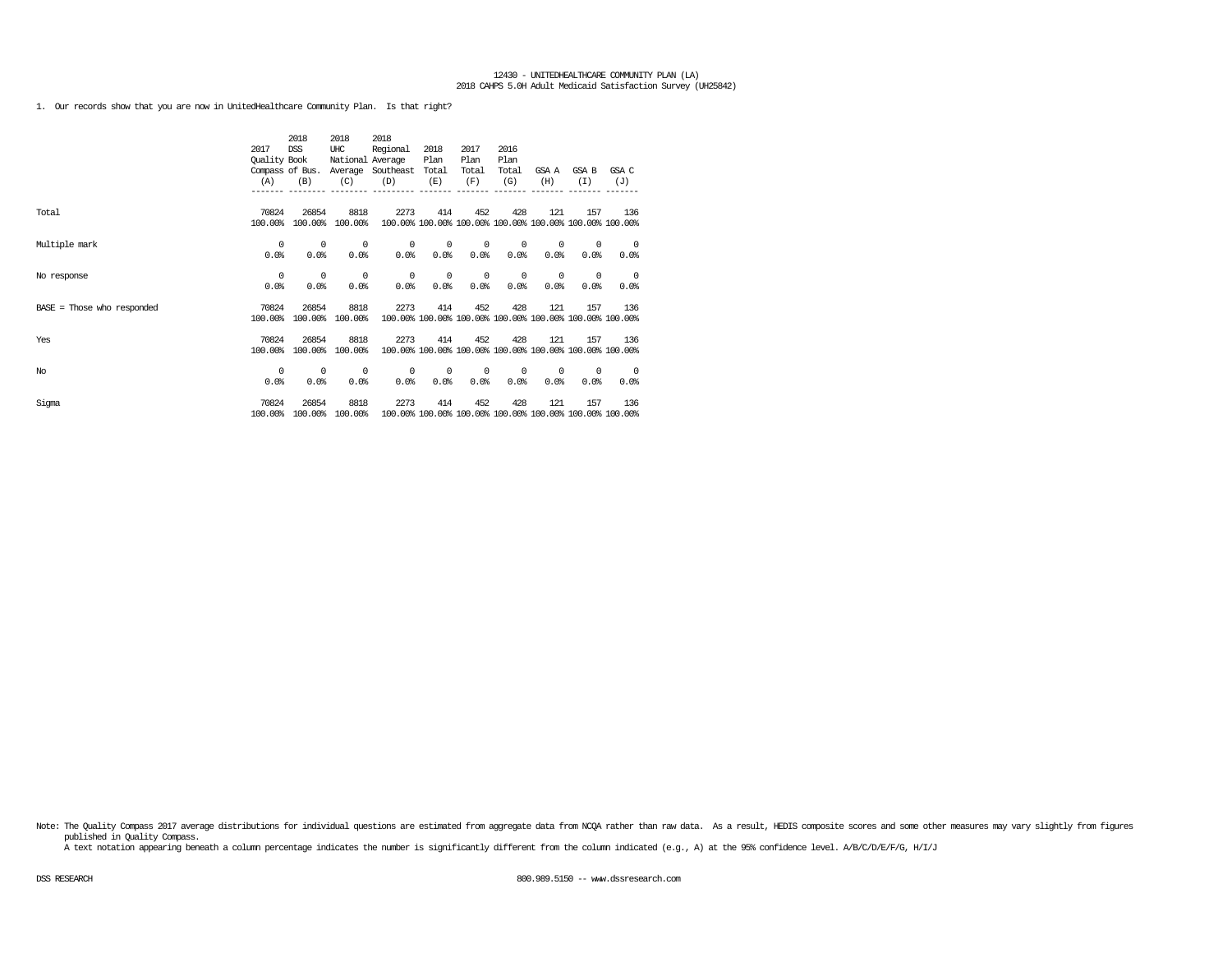3. In the last 6 months, did you have an illness, injury, or condition that needed care right away in a clinic, emergency room, or doctor's office?

|                              | 2017<br>Quality Book<br>(A)       | 2018<br><b>DSS</b><br>(B)         | 2018<br>UHC<br>National Average<br>(C) | 2018<br>Regional<br>Compass of Bus. Average Southeast Total<br>(D)<br>---------- ------- | 2018<br>Plan<br>(E)         | 2017<br>Plan<br>Total<br>(F) | 2016<br>Plan<br>Total<br>(G) | (H)                | GSAA GSAB<br>(T)                                        | GSA C<br>(J)                     |
|------------------------------|-----------------------------------|-----------------------------------|----------------------------------------|------------------------------------------------------------------------------------------|-----------------------------|------------------------------|------------------------------|--------------------|---------------------------------------------------------|----------------------------------|
| Total                        | 70824<br>100.00%                  | 26854                             | 8818<br>100.00% 100.00%                | 2273<br>100.00% 100.00% 100.00% 100.00% 100.00% 100.00% 100.00%                          | 414                         | 452                          | 428                          | 121                | 157                                                     | 136                              |
| Multiple mark                | $^{\circ}$<br>0.0%                | $\overline{\phantom{0}}$<br>0.0%  | $\overline{0}$<br>0.0%                 | 0.0%                                                                                     | $0\qquad 0$<br>0.0%         | $\sim$ 0<br>0.0%             | $^{\circ}$<br>0.0%           | $^{\circ}$<br>0.0% | $^{\circ}$<br>0.0%                                      | $\overline{\phantom{0}}$<br>0.0% |
| No response                  | $^{\circ}$<br>0.0%                | 420<br>1.56%<br>Α                 | 170<br>1.93%<br>AB                     | 45<br>1.98%<br>$\mathbb{A}$                                                              | 10<br>2.42%<br>$\mathbb{A}$ | -9<br>1.99%<br>$\mathbb{A}$  | 8<br>1.87%<br>$\mathbb{A}$   | 3                  | 3<br>$2.48\%$ 1.91%                                     | $\overline{4}$<br>2.94%          |
| $BASE = Those who responded$ | 70824<br>100.00%<br><b>BCDEFG</b> | 26434<br>98.44%<br>$\overline{c}$ | 8648<br>98.07%                         | 2228                                                                                     | 404                         | 443                          | 420                          | 118                | 154<br>98.02% 97.58% 98.01% 98.13% 97.52% 98.09% 97.06% | 132                              |
| Yes                          | 30022<br>42.39%                   | 11014<br>41.67%                   | 3768<br>43.57%<br><sub>R</sub>         | 1052<br>47.22%<br>ABC                                                                    | 204<br>50.50%<br>ABC        | 198                          | 193                          | 50                 | 80<br>44.70% 45.95% 42.37% 51.95% 56.06%                | 74<br>H                          |
| No                           | 40802<br>57.61%<br>DE             | 15420<br>58.33%<br>CDE            | 4880<br>56.43%<br>DE                   | 1176                                                                                     | 200                         | 245                          | 227                          | 68<br>$\cdot$ T    | 52.78% 49.50% 55.30% 54.05% 57.63% 48.05% 43.94%        | 74 —<br>58                       |
| Sigma                        | 70824<br>100.00%                  | 26854                             | 8818<br>100.00% 100.00%                | 2273<br>100.00% 100.00% 100.00% 100.00% 100.00% 100.00% 100.00%                          | 414                         | 452                          | 428                          | 121                | 157                                                     | 136                              |

Note: The Quality Compass 2017 average distributions for individual questions are estimated from aggregate data from NOQA rather than raw data. As a result, HEDIS composite scores and some other measures may vary slightly published in Quality Compass.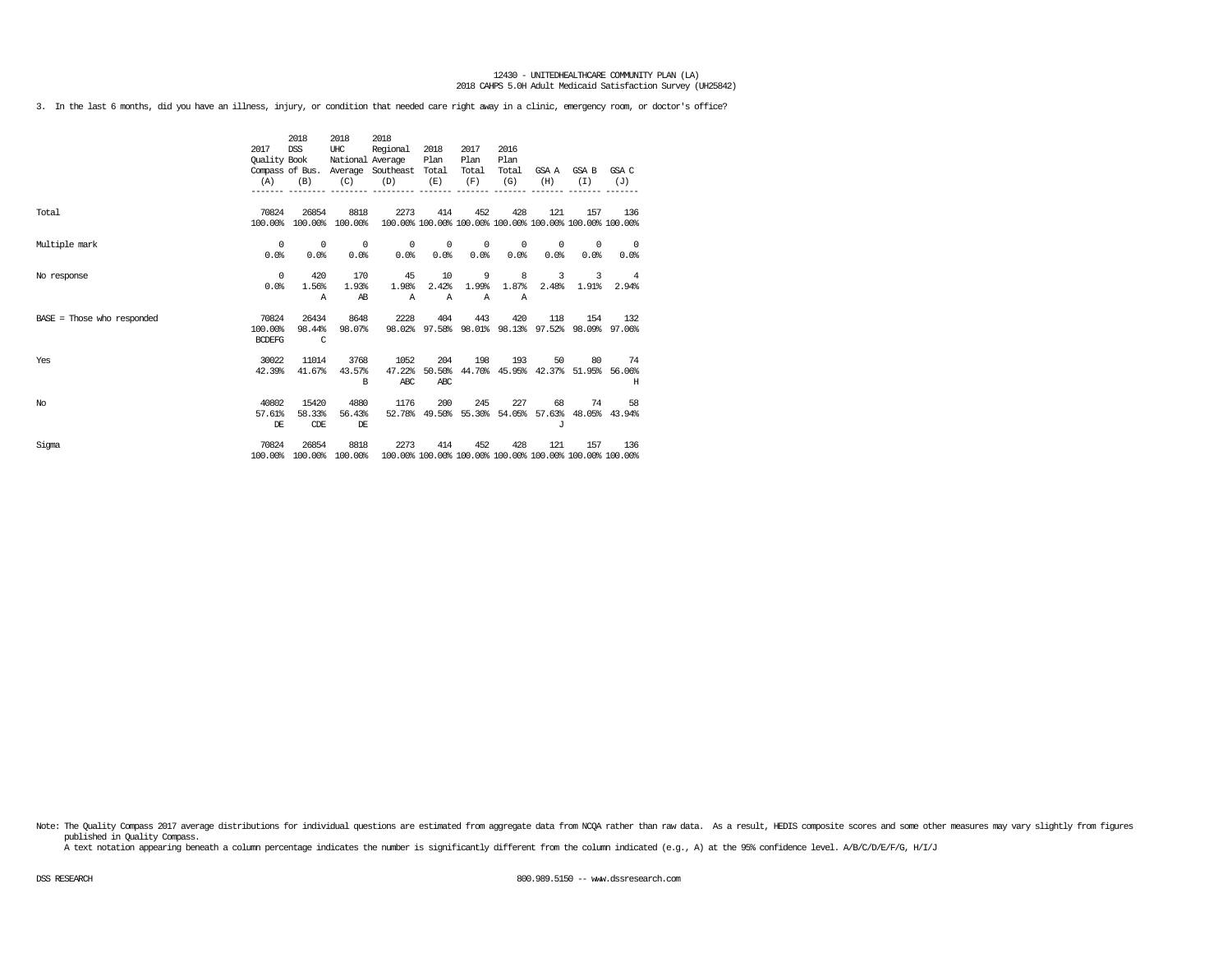4. In the last 6 months, when you needed care right away, how often did you get care as soon as you needed?

|                                      | 2017<br><b>Ouality Book</b><br>(A) | 2018<br><b>DSS</b><br>(B)     | 2018<br>UHC<br>National Average<br>(C) | 2018<br>Regional<br>Compass of Bus. Average Southeast<br>(D) | 2018<br>Plan<br>Total<br>(E) | 2017<br>Plan<br>Total<br>(F)    | 2016<br>Plan<br>Total<br>(G) | GSA A<br>(H)                      | GSA B<br>(T)                                                   | GSA C<br>(J)        |
|--------------------------------------|------------------------------------|-------------------------------|----------------------------------------|--------------------------------------------------------------|------------------------------|---------------------------------|------------------------------|-----------------------------------|----------------------------------------------------------------|---------------------|
| Total                                | 70824                              | 26854                         | 8818<br>100.00% 100.00% 100.00%        | 2273                                                         | 414                          | 452                             | 428                          | 121                               | 157<br>100.00% 100.00% 100.00% 100.00% 100.00% 100.00% 100.00% | 136                 |
| Multiple mark                        | $\Omega$<br>0.0%                   | $^{\circ}$<br>0.0%            | $^{\circ}$<br>0.0%                     | $^{\circ}$<br>0.0%                                           | $^{\circ}$<br>0.0%           | $^{\circ}$<br>0.0%              | $^{\circ}$<br>0.0%           | 0<br>0.0%                         | $\mathbf 0$<br>0.0                                             | 0<br>0.0%           |
| No response                          | 21<br>0.03%                        | 960<br>3.57%<br>Α             | 342<br>3.88%<br>Α                      | 104<br>4.58%<br>AB                                           | 16<br>3.86%<br>$\mathbb{A}$  | 15<br>3.32%<br>Α                | 15<br>3.50%<br>Α             | 5<br>4.13%                        | 5<br>3.18%                                                     | 6<br>4.41%          |
| Appropriately skipped                | 40802<br>57.61%<br>CDE             | 15420<br>57.42%<br>CDE        | 4880<br>55.34%<br>DE                   | 1176                                                         | 200                          | 245<br>51.74% 48.31% 54.20%     | 227                          | 68<br>53.04% 56.20%<br>J          | 74<br>47.13% 42.65%                                            | 58                  |
| BASE = Those who responded           | 30001<br>42.36%<br>BC              | 10474<br>39.00%               | 3596<br>40.78%<br>B                    | 993<br>43.69%<br>BC                                          | 198<br>47.83%<br>ABC         | 192                             | 186                          | 48<br>42.48% 43.46% 39.67% 49.68% | 78                                                             | 72<br>52.94%<br>н   |
| Never                                | 652<br>2.17%                       | 220<br>2.10%                  | 76<br>2.11%                            | 21<br>2.11%                                                  | 3<br>1.52%                   | $\overline{4}$<br>2.08%         | 8<br>4.30%                   | 1<br>2.08%                        | 1<br>1.28%                                                     | 1<br>1.39%          |
| Sometimes                            | 4037<br>13.46%                     | 1354<br>12.93%                | 474<br>13.18%                          | 151                                                          | 36                           | 36<br>15.21% 18.18% 18.75%<br>B | 25                           | 9<br>13.44% 18.75% 16.67%         | 13                                                             | 14<br>19.44%        |
| Bottom Two Box (%Never + %Sometimes) | 4689<br>15.63%                     | 1574<br>15.03%                | 550<br>15.29%                          | 172                                                          | 39                           | 40<br>17.32% 19.70% 20.83%<br>B | 33                           | 10                                | 14<br>17.74% 20.83% 17.95% 20.83%                              | 15                  |
| Usually                              | 6126<br>20.42%<br>D                | 2119<br>20.23%<br>D           | 703<br>19.55%<br>D                     | 157                                                          | 34                           | 33                              | 36                           | 7                                 | 10<br>15.81% 17.17% 17.19% 19.35% 14.58% 12.82% 23.61%         | 17                  |
| Always                               | 19186<br>63.95%                    | 6781<br>64.74%                | 2343<br>65.16%                         | 664                                                          | 125                          | 119<br>66.87% 63.13% 61.98%     | 117                          | 31<br>62.90% 64.58%               | 54                                                             | 40<br>69.23% 55.56% |
| CAHPS Rate (%Always + %Usually)      | 25312<br>84.37%                    | 8900<br>84.97%<br>$\mathbf F$ | 3046<br>84.71%                         | 821                                                          | 159                          | 152                             | 153                          | 38                                | 64<br>82.68% 80.30% 79.17% 82.26% 79.17% 82.05%                | 57<br>79.17%        |
| 3-point composite mean               | 2.4832                             | 2.4971                        | 2.4986                                 |                                                              |                              |                                 |                              |                                   | 2.4955 2.4343 2.4115 2.4516 2.4375 2.5128 2.3472               |                     |
| 4-point composite mean               | 3.4615                             | 3.4761                        | 3.4775                                 |                                                              |                              |                                 | 3.4743 3.4192 3.3906 3.4086  | 3.4167                            | 3.5000                                                         | 3.3333              |
| Sigma                                | 70824                              | 26854<br>100.00% 100.00%      | 8818<br>100.00%                        | 2273                                                         | 414                          | 452                             | 428                          | 121                               | 157<br>100.00% 100.00% 100.00% 100.00% 100.00% 100.00% 100.00% | 136                 |

Note: The Quality Compass 2017 average distributions for individual questions are estimated from aggregate data from NCQA rather than raw data. As a result, HEDIS composite scores and some other measures may vary slightly published in Quality Compass.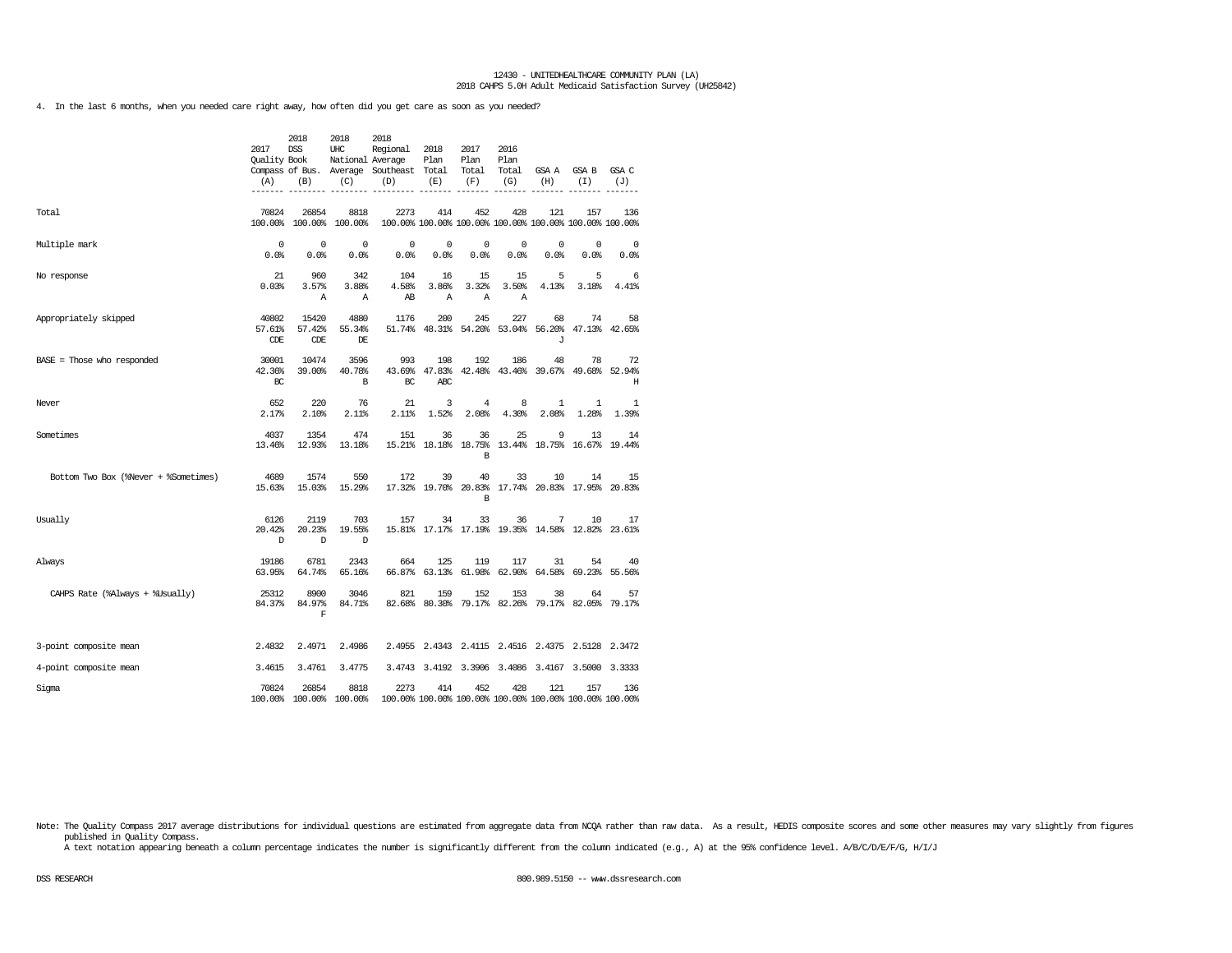5. In the last 6 months, did you make any appointments for a check-up or routine care at a doctor's office or clinic?

|                              | 2017<br>Quality Book<br>(A)       | 2018<br><b>DSS</b><br>(B) | 2018<br>UHC<br>National Average<br>(C) | 2018<br>Regional<br>Compass of Bus. Average Southeast Total<br>(D)<br>---------- ------- | 2018<br>Plan<br>(E)        | 2017<br>Plan<br>Total<br>(F)     | 2016<br>Plan<br>Total<br>(G) | (H)                | GSA A GSA B<br>(T)                               | GSA C<br>(J)                                            |
|------------------------------|-----------------------------------|---------------------------|----------------------------------------|------------------------------------------------------------------------------------------|----------------------------|----------------------------------|------------------------------|--------------------|--------------------------------------------------|---------------------------------------------------------|
| Total                        | 70824<br>100.00%                  | 26854                     | 8818<br>100.00% 100.00%                | 2273<br>100.00% 100.00% 100.00% 100.00% 100.00% 100.00% 100.00%                          | 414                        | 452                              | 428                          | 121                | 157                                              | 136                                                     |
| Multiple mark                | $^{\circ}$<br>0.0%                | $^{\circ}$<br>0.0%        | $\overline{\phantom{0}}$<br>0.0%       | $^{\circ}$<br>0.0%                                                                       | $\sim$ 0<br>0.0%           | $\overline{\phantom{0}}$<br>0.0% | $^{\circ}$<br>0.0%           | $^{\circ}$<br>0.0% | $^{\circ}$<br>0.0%                               | $\overline{\phantom{0}}$<br>0.0%                        |
| No response                  | $^{\circ}$<br>0.0%                | 430<br>1.60%<br>Α         | 118<br>1.34%<br>$\mathbb{A}$           | 33<br>1.45%<br>$\mathbb{A}$                                                              | 9<br>2.17%<br>$\mathbb{A}$ | 7<br>1.55%<br>$\mathbb{A}$       | 5<br>1.17%<br>$\mathbb{A}$   | 2<br>1.65%         | 5<br>3.18%                                       | $\overline{\phantom{0}}$ 2<br>1.47%                     |
| $BASE = Those who responded$ | 70824<br>100.00%<br><b>BCDEFG</b> | 26424<br>98.40%           | 8700<br>98.66%                         | 2240                                                                                     | 405                        | 445                              | 423                          | 119                | 152                                              | 134<br>98.55% 97.83% 98.45% 98.83% 98.35% 96.82% 98.53% |
| Yes                          | 51680<br>72.97%                   | 19308<br>73.07%           | 6448<br>74.11%<br>E.                   | 1682<br>75.09%<br>ABE                                                                    | 281                        | 324                              | 316                          | 82                 | 108<br>69.38% 72.81% 74.70% 68.91% 71.05% 67.91% | 91                                                      |
| No.                          | 19144<br>27.03%<br>D              | 7116<br>26.93%<br>D       | 2252<br>25.89%                         | 558<br>24.91%                                                                            | 124<br>CD                  | 121                              | 107                          | 37                 | 44<br>30.62% 27.19% 25.30% 31.09% 28.95% 32.09%  | 43                                                      |
| Sigma                        | 70824<br>100.00%                  | 26854                     | 8818<br>100.00% 100.00%                | 2273<br>100.00% 100.00% 100.00% 100.00% 100.00% 100.00% 100.00%                          | 414                        | 452                              | 428                          | 121                | 157                                              | 136                                                     |

Note: The Quality Compass 2017 average distributions for individual questions are estimated from aggregate data from NCQA rather than raw data. As a result, HEDIS composite scores and some other measures may vary slightly published in Quality Compass.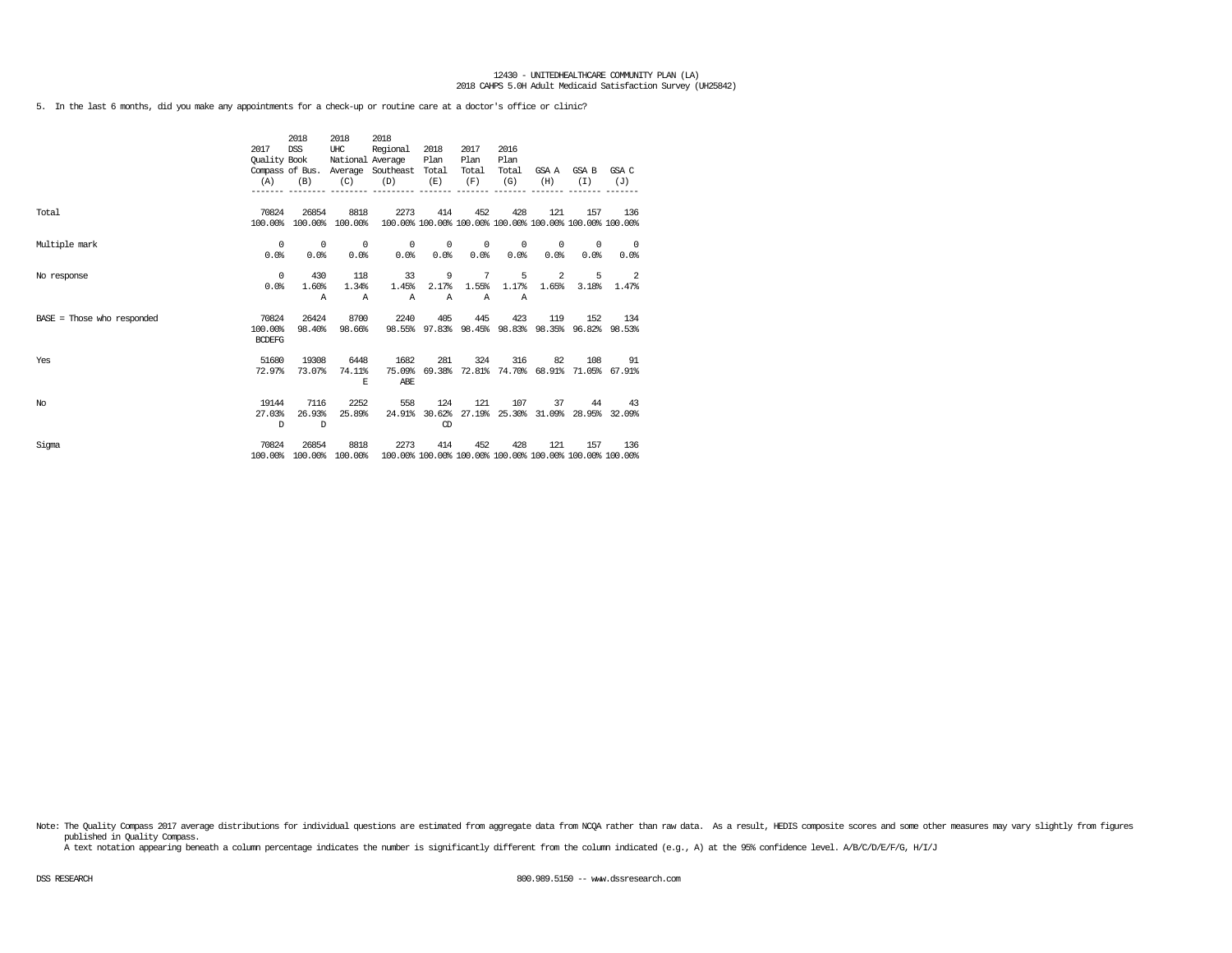6. In the last 6 months, how often did you get an appointment for a check-up or routine care at a doctor's office or clinic as soon as you needed?

|                                      | 2017<br>Quality Book<br>(A)      | 2018<br><b>DSS</b><br>(B) | 2018<br>UHC<br>National Average<br>(C) | 2018<br>Regional<br>Compass of Bus. Average Southeast Total<br>(D) | 2018<br>Plan<br>(E) | 2017<br>Plan<br>Total<br>(F) | 2016<br>Plan<br>Total<br>(G) | GSA A<br>(H)                                                   | GSA B<br>(I)  | GSA C<br>(J) |
|--------------------------------------|----------------------------------|---------------------------|----------------------------------------|--------------------------------------------------------------------|---------------------|------------------------------|------------------------------|----------------------------------------------------------------|---------------|--------------|
| Total                                | 70824<br>100.00%                 | 26854<br>100.00%          | 8818<br>100.00%                        | 2273                                                               | 414                 | 452                          | 428                          | 121<br>100.00% 100.00% 100.00% 100.00% 100.00% 100.00% 100.00% | 157           | 136          |
| Multiple mark                        | $\mathbf 0$<br>0.0%              | $^{\circ}$<br>0.0%        | $\mathbf 0$<br>0.0%                    | 0<br>0.0%                                                          | 0<br>0.0%           | $^{\circ}$<br>0.0%           | 0<br>0.0%                    | 0<br>0.0%                                                      | 0<br>0.0%     | 0<br>0.0%    |
| No response                          | $\mathbf 0$<br>0.0%              | 1403<br>5.22%<br>ΑF       | 428<br>4.85%<br>Α                      | 111<br>4.88%<br>Α                                                  | 20<br>4.83%<br>Α    | 15<br>3.32%<br>Α             | 17<br>3.97%<br>Α             | 8<br>6.61%                                                     | 7<br>4.46%    | 5<br>3.68%   |
| Appropriately skipped                | 19144<br>27.03%<br>$\mathbb{CD}$ | 7116<br>26.50%<br>D       | 2252<br>25.54%                         | 558<br>24.55%                                                      | 124<br>29.95%<br>D  | 121<br>26.77%                | 107                          | 37<br>25.00% 30.58% 28.03%                                     | 44            | 43<br>31.62% |
| BASE = Those who responded           | 51680<br>72.97%<br><b>BCDE</b>   | 18335<br>68.28%           | 6138<br>69.61%<br>B                    | 1604<br>70.57%<br>BE                                               | 270<br>65.22%       | 316                          | 304                          | 76<br>69.91% 71.03% 62.81%                                     | 106<br>67.52% | 88<br>64.71% |
| Never                                | 1232<br>2.38%<br>C               | 369<br>2.01%              | 108<br>1.76%                           | 29<br>1.81%                                                        | 8<br>2.96%          | 10<br>3.16%                  | 9<br>2.96%                   | 3<br>3.95%                                                     | 3<br>2.83%    | 2<br>2.27%   |
| Sometimes                            | 9420<br>18.23%<br>DG             | 3248<br>17.71%<br>D       | 1047<br>17.06%<br>D                    | 240                                                                | 44                  | 55                           | 42                           | 14<br>14.96% 16.30% 17.41% 13.82% 18.42%                       | 16<br>15.09%  | 14<br>15.91% |
| Bottom Two Box (%Never + %Sometimes) | 10652<br>20.61%<br>$\mathbb{CD}$ | 3617<br>19.73%<br>D       | 1155<br>18.82%                         | 269                                                                | 52                  | 65                           | 51                           | 17<br>16.77% 19.26% 20.57% 16.78% 22.37% 17.92% 18.18%         | 19            | 16           |
| Usually                              | 11693<br>22.63%<br>D             | 4314<br>23.53%<br>DF      | 1408<br>22.94%<br>D                    | 297                                                                | 55                  | 59<br>18.52% 20.37% 18.67%   | 62                           | 16<br>20.39% 21.05% 16.98% 23.86%                              | 18            | 21           |
| Always                               | 29335<br>56.76%                  | 10404<br>56.74%           | 3575<br>58.24%<br>B                    | 1038<br>64.71%<br>ABC                                              | 163                 | 192                          | 191<br>AB                    | 43<br>60.37% 60.76% 62.83% 56.58% 65.09% 57.95%                | 69            | 51           |
| CAHPS Rate (%Always + %Usually)      | 41028<br>79.39%                  | 14718<br>80.27%           | 4983<br>81.18%<br>Α                    | 1335<br>83.23%<br>AB                                               | 218                 | 251                          | 253                          | 59<br>80.74% 79.43% 83.22% 77.63% 82.08% 81.82%                | 87            | 72           |
| 3-point composite mean               | 2.3615                           | 2.3702                    | 2.3943<br>AB                           | ABC                                                                |                     |                              | AB                           | 2.4794 2.4111 2.4019 2.4605 2.3421 2.4717 2.3977               |               |              |
| 4-point composite mean               | 3.3377                           | 3.3500                    | 3.3767<br>AB                           | ABC                                                                |                     |                              |                              | 3.4613 3.3815 3.3703 3.4309 3.3026 3.4434 3.3750               |               |              |
| Sigma                                | 70824                            | 26854                     | 8818<br>100.00% 100.00% 100.00%        | 2273<br>100.00% 100.00% 100.00% 100.00% 100.00% 100.00% 100.00%    | 414                 | 452                          | 428                          | 121                                                            | 157           | 136          |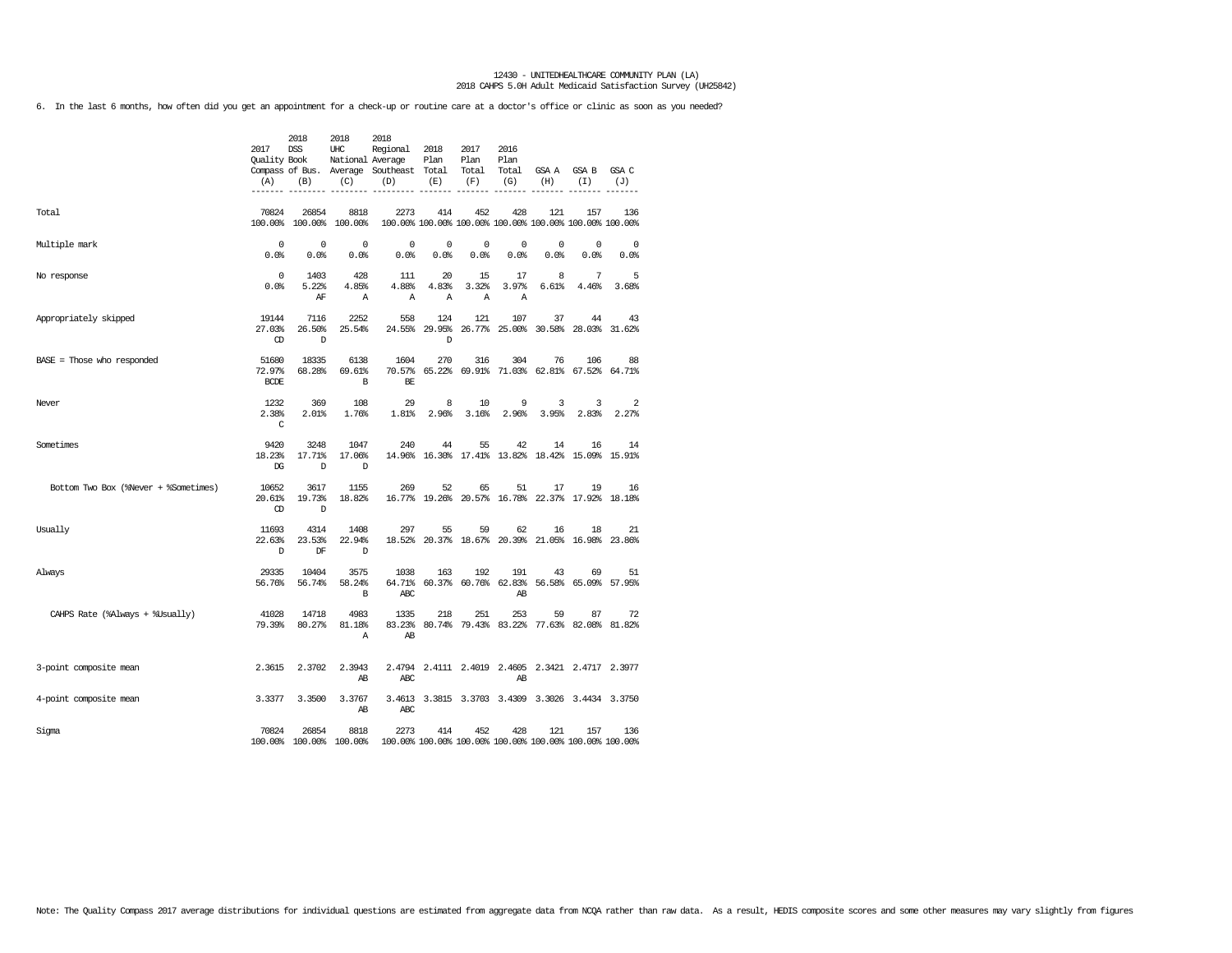published in Quality Compass. A text notation appearing beneath a column percentage indicates the number is significantly different from the column indicated (e.g., A) at the 95% confidence level. A/B/C/D/E/F/G, H/I/J

DSS RESEARCH 800.989.5150 -- www.dssresearch.com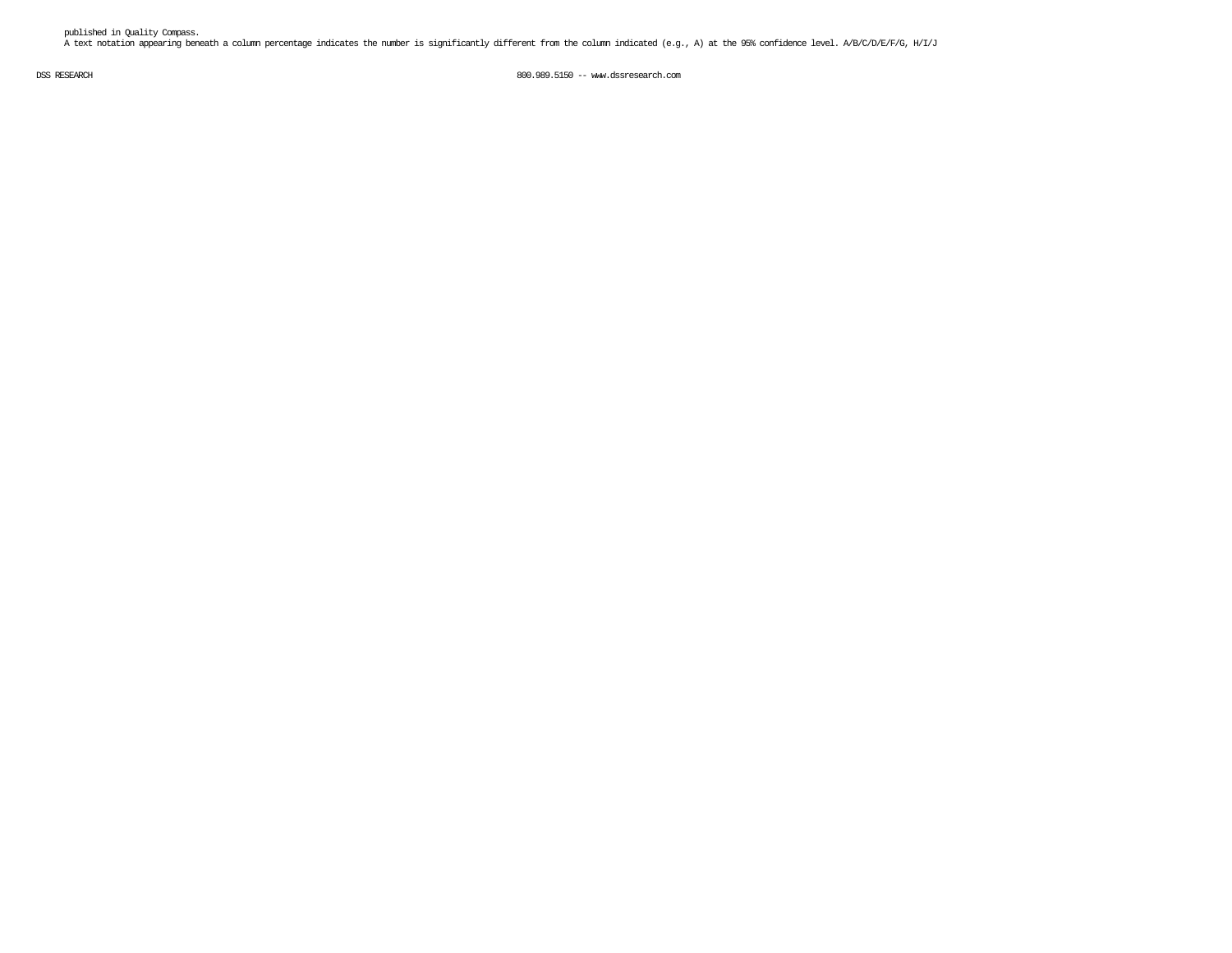7. In the last 6 months, not counting the times you went to an emergency room, how many times did you go to a doctor's office or clinic to get health care for yourself?

|                            | 2017<br>Quality Book              | 2018<br><b>DSS</b><br>$(A)$ $(B)$ | 2018<br>UHC<br>(C)              | 2018<br>Regional 2018<br>National Average<br>Compass of Bus. Average Southeast Total Total<br>(D) | Plan<br>(E)                  | 2017<br>Plan<br>(F)              | 2016<br>Plan<br>Total<br>(G) | (H)                                                            | GSA A GSA B<br>(T)         | GSA C<br>(J)                     |
|----------------------------|-----------------------------------|-----------------------------------|---------------------------------|---------------------------------------------------------------------------------------------------|------------------------------|----------------------------------|------------------------------|----------------------------------------------------------------|----------------------------|----------------------------------|
|                            |                                   |                                   |                                 |                                                                                                   |                              |                                  |                              |                                                                |                            |                                  |
| Total                      | 70824                             | 26854                             | 8818<br>100.00% 100.00% 100.00% | 2273<br>100.00% 100.00% 100.00% 100.00% 100.00% 100.00% 100.00%                                   | 414                          | 452                              | 428                          | 121                                                            | 157                        | 136                              |
| Multiple mark              | $\overline{0}$<br>0.0%            | $\overline{0}$<br>0.0%            | $\overline{0}$<br>0.0%          | $\overline{0}$<br>0.0%                                                                            | $\overline{0}$<br>0.0%       | $\overline{\phantom{0}}$<br>0.0% | $\overline{a}$<br>0.47%      | $\mathbb O$<br>0.0%                                            | $\sim$ 0<br>0.0%           | $\overline{\phantom{0}}$<br>0.0% |
| No response                | $\overline{0}$<br>0.0%            | 1025<br>3.82%<br>ACE              | 280<br>3.18%<br><b>AE</b>       | 79<br>3.48%<br>AE                                                                                 | $7\phantom{0}$<br>1.69%<br>Α | 20<br>4.42%<br>AE                | 16<br>3.74%<br>Α             | $\overline{2}$<br>1.65%                                        | $\overline{3}$<br>$1.91$ % | 2<br>1.47%                       |
| BASE = Those who responded | 70824<br>100.00%<br><b>BCDEFG</b> | 25829<br>96.18%                   | 8538<br>96.82%<br>B             | 2194                                                                                              | 407<br><b>BCDFG</b>          | 432                              | 410                          | 119<br>96.52% 98.31% 95.58% 95.79% 98.35% 98.09% 98.53%        | 154                        | 134                              |
| None $(v 0)$               | 16197<br>22.87%<br>$\mathbb{C}$   | 5715<br>22.13%<br>$\circled{D}$   | 1800<br>21.08%<br>$\mathbb{D}$  | 395                                                                                               | 85                           | 89                               | 79                           | 30<br>18.00% 20.88% 20.60% 19.27% 25.21% 18.83% 19.40%         | 29                         | 26                               |
| 1 time $(v 1)$             | 11983<br>16.92%<br>$_{\rm DG}$    | 4428<br>17.14%<br>DG              | 1417<br>16.60%<br>$\mathbb{D}$  | 326                                                                                               | 67                           | 70                               | 55                           | 18<br>14.86% 16.46% 16.20% 13.41% 15.13% 19.48% 14.18%         | 30                         | 19                               |
| 2 (v 2)                    | 13563<br>19.15%                   | 4878<br>18.89%                    | 1572<br>18.41%                  | 416                                                                                               | 81                           | 88                               | 78                           | 24<br>18.96% 19.90% 20.37% 19.02% 20.17% 22.73% 16.42%         | 35                         | 22                               |
| 3 (v 3)                    | 9413<br>13.29%                    | 3518<br>13.62%                    | 1241<br>14.54%<br>AB            | 351<br>ABF                                                                                        | 64                           | 52                               | 66                           | 21<br>16.00% 15.72% 12.04% 16.10% 17.65% 12.99% 17.16%         | 20                         | 23                               |
| 4 (v 4)                    | 6176<br>8.72%                     | 2316<br>8.97%                     | 774<br>9.07%                    | 189<br>8.61%                                                                                      | 33                           | 44<br>8.11% 10.19% 10.00%        | 41                           | 6<br>5.04%                                                     | 13                         | 14<br>8.44% 10.45%               |
| 5 to 9 (v 7)               | 9405<br>13.28%                    | 3452<br>13.36%                    | 1208<br>14.15%                  | 378<br>ABCE                                                                                       | 54                           | 67                               | 65                           | 12<br>17.23% 13.27% 15.51% 15.85% 10.08% 11.04% 18.66%         | 17                         | 25<br>Н                          |
| 10 or more (v 12.5)        | 4087<br>5.77%                     | 1522<br>5.89%                     | 526<br>6.16%                    | 139<br>6.34%                                                                                      | 23                           | 22<br>$5.65\%$ 5.09%             | 26<br>6.34%                  | 8<br>6.72%                                                     | 10<br>6.49%                | 5<br>3.73%                       |
| Average                    | 2.9506                            | 2.9885                            | 3.0933<br>AB                    | ABCE                                                                                              |                              |                                  | Α                            | 3.3503 2.9939 3.0602 3.3000 2.8319 2.9610 3.1754               |                            |                                  |
| Standard deviation         | 3.2161                            | 3.2268                            | 3.2636                          |                                                                                                   |                              |                                  |                              | 3.2927 3.1688 3.1435 3.2758 3.2831 3.2266 2.9839               |                            |                                  |
| Sigma                      | 70824                             | 26854                             | 8818<br>100.00% 100.00% 100.00% | 2273                                                                                              | 414                          | 452                              | 428                          | 121<br>100.00% 100.00% 100.00% 100.00% 100.00% 100.00% 100.00% | 157                        | 136                              |

Note: The Quality Compass 2017 average distributions for individual questions are estimated from aggregate data from NCQA rather than raw data. As a result, HEDIS composite scores and some other measures may vary slightly published in Quality Compass.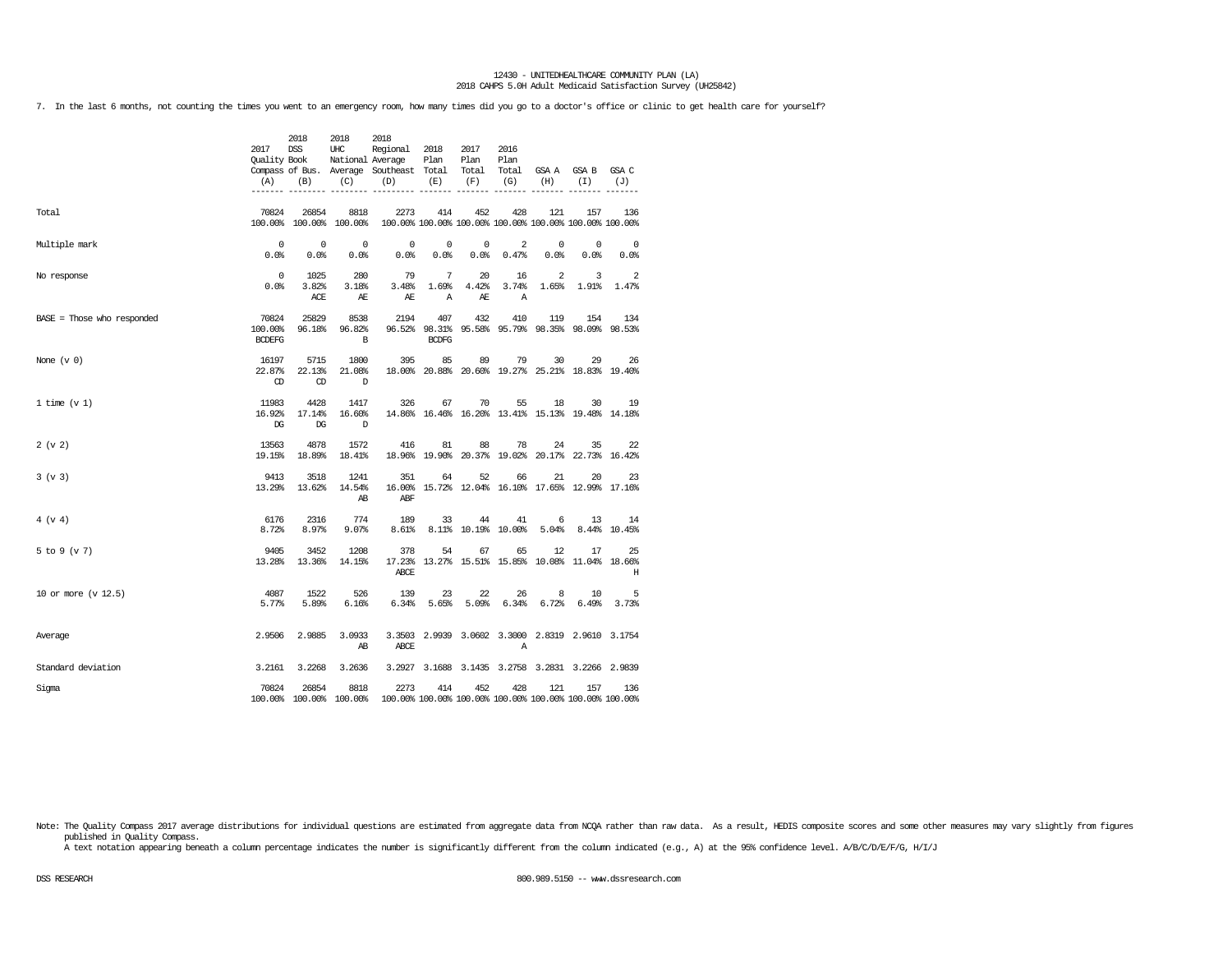8. In the last 6 months, did you and a doctor or other health provider talk about specific things you could do to prevent illness?

|                              | 2017<br>Quality Book<br>(A)    | 2018<br><b>DSS</b><br>(B)      | 2018<br>UHC<br>National Average<br>(C) | 2018<br>Regional<br>Compass of Bus. Average Southeast Total<br>(D) | 2018<br>Plan<br>(E) | 2017<br>Plan<br>Total<br>(F) | 2016<br>Plan<br>Total<br>(G) | (H)                | GSA A GSA B<br>(T) | GSA C<br>(J)                                                   |
|------------------------------|--------------------------------|--------------------------------|----------------------------------------|--------------------------------------------------------------------|---------------------|------------------------------|------------------------------|--------------------|--------------------|----------------------------------------------------------------|
| Total                        | 70824<br>100.00%               | 26854                          | 8818<br>100.00% 100.00%                | 2273<br>100.00% 100.00% 100.00% 100.00% 100.00% 100.00% 100.00%    | 414                 | 452                          | 428                          | 121                | 157                | 136                                                            |
| Multiple mark                | $^{\circ}$<br>0.0%             | $^{\circ}$<br>0.0%             | $^{\circ}$<br>0.0%                     | 0<br>0.0%                                                          | $^{\circ}$<br>0.0%  | 0<br>0.0%                    | 0<br>0.0%                    | $^{\circ}$<br>0.0% | 0<br>0.0%          | $\overline{0}$<br>0.0%                                         |
| No response                  | $^{\circ}$<br>0.0%             | 1329<br>4.95%<br>ACE           | 367<br>4.16%<br>AE                     | 111<br>4.88%<br>AЕ                                                 | 8<br>1.93%<br>Α     | 23<br>5.09%<br>AЕ            | 21<br>4.91%<br>AE            | 2<br>1.65%         | 4<br>2.55%         | 2<br>1.47%                                                     |
| Appropriately skipped        | 16197<br>22.87%<br><b>BCDG</b> | 5715<br>21.28%<br>$\mathbb{D}$ | 1800<br>20.41%<br>D                    | 395                                                                | 85                  | 89                           | 79                           | 30                 | 29                 | 26<br>17.38% 20.53% 19.69% 18.46% 24.79% 18.47% 19.12%         |
| $BASE = Those who responded$ | 54627<br>77.13%<br>BC          | 19810<br>73.77%                | 6651<br>75.43%<br>B                    | 1767<br>BC                                                         | 321                 | 340                          | 328                          | 89                 | 124                | 108<br>77.74% 77.54% 75.22% 76.64% 73.55% 78.98% 79.41%        |
| Yes                          | 40320<br>73.81%                | 14408<br>72.73%                | 4887<br>73.48%                         | 1319<br>G                                                          | 238                 | 238                          | 226                          | 66                 | 94                 | 78<br>74.65% 74.14% 70.00% 68.90% 74.16% 75.81% 72.22%         |
| No                           | 14306<br>26.19%                | 5402<br>27.27%                 | 1764<br>26.52%                         | 448                                                                | 83                  | 102                          | 102<br>D                     | 23                 | 30                 | 30<br>25.35% 25.86% 30.00% 31.10% 25.84% 24.19% 27.78%         |
| 3-point composite mean       | 2.4762<br>G                    | 2.4546                         | 2.4696                                 | G                                                                  |                     |                              |                              |                    |                    | 2.4929 2.4829 2.4000 2.3780 2.4831 2.5161 2.4444               |
| Sigma                        | 70824                          | 26854                          | 8818<br>100.00% 100.00% 100.00%        | 2273                                                               | 414                 | 452                          | 428                          | 121                | 157                | 136<br>100.00% 100.00% 100.00% 100.00% 100.00% 100.00% 100.00% |

Note: The Quality Compass 2017 average distributions for individual questions are estimated from aggregate data from NOQA rather than raw data. As a result, HEDIS composite scores and some other measures may vary slightly published in Quality Compass.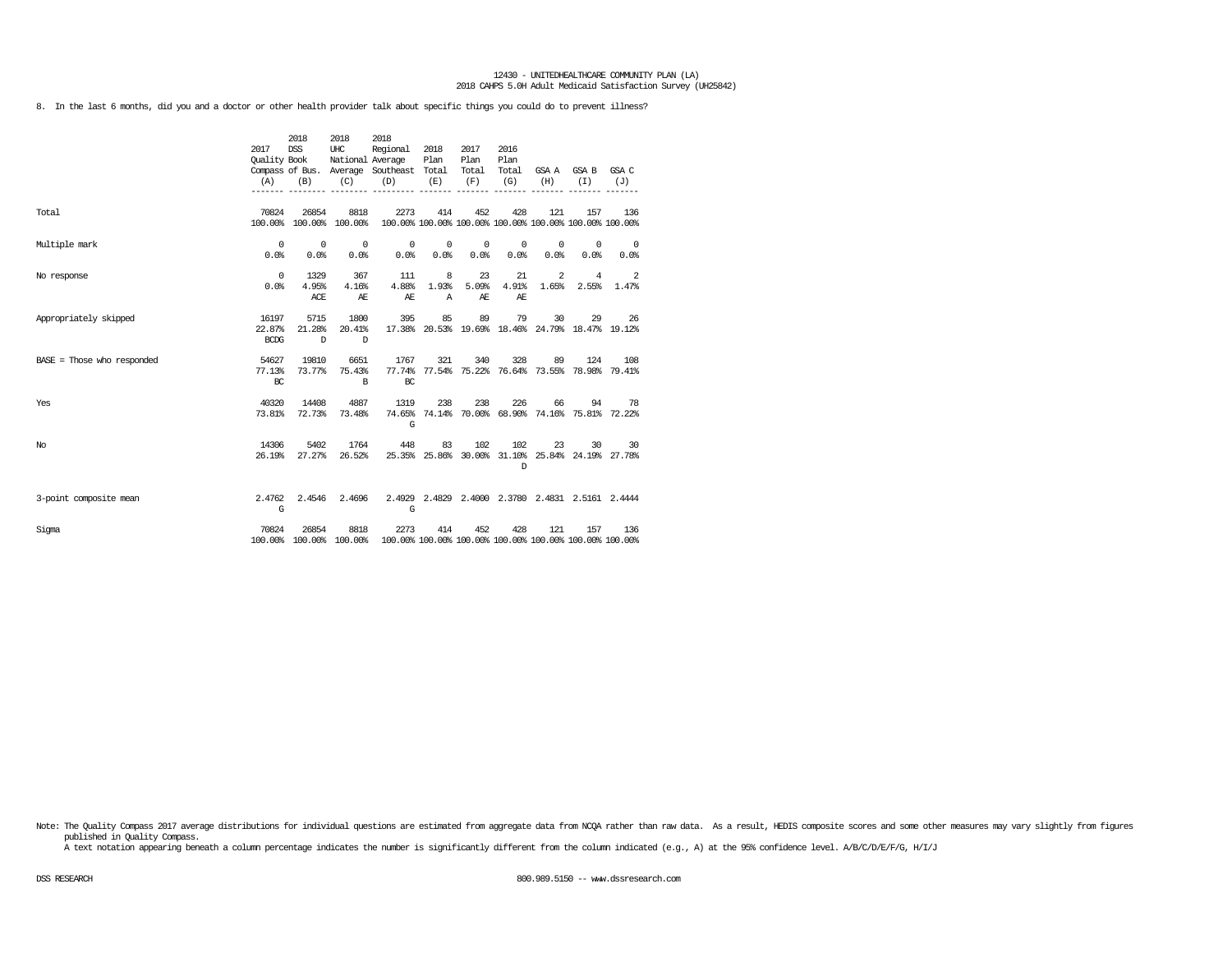9. In the last 6 months, did you and a doctor or other health provider talk about starting or stopping a prescription medicine?

|                              | 2017<br><b>Ouality Book</b><br>(A) | 2018<br><b>DSS</b><br>(B) | 2018<br>UHC<br>National Average<br>(C) | 2018<br>Regional<br>Compass of Bus. Average Southeast Total<br>(D) | 2018<br>Plan<br>(E)         | 2017<br>Plan<br>Total<br>(F) | 2016<br>Plan<br>Total<br>(G) | (H)                | GSA A GSA B<br>(T)                                     | GSA C<br>(J)                                                   |
|------------------------------|------------------------------------|---------------------------|----------------------------------------|--------------------------------------------------------------------|-----------------------------|------------------------------|------------------------------|--------------------|--------------------------------------------------------|----------------------------------------------------------------|
| Total                        | 70824<br>100.00%                   | 26854                     | 8818<br>100.00% 100.00%                | 2273                                                               | 414                         | 452                          | 428                          | 121                | 157                                                    | 136<br>100.00% 100.00% 100.00% 100.00% 100.00% 100.00% 100.00% |
| Multiple mark                | 0<br>0.0%                          | $\circ$<br>0.0%           | $\overline{0}$<br>0.0%                 | 0<br>0.0%                                                          | $^{\circ}$<br>0.0%          | $^{\circ}$<br>0.0%           | 1<br>0.23%                   | $^{\circ}$<br>0.0% | $^{\circ}$<br>0.0%                                     | $\overline{\phantom{0}}$<br>0.0%                               |
| No response                  | 7<br>0.01%                         | 1431<br>5.33%<br>ACE      | 417<br>4.73%<br>$\mathbb{A}$           | 133<br>5.85%<br>ACE                                                | 14<br>3.38%<br>$\mathbb{A}$ | 29<br>6.42%<br>AЕ            | 23<br>5.37%<br>$\mathbb{A}$  | 2<br>1.65%         | $7\phantom{.0}$<br>4.46%                               | $-5$<br>3.68%                                                  |
| Appropriately skipped        | 16197<br>22.87%<br><b>BCDG</b>     | 5715<br>21.28%<br>D       | 1800<br>20.41%<br>D                    | 395                                                                | 85                          | 89                           | 79                           | 30                 | 29<br>17.38% 20.53% 19.69% 18.46% 24.79% 18.47% 19.12% | 26                                                             |
| $BASE = Those who responded$ | 54619<br>77.12%<br>BC              | 19708<br>73.39%           | 6601<br>74.86%<br><sub>R</sub>         | 1745<br>B                                                          | 315                         | 334                          | 325                          | 89                 | 121                                                    | 105<br>76.77% 76.09% 73.89% 75.93% 73.55% 77.07% 77.21%        |
| Yes                          | 25929<br>47.47%                    | 9370<br>47.54%            | 3169<br>48.01%                         | 804<br>46.07%                                                      | 159                         | 147                          | 146                          | 51                 | 62<br>50.48% 44.01% 44.92% 57.30% 51.24% 43.81%        | 46                                                             |
| No                           | 28691<br>52.53%                    | 10338<br>52.46%           | 3432<br>51.99%                         | 941                                                                | 156                         | 187                          | 179                          | 38                 | 59<br>53.93% 49.52% 55.99% 55.08% 42.70% 48.76% 56.19% | 59                                                             |
| Sigma                        | 70824<br>100.00%                   | 26854                     | 8818<br>100.00% 100.00%                | 2273                                                               | 414                         | 452                          | 428                          | 121                | 157                                                    | 136<br>100.00% 100.00% 100.00% 100.00% 100.00% 100.00% 100.00% |

Note: The Quality Compass 2017 average distributions for individual questions are estimated from aggregate data from NOQA rather than raw data. As a result, HEDIS composite scores and some other measures may vary slightly published in Quality Compass.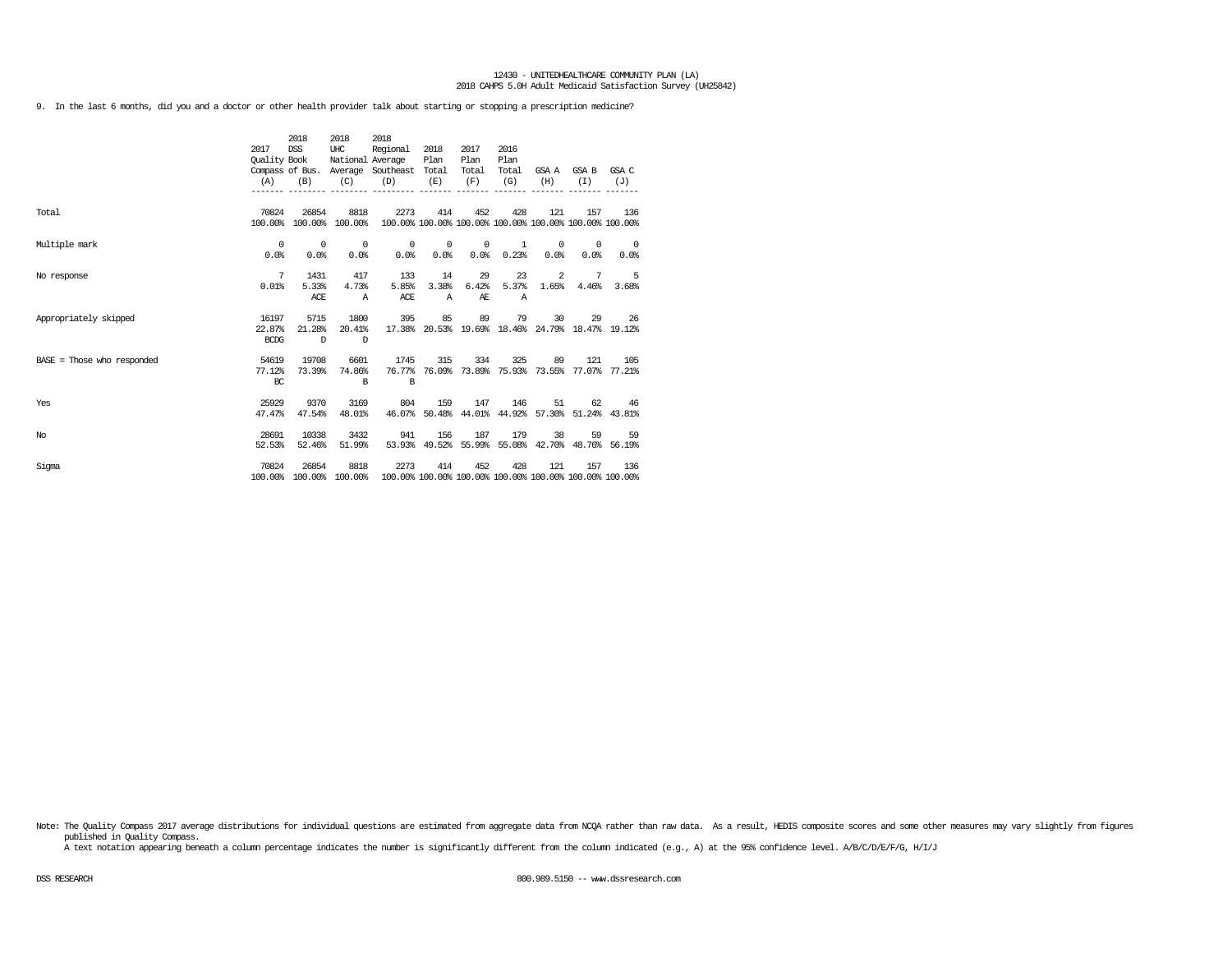10. Did you and a doctor or other health provider talk about the reasons you might want to take a medicine?

|                              | 2017<br>Quality Book<br>(A)    | 2018<br>DSS<br>(B)               | 2018<br>UHC<br>(C)               | 2018<br>Regional<br>National Average<br>Compass of Bus. Average Southeast Total<br>(D)  | 2018<br>Plan<br>(E)         | 2017<br>Plan<br>Total<br>(F)     | 2016<br>Plan<br>Total<br>(G) | (H)                              | GSA A GSA B GSA C<br>(T)   | (J)                                                            |
|------------------------------|--------------------------------|----------------------------------|----------------------------------|-----------------------------------------------------------------------------------------|-----------------------------|----------------------------------|------------------------------|----------------------------------|----------------------------|----------------------------------------------------------------|
| Total                        | 70824                          | 26854                            | 8818<br>100.00% 100.00% 100.00%  | 2273                                                                                    | 414                         | 452                              | 428                          | 121                              | 157                        | 136<br>100.00% 100.00% 100.00% 100.00% 100.00% 100.00% 100.00% |
| Multiple mark                | $^{\circ}$<br>0.0              | $\overline{\phantom{0}}$<br>0.0% | $\overline{\phantom{0}}$<br>0.0% | $\circ$<br>0.0%                                                                         | $\circ$<br>0.0%             | $\overline{\phantom{0}}$<br>0.0% | $\circ$<br>0.0%              | $\circ$<br>0.0%                  | $^{\circ}$<br>0.0%         | $\overline{\phantom{0}}$<br>0.0%                               |
| No response                  | 7<br>0.01%                     | 1558<br>5.80%<br>AЕ              | 471<br>5.34%<br>$\mathbb{A}$     | 148<br>6.51%<br>ACE                                                                     | 16<br>3.86%<br>$\mathbb{A}$ | 32<br>7.08%<br>AE                | 26<br>6.07%<br>$\mathbb{A}$  | $\overline{\mathbf{3}}$<br>2.48% |                            | 7 6<br>$4.46\%$ $4.41\%$                                       |
| Appropriately skipped        | 44888<br>63.38%<br><b>BCDE</b> | 16053<br>59.78%                  | 5232<br>59.33%                   | 1336                                                                                    | 241                         | 276                              | 258                          | 68                               | 88                         | 85<br>58.78% 58.21% 61.06% 60.28% 56.20% 56.05% 62.50%         |
| $BASE = Those who responded$ | 25929<br>36.61%<br>BF          | 9243<br>34.42%                   | 3115<br>35.33%                   | 789                                                                                     | 157                         | 144                              | 144                          |                                  | 50<br>62.                  | 45<br>34.71% 37.92% 31.86% 33.64% 41.32% 39.49% 33.09%         |
| Yes                          | 24016<br>92.62%<br>B           | 8450<br>91.42%                   | 2848<br>91.43%                   | 716                                                                                     | 146                         | 135                              | 127                          | 46                               |                            | 56 44<br>90.75% 92.99% 93.75% 88.19% 92.00% 90.32% 97.78%      |
| No                           | 1912<br>7.38%                  | 793<br>8.58%<br>A                | 267<br>8.57%                     | 73<br>9.25%                                                                             | 11<br>7.01%                 |                                  | 9 17<br>$6.25\%$ 11.81%      | 8.00%                            | $4 \qquad \qquad$<br>9.68% | 6 1<br>2.22%                                                   |
| Sigma                        | 70824                          | 26854                            | 8818                             | 2273<br>100.00% 100.00% 100.00% 100.00% 100.00% 100.00% 100.00% 100.00% 100.00% 100.00% | 414                         | 452                              | 428                          | 121                              | 157                        | 136                                                            |

Note: The Quality Compass 2017 average distributions for individual questions are estimated from aggregate data from NCQA rather than raw data. As a result, HEDIS composite scores and some other measures may vary slightly published in Quality Compass.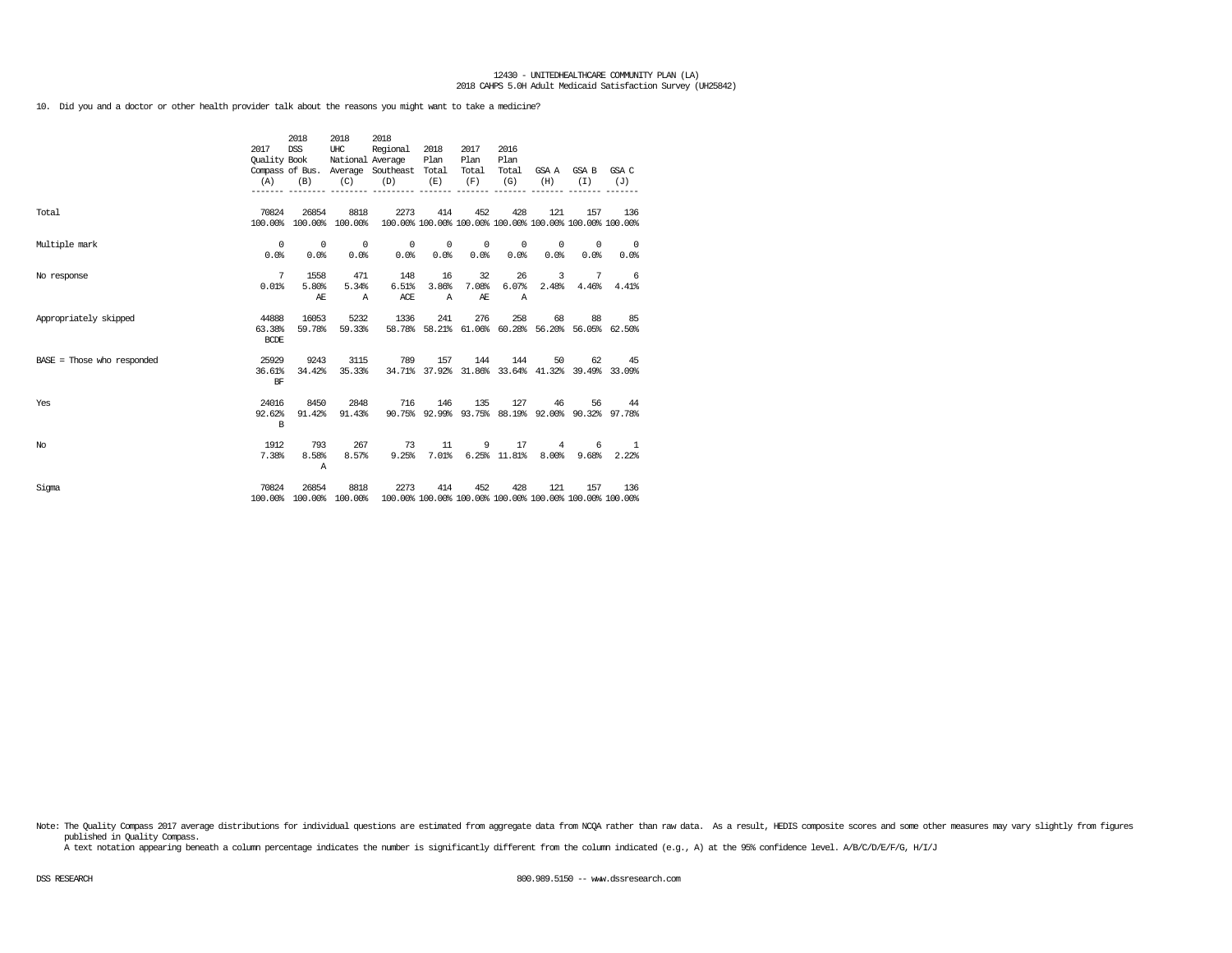11. Did you and a doctor or other health provider talk about the reasons you might not want to take a medicine?

|                              | 2017<br>Quality Book<br>(A)    | 2018<br><b>DSS</b><br>(B)        | 2018<br>UHC<br>(C)               | 2018<br>Regional<br>National Average<br>Compass of Bus. Average Southeast Total<br>(D) | 2018<br>Plan<br>(E)         | 2017<br>Plan<br>Total<br>(F) | 2016<br>Plan<br>Total<br>(G) | (H)                     | GSAA GSAB<br>(I)                                       | GSA C<br>(J)                                                   |
|------------------------------|--------------------------------|----------------------------------|----------------------------------|----------------------------------------------------------------------------------------|-----------------------------|------------------------------|------------------------------|-------------------------|--------------------------------------------------------|----------------------------------------------------------------|
| Total                        | 70824                          | 26854<br>100.00% 100.00% 100.00% | 8818                             | 2273                                                                                   | 414                         | 452                          | 428                          | 121                     | 157                                                    | 136<br>100.00% 100.00% 100.00% 100.00% 100.00% 100.00% 100.00% |
| Multiple mark                | $^{\circ}$<br>0.0%             | $\overline{\phantom{0}}$<br>0.0% | $\overline{\phantom{0}}$<br>0.0% | 0.0                                                                                    | $0\qquad 0$<br>$0.0$ %      | $0.0$ %                      | $0 \t 1$<br>0.23%            | 0.0%                    | $0 \qquad \qquad$<br>$\circ$<br>0.0%                   | $\overline{\phantom{0}}$<br>0.0%                               |
| No response                  | 14<br>0.02%                    | 1601<br>5.96%<br>Α               | 487<br>5.52%<br>$\mathbb{A}$     | 153<br>6.73%<br>ACE                                                                    | 17<br>4.11%<br>$\mathbb{A}$ | 32<br>7.08%<br>$\mathbb{A}$  | 28<br>6.54%<br>$\mathbb{A}$  | $\overline{3}$<br>2.48% |                                                        | 7 7<br>4.46% 5.15%                                             |
| Appropriately skipped        | 44888<br>63.38%<br><b>BCDE</b> | 16053<br>59.78%                  | 5232<br>59.33%                   | 1336                                                                                   | 241                         | 276                          | 258                          |                         | 68<br>58.78% 58.21% 61.06% 60.28% 56.20% 56.05% 62.50% | 88 85                                                          |
| $BASE = Those who responded$ | 25922<br>36.60%<br><b>BCF</b>  | 9200<br>34.26%                   | 3099<br>35.14%                   | 784                                                                                    | 156                         | 144                          | 141                          | 50                      |                                                        | 62 44<br>34.49% 37.68% 31.86% 32.94% 41.32% 39.49% 32.35%      |
| Yes                          | 17798<br>68.66%                | 6375<br>69.29%                   | 2140<br>69.05%                   | 518                                                                                    |                             | 105                          | 94 —<br>98                   |                         | 37<br>66.07% 67.31% 65.28% 69.50% 74.00% 64.52% 63.64% | 28                                                             |
| No                           | 8124<br>31.34%                 | 2825<br>30.71%                   | 959<br>30.95%                    | 266                                                                                    | 51                          | 50                           | 43                           | 13                      | 22<br>33.93% 32.69% 34.72% 30.50% 26.00% 35.48% 36.36% | 16                                                             |
| Sigma                        | 70824<br>100.00%               | 26854                            | 8818<br>100.00% 100.00%          | 2273                                                                                   | 414                         | 452                          | 428                          | 121                     | 157                                                    | 136<br>100.00% 100.00% 100.00% 100.00% 100.00% 100.00% 100.00% |

Note: The Quality Compass 2017 average distributions for individual questions are estimated from aggregate data from NCQA rather than raw data. As a result, HEDIS composite scores and some other measures may vary slightly published in Quality Compass.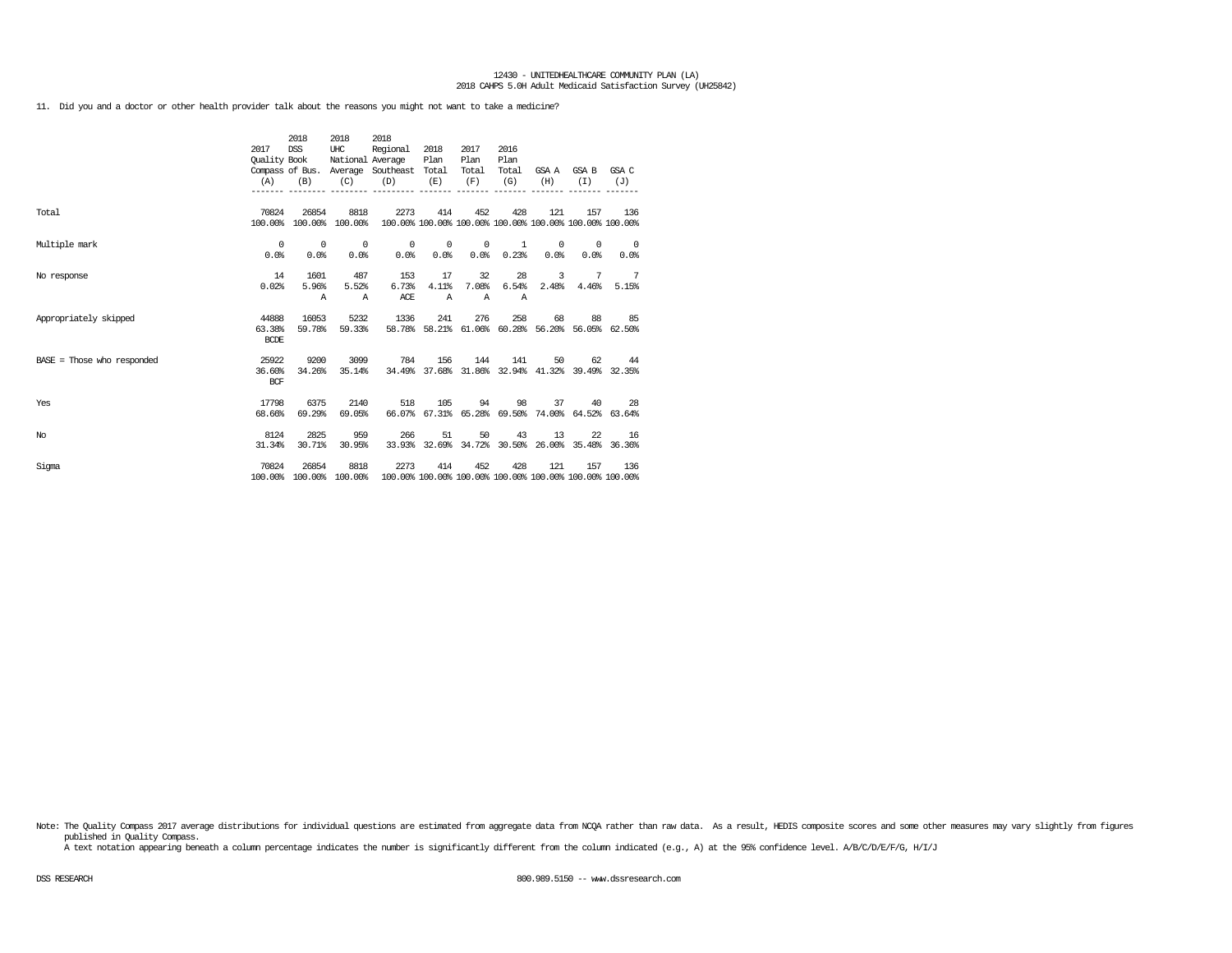12. When you talked about starting or stopping a prescription medicine, did a doctor or other health provider ask you what you thought was best for you?

|                              | 2017<br>Quality Book<br>(A)    | 2018<br><b>DSS</b><br>(B)        | 2018<br>UHC<br>(C)               | 2018<br>Regional<br>National Average<br>Compass of Bus. Average Southeast Total<br>(D) | 2018<br>Plan<br>(E)         | 2017<br>Plan<br>Total<br>(F)     | 2016<br>Plan<br>Total<br>(G) | (H)        | GSA A GSA B<br>(T)                                             | GSA C<br>(J)                     |
|------------------------------|--------------------------------|----------------------------------|----------------------------------|----------------------------------------------------------------------------------------|-----------------------------|----------------------------------|------------------------------|------------|----------------------------------------------------------------|----------------------------------|
|                              |                                |                                  |                                  |                                                                                        |                             |                                  |                              |            |                                                                |                                  |
| Total                        | 70824                          | 26854<br>100.00% 100.00% 100.00% | 8818                             | 2273                                                                                   | 414                         | 452                              | 428                          | 121        | 157<br>100.00% 100.00% 100.00% 100.00% 100.00% 100.00% 100.00% | 136                              |
| Multiple mark                | $^{\circ}$<br>0.0%             | $\overline{0}$<br>0.0%           | $\overline{\phantom{0}}$<br>0.0% | 0.0%                                                                                   | $0\qquad 0$<br>0.0%         | $\overline{\phantom{0}}$<br>0.0% | $^{\circ}$<br>0.0%           | 0.0%       | $0 \qquad \qquad$<br>$^{\circ}$<br>0.0%                        | $\overline{\phantom{0}}$<br>0.0% |
| No response                  | 28<br>0.04%                    | 1617<br>6.02%<br>$\mathbb{A}$    | 492<br>5.58%<br>$\mathbb{A}$     | 155<br>6.82%<br>AC                                                                     | 20<br>4.83%<br>$\mathbb{A}$ | 32<br>7.08%<br>$\mathbb{A}$      | 27<br>6.31%<br>Α             | 4<br>3.31% | 9<br>5.73%                                                     | $\overline{7}$<br>5.15%          |
| Appropriately skipped        | 44888<br>63.38%<br><b>BCDE</b> | 16053<br>59.78%                  | 5232<br>59.33%                   | 1336                                                                                   | 241                         | 276                              | 258                          | 68         | 88<br>58.78% 58.21% 61.06% 60.28% 56.20% 56.05% 62.50%         | 85                               |
| $BASE = Those who responded$ | 25907<br>36.58%<br><b>BCDF</b> | 9184<br>34.20%                   | 3094<br>35.09%                   | 782                                                                                    | 153                         | 144                              | 143                          | 49         | 60<br>34.40% 36.96% 31.86% 33.41% 40.50% 38.22% 32.35%         | 44                               |
| Yes                          | 20185<br>77.91%                | 7168<br>78.05%                   | 2408<br>77.83%                   | 589                                                                                    | 116                         | 109                              | 109                          |            | 38<br>47<br>75.32% 75.82% 75.69% 76.22% 77.55% 78.33% 70.45%   | 31                               |
| No                           | 5723<br>22.09%                 | 2016<br>21.95%                   | 686<br>22.17%                    | 193                                                                                    | 37                          | 35                               | 34                           | 11         | 13<br>24.68% 24.18% 24.31% 23.78% 22.45% 21.67% 29.55%         | 13                               |
| Sigma                        | 70824<br>100.00%               | 26854                            | 8818<br>100.00% 100.00%          | 2273                                                                                   | 414                         | 452                              | 428                          | 121        | 157<br>100.00% 100.00% 100.00% 100.00% 100.00% 100.00% 100.00% | 136                              |

Note: The Quality Compass 2017 average distributions for individual questions are estimated from aggregate data from NCQA rather than raw data. As a result, HEDIS composite scores and some other measures may vary slightly published in Quality Compass.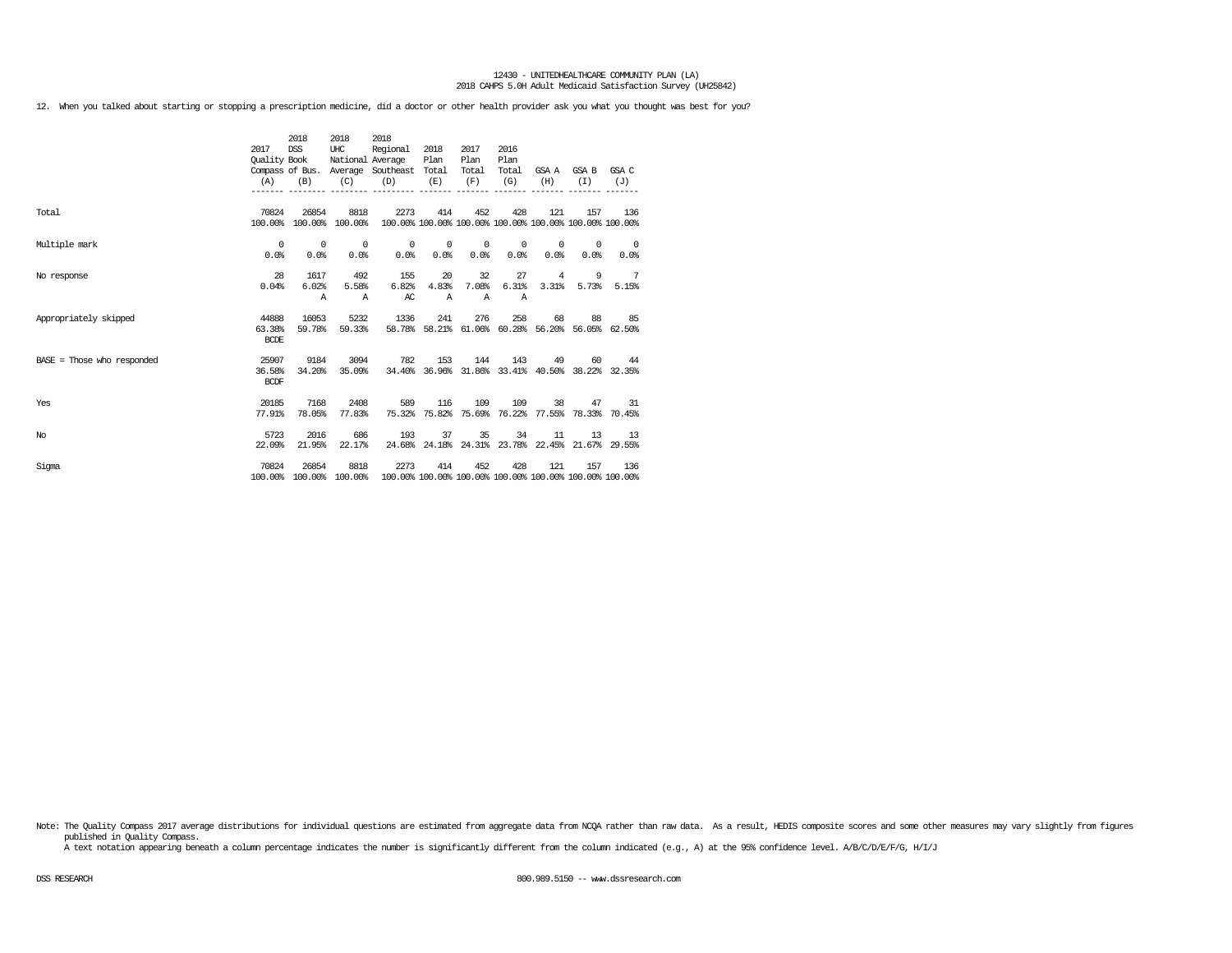13. Using any number from 0 to 10, where 0 is the worst health care possible and 10 is the best health care possible, what number would you use to rate all your health care in the last 6 months?

|                                | 2017<br>Quality Book<br>(A)    | 2018<br><b>DSS</b><br>(B) | 2018<br>UHC<br>National Average<br>(C) | 2018<br>Regional<br>Compass of Bus. Average Southeast<br>(D) | 2018<br>Plan<br>Total<br>(E) | 2017<br>Plan<br>Total<br>(F)       | 2016<br>Plan<br>Total<br>(G) | GSA A<br>(H)          | GSA B<br>(I)                                                   | GSA C<br>(J)            |
|--------------------------------|--------------------------------|---------------------------|----------------------------------------|--------------------------------------------------------------|------------------------------|------------------------------------|------------------------------|-----------------------|----------------------------------------------------------------|-------------------------|
| Total                          | 70824<br>100.00%               | 26854<br>100.00%          | 8818<br>100.00%                        | 2273                                                         | 414                          | 452                                | 428                          | 121                   | 157<br>100.00% 100.00% 100.00% 100.00% 100.00% 100.00% 100.00% | 136                     |
| Multiple mark                  | $\mathbf 0$<br>0.0%            | 0<br>0.0%                 | $^{\circ}$<br>0.0%                     | $\mathbf 0$<br>0.0%                                          | $\mathbf 0$<br>0.0%          | 0<br>0.0%                          | 0<br>0.0%                    | 0<br>0.0%             | $\mathbf 0$<br>0.0%                                            | $^{\circ}$<br>0.0%      |
| No response                    | 42<br>0.06%                    | 1348<br>5.02%<br>ACE      | 377<br>4.28%<br>AE                     | 119<br>5.24%<br>AE                                           | 11<br>2.66%<br>Α             | 24<br>5.31%<br>AE                  | 23<br>5.37%<br>AE            | 3<br>2.48%            | 6<br>3.82%                                                     | $\overline{2}$<br>1.47% |
| Appropriately skipped          | 16197<br>22.87%<br>BCDG        | 5715<br>21.28%<br>D       | 1800<br>20.41%<br>D                    | 395<br>17.38%                                                | 85<br>20.53%                 | 89<br>19.69%                       | 79<br>18.46%                 | 30<br>24.79%          | 29<br>18.47% 19.12%                                            | 26                      |
| $BASE = Those who responded$   | 54584<br>77.07%<br>BC          | 19791<br>73.70%           | 6641<br>75.31%<br>B                    | 1759<br>77.39%<br>BC                                         | 318                          | 339<br>76.81% 75.00% 76.17% 72.73% | 326                          | 88                    | 122<br>77.71%                                                  | 108<br>79.41%           |
| 10 - Best health care possible | 21545<br>39.47%                | 8135<br>41.10%<br>Α       | 2856<br>43.01%<br>AB                   | 826<br>46.96%<br>ABC                                         | 154<br>48.43%<br>AB          | 165<br>48.67%<br>ABC               | 159<br>48.77%<br>ABC         | 42                    | 60<br>47.73% 49.18%                                            | 52<br>48.15%            |
| $9 -$                          | 8308<br>15.22%<br>G            | 2964<br>14.98%<br>G       | 1002<br>15.09%<br>G                    | 249                                                          | 46                           | 43                                 | 36                           | 13                    | 20<br>14.16% 14.47% 12.68% 11.04% 14.77% 16.39% 12.04%         | 13                      |
| Top Two Box                    | 29852<br>54.69%                | 11099<br>56.08%<br>Α      | 3858<br>58.09%<br>AB                   | 1075<br>61.11%<br>ABC                                        | 200<br>62.89%<br>AB          | 208<br>61.36%<br>AB                | 195                          | 55<br>59.82% 62.50%   | 80<br>65.57%                                                   | 65<br>60.19%            |
| $8 -$                          | 10737<br>19.67%<br><b>CDEG</b> | 3815<br>19.28%<br>CDEG    | 1198<br>18.04%<br>D                    | 267                                                          | 45                           | 57                                 | 49                           | 10                    | 17<br>15.18% 14.15% 16.81% 15.03% 11.36% 13.93%                | 18<br>16.67%            |
| CAHPS Rate (Top Three Box)     | 40589<br>74.36%                | 14914<br>75.36%           | 5056<br>76.13%<br>Α                    | 1342                                                         | 245                          | 265                                | 244                          | 65                    | 97<br>76.29% 77.04% 78.17% 74.85% 73.86% 79.51%                | 83<br>76.85%            |
| $7 -$                          | 5574<br>10.21%<br><b>CDEG</b>  | 1942<br>9.81%<br>DE       | 609<br>9.17%<br>DE                     | 131<br>7.45%                                                 | 18                           | 34<br>5.66% 10.03%<br>$\mathbb E$  | 23<br>7.06%                  | 7<br>7.95%            | 6<br>4.92%                                                     | 5<br>4.63%              |
| $6 -$                          | 2642<br>4.84%<br><b>BCF</b>    | 842<br>4.25%              | 261<br>3.93%                           | 71<br>4.04%                                                  | 11<br>3.46%                  | 9<br>2.65%                         | 17<br>5.21%                  | 3<br>3.41%            | $\mathbf{1}$<br>0.82%                                          | 7<br>6.48%<br>I         |
| $5 -$                          | 3038<br>5.57%                  | 1107<br>5.59%             | 383<br>5.77%                           | 108<br>6.14%                                                 | 22<br>6.92%                  | 20<br>5.90%                        | 19<br>5.83%                  | 7<br>7.95%            | 8<br>6.56%                                                     | 7<br>6.48%              |
| 4 -                            | 963<br>1.76%                   | 361<br>1.82%              | 131<br>1.97%<br>F                      | 40<br>2.27%<br>$\mathbb F$                                   | 10<br>3.14%<br>$\mathbb F$   | 3<br>0.88%                         | 12<br>3.68%<br>$\mathbf F$   | 3<br>3.41%            | 6<br>4.92%                                                     | $\mathbf{1}$<br>0.93%   |
| $3 -$                          | 694<br>1.27%                   | 251<br>1.27%              | 89<br>1.34%                            | 30<br>1.71%                                                  | $\bf{4}$<br>1.26%            | $\bf{4}$<br>1.18%                  | 6<br>1.84%                   | $\mathbf{1}$<br>1.14% | $\mathbf{1}$<br>0.82%                                          | $\overline{a}$<br>1.85% |

Note: The Quality Compass 2017 average distributions for individual questions are estimated from aggregate data from NCQA rather than raw data. As a result, HEDIS composite scores and some other measures may vary slightly published in Quality Compass.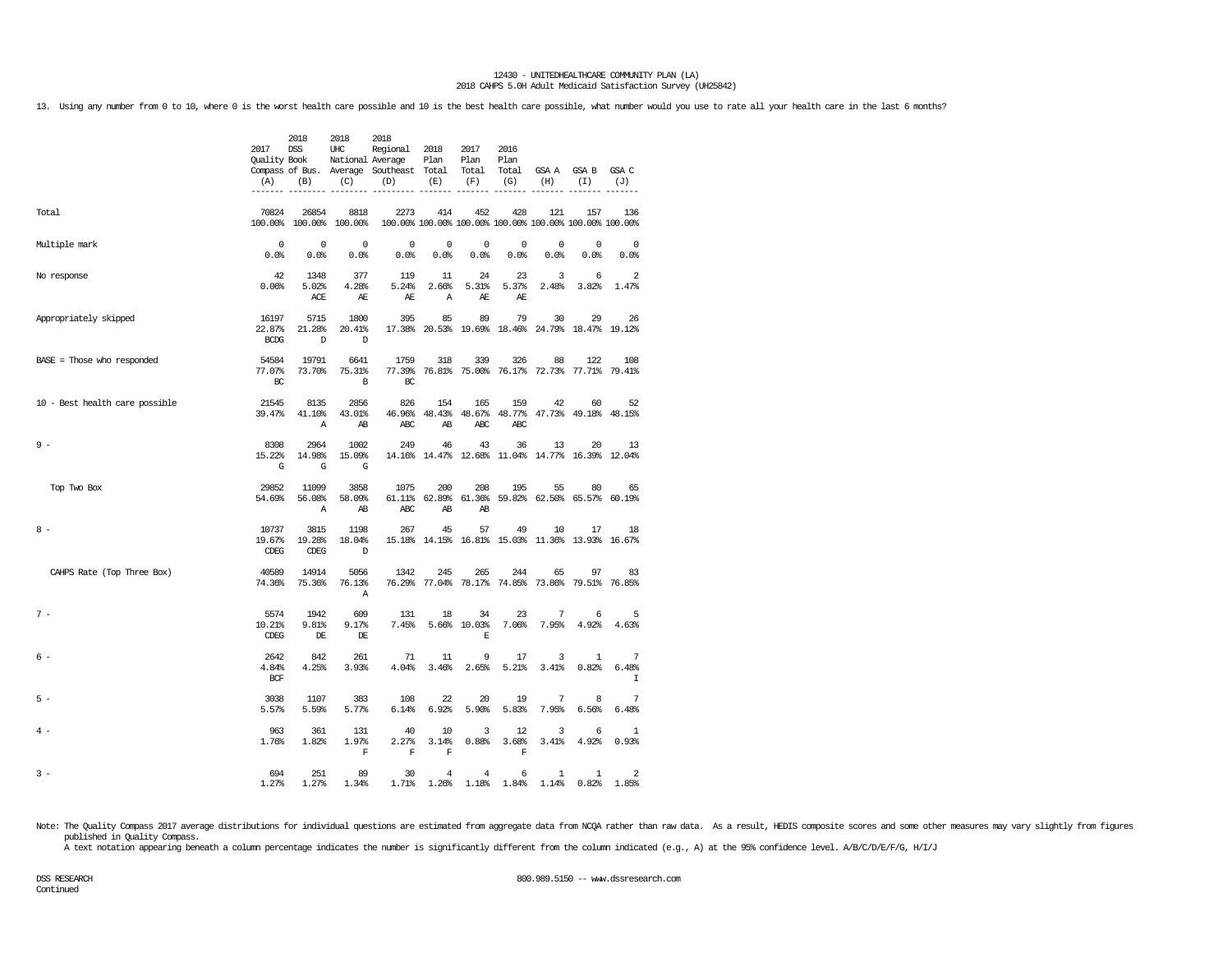13. Using any number from 0 to 10, where 0 is the worst health care possible and 10 is the best health care possible, what number would you use to rate all your health care in the last 6 months?

|                                | 2017<br>(A)                    | 2018<br><b>DSS</b><br>Quality Book<br>(B) | 2018<br>UHC<br>(C)          | 2018<br>Regional<br>National Average<br>Compass of Bus. Average Southeast Total<br>(D)  | 2018<br>Plan<br>(E)             | 2017<br>Plan<br>Total<br>(F) | 2016<br>Plan<br>Total<br>(G) | (H)                                                 | GSA A GSA B GSA C<br>(I)                         | (J)                                                       |
|--------------------------------|--------------------------------|-------------------------------------------|-----------------------------|-----------------------------------------------------------------------------------------|---------------------------------|------------------------------|------------------------------|-----------------------------------------------------|--------------------------------------------------|-----------------------------------------------------------|
| $2 -$                          | 439<br>0.80%                   | 151<br>0.76%                              | 52<br>0.78%                 | 19<br>1.08%                                                                             | 5<br>1.57%                      | 3<br>0.88%                   | 2<br>0.61%                   | $\mathbf{1}$<br>1.14%                               | 2<br>1.64%                                       | $\overline{\phantom{0}}^2$<br>1.85%                       |
| $1 -$                          | 283<br>0.52%<br>$\mathbf F$    | 101<br>0.51%<br>$\mathbf F$               | 27<br>0.41%<br>$\mathbf{F}$ | $\mathbf F$                                                                             | $9 \qquad 1$<br>$0.51\$ $0.31\$ | $^{\circ}$                   | $\overline{3}$<br>0.0% 0.92% | $\circ$<br>0.0%                                     | $^{\circ}$<br>0.0%                               | 1<br>0.93%                                                |
| 0 - Worst health care possible | 361<br>0.66%<br>G              | 122<br>0.62%<br>G                         | 33<br>0.50%<br>G            | $\mathsf{G}$                                                                            | $9^{\circ}$                     | $2^{\circ}$<br>1             | $\circ$                      | 1<br>$0.51\$ $0.63\$ $0.29\$ $0.0\$ $1.14\$ $0.82\$ | $\mathbf{1}$                                     | $\overline{\phantom{0}}$<br>0.0%                          |
| $0-7$ (NET)                    | 13995<br>25.64%<br>$\mathbf C$ | 4877<br>24.64%                            | 1585<br>23.87%              | 417                                                                                     | 73                              |                              | 74 82                        |                                                     | 23                                               | 25 25<br>23.71% 22.96% 21.83% 25.15% 26.14% 20.49% 23.15% |
| Bottom Three Box               | 1084<br>1.99%                  | 374<br>1.89%                              | 112<br>1.69%                | 2.10%                                                                                   | 37 —<br>8                       | 2.52% 1.18%                  | $4\degree$<br>5<br>1.53%     |                                                     | $2 \left( \frac{1}{2} \right)$<br>$2.27\%$ 2.46% | $3 \t3$<br>2.78%                                          |
| Bottom Two Box                 | 644<br>1.18%<br>F              | 223<br>1.13%<br>$\mathbf{F}$              | 60<br>0.90%                 | 18<br>1.02%                                                                             | 3<br>0.94%                      | 1<br>0.29%                   | 3<br>0.92%                   | $\mathbf{1}$<br>1.14%                               | 1<br>0.82%                                       | -1<br>0.93%                                               |
| Average                        | 8.3040                         | 8.3536                                    | 8,4066<br>$\mathbb{A}$      | $\mathbf{A}$                                                                            |                                 | AB                           |                              |                                                     |                                                  | 8.4235 8.4245 8.5988 8.3957 8.3636 8.4836 8.4074          |
| Standard deviation             | 2.0007                         | 1.9922                                    | 1.9808                      |                                                                                         |                                 |                              |                              |                                                     |                                                  | 2.0943 2.1586 1.8430 2.1046 2.1960 2.1624 2.1215          |
| 3-point composite mean         | 2.3926                         | 2.4125<br>$\mathbb{A}$                    | 2.4340<br>AB                | $\mathbb{A}$                                                                            |                                 | AB                           |                              |                                                     |                                                  | 2.4486 2.4560 2.4956 2.4172 2.4432 2.5000 2.4167          |
| Sigma                          | 70824                          | 26854                                     | 8818                        | 2273<br>100.00% 100.00% 100.00% 100.00% 100.00% 100.00% 100.00% 100.00% 100.00% 100.00% | 414                             | 452                          | 428                          | 121                                                 | 157                                              | 136                                                       |

Note: The Quality Compass 2017 average distributions for individual questions are estimated from aggregate data from NCQA rather than raw data. As a result, HEDIS composite scores and some other measures may vary slightly published in Quality Compass.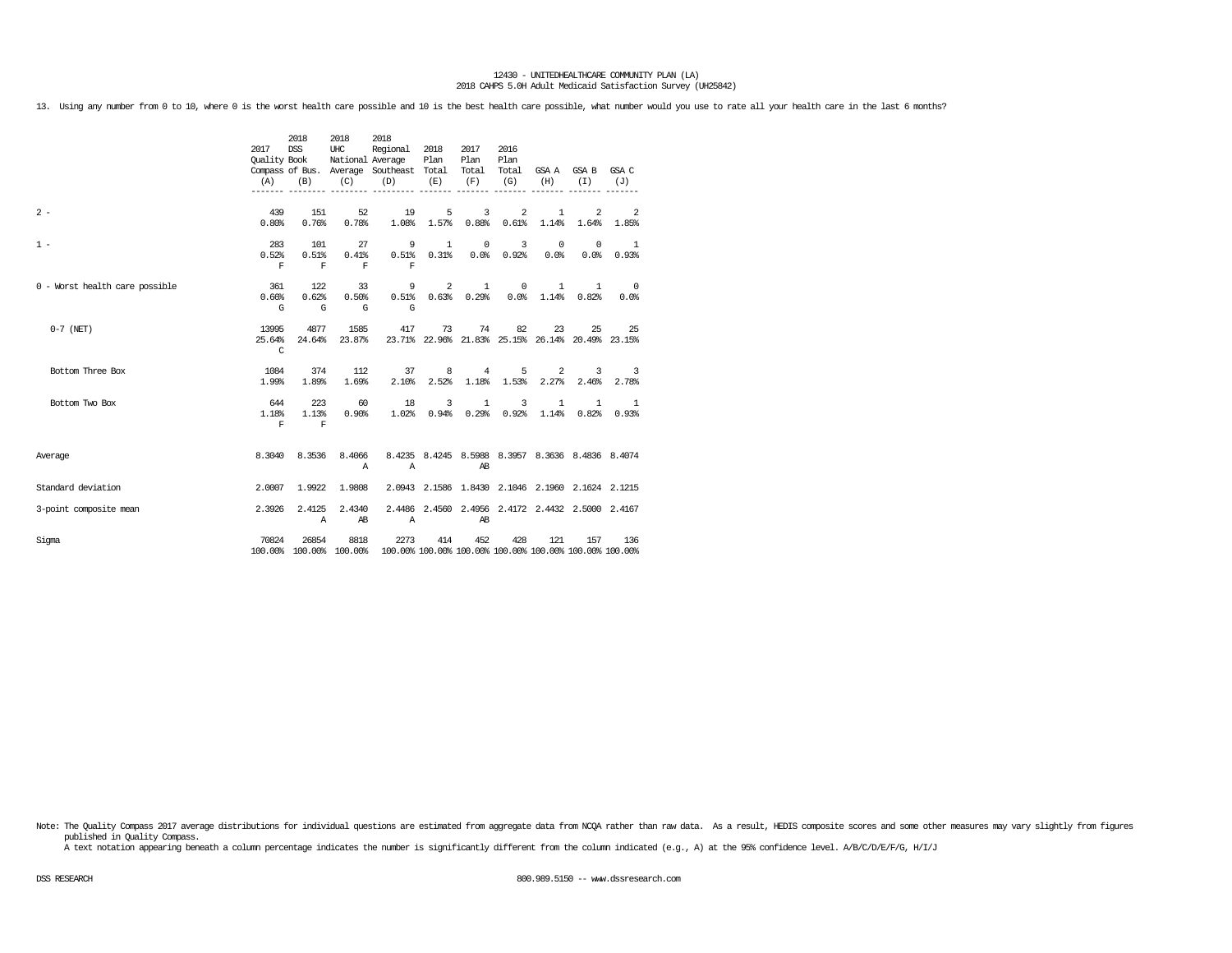14. In the last 6 months, how often was it easy to get the care, tests, or treatment you needed?

|                                      | 2017<br>Quality Book<br>(A)    | 2018<br><b>DSS</b><br>(B)    | 2018<br>UHC<br>National Average<br>(C) | 2018<br>Regional<br>Compass of Bus. Average Southeast Total<br>(D) | 2018<br>Plan<br>(E)        | 2017<br>Plan<br>Total<br>(F)      | 2016<br>Plan<br>Total<br>(G) | GSA A<br>(H)       | GSA B<br>(T)                                                   | GSA C<br>(J)        |
|--------------------------------------|--------------------------------|------------------------------|----------------------------------------|--------------------------------------------------------------------|----------------------------|-----------------------------------|------------------------------|--------------------|----------------------------------------------------------------|---------------------|
| Total                                | 70824<br>100.00%               | 26854<br>100.00%             | 8818<br>100.00%                        | 2273                                                               | 414                        | 452                               | 428                          | 121                | 157<br>100.00% 100.00% 100.00% 100.00% 100.00% 100.00% 100.00% | 136                 |
| Multiple mark                        | 0<br>0.0%                      | 0<br>0.0%                    | 0<br>0.0%                              | 0<br>0.0%                                                          | 0<br>0.0%                  | 0<br>0.0%                         | 1<br>0.23%                   | $\mathbf 0$<br>0.0 | 0<br>0.0%                                                      | $\mathbf 0$<br>0.0% |
| No response                          | $\mathbf 0$<br>0.0%            | 1315<br>4.90%<br>ACE         | 373<br>4.23%<br>Α                      | 112<br>4.93%<br>AЕ                                                 | 11<br>2.66%<br>Α           | 23<br>5.09%<br>Α                  | 21<br>4.91%<br>Α             | 2<br>1.65%         | 6<br>3.82%                                                     | 3<br>2.21%          |
| Appropriately skipped                | 16197<br>22.87%<br><b>BCDG</b> | 5715<br>21.28%<br>D          | 1800<br>20.41%<br>D                    | 395                                                                | 85                         | 89                                | 79                           | 30                 | 29<br>17.38% 20.53% 19.69% 18.46% 24.79% 18.47% 19.12%         | 26                  |
| $BASE = Those who responded$         | 54627<br>77.13%<br>BC          | 19824<br>73.82%              | 6645<br>75.36%<br>B                    | 1766<br>77.69%<br>BC                                               | 318                        | 340                               | 327                          | 89                 | 122<br>76.81% 75.22% 76.40% 73.55% 77.71% 78.68%               | 107                 |
| Never                                | 1190<br>2.18%<br>$\mathbf F$   | 386<br>1.95%<br>$\mathbf F$  | 124<br>1.87%                           | 38<br>2.15%<br>F                                                   | 10<br>3.14%<br>$\mathbf F$ | 3<br>0.88%                        | 14<br>4.28%<br><b>BCF</b>    | 2<br>2.25%         | 4<br>3.28%                                                     | 4<br>3.74%          |
| Sometimes                            | 7437<br>13.61%<br>BC           | 2519<br>12.71%               | 826<br>12.43%                          | 215                                                                | 42                         | 42<br>12.17% 13.21% 12.35% 17.13% | 56<br><b>BCD</b>             | 13                 | 15<br>14.61% 12.30% 13.08%                                     | 14                  |
| Bottom Two Box (%Never + %Sometimes) | 8626<br>15.79%<br>BC           | 2905<br>14.65%               | 950<br>14.30%                          | 253                                                                | 52                         | 45<br>14.33% 16.35% 13.24%        | 70<br>21.41%<br>ABCDF        | 15                 | 19<br>16.85% 15.57% 16.82%                                     | 18                  |
| Usually                              | 14746<br>26.99%<br>DEG         | 5470<br>27.59%<br><b>DEG</b> | 1765<br>26.56%<br>DEG                  | 368                                                                | 57                         | 80<br>20.84% 17.92% 23.53%        | 67                           | 13                 | 26<br>20.49% 14.61% 21.31% 16.82%                              | 18                  |
| Always                               | 31255<br>57.22%                | 11449<br>57.75%              | 3930<br>59.14%<br>AB                   | 1145<br>64.84%<br><b>ABCG</b>                                      | 209<br><b>ABCG</b>         | 215<br>65.72% 63.24%<br>AB        | 190                          | 61                 | 77<br>58.10% 68.54% 63.11% 66.36%                              | 71                  |
| CAHPS Rate (%Always + %Usually)      | 46000<br>84.21%<br>G           | 16919<br>85.35%<br>AG        | 5695<br>85.70%<br>AG                   | 1513<br>85.67%<br>G                                                | 266                        | 295<br>83.65% 86.76%<br>G         | 257                          | 74                 | 103<br>78.59% 83.15% 84.43% 83.18%                             | 89                  |
| 3-point composite mean               | 2.4142                         | 2.4310                       | 2.4485<br>Α                            | <b>ABCG</b>                                                        | G                          | AG                                |                              |                    | 2.5051 2.4937 2.5000 2.3670 2.5169 2.4754 2.4953               |                     |
| 4-point composite mean               | 3.3925                         | 3.4115                       | 3.4298<br>AG                           | 3.4836<br><b>ABCG</b>                                              | G                          | AG                                |                              |                    | 3.4623 3.4912 3.3242 3.4944 3.4426 3.4579                      |                     |
| Sigma                                | 70824                          | 26854                        | 8818<br>100.00% 100.00% 100.00%        | 2273                                                               | 414                        | 452                               | 428                          | 121                | 157<br>100.00% 100.00% 100.00% 100.00% 100.00% 100.00% 100.00% | 136                 |

Note: The Quality Compass 2017 average distributions for individual questions are estimated from aggregate data from NCQA rather than raw data. As a result, HEDIS composite scores and some other measures may vary slightly published in Quality Compass.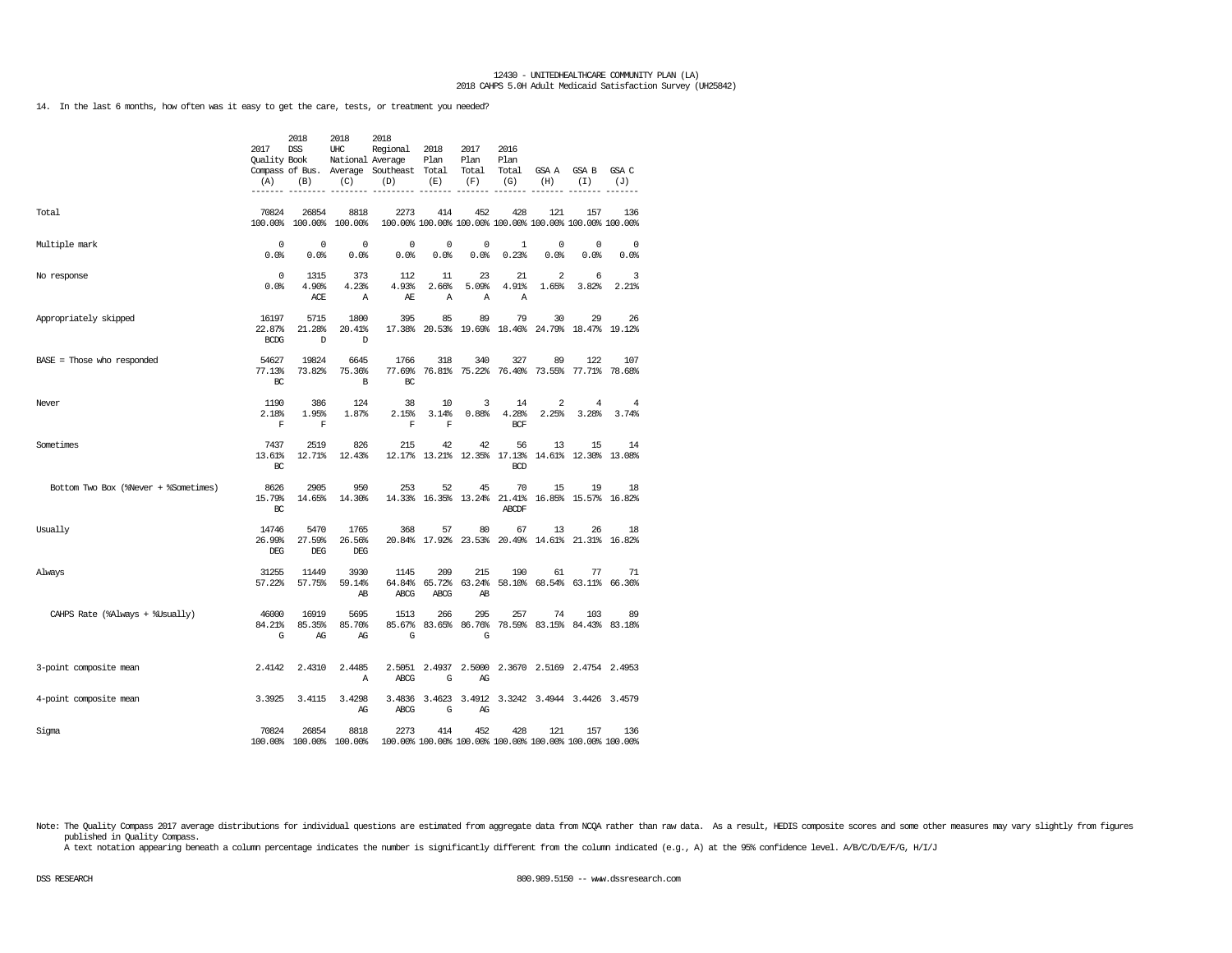15. A personal doctor is the one you would see if you need a check-up, want advice about a health problem, or get sick or hurt. Do you have a personal doctor?

|                              | 2017         | 2018<br><b>DSS</b>      | 2018<br>UHC      | 2018<br>Regional                        | 2018           | 2017           | 2016                 |            |                                                         |                          |
|------------------------------|--------------|-------------------------|------------------|-----------------------------------------|----------------|----------------|----------------------|------------|---------------------------------------------------------|--------------------------|
|                              | Quality Book |                         | National Average |                                         | Plan           | Plan           | Plan                 |            |                                                         |                          |
|                              |              |                         |                  | Compass of Bus. Average Southeast Total |                | Total          | Total                | GSA A      | GSA B                                                   | GSA C                    |
|                              | (A)          | (B)                     | (C)              | (D)                                     | (E)            | (F)            | (G)                  | (H)        | (T)                                                     | (J)                      |
|                              |              |                         |                  |                                         |                |                |                      |            |                                                         |                          |
|                              |              |                         |                  |                                         |                |                |                      |            |                                                         |                          |
| Total                        | 70824        | 26854                   | 8818             | 2273                                    | 414            | 452            | 428                  | 121        | 157                                                     | 136                      |
|                              | 100.00%      |                         | 100.00% 100.00%  |                                         |                |                |                      |            | 100.00% 100.00% 100.00% 100.00% 100.00% 100.00% 100.00% |                          |
|                              |              |                         |                  |                                         |                |                |                      |            |                                                         |                          |
| Multiple mark                | $^{\circ}$   | $\circ$                 | $^{\circ}$       | $\circ$                                 | $\overline{0}$ | $\overline{0}$ | $^{\circ}$           | $^{\circ}$ | $^{\circ}$                                              | $\overline{\phantom{0}}$ |
|                              | 0.0%         | 0.0%                    | 0.0%             | 0.0%                                    | 0.0%           | 0.0%           | 0.0%                 | 0.0%       | 0.0%                                                    | 0.0%                     |
|                              | $^{\circ}$   | 492                     | 115              | 24                                      | $\overline{4}$ | 7              | 2                    | 2          | 1                                                       |                          |
| No response                  | 0.0%         | 1.83%                   | 1.30%            | 1.06%                                   | 0.97%          | 1.55%          | 0.47%                | 1.65%      | 0.64%                                                   | $\overline{1}$<br>0.74%  |
|                              |              | <b>ACDG</b>             | AG               | $\mathbb{A}$                            | $\mathbb{A}$   | A              |                      |            |                                                         |                          |
|                              |              |                         |                  |                                         |                |                |                      |            |                                                         |                          |
| $BASE = Those who responded$ | 70824        | 26362                   | 8703             | 2249                                    | 410            | 445            | 426                  | 119        | 156                                                     | 135                      |
|                              | 100.00%      | 98.17%                  | 98.70%           | 98.94%                                  |                |                | 99.03% 98.45% 99.53% |            | 98.35% 99.36% 99.26%                                    |                          |
|                              | <b>BCDEF</b> |                         | <sub>R</sub>     | B                                       |                |                | BC                   |            |                                                         |                          |
|                              |              |                         |                  |                                         |                |                |                      |            |                                                         |                          |
| Yes                          | 57615        | 21596                   | 7137             | 1825                                    | 307            | 339            | 335                  | 89         | 119                                                     | 99                       |
|                              | 81.35%       | 81.92%                  | 82.01%           | 81.15%                                  | 74.88%         |                |                      |            | 76.18% 78.64% 74.79% 76.28% 73.33%                      |                          |
|                              | EF           | EF                      | EF               | EF                                      |                |                |                      |            |                                                         |                          |
| No                           | 13209        | 4766                    | 1566             | 424                                     | 103            | 106            | 91                   |            | $30 -$<br>37                                            | 36                       |
|                              | 18.65%       | 18.08%                  | 17.99%           | 18.85%                                  | 25.12%         |                |                      |            | 23.82% 21.36% 25.21% 23.72% 26.67%                      |                          |
|                              |              |                         |                  |                                         | ABCD           | ABCD           |                      |            |                                                         |                          |
|                              |              |                         |                  |                                         |                |                |                      |            |                                                         |                          |
| Sigma                        | 70824        | 26854                   | 8818             | 2273                                    | 414            | 452            | 428                  | 121        | 157                                                     | 136                      |
|                              |              | 100.00% 100.00% 100.00% |                  |                                         |                |                |                      |            | 100.00% 100.00% 100.00% 100.00% 100.00% 100.00% 100.00% |                          |

Note: The Quality Compass 2017 average distributions for individual questions are estimated from aggregate data from NCQA rather than raw data. As a result, HEDIS composite scores and some other measures may vary slightly published in Quality Compass.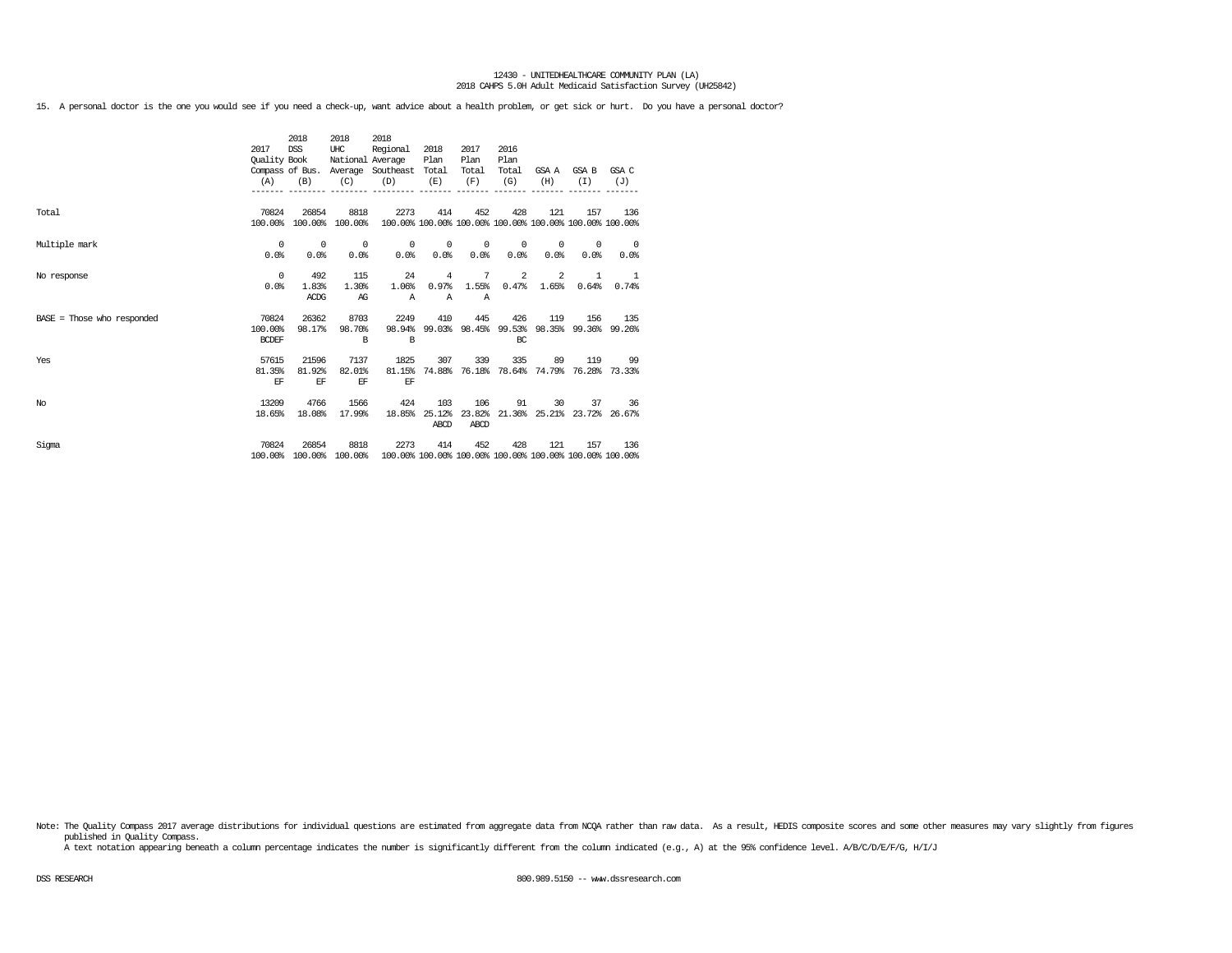16. In the last 6 months, how many times did you visit your personal doctor to get care for yourself?

|                            | 2017<br>Quality Book<br>(A)<br>------- | 2018<br><b>DSS</b><br>(B)        | 2018<br>UHC<br>National Average<br>(C) | 2018<br>Regional<br>Compass of Bus. Average Southeast Total<br>(D) | 2018<br>Plan<br>(E)         | 2017<br>Plan<br>Total<br>(F)        | 2016<br>Plan<br>Total<br>(G)      | GSA A<br>(H)                                                   | GSA B<br>(I)               | GSA C<br>(J)<br>------ |
|----------------------------|----------------------------------------|----------------------------------|----------------------------------------|--------------------------------------------------------------------|-----------------------------|-------------------------------------|-----------------------------------|----------------------------------------------------------------|----------------------------|------------------------|
| Total                      | 70824                                  | 26854<br>100.00% 100.00%         | 8818<br>100.00%                        | 2273                                                               | 414                         | 452                                 | 428                               | 121<br>100.00% 100.00% 100.00% 100.00% 100.00% 100.00% 100.00% | 157                        | 136                    |
| Multiple mark              | 0<br>0.0%                              | 0<br>0.0%                        | 0<br>0.0%                              | 0<br>0.0%                                                          | 0<br>0.0%                   | 0<br>0.0%                           | 0<br>0.0%                         | 0<br>0.0%                                                      | 0<br>0.0%                  | 0<br>0.0%              |
| No response                | $\Omega$<br>0.0%                       | 1375<br>5.12%<br>AG              | 426<br>4.83%<br>AG                     | 113<br>4.97%<br>AG                                                 | 17<br>4.11%<br>$\mathbb{A}$ | 22<br>4.87%<br>$\mathbb{A}$         | 12<br>2.80%<br>$\mathbb{A}$       | 5<br>4.13%                                                     | 9<br>5.73%                 | 3<br>2.21%             |
| Appropriately skipped      | 13209<br>18.65%<br>B                   | 4766<br>17.75%                   | 1566<br>17.76%                         | 424                                                                | 103<br>ABCD                 | 106<br>18.65% 24.88% 23.45%<br>ABCD | 91                                | 30<br>21.26% 24.79% 23.57%                                     | 37                         | 36<br>26.47%           |
| BASE = Those who responded | 57615<br>81.35%<br><b>BCDEFG</b>       | 20713<br>77.13%<br>EF            | 6826<br>77.41%<br>EF                   | 1736<br>76.37%<br>EF                                               | 294<br>71.01%               | 324<br>71.68%                       | 325<br>75.93%                     | 86<br>71.07%                                                   | 111<br>70.70%              | 97<br>71.32%           |
| None $(v 0)$               | 9745<br>16.91%<br>CD                   | 3539<br>17.09%<br>CD             | 1071<br>15.69%<br>D                    | 201                                                                | 43                          | 44<br>11.58% 14.63% 13.58%          | 48                                | 17<br>14.77% 19.77%<br>J                                       | 17<br>15.32%               | 9<br>9.28%             |
| 1 time $(v 1)$             | 13719<br>23.81%<br>DG                  | 5113<br>24.68%<br>DG             | 1637<br>23.98%<br>DG                   | 356                                                                | 69                          | 75                                  | 62<br>20.51% 23.47% 23.15% 19.08% | 21<br>24.42%                                                   | 27<br>24.32%               | 21<br>21.65%           |
| 2 (v 2)                    | 13804<br>23.96%                        | 4913<br>23.72%                   | 1590<br>23.29%                         | 435<br>25.06%                                                      | 66<br>22.45%                | 66<br>20.37%                        | 75<br>23.08%                      | 19<br>22.09%                                                   | 24<br>21.62%               | 23<br>23.71%           |
| 3 (v 3)                    | 7932<br>13.77%                         | 2806<br>13.55%                   | 952<br>13.95%                          | 272<br>15.67%<br>AB                                                | 40                          | 57<br>13.61% 17.59%                 | 56<br>17.23%                      | 12<br>13.95% 12.61%                                            | 14                         | 14<br>14.43%           |
| 4 (v 4)                    | 4519<br>7.84%                          | 1572<br>7.59%                    | 571<br>8.37%<br>B                      | 153<br>8.81%                                                       | 26<br>8.84%                 | 28<br>8.64%                         | 24<br>7.38%                       | 5                                                              | 13<br>5.81% 11.71%         | 8<br>8.25%             |
| 5 to 9 (v 7)               | 6148<br>10.67%                         | 2156<br>10.41%                   | 787<br>11.53%<br>B                     | 265<br>15.26%<br>ABC                                               | 43<br>14.63%<br>B           | 42                                  | 50<br>12.96% 15.38%<br>AB         | 11                                                             | 13<br>12.79% 11.71% 19.59% | 19                     |
| 10 or more (v 12.5)        | 1749<br>3.04%                          | 614<br>2.96%                     | 218<br>3.19%                           | 54<br>3.11%                                                        | 7<br>2.38%                  | 12<br>3.70%                         | 10<br>3.08%                       | 1<br>1.16%                                                     | 3<br>2.70%                 | 3<br>3.09%             |
| Average                    | 2.5704                                 | 2.5304                           | 2.6650<br>AB                           | 2.9862<br>ABC                                                      |                             | 2.7670 2.8827<br>AB                 | 2.9262<br>AB                      |                                                                | 2.3779 2.6802              | 3.2113<br>Н            |
| Standard deviation         | 2.6562                                 | 2.6379                           | 2.7024                                 |                                                                    |                             |                                     |                                   | 2.7296 2.6463 2.8002 2.7622 2.3966 2.6259 2.8109               |                            |                        |
| Sigma                      | 70824                                  | 26854<br>100.00% 100.00% 100.00% | 8818                                   | 2273                                                               | 414                         | 452                                 | 428                               | 121<br>100.00% 100.00% 100.00% 100.00% 100.00% 100.00% 100.00% | 157                        | 136                    |

Note: The Quality Compass 2017 average distributions for individual questions are estimated from aggregate data from NCQA rather than raw data. As a result, HEDIS composite scores and some other measures may vary slightly published in Quality Compass.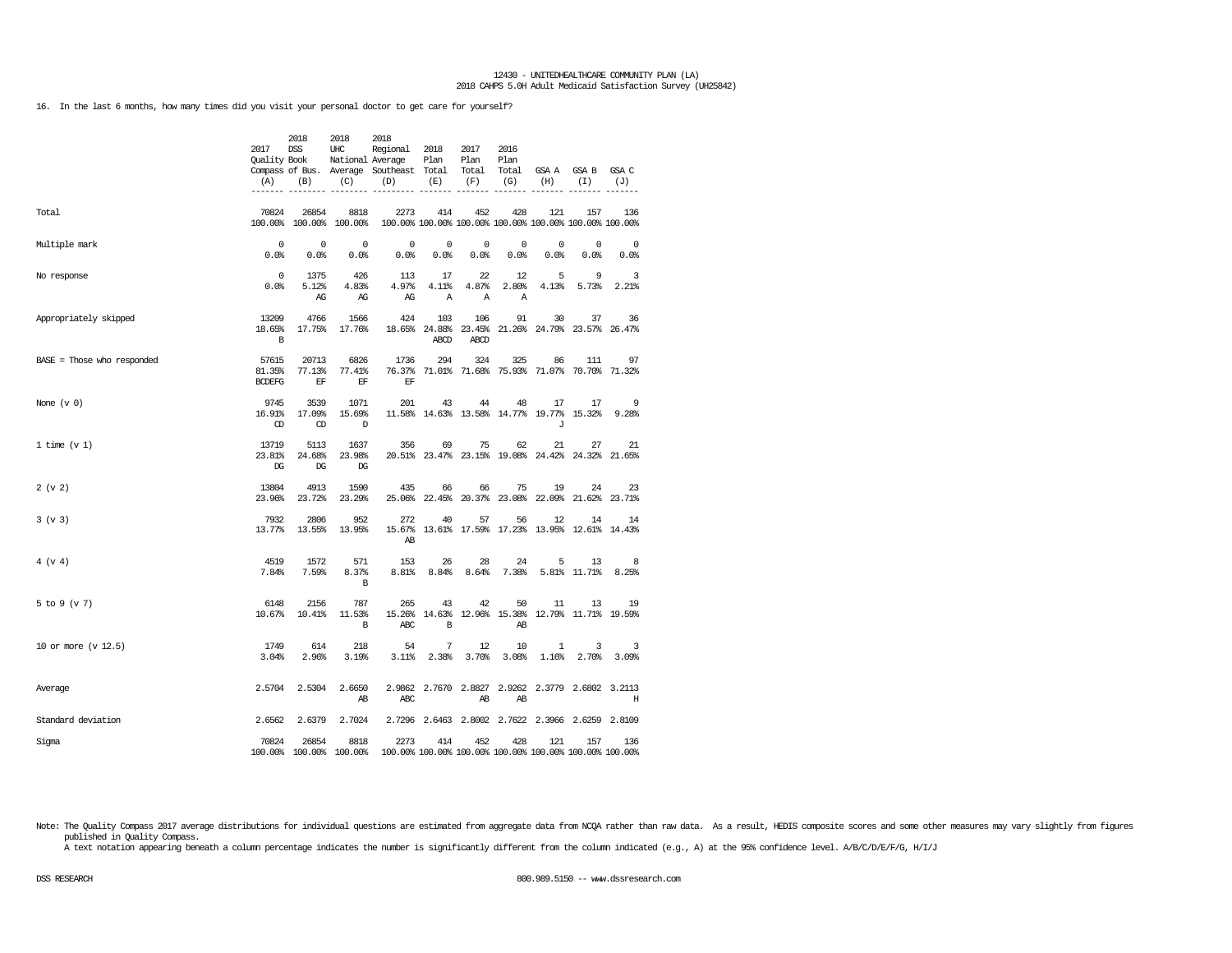17. In the last 6 months, how often did your personal doctor explain things in a way that was easy to understand?

|                                      | 2017<br><b>Ouality Book</b><br>(A) | 2018<br>DSS<br>(B)            | 2018<br>UHC<br>National Average<br>(C) | 2018<br>Regional<br>Compass of Bus. Average Southeast Total<br>(D) | 2018<br>Plan<br>(E)         | 2017<br>Plan<br>Total<br>(F)     | 2016<br>Plan<br>Total<br>(G) | GSA A<br>(H)            | GSA B<br>(T)                                                   | GSA C<br>(J)             |
|--------------------------------------|------------------------------------|-------------------------------|----------------------------------------|--------------------------------------------------------------------|-----------------------------|----------------------------------|------------------------------|-------------------------|----------------------------------------------------------------|--------------------------|
| Total                                | 70824                              | 26854                         | 8818<br>100.00% 100.00% 100.00%        | 2273                                                               | 414                         | 452                              | 428                          | 121                     | 157<br>100.00% 100.00% 100.00% 100.00% 100.00% 100.00% 100.00% | 136                      |
| Multiple mark                        | $^{\circ}$<br>0.0%                 | $^{\circ}$<br>0.0%            | $^{\circ}$<br>0.0                      | 0<br>0.0%                                                          | $\mathbf 0$<br>0.0%         | 0<br>0.0%                        | 0<br>0.0%                    | 0<br>0.0%               | 0<br>0.0%                                                      | $\overline{0}$<br>0.0%   |
| No response                          | $^{\circ}$<br>0.0%                 | 1486<br>5.53%<br>AG           | 458<br>5.19%<br>AG                     | 120<br>5.28%<br>AG                                                 | 21<br>5.07%<br>$\mathbb{A}$ | 23<br>5.09%<br>$\mathbb{A}$      | 12<br>2.80%<br>Α             | 7<br>5.79%              | 9<br>5.73%                                                     | 5<br>3.68%               |
| Appropriately skipped                | 22954<br>32.41%<br><b>BCD</b>      | 8305<br>30.93%<br>D           | 2637<br>29.90%<br>D                    | 625                                                                | 146<br>CD                   | 150<br>27.50% 35.27% 33.19%<br>D | 139<br>32.48%<br>D           | 47                      | 54<br>38.84% 34.39% 33.09%                                     | 45                       |
| BASE = Those who responded           | 47870<br>67.59%<br><b>BCEF</b>     | 17063<br>63.54%               | 5723<br>64.90%<br>BE                   | 1528<br>67.22%<br><b>BCEF</b>                                      | 247                         | 279                              | 277                          | 67                      | 94<br>59.66% 61.73% 64.72% 55.37% 59.87% 63.24%                | 86                       |
| Never                                | 744<br>1.55%                       | 247<br>1.45%                  | 82<br>1.43%                            | 18<br>1.18%                                                        | 5<br>2.02%                  | 6<br>2.15%                       | 7<br>2.53%                   | 3<br>4.48%              | 1<br>1.06%                                                     | 1<br>1.16%               |
| Sometimes                            | 3230<br>6.75%                      | 1112<br>6.52%                 | 373<br>6.52%                           | 94<br>6.15%                                                        | 16<br>6.48%                 | 18<br>6.45%                      | 22<br>7.94%                  | $\overline{4}$<br>5.97% | 4<br>4.26%                                                     | 8<br>9.30%               |
| Bottom Two Box (%Never + %Sometimes) | 3973<br>8.30%                      | 1359<br>7.96%                 | 455<br>7.95%                           | 112<br>7.33%                                                       | 21<br>8.50%                 | 24<br>8.60%                      | 29<br>10.47%                 | 7<br>10.45%             | 5<br>5.32%                                                     | 9<br>10.47%              |
| Usually                              | 8152<br>17.03%<br><b>DEFG</b>      | 2934<br>17.20%<br><b>DEFG</b> | 975<br>17.04%<br><b>DEFG</b>           | 225<br>14.73%<br>EF                                                | 24<br>9.72%                 | 26                               | 33<br>9.32% 11.91%           | 4<br>5.97%              | 4                                                              | 16<br>4.26% 18.60%<br>HI |
| Always                               | 35745<br>74.67%                    | 12770<br>74.84%               | 4293<br>75.01%                         | 1191<br>77.95%<br>ABC                                              | 202<br>ABC                  | 229<br>ABC                       | 215                          | 56                      | 85<br>81.78% 82.08% 77.62% 83.58% 90.43%<br>J                  | 61<br>70.93%             |
| CAHPS Rate (%Always + %Usually)      | 43897<br>91.70%                    | 15704<br>92.04%               | 5268<br>92.05%                         | 1416                                                               | 226                         | 255                              | 248                          | 60                      | 89<br>92.67% 91.50% 91.40% 89.53% 89.55% 94.68% 89.53%         | 77                       |
| 3-point composite mean               | 2.6637                             | 2.6688                        | 2.6706                                 | ABC                                                                |                             |                                  |                              |                         | 2.7062 2.7328 2.7348 2.6715 2.7313 2.8511 2.6047<br>J          |                          |
| 4-point composite mean               | 3.6482                             | 3.6543                        | 3.6563                                 | ABC                                                                |                             |                                  |                              |                         | 3.6944 3.7126 3.7133 3.6462 3.6866 3.8404 3.5930<br>J          |                          |
| Sigma                                | 70824                              | 26854                         | 8818<br>100.00% 100.00% 100.00%        | 2273                                                               | 414                         | 452                              | 428                          | 121                     | 157<br>100.00% 100.00% 100.00% 100.00% 100.00% 100.00% 100.00% | 136                      |

Note: The Quality Compass 2017 average distributions for individual questions are estimated from aggregate data from NCQA rather than raw data. As a result, HEDIS composite scores and some other measures may vary slightly published in Quality Compass.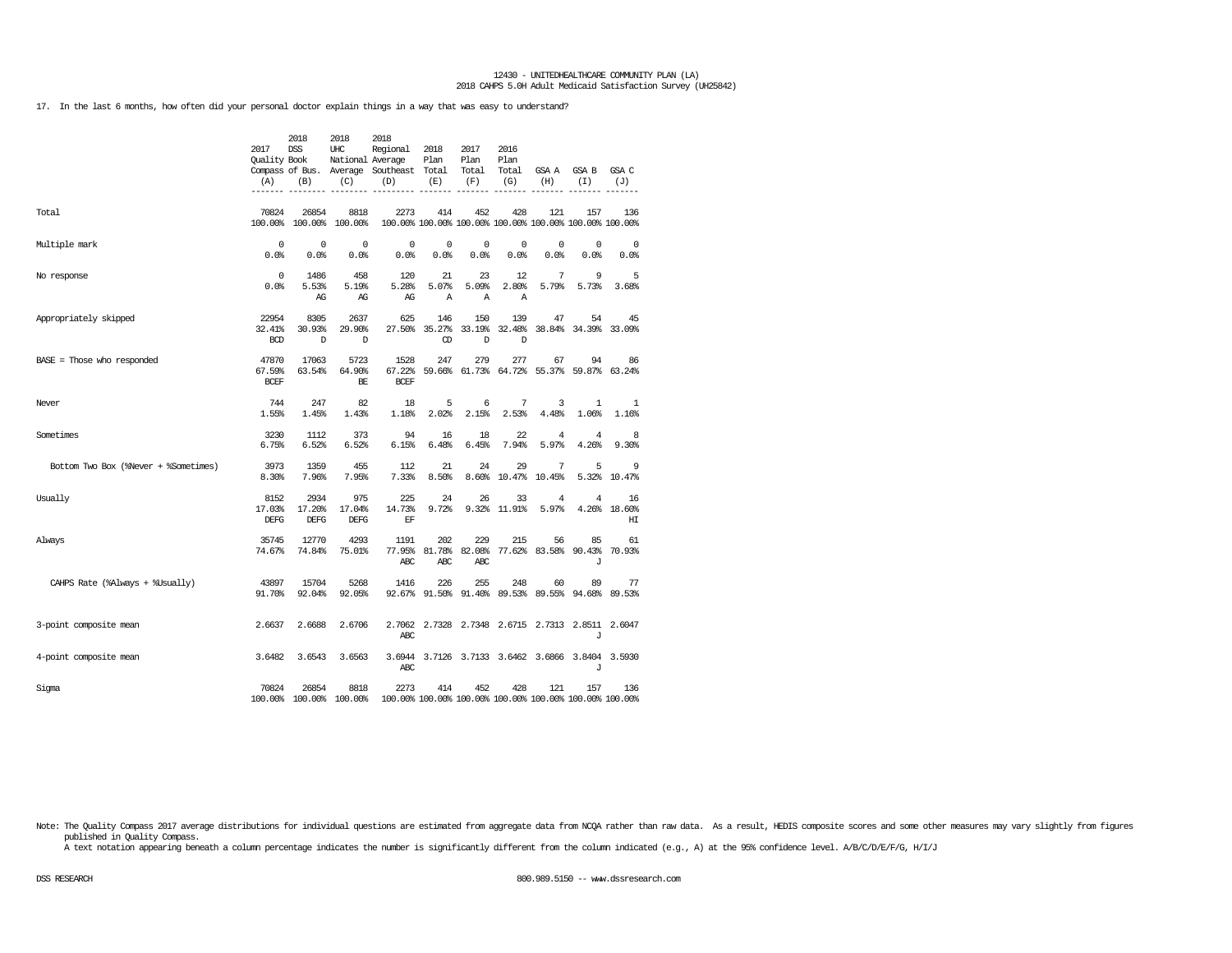18. In the last 6 months, how often did your personal doctor listen carefully to you?

|                                      | 2017<br><b>Ouality Book</b><br>(A) | 2018<br><b>DSS</b><br>(B) | 2018<br>UHC<br>National Average<br>(C) | 2018<br>Regional<br>Compass of Bus. Average Southeast Total<br>(D) | 2018<br>Plan<br>(E)  | 2017<br>Plan<br>Total<br>(F)             | 2016<br>Plan<br>Total<br>(G) | GSA A<br>(H) | GSA B<br>(I)                                                   | GSA C<br>(J)      |
|--------------------------------------|------------------------------------|---------------------------|----------------------------------------|--------------------------------------------------------------------|----------------------|------------------------------------------|------------------------------|--------------|----------------------------------------------------------------|-------------------|
|                                      |                                    |                           |                                        |                                                                    |                      |                                          |                              |              |                                                                |                   |
| Total                                | 70824                              | 26854                     | 8818<br>100.00% 100.00% 100.00%        | 2273                                                               | 414                  | 452                                      | 428                          | 121          | 157<br>100.00% 100.00% 100.00% 100.00% 100.00% 100.00% 100.00% | 136               |
| Multiple mark                        | $^{\circ}$<br>0.0%                 | $\mathbf 0$<br>0.0%       | $^{\circ}$<br>0.0%                     | 0<br>0.0%                                                          | 0<br>0.0%            | 0<br>0.0%                                | 1<br>0.23%                   | 0<br>0.0%    | $^{\circ}$<br>0.0%                                             | 0<br>0.0%         |
| No response                          | 42<br>0.06%                        | 1502<br>5.59%<br>AG       | 461<br>5.23%<br>AG                     | 124<br>5.46%<br>AG                                                 | 20<br>4.83%<br>Α     | 23<br>5.09%<br>$\mathbb{A}$              | 12<br>2.80%<br>Α             | 6<br>4.96%   | 9<br>5.73%                                                     | 5<br>3.68%        |
| Appropriately skipped                | 22954<br>32.41%<br><b>BCD</b>      | 8305<br>30.93%<br>D       | 2637<br>29.90%<br>D                    | 625<br>27.50%                                                      | 146<br>CD            | 150<br>35.27% 33.19%<br>D                | 139<br>32.48%<br>D           | 47           | 54<br>38.84% 34.39% 33.09%                                     | 45                |
| BASE = Those who responded           | 47827<br>67.53%<br><b>BCEF</b>     | 17047<br>63.48%           | 5720<br>64.87%<br>BE                   | 1524<br>67.05%<br><b>BCEF</b>                                      | 248                  | 279                                      | 276                          | 68           | 94<br>59.90% 61.73% 64.49% 56.20% 59.87% 63.24%                | 86                |
| Never                                | 701<br>1.47%                       | 237<br>1.39%              | 80<br>1.40%                            | 20<br>1.31%                                                        | 5<br>2.02%           | 2<br>0.72%                               | 3<br>1.09%                   | 0<br>0.0%    | 2<br>2.13%                                                     | 3<br>3.49%        |
| Sometimes                            | 3286<br>6.87%                      | 1162<br>6.82%             | 396<br>6.92%                           | 98<br>6.43%                                                        | 11<br>4.44%          | 23<br>8.24%                              | 18<br>6.52%                  | 5<br>7.35%   | 2<br>2.13%                                                     | 4<br>4.65%        |
| Bottom Two Box (%Never + %Sometimes) | 3987<br>8.34%                      | 1399<br>8.21%             | 476<br>8.32%                           | 118<br>7.74%                                                       | 16<br>6.45%          | 25<br>8.96%                              | 21<br>7.61%                  | 5<br>7.35%   | 4<br>4.26%                                                     | 7<br>8.14%        |
| Usually                              | 7529<br>15.74%<br>DFG              | 2692<br>15.79%<br>DEFG    | 907<br>15.86%<br><b>DEFG</b>           | 202                                                                | 29                   | 31<br>13.25% 11.69% 11.11% 11.23% 14.71% | 31                           | 10<br>I      | 4<br>4.26%                                                     | 15<br>17.44%<br>I |
| Always                               | 36311<br>75.92%                    | 12956<br>76.00%           | 4337<br>75.82%                         | 1204<br>79.00%<br>ABC                                              | 203<br>81.85%<br>ABC | 223<br>79.93%                            | 224<br>81.16%<br>ABC         | 53           | 86<br>77.94% 91.49%<br>HJ                                      | 64<br>74.42%      |
| CAHPS Rate (%Always + %Usually)      | 43840<br>91.66%                    | 15648<br>91.79%           | 5244<br>91.68%                         | 1406                                                               | 232                  | 254                                      | 255                          | 63           | 90<br>92.26% 93.55% 91.04% 92.39% 92.65% 95.74% 91.86%         | 79                |
| 3-point composite mean               | 2.6758                             | 2.6779                    | 2.6750                                 | 2.7126<br>ABC                                                      | 2.7540<br>ABC        |                                          |                              |              | 2.7097 2.7355 2.7059 2.8723 2.6628<br>J                        |                   |
| 4-point composite mean               | 3.6612                             | 3.6640                    | 3.6610                                 | 3.6995<br>ABC                                                      |                      |                                          |                              |              | 3.7339 3.7025 3.7246 3.7059 3.8511 3.6279<br>J                 |                   |
| Sigma                                | 70824                              | 26854                     | 8818<br>100.00% 100.00% 100.00%        | 2273                                                               | 414                  | 452                                      | 428                          | 121          | 157<br>100.00% 100.00% 100.00% 100.00% 100.00% 100.00% 100.00% | 136               |

Note: The Quality Compass 2017 average distributions for individual questions are estimated from aggregate data from NCQA rather than raw data. As a result, HEDIS composite scores and some other measures may vary slightly published in Quality Compass.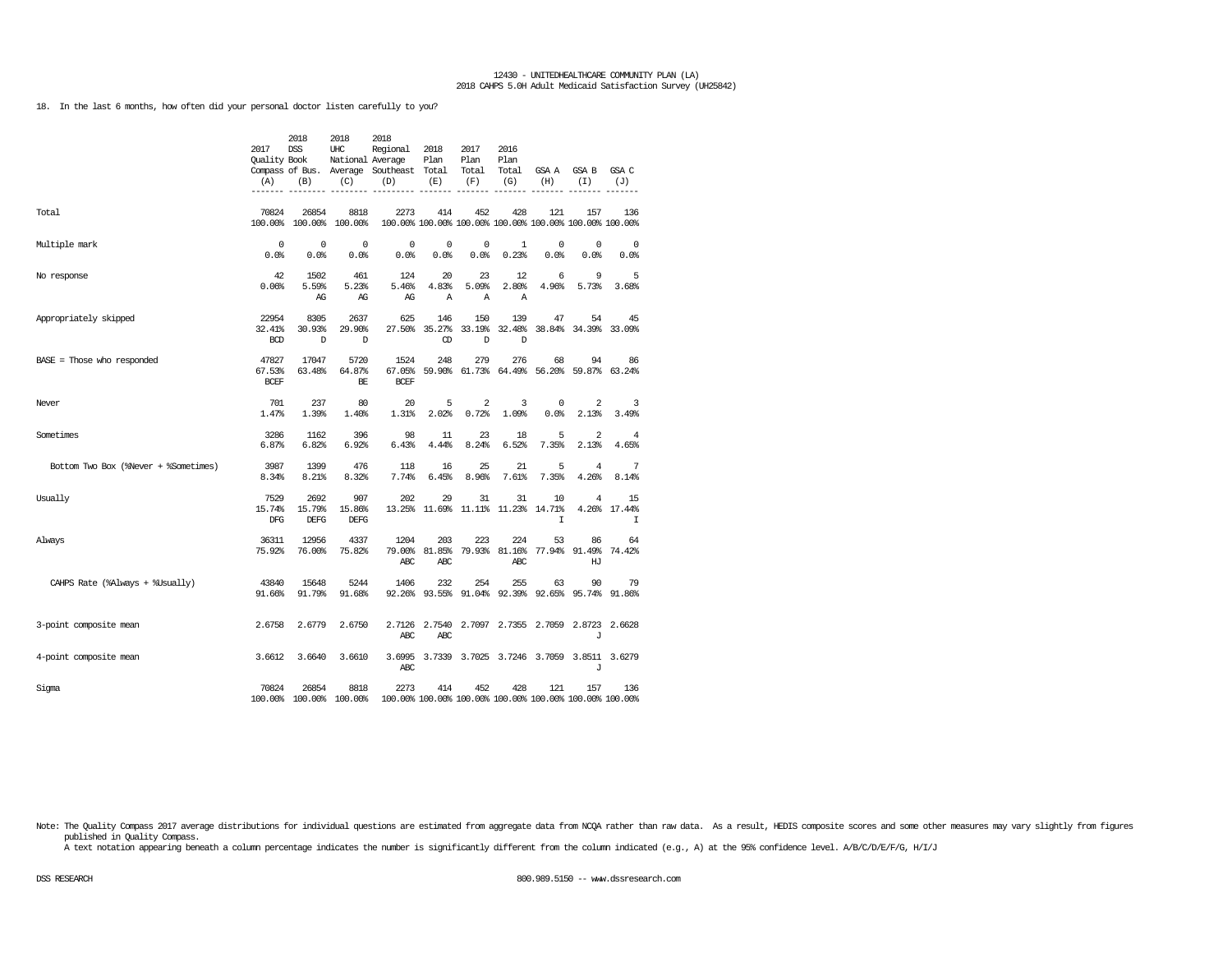19. In the last 6 months, how often did your personal doctor show respect for what you had to say?

|                                      | 2017<br><b>Ouality Book</b><br>(A) | 2018<br><b>DSS</b><br>(B)     | 2018<br>UHC<br>National Average<br>(C) | 2018<br>Regional<br>Compass of Bus. Average Southeast Total<br>(D) | 2018<br>Plan<br>(E)  | 2017<br>Plan<br>Total<br>(F) | 2016<br>Plan<br>Total<br>(G) | GSA A<br>(H)                                                   | GSA B<br>(I)               | GSA C<br>(J) |
|--------------------------------------|------------------------------------|-------------------------------|----------------------------------------|--------------------------------------------------------------------|----------------------|------------------------------|------------------------------|----------------------------------------------------------------|----------------------------|--------------|
|                                      |                                    |                               |                                        |                                                                    |                      |                              |                              |                                                                |                            |              |
| Total                                | 70824                              | 26854                         | 8818<br>100.00% 100.00% 100.00%        | 2273                                                               | 414                  | 452                          | 428                          | 121<br>100.00% 100.00% 100.00% 100.00% 100.00% 100.00% 100.00% | 157                        | 136          |
| Multiple mark                        | 0<br>0.0%                          | $^{\circ}$<br>0.0%            | $\mathbf 0$<br>0.0%                    | $\mathbf 0$<br>0.0%                                                | $^{\circ}$<br>0.0%   | $^{\circ}$<br>0.0%           | $^{\circ}$<br>0.0%           | $\mathbf 0$<br>0.0%                                            | $\mathbf 0$<br>0.0%        | 0<br>0.0%    |
| No response                          | 50<br>0.07%                        | 1483<br>5.52%<br>AG           | 463<br>5.25%<br>AG                     | 122<br>5.37%<br>AG                                                 | 20<br>4.83%<br>Α     | 24<br>5.31%<br>Α             | 13<br>3.04%<br>Α             | 7<br>5.79%                                                     | 9<br>5.73%                 | 4<br>2.94%   |
| Appropriately skipped                | 22954<br>32.41%<br><b>BCD</b>      | 8305<br>30.93%<br>D           | 2637<br>29.90%<br>D                    | 625<br>27.50%                                                      | 146<br>$\circled{D}$ | 150<br>35.27% 33.19%<br>D    | 139<br>32.48%<br>D           | 47                                                             | 54<br>38.84% 34.39% 33.09% | 45           |
| BASE = Those who responded           | 47820<br>67.52%<br><b>BCEF</b>     | 17066<br>63.55%               | 5718<br>64.84%<br>BE                   | 1526<br>67.14%<br><b>BCEF</b>                                      | 248                  | 278                          | 276                          | 67<br>59.90% 61.50% 64.49% 55.37% 59.87% 63.97%                | 94                         | 87           |
| Never                                | 673<br>1.41%                       | 249<br>1.46%                  | 87<br>1.52%                            | 19<br>1.25%                                                        | 4<br>1.61%           | 2<br>0.72%                   | 8<br>2.90%                   | $\mathbf{1}$<br>1.49%                                          | 1<br>1.06%                 | 2<br>2.30%   |
| Sometimes                            | 2663<br>5.57%                      | 958<br>5.61%                  | 328<br>5.74%                           | 76<br>4.98%                                                        | 10<br>4.03%          | 17<br>6.12%                  | 11<br>3.99%                  | 3<br>4.48%                                                     | 3<br>3.19%                 | 4<br>4.60%   |
| Bottom Two Box (%Never + %Sometimes) | 3336<br>6.98%                      | 1207<br>7.07%                 | 415<br>7.26%                           | 95<br>6.23%                                                        | 14<br>5.65%          | 19<br>6.83%                  | 19<br>6.88%                  | 4<br>5.97%                                                     | 4<br>4.26%                 | 6<br>6.90%   |
| Usually                              | 6233<br>13.03%<br>$\mathbf F$      | 2242<br>13.14%<br>$\mathbf F$ | 765<br>13.38%<br>$\mathbf F$           | 185<br>12.12%<br>$\mathbf F$                                       | 24<br>9.68%          | 22                           | 34<br>7.91% 12.32% 11.94%    | 8                                                              | 6<br>6.38%                 | 10<br>11.49% |
| Always                               | 38252<br>79.99%                    | 13617<br>79.79%               | 4538<br>79.36%                         | 1246<br>81.65%<br>C                                                | 210<br>ABC           | 237<br>84.68% 85.25%<br>ABC  | 223                          | 55<br>80.80% 82.09% 89.36% 81.61%                              | 84                         | 71           |
| CAHPS Rate (%Always + %Usually)      | 44485<br>93.02%                    | 15859<br>92.93%               | 5303<br>92.74%                         | 1431                                                               | 234                  | 259<br>93.77% 94.35% 93.17%  | 257                          | 63<br>93.12% 94.03% 95.74% 93.10%                              | 90                         | 81           |
| 3-point composite mean               | 2.7302                             | 2.7272                        | 2.7211                                 | C                                                                  | C                    |                              |                              | 2.7543 2.7903 2.7842 2.7391 2.7612 2.8511 2.7471               |                            |              |
| 4-point composite mean               | 3.7161                             | 3.7126                        | 3.7058                                 | C                                                                  |                      | 3.7418 3.7742 3.7770<br>C    |                              | 3.7101 3.7463 3.8404 3.7241                                    |                            |              |
| Sigma                                | 70824                              | 26854                         | 8818<br>100.00% 100.00% 100.00%        | 2273                                                               | 414                  | 452                          | 428                          | 121<br>100.00% 100.00% 100.00% 100.00% 100.00% 100.00% 100.00% | 157                        | 136          |

Note: The Quality Compass 2017 average distributions for individual questions are estimated from aggregate data from NCQA rather than raw data. As a result, HEDIS composite scores and some other measures may vary slightly published in Quality Compass.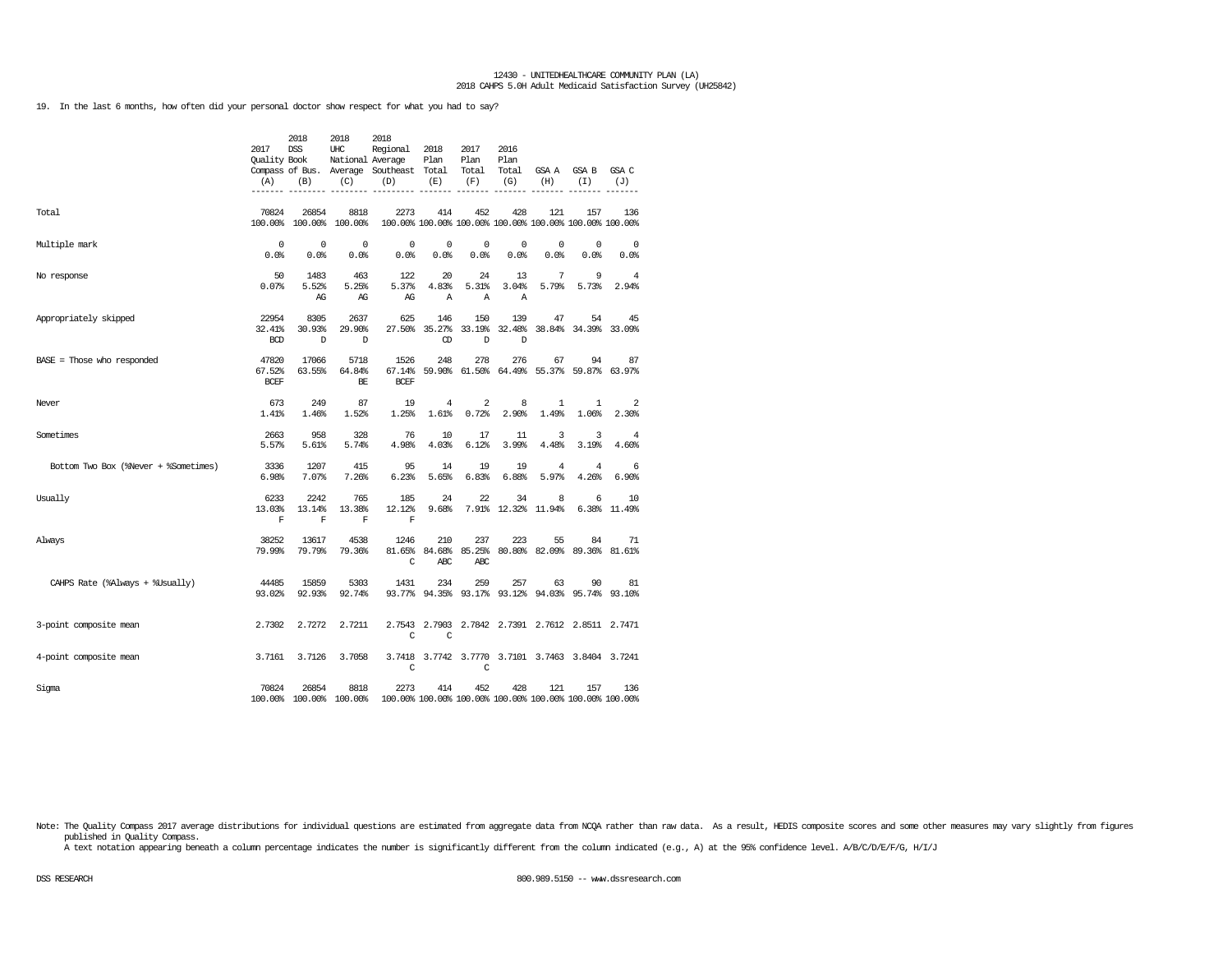20. In the last 6 months, how often did your personal doctor spend enough time with you?

|                                      | 2017<br>Quality Book<br>(A)    | 2018<br><b>DSS</b><br>(B)        | 2018<br>UHC<br>National Average<br>(C) | 2018<br>Regional<br>Compass of Bus. Average Southeast<br>(D) | 2018<br>Plan<br>Total<br>(E) | 2017<br>Plan<br>Total<br>(F) | 2016<br>Plan<br>Total<br>(G) | GSA A<br>(H)                       | GSA B<br>(T)                                                   | GSA C<br>(J)        |
|--------------------------------------|--------------------------------|----------------------------------|----------------------------------------|--------------------------------------------------------------|------------------------------|------------------------------|------------------------------|------------------------------------|----------------------------------------------------------------|---------------------|
| Total                                | 70824                          | 26854<br>100.00% 100.00% 100.00% | 8818                                   | 2273                                                         | 414                          | 452                          | 428                          | 121                                | 157<br>100.00% 100.00% 100.00% 100.00% 100.00% 100.00% 100.00% | 136                 |
| Multiple mark                        | $\mathbf 0$<br>0.0%            | $^{\circ}$<br>0.0%               | $\mathbf 0$<br>0.0%                    | $\mathsf 0$<br>0.0%                                          | 0<br>0.0                     | 0<br>0.0%                    | 0<br>0.0%                    | 0<br>0.0%                          | 0<br>0.0%                                                      | $\mathbf 0$<br>0.0% |
| No response                          | 21<br>0.03%                    | 1498<br>5.58%<br>AG              | 460<br>5.22%<br>AG                     | 123<br>5.41%<br>AG                                           | 21<br>5.07%<br>$\mathbb{A}$  | 22<br>4.87%<br>$\mathbb{A}$  | 14<br>3.27%<br>$\mathbb{A}$  | 7<br>5.79%                         | 9<br>5.73%                                                     | 5<br>3.68%          |
| Appropriately skipped                | 22954<br>32.41%<br><b>BCD</b>  | 8305<br>30.93%<br>D              | 2637<br>29.90%<br>$\mathbb{D}$         | 625<br>27.50%                                                | 146<br>35.27%<br>CD          | 150<br>33.19%<br>D           | 139<br>32.48%<br>D           | 47                                 | 54<br>38.84% 34.39%                                            | 45<br>33.09%        |
| $BASE = Those who responded$         | 47849<br>67.56%<br><b>BCEF</b> | 17051<br>63.50%                  | 5721<br>64.88%<br>BE                   | 1525<br>67.09%<br><b>BCEF</b>                                | 247<br>59.66%                | 280                          | 275<br>61.95% 64.25%         | 67<br>55.37%                       | 94<br>59.87%                                                   | 86<br>63.24%        |
| Never                                | 1020<br>2.13%                  | 387<br>2.27%                     | 127<br>2.22%                           | 33<br>2.16%                                                  | 4<br>1.62%                   | 3<br>1.07%                   | 8<br>2.91%                   | $\mathbf{1}$<br>1.49%              | $\mathbf{1}$<br>1.06%                                          | 2<br>2.33%          |
| Sometimes                            | 4172<br>8.72%                  | 1393<br>8.17%                    | 483<br>8.44%                           | 116<br>7.61%                                                 | 18<br>7.29%                  | 24<br>8.57%                  | 30<br>10.91%                 | 6<br>8.96%                         | $\overline{2}$<br>2.13%                                        | 10<br>11.63%<br>I   |
| Bottom Two Box (%Never + %Sometimes) | 5191<br>10.85%                 | 1780<br>10.44%                   | 610<br>10.66%                          | 149<br>9.77%                                                 | 22<br>8.91%                  | 27<br>9.64%                  | 38<br>13.82%                 | 7<br>10.45%                        | 3<br>3.19%                                                     | 12<br>13.95%<br>I   |
| Usually                              | 9816<br>20.52%<br>$_{\rm DG}$  | 3464<br>20.32%<br>$_{\rm DG}$    | 1146<br>20.03%<br>G                    | 276                                                          | 44                           | 49                           | 38                           | 14                                 | 13<br>18.10% 17.81% 17.50% 13.82% 20.90% 13.83% 19.77%         | 17                  |
| Always                               | 32841<br>68.64%                | 11807<br>69.25%                  | 3965<br>69.31%                         | 1100<br>72.13%<br>ABC                                        | 181                          | 204<br>73.28% 72.86%         | 199                          | 46<br>72.36% 68.66% 82.98%         | 78<br>HJ                                                       | 57<br>66.28%        |
| CAHPS Rate (%Always + %Usually)      | 42657<br>89.15%                | 15271<br>89.56%                  | 5111<br>89.34%                         | 1376                                                         | 225                          | 253<br>90.23% 91.09% 90.36%  | 237                          | 60<br>86.18% 89.55%                | 91<br>96.81%<br>J                                              | 74<br>86.05%        |
| 3-point composite mean               | 2.5779                         | 2.5881                           | 2.5864                                 | 2.6236<br>AВ                                                 |                              |                              |                              |                                    | 2.6437 2.6321 2.5855 2.5821 2.7979<br>HJ                       | 2.5233              |
| 4-point composite mean               | 3.5565                         | 3.5654                           | 3.5642                                 | 3.6020<br>Α                                                  |                              |                              |                              | 3.6275 3.6214 3.5564 3.5672 3.7872 | HJ                                                             | 3.5000              |
| Sigma                                | 70824                          | 26854<br>100.00% 100.00% 100.00% | 8818                                   | 2273                                                         | 414                          | 452                          | 428                          | 121                                | 157<br>100.00% 100.00% 100.00% 100.00% 100.00% 100.00% 100.00% | 136                 |

Note: The Quality Compass 2017 average distributions for individual questions are estimated from aggregate data from NCQA rather than raw data. As a result, HEDIS composite scores and some other measures may vary slightly published in Quality Compass.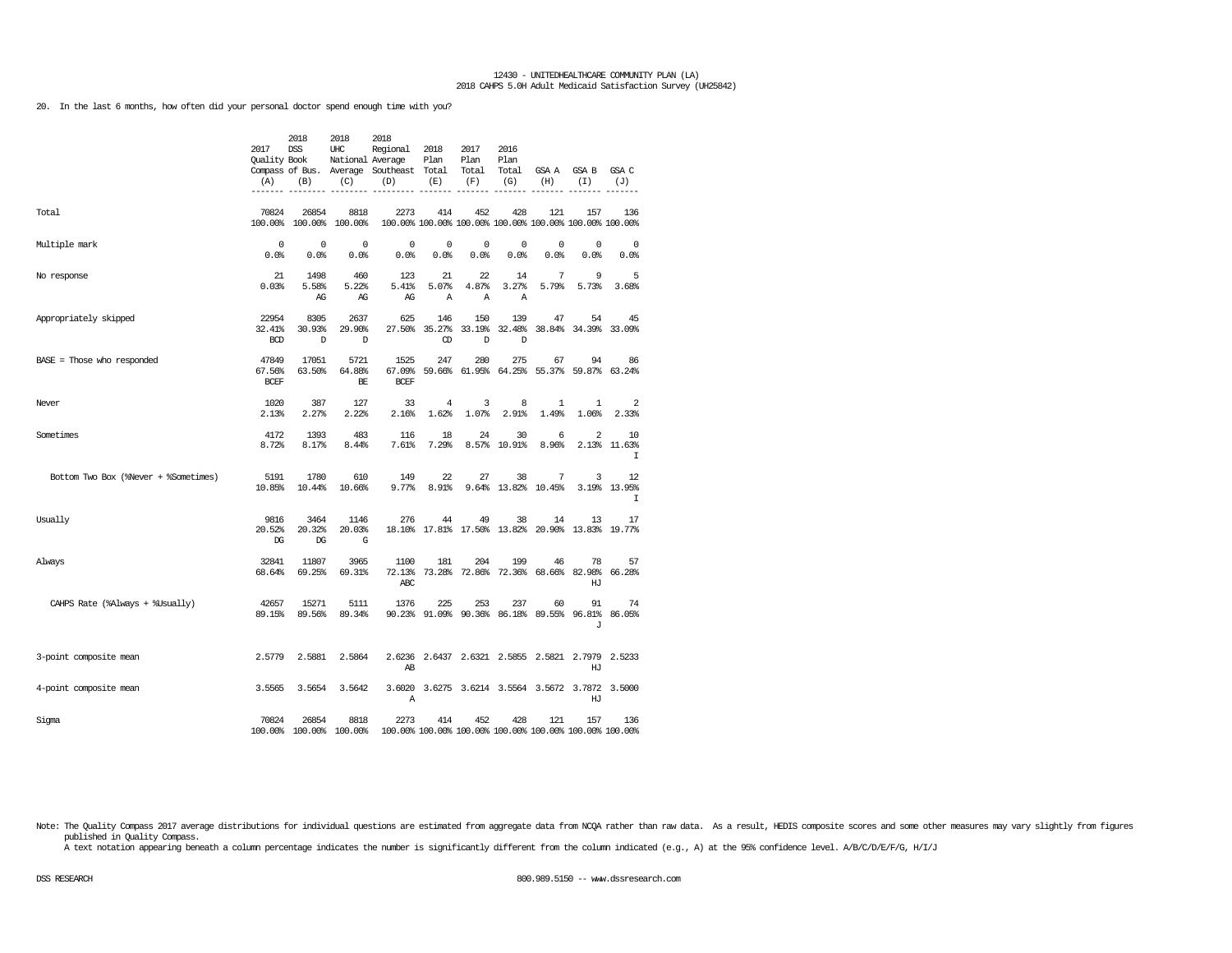21. In the last 6 months, did you get care from a doctor or other health provider besides your personal doctor?

|                              | 2017<br>Quality Book<br>(A)     | 2018<br>DSS<br>(B)             | 2018<br>UHC<br>(C)               | 2018<br>Regional<br>National Average<br>Compass of Bus. Average Southeast Total<br>(D)  | 2018<br>Plan<br>(E)         | 2017<br>Plan<br>Total<br>(F) | 2016<br>Plan<br>Total<br>(G)       | (H)             | GSA A GSA B GSA C<br>(T) | (J)                                                            |
|------------------------------|---------------------------------|--------------------------------|----------------------------------|-----------------------------------------------------------------------------------------|-----------------------------|------------------------------|------------------------------------|-----------------|--------------------------|----------------------------------------------------------------|
| Total                        | 70824                           | 26854                          | 8818<br>100.00% 100.00% 100.00%  | 2273                                                                                    | 414                         | 452                          | 428                                | 121             | 157                      | 136<br>100.00% 100.00% 100.00% 100.00% 100.00% 100.00% 100.00% |
| Multiple mark                | $^{\circ}$<br>0.0%              | $\sim$ 0<br>0.0%               | $\overline{\phantom{0}}$<br>0.0% | $\circ$<br>0.0%                                                                         | $\circ$<br>0.0%             | $\circ$<br>0.0%              | 2<br>0.47%                         | $\circ$<br>0.0% | $^{\circ}$<br>0.0%       | $\overline{\phantom{0}}$<br>0.0%                               |
| No response                  | $^{\circ}$<br>0.0%              | 1637<br>6.10%<br>$\mathbb{A}$  | 503<br>5.70%<br>$\mathbb{A}$     | 142<br>6.25%<br>$\mathbb{A}$                                                            | 25<br>6.04%<br>$\mathbb{A}$ | 23<br>5.09%<br>$\mathbb{A}$  | 18<br>4.21%<br>Α                   | 8<br>6.61%      | 12<br>7.64%              | $-5$<br>3.68%                                                  |
| Appropriately skipped        | 22954<br>32.41%<br><b>BCD</b>   | 8305<br>30.93%<br>$\mathbb{D}$ | 2637<br>29.90%<br>$\Box$         | 625                                                                                     | 146<br>CD                   | 150<br>$\mathbb{D}$          | 139<br>D                           | 47              | 54                       | -45<br>27.50% 35.27% 33.19% 32.48% 38.84% 34.39% 33.09%        |
| $BASE = Those who responded$ | 47870<br>67.59%<br><b>BCEFG</b> | 16912<br>62.98%                | 5678<br>64.39%<br>BE             | 1506<br>66.26%<br>BE                                                                    | 243                         | 279                          | 269                                |                 | 66<br>91                 | 86<br>58.70% 61.73% 62.85% 54.55% 57.96% 63.24%                |
| Yes                          | 28755<br>60.07%<br>EG           | 10269<br>60.72%<br>EG          | 3466<br>61.04%<br>EG             | 880                                                                                     | 129                         | 156                          | 141                                | 33              |                          | 49 47<br>58.43% 53.09% 55.91% 52.42% 50.00% 53.85% 54.65%      |
| No                           | 19115<br>39.93%                 | 6643<br>39.28%                 | 2212<br>38.96%                   | 626<br>41.57%                                                                           | 114<br>ABC                  | 123                          | 128<br>46.91% 44.09% 47.58%<br>ABC | 33              | 42                       | 39<br>50.00% 46.15% 45.35%                                     |
| Sigma                        | 70824                           | 26854                          | 8818                             | 2273<br>100.00% 100.00% 100.00% 100.00% 100.00% 100.00% 100.00% 100.00% 100.00% 100.00% | 414                         | 452                          | 428                                | 121             | 157                      | 136                                                            |

Note: The Quality Compass 2017 average distributions for individual questions are estimated from aggregate data from NOQA rather than raw data. As a result, HEDIS composite scores and some other measures may vary slightly published in Quality Compass.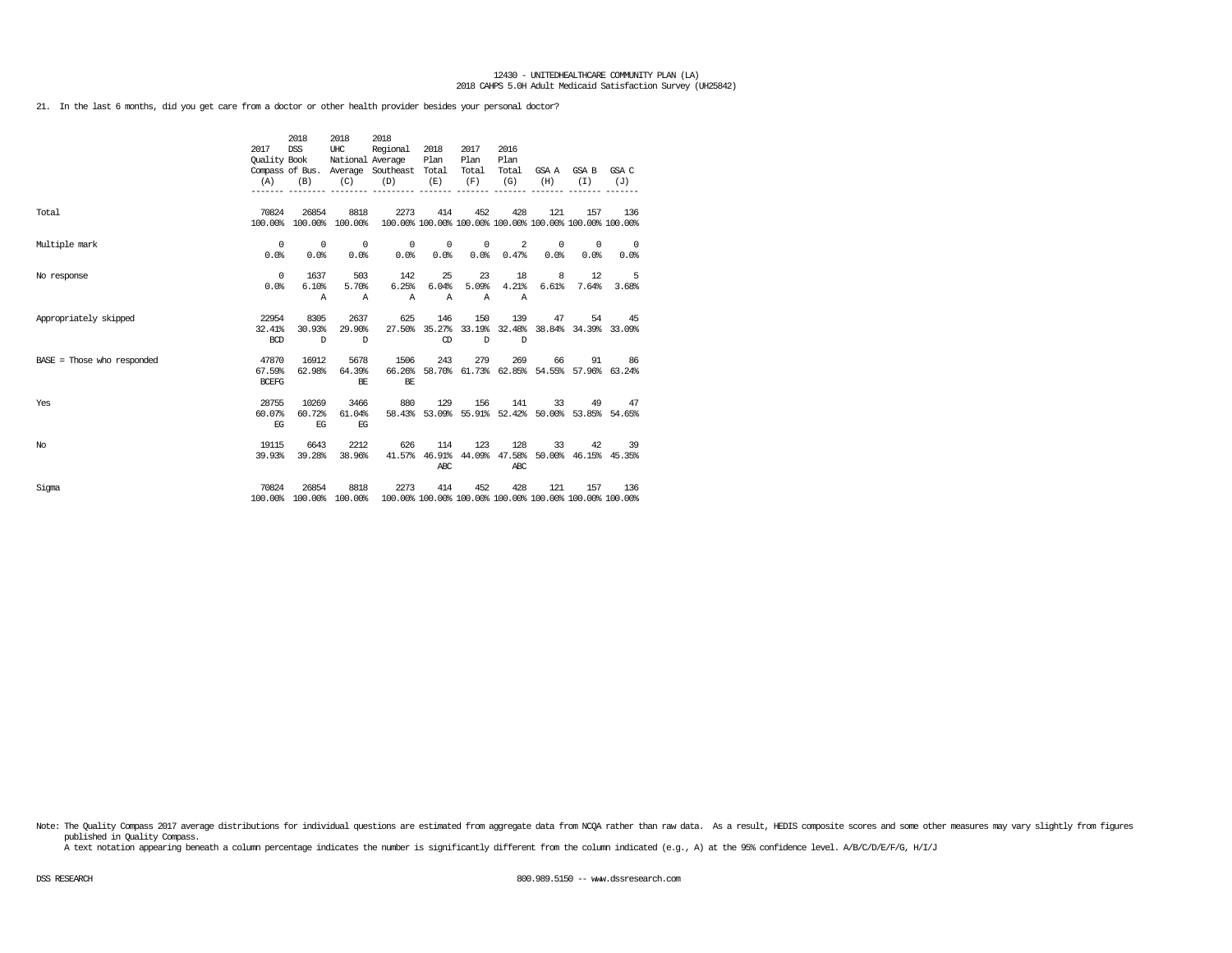22. In the last 6 months, how often did your personal doctor seem informed and up-to-date about the care you got from these doctors or other health providers?

|                                      |                      | 2018            | 2018                    | 2018                                    |                      |                                    |                      |                                |                                                         |              |
|--------------------------------------|----------------------|-----------------|-------------------------|-----------------------------------------|----------------------|------------------------------------|----------------------|--------------------------------|---------------------------------------------------------|--------------|
|                                      | 2017<br>Quality Book | <b>DSS</b>      | UHC<br>National Average | Regional                                | 2018<br>Plan         | 2017<br>Plan                       | 2016<br>Plan         |                                |                                                         |              |
|                                      |                      |                 |                         | Compass of Bus. Average Southeast Total |                      | Total                              | Total                | GSA A                          | GSA B                                                   | GSA C        |
|                                      | (A)                  | (B)             | (C)                     | (D)                                     | (E)                  | (F)                                | (G)                  | (H)                            | (T)                                                     | (J)          |
| Total                                | 70824                | 26854           | 8818                    | 2273                                    | 414                  | 452                                | 428                  | 121                            | 157                                                     | 136          |
|                                      |                      | 100.00% 100.00% | 100.00%                 |                                         |                      |                                    |                      |                                | 100.00% 100.00% 100.00% 100.00% 100.00% 100.00% 100.00% |              |
| Multiple mark                        | $\Omega$             | $^{\circ}$      | $\Omega$                | 0                                       | 0                    | 0                                  | 0                    | 0                              | 0                                                       | 0            |
|                                      | 0.0%                 | 0.0%            | 0.0%                    | 0.0%                                    | 0.0%                 | 0.0%                               | 0.0                  | 0.0%                           | 0.0%                                                    | 0.0%         |
| No response                          | 64<br>0.09%          | 1878<br>6.99%   | 586<br>6.65%            | 158<br>6.95%                            | 27<br>6.52%          | 26<br>5.75%                        | 23<br>5.37%          | 9<br>7.44%                     | 12<br>7.64%                                             | 6<br>4.41%   |
|                                      |                      | Α               | $\mathbb{A}$            | Α                                       | Α                    | $\mathbb{A}$                       | Α                    |                                |                                                         |              |
| Appropriately skipped                | 42069                | 14948           | 4849                    | 1251                                    | 260                  | 273                                | 267                  | 80                             | 96                                                      | 84           |
|                                      | 59.40%<br><b>BCD</b> | 55.66%          | 54.99%                  | 55.04%                                  | 62.80%<br><b>BCD</b> | 60.40%<br><b>BCD</b>               | 62.38%<br><b>BCD</b> |                                | 66.12% 61.15% 61.76%                                    |              |
|                                      |                      |                 |                         |                                         |                      |                                    |                      |                                |                                                         |              |
| BASE = Those who responded           | 28691<br>40.51%      | 10028<br>37.34% | 3383<br>38.36%          | 864<br>38.01%                           | 127                  | 153                                | 138                  | 32                             | 49<br>30.68% 33.85% 32.24% 26.45% 31.21% 33.82%         | 46           |
|                                      | <b>BCDEFG</b>        | EG              | EFG                     | EG                                      |                      |                                    |                      |                                |                                                         |              |
| Never                                | 1452                 | 504             | 155                     | 37                                      | 9                    | 11                                 | 6                    | 2                              | 2                                                       | 5            |
|                                      | 5.06%                | 5.03%           | 4.58%                   | 4.28%                                   | 7.09%                | 7.19%                              | 4.35%                | 6.25%                          |                                                         | 4.08% 10.87% |
| Sometimes                            | 3357<br>11.70%       | 1210<br>12.07%  | 404<br>11.94%           | 106<br>12.27%                           | 10<br>7.87%          | 16<br>10.46%                       | 12                   | $\overline{4}$<br>8.70% 12.50% | 2<br>4.08%                                              | 4<br>8.70%   |
|                                      |                      |                 |                         |                                         |                      |                                    |                      |                                |                                                         |              |
| Bottom Two Box (%Never + %Sometimes) | 4809<br>16.76%       | 1714<br>17.09%  | 559<br>16.52%           | 143<br>16.55%                           | 19<br>14.96%         | 27<br>17.65%                       | 18<br>13.04%         | 6<br>18.75%                    | 4<br>8.16%                                              | 9<br>19.57%  |
| Usually                              | 7061                 | 2485            | 835                     | 196                                     | 25                   | 31                                 | 33                   | 5                              | 13                                                      | 7            |
|                                      | 24.61%               | 24.78%          | 24.68%                  | 22.69%                                  | 19.69%               | 20.26%                             |                      | 23.91% 15.63%                  | 26.53%                                                  | 15.22%       |
| Always                               | 16821                | 5829            | 1989                    | 525                                     | 83                   | 95                                 | 87                   | 21                             | 32                                                      | 30           |
|                                      | 58.63%               | 58.13%          | 58.79%                  | 60.76%                                  |                      | 65.35% 62.09% 63.04% 65.63% 65.31% |                      |                                |                                                         | 65.22%       |
| CAHPS Rate (%Always + %Usually)      | 23882                | 8314            | 2824                    | 721                                     | 108                  | 126                                | 120                  | 26                             | 45                                                      | 37           |
|                                      | 83.24%               | 82.91%          | 83.48%                  |                                         |                      |                                    |                      |                                | 83.45% 85.04% 82.35% 86.96% 81.25% 91.84% 80.43%        |              |
| 3-point composite mean               | 2.4187               | 2.4104          | 2.4227                  |                                         |                      |                                    |                      |                                | 2.4421 2.5039 2.4444 2.5000 2.4688 2.5714 2.4565        |              |
| 4-point composite mean               | 3.3681               | 3.3601          | 3.3769                  |                                         |                      |                                    |                      |                                | 3.3993 3.4331 3.3725 3.4565 3.4063 3.5306 3.3478        |              |
| Sigma                                | 70824                | 26854           | 8818                    | 2273                                    | 414                  | 452                                | 428                  | 121                            | 157                                                     | 136          |
|                                      |                      |                 | 100.00% 100.00% 100.00% |                                         |                      |                                    |                      |                                | 100.00% 100.00% 100.00% 100.00% 100.00% 100.00% 100.00% |              |

Note: The Quality Compass 2017 average distributions for individual questions are estimated from aggregate data from NCQA rather than raw data. As a result, HEDIS composite scores and some other measures may vary slightly published in Quality Compass.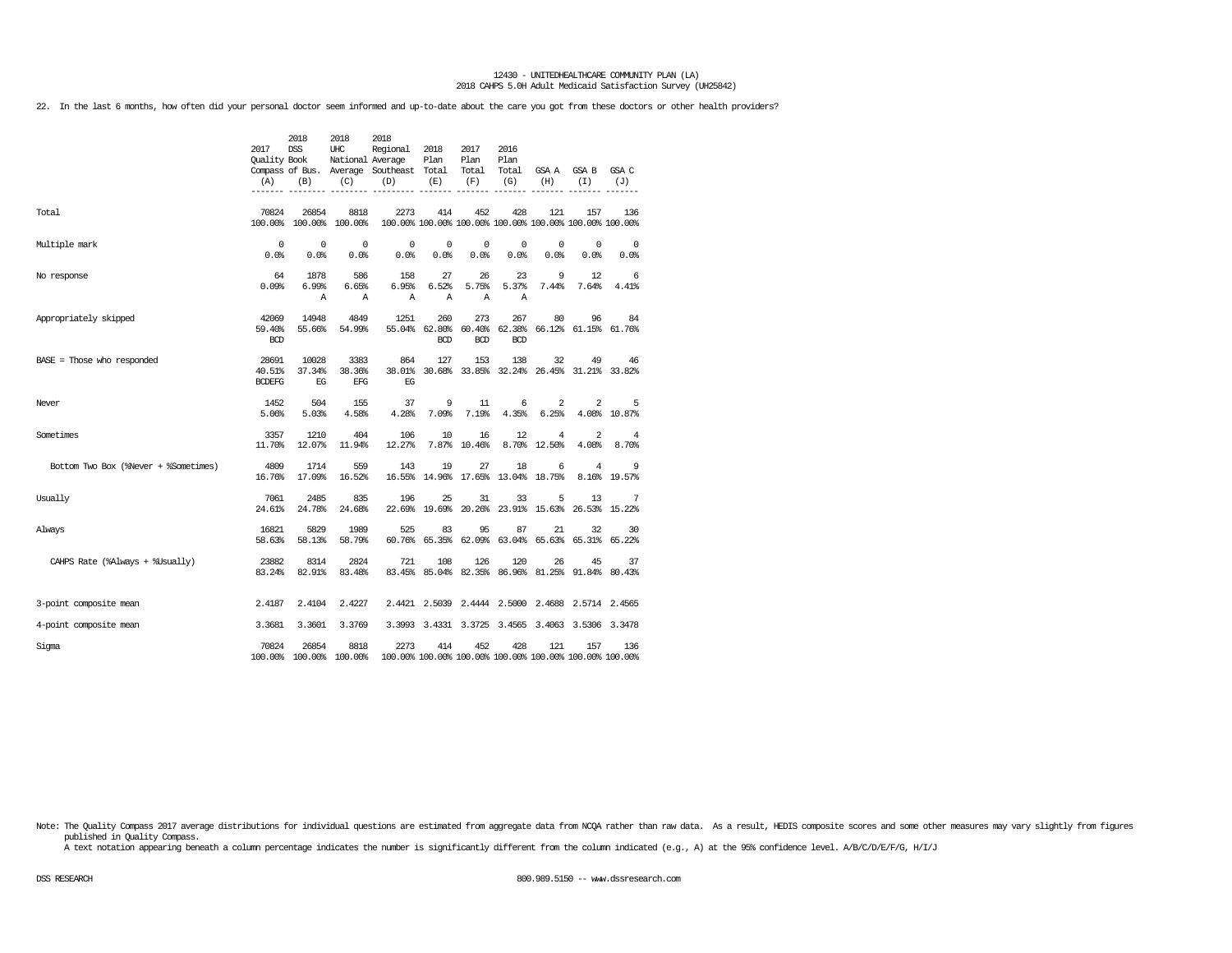23. Using any number from 0 to 10, where 0 is the worst personal doctor possible and 10 is the best personal doctor possible, what number would you use to rate your personal doctor?

|                                    | 2017<br>Quality Book<br>(A)<br>------- | 2018<br><b>DSS</b><br>(B)       | 2018<br>$_{\rm UHC}$<br>National Average<br>(C) | 2018<br>Regional<br>Compass of Bus. Average Southeast<br>(D)    | 2018<br>Plan<br>Total<br>(E) | 2017<br>Plan<br>Total<br>(F)                    | 2016<br>Plan<br>Total<br>(G) | GSA A<br>(H)       | GSA B<br>(I)                      | GSA C<br>(J)<br>------    |
|------------------------------------|----------------------------------------|---------------------------------|-------------------------------------------------|-----------------------------------------------------------------|------------------------------|-------------------------------------------------|------------------------------|--------------------|-----------------------------------|---------------------------|
| Total                              | 70824                                  | 26854<br>100.00% 100.00%        | 8818<br>100.00%                                 | 2273<br>100.00% 100.00% 100.00% 100.00% 100.00% 100.00% 100.00% | 414                          | 452                                             | 428                          | 121                | 157                               | 136                       |
| Multiple mark                      | $\mathbf 0$<br>0.0%                    | $\mathbf 0$<br>0.0%             | $^{\circ}$<br>0.0%                              | $\mathsf 0$<br>0.0%                                             | $\mathbf 0$<br>0.0%          | $\mathbf 0$<br>0.0%                             | $\mathbf 0$<br>0.0%          | 0<br>0.0%          | $\mathbf 0$<br>0.0%               | $\mathbf 0$<br>0.0%       |
| No response                        | 28<br>0.04%                            | 1329<br>4.95%<br>Α              | 414<br>4.69%<br>Α                               | 102<br>4.49%<br>Α                                               | 22<br>5.31%<br>Α             | 25<br>5.53%<br>Α                                | 16<br>3.74%<br>Α             | 9<br>7.44%         | 8<br>5.10%                        | 5<br>3.68%                |
| Appropriately skipped              | 13209<br>18.65%<br>$\, {\bf B}$        | 4766<br>17.75%                  | 1566<br>17.76%                                  | 424                                                             | 103<br>18.65% 24.88%<br>ABCD | 106<br>23.45%<br>ABCD                           | 91<br>21.26%                 | 30                 | 37<br>24.79% 23.57%               | 36<br>26.47%              |
| BASE = Those who responded         | 57587<br>81.31%<br><b>BCDEFG</b>       | 20759<br>77.30%<br>$\rm EF$     | 6838<br>77.55%<br>$\operatorname{EF}$           | 1747<br>76.86%<br>EF                                            | 289                          | 321<br>69.81% 71.02%                            | 321                          | 82                 | 112<br>75.00% 67.77% 71.34%       | 95<br>69.85%              |
| 10 - Best personal doctor possible | 29456<br>51.15%                        | 10856<br>52.30%                 | 3640<br>53.23%<br>Α                             | 995<br>56.95%<br>ABC                                            | 173<br>59.86%<br>ABC         | 189<br>58.88%<br>ABC                            | 182<br>56.70%<br>Α           | 45<br>54.88%       | 74<br>66.07%                      | 54<br>56.84%              |
| $9 -$                              | 8796<br>15.27%<br>D                    | 3252<br>15.67%<br>DE            | 1040<br>15.21%<br>D                             | 225<br>12.88%                                                   | 34                           | 43<br>11.76% 13.40%                             | 39<br>12.15% 12.20%          | 10                 | 10                                | 14<br>8.93% 14.74%        |
| Top Two Box                        | 38252<br>66.42%                        | 14108<br>67.96%<br>$\mathbb{A}$ | 4680<br>68.44%<br>$\mathbb{A}$                  | 1220<br>69.83%<br>$\mathbb{A}$                                  | 207                          | 232<br>71.63% 72.27%<br>A                       | 221                          | 55                 | 84<br>68.85% 67.07% 75.00% 71.58% | 68                        |
| $8 -$                              | 8499<br>14.76%<br>DE                   | 2989<br>14.40%<br>$\mathbb E$   | 957<br>14.00%                                   | 223                                                             | 31                           | 37<br>12.76% 10.73% 11.53% 12.15% 13.41% 11.61% | 39                           | 11                 | 13                                | $\boldsymbol{7}$<br>7.37% |
| CAHPS Rate (Top Three Box)         | 46751<br>81.18%                        | 17097<br>82.36%<br>Α            | 5637<br>82.44%<br>$\mathbb{A}$                  | 1443                                                            | 238<br>82.60% 82.35%         | 269<br>83.80%                                   | 260<br>81.00%                | 66<br>80.49%       | 97<br>86.61%                      | 75<br>78.95%              |
| $7 -$                              | 3945<br>6.85%                          | 1310<br>6.31%                   | 423<br>6.19%                                    | 99<br>5.67%                                                     | 15<br>5.19%                  | 16<br>4.98%                                     | 19<br>5.92%                  | 4<br>4.88%         | $\overline{2}$<br>1.79%           | 9<br>9.47%<br>I           |
| 6 -                                | 1827<br>3.17%                          | 614<br>2.96%                    | 207<br>3.03%                                    | 52<br>2.98%                                                     | 8<br>2.77%                   | 11<br>3.43%                                     | 9<br>2.80%                   | 3<br>3.66%         | 3<br>2.68%                        | $\overline{2}$<br>2.11%   |
| $5 -$                              | 2514<br>4.37%                          | 829<br>3.99%                    | 281<br>4.11%                                    | 73<br>4.18%                                                     | 14<br>4.84%                  | 11<br>3.43%                                     | 10<br>3.12%                  | 4<br>4.88%         | 5<br>4.46%                        | 5<br>5.26%                |
| $4 -$                              | 758<br>1.32%                           | 250<br>1.20%                    | 84<br>1.23%                                     | 23<br>1.32%                                                     | $\overline{4}$<br>1.38%      | $\overline{4}$<br>1.25%                         | 7<br>2.18%                   | 2<br>2.44%         | $\mathbf{1}$<br>0.89%             | $\mathbf{1}$<br>1.05%     |
| $3 -$                              | 574<br>1.00%                           | 214<br>1.03%                    | 72<br>1.05%                                     | 18<br>1.03%                                                     | 3<br>1.04%                   | 6<br>1.87%                                      | $\overline{4}$<br>1.25%      | 1<br>1.22%         | $\mathbf{1}$<br>0.89%             | 1<br>1.05%                |
| $2 -$                              | 411<br>0.71%                           | 160<br>0.77%                    | 44<br>0.64%                                     | 10<br>0.57%                                                     | 1<br>0.35%                   | 3<br>0.93%                                      | 4<br>1.25%                   | $^{\circ}$<br>0.0% | $\mathbf{1}$<br>0.89%             | $\mathbf 0$<br>0.0%       |

Note: The Quality Compass 2017 average distributions for individual questions are estimated from aggregate data from NCQA rather than raw data. As a result, HEDIS composite scores and some other measures may vary slightly published in Quality Compass.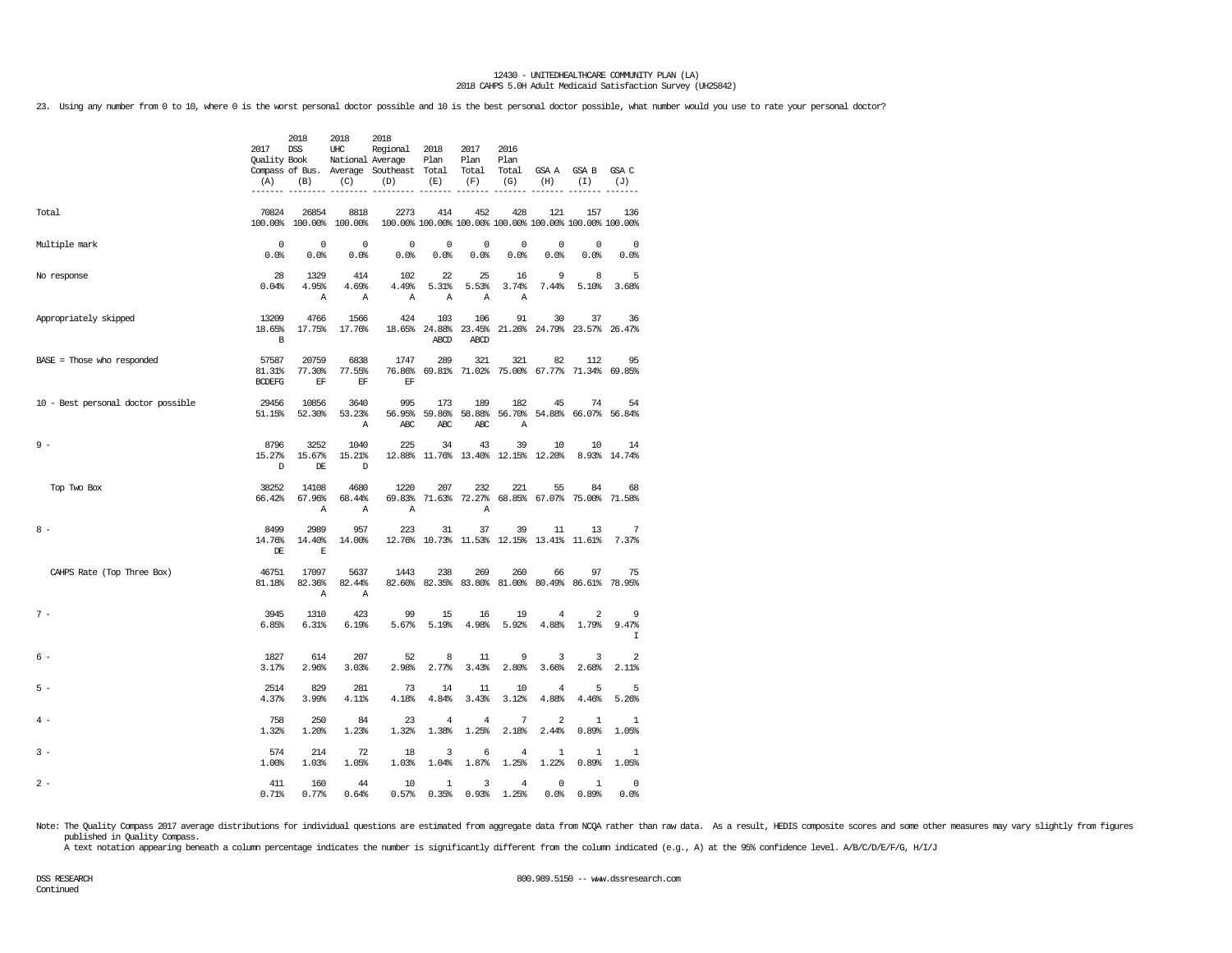23. Using any number from 0 to 10, where 0 is the worst personal doctor possible and 10 is the best personal doctor possible, what number would you use to rate your personal doctor?

|                                    | 2017<br><b>Ouality Book</b><br>(A) | 2018<br><b>DSS</b><br>(B)    | 2018<br>UHC<br>National Average<br>(C) | 2018<br>Regional<br>Compass of Bus. Average Southeast Total<br>(D)                      | 2018<br>Plan<br>(E)                        | 2017<br>Plan<br>Total<br>(F) | 2016<br>Plan<br>Total<br>(G)      | (H)                | GSA A GSA B<br>(T)                                                          | GSA C<br>(J)                                     |
|------------------------------------|------------------------------------|------------------------------|----------------------------------------|-----------------------------------------------------------------------------------------|--------------------------------------------|------------------------------|-----------------------------------|--------------------|-----------------------------------------------------------------------------|--------------------------------------------------|
| $1 -$                              | 347<br>0.60%                       | 103<br>0.50%                 | 37<br>0.54%                            | 9                                                                                       | $\mathbf{1}$<br>$0.52\%$ $0.35\%$ $0.31\%$ | $\mathbf{1}$                 | 2<br>0.62%                        | $^{\circ}$<br>0.0% | $^{\circ}$<br>0.0%                                                          | $\overline{\phantom{1}}$<br>1.05%                |
| 0 - Worst personal doctor possible | 460<br>0.80%<br>F                  | 182<br>0.88%<br>F            | 53<br>0.78%<br>$\mathbf{F}$            | 20<br>F                                                                                 | 5<br>1.14% 1.73%<br>F                      | $\overline{0}$               | 6<br>F                            | 2                  | 2<br>$0.0\%$ 1.87% 2.44% 1.79% 1.05%                                        | $\mathbf{1}$                                     |
| $0-7$ (NET)                        | 10836<br>18.82%<br>BC              | 3662<br>17.64%               | 1201<br>17.56%                         | 304                                                                                     | 51                                         | 52                           | 61                                | 16                 | 15<br>17.40% 17.65% 16.20% 19.00% 19.51% 13.39% 21.05%                      | 20                                               |
| Bottom Three Box                   | 1218<br>2.12%                      | 445<br>2.14%                 | 134<br>1.96%                           |                                                                                         | 39<br>$2.23\%$ $2.42\%$ $1.25\%$           |                              | 7 4 12<br>F                       |                    | $2^{\circ}$                                                                 | $3 \t 2$<br>3.74% 2.44% 2.68% 2.11%              |
| Bottom Two Box                     | 807<br>1.40%<br>F                  | 285<br>1.37%<br>$\mathbf{F}$ | 1.32%<br>$\mathbf{F}$                  | 90                                                                                      | 29<br>$F$ $F$ $F$                          | 6 1                          | 8<br><b>Particularly Property</b> |                    | $2 \left( \frac{1}{2} \right)$<br>1.66% 2.08% 0.31% 2.49% 2.44% 1.79% 2.11% | $2 \qquad \qquad 2$                              |
| Average                            | 8.6614                             |                              | 8.7097 8.7308<br>$\mathbb{A}$          |                                                                                         |                                            |                              |                                   |                    |                                                                             | 8.7602 8.7716 8.8692 8.6293 8.5976 8.9286 8.7368 |
| Standard deviation                 | 1,9680                             | 1.9539                       | 1.9372                                 |                                                                                         |                                            |                              |                                   |                    | 2.0101 2.0971 1.8398 2.2485 2.2023 2.0560 2.0376                            |                                                  |
| 3-point composite mean             | 2.5446                             | 2.5663<br>Α                  | 2.5706<br>$\mathbb{A}$                 | $\mathbb{A}$                                                                            |                                            |                              |                                   |                    | 2.5810 2.5917 2.6106 2.5576 2.5244 2.6339 2.6000                            |                                                  |
| Sigma                              | 70824                              | 26854                        | 8818                                   | 2273<br>100.00% 100.00% 100.00% 100.00% 100.00% 100.00% 100.00% 100.00% 100.00% 100.00% | 414                                        | 452                          | 428                               | 121                | 157                                                                         | 136                                              |

Note: The Quality Compass 2017 average distributions for individual questions are estimated from aggregate data from NCQA rather than raw data. As a result, HEDIS composite scores and some other measures may vary slightly published in Quality Compass.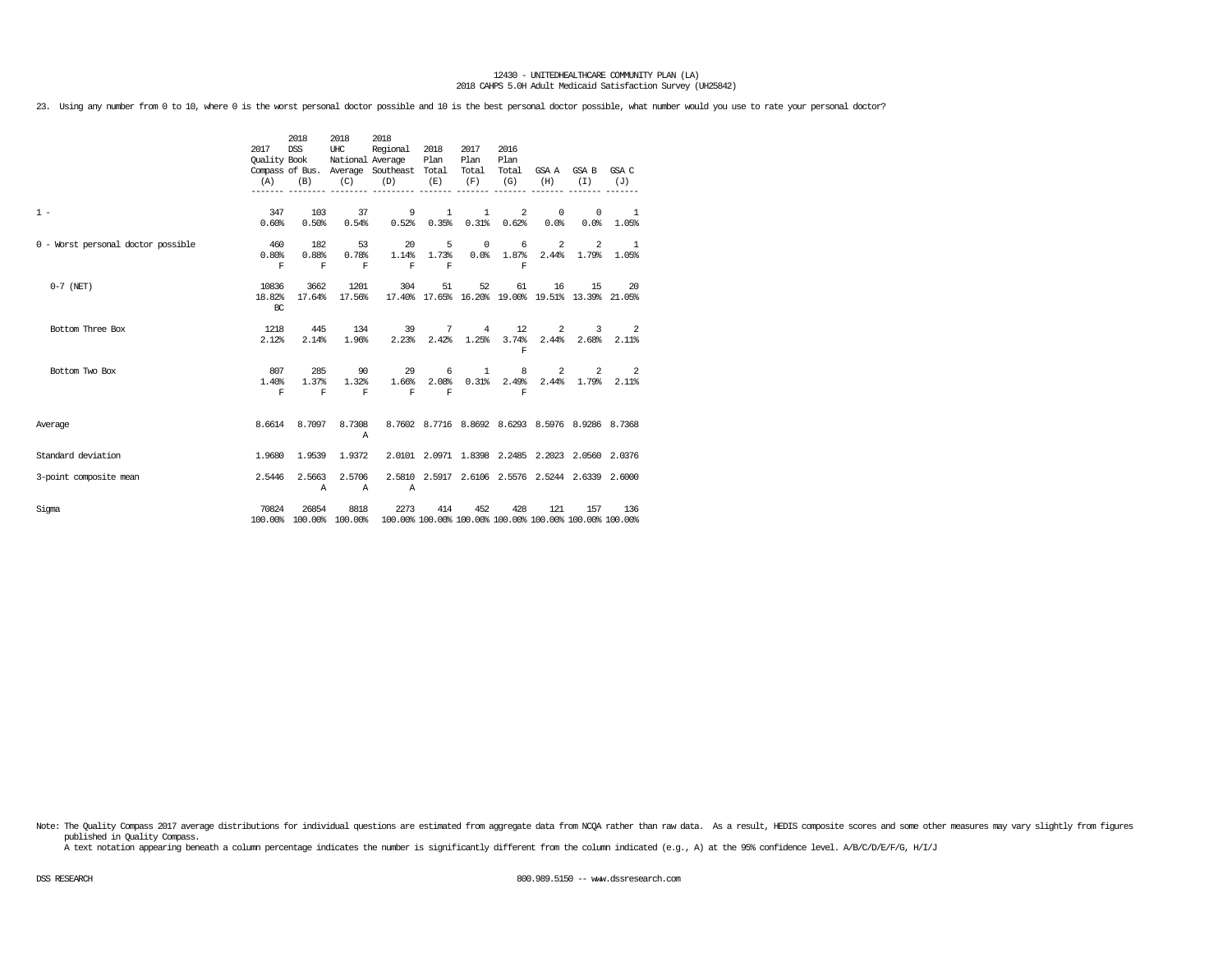24. Specialists are doctors like surgeons, heart doctors, allergy doctors, skin doctors, and other doctors who specialize in one area of health care. In the last 6 months, did you make any appointments to see a specialist?

|                              |              | 2018            | 2018             | 2018                                                    |            |            |                      |            |                                                         |                          |
|------------------------------|--------------|-----------------|------------------|---------------------------------------------------------|------------|------------|----------------------|------------|---------------------------------------------------------|--------------------------|
|                              | 2017         | <b>DSS</b>      | UHC              | Regional                                                | 2018       | 2017       | 2016                 |            |                                                         |                          |
|                              | Quality Book |                 | National Average |                                                         | Plan       | Plan       | Plan                 |            |                                                         |                          |
|                              |              | Compass of Bus. |                  | Average Southeast                                       | Total      | Total      | Total                | GSA A      | GSA B                                                   | GSA C                    |
|                              | (A)          | (B)             | (C)              | (D)                                                     | (E)        | (F)        | (G)                  | (H)        | (T)                                                     | (J)                      |
|                              |              |                 |                  |                                                         |            |            |                      |            |                                                         |                          |
|                              |              |                 |                  |                                                         |            |            |                      |            |                                                         |                          |
| Total                        | 70824        | 26854           | 8818             | 2273                                                    | 414        | 452        | 428                  | 121        | 157                                                     | 136                      |
|                              | 100.00%      |                 | 100.00% 100.00%  |                                                         |            |            |                      |            | 100.00% 100.00% 100.00% 100.00% 100.00% 100.00% 100.00% |                          |
| Multiple mark                | 0            | $^{\circ}$      | 0                | $^{\circ}$                                              | $^{\circ}$ | $^{\circ}$ | $^{\circ}$           | $^{\circ}$ | 0                                                       | $\overline{\phantom{0}}$ |
|                              | 0.0%         | 0.0%            | 0.0%             | 0.0%                                                    | 0.0%       | 0.0%       | 0.0%                 | 0.0%       | 0.0%                                                    | 0.0%                     |
|                              |              |                 |                  |                                                         |            |            |                      |            |                                                         |                          |
| No response                  | $^{\circ}$   | 495             | 132              | 52                                                      | 9          | 9          | 3                    | 2          | 6                                                       | <sup>1</sup>             |
|                              | 0.0%         | 1.84%           | 1.50%            | 2.29%                                                   | 2.17%      | 1.99%      | 0.70%                | 1.65%      | 3.82%                                                   | 0.74%                    |
|                              |              | ACG             | $\mathbb{A}$     | ACG                                                     | Α          | A          |                      |            |                                                         |                          |
|                              |              |                 |                  |                                                         |            |            |                      |            |                                                         |                          |
| $BASE = Those who responded$ | 70824        | 26359           | 8686             | 2221                                                    | 405        | 443        | 425                  | 119        | 151                                                     | 135                      |
|                              | 100.00%      | 98.16%          | 98.50%           | 97.71%                                                  |            |            | 97.83% 98.01% 99.30% |            | 98.35% 96.18% 99.26%                                    |                          |
|                              | <b>BCDEF</b> |                 | <b>RD</b>        |                                                         |            |            | <b>BD</b>            |            |                                                         |                          |
| Yes                          | 30688        | 11988           | 4005             | 1016                                                    | 160        | 169        | 169                  | 46         | 65                                                      | 49                       |
|                              | 43.33%       | 45.48%          | 46.11%           | 45.75%                                                  |            |            |                      |            | 39.51% 38.15% 39.76% 38.66% 43.05% 36.30%               |                          |
|                              | F            | AEFG            | <b>AEFG</b>      | AEFG                                                    |            |            |                      |            |                                                         |                          |
|                              |              |                 |                  |                                                         |            |            |                      |            |                                                         |                          |
| No                           | 40136        | 14371           | 4681             | 1205                                                    | 245        | 274        | 256                  | 73         | 86                                                      | 86                       |
|                              | 56.67%       | 54.52%          | 53.89%           | 54.25%                                                  | 60.49%     |            | 61.85% 60.24%        |            | 61.34% 56.95% 63.70%                                    |                          |
|                              | <b>BCD</b>   |                 |                  |                                                         | <b>BCD</b> | ABCD       | <b>BCD</b>           |            |                                                         |                          |
|                              |              |                 |                  |                                                         |            |            |                      |            |                                                         |                          |
| Sigma                        | 70824        | 26854           | 8818             | 2273                                                    | 414        | 452        | 428                  | 121        | 157                                                     | 136                      |
|                              | 100.00%      |                 | 100.00% 100.00%  | 100.00% 100.00% 100.00% 100.00% 100.00% 100.00% 100.00% |            |            |                      |            |                                                         |                          |

Note: The Quality Compass 2017 average distributions for individual questions are estimated from aggregate data from NCQA rather than raw data. As a result, HEDIS composite scores and some other measures may vary slightly published in Quality Compass.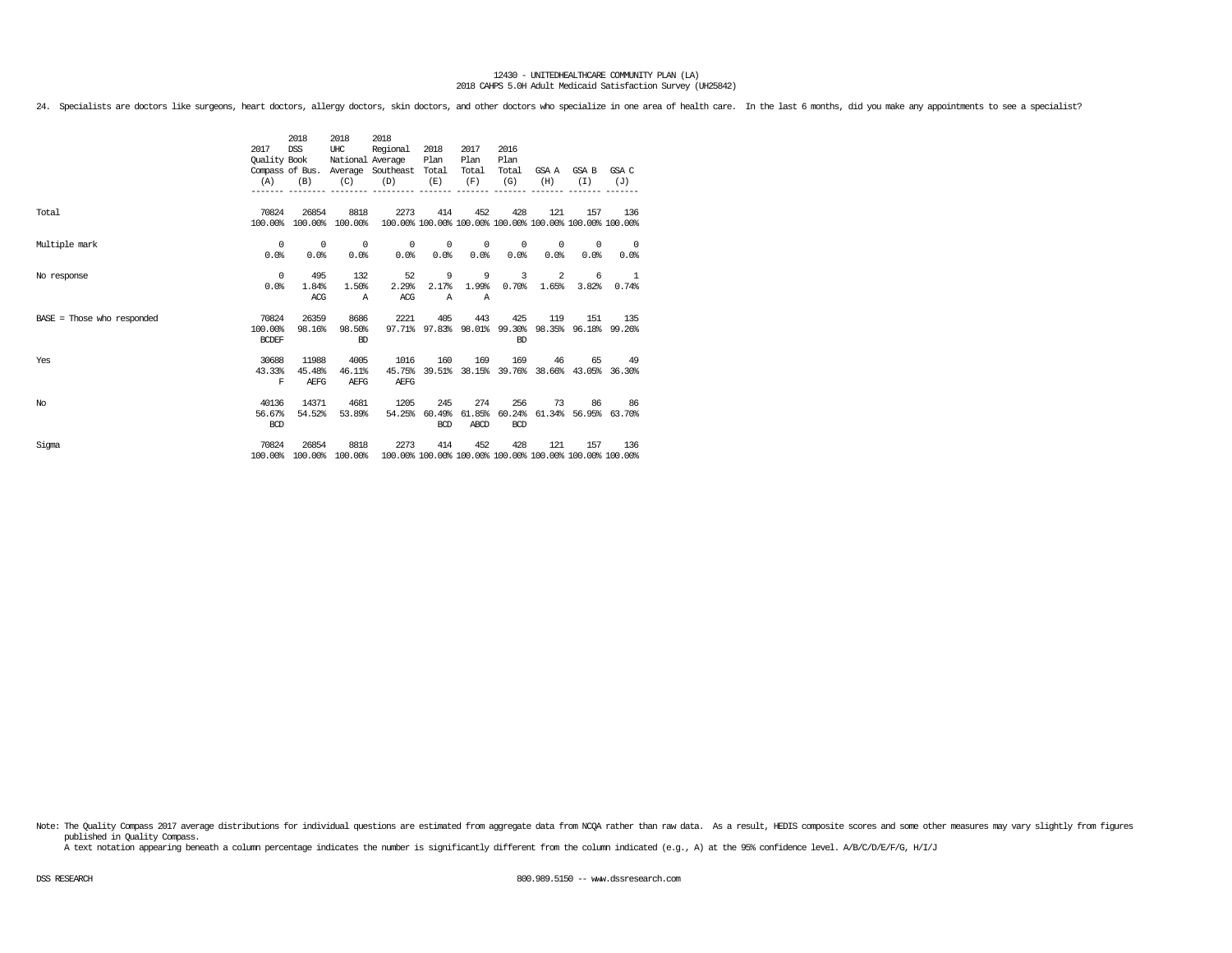25. In the last 6 months, how often did you get an appointment to see a specialist as soon as you needed?

|                                      | 2017<br><b>Ouality Book</b><br>(A) | 2018<br><b>DSS</b><br>(B)     | 2018<br>UHC<br>National Average<br>(C) | 2018<br>Regional<br>Compass of Bus. Average Southeast Total<br>(D) | 2018<br>Plan<br>(E)         | 2017<br>Plan<br>Total<br>(F)       | 2016<br>Plan<br>Total<br>(G) | GSA A<br>(H)                                                   | GSA B<br>(I)        | GSA C<br>(J)       |
|--------------------------------------|------------------------------------|-------------------------------|----------------------------------------|--------------------------------------------------------------------|-----------------------------|------------------------------------|------------------------------|----------------------------------------------------------------|---------------------|--------------------|
| Total                                | 70824<br>100.00%                   | 26854<br>100.00%              | 8818<br>100.00%                        | 2273                                                               | 414                         | 452                                | 428                          | 121<br>100.00% 100.00% 100.00% 100.00% 100.00% 100.00% 100.00% | 157                 | 136                |
| Multiple mark                        | $\Omega$<br>0.0%                   | $^{\circ}$<br>0.0%            | $\Omega$<br>0.0%                       | 0<br>0.0%                                                          | $^{\circ}$<br>0.0%          | $\mathbf 0$<br>0.0%                | $\mathbf{1}$<br>0.23%        | $^{\circ}$<br>0.0%                                             | $\mathbf 0$<br>0.0% | $^{\circ}$<br>0.0% |
| No response                          | 28<br>0.04%                        | 743<br>2.77%<br>AG            | 218<br>2.47%<br>Α                      | 79<br>3.48%<br>ACG                                                 | 13<br>3.14%<br>$\mathbb{A}$ | 12<br>2.65%<br>Α                   | 6<br>1.40%<br>Α              | 3<br>2.48%                                                     | 8<br>5.10%          | 2<br>1.47%         |
| Appropriately skipped                | 40136<br>56.67%<br><b>BCD</b>      | 14371<br>53.52%               | 4681<br>53.08%                         | 1205<br>53.01%                                                     | 245<br>59.18%<br><b>BCD</b> | 274<br>60.62%<br><b>BCD</b>        | 256<br>59.81%<br><b>BCD</b>  | 73<br>60.33%                                                   | 86<br>54.78%        | 86<br>63.24%       |
| BASE = Those who responded           | 30660<br>43.29%<br>EFG             | 11740<br>43.72%<br><b>EFG</b> | 3919<br>44.44%<br>EFG                  | 989<br>43.51%<br>EF                                                | 156<br>37.68%               | 166<br>36.73%                      | 165                          | 45<br>38.55% 37.19%                                            | 63<br>40.13%        | 48<br>35.29%       |
| Never                                | 1282<br>4.18%                      | 444<br>3.78%                  | 138<br>3.52%                           | 40<br>4.04%                                                        | 8<br>5.13%                  | 8<br>4.82%                         | 9<br>5.45%                   | 1<br>2.22%                                                     | 5<br>7.94%          | 2<br>4.17%         |
| Sometimes                            | 4915<br>16.03%                     | 1819<br>15.49%                | 599<br>15.28%                          | 138                                                                | 28<br>13.95% 17.95%         | 37<br>22.29%<br><b>BCD</b>         | 29                           | 8<br>17.58% 17.78%                                             | 9<br>14.29%         | 11<br>22.92%       |
| Bottom Two Box (%Never + %Sometimes) | 6197<br>20.21%                     | 2263<br>19.28%                | 737<br>18.81%                          | 178                                                                | 36                          | 45<br>18.00% 23.08% 27.11%<br>ABCD | 38                           | 9<br>23.03% 20.00% 22.22% 27.08%                               | 14                  | 13                 |
| Usually                              | 7791<br>25.41%<br>$\rm DF$         | 3143<br>26.77%<br>$\rm DF$    | 1041<br>26.56%<br>DF                   | 220                                                                | 36                          | 29                                 | 45<br>$\mathbb F$            | 10<br>22.24% 23.08% 17.47% 27.27% 22.22% 25.40%                | 16                  | 10<br>20.83%       |
| Always                               | 16672<br>54.38%                    | 6334<br>53.95%                | 2141<br>54.63%                         | 591<br>59.76%<br>ABCG                                              | 84                          | 92<br>53.85% 55.42%                | 82                           | 26<br>49.70% 57.78%                                            | 33<br>52.38%        | 25<br>52.08%       |
| CAHPS Rate (%Always + %Usually)      | 24463<br>79.79%<br>$\mathbf F$     | 9477<br>80.72%<br>$\mathbf F$ | 3182<br>81.19%<br>F                    | 811<br>82.00%<br>$\mathbf F$                                       | 120                         | 121                                | 127                          | 36<br>76.92% 72.89% 76.97% 80.00% 77.78% 72.92%                | 49                  | 35                 |
| 3-point composite mean               | 2.3416                             | 2.3468                        | 2.3583                                 | ABCG                                                               |                             |                                    |                              | 2.4176 2.3077 2.2831 2.2667 2.3778 2.3016 2.2500               |                     |                    |
| 4-point composite mean               | 3.2998                             | 3.3089                        | 3.3230                                 | ABG                                                                |                             |                                    |                              | 3.3771 3.2564 3.2349 3.2121 3.3556 3.2222 3.2083               |                     |                    |
| Sigma                                | 70824                              | 26854                         | 8818<br>100.00% 100.00% 100.00%        | 2273                                                               | 414                         | 452                                | 428                          | 121<br>100.00% 100.00% 100.00% 100.00% 100.00% 100.00% 100.00% | 157                 | 136                |

Note: The Quality Compass 2017 average distributions for individual questions are estimated from aggregate data from NCQA rather than raw data. As a result, HEDIS composite scores and some other measures may vary slightly published in Quality Compass.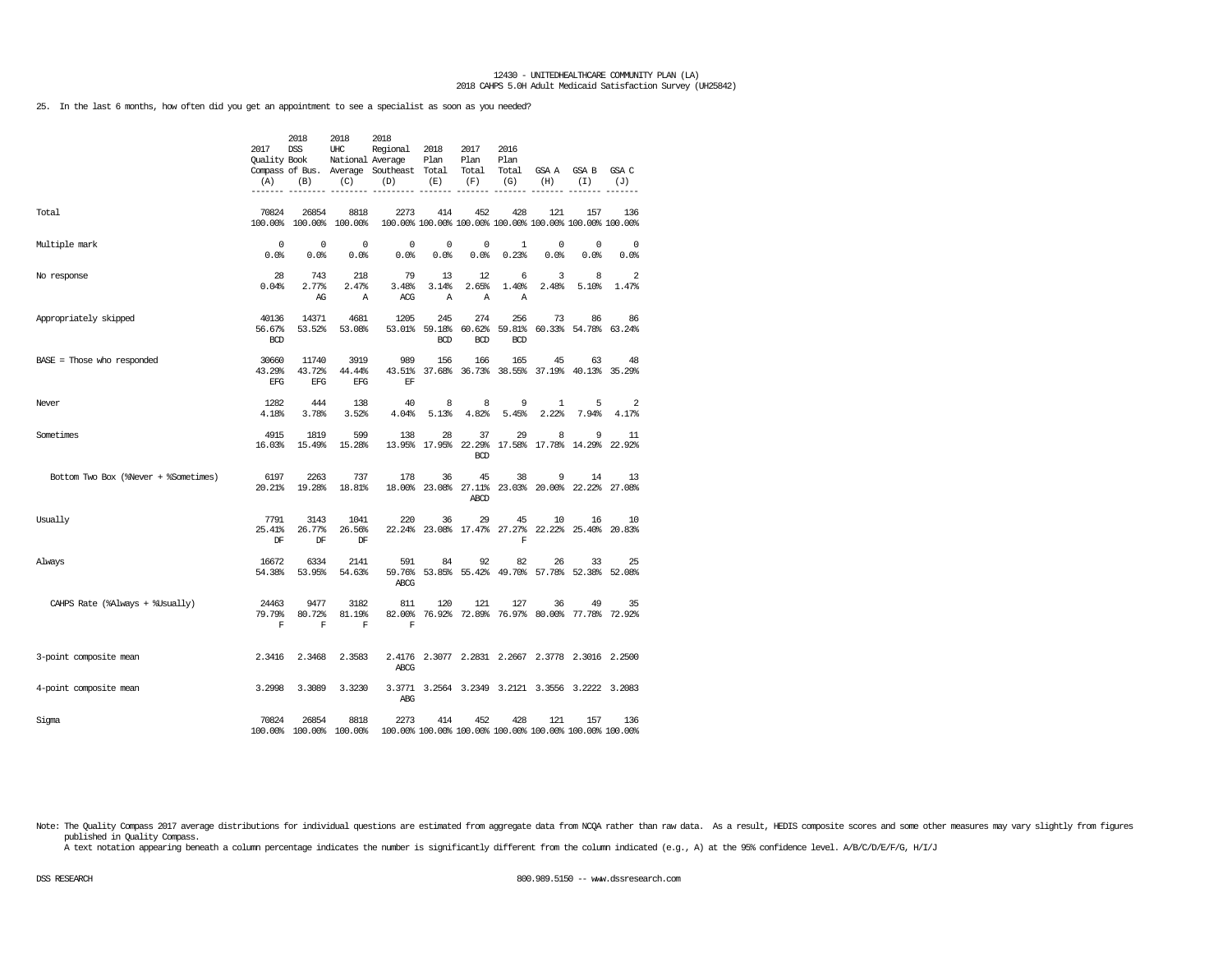26. How many specialists have you seen in the last 6 months?

|                              | 2017<br>Quality Book<br>(A)            | 2018<br><b>DSS</b><br>(B)   | 2018<br>UHC<br>National Average<br>(C) | 2018<br>Regional<br>Compass of Bus. Average Southeast<br>(D) | 2018<br>Plan<br>Total<br>(E) | 2017<br>Plan<br>Total<br>(F)              | 2016<br>Plan<br>Total<br>(G) | GSA A<br>(H)                                                   | GSA B<br>(I)        | GSA C<br>(J)    |
|------------------------------|----------------------------------------|-----------------------------|----------------------------------------|--------------------------------------------------------------|------------------------------|-------------------------------------------|------------------------------|----------------------------------------------------------------|---------------------|-----------------|
| Total                        | 70824                                  | 26854                       | 8818<br>100.00% 100.00% 100.00%        | 2273                                                         | 414                          | 452                                       | 428                          | 121<br>100.00% 100.00% 100.00% 100.00% 100.00% 100.00% 100.00% | 157                 | 136             |
| Multiple mark                | $\mathbf 0$<br>0.0%                    | 0<br>0.0%                   | $\mathbf 0$<br>0.0%                    | 0<br>0.0%                                                    | 0<br>0.0%                    | 0<br>0.0%                                 | 0<br>0.0%                    | 0<br>0.0%                                                      | 0<br>0.0%           | 0<br>0.0%       |
| No response                  | 14<br>0.02%                            | 840<br>3.13%<br>AG          | 247<br>2.80%<br>AG                     | 85<br>3.74%<br>ACG                                           | 13<br>3.14%<br>Α             | 13<br>2.88%<br>Α                          | 6<br>1.40%<br>Α              | 3<br>2.48%                                                     | 8<br>5.10%          | 2<br>1.47%      |
| Appropriately skipped        | 40136<br>56.67%<br><b>BCD</b>          | 14371<br>53.52%             | 4681<br>53.08%                         | 1205                                                         | 245<br><b>BCD</b>            | 274<br>53.01% 59.18% 60.62%<br><b>BCD</b> | 256<br>59.81%<br><b>BCD</b>  | 73                                                             | 86<br>60.33% 54.78% | 86<br>63.24%    |
| $BASE = Those who responded$ | 30674<br>43.31%<br>$\operatorname{EF}$ | 11643<br>43.36%<br>$\rm EF$ | 3890<br>44.11%<br>EFG                  | 983<br>43.25%<br>EF                                          | 156                          | 165<br>37.68% 36.50%                      | 166                          | 45<br>38.79% 37.19% 40.13% 35.29%                              | 63                  | 48              |
| None $(v 0)$                 | 1360<br>4.43%                          | 513<br>4.41%                | 162<br>4.16%                           | 38<br>3.87%                                                  | 5<br>3.21%                   | 8<br>4.85%                                | 6<br>3.61%                   | $\mathbf{1}$<br>2.22%                                          | 1<br>1.59%          | 3<br>6.25%      |
| Saw a specialist (NET)       | 29314<br>95.57%                        | 11130<br>95.59%             | 3728<br>95.84%                         | 945<br>96.13%                                                | 151<br>96.79%                | 157<br>95.15%                             | 160<br>96.39%                | 44<br>97.78%                                                   | 62<br>98.41%        | 45<br>93.75%    |
| 1 specialist $(v 1)$         | 14661<br>47.79%                        | 5577<br>47.90%              | 1899<br>48.82%                         | 475                                                          | 96<br><b>ABCDF</b>           | 82<br>48.32% 61.54% 49.70%                | 88                           | 32<br>53.01% 71.11% 55.56%                                     | 35                  | 29<br>60.42%    |
| 2 (v 2)                      | 8322<br>27.13%                         | 3051<br>26.20%              | 999<br>25.68%                          | 256<br>26.04%                                                | 41                           | 39<br>26.28% 23.64%                       | 48                           | 7<br>28.92% 15.56% 34.92%                                      | 22<br>Н             | 12<br>25.00%    |
| 3 (v 3)                      | 3740<br>12.19%<br>$_{\rm EG}$          | 1432<br>12.30%<br>$EG$      | 488<br>12.54%<br>EG                    | 127<br>12.92%<br>$_{\rm EG}$                                 | 6                            | 21<br>3.85% 12.73%<br>E                   | 12<br>7.23%                  | 2<br>4.44%                                                     | 2<br>3.17%          | 2<br>4.17%      |
| 4 (v 4)                      | 1438<br>4.69%                          | 574<br>4.93%                | 186<br>4.78%                           | 52<br>5.29%                                                  | 5<br>3.21%                   | 6<br>3.64%                                | 5<br>3.01%                   | $\overline{2}$<br>4.44%                                        | 1<br>1.59%          | 2<br>4.17%      |
| 5 or more specialists (v 6)  | 1154<br>3.76%                          | 496<br>4.26%<br>E           | 156<br>4.01%                           | 35<br>3.56%                                                  | 3<br>1.92%                   | 9<br>5.45%                                | 7<br>4.22%                   | 1<br>2.22%                                                     | 2<br>3.17%          | $\circ$<br>0.0% |
| Average                      | 1.7996<br>E                            | 1.8249<br>E                 | 1.8100<br>E                            | E                                                            |                              | E                                         |                              | 1.8169 1.5000 1.8242 1.6988 1.4667 1.6032 1.3958               |                     |                 |
| Standard deviation           | 1.2356                                 | 1.2753                      | 1.2558                                 |                                                              |                              |                                           |                              | 1.2308 0.9838 1.3437 1.2048 1.0456 1.0319 0.8352               |                     |                 |
| Sigma                        | 70824                                  | 26854                       | 8818<br>100.00% 100.00% 100.00%        | 2273                                                         | 414                          | 452                                       | 428                          | 121<br>100.00% 100.00% 100.00% 100.00% 100.00% 100.00% 100.00% | 157                 | 136             |

Note: The Quality Compass 2017 average distributions for individual questions are estimated from aggregate data from NCQA rather than raw data. As a result, HEDIS composite scores and some other measures may vary slightly published in Quality Compass.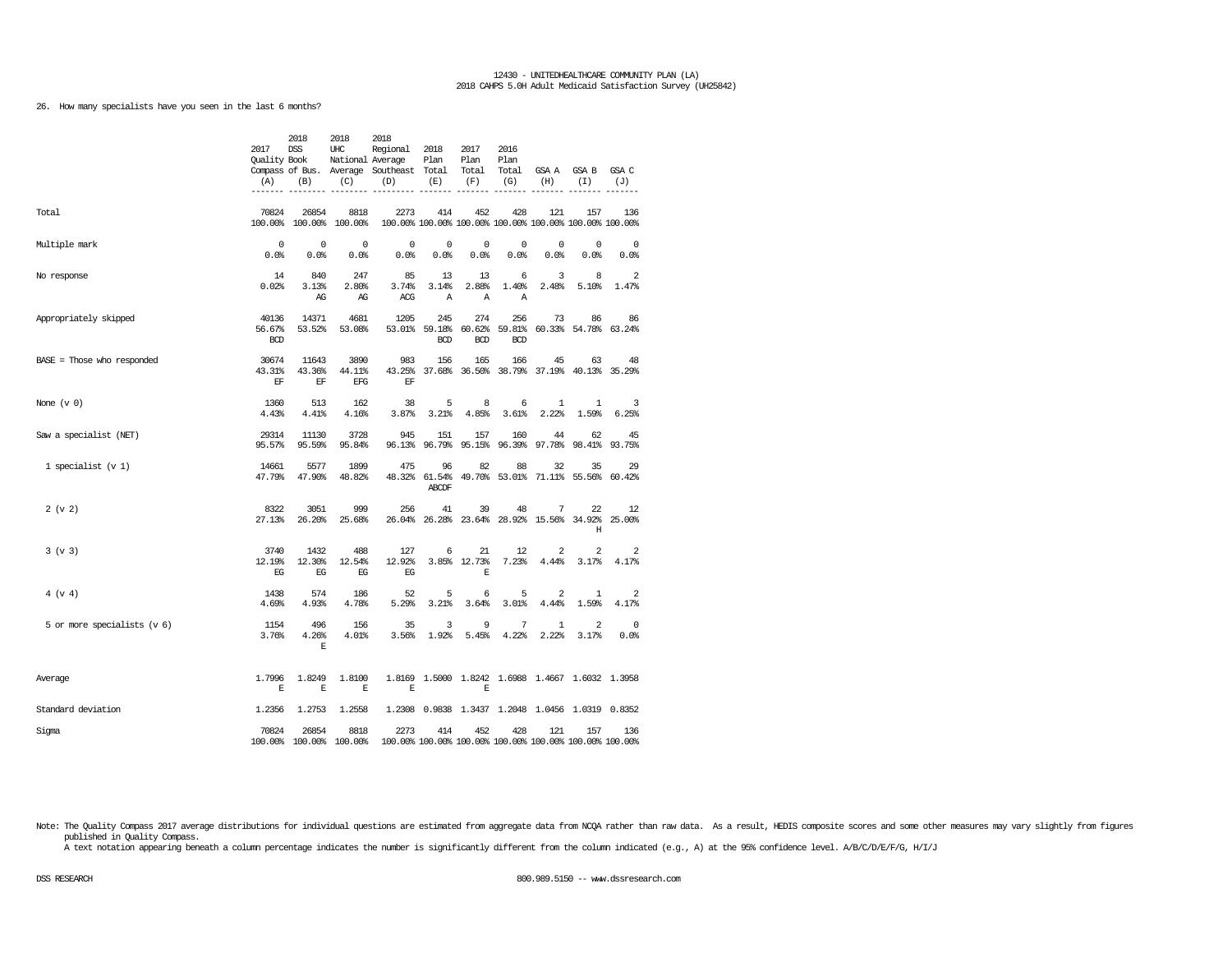27. We want to know your rating of the specialist you saw most often in the last 6 months. Using any number from 0 to 10, where 0 is the worst specialist possible and 10 is the best specialist possible, what number would y specialist?

|                               | 2017<br>Quality Book<br>(A)<br>------- | 2018<br><b>DSS</b><br>(B)              | 2018<br>UHC<br>National Average<br>(C) | 2018<br>Regional<br>Compass of Bus. Average Southeast Total<br>(D) | 2018<br>Plan<br>(E)         | 2017<br>Plan<br>Total<br>(F)              | 2016<br>Plan<br>Total<br>(G)      | GSA A<br>(H)                                                   | <b>GSA B</b><br>(I)     | GSA C<br>(J)                 |
|-------------------------------|----------------------------------------|----------------------------------------|----------------------------------------|--------------------------------------------------------------------|-----------------------------|-------------------------------------------|-----------------------------------|----------------------------------------------------------------|-------------------------|------------------------------|
| Total                         | 70824                                  | 26854<br>100.00% 100.00% 100.00%       | 8818                                   | 2273                                                               | 414                         | 452                                       | 428                               | 121<br>100.00% 100.00% 100.00% 100.00% 100.00% 100.00% 100.00% | 157                     | 136                          |
| Multiple mark                 | $\mathbf 0$<br>0.0%                    | $\Omega$<br>0.0%                       | $\Omega$<br>0.0%                       | $\mathbf 0$<br>0.0%                                                | $\mathbf 0$<br>0.0%         | $\mathbf 0$<br>0.0%                       | $\mathbf 0$<br>0.0%               | $\mathbf 0$<br>0.0%                                            | $\Omega$<br>0.0%        | $\mathbf 0$<br>0.0%          |
| No response                   | 35<br>0.05%                            | 966<br>3.60%<br>AG                     | 286<br>3.24%<br>AG                     | 89<br>3.92%<br>AG                                                  | 15<br>3.62%<br>$\mathbb{A}$ | 15<br>3.32%<br>$\mathbb{A}$               | 7<br>1.64%<br>$\overline{A}$      | $\overline{4}$<br>3.31%                                        | 9<br>5.73%<br>J         | 2<br>1.47%                   |
| Appropriately skipped         | 41496<br>58.59%<br><b>BCD</b>          | 14884<br>55.43%                        | 4843<br>54.92%                         | 1243                                                               | 250<br><b>BCD</b>           | 282<br>54.69% 60.39% 62.39%<br><b>BCD</b> | 262<br><b>BCD</b>                 | 74<br>61.21% 61.16% 55.41% 65.44%                              | 87                      | 89                           |
| BASE = Those who responded    | 29293<br>41.36%<br>EF                  | 11004<br>40.98%<br>$\operatorname{EF}$ | 3689<br>41.83%<br>EF                   | 941<br>41.40%<br>EF                                                | 149                         | 155<br>35.99% 34.29%                      | 159                               | 43<br>37.15% 35.54% 38.85% 33.09%                              | 61                      | 45                           |
| 10 - Best specialist possible | 14661<br>50.05%                        | 5643<br>51.28%                         | 1918<br>51.99%                         | 511<br>54.30%<br>Α                                                 | 88<br>$\boldsymbol{A}$      | 104<br>59.06% 67.10%<br>ABCDG             | 89                                | 25<br>55.97% 58.14% 62.30% 55.56%                              | 38                      | 25                           |
| $9 -$                         | 5007<br>17.09%<br>G                    | 1850<br>16.81%<br>G                    | 629<br>17.05%<br>G                     | 160<br>17.00%<br>G                                                 | 20                          | 23<br>13.42% 14.84%                       | 18<br>11.32%                      | 9<br>20.93%                                                    | 6<br>9.84%              | 5<br>$11.11$ $8$             |
| Top Two Box                   | 19668<br>67.14%                        | 7493<br>68.09%                         | 2547<br>69.04%                         | 671<br>71.31%<br>AB                                                | 108                         | 127<br>72.48% 81.94%<br><b>ABCDEG</b>     | 107                               | 34<br>67.30% 79.07% 72.13% 66.67%                              | 44                      | 30                           |
| $8 -$                         | 4292<br>14.65%<br>$\mathbf F$          | 1600<br>14.54%<br>$\mathbf F$          | 513<br>13.91%<br>$\mathbf F$           | 117<br>12.43%<br>$\mathbf F$                                       | 20<br>13.42%<br>$\mathbf F$ | 5                                         | 22<br>3.23% 13.84%<br>$\mathbb F$ | 2                                                              | 7<br>4.65% 11.48%       | 11<br>24.44%<br>$\, {\rm H}$ |
| CAHPS Rate (Top Three Box)    | 23960<br>81.79%                        | 9093<br>82.63%                         | 3060<br>82.95%                         | 788<br>83.74%                                                      | 128                         | 132<br>85.91% 85.16%                      | 129                               | 36<br>81.13% 83.72% 83.61%                                     | 51                      | 41<br>91.11%                 |
| $7 -$                         | 2054<br>7.01%<br>CDG                   | 680<br>6.18%                           | 212<br>5.75%                           | 50<br>5.31%                                                        | 9<br>6.04%                  | 8<br>5.16%                                | 6<br>3.77%                        | $\overline{2}$<br>4.65%                                        | 4<br>6.56%              | 3<br>6.67%                   |
| $6 -$                         | 899<br>3.07%<br>$\mathbf E$            | 307<br>2.79%<br>$\mathbf E$            | 104<br>2.82%<br>$\mathbf E$            | 25<br>2.66%<br>E                                                   | $\mathbf{1}$<br>0.67%       | 3<br>1.94%                                | 4<br>2.52%                        | 0<br>0.0%                                                      | $^{\circ}$<br>0.0%      | 1<br>2.22%                   |
| $5 -$                         | 1112<br>3.80%                          | 435<br>3.95%                           | 144<br>3.90%                           | 30<br>3.19%                                                        | 4<br>2.68%                  | 7<br>4.52%                                | 5<br>3.14%                        | $\overline{a}$<br>4.65%                                        | $\overline{a}$<br>3.28% | $\circ$<br>0.0%              |
| $4 -$                         | 368<br>1.26%                           | 137<br>1.25%                           | 45<br>1.22%                            | 15<br>1.59%                                                        | $\overline{4}$<br>2.68%     | $\overline{2}$<br>1.29%                   | 3<br>1.89%                        | 3<br>6.98%                                                     | $\mathbf{1}$<br>1.64%   | $\mathbf{0}$<br>0.0%         |
| $3 -$                         | 290<br>0.99%<br>F                      | 111<br>1.01%<br>$\mathbf F$            | 36<br>0.98%<br>$\mathbf F$             | 11<br>1.17%<br>F                                                   | $\overline{a}$<br>1.34%     | $\mathbf 0$<br>0.0%                       | 4<br>2.52%<br>F                   | $^{\circ}$<br>0.0%                                             | $\overline{a}$<br>3.28% | $\circ$<br>0.0%              |

Note: The Quality Compass 2017 average distributions for individual questions are estimated from aggregate data from NCQA rather than raw data. As a result, HEDIS composite scores and some other measures may vary slightly published in Quality Compass.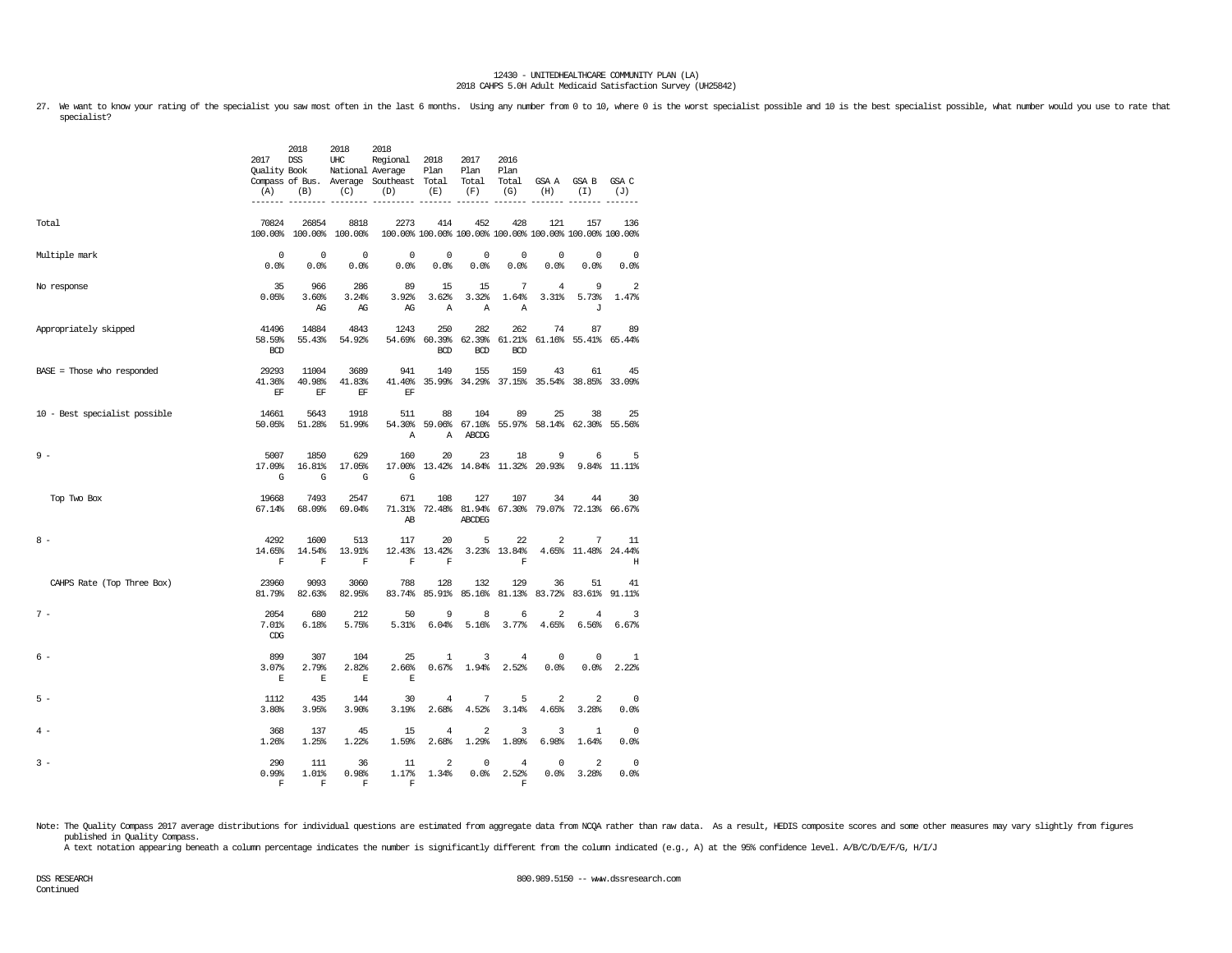27. We want to know your rating of the specialist you saw most often in the last 6 months. Using any number from 0 to 10, where 0 is the worst specialist possible and 10 is the best specialist possible, what number would y specialist?

|                               | 2017<br>Quality Book<br>(A) | 2018<br><b>DSS</b><br>(B)   | 2018<br>UHC<br>(C)         | 2018<br>Regional<br>National Average<br>Compass of Bus. Average Southeast Total<br>(D)  | 2018<br>Plan<br>(E)   | 2017<br>Plan<br>Total<br>(F) | 2016<br>Plan<br>Total<br>(G)       | (H)                | GSA A GSA B<br>(I)                               | GSA C<br>(J)                                     |
|-------------------------------|-----------------------------|-----------------------------|----------------------------|-----------------------------------------------------------------------------------------|-----------------------|------------------------------|------------------------------------|--------------------|--------------------------------------------------|--------------------------------------------------|
| $2 -$                         | 241<br>0.82%                | 87<br>0.79%                 | 34<br>0.92%                | 11<br>1.17%                                                                             | $\mathbf{1}$<br>0.67% | 1<br>0.65%                   | $\mathbf{1}$<br>0.63%              | $^{\circ}$<br>0.0% | $\mathbf{1}$<br>1.64%                            | $\overline{\phantom{0}}$<br>0.0%                 |
| $1 -$                         | 135<br>0.46%<br>$\mathbf E$ | 68<br>0.62%<br>$\mathbf E$  | 26<br>0.70%<br>E.          | 3<br>0.32%                                                                              | $^{\circ}$            | <sup>1</sup><br>0.0% 0.65%   | 1<br>0.63%                         | $^{\circ}$<br>0.0% | $^{\circ}$<br>0.0%                               | $\overline{\phantom{0}}$<br>0.0%                 |
| 0 - Worst specialist possible | 234<br>0.80%<br>E.          | 86<br>0.78%<br>$\mathbf E$  | 28<br>0.76%<br>E.          | $\overline{\phantom{0}}$ 8<br>0.85%<br>E.                                               | $\circ$               | 1<br>0.0% 0.65%              | 6<br>3.77%<br>ABCE                 | 0.0%               | $0 \qquad \qquad$<br>$^{\circ}$<br>0.0%          | $\overline{0}$<br>0.0%                           |
| $0-7$ (NET)                   | 5333<br>18.21%              | 1911<br>17.37%              | 629<br>17.05%              | 153                                                                                     | 21                    | 23                           | 30                                 | 7                  | 10<br>16.26% 14.09% 14.84% 18.87% 16.28% 16.39%  | $\overline{4}$<br>8.89%                          |
| Bottom Three Box              | 609<br>2.08%<br>E.          | 241<br>2.19%<br>$\mathbf E$ | 88<br>2.39%<br>$\mathbf E$ | 22<br>2.34%<br>$\,$ E                                                                   | 1                     | 3                            | 8<br>$0.67\$ $1.94\$ $5.03\$<br>E. | $\mathbf 0$        | $\mathbf{1}$<br>$0.0%$ 1.64%                     | $\overline{\phantom{0}}$<br>0.0%                 |
| Bottom Two Box                | 368<br>1.26%<br>E.          | 154<br>1.40%<br>$\,$ E      | 54<br>1.46%<br>E           | 11<br>1.17%<br>E                                                                        |                       | $0\qquad 2$<br>$0.0%$ 1.29%  | 7<br>4.40%<br>E.                   | 0.0%               | $0 \qquad \qquad$<br>$\Omega$<br>0.0%            | $\sim$ 0<br>0.0%                                 |
| Average                       | 8.6813                      |                             | 8.7041 8.7165              |                                                                                         |                       | ABCG                         |                                    |                    |                                                  | 8.7715 8.9463 9.0774 8.4654 8.9070 8.8525 9.1111 |
| Standard deviation            | 1.9297                      | 1.9472                      | 1.9648                     |                                                                                         |                       |                              |                                    |                    | 1.9651 1.7137 1.8370 2.5372 1.8148 1.9739 1.1200 |                                                  |
| 3-point composite mean        | 2.5595                      | 2.5691                      | 2.5774                     |                                                                                         |                       | ABCDG                        |                                    |                    | 2.6036 2.6443 2.7226 2.5220 2.6744 2.6230 2.6444 |                                                  |
| Sigma                         | 70824                       | 26854                       | 8818                       | 2273<br>100.00% 100.00% 100.00% 100.00% 100.00% 100.00% 100.00% 100.00% 100.00% 100.00% | 414                   | 452                          | 428                                | 121                | 157                                              | 136                                              |

Note: The Quality Compass 2017 average distributions for individual questions are estimated from aggregate data from NCQA rather than raw data. As a result, HEDIS composite scores and some other measures may vary slightly published in Quality Compass.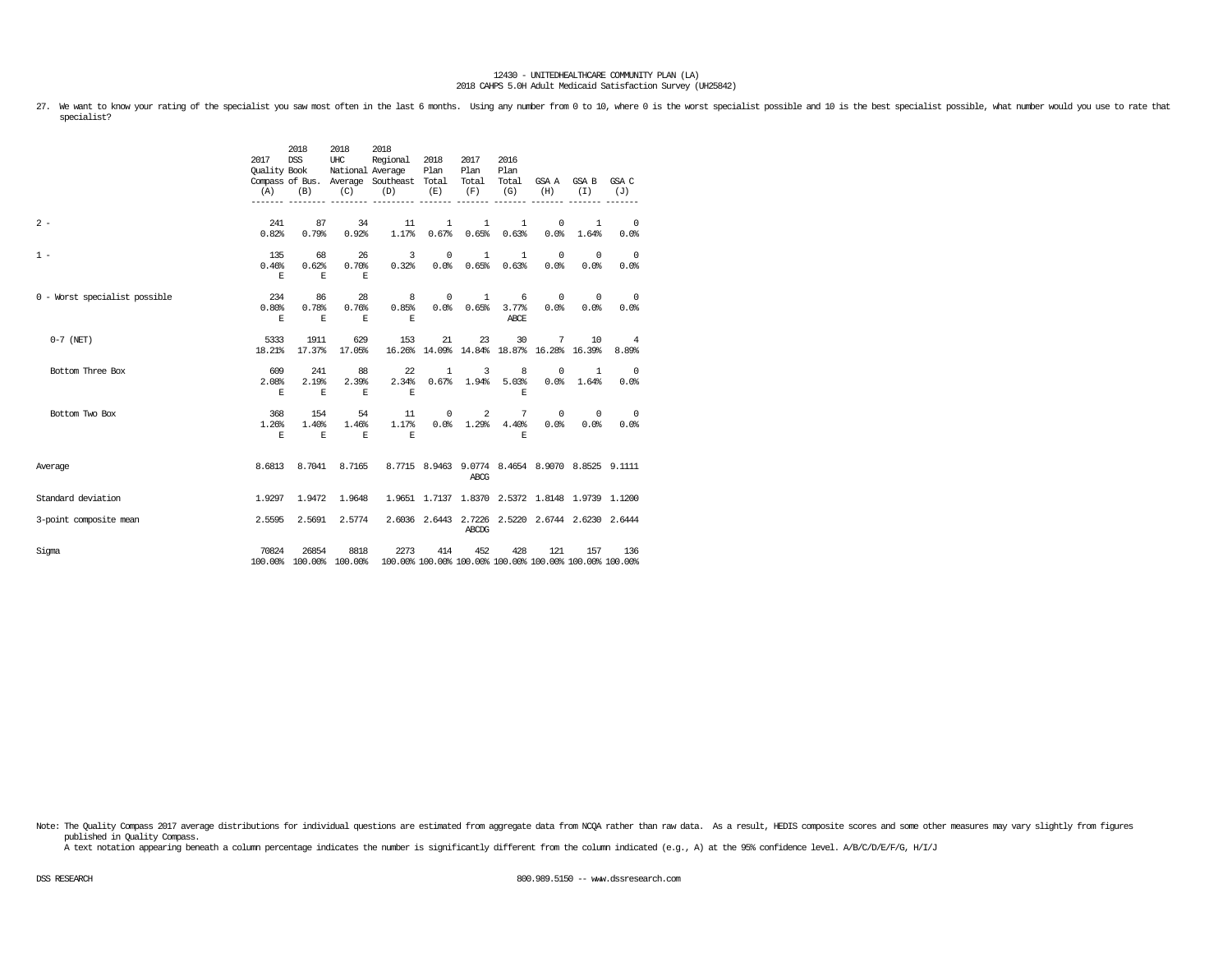28. In the last 6 months, did you look for any information in written materials or on the Internet about how your health plan works?

|                              | 2017<br>Quality Book<br>(A)       | 2018<br><b>DSS</b><br>(B) | 2018<br>UHC<br>National Average<br>(C) | 2018<br>Regional<br>Compass of Bus. Average Southeast Total<br>(D) | 2018<br>Plan<br>(E)                | 2017<br>Plan<br>Total<br>(F)     | 2016<br>Plan<br>Total<br>(G)     | GSA A<br>(H)       | GSA B<br>(T)                | GSA C<br>(J)                     |
|------------------------------|-----------------------------------|---------------------------|----------------------------------------|--------------------------------------------------------------------|------------------------------------|----------------------------------|----------------------------------|--------------------|-----------------------------|----------------------------------|
| Total                        | 70824<br>100.00%                  | 26854                     | 8818<br>100.00% 100.00%                | 2273<br>100.00% 100.00% 100.00% 100.00% 100.00% 100.00% 100.00%    | 414                                | 452                              | 428                              | 121                | 157                         | 136                              |
| Multiple mark                | $^{\circ}$<br>0.0%                | $^{\circ}$<br>0.0%        | $\overline{\phantom{0}}$<br>0.0%       | $\circ$<br>0.0%                                                    | $\sim$ 0<br>0.0%                   | $\overline{\phantom{0}}$<br>0.0% | $^{\circ}$<br>0.0%               | $^{\circ}$<br>0.0% | $^{\circ}$<br>0.0%          | $\overline{\phantom{0}}$<br>0.0% |
| No response                  | $^{\circ}$<br>0.0%                | 578<br>2.15%<br>Α         | 193<br>2.19%<br>$\mathbb{A}$           | 60<br>2.64%<br>$\mathbb{A}$                                        | 17<br>4.11%<br>AB                  | 10<br>2.21%<br>$\mathbb{A}$      | 10<br>2.34%<br>$\mathbb{A}$      | 1<br>0.83%         | 10<br>6.37%<br>H            | - 6<br>4.41%                     |
| $BASE = Those who responded$ | 70824<br>100.00%<br><b>BCDEFG</b> | 26276<br>97.85%<br>E      | 8625<br>97.81%                         | 2213                                                               | 397<br>97.36% 95.89% 97.79% 97.66% | 442                              | 418                              | 120<br>I           | 147                         | 130<br>99.17% 93.63% 95.59%      |
| Yes                          | 15369<br>21.70%<br><b>BCD</b>     | 5453<br>20.75%<br>D       | 1740<br>20.17%                         | 409<br>18.48%                                                      | 86                                 | 109<br>Œ                         | 101<br>21.66% 24.66% 24.16%<br>D | 28                 | 32<br>23.33% 21.77% 20.00%  | 26                               |
| No                           | 55455<br>78.30%                   | 20823<br>79.25%<br>Α      | 6885<br>79.83%<br>ΑF                   | 1804<br>81.52%<br>ABFG                                             | 311                                | 333                              | 317<br>78.34% 75.34% 75.84%      | 92                 | 115<br>76.67% 78.23% 80.00% | 104                              |
| Sigma                        | 70824<br>100.00%                  | 26854                     | 8818<br>100.00% 100.00%                | 2273<br>100.00% 100.00% 100.00% 100.00% 100.00% 100.00% 100.00%    | 414                                | 452                              | 428                              | 121                | 157                         | 136                              |

Note: The Quality Compass 2017 average distributions for individual questions are estimated from aggregate data from NOQA rather than raw data. As a result, HEDIS composite scores and some other measures may vary slightly published in Quality Compass.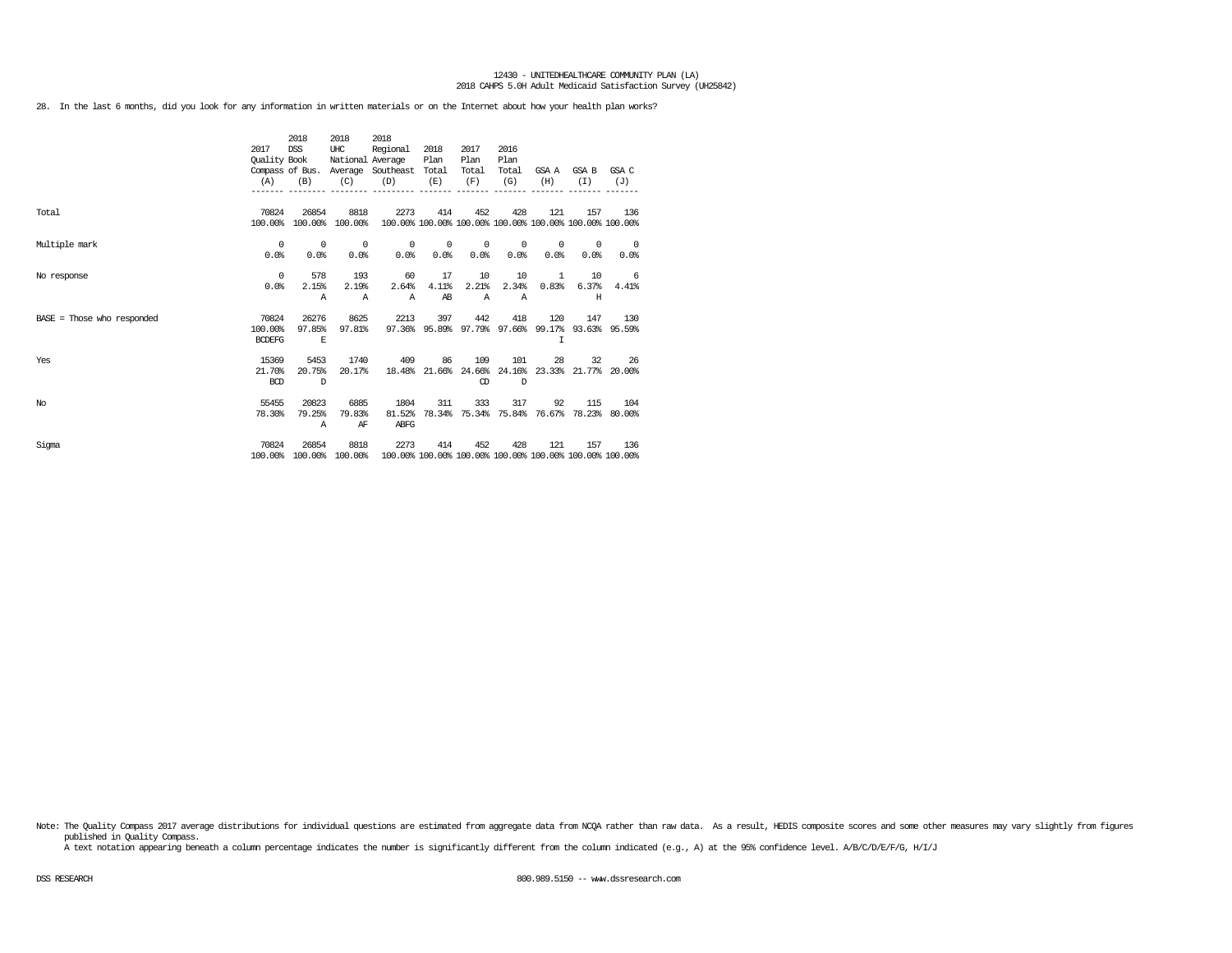29. In the last 6 months, how often did the written materials or the Internet provide the information you needed about how your health plan works?

|                                      | 2017<br><b>Ouality Book</b><br>(A) | 2018<br><b>DSS</b><br>(B) | 2018<br>UHC<br>National Average<br>(C) | 2018<br>Regional<br>Compass of Bus. Average Southeast Total<br>(D) | 2018<br>Plan<br>(E) | 2017<br>Plan<br>Total<br>(F)       | 2016<br>Plan<br>Total<br>(G) | GSA A<br>(H)          | GSA B<br>(I)                                                   | GSA C<br>(J)       |
|--------------------------------------|------------------------------------|---------------------------|----------------------------------------|--------------------------------------------------------------------|---------------------|------------------------------------|------------------------------|-----------------------|----------------------------------------------------------------|--------------------|
| Total                                | 70824                              | 26854<br>100.00% 100.00%  | 8818<br>100.00%                        | 2273                                                               | 414                 | 452                                | 428                          | 121                   | 157<br>100.00% 100.00% 100.00% 100.00% 100.00% 100.00% 100.00% | 136                |
| Multiple mark                        | $^{\circ}$<br>0.0%                 | $^{\circ}$<br>0.0%        | 0<br>0.0%                              | 0<br>0.0%                                                          | 0<br>0.0%           | $^{\circ}$<br>0.0%                 | $^{\circ}$<br>0.0%           | 0<br>0.0%             | $\mathbf 0$<br>0.0%                                            | $^{\circ}$<br>0.0% |
| No response                          | 50<br>0.07%                        | 682<br>2.54%<br>Α         | 229<br>2.60%<br>Α                      | 69<br>3.04%<br>Α                                                   | 19<br>4.59%<br>AB   | 11<br>2.43%<br>Α                   | 15<br>3.50%<br>Α             | 2<br>1.65%            | 10<br>6.37%<br>Н                                               | 7<br>5.15%         |
| Appropriately skipped                | 55455<br>78.30%<br>FG              | 20823<br>77.54%           | 6885<br>78.08%<br>F                    | 1804<br>79.37%<br><b>BFG</b>                                       | 311                 | 333<br>75.12% 73.67%               | 317<br>74.07%                | 92                    | 115<br>76.03% 73.25%                                           | 104<br>76.47%      |
| $BASE = Those who responded$         | 15319<br>21.63%<br><b>BCD</b>      | 5349<br>19.92%<br>D       | 1704<br>19.32%                         | 400<br>17.60%                                                      | 84                  | 108<br>20.29% 23.89%<br><b>BCD</b> | 96<br>22.43%<br>D            | 27                    | 32<br>22.31% 20.38% 18.38%                                     | 25                 |
| Never                                | 857<br>5.59%<br>E                  | 312<br>5.83%<br>E         | 83<br>4.87%<br>E                       | 20<br>5.00%<br>E                                                   | 1<br>1.19%          | 5                                  | 11<br>4.63% 11.46%<br>CE     | $\mathbf{1}$<br>3.70% | 0<br>0.0%                                                      | 0<br>0.0%          |
| Sometimes                            | 4016<br>26.21%                     | 1397<br>26.12%            | 424<br>24.88%                          | 90<br>22.50%                                                       | 16<br>19.05%        | 23<br>21.30%                       | 19                           | 5<br>19.79% 18.52%    | 7<br>21.88%                                                    | 4<br>16.00%        |
| Bottom Two Box (%Never + %Sometimes) | 4873<br>31.81%<br>E                | 1709<br>31.95%<br>Е       | 507<br>29.75%<br>Е                     | 110                                                                | 17                  | 28                                 | 30                           | 6                     | 7<br>27.50% 20.24% 25.93% 31.25% 22.22% 21.88% 16.00%          | 4                  |
| Usually                              | 4951<br>32.32%                     | 1790<br>33.46%<br>G       | 589<br>34.57%<br>G                     | 127                                                                | 29                  | 33                                 | 23                           | 7                     | 11<br>31.75% 34.52% 30.56% 23.96% 25.93% 34.38%                | 11<br>44.00%       |
| Always                               | 5496<br>35.88%                     | 1850<br>34.59%            | 608<br>35.68%                          | 163<br>40.75%<br>B                                                 | 38                  | 47<br>45.24% 43.52% 44.79%         | 43<br>B                      | 14                    | 14<br>51.85% 43.75%                                            | 10<br>40.00%       |
| CAHPS Rate (%Always + %Usually)      | 10447<br>68.19%                    | 3640<br>68.05%            | 1197<br>70.25%                         | 290<br>72.50%                                                      | 67<br>79.76%<br>ABC | 80                                 | 66                           | 21                    | 25<br>74.07% 68.75% 77.78% 78.13% 84.00%                       | 21                 |
| 3-point composite mean               | 2.0407                             | 2.0264                    | 2.0593                                 | 2.1325<br>AB                                                       | <b>ABC</b>          |                                    |                              |                       | 2.2500 2.1759 2.1354 2.2963 2.2188 2.2400                      |                    |
| 4-point composite mean               | 2.9847                             | 2.9680                    | 3.0106                                 | B                                                                  | ABC                 |                                    |                              |                       | 3.0825 3.2381 3.1296 3.0208 3.2593 3.2188 3.2400               |                    |
| Sigma                                | 70824                              | 26854                     | 8818<br>100.00% 100.00% 100.00%        | 2273                                                               | 414                 | 452                                | 428                          | 121                   | 157<br>100.00% 100.00% 100.00% 100.00% 100.00% 100.00% 100.00% | 136                |

Note: The Quality Compass 2017 average distributions for individual questions are estimated from aggregate data from NOQA rather than raw data. As a result, HEDIS composite scores and some other measures may vary slightly published in Quality Compass.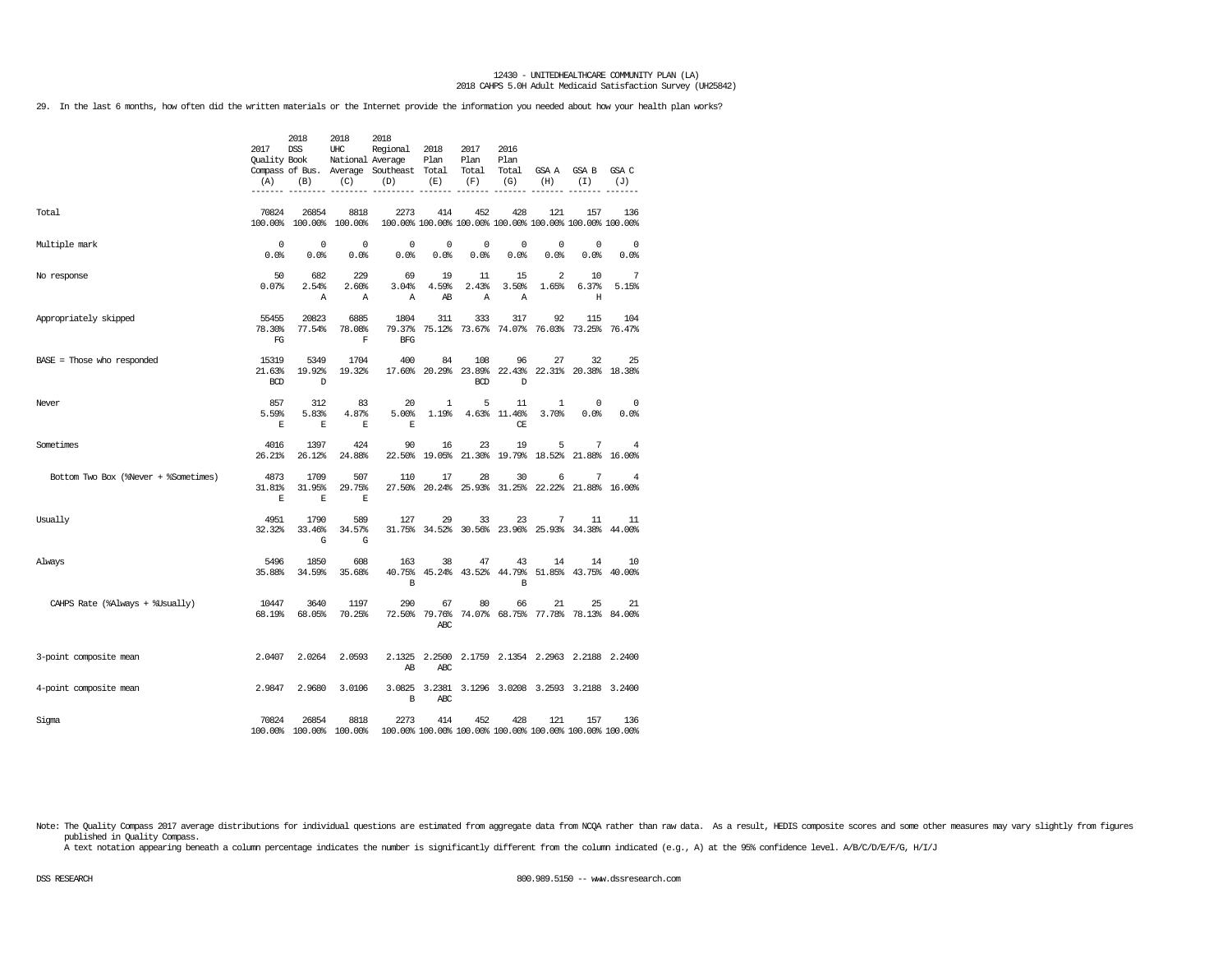30. In the last 6 months, did you get information or help from your health plan's customer service?

|                              | 2017<br>Quality Book              | 2018<br><b>DSS</b>              | 2018<br>UHC<br>National Average | 2018<br>Regional<br>Compass of Bus. Average Southeast Total     | 2018<br>Plan                            | 2017<br>Plan<br>Total       | 2016<br>Plan<br>Total       |                    | GSA A GSA B                                     | GSA C                             |
|------------------------------|-----------------------------------|---------------------------------|---------------------------------|-----------------------------------------------------------------|-----------------------------------------|-----------------------------|-----------------------------|--------------------|-------------------------------------------------|-----------------------------------|
|                              | (A)                               | (B)                             | (C)                             | (D)                                                             | (E)                                     | (F)                         | (G)                         | (H)                | (T)                                             | (J)                               |
| Total                        | 70824<br>100.00%                  | 26854                           | 8818<br>100.00% 100.00%         | 2273<br>100.00% 100.00% 100.00% 100.00% 100.00% 100.00% 100.00% | 414                                     | 452                         | 428                         | 121                | 157                                             | 136                               |
| Multiple mark                | $^{\circ}$<br>0.0%                | $^{\circ}$<br>0.0%              | $^{\circ}$<br>0.0%              | $\circ$<br>0.0%                                                 | $\overline{\phantom{0}}$<br>0.0%        | $^{\circ}$<br>0.0%          | 1<br>0.23%                  | $^{\circ}$<br>0.0% | $^{\circ}$<br>0.0%                              | $\overline{\phantom{0}}$<br>0.0%  |
| No response                  | $^{\circ}$<br>0.0%                | 877<br>3.27%<br>Α               | 288<br>3.27%<br>$\mathbb{A}$    | 88<br>3.87%<br>$\mathbb{A}$                                     | 16<br>3.86%<br>$\mathbb{A}$             | 13<br>2.88%<br>$\mathbb{A}$ | 20<br>4.67%<br>$\mathbb{A}$ | 2<br>1.65%         | 11<br>7.01%<br>HJ                               | $\overline{\phantom{a}}$<br>2.21% |
| $BASE = Those who responded$ | 70824<br>100.00%<br><b>BCDEFG</b> | 25977<br>96.73%                 | 8530<br>96.73%                  | 2185                                                            | 398<br>96.13% 96.14% 97.12% 95.09%      | 439                         | 407                         | 119<br>I           | 146                                             | 133<br>98.35% 92.99% 97.79%<br>I  |
| Yes                          | 25228<br>35.62%<br><b>BEG</b>     | 8714<br>33.55%                  | 2934<br>34.40%                  | 738<br>33.78%                                                   | 120                                     | 157                         | 122                         | 36                 | 47<br>30.15% 35.76% 29.98% 30.25% 32.19% 27.82% | 37                                |
| No                           | 45596<br>64.38%                   | 17263<br>66.45%<br>$\mathbb{A}$ | 5596<br>65.60%                  | 1447                                                            | 278<br>66.22% 69.85% 64.24% 70.02%<br>Α | 282                         | 285<br>Α                    | 83                 | 99<br>69.75% 67.81% 72.18%                      | 96                                |
| Sigma                        | 70824<br>100.00%                  | 26854                           | 8818<br>100.00% 100.00%         | 2273<br>100.00% 100.00% 100.00% 100.00% 100.00% 100.00% 100.00% | 414                                     | 452                         | 428                         | 121                | 157                                             | 136                               |

Note: The Quality Compass 2017 average distributions for individual questions are estimated from aggregate data from NCQA rather than raw data. As a result, HEDIS composite scores and some other measures may vary slightly published in Quality Compass.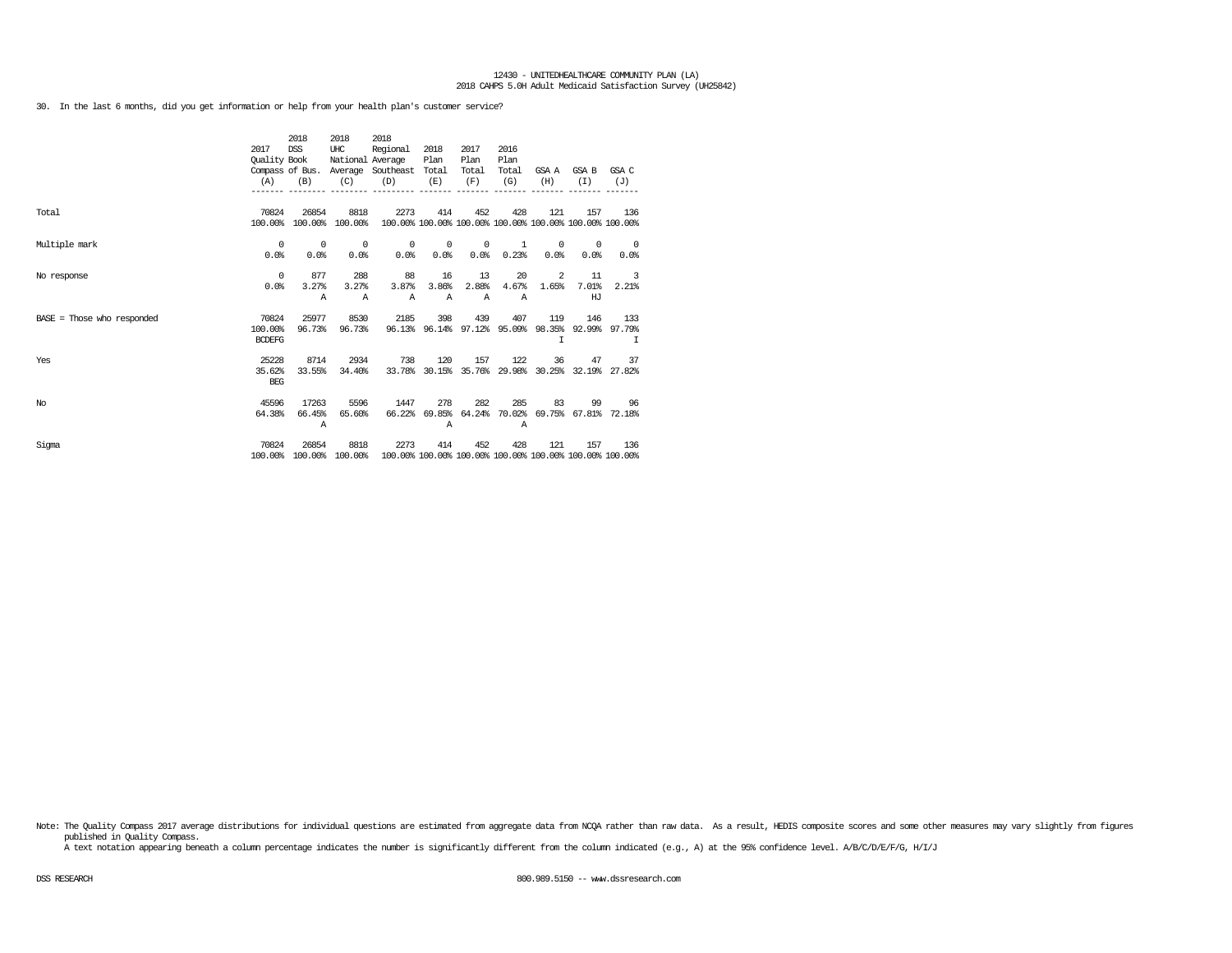31. In the last 6 months, how often did your health plan's customer service give you the information or help you needed?

|                                      | 2017<br>Quality Book<br>(A)     | 2018<br><b>DSS</b><br>(B) | 2018<br>UHC<br>National Average<br>(C) | 2018<br>Regional<br>Compass of Bus. Average Southeast Total<br>(D) | 2018<br>Plan<br>(E) | 2017<br>Plan<br>Total<br>(F) | 2016<br>Plan<br>Total<br>(G) | GSA A<br>(H)                                                   | GSA B<br>(I)        | GSA C<br>(J)    |
|--------------------------------------|---------------------------------|---------------------------|----------------------------------------|--------------------------------------------------------------------|---------------------|------------------------------|------------------------------|----------------------------------------------------------------|---------------------|-----------------|
| Total                                | 70824                           | 26854                     | 8818<br>100.00% 100.00% 100.00%        | 2273<br>100.00% 100.00% 100.00% 100.00% 100.00% 100.00% 100.00%    | 414                 | 452                          | 428                          | 121                                                            | 157                 | 136             |
| Multiple mark                        | 0<br>0.0%                       | $\mathbf 0$<br>0.0%       | $^{\circ}$<br>0.0%                     | 0<br>0.0%                                                          | 0<br>0.0%           | 0<br>0.0%                    | 1<br>0.23%                   | 0<br>0.0%                                                      | $^{\circ}$<br>0.0%  | $\circ$<br>0.0% |
| No response                          | 35<br>0.05%                     | 1070<br>3.98%<br>Α        | 356<br>4.04%<br>$\mathbb{A}$           | 108<br>4.75%<br>Α                                                  | 19<br>4.59%<br>Α    | 17<br>3.76%<br>$\mathbb{A}$  | 22<br>5.14%<br>Α             | $\overline{4}$<br>3.31%                                        | 12<br>7.64%<br>J    | 3<br>2.21%      |
| Appropriately skipped                | 45596<br>64.38%                 | 17263<br>64.28%           | 5596<br>63.46%                         | 1447<br>63.66%                                                     | 278                 | 282<br>67.15% 62.39%         | 285<br>66.59%                | 83                                                             | 99<br>68.60% 63.06% | 96<br>70.59%    |
| BASE = Those who responded           | 25192<br>35.57%<br><b>BCDEG</b> | 8521<br>31.73%            | 2866<br>32.50%<br>G                    | 718                                                                | 117                 | 153                          | 120                          | 34<br>31.59% 28.26% 33.85% 28.04% 28.10% 29.30% 27.21%         | 46                  | 37              |
| Never                                | 644<br>2.56%<br>D               | 218<br>2.56%<br>D         | 72<br>2.51%<br>D                       | 10<br>1.39%                                                        | 2<br>1.71%          | 3<br>1.96%                   | 4<br>3.33%                   | 1<br>2.94%                                                     | 1<br>2.17%          | 0<br>0.0%       |
| Sometimes                            | 3881<br>15.41%                  | 1273<br>14.94%            | 412<br>14.38%                          | 109                                                                | 16                  | 25                           | 16                           | 5<br>15.18% 13.68% 16.34% 13.33% 14.71% 10.87% 16.22%          | 5                   | 6               |
| Bottom Two Box (%Never + %Sometimes) | 4526<br>17.96%                  | 1491<br>17.50%            | 484<br>16.89%                          | 119                                                                | 18                  | 28                           | 20                           | 6<br>16.57% 15.38% 18.30% 16.67% 17.65% 13.04% 16.22%          | 6                   | 6               |
| Usually                              | 5963<br>23.67%<br>D             | 2075<br>24.35%<br>DE      | 668<br>23.31%<br>D                     | 137                                                                | 20                  | 33                           | 23                           | 6<br>19.08% 17.09% 21.57% 19.17% 17.65% 15.22% 18.92%          | 7                   | 7               |
| Always                               | 14703<br>58.36%                 | 4955<br>58.15%            | 1714<br>59.80%                         | 462<br>ABC                                                         | 79<br>AB            | 92                           | 77                           | 22<br>64.35% 67.52% 60.13% 64.17% 64.71% 71.74% 64.86%         | 33                  | 24              |
| CAHPS Rate (%Always + %Usually)      | 20666<br>82.04%                 | 7030<br>82.50%            | 2382<br>83.11%                         | 599                                                                | 99                  | 125                          | 100                          | 28<br>83.43% 84.62% 81.70% 83.33% 82.35% 86.96% 83.78%         | 40                  | 31              |
| 3-point composite mean               | 2.4040                          | 2.4065                    | 2.4292                                 | AB                                                                 |                     |                              |                              | 2.4777 2.5214 2.4183 2.4750 2.4706 2.5870 2.4865               |                     |                 |
| 4-point composite mean               | 3.3784                          | 3.3809                    | 3.4040                                 | 3.4638<br>AB                                                       |                     |                              |                              | 3.5043 3.3987 3.4417 3.4412 3.5652 3.4865                      |                     |                 |
| Sigma                                | 70824                           | 26854                     | 8818<br>100.00% 100.00% 100.00%        | 2273                                                               | 414                 | 452                          | 428                          | 121<br>100.00% 100.00% 100.00% 100.00% 100.00% 100.00% 100.00% | 157                 | 136             |

Note: The Quality Compass 2017 average distributions for individual questions are estimated from aggregate data from NOQA rather than raw data. As a result, HEDIS composite scores and some other measures may vary slightly published in Quality Compass.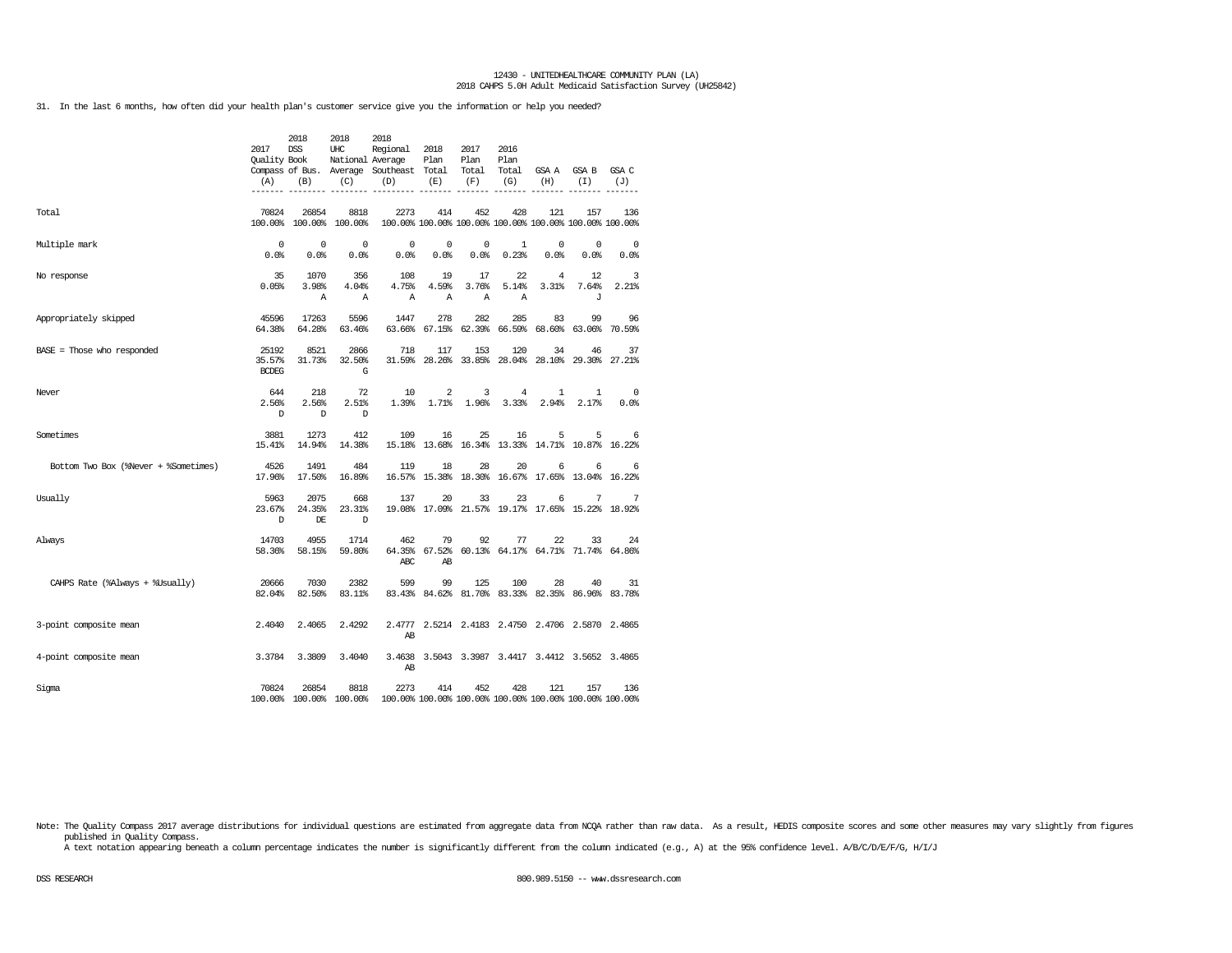32. In the last 6 months, how often did your health plan's customer service staff treat you with courtesy and respect?

|                                      | 2017<br><b>Ouality Book</b><br>(A) | 2018<br><b>DSS</b><br>(B) | 2018<br>UHC<br>National Average<br>(C) | 2018<br>Regional<br>Compass of Bus. Average Southeast Total<br>(D) | 2018<br>Plan<br>(E) | 2017<br>Plan<br>Total<br>(F) | 2016<br>Plan<br>Total<br>(G) | GSA A<br>(H)               | GSA B<br>(T)                                                   | GSA C<br>(J)           |
|--------------------------------------|------------------------------------|---------------------------|----------------------------------------|--------------------------------------------------------------------|---------------------|------------------------------|------------------------------|----------------------------|----------------------------------------------------------------|------------------------|
| Total                                | 70824                              | 26854                     | 8818<br>100.00% 100.00% 100.00%        | 2273                                                               | 414                 | 452                          | 428                          | 121                        | 157<br>100.00% 100.00% 100.00% 100.00% 100.00% 100.00% 100.00% | 136                    |
| Multiple mark                        | $^{\circ}$<br>0.0%                 | $^{\circ}$<br>0.0%        | 0<br>0.0                               | $\mathbf 0$<br>0.0%                                                | $^{\circ}$<br>0.0%  | 0<br>0.0%                    | $\mathbf{1}$<br>0.23%        | $^{\circ}$<br>0.0%         | $\mathbf 0$<br>$0.0$ %                                         | $\overline{0}$<br>0.0% |
| No response                          | 14<br>0.02%                        | 1070<br>3.98%<br>Α        | 355<br>4.03%<br>Α                      | 106<br>4.66%<br>Α                                                  | 18<br>4.35%<br>А    | 15<br>3.32%<br>А             | 24<br>5.61%<br>Α             | 3<br>2.48%                 | 12<br>7.64%<br>HJ                                              | 3<br>2.21%             |
| Appropriately skipped                | 45596<br>64.38%                    | 17263<br>64.28%           | 5596<br>63.46%                         | 1447<br>63.66%                                                     | 278                 | 282<br>67.15% 62.39%         | 285<br>66.59%                | 83                         | 99<br>68.60% 63.06%                                            | 96<br>70.59%           |
| $BASE = Those who responded$         | 25213<br>35.60%<br><b>BCDEG</b>    | 8521<br>31.73%            | 2867<br>32.51%<br>G                    | 720<br>31.68%                                                      | 118<br>28.50%       | 155<br>34.29%<br>G           | 118                          | 35<br>27.57% 28.93% 29.30% | 46                                                             | 37<br>27.21%           |
| Never                                | 305<br>1.21%                       | 102<br>1.20%              | 30<br>1.05%                            | 7<br>0.97%                                                         | 2<br>1.69%          | 1<br>0.65%                   | 1<br>0.85%                   | 1<br>2.86%                 | 1<br>2.17%                                                     | $^{\circ}$<br>0.0%     |
| Sometimes                            | 1140<br>4.52%<br>E                 | 389<br>4.57%<br>Е         | 123<br>4.29%<br>E                      | 24<br>3.33%                                                        | 2<br>1.69%          | 8<br>5.16%                   | 3<br>2.54%                   | $\mathbf{1}$<br>2.86%      | $\mathbf{1}$<br>2.17%                                          | $\circ$<br>0.0%        |
| Bottom Two Box (%Never + %Sometimes) | 1445<br>5.73%                      | 491<br>5.76%              | 153<br>5.34%                           | 31<br>4.31%                                                        | 4<br>3.39%          | 9<br>5.81%                   | 4<br>3.39%                   | 2<br>5.71%                 | $\overline{\mathbf{c}}$<br>4.35%                               | $\overline{0}$<br>0.0% |
| Usually                              | 3626<br>14.38%<br>DF               | 1237<br>14.52%<br>CDF     | 368<br>12.84%<br>D                     | 61                                                                 | 14<br>8.47% 11.86%  | 14                           | 14                           | 5<br>9.03% 11.86% 14.29%   | 3                                                              | 6<br>6.52% 16.22%      |
| Always                               | 20142<br>79.89%                    | 6793<br>79.72%            | 2346<br>81.83%<br>AB                   | 628<br>87.22%<br><b>ABC</b>                                        | 100                 | 132                          | 100                          | 28                         | 41<br>84.75% 85.16% 84.75% 80.00% 89.13% 83.78%                | 31                     |
| CAHPS Rate (%Always + %Usually)      | 23769<br>94.27%                    | 8030<br>94.24%            | 2714<br>94.66%                         | 689                                                                | 114                 | 146                          | 114                          | 33                         | 44<br>95.69% 96.61% 94.19% 96.61% 94.29% 95.65% 100.00%        | 37                     |
| 3-point composite mean               | 2.7416                             | 2.7396                    | 2.7649<br>B                            | 2.8292<br>ABC                                                      |                     |                              |                              |                            | 2.8136 2.7935 2.8136 2.7429 2.8478 2.8378                      |                        |
| 4-point composite mean               | 3.7295                             | 3.7276                    | 3.7544<br>B                            | 3.8194<br>ABC                                                      |                     |                              |                              |                            | 3.7966 3.7871 3.8051 3.7143 3.8261 3.8378                      |                        |
| Sigma                                | 70824                              | 26854                     | 8818<br>100.00% 100.00% 100.00%        | 2273                                                               | 414                 | 452                          | 428                          | 121                        | 157<br>100.00% 100.00% 100.00% 100.00% 100.00% 100.00% 100.00% | 136                    |

Note: The Quality Compass 2017 average distributions for individual questions are estimated from aggregate data from NOQA rather than raw data. As a result, HEDIS composite scores and some other measures may vary slightly published in Quality Compass.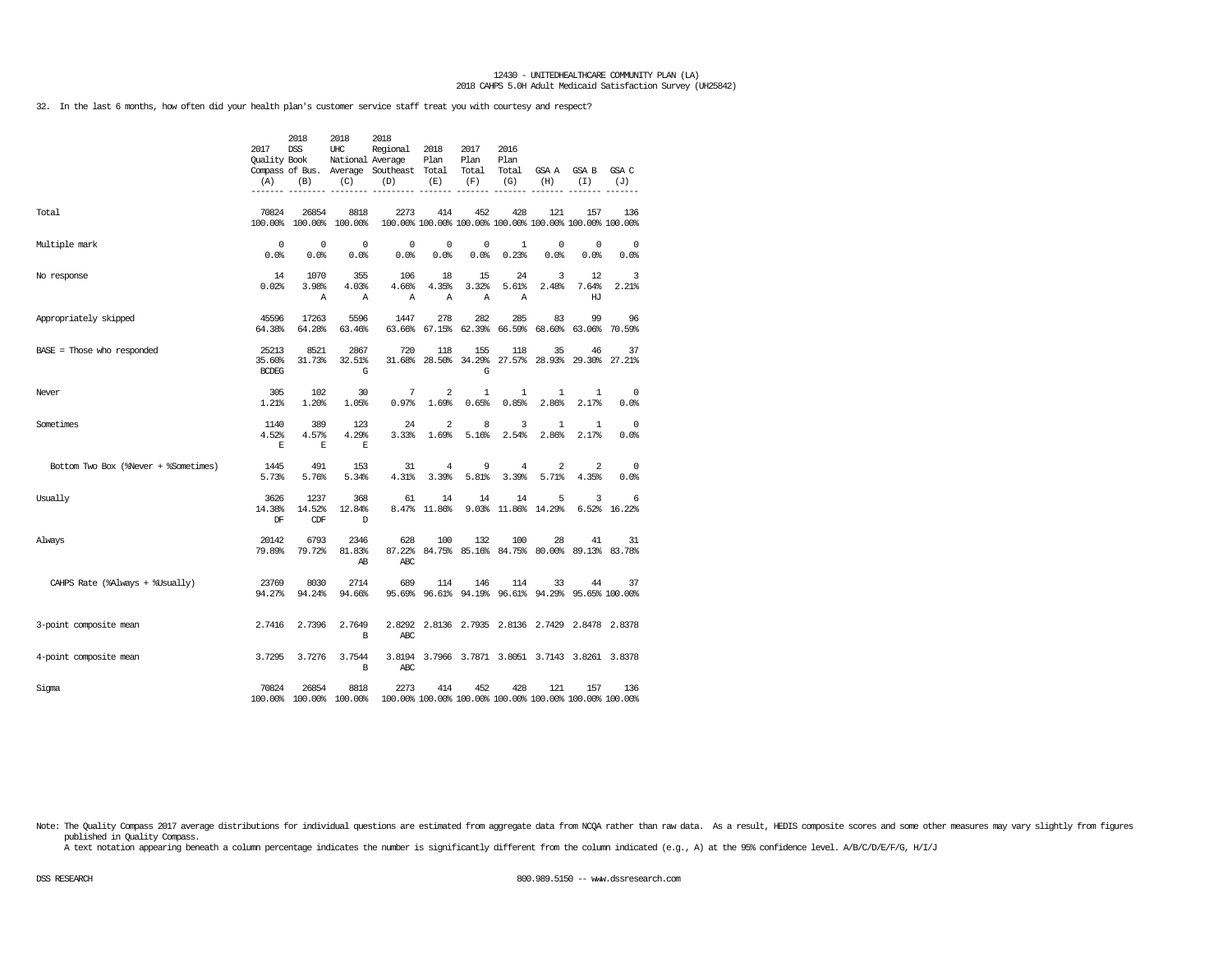33. In the last 6 months, did your health plan give you any forms to fill out?

|                              | 2017<br>Quality Book | 2018<br><b>DSS</b> | 2018<br>UHC<br>National Average | 2018<br>Regional                        | 2018<br>Plan | 2017<br>Plan | 2016<br>Plan |            |                                                                |                            |
|------------------------------|----------------------|--------------------|---------------------------------|-----------------------------------------|--------------|--------------|--------------|------------|----------------------------------------------------------------|----------------------------|
|                              |                      |                    |                                 | Compass of Bus. Average Southeast Total |              | Total        | Total        | GSA A      | GSA B                                                          | GSA C                      |
|                              | (A)                  | (B)                | (C)                             | (D)                                     | (E)          | (F)          | (G)          | (H)        | (T)                                                            | (J)                        |
|                              |                      |                    |                                 |                                         |              |              |              |            |                                                                |                            |
|                              |                      |                    |                                 |                                         |              |              |              |            |                                                                |                            |
| Total                        | 70824                | 26854              | 8818<br>100.00% 100.00%         | 2273                                    | 414          | 452          | 428          | 121        | 157<br>100.00% 100.00% 100.00% 100.00% 100.00% 100.00% 100.00% | 136                        |
|                              | 100.00%              |                    |                                 |                                         |              |              |              |            |                                                                |                            |
| Multiple mark                | $^{\circ}$           | $\circ$            | $^{\circ}$                      | $^{\circ}$                              | $^{\circ}$   | $^{\circ}$   | 1            | $^{\circ}$ | $^{\circ}$                                                     | $\overline{\phantom{0}}$   |
|                              | 0.0%                 | 0.0%               | 0.0%                            | 0.0%                                    | 0.0%         | 0.0%         | 0.23%        | 0.0%       | 0.0%                                                           | 0.0%                       |
|                              |                      |                    |                                 |                                         |              |              |              |            |                                                                |                            |
| No response                  | $^{\circ}$           | 1173               | 378                             | 91                                      | 18           | 27           | 26           | 3          | 13                                                             | $\overline{\phantom{0}}^2$ |
|                              | 0.0%                 | 4.37%              | 4.29%                           | 4.00%                                   | 4.35%        | 5.97%        | 6.07%        | 2.48%      | 8.28%                                                          | 1.47%                      |
|                              |                      | Α                  | $\mathbb{A}$                    | $\mathbb{A}$                            | $\mathbb{A}$ | $\mathbb{A}$ | Α            |            | HJ                                                             |                            |
| $BASE = Those who responded$ | 70824                | 25681              | 8440                            | 2182                                    | 396          | 425          | 401          | 118        | 144                                                            | 134                        |
|                              | 100.00%              | 95.63%             | 95.71%                          | 96.00%                                  |              |              |              |            | 95.65% 94.03% 93.69% 97.52% 91.72% 98.53%                      |                            |
|                              | <b>BCDEFG</b>        |                    |                                 |                                         |              |              |              | T          |                                                                | I                          |
|                              |                      |                    |                                 |                                         |              |              |              |            |                                                                |                            |
| Yes                          | 20638                | 7221               | 2332                            | 570                                     | 86           | 90           | 87           | 22         | 36                                                             | 28                         |
|                              | 29.14%               | 28.12%             | 27.63%                          | 26.12%                                  |              |              |              |            | 21.72% 21.18% 21.70% 18.64% 25.00% 20.90%                      |                            |
|                              | <b>CDEFG</b>         | DEFG               | <b>EFG</b>                      | F                                       |              |              |              |            |                                                                |                            |
| No                           | 50186                | 18460              | 6108                            | 1612                                    | 310          | 335          | 314          | 96         | 108                                                            | 106                        |
|                              | 70.86%               | 71.88%             | 72.37%                          | 73.88%                                  | 78.28%       | 78.82%       | 78.30%       |            | 81.36% 75.00% 79.10%                                           |                            |
|                              |                      |                    | A                               | AB                                      | ABC          | ABCD         | ABC          |            |                                                                |                            |
|                              |                      |                    |                                 |                                         |              |              |              |            |                                                                |                            |
| Sigma                        | 70824                | 26854              | 8818                            | 2273                                    | 414          | 452          | 428          | 121        | 157                                                            | 136                        |
|                              | 100.00%              |                    | 100.00% 100.00%                 |                                         |              |              |              |            | 100.00% 100.00% 100.00% 100.00% 100.00% 100.00% 100.00%        |                            |

Note: The Quality Compass 2017 average distributions for individual questions are estimated from aggregate data from NCQA rather than raw data. As a result, HEDIS composite scores and some other measures may vary slightly published in Quality Compass.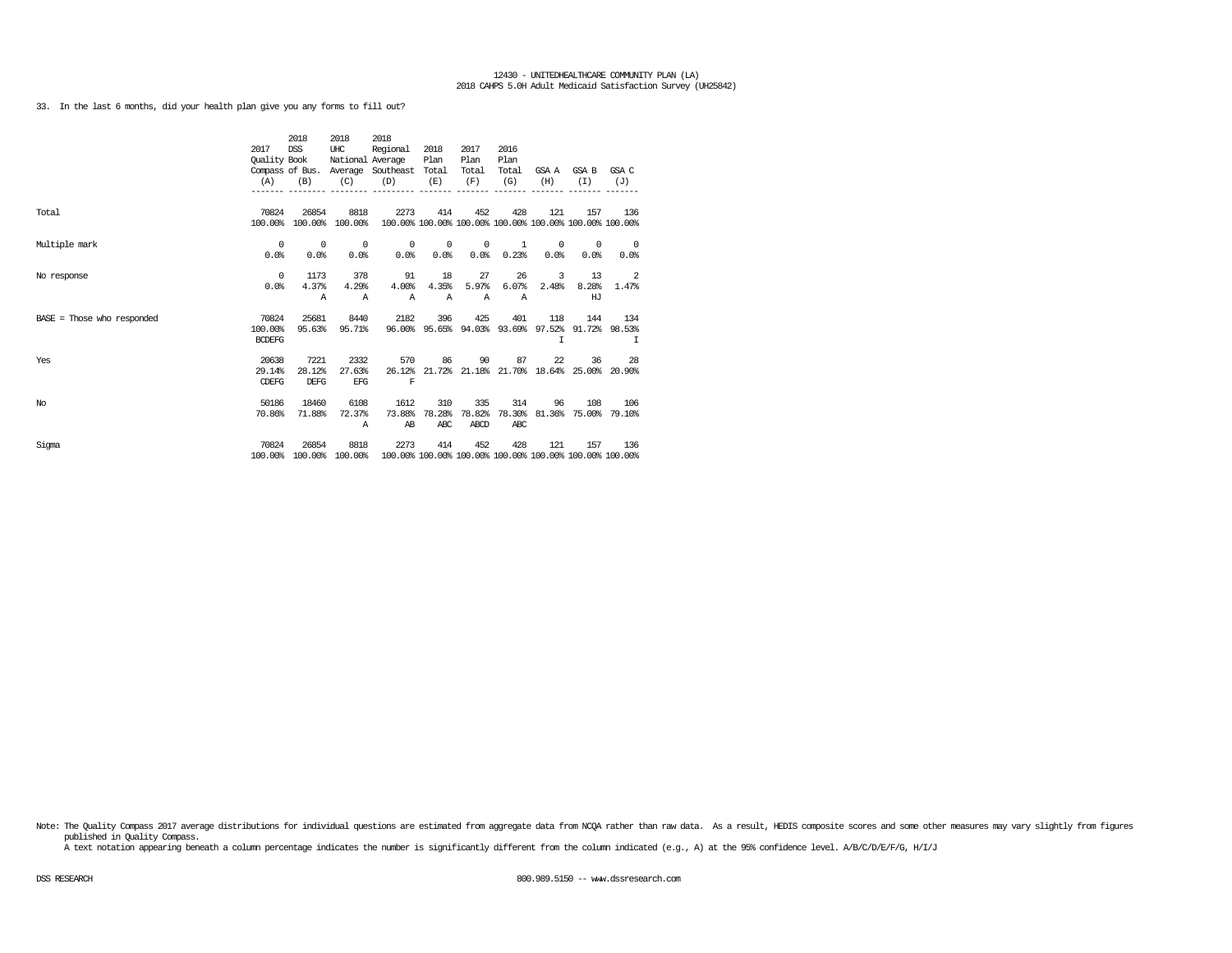34. In the last 6 months, how often were the forms from your health plan easy to fill out?

|                                      | 2017<br>Quality Book<br>(A)<br>------- | 2018<br><b>DSS</b><br>(B)    | 2018<br>UHC<br>National Average<br>(C) | 2018<br>Regional<br>Compass of Bus. Average Southeast<br>(D) | 2018<br>Plan<br>Total<br>(E) | 2017<br>Plan<br>Total<br>(F)                                   | 2016<br>Plan<br>Total<br>(G)               | GSA A<br>(H)       | GSA B<br>(T)         | GSA C<br>(J)<br>------ |
|--------------------------------------|----------------------------------------|------------------------------|----------------------------------------|--------------------------------------------------------------|------------------------------|----------------------------------------------------------------|--------------------------------------------|--------------------|----------------------|------------------------|
| Total                                | 70824<br>100.00%                       | 26854<br>100.00%             | 8818<br>100.00%                        | 2273                                                         | 414                          | 452<br>100.00% 100.00% 100.00% 100.00% 100.00% 100.00% 100.00% | 428                                        | 121                | 157                  | 136                    |
| Multiple mark                        | $\mathbb O$<br>0.0%                    | $\mathbf 0$<br>0.0%          | 0<br>0.0%                              | 0<br>0.0%                                                    | 0<br>0.0%                    | 0<br>0.0%                                                      | $\mathbf{1}$<br>0.23%                      | 0<br>0.0%          | 0<br>0.0%            | $\mathbf 0$<br>0.0%    |
| No response                          | $\overline{7}$<br>0.01%                | 1429<br>5.32%<br>Α           | 470<br>5.33%<br>Α                      | 112<br>4.93%<br>Α                                            | 22<br>5.31%<br>$\mathbb{A}$  | 29<br>6.42%<br>Α                                               | 28<br>6.54%<br>A                           | 4<br>3.31%         | 14<br>8.92%<br>HJ    | 4<br>2.94%             |
| BASE = Those who responded           | 70817<br>99.99%<br><b>BCDEFG</b>       | 25425<br>94.68%              | 8348<br>94.67%                         | 2161<br>95.07%                                               | 392<br>94.69%                | 423<br>93.58%                                                  | 399<br>93.22%                              | 117<br>96.69%<br>I | 143<br>91.08%        | 132<br>97.06%<br>T     |
| Never                                | 793<br>1.12%                           | 253<br>1.00%                 | 89<br>1.07%                            | 23<br>1.06%                                                  | 5<br>1.28%                   | 2<br>0.47%                                                     | 4<br>1.00%                                 | 3<br>2.56%         | 2<br>1.40%           | 0<br>0.0%              |
| Sometimes                            | 3293<br>4.65%<br>EF                    | 1127<br>4.43%                | 352<br>4.22%                           | 90<br>4.16%                                                  | 11<br>2.81%                  | 12<br>2.84%                                                    | 13<br>3.26%                                | 4<br>3.42%         | 4<br>2.80%           | 3<br>2.27%             |
| Bottom Two Box (%Never + %Sometimes) | 4087<br>5.77%<br>F                     | 1380<br>5.43%<br>F           | 441<br>5.28%<br>F                      | 113<br>5.23%                                                 | 16<br>4.08%                  | 14<br>3.31%                                                    | 17<br>4.26%                                | 7<br>5.98%         | 6<br>4.20%           | 3<br>2.27%             |
| Usually                              | 6332<br>8.94%<br>CDEFG                 | 2160<br>8.50%<br><b>DEFG</b> | 675<br>8.09%<br>EFG                    | 154<br>7.13%<br>FG                                           | 20<br>5.10%                  | 19<br>4.49%                                                    | 13<br>3.26%                                | 3<br>2.56%         | 9<br>6.29%           | 8<br>6.06%             |
| Always                               | 10213<br>14.42%<br>B                   | 3425<br>13.47%               | 1124<br>13.46%                         | 282<br>13.05%                                                | 46                           | 55<br>11.73% 13.00%                                            | 55<br>13.78%                               | 11<br>9.40%        | 20<br>13.99%         | 15<br>11.36%           |
| Always - $q33 = "No"$                | 50186<br>70.87%                        | 18460<br>72.61%<br>Α         | 6108<br>73.17%<br>Α                    | 1612<br>74.60%<br>AB                                         | 310<br>79.08%<br>ABCD        | 335<br>79.20%<br>ABCD                                          | 314<br>78.70%<br>ABC                       | 96<br>82.05%       | 108<br>75.52%        | 106<br>80.30%          |
| Always (Net)                         | 60399<br>85.29%                        | 21885<br>86.08%              | 7232<br>86.63%<br>Α                    | 1894<br>87.64%<br>AB                                         | 356<br>90.82%<br>ABC         | 390<br>92.20%<br>ABCD                                          | 369<br>92.48%<br>ABCD                      | 107<br>91.45%      | 128<br>89.51%        | 121<br>91.67%          |
| CAHPS Rate (%Always+%Usually)        | 66730<br>94.23%                        | 24045<br>94.57%              | 7907<br>94.72%                         | 2048<br>94.77%                                               | 376<br>95.92%                | 409<br>96.69%<br>ABC                                           | 382<br>95.74%                              | 110<br>94.02%      | 137<br>95.80%        | 129<br>97.73%          |
| 3-point composite mean               | 2.7952                                 | 2.8065                       | 2.8135<br>$\mathbb{A}$                 | 2.8242<br>$\mathbb{A}$                                       | 2.8673<br><b>ABC</b>         | 2.8889<br><b>ABCD</b>                                          | 2.8822<br>ABCD                             |                    | 2.8547 2.8531 2.8939 |                        |
| 4-point composite mean               | 3.7840                                 | 3.7965                       | 3.8028<br>Α                            | 3.8135<br>Α                                                  | 3.8546<br>ABC                | ABCD                                                           | 3.8842 3.8722 3.8291 3.8392 3.8939<br>ABCD |                    |                      |                        |
| Sigma                                | 70824                                  | 26854<br>100.00% 100.00%     | 8818<br>100.00%                        | 2273                                                         | 414                          | 452<br>100.00% 100.00% 100.00% 100.00% 100.00% 100.00% 100.00% | 428                                        | 121                | 157                  | 136                    |

Note: The Quality Compass 2017 average distributions for individual questions are estimated from aggregate data from NCQA rather than raw data. As a result, HEDIS composite scores and some other measures may vary slightly published in Quality Compass.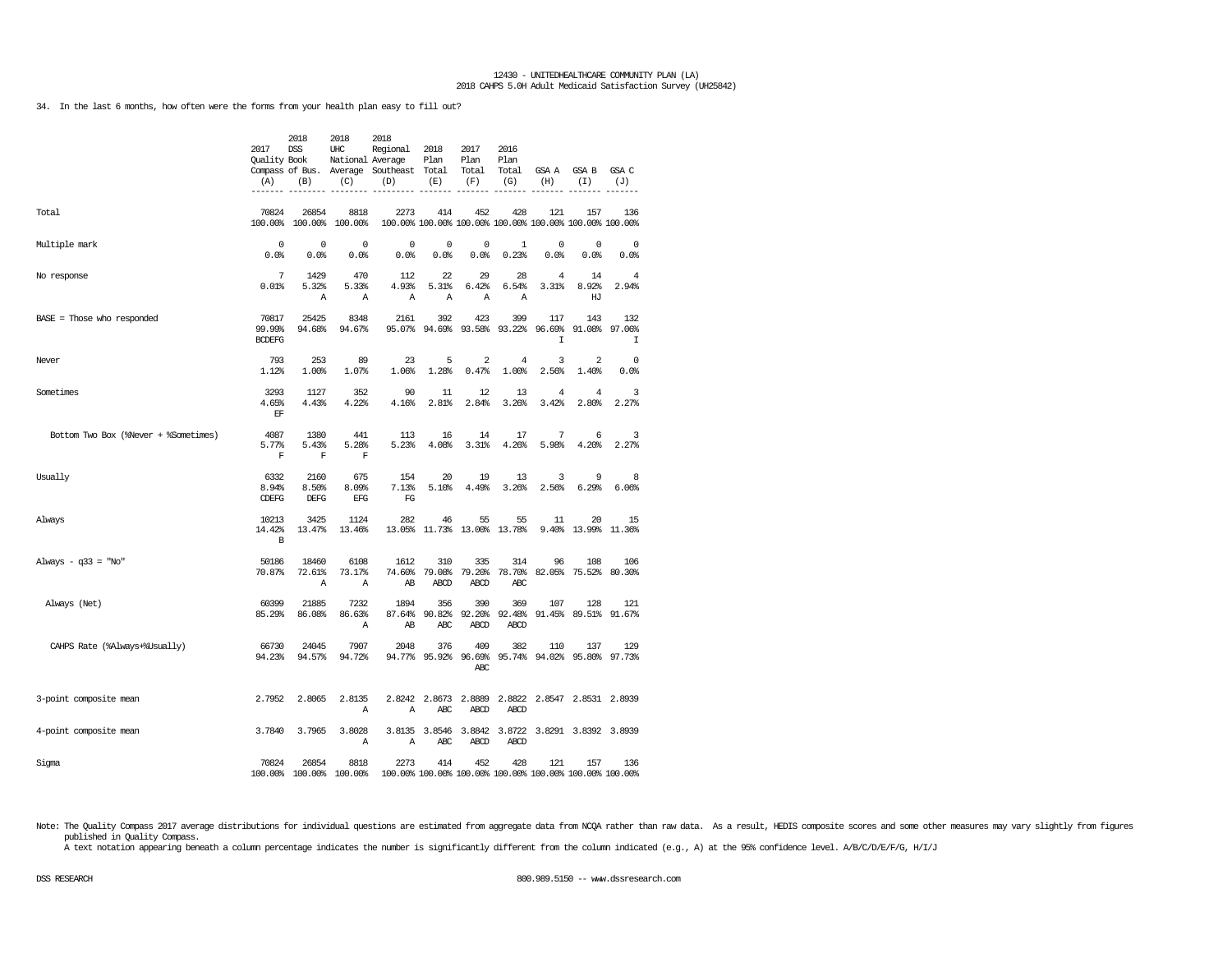35. Using any number from 0 to 10, where 0 is the worst health plan possible and 10 is the best health plan possible, what number would you use to rate your health plan?

|                                | 2017<br>Quality Book<br>(A)            | 2018<br>DSS<br>(B)<br>------- ------- | 2018<br>UHC<br>(C)<br>$- - - - - - -$ | 2018<br>Regional<br>National Average<br>Compass of Bus. Average Southeast Total<br>(D) | 2018<br>Plan<br>(E)<br>-----     | 2017<br>Plan<br>Total<br>(F)<br>--------                       | 2016<br>Plan<br>(G)                              | (H)                              | Total GSA A GSA B GSA C<br>(I) | (J)<br>-------                |
|--------------------------------|----------------------------------------|---------------------------------------|---------------------------------------|----------------------------------------------------------------------------------------|----------------------------------|----------------------------------------------------------------|--------------------------------------------------|----------------------------------|--------------------------------|-------------------------------|
| Total                          | 70824                                  | 26854<br>100.00% 100.00% 100.00%      | 8818                                  | 2273<br>100.00% 100.00% 100.00% 100.00% 100.00% 100.00% 100.00%                        | 414                              | 452                                                            | 428                                              | 121                              | 157                            | 136                           |
| Multiple mark                  | $\overline{0}$<br>0.0%                 | $\overline{0}$<br>0.0%                | $\overline{0}$<br>0.0%                | $\overline{0}$<br>0.0%                                                                 | $^{\circ}$<br>0.0%               | $\mathbf 0$<br>0.0%                                            | <sup>1</sup><br>0.23%                            | $\overline{\phantom{0}}$<br>0.0% | $^{\circ}$<br>0.0%             | $\sim$ 0<br>0.0%              |
| No response                    | $\sqrt{ }$<br>0.0%                     | 1027<br>3.82%<br>AD                   | 319<br>3.62%<br>A                     | 68<br>2.99%<br>$\mathbb{A}$                                                            | 15<br>3.62%<br>Α                 | 13<br>2.88%<br>Α                                               | 16<br>3.74%<br>Α                                 | - 6<br>4.96%                     | 5<br>3.18%                     | $\overline{4}$<br>2.94%       |
| $BASE = Those who responded$   | 70824<br>100.00%<br><b>BCDEFG</b>      | 25827<br>96.18%                       | 8499<br>96.38%                        | 2205<br>B                                                                              | 399                              | 439<br>97.01% 96.38% 97.12% 96.03% 95.04% 96.82% 97.06%        | 411                                              | 115                              | 152                            | 132                           |
| 10 - Best health plan possible | 30936<br>43.68%                        | 11742<br>45.46%<br>$\mathbb{A}$       | 4052<br>47.68%<br>AB                  | 1157<br>ABC                                                                            | 216<br>ABC                       | 234<br>52.47% 54.14% 53.30% 49.64% 52.17% 59.87% 49.24%<br>ABC | 204<br>Α                                         | 60                               | 91                             | 65                            |
| $9 -$                          | 10843<br>15.31%<br>$\operatorname{EF}$ | 4034<br>15.62%<br>DEF                 | 1290<br>15.18%<br>EF                  | 307                                                                                    | 44                               | 51<br>13.92% 11.03% 11.62% 15.33% 11.30%                       | 63                                               | 13                               | 13                             | 18<br>8.55% 13.64%            |
| Top Two Box                    | 41779<br>58.99%                        | 15776<br>61.08%<br>$\mathbb{A}$       | 5342<br>62.85%<br>AB                  | 1464<br>ABC                                                                            | 260<br>66.39% 65.16%<br>Α        | 285<br>Α                                                       | 267<br>64.92% 64.96%<br>A                        | 73                               | 104<br>63.48% 68.42% 62.88%    | 83                            |
| $8 -$                          | 11962<br>16.89%<br>DG                  | 4334<br>16.78%<br>DG                  | 1380<br>16.24%<br>DG                  | 314                                                                                    | 62                               | 61<br>14.24% 15.54% 13.90% 11.44% 16.52% 12.50% 18.18%         | 47                                               | 19                               | 19                             | 24                            |
| CAHPS Rate (Top Three Box)     | 53741<br>75.88%                        | 20110<br>77.86%<br>$\mathbb{A}$       | 6722<br>79.09%<br>AB                  | 1778<br>AB                                                                             | 322<br>$\mathbb{A}$              | 346<br>80.63% 80.70% 78.82% 76.40% 80.00% 80.92% 81.06%        | 314                                              | 92                               | 123                            | 107                           |
| $7 -$                          | 6487<br>9.16%<br><b>BCDEFG</b>         | 2159<br>8.36%<br>$DEG$                | 668<br>7.86%<br>DEG                   | 146<br>6.62%                                                                           | 21<br>5.26%                      | 29<br>6.61%                                                    | 21<br>5.11%                                      | 6<br>5.22%                       | $\overline{4}$<br>2.63%        | - 11<br>8.33%<br>$\mathsf{T}$ |
| 6 -                            | 3031<br>4.28%<br>C                     | 1022<br>3.96%                         | 314<br>3.69%                          | 80<br>3.63%                                                                            | 15<br>3.76%                      | 15<br>3.42%                                                    | 18<br>4.38%                                      | 6<br>5.22%                       | 5<br>3.29%                     | 4<br>3.03%                    |
| $5 -$                          | 4285<br>6.05%<br><b>BCD</b>            | 1419<br>5.49%                         | 435<br>5.12%                          | 107<br>4.85%                                                                           | 22<br>5.51%                      | 24<br>5.47%                                                    | 32<br>7.79%<br>$_{\tiny \textcircled{\tiny{1}}}$ | 7<br>6.09%                       | 12<br>7.89%<br>J               | 3<br>2.27%                    |
| $4 -$                          | 1020<br>1.44%                          | 351<br>1.36%                          | 117<br>1.38%                          | 28<br>1.27%                                                                            | 6<br>1.50%                       | 5<br>1.14%                                                     | 6<br>1.46%                                       | 2<br>1.74%                       | 3<br>1.97%                     | 1<br>0.76%                    |
| $3 -$                          | 737<br>1.04%                           | 277<br>1.07%                          | 82<br>0.96%                           | 18<br>0.82%                                                                            | 7<br>1.75%                       | 4<br>0.91%                                                     | 6<br>1.46%                                       | $\mathbf{1}$<br>0.87%            | 3<br>1.97%                     | 3<br>2.27%                    |
| $2 -$                          | 453<br>0.64%                           | 140<br>0.54%                          | 39<br>0.46%                           | 15<br>0.68%                                                                            | $\overline{\mathbf{c}}$<br>0.50% | 4<br>0.91%                                                     | $\overline{4}$<br>0.97%                          | $\mathbf 0$<br>0.0%              | 1<br>0.66%                     | $\mathbf{1}$<br>0.76%         |
| $1 -$                          | 361<br>0.51%                           | 138<br>0.53%                          | 49<br>0.58%                           | 11<br>0.50%                                                                            | 3<br>0.75%                       | 7<br>1.59%                                                     | 3<br>0.73%                                       | 1<br>0.87%                       | 1<br>0.66%                     | $\mathbf{1}$<br>0.76%         |

Note: The Quality Compass 2017 average distributions for individual questions are estimated from aggregate data from NCQA rather than raw data. As a result, HEDIS composite scores and some other measures may vary slightly published in Quality Compass.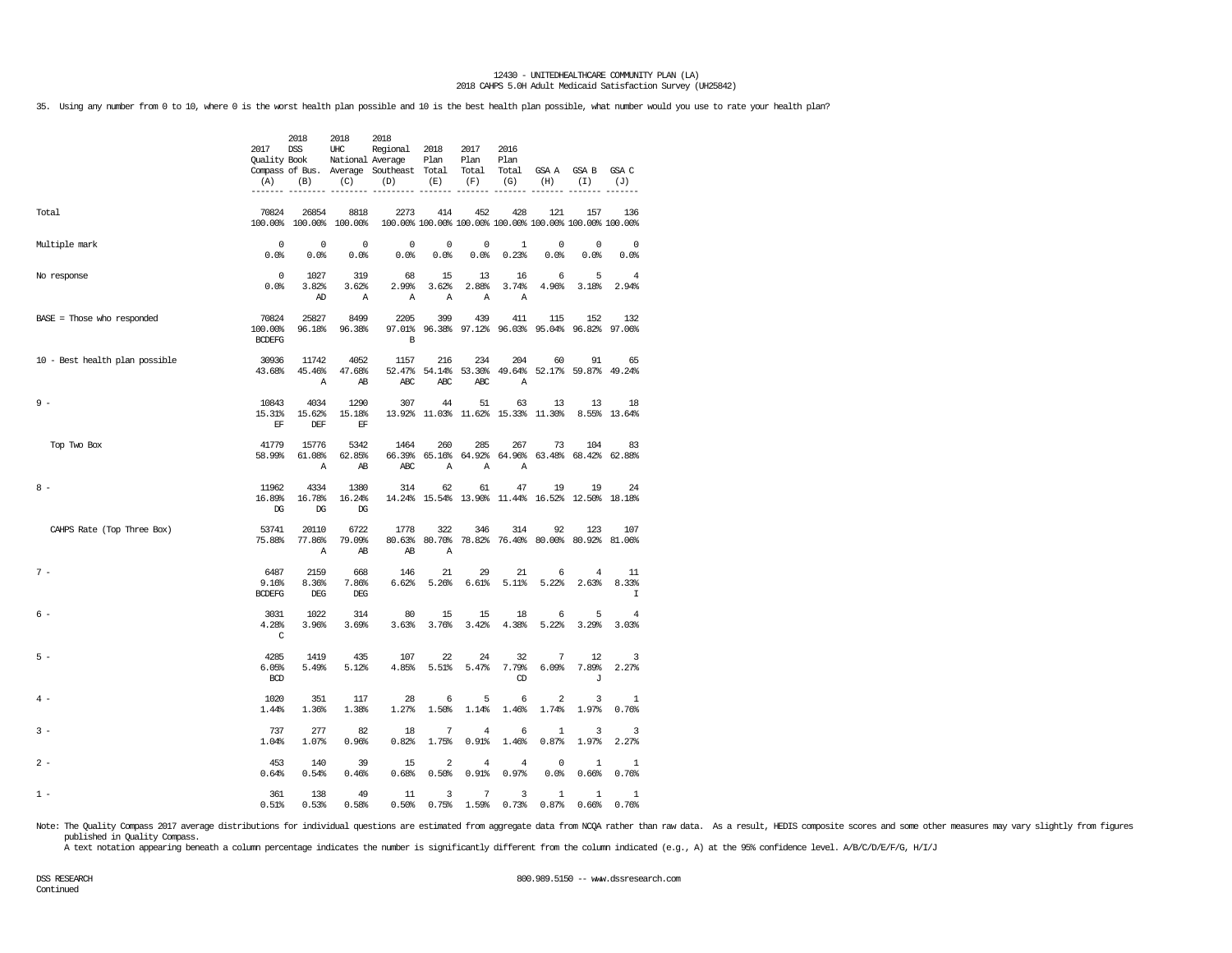35. Using any number from 0 to 10, where 0 is the worst health plan possible and 10 is the best health plan possible, what number would you use to rate your health plan?

|                                | 2017<br>Quality Book<br>(A)    | 2018<br><b>DSS</b><br>(B) | 2018<br>UHC<br>National Average<br>(C) | 2018<br>Regional<br>Compass of Bus. Average Southeast Total<br>(D)                      | 2018<br>Plan<br>(E)               | 2017<br>Plan<br>Total<br>(F) | 2016<br>Plan<br>Total<br>(G)    | (H)                                              | GSA A GSA B<br>(T)                      | GSA C<br>(J)                                     |
|--------------------------------|--------------------------------|---------------------------|----------------------------------------|-----------------------------------------------------------------------------------------|-----------------------------------|------------------------------|---------------------------------|--------------------------------------------------|-----------------------------------------|--------------------------------------------------|
| 0 - Worst health plan possible | 708<br>1.00%<br>F.             | 211<br>0.82%<br>E.        | 73<br>0.86%<br>E.                      | 22<br>1.00%<br>E.                                                                       | 1                                 | 5                            | 7<br>$0.25\%$ 1.14% 1.70%<br>F. | $^{\circ}$<br>0.0%                               | 0<br>0.0%                               | $\overline{\phantom{0}}$<br>0.76%                |
| $0-7$ (NET)                    | 17083<br>24.12%<br><b>BCDE</b> | 5717<br>22.14%<br>CD      | 1777<br>20.91%                         | 427                                                                                     | 77<br>19.37% 19.30% 21.18% 23.60% | 93                           | 97                              | 23                                               | 29                                      | -25<br>20.00% 19.08% 18.94%                      |
| Bottom Three Box               | 1523<br>2.15%                  | 489<br>1.89%              | 161<br>1.89%                           | 48<br>2.18%                                                                             | 6<br>1.50%                        | 16<br>3.64%<br>F.            | 14<br>3.41%                     | $\mathbf{1}$                                     | 2<br>$0.87\%$ 1.32%                     | 3<br>2.27%                                       |
| Bottom Two Box                 | 1069<br>1.51%                  | 349<br>1.35%              | 122<br>1.44%                           | 33<br>1.50%                                                                             | $4\overline{ }$<br>1.00%          | 12<br>2.73%                  | 10<br>2.43%                     | $\mathbf{1}$                                     | $\mathbf{1}$<br>$0.87\%$ $0.66\%$ 1.52% | -2                                               |
| Average                        | 8,4043                         | 8.4946<br>A               | 8.5594<br>AB                           | ABCG                                                                                    | $\mathbb{A}$                      |                              |                                 |                                                  |                                         | 8.6571 8.6491 8.5353 8.3966 8.6435 8.6908 8.6061 |
| Standard deviation             | 2.0383                         | 1.9829                    | 1.9728                                 |                                                                                         |                                   |                              |                                 | 1.9974 1.9855 2.2147 2.3033 1.8752 2.0591 1.9915 |                                         |                                                  |
| 3-point composite mean         | 2.4403                         | 2.4731<br>A               | 2.4981<br>AB                           | ABC                                                                                     |                                   |                              |                                 | 2.5365 2.5113 2.5034 2.4647 2.4870 2.5197 2.5227 |                                         |                                                  |
| Sigma                          | 70824                          | 26854                     | 8818                                   | 2273<br>100.00% 100.00% 100.00% 100.00% 100.00% 100.00% 100.00% 100.00% 100.00% 100.00% | 414                               | 452                          | 428                             | 121                                              | 157                                     | 136                                              |

Note: The Quality Compass 2017 average distributions for individual questions are estimated from aggregate data from NCQA rather than raw data. As a result, HEDIS composite scores and some other measures may vary slightly published in Quality Compass.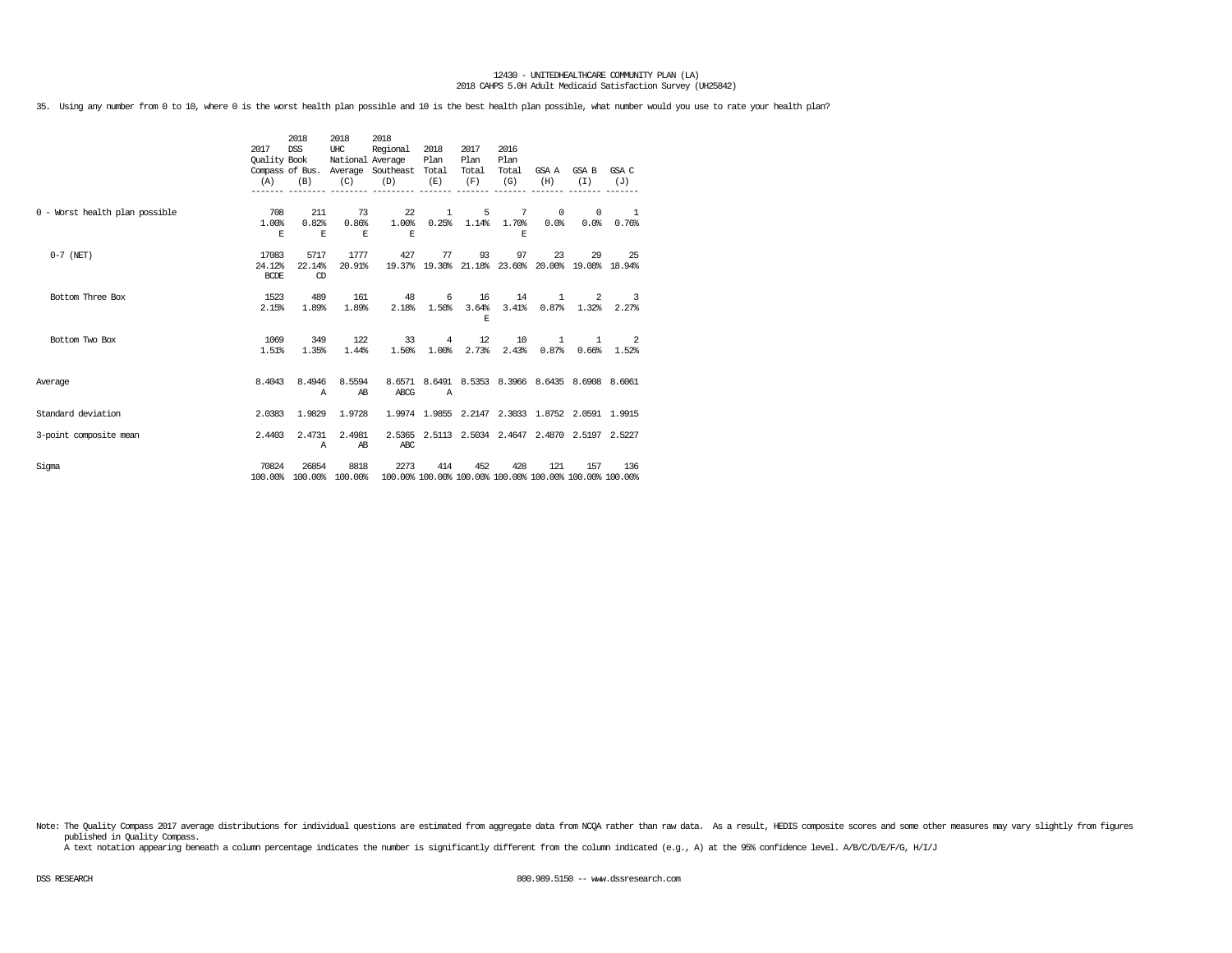36. In general, how would you rate your overall health?

|                            | 2017<br>Quality Book<br>(A)       | 2018<br><b>DSS</b><br>(B)<br>------- -------- | 2018<br>UHC<br>(C)              | 2018<br>Regional<br>National Average<br>Compass of Bus. Average Southeast Total Total Total<br>(D) | 2018<br>Plan<br>(E)  | 2017<br>Plan<br>(F)                             | 2016<br>Plan<br>(G)     | (H)                | GSA A GSA B<br>(I)                                             | GSA C<br>(J)    |
|----------------------------|-----------------------------------|-----------------------------------------------|---------------------------------|----------------------------------------------------------------------------------------------------|----------------------|-------------------------------------------------|-------------------------|--------------------|----------------------------------------------------------------|-----------------|
| Total                      | 70824                             | 26854                                         | 8818<br>100.00% 100.00% 100.00% | 2273                                                                                               | 414                  | 452                                             | 428                     | 121                | 157<br>100.00% 100.00% 100.00% 100.00% 100.00% 100.00% 100.00% | 136             |
| Multiple mark              | $\Omega$<br>0.0%                  | $\mathbf 0$<br>0.0%                           | $\Omega$<br>0.0%                | $\mathbf 0$<br>0.0%                                                                                | $\mathbf 0$<br>0.0%  | $\mathbf 0$<br>0.0%                             | $\overline{2}$<br>0.47% | $^{\circ}$<br>0.0% | $\mathbf 0$<br>0.0%                                            | $\circ$<br>0.0% |
| No response                | $\mathbf 0$<br>0.0%               | 644<br>2.40%<br>Α                             | 221<br>2.51%<br>Α               | 58<br>2.55%<br>Α                                                                                   | 14<br>3.38%<br>Α     | 10<br>2.21%<br>Α                                | 10<br>2.34%<br>Α        | 6<br>4.96%         | 4<br>2.55%                                                     | 4<br>2.94%      |
| BASE = Those who responded | 70824<br>100.00%<br><b>BCDEFG</b> | 26210<br>97.60%                               | 8597<br>97.49%                  | 2215                                                                                               | 400                  | 442                                             | 416                     | 115                | 153<br>97.45% 96.62% 97.79% 97.20% 95.04% 97.45% 97.06%        | 132             |
| 5 - Excellent              | 7805<br>11.02%<br>Œ               | 2710<br>10.34%<br>D                           | 856<br>9.96%<br>D               | 187                                                                                                | 46                   | 59<br>Œ                                         | 59<br><b>BCD</b>        | 12                 | 18<br>8.44% 11.50% 13.35% 14.18% 10.43% 11.76% 12.12%          | 16              |
| $4 - Very good$            | 15270<br>21.56%<br>D              | 5643<br>21.53%<br>CD                          | 1763<br>20.51%<br>D             | 399                                                                                                | 96<br>D              | 89                                              | 80                      | 31                 | 35<br>18.01% 24.00% 20.14% 19.23% 26.96% 22.88% 22.73%         | 30              |
| CAHPS Rate (Top Two Box)   | 23074<br>32.58%<br>$\circled{r}$  | 8353<br>31.87%<br>$\mathbb{C}$                | 2619<br>30.46%<br>$\mathbb{D}$  | 586                                                                                                | 142<br>$\mathbb{CD}$ | 148<br>D                                        | 139<br>D                | 43                 | 53<br>26.46% 35.50% 33.48% 33.41% 37.39% 34.64% 34.85%         | 46              |
| $3 - Good$                 | 23358<br>32.98%<br>CDG            | 8588<br>32.77%<br>CDG                         | 2698<br>31.38%<br>DG            | 634                                                                                                | 117                  | 140<br>28.62% 29.25% 31.67%<br>G                | 101                     | 34                 | 47<br>24.28% 29.57% 30.72% 27.27%                              | 36              |
| $2$ - Fair                 | 18209<br>25.71%                   | 6878<br>26.24%                                | 2380<br>27.68%<br>AB            | 678<br>ABCEF                                                                                       | 101                  | 108                                             | 118                     | 25                 | 36<br>30.61% 25.25% 24.43% 28.37% 21.74% 23.53% 30.30%         | 40              |
| $1 - Poor$                 | 6183<br>8.73%                     | 2391<br>9.12%                                 | 900<br>10.47%<br>AB             | 317<br>ABCEF                                                                                       | 40                   | 46<br>14.31% 10.00% 10.41% 13.94% 11.30% 11.11% | 58<br>ABC               | 13                 | 17                                                             | 10<br>7.58%     |
| Bottom Two Box             | 24392<br>34.44%                   | 9269<br>35.36%                                | 3280<br>38.15%<br>AB            | 995<br><b>ABCEF</b>                                                                                | 141                  | 154                                             | 176<br>ABEF             | 38                 | 53<br>44.92% 35.25% 34.84% 42.31% 33.04% 34.64% 37.88%         | 50              |
| Average                    | 3.0043<br><b>BCD</b>              | 2.9772<br>$\mathbb{C}$                        | 2.9180<br>D                     |                                                                                                    | D                    | D                                               | D                       |                    | 2.7567 3.0175 3.0158 2.9135 3.0348 3.0065 3.0152               |                 |
| Standard deviation         | 1.1237                            | 1.1206                                        | 1.1368                          |                                                                                                    |                      |                                                 |                         |                    | 1.1564 1.1628 1.1814 1.2623 1.1642 1.1743 1.1480               |                 |
| Sigma                      | 70824                             | 26854                                         | 8818<br>100.00% 100.00% 100.00% | 2273                                                                                               | 414                  | 452                                             | 428                     | 121                | 157<br>100.00% 100.00% 100.00% 100.00% 100.00% 100.00% 100.00% | 136             |

Note: The Quality Compass 2017 average distributions for individual questions are estimated from aggregate data from NCQA rather than raw data. As a result, HEDIS composite scores and some other measures may vary slightly published in Quality Compass.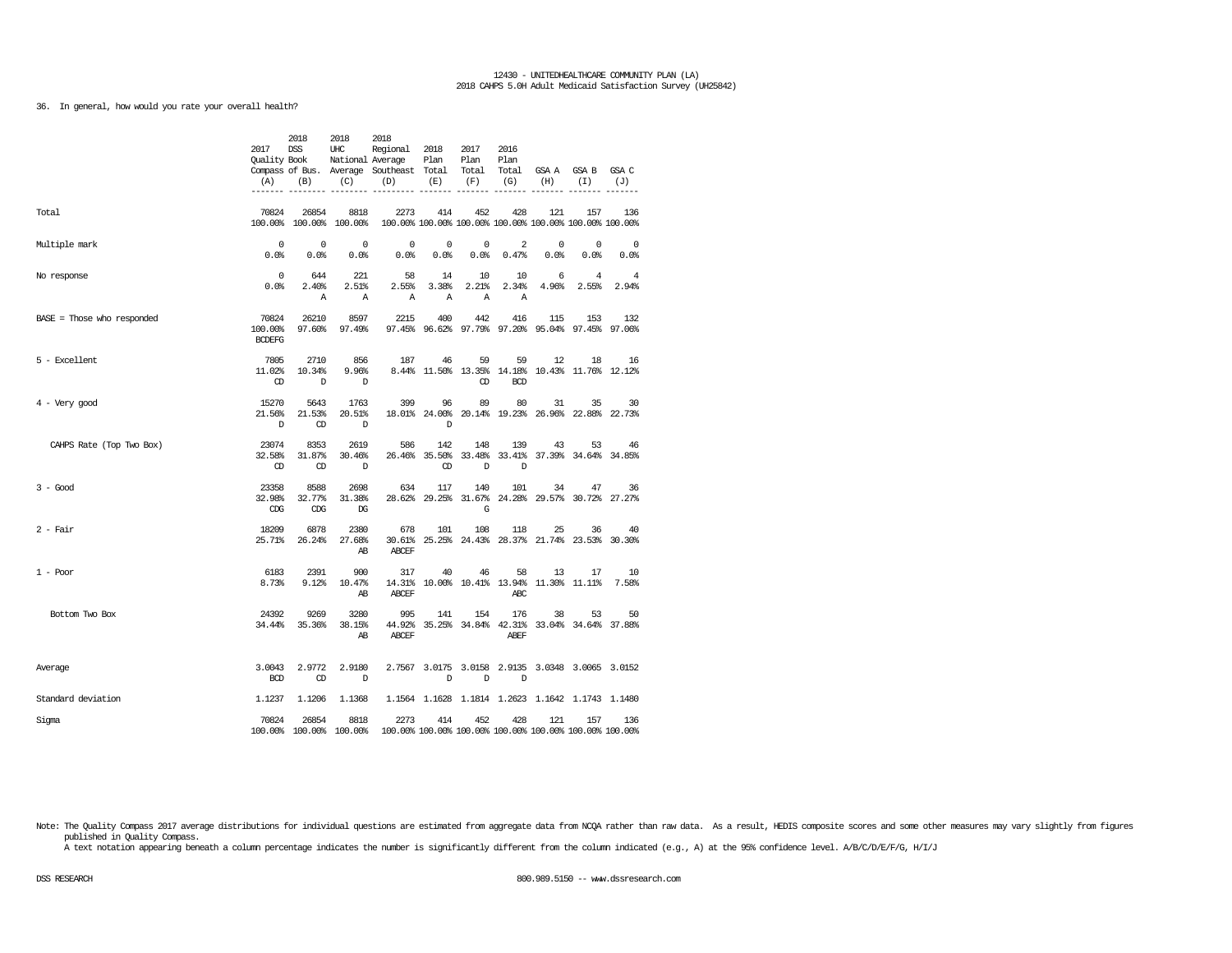37. In general, how would you rate your overall mental or emotional health?

|                              | 2017<br><b>Ouality Book</b><br>(A)<br>------- ----- | 2018<br><b>DSS</b><br>(B) | 2018<br>UHC<br>National Average<br>(C) | 2018<br>Regional<br>Compass of Bus. Average Southeast Total<br>(D) | 2018<br>Plan<br>(E)      | 2017<br>Plan<br>Total<br>(F) | 2016<br>Plan<br>Total<br>(G) | GSA A<br>(H)                             | GSA B<br>(T)                                                   | GSA C<br>(J)      |
|------------------------------|-----------------------------------------------------|---------------------------|----------------------------------------|--------------------------------------------------------------------|--------------------------|------------------------------|------------------------------|------------------------------------------|----------------------------------------------------------------|-------------------|
| Total                        | 70824                                               | 26854                     | 8818<br>100.00% 100.00% 100.00%        | 2273                                                               | 414                      | 452                          | 428                          | 121                                      | 157<br>100.00% 100.00% 100.00% 100.00% 100.00% 100.00% 100.00% | 136               |
| Multiple mark                | $\mathbf 0$<br>0.0%                                 | 0<br>0.0%                 | $^{\circ}$<br>0.0%                     | 0<br>0.0%                                                          | 0<br>0.0%                | 0<br>0.0%                    | 1<br>0.23%                   | 0<br>0.0%                                | 0<br>0.0%                                                      | 0<br>0.0%         |
| No response                  | 0<br>0.0%                                           | 637<br>2.37%<br>Α         | 206<br>2.34%<br>Α                      | 49<br>2.16%<br>Α                                                   | 14<br>3.38%<br>Α         | 11<br>2.43%<br>Α             | 11<br>2.57%<br>Α             | 4<br>3.31%                               | 6<br>3.82%                                                     | 4<br>2.94%        |
| $BASE = Those who responded$ | 70824<br>100.00%<br><b>BCDEFG</b>                   | 26217<br>97.63%           | 8612<br>97.66%                         | 2224                                                               | 400                      | 441<br>97.84% 96.62% 97.57%  | 416<br>97.20%                | 117                                      | 151<br>96.69% 96.18% 97.06%                                    | 132               |
| 5 - Excellent                | 14377<br>20.30%<br><b>BCD</b>                       | 4969<br>18.95%<br>OD      | 1512<br>17.56%<br>$\mathbb{D}$         | 339                                                                | 88<br>15.24% 22.00%<br>Œ | 112<br>25.40%<br><b>ABCD</b> | 87<br>20.91%<br>D            | 20                                       | 44<br>17.09% 29.14% 18.18%<br>HT                               | 24                |
| $4 -$ Very good              | 15702<br>22.17%                                     | 5848<br>22.31%            | 1891<br>21.96%                         | 470                                                                | 100<br>G                 | 101                          | 80                           | 33                                       | 31<br>21.13% 25.00% 22.90% 19.23% 28.21% 20.53% 27.27%         | 36                |
| CAHPS Rate (Top Two Box)     | 30079<br>42.47%<br><b>BCD</b>                       | 10817<br>41.26%<br>CD     | 3403<br>39.51%<br>D                    | 809                                                                | 188<br><b>BCDG</b>       | 213<br>ABCDG                 | 167                          | 53                                       | 75<br>36.38% 47.00% 48.30% 40.14% 45.30% 49.67% 45.45%         | 60                |
| $3 - Good$                   | 20390<br>28.79%<br>F                                | 7784<br>29.69%<br>EFG     | 2532<br>29.40%<br>FG                   | 628<br>28.24%<br>F                                                 | 101                      | 98                           | 104                          | 34                                       | 37<br>25.25% 22.22% 25.00% 29.06% 24.50% 22.73%                | 30                |
| $2 - Fair$                   | 15277<br>21.57%                                     | 5706<br>21.76%            | 2015<br>23.40%<br>AB                   | 592<br>26.62%<br>ABCF                                              | 90                       | 89                           | 102                          | 26<br>22.50% 20.18% 24.52% 22.22% 17.88% | 27                                                             | 37<br>28,03%<br>I |
| $1 - Poor$                   | 5078<br>7.17%                                       | 1910<br>7.29%             | 662<br>7.69%<br>E                      | 195<br>8.77%<br>ABE                                                | 21<br>5.25%              | 41<br>9.30%<br>E             | 43<br>10.34%<br>ABE          | $\bf{4}$<br>3.42%                        | 12<br>7.95%                                                    | 5<br>3.79%        |
| Bottom Two Box               | 20355<br>28.74%                                     | 7616<br>29.05%            | 2677<br>31.08%<br>AB                   | 787<br>35.39%<br>ABCEF                                             | 111                      | 130                          | 145<br>ABE.                  | 30                                       | 39<br>27.75% 29.48% 34.86% 25.64% 25.83% 31.82%                | 42                |
| Average                      | 3.2686<br><b>BCD</b>                                | 3.2388<br>Œ               | 3.1830<br>D                            |                                                                    | <b>BCDG</b>              | CDG                          |                              |                                          | 3.0746 3.3600 3.3492 3.1587 3.3333 3.4503 3.2803               |                   |
| Standard deviation           | 1.2100                                              | 1.1972                    | 1.1957                                 |                                                                    |                          |                              |                              |                                          | 1.1968 1.1981 1.3026 1.2893 1.1017 1.2903 1.1633               |                   |
| Sigma                        | 70824                                               | 26854                     | 8818<br>100.00% 100.00% 100.00%        | 2273                                                               | 414                      | 452                          | 428                          | 121                                      | 157<br>100.00% 100.00% 100.00% 100.00% 100.00% 100.00% 100.00% | 136               |

Note: The Quality Compass 2017 average distributions for individual questions are estimated from aggregate data from NCQA rather than raw data. As a result, HEDIS composite scores and some other measures may vary slightly published in Quality Compass.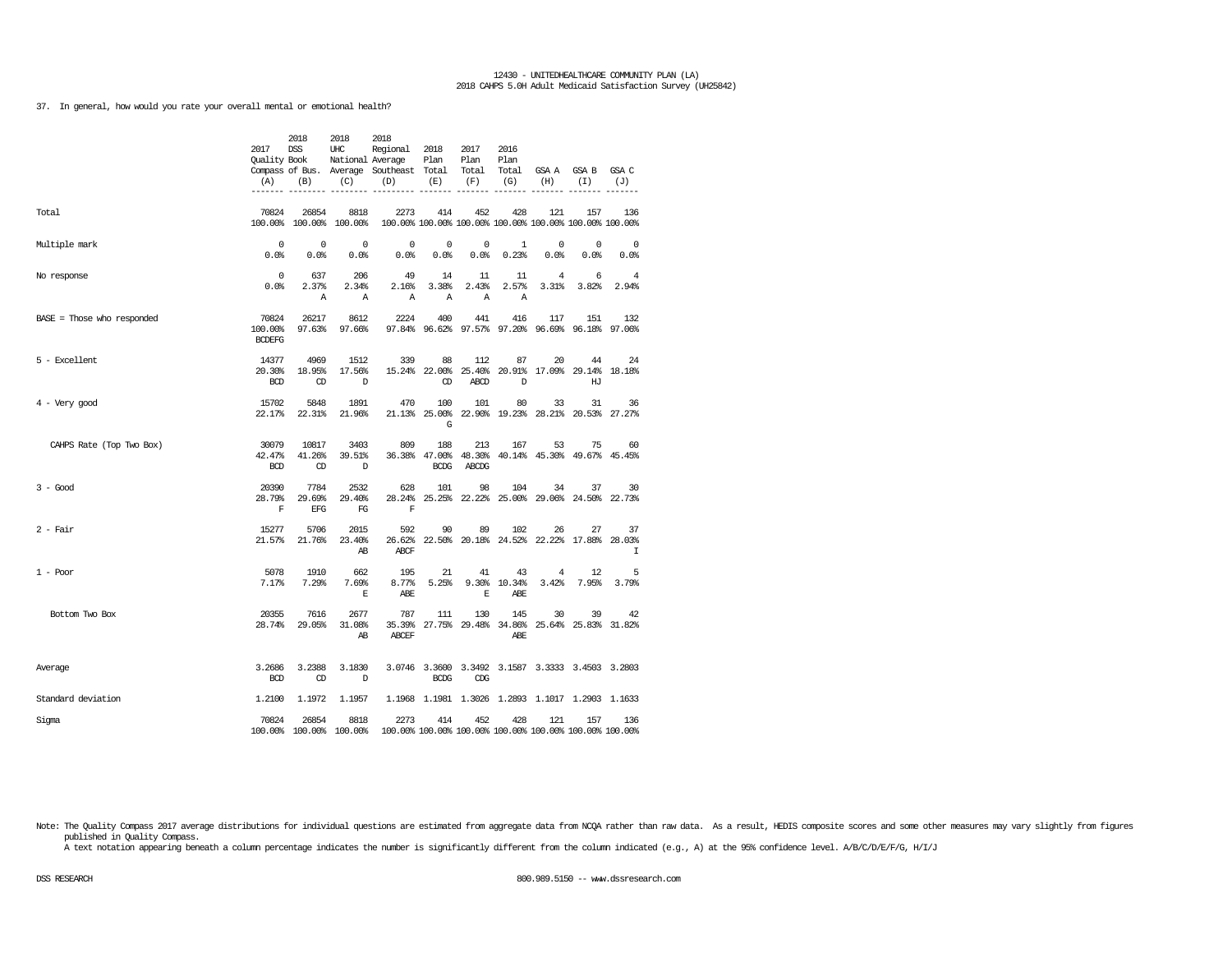38. Have you had either a flu shot or flu spray in the nose since July 1, 2017?

|                              |              | 2018                            | 2018                    | 2018                                                                                   |              |                      |                |                                                  |                                              |                         |
|------------------------------|--------------|---------------------------------|-------------------------|----------------------------------------------------------------------------------------|--------------|----------------------|----------------|--------------------------------------------------|----------------------------------------------|-------------------------|
|                              | 2017         | DSS                             | UHC                     | Regional 2018                                                                          |              | 2017                 | 2016           |                                                  |                                              |                         |
|                              | Ouality Book |                                 |                         | National Average                                                                       | Plan         | Plan                 | Plan           |                                                  |                                              |                         |
|                              |              |                                 |                         | Compass of Bus. Average Southeast Total                                                |              | Total                | Total          |                                                  | GSAA GSAB GSAC                               |                         |
|                              |              | $(A)$ $(B)$                     | $(C)$ $(D)$             |                                                                                        | (E)          | (F)                  | (G)            | (H)                                              | (T)                                          | (J)                     |
|                              |              |                                 |                         | --------- --------- -------                                                            |              |                      |                |                                                  |                                              |                         |
| Total                        | 70824        | 26854                           | 8818                    | 2273                                                                                   | 414          | 452                  | 428            | 121                                              | 157                                          | 136                     |
|                              |              |                                 | 100.00% 100.00% 100.00% | 100.00% 100.00% 100.00% 100.00% 100.00% 100.00% 100.00%                                |              |                      |                |                                                  |                                              |                         |
| Multiple mark                |              | $\begin{matrix}0&0\end{matrix}$ | $\sim$ 0                | $\begin{array}{ccccccccccccccccc} & & & & & & 0 & & & 0 & & & 0 & & 0 & & \end{array}$ |              |                      |                |                                                  | $\begin{array}{ccc} & & 0 & & 0 \end{array}$ | $\sim$ 0                |
|                              | 0.0%         | 0.0%                            |                         | 0.0%                                                                                   | 0.0% 0.0%    | 0.0%                 | 0.0%           | 0.0%                                             | $0.0$ $^{\circ}$                             | 0.0%                    |
| No response                  | $\sim$ 0     | 534                             | 185                     | 45                                                                                     | 13           | 9                    | $\overline{7}$ |                                                  | $5 \t 4$                                     | $\overline{4}$          |
|                              | 0.0%         | 1.99%                           | 2.10%                   | 1.98%                                                                                  | 3.14%        | 1.99%                | 1.64%          | 4.13%                                            | 2.55%                                        | 2.94%                   |
|                              |              | $\Delta$                        | A                       | $\mathbb{A}$                                                                           | $\mathbb{A}$ | $\mathbb{A}$         | $\mathbb{A}$   |                                                  |                                              |                         |
| Don't know                   | 2026         | 569                             | 203                     | 66                                                                                     | 6            | 20                   | 15             |                                                  | $1 \quad \cdots$                             | $3 \t 2$                |
|                              | 2.86%        | 2.12%                           | 2.30%                   |                                                                                        |              | $2.90\%$ 1.45% 4.42% | 3.50%          |                                                  |                                              | $0.83\$ $1.91\$ $1.47\$ |
|                              | <b>BCE</b>   |                                 |                         | BE                                                                                     |              | BCE                  |                |                                                  |                                              |                         |
| $BASE = Those who responded$ | 68798        |                                 | 25751 8430              | 2162                                                                                   | 395          |                      | 423 406        | 115                                              |                                              | 150 130                 |
|                              | 97.14%       | 95.89%                          | 95.60%                  |                                                                                        |              |                      |                | 95.12% 95.41% 93.58% 94.86% 95.04% 95.54% 95.59% |                                              |                         |
|                              | <b>BCDFG</b> | $\mathbb{F}$                    |                         |                                                                                        |              |                      |                |                                                  |                                              |                         |
| Yes                          | 26538        | 11108                           | 3693                    | 906                                                                                    | 124          |                      | 128 138        |                                                  | 32                                           | 47 45                   |
|                              | 38.57%       | 43.14%                          | 43.81%                  | 41.91%                                                                                 |              |                      |                | 31.39% 30.26% 33.99% 27.83% 31.33% 34.62%        |                                              |                         |
|                              | EF           | AEFG                            | AEFG                    | AEFG                                                                                   |              |                      |                |                                                  |                                              |                         |
| No.                          | 42261        | 14643                           | 4737                    | 1256                                                                                   | 271          | 295                  | 268            | 83                                               |                                              | 103 85                  |
|                              | 61.43%       | 56.86%                          | 56.19%                  |                                                                                        |              |                      |                | 58.09% 68.61% 69.74% 66.01% 72.17% 68.67% 65.38% |                                              |                         |
|                              | <b>BCD</b>   |                                 |                         |                                                                                        | ABCD         | ABCD                 | <b>BCD</b>     |                                                  |                                              |                         |
| Sigma                        | 70824        | 26854                           | 8818                    | 2273                                                                                   | 414          | 452                  | 428            | 121                                              | 157                                          | 136                     |
|                              |              |                                 |                         | 100.00% 100.00% 100.00% 100.00% 100.00% 100.00% 100.00% 100.00% 100.00% 100.00%        |              |                      |                |                                                  |                                              |                         |

Note: The Quality Compass 2017 average distributions for individual questions are estimated from aggregate data from NCQA rather than raw data. As a result, HEDIS composite scores and some other measures may vary slightly published in Quality Compass.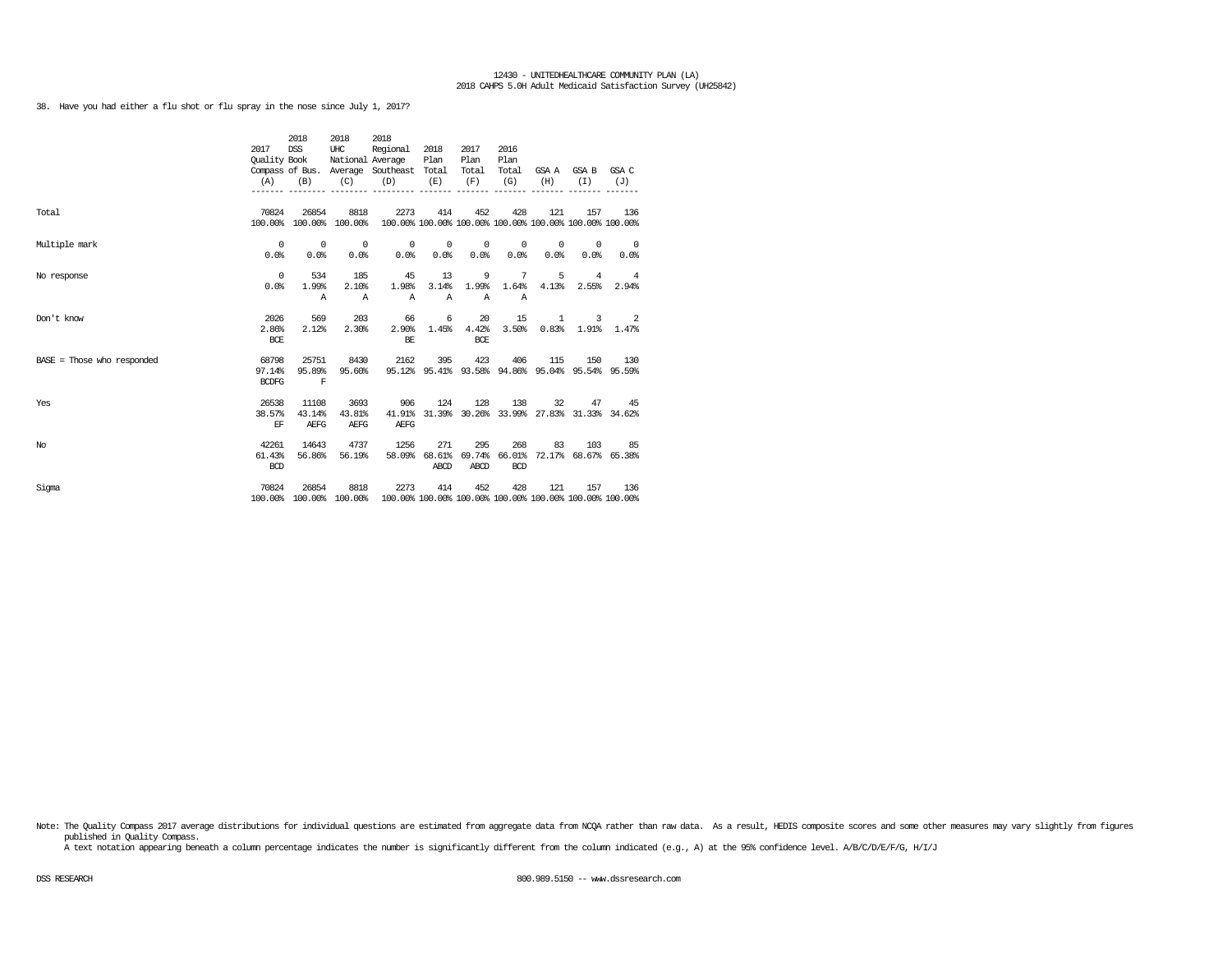# 38. Have you had either a flu shot or flu spray in the nose since July 1, 2017? (THOSE RESPONDENTS FLAGGED AS 18-64 IN THE SAMPLE)

|                              | 2017<br>Quality Book<br>(A)     | 2018<br><b>DSS</b><br>(B)      | 2018<br>UHC<br>(C)              | 2018<br>Regional<br>National Average<br>Compass of Bus. Average Southeast Total<br>(D) | 2018<br>Plan<br>(E)   | 2017<br>Plan<br>Total<br>(F)     | 2016<br>Plan<br>Total<br>(G)  | (H)             | GSA A GSA B<br>(T)      | GSA C<br>(J)                                                   |
|------------------------------|---------------------------------|--------------------------------|---------------------------------|----------------------------------------------------------------------------------------|-----------------------|----------------------------------|-------------------------------|-----------------|-------------------------|----------------------------------------------------------------|
| Total                        | 70824                           | 24125                          | 7845<br>100.00% 100.00% 100.00% | 1957                                                                                   | 407                   | 442                              | 412                           | 120             | 153                     | 134<br>100.00% 100.00% 100.00% 100.00% 100.00% 100.00% 100.00% |
| Multiple mark                | $^{\circ}$<br>0.0%              | $\sim$ 0<br>0.0%               | $\overline{0}$<br>0.0%          | $\circ$<br>0.0%                                                                        | $\circ$<br>0.0%       | $\overline{\phantom{0}}$<br>0.0% | $\circ$<br>0.0%               | $\circ$<br>0.0% | $^{\circ}$<br>0.0%      | $\overline{\phantom{0}}$<br>0.0%                               |
| No response                  | $^{\circ}$<br>0.0%              | 463<br>1.92%<br>$\mathbb{A}$   | 157<br>2.00%<br>$\mathbb{A}$    | 37<br>1.89%<br>$\mathbb{A}$                                                            | 13<br>3.19%<br>Α      | 9<br>2.04%<br>$\mathbb{A}$       | $7\phantom{.0}$<br>1.70%<br>Α | 5<br>4.17%      | $\overline{4}$<br>2.61% | $\overline{4}$<br>2.99%                                        |
| Don't know                   | 2026<br>2.86%<br><b>BCE</b>     | 497<br>2.06%                   | 173<br>2.21%                    | 57<br>2.91%<br>BE                                                                      | 5<br>1.23%            | 20<br>4.52%<br>BCE               | 15<br>3.64%<br>E              | $\mathbf{1}$    | 2<br>$0.83\%$ 1.31%     | $\overline{\phantom{0}}$ 2<br>1.49%                            |
| $BASE = Those who responded$ | 68798<br>97.14%<br><b>BCDFG</b> | 23165<br>96.02%<br>$\mathbf F$ | 7515<br>95.79%<br>F             | 1863                                                                                   | 389                   | 413                              | 390                           | 114             | 147                     | 128<br>95.20% 95.58% 93.44% 94.66% 95.00% 96.08% 95.52%        |
| Yes                          | 26538<br>38.57%<br>EF           | 9498<br>41.00%<br><b>AEFG</b>  | 3154<br>41.97%<br>AEFG          | 738<br>39.61%<br>EF                                                                    | 121                   | 123                              | 136                           | 31              | 46                      | 44<br>31.11% 29.78% 34.87% 27.19% 31.29% 34.38%                |
| No                           | 42261<br>61.43%<br>BC           | 13667<br>59.00%                | 4361<br>58.03%                  | 1125<br>60.39%                                                                         | 268<br>68.89%<br>ABCD | 290<br>ABCD                      | 254<br>BC                     | 83              | 101                     | 84<br>70.22% 65.13% 72.81% 68.71% 65.63%                       |
| Sigma                        | 70824                           | 24125                          | 7845<br>100.00% 100.00% 100.00% | 1957                                                                                   | 407                   | 442                              | 412                           | 120             | 153                     | 134<br>100.00% 100.00% 100.00% 100.00% 100.00% 100.00% 100.00% |

Note: The Quality Compass 2017 average distributions for individual questions are estimated from aggregate data from NOQA rather than raw data. As a result, HEDIS composite scores and some other measures may vary slightly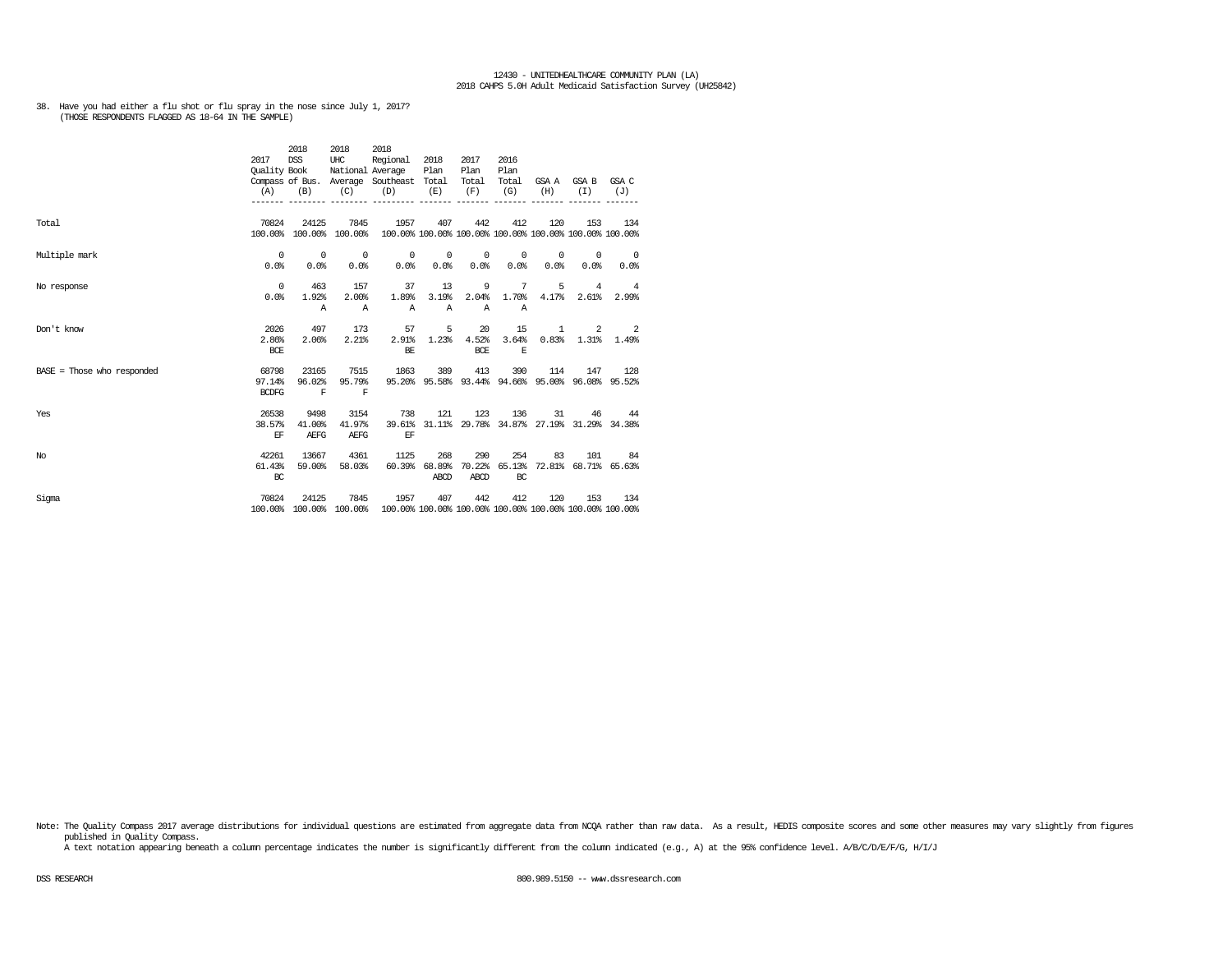39. Do you now smoke cigarettes or use tobacco every day, some days, or not at all?

|                              | 2017<br><b>Ouality Book</b><br>(A) | 2018<br><b>DSS</b><br>(B) | 2018<br>UHC<br>(C)               | 2018<br>Regional<br>National Average<br>Compass of Bus. Average Southeast Total<br>(D)  | 2018<br>Plan<br>(E)   | 2017<br>Plan<br>Total<br>(F) | 2016<br>Plan<br>Total<br>(G) | (H)                                                    | GSAA GSAB<br>(T)   | GSA C<br>(J)                                            |
|------------------------------|------------------------------------|---------------------------|----------------------------------|-----------------------------------------------------------------------------------------|-----------------------|------------------------------|------------------------------|--------------------------------------------------------|--------------------|---------------------------------------------------------|
| Total                        | 70824                              | 26854                     | 8818<br>100.00% 100.00% 100.00%  | 2273<br>100.00% 100.00% 100.00% 100.00% 100.00% 100.00% 100.00%                         | 414                   | 452                          | 428                          | 121                                                    | 157                | 136                                                     |
| Multiple mark                | 0<br>0.0%                          | $^{\circ}$<br>0.0%        | $\overline{\phantom{0}}$<br>0.0% | $\mathbf 0$<br>0.0%                                                                     | $\circ$<br>0.0%       | $\overline{0}$<br>0.0%       | 0<br>0.0%                    | $^{\circ}$<br>0.0%                                     | 0<br>0.0%          | - 0<br>0.0%                                             |
| No response                  | 0<br>0.0%                          | 689<br>2.57%<br>Α         | 220<br>2.49%<br>Α                | 53<br>2.33%<br>Α                                                                        | 13<br>3.14%<br>Α      | 13<br>2.88%<br>$\mathbb{A}$  | 11<br>2.57%<br>Α             | 3<br>2.48%                                             | 6<br>3.82%         | 4<br>2.94%                                              |
| $BASE = Those who responded$ | 70824<br>100.00%<br><b>BCDEFG</b>  | 26165<br>97.43%           | 8598<br>97.51%                   | 2220                                                                                    | 401                   | 439                          | 417                          | 118                                                    | 151                | 132<br>97.67% 96.86% 97.12% 97.43% 97.52% 96.18% 97.06% |
| Every day                    | 13719<br>19.37%                    | 5002<br>19.12%            | 1675<br>19.48%                   | 468<br><b>B</b>                                                                         | 78                    | 89                           | 81                           | 20                                                     | 30                 | 28<br>21.08% 19.45% 20.27% 19.42% 16.95% 19.87% 21.21%  |
| Some days                    | 8619<br>12.17%<br>$\mathbf B$      | 2982<br>11.40%            | 1028<br>11.96%                   | 300<br>B                                                                                | 55                    | 69<br>ABC                    | 57                           | 14<br>13.51% 13.72% 15.72% 13.67% 11.86% 11.92% 17.42% | 18                 | 23                                                      |
| Every day + Some days (NET)  | 22338<br>31.54%                    | 7984<br>30.51%            | 2703<br>31.44%                   | 768<br>ABC                                                                              | 133                   | 158<br><b>B</b>              | 138                          | 34                                                     | 48                 | 51<br>34.59% 33.17% 35.99% 33.09% 28.81% 31.79% 38.64%  |
| Not at all                   | 47927<br>67.67%<br>D               | 18035<br>68.93%<br>ADF    | 5853<br>68.07%<br>D              | 1438                                                                                    | 267                   | 281                          | 275                          | 83                                                     | 103                | 81<br>64.77% 66.58% 64.01% 65.95% 70.34% 68.21% 61.36%  |
| Don't know                   | 560<br>0.79%<br><b>BCEF</b>        | 146<br>0.56%<br>F         | 42<br>0.49%<br>F                 | 14<br>0.63%<br>F                                                                        | $\mathbf{1}$<br>0.25% | $\circ$                      | 4<br>0.0% 0.96%<br>F         | $\mathbf{1}$<br>0.85%                                  | $^{\circ}$<br>0.0% | $^{\circ}$<br>0.0%                                      |
| Sigma                        | 70824                              | 26854                     | 8818                             | 2273<br>100.00% 100.00% 100.00% 100.00% 100.00% 100.00% 100.00% 100.00% 100.00% 100.00% | 414                   | 452                          | 428                          | 121                                                    | 157                | 136                                                     |

Note: The Quality Compass 2017 average distributions for individual questions are estimated from aggregate data from NCQA rather than raw data. As a result, HEDIS composite scores and some other measures may vary slightly published in Quality Compass.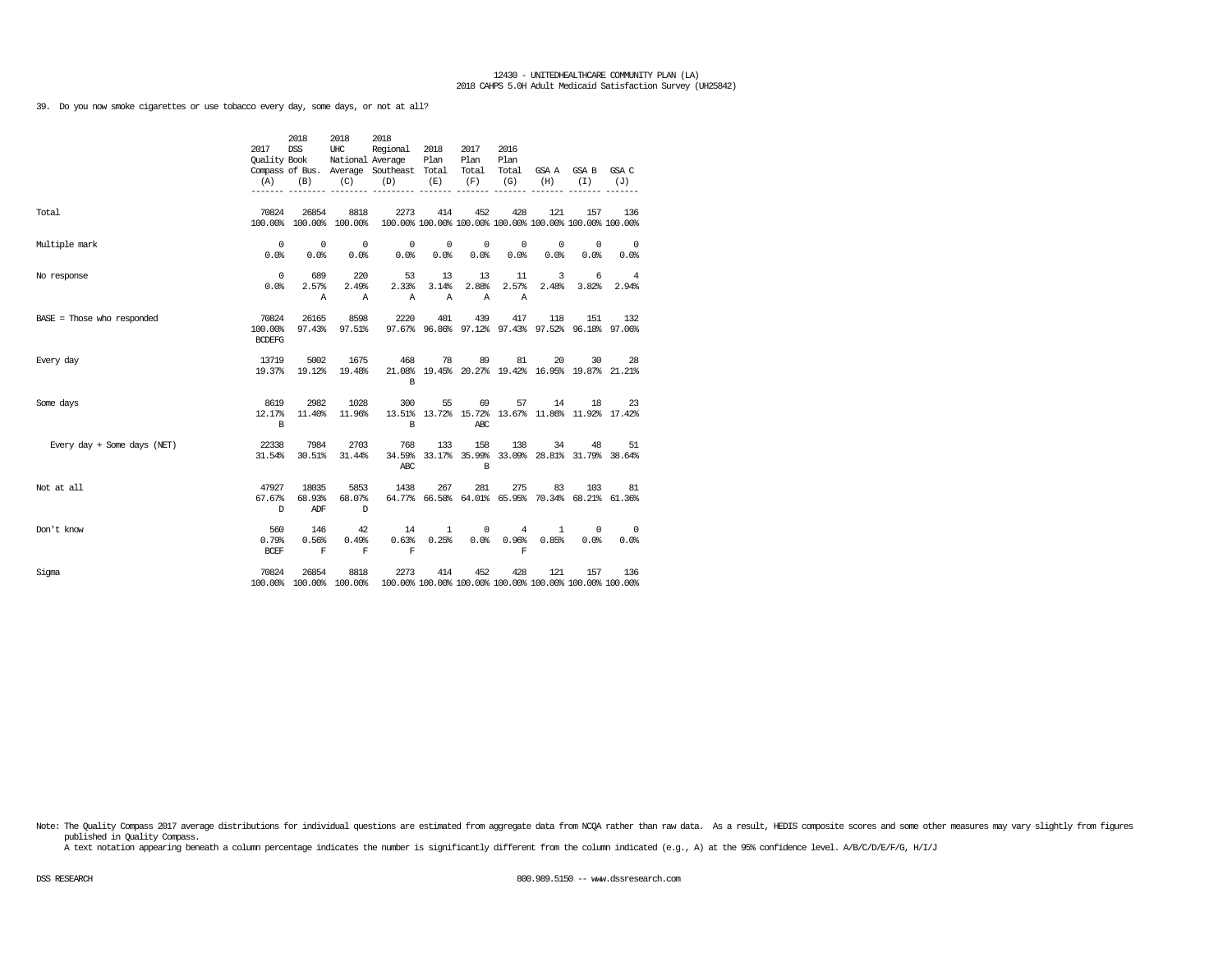40. In the last 6 months, how often were you advised to quit smoking or using tobacco by a doctor or other health provider in your plan?

|                                                 | 2017<br><b>Ouality Book</b><br>(A) | 2018<br><b>DSS</b><br>(B) | 2018<br>UHC<br>National Average<br>(C) | 2018<br>Regional<br>Compass of Bus. Average Southeast Total<br>(D) | 2018<br>Plan<br>(E)  | 2017<br>Plan<br>Total<br>(F) | 2016<br>Plan<br>Total<br>(G) | GSA A<br>(H)               | GSA B<br>(I)                                                   | GSA C<br>(J) |
|-------------------------------------------------|------------------------------------|---------------------------|----------------------------------------|--------------------------------------------------------------------|----------------------|------------------------------|------------------------------|----------------------------|----------------------------------------------------------------|--------------|
| Total                                           | 70824<br>100.00%                   | 26854<br>100.00%          | 8818<br>100.00%                        | 2273                                                               | 414                  | 452                          | 428                          | 121                        | 157<br>100.00% 100.00% 100.00% 100.00% 100.00% 100.00% 100.00% | 136          |
| Multiple mark                                   | $\Omega$<br>0.0%                   | $\mathbf 0$<br>0.0%       | $\Omega$<br>0.0%                       | $^{\circ}$<br>0.0%                                                 | $^{\circ}$<br>0.0%   | $\mathbf 0$<br>0.0%          | 0<br>0.0%                    | $\mathbf 0$<br>0.0%        | 0<br>0.0%                                                      | 0<br>0.0%    |
| No response                                     | 28<br>0.04%                        | 817<br>3.04%<br>Α         | 274<br>$3.11$ $8$<br>Α                 | 69<br>3.04%<br>Α                                                   | 17<br>4.11%<br>A     | 16<br>3.54%<br>Α             | 11<br>2.57%<br>Α             | 4<br>3.31%                 | 9<br>5.73%                                                     | 4<br>2.94%   |
| Appropriately skipped                           | 48486<br>68.46%<br>CDF             | 18181<br>67.70%<br>DF     | 5895<br>66.85%<br>DF                   | 1452<br>63.88%                                                     | 268<br>64.73%        | 281<br>62.17%                | 279<br>65.19%                | 84<br>69.42%               | 103<br>65.61%                                                  | 81<br>59.56% |
| BASE = Those who responded                      | 22310<br>31.50%<br>BC              | 7856<br>29.25%            | 2649<br>30.04%                         | 752<br>33.08%<br>RC.                                               | 129                  | 155<br>31.16% 34.29%<br>B    | 138                          | 33<br>32.24% 27.27% 28.66% | 45                                                             | 51<br>37.50% |
| Never                                           | 5298<br>23.75%                     | 1853<br>23.59%            | 649<br>24.50%                          | 180<br>23.94%                                                      | 42<br>32.56%<br>AB   | 42                           | 32                           | 9                          | 14<br>27.10% 23.19% 27.27% 31.11%                              | 19<br>37.25% |
| Sometimes                                       | 4533<br>20.32%                     | 1691<br>21.52%            | 587<br>22.16%                          | 184<br>24.47%<br>Α                                                 | 33                   | 41                           | 32                           | 8                          | 15<br>25.58% 26.45% 23.19% 24.24% 33.33% 19.61%                | 10           |
| Bottom Two Box (%Never + %Sometimes)            | 9830<br>44.06%                     | 3544<br>45.11%            | 1236<br>46.66%<br>Α                    | 364<br>48.40%<br>Α                                                 | 75<br>58.14%<br>ABCD | 83<br>53.55%<br>AB           | 64                           | 17                         | 29<br>46.38% 51.52% 64.44% 56.86%                              | 29           |
| Usually                                         | 3435<br>15.40%                     | 1312<br>16.70%            | 441<br>16.65%                          | 117<br>15.56%                                                      | 15                   | 21<br>11.63% 13.55%          | 22<br>15.94%                 | $\overline{4}$<br>12.12%   | 5<br>$11.11$ $8$                                               | 6<br>11.76%  |
| Always                                          | 9044<br>40.54%<br><b>BCDEF</b>     | 3000<br>38.19%            | 972<br>36.69%                          | 271<br>36.04%                                                      | 39<br>30.23%         | 51<br>32.90%                 | 52<br>37.68%                 | 12<br>36.36%               | 11<br>24.44%                                                   | 16<br>31.37% |
| CAHPS Rate (%Always + %Usually +<br>%Sometimes) | 17012<br>76.25%<br>$\mathbb E$     | 6003<br>76.41%<br>E       | 2000<br>75.50%                         | 572                                                                | 87                   | 113                          | 106                          | 24                         | 31<br>76.06% 67.44% 72.90% 76.81% 72.73% 68.89% 62.75%         | 32           |
| 3-point composite mean                          | 1.9648<br><b>CDEF</b>              | 1.9308<br>E               | 1,9003<br>$\mathbf E$                  |                                                                    |                      |                              |                              |                            | 1.8763 1.7209 1.7935 1.9130 1.8485 1.6000 1.7451               |              |
| 4-point composite mean                          | 2.7273<br><b>CEF</b>               | 2.6949<br>E               | 2.6553<br>E                            | E                                                                  |                      |                              |                              |                            | 2.6370 2.3953 2.5226 2.6812 2.5758 2.2889 2.3725               |              |
| Sigma                                           | 70824                              | 26854                     | 8818<br>100.00% 100.00% 100.00%        | 2273                                                               | 414                  | 452                          | 428                          | 121                        | 157<br>100.00% 100.00% 100.00% 100.00% 100.00% 100.00% 100.00% | 136          |

Note: The Quality Compass 2017 average distributions for individual questions are estimated from aggregate data from NCQA rather than raw data. As a result, HEDIS composite scores and some other measures may vary slightly published in Quality Compass.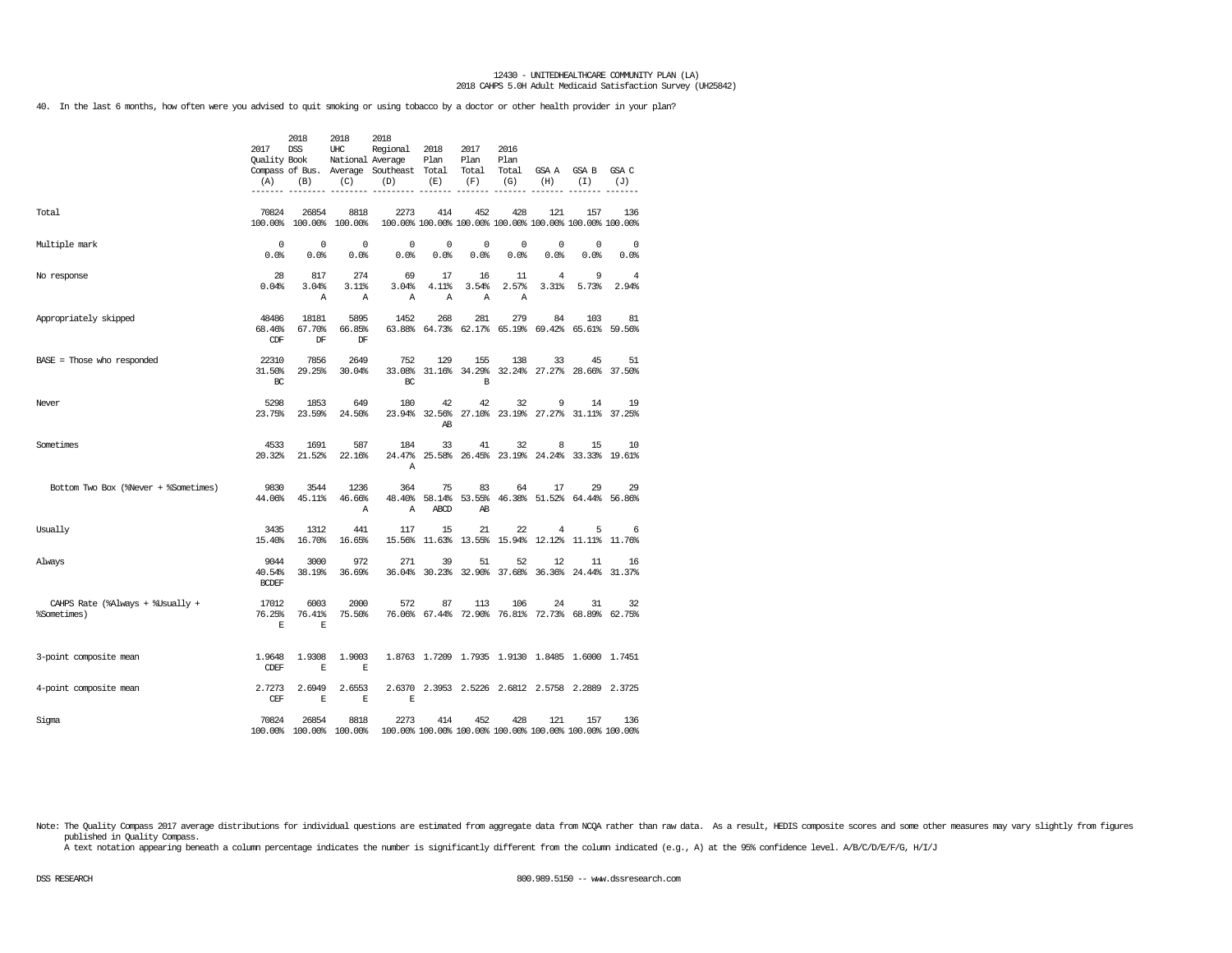41. In the last 6 months, how often was medication recommended or discussed by a doctor or health provider to assist you with quitting smoking or using tobacco? Examples of medication are: nicotine gum, patch, nasal spray, prescription medication.

|                                                 | 2017<br>Quality Book<br>(A) | 2018<br><b>DSS</b><br>(B)    | 2018<br>UHC<br>National Average<br>(C) | 2018<br>Regional<br>Compass of Bus. Average Southeast Total<br>(D) | 2018<br>Plan<br>(E) | 2017<br>Plan<br>Total<br>(F)     | 2016<br>Plan<br>Total<br>(G) | GSA A<br>(H)             | GSA B<br>(I)                                                   | GSA C<br>(J)           |
|-------------------------------------------------|-----------------------------|------------------------------|----------------------------------------|--------------------------------------------------------------------|---------------------|----------------------------------|------------------------------|--------------------------|----------------------------------------------------------------|------------------------|
| Total                                           | 70824                       | 26854                        | 8818<br>100.00% 100.00% 100.00%        | 2273                                                               | 414                 | 452                              | 428                          | 121                      | 157<br>100.00% 100.00% 100.00% 100.00% 100.00% 100.00% 100.00% | 136                    |
| Multiple mark                                   | 0<br>0.0%                   | $^{\circ}$<br>0.0%           | 0<br>0.0%                              | 0<br>0.0%                                                          | 0<br>0.0%           | 0<br>0.0%                        | 1<br>0.23%                   | 0<br>0.0%                | 0<br>0.0%                                                      | $\overline{0}$<br>0.0% |
| No response                                     | 28<br>0.04%                 | 864<br>3.22%<br>$\mathbb{A}$ | 286<br>3.24%<br>Α                      | 67<br>2.95%<br>Α                                                   | 16<br>3.86%<br>Α    | 19<br>4.20%<br>Α                 | 11<br>2.57%<br>Α             | 5<br>4.13%               | 6<br>3.82%                                                     | 5<br>3.68%             |
| Appropriately skipped                           | 48486<br>68.46%<br>CDF      | 18181<br>67.70%<br>DF        | 5895<br>66.85%<br>DF                   | 1452                                                               | 268                 | 281                              | 279                          | 84                       | 103<br>63.88% 64.73% 62.17% 65.19% 69.42% 65.61% 59.56%        | 81                     |
| BASE = Those who responded                      | 22310<br>31.50%<br>BC       | 7809<br>29.08%               | 2637<br>29.90%                         | 754<br>BC                                                          | 130                 | 152<br>B                         | 137                          | 32                       | 48<br>33.17% 31.40% 33.63% 32.01% 26.45% 30.57% 36.76%         | 50                     |
| Never                                           | 11275<br>50.54%<br>B        | 3784<br>48.46%               | 1303<br>49.41%                         | 382                                                                | 74                  | 88<br>50.66% 56.92% 57.89%<br>BC | 83<br>60.58%<br>ABCD         | 14                       | 29<br>43.75% 60.42% 62.00%                                     | 31                     |
| Sometimes                                       | 4533<br>20.32%<br>G         | 1620<br>20.75%<br>G          | 556<br>21.08%<br>FG                    | 171<br>FG                                                          | 23                  | 23                               | 17                           | 9<br>J                   | 9<br>22.68% 17.69% 15.13% 12.41% 28.13% 18.75% 10.00%          | 5                      |
| Bottom Two Box (%Never + %Sometimes)            | 15808<br>70.86%             | 5404<br>69.20%               | 1859<br>70.50%                         | 553<br>73.34%<br>B                                                 | 97                  | 111                              | 100                          | 23                       | 38<br>74.62% 73.03% 72.99% 71.88% 79.17% 72.00%                | 36                     |
| Usually                                         | 2493<br>11.17%              | 928<br>11.88%                | 301<br>11.41%                          | 79<br>10.48%                                                       | 12<br>9.23%         | 12                               | 17                           | 5<br>7.89% 12.41% 15.63% | 3<br>6.25%                                                     | 4<br>8,00%             |
| Always                                          | 4009<br>17.97%              | 1477<br>18.91%               | 477<br>18.09%                          | 122                                                                | 21                  | 29                               | 20                           | 4                        | 7<br>16.18% 16.15% 19.08% 14.60% 12.50% 14.58%                 | 10<br>20.00%           |
| CAHPS Rate (%Always + %Usually +<br>%Sometimes) | 11034<br>49.46%<br>G        | 4025<br>51.54%<br>AFG        | 1334<br>50.59%<br>FG                   | 372<br>G                                                           | 56                  | 64                               | 54                           | 18                       | 19<br>49.34% 43.08% 42.11% 39.42% 56.25% 39.58% 38.00%         | 19                     |
| 3-point composite mean                          | 1.4711                      | 1.4971<br>D                  | 1.4759                                 |                                                                    |                     |                                  |                              |                          | 1.4284 1.4154 1.4605 1.4161 1.4063 1.3542 1.4800               |                        |
| 4-point composite mean                          | 1.9657                      | 2.0125<br>DG                 | 1.9818                                 |                                                                    |                     |                                  |                              |                          | 1.9218 1.8462 1.8816 1.8102 1.9688 1.7500 1.8600               |                        |
| Sigma                                           | 70824                       | 26854                        | 8818<br>100.00% 100.00% 100.00%        | 2273                                                               | 414                 | 452                              | 428                          | 121                      | 157<br>100.00% 100.00% 100.00% 100.00% 100.00% 100.00% 100.00% | 136                    |

Note: The Quality Compass 2017 average distributions for individual questions are estimated from aggregate data from NCQA rather than raw data. As a result, HEDIS composite scores and some other measures may vary slightly published in Quality Compass.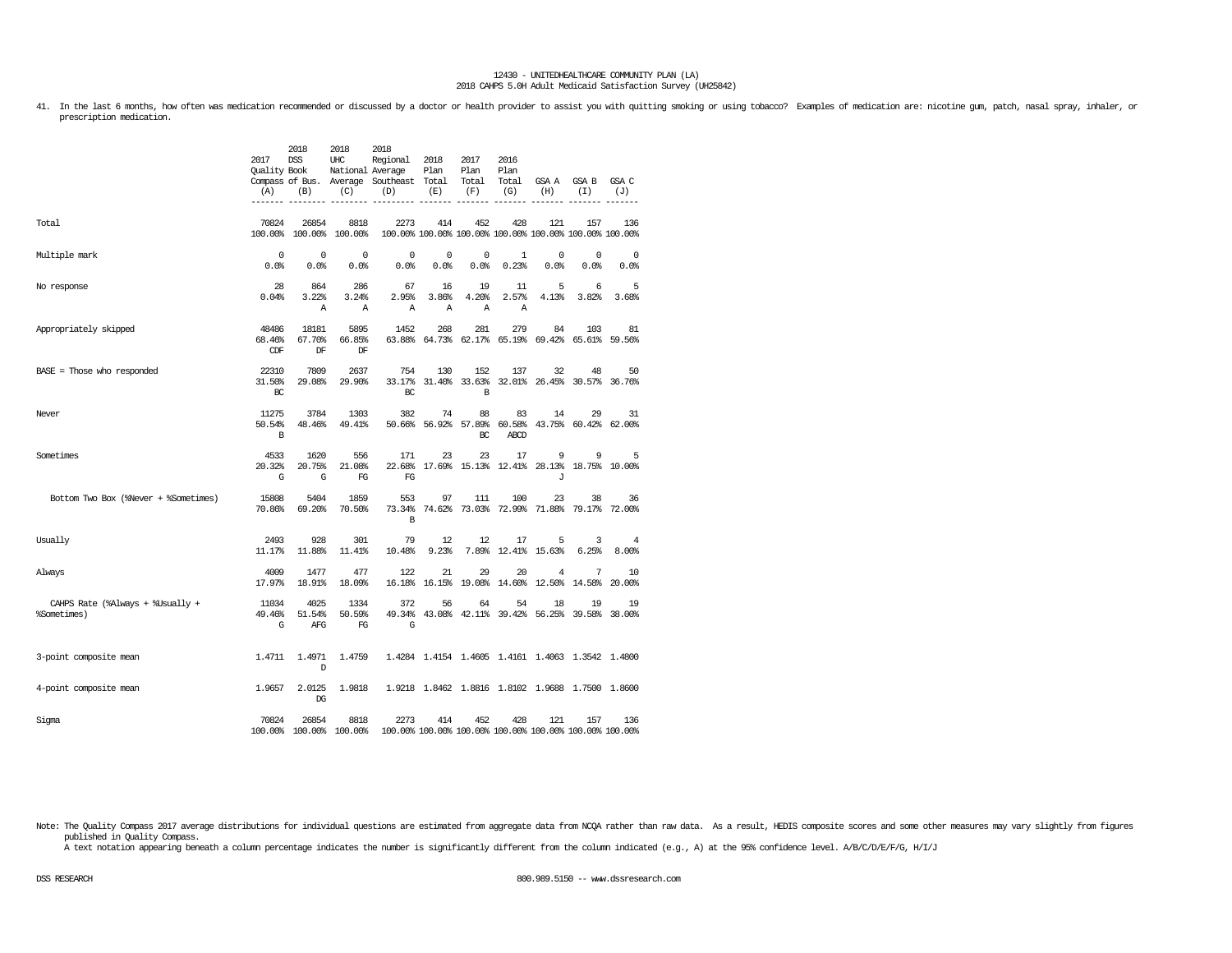42. In the last 6 months, how often did your doctor or health provider discuss or provide methods and strategies other than medication to assist you with quitting smoking or using tobacco? Examples of methods and strategie helpline, individual or group counseling, or cessation program.

|                                                 | 2017<br><b>Ouality Book</b><br>(A) | 2018<br><b>DSS</b><br>(B)        | 2018<br>UHC<br>National Average<br>(C) | 2018<br>Regional<br>Compass of Bus. Average Southeast Total<br>(D) | 2018<br>Plan<br>(E) | 2017<br>Plan<br>Total<br>(F)       | 2016<br>Plan<br>Total<br>(G) | GSA A<br>(H) | GSA B<br>(T)                                                   | GSA C<br>(J)       |
|-------------------------------------------------|------------------------------------|----------------------------------|----------------------------------------|--------------------------------------------------------------------|---------------------|------------------------------------|------------------------------|--------------|----------------------------------------------------------------|--------------------|
| Total                                           | 70824                              | 26854<br>100.00% 100.00%         | 8818<br>100.00%                        | 2273                                                               | 414                 | 452                                | 428                          | 121          | 157<br>100.00% 100.00% 100.00% 100.00% 100.00% 100.00% 100.00% | 136                |
| Multiple mark                                   | $^{\circ}$<br>0.0%                 | $^{\circ}$<br>0.0%               | $\Omega$<br>0.0%                       | 0<br>0.0%                                                          | 0<br>0.0%           | 0<br>0.0%                          | 1<br>0.23%                   | 0<br>0.0%    | 0<br>0.0%                                                      | $^{\circ}$<br>0.0% |
| No response                                     | 14<br>0.02%                        | 896<br>3.34%<br>Α                | 308<br>3.49%<br>Α                      | 79<br>3.48%<br>Α                                                   | 18<br>4.35%<br>Α    | 18<br>3.98%<br>Α                   | 12<br>2.80%<br>A             | 6<br>4.96%   | 6<br>3.82%                                                     | 6<br>4.41%         |
| Appropriately skipped                           | 48486<br>68.46%<br><b>CDF</b>      | 18181<br>67.70%<br>DF            | 5895<br>66.85%<br>DF                   | 1452                                                               | 268                 | 281<br>63.88% 64.73% 62.17% 65.19% | 279                          | 84           | 103<br>69.42% 65.61% 59.56%                                    | 81                 |
| $BASE = Those who responded$                    | 22324<br>31.52%<br>BC              | 7777<br>28.96%                   | 2615<br>29.66%                         | 742<br>32.64%<br>BC                                                | 128<br>30.92%       | 153<br>33.85%<br>B                 | 136                          | 31           | 48<br>31.78% 25.62% 30.57% 36.03%                              | 49                 |
| Never                                           | 12479<br>55.90%                    | 4257<br>54.74%                   | 1470<br>56.21%                         | 423                                                                | 75                  | 100<br>ABCD                        | 78                           | 14           | 32<br>57.01% 58.59% 65.36% 57.35% 45.16% 66.67% 59.18%         | 29                 |
| Sometimes                                       | 4285<br>19.19%                     | 1474<br>18.95%                   | 492<br>18.81%                          | 154<br>20.75%                                                      | 22<br>17.19%        | 24<br>15.69%                       | 23<br>16.91%                 | 8            | 7<br>25.81% 14.58% 14.29%                                      | 7                  |
| Bottom Two Box (%Never + %Sometimes)            | 16764<br>75.10%                    | 5731<br>73.69%                   | 1962<br>75.03%                         | 577<br>77.76%<br>B                                                 | 97                  | 124<br>75.78% 81.05%<br>B          | 101<br>74.26%                | 22           | 39<br>70.97% 81.25%                                            | 36<br>73.47%       |
| Usually                                         | 2302<br>10.31%                     | 845<br>10.87%<br>D               | 266<br>10.17%                          | 61<br>8.22%                                                        | 9<br>7.03%          | 11<br>7.19%                        | 13<br>9.56%                  | 3<br>9.68%   | 2<br>4.17%                                                     | 4<br>8.16%         |
| Always                                          | 3258<br>14.59%                     | 1201<br>15.44%                   | 387<br>14.80%                          | 104                                                                | 22                  | 18                                 | 22                           | 6            | 7<br>14.02% 17.19% 11.76% 16.18% 19.35% 14.58% 18.37%          | 9                  |
| CAHPS Rate (%Always + %Usually +<br>%Sometimes) | 9845<br>44.10%<br>F                | 3520<br>45.26%<br>$\mathbf F$    | 1145<br>43.79%<br>F                    | 319<br>$\mathbf F$                                                 | 53                  | 53                                 | 58                           | 17           | 16<br>42.99% 41.41% 34.64% 42.65% 54.84% 33.33% 40.82%         | 20                 |
| 3-point composite mean                          | 1.3950                             | 1.4175<br>F                      | 1.3977                                 |                                                                    |                     |                                    |                              |              | 1.3625 1.4141 1.3072 1.4191 1.4839 1.3333 1.4490               |                    |
| 4-point composite mean                          | 1.8360<br>F                        | 1.8701<br>$\mathbf F$            | 1.8356<br>$\mathbf F$                  |                                                                    |                     |                                    |                              |              | 1.7925 1.8281 1.6536 1.8456 2.0323 1.6667 1.8571               |                    |
| Sigma                                           | 70824                              | 26854<br>100.00% 100.00% 100.00% | 8818                                   | 2273                                                               | 414                 | 452                                | 428                          | 121          | 157<br>100.00% 100.00% 100.00% 100.00% 100.00% 100.00% 100.00% | 136                |

Note: The Quality Compass 2017 average distributions for individual questions are estimated from aggregate data from NCQA rather than raw data. As a result, HEDIS composite scores and some other measures may vary slightly published in Quality Compass.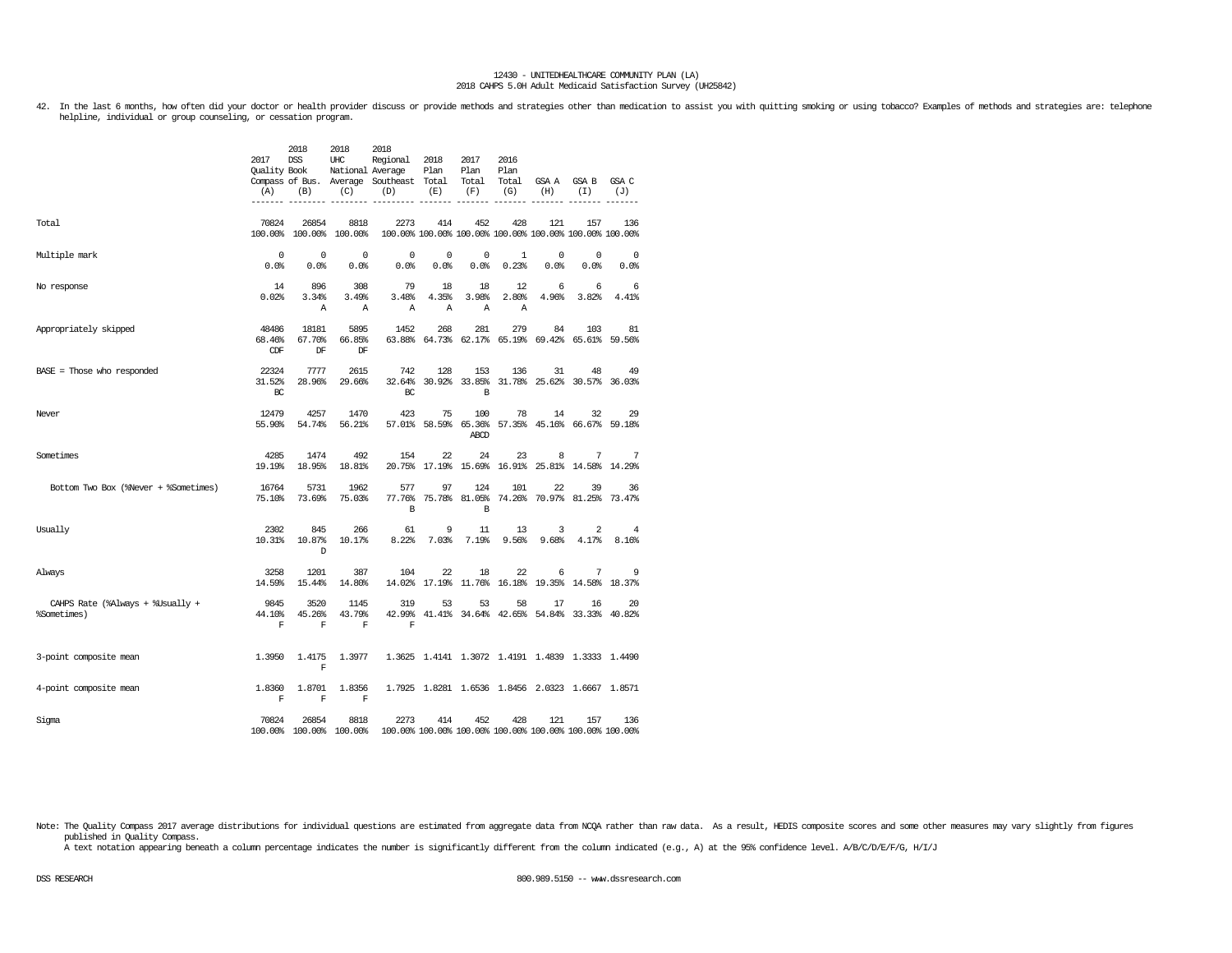43. In the last 6 months, did you get health care 3 or more times for the same condition or problem?

|                              | 2017<br>Quality Book | 2018<br><b>DSS</b> | 2018<br>UHC<br>National Average | 2018<br>Regional                                                        | 2018<br>Plan | 2017<br>Plan             | 2016<br>Plan |         |                                                         |                          |
|------------------------------|----------------------|--------------------|---------------------------------|-------------------------------------------------------------------------|--------------|--------------------------|--------------|---------|---------------------------------------------------------|--------------------------|
|                              |                      |                    |                                 | Compass of Bus. Average Southeast Total                                 |              | Total                    | Total        |         | GSA A GSA B                                             | GSA C                    |
|                              | (A)                  | (B)                | (C)                             | (D)                                                                     | (E)          | (F)                      | (G)          | (H)     | (T)                                                     | (J)                      |
|                              |                      |                    |                                 |                                                                         |              |                          |              |         |                                                         |                          |
|                              |                      |                    |                                 |                                                                         |              |                          |              |         |                                                         |                          |
| Total                        | 70824                | 26854              | 8818                            | 2273                                                                    | 414          | 452                      | 428          | 121     | 157                                                     | 136                      |
|                              | 100.00%              |                    | 100.00% 100.00%                 |                                                                         |              |                          |              |         | 100.00% 100.00% 100.00% 100.00% 100.00% 100.00% 100.00% |                          |
| Multiple mark                | $^{\circ}$           | $^{\circ}$         | $\overline{\phantom{0}}$        | $\circ$                                                                 | $\sim$ 0     | $\overline{\phantom{0}}$ | $^{\circ}$   | $\circ$ | $^{\circ}$                                              | $\overline{\phantom{0}}$ |
|                              | 0.0%                 | 0.0%               | 0.0%                            | 0.0%                                                                    | 0.0%         | 0.0%                     | 0.0%         | 0.0%    | 0.0%                                                    | 0.0%                     |
|                              |                      |                    |                                 |                                                                         |              |                          |              |         |                                                         |                          |
| No response                  | $^{\circ}$           | 978                | 307                             | 90                                                                      | 23           | 23                       | 18           | 7       | 9                                                       | - 7                      |
|                              | 0.0%                 | 3.64%              | 3.48%                           | 3.96%                                                                   | 5.56%        | 5.09%                    | 4.21%        |         | $5.79\%$ 5.73%                                          | 5.15%                    |
|                              |                      | Α                  | $\mathbb{A}$                    | $\mathbb{A}$                                                            | $\mathbb{A}$ | $\mathbb{A}$             | $\mathbb{A}$ |         |                                                         |                          |
| $BASE = Those who responded$ | 70824                | 25876              | 8511                            | 2183                                                                    | 391          | 429                      | 410          | 114     | 148                                                     | 129                      |
|                              | 100.00%              | 96.36%             | 96.52%                          |                                                                         |              |                          |              |         | 96.04% 94.44% 94.91% 95.79% 94.21% 94.27% 94.85%        |                          |
|                              | <b>BCDEFG</b>        |                    |                                 |                                                                         |              |                          |              |         |                                                         |                          |
|                              |                      |                    |                                 |                                                                         |              |                          |              |         |                                                         |                          |
| Yes                          | 24080                | 9765               | 3326                            | 955                                                                     | 146          | 146                      | 150          | 42      | 50                                                      | -54                      |
|                              | 34.00%               | 37.74%             | 39.08%                          | 43.75%                                                                  |              |                          |              |         | 37.34% 34.03% 36.59% 36.84% 33.78% 41.86%               |                          |
|                              |                      | $\mathbb{A}$       | ABF                             | ABCEFG                                                                  |              |                          |              |         |                                                         |                          |
|                              |                      |                    |                                 |                                                                         |              |                          |              |         |                                                         |                          |
| No                           | 46744                | 16111              | 5185                            | 1228                                                                    | 245          | 283                      | 260          | 72      | 98                                                      | 75                       |
|                              | 66.00%<br><b>BCD</b> | 62.26%<br>CD       | 60.92%<br>D                     |                                                                         | $\mathbb{D}$ |                          |              |         | 56.25% 62.66% 65.97% 63.41% 63.16% 66.22% 58.14%        |                          |
|                              |                      |                    |                                 |                                                                         |              | CD                       | D            |         |                                                         |                          |
| Sigma                        | 70824                | 26854              | 8818                            | 2273                                                                    | 414          | 452                      | 428          | 121     | 157                                                     | 136                      |
|                              | 100.00%              |                    |                                 | 100.00% 100.00% 100.00% 100.00% 100.00% 100.00% 100.00% 100.00% 100.00% |              |                          |              |         |                                                         |                          |

Note: The Quality Compass 2017 average distributions for individual questions are estimated from aggregate data from NCQA rather than raw data. As a result, HEDIS composite scores and some other measures may vary slightly published in Quality Compass.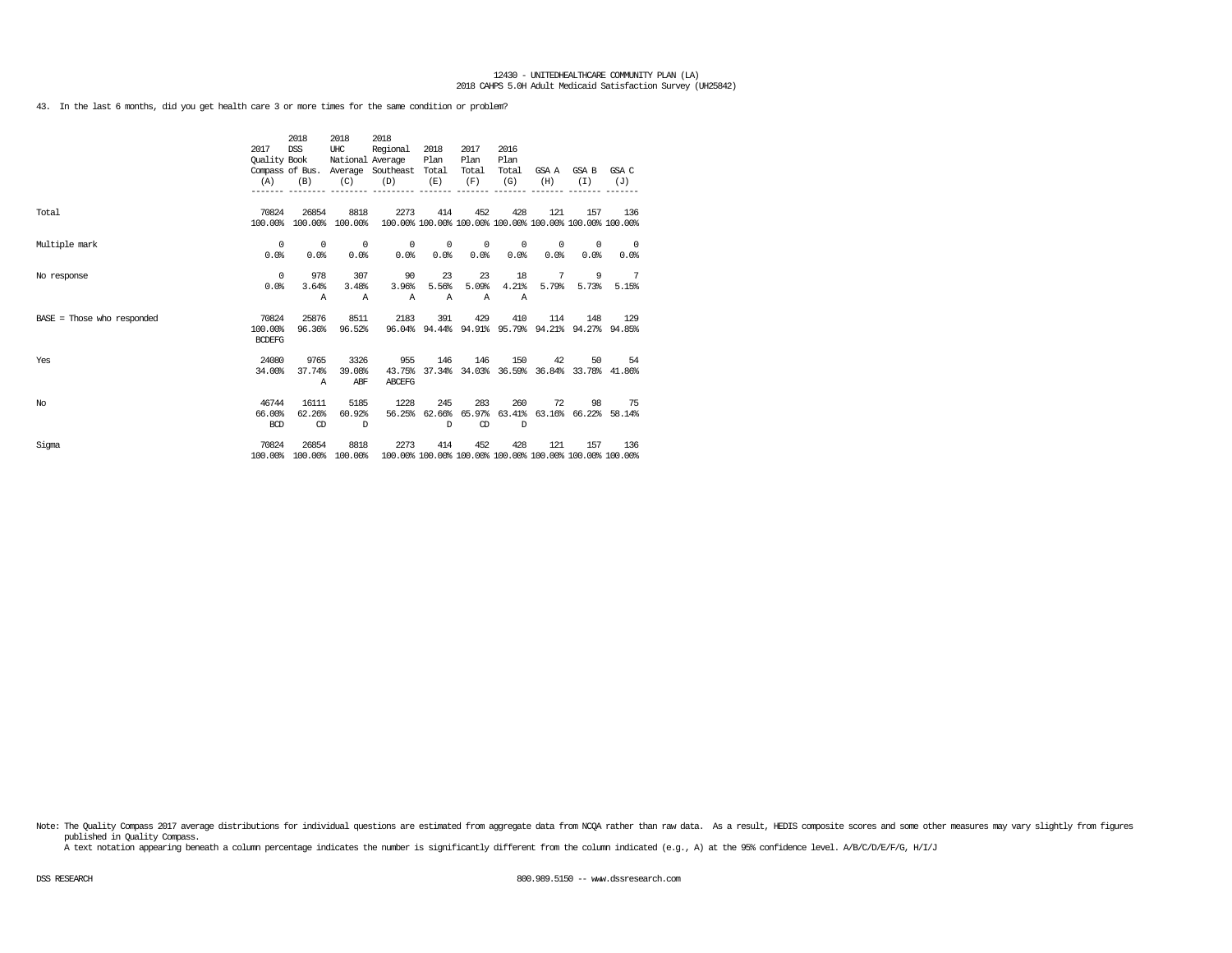44. Is this a condition or problem that has lasted for at least 3 months? Do not include pregnancy or menopause.

|                              |              | 2018                    | 2018     | 2018                                                                            |                                                    |                 |              |                 |                                                         |                |
|------------------------------|--------------|-------------------------|----------|---------------------------------------------------------------------------------|----------------------------------------------------|-----------------|--------------|-----------------|---------------------------------------------------------|----------------|
|                              | 2017         | <b>DSS</b>              | UHC      | Regional                                                                        | 2018                                               | 2017            | 2016         |                 |                                                         |                |
|                              | Quality Book |                         |          | National Average                                                                | Plan                                               | Plan            | Plan         |                 |                                                         |                |
|                              |              |                         |          | Compass of Bus. Average Southeast Total                                         |                                                    | Total           | Total        |                 | GSA A GSA B GSA C                                       |                |
|                              | (A)          | (B)                     | (C)      | (D)                                                                             | (E)                                                | (F)             | (G)          | (H)             | (T)                                                     | (J)            |
|                              |              |                         |          | --------- --------- ------                                                      |                                                    | $- - - - - - -$ |              |                 |                                                         |                |
| Total                        | 70824        | 26854                   | 8818     | 2273                                                                            | 414                                                | 452             | 428          | 121             | 157                                                     | 136            |
|                              |              | 100.00% 100.00% 100.00% |          |                                                                                 |                                                    |                 |              |                 | 100.00% 100.00% 100.00% 100.00% 100.00% 100.00% 100.00% |                |
| Multiple mark                | $\sim$ 0     | $\overline{0}$          | $\sim$ 0 |                                                                                 | $\begin{array}{ccc} & & 0 & \quad & 0 \end{array}$ | $\sim$ 0        | $\circ$      |                 | $0 \qquad \qquad$<br>$\circ$                            | $\sim$ 0       |
|                              | 0.0%         | 0.0%                    | 0.0%     | 0.0%                                                                            | 0.0%                                               | 0.0%            | 0.0%         | 0.0%            | 0.0%                                                    | 0.0%           |
| No response                  | 14           | 1280                    | 426      | 130                                                                             | 25                                                 | 28              | 21           |                 | 8<br>10                                                 | $\overline{7}$ |
|                              | 0.02%        | 4.77%                   | 4.83%    | 5.72%                                                                           | 6.04%                                              | 6.19%           | 4.91%        |                 | $6.61\%$ $6.37\%$                                       | 5.15%          |
|                              |              | $\mathbb{A}$            | A        | $\mathbb{A}$                                                                    | $\mathbb{A}$                                       | $\mathbb{A}$    | $\mathbb{A}$ |                 |                                                         |                |
| Appropriately skipped        | 46744        | 16111                   | 5185     | 1228                                                                            | 245                                                | 283             | 260          | 72              | 98                                                      | 75             |
|                              | 66.00%       | 59.99%                  | 58.80%   |                                                                                 |                                                    |                 |              |                 | 54.03% 59.18% 62.61% 60.75% 59.50% 62.42% 55.15%        |                |
|                              | <b>BCDEG</b> | CD                      | $\Box$   |                                                                                 |                                                    | $\mathbb{D}$    | $\Box$       |                 |                                                         |                |
| $BASE = Those who responded$ | 24066        | 9463                    | 3207     | 915                                                                             | 144                                                | 141             | 147          |                 | 41 - 1                                                  | 49 54          |
|                              | 33.98%       | 35.24%                  | 36.37%   | 40.26%                                                                          |                                                    |                 |              |                 | 34.78% 31.19% 34.35% 33.88% 31.21% 39.71%               |                |
|                              |              | A                       | ΑF       | <b>ABCEFG</b>                                                                   |                                                    |                 |              |                 |                                                         |                |
| Yes                          | 20199        | 7826                    | 2672     | 779                                                                             | 116                                                |                 | 116 117      |                 | 31                                                      | 39 46          |
|                              | 83.93%       | 82.70%                  | 83.32%   |                                                                                 |                                                    |                 |              |                 | 85.14% 80.56% 82.27% 79.59% 75.61% 79.59% 85.19%        |                |
|                              |              |                         |          | $\mathbf{B}$                                                                    |                                                    |                 |              |                 |                                                         |                |
| No                           | 3867         | 1637                    | 535      | 136                                                                             |                                                    | 28              | 25           | 30 <sup>7</sup> | 10                                                      | 10 8           |
|                              | 16.07%       | 17.30%                  | 16.68%   |                                                                                 |                                                    |                 |              |                 | 14.86% 19.44% 17.73% 20.41% 24.39% 20.41% 14.81%        |                |
|                              |              | $\mathbb{D}$            |          |                                                                                 |                                                    |                 |              |                 |                                                         |                |
| Sigma                        | 70824        | 26854                   | 8818     | 2273                                                                            | 414                                                | 452             | 428          | 121             | 157                                                     | 136            |
|                              |              |                         |          | 100.00% 100.00% 100.00% 100.00% 100.00% 100.00% 100.00% 100.00% 100.00% 100.00% |                                                    |                 |              |                 |                                                         |                |

Note: The Quality Compass 2017 average distributions for individual questions are estimated from aggregate data from NCQA rather than raw data. As a result, HEDIS composite scores and some other measures may vary slightly published in Quality Compass.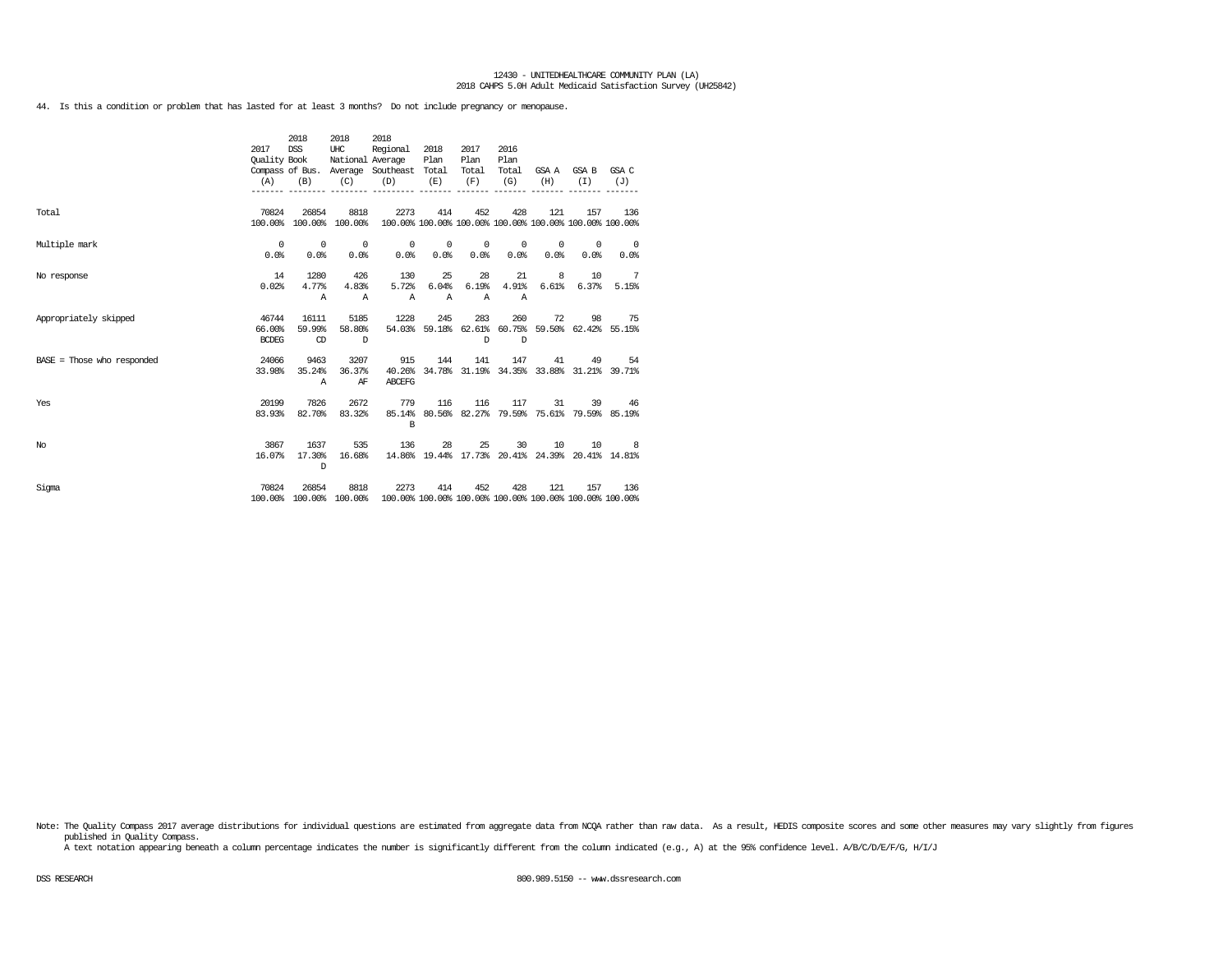45. Do you now need or take medicine prescribed by a doctor? Do not include birth control.

|                              |               | 2018           | 2018             | 2018                              |            |         |                      |            |                                                         |                          |
|------------------------------|---------------|----------------|------------------|-----------------------------------|------------|---------|----------------------|------------|---------------------------------------------------------|--------------------------|
|                              | 2017          | <b>DSS</b>     | UHC              | Regional                          | 2018       | 2017    | 2016                 |            |                                                         |                          |
|                              | Quality Book  |                | National Average |                                   | Plan       | Plan    | Plan                 |            |                                                         |                          |
|                              |               |                |                  | Compass of Bus. Average Southeast | Total      | Total   | Total                | GSA A      | GSA B                                                   | GSA C                    |
|                              | (A)           | (B)            | (C)              | (D)                               | (E)        | (F)     | (G)                  | (H)        | (T)                                                     | (J)                      |
|                              |               |                |                  |                                   |            |         |                      |            |                                                         |                          |
| Total                        | 70824         | 26854          | 8818             | 2273                              | 414        | 452     | 428                  | 121        | 157                                                     | 136                      |
|                              | 100.00%       |                | 100.00% 100.00%  |                                   |            |         |                      |            | 100.00% 100.00% 100.00% 100.00% 100.00% 100.00% 100.00% |                          |
|                              |               |                |                  |                                   |            |         |                      |            |                                                         |                          |
| Multiple mark                | $^{\circ}$    | $\overline{0}$ | 0                | $^{\circ}$                        | $^{\circ}$ | $\circ$ | 0                    | $^{\circ}$ | 0                                                       | $\overline{\phantom{0}}$ |
|                              | 0.0%          | 0.0%           | 0.0%             | 0.0%                              | 0.0%       | 0.0%    | 0.0%                 | 0.0%       | 0.0%                                                    | 0.0%                     |
|                              |               |                |                  |                                   |            |         |                      |            |                                                         |                          |
| No response                  | $^{\circ}$    | 862            | 271              | 77                                | 22         | 25      | 15                   | 7          | 7                                                       | $_{\rm 8}$               |
|                              | 0.0%          | 3.21%          | 3.07%            | 3.39%                             | 5.31%      | 5.53%   | 3.50%                | 5.79%      | 4.46%                                                   | 5.88%                    |
|                              |               | Α              | Α                | $\mathbb{A}$                      | AC         | ABC     | $\mathbb{A}$         |            |                                                         |                          |
| $BASE = Those who responded$ | 70824         | 25992          | 8547             | 2196                              | 392        | 427     | 413                  | 114        | 150                                                     | 128                      |
|                              | 100.00%       | 96.79%         | 96.93%           |                                   |            |         |                      |            | 96.61% 94.69% 94.47% 96.50% 94.21% 95.54% 94.12%        |                          |
|                              | <b>BCDEFG</b> | $\mathbf F$    | EF               |                                   |            |         |                      |            |                                                         |                          |
|                              |               |                |                  |                                   |            |         |                      |            |                                                         |                          |
| Yes                          | 46432         | 17712          | 5971             | 1615                              | 255        | 281     | 259                  | 71         | 97                                                      | 87                       |
|                              | 65.56%        | 68.14%         | 69.86%           | 73.54%                            |            |         |                      |            | 65.05% 65.81% 62.71% 62.28% 64.67% 67.97%               |                          |
|                              |               | AG             | ABG              | ABCEFG                            |            |         |                      |            |                                                         |                          |
| No                           | 24392         | 8280           | 2576             | 581                               | 137        | 146     | 154                  | 43         | 53                                                      | 41                       |
|                              | 34.44%        | 31.86%         | 30.14%           | 26.46%                            |            |         | 34.95% 34.19% 37.29% |            | 37.72% 35.33% 32.03%                                    |                          |
|                              | <b>BCD</b>    | CD             | D                |                                   | D          | D       | <b>BCD</b>           |            |                                                         |                          |
|                              |               |                |                  |                                   |            |         |                      |            |                                                         |                          |
| Sigma                        | 70824         | 26854          | 8818             | 2273                              | 414        | 452     | 428                  | 121        | 157                                                     | 136                      |
|                              | 100.00%       |                | 100.00% 100.00%  |                                   |            |         |                      |            | 100.00% 100.00% 100.00% 100.00% 100.00% 100.00% 100.00% |                          |

Note: The Quality Compass 2017 average distributions for individual questions are estimated from aggregate data from NCQA rather than raw data. As a result, HEDIS composite scores and some other measures may vary slightly published in Quality Compass.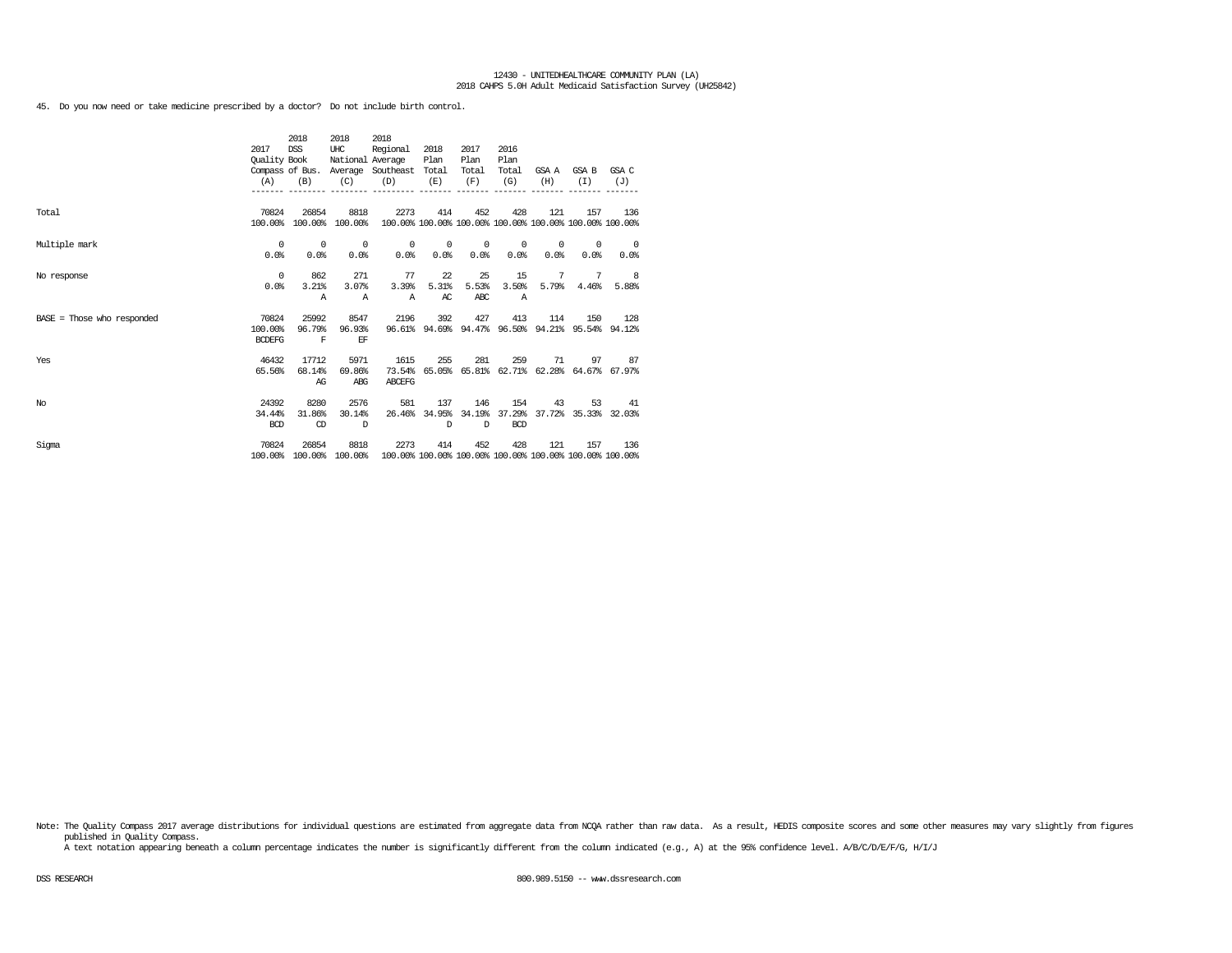46. Is this medicine to treat a condition that has lasted for at least 3 months? Do not include pregnancy or menopause.

|                              | 2017<br>Quality Book<br>(A)    | 2018<br>DSS<br>(B)               | 2018<br>UHC<br>(C)               | 2018<br>Regional<br>National Average<br>Compass of Bus. Average Southeast Total<br>(D) | 2018<br>Plan<br>(E)<br>$\frac{1}{2} \left( \frac{1}{2} \right) \left( \frac{1}{2} \right) \left( \frac{1}{2} \right) \left( \frac{1}{2} \right) \left( \frac{1}{2} \right) \left( \frac{1}{2} \right) \left( \frac{1}{2} \right) \left( \frac{1}{2} \right) \left( \frac{1}{2} \right) \left( \frac{1}{2} \right) \left( \frac{1}{2} \right) \left( \frac{1}{2} \right) \left( \frac{1}{2} \right) \left( \frac{1}{2} \right) \left( \frac{1}{2} \right) \left( \frac{1}{2} \right) \left( \frac$ | 2017<br>Plan<br>Total<br>(F) | 2016<br>Plan<br>Total<br>(G) | (H)             | GSA A GSA B GSA C<br>(T)                                       | (J)                                                       |
|------------------------------|--------------------------------|----------------------------------|----------------------------------|----------------------------------------------------------------------------------------|---------------------------------------------------------------------------------------------------------------------------------------------------------------------------------------------------------------------------------------------------------------------------------------------------------------------------------------------------------------------------------------------------------------------------------------------------------------------------------------------------|------------------------------|------------------------------|-----------------|----------------------------------------------------------------|-----------------------------------------------------------|
| Total                        | 70824                          | 26854                            | 8818<br>100.00% 100.00% 100.00%  | 2273                                                                                   | 414                                                                                                                                                                                                                                                                                                                                                                                                                                                                                               | 452                          | 428                          | 121             | 157<br>100.00% 100.00% 100.00% 100.00% 100.00% 100.00% 100.00% | 136                                                       |
| Multiple mark                | $^{\circ}$<br>0.0%             | $\overline{\phantom{0}}$<br>0.0% | $\sim$ 0<br>0.0%                 | 0.0%                                                                                   | $0\qquad 0$<br>0.0%                                                                                                                                                                                                                                                                                                                                                                                                                                                                               | $\overline{0}$<br>0.0%       | $^{\circ}$<br>0.0%           | $\circ$<br>0.0% | $^{\circ}$<br>0.0%                                             | $\sim$ 0<br>0.0%                                          |
| No response                  | 14<br>0.02%                    | 1380<br>5.14%<br>$\mathbb{A}$    | 432<br>4.90%<br>$\mathbb{A}$     | 127<br>5.59%<br>$\mathbb{A}$                                                           | 32<br>7.73%<br>ABC                                                                                                                                                                                                                                                                                                                                                                                                                                                                                | 37<br>8.19%<br>ABCG          | 21<br>4.91%<br>$\mathbb{A}$  |                 | 9<br>14                                                        | 9<br>7.44% 8.92% 6.62%                                    |
| Appropriately skipped        | 24392<br>34.44%<br><b>BCD</b>  | 8280<br>30.83%<br>$\circled{D}$  | 2576<br>29.21%<br>$\overline{D}$ | 581                                                                                    | 137<br>$\Box$                                                                                                                                                                                                                                                                                                                                                                                                                                                                                     | 146<br>$\mathbb{D}$          | 154<br><b>BCD</b>            | 43              | 53                                                             | 41<br>25.56% 33.09% 32.30% 35.98% 35.54% 33.76% 30.15%    |
| $BASE = Those who responded$ | 46418<br>65.54%<br><b>BEFG</b> | 17194<br>64.03%<br>EG            | 5810<br>65.89%<br><b>BEFG</b>    | 1565<br>68.85%<br><b>ABCEFG</b>                                                        | 245                                                                                                                                                                                                                                                                                                                                                                                                                                                                                               | 269                          | 253                          |                 | 69                                                             | 90 86<br>59.18% 59.51% 59.11% 57.02% 57.32% 63.24%        |
| Yes                          | 42544<br>91.65%                | 15916<br>92.57%<br>Α             | 5392<br>92.81%<br>$\mathbb{A}$   | 1463<br>$\mathbb{A}$                                                                   | 223                                                                                                                                                                                                                                                                                                                                                                                                                                                                                               |                              | 247<br>230                   |                 | 63                                                             | 80 80<br>93.48% 91.02% 91.82% 90.91% 91.30% 88.89% 93.02% |
| No                           | 3874<br>8.35%<br><b>BCD</b>    | 1278<br>7.43%                    | 418<br>7.19%                     | 102<br>6.52%                                                                           | 8.98%                                                                                                                                                                                                                                                                                                                                                                                                                                                                                             | 22<br>22<br>8.18%            | 23<br>9.09%                  |                 | 6<br>10<br>8.70% 11.11%                                        | - 6<br>6.98%                                              |
| Sigma                        | 70824<br>100.00%               | 26854                            | 8818                             | 2273<br>100.00% 100.00% 100.00% 100.00% 100.00% 100.00% 100.00% 100.00% 100.00%        | 414                                                                                                                                                                                                                                                                                                                                                                                                                                                                                               | 452                          | 428                          | 121             | 157                                                            | 136                                                       |

Note: The Quality Compass 2017 average distributions for individual questions are estimated from aggregate data from NCQA rather than raw data. As a result, HEDIS composite scores and some other measures may vary slightly published in Quality Compass.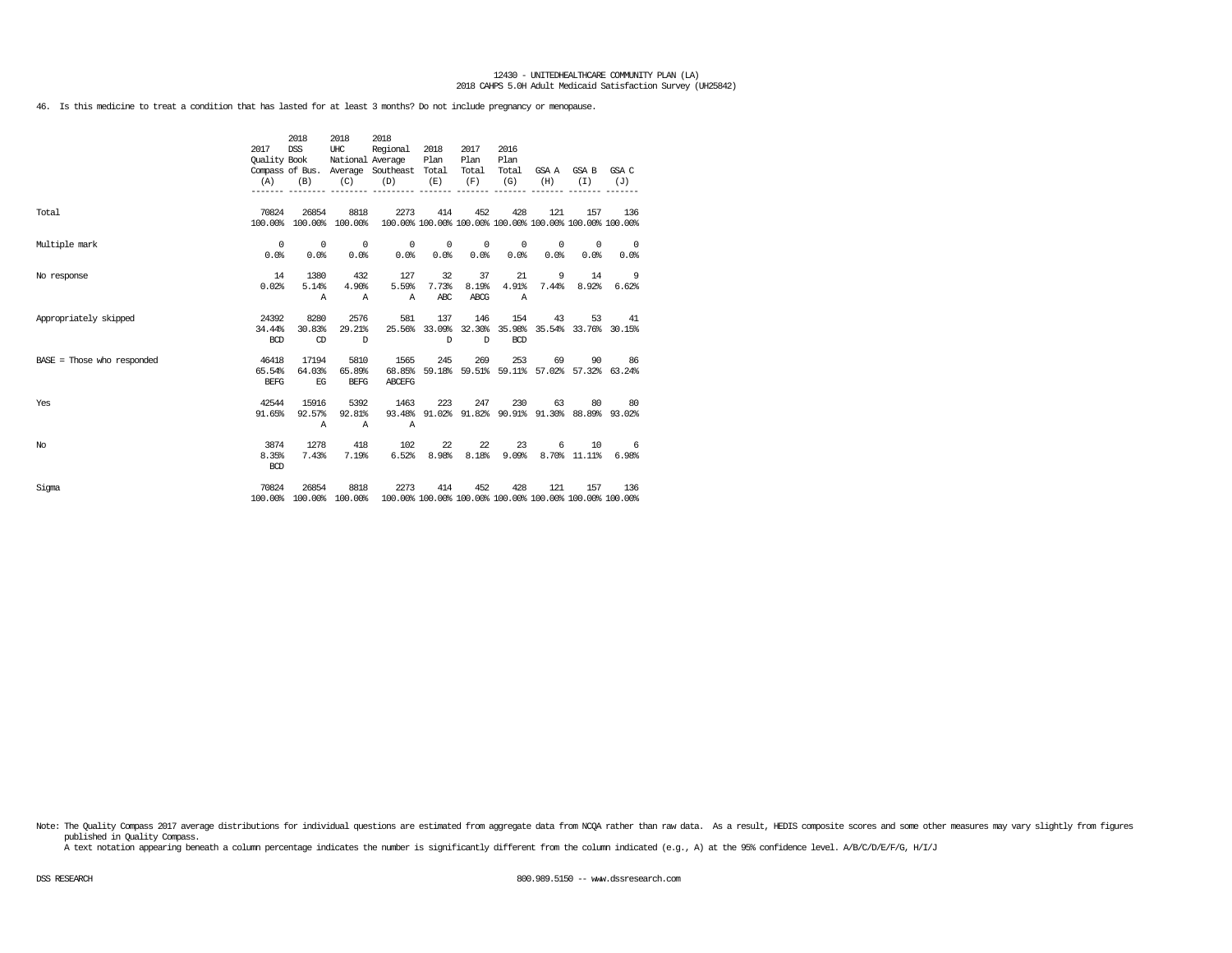# 47. What is your age?

|                              | (A)                             | 2018<br>2017 DSS UHC<br>$(B)$ $(C)$ | 2018                              | 2018<br>Regional 2018 2017<br>Quality Book National Average Plan Plan Plan<br>Compass of Bus. Average Southeast Total Total Total GSA A GSA B GSA C<br>$(D)$ $(E)$ $(F)$ $(G)$ |                      |                  | 2016                     | (H)                                             | $(I)$ $(J)$                                                  |                                        |
|------------------------------|---------------------------------|-------------------------------------|-----------------------------------|--------------------------------------------------------------------------------------------------------------------------------------------------------------------------------|----------------------|------------------|--------------------------|-------------------------------------------------|--------------------------------------------------------------|----------------------------------------|
| Total                        | 70824                           |                                     | 26854 8818                        | 2273<br>100.00% 100.00% 100.00% 100.00% 100.00% 100.00% 100.00% 100.00% 100.00% 100.00%                                                                                        | 414                  | 452              | 428                      | 121                                             |                                                              | 157 136                                |
| Multiple mark                | $\sim$ 0<br>0.0%                | $\sim$ 0                            |                                   | $0 \qquad \qquad 0$<br>$0.0\%$ $0.0\%$ $0.0\%$ $0.0\%$ $0.0\%$ $0.0\%$ $0.0\%$ $0.0\%$                                                                                         |                      | $0 \qquad 0$     | $\overline{0}$           |                                                 | $\begin{matrix}0&0\end{matrix}$                              | $\overline{\phantom{0}}$<br>0.0%       |
| No response                  | $\overline{0}$<br>0.0%          | 2.71%<br>AC                         | 729 203<br>2.30%<br>A             |                                                                                                                                                                                | 54 17 16 14<br>A A A |                  | $\overline{A}$           |                                                 | 555<br>2.38% 4.11% 3.54% 3.27% 4.13% 3.18% 5.15%             | - 7                                    |
| $BASE = Those who responded$ | 70824<br><b>BCDEFG</b>          | 26125<br>100.00% 97.29%             | 8615<br>97.70%<br>$\overline{B}$  | 2219                                                                                                                                                                           | 397                  | 436              | 414                      | 116                                             | 152<br>97.62% 95.89% 96.46% 96.73% 95.87% 96.82% 94.85%      | 129                                    |
| 18-34 (NET)                  | 20426<br><b>BCD</b>             | CD                                  | 6860 2115<br>28.84% 26.26% 24.55% | 531                                                                                                                                                                            | 120<br>Œ             | 152              | 174<br>ABCD ABCDEF       | 32                                              | 47<br>23.93% 30.23% 34.86% 42.03% 27.59% 30.92% 31.78%       | 41                                     |
| 18 to 24 (v 21)              | 8563<br><b>BCD</b>              | 12.09% 10.79%<br>$\overline{c}$     | 2818 841                          | 224<br>9.76% 10.09% 12.85% 15.14% 19.08% 9.48% 13.16% 15.50%                                                                                                                   | 51                   | 66<br><b>BCD</b> | 79<br>ABCDE              | 11                                              | 20                                                           | 20                                     |
| 25 to 34 (v 29.5)            | 11863<br><b>BCD</b>             | 4042<br>$\Box$                      | 16.75% 15.47% 14.79%              | 1274 307                                                                                                                                                                       | 69                   | 86<br><b>BCD</b> | 95<br>ABCDE              | 21                                              | 27<br>13.84% 17.38% 19.72% 22.95% 18.10% 17.76% 16.28%       | 21                                     |
| 35 to 44 (v 39.5)            | 10333<br>$\overline{B}$         | 3600                                | 14.59% 13.78% 13.63%              | 1174 325 74                                                                                                                                                                    | ABC                  | 79<br>BC         | 76<br>BC                 |                                                 | 33<br>19<br>14.65% 18.64% 18.12% 18.36% 16.38% 21.71% 17.05% | 22                                     |
| 45 to 54 (v 49.5)            | 14583<br>20.59%<br>$\mathbb{D}$ | 5206                                | 1698<br>19.93% 19.71%             | 409                                                                                                                                                                            | 85                   | 88               | 74                       | 22                                              | 35<br>18.43% 21.41% 20.18% 17.87% 18.97% 23.03% 21.71%       | 28                                     |
| 55 or older (NET)            | 25482<br>EFG                    | 10459<br>35.98% 40.03%<br>AEFG      | 3628<br>42.11%<br>ABEFG           | 954<br>ABEFG                                                                                                                                                                   | 118<br>$\mathbf{G}$  | 117              | 90                       | 43<br>$\mathbb{I}$                              | 42.99% 29.72% 26.83% 21.74% 37.07% 24.34% 29.46%             | 37 38                                  |
| 55 to 64 (v 59.5)            | 20178<br>$\mathbb{G}$           | 7880<br>28.49% 30.16%<br>AFG        | 2683<br>31.14%<br>AFG             | 652<br>$\overline{\mathbf{G}}$                                                                                                                                                 | 114<br>G             | 110              | 88                       | 41<br>T                                         | 36<br>29.38% 28.72% 25.23% 21.26% 35.34% 23.68% 28.68%       | -37                                    |
| 65 to 74 (v 69.5)            | 3874<br>5.47%<br>EFG            | 1444<br>5.53%<br>EFG                | 539<br>6.26%<br>ABEFG             | 163<br>7.35%<br>ABEFG                                                                                                                                                          | 3                    | $6\overline{6}$  | $\overline{\phantom{0}}$ | $\overline{2}$<br>$0.76\%$ 1.38% $0.48\%$ 1.72% | $\overline{0}$                                               | $\overline{\phantom{0}}$<br>0.0% 0.78% |
| 75 or older (v 79.5)         | 1431<br>2.02%<br>EFG            | 1135<br>4.34%<br>AEFG               | 406<br>4.71%<br>AEFG              | 139<br>ABCEFG                                                                                                                                                                  |                      | $1 \quad 1$      | $\overline{\phantom{0}}$ | $\overline{\phantom{0}}$                        | $\overline{1}$<br>$6.26\%$ 0.25% 0.23% 0.0% 0.0% 0.66% 0.0%  | $\overline{\phantom{0}}$               |
| Average                      |                                 |                                     |                                   | 45.7944 47.3785 48.1769 48.6780 43.5970 42.2959 39.8587 45.4181 42.5921 43.1434<br>EFG AEFG ABEFG ABEFG G G                                                                    |                      |                  |                          |                                                 |                                                              |                                        |
| Standard deviation           |                                 |                                     |                                   | 15.3170 15.8162 15.7767 16.3232 13.8443 14.1729 13.9776 13.8346 13.4731 14.1237                                                                                                |                      |                  |                          |                                                 |                                                              |                                        |

Note: The Quality Compass 2017 average distributions for individual questions are estimated from aggregate data from NCQA rather than raw data. As a result, HEDIS composite scores and some other measures may vary slightly published in Quality Compass.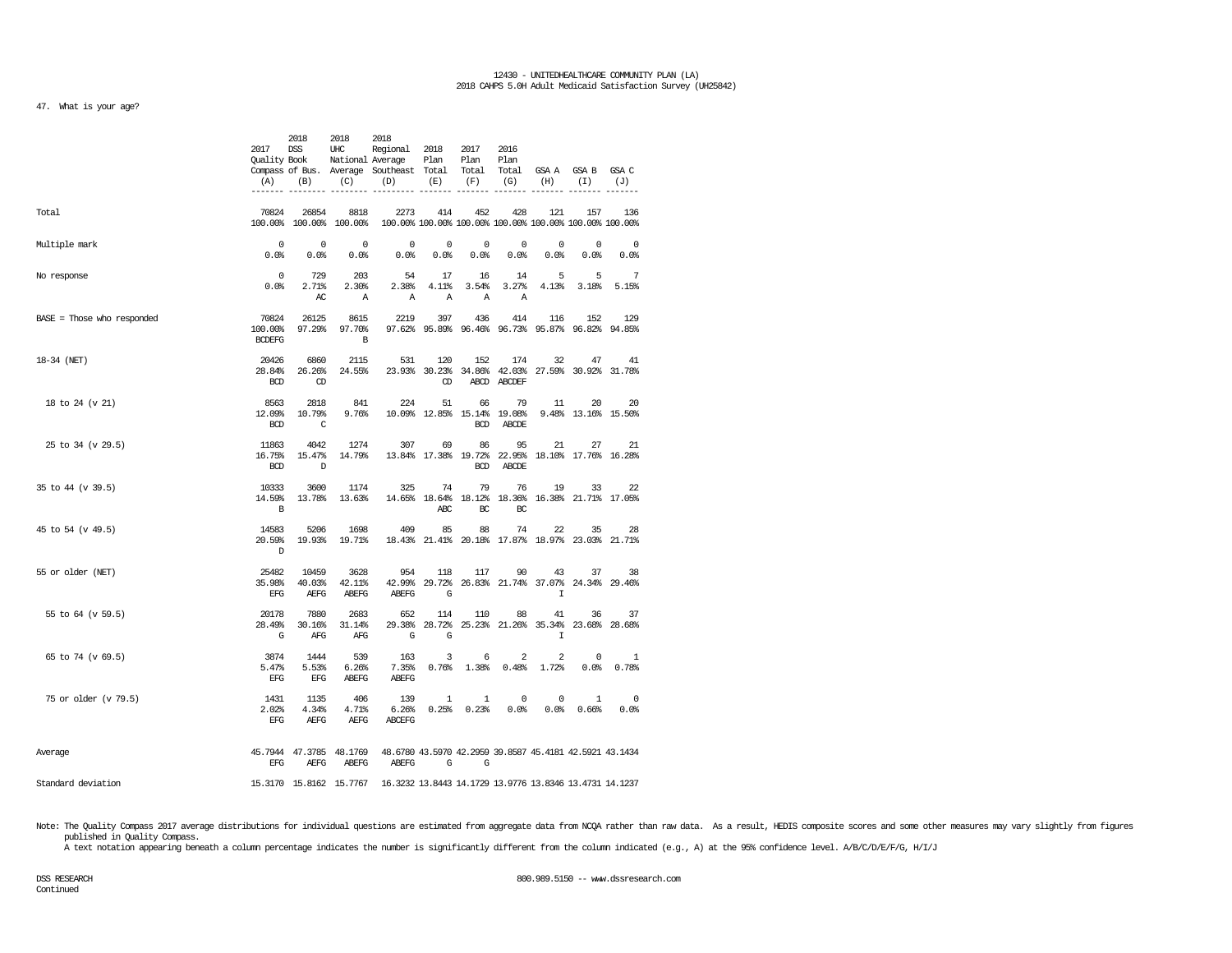# 47. What is your age?

|       |                  | 2018             | 2018             | 2018                                                            |      |       |       |       |       |       |
|-------|------------------|------------------|------------------|-----------------------------------------------------------------|------|-------|-------|-------|-------|-------|
|       | 2017             | <b>DSS</b>       | UHC              | Regional                                                        | 2018 | 2017  | 2016  |       |       |       |
|       | Ouality Book     |                  | National Average |                                                                 | Plan | Plan  | Plan  |       |       |       |
|       |                  | Compass of Bus.  |                  | Average Southeast Total                                         |      | Total | Total | GSA A | GSA B | GSA C |
|       | (A)              | (B)              | (C)              | (D)                                                             | (E)  | (F)   | (G)   | (H)   | (T)   | (J)   |
|       |                  |                  |                  |                                                                 |      |       |       |       |       |       |
| Sigma | 70824<br>100.00% | 26854<br>100.00% | 8818<br>100.00%  | 2273<br>100.00% 100.00% 100.00% 100.00% 100.00% 100.00% 100.00% | 414  | 452   | 428   | 121   | 157   | 136   |
|       |                  |                  |                  |                                                                 |      |       |       |       |       |       |

Note: The Quality Compass 2017 average distributions for individual questions are estimated from aggregate data from NOQA rather than raw data. As a result, HEDIS composite scores and some other measures may vary slightly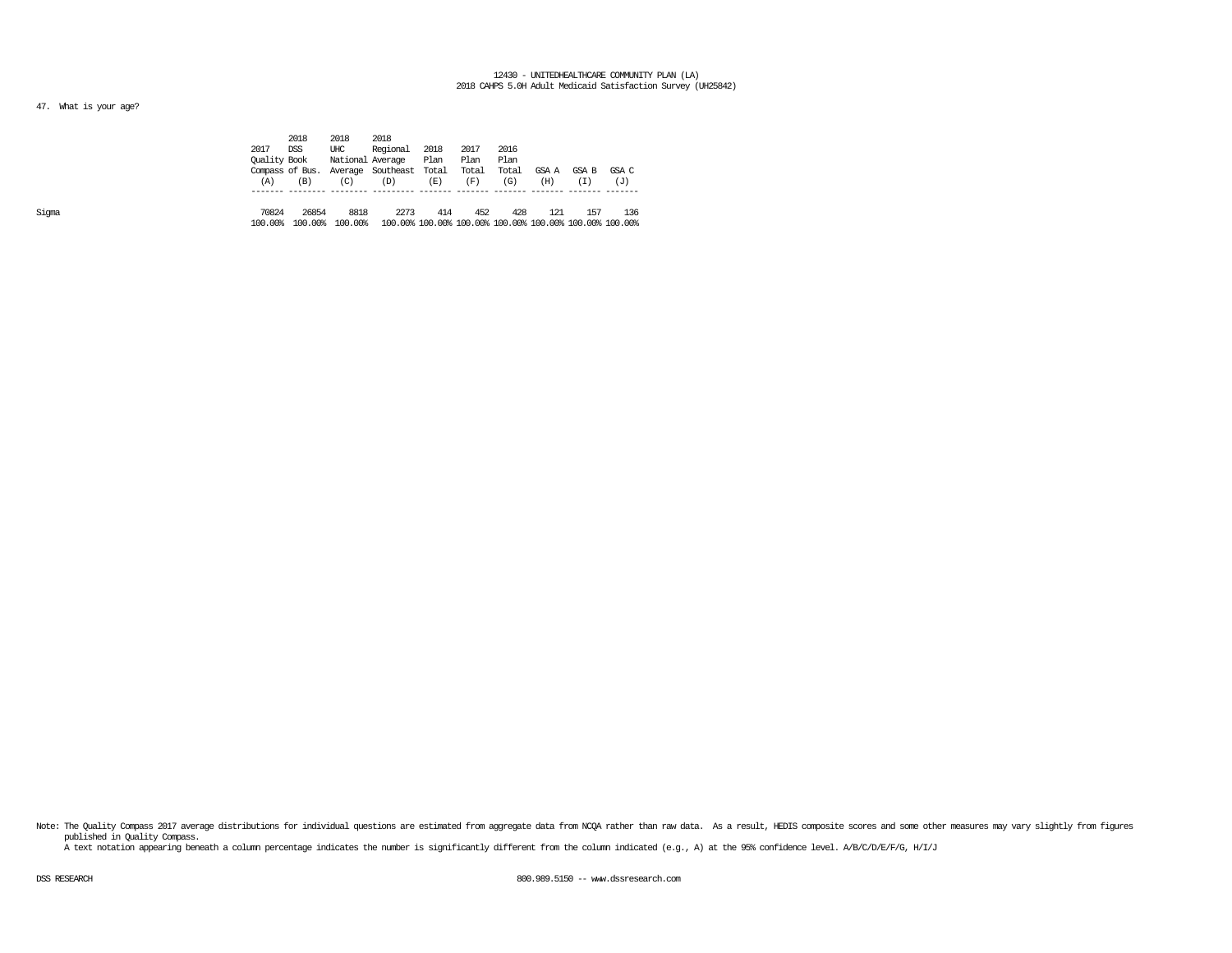# 48. Are you male or female?

|                              |               | 2018            | 2018             | 2018                                                    |            |            |        |            |                                                         |                                    |
|------------------------------|---------------|-----------------|------------------|---------------------------------------------------------|------------|------------|--------|------------|---------------------------------------------------------|------------------------------------|
|                              | 2017          | <b>DSS</b>      | UHC              | Regional                                                | 2018       | 2017       | 2016   |            |                                                         |                                    |
|                              | Quality Book  |                 | National Average |                                                         | Plan       | Plan       | Plan   |            |                                                         |                                    |
|                              |               | Compass of Bus. |                  | Average Southeast                                       | Total      | Total      | Total  | GSA A      | GSA B                                                   | GSA C                              |
|                              | (A)           | (B)             | (C)              | (D)                                                     | (E)        | (F)        | (G)    | (H)        | (T)                                                     | (J)                                |
|                              |               |                 |                  |                                                         |            |            |        |            |                                                         |                                    |
|                              |               |                 |                  |                                                         |            |            |        |            |                                                         |                                    |
| Total                        | 70824         | 26854           | 8818             | 2273                                                    | 414        | 452        | 428    | 121        | 157                                                     | 136                                |
|                              | 100.00%       | 100.00%         | 100.00%          |                                                         |            |            |        |            | 100.00% 100.00% 100.00% 100.00% 100.00% 100.00% 100.00% |                                    |
| Multiple mark                | $^{\circ}$    | $^{\circ}$      | 0                | $^{\circ}$                                              | $^{\circ}$ | $^{\circ}$ | 1      | $^{\circ}$ | 0                                                       | $^{\circ}$                         |
|                              | 0.0%          | 0.0%            | 0.0%             | 0.0%                                                    | 0.0%       | 0.0%       | 0.23%  | 0.0%       | 0.0%                                                    | 0.0%                               |
|                              |               |                 |                  |                                                         |            |            |        |            |                                                         |                                    |
| No response                  | $^{\circ}$    | 658             | 189              | 47                                                      | 17         | 99         | 93     | 7          | $\overline{4}$                                          | - 6                                |
|                              | 0.0%          | 2.45%           | 2.14%            | 2.07%                                                   | 4.11%      | 21.90%     | 21.73% | 5.79%      | 2.55%                                                   | 4.41%                              |
|                              |               | Α               | Α                | Α                                                       | ACD        | ABCDE      | ABCDE  |            |                                                         |                                    |
|                              |               |                 |                  |                                                         |            |            |        |            |                                                         |                                    |
| $BASE = Those who responded$ | 70824         | 26196           | 8629             | 2226                                                    | 397        | 353        | 334    | 114        | 153                                                     | 130                                |
|                              | 100.00%       | 97.55%          | 97.86%           | 97.93%                                                  | 95.89%     |            |        |            |                                                         | 78.10% 78.04% 94.21% 97.45% 95.59% |
|                              | <b>BCDEFG</b> | FG              | <b>EFG</b>       | <b>EFG</b>                                              | FG         |            |        |            |                                                         |                                    |
| Male                         | 27572         | 10049           | 3267             | 753                                                     | 132        | 116        | 91     | 36         | 49                                                      | 47                                 |
|                              | 38.93%        | 38.36%          | 37.86%           | 33.83%                                                  |            |            |        |            | 33.25% 32.86% 27.25% 31.58% 32.03% 36.15%               |                                    |
|                              | <b>DEFG</b>   | <b>DEFG</b>     | $_{\text{DG}}$   | G                                                       |            |            |        |            |                                                         |                                    |
|                              |               |                 |                  |                                                         |            |            |        |            |                                                         |                                    |
| Female                       | 43252         | 16147           | 5362             | 1473                                                    | 265        | 237        | 243    | 78         | 104                                                     | 83                                 |
|                              | 61.07%        | 61.64%          | 62.14%           | 66.17%                                                  | 66.75%     | 67.14%     | 72.75% |            | 68.42% 67.97% 63.85%                                    |                                    |
|                              |               |                 |                  | ABC                                                     | AB         | AB         | ABCD   |            |                                                         |                                    |
| Sigma                        | 70824         | 26854           | 8818             | 2273                                                    | 414        | 452        | 428    | 121        | 157                                                     | 136                                |
|                              | 100.00%       |                 | 100.00% 100.00%  | 100.00% 100.00% 100.00% 100.00% 100.00% 100.00% 100.00% |            |            |        |            |                                                         |                                    |

Note: The Quality Compass 2017 average distributions for individual questions are estimated from aggregate data from NOQA rather than raw data. As a result, HEDIS composite scores and some other measures may vary slightly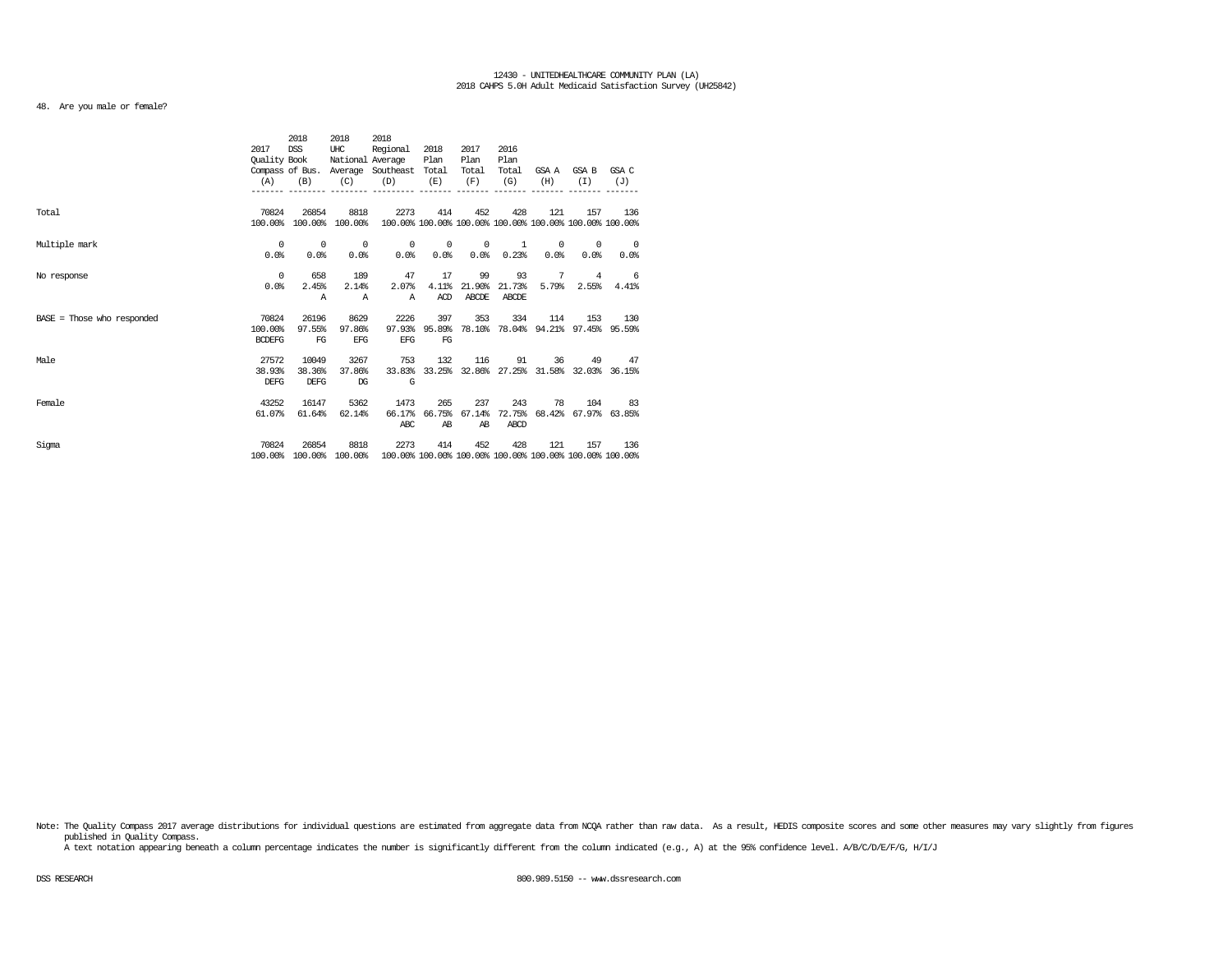49. What is the highest grade or level of school that you have completed?

|                                        | 2017<br><b>Ouality Book</b><br>(A) | 2018<br><b>DSS</b><br>(B)      | 2018<br>UHC<br>National Average<br>(C) | 2018<br>Regional<br>Compass of Bus. Average Southeast Total<br>(D) | 2018<br>Plan<br>(E)  | 2017<br>Plan<br>Total<br>(F)     | 2016<br>Plan<br>Total<br>(G) | GSA A<br>(H)               | GSA B<br>(I)                                                   | GSA C<br>(J) |
|----------------------------------------|------------------------------------|--------------------------------|----------------------------------------|--------------------------------------------------------------------|----------------------|----------------------------------|------------------------------|----------------------------|----------------------------------------------------------------|--------------|
|                                        |                                    |                                |                                        |                                                                    |                      |                                  |                              |                            |                                                                |              |
| Total                                  | 70824<br>100.00%                   | 26854<br>100.00%               | 8818<br>100.00%                        | 2273                                                               | 414                  | 452                              | 428                          | 121                        | 157<br>100.00% 100.00% 100.00% 100.00% 100.00% 100.00% 100.00% | 136          |
| Multiple mark                          | 0<br>0.0%                          | $\mathbf 0$<br>0.0%            | $^{\circ}$<br>0.0%                     | 0<br>0.0%                                                          | 0<br>0.0             | $\mathbf 0$<br>0.0%              | 0<br>0.0%                    | 0<br>0.0%                  | $\mathbf 0$<br>0.0%                                            | 0<br>0.0%    |
| No response                            | $^{\circ}$<br>0.0%                 | 1098<br>4.09%<br>А             | 325<br>3.69%<br>Α                      | 82<br>3.61%<br>Α                                                   | 19<br>4.59%<br>Α     | 24<br>5.31%<br>Α                 | 24<br>5.61%<br>Α             | 5<br>4.13%                 | 6<br>3.82%                                                     | 8<br>5.88%   |
| $BASE = Those who responded$           | 70824<br>100.00%<br><b>BCDEFG</b>  | 25756<br>95.91%                | 8493<br>96.31%                         | 2191                                                               | 395                  | 428<br>96.39% 95.41% 94.69%      | 404                          | 116                        | 151<br>94.39% 95.87% 96.18% 94.12%                             | 128          |
| High school or less (NET)              | 44251<br>62.48%                    | 15815<br>61.40%                | 5398<br>63.56%<br>в                    | 1591<br>72.62%<br>ABCF                                             | 270<br>68.35%<br>ABC | 282<br>65.89%                    | 286<br>70.79%<br>ABC         | 75                         | 104<br>64.66% 68.87%                                           | 91<br>71.09% |
| 8th grade or less                      | 5368<br>7.58%<br>EF                | 1941<br>7.54%<br>EF            | 729<br>8.58%<br>ABEF                   | 249<br>11.36%<br><b>ABCEF</b>                                      | 20<br>5.06%          | 22                               | 41<br>5.14% 10.15%<br>EF     | 5<br>4.31%                 | 9<br>5.96%                                                     | 6<br>4.69%   |
| Some high school, but did not graduate | 11856<br>16.74%<br>B               | 4017<br>15.60%                 | 1347<br>15.86%                         | 451<br>20.58%<br>ABC                                               | 82<br>20.76%<br>BC   | 82<br>19.16%                     | 84<br>20.79%<br>ABC          | 18                         | 37<br>15.52% 24.50%                                            | 27<br>21.09% |
| High school graduate or GED            | 27026<br>38.16%                    | 9857<br>38.27%                 | 3322<br>39.11%                         | 891<br>40.67%<br>AB                                                | 168                  | 178                              | 161                          | 52                         | 58<br>42.53% 41.59% 39.85% 44.83% 38.41% 45.31%                | 58           |
| Some college or 2-year degree          | 19300<br>27.25%<br>DG              | 7176<br>27.86%<br>DG           | 2286<br>26.92%<br>DG                   | 471                                                                | 102                  | 119<br>21.50% 25.82% 27.80%<br>D | 91                           | 30<br>22.52% 25.86% 26.49% | 40                                                             | 32<br>25.00% |
| College graduate or more (NET)         | 7274<br>10.27%<br>DEFG             | 2765<br>10.74%<br><b>CDEFG</b> | 809<br>9.53%<br>DEFG                   | 129<br>5.89%                                                       | 23<br>5.82%          | 27<br>6.31%                      | 27<br>6.68%                  | 11<br>9.48%                | 7<br>4.64%                                                     | 5<br>3.91%   |
| 4-year college graduate                | 4589<br>6.48%<br>DE                | 1746<br>6.78%<br><b>CDEF</b>   | 513<br>6.04%<br>DE                     | 85<br>3.88%                                                        | 14<br>3.54%          | 20<br>4.67%                      | 19<br>4.70%                  | 6<br>5.17%                 | 5<br>3.31%                                                     | 3<br>2.34%   |
| More than 4-year college degree        | 2684<br>3.79%<br>DFG               | 1019<br>3.96%<br><b>CDEFG</b>  | 296<br>3.49%<br>DFG                    | 44<br>2.01%                                                        | 9<br>2.28%           | 7<br>1.64%                       | 8<br>1.98%                   | 5<br>4.31%                 | 2<br>1.32%                                                     | 2<br>1.56%   |
| Sigma                                  | 70824                              | 26854                          | 8818<br>100.00% 100.00% 100.00%        | 2273<br>100.00% 100.00% 100.00% 100.00% 100.00% 100.00% 100.00%    | 414                  | 452                              | 428                          | 121                        | 157                                                            | 136          |

Note: The Quality Compass 2017 average distributions for individual questions are estimated from aggregate data from NCQA rather than raw data. As a result, HEDIS composite scores and some other measures may vary slightly published in Quality Compass.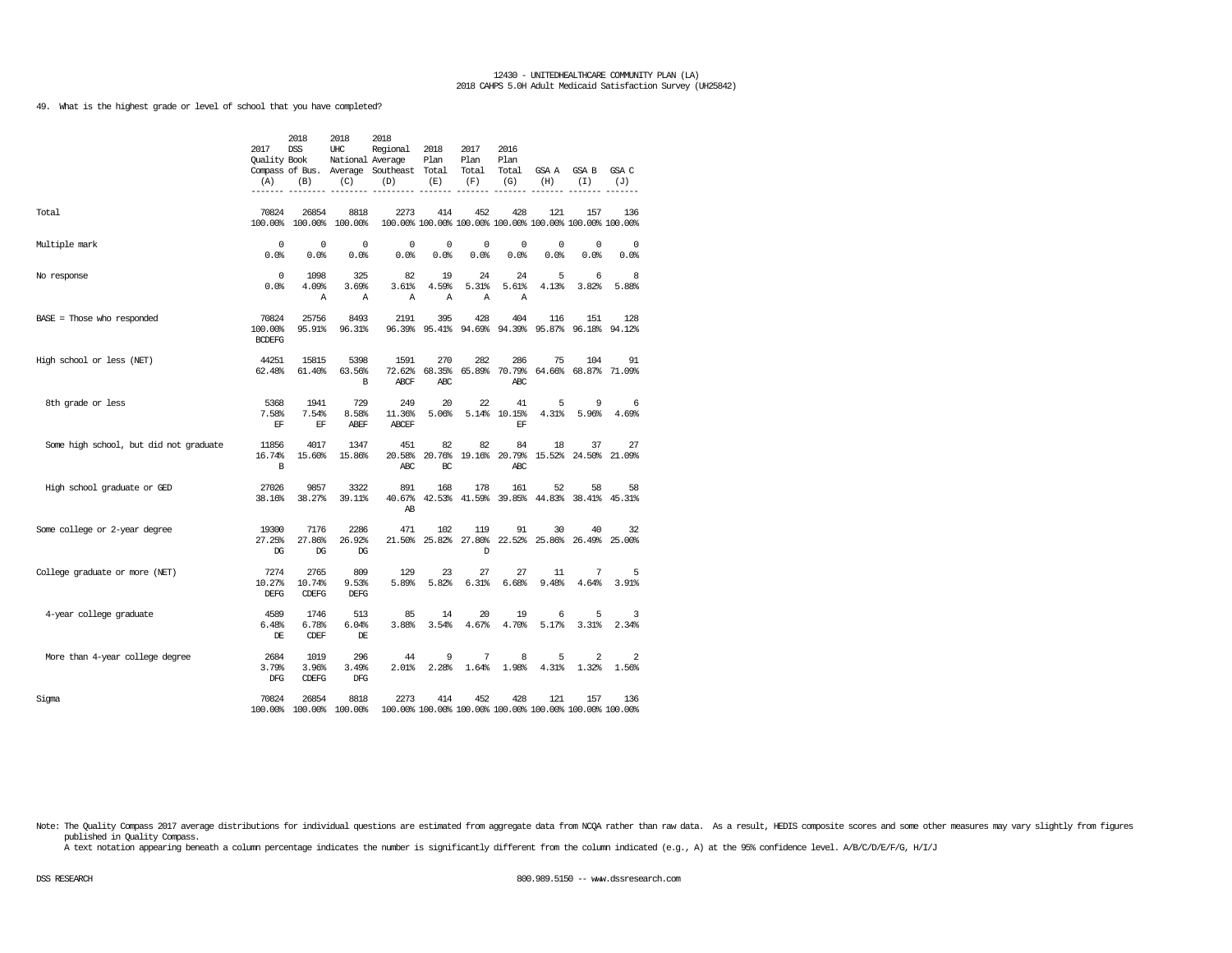50. Are you of Hispanic or Latino origin or descent?

|                              |               | 2018       | 2018             | 2018                              |        |              |               |            |                                                         |            |
|------------------------------|---------------|------------|------------------|-----------------------------------|--------|--------------|---------------|------------|---------------------------------------------------------|------------|
|                              | 2017          | <b>DSS</b> | UHC              | Regional                          | 2018   | 2017         | 2016          |            |                                                         |            |
|                              | Quality Book  |            | National Average |                                   | Plan   | Plan         | Plan          |            |                                                         |            |
|                              |               |            |                  | Compass of Bus. Average Southeast | Total  | Total        | Total         | GSA A      | GSA B                                                   | GSA C      |
|                              | (A)           | (B)        | (C)              | (D)                               | (E)    | (F)          | (G)           | (H)        | (T)                                                     | (J)        |
|                              |               |            |                  |                                   |        |              |               |            |                                                         |            |
| Total                        | 70824         | 26854      | 8818             | 2273                              | 414    | 452          | 428           | 121        | 157                                                     | 136        |
|                              | 100.00%       | 100.00%    | 100.00%          |                                   |        |              |               |            | 100.00% 100.00% 100.00% 100.00% 100.00% 100.00% 100.00% |            |
| Multiple mark                | 0             | $^{\circ}$ | 0                | 0                                 | 0      | 0            | 1             | $^{\circ}$ | 0                                                       | $^{\circ}$ |
|                              | 0.0%          | 0.0%       | 0.0%             | 0.0%                              | 0.0%   | 0.0%         | 0.23%         | 0.0%       | 0.0%                                                    | 0.0%       |
|                              |               |            |                  |                                   |        |              |               |            |                                                         |            |
| No response                  | $^{\circ}$    | 1559       | 486              | 158                               | 24     | 33           | 38            | 5          | 6                                                       | 13         |
|                              | 0.0%          | 5.81%      | 5.51%            | 6.95%                             | 5.80%  | 7.30%        | 8.88%         | 4.13%      | 3.82%                                                   | 9.56%      |
|                              |               | Α          | Α                | ABC                               | Α      | $\mathbb{A}$ | <b>ABC</b>    |            |                                                         |            |
| $BASE = Those who responded$ | 70824         | 25295      | 8332             | 2115                              | 390    | 419          | 389           | 116        | 151                                                     | 123        |
|                              | 100.00%       | 94.19%     | 94.49%           | 93.05%                            | 94.20% |              | 92.70% 90.89% |            | 95.87% 96.18% 90.44%                                    |            |
|                              | <b>BCDEFG</b> | DG         | DG               |                                   |        |              |               |            |                                                         |            |
| Yes, Hispanic or Latino      | 13095         | 4031       | 1328             | 163                               | 20     | 23           | 19            | 9          | 9                                                       | 2          |
|                              | 18.49%        | 15.94%     | 15.94%           | 7.71%                             | 5.13%  | 5.49%        | 4.88%         | 7.76%      | 5.96%                                                   | 1.63%      |
|                              | <b>BCDEFG</b> | DEFG       | <b>DEFG</b>      | EG                                |        |              |               | $\cdot$ T  |                                                         |            |
| No, not Hispanic or Latino   | 57729         | 21264      | 7004             | 1952                              | 370    | 396          | 370           | 107        | 142                                                     | 121        |
|                              | 81.51%        | 84.06%     | 84.06%           | 92.29%                            | 94.87% | 94.51%       | 95.12%        |            | 92.24% 94.04%                                           | 98.37%     |
|                              |               | Α          | Α                | ABC                               | ABCD   | ABC          | ABCD          |            |                                                         | Н          |
|                              |               |            |                  |                                   |        |              |               |            |                                                         |            |
| Sigma                        | 70824         | 26854      | 8818             | 2273                              | 414    | 452          | 428           | 121        | 157                                                     | 136        |
|                              | 100.00%       |            | 100.00% 100.00%  |                                   |        |              |               |            | 100.00% 100.00% 100.00% 100.00% 100.00% 100.00% 100.00% |            |

Note: The Quality Compass 2017 average distributions for individual questions are estimated from aggregate data from NCQA rather than raw data. As a result, HEDIS composite scores and some other measures may vary slightly published in Quality Compass.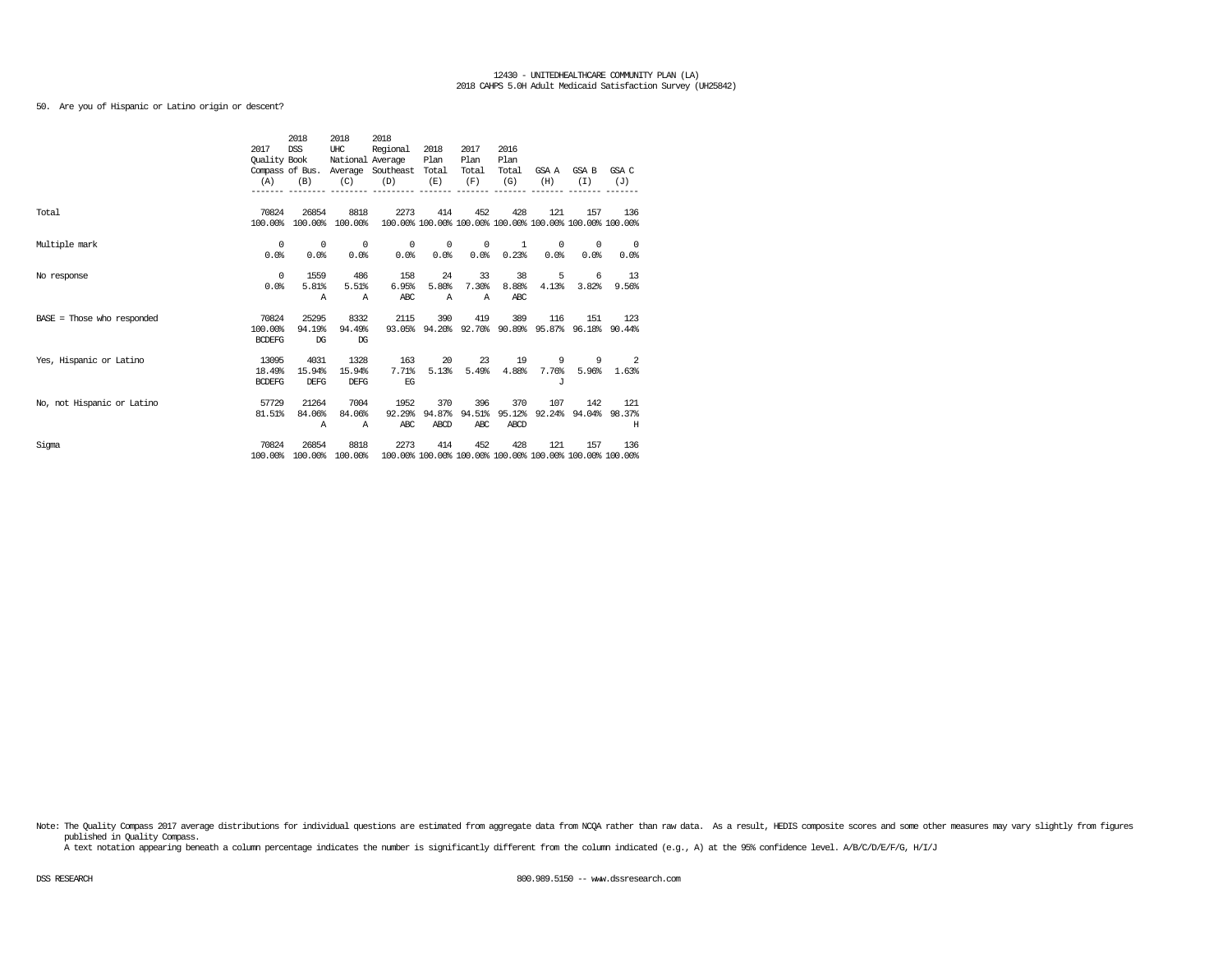# 51. What is your race?

|                                           | 2017<br>Ouality Book<br>(A)       | 2018<br><b>DSS</b><br>(B)       | 2018<br>UHC<br>(C)              | 2018<br>Regional<br>National Average<br>Compass of Bus. Average Southeast Total<br>(D) | 2018<br>Plan<br>(E) | 2017<br>Plan<br>Total<br>(F) | 2016<br>Plan<br>Total<br>(G) | (H)                        | GSA A GSA B<br>(T)                                             | GSA C<br>(J)                     |
|-------------------------------------------|-----------------------------------|---------------------------------|---------------------------------|----------------------------------------------------------------------------------------|---------------------|------------------------------|------------------------------|----------------------------|----------------------------------------------------------------|----------------------------------|
|                                           |                                   |                                 |                                 |                                                                                        |                     |                              |                              |                            |                                                                |                                  |
| Total                                     | 70824                             | 26854                           | 8818<br>100.00% 100.00% 100.00% | 2273                                                                                   | 414                 | 452                          | 428                          | 121                        | 157<br>100.00% 100.00% 100.00% 100.00% 100.00% 100.00% 100.00% | 136                              |
| No response                               | 0<br>0.0%                         | 1541<br>5.74%<br>ACD            | 436<br>4.94%<br>AD              | 77<br>3.39%<br>$\mathbb{A}$                                                            | 26<br>6.28%<br>AD   | 19<br>4.20%<br>$\mathbb{A}$  | 21<br>4.91%<br>Α             | 10<br>8.26%                | 8<br>5.10%                                                     | 8<br>5.88%                       |
| $BASE = Those who responded$              | 70824<br>100.00%<br><b>BCDEFG</b> | 25313<br>94.26%                 | 8382<br>95.06%<br>B             | 2196<br>96.61%<br>BCE                                                                  | 388                 | 433                          | 407                          | 111                        | 149<br>93.72% 95.80% 95.09% 91.74% 94.90% 94.12%               | 128                              |
| White                                     | 38521<br>54.39%<br><b>EFG</b>     | 16616<br>65.64%<br><b>ADEFG</b> | 5463<br>65.18%<br><b>ADEFG</b>  | 1344<br>61.20%<br><b>AEFG</b>                                                          | 187                 | 200                          | 186                          | 49                         | 72<br>48.20% 46.19% 45.70% 44.14% 48.32% 51.56%                | 66                               |
| Black or African-American                 | 17883<br>25.25%<br>BC             | 5609<br>22.16%                  | 1827<br>21.80%                  | 795<br>36.20%<br>ABC                                                                   | 187<br>ABCD         | 225<br><b>ABCD</b>           | 213<br>ABCD                  | 53                         | 73<br>48.20% 51.96% 52.33% 47.75% 48.99% 47.66%                | 61                               |
| Asian                                     | 3371<br>4.76%<br><b>DEFG</b>      | 1469<br>5.80%<br><b>ADEFG</b>   | 533<br>6.36%<br><b>ADEFG</b>    | 42<br>1.91%                                                                            | 6<br>1.55%          | 8<br>1.85%                   | 8                            | 5<br>1.97% 4.50%<br>$\tau$ | 0<br>0.0%                                                      | 1<br>0.78%                       |
| Native Hawaiian or other Pacific Islander | 1069<br>1.51%<br>DEG              | 451<br>1.78%<br>DEG             | 180<br>2.15%<br>ABDEG           | 10<br>0.46%<br>Е                                                                       | 0<br>0.0%           | 5<br>1.15%<br>Е              | 2<br>0.49%                   | 0<br>0.0%                  | 0<br>0.0%                                                      | $\overline{\phantom{0}}$<br>0.0% |
| American Indian or Alaska Native          | 2826<br>3.99%                     | 1134<br>4.48%<br>ADE            | 389<br>4.64%<br>ADE             | 73<br>3.32%                                                                            | 10<br>2.58%         | 17<br>3.93%                  | 14<br>3.44%                  | $^{\circ}$<br>0.0%         | 6<br>4.03%<br>H                                                | 4<br>3.13%<br>Н                  |
| Other                                     | 7153<br>10.10%<br><b>DEFG</b>     | 2733<br>10.80%<br><b>DEFG</b>   | 898<br>10.71%<br><b>DEFG</b>    | 111<br>5.05%                                                                           | 18<br>4.64%         | 25<br>5.77%                  | 21<br>5.16%                  | 6<br>5.41%                 | 6<br>4.03%                                                     | 6<br>4.69%                       |
| Sigma                                     | 70824                             | 29553                           | 9726<br>100.00% 110.05% 110.30% | 2452<br>107.88% 104.83% 110.40% 108.64% 101.65% 105.10% 107.35%                        | 434                 | 499                          | 465                          | 123                        | 165                                                            | 146                              |

Note: The Quality Compass 2017 average distributions for individual questions are estimated from aggregate data from NCQA rather than raw data. As a result, HEDIS composite scores and some other measures may vary slightly published in Quality Compass.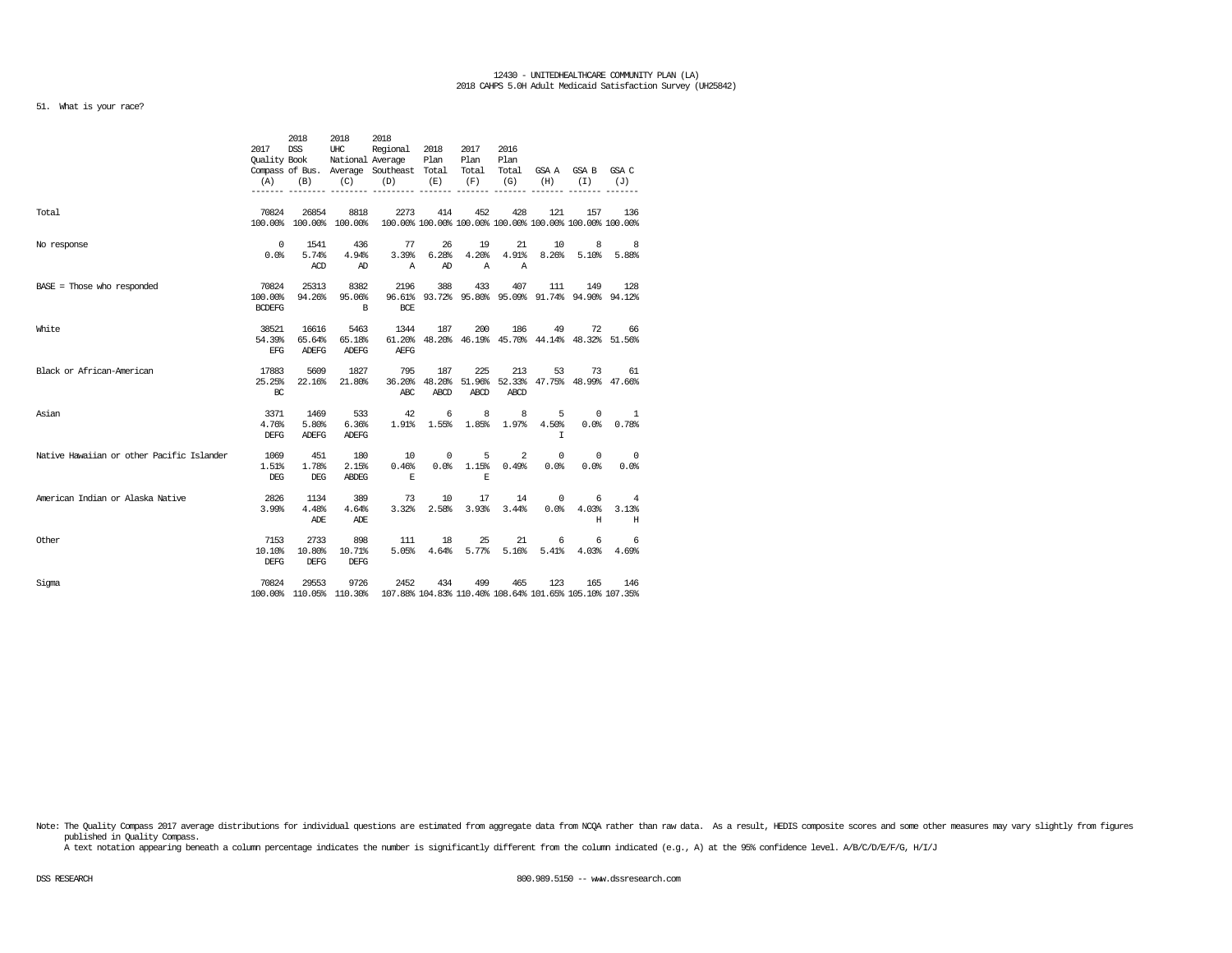# 52. Did someone help you complete this survey?

|                              |                          | 2018                    | 2018           | 2018                                                                            |              |                            |                          |            |                                           |                                                  |
|------------------------------|--------------------------|-------------------------|----------------|---------------------------------------------------------------------------------|--------------|----------------------------|--------------------------|------------|-------------------------------------------|--------------------------------------------------|
|                              | 2017                     | DSS                     | UHC            | Regional 2018                                                                   |              | 2017                       | 2016                     |            |                                           |                                                  |
|                              | Ouality Book             |                         |                | National Average                                                                | Plan         | Plan                       | Plan                     |            |                                           |                                                  |
|                              |                          |                         |                | Compass of Bus. Average Southeast Total                                         |              | Total                      | Total                    |            | GSAA GSAB GSAC                            |                                                  |
|                              | (A)                      | (B)                     | (C)            | (D)                                                                             | (E)          | (F)                        | (G)                      | (H)        | (T)                                       | (J)                                              |
|                              |                          |                         |                | ---------------------------                                                     |              |                            |                          |            |                                           |                                                  |
| Total                        | 70824                    | 26854                   | 8818           | 2273                                                                            | 414          | 452                        | 428                      | 121        | 157                                       | 136                                              |
|                              |                          | 100.00% 100.00% 100.00% |                | 100.00% 100.00% 100.00% 100.00% 100.00% 100.00% 100.00%                         |              |                            |                          |            |                                           |                                                  |
| Multiple mark                | $\overline{0}$           | $\sim$ 0                | $\sim$ 0       |                                                                                 |              |                            | $\sim$ 0                 |            | $\sim$ 0<br>$^{\circ}$                    | $\sim$ 0                                         |
|                              | 0.0%                     | 0.0%                    | 0.0%           | 0.0%                                                                            | 0.0%         | 0.0%                       | 0.0%                     | $0.0\%$    | 0.0%                                      | 0.0%                                             |
| No response                  | $\overline{0}$           | 527                     | 154            | 49                                                                              | 10           | $\overline{\phantom{0}}$ 8 | $\overline{\phantom{a}}$ |            | 3 4 3                                     |                                                  |
|                              | 0.0%                     | 1.96%                   | 1.75%          | 2.16%                                                                           | 2.42%        | 1.77%                      | 2.10%                    |            | 2.48% 2.55%                               | 2.21%                                            |
|                              |                          | $\triangleright$        | $\mathbb{A}$   | $\mathbb{A}$                                                                    | $\mathbb{A}$ | $\mathbb{A}$               | $\mathbb{A}$             |            |                                           |                                                  |
|                              |                          |                         |                |                                                                                 |              |                            |                          |            |                                           |                                                  |
| Appropriately skipped        | $\overline{\phantom{0}}$ | 8349                    | 2568           | 721                                                                             | 183          | 193                        | 196                      |            | 55<br>73                                  | 55                                               |
|                              | 0.0%                     | 31.09%                  | 29.12%         | 31.72%                                                                          |              |                            |                          |            |                                           | 44.20% 42.70% 45.79% 45.45% 46.50% 40.44%        |
|                              |                          | AC                      | $\overline{A}$ | AC                                                                              | ABCD         | <b>ABCD</b>                | ABCD                     |            |                                           |                                                  |
| $BASE = Those who responded$ | 70824                    | 17978                   | 6096           | 1503                                                                            | 221          | 251                        | 223                      |            | 63 80 78                                  |                                                  |
|                              | 100.00%                  | 66.95%                  | 69.13%         | 66.12%                                                                          |              |                            |                          |            | 53.38% 55.53% 52.10% 52.07% 50.96% 57.35% |                                                  |
|                              | <b>BCDEFG</b>            | <b>EFG</b>              | <b>BDEFG</b>   | EFG                                                                             |              |                            |                          |            |                                           |                                                  |
| Yes                          | 12593                    | 3181                    | 1196           | 355                                                                             |              |                            |                          | 23 36 49 6 |                                           | $11 \qquad 6$                                    |
|                              | 17.78%                   | 17.69%                  | 19.62%         | 23.62%                                                                          |              | 10.41% 14.34% 21.97%       |                          |            |                                           | 9.52% 13.75% 7.69%                               |
|                              | $\,$ E                   | $\mathbb{E}$            | ABEF           | ABCEF                                                                           |              |                            | EF                       |            |                                           |                                                  |
| No.                          | 58231                    | 14797                   | 4900           | 1148                                                                            | 198          | 215                        | 174                      |            | 57 —                                      | 69 72                                            |
|                              | 82.22%                   | 82.31%                  | 80.38%         |                                                                                 |              |                            |                          |            |                                           | 76.38% 89.59% 85.66% 78.03% 90.48% 86.25% 92.31% |
|                              | Œ                        | CD                      | $\Box$         |                                                                                 | ABCDG        | CDG                        |                          |            |                                           |                                                  |
| Sigma                        | 70824                    | 26854                   | 8818           | 2273                                                                            | 414          | 452                        | 428                      | 121        | 157                                       | 136                                              |
|                              |                          |                         |                | 100.00% 100.00% 100.00% 100.00% 100.00% 100.00% 100.00% 100.00% 100.00% 100.00% |              |                            |                          |            |                                           |                                                  |

Note: The Quality Compass 2017 average distributions for individual questions are estimated from aggregate data from NCQA rather than raw data. As a result, HEDIS composite scores and some other measures may vary slightly published in Quality Compass.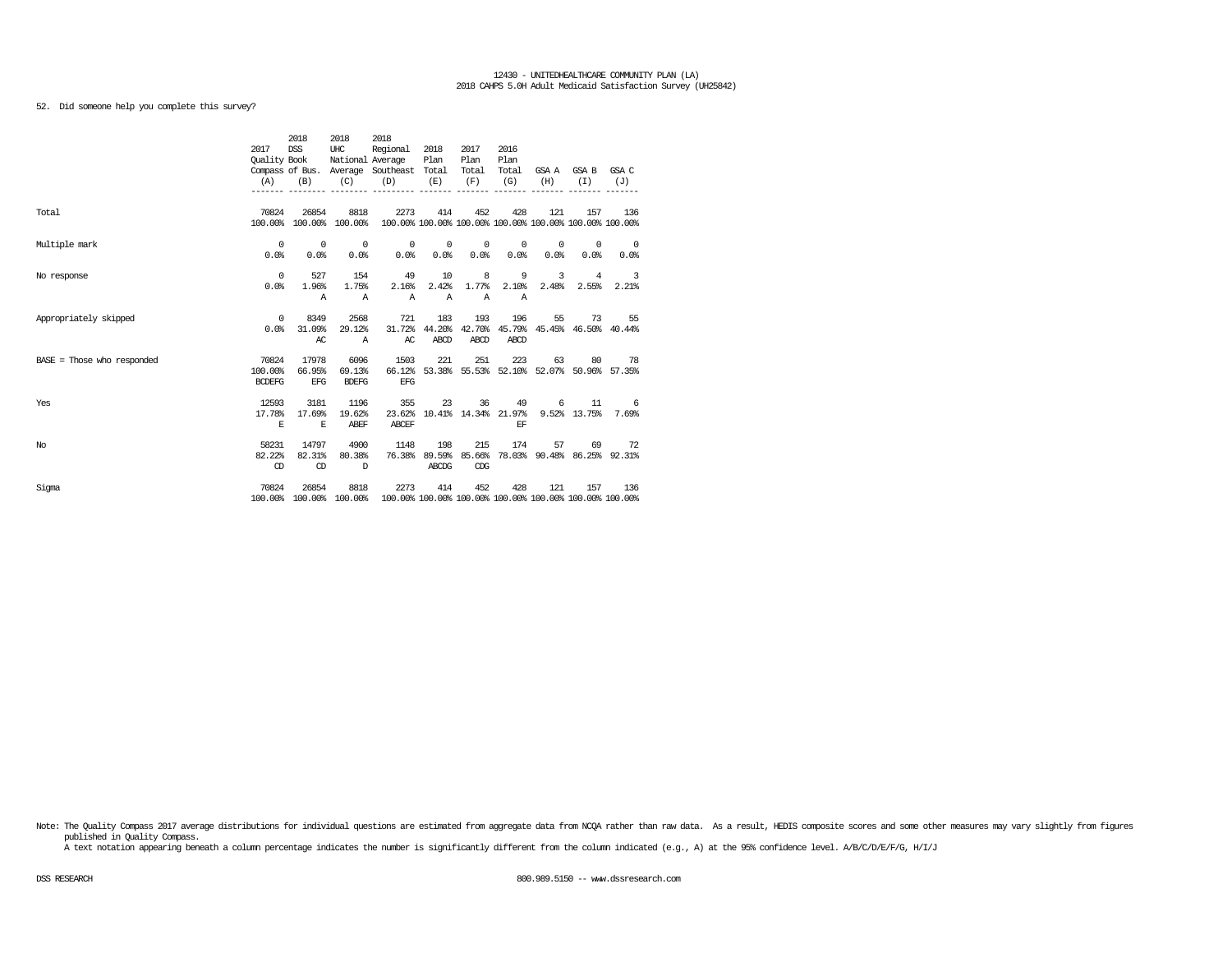# 53. How did that person help you?

|                                           | 2017<br><b>Ouality Book</b><br>(A) | 2018<br><b>DSS</b><br>(B)        | 2018<br>UHC<br>(C)            | 2018<br>Regional<br>National Average<br>Compass of Bus. Average Southeast Total<br>(D) | 2018<br>Plan<br>(E)         | 2017<br>Plan<br>Total<br>(F)        | 2016<br>Plan<br>Total<br>(G) | (H)                          | GSAA GSAB<br>(T)                                      | GSA C<br>(J)                     |
|-------------------------------------------|------------------------------------|----------------------------------|-------------------------------|----------------------------------------------------------------------------------------|-----------------------------|-------------------------------------|------------------------------|------------------------------|-------------------------------------------------------|----------------------------------|
| Total                                     | 70824                              | 26854<br>100.00% 100.00% 100.00% | 8818                          | 2273<br>100.00% 100.00% 100.00% 100.00% 100.00% 100.00% 100.00%                        | 414                         | 452                                 | 428                          | 121                          | 157                                                   | 136                              |
| No response                               | 35<br>0.05%                        | 573<br>2.13%<br>Α                | 178<br>2.02%<br>$\mathbb{A}$  | 55<br>2.42%<br>$\mathbb{A}$                                                            | 11<br>2.66%<br>$\mathbb{A}$ | 9<br>1.99%<br>$\mathbb{A}$          | 10<br>2.34%<br>Α             | 4<br>3.31%                   | 4<br>2.55%                                            | 3<br>$2.21$ <sup>8</sup>         |
| Appropriately skipped                     | 58231<br>82.22%                    | 23146<br>86.19%<br>ACD           | 7468<br>84.69%<br>AD          | 1869<br>82.23%                                                                         | 381<br>ABCDG                | 408<br>92.03% 90.27% 86.45%<br>ABCD | 370<br>AD                    | 112                          | 142<br>92.56% 90.45% 93.38%                           | 127                              |
| $BASE = Those who responded$              | 12557<br>17.73%<br><b>BCDEFG</b>   | 3135<br>11.67%<br>$\mathbf{EF}$  | 1172<br>13.29%<br>BEF         | 349<br>15.35%<br><b>BCEFG</b>                                                          | 22<br>5.31%                 | 35                                  | 48<br>7.74% 11.21%<br>E.     | 5<br>4.13%                   | 11<br>$7.01$ $8$                                      | 6<br>4.41%                       |
| Read the questions to me                  | 4547<br>36.21%                     | 1447<br>46.16%<br>Α              | 538<br>45.90%<br>$\mathbb{A}$ | 176<br>Α                                                                               | 14                          | 23<br>ABC                           | 27<br>Α                      | 4                            | 8<br>50.43% 63.64% 65.71% 56.25% 80.00% 72.73% 33.33% | 2                                |
| Wrote down the answers I gave             | 2982<br>23.75%                     | 996<br>31.77%<br>Α               | 368<br>31.40%<br>$\mathbf{A}$ | 118<br>Α                                                                               | 4                           | 7                                   | 16                           | $\mathbf{1}$                 | 3<br>33.81% 18.18% 20.00% 33.33% 20.00% 27.27%        | $\overline{\phantom{0}}$<br>0.0% |
| Answered the questions for me             | 2649<br>21.09%                     | 1068<br>34.07%<br>A              | 399<br>34.04%<br>A            | 117<br>Α                                                                               | 6                           | 8                                   | 13                           | 1                            | 2<br>33.52% 27.27% 22.86% 27.08% 20.00% 18.18% 50.00% | 3                                |
| Translated the questions into my language | 1346<br>10.72%<br><b>DFG</b>       | 423<br>13.49%<br>ADFG            | 178<br>15.19%<br><b>ADFG</b>  | 17<br>4.87%                                                                            | $\mathbf{1}$<br>4.55%       | $\mathbf{1}$<br>2.86%               | 2                            | $\mathbf{1}$<br>4.17% 20.00% | $^{\circ}$<br>0.0%                                    | $\overline{0}$<br>0.0%           |
| Helped in some other way                  | 1034<br>8.23%                      | 312<br>9.95%<br>$\mathbb{A}$     | 110<br>9.39%                  | 25<br>7.16%                                                                            | 2                           | 7<br>$9.09\%$ 20.00%                | 4<br>8.33%                   | 0                            | 1<br>$0.0%$ 9.09% 16.67%                              | 1                                |
| Sigma                                     | 70824                              | 27965<br>100.00% 104.14% 104.77% | 9239                          | 2377<br>104.58% 101.21% 102.43% 103.27% 101.65% 101.91% 100.00%                        | 419                         | 463                                 | 442                          | 123                          | 160                                                   | 136                              |

Note: The Quality Compass 2017 average distributions for individual questions are estimated from aggregate data from NCQA rather than raw data. As a result, HEDIS composite scores and some other measures may vary slightly published in Quality Compass.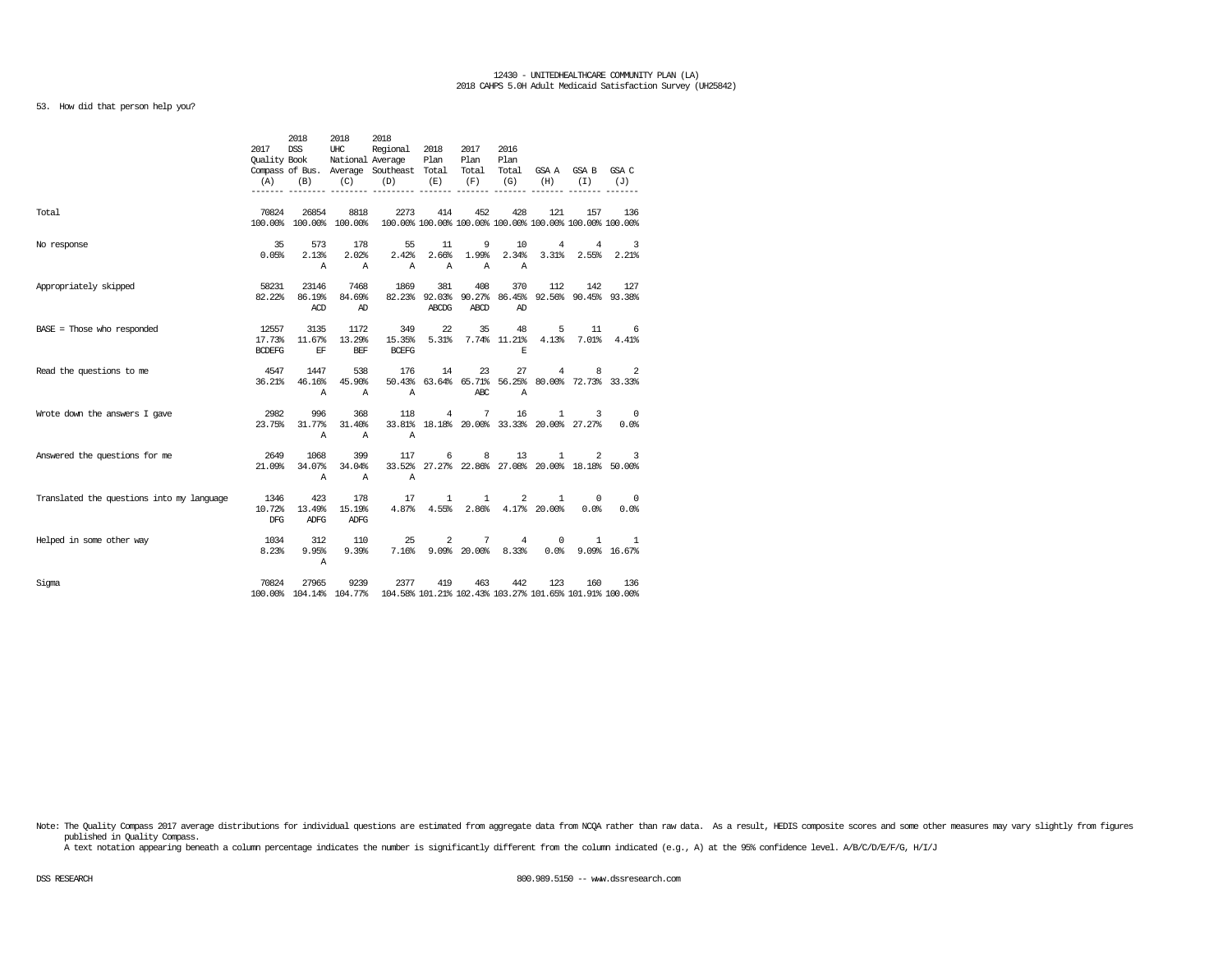54. In the last 6 months, if it was not easy to get the care, tests, or treatment you thought you needed, what was the main reason for the difficulty?

|                                                                                                            | 2017<br>Quality Book<br>(A) | 2018<br><b>DSS</b><br>(B) | 2018<br>UHC<br>National Average<br>(C) | 2018<br>Regional<br>Compass of Bus. Average Southeast<br>(D) | 2018<br>Plan<br>Total<br>(E)  | 2017<br>Plan<br>Total<br>(F)                                   | 2016<br>Plan<br>Total<br>(G) | GSA A<br>(H)     | GSA B<br>(I)                     | GSA C<br>(J)<br>----- |
|------------------------------------------------------------------------------------------------------------|-----------------------------|---------------------------|----------------------------------------|--------------------------------------------------------------|-------------------------------|----------------------------------------------------------------|------------------------------|------------------|----------------------------------|-----------------------|
| Total                                                                                                      | 0<br>0.0%                   | $\mathbf 0$<br>0.0%       | 7287<br>100.00%                        | 2273                                                         | 414                           | 452<br>100.00% 100.00% 100.00% 100.00% 100.00% 100.00% 100.00% | 428                          | 121              | 157                              | 136                   |
| Multiple mark                                                                                              | $^{\circ}$<br>0.0%          | 0<br>0.0%                 | 0<br>0.0%                              | 0<br>0.0%                                                    | 0<br>0.0%                     | 0<br>0.0%                                                      | 12<br>2.80%<br>CDEF          | 0<br>0.0%        | 0<br>0.0%                        | 0<br>0.0%             |
| No response                                                                                                | 0<br>0.0%                   | $\mathbf 0$<br>0.0%       | 2127<br>29.19%                         | 624<br>27.45%                                                | 108<br>26.09%                 | 173<br>38.27%<br>CDE                                           | 159<br>37.15%<br>CDE         | 33<br>27.27%     | 40<br>25.48%                     | 35<br>25.74%          |
| I did not try to get any care, tests, or<br>treatment in the last 6 months                                 | 0<br>0.0%                   | $\mathbf 0$<br>0.0%       | 2469<br>33.88%<br>FG                   | 794<br>34.93%<br>FG                                          | 129<br>31.16%<br>FG           | 102<br>22.57%                                                  | 91<br>21.26%                 | 37<br>30.58%     | 52<br>33.12%                     | 40<br>29.41%          |
| $BASE = Those who responded$                                                                               | 0<br>0.0%                   | $\mathbf 0$<br>0.0%       | 2691<br>36.93%                         | 855<br>37.62%                                                | 177<br>42.75%<br>$\mathsf{C}$ | 177<br>39.16%                                                  | 166<br>38.79%                | 51<br>42.15%     | 65<br>41.40%                     | 61<br>44.85%          |
| I had to wait too long for the health plan to<br>give the OK                                               | 0<br>0.0%                   | 0<br>0.0%                 | 456<br>16.95%                          | 151<br>17.66%                                                | 31<br>17.51%                  | 23<br>12.99%                                                   | 29<br>17.47%                 | 10<br>19.61%     | 10<br>15.38%                     | 11<br>18.03%          |
| I did not know where to go to get a physician<br>for care, lab work, or an x-ray, mammogram,<br>etc. (NET) | 0<br>0.0%                   | $\mathbf 0$<br>0.0%       | 141<br>5.24%                           | 43<br>5.03%                                                  | 8<br>4.52%                    | 19<br>10.73%<br>CDE.                                           | 15<br>9.04%                  | 3<br>5.88%       | $\overline{2}$<br>3.08%          | 3<br>4.92%            |
| I did not know where to go to get a<br>physician for care                                                  | $\Omega$<br>0.0%            | $\Omega$<br>0.0%          | $\Omega$<br>0.0%                       | $\mathbf 0$<br>0.0%                                          | $\mathbf 0$<br>0.0%           | 16<br>9.04%<br>CDE                                             | 12<br>7.23%<br>CDE           | $\Omega$<br>0.0% | $\Omega$<br>0.0%                 | $\Omega$<br>0.0%      |
| I did not know where to go to get lab work<br>done                                                         | 0<br>0.0%                   | $^{\circ}$<br>0.0%        | $\mathbf 0$<br>0.0%                    | 0<br>0.0%                                                    | 0<br>0.0%                     | $\overline{2}$<br>1.13%                                        | $\overline{2}$<br>1.20%      | 0<br>0.0%        | $^{\circ}$<br>0.0%               | $^{\circ}$<br>0.0%    |
| I did not know where to go to get an x-ray,<br>mammogram, etc.                                             | 0<br>0.0%                   | $\mathbf 0$<br>0.0%       | 0<br>0.0%                              | 0<br>0.0%                                                    | 0<br>0.0%                     | 1<br>0.56%                                                     | $\mathbf{1}$<br>0.60%        | 0<br>0.0%        | 0<br>0.0%                        | $\mathbf 0$<br>0.0%   |
| I could not find a doctor, lab, or x-ray<br>facility in my network                                         | 0<br>0.0%                   | $\mathbf 0$<br>0.0%       | 197<br>7.32%                           | 77<br>9.01%                                                  | 22<br>12.43%<br>$\mathsf C$   | 18<br>10.17%                                                   | 17<br>10.24%                 | 9<br>17.65%      | 6<br>9.23%                       | 7<br>11.48%           |
| I could not find a doctor, lab, or x-ray<br>facility that was easy to get to (NET)                         | 0<br>0.0%                   | 0<br>0.0%                 | 121<br>4.50%                           | 39<br>4.56%                                                  | 10<br>5.65%                   | 10<br>5.65%                                                    | 16<br>9.64%<br>CD            | 6<br>11.76%      | $\overline{\mathbf{c}}$<br>3.08% | 2<br>3.28%            |
| I could not find a doctor who was easy to<br>get to                                                        | $^{\circ}$<br>0.0%          | $\mathbf 0$<br>0.0%       | 0<br>0.0%                              | $\mathbf 0$<br>0.0%                                          | $\mathbf 0$<br>0.0%           | 10<br>5.65%<br><b>CDE</b>                                      | 16<br>9.64%<br>CDE           | 0<br>0.0%        | $^{\circ}$<br>0.0%               | $\mathbf 0$<br>0.0%   |
| I could not find a lab or x-ray facility<br>that was easy to get to                                        | 0<br>0.0                    | 0<br>0.0%                 | 0<br>0.0%                              | 0<br>0.0%                                                    | 0<br>0.0%                     | 0<br>0.0%                                                      | 0<br>0.0%                    | 0<br>0.0%        | 0<br>0.0                         | 0<br>0.0%             |
| I had to wait too long to get an appointment                                                               | 0<br>0.0%                   | 0<br>0.0%                 | 555<br>20.62%<br>G                     | 158<br>18.48%<br>G                                           | 34<br>19.21%                  | 46<br>25.99%<br>DG                                             | 20<br>12.05%                 | 5<br>9.80%       | 18<br>27.69%<br>H                | 11<br>18.03%          |
| I could not find someone who spoke my<br>language                                                          | 0<br>0.0%                   | 0<br>0.0%                 | 0<br>0.0%                              | 0<br>0.0%                                                    | 0<br>0.0%                     | 0<br>0.0%                                                      | 1<br>0.60%                   | 0<br>0.0%        | 0<br>0.0%                        | $\mathbf 0$<br>0.0%   |

Note: The Quality Compass 2017 average distributions for individual questions are estimated from aggregate data from NCQA rather than raw data. As a result, HEDIS composite scores and some other measures may vary slightly published in Quality Compass.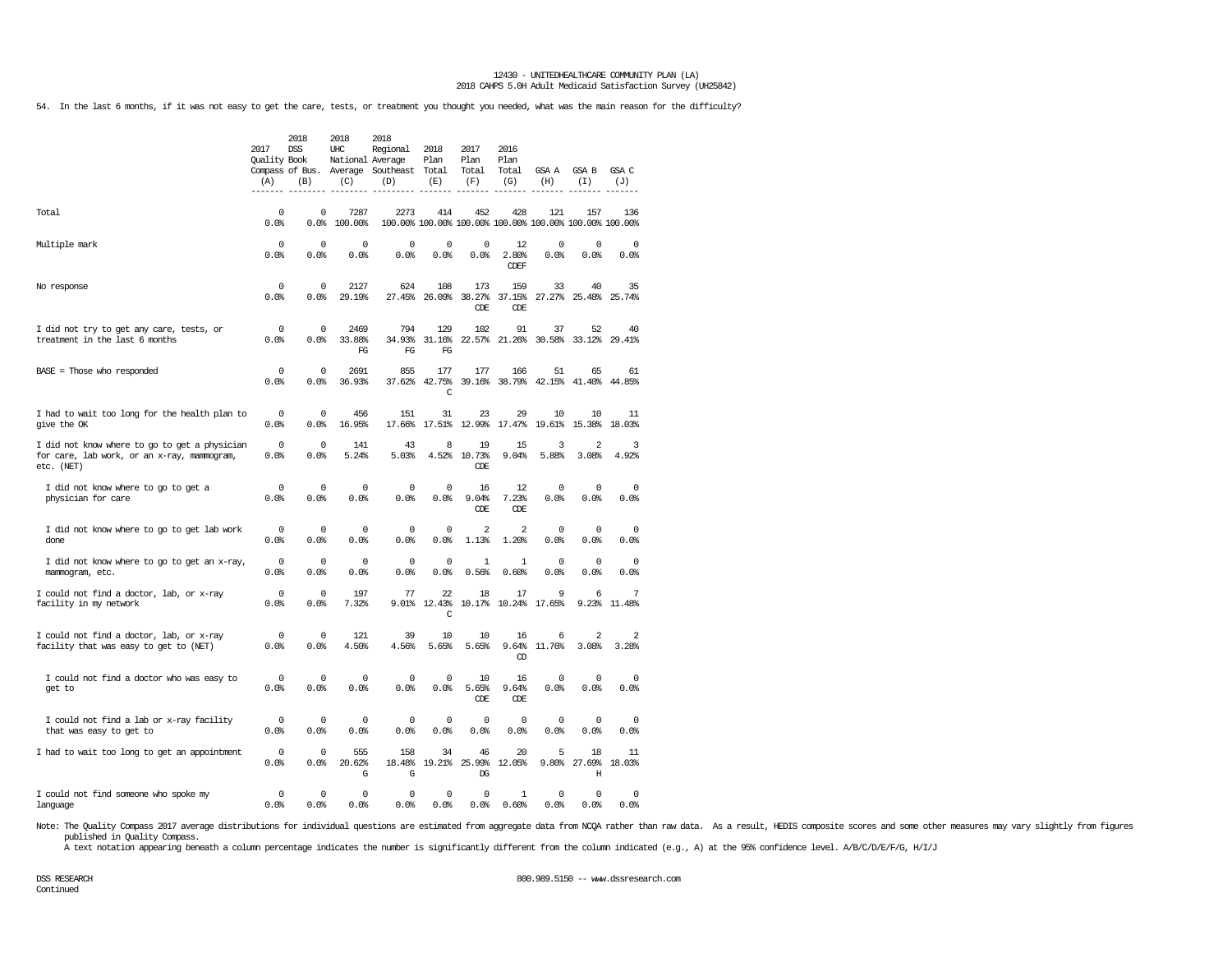54. In the last 6 months, if it was not easy to get the care, tests, or treatment you thought you needed, what was the main reason for the difficulty?

|                        | 2017<br>Quality Book | 2018<br><b>DSS</b><br>Compass of Bus. | 2018<br>UHC<br>National Average | 2018<br>Regional<br>Average Southeast | 2018<br>Plan<br>Total | 2017<br>Plan<br>Total | 2016<br>Plan<br>Total | GSA A               | GSA B                                                          | GSA C        |
|------------------------|----------------------|---------------------------------------|---------------------------------|---------------------------------------|-----------------------|-----------------------|-----------------------|---------------------|----------------------------------------------------------------|--------------|
|                        | (A)                  | (B)                                   | (C)                             | (D)                                   | (E)                   | (F)                   | (G)                   | (H)                 | (I)                                                            | (J)          |
| Other, personal reason | 0<br>0.0%            | $\Omega$<br>0.0%                      | 1221<br>45.37%<br>F             | 387<br>45.26%<br>F                    | 72<br>40.68%          | 61<br>34.46%          | 68                    | 18<br>40.96% 35.29% | 27<br>41.54%                                                   | 27<br>44.26% |
| Sigma                  | $\Omega$<br>0.0%     | $\Omega$<br>0.0%                      | 7287<br>100.00%                 | 2273                                  | 414                   | 452                   | 428                   | 121                 | 157<br>100.00% 100.00% 100.00% 100.00% 100.00% 100.00% 100.00% | 136          |

Note: The Quality Compass 2017 average distributions for individual questions are estimated from aggregate data from NOQA rather than raw data. As a result, HEDIS composite scores and some other measures may vary slightly published in Quality Compass.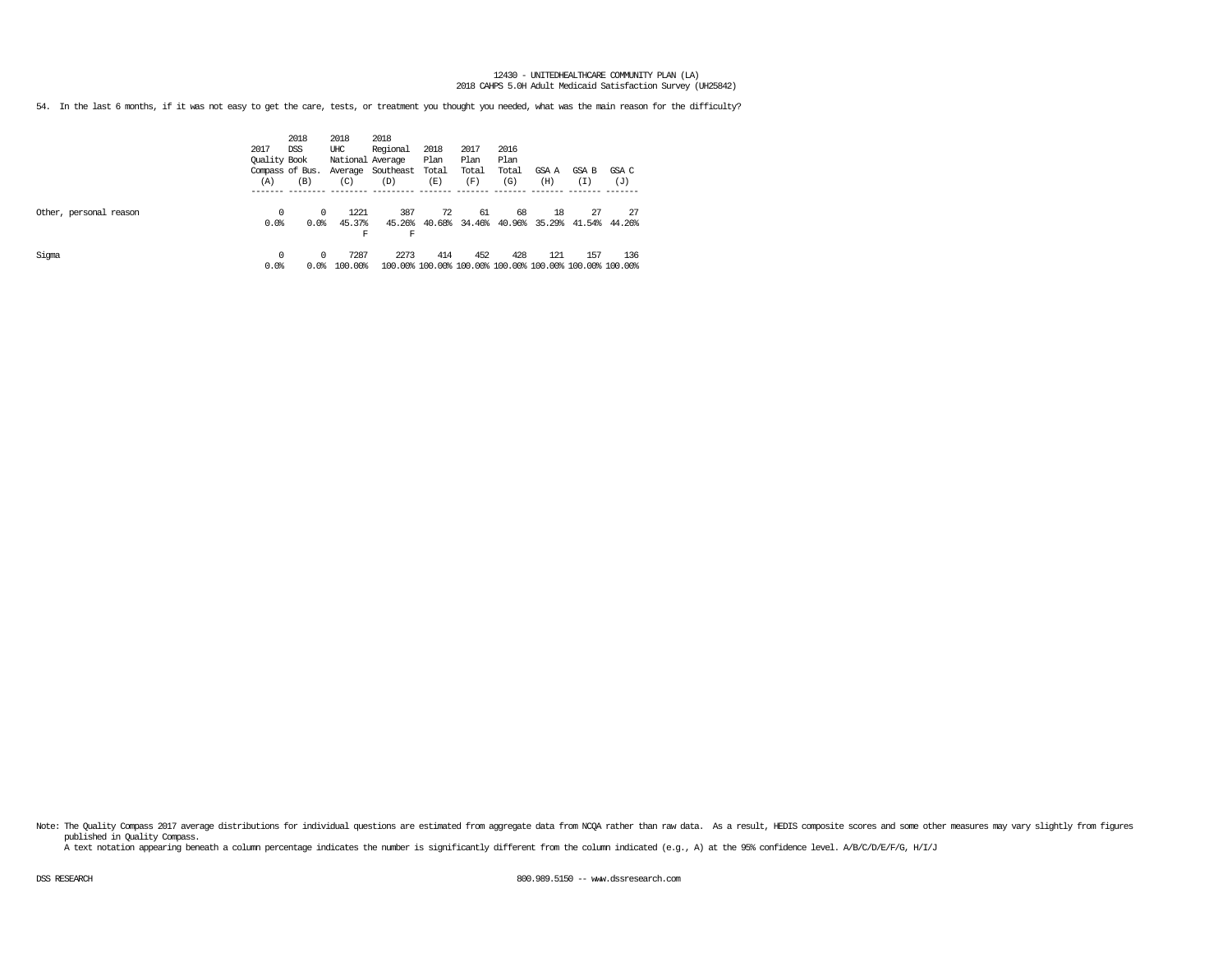55. In the last 6 months, when you called a doctor's office or clinic after hours, how often did you get the help you wanted?

|                                                    | 2017<br><b>Ouality Book</b><br>(A) | 2018<br><b>DSS</b><br>(B) | 2018<br>UHC<br>National Average<br>(C) | 2018<br>Regional<br>Compass of Bus. Average Southeast Total<br>(D) | 2018<br>Plan<br>(E)   | 2017<br>Plan<br>Total<br>(F)     | 2016<br>Plan<br>Total<br>(G) | GSA A<br>(H)       | GSA B<br>(T)                                                   | GSA C<br>(J)       |
|----------------------------------------------------|------------------------------------|---------------------------|----------------------------------------|--------------------------------------------------------------------|-----------------------|----------------------------------|------------------------------|--------------------|----------------------------------------------------------------|--------------------|
| Total                                              | $^{\circ}$<br>0.0%                 | 0<br>0.0%                 | 7287<br>100.00%                        | 2273                                                               | 414                   | 452                              | 428                          | 121                | 157<br>100.00% 100.00% 100.00% 100.00% 100.00% 100.00% 100.00% | 136                |
| Multiple mark                                      | 0<br>0.0%                          | $\mathbf 0$<br>0.0%       | $^{\circ}$<br>0.0                      | 0<br>0.0%                                                          | $^{\circ}$<br>0.0%    | 0<br>0.0%                        | $\mathbf{1}$<br>0.23%        | $^{\circ}$<br>0.0% | $\mathbf 0$<br>0.0%                                            | $^{\circ}$<br>0.0% |
| No response                                        | $\mathbf 0$<br>0.0                 | $\mathbf 0$<br>0.0%       | 648<br>8.89%<br>D                      | 141<br>6.20%                                                       | 33<br>7.97%           | 36<br>7.96%                      | 38<br>8.88%                  | 9<br>7.44%         | 13<br>8.28%                                                    | 11<br>8.09%        |
| I did not call after hours in the last 6<br>months | 0<br>0.0%                          | $^{\circ}$<br>0.0%        | 3422<br>46.96%<br>EFG                  | 1083<br>47.65%<br>EFG                                              | 160<br>38.65%<br>FG   | $\overline{4}$<br>0.88%          | 2                            | 54                 | 53<br>$0.47\%$ $44.63\%$ 33.76%                                | 53<br>38.97%       |
| Appropriately skipped                              | $\mathbf 0$<br>0.0%                | 0<br>0.0%                 | 0<br>0.0                               | $\mathbf 0$<br>0.0%                                                | 0                     | 372<br>0.0% 82.30% 80.37%<br>CDE | 344<br>CDE                   | $^{\circ}$<br>0.0% | 0<br>0.0%                                                      | $^{\circ}$<br>0.0% |
| $BASE = Those who responded$                       | $^{\circ}$<br>0.0                  | $^{\circ}$<br>0.0%        | 3217<br>44.15%<br>FG                   | 1049<br>46.15%<br>FG                                               | 221<br>53.38%<br>CDFG | 40                               | 43                           | 58                 | 91<br>8.85% 10.05% 47.93% 57.96% 52.94%                        | 72                 |
| Never                                              | $^{\circ}$<br>0.0%                 | 0<br>0.0%                 | 669<br>20.80%                          | 225                                                                | 47<br>21.45% 21.27%   | 5                                | 6                            | 13                 | 16<br>12.50% 13.95% 22.41% 17.58%                              | 18<br>25.00%       |
| Sometimes                                          | 0<br>0.0%                          | $\mathbb O$<br>0.0%       | 479<br>14.89%                          | 162                                                                | 38<br>15.44% 17.19%   | 15<br>37.50%<br>CDE              | 11                           | 9                  | 18<br>25.58% 15.52% 19.78% 15.28%                              | 11                 |
| Bottom Two Box (%Never + %Sometimes)               | 0<br>0.0%                          | 0<br>0.0%                 | 1148<br>35.69%                         | 387<br>36.89%                                                      | 85<br>38.46%          | 20<br>50.00%                     | 17<br>39.53%                 | 22                 | 34<br>37.93% 37.36%                                            | 29<br>40.28%       |
| Usually                                            | $\Omega$<br>0.0%                   | $\Omega$<br>0.0%          | 640<br>19.89%<br>F                     | 190                                                                | 39                    | 4                                | 8                            | 8                  | 15<br>18.11% 17.65% 10.00% 18.60% 13.79% 16.48% 22.22%         | 16                 |
| Always                                             | 0<br>0.0%                          | $^{\circ}$<br>0.0%        | 1429<br>44.42%                         | 472                                                                | 97                    | 16                               | 18                           | 28                 | 42<br>45.00% 43.89% 40.00% 41.86% 48.28% 46.15% 37.50%         | 27                 |
| Top Two Box (%Always + %Usually)                   | $^{\circ}$<br>0.0%                 | $\mathbf 0$<br>0.0%       | 2069<br>64.31%                         | 662                                                                | 136                   | 20                               | 26                           | 36                 | 57<br>63.11% 61.54% 50.00% 60.47% 62.07% 62.64% 59.72%         | 43                 |
| 4-point composite mean                             | 0                                  | 0                         | 2.8794                                 |                                                                    |                       |                                  |                              |                    | 2.8665 2.8416 2.7750 2.8837 2.8793 2.9121 2.7222               |                    |
| Sigma                                              | 0<br>0.0%                          | 0                         | 7287<br>0.0% 100.00%                   | 2273                                                               | 414                   | 452                              | 428                          | 121                | 157<br>100.00% 100.00% 100.00% 100.00% 100.00% 100.00% 100.00% | 136                |

Note: The Quality Compass 2017 average distributions for individual questions are estimated from aggregate data from NOQA rather than raw data. As a result, HEDIS composite scores and some other measures may vary slightly published in Quality Compass.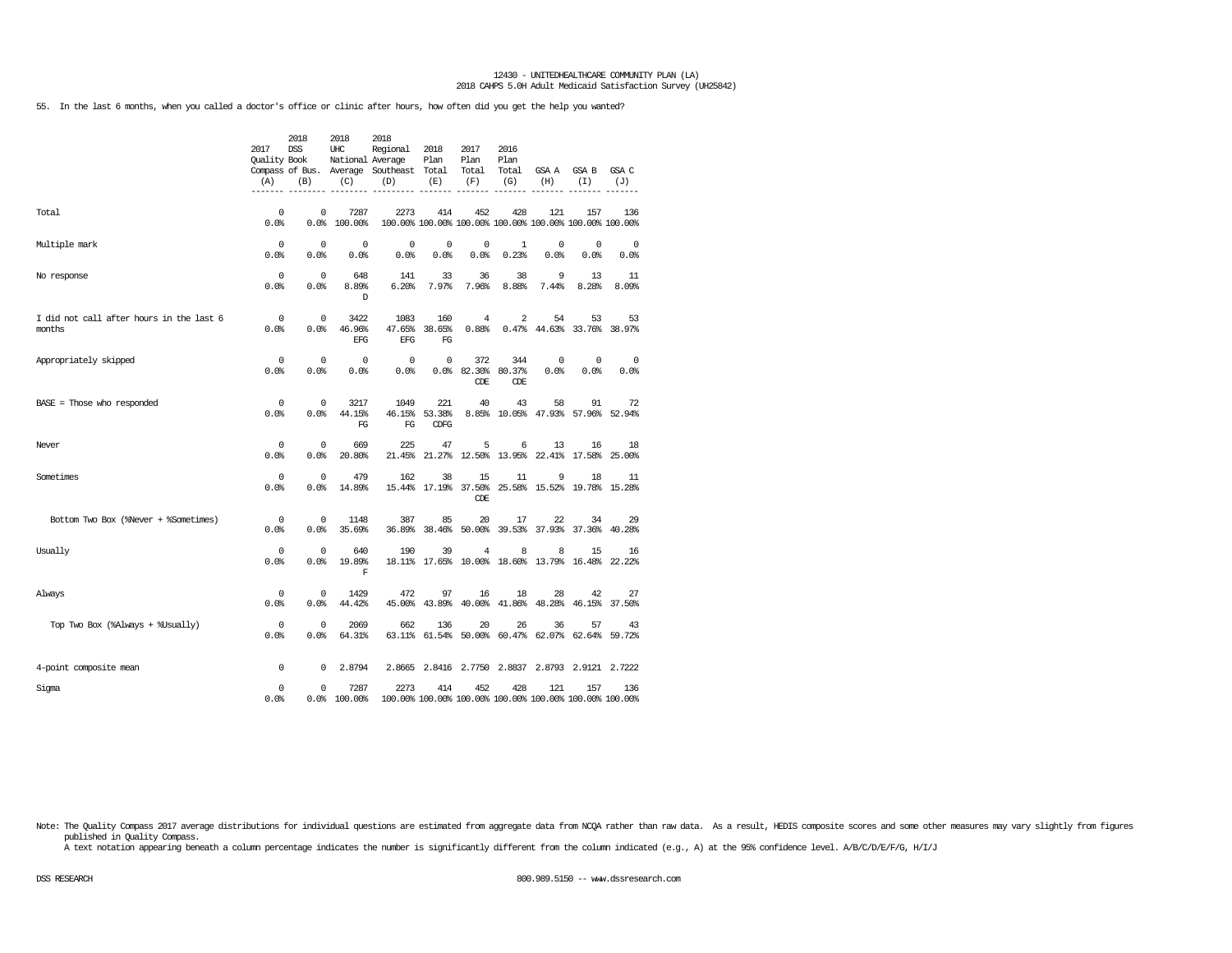56. In the last 6 months, how often was it hard to find a personal doctor who speaks your language?

|                                      | 2017<br><b>Ouality Book</b><br>(A) | 2018<br><b>DSS</b><br>(B) | 2018<br>UHC<br>National Average<br>(C) | 2018<br>Regional<br>Compass of Bus. Average Southeast Total<br>(D) | 2018<br>Plan<br>(E)                | 2017<br>Plan<br>Total<br>(F) | 2016<br>Plan<br>Total<br>(G) | GSA A<br>(H)                                                   | GSA B<br>(I)                | GSA C<br>(J)       |
|--------------------------------------|------------------------------------|---------------------------|----------------------------------------|--------------------------------------------------------------------|------------------------------------|------------------------------|------------------------------|----------------------------------------------------------------|-----------------------------|--------------------|
| Total                                | $\mathbf 0$<br>0.0%                | $\Omega$<br>0.0%          | 7287<br>100.00%                        | 2273                                                               | 414                                | 452                          | 428                          | 121<br>100.00% 100.00% 100.00% 100.00% 100.00% 100.00% 100.00% | 157                         | 136                |
| Multiple mark                        | 0<br>0.0%                          | $^{\circ}$<br>0.0%        | $^{\circ}$<br>0.0%                     | 0<br>0.0%                                                          | 0<br>0.0%                          | 0<br>0.0%                    | $\mathbf{1}$<br>0.23%        | $^{\circ}$<br>0.0                                              | 0<br>0.0%                   | $^{\circ}$<br>0.0% |
| No response                          | $^{\circ}$<br>0.0%                 | $^{\circ}$<br>0.0%        | 735<br>10.09%<br>D                     | 152<br>6.69%                                                       | 36<br>8.70%                        | 42<br>9.29%                  | 34                           | 13<br>7.94% 10.74%                                             | 12<br>7.64%                 | 11<br>8.09%        |
| $BASE = Those who responded$         | 0<br>0.0%                          | $\Omega$<br>0.0%          | 6552<br>89.91%                         | 2121<br>C                                                          | 378                                | 410                          | 393                          | 108<br>93.31% 91.30% 90.71% 91.82% 89.26% 92.36% 91.91%        | 145                         | 125                |
| Never                                | 0<br>0.0%                          | $\Omega$<br>0.0%          | 5022<br>76.65%                         | 1624                                                               | 277<br>76.57% 73.28% 81.95% 84.22% | 336<br>CDE                   | 331<br>CDE                   | 77                                                             | 111<br>71.30% 76.55% 71.20% | -89                |
| Sometimes                            | $^{\circ}$<br>0.0%                 | $^{\circ}$<br>0.0%        | 415<br>6.33%                           | 132<br>6.22%                                                       | 29<br>7.67%                        | 21<br>5.12%                  | 17                           | 11<br>4.33% 10.19%                                             | 6<br>4.14%                  | 12<br>9.60%        |
| Bottom Two Box (%Never + %Sometimes) | $\mathbf 0$<br>0.0                 | $\mathbf{0}$<br>0.0%      | 5437<br>82.98%                         | 1756                                                               | 306<br>82.79% 80.95% 87.07%        | 357<br>CDE                   | 348<br>88.55%<br>CDE         | 88                                                             | 117<br>81.48% 80.69% 80.80% | 101                |
| Usually                              | 0<br>0.0%                          | $\mathbf{0}$<br>0.0%      | 233<br>3.56%<br>G                      | 69<br>3.25%                                                        | 11<br>$2.91$ $%$                   | 14<br>3.41%                  | 8<br>2.04%                   | $\overline{4}$<br>3.70%                                        | 3<br>2.07%                  | - 4<br>3.20%       |
| Always                               | 0<br>0.0%                          | 0<br>0.0%                 | 882<br>13.46%<br>FG                    | 296<br>FG                                                          | 61<br>13.96% 16.14%<br>FG          | 39                           | 37                           | 16<br>9.51% 9.41% 14.81% 17.24% 16.00%                         | 25                          | 20                 |
| Top Two Box (%Always + %Usually)     | $^{\circ}$<br>0.0%                 | $^{\circ}$<br>0.0%        | 1115<br>17.02%<br>FG                   | 365<br>$_{\rm FG}$                                                 | 72<br>FG                           | 53                           | 45                           | 20<br>17.21% 19.05% 12.93% 11.45% 18.52% 19.31% 19.20%         | 28                          | 24                 |
| 4-point composite mean               | 0                                  | 0                         | 1.5383<br>FG                           | $_{\rm FG}$                                                        | $_{\rm FG}$                        |                              |                              | 1.5460 1.6190 1.4049 1.3664 1.6204 1.6000 1.6400               |                             |                    |
| Sigma                                | 0<br>0.0%                          | 0                         | 7287<br>0.0% 100.00%                   | 2273                                                               | 414                                | 452                          | 428                          | 121<br>100.00% 100.00% 100.00% 100.00% 100.00% 100.00% 100.00% | 157                         | 136                |

Note: The Quality Compass 2017 average distributions for individual questions are estimated from aggregate data from NCQA rather than raw data. As a result, HEDIS composite scores and some other measures may vary slightly published in Quality Compass.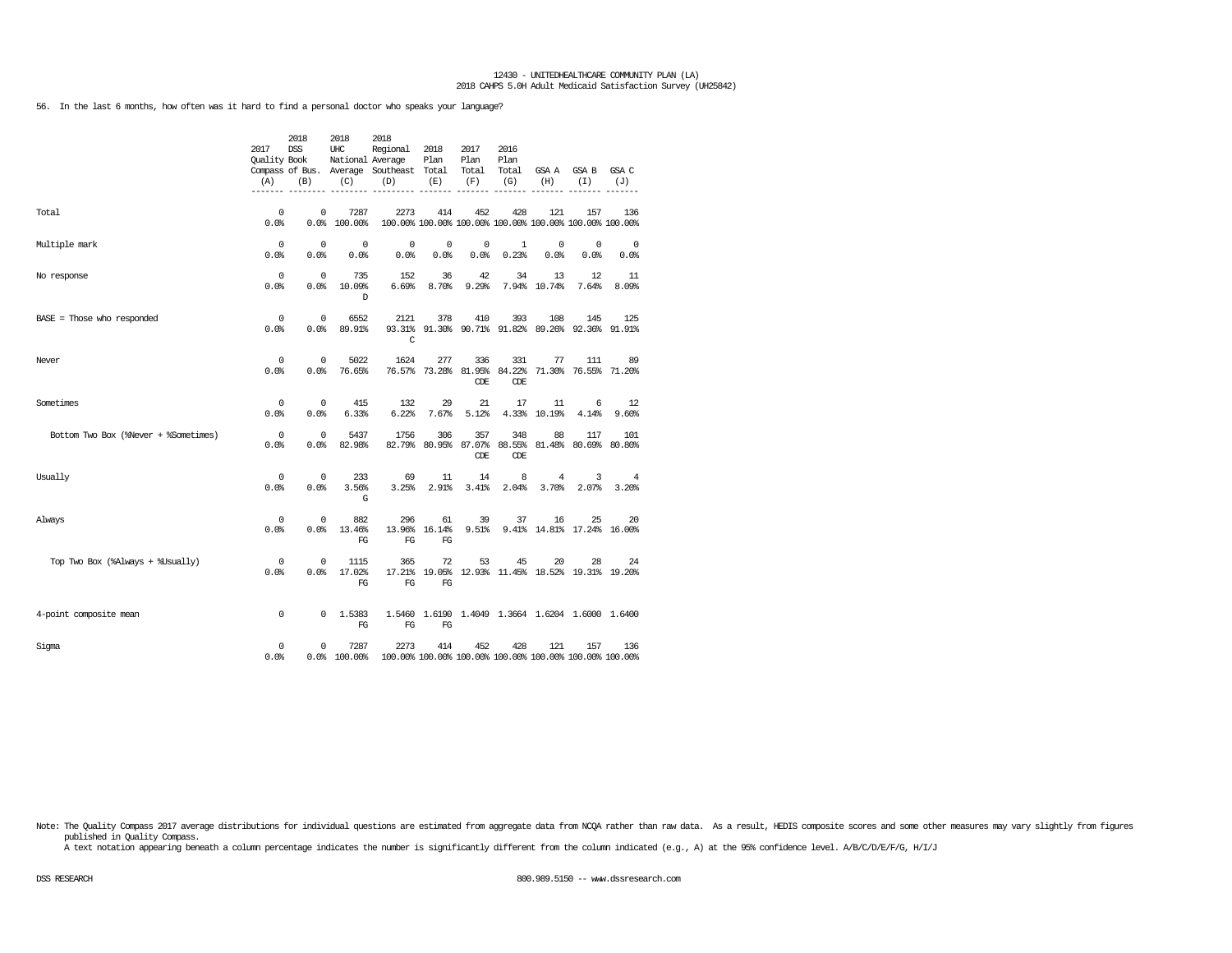57. In the last 6 months, how often was it hard to find a personal doctor who understands your culture?

|                                      | 2017<br><b>Ouality Book</b><br>(A) | 2018<br>DSS<br>(B)  | 2018<br>UHC<br>National Average<br>(C) | 2018<br>Regional<br>Compass of Bus. Average Southeast Total<br>(D) | 2018<br>Plan<br>(E)                | 2017<br>Plan<br>Total<br>(F) | 2016<br>Plan<br>Total<br>(G) | GSA A<br>(H)                                            | GSA B<br>(I)                | GSA C<br>(J)                                     |
|--------------------------------------|------------------------------------|---------------------|----------------------------------------|--------------------------------------------------------------------|------------------------------------|------------------------------|------------------------------|---------------------------------------------------------|-----------------------------|--------------------------------------------------|
| Total                                | $^{\circ}$<br>0.0%                 | $\Omega$<br>0.0%    | 8183<br>100.00%                        | 2273<br>100.00% 100.00% 100.00% 100.00% 100.00% 100.00% 100.00%    | 414                                | 452                          | 428                          | 121                                                     | 157                         | 136                                              |
| Multiple mark                        | $^{\circ}$<br>0.0%                 | $^{\circ}$<br>0.0%  | 0<br>0.0%                              | 0<br>0.0%                                                          | $^{\circ}$<br>0.0%                 | 0<br>0.0%                    | $^{\circ}$<br>0.0%           | 0<br>0.0%                                               | $\mathbf 0$<br>0.0%         | $\mathbf{0}$<br>0.0%                             |
| No response                          | $^{\circ}$<br>0.0%                 | $^{\circ}$<br>0.0%  | 850<br>10.39%<br><sup>D</sup>          | 163<br>7.17%                                                       | 39<br>9.42%                        | 41<br>9.07%                  | 36                           | 13<br>8.41% 10.74%                                      | 13<br>8.28%                 | 13<br>9.56%                                      |
| $BASE = Those who responded$         | 0<br>0.0                           | $^{\circ}$<br>0.0%  | 7333<br>89.61%                         | 2110<br>C                                                          | 375                                | 411                          | 392                          | 108<br>92.83% 90.58% 90.93% 91.59% 89.26% 91.72% 90.44% | 144                         | 123                                              |
| Never                                | 0<br>0.0%                          | $\mathbf 0$<br>0.0% | 5418<br>73.89%                         | 1550                                                               | 261<br>73.46% 69.60% 81.02%        | 333<br>CDE                   | 319<br>81.38%<br>CDE         | 74                                                      | 104<br>68.52% 72.22% 67.48% | 83                                               |
| Sometimes                            | 0<br>0.0%                          | $^{\circ}$<br>0.0%  | 594<br>8.10%<br>FG                     | 162<br>7.68%<br>FG                                                 | 31<br>8.27%                        | 20<br>4.87%                  | 20                           | 11<br>5.10% 10.19%                                      | 6                           | 14<br>4.17% 11.38%<br>I                          |
| Bottom Two Box (%Never + %Sometimes) | 0<br>0.0%                          | $^{\circ}$<br>0.0%  | 6012<br>81.99%                         | 1712                                                               | 292<br>81.14% 77.87% 85.89% 86.48% | 353<br>CDE                   | 339<br>CDE                   | 85                                                      | 110<br>78.70% 76.39% 78.86% | 97                                               |
| Usually                              | $^{\circ}$<br>0.0                  | $^{\circ}$<br>0.0%  | 371<br>5.06%<br>F                      | 89<br>4.22%                                                        | 18<br>4.80%                        | 12<br>2.92%                  | 17<br>4.34%                  | 1<br>0.93%                                              | 10<br>6.94%<br>Н            | 7<br>5.69%<br>Н                                  |
| Always                               | 0<br>0.0%                          | $^{\circ}$<br>0.0%  | 950<br>12.96%<br>G                     | 309<br>14.64%<br>FG                                                | 65<br>17.33% 11.19%<br><b>CFG</b>  | 46                           | 36                           | 22<br>9.18% 20.37% 16.67% 15.45%                        | 24                          | 19                                               |
| Top Two Box (%Always + %Usually)     | $^{\circ}$<br>0.0%                 | $^{\circ}$<br>0.0%  | 1321<br>18.01%<br>FG                   | 398<br>18.86%<br>FG                                                | 83<br>FG                           | 58                           | 53                           | 23<br>22.13% 14.11% 13.52% 21.30% 23.61% 21.14%         | 34                          | 26                                               |
| 4-point composite mean               | 0                                  | 0                   | 1.5708<br>FG                           | $_{\rm FG}$                                                        | CFG                                |                              |                              |                                                         |                             | 1.6005 1.6987 1.4428 1.4133 1.7315 1.6806 1.6911 |
| Sigma                                | 0<br>0.0%                          | 0                   | 8183<br>0.0% 100.00%                   | 2273<br>100.00% 100.00% 100.00% 100.00% 100.00% 100.00% 100.00%    | 414                                | 452                          | 428                          | 121                                                     | 157                         | 136                                              |

Note: The Quality Compass 2017 average distributions for individual questions are estimated from aggregate data from NOQA rather than raw data. As a result, HEDIS composite scores and some other measures may vary slightly published in Quality Compass.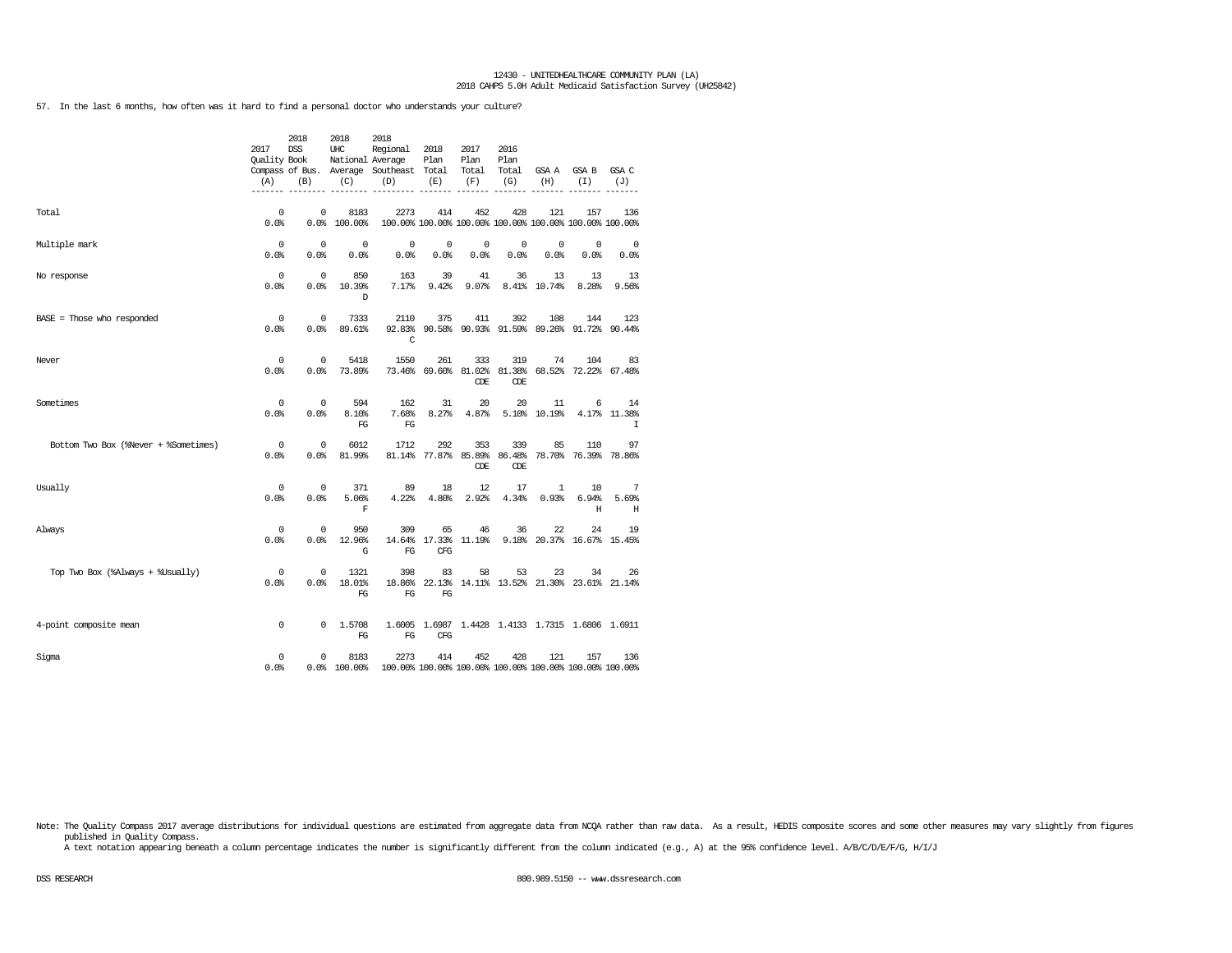58. In the last 6 months, if the health plan website was not useful in finding a doctor or hospital, what was the problem?

|                                                          | 2017<br><b>Ouality Book</b><br>(A) | 2018<br><b>DSS</b><br>(B) | 2018<br>UHC<br>National Average<br>(C) | 2018<br>Regional<br>Compass of Bus. Average Southeast Total<br>(D) | 2018<br>Plan<br>(E)       | 2017<br>Plan<br>Total<br>(F)    | 2016<br>Plan<br>Total<br>(G) | GSA A<br>(H)                                                   | GSA B<br>(I)       | GSA C<br>(J) |
|----------------------------------------------------------|------------------------------------|---------------------------|----------------------------------------|--------------------------------------------------------------------|---------------------------|---------------------------------|------------------------------|----------------------------------------------------------------|--------------------|--------------|
| Total                                                    | $\mathbf 0$<br>0.0%                | $^{\circ}$<br>0.0%        | 6885<br>100.00%                        | 2273                                                               | 414                       | 452                             | 428                          | 121<br>100.00% 100.00% 100.00% 100.00% 100.00% 100.00% 100.00% | 157                | 136          |
| No response                                              | 0<br>0.0%                          | $^{\circ}$<br>0.0%        | 856<br>12.43%<br>D                     | 212                                                                | 63<br>9.33% 15.22%<br>DFG | 45<br>9.96%                     | 42                           | 19<br>9.81% 15.70% 15.92% 13.97%                               | 25                 | 19           |
| I did not use the site                                   | 0<br>0.0%                          | $^{\circ}$<br>0.0%        | 3778<br>54.87%<br><b>EFG</b>           | 1225<br>53.89%<br>EFG                                              | 181<br>43.72%<br>FG       | $\overline{4}$<br>0.88%<br>G    | $\mathbf 0$                  | 54<br>0.0% 44.63% 42.68% 44.12%                                | 67                 | 60           |
| Appropriately skipped                                    | $\mathbf 0$<br>0.0%                | $^{\circ}$<br>0.0%        | $\mathbf 0$<br>0.0%                    | 0<br>0.0%                                                          | 0                         | 353<br>0.0%78.10%<br><b>CDE</b> | 335<br>78.27%<br>CDE         | 0<br>0.0%                                                      | $^{\circ}$<br>0.0% | 0<br>0.0%    |
| $BASE = Those who responded$                             | 0<br>0.0%                          | $^{\circ}$<br>0.0%        | 2251<br>32.69%<br>FG                   | 836<br>36.78%<br>CFG                                               | 170<br>41.06%<br>CFG      | 50<br>11.06%                    | 51                           | 48<br>11.92% 39.67% 41.40% 41.91%                              | 65                 | 57           |
| The print was too small                                  | 0<br>0.0%                          | $^{\circ}$<br>0.0%        | 157<br>6.97%                           | 49<br>5.86%                                                        | 12<br>7.06%               | $\overline{4}$<br>8.00%         | 3                            | 5<br>5.88% 10.42%                                              | 4<br>6.15%         | 3<br>5.26%   |
| The information was hard to understand                   | 0<br>0.0%                          | $^{\circ}$<br>0.0%        | 228<br>10.13%                          | 81<br>9.69%                                                        | 20                        | 5<br>11.76% 10.00%              | 5                            | 6<br>9.80% 12.50%                                              | 9<br>13.85%        | 5<br>8.77%   |
| It was hard to find the information I was<br>looking for | $^{\circ}$<br>0.0%                 | $^{\circ}$<br>0.0%        | 407<br>18.08%<br>D                     | 126                                                                | 24                        | 12                              | 11                           | 8<br>15.07% 14.12% 24.00% 21.57% 16.67% 13.85%                 | 9                  | 7<br>12.28%  |
| The information was wrong                                | 0<br>0.0%                          | 0<br>0.0%                 | 195<br>8.66%                           | 68<br>8.13%                                                        | 10                        | 13<br>5.88% 26.00%<br>CDE       | 9<br>17.65%<br>E             | 3<br>6.25%                                                     | 2<br>3.08%         | 5<br>8.77%   |
| It was not in my language                                | 0<br>0.0%                          | 0<br>0.0%                 | $^{\circ}$<br>0.0%                     | 0<br>0.0                                                           | 0<br>0.0%                 | $\overline{4}$<br>8.00%<br>CDE  | 2<br>3.92%                   | 0<br>0.0%                                                      | 0<br>0.0%          | 0<br>0.0%    |
| I did not have a problem                                 | $\mathbf 0$<br>0.0%                | 0<br>0.0                  | 1433<br>63.66%<br>$\mathbf F$          | 561<br>67.11%<br>F                                                 | 115<br>$\mathbf F$        | 20                              | 28                           | 31<br>67.65% 40.00% 54.90% 64.58% 67.69%                       | 44                 | 40<br>70.18% |
| Sigma                                                    | 0<br>0.0%                          | 0                         | 7054<br>$0.0%$ 102.45%                 | 2322<br>102.16% 102.66% 101.77% 101.64% 104.13% 101.91% 102.21%    | 425                       | 460                             | 435                          | 126                                                            | 160                | 139          |

Note: The Quality Compass 2017 average distributions for individual questions are estimated from aggregate data from NCQA rather than raw data. As a result, HEDIS composite scores and some other measures may vary slightly published in Quality Compass.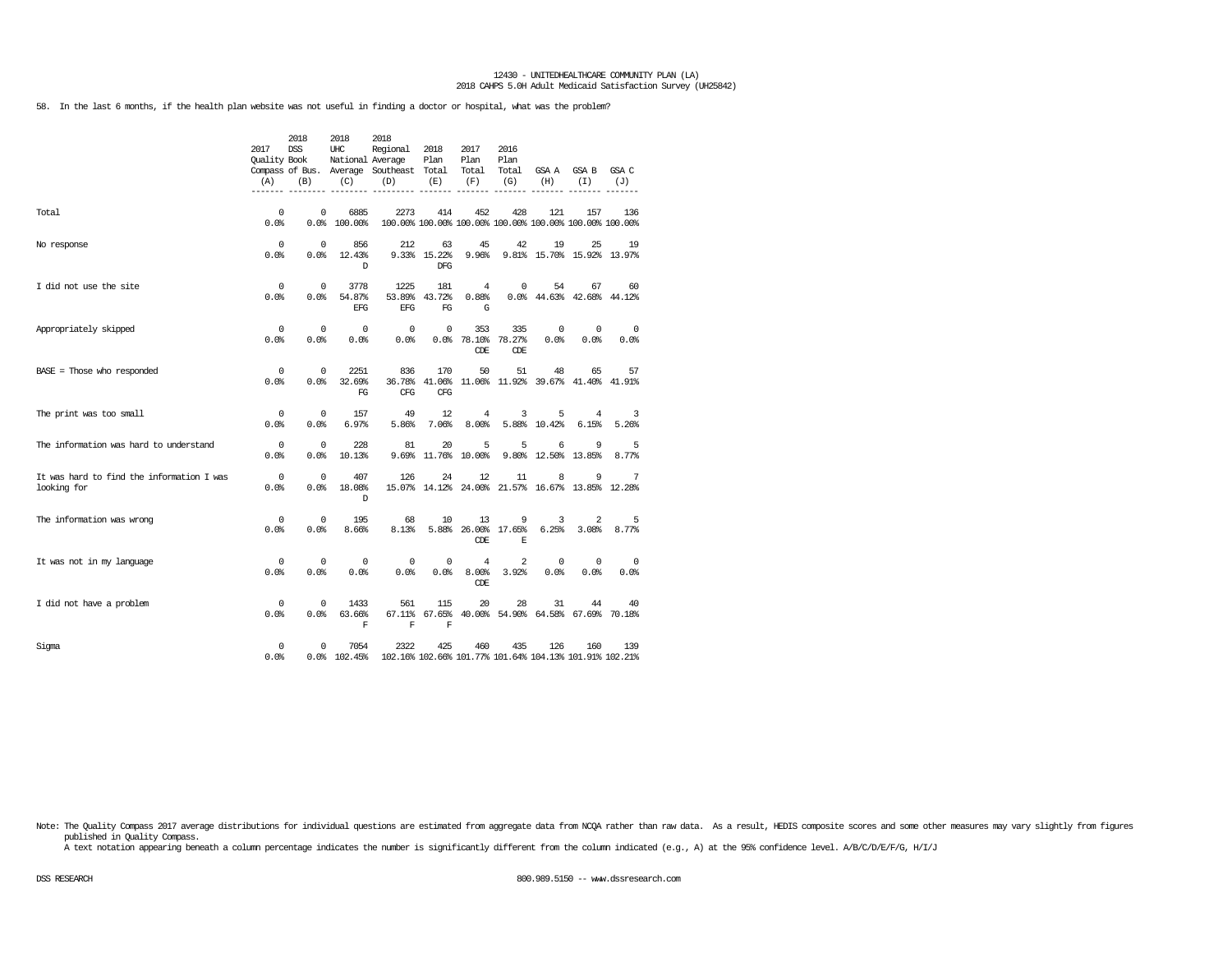59. In the last 6 months, if you called customer service regarding mental health or substance abuse services, how often was the staff helpful and provided the help you needed?

|                                                                                                          | 2017<br>Quality Book<br>(A) | 2018<br><b>DSS</b><br>(B) | 2018<br>UHC<br>National Average<br>(C) | 2018<br>Regional<br>Compass of Bus. Average Southeast Total<br>(D)                        | 2018<br>Plan<br>(E)              | 2017<br>Plan<br>Total<br>(F)    | 2016<br>Plan<br>Total<br>(G) | GSA A<br>(H)                                                   | GSA B<br>(I)               | GSA C<br>(J)      |
|----------------------------------------------------------------------------------------------------------|-----------------------------|---------------------------|----------------------------------------|-------------------------------------------------------------------------------------------|----------------------------------|---------------------------------|------------------------------|----------------------------------------------------------------|----------------------------|-------------------|
| Total                                                                                                    | 0<br>0.0%                   | 0                         | 5445<br>0.0% 100.00%                   | 2031                                                                                      | 414                              | 452                             | 428                          | 121<br>100.00% 100.00% 100.00% 100.00% 100.00% 100.00% 100.00% | 157                        | 136               |
| Multiple mark                                                                                            | 0<br>0.0%                   | 0<br>0.0%                 | $\mathbf 0$<br>0.0%                    | 0<br>0.0%                                                                                 | 0<br>0.0%                        | 0<br>0.0%                       | 5<br>1.17%<br><b>CDEF</b>    | 0<br>0.0%                                                      | $^{\circ}$<br>0.0%         | 0<br>0.0%         |
| No response                                                                                              | 0<br>0.0%                   | 0<br>0.0%                 | 374<br>6.87%                           | 148<br>7.29%                                                                              | 40                               | 46<br>9.66% 10.18%<br>C         | 38                           | 14<br>8.88% 11.57%                                             | 13<br>8.28%                | 13<br>9.56%       |
| I did not call customer service for mental<br>health or substance abuse services in the<br>last 6 months | $\overline{0}$<br>0.0%      | $^{\circ}$<br>0.0%        | 3742<br>68.72%<br>EFG                  | 1371<br>67.50%<br>EFG                                                                     | 242<br>FG                        | 222                             | 212                          | 67<br>58.45% 49.12% 49.53% 55.37% 57.32% 62.50%                | 90                         | 85                |
| $BASE = Those who responded$                                                                             | 0<br>0.0%                   | 0<br>0.0%                 | 1329<br>24.41%                         | 512                                                                                       | 132<br>25.21% 31.88% 40.71%<br>Œ | 184<br><b>CDE</b>               | 173<br>40.42%<br>CDE         | 40                                                             | 54<br>33.06% 34.39% 27.94% | 38                |
| Never                                                                                                    | $\Omega$<br>0.0%            | $\Omega$<br>0.0%          | 470<br>35.36%                          | 189                                                                                       | 46                               | 80<br>36.91% 34.85% 43.48%<br>C | 82<br>47.40%<br>CDE          | 16                                                             | 16<br>40.00% 29.63% 36.84% | 14                |
| Sometimes                                                                                                | 0<br>0.0%                   | 0<br>0.0%                 | 123<br>9.26%                           | 53                                                                                        | 16<br>10.35% 12.12%              | 13                              | 19<br>7.07% 10.98% 17.50%    | 7                                                              | 4                          | 5<br>7.41% 13.16% |
| Bottom Two Box (%Never + %Sometimes)                                                                     | 0<br>0.0%                   | $\mathbf 0$<br>0.0%       | 593<br>44.62%                          | 242                                                                                       | 62                               | 93                              | 101<br>CDE                   | 23<br>47.27% 46.97% 50.54% 58.38% 57.50%<br>I                  | 20<br>37.04% 50.00%        | 19                |
| Usually                                                                                                  | 0<br>0.0%                   | 0<br>0.0%                 | 170<br>12.79%<br>G                     | 50<br>9.77%                                                                               | 13<br>9.85%                      | 16<br>8.70%                     | 14<br>8.09%                  | 3                                                              | 8<br>7.50% 14.81%          | 2<br>5.26%        |
| Always                                                                                                   | 0<br>0.0%                   | $^{\circ}$<br>0.0%        | 566<br>42.59%<br>G                     | 220<br>G                                                                                  | 57                               | 75                              | 58                           | 14<br>42.97% 43.18% 40.76% 33.53% 35.00% 48.15% 44.74%         | 26                         | 17                |
| Top Two Box (%Always + %Usually)                                                                         | 0<br>0.0%                   | 0<br>0.0%                 | 736<br>55.38%<br>G                     | 270<br>G                                                                                  | 70<br>G                          | 91                              | 72                           | 17<br>52.73% 53.03% 49.46% 41.62% 42.50% 62.96% 50.00%         | 34<br>Н                    | 19                |
| 4-point composite mean                                                                                   | 0                           | 0                         | 2.6260<br>G                            | G                                                                                         | G                                |                                 |                              | 2.5879 2.6136 2.4674 2.2775 2.3750 2.8148 2.5789               |                            |                   |
| Sigma                                                                                                    | 0<br>0.0%                   | 0                         | 5445                                   | 2031<br>$0.0$ 100.00 $100.00$ 100.00 100.00 100.00 100.00 100.00 100.00 100.00 100.00 100 |                                  | 414 452                         | 428                          | 121                                                            | 157                        | 136               |

Note: The Quality Compass 2017 average distributions for individual questions are estimated from aggregate data from NCQA rather than raw data. As a result, HEDIS composite scores and some other measures may vary slightly published in Quality Compass.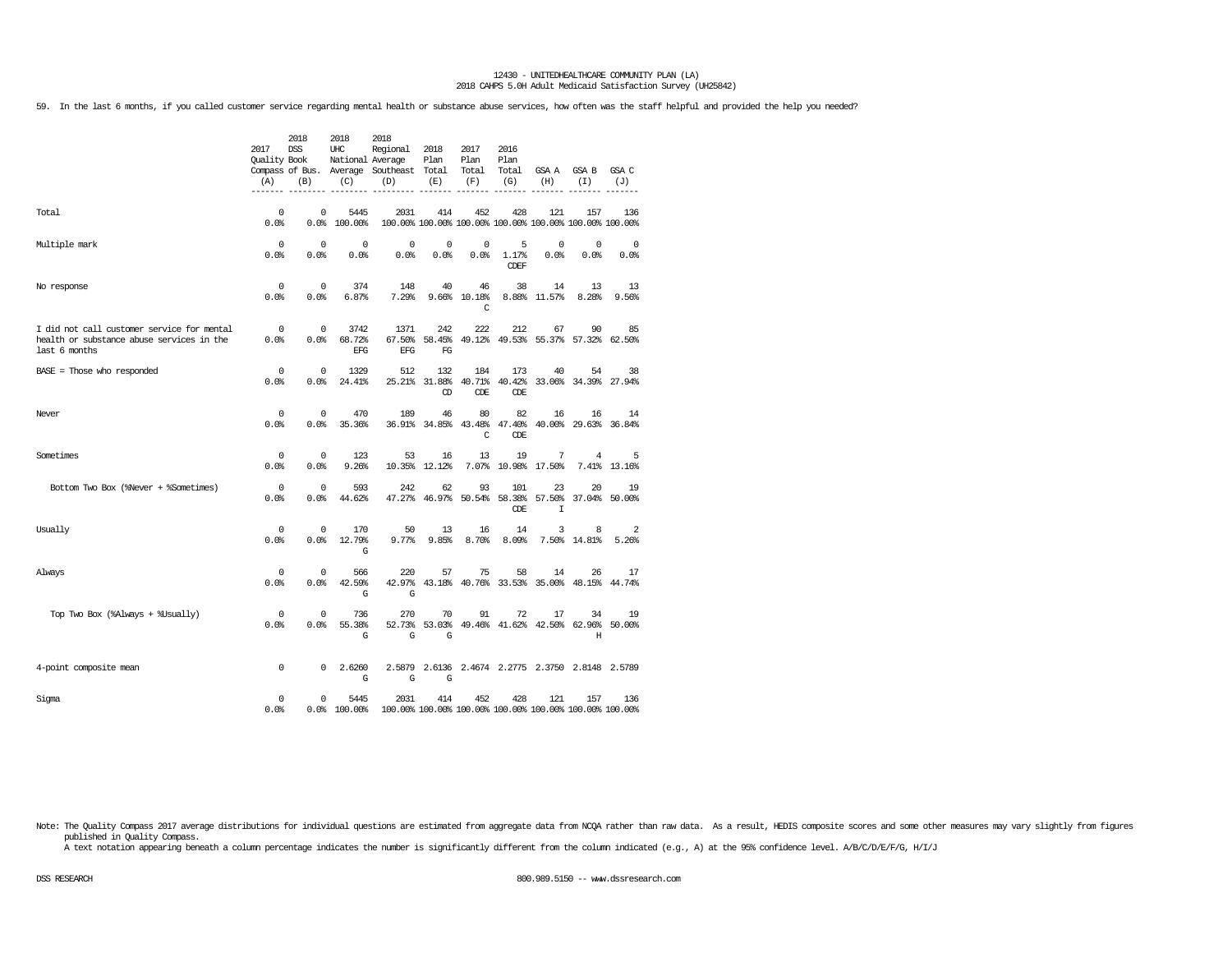60. Using any number from 0 to 10, where 0 is the worst mental health or substance abuse services possible and 10 is the best mental health or substance abuse services possible, what number would you use to rate all your m

|                                                                                     | 2017<br>Quality Book<br>(A)<br>------- | 2018<br>DSS<br>(B)<br>$- - - - -$ | 2018<br>UHC<br>(C)           | 2018<br>Regional<br>National Average<br>Compass of Bus. Average Southeast Total<br>(D)<br>------ | 2018<br>Plan<br>(E)<br>$- - - - - -$ | 2017<br>Plan<br>Total<br>(F)              | 2016<br>Plan<br>Total<br>(G)           | GSA A GSA B<br>(H)                | (I)                                                            | GSA C<br>(J)<br>------- |
|-------------------------------------------------------------------------------------|----------------------------------------|-----------------------------------|------------------------------|--------------------------------------------------------------------------------------------------|--------------------------------------|-------------------------------------------|----------------------------------------|-----------------------------------|----------------------------------------------------------------|-------------------------|
| Total                                                                               | $\Omega$<br>0.0%                       | $\mathbf 0$                       | 5445<br>0.0% 100.00%         | 2031                                                                                             | 414                                  | 452                                       | 428                                    | 121                               | 157<br>100.00% 100.00% 100.00% 100.00% 100.00% 100.00% 100.00% | 136                     |
| Multiple mark                                                                       | $\Omega$<br>0.0%                       | $\mathbf 0$<br>0.0%               | $\Omega$<br>0.0%             | $\mathbf 0$<br>0.0%                                                                              | $\Omega$<br>0.0%                     | $\mathbf 0$<br>0.0%                       | $\overline{4}$<br>0.93%<br><b>CDEF</b> | $\Omega$<br>0.0%                  | $\Omega$<br>0.0%                                               | $\overline{0}$<br>0.0%  |
| No response                                                                         | $\mathbf 0$<br>0.0%                    | $\mathbf 0$<br>0.0%               | 531<br>9.75%                 | 214                                                                                              | 54<br>10.54% 13.04%                  | 44                                        | 47                                     | 21                                | 17<br>9.73% 10.98% 17.36% 10.83% 11.76%                        | 16                      |
| I did not receive mental health or substance<br>abuse services in the last 6 months | $\overline{\phantom{0}}$<br>0.0%       | $\mathbb O$<br>0.0%               | 3298<br>60.57%<br><b>EFG</b> | 1191<br>58.64%<br>FG                                                                             | 230<br>55.56%<br>FG                  | 208                                       | 182                                    | 66<br>46.02% 42.52% 54.55% 55.41% | 87                                                             | 77<br>56.62%            |
| $BASE = Those who responded$                                                        | $\mathbf 0$<br>0.0%                    | $\mathbf 0$<br>0.0%               | 1616<br>29.68%               | 626                                                                                              | 130                                  | 200<br>30.82% 31.40% 44.25%<br><b>CDE</b> | 195<br>45.56%<br><b>CDE</b>            | 34                                | 53<br>28.10% 33.76% 31.62%                                     | 43                      |
| 10 - Best mental health or substance abuse<br>services possible                     | $\overline{0}$<br>0.0%                 | $\mathbf 0$<br>0.0%               | 653<br>40.41%                | 260<br>41.53%                                                                                    | 51                                   | 96<br>39.23% 48.00%<br>C                  | 87                                     | 16                                | 21<br>44.62% 47.06% 39.62% 32.56%                              | 14                      |
| $9 -$                                                                               | $\Omega$<br>0.0%                       | $^{\circ}$<br>0.0%                | 160<br>9.90%                 | 56<br>8.95%                                                                                      | 11<br>8.46%                          | 19<br>9.50%                               | 19<br>9.74%                            | 3<br>8.82%                        | 3                                                              | 5<br>5.66% 11.63%       |
| Top Two Box                                                                         | $\mathbf 0$<br>0.0%                    | $\mathsf 0$<br>0.0%               | 813<br>50.31%                | 316<br>50.48%                                                                                    | 62                                   | 115<br>47.69% 57.50%                      | 106<br>54.36%                          | 19<br>55.88%                      | 24<br>45.28%                                                   | 19<br>44.19%            |
| $8 -$                                                                               | $^{\circ}$<br>0.0%                     | $\mathbf 0$<br>0.0%               | 203<br>12.56%                | 67<br>10.70%                                                                                     | 15                                   | 21<br>11.54% 10.50%                       | 22                                     | 4<br>11.28% 11.76% 13.21%         | 7                                                              | 4<br>9.30%              |
| Rate (Top Three Box)                                                                | $\mathbf 0$<br>0.0%                    | $\mathbf 0$<br>0.0%               | 1016<br>62.87%               | 383<br>61.18%                                                                                    | 77<br>59.23%                         | 136<br>68.00%                             | 128<br>65.64%                          | 23<br>67.65%                      | 31<br>58.49%                                                   | 23<br>53.49%            |
| $7 -$                                                                               | $\Omega$<br>0.0%                       | $\Omega$<br>0.0%                  | 137<br>8.48%<br>$\mathbf E$  | 45<br>7.19%<br>E                                                                                 | $\overline{4}$<br>3.08%              | 14<br>7.00%                               | 19<br>9.74%<br>E                       | $\mathbf{1}$<br>2.94%             | $\overline{a}$<br>3.77%                                        | 1<br>2.33%              |
| $6 -$                                                                               | $\Omega$<br>0.0%                       | $\Omega$<br>0.0%                  | 78<br>4.83%                  | 23<br>3.67%                                                                                      | 5<br>3.85%                           | 8<br>4.00%                                | 10<br>5.13%                            | 1<br>2.94%                        | 1<br>1.89%                                                     | 3<br>6.98%              |
| $5 -$                                                                               | $\mathbf 0$<br>0.0%                    | $\mathbf 0$<br>0.0%               | 129<br>7.98%                 | 54<br>8.63%                                                                                      | 15<br>11.54%                         | 13<br>6.50%                               | 14<br>7.18%                            | $\overline{4}$<br>11.76%          | 5<br>9.43%                                                     | 6<br>13.95%             |
| $\Delta$ -                                                                          | $\Omega$<br>0.0%                       | $\Omega$<br>0.0%                  | 43<br>2.66%                  | 16<br>2.56%                                                                                      | 3<br>2.31%                           | 6<br>3.00%                                | 5<br>2.56%                             | $\Omega$<br>0.0%                  | $\overline{a}$<br>3.77%                                        | $\mathbf{1}$<br>2.33%   |
| $3 -$                                                                               | $^{\circ}$<br>0.0%                     | $\mathbf 0$<br>0.0%               | 33<br>2.04%<br>$\mathbf{F}$  | 18<br>2.88%<br>$\mathbf F$                                                                       | 5<br>3.85%                           | $\mathbf{1}$<br>0.50%                     | $\overline{\mathbf{c}}$<br>1.03%       | 1<br>2.94%                        | $\overline{a}$<br>3.77%                                        | $\overline{a}$<br>4.65% |
| $2 -$                                                                               | 0<br>0.0%                              | $\mathbb O$<br>0.0                | 27<br>1.67%                  | 11<br>1.76%                                                                                      | $\overline{a}$<br>1.54%              | $\bf 4$<br>2.00%                          | $\overline{2}$<br>1.03%                | $\mathsf 0$<br>0.0%               | 1<br>1.89%                                                     | 1<br>2.33%              |
| $1 -$                                                                               | $^{\circ}$<br>0.0%                     | $\mathbf 0$<br>0.0%               | 31<br>1.92%                  | 16<br>2.56%                                                                                      | 3<br>2.31%                           | 4                                         | $\overline{a}$<br>$2.00*$ 1.03%        | $\mathbf{1}$                      | 1<br>$2.94%$ 1.89%                                             | $\mathbf{1}$<br>2.33%   |

Note: The Quality Compass 2017 average distributions for individual questions are estimated from aggregate data from NCQA rather than raw data. As a result, HEDIS composite scores and some other measures may vary slightly published in Quality Compass.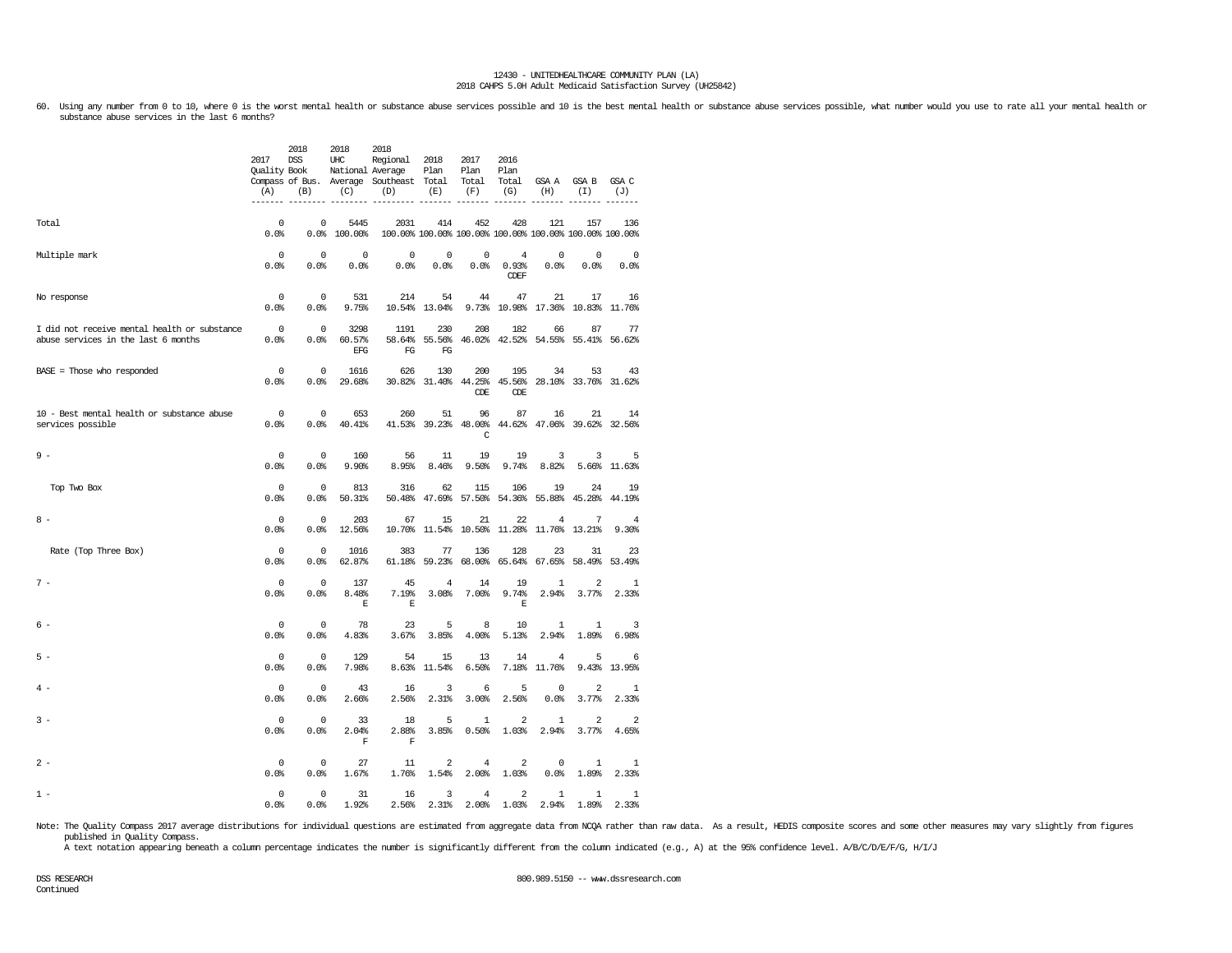60. Using any number from 0 to 10, where 0 is the worst mental health or substance abuse services possible and 10 is the best mental health or substance abuse services possible, what number would you use to rate all your m

|                                                                 | 2017<br>Quality Book<br>(A) | 2018<br><b>DSS</b><br>(B) | 2018<br>UHC<br>National Average<br>(C) | 2018<br>Regional<br>Compass of Bus. Average Southeast<br>(D) | 2018<br>Plan<br>Total<br>(E) | 2017<br>Plan<br>Total<br>(F)                     | 2016<br>Plan<br>Total<br>(G) | GSA A<br>(H)   | GSA B<br>(T)                              | GSA C<br>(J) |
|-----------------------------------------------------------------|-----------------------------|---------------------------|----------------------------------------|--------------------------------------------------------------|------------------------------|--------------------------------------------------|------------------------------|----------------|-------------------------------------------|--------------|
|                                                                 |                             |                           |                                        |                                                              |                              |                                                  |                              |                |                                           |              |
| 0 - Worst mental health or substance abuse<br>services possible | $^{\circ}$<br>0.0%          | $^{\circ}$<br>0.0%        | 122<br>7.55%                           | 60                                                           | 16<br>9.58% 12.31%           | 14<br>7.00%                                      | 13<br>6.67%                  | 3              | 8<br>8.82% 15.09% 11.63%                  | -5           |
|                                                                 |                             |                           |                                        |                                                              |                              |                                                  |                              |                |                                           |              |
| $0-7$ (NET)                                                     | 0<br>0.0%                   | $^{\circ}$<br>0.0%        | 600<br>37.13%                          | 243<br>38.82%                                                | 53<br>40.77%                 | 64                                               | 67                           | 11             | 22.<br>32.00% 34.36% 32.35% 41.51% 46.51% | 20           |
|                                                                 |                             |                           |                                        |                                                              |                              |                                                  |                              |                |                                           |              |
| Bottom Three Box                                                | 0                           | $^{\circ}$                | 180                                    | 87                                                           | 21                           | 22                                               | 17                           | $\overline{4}$ | 10                                        | 7            |
|                                                                 | 0.0%                        | 0.0%                      | 11.14%                                 | G                                                            |                              | 13.90% 16.15% 11.00%                             |                              |                | 8.72% 11.76% 18.87% 16.28%                |              |
| Bottom Two Box                                                  | $\Omega$                    | $\Omega$                  | 153                                    | 76                                                           | 19                           | 18                                               | 15                           | $\overline{4}$ | 9                                         | -6           |
|                                                                 | 0.0%                        | 0.0%                      | 9.47%                                  | 12.14%                                                       | 14.62%                       | 9.00%                                            |                              |                | 7.69% 11.76% 16.98% 13.95%                |              |
|                                                                 |                             |                           |                                        |                                                              |                              |                                                  |                              |                |                                           |              |
| Average                                                         | 0                           | $\Omega$                  | 7.4394                                 |                                                              |                              | 7.2188 6.8923 7.7450 7.7538 7.5294 6.6981 6.6279 |                              |                |                                           |              |
|                                                                 |                             |                           |                                        |                                                              |                              | DE.                                              | DE.                          |                |                                           |              |
| Standard deviation                                              | 0                           | $\Omega$                  | 3.1156                                 |                                                              |                              | 3.3590 3.5415 3.0903 2.9284 3.2831 3.7041 3.4710 |                              |                |                                           |              |
| Sigma                                                           | $\Omega$                    | $\Omega$                  | 5445                                   | 2031                                                         | 414                          | 452                                              | 428                          | 121            | 157                                       | 136          |
|                                                                 | 0.0%                        |                           | 0.0%100.00%                            | 100.00% 100.00% 100.00% 100.00% 100.00% 100.00% 100.00%      |                              |                                                  |                              |                |                                           |              |

Note: The Quality Compass 2017 average distributions for individual questions are estimated from aggregate data from NCQA rather than raw data. As a result, HEDIS composite scores and some other measures may vary slightly published in Quality Compass.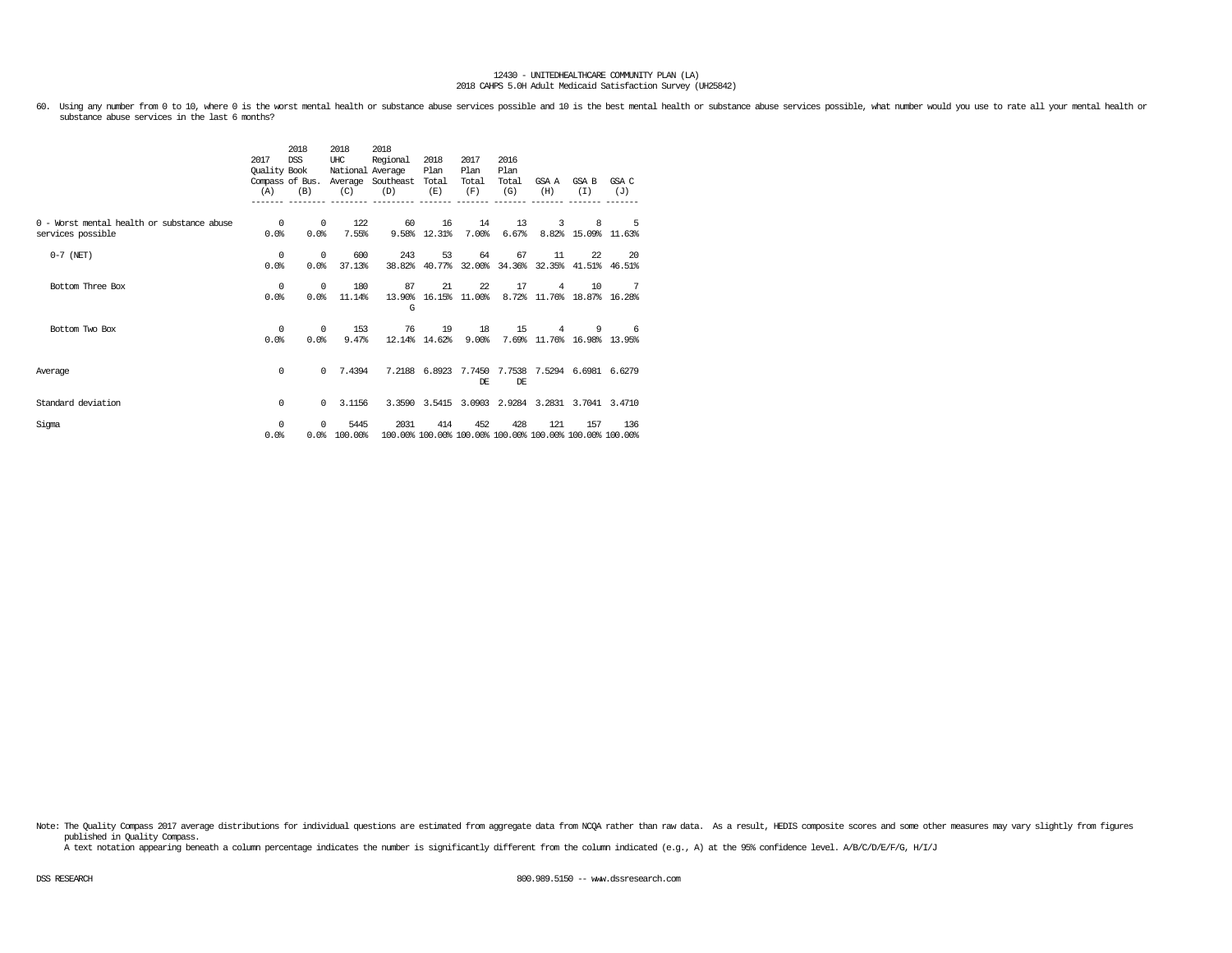61. In the last 6 months, if you needed to see a mental health or substance abuse specialist, how often was it easy to get an appointment as soon as needed?

|                                                                                     | 2017<br><b>Ouality Book</b><br>(A) | 2018<br><b>DSS</b><br>(B) | 2018<br>UHC<br>National Average<br>(C) | 2018<br>Regional<br>Compass of Bus. Average Southeast Total<br>(D) | 2018<br>Plan<br>(E) | 2017<br>Plan<br>Total<br>(F)      | 2016<br>Plan<br>Total<br>(G) | GSA A<br>(H)              | GSA B<br>(I)                                                  | GSA C<br>(J)        |
|-------------------------------------------------------------------------------------|------------------------------------|---------------------------|----------------------------------------|--------------------------------------------------------------------|---------------------|-----------------------------------|------------------------------|---------------------------|---------------------------------------------------------------|---------------------|
| Total                                                                               | 0<br>0.0%                          | 0<br>0.0%                 | 1858<br>100.00%                        | 868                                                                | 130                 | 452                               | 428                          | 34                        | 53<br>100.00% 100.00% 100.00% 100.00% 100.00% 100.00% 100.00% | 43                  |
| Multiple mark                                                                       | 0<br>0.0%                          | $^{\circ}$<br>0.0%        | $^{\circ}$<br>0.0%                     | 0<br>0.0%                                                          | $^{\circ}$<br>0.0%  | 0<br>0.0%                         | 2<br>0.47%                   | 0<br>0.0%                 | $^{\circ}$<br>0.0%                                            | $\mathbf 0$<br>0.0% |
| No response                                                                         | 0<br>0.0%                          | $\mathbf{0}$<br>0.0%      | 86<br>4.63%                            | 41<br>4.72%                                                        | 7                   | 51<br>5.38% 11.28%<br>CDE         | 51<br>11.92%<br>CDE          | 3<br>8.82%                | 3<br>5.66%                                                    | 1<br>2.33%          |
| I did not see a mental health or substance<br>abuse specialist in the last 6 months | 0<br>0.0%                          | $^{\circ}$<br>0.0%        | 373<br>20.08%                          | 246<br>28.34%<br><b>CE</b>                                         | 23                  | 215<br>17.69% 47.57%<br>CDE       | 190<br>CDE                   | 8                         | 7<br>44.39% 23.53% 13.21% 18.60%                              | 8                   |
| BASE = Those who responded                                                          | 0<br>0.0%                          | $^{\circ}$<br>0.0%        | 1399<br>75.30%<br>DFG                  | 581<br>66.94%<br>FG                                                | 100<br><b>DFG</b>   | 186                               | 185                          | 23                        | 43<br>76.92% 41.15% 43.22% 67.65% 81.13% 79.07%               | 34                  |
| Never                                                                               | $^{\circ}$<br>0.0                  | $^{\circ}$<br>0.0%        | 251<br>17.94%                          | 125                                                                | 24                  | 55<br>CD                          | 63<br>CD                     | 5                         | 9<br>21.51% 24.00% 29.57% 34.05% 21.74% 20.93% 29.41%         | 10                  |
| Sometimes                                                                           | 0<br>0.0%                          | 0<br>0.0%                 | 185<br>13.22%                          | 71                                                                 | 13<br>12.22% 13.00% | 18<br>9.68%                       | 28                           | 4<br>15.14% 17.39% 11.63% | 5                                                             | 4<br>11.76%         |
| Bottom Two Box (%Never + %Sometimes)                                                | 0<br>0.0%                          | $\mathbf 0$<br>0.0%       | 436<br>31.17%                          | 196                                                                | 37                  | 73<br>33.73% 37.00% 39.25%<br>C   | 91<br>49.19%<br><b>CDE</b>   | 9                         | 14<br>39.13% 32.56%                                           | 14<br>41.18%        |
| Usually                                                                             | $^{\circ}$<br>0.0%                 | $\mathbf 0$<br>0.0%       | 271<br>19.37%<br>F                     | 98<br>$\mathbf F$                                                  | 13                  | 20<br>16.87% 13.00% 10.75% 14.05% | 26                           | $\mathbf{1}$              | 6<br>4.35% 13.95% 17.65%                                      | 6                   |
| Always                                                                              | 0<br>0.0%                          | $^{\circ}$<br>0.0%        | 692<br>49.46%<br>G                     | 287<br>49.40%<br>G                                                 | 50<br>G             | 93<br>50.00% 50.00%<br>G          | 68                           | 13                        | 23<br>36.76% 56.52% 53.49% 41.18%                             | 14                  |
| Top Two Box (%Always + %Usually)                                                    | 0<br>0.0%                          | $^{\circ}$<br>0.0%        | 963<br>68.83%<br>FG                    | 385<br>G                                                           | 63<br>G             | 113                               | 94                           | 14                        | 29<br>66.27% 63.00% 60.75% 50.81% 60.87% 67.44% 58.82%        | 20                  |
| 4-point composite mean                                                              | $\mathbf 0$                        | 0                         | 3.0036<br>G                            | G                                                                  | G                   | G                                 |                              |                           | 2.9415 2.8900 2.8118 2.5351 2.9565 3.0000 2.7059              |                     |
| Sigma                                                                               | 0<br>0.0%                          | 0                         | 1858<br>0.0% 100.00%                   | 868                                                                | 130                 | 452                               | 428                          | 34                        | 53<br>100.00% 100.00% 100.00% 100.00% 100.00% 100.00% 100.00% | 43                  |

Note: The Quality Compass 2017 average distributions for individual questions are estimated from aggregate data from NCQA rather than raw data. As a result, HEDIS composite scores and some other measures may vary slightly published in Quality Compass.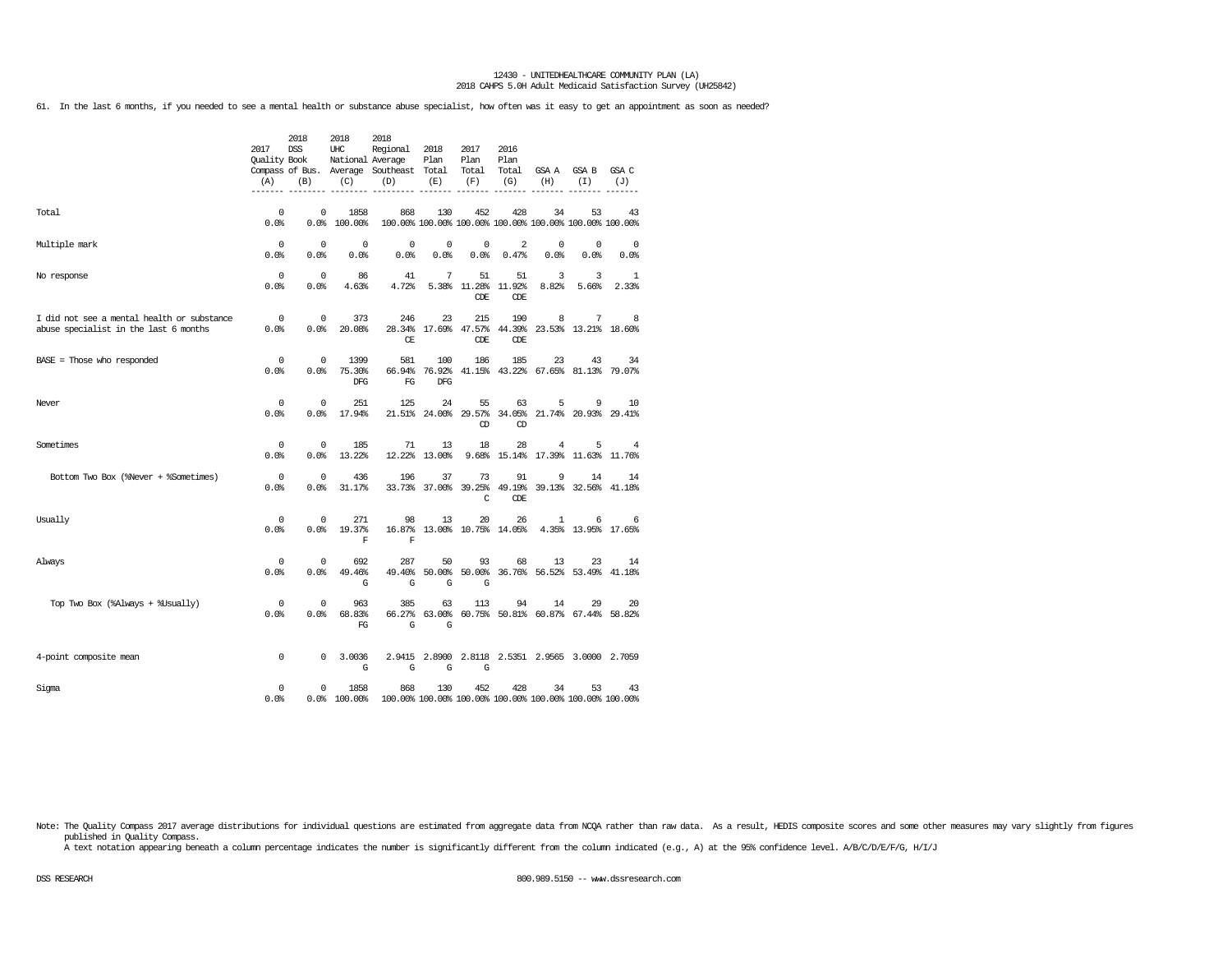62. In the last 6 months, if you needed to see a mental health or substance abuse specialist, how often were these providers helpful to you?

|                                                                                     | 2017<br><b>Ouality Book</b><br>(A) | 2018<br><b>DSS</b><br>(B) | 2018<br>UHC<br>(C)   | 2018<br>Regional<br>National Average<br>Compass of Bus. Average Southeast Total<br>(D) | 2018<br>Plan<br>(E) | 2017<br>Plan<br>Total<br>(F) | 2016<br>Plan<br>Total<br>(G) | (H)                                          | GSA A GSA B<br>(T)       | GSA C<br>(J)                     |
|-------------------------------------------------------------------------------------|------------------------------------|---------------------------|----------------------|----------------------------------------------------------------------------------------|---------------------|------------------------------|------------------------------|----------------------------------------------|--------------------------|----------------------------------|
| Total                                                                               | 0<br>0.0%                          | 0                         | 1616<br>0.0%100.00%  | 626<br>100.00% 100.00%                                                                 | 130                 | 0<br>0.0%                    | 0                            | 34<br>0.0% 100.00% 100.00% 100.00%           | 53                       | 43                               |
| No response                                                                         | 0<br>$0.0$ .                       | $^{\circ}$<br>0.0%        | 69<br>4.27%          | 25<br>3.99%                                                                            | 8<br>6.15%          | $\overline{0}$<br>$0.0$ .    | $^{\circ}$<br>0.0%           | $\overline{3}$<br>8.82%                      | 4<br>7.55%               | 1<br>2.33%                       |
| I did not see a mental health or substance<br>abuse specialist in the last 6 months | $\overline{0}$<br>0.0%             | $\mathbf 0$<br>0.0%       | 246<br>15.22%        | 111                                                                                    | 24<br>17.73% 18.46% | $\mathbb O$<br>0.0%          | 0                            | 8<br>0.0% 23.53% 16.98% 16.28%               | 9                        | $\overline{7}$                   |
| $BASE = Those who responded$                                                        | $\circ$<br>0.0%                    | $^{\circ}$<br>0.0%        | 1301<br>80.51%       | 490                                                                                    | 98<br>78.27% 75.38% | 0<br>0.0%                    | 0                            | 23<br>0.0% 67.65% 75.47% 81.40%              | 40                       | 35                               |
| Never                                                                               | $\mathbf{0}$<br>0.0%               | $\mathbf{0}$<br>0.0%      | 184<br>14.14%        | 77                                                                                     | 21<br>15.71% 21.43% | $^{\circ}$<br>0.0%           | 0                            | $\overline{4}$<br>0.0% 17.39% 20.00% 25.71%  | 8                        | - 9                              |
| Sometimes                                                                           | $^{\circ}$<br>0.0%                 | $^{\circ}$<br>0.0%        | 155<br>11.91%        | 50<br>10.20%                                                                           | 7<br>7.14%          | $^{\circ}$<br>0.0            | 0                            | 3<br>0.0% 13.04%                             | $\mathbf{1}$<br>2.50%    | $\overline{\mathbf{3}}$<br>8.57% |
| Bottom Two Box (%Never + %Sometimes)                                                | $\circ$<br>0.0%                    | $^{\circ}$<br>0.0%        | 339<br>26.06%        | 127                                                                                    | 28<br>25.92% 28.57% | 0<br>0.0%                    | 0                            | $7\phantom{.0}$<br>0.0% 30.43% 22.50% 34.29% | 9                        | 12                               |
| Usually                                                                             | 0<br>0.0%                          | 0<br>0.0%                 | 256<br>19.68%        | 81                                                                                     | 19<br>16.53% 19.39% | $\overline{0}$<br>0.0%       | $^{\circ}$<br>0.0%           | 1                                            | 9<br>4.35% 22.50% 25.71% | - 9                              |
| Always                                                                              | 0<br>0.0%                          | 0<br>0.0%                 | 706<br>54.27%        | 282                                                                                    | 51<br>57.55% 52.04% | 0<br>0.0%                    | 0                            | 15<br>0.0% 65.22% 55.00% 40.00%              | 22                       | 14                               |
| Top Two Box (%Always + %Usually)                                                    | $^{\circ}$<br>$0.0$ .              | 0<br>0.0%                 | 962<br>73.94%        | 363                                                                                    | 70<br>74.08% 71.43% | 0<br>$0.0$ .                 | 0                            | 16<br>0.0% 69.57% 77.50% 65.71%              | 31                       | 23                               |
| 4-point composite mean                                                              | $^{\circ}$                         | $^{\circ}$                | 3.1407               |                                                                                        | 3.1592 3.0204       | $\circ$                      |                              | 0 3.1739 3.1250 2.8000                       |                          |                                  |
| Sigma                                                                               | 0<br>0.0%                          | 0                         | 1616<br>0.0% 100.00% | 626<br>100.00% 100.00%                                                                 | 130                 | 0<br>0.0%                    | $^{\circ}$                   | 34<br>0.0% 100.00% 100.00% 100.00%           | 53                       | 43                               |

Note: The Quality Compass 2017 average distributions for individual questions are estimated from aggregate data from NCQA rather than raw data. As a result, HEDIS composite scores and some other measures may vary slightly published in Quality Compass.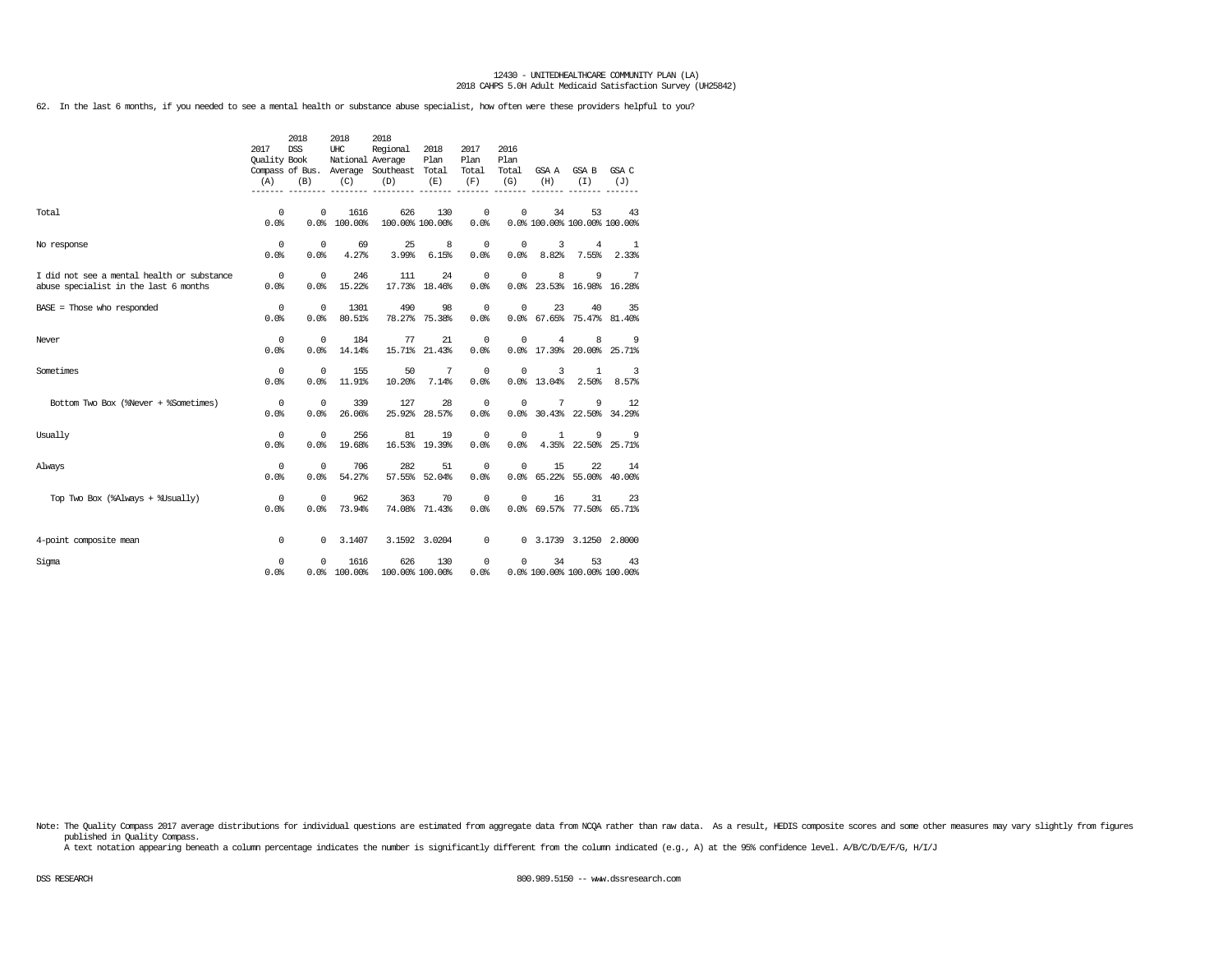63. Using any number from 0 to 10, where 0 is not at all likely and 10 is extremely likely, based on your overall experience with your health plan, how likely are you to recommend this plan to your family or friends?

|                            | 2017<br>Quality Book<br>(A) | 2018<br>DSS<br>(B)  | 2018<br>UHC<br>National Average<br>(C) | 2018<br>Regional<br>Compass of Bus. Average Southeast Total<br>(D) | 2018<br>Plan<br>(E)                | 2017<br>Plan<br>Total<br>(F)<br>$------$ | 2016<br>Plan<br>(G)<br>------ | (H)                            | Total GSAA GSAB<br>(I)<br>$- - - - - - -$ | GSA C<br>(J)<br>$------$          |
|----------------------------|-----------------------------|---------------------|----------------------------------------|--------------------------------------------------------------------|------------------------------------|------------------------------------------|-------------------------------|--------------------------------|-------------------------------------------|-----------------------------------|
| Total                      | $\Omega$<br>0.0%            | 0<br>0.0            | 6784<br>100.00%                        | 2273<br>100.00% 100.00%                                            | 414                                | $^{\circ}$<br>0.0%                       | 0                             | 121                            | 157<br>0.0% 100.00% 100.00% 100.00%       | 136                               |
| No response                | $\mathsf 0$<br>0.0%         | $\mathbb O$<br>0.0% | 693<br>10.22%<br>D                     | 159                                                                | 52<br>7.00% 12.56%<br>$\mathbb{D}$ | $\mathbf 0$<br>0.0%                      | $\mathsf{O}\xspace$           | 23<br>0.0% 19.01% 10.19%<br>IJ | 16                                        | 13<br>9.56%                       |
| BASE = Those who responded | $^{\circ}$<br>0.0%          | $^{\circ}$<br>0.0%  | 6091<br>89.78%                         | 2114<br>СE                                                         | 362<br>93.00% 87.44%               | $^{\circ}$<br>0.0%                       | 0                             | 98                             | 141<br>$0.0\$ $80.99\$ $89.81\$<br>Η      | 123<br>90.44%<br>H                |
| 10 - Extremely likely      | $\mathbf 0$<br>0.0%         | $\mathbb O$<br>0.0% | 3402<br>55.85%                         | 1270<br>60.08%<br>C                                                | 223<br>61.60%<br>C                 | $\mathbf 0$<br>0.0%                      | $\mathsf 0$                   | 59                             | 91<br>$0.0%$ 60.20% 64.54%                | 73<br>59.35%                      |
| $9 -$                      | 0<br>0.0%                   | $\mathbf 0$<br>0.0% | 691<br>11.34%<br>DE                    | 206<br>9.74%<br>E                                                  | 24<br>6.63%                        | 0<br>0.0%                                | 0                             | 10<br>0.0% 10.20%              | 7<br>4.96%                                | 7<br>5.69%                        |
| Top Two Box                | 0<br>0.0%                   | $^{\circ}$<br>0.0%  | 4093<br>67.20%                         | 1476<br>C                                                          | 247<br>69.82% 68.23%               | $^{\circ}$<br>0.0%                       | 0                             | 69                             | 98<br>0.0% 70.41% 69.50% 65.04%           | 80                                |
| $8 -$                      | $^{\circ}$<br>0.0%          | 0<br>0.0%           | 710<br>11.66%<br>D                     | 210                                                                | 43<br>9.93% 11.88%                 | 0<br>0.0%                                | 0                             | 11                             | 17<br>0.0% 11.22% 12.06% 12.20%           | 15                                |
| Rate (Top Three Box)       | $\Omega$<br>0.0%            | $\mathbf 0$<br>0.0% | 4803<br>78.85%                         | 1686<br>79.75%                                                     | 290<br>80.11%                      | $\mathbf 0$<br>0.0%                      | $\mathbf 0$                   | 80<br>$0.0%$ 81.63%            | 115<br>81.56%                             | 95<br>77.24%                      |
| $7 -$                      | 0<br>0.0%                   | $^{\circ}$<br>0.0%  | 397<br>6.52%                           | 119<br>5.63%                                                       | 21<br>5.80%                        | 0<br>0.0%                                | 0<br>0.0%                     | 5<br>5.10%                     | 8<br>5.67%                                | 8<br>6.50%                        |
| $6 -$                      | $\mathbf 0$<br>0.0%         | $\mathbf 0$<br>0.0% | 195<br>3.20%                           | 73<br>3.45%                                                        | 12<br>3.31%                        | $\mathbf 0$<br>0.0%                      | $\mathbf 0$<br>0.0%           | $\mathbf{1}$<br>1.02%          | 3<br>2.13%                                | 8<br>6.50%<br>$\, {\rm H}$        |
| $5 -$                      | $^{\circ}$<br>0.0%          | $\mathbb O$<br>0.0% | 338<br>5.55%                           | 106<br>5.01%                                                       | 20<br>5.52%                        | 0<br>0.0%                                | 0<br>0.0%                     | $\overline{7}$<br>7.14%        | 10<br>7.09%                               | 3<br>2.44%                        |
| $4 -$                      | $^{\circ}$<br>0.0%          | $\mathbf 0$<br>0.0% | 78<br>1.28%                            | 27<br>1.28%                                                        | 6<br>1.66%                         | $^{\circ}$<br>0.0%                       | $^{\circ}$<br>0.0%            | $\mathbf{1}$<br>1.02%          | $\overline{a}$<br>1.42%                   | 3<br>2.44%                        |
| $3 -$                      | 0<br>0.0%                   | $\mathbb O$<br>0.0% | 50<br>0.82%                            | 16<br>0.76%                                                        | $\mathbf{1}$<br>0.28%              | 0<br>0.0%                                | 0<br>0.0%                     | 0<br>0.0%                      | 0<br>0.0%                                 | 1<br>0.81%                        |
| $2 -$                      | $\mathsf 0$<br>0.0%         | $\mathbb O$<br>0.0% | 37<br>0.61%                            | 17<br>0.80%                                                        | $\overline{4}$<br>1.10%            | $\mathsf 0$<br>0.0%                      | $\mathsf 0$<br>0.0%           | $\mathbf{1}$<br>1.02%          | $\mathbf{1}$<br>0.71%                     | $\overline{a}$<br>1.63%           |
| $1 -$                      | $\Omega$<br>0.0%            | $\Omega$<br>0.0%    | 25<br>0.41%<br>E                       | 9<br>0.43%<br>Ε                                                    | $\Omega$<br>0.0%                   | $\Omega$<br>0.0%                         | $\mathbf 0$<br>0.0%           | $\mathbf 0$<br>0.0%            | $\Omega$<br>0.0%                          | $^{\circ}$<br>$0.0$ %             |
| 0 - Not at all likely      | $\mathsf 0$<br>0.0%         | $\mathbb O$<br>0.0% | 168<br>2.76%                           | 61<br>2.89%                                                        | 8<br>2.21%                         | $\mathbf 0$<br>0.0%                      | $\mathbb O$                   | 3                              | $\overline{a}$<br>$0.0\%$ 3.06% 1.42%     | $\overline{\phantom{a}}$<br>2.44% |

Note: The Quality Compass 2017 average distributions for individual questions are estimated from aggregate data from NCQA rather than raw data. As a result, HEDIS composite scores and some other measures may vary slightly published in Quality Compass.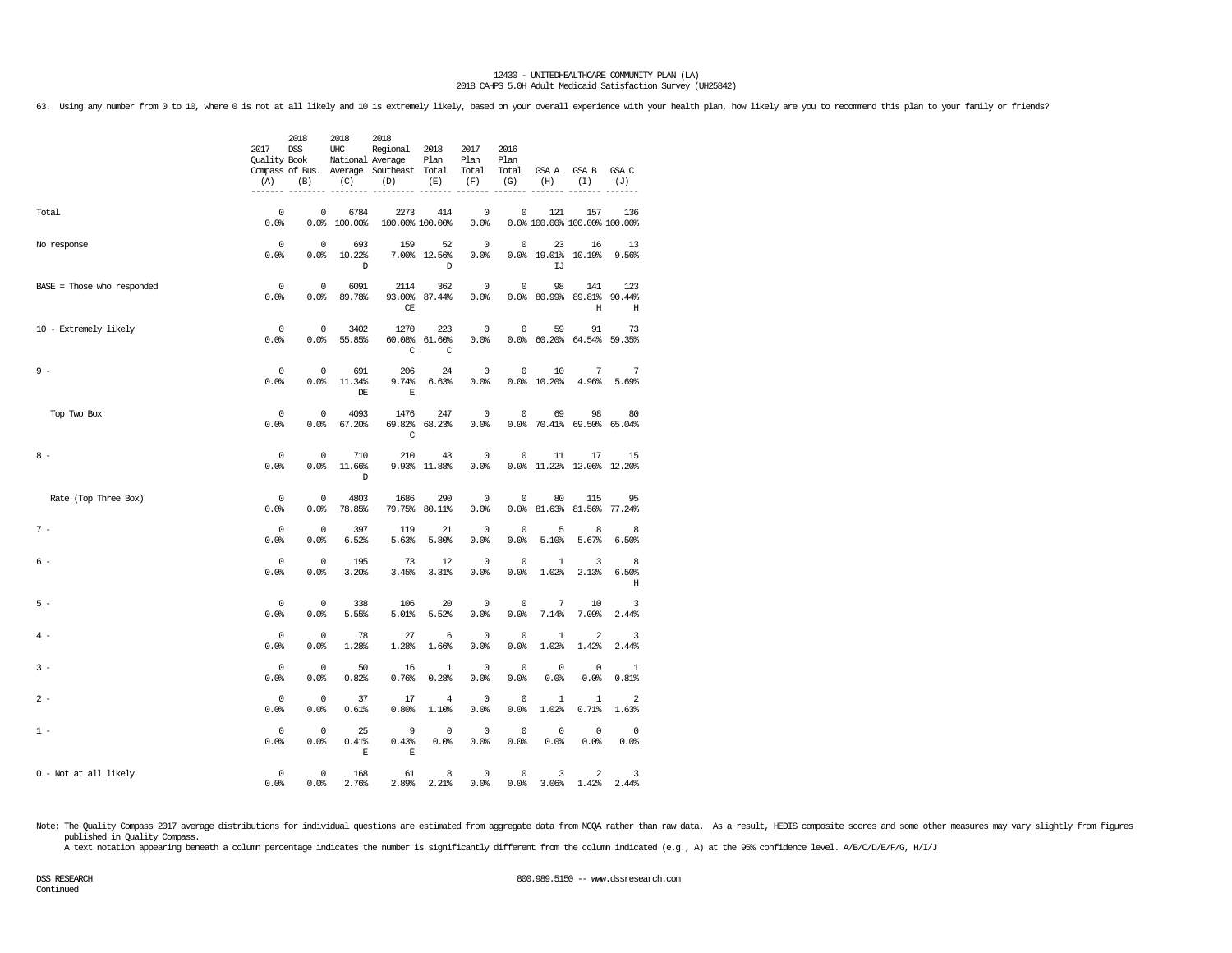63. Using any number from 0 to 10, where 0 is not at all likely and 10 is extremely likely, based on your overall experience with your health plan, how likely are you to recommend this plan to your family or friends?

|                            | 2017<br>(A)            | 2018<br><b>DSS</b><br>Ouality Book<br>(B) | 2018<br>UHC<br>(C)  | 2018<br>Regional<br>National Average<br>Compass of Bus. Average Southeast Total<br>(D) | 2018<br>Plan<br>(E)                 | 2017<br>Plan<br>Total<br>(F) | 2016<br>Plan<br>Total<br>(G) | (H)                                         | GSA A GSA B<br>(T)                    | GSA C<br>(J)                                        |
|----------------------------|------------------------|-------------------------------------------|---------------------|----------------------------------------------------------------------------------------|-------------------------------------|------------------------------|------------------------------|---------------------------------------------|---------------------------------------|-----------------------------------------------------|
| $0-7$ (NET)                | $^{\circ}$<br>0.0%     | $^{\circ}$<br>0.0%                        | 1288<br>21.15%      | 428                                                                                    | 72<br>20.25% 19.89%                 | $\mathbf 0$<br>0.0%          | 0                            | 18<br>0.0% 18.37% 18.44% 22.76%             | 26                                    | 28                                                  |
| Bottom Three Box           | $^{\circ}$<br>0.0%     | $\overline{0}$<br>0.0%                    | 230<br>3.78%        | 87<br>4.12%                                                                            | 12<br>3.31%                         | $\overline{0}$<br>0.0%       | $\mathbf{0}$<br>0.0%         | 4.08%                                       | $4\degree$<br>$\overline{3}$<br>2.13% | $5^{\circ}$<br>4.07%                                |
| Bottom Two Box             | $^{\circ}$<br>0.0%     | $^{\circ}$<br>0.0%                        | 193<br>3.17%        | 70<br>3.31%                                                                            | $\overline{\phantom{0}}$ 8<br>2.21% | $\overline{0}$<br>0.0%       | $\mathbf{0}$<br>0.0%         | 3.06%                                       | $3^{\circ}$<br>2<br>1.42%             | $\sim$ 3<br>2.44%                                   |
| Promoters (9-10)           | $^{\circ}$<br>0.0%     | $\overline{0}$<br>0.0%                    | 4093<br>67.20%      | 1476<br>69.82%<br>$\mathcal{C}$                                                        | 247<br>68.23%                       | $\overline{0}$<br>0.0%       | $\circ$                      | 69                                          | 98                                    | 80<br>0.0% 70.41% 69.50% 65.04%                     |
| Passives (7-8)             | $^{\circ}$<br>0.0%     | $\overline{0}$<br>0.0%                    | 1107<br>18.17%<br>D |                                                                                        | 329 64<br>15.56% 17.68%             | $\overline{0}$               | $\sim$ 0                     |                                             | 16                                    | 25 23<br>0.0% 0.0% 16.33% 17.73% 18.70%             |
| Detractor (0-6)            | $^{\circ}$<br>0.0%     | $^{\circ}$<br>0.0%                        | 891<br>14.63%       | 309                                                                                    | 51<br>14.62% 14.09%                 | $\sim$ 0<br>0.0%             |                              | $\overline{0}$<br>0.0% 13.27% 12.77% 16.26% | 13                                    | 18 20                                               |
| NPS (Promoters-Detractors) | $\overline{0}$<br>0.0% | $\overline{0}$<br>0.0%                    | 3202<br>52.57%      | 1167<br>$\mathsf{C}$                                                                   | 196<br>55.20% 54.14%                | $\overline{0}$<br>0.0%       |                              | $0 \qquad \qquad$<br>56                     | 80                                    | 60<br>0.0% 57.14% 56.74% 48.78%                     |
| Average                    | $\Omega$               |                                           | 0 8.5567            |                                                                                        | 8.6254 8.6851                       |                              | $0 \qquad \qquad$            |                                             |                                       | 0 8.6735 8.8156 8.5447                              |
| Standard deviation         | $\Omega$               | $\Omega$                                  | 2.3077              |                                                                                        | 2.3438 2.2125                       | $\mathbf 0$                  |                              | 0 2.2981 2.0338 2.3278                      |                                       |                                                     |
| Sigma                      | $^{\circ}$<br>0.0%     | $\circ$                                   | 6784                | 2273<br>$0.0$ 100.00 $100.00$ 100.00 100.00 $\sqrt{2}$                                 | 414                                 | $\circ$                      |                              | 0<br>121                                    | 157                                   | 136<br>$0.0$ $0.0$ $0.0$ $100.00$ $100.00$ $100.00$ |

Note: The Quality Compass 2017 average distributions for individual questions are estimated from aggregate data from NCQA rather than raw data. As a result, HEDIS composite scores and some other measures may vary slightly published in Quality Compass.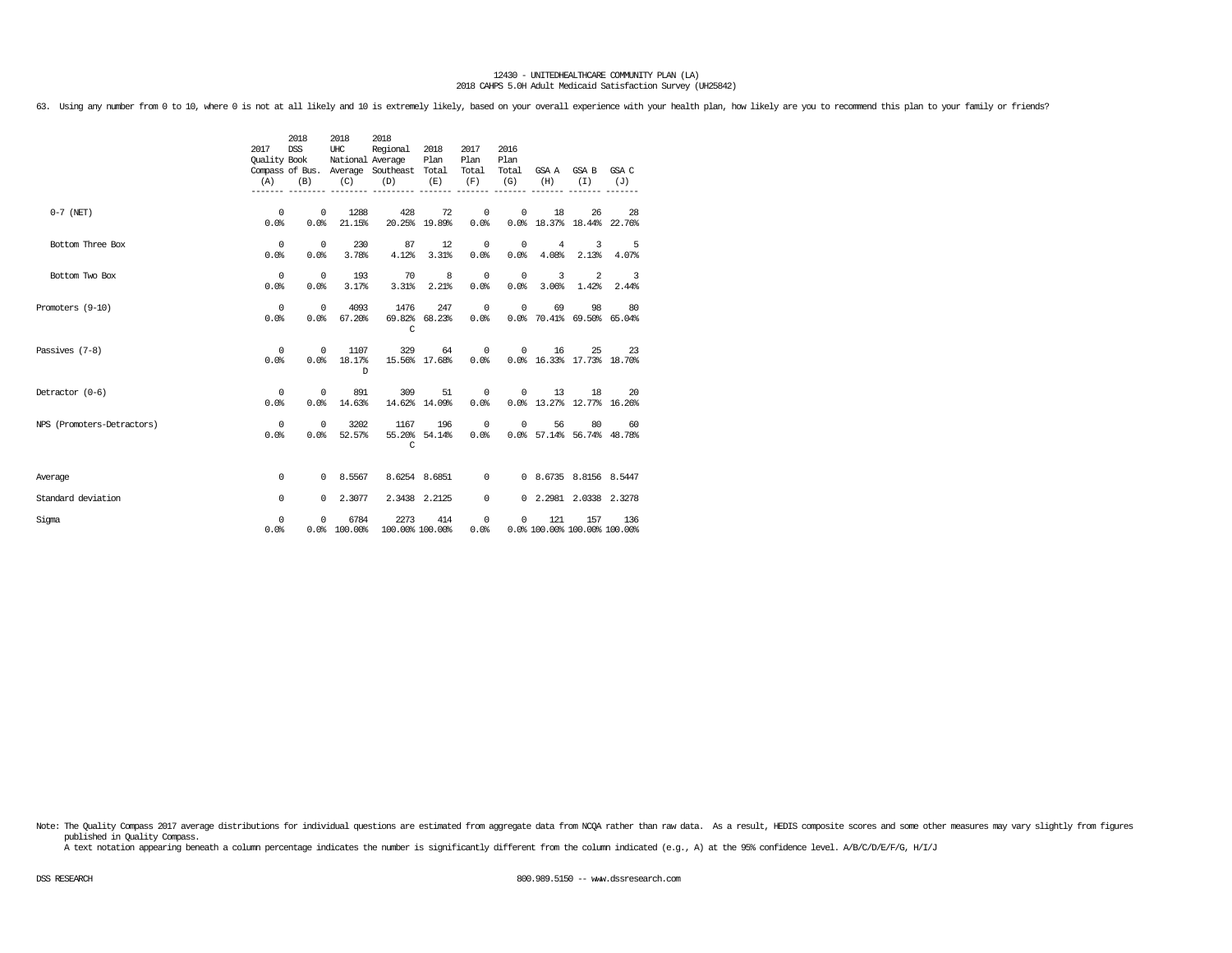#### Net Promoter Score

|                            |              | 2018            | 2018             | 2018      |        |       |            |        |        |        |
|----------------------------|--------------|-----------------|------------------|-----------|--------|-------|------------|--------|--------|--------|
|                            | 2017         | <b>DSS</b>      | UHC              | Regional  | 2018   | 2017  | 2016       |        |        |        |
|                            | Quality Book |                 | National Average |           | Plan   | Plan  | Plan       |        |        |        |
|                            |              | Compass of Bus. | Average          | Southeast | Total  | Total | Total      | GSA A  | GSA B  | GSA C  |
|                            | (A)          | (B)             | (C)              | (D)       | (E)    | (F)   | (G)        | (H)    | (I)    | (J)    |
|                            |              |                 |                  |           |        |       |            |        |        |        |
| Base                       | 0            | 7279            | 6091             | 2114      | 362    | 0     | 0          | 98     | 141    | 123    |
| Promoters (%9-10)          | $\Omega$     | 4942            | 4093             | 1476      | 247    | 0     | $^{\circ}$ | 69     | 98     | 80     |
|                            | 0.0%         | 67.89%          | 67.20%           | 69.82%    | 68.23% | 0.0%  | 0.0%       | 70.41% | 69.50% | 65.04% |
|                            |              |                 |                  | C         |        |       |            |        |        |        |
| Passives (%7-8)            | 0            | 1290            | 1107             | 329       | 64     | 0     | 0          | 16     | 25     | 23     |
|                            | 0.0%         | 17.72%          | 18.17%           | 15.56%    | 17.68% | 0.0%  | 0.0%       | 16.33% | 17.73% | 18.70% |
|                            |              | <sup>D</sup>    | D                |           |        |       |            |        |        |        |
| Detractor (%0-6)           | $\Omega$     | 1047            | 891              | 309       | 51     | 0     | 0          | 13     | 18     | 20     |
|                            | 0.0%         | 14.38%          | 14.63%           | 14.62%    | 14.09% | 0.0%  | 0.0%       | 13.27% | 12.77% | 16.26% |
| NPS (Promoters-Detractors) | $\Omega$     | 3895            | 3202             | 1167      | 196    | 0     | 0          | 56     | 80     | 60     |
|                            | 0.0%         | 53.51%          | 52.57%           | 55.20%    | 54.14% | 0.0%  | 0.0%       | 57.14% | 56.74% | 48.78% |
|                            |              |                 |                  | C         |        |       |            |        |        |        |

Note: The Quality Compass 2017 average distributions for individual questions are estimated from aggregate data from NOQA rather than raw data. As a result, HEDIS composite scores and some other measures may vary slightly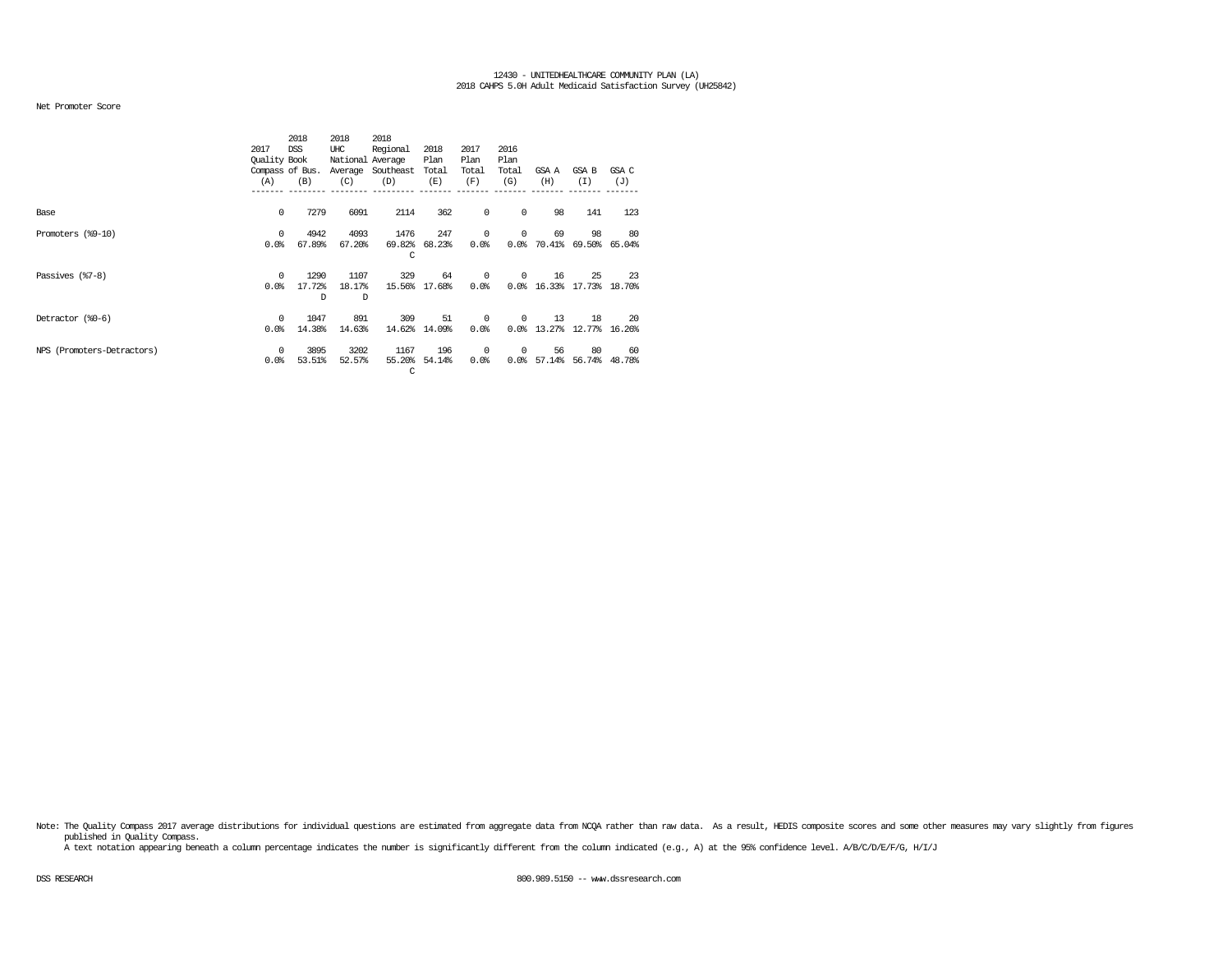### Survey Language

|                              |              | 2018            | 2018             | 2018      |            |                |            |            |            |                                                         |
|------------------------------|--------------|-----------------|------------------|-----------|------------|----------------|------------|------------|------------|---------------------------------------------------------|
|                              | 2017         | <b>DSS</b>      | UHC              | Regional  | 2018       | 2017           | 2016       |            |            |                                                         |
|                              | Quality Book |                 | National Average |           | Plan       | Plan           | Plan       |            |            |                                                         |
|                              |              | Compass of Bus. | Average          | Southeast | Total      | Total          | Total      | GSA A      | GSA B      | GSA C                                                   |
|                              | (A)          | (B)             | (C)              | (D)       | (E)        | (F)            | (G)        | (H)        | (I)        | (J)                                                     |
|                              |              |                 |                  |           |            |                |            |            |            |                                                         |
| Total                        | $^{\circ}$   | 26854           | 8818             | 2273      | 414        | 452            | 428        | 121        | 157        | 136                                                     |
|                              | 0.0%         | 100.00%         | 100.00%          |           |            |                |            |            |            | 100.00% 100.00% 100.00% 100.00% 100.00% 100.00% 100.00% |
| No response                  | 0            | $^{\circ}$      | $^{\circ}$       | 0         | $^{\circ}$ | $^{\circ}$     | 0          | $^{\circ}$ | 0          | 0                                                       |
|                              | 0.0%         | 0.0%            | 0.0%             | 0.0%      | 0.0%       | 0.0            | 0.0%       | 0.0        | 0.0%       | 0.0%                                                    |
| $BASE = Those who responded$ | 0            | 26854           | 8818             | 2273      | 414        | 452            | 428        | 121        | 157        | 136                                                     |
|                              | 0.0%         | 100.00%         | 100.00%          |           |            |                |            |            |            | 100.00% 100.00% 100.00% 100.00% 100.00% 100.00% 100.00% |
| English                      | $\Omega$     | 25630           | 8421             | 2197      | 412        | 452            | 427        | 119        | 157        | 136                                                     |
|                              | 0.0%         | 95.44%          | 95.50%           | 96.66%    |            | 99.52% 100.00% | 99.77%     |            |            | 98.35% 100.00% 100.00%                                  |
|                              |              |                 |                  | BC        | <b>BCD</b> | <b>BCD</b>     | <b>BCD</b> |            |            |                                                         |
| Spanish                      | 0            | 1224            | 397              | 76        | 2          | 0              | 1          | 2          | $^{\circ}$ | $^{\circ}$                                              |
|                              | 0.0%         | 4.56%           | 4.50%            | 3.34%     | 0.48%      | 0.0%           | 0.23%      | 1.65%      | 0.0%       | 0.0%                                                    |
|                              |              | DEFG            | <b>DEFG</b>      | EFG       |            |                |            |            |            |                                                         |
| Sigma                        | 0            | 26854           | 8818             | 2273      | 414        | 452            | 428        | 121        | 157        | 136                                                     |
|                              | 0.0%         | 100.00%         | 100.00%          |           |            |                |            |            |            | 100.00% 100.00% 100.00% 100.00% 100.00% 100.00% 100.00% |

Note: The Quality Compass 2017 average distributions for individual questions are estimated from aggregate data from NOQA rather than raw data. As a result, HEDIS composite scores and some other measures may vary slightly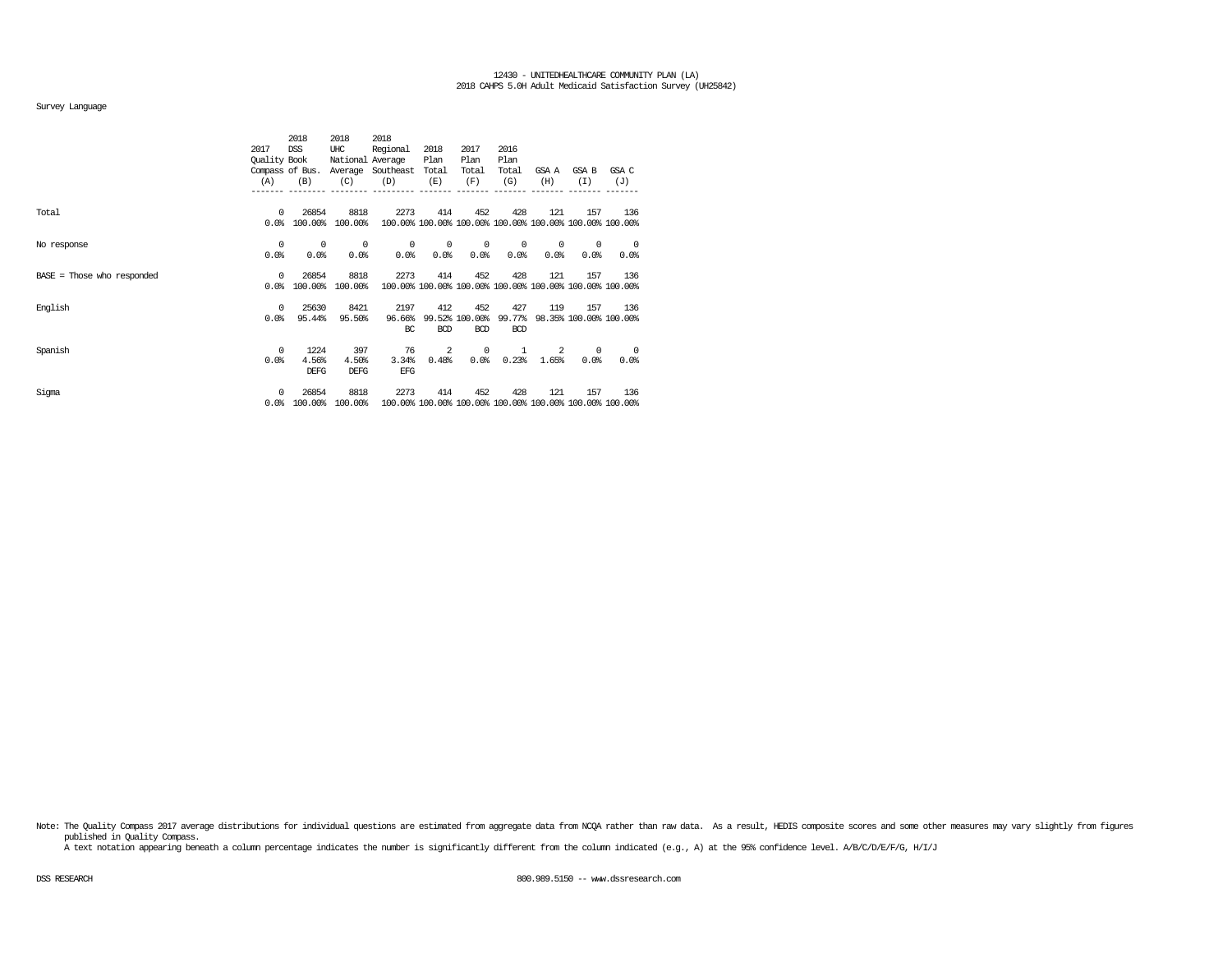# Customer Service Composite Score

|                                         | 2017         | 2018<br>DSS     | 2018<br>UHC      | 2018<br>Regional | 2018   | 2017   | 2016                 |       |                                           |        |
|-----------------------------------------|--------------|-----------------|------------------|------------------|--------|--------|----------------------|-------|-------------------------------------------|--------|
|                                         | Quality Book |                 | National Average |                  | Plan   | Plan   | Plan                 |       |                                           |        |
|                                         |              | Compass of Bus. | Average          | Southeast        | Total  | Total  | Total                | GSA A | GSA B                                     | GSA C  |
|                                         | (A)          | (B)             | (C)              | (D)              | (E)    | (F)    | (G)                  | (H)   | (I)                                       | (J)    |
| Customer Service Composite Score (BASE) | 25213        | 8582            | 2884             | 725              | 118    | 155    | 122                  | 35    | 46                                        | 37     |
| NEVER/SOMETIMES COMPOSITE               | 11.85%       | 11.63%          | 11.11%           | 10.44%           | 9.39%  |        | 12.05% 10.03% 11.68% |       | 8.70%                                     | 8.11%  |
| USUALLY COMPOSITE                       | 19.03%<br>D  | 19.43%<br>D     | 18.07%<br>D      | 13.78%           |        |        |                      |       | 14.48% 15.30% 15.52% 15.97% 10.87% 17.57% |        |
| ALWAYS COMPOSITE                        | 69.13%       | 68.94%          | 70.82%           | 75.78%<br>ABC    |        |        |                      |       | 76.13% 72.65% 74.46% 72.35% 80.43% 74.32% |        |
| CAHPS RATE                              | 88.15%       | 88.37%          | 88.89%           | 89.56%           |        |        | 90.61% 87.95% 89.97% |       | 88.32% 91.30% 91.89%                      |        |
| <b>AVERAGE</b>                          | 2.5728       | 2.5731          | 2.5970           | 2.6534           |        |        |                      |       | 2.6675 2.6059 2.6443 2.6067 2.7174 2.6622 |        |
| Standard deviation                      | 0.6640       | 0.6619          | 0.6493           | 0.6197           | 0.6075 | 0.6549 | 0.6159               |       | 0.6642 0.5871                             | 0.5632 |

Note: The Quality Compass 2017 average distributions for individual questions are estimated from aggregate data from NCQA rather than raw data. As a result, HEDIS composite scores and some other measures may vary slightly published in Quality Compass.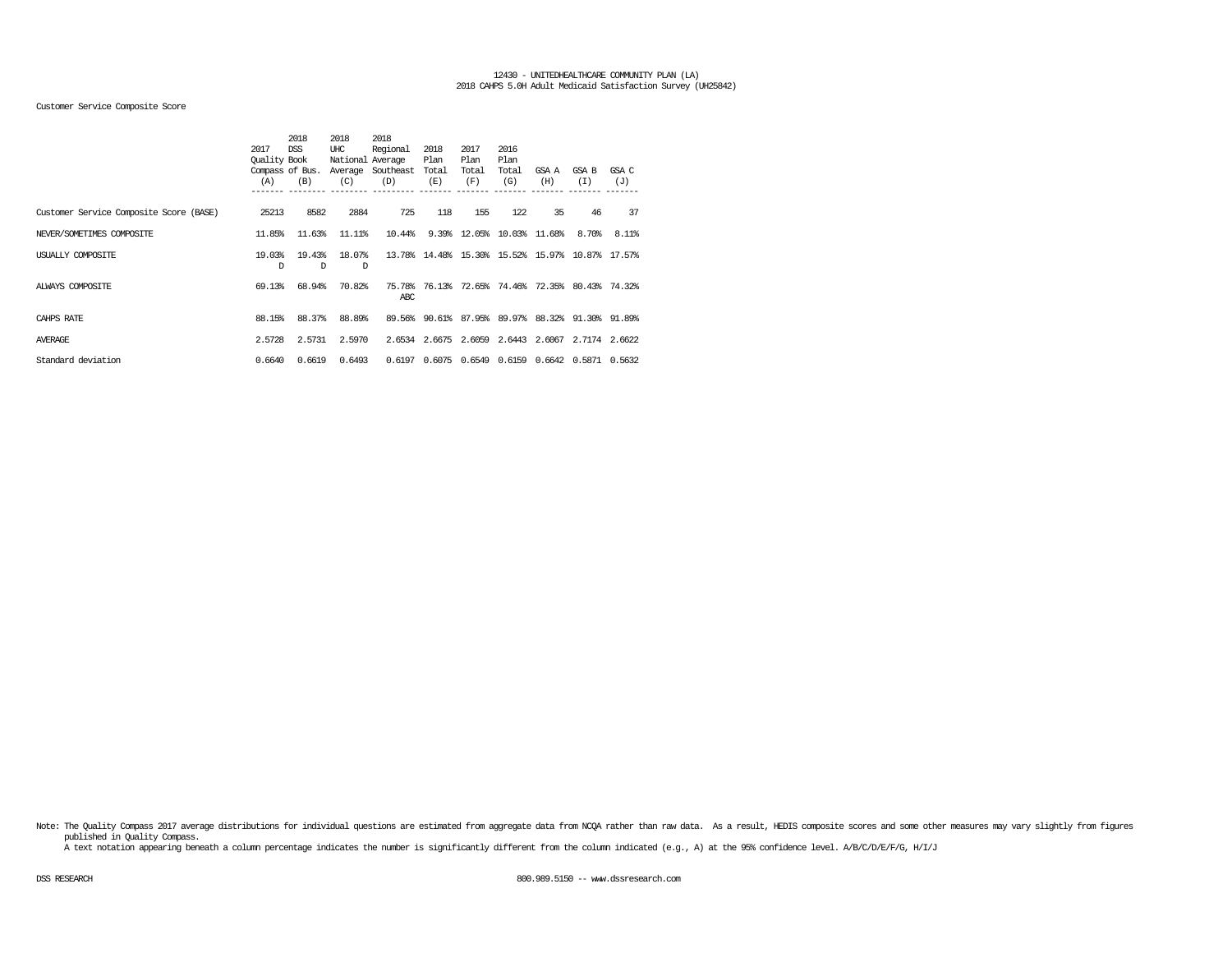# Getting Needed Care Composite Score

|                                            |                      | 2018            | 2018   | 2018                                  |               |              |               |                                           |               |        |
|--------------------------------------------|----------------------|-----------------|--------|---------------------------------------|---------------|--------------|---------------|-------------------------------------------|---------------|--------|
|                                            | 2017<br>Quality Book | <b>DSS</b>      | UHC    | Regional                              | 2018          | 2017<br>Plan | 2016          |                                           |               |        |
|                                            |                      | Compass of Bus. |        | National Average<br>Average Southeast | Plan<br>Total | Total        | Plan<br>Total | GSA A                                     | <b>GSA B</b>  | GSA C  |
|                                            | (A)                  | (B)             | (C)    | (D)                                   | (E)           | (F)          | (G)           | (H)                                       | (I)           | (J)    |
|                                            |                      |                 |        |                                       |               |              |               |                                           |               |        |
|                                            |                      |                 |        |                                       |               |              |               |                                           |               |        |
| Getting Needed Care Composite Score (BASE) | 70824                | 20961           | 7005   | 1853                                  | 327           | 354          | 341           | 93                                        | 123           | 111    |
| NEVER/SOMETIMES COMPOSITE                  | 18.02%               | 16.96%          | 16.55% |                                       | 16.16% 19.71% | 20.17%       | 22.22%        | 18.43%                                    | 18.90% 21.95% |        |
|                                            | <b>BCD</b>           |                 |        |                                       |               |              | <b>BCD</b>    |                                           |               |        |
|                                            |                      |                 |        |                                       |               |              |               |                                           |               |        |
| USUALLY COMPOSITE                          | 26.18%               | 27.18%          | 26.56% | 21.54%                                | 20.50%        | 20.50%       |               | 23.88% 18.41% 23.35% 18.83%               |               |        |
|                                            | DEF                  | DEF             | DEF    |                                       |               |              |               |                                           |               |        |
| ALWAYS COMPOSITE                           | 55.80%               | 55.85%          | 56.89% | 62.30%                                |               |              |               | 59.78% 59.33% 53.90% 63.16% 57.75% 59.22% |               |        |
|                                            |                      |                 |        | ABCG                                  |               |              |               |                                           |               |        |
|                                            |                      |                 |        |                                       |               |              |               |                                           |               |        |
| CAHPS RATE                                 | 81.98%               | 83.04%          | 83.45% | 83.84%                                |               |              |               | 80.29% 79.83% 77.78% 81.57% 81.10%        |               | 78.05% |
|                                            |                      | AG              | AG     | AG                                    |               |              |               |                                           |               |        |
| AVERAGE                                    | 2.3778               | 2.3889          | 2.4034 | 2.4613                                |               |              |               | 2.4007 2.3916 2.3168 2.4473               | 2.3885        | 2.3727 |
|                                            |                      |                 |        |                                       |               |              |               |                                           |               |        |
| Standard deviation                         | 0.7705               | 0.7580          | 0.7544 | 0.7545                                | 0.7905        | 0.7903       |               | 0.8114 0.7815                             | 0.7791        | 0.8098 |
|                                            |                      |                 |        |                                       |               |              |               |                                           |               |        |

Note: The Quality Compass 2017 average distributions for individual questions are estimated from aggregate data from NCQA rather than raw data. As a result, HEDIS composite scores and some other measures may vary slightly published in Quality Compass.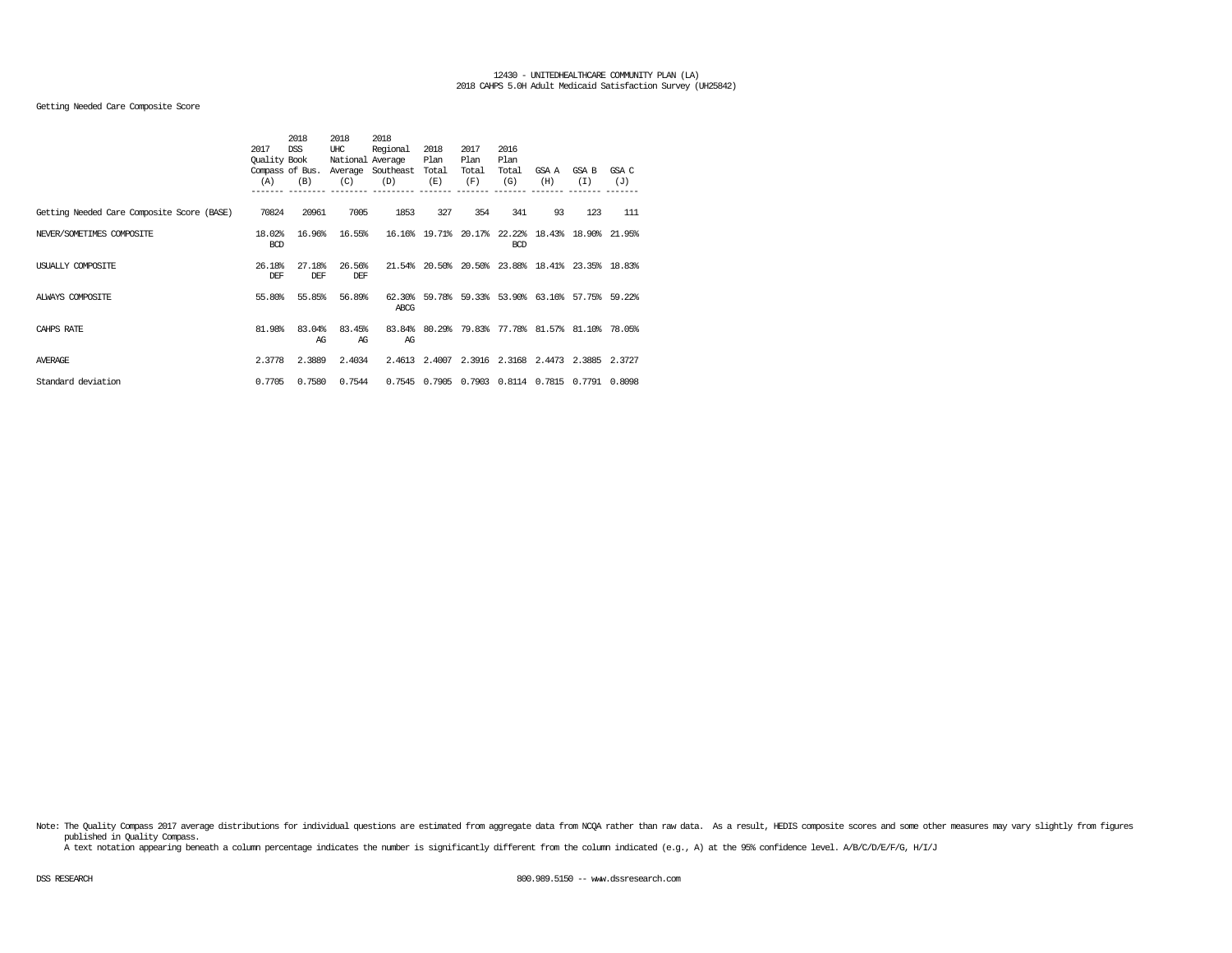# Getting Care Quickly Composite Score

|                                             |              | 2018            | 2018             | 2018      |        |        |        |       |                                           |        |
|---------------------------------------------|--------------|-----------------|------------------|-----------|--------|--------|--------|-------|-------------------------------------------|--------|
|                                             | 2017         | <b>DSS</b>      | UHC              | Regional  | 2018   | 2017   | 2016   |       |                                           |        |
|                                             | Quality Book |                 | National Average |           | Plan   | Plan   | Plan   |       |                                           |        |
|                                             |              | Compass of Bus. | Average          | Southeast | Total  | Total  | Total  | GSA A | GSA B                                     | GSA C  |
|                                             | (A)          | (B)             | (C)              | (D)       | (E)    | (F)    | (G)    | (H)   | (I)                                       | (J)    |
|                                             |              |                 |                  |           |        |        |        |       |                                           |        |
| Getting Care Quickly Composite Score (BASE) | 51680        | 20165           | 6775             | 1780      | 316    | 355    | 333    | 89    | 122                                       | 105    |
| NEVER/SOMETIMES COMPOSITE                   | 18.17%       | 17.38%          | 17.06%           | 17.05%    |        |        |        |       | 19.48% 20.70% 17.26% 21.60% 17.94% 19.51% |        |
| USUALLY COMPOSITE                           | 21.66%       | 21.88%          | 21.24%           | 17.16%    |        |        |        |       | 18.77% 17.93% 19.87% 17.82% 14.90%        | 23.74% |
|                                             | D            | D               | D                |           |        |        |        |       |                                           |        |
| ALWAYS COMPOSITE                            | 60.17%       | 60.74%          | 61.70%           | 65.79%    |        |        |        |       | 61.75% 61.37% 62.87% 60.58% 67.16% 56.76% |        |
|                                             |              |                 |                  | ABC       |        |        |        |       |                                           |        |
| CAHPS RATE                                  | 81.83%       | 82.62%          | 82.94%           | 82.95%    |        |        |        |       | 80.52% 79.30% 82.74% 78.40% 82.06% 80.49% |        |
| <b>AVERAGE</b>                              | 2.4200       | 2.4337          | 2.4464           | 2.4874    | 2.4227 |        |        |       | 2.4067 2.4561 2.3898 2.4923 2.3725        |        |
|                                             |              |                 |                  |           |        |        |        |       |                                           |        |
| Standard deviation                          | 0.7763       | 0.7671          | 0.7650           | 0.7686    | 0.7959 | 0.8095 | 0.7702 |       | 0.8171 0.7799                             | 0.7894 |

Note: The Quality Compass 2017 average distributions for individual questions are estimated from aggregate data from NCQA rather than raw data. As a result, HEDIS composite scores and some other measures may vary slightly published in Quality Compass.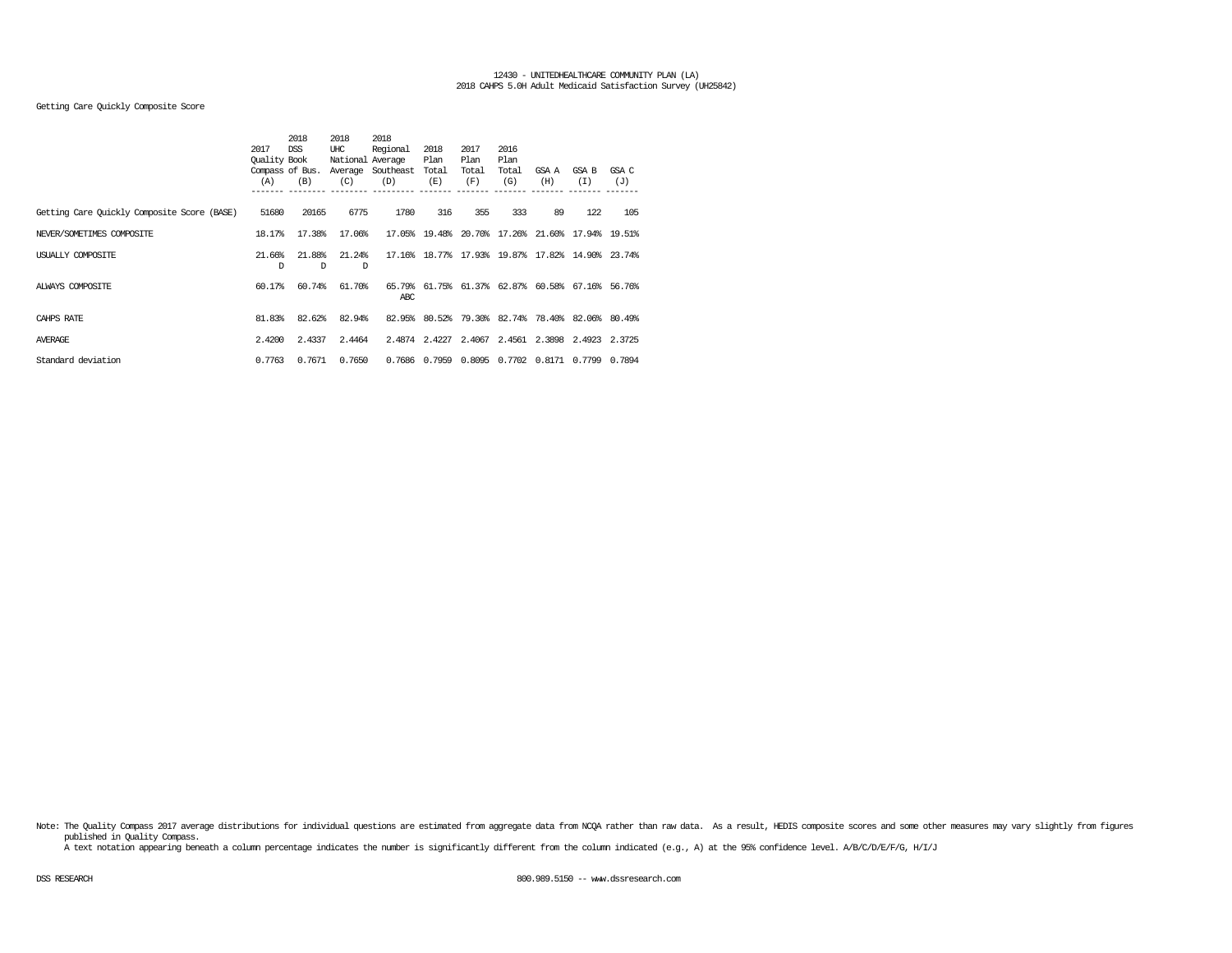How Well Doctors Communicate Composite Score

|                                              |              | 2018            | 2018             | 2018      |                                    |        |        |                                                  |                      |              |
|----------------------------------------------|--------------|-----------------|------------------|-----------|------------------------------------|--------|--------|--------------------------------------------------|----------------------|--------------|
|                                              | 2017         | <b>DSS</b>      | UHC              | Regional  | 2018                               | 2017   | 2016   |                                                  |                      |              |
|                                              | Quality Book |                 | National Average |           | Plan                               | Plan   | Plan   |                                                  |                      |              |
|                                              |              | Compass of Bus. | Average          | Southeast | Total                              | Total  | Total  | GSA A                                            | GSA B                | GSA C        |
|                                              | (A)          | (B)             | (C)              | (D)       | (E)                                | (F)    | (G)    | (H)                                              | (T)                  | (J)          |
|                                              |              |                 |                  |           |                                    |        |        |                                                  |                      |              |
| How Well Doctors Communicate Composite Score | 47870        | 17130           | 5741             | 1531      | 249                                | 280    | 277    | 68                                               | 94                   | 87           |
| (BASE)                                       |              |                 |                  |           |                                    |        |        |                                                  |                      |              |
| NEVER/SOMETIMES COMPOSITE                    | 8.62%        | 8.42%           | 8.55%            | 7.77%     | 7.38%                              | 8.51%  | 9.70%  | 8.55%                                            | 4.26%                | 9.86%        |
|                                              |              |                 |                  |           |                                    |        |        |                                                  |                      |              |
| USUALLY COMPOSITE                            | 16.58%       | 16.61%          | 16.58%           |           | 14.55% 12.23% 11.46% 12.32% 13.38% |        |        |                                                  |                      | 7.18% 16.83% |
|                                              | <b>DEFG</b>  | <b>DEFG</b>     | DEFG             |           |                                    |        |        |                                                  |                      | т            |
| ALWAYS COMPOSITE                             | 74.80%       | 74.97%          | 74.88%           | 77.68%    | 80.40%                             | 80.03% |        | 77.98% 78.07% 88.56% 73.31%                      |                      |              |
|                                              |              |                 |                  | ARC.      | ARC.                               | ARC.   |        |                                                  | J                    |              |
| CAHPS RATE                                   | 91.38%       | 91.58%          | 91.45%           |           |                                    |        |        | 92.23% 92.62% 91.49% 90.30% 91.45% 95.74% 90.14% |                      |              |
|                                              |              |                 |                  |           |                                    |        |        |                                                  |                      |              |
| <b>AVERAGE</b>                               | 2.6619       | 2.6655          | 2.6633           | 2.6992    | 2.7302 2.7152 2.6829               |        |        |                                                  | 2.6951 2.8431 2.6345 |              |
| Standard deviation                           | 0.6260       | 0.6225          | 0.6253           | 0.6018    | 0.5830                             | 0.6079 | 0.6350 | 0.6134                                           | 0.4652               | 0.6475       |
|                                              |              |                 |                  |           |                                    |        |        |                                                  |                      |              |

Note: The Quality Compass 2017 average distributions for individual questions are estimated from aggregate data from NCQA rather than raw data. As a result, HEDIS composite scores and some other measures may vary slightly published in Quality Compass.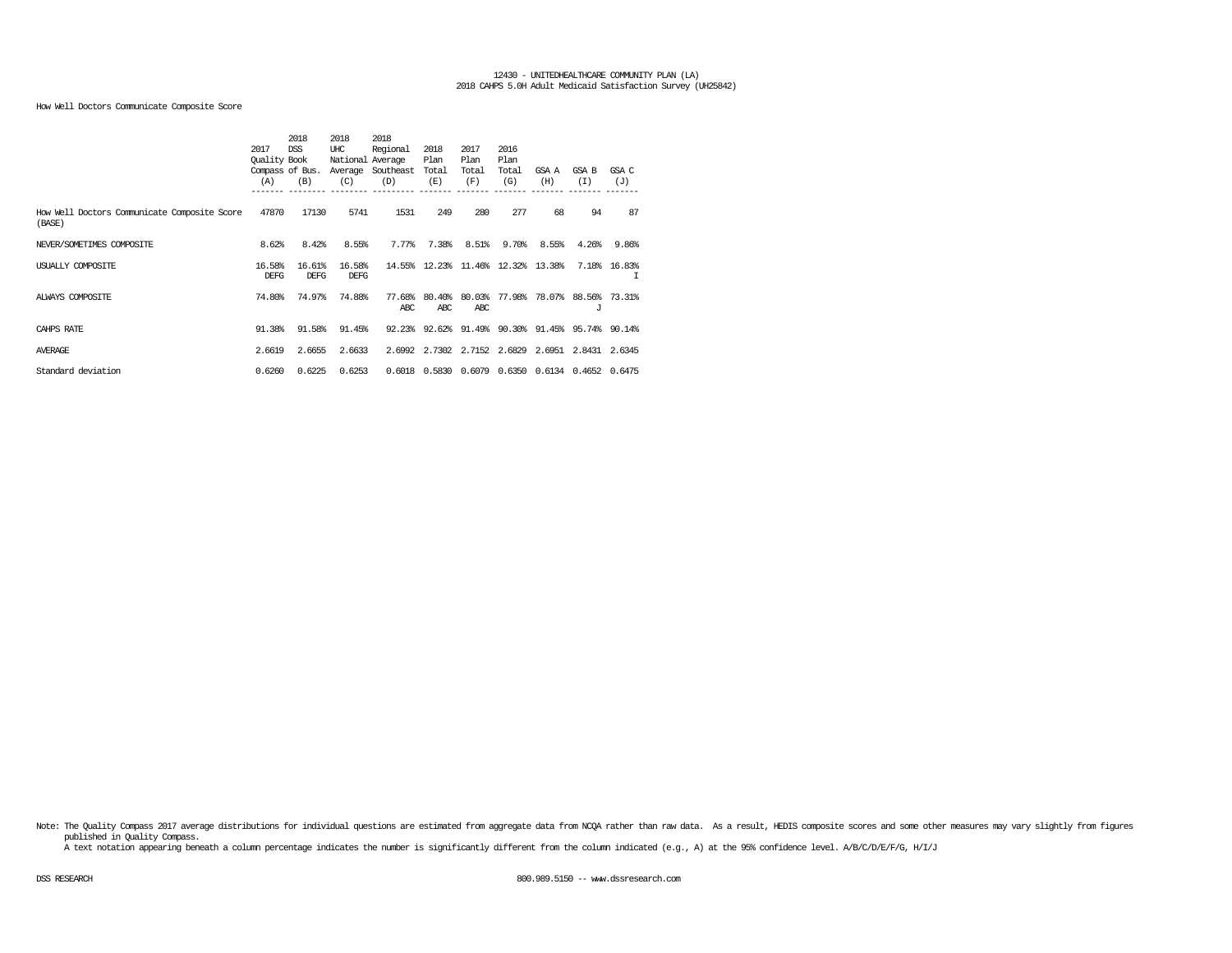# Shared Decision Making Composite Score

|                                               | 2017<br>Quality Book<br>(A) | 2018<br><b>DSS</b><br>Compass of Bus.<br>(B) | 2018<br>UHC<br>National Average<br>(C) | 2018<br>Regional<br>Average Southeast Total<br>(D) | 2018<br>Plan<br>(E) | 2017<br>Plan<br>Total<br>(F) | 2016<br>Plan<br>Total<br>(G) | GSA A<br>(H) | GSA B<br>(I) | GSA C<br>(J) |
|-----------------------------------------------|-----------------------------|----------------------------------------------|----------------------------------------|----------------------------------------------------|---------------------|------------------------------|------------------------------|--------------|--------------|--------------|
| Shared Decision Making Composite Score (BASE) | 25929                       | 9293                                         | 3132                                   | 793                                                | 158                 | 145                          | 144                          | 50           | 62           | 46           |
| YES COMPOSITE                                 | 79.76%                      | 79.59%                                       | 79.44%                                 | 77.38%                                             |                     | 78.71% 78.24% 77.97%         |                              | 81.18%       | 77.72%       | 77.29%       |

Note: The Quality Compass 2017 average distributions for individual questions are estimated from aggregate data from NCQA rather than raw data. As a result, HEDIS composite scores and some other measures may vary slightly published in Quality Compass.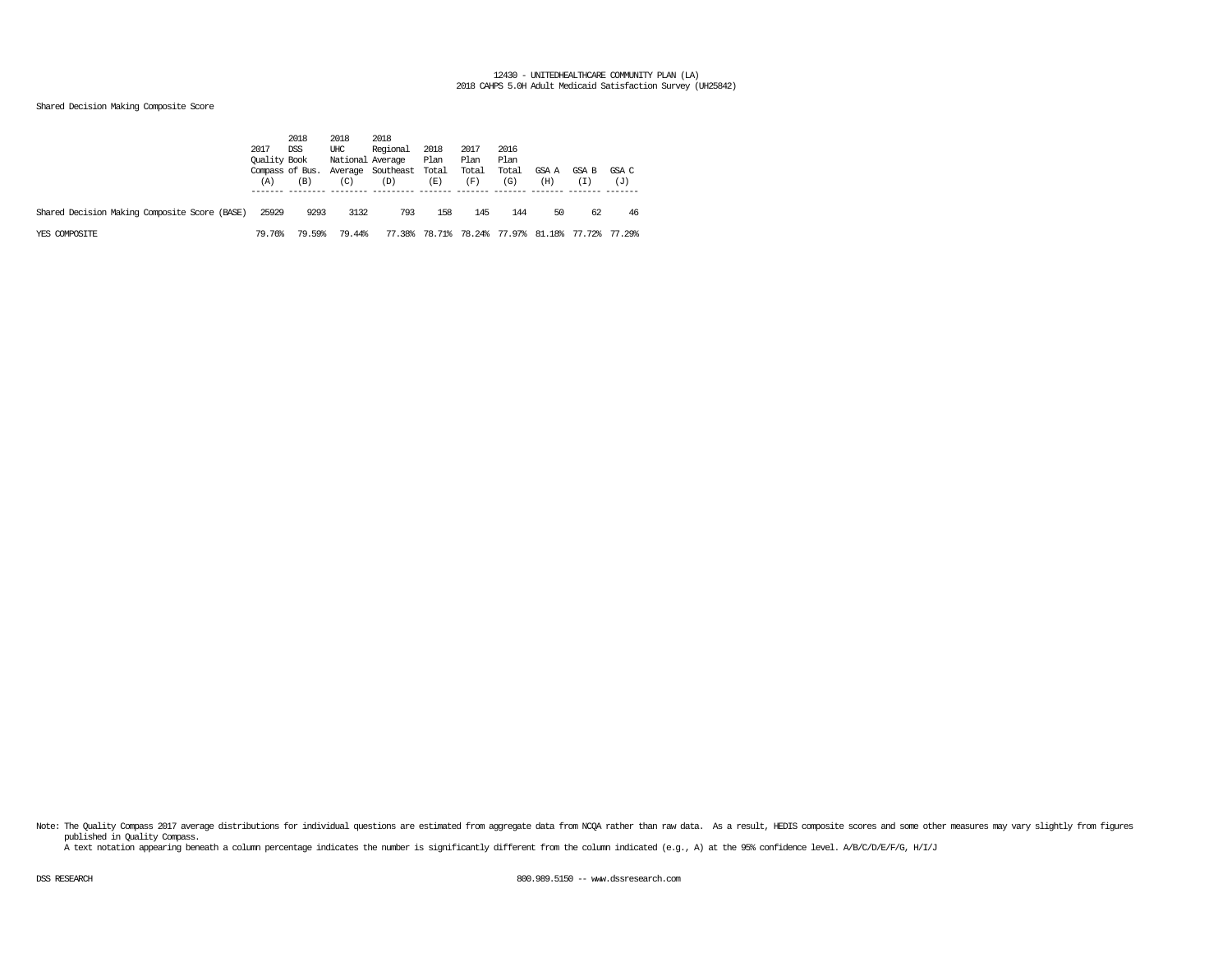1. Our records show that your child is now in UnitedHealthcare Community Plan. Is that right?

|                              |                              |                                         |                                         |                                                     |                                                 |                                                 |                                                 |                                                                         |                                             |                                                                   |                                                            |                                                                                |                           | GSA - Gen Pop<br>-------------------------------- |                    |
|------------------------------|------------------------------|-----------------------------------------|-----------------------------------------|-----------------------------------------------------|-------------------------------------------------|-------------------------------------------------|-------------------------------------------------|-------------------------------------------------------------------------|---------------------------------------------|-------------------------------------------------------------------|------------------------------------------------------------|--------------------------------------------------------------------------------|---------------------------|---------------------------------------------------|--------------------|
|                              | 2018<br>Plan<br>Total<br>(A) | 2017<br>Plan<br>Total<br>(B)<br>------- | 2016<br>Plan<br>Total<br>(C)<br>------- | 2018<br>Gen.<br>Pop.<br>UHC Ava.<br>(D)<br>-------- | 2018<br>Gen.<br>Pop.<br>Total<br>(E)<br>------- | 2017<br>Gen.<br>Pop.<br>Total<br>(F)<br>------- | 2016<br>Gen.<br>Pop.<br>Total<br>(G)<br>------- | 2018<br>$CC$<br>Pop.<br>Oual<br>UHC Avg.<br>(H)<br>--------             | 2018<br>CCC<br>Pop.<br>Oual<br>Total<br>(I) | 2017<br>$\alpha$<br>Pop.<br><b>Oual</b><br>Total<br>(J)<br>______ | 2016<br>$\alpha$<br>Pop.<br>Oual<br>Total<br>(K)<br>------ | 2018<br>$\alpha$<br>Pop.<br>Oual.<br>UHC Avg.<br>Southeast<br>(L)<br>_________ | GSA A<br>(M)<br>_________ | <b>GSA B</b><br>(N)<br>_________                  | GSA C<br>(O)       |
| Total                        | 1124                         | 1287                                    | 1236<br>100.00% 100.00% 100.00%         | 12656                                               | 509<br>100.00% 100.00% 100.00% 100.00%          | 582                                             | 586                                             | 6892                                                                    | 518                                         | 547<br>100.00% 100.00% 100.00% 100.00%                            | 532                                                        | 2696<br>100.00%                                                                | 132<br>100.00%            | 232<br>100,00%                                    | 145<br>100.00%     |
| Multiple mark                | $\Omega$<br>0.0%             | 0<br>0.0%                               | $^{\circ}$<br>0.0%                      | 0<br>0.0%                                           | 0<br>0.0%                                       | $\circ$<br>0.0%                                 | 0<br>0.0%                                       | 0<br>0.0%                                                               | $^{\circ}$<br>0.0%                          | 0<br>0.0%                                                         | $^{\circ}$<br>0.0%                                         | $^{\circ}$<br>0.0%                                                             | 0<br>0.0%                 | 0<br>0.0%                                         | 0<br>0.0%          |
| No response                  | 0<br>0.0%                    | 0<br>0.0%                               | $^{\circ}$<br>0.0%                      | $^{\circ}$<br>0.0%                                  | 0<br>0.0%                                       | $\mathbf 0$<br>0.0%                             | $^{\circ}$<br>0.0%                              | $^{\circ}$<br>0.0%                                                      | $^{\circ}$<br>0.0%                          | $^{\circ}$<br>0.0%                                                | $^{\circ}$<br>0.0%                                         | $^{\circ}$<br>0.0%                                                             | 0<br>0.0%                 | 0<br>0.0%                                         | $^{\circ}$<br>0.0% |
| $BASE = Those who responded$ | 1124                         | 1287                                    | 1236<br>100.00% 100.00% 100.00%         | 12656                                               | 509<br>100.00% 100.00% 100.00% 100.00%          | 582                                             | 586                                             | 6892                                                                    | 518                                         | 547<br>100.00% 100.00% 100.00% 100.00%                            | 532                                                        | 2696<br>100.00%                                                                | 132<br>100.00%            | 232<br>100.00%                                    | 145<br>100.00%     |
| Yes                          | 1124                         | 1287                                    | 1236<br>100.00% 100.00% 100.00%         | 12656                                               | 509                                             | 582                                             | 586                                             | 6892<br>100.00% 100.00% 100.00% 100.00% 100.00% 100.00% 100.00% 100.00% | 518                                         | 547                                                               | 532                                                        | 2696<br>100.00%                                                                | 132<br>100.00%            | 232<br>100.00%                                    | 145<br>100.00%     |
| No                           | 0<br>0.0%                    | 0<br>0.0%                               | $^{\circ}$<br>0.0%                      | $^{\circ}$<br>0.0%                                  | 0<br>0.0%                                       | $^{\circ}$<br>0.0%                              | 0<br>0.0%                                       | 0<br>0.0%                                                               | $^{\circ}$<br>0.0%                          | 0<br>0.0%                                                         | 0<br>0.0%                                                  | $^{\circ}$<br>0.0%                                                             | 0<br>0.0%                 | 0<br>0.0%                                         | $^{\circ}$<br>0.0% |
| Sigma                        | 1124                         | 1287                                    | 1236<br>100.00% 100.00% 100.00%         | 12656                                               | 509<br>100.00% 100.00% 100.00% 100.00%          | 582                                             | 586                                             | 6892                                                                    | 518                                         | 547<br>100.00% 100.00% 100.00% 100.00%                            | 532                                                        | 2696<br>100.00%                                                                | 132<br>100.00%            | 232<br>100.00%                                    | 145<br>100.00%     |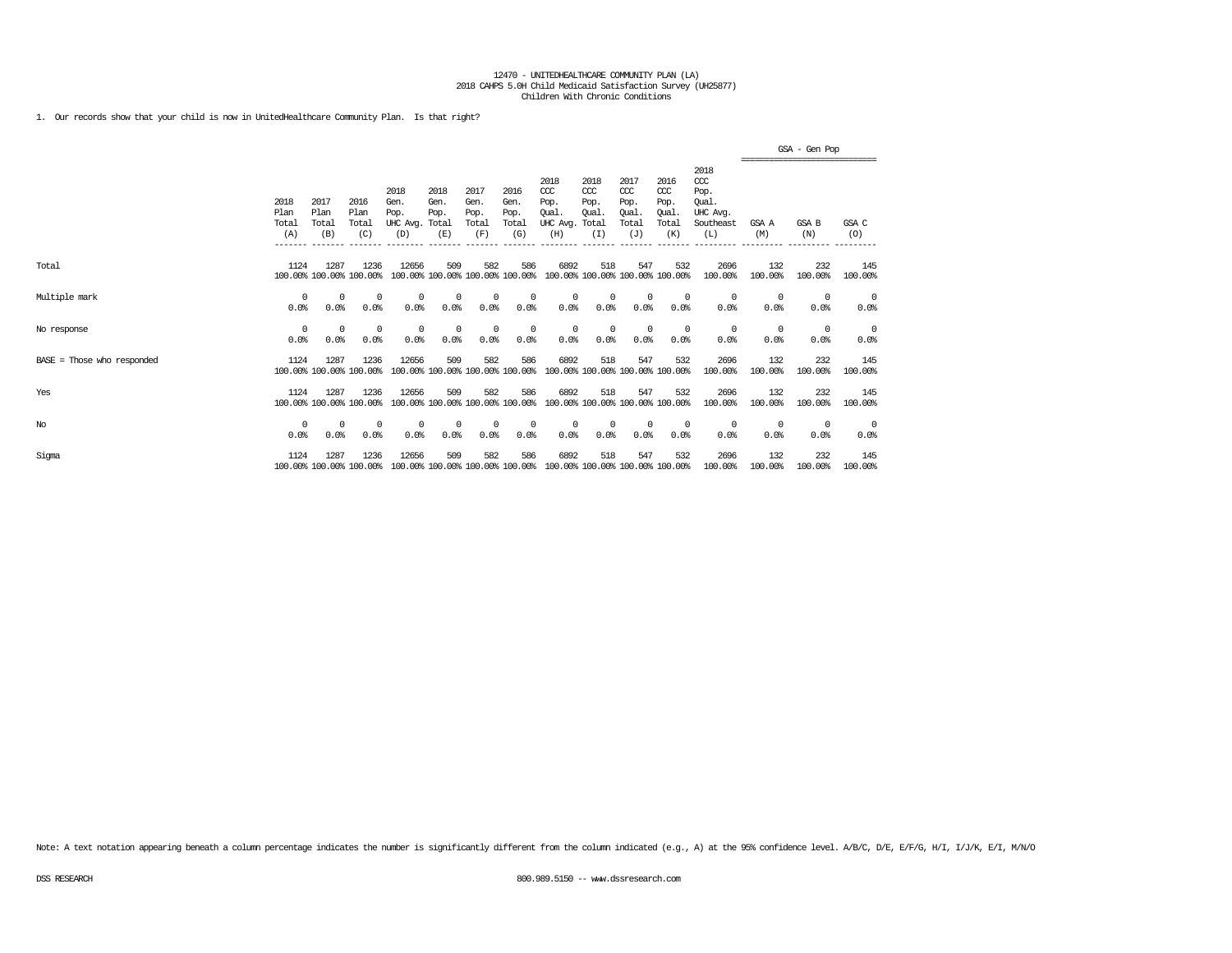3. In the last 6 months, did your child have an illness, injury or condition that needed care right away in a clinic, emergency room, or doctor's office?

|                            |                                         |                                         |                                 |                                                           |                                        |                                                 |                                                 |                                                                         |                                                         |                                                               |                                                         |                                                                                 |                                 | GSA - Gen Pop                                                   |                    |
|----------------------------|-----------------------------------------|-----------------------------------------|---------------------------------|-----------------------------------------------------------|----------------------------------------|-------------------------------------------------|-------------------------------------------------|-------------------------------------------------------------------------|---------------------------------------------------------|---------------------------------------------------------------|---------------------------------------------------------|---------------------------------------------------------------------------------|---------------------------------|-----------------------------------------------------------------|--------------------|
|                            | 2018<br>Plan<br>Total<br>(A)<br>------- | 2017<br>Plan<br>Total<br>(B)<br>------- | 2016<br>Plan<br>Total<br>(C)    | 2018<br>Gen.<br>Pop.<br>UHC Avg. Total<br>(D)<br>-------- | 2018<br>Gen.<br>Pop.<br>(E)<br>------- | 2017<br>Gen.<br>Pop.<br>Total<br>(F)<br>------- | 2016<br>Gen.<br>Pop.<br>Total<br>(G)<br>------- | 2018<br>$CC$<br>Pop.<br>Oual.<br>UHC Avg.<br>(H)<br>--------            | 2018<br>CCC<br>Pop.<br>Oual.<br>Total<br>(I)<br>------- | 2017<br>$\alpha$<br>Pop.<br>Oual.<br>Total<br>(J)<br>-------- | 2016<br>ccc<br>Pop.<br>Oual<br>Total<br>(K)<br>-------- | 2018<br>$\alpha$<br>Pop.<br>Oual.<br>UHC Avg.<br>Southeast<br>(L)<br>__________ | GSA A<br>(M)<br>--------------- | ,,,,,,,,,,,,,,,,,,,,,,,,,,,,,,<br>GSA B<br>(N)<br>------------- | GSA C<br>(O)       |
| Total                      | 1124                                    | 1287                                    | 1236<br>100.00% 100.00% 100.00% | 12656                                                     | 509<br>100.00% 100.00% 100.00% 100.00% | 582                                             | 586                                             | 6892                                                                    | 518<br>100.00% 100.00% 100.00% 100.00%                  | 547                                                           | 532                                                     | 2696<br>100.00%                                                                 | 132<br>100.00%                  | 232<br>100.00%                                                  | 145<br>100.00%     |
| Multiple mark              | $\Omega$<br>0.0%                        | $\Omega$<br>0.0%                        | $^{\circ}$<br>0.0%              | $^{\circ}$<br>0.0%                                        | $\Omega$<br>0.0%                       | $\Omega$<br>0.0%                                | $^{\circ}$<br>0.0%                              | $\Omega$<br>0.0%                                                        | $^{\circ}$<br>0.0%                                      | $\Omega$<br>0.0%                                              | $\Omega$<br>0.0%                                        | 0<br>0.0%                                                                       | $\Omega$<br>0.0%                | $\Omega$<br>0.0%                                                | $^{\circ}$<br>0.0% |
| No response                | 11<br>0.98%                             | 19<br>1.48%                             | 23<br>1.86%                     | 126<br>1.00%                                              | 5<br>0.98%                             | 10<br>1.72%                                     | 6<br>1.02%                                      | 60<br>0.87%                                                             | 5<br>0.97%                                              | 4<br>0.73%                                                    | 1.50%                                                   | 27<br>1.00%                                                                     | 1<br>0.76%                      | 2<br>0.86%                                                      | 2<br>1.38%         |
| BASE = Those who responded | 1113<br>99.02%                          | 1268<br>98.52%                          | 1213<br>98.14%                  | 12530<br>99.00%                                           | 504<br>99.02%                          | 572<br>98.28%                                   | 580<br>98.98%                                   | 6832                                                                    | 513<br>99.13% 99.03%                                    | 543<br>99.27%                                                 | 524<br>98.50%                                           | 2669<br>99.00%                                                                  | 131<br>99.24%                   | 230<br>99.14%                                                   | 143<br>98.62%      |
| Yes                        | 476<br>42.77%                           | 541<br>42.67%                           | 479<br>39.49%                   | 4542<br>36.25%                                            | 198<br>39.29%                          | 241<br>42.13%<br>G                              | 209<br>36.03%                                   | 3201<br>46.85%                                                          | 252<br>49.12%<br>KE                                     | 262<br>48.25%                                                 | 223<br>42.56%                                           | 1345<br>50.39%                                                                  | 46<br>35.11%                    | 90<br>39.13%                                                    | 62<br>43.36%       |
| $_{\mathrm{No}}$           | 637<br>57.23%                           | 727<br>57.33%                           | 734<br>60.51%                   | 7988<br>63.75%                                            | 306<br>60.71%                          | 331<br>57.87%                                   | 371<br>63.97%<br>F                              | 3631<br>53.15%                                                          | 261<br>50.88%                                           | 281                                                           | 301<br>51.75% 57.44%                                    | 1324<br>49.61%                                                                  | 85<br>64.89%                    | 140<br>60.87%                                                   | 81<br>56.64%       |
| Sigma                      | 1124                                    | 1287                                    | 1236<br>100.00% 100.00% 100.00% | 12656                                                     | 509                                    | 582                                             | 586                                             | 6892<br>100.00% 100.00% 100.00% 100.00% 100.00% 100.00% 100.00% 100.00% | 518                                                     | 547                                                           | 532                                                     | 2696<br>100.00%                                                                 | 132<br>100.00%                  | 232<br>100.00%                                                  | 145<br>100.00%     |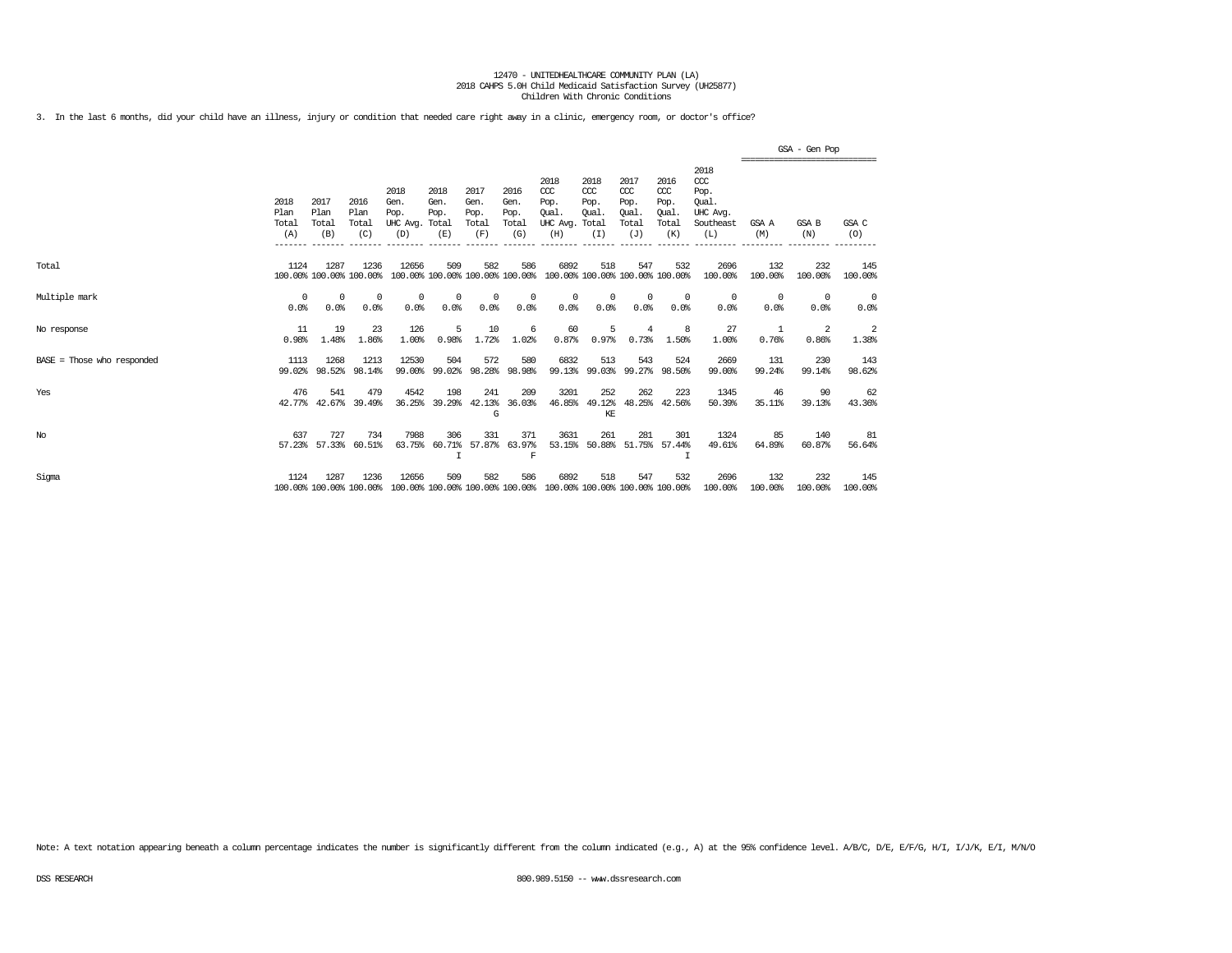4. In the last 6 months, when your child needed care right away, how often did your child get care as soon as he or she needed?

|                                      |                              |                              |                                 |                                               |                             |                                        |                                      |                                                                         |                                              |                                              |                                              |                                                                   |                        | GSA - Gen Pop<br>------------------------------ |                         |
|--------------------------------------|------------------------------|------------------------------|---------------------------------|-----------------------------------------------|-----------------------------|----------------------------------------|--------------------------------------|-------------------------------------------------------------------------|----------------------------------------------|----------------------------------------------|----------------------------------------------|-------------------------------------------------------------------|------------------------|-------------------------------------------------|-------------------------|
|                                      | 2018<br>Plan<br>Total<br>(A) | 2017<br>Plan<br>Total<br>(B) | 2016<br>Plan<br>Total<br>(C)    | 2018<br>Gen.<br>Pop.<br>UHC Avg. Total<br>(D) | 2018<br>Gen.<br>Pop.<br>(E) | 2017<br>Gen.<br>Pop.<br>Total<br>(F)   | 2016<br>Gen.<br>Pop.<br>Total<br>(G) | 2018<br>CCC<br>Pop.<br>Oual<br>UHC Avg.<br>(H)                          | 2018<br>ccc<br>Pop.<br>Oual.<br>Total<br>(I) | 2017<br>ccc<br>Pop.<br>Oual.<br>Total<br>(J) | 2016<br>ccc<br>Pop.<br>Oual.<br>Total<br>(K) | 2018<br>$\alpha$<br>Pop.<br>Oual.<br>UHC Avg.<br>Southeast<br>(L) | GSA A<br>(M)           | <b>GSA B</b><br>(N)                             | GSA C<br>(O)            |
| Total                                | 1124                         | 1287                         | 1236<br>100.00% 100.00% 100.00% | 12656                                         | 509                         | 582<br>100.00% 100.00% 100.00% 100.00% | 586                                  | 6892                                                                    | 518                                          | 547<br>100.00% 100.00% 100.00% 100.00%       | 532                                          | 2696<br>100.00%                                                   | 132<br>100.00%         | 232<br>100.00%                                  | 145<br>100.00%          |
| Multiple mark                        | 0<br>0.0%                    | $^{\circ}$<br>0.0%           | $^{\circ}$<br>0.0%              | $^{\circ}$<br>0.0%                            | $\Omega$<br>0.0%            | $^{\circ}$<br>0.0%                     | $\Omega$<br>0.0%                     | 0<br>0.0%                                                               | 0<br>0.0%                                    | $^{\circ}$<br>0.0%                           | $\Omega$<br>0.0%                             | 0<br>0.0%                                                         | 0<br>0.0%              | $\Omega$<br>0.0%                                | 0<br>0.0%               |
| No response                          | 30<br>2.67%                  | 45<br>3.50%                  | 42<br>3.40%                     | 298<br>2.35%                                  | 12<br>2.36%                 | 17<br>2.92%                            | 15<br>2.56%                          | 183<br>2.66%                                                            | 18<br>3.47%                                  | 20<br>3.66%                                  | 19<br>3.57%                                  | 84<br>3.12%                                                       | 2<br>1.52%             | 5<br>2.16%                                      | 5<br>3.45%              |
| Appropriately skipped                | 637<br>56.67%                | 727<br>56.49%                | 734<br>59.39%                   | 7988<br>63.12%                                | 306<br>60.12%<br>I          | 331<br>56.87%                          | 371<br>63.31%<br>F                   | 3631<br>52.68%                                                          | 261<br>50.39%                                | 281<br>51.37%                                | 301<br>56.58%<br>I                           | 1324<br>49.11%                                                    | 85<br>64.39%           | 140<br>60.34%                                   | 81<br>55.86%            |
| $BASE = Those who responded$         | 457<br>40.66%                | 515<br>40.02%                | 460<br>37.22%                   | 4370<br>34.53%                                | 191<br>37.52%               | 234<br>40.21%<br>G                     | 200<br>34.13%                        | 3078<br>44.66%                                                          | 239<br>46.14%<br>KE                          | 246<br>44.97%                                | 212<br>39.85%                                | 1288<br>47.77%                                                    | 45<br>34.09%           | 87<br>37.50%                                    | 59<br>40.69%            |
| Never                                | 5<br>1.09%                   | $\mathbf{1}$<br>0.19%        | $\overline{4}$<br>0.87%         | 37<br>0.85%                                   | 1<br>0.52%                  | $\mathbf{1}$<br>0.43%                  | 1<br>0.50%                           | 17<br>0.55%                                                             | 3<br>1.26%                                   | 1<br>0.41%                                   | 3<br>1.42%                                   | 7<br>0.54%                                                        | $\mathbf 0$<br>0.0%    | 1<br>1.15%                                      | $\mathbf 0$<br>0.0%     |
| Sometimes                            | 29<br>6.35%                  | 36<br>6.99%                  | 22<br>4.78%                     | 321<br>7.35%                                  | 10<br>5.24%                 | 23<br>9.83%                            | 11<br>5.50%                          | 150<br>4.87%                                                            | 18<br>7.53%                                  | 15<br>6.10%                                  | 9<br>4.25%                                   | 55<br>4.27%                                                       | 2<br>4.44%             | $\overline{4}$<br>4.60%                         | $\overline{4}$<br>6.78% |
| Bottom Two Box (%Never + %Sometimes) | 34<br>7.44%                  | 37<br>7.18%                  | 26<br>5.65%                     | 358<br>8.19%                                  | 11<br>5.76%                 | 24<br>10.26%                           | 12<br>6.00%                          | 167<br>5.43%                                                            | 21<br>8.79%                                  | 16<br>6.50%                                  | 12<br>5.66%                                  | 62<br>4.81%                                                       | 2<br>4.44%             | 5<br>5.75%                                      | $\overline{4}$<br>6.78% |
| Usually                              | 38<br>8.32%                  | 47<br>9.13%                  | 36<br>7.83%                     | 485<br>11.10%                                 | 19<br>9.95%                 | 18<br>7.69%                            | 12<br>6.00%                          | 339<br>11.01%<br>I                                                      | 17                                           | 26<br>7.11% 10.57%                           | 15<br>7.08%                                  | 104<br>8.07%                                                      | 8<br>17.78%<br>$\circ$ | 8<br>9.20%                                      | 3<br>5.08%              |
| Always                               | 385<br>84.25%                | 431<br>83.69%                | 398<br>86.52%                   | 3527<br>80.71%                                | 161<br>84.29%               | 192<br>82.05%                          | 176<br>88.00%                        | 2572<br>83.56%                                                          | 201<br>84.10%                                | 204<br>82.93%                                | 185<br>87.26%                                | 1122<br>87.11%                                                    | 35<br>77.78%           | 74<br>85.06%                                    | 52<br>88.14%            |
| CAHPS Rate (%Always + %Usually)      | 423<br>92.56%                | 478<br>92.82%                | 434<br>94.35%                   | 4012<br>91.81%                                | 180<br>94.24%               | 210<br>89.74%                          | 188<br>94.00%                        | 2911<br>94.57%                                                          | 218<br>91.21%                                | 230<br>93.50%                                | 200<br>94.34%                                | 1226<br>95.19%                                                    | 43<br>95.56%           | 82<br>94.25%                                    | 55<br>93.22%            |
| 3-point composite mean               |                              | 2.7681 2.7650                | 2.8087                          | 2.7252                                        | 2.7853                      | 2.7179                                 | 2.8200                               |                                                                         | 2.7814 2.7531                                | 2.7642                                       | 2.8160                                       | 2.8230                                                            | 2.7333                 | 2.7931                                          | 2.8136                  |
| 4-point composite mean               | 3.7571                       | 3.7631                       | 3.8000                          | 3.7167                                        | 3.7801                      | 3.7137                                 | 3.8150                               | 3.7758                                                                  | 3.7406                                       | 3.7602                                       | 3.8019                                       | 3.8175                                                            | 3.7333                 | 3.7816                                          | 3.8136                  |
| Sigma                                | 1124                         | 1287                         | 1236<br>100.00% 100.00% 100.00% | 12656                                         | 509                         | 582                                    | 586                                  | 6892<br>100.00% 100.00% 100.00% 100.00% 100.00% 100.00% 100.00% 100.00% | 518                                          | 547                                          | 532                                          | 2696<br>100.00%                                                   | 132<br>100.00%         | 232<br>100.00%                                  | 145<br>100.00%          |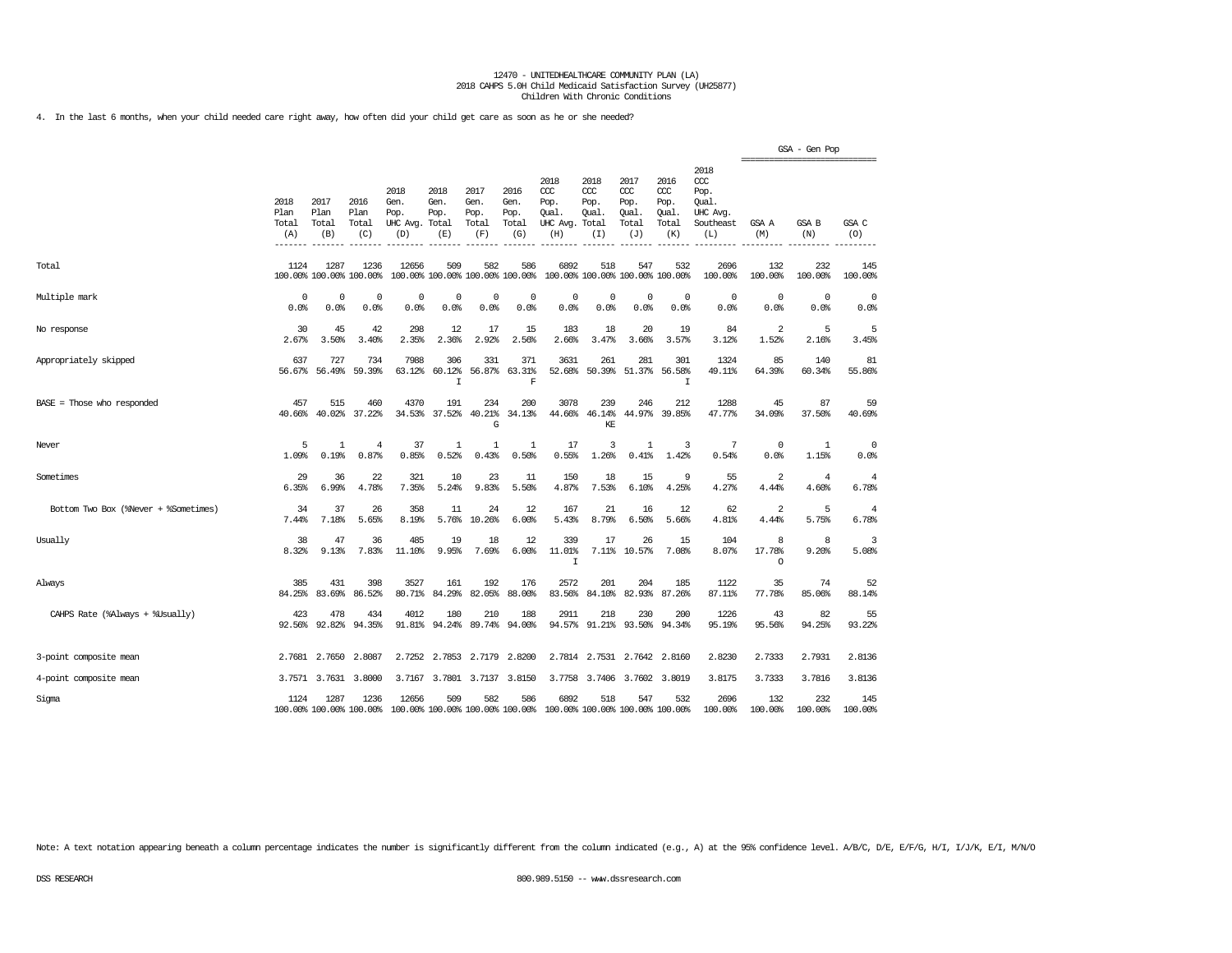5. In the last 6 months, did you make any appointments for a check-up or routine care for your child at a doctor's office or clinic?

|                            |                              |                              |                                 |                                               |                                        |                                      |                                      |                                                                         |                                              |                                                   |                                              |                                                              |                         | GSA - Gen Pop<br>================================ |                        |
|----------------------------|------------------------------|------------------------------|---------------------------------|-----------------------------------------------|----------------------------------------|--------------------------------------|--------------------------------------|-------------------------------------------------------------------------|----------------------------------------------|---------------------------------------------------|----------------------------------------------|--------------------------------------------------------------|-------------------------|---------------------------------------------------|------------------------|
|                            | 2018<br>Plan<br>Total<br>(A) | 2017<br>Plan<br>Total<br>(B) | 2016<br>Plan<br>Total<br>(C)    | 2018<br>Gen.<br>Pop.<br>UHC Avg. Total<br>(D) | 2018<br>Gen.<br>Pop.<br>(E)            | 2017<br>Gen.<br>Pop.<br>Total<br>(F) | 2016<br>Gen.<br>Pop.<br>Total<br>(G) | 2018<br>$CC$<br>Pop.<br>Oual.<br>UHC Avg.<br>(H)                        | 2018<br>CCC<br>Pop.<br>Oual.<br>Total<br>(I) | 2017<br>$\alpha$<br>Pop.<br>Oual.<br>Total<br>(J) | 2016<br>ccc<br>Pop.<br>Oual.<br>Total<br>(K) | 2018<br>ccc<br>Pop.<br>Oual.<br>UHC Avg.<br>Southeast<br>(L) | GSA A<br>(M)            | GSA B<br>(N)                                      | GSA C<br>(O)           |
| Total                      | 1124                         | 1287                         | 1236<br>100.00% 100.00% 100.00% | 12656                                         | 509<br>100.00% 100.00% 100.00% 100.00% | 582                                  | 586                                  | 6892                                                                    | 518                                          | 547                                               | 532<br>100.00% 100.00% 100.00% 100.00%       | 2696<br>100.00%                                              | 132<br>100.00%          | 232<br>100.00%                                    | 145<br>100.00%         |
| Multiple mark              | 0<br>0.0%                    | 0<br>0.0%                    | -1<br>0.08%                     | $^{\circ}$<br>0.0%                            | 0<br>0.0%                              | $^{\circ}$<br>0.0%                   | 0<br>0.0%                            | 0<br>0.0%                                                               | 0<br>0.0%                                    | $^{\circ}$<br>0.0%                                | $\Omega$<br>0.0%                             | $^{\circ}$<br>0.0%                                           | $\overline{0}$<br>0.0%  | $^{\circ}$<br>0.0%                                | $\overline{0}$<br>0.0% |
| No response                | 8<br>0.71%                   | 20<br>1.55%<br>Α             | 14<br>1.13%                     | 189<br>1.49%<br>Ε                             | 3<br>0.59%                             | 9<br>1.55%                           | 6<br>1.02%                           | 76<br>1.10%                                                             | 5<br>0.97%                                   | 4<br>0.73%                                        | -6<br>1.13%                                  | 29<br>1.08%                                                  | $\overline{1}$<br>0.76% | 2<br>0.86%                                        | $\overline{0}$<br>0.0% |
| BASE = Those who responded | 1116<br>99.29%<br>B          | 1267                         | 1221<br>98.45% 98.79%           | 12467                                         | 506<br>98.51% 99.41%<br>D              | 573                                  | 580<br>98.45% 98.98%                 | 6816                                                                    | 513                                          | 543                                               | 526<br>98.90% 99.03% 99.27% 98.87%           | 2667<br>98.92%                                               | 131<br>99.24%           | 230<br>99.14%                                     | 145<br>100.00%         |
| Yes                        | 888<br>79.57%                | 993<br>78.37%                | 963<br>78.87%                   | 9055<br>72.63%                                | 381<br>75.30%                          | 436<br>76.09%                        | 443<br>76.38%                        | 5622<br>82.48%                                                          | 447<br>HE                                    | 458                                               | 456<br>87.13% 84.35% 86.69%                  | 2240<br>83.99%                                               | 94<br>71.76%            | 186<br>80.87%<br>$\cap$                           | 101<br>69.66%          |
| $_{\mathrm{No}}$           | 228                          | 274<br>20.43% 21.63%         | 258<br>21.13%                   | 3412<br>27.37%                                | 125<br>24.70%                          | 137                                  | 137<br>23.91% 23.62%                 | 1194                                                                    | 66                                           | 85                                                | 70<br>17.52% 12.87% 15.65% 13.31%            | 427<br>16.01%                                                | 37<br>28.24%            | 44<br>19.13%                                      | 44<br>30.34%<br>N      |
| Sigma                      | 1124                         | 1287                         | 1236<br>100.00% 100.00% 100.00% | 12656                                         | 509                                    | 582                                  | 586                                  | 6892<br>100.00% 100.00% 100.00% 100.00% 100.00% 100.00% 100.00% 100.00% | 518                                          | 547                                               | 532                                          | 2696<br>100.00%                                              | 132<br>100.00%          | 232<br>100.00%                                    | 145<br>100.00%         |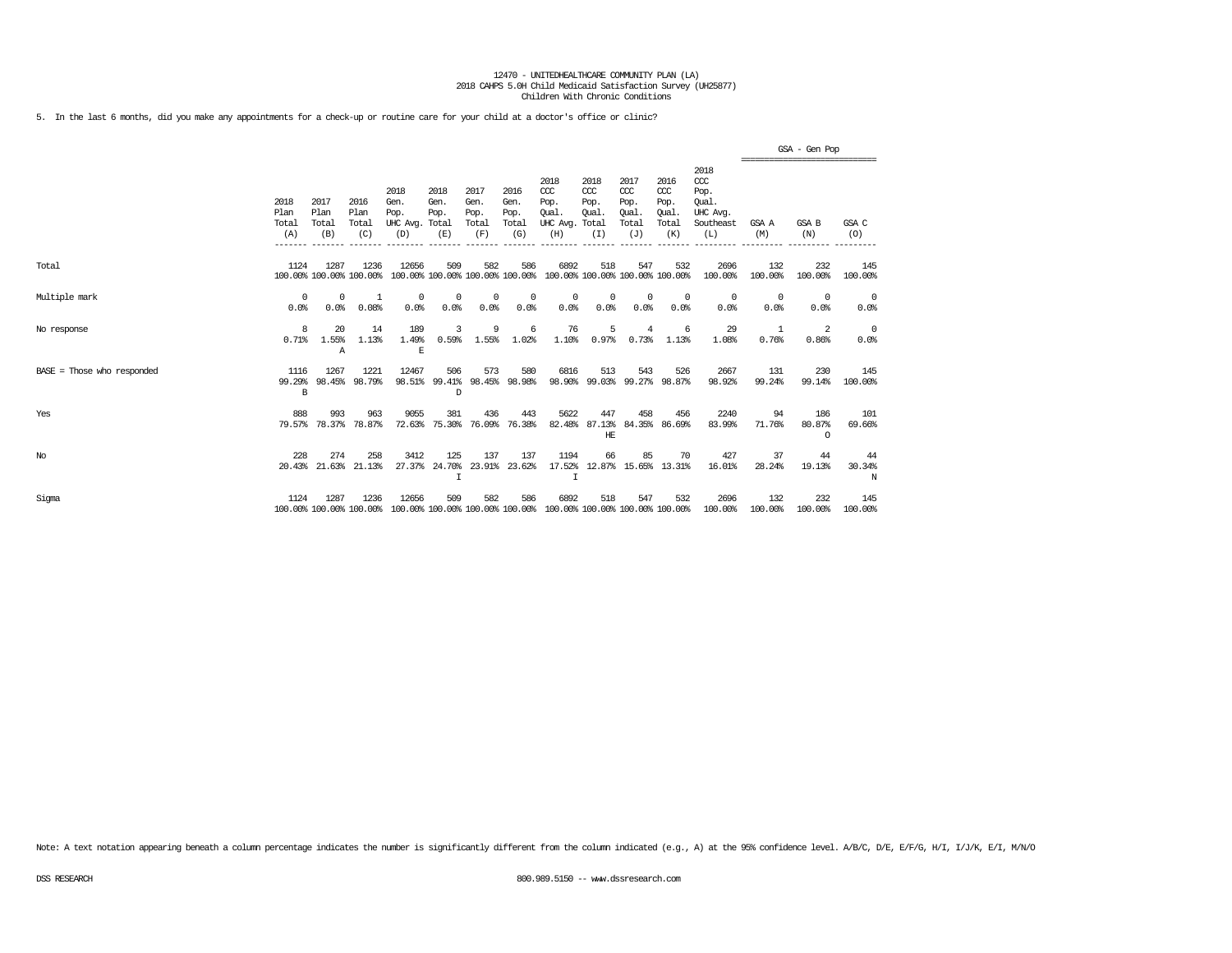6. In the last 6 months, when you made an appointment for a check-up or routine care for your child at a doctor's office or clinic, how often did you get an appointment as soon as your child needed?

|                                      |                              |                              |                                      |                                         |                                      |                                        |                                      |                                                 |                                              |                                                   |                                                   |                                                                   | ================================ | GSA - Gen Pop            |                         |
|--------------------------------------|------------------------------|------------------------------|--------------------------------------|-----------------------------------------|--------------------------------------|----------------------------------------|--------------------------------------|-------------------------------------------------|----------------------------------------------|---------------------------------------------------|---------------------------------------------------|-------------------------------------------------------------------|----------------------------------|--------------------------|-------------------------|
|                                      | 2018<br>Plan<br>Total<br>(A) | 2017<br>Plan<br>Total<br>(B) | 2016<br>Plan<br>Total<br>(C)         | 2018<br>Gen.<br>Pop.<br>UHC Avg.<br>(D) | 2018<br>Gen.<br>Pop.<br>Total<br>(E) | 2017<br>Gen.<br>Pop.<br>Total<br>(F)   | 2016<br>Gen.<br>Pop.<br>Total<br>(G) | 2018<br>CCC<br>Pop.<br>Qual.<br>UHC Avg.<br>(H) | 2018<br>CCC<br>Pop.<br>Qual.<br>Total<br>(I) | 2017<br>$\alpha$<br>Pop.<br>Qual.<br>Total<br>(J) | 2016<br>$\alpha$<br>Pop.<br>Qual.<br>Total<br>(K) | 2018<br>$\alpha$<br>Pop.<br>Qual.<br>UHC Avg.<br>Southeast<br>(L) | GSA A<br>(M)                     | <b>GSA B</b><br>(N)      | GSA C<br>(0)            |
| Total                                | 1124                         | 1287                         | 1236<br>100.00% 100.00% 100.00%      | 12656                                   | 509                                  | 582<br>100.00% 100.00% 100.00% 100.00% | 586                                  | 6892                                            | 518                                          | 547<br>100.00% 100.00% 100.00%                    | 532<br>100.00%                                    | 2696<br>100.00%                                                   | 132<br>100.00%                   | 232<br>100.00%           | 145<br>100.00%          |
| Multiple mark                        | 0<br>0.0%                    | $\mathbf 0$<br>0.0%          | $\mathbf 0$<br>0.0%                  | $\mathbf 0$<br>0.0%                     | $\mathbf 0$<br>0.0%                  | $\mathbf 0$<br>0.0%                    | $\mathbf 0$<br>0.0%                  | $\mathbf 0$<br>0.0%                             | $\mathbf 0$<br>0.0%                          | $\circ$<br>0.0%                                   | $\circ$<br>0.0%                                   | $\Omega$<br>0.0%                                                  | $\circ$<br>0.0%                  | $\mathbf 0$<br>0.0%      | $^{\circ}$<br>0.0%      |
| No response                          | 43<br>3.83%                  | 48<br>3.73%                  | 42<br>3.40%                          | 502<br>3.97%                            | 18<br>3.54%                          | 20<br>3.44%                            | 18<br>3.07%                          | 276<br>4.00%                                    | 29<br>5.60%<br>K                             | 24<br>4.39%                                       | 16<br>3.01%                                       | 116<br>4.30%                                                      | $\overline{2}$<br>1.52%          | 9<br>3.88%               | 7<br>4.83%              |
| Appropriately skipped                | 228<br>20.28%                | 274<br>21.29%                | 258<br>20.87%                        | 3412<br>26.96%                          | 125<br>24.56%<br>$\mathbf I$         | 137<br>23.54%                          | 137<br>23.38%                        | 1194<br>17.32%<br>I.                            | 66                                           | 85                                                | 70<br>12.74% 15.54% 13.16%                        | 427<br>15.84%                                                     | 37<br>28.03%                     | 44<br>18.97%             | 44<br>30.34%<br>N       |
| $BASE = Those who responded$         | 853<br>75.89%                | 965<br>74.98%                | 936<br>75.73%                        | 8742<br>69.07%                          | 366<br>71.91%                        | 425<br>73.02%                          | 431<br>73.55%                        | 5422<br>78.67%                                  | 423<br>81.66%<br>E                           | 438                                               | 446<br>80.07% 83.83%                              | 2153<br>79.86%                                                    | 93<br>70.45%                     | 179<br>77.16%<br>$\circ$ | 94<br>64.83%            |
| Never                                | 5<br>0.59%                   | 7<br>0.73%                   | 6<br>0.64%                           | 69<br>0.79%                             | 1<br>0.27%                           | $\overline{4}$<br>0.94%                | $\overline{2}$<br>0.46%              | 24<br>0.44%                                     | 3<br>0.71%                                   | $\overline{2}$<br>0.46%                           | 3<br>0.67%                                        | 10<br>0.46%                                                       | $\circ$<br>0.0%                  | 1<br>0.56%               | $\mathbf 0$<br>0.0%     |
| Sometimes                            | 51<br>5.98%                  | 87<br>9.02%<br>AC            | 42<br>4.49%                          | 857<br>9.80%<br>E                       | 18<br>4.92%                          | 42<br>9.88%<br>EG                      | 19<br>4.41%                          | 347<br>6.40%                                    | 22<br>5.20%                                  | 39<br>8.90%<br>IΚ                                 | 20<br>4.48%                                       | 112<br>5.20%                                                      | 6<br>6.45%                       | 8<br>4.47%               | $\overline{4}$<br>4.26% |
| Bottom Two Box (%Never + %Sometimes) | 56<br>6.57%                  | 94<br>9.74%<br>AC            | 48<br>5.13%                          | 926<br>10.59%<br>$\mathbf E$            | 19<br>5.19%                          | 46<br>10.82%<br>EG                     | 21<br>4.87%                          | 371<br>6.84%                                    | 25<br>5.91%                                  | 41<br>9.36%<br>К                                  | 23<br>5.16%                                       | 122<br>5.67%                                                      | 6<br>6.45%                       | 9<br>5.03%               | 4<br>4.26%              |
| Usually                              | 123<br>14.42%                | 152<br>15.75%                | 122<br>13.03%                        | 1712<br>19.58%<br>E                     | 53<br>14.48%                         | 61<br>14.35%                           | 52<br>12.06%                         | 1103<br>20.34%<br>$\mathbf I$                   | 69                                           | 82<br>16.31% 18.72%<br>К                          | 59<br>13.23%                                      | 350<br>16.26%                                                     | 15<br>16.13%                     | 25<br>13.97%             | 13<br>13.83%            |
| Always                               | 674<br>79.02%<br>В           | 719<br>74.51%                | 766<br>81.84%<br>В                   | 6104<br>69.82%                          | 294<br>80.33%<br>D                   | 318<br>74.82%                          | 358<br>83.06%<br>$\mathbf F$         | 3948<br>72.81%                                  | 329<br>77.78%<br>HJ                          | 315<br>71.92%                                     | 364<br>81.61%<br>J                                | 1681<br>78.08%                                                    | 72<br>77.42%                     | 145<br>81.01%            | 77<br>81.91%            |
| CAHPS Rate (%Always + %Usually)      | 797<br>93.43%<br>B           | 871<br>90.26%                | 888<br>94.87%<br>B                   | 7816<br>89.41%                          | 347<br>94.81%<br>DF                  | 379<br>89.18%                          | 410<br>95.13%<br>$\mathbf F$         | 5051<br>93.16%                                  | 398<br>94.09%                                | 397                                               | 423<br>90.64% 94.84%<br>J                         | 2031<br>94.33%                                                    | 87<br>93.55%                     | 170<br>94.97%            | 90<br>95.74%            |
| 3-point composite mean               | 2.7245<br>B                  | 2.6477                       | 2.7671<br>B                          | 2.5923                                  | 2.7514<br>DF                         | 2.6400                                 | 2.7819<br>$\overline{\mathbf{F}}$    | 2.6597                                          | 2.7187<br>J                                  | 2.6256                                            | 2.7646<br>J                                       | 2.7241                                                            | 2.7097                           | 2.7598                   | 2.7766                  |
| 4-point composite mean               | $\, {\bf B}$                 |                              | 3.7186 3.6404 3.7607<br>$\, {\bf B}$ |                                         | 3.5844 3.7486<br>DF                  |                                        | 3.6306 3.7773<br>$\mathbf F$         |                                                 | 3.6553 3.7116<br>J                           |                                                   | 3.6210 3.7578<br>J                                | 3.7195                                                            | 3.7097                           | 3.7542                   | 3.7766                  |
| Sigma                                | 1124                         | 1287                         | 1236<br>100.00% 100.00% 100.00%      | 12656                                   | 509                                  | 582<br>100.00% 100.00% 100.00% 100.00% | 586                                  | 6892<br>100.00% 100.00% 100.00% 100.00%         | 518                                          | 547                                               | 532                                               | 2696<br>100.00%                                                   | 132<br>100.00%                   | 232<br>100.00%           | 145<br>100.00%          |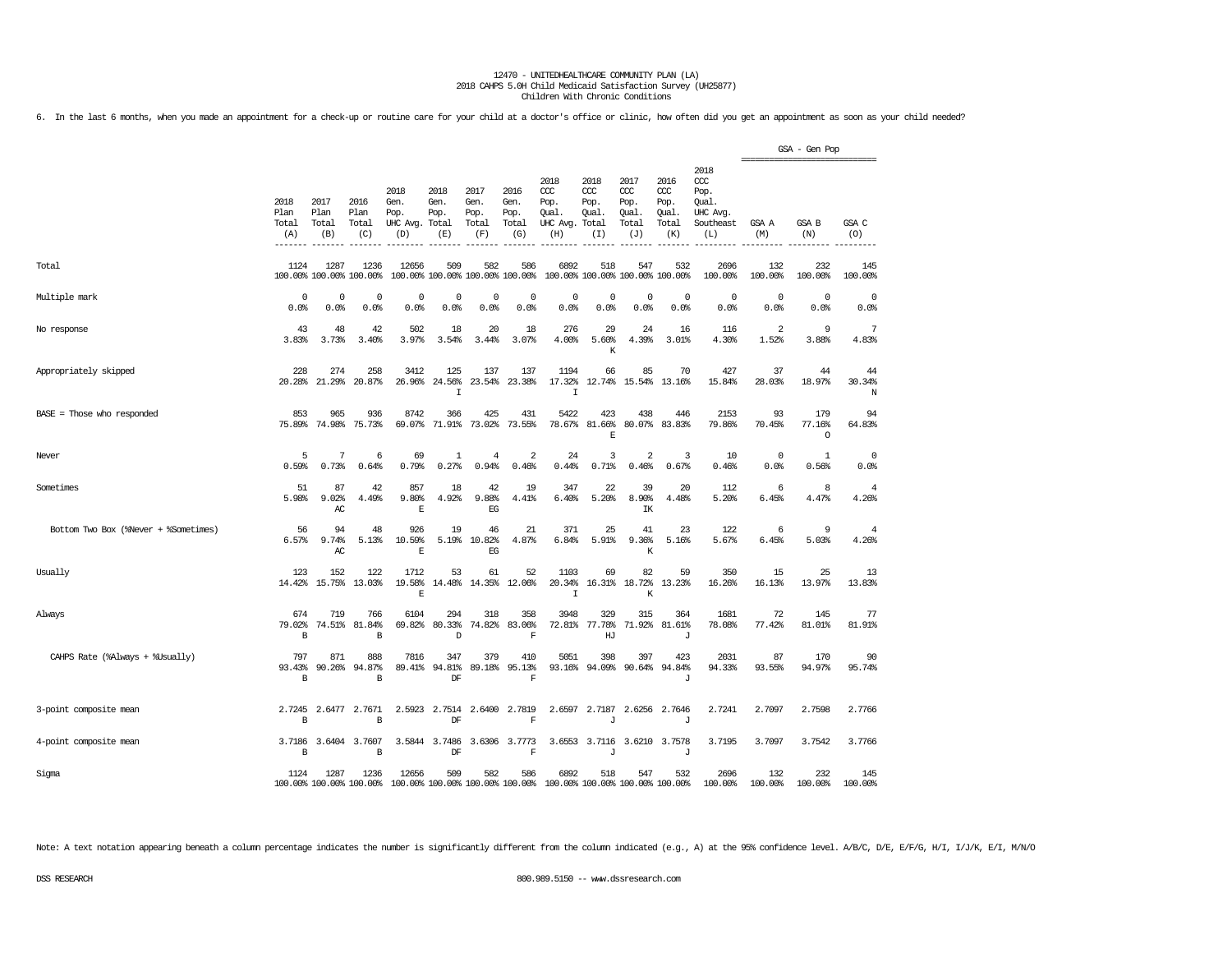7. In the last 6 months, not counting the times your child went to an emergency room, how many times did he or she go to a doctor's office or clinic to get health care?

|                            |                              |                              |                                 |                                         |                                        |                                      |                                      |                                                       |                                        |                                                   |                                                   |                                                                   |                 | GSA - Gen Pop<br>================================ |                         |
|----------------------------|------------------------------|------------------------------|---------------------------------|-----------------------------------------|----------------------------------------|--------------------------------------|--------------------------------------|-------------------------------------------------------|----------------------------------------|---------------------------------------------------|---------------------------------------------------|-------------------------------------------------------------------|-----------------|---------------------------------------------------|-------------------------|
|                            | 2018<br>Plan<br>Total<br>(A) | 2017<br>Plan<br>Total<br>(B) | 2016<br>Plan<br>Total<br>(C)    | 2018<br>Gen.<br>Pop.<br>UHC Avg.<br>(D) | 2018<br>Gen.<br>Pop.<br>Total<br>(E)   | 2017<br>Gen.<br>Pop.<br>Total<br>(F) | 2016<br>Gen.<br>Pop.<br>Total<br>(G) | 2018<br>ccc<br>Pop.<br>Qual.<br>UHC Avg. Total<br>(H) | 2018<br>CCC<br>Pop.<br>Qual.<br>(I)    | 2017<br>$\alpha$<br>Pop.<br>Qual.<br>Total<br>(J) | 2016<br>$\alpha$<br>Pop.<br>Qual.<br>Total<br>(K) | 2018<br>$\alpha$<br>Pop.<br>Oual.<br>UHC Avg.<br>Southeast<br>(L) | GSA A<br>(M)    | GSA B<br>(N)                                      | GSA C<br>(O)            |
| Total                      | 1124                         | 1287                         | 1236<br>100.00% 100.00% 100.00% | 12656                                   | 509<br>100.00% 100.00% 100.00% 100.00% | 582                                  | 586                                  | 6892                                                  | 518<br>100.00% 100.00% 100.00% 100.00% | 547                                               | 532                                               | 2696<br>100.00%                                                   | 132<br>100.00%  | 232<br>100.00%                                    | 145<br>100.00%          |
| Multiple mark              | $^{\circ}$<br>0.0%           | 0<br>0.0%                    | 4<br>0.32%<br>AB                | 0<br>0.0%                               | 0<br>0.0%                              | 0<br>0.0%                            | 2<br>0.34%                           | $\Omega$<br>0.0%                                      | $^{\circ}$<br>0.0%                     | 0<br>0.0%                                         | 3<br>0.56%                                        | $\circ$<br>0.0%                                                   | $\circ$<br>0.0% | $\circ$<br>0.0%                                   | $\mathbf 0$<br>0.0%     |
| No response                | 31<br>2.76%                  | 56<br>4.35%<br>Α             | 58<br>4.69%<br>Α                | 458<br>3.62%                            | 14<br>2.75%                            | 25<br>4.30%                          | 20<br>3.41%                          | 220<br>3.19%                                          | 12<br>2.32%                            | 22<br>4.02%                                       | 28<br>5.26%<br>$\mathbb{I}$                       | 61<br>2.26%                                                       | 4<br>3.03%      | 8<br>3.45%                                        | $\overline{2}$<br>1.38% |
| BASE = Those who responded | 1093<br>97.24%<br>$BC$       | 1231<br>95.65%               | 1174<br>94.98%                  | 12198<br>96.38%                         | 495<br>97.25%                          | 557<br>95.70%                        | 564<br>96.25%                        | 6672                                                  | 506<br>96.81% 97.68%<br>K              | 525<br>95.98%                                     | 501<br>94.17%                                     | 2635<br>97.74%                                                    | 128<br>96.97%   | 224<br>96.55%                                     | 143<br>98.62%           |
| None                       | 167<br>15.28%                | 169<br>13.73%                | 182<br>15.50%                   | 2844<br>23.32%<br>E                     | 89<br>17.98%<br>I                      | 84<br>15.08%                         | 100<br>17.73%                        | 795<br>11.92%<br>$\mathbf I$                          | 40<br>7.91%                            | 36<br>6.86%                                       | 41<br>8.18%                                       | 257<br>9.75%                                                      | 27<br>21.09%    | 32<br>14.29%                                      | 30<br>20.98%            |
| 1 time                     | 213                          | 258<br>19.49% 20.96%         | 238<br>20.27%                   | 3107<br>25.47%<br>E                     | 97                                     | 135<br>19.60% 24.24%                 | 135<br>23.94%                        | 1258                                                  | 86<br>18.85% 17.00% 15.43% 15.17%      | 81                                                | 76                                                | 457<br>17.34%                                                     | 28<br>21.88%    | 44<br>19.64%                                      | 25<br>17.48%            |
| $\sqrt{2}$                 | 288                          | 310<br>26.35% 25.18%         | 287<br>24.45%                   | 2743                                    | 147<br>22.49% 29.70%<br>DG             | 152                                  | 134<br>27.29% 23.76%                 | 1653                                                  | 137<br>24.78% 27.08% 23.81% 23.75%     | 125                                               | 119                                               | 680<br>25.81%                                                     | 39<br>30.47%    | 72<br>32.14%                                      | 36<br>25.17%            |
| 3                          | 185<br>16.93%                | 218<br>17.71%                | 195<br>16.61%                   | 1558<br>12.77%                          | 77                                     | 73                                   | 92<br>15.56% 13.11% 16.31%           | 1114<br>16.70%                                        | 90                                     | 122<br>17.79% 23.24%<br>$\mathsf{T}$              | 101<br>20.16%                                     | 486<br>18.44%                                                     | 18<br>14.06%    | 33<br>14.73%                                      | 26<br>18.18%            |
| $\overline{4}$             | 88<br>8.05%                  | 112<br>9.10%                 | 106<br>9.03%                    | 853<br>6.99%                            | 34                                     | 57<br>6.87% 10.23%<br>$\mathbb{G}$   | 39<br>6.91%                          | 667                                                   | 52<br>10.00% 10.28% 10.48% 11.98%      | 55                                                | 60                                                | 281<br>10.66%                                                     | 6<br>4.69%      | 20<br>8.93%                                       | 8<br>5.59%              |
| $5$ to $9$                 | 118<br>10.80%                | 130<br>10.56%                | 132<br>11.24%                   | 862<br>7.07%                            | 44<br>8.89%                            | 43<br>7.72%                          | 50<br>8.87%                          | 886<br>13.28%                                         | 76<br>15.02%<br>$\mathbf E$            | 80                                                | 82<br>15.24% 16.37%                               | 355<br>13.47%                                                     | 10<br>7.81%     | 21<br>9.38%                                       | 13<br>9.09%             |
| 10 or more times           | 34<br>$3.11$ %               | 34<br>2.76%                  | 34<br>2.90%                     | 231<br>1.89%                            | 7<br>1.41%                             | 13<br>2.33%                          | 14<br>2.48%                          | 299<br>4.48%                                          | 25<br>4.94%<br>$\mathbb E$             | 26<br>4.95%                                       | 22<br>4.39%                                       | 119<br>4.52%                                                      | $\circ$<br>0.0% | 2<br>0.89%                                        | 5<br>3.50%<br>М         |
| Average number of times    |                              | 2.6962 2.6929                | 2.7002                          |                                         | 2.0987 2.3303<br>D                     |                                      | 2.4228 2.4113                        |                                                       | 3.0746 3.3251 3.4324 3.4052<br>E       |                                                   |                                                   | 3.1770                                                            | 1.9844          | 2.4063<br>М                                       | 2.5210                  |
| Standard deviation         |                              | 2.6346 2.5505                | 2.6199                          |                                         | 2.3323 2.2400 2.3896 2.4844            |                                      |                                      |                                                       | 2.8875 2.9191 2.8806 2.8493            |                                                   |                                                   | 2.8524                                                            | 1.8285          | 2.1060                                            | 2.6974                  |
| Sigma                      | 1124                         | 1287                         | 1236<br>100.00% 100.00% 100.00% | 12656                                   | 509<br>100.00% 100.00% 100.00% 100.00% | 582                                  | 586                                  | 6892                                                  | 518<br>100.00% 100.00% 100.00% 100.00% | 547                                               | 532                                               | 2696<br>100.00%                                                   | 132<br>100.00%  | 232<br>100.00%                                    | 145<br>100.00%          |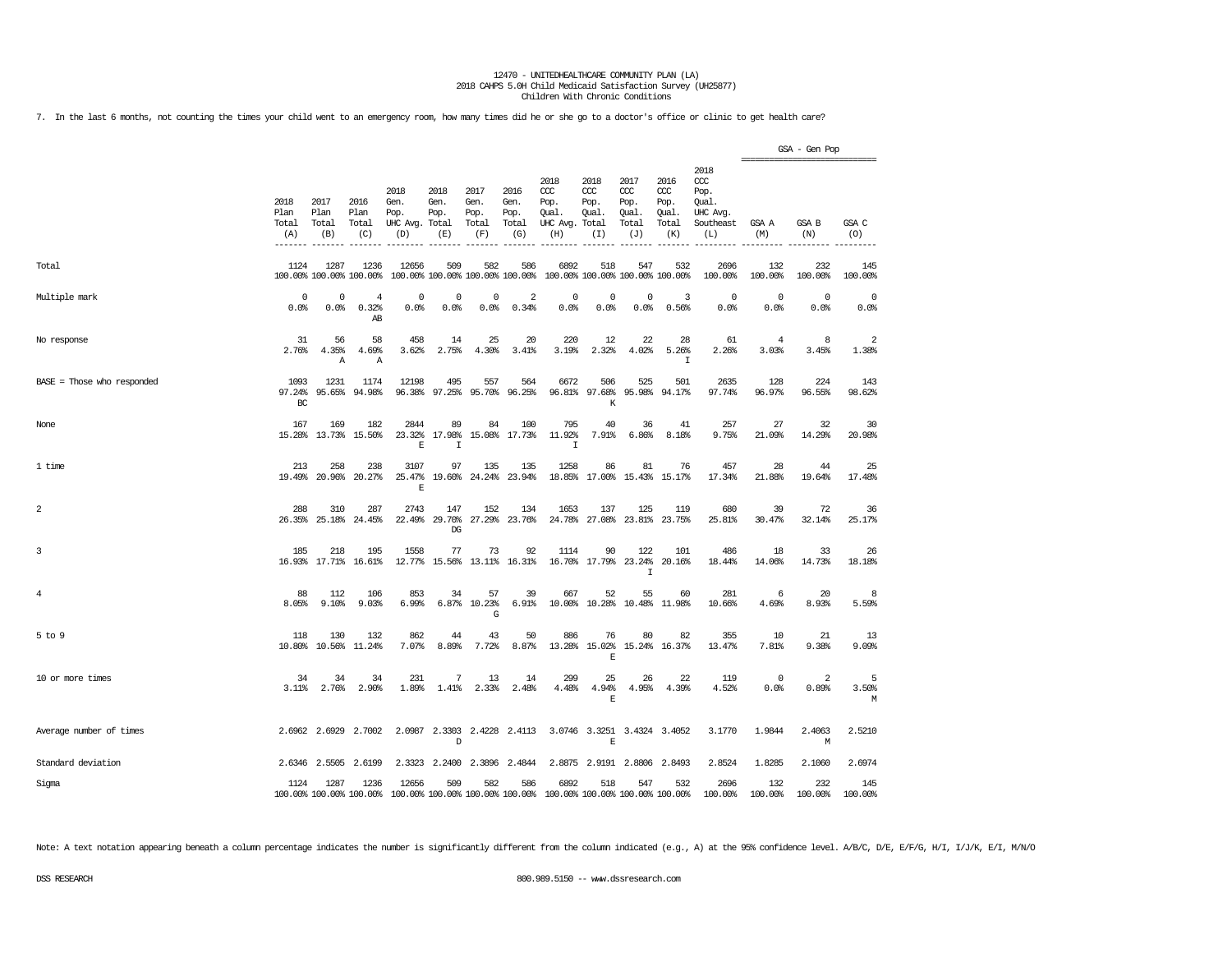8. In the last 6 months, did you and your child's doctor or other health provider talk about specific things you could do to prevent illness in your child?

|                              |                              |                                 |                              |                                                                                          |                                    |                                      |                                      |                                                                         |                                               |                                                   |                                              |                                                                   |                                                  | GSA - Gen Pop    |                |
|------------------------------|------------------------------|---------------------------------|------------------------------|------------------------------------------------------------------------------------------|------------------------------------|--------------------------------------|--------------------------------------|-------------------------------------------------------------------------|-----------------------------------------------|---------------------------------------------------|----------------------------------------------|-------------------------------------------------------------------|--------------------------------------------------|------------------|----------------|
|                              | 2018<br>Plan<br>Total<br>(A) | 2017<br>Plan<br>Total<br>(B)    | 2016<br>Plan<br>Total<br>(C) | 2018<br>Gen.<br>Pop.<br>UHC Avg. Total<br>(D)                                            | 2018<br>Gen.<br>Pop.<br>(E)        | 2017<br>Gen.<br>Pop.<br>Total<br>(F) | 2016<br>Gen.<br>Pop.<br>Total<br>(G) | 2018<br>CCC<br>Pop.<br>Oual.<br>UHC Avg.<br>(H)                         | 2018<br>$CC$<br>Pop.<br>Oual.<br>Total<br>(I) | 2017<br>$\alpha$<br>Pop.<br>Oual.<br>Total<br>(J) | 2016<br>ccc<br>Pop.<br>Oual.<br>Total<br>(K) | 2018<br>$\alpha$<br>Pop.<br>Oual.<br>UHC Avg.<br>Southeast<br>(L) | ================================<br>GSA A<br>(M) | GSA B<br>(N)     | GSA C<br>(O)   |
| Total                        | 1124                         | 1287<br>100.00% 100.00% 100.00% | 1236                         | 12656                                                                                    | 509                                | 582                                  | 586                                  | 6892<br>100.00% 100.00% 100.00% 100.00% 100.00% 100.00% 100.00% 100.00% | 518                                           | 547                                               | 532                                          | 2696<br>100.00%                                                   | 132<br>100.00%                                   | 232<br>100.00%   | 145<br>100.00% |
| Multiple mark                | $^{\circ}$<br>0.0%           | $^{\circ}$<br>0.0%              | $^{\circ}$<br>0.0%           | $^{\circ}$<br>0.0%                                                                       | $\Omega$<br>0.0%                   | $\Omega$<br>0.0%                     | 0<br>0.0%                            | 0<br>0.0%                                                               | 0<br>0.0%                                     | $^{\circ}$<br>0.0%                                | $\Omega$<br>0.0%                             | 0<br>0.0%                                                         | $\Omega$<br>0.0%                                 | $\Omega$<br>0.0% | 0<br>0.0%      |
| No response                  | 41<br>3.65%                  | 66<br>5.13%                     | 83<br>6.72%<br>$\mathbb{A}$  | 592<br>4.68%                                                                             | 19<br>3.73%                        | 29<br>4.98%                          | 27<br>4.61%                          | 274<br>3.98%                                                            | 17<br>3.28%                                   | 26<br>4.75%                                       | 40<br>7.52%<br>T                             | 79<br>2.93%                                                       | 5<br>3.79%                                       | 11<br>4.74%      | 3<br>2.07%     |
| Appropriately skipped        | 167                          | 169<br>14.86% 13.13%            | 182<br>14.72%                | 2844<br>E                                                                                | 89<br>22.47% 17.49%<br>I           | 84                                   | 100<br>14.43% 17.06%                 | 795<br>11.54%<br>$\mathbf I$                                            | 40<br>7.72%                                   | 36<br>6.58%                                       | 41<br>7.71%                                  | 257<br>9.53%                                                      | 27<br>20.45%                                     | 32<br>13.79%     | 30<br>20.69%   |
| $BASE = Those who responded$ | 916                          | 1052<br>81.49% 81.74%<br>C      | 971<br>78.56%                | 9220<br>72.85%                                                                           | 401<br>78.78%<br>D                 | 469<br>80.58%                        | 459<br>78.33%                        | 5823<br>84.49%                                                          | 461<br><b>HKE</b>                             | 485<br>89.00% 88.67% 84.77%                       | 451                                          | 2360<br>87.54%                                                    | 100<br>75.76%                                    | 189<br>81.47%    | 112<br>77.24%  |
| Yes                          | 670<br>73.14%                | 757<br>71.96%                   | 698<br>71.88%                | 6607<br>71.66%                                                                           | 290<br>72.32%                      | 319<br>68.02%                        | 319<br>69.50%                        | 4481<br>76.95%                                                          | 355<br>77.01%                                 | 364                                               | 330<br>75.05% 73.17%                         | 1827<br>77.42%                                                    | 67<br>67.00%                                     | 138<br>73.02%    | 85<br>75.89%   |
| No                           | 246<br>26.86%                | 295<br>28.04%                   | 273<br>28.12%                | 2613                                                                                     | 111<br>28.34% 27.68% 31.98% 30.50% | 150                                  | 140                                  | 1342                                                                    | 106<br>23.05% 22.99% 24.95% 26.83%            | 121                                               | 121                                          | 533<br>22.58%                                                     | 33<br>33.00%                                     | 51<br>26.98%     | 27<br>24.11%   |
| 3-point composite mean       |                              | 2.4629 2.4392 2.4377            |                              |                                                                                          | 2.4332 2.4464 2.3603 2.3900        |                                      |                                      |                                                                         | 2.5391 2.5401 2.5010 2.4634                   |                                                   |                                              | 2.5483                                                            | 2.3400                                           | 2.4603           | 2.5179         |
| Sigma                        | 1124                         | 1287                            | 1236                         | 12656<br>100.00% 100.00% 100.00% 100.00% 100.00% 100.00% 100.00% 100.00% 100.00% 100.00% | 509                                | 582                                  | 586                                  | 6892                                                                    | 518                                           | 547                                               | 532                                          | 2696<br>100.00%                                                   | 132<br>100.00%                                   | 232<br>100.00%   | 145<br>100.00% |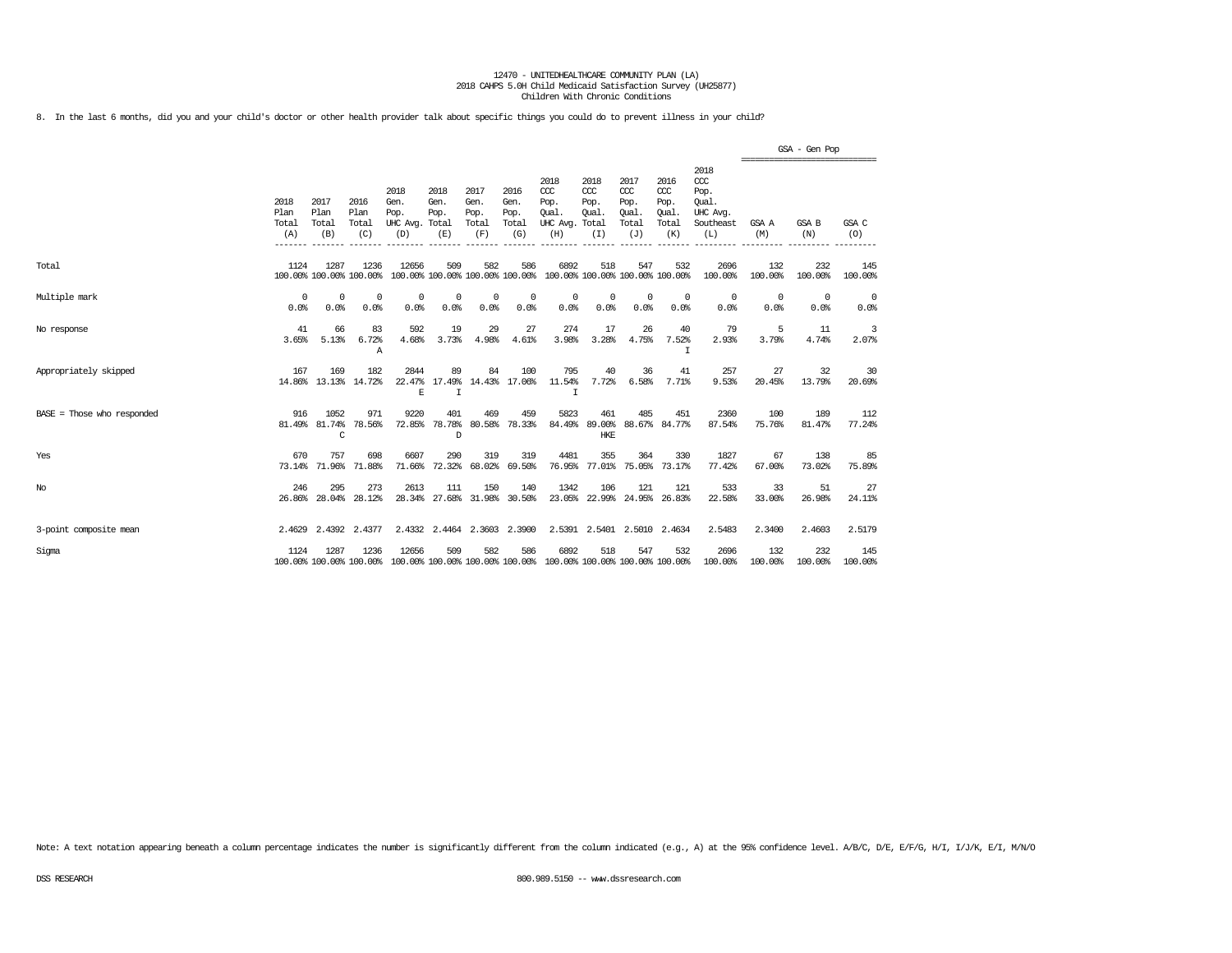9. In the last 6 months, how often did you have your questions answered by your child's doctors or other health providers?

|                                      |                                      |                              |                                 |                                         |                                        |                                      |                                      |                                                 |                                               |                                                   |                                                   |                                                              |                   | GSA - Gen Pop                                          |                         |
|--------------------------------------|--------------------------------------|------------------------------|---------------------------------|-----------------------------------------|----------------------------------------|--------------------------------------|--------------------------------------|-------------------------------------------------|-----------------------------------------------|---------------------------------------------------|---------------------------------------------------|--------------------------------------------------------------|-------------------|--------------------------------------------------------|-------------------------|
|                                      | 2018<br>Plan<br>Total<br>(A)<br>---- | 2017<br>Plan<br>Total<br>(B) | 2016<br>Plan<br>Total<br>(C)    | 2018<br>Gen.<br>Pop.<br>UHC Avg.<br>(D) | 2018<br>Gen.<br>Pop.<br>Total<br>(E)   | 2017<br>Gen.<br>Pop.<br>Total<br>(F) | 2016<br>Gen.<br>Pop.<br>Total<br>(G) | 2018<br>CCC<br>Pop.<br>Oual.<br>UHC Avg.<br>(H) | 2018<br>$CC$<br>Pop.<br>Oual.<br>Total<br>(I) | 2017<br>$\alpha$<br>Pop.<br>Oual.<br>Total<br>(J) | 2016<br>$\alpha$<br>Pop.<br>Oual.<br>Total<br>(K) | 2018<br>ccc<br>Pop.<br>Qual.<br>UHC Avg.<br>Southeast<br>(L) | GSA A<br>(M)      | -------------------------------<br><b>GSA B</b><br>(N) | GSA C<br>(O)            |
| Total                                | 1124                                 | 1287                         | 1236<br>100.00% 100.00% 100.00% | 7651                                    | 509<br>100.00% 100.00% 100.00% 100.00% | 582                                  | 586                                  | 6892                                            | 518                                           | 547<br>100.00% 100.00% 100.00% 100.00%            | 532                                               | 2696<br>100.00%                                              | 132<br>100.00%    | 232<br>100.00%                                         | 145<br>100.00%          |
| Multiple mark                        | $\Omega$<br>0.0%                     | 0<br>0.0%                    | $^{\circ}$<br>0.0%              | $\Omega$<br>0.0%                        | $\Omega$<br>0.0%                       | 0<br>0.0%                            | 0<br>0.0%                            | 0<br>0.0%                                       | $\Omega$<br>0.0%                              | $\Omega$<br>0.0%                                  | $\Omega$<br>0.0%                                  | $\circ$<br>0.0%                                              | 0<br>0.0%         | $^{\circ}$<br>0.0%                                     | 0<br>0.0%               |
| No response                          | 40<br>3.56%                          | 64<br>4.97%                  | 71<br>5.74%<br>Α                | 294<br>3.84%                            | 17<br>3.34%                            | 29<br>4.98%                          | 24<br>4.10%                          | 264<br>3.83%                                    | 16<br>3.09%                                   | 26<br>4.75%                                       | 35<br>6.58%<br>I                                  | 78<br>2.89%                                                  | 4<br>3.03%        | 10<br>4.31%                                            | 3<br>2.07%              |
| Appropriately skipped                | 167<br>14.86%                        | 169<br>13.13%                | 182<br>14.72%                   | 1750<br>22.87%<br>E                     | 89<br>17.49%<br>I                      | 84<br>14.43%                         | 100<br>17.06%                        | 795<br>11.54%<br>$\mathbf I$                    | 40<br>7.72%                                   | 36<br>6.58%                                       | 41<br>7.71%                                       | 257<br>9.53%                                                 | 27<br>20.45%      | 32<br>13.79%                                           | 30<br>20.69%            |
| $BASE = Those who responded$         | 917<br>81.58%                        | 1054<br>81.90%               | 983<br>79.53%                   | 5607<br>73.28%                          | 403<br>79.17%<br>D                     | 469<br>80.58%                        | 462<br>78.84%                        | 5833<br>84.63%                                  | 462<br>89.19%<br>HE                           | 485<br>88.67%                                     | 456<br>85.71%                                     | 2361<br>87.57%                                               | 101<br>76.52%     | 190<br>81.90%                                          | 112<br>77.24%           |
| Never                                | 24<br>2.62%                          | 25<br>2.37%                  | 31<br>3.15%                     | 149<br>2.66%                            | 12<br>2.98%                            | 17<br>3.62%                          | 18<br>3.90%                          | 93<br>1.59%                                     | 9<br>1.95%                                    | 11<br>2.27%                                       | 11<br>2.41%                                       | 37<br>1.57%                                                  | 3<br>2.97%        | 5<br>2.63%                                             | $\overline{4}$<br>3.57% |
| Sometimes                            | 97<br>10.58%<br>C                    | 92<br>8.73%                  | 78<br>7.93%                     | 498<br>8.88%                            | 44<br>10.92%                           | 38<br>8.10%                          | 35<br>7.58%                          | 396<br>6.79%                                    | 43<br>9.31%                                   | 37<br>7.63%                                       | 40<br>8.77%                                       | 165<br>6.99%                                                 | 7<br>6.93%        | 26<br>13.68%                                           | 11<br>9.82%             |
| Bottom Two Box (%Never + %Sometimes) | 121<br>13.20%                        | 117<br>11.10%                | 109<br>11.09%                   | 647<br>11.54%                           | 56<br>13.90%                           | 55<br>11.73%                         | 53<br>11.47%                         | 489<br>8.38%                                    | 52<br>11.26%                                  | 48<br>9.90%                                       | 51<br>11.18%                                      | 202<br>8.56%                                                 | 10<br>9.90%       | 31<br>16.32%                                           | 15<br>13.39%            |
| Usually                              | 119<br>12.98%                        | 127<br>12.05%                | 109<br>11.09%                   | 915<br>16.32%                           | 56<br>13.90%                           | 52<br>11.09%                         | 48<br>10.39%                         | 997<br>17.09%                                   | 65<br>14.07%                                  | 62<br>12.78%                                      | 52<br>11.40%                                      | 350<br>14.82%                                                | 22<br>21.78%<br>N | 20<br>10.53%                                           | 14<br>12.50%            |
| Always                               | 677<br>73.83%                        | 810<br>76.85%                | 765<br>77.82%<br>Α              | 4045<br>72.14%                          | 291<br>72.21%                          | 362<br>77.19%                        | 361<br>78.14%<br>E                   | 4347<br>74.52%                                  | 345<br>74.68%                                 | 375<br>77.32%                                     | 353<br>77.41%                                     | 1809<br>76.62%                                               | 69<br>68.32%      | 139<br>73.16%                                          | 83<br>74.11%            |
| CAHPS Rate (%Always + %Usually)      | 796<br>86.80%                        | 937<br>88.90%                | 874<br>88.91%                   | 4960<br>88.46%                          | 347<br>86.10%                          | 414<br>88.27%                        | 409<br>88.53%                        | 5344<br>91.62%                                  | 410<br>88.74%                                 | 437<br>90.10%                                     | 405<br>88.82%                                     | 2159<br>91.44%                                               | 91<br>90.10%      | 159<br>83.68%                                          | 97<br>86.61%            |
| 3-point composite mean               |                                      | 2.6063 2.6575                | 2.6673                          | 2.6060                                  | 2.5831                                 | 2.6546                               | 2.6667                               |                                                 |                                               | 2.6614 2.6342 2.6742                              | 2.6623                                            | 2.6806                                                       | 2.5842            | 2.5684                                                 | 2.6071                  |
| 4-point composite mean               |                                      | 3.5802 3.6338                | 3.6358                          | 3.5795                                  | 3.5533                                 | 3.6183                               | 3.6277                               | 3.6455                                          | 3.6147                                        | 3.6515                                            | 3.6382                                            | 3.6650                                                       | 3.5545            | 3.5421                                                 | 3.5714                  |
| Sigma                                | 1124                                 | 1287                         | 1236<br>100.00% 100.00% 100.00% | 7651<br>100.00% 100.00% 100.00% 100.00% | 509                                    | 582                                  | 586                                  | 6892<br>100.00% 100.00% 100.00% 100.00%         | 518                                           | 547                                               | 532                                               | 2696<br>100.00%                                              | 132<br>100.00%    | 232<br>100.00%                                         | 145<br>100.00%          |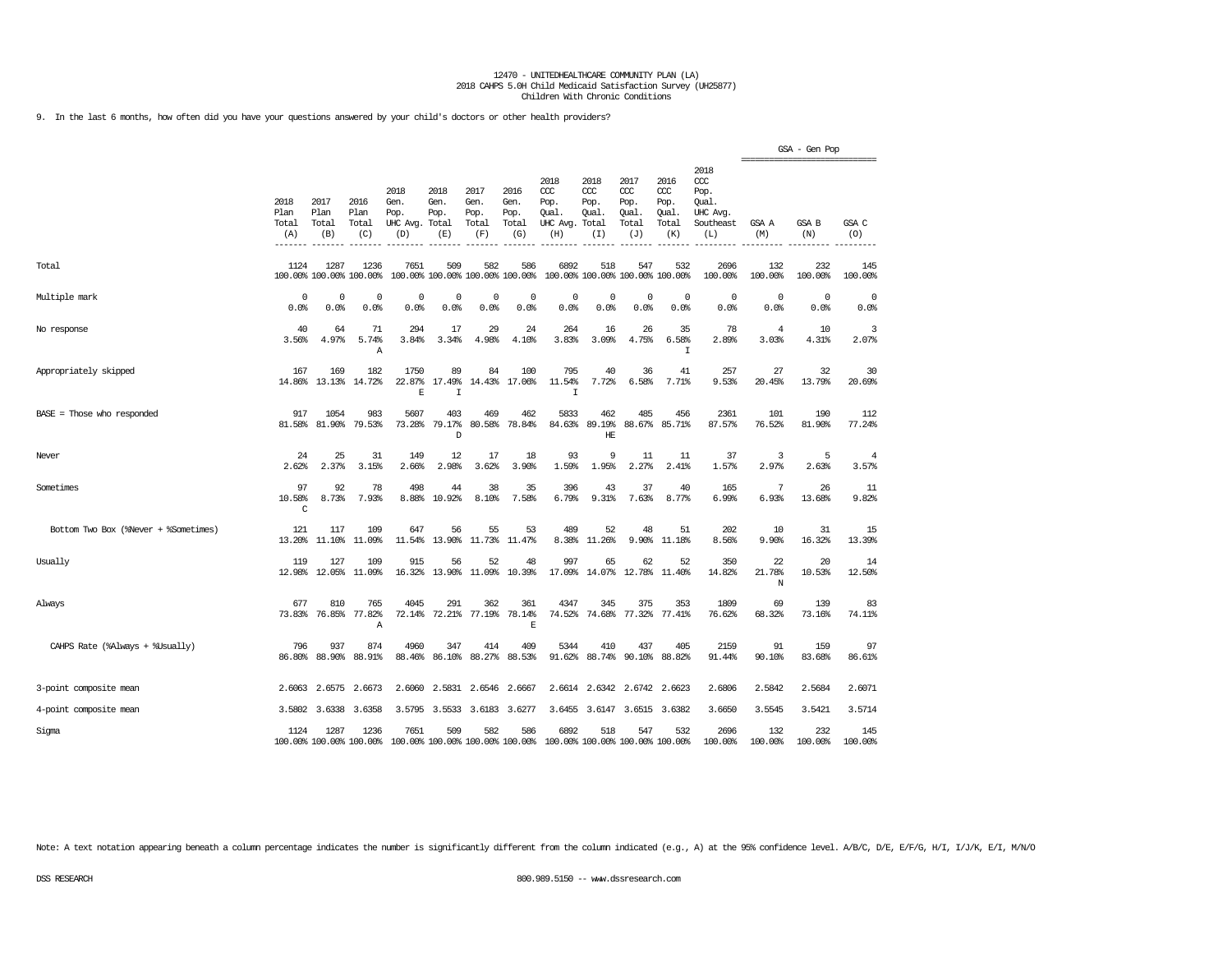10. In the last 6 months, did you and your child's doctor or other health provider talk about starting or stopping a prescription medicine for your child?

|                            |                              |                              |                                 |                                               |                               |                                      |                                      |                                                                         |                                     |                                                   |                                              |                                                              |                                                 | GSA - Gen Pop          |                    |
|----------------------------|------------------------------|------------------------------|---------------------------------|-----------------------------------------------|-------------------------------|--------------------------------------|--------------------------------------|-------------------------------------------------------------------------|-------------------------------------|---------------------------------------------------|----------------------------------------------|--------------------------------------------------------------|-------------------------------------------------|------------------------|--------------------|
|                            | 2018<br>Plan<br>Total<br>(A) | 2017<br>Plan<br>Total<br>(B) | 2016<br>Plan<br>Total<br>(C)    | 2018<br>Gen.<br>Pop.<br>UHC Avg. Total<br>(D) | 2018<br>Gen.<br>Pop.<br>(E)   | 2017<br>Gen.<br>Pop.<br>Total<br>(F) | 2016<br>Gen.<br>Pop.<br>Total<br>(G) | 2018<br>$CC$<br>Pop.<br>Oual.<br>UHC Avg. Total<br>(H)                  | 2018<br>CCC<br>Pop.<br>Oual.<br>(I) | 2017<br>$\alpha$<br>Pop.<br>Oual.<br>Total<br>(J) | 2016<br>ccc<br>Pop.<br>Oual.<br>Total<br>(K) | 2018<br>ccc<br>Pop.<br>Oual.<br>UHC Avg.<br>Southeast<br>(L) | ===============================<br>GSA A<br>(M) | GSA B<br>(N)           | GSA C<br>(O)       |
| Total                      | 1124                         | 1287                         | 1236<br>100.00% 100.00% 100.00% | 12656                                         | 509                           | 582                                  | 586                                  | 6892<br>100.00% 100.00% 100.00% 100.00% 100.00% 100.00% 100.00% 100.00% | 518                                 | 547                                               | 532                                          | 2696<br>100.00%                                              | 132<br>100.00%                                  | 232<br>100.00%         | 145<br>100.00%     |
| Multiple mark              | $^{\circ}$<br>0.0%           | 0<br>0.0%                    | -1<br>0.08%                     | $^{\circ}$<br>0.0%                            | 0<br>0.0%                     | $^{\circ}$<br>0.0%                   | 0<br>0.0%                            | $^{\circ}$<br>0.0%                                                      | $^{\circ}$<br>0.0%                  | $\mathbf{0}$<br>0.0%                              | 1<br>0.19%                                   | $^{\circ}$<br>0.0%                                           | $\Omega$<br>0.0%                                | 0<br>0.0%              | $^{\circ}$<br>0.0% |
| No response                | 44<br>3.91%                  | 68<br>5.28%                  | 78<br>6.31%<br>Α                | 616<br>4.87%                                  | 18<br>3.54%                   | 30<br>5.15%                          | 26<br>4.44%                          | 286<br>4.15%                                                            | 19<br>3.67%                         | 28<br>5.12%                                       | 38<br>7.14%<br>I                             | 92<br>3.41%                                                  | 5<br>3.79%                                      | 11<br>4.74%<br>$\circ$ | 2<br>1.38%         |
| Appropriately skipped      | 167                          | 169                          | 182<br>14.86% 13.13% 14.72%     | 2844<br>E                                     | 89<br>22.47% 17.49%<br>I      | 84                                   | 100<br>14.43% 17.06%                 | 795<br>11.54%<br>I                                                      | 40<br>7.72%                         | 36<br>6.58%                                       | 41<br>7.71%                                  | 257<br>9.53%                                                 | 27<br>20.45%                                    | 32<br>13.79%           | 30<br>20.69%       |
| BASE = Those who responded | 913                          | 1050<br>81.23% 81.59%        | 975<br>78.88%                   | 9196<br>72.66%                                | 402<br>78.98%<br>$\mathbb{D}$ | 468                                  | 460<br>80.41% 78.50%                 | 5811                                                                    | 459<br>HF.                          | 483                                               | 452<br>84.32% 88.61% 88.30% 84.96%           | 2347<br>87.05%                                               | 100<br>75.76%                                   | 189<br>81.47%          | 113<br>77.93%      |
| Yes                        | 329                          | 380<br>36.04% 36.19%         | 343<br>35.18%                   | 2880<br>31.32%                                | 137<br>34.08%                 | 156                                  | 153<br>33.33% 33.26%                 | 2804                                                                    | 205<br>E                            | 227<br>48.25% 44.66% 47.00%<br>K                  | 182<br>40.27%                                | 1115<br>47.51%                                               | 34<br>34.00%                                    | 71<br>37.57%           | 32<br>28.32%       |
| No                         | 584                          | 670<br>63.96% 63.81%         | 632<br>64.82%                   | 6316<br>68.68%                                | 265<br>65.92%<br>I            | 312                                  | 307<br>66.67% 66.74%                 | 3007                                                                    | 254                                 | 256<br>51.75% 55.34% 53.00%                       | 270<br>59.73%<br>J                           | 1232<br>52.49%                                               | 66<br>66.00%                                    | 118<br>62.43%          | 81<br>71.68%       |
| Sigma                      | 1124                         | 1287                         | 1236<br>100.00% 100.00% 100.00% | 12656                                         | 509                           | 582                                  | 586                                  | 6892<br>100.00% 100.00% 100.00% 100.00% 100.00% 100.00% 100.00% 100.00% | 518                                 | 547                                               | 532                                          | 2696<br>100.00%                                              | 132<br>100.00%                                  | 232<br>100.00%         | 145<br>100.00%     |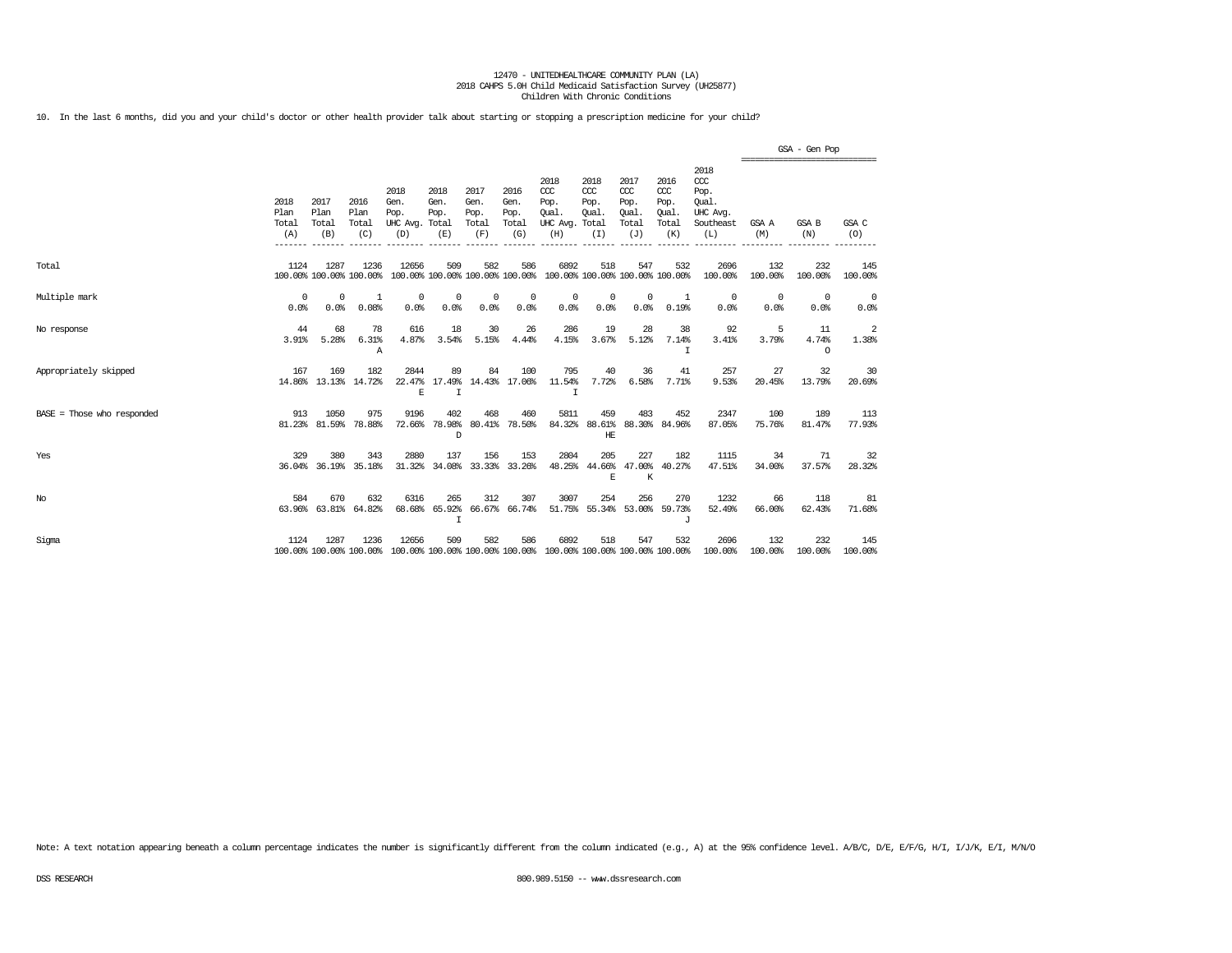11. Did you and a doctor or other health provider talk about the reasons you might want your child to take a medicine?

|                              |                              |                              |                                 |                                               |                                     |                                      |                                      |                                                                         |                                     |                                                   |                                              |                                                                 |                    | GSA - Gen Pop                                   |                    |
|------------------------------|------------------------------|------------------------------|---------------------------------|-----------------------------------------------|-------------------------------------|--------------------------------------|--------------------------------------|-------------------------------------------------------------------------|-------------------------------------|---------------------------------------------------|----------------------------------------------|-----------------------------------------------------------------|--------------------|-------------------------------------------------|--------------------|
|                              | 2018<br>Plan<br>Total<br>(A) | 2017<br>Plan<br>Total<br>(B) | 2016<br>Plan<br>Total<br>(C)    | 2018<br>Gen.<br>Pop.<br>UHC Avg. Total<br>(D) | 2018<br>Gen.<br>Pop.<br>(E)         | 2017<br>Gen.<br>Pop.<br>Total<br>(F) | 2016<br>Gen.<br>Pop.<br>Total<br>(G) | 2018<br>CCC<br>Pop.<br><b>Oual</b><br>UHC Avg. Total<br>(H)             | 2018<br>ccc<br>Pop.<br>Qual.<br>(I) | 2017<br>$\alpha$<br>Pop.<br>Qual.<br>Total<br>(J) | 2016<br>ccc<br>Pop.<br>Qual.<br>Total<br>(K) | 2018<br>$\csc$<br>Pop.<br>Oual.<br>UHC Avg.<br>Southeast<br>(L) | GSA A<br>(M)       | -------------------------------<br>GSA B<br>(N) | GSA C<br>(0)       |
| Total                        | 1124                         | 1287                         | 1236<br>100.00% 100.00% 100.00% | 12656                                         | 509                                 | 582                                  | 586                                  | 6892<br>100.00% 100.00% 100.00% 100.00% 100.00% 100.00% 100.00% 100.00% | 518                                 | 547                                               | 532                                          | 2696<br>100.00%                                                 | 132<br>100.00%     | 232<br>100.00%                                  | 145<br>100.00%     |
| Multiple mark                | $\Omega$<br>0.0%             | $^{\circ}$<br>0.0%           | $\Omega$<br>0.0%                | $\Omega$<br>0.0%                              | 0<br>0.0%                           | $^{\circ}$<br>0.0%                   | 0<br>0.0%                            | $^{\circ}$<br>0.0%                                                      | 0<br>0.0%                           | $\Omega$<br>0.0%                                  | $^{\circ}$<br>0.0%                           | $^{\circ}$<br>0.0%                                              | $^{\circ}$<br>0.0% | $\Omega$<br>0.0%                                | $^{\circ}$<br>0.0% |
| No response                  | 47<br>4.18%                  | 70<br>5.44%                  | 83<br>6.72%<br>Α                | 651<br>5.14%                                  | 19<br>3.73%                         | 31<br>5.33%                          | 29<br>4.95%                          | 314<br>4.56%                                                            | 20<br>3.86%                         | 30<br>5.48%                                       | 40<br>7.52%<br>T                             | 104<br>3.86%                                                    | -5<br>3.79%        | 12<br>5.17%<br>$\Omega$                         | -2<br>1.38%        |
| Appropriately skipped        | 751<br>66.81%                | 839<br>65.19%                | 814<br>65.86%                   | 9160                                          | 354<br>72.38% 69.55%<br>$\mathbf I$ | 396                                  | 407<br>68.04% 69.45%                 | 3802                                                                    | 294                                 | 292                                               | 311<br>55.17% 56.76% 53.38% 58.46%           | 1489<br>55.23%                                                  | 93<br>70.45%       | 150<br>64.66%                                   | 111<br>76.55%<br>N |
| $BASE = Those who responded$ | 326<br>29,00%                | 378<br>29.37%                | 339<br>27.43%                   | 2845<br>22.48%                                | 136<br>26.72%<br>D                  | 155                                  | 150<br>26.63% 25.60%                 | 2776<br>40.28%                                                          | 204<br>E                            | 225<br>$\,$ K                                     | 181<br>39.38% 41.13% 34.02%                  | 1103<br>40.91%                                                  | 34<br>25.76%       | 70<br>30.17%                                    | 32<br>22.07%       |
| Yes                          | 296<br>90.80%                | 347<br>91.80%                | 318<br>93.81%                   | 2612<br>91.81%                                | 121<br>88.97%                       | 140<br>90.32%                        | 141<br>94.00%                        | 2666<br>96.04%                                                          | 192                                 | 212<br>94.12% 94.22%                              | 177<br>97.79%                                | 1067<br>96.74%                                                  | 32<br>94.12%       | 60<br>85.71%                                    | 29<br>90.63%       |
| $_{\mathrm{No}}$             | 30<br>9.20%                  | 31<br>8.20%                  | 21<br>6.19%                     | 233                                           | 15<br>8.19% 11.03%                  | 15<br>9.68%                          | 9<br>6.00%                           | 110<br>3.96%                                                            | 12<br>5.88%                         | 13<br>5.78%                                       | 4<br>2.21%                                   | 36<br>3.26%                                                     | 2<br>5.88%         | 10<br>14.29%                                    | 3<br>9.38%         |
| Sigma                        | 1124                         | 1287                         | 1236<br>100.00% 100.00% 100.00% | 12656                                         | 509                                 | 582                                  | 586                                  | 6892<br>100.00% 100.00% 100.00% 100.00% 100.00% 100.00% 100.00% 100.00% | 518                                 | 547                                               | 532                                          | 2696<br>100.00%                                                 | 132<br>100.00%     | 232<br>100.00%                                  | 145<br>100.00%     |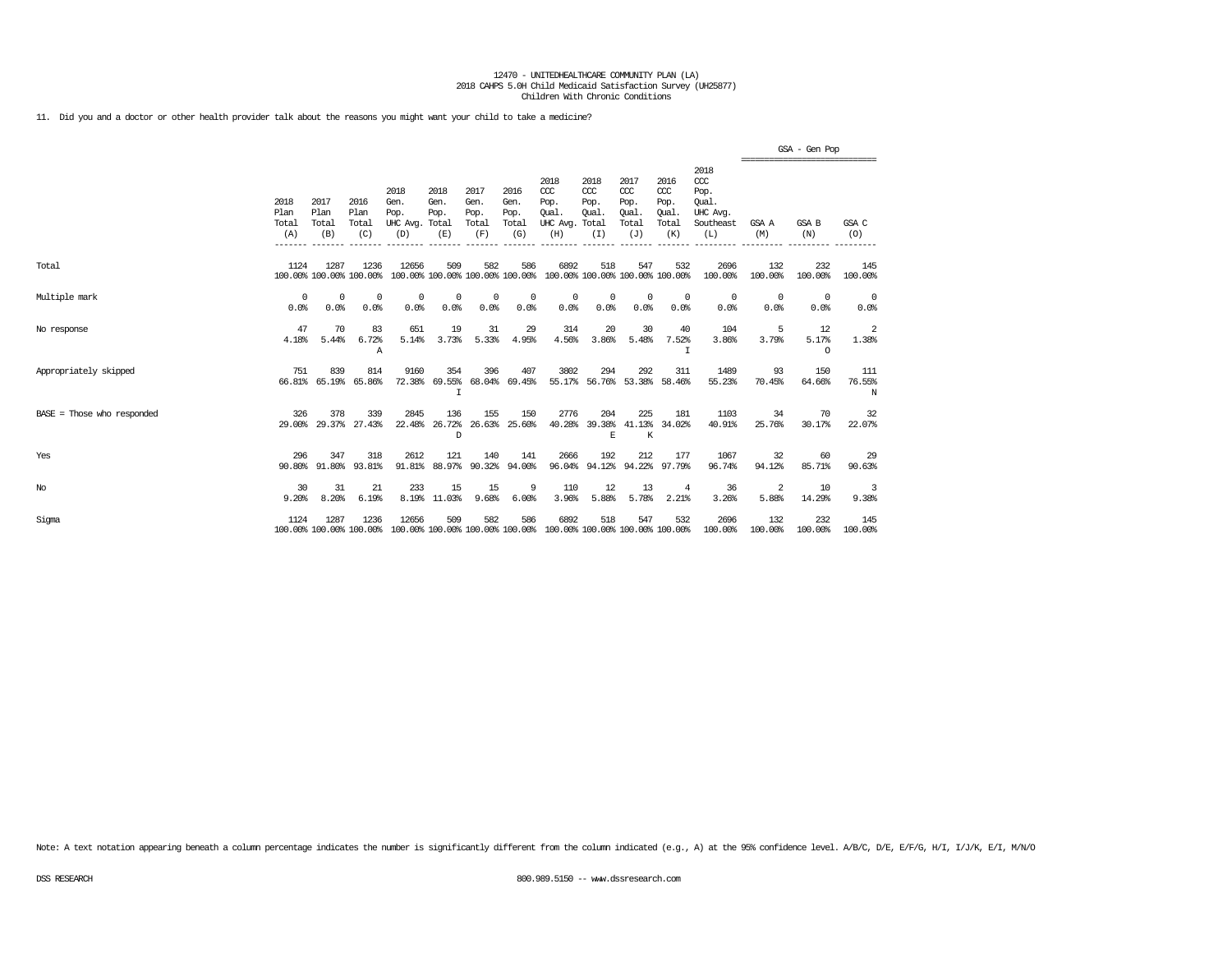12. Did you and a doctor or other health provider talk about the reasons you might not want your child to take a medicine?

|                            |                              |                              |                                 |                                                                                                  |                             |                                      |                                      |                                                                         |                                       |                                                   |                                                   |                                                                 |                    | GSA - Gen Pop<br>------------------------------- |                    |
|----------------------------|------------------------------|------------------------------|---------------------------------|--------------------------------------------------------------------------------------------------|-----------------------------|--------------------------------------|--------------------------------------|-------------------------------------------------------------------------|---------------------------------------|---------------------------------------------------|---------------------------------------------------|-----------------------------------------------------------------|--------------------|--------------------------------------------------|--------------------|
|                            | 2018<br>Plan<br>Total<br>(A) | 2017<br>Plan<br>Total<br>(B) | 2016<br>Plan<br>Total<br>(C)    | 2018<br>Gen.<br>Pop.<br>UHC Avg. Total<br>(D)                                                    | 2018<br>Gen.<br>Pop.<br>(E) | 2017<br>Gen.<br>Pop.<br>Total<br>(F) | 2016<br>Gen.<br>Pop.<br>Total<br>(G) | 2018<br>$CC$<br>Pop.<br>Oual.<br>UHC Avg. Total<br>(H)                  | 2018<br>$ccc$<br>Pop.<br>Qual.<br>(T) | 2017<br>$\alpha$<br>Pop.<br>Qual.<br>Total<br>(J) | 2016<br>$\alpha$<br>Pop.<br>Qual.<br>Total<br>(K) | 2018<br>$\csc$<br>Pop.<br>Oual.<br>UHC Avg.<br>Southeast<br>(L) | GSA A<br>(M)       | GSA B<br>(N)                                     | GSA C<br>(O)       |
| Total                      | 1124                         | 1287                         | 1236<br>100.00% 100.00% 100.00% | 12656                                                                                            | 509                         | 582                                  | 586                                  | 6892<br>100.00% 100.00% 100.00% 100.00% 100.00% 100.00% 100.00% 100.00% | 518                                   | 547                                               | 532                                               | 2696<br>100.00%                                                 | 132<br>100.00%     | 232<br>100.00%                                   | 145<br>100.00%     |
| Multiple mark              | $\Omega$<br>0.0%             | $^{\circ}$<br>0.0%           | $\Omega$<br>0.0%                | $\Omega$<br>0.0%                                                                                 | $^{\circ}$<br>0.0%          | $^{\circ}$<br>0.0%                   | 0<br>0.0%                            | $^{\circ}$<br>0.0%                                                      | $^{\circ}$<br>0.0%                    | $^{\circ}$<br>0.0%                                | $^{\circ}$<br>0.0%                                | 0<br>0.0%                                                       | $^{\circ}$<br>0.0% | $\Omega$<br>0.0%                                 | $^{\circ}$<br>0.0% |
| No response                | 47<br>4.18%                  | 70<br>5.44%                  | 86<br>6.96%<br>Α                | 662<br>5.23%                                                                                     | 20<br>3.93%                 | 31<br>5.33%                          | 31<br>5.29%                          | 329<br>4.77%                                                            | 21<br>4.05%                           | 30<br>5.48%                                       | 42<br>7.89%<br>I                                  | 110<br>4.08%                                                    | 6<br>4.55%         | 12<br>5.17%<br>$\Omega$                          | -2<br>1.38%        |
| Appropriately skipped      | 751<br>66.81%                | 839<br>65.19%                | 814<br>65.86%                   | 9160<br>72.38%                                                                                   | 354<br>$\mathbf I$          | 396                                  | 407<br>69.55% 68.04% 69.45%          | 3802                                                                    | 294                                   | 292<br>55.17% 56.76% 53.38% 58.46%                | 311                                               | 1489<br>55.23%                                                  | 93<br>70.45%       | 150<br>64.66%                                    | 111<br>76.55%<br>N |
| BASE = Those who responded | 326<br>29,00%                | 378<br>29.37%                | 336<br>27.18%                   | 2834                                                                                             | 135<br>22.39% 26.52%<br>D   | 155                                  | 148<br>26.63% 25.26%                 | 2761<br>40.06%                                                          | 203<br>E                              | 225<br>39.19% 41.13% 33.65%<br>К                  | 179                                               | 1097<br>40.69%                                                  | 33<br>25,00%       | 70<br>30.17%                                     | 32<br>22.07%       |
| Yes                        | 209<br>64.11%                | 263<br>69.58%                | 221<br>65.77%                   | 1874<br>66.13%                                                                                   | 81<br>$60.00$ <sup>\$</sup> | 105<br>67.74%                        | 99<br>66.89%                         | 2052<br>74.32%                                                          | 139                                   | 163<br>68.47% 72.44% 72.63%                       | 130                                               | 809<br>73.75%                                                   | 21<br>63.64%       | 42<br>60.00%                                     | 18<br>56.25%       |
| $_{\mathrm{No}}$           | 117<br>35.89%                | 115<br>30.42%                | 115<br>34.23%                   | 960<br>33.87%                                                                                    | 54<br>40.00%                | 50<br>32.26%                         | 49<br>33.11%                         | 709<br>25.68%                                                           | 64                                    | 62<br>31.53% 27.56%                               | 49<br>27.37%                                      | 288<br>26.25%                                                   | 12<br>36.36%       | 28<br>40.00%                                     | 14<br>43.75%       |
| Sigma                      | 1124                         | 1287                         | 1236                            | 12656<br>100.00% 100.00% 100.00% 100.00% 100.00% 100.00% 100.00% 100.00% 100.00% 100.00% 100.00% | 509                         | 582                                  | 586                                  | 6892                                                                    | 518                                   | 547                                               | 532                                               | 2696<br>100.00%                                                 | 132<br>100.00%     | 232<br>100.00%                                   | 145<br>100.00%     |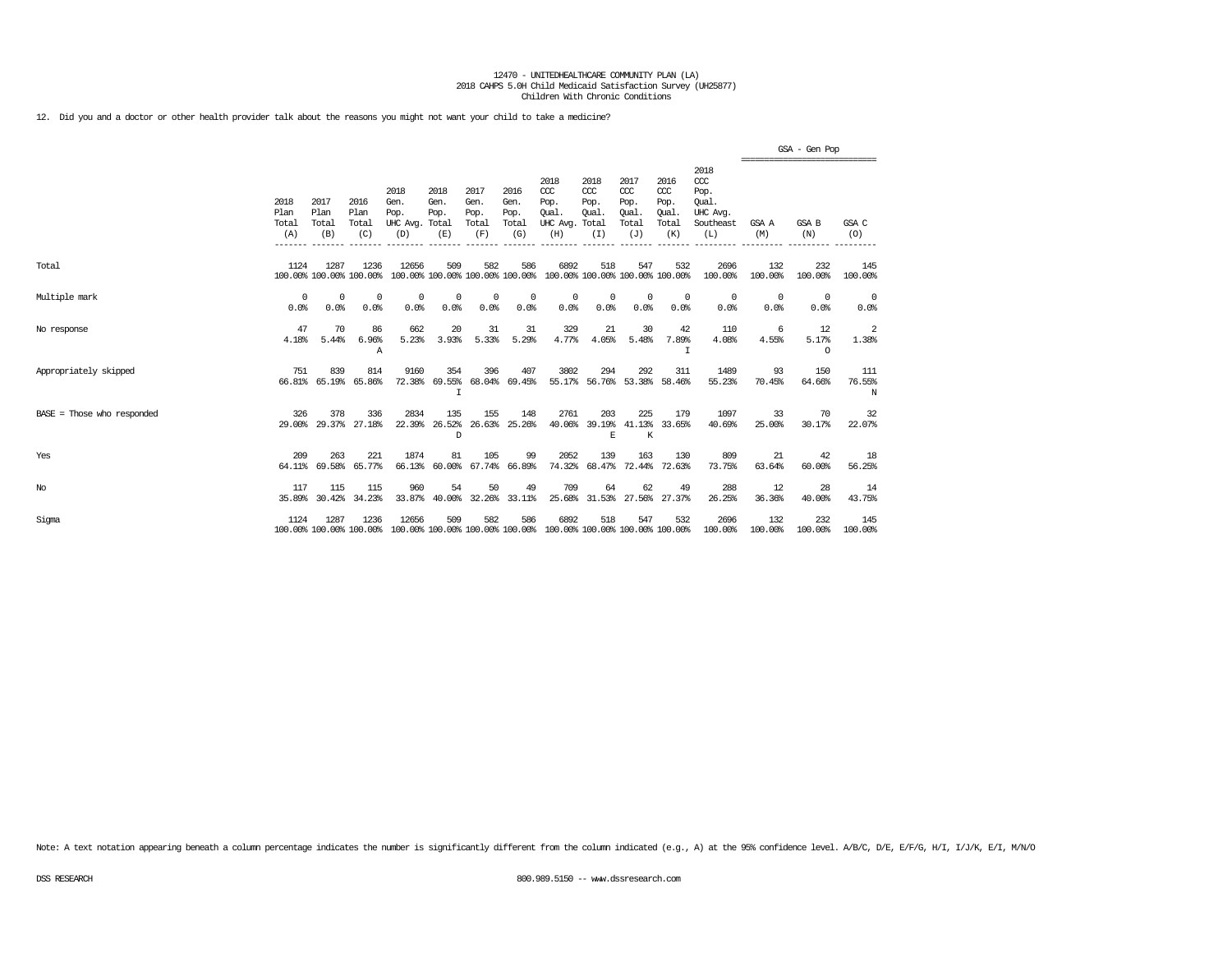13. When you talked about your child starting or stopping a prescription medicine, did a doctor or other health provider ask you what you thought was best for your child?

|                            |                              |                                |                                 |                                                                                          |                                         |                                      |                                      |                                                                         |                                      |                                                   |                                              |                                                                 |                                                  | GSA - Gen Pop          |                    |
|----------------------------|------------------------------|--------------------------------|---------------------------------|------------------------------------------------------------------------------------------|-----------------------------------------|--------------------------------------|--------------------------------------|-------------------------------------------------------------------------|--------------------------------------|---------------------------------------------------|----------------------------------------------|-----------------------------------------------------------------|--------------------------------------------------|------------------------|--------------------|
|                            | 2018<br>Plan<br>Total<br>(A) | 2017<br>Plan<br>Total<br>(B)   | 2016<br>Plan<br>Total<br>(C)    | 2018<br>Gen.<br>Pop.<br>UHC Avg. Total<br>(D)                                            | 2018<br>Gen.<br>Pop.<br>(E)             | 2017<br>Gen.<br>Pop.<br>Total<br>(F) | 2016<br>Gen.<br>Pop.<br>Total<br>(G) | 2018<br>CCC<br>Pop.<br>Oual.<br>UHC Avg. Total<br>(H)                   | 2018<br>$CC$<br>Pop.<br>Oual.<br>(I) | 2017<br>$\alpha$<br>Pop.<br>Oual.<br>Total<br>(J) | 2016<br>ccc<br>Pop.<br>Oual.<br>Total<br>(K) | 2018<br>$\csc$<br>Pop.<br>Oual.<br>UHC Avg.<br>Southeast<br>(L) | ================================<br>GSA A<br>(M) | GSA B<br>(N)           | GSA C<br>(0)       |
| Total                      | 1124                         | 1287                           | 1236<br>100.00% 100.00% 100.00% | 12656                                                                                    | 509                                     | 582                                  | 586                                  | 6892<br>100.00% 100.00% 100.00% 100.00% 100.00% 100.00% 100.00% 100.00% | 518                                  | 547                                               | 532                                          | 2696<br>100.00%                                                 | 132<br>100.00%                                   | 232<br>100.00%         | 145<br>100.00%     |
| Multiple mark              | $\Omega$<br>0.0%             | $\Omega$<br>0.0%               | $\Omega$<br>0.0%                | 0<br>0.0%                                                                                | 0<br>0.0%                               | 0<br>0.0%                            | 0<br>0.0%                            | 0<br>0.0%                                                               | 0<br>0.0%                            | 0<br>0.0%                                         | $^{\circ}$<br>0.0%                           | 0<br>0.0%                                                       | 0<br>0.0%                                        | $^{\circ}$<br>0.0%     | 0<br>0.0%          |
| No response                | 50<br>4.45%                  | 74<br>5.75%                    | 85<br>6.88%<br>Α                | 669<br>5.29%                                                                             | 21<br>4.13%                             | 34<br>5.84%                          | 30<br>5.12%                          | 335<br>4.86%                                                            | 24<br>4.63%                          | 32<br>5.85%                                       | 42<br>7.89%<br>I                             | 110<br>4.08%                                                    | -6<br>4.55%                                      | 13<br>5.60%<br>$\circ$ | 2<br>1.38%         |
| Appropriately skipped      | 751                          | 839<br>66.81% 65.19%           | 814<br>65.86%                   | 9160                                                                                     | 354<br>72.38% 69.55% 68.04% 69.45%<br>I | 396                                  | 407                                  | 3802                                                                    | 294                                  | 292                                               | 311<br>55.17% 56.76% 53.38% 58.46%           | 1489<br>55.23%                                                  | 93<br>70.45%                                     | 150<br>64.66%          | 111<br>76.55%<br>N |
| BASE = Those who responded | 323                          | 374                            | 337<br>28.74% 29.06% 27.27%     | 2827<br>22.34%                                                                           | 134<br>26.33%<br>D                      | 152                                  | 149<br>26.12% 25.43%                 | 2755<br>39.97%                                                          | 200<br>E                             | 223<br>K                                          | 179<br>38.61% 40.77% 33.65%                  | 1097<br>40.69%                                                  | 33<br>25,00%                                     | 69<br>29.74%           | 32<br>22.07%       |
| Yes                        | 265<br>82.04%<br>C           | 308<br>82.35%<br>$\mathcal{C}$ | 255<br>75.67%                   | 2247<br>79.48%                                                                           | 106<br>79.10%                           | 123                                  | 116<br>80.92% 77.85%                 | 2367<br>85.92%                                                          | 172<br>86.00%                        | 191                                               | 144<br>85.65% 80.45%                         | 930<br>84.78%                                                   | 26<br>78.79%                                     | 55<br>79.71%           | 25<br>78.13%       |
| No                         | 58                           | 66<br>17.96% 17.65%            | 82<br>24.33%<br>AB              | 580<br>20.52%                                                                            | 28                                      | 29                                   | 33<br>20.90% 19.08% 22.15%           | 388                                                                     | 28                                   | 32                                                | 35<br>14.08% 14.00% 14.35% 19.55%            | 167<br>15.22%                                                   | 7<br>21.21%                                      | 14<br>20.29%           | -7<br>21.88%       |
| Sigma                      | 1124                         | 1287                           | 1236                            | 12656<br>100.00% 100.00% 100.00% 100.00% 100.00% 100.00% 100.00% 100.00% 100.00% 100.00% | 509                                     | 582                                  | 586                                  | 6892                                                                    | 518                                  | 547                                               | 532                                          | 2696<br>100.00%                                                 | 132<br>100.00%                                   | 232<br>100.00%         | 145<br>100.00%     |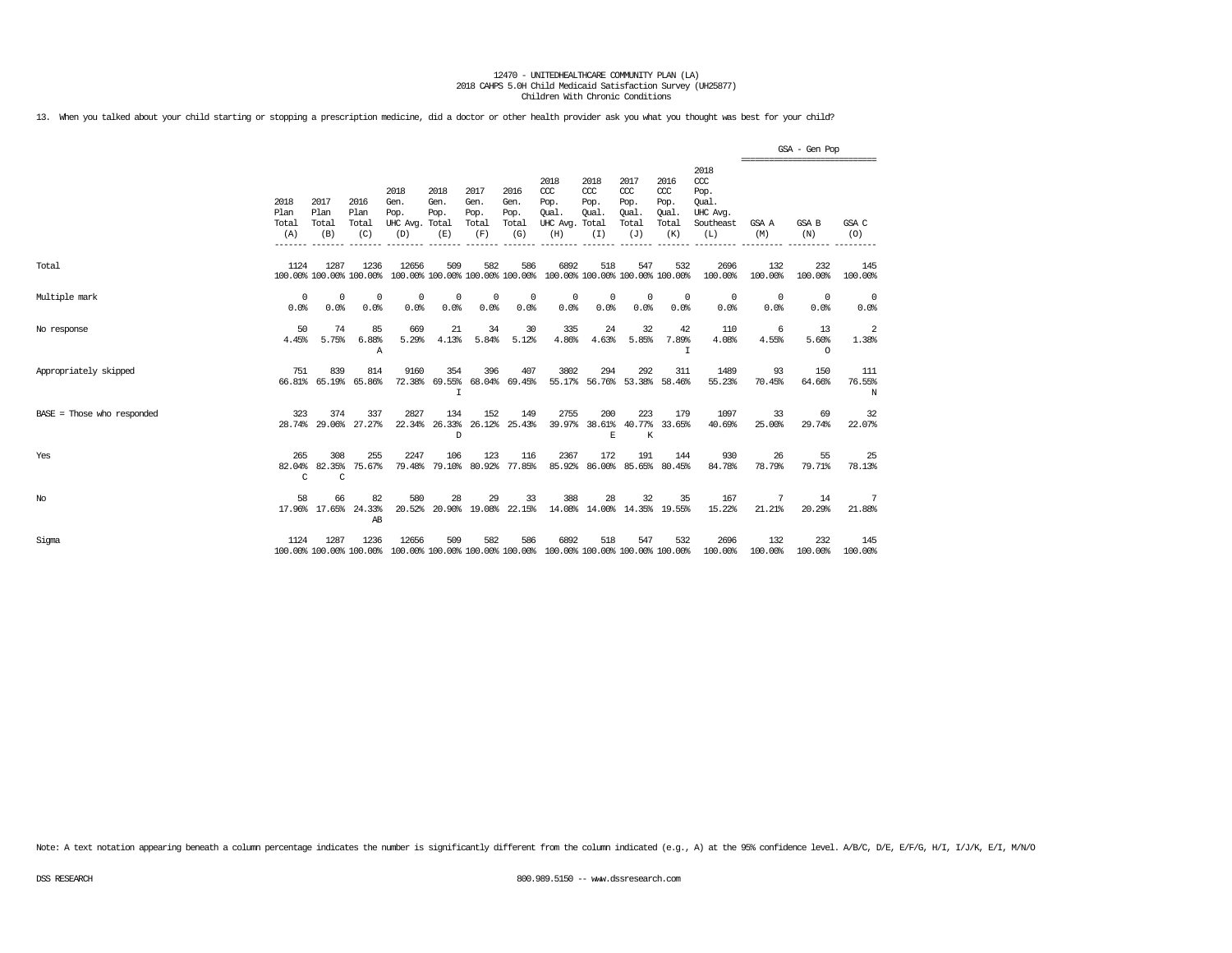14. Using any number from 0 to 10, where 0 is the worst health care possible and 10 is the best health care possible, what number would you use to rate all your child's health care in the last 6 months?

|                                |                              |                                 |                              |                                               |                             |                                        |                                      |                                                       |                                     |                                              |                                              |                                                              | =============================== | GSA - Gen Pop         |                         |
|--------------------------------|------------------------------|---------------------------------|------------------------------|-----------------------------------------------|-----------------------------|----------------------------------------|--------------------------------------|-------------------------------------------------------|-------------------------------------|----------------------------------------------|----------------------------------------------|--------------------------------------------------------------|---------------------------------|-----------------------|-------------------------|
|                                | 2018<br>Plan<br>Total<br>(A) | 2017<br>Plan<br>Total<br>(B)    | 2016<br>Plan<br>Total<br>(C) | 2018<br>Gen.<br>Pop.<br>UHC Avg. Total<br>(D) | 2018<br>Gen.<br>Pop.<br>(E) | 2017<br>Gen.<br>Pop.<br>Total<br>(F)   | 2016<br>Gen.<br>Pop.<br>Total<br>(G) | 2018<br>ccc<br>Pop.<br>Qual.<br>UHC Avg. Total<br>(H) | 2018<br>ccc<br>Pop.<br>Qual.<br>(I) | 2017<br>ccc<br>Pop.<br>Qual.<br>Total<br>(J) | 2016<br>ccc<br>Pop.<br>Qual.<br>Total<br>(K) | 2018<br>ccc<br>Pop.<br>Oual.<br>UHC Avg.<br>Southeast<br>(L) | GSA A<br>(M)                    | GSA B<br>(N)          | GSA C<br>(O)            |
| Total                          | 1124                         | 1287<br>100.00% 100.00% 100.00% | 1236                         | 12656                                         | 509                         | 582<br>100.00% 100.00% 100.00% 100.00% | 586                                  | 6892<br>100.00% 100.00% 100.00% 100.00%               | 518                                 | 547                                          | 532                                          | 2696<br>100.00%                                              | 132<br>100.00%                  | 232<br>100.00%        | 145<br>100.00%          |
| Multiple mark                  | 0<br>0.0%                    | 0<br>0.0%                       | 1<br>0.08%                   | 0<br>0.0%                                     | 0<br>0.0%                   | $\mathbf 0$<br>0.0%                    | $\mathbf 0$<br>0.0%                  | $\mathsf 0$<br>0.0%                                   | $\mathbb O$<br>0.0%                 | 0<br>0.0%                                    | 1<br>0.19%                                   | $\mathbf{0}$<br>0.0%                                         | $^{\circ}$<br>0.0%              | $\mathbf 0$<br>0.0%   | $\mathbf 0$<br>0.0%     |
| No response                    | 40<br>3.56%                  | 66<br>5.13%                     | 73<br>5.91%<br>Α             | 570<br>4.50%                                  | 19<br>3.73%                 | 28<br>4.81%                            | 26<br>4.44%                          | 275<br>3.99%                                          | 19<br>3.67%                         | 26<br>4.75%                                  | 36<br>6.77%<br>$\mathbbm{I}$                 | 86<br>3.19%                                                  | 5<br>3.79%                      | 10<br>4.31%           | $\overline{4}$<br>2.76% |
| Appropriately skipped          | 167<br>14.86%                | 169                             | 182<br>13.13% 14.72%         | 2844<br>22.47%<br>E                           | 89<br>17.49%<br>I           | 84                                     | 100<br>14.43% 17.06%                 | 795<br>11.54%<br>I                                    | 40<br>7.72%                         | 36<br>6.58%                                  | 41<br>7.71%                                  | 257<br>9.53%                                                 | 27<br>20.45%                    | 32<br>13.79%          | 30<br>20.69%            |
| BASE = Those who responded     | 917<br>81.58%                | 1052<br>81.74%                  | 980<br>79.29%                | 9242<br>73.02%                                | 401<br>78.78%<br>D          | 470<br>80.76%                          | 460<br>78.50%                        | 5822<br>84.47%                                        | 459<br>88.61%<br>$\rm{HE}$          | 485<br>88.67%                                | 454<br>85.34%                                | 2353<br>87.28%                                               | 100<br>75.76%                   | 190<br>81.90%         | 111<br>76.55%           |
| 10 - Best health care possible | 534<br>58.23%                | 623<br>59.22%                   | 576<br>58.78%                | 4877<br>52.77%                                | 240<br>59.85%<br>D          | 291<br>61.91%                          | 272<br>59.13%                        | 3008                                                  | 262<br>51.67% 57.08%<br>$\rm H$     | 276                                          | 259<br>56.91% 57.05%                         | 1285<br>54.61%                                               | 58<br>58.00%                    | 115<br>60.53%         | 67<br>60.36%            |
| $9 -$                          | 137                          | 151<br>14.94% 14.35% 12.86%     | 126                          | 1707<br>18.47%<br>E                           | 57                          | 66<br>14.21% 14.04% 11.74%             | 54                                   | 1006                                                  | 73                                  | 75<br>17.28% 15.90% 15.46% 12.78%            | 58                                           | 394<br>16.74%                                                | 23<br>23.00%<br>NO.             | 25<br>13.16%          | 9<br>8.11%              |
| Top Two Box                    | 671<br>73.17%                | 774<br>73.57%                   | 702<br>71.63%                | 6584<br>71.24%                                | 297<br>74.06%               | 357<br>75.96%                          | 326<br>70.87%                        | 4014<br>68.95%                                        | 335<br>72.98%                       | 351<br>72.37%                                | 317<br>69.82%                                | 1679<br>71.36%                                               | 81<br>81.00%<br>$\circ$         | 140<br>73.68%         | 76<br>68.47%            |
| $8 -$                          | 132                          | 138<br>14.39% 13.12%            | 139<br>14.18%                | 1520<br>16.45%                                | 62<br>15.46%                | 54<br>11.49%                           | 79<br>17.17%<br>F                    | 1058<br>18.17%<br>I                                   | 66<br>14.38%                        | 61                                           | 60<br>12.58% 13.22%                          | 399<br>16.96%                                                | 13<br>13.00%                    | 32<br>16.84%          | 17<br>15.32%            |
| CAHPS Rate (Top Three Box)     | 803<br>87.57%                | 912<br>86.69%                   | 841<br>85.82%                | 8104<br>87.69%                                | 359<br>89.53%               | 411<br>87.45%                          | 405<br>88.04%                        | 5072<br>87.12%                                        | 401<br>87.36%                       | 412                                          | 377<br>84.95% 83.04%                         | 2078<br>88.31%                                               | 94<br>94.00%<br>$\Omega$        | 172<br>90.53%         | 93<br>83.78%            |
| $7 -$                          | 45<br>4.91%                  | 66<br>6.27%                     | 63<br>6.43%                  | 552<br>5.97%                                  | 17<br>4.24%                 | 25<br>5.32%                            | 29<br>6.30%                          | 370<br>6.36%                                          | 21<br>4.58%                         | 32<br>6.60%                                  | 38<br>8.37%<br>$\mathbf I$                   | 126<br>5.35%                                                 | $\overline{4}$<br>4.00%         | 8<br>4.21%            | 5<br>4.50%              |
| 6 -                            | 24<br>2.62%                  | 25<br>2.38%                     | 29<br>2.96%                  | 228<br>2.47%<br>E                             | 5<br>1.25%                  | 12<br>2.55%                            | 8<br>1.74%                           | 143<br>2.46%                                          | 12<br>2.61%                         | 15<br>3.09%                                  | 17<br>3.74%                                  | 47<br>2.00%                                                  | 1<br>1.00%                      | $\mathbf{1}$<br>0.53% | 3<br>2.70%              |
| $5 -$                          | 28<br>3.05%                  | 25<br>2.38%                     | 26<br>2.65%                  | 216<br>2.34%                                  | 15<br>3.74%                 | 11<br>2.34%                            | 9<br>1.96%                           | 140<br>2.40%                                          | 15<br>3.27%                         | 14<br>2.89%                                  | 11<br>2.42%                                  | 60<br>2.55%                                                  | 1<br>1.00%                      | 7<br>3.68%            | 7<br>6.31%<br>М         |
| $4 -$                          | 9<br>0.98%                   | 9<br>0.86%                      | 7<br>0.71%                   | 46<br>0.50%                                   | 3<br>0.75%                  | 6<br>1.28%                             | 3<br>0.65%                           | 34<br>0.58%                                           | 7<br>1.53%                          | 4<br>0.82%                                   | 7<br>1.54%                                   | 18<br>0.76%                                                  | $^{\circ}$<br>0.0%              | 1<br>0.53%            | $\overline{a}$<br>1.80% |

Note: A text notation appearing beneath a column percentage indicates the number is significantly different from the column indicated (e.g., A) at the 95% confidence level. A/B/C, D/E, E/F/G, H/I, I/J/K, E/I, M/N/O

Continued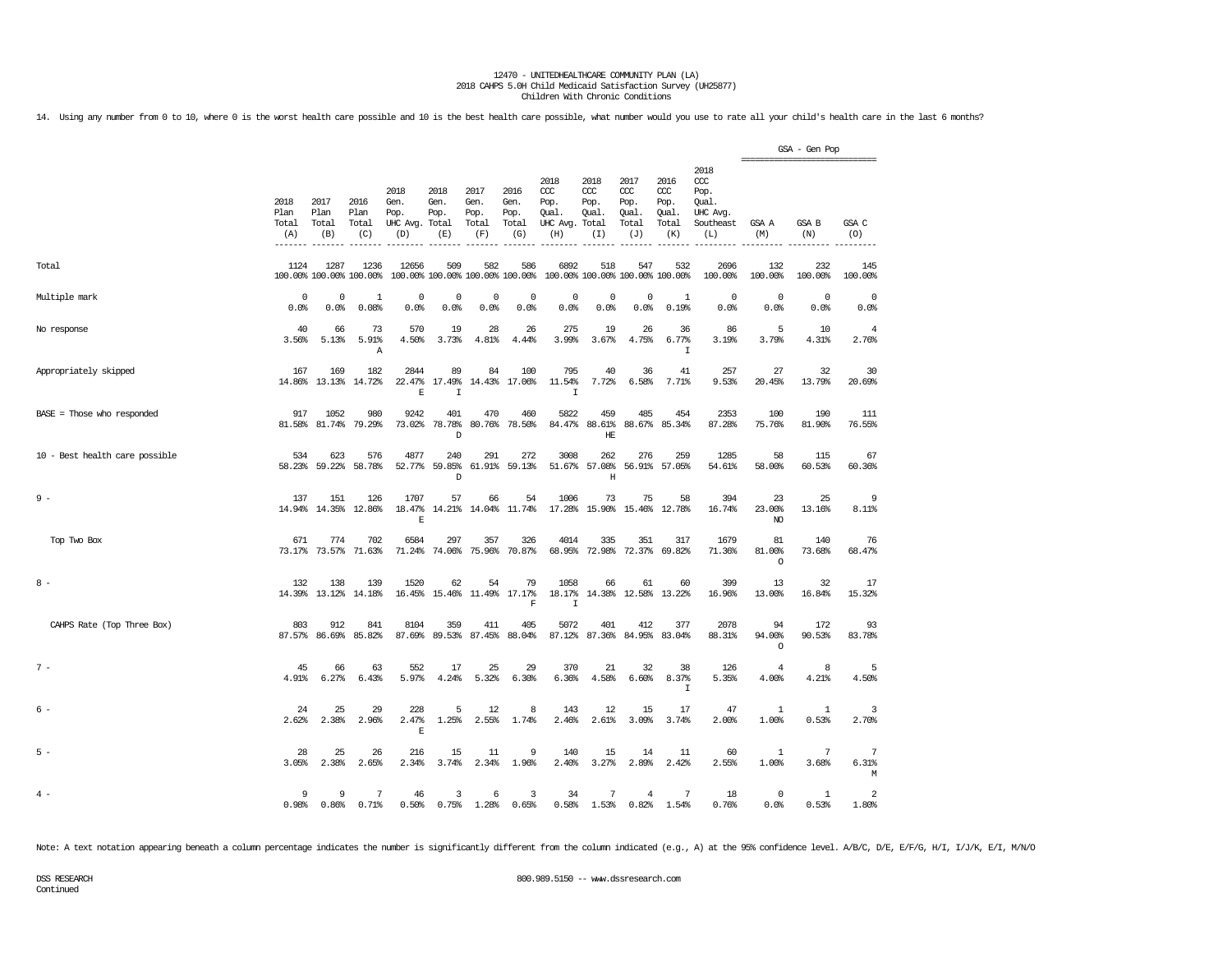14. Using any number from 0 to 10, where 0 is the worst health care possible and 10 is the best health care possible, what number would you use to rate all your child's health care in the last 6 months?

|                                |                              |                              |                                   |                                               |                             |                                      |                                      |                                                                                                 |                                      |                                              |                                              |                                                              |                    | GSA - Gen Pop<br>================================ |                        |
|--------------------------------|------------------------------|------------------------------|-----------------------------------|-----------------------------------------------|-----------------------------|--------------------------------------|--------------------------------------|-------------------------------------------------------------------------------------------------|--------------------------------------|----------------------------------------------|----------------------------------------------|--------------------------------------------------------------|--------------------|---------------------------------------------------|------------------------|
|                                | 2018<br>Plan<br>Total<br>(A) | 2017<br>Plan<br>Total<br>(B) | 2016<br>Plan<br>Total<br>(C)      | 2018<br>Gen.<br>Pop.<br>UHC Avg. Total<br>(D) | 2018<br>Gen.<br>Pop.<br>(E) | 2017<br>Gen.<br>Pop.<br>Total<br>(F) | 2016<br>Gen.<br>Pop.<br>Total<br>(G) | 2018<br>ccc<br>Pop.<br>Oual.<br>UHC Avg. Total<br>(H)                                           | 2018<br>$CC$<br>Pop.<br>Oual.<br>(I) | 2017<br>ccc<br>Pop.<br>Qual.<br>Total<br>(J) | 2016<br>ccc<br>Pop.<br>Qual.<br>Total<br>(K) | 2018<br>ccc<br>Pop.<br>Oual.<br>UHC Avg.<br>Southeast<br>(L) | GSA A<br>(M)       | GSA B<br>(N)                                      | GSA C<br>(O)           |
| $3 -$                          | $\overline{4}$<br>0.44%      | 4<br>0.38                    | 6<br>0.61%                        | 28<br>0.30%<br>E.                             | 0<br>$0.0$ %                | 2<br>0.43%                           | 1<br>0.22%                           | 28<br>0.48%                                                                                     | 2<br>0.44%                           | $\mathbf{1}$<br>0.21%                        | 2<br>0.44%                                   | 9<br>0.38%                                                   | $\Omega$<br>0.0%   | $\Omega$<br>0.0%                                  | $\circ$<br>0.0%        |
| $2 -$                          | 2<br>0.22%                   | 7                            | $\overline{4}$<br>$0.67%$ $0.41%$ | 22<br>0.24%<br>E.                             | 0                           | 2                                    | 3<br>$0.0%$ $0.43%$ $0.65%$          | 16<br>0.27%                                                                                     | <sup>1</sup><br>0.22%                | 5                                            | <sup>1</sup><br>1.03% 0.22%                  | 9<br>0.38%                                                   | $\Omega$<br>0.0%   | $\Omega$<br>0.0%                                  | $\overline{0}$<br>0.0% |
| $1 -$                          | 2<br>0.22%                   | 1<br>0.10%                   | 3<br>0.31%                        | 24<br>0.26%                                   | 2<br>0.50%                  | -1                                   | 1<br>$0.21\$ $0.22\$                 | 9<br>0.15%<br>I                                                                                 | $^{\circ}$<br>$0.0$ %                | $^{\circ}$                                   | 1<br>0.0% 0.22%                              | 3<br>0.13%                                                   | $^{\circ}$<br>0.0% | 1<br>0.53%                                        | -1<br>0.90%            |
| 0 - Worst health care possible | $\circ$<br>0.0%              | 3<br>0.29%                   | 1<br>0.10%                        | 22<br>0.24%<br>$\mathbb E$                    | $^{\circ}$<br>0.0%          | $^{\circ}$<br>0.0%                   | <sup>1</sup><br>0.22%                | 10<br>0.17%<br>T                                                                                | $^{\circ}$                           | 2<br>0.0% 0.41%                              | $\circ$<br>0.0%                              | 3<br>0.13%                                                   | 0<br>0.0%          | 0<br>0.0%                                         | - 0<br>0.0%            |
| Bottom Three Box               | 4                            | 11<br>$0.44\$ $1.05\$        | 8<br>0.82%                        | 68<br>0.74%                                   | 2<br>0.50%                  | 3                                    | 5<br>$0.64\$ $1.09\$                 | 35<br>0.60%                                                                                     | 1                                    | 7<br>$0.22\$ $1.44\$ $0.44\$<br>T.           | 2                                            | 15<br>0.64%                                                  | $\Omega$<br>0.0%   | -1<br>0.53%                                       | -1<br>0.90%            |
| Bottom Two Box                 | 2<br>0.22%                   | 4<br>0.38%                   | $\overline{4}$<br>0.41%           | 46                                            | 2<br>$0.50\%$ 0.50%         | 1                                    | 2<br>$0.21\$ $0.43\$                 | 19<br>0.33%<br>T                                                                                | $^{\circ}$                           | 2<br>$0.0%$ $0.41%$ $0.22%$                  | 1                                            | -6<br>0.25%                                                  | $\Omega$<br>0.0%   | -1<br>0.53%                                       | -1<br>0.90%            |
| Average rating                 |                              |                              |                                   |                                               |                             |                                      |                                      | 9.0316 9.0238 8.9878 8.9744 9.0948 9.0915 9.0348 8.9328 9.0087 8.9402 8.9251                    |                                      |                                              |                                              | 8.9979                                                       | 9,3000<br>$\circ$  | 9.1211                                            | 8.8649                 |
| Standard deviation             |                              |                              | 1.5148 1.5926 1.5984              |                                               |                             |                                      |                                      | 1.4952 1.4597 1.5361 1.5361 1.4986 1.5168 1.6778 1.5967                                         |                                      |                                              |                                              | 1.4896                                                       | 1.0149             | 1.4257                                            | 1.7883                 |
| 3-point composite mean         |                              |                              | 2.6565 2.6654 2.6388              |                                               | 2.6490 2.6783 2.6872 2.6522 |                                      |                                      |                                                                                                 |                                      | 2.6242 2.6492 2.6392 2.6123                  |                                              | 2.6502                                                       | 2,7900<br>$\Omega$ | 2.6842                                            | 2.5676                 |
| Sigma                          | 1124                         | 1287                         | 1236                              | 12656                                         | 509                         | 582                                  | 586                                  | 6892<br>100.00% 100.00% 100.00% 100.00% 100.00% 100.00% 100.00% 100.00% 100.00% 100.00% 100.00% | 518                                  | 547                                          | 532                                          | 2696<br>100.00%                                              | 132<br>100.00%     | 232<br>100.00%                                    | 145<br>100.00%         |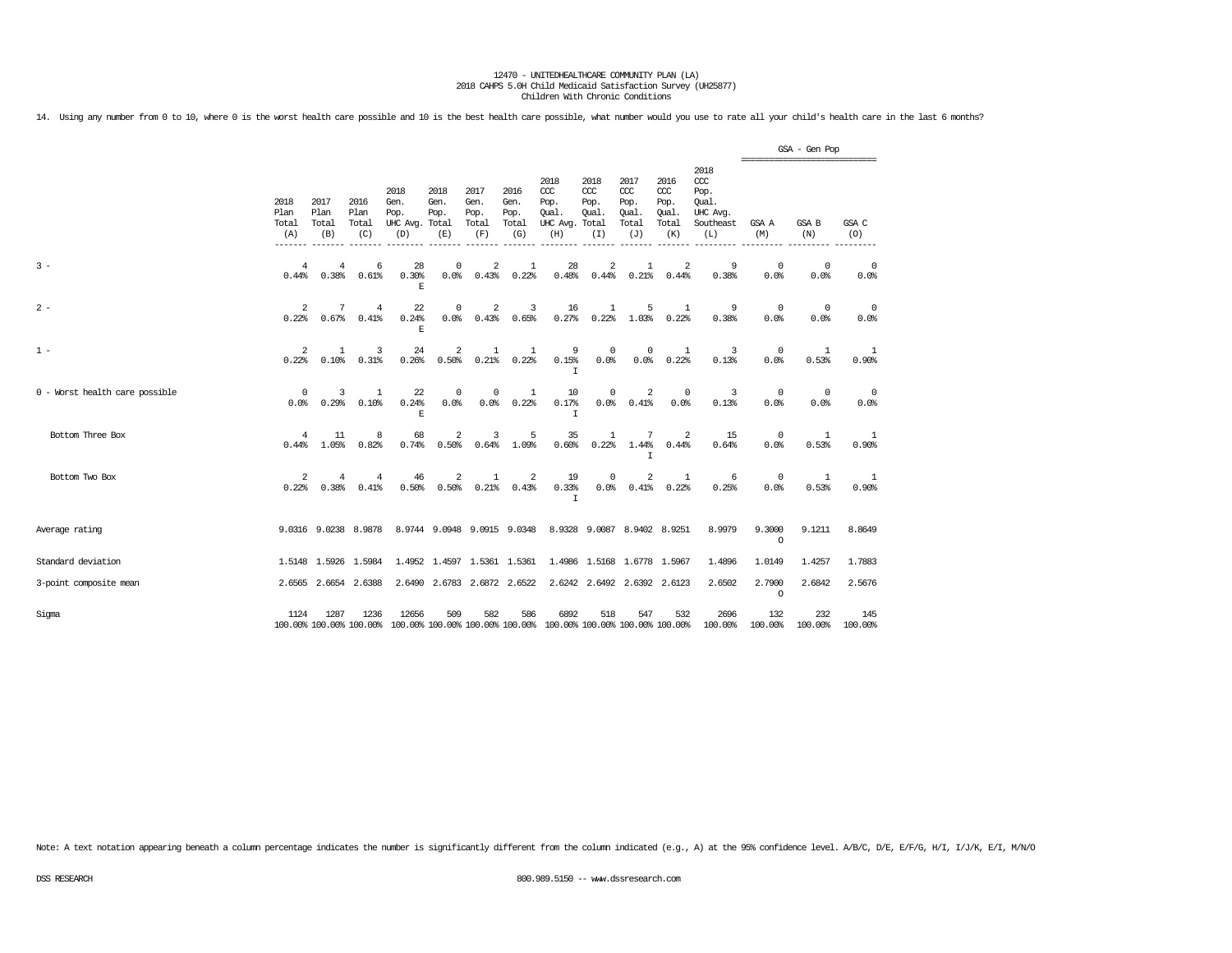15. In the last 6 months, how often was it easy to get the care, tests, or treatment your child needed?

|                                      |                              |                              |                                 |                                                                                          |                             |                                        |                                      |                                                       |                                     |                                              |                                              |                                                              |                                                  | GSA - Gen Pop       |                         |
|--------------------------------------|------------------------------|------------------------------|---------------------------------|------------------------------------------------------------------------------------------|-----------------------------|----------------------------------------|--------------------------------------|-------------------------------------------------------|-------------------------------------|----------------------------------------------|----------------------------------------------|--------------------------------------------------------------|--------------------------------------------------|---------------------|-------------------------|
|                                      | 2018<br>Plan<br>Total<br>(A) | 2017<br>Plan<br>Total<br>(B) | 2016<br>Plan<br>Total<br>(C)    | 2018<br>Gen.<br>Pop.<br>UHC Avg. Total<br>(D)                                            | 2018<br>Gen.<br>Pop.<br>(E) | 2017<br>Gen.<br>Pop.<br>Total<br>(F)   | 2016<br>Gen.<br>Pop.<br>Total<br>(G) | 2018<br>ccc<br>Pop.<br>Qual.<br>UHC Avg. Total<br>(H) | 2018<br>ccc<br>Pop.<br>Oual.<br>(I) | 2017<br>ccc<br>Pop.<br>Qual.<br>Total<br>(J) | 2016<br>ccc<br>Pop.<br>Qual.<br>Total<br>(K) | 2018<br>ccc<br>Pop.<br>Qual.<br>UHC Avg.<br>Southeast<br>(L) | ================================<br>GSA A<br>(M) | <b>GSA B</b><br>(N) | GSA C<br>(O)            |
| Total                                | 1124                         | 1287                         | 1236<br>100.00% 100.00% 100.00% | 12656                                                                                    | 509                         | 582<br>100.00% 100.00% 100.00% 100.00% | 586                                  | 6892                                                  | 518                                 | 547<br>100.00% 100.00% 100.00% 100.00%       | 532                                          | 2696<br>100.00%                                              | 132<br>100.00%                                   | 232<br>100.00%      | 145<br>100.00%          |
| Multiple mark                        | 0<br>0.0%                    | $^{\circ}$<br>0.0%           | $^{\circ}$<br>0.0%              | 0<br>0.0%                                                                                | 0<br>0.0%                   | $\mathbf 0$<br>0.0%                    | 0<br>0.0%                            | 0<br>0.0%                                             | 0<br>0.0%                           | $\circ$<br>0.0%                              | $^{\circ}$<br>0.0%                           | 0<br>0.0%                                                    | 0<br>0.0%                                        | $\Omega$<br>0.0%    | $\mathbf 0$<br>0.0%     |
| No response                          | 39<br>3.47%                  | 67<br>5.21%<br>Α             | 73<br>5.91%<br>Α                | 580<br>4.58%                                                                             | 16<br>3.14%                 | 29<br>4.98%                            | 25<br>4.27%                          | 279<br>4.05%                                          | 18<br>3.47%                         | 30<br>5.48%                                  | 36<br>6.77%<br>$\mathbbm{I}$                 | 83<br>3.08%                                                  | 4<br>3.03%                                       | 9<br>3.88%          | 3<br>2.07%              |
| Appropriately skipped                | 167<br>14.86%                | 169<br>13.13%                | 182<br>14.72%                   | 2844<br>22.47%<br>E                                                                      | 89<br>17.49%<br>I           | 84<br>14.43%                           | 100<br>17.06%                        | 795<br>11.54%<br>$\top$                               | 40<br>7.72%                         | 36<br>6.58%                                  | 41<br>7.71%                                  | 257<br>9.53%                                                 | 27<br>20.45%                                     | 32<br>13.79%        | 30<br>20.69%            |
| BASE = Those who responded           | 918<br>81.67%                | 1051<br>81.66%               | 981<br>79.37%                   | 9232<br>72.95%                                                                           | 404<br>79.37%<br>D          | 469<br>80.58%                          | 461<br>78.67%                        | 5818<br>84.42%                                        | 460<br>88.80%<br>HE                 | 481<br>87.93%                                | 455<br>85.53%                                | 2356<br>87.39%                                               | 101<br>76.52%                                    | 191<br>82.33%       | 112<br>77.24%           |
| Never                                | 11<br>1.20%                  | 11<br>1.05%                  | 6<br>0.61%                      | 161<br>1.74%                                                                             | 9<br>2.23%<br>$\mathbbm{I}$ | 9<br>1.92%                             | 3<br>0.65%                           | 43<br>0.74%                                           | $\overline{2}$<br>0.43%             | 5<br>1.04%                                   | 3<br>0.66%                                   | 15<br>0.64%                                                  | 1<br>0.99%                                       | 6<br>3.14%          | $\overline{2}$<br>1.79% |
| Sometimes                            | 58<br>6.32%                  | 79<br>7.52%                  | 62<br>6.32%                     | 701<br>7.59%                                                                             | 23<br>5.69%                 | 38<br>8.10%<br>G                       | 21<br>4.56%                          | 377<br>6.48%                                          | 36<br>7.83%                         | 36<br>7.48%                                  | 36<br>7.91%                                  | 137<br>5.81%                                                 | 6<br>5.94%                                       | 10<br>5.24%         | 7<br>6.25%              |
| Bottom Two Box (%Never + %Sometimes) | 69<br>7.52%                  | 90<br>8.56%                  | 68<br>6.93%                     | 862<br>9.34%                                                                             | 32<br>7.92%                 | 47<br>10.02%<br>G                      | 24<br>5.21%                          | 420<br>7.22%                                          | 38<br>8.26%                         | 41<br>8.52%                                  | 39<br>8.57%                                  | 152<br>6.45%                                                 | 7<br>6.93%                                       | 16<br>8.38%         | 9<br>8.04%              |
| Usually                              | 142<br>15.47%                | 172<br>16.37%                | 169<br>17.23%                   | 2048<br>22.18%<br>E                                                                      | 59<br>14.60%                | 75<br>15.99%                           | 69<br>14.97%                         | 1400<br>24.06%<br>I                                   | 81<br>17.61%                        | 86<br>17.88%                                 | 87<br>19.12%                                 | 470<br>19.95%                                                | 17<br>16.83%                                     | 24<br>12.57%        | 18<br>16.07%            |
| Always                               | 707                          | 789<br>77.02% 75.07%         | 744<br>75.84%                   | 6322<br>68.48%                                                                           | 313<br>77.48%<br>D          | 347<br>73.99%                          | 368<br>79.83%<br>F                   | 3998<br>68.72%                                        | 341<br>74.13%<br>Η                  | 354                                          | 329<br>73.60% 72.31%                         | 1734<br>73.60%                                               | 77<br>76.24%                                     | 151<br>79.06%       | 85<br>75.89%            |
| CAHPS Rate (%Always + %Usually)      | 849                          | 961                          | 913<br>92.48% 91.44% 93.07%     | 8370<br>90.66%                                                                           | 372<br>92.08%               | 422<br>89.98%                          | 437<br>94.79%<br>F                   | 5398                                                  | 422                                 | 440<br>92.78% 91.74% 91.48% 91.43%           | 416                                          | 2204<br>93.55%                                               | 94<br>93.07%                                     | 175<br>91.62%       | 103<br>91.96%           |
| 3-point composite mean               | 2.6950                       | 2.6651                       | 2.6891                          | 2.5914                                                                                   | 2.6955<br>D                 |                                        | 2.6397 2.7462<br>F                   |                                                       |                                     | 2.6150 2.6587 2.6507 2.6374                  |                                              | 2.6715                                                       | 2.6931                                           | 2.7068              | 2.6786                  |
| 4-point composite mean               |                              | 3.6830 3.6546                | 3.6830                          |                                                                                          | 3.5740 3.6733<br>D          |                                        | 3.6205 3.7397<br>F                   |                                                       |                                     | 3.6076 3.6543 3.6403 3.6308                  |                                              | 3.6651                                                       | 3.6832                                           | 3.6754              | 3.6607                  |
| Sigma                                | 1124                         | 1287                         | 1236                            | 12656<br>100.00% 100.00% 100.00% 100.00% 100.00% 100.00% 100.00% 100.00% 100.00% 100.00% | 509                         | 582                                    | 586                                  | 6892                                                  | 518                                 | 547                                          | 532                                          | 2696<br>100.00%                                              | 132<br>100.00%                                   | 232<br>100.00%      | 145<br>100.00%          |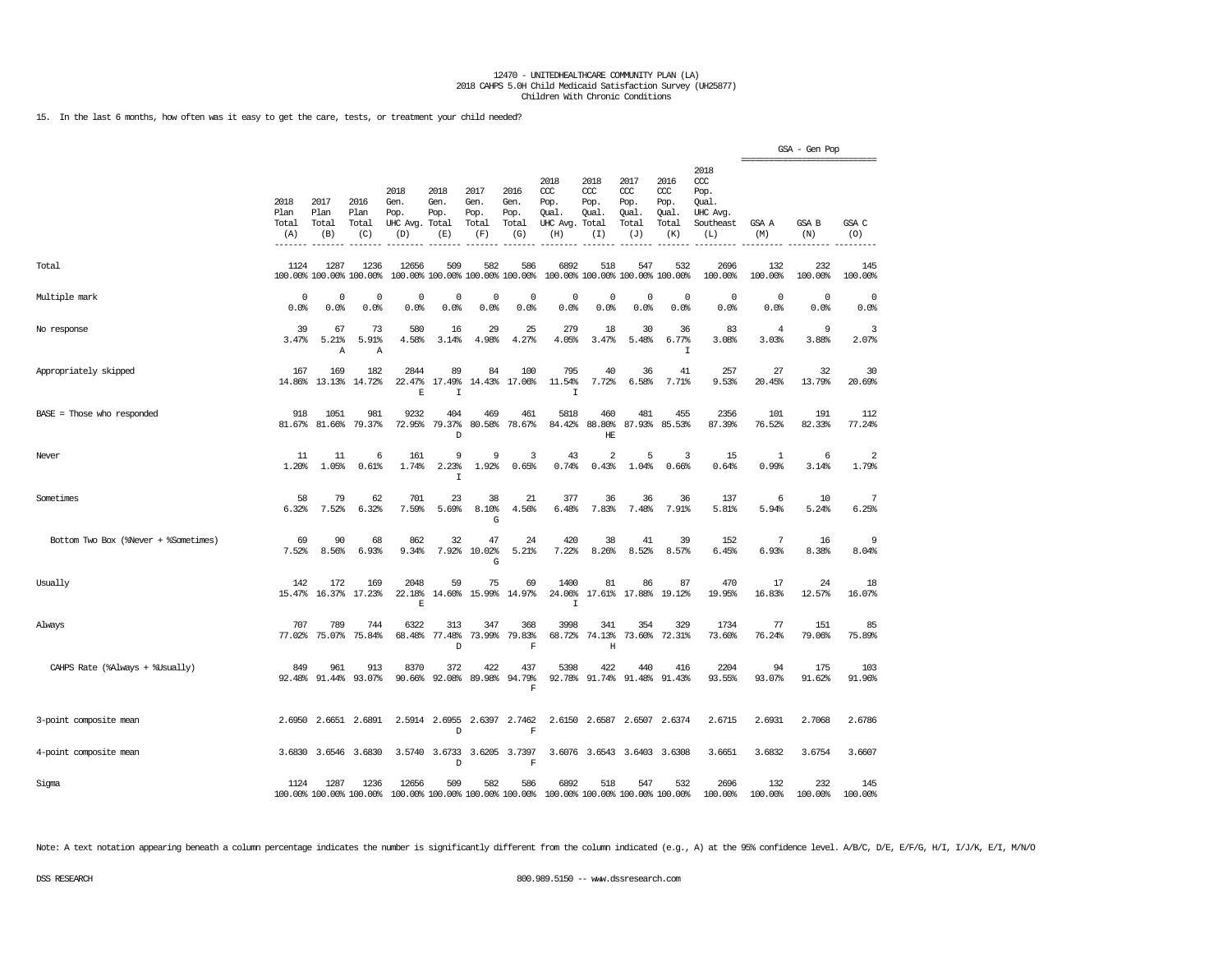# 16. Is your child now enrolled in any kind of school or daycare?

|                            |                              |                              |                                 |                                               |                                        |                                      |                                      |                                                                         |                                                     |                                                   |                                             |                                                              |                    | GSA - Gen Pop                                   |                    |
|----------------------------|------------------------------|------------------------------|---------------------------------|-----------------------------------------------|----------------------------------------|--------------------------------------|--------------------------------------|-------------------------------------------------------------------------|-----------------------------------------------------|---------------------------------------------------|---------------------------------------------|--------------------------------------------------------------|--------------------|-------------------------------------------------|--------------------|
|                            | 2018<br>Plan<br>Total<br>(A) | 2017<br>Plan<br>Total<br>(B) | 2016<br>Plan<br>Total<br>(C)    | 2018<br>Gen.<br>Pop.<br>UHC Avg. Total<br>(D) | 2018<br>Gen.<br>Pop.<br>(E)            | 2017<br>Gen.<br>Pop.<br>Total<br>(F) | 2016<br>Gen.<br>Pop.<br>Total<br>(G) | 2018<br>$CC$<br>Pop.<br>Oual.<br>UHC Avg.<br>(H)                        | 2018<br>$CC$<br>Pop.<br><b>Oual</b><br>Total<br>(I) | 2017<br>$\alpha$<br>Pop.<br>Oual.<br>Total<br>(J) | 2016<br>ccc<br>Pop.<br>Qual<br>Total<br>(K) | 2018<br>ccc<br>Pop.<br>Oual.<br>UHC Avg.<br>Southeast<br>(L) | GSA A<br>(M)       | -------------------------------<br>GSA B<br>(N) | GSA C<br>(O)       |
| Total                      | 1124                         | 1287                         | 1236<br>100.00% 100.00% 100.00% | 7651                                          | 509<br>100.00% 100.00% 100.00% 100.00% | 582                                  | 586                                  | 6892                                                                    | 518<br>100.00% 100.00% 100.00% 100.00%              | 547                                               | 532                                         | 2696<br>100.00%                                              | 132<br>100.00%     | 232<br>100.00%                                  | 145<br>100.00%     |
| Multiple mark              | 0<br>0.0%                    | 0<br>0.0%                    | 2<br>0.16%                      | $^{\circ}$<br>0.0%                            | 0<br>0.0%                              | 0<br>0.0%                            | 0.17%                                | 0<br>0.0%                                                               | 0<br>0.0%                                           | $^{\circ}$<br>0.0%                                | 0.19%                                       | 0<br>0.0%                                                    | $^{\circ}$<br>0.0% | $^{\circ}$<br>0.0%                              | $^{\circ}$<br>0.0% |
| No response                | 12<br>1.07%                  | 13<br>1.01%                  | 18<br>1.46%                     | 120<br>1.57%                                  | 6<br>1.18%                             | 5<br>0.86%                           | 7<br>1.19%                           | 83<br>1.20%                                                             | 6<br>1.16%                                          | 5<br>0.91%                                        | 11<br>2.07%                                 | 24<br>0.89%                                                  | 2<br>1.52%         | -1<br>0.43%                                     | 3<br>2.07%         |
| BASE = Those who responded | 1112<br>98.93%               | 1274<br>98.99%               | 1216<br>98.38%                  | 7531<br>98.43%                                | 503<br>98.82%                          | 577<br>99.14%                        | 578<br>98.63%                        | 6809                                                                    | 512<br>98.80% 98.84%                                | 542                                               | 520<br>99.09% 97.74%                        | 2672<br>99.11%                                               | 130<br>98.48%      | 231<br>99.57%                                   | 142<br>97.93%      |
| Yes                        | 904<br>81.29%<br>BC          | 977<br>76.69%                | 944<br>77.63%                   | 5540<br>73.56%                                | 405<br>80.52%<br>DF                    | 423<br>73.31%                        | 448<br>77.51%                        | 5882<br>86.39%                                                          | 460<br>89.84%<br>HE                                 | 482<br>88.93%                                     | 449<br>86.35%                               | 2356<br>88.17%                                               | 102<br>78.46%      | 187<br>80.95%                                   | 116<br>81.69%      |
| $_{\mathrm{No}}$           | 208<br>18.71%                | 297<br>23.31%<br>Α           | 272<br>22.37%<br>$\mathbb{A}$   | 1991<br>26.44%<br>E                           | 98<br>19.48%<br>I                      | 154<br>26.69%<br>E                   | 130<br>22.49%                        | 927<br>13.61%                                                           | 52                                                  | 60<br>10.16% 11.07% 13.65%                        | 71                                          | 316<br>11.83%                                                | 28<br>21.54%       | 44<br>19.05%                                    | 26<br>18.31%       |
| Sigma                      | 1124                         | 1287                         | 1236<br>100.00% 100.00% 100.00% | 7651                                          | 509                                    | 582                                  | 586                                  | 6892<br>100.00% 100.00% 100.00% 100.00% 100.00% 100.00% 100.00% 100.00% | 518                                                 | 547                                               | 532                                         | 2696<br>100.00%                                              | 132<br>100.00%     | 232<br>100.00%                                  | 145<br>100.00%     |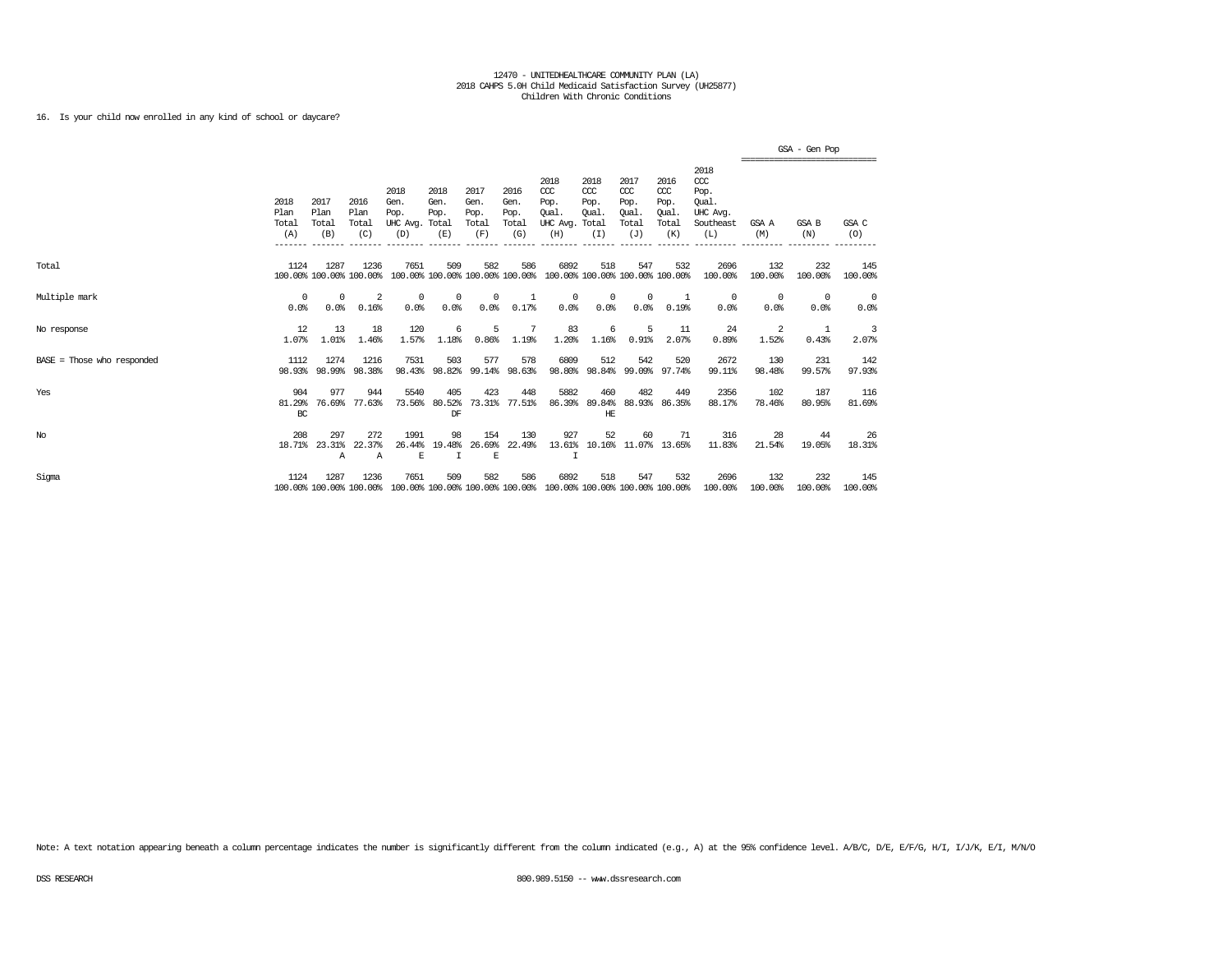17. In the last 6 months, did you need your child's doctors or other health providers to contact a school or daycare center about your child's health or health care?

|                            |                                        |                              |                                 |                                               |                             |                                      |                                      |                                                                         |                                     |                                                   |                                              |                                                                   |                                                 | GSA - Gen Pop      |                        |
|----------------------------|----------------------------------------|------------------------------|---------------------------------|-----------------------------------------------|-----------------------------|--------------------------------------|--------------------------------------|-------------------------------------------------------------------------|-------------------------------------|---------------------------------------------------|----------------------------------------------|-------------------------------------------------------------------|-------------------------------------------------|--------------------|------------------------|
|                            | 2018<br>Plan<br>Total<br>(A)<br>______ | 2017<br>Plan<br>Total<br>(B) | 2016<br>Plan<br>Total<br>(C)    | 2018<br>Gen.<br>Pop.<br>UHC Avg. Total<br>(D) | 2018<br>Gen.<br>Pop.<br>(E) | 2017<br>Gen.<br>Pop.<br>Total<br>(F) | 2016<br>Gen.<br>Pop.<br>Total<br>(G) | 2018<br>CCC<br>Pop.<br>Oual.<br>UHC Avg. Total<br>(H)                   | 2018<br>CCC<br>Pop.<br>Oual.<br>(I) | 2017<br>$\alpha$<br>Pop.<br>Oual.<br>Total<br>(J) | 2016<br>ccc<br>Pop.<br>Oual.<br>Total<br>(K) | 2018<br>$\alpha$<br>Pop.<br>Oual.<br>UHC Avg.<br>Southeast<br>(L) | ===============================<br>GSA A<br>(M) | GSA B<br>(N)       | GSA C<br>(O)           |
| Total                      | 1124                                   | 1287                         | 1236<br>100.00% 100.00% 100.00% | 7651                                          | 509                         | 582                                  | 586                                  | 6892<br>100.00% 100.00% 100.00% 100.00% 100.00% 100.00% 100.00% 100.00% | 518                                 | 547                                               | 532                                          | 2696<br>100.00%                                                   | 132<br>100.00%                                  | 232<br>100.00%     | 145<br>100.00%         |
| Multiple mark              | $\Omega$<br>0.0%                       | $\Omega$<br>0.0%             | -1<br>0.08%                     | 0<br>0.0%                                     | 0<br>0.0%                   | 0<br>0.0%                            | 0<br>0.0%                            | 0<br>0.0%                                                               | 0<br>0.0%                           | 0<br>0.0%                                         | 1<br>0.19%                                   | 0<br>0.0%                                                         | 0<br>0.0%                                       | $^{\circ}$<br>0.0% | $\overline{0}$<br>0.0% |
| No response                | 40<br>3.56%                            | 44<br>3.42%                  | 43<br>3.48%                     | 321<br>4.20%                                  | 16<br>3.14%                 | 14<br>2.41%                          | 15<br>2.56%                          | 261<br>3.79%                                                            | 24<br>4.63%                         | 22<br>4.02%                                       | 20<br>3.76%                                  | 106<br>3.93%                                                      | $\overline{4}$<br>3.03%                         | -6<br>2.59%        | -6<br>4.14%            |
| Appropriately skipped      | 208<br>18.51%                          | 297<br>23.08%<br>А           | 272<br>22.01%<br>A              | 1991<br>26.02%<br>E                           | 98<br>19.25%<br>I           | 154<br>26.46%<br>E                   | 130<br>22.18%                        | 927<br>13.45%<br>Ι                                                      | 52                                  | 60                                                | 71<br>10.04% 10.97% 13.35%                   | 316<br>11.72%                                                     | 28<br>21.21%                                    | 44<br>18.97%       | 26<br>17.93%           |
| BASE = Those who responded | 876<br>77.94%<br>BC                    | 946<br>73.50%                | 920<br>74.43%                   | 5339<br>69.78%                                | 395<br>77.60%<br>DF         | 414<br>71.13%                        | 441<br>75.26%                        | 5704<br>82.76%                                                          | 442<br>85.33%<br>E                  | 465                                               | 440<br>85.01% 82.71%                         | 2274<br>84.35%                                                    | 100<br>75.76%                                   | 182<br>78.45%      | 113<br>77.93%          |
| Yes                        | 121                                    | 105<br>13.81% 11.10% 13.26%  | 122                             | 595                                           | 46<br>11.14% 11.65%         | 38<br>9.18%                          | 52<br>11.79%                         | 1108<br>19.42%                                                          | 95<br>E                             | 82                                                | 78<br>21.49% 17.63% 17.73%                   | 398<br>17.50%                                                     | 10<br>10.00%                                    | 18<br>9.89%        | 18<br>15.93%           |
| No                         | 755<br>86.19%                          | 841<br>88.90%                | 798<br>86.74%                   | 4744<br>88.86%                                | 349<br>88.35%<br>I          | 376<br>90.82%                        | 389<br>88.21%                        | 4596<br>80.58%                                                          | 347                                 | 383                                               | 362<br>78.51% 82.37% 82.27%                  | 1876<br>82.50%                                                    | 90<br>90.00%                                    | 164<br>90.11%      | 95<br>84.07%           |
| Sigma                      | 1124                                   | 1287                         | 1236<br>100.00% 100.00% 100.00% | 7651                                          | 509                         | 582                                  | 586                                  | 6892<br>100.00% 100.00% 100.00% 100.00% 100.00% 100.00% 100.00% 100.00% | 518                                 | 547                                               | 532                                          | 2696<br>100.00%                                                   | 132<br>100.00%                                  | 232<br>100.00%     | 145<br>100.00%         |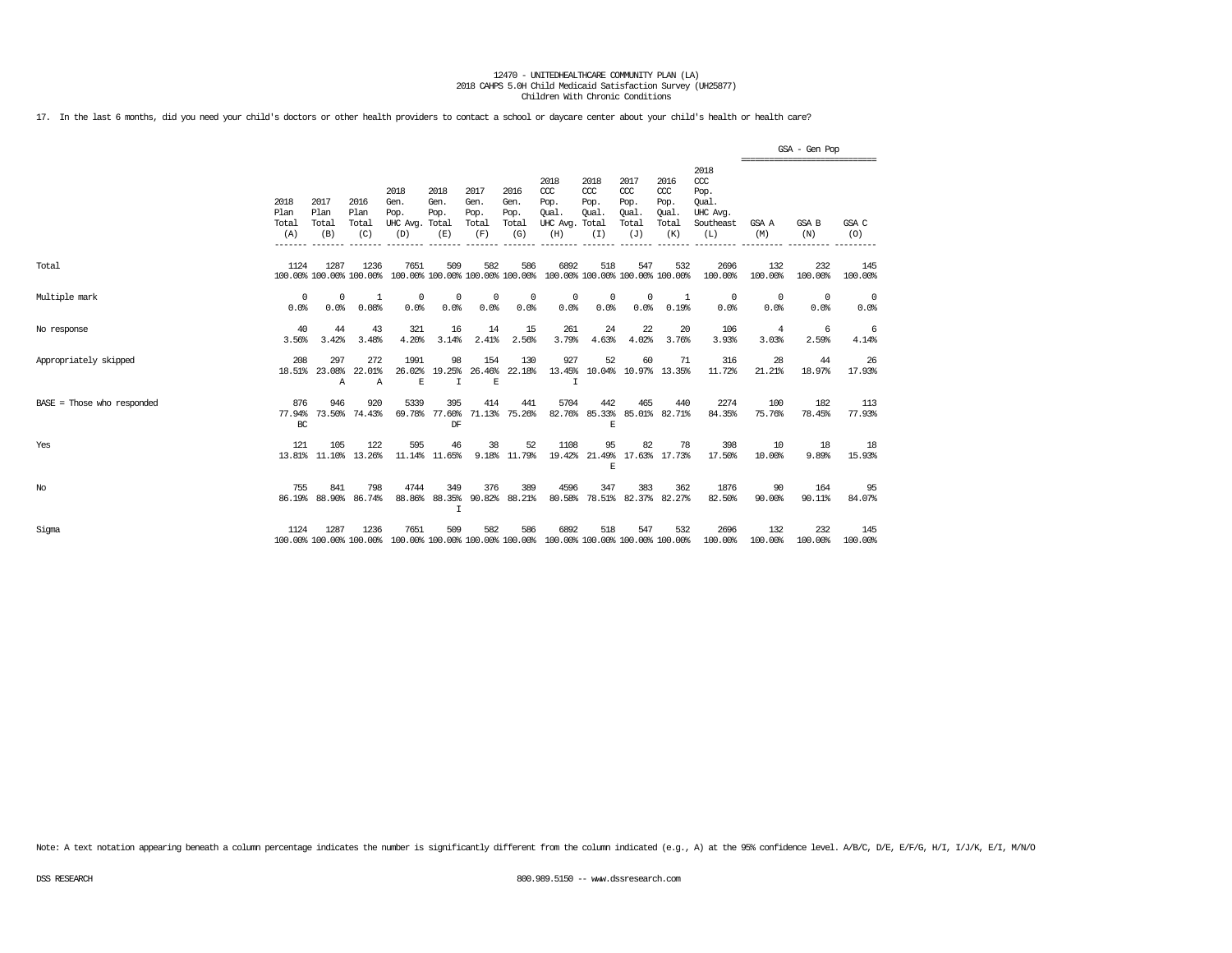18. In the last 6 months, did you get the help you needed from your child's doctors or other health providers in contacting your child's school or daycare?

|                            |                              |                              |                              |                                                                                                 |                                   |                                      |                                      |                                                 |                                              |                                                   |                                                   |                                                              |                | GSA - Gen Pop                                        |                    |
|----------------------------|------------------------------|------------------------------|------------------------------|-------------------------------------------------------------------------------------------------|-----------------------------------|--------------------------------------|--------------------------------------|-------------------------------------------------|----------------------------------------------|---------------------------------------------------|---------------------------------------------------|--------------------------------------------------------------|----------------|------------------------------------------------------|--------------------|
|                            | 2018<br>Plan<br>Total<br>(A) | 2017<br>Plan<br>Total<br>(B) | 2016<br>Plan<br>Total<br>(C) | 2018<br>Gen.<br>Pop.<br>UHC Avg. Total<br>(D)                                                   | 2018<br>Gen.<br>Pop.<br>(E)       | 2017<br>Gen.<br>Pop.<br>Total<br>(F) | 2016<br>Gen.<br>Pop.<br>Total<br>(G) | 2018<br>CCC<br>Pop.<br>Oual.<br>UHC Avg.<br>(H) | 2018<br>CCC<br>Pop.<br>Oual.<br>Total<br>(I) | 2017<br>$\alpha$<br>Pop.<br>Oual.<br>Total<br>(J) | 2016<br>$\alpha$<br>Pop.<br>Oual.<br>Total<br>(K) | 2018<br>ccc<br>Pop.<br>Oual.<br>UHC Avq.<br>Southeast<br>(L) | GSA A<br>(M)   | -----------------------------<br><b>GSA B</b><br>(N) | GSA C<br>(0)       |
| Total                      | 1124                         | 1287                         | 1236                         | 7651<br>100.00% 100.00% 100.00% 100.00% 100.00% 100.00% 100.00% 100.00% 100.00% 100.00%         | 509                               | 582                                  | 586                                  | 6892                                            | 518                                          | 547                                               | 532                                               | 2696<br>100.00%                                              | 132<br>100.00% | 232<br>100.00%                                       | 145<br>100.00%     |
| Multiple mark              | $^{\circ}$<br>0.0%           | 0<br>0.0%                    | 0<br>0.0%                    | 0<br>0.0%                                                                                       | $\Omega$<br>0.0%                  | 0<br>0.0%                            | 0<br>0.0%                            | 0<br>0.0%                                       | 0<br>0.0%                                    | $\circ$<br>0.0%                                   | $^{\circ}$<br>0.0%                                | $^{\circ}$<br>0.0%                                           | 0<br>0.0%      | $^{\circ}$<br>0.0%                                   | $^{\circ}$<br>0.0% |
| No response                | 42<br>3.74%                  | 45<br>3.50%                  | 47<br>3.80%                  | 330<br>4.31%                                                                                    | 16<br>3.14%                       | 14<br>2.41%                          | 16<br>2.73%                          | 274<br>3.98%                                    | 26<br>5.02%                                  | 23<br>4.20%                                       | 21<br>3.95%                                       | 110<br>4.08%                                                 | 4<br>3.03%     | -6<br>2.59%                                          | 6<br>4.14%         |
| Appropriately skipped      | 963<br>85.68%                | 1138<br>88.42%<br>Α          | 1070<br>86.57%               | 6735<br>88.03%                                                                                  | 447<br>87.82%<br>I                | 530<br>91.07%                        | 519<br>88.57%                        | 5523<br>80.14%                                  | 399                                          | 443<br>77.03% 80.99% 81.39%                       | 433                                               | 2192<br>81.31%                                               | 118<br>89.39%  | 208<br>89.66%                                        | 121<br>83.45%      |
| BASE = Those who responded | 119<br>10.59%<br>B           | 104<br>8.08%                 | 119<br>9.63%                 | 586<br>7.66%                                                                                    | 46<br>9.04%                       | 38<br>6.53%                          | 51<br>8.70%                          | 1095                                            | 93<br>F.                                     | 81<br>15.89% 17.95% 14.81% 14.66%                 | 78                                                | 394<br>14.61%                                                | 10<br>7.58%    | 18<br>7.76%                                          | 18<br>12.41%       |
| Yes                        | 112<br>94.12%                | 100<br>96.15%                | 114<br>95.80%                | 535                                                                                             | 44<br>91.30% 95.65% 92.11% 98.04% | 35                                   | 50                                   | 1017                                            | 90                                           | 79<br>92.88% 96.77% 97.53% 94.87%                 | 74                                                | 362<br>91.88%                                                | 10<br>100.00%  | 17<br>94.44%                                         | 17<br>94.44%       |
| No                         | 7<br>5.88%                   | 4<br>3.85%                   | 5<br>4.20%                   | 51<br>8.70%                                                                                     | $\overline{2}$<br>4.35%           | $\mathbf{z}$<br>7.89%                | 1<br>1.96%                           | 78<br>7.12%                                     | 3<br>3.23%                                   | 2<br>2.47%                                        | 4<br>5.13%                                        | 32<br>8.12%                                                  | 0<br>0.0%      | 1<br>5.56%                                           | 5.56%              |
| Sigma                      | 1124                         | 1287                         | 1236                         | 7651<br>100.00% 100.00% 100.00% 100.00% 100.00% 100.00% 100.00% 100.00% 100.00% 100.00% 100.00% | 509                               | 582                                  | 586                                  | 6892                                            | 518                                          | 547                                               | 532                                               | 2696<br>100.00%                                              | 132<br>100.00% | 232<br>100.00%                                       | 145<br>100.00%     |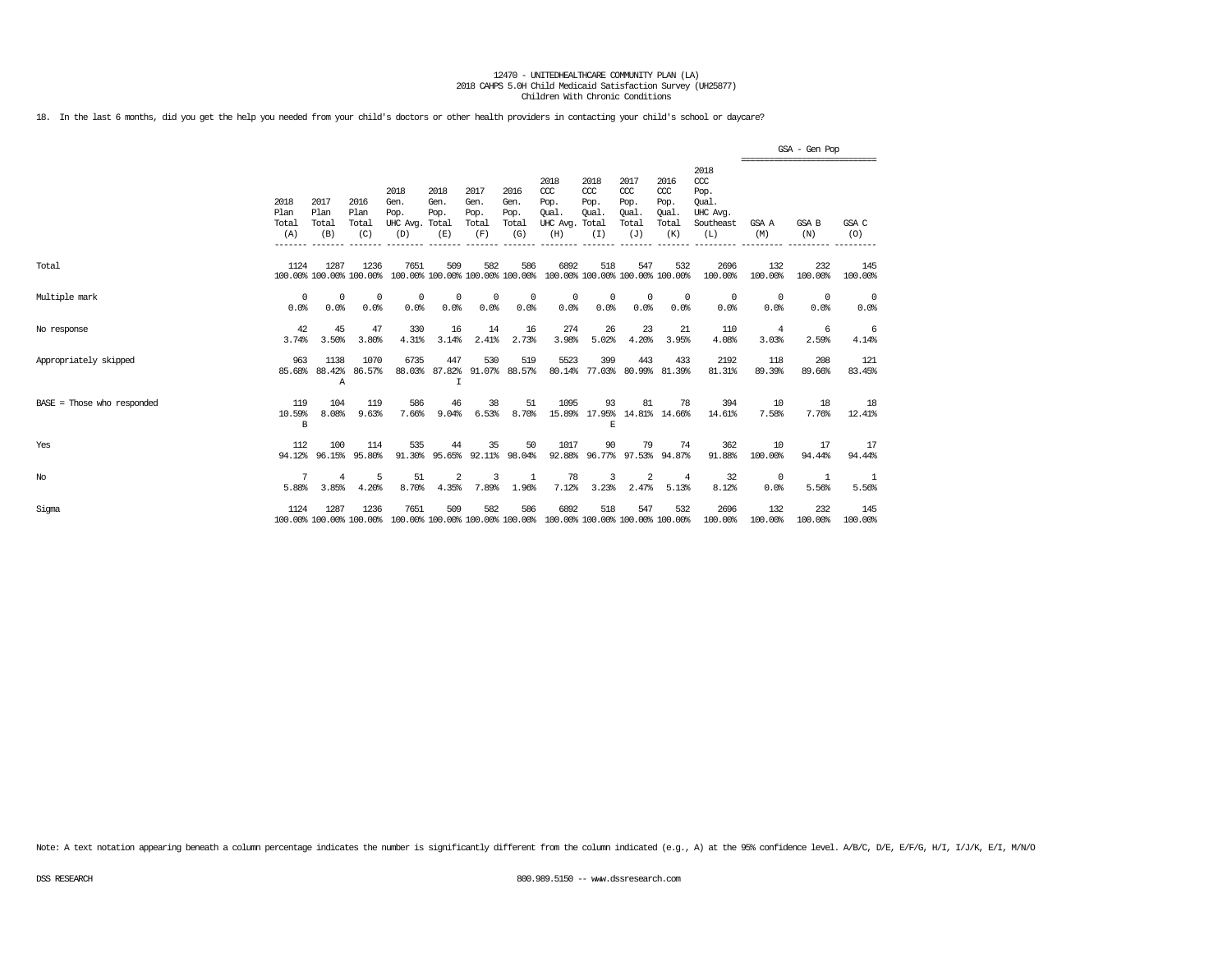19. Special medical equipment or devices include a walker, wheelchair, nebulizer, feeding tubes, or oxygen equipment. In the last 6 months, did you get or try to get any special medical equipment or devices for your child?

|                            |                              |                              |                                 |                                               |                                        |                                      |                                                 |                                                      |                                        |                                                   |                                              |                                                                   | GSA - Gen Pop<br>================================ |                         |                |  |  |
|----------------------------|------------------------------|------------------------------|---------------------------------|-----------------------------------------------|----------------------------------------|--------------------------------------|-------------------------------------------------|------------------------------------------------------|----------------------------------------|---------------------------------------------------|----------------------------------------------|-------------------------------------------------------------------|---------------------------------------------------|-------------------------|----------------|--|--|
|                            | 2018<br>Plan<br>Total<br>(A) | 2017<br>Plan<br>Total<br>(B) | 2016<br>Plan<br>Total<br>(C)    | 2018<br>Gen.<br>Pop.<br>UHC Avg. Total<br>(D) | 2018<br>Gen.<br>Pop.<br>(E)            | 2017<br>Gen.<br>Pop.<br>Total<br>(F) | 2016<br>Gen.<br>Pop.<br>Total<br>(G)<br>------- | 2018<br>CCC<br>Pop.<br>Oual<br>UHC Avg. Total<br>(H) | 2018<br>$CC$<br>Pop.<br>Oual.<br>(I)   | 2017<br>$\alpha$<br>Pop.<br>Oual.<br>Total<br>(J) | 2016<br>ccc<br>Pop.<br>Oual.<br>Total<br>(K) | 2018<br>$\alpha$<br>Pop.<br>Oual.<br>UHC Avg.<br>Southeast<br>(L) | GSA A<br>(M)                                      | <b>GSA B</b><br>(N)     | GSA C<br>(O)   |  |  |
| Total                      | 1124                         | 1287                         | 1236<br>100.00% 100.00% 100.00% | 7651                                          | 509<br>100.00% 100.00% 100.00% 100.00% | 582                                  | 586                                             | 6892                                                 | 518<br>100.00% 100.00% 100.00% 100.00% | 547                                               | 532                                          | 2696<br>100.00%                                                   | 132<br>100.00%                                    | 232<br>100.00%          | 145<br>100.00% |  |  |
| Multiple mark              | 0<br>0.0%                    | 0<br>0.0%                    | 0<br>0.0%                       | $^{\circ}$<br>0.0%                            | 0<br>0.0%                              | 0<br>0.0%                            | 0<br>0.0%                                       | 0<br>0.0%                                            | 0<br>0.0%                              | $\mathbf 0$<br>0.0%                               | $^{\circ}$<br>0.0%                           | $^{\circ}$<br>0.0%                                                | 0<br>0.0%                                         | $\Omega$<br>0.0%        | 0<br>0.0%      |  |  |
| No response                | 17<br>1.51%                  | 14<br>1.09%                  | 24<br>1.94%                     | 105<br>1.37%                                  | 6<br>1.18%                             | 6<br>1.03%                           | 7<br>1.19%                                      | 82<br>1.19%                                          | 8<br>1.54%                             | 4<br>0.73%                                        | 9<br>1.69%                                   | 33<br>1.22%                                                       | 1<br>0.76%                                        | $\overline{4}$<br>1.72% | 0.69%          |  |  |
| BASE = Those who responded | 1107                         | 1273<br>98.49% 98.91%        | 1212<br>98.06%                  | 7546<br>98.63%                                | 503<br>98.82%                          | 576<br>98.97%                        | 579<br>98.81%                                   | 6810<br>98.81%                                       | 510<br>98.46%                          | 543<br>99.27%                                     | 523<br>98.31%                                | 2663<br>98.78%                                                    | 131<br>99.24%                                     | 228<br>98.28%           | 144<br>99.31%  |  |  |
| Yes                        | 99<br>8.94%                  | 93<br>7.31%                  | 92<br>7.59%                     | 427<br>5.66%                                  | 37<br>7.36%                            | 32<br>5.56%                          | 35<br>6.04%                                     | 786<br>11.54%                                        | 65<br>12.75%<br>E                      | 55                                                | 61<br>10.13% 11.66%                          | 273<br>10.25%                                                     | 9<br>6.87%                                        | 14<br>6.14%             | 14<br>9.72%    |  |  |
| No                         | 1008<br>91.06%               | 1180<br>92.69%               | 1120<br>92.41%                  | 7119<br>94.34%                                | 466<br>92.64%<br>$\top$                | 544<br>94.44%                        | 544<br>93.96%                                   | 6024<br>88.46%                                       | 445<br>87.25%                          | 488<br>89.87%                                     | 462<br>88.34%                                | 2390<br>89.75%                                                    | 122<br>93.13%                                     | 214<br>93.86%           | 130<br>90.28%  |  |  |
| Sigma                      | 1124                         | 1287                         | 1236<br>100.00% 100.00% 100.00% | 7651<br>100.00% 100.00% 100.00% 100.00%       | 509                                    | 582                                  | 586                                             | 6892<br>100.00% 100.00% 100.00% 100.00%              | 518                                    | 547                                               | 532                                          | 2696<br>100.00%                                                   | 132<br>100.00%                                    | 232<br>100.00%          | 145<br>100.00% |  |  |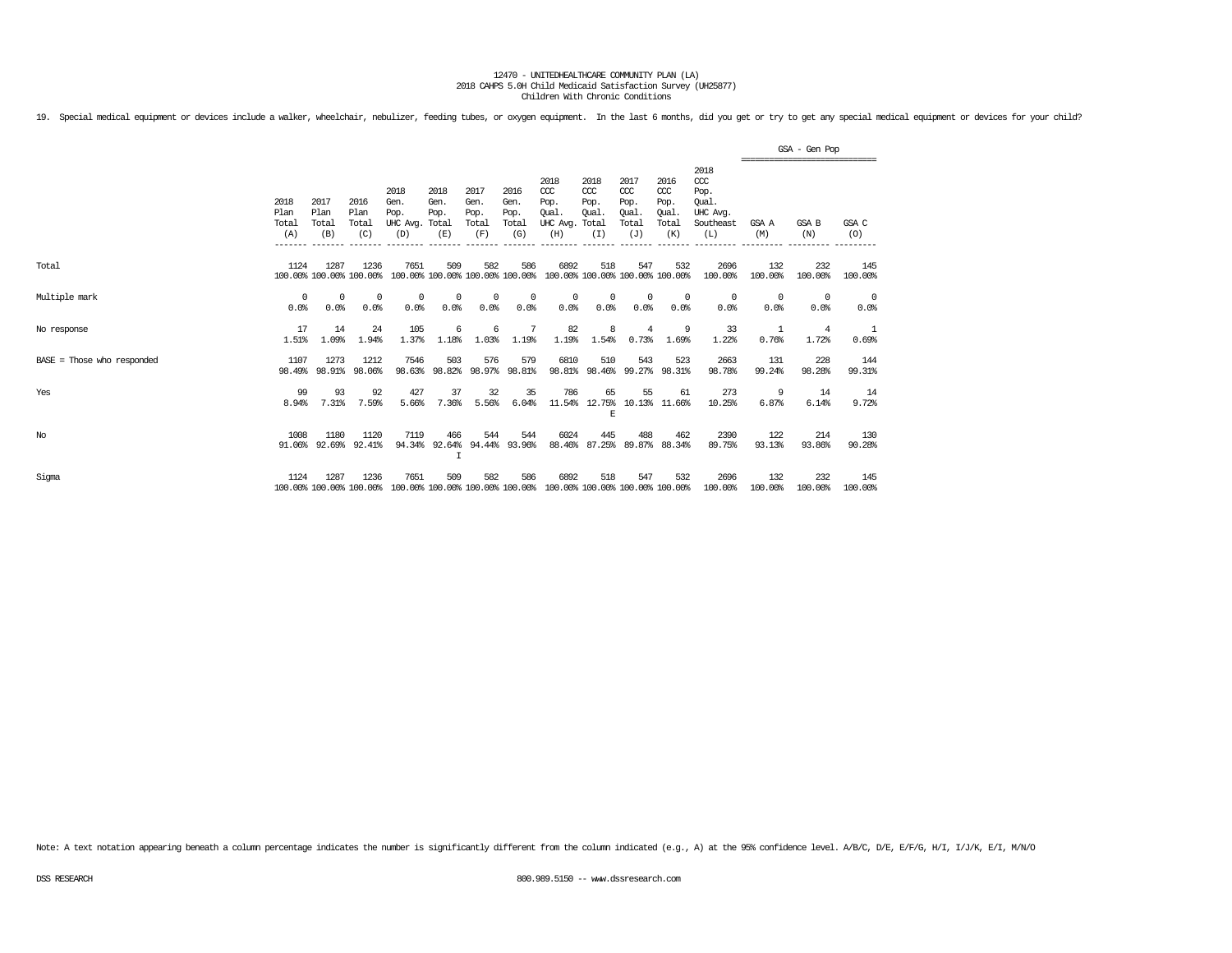20. In the last 6 months, how often was it easy to get special medical equipment or devices for your child?

|                                      |                              |                              |                                 |                                                                                         |                                        |                                      |                                      |                                                 |                                               |                                                  |                                                   |                                                                   | ================================ | GSA - Gen Pop            |                |
|--------------------------------------|------------------------------|------------------------------|---------------------------------|-----------------------------------------------------------------------------------------|----------------------------------------|--------------------------------------|--------------------------------------|-------------------------------------------------|-----------------------------------------------|--------------------------------------------------|---------------------------------------------------|-------------------------------------------------------------------|----------------------------------|--------------------------|----------------|
|                                      | 2018<br>Plan<br>Total<br>(A) | 2017<br>Plan<br>Total<br>(B) | 2016<br>Plan<br>Total<br>(C)    | 2018<br>Gen.<br>Pop.<br>UHC Avg. Total<br>(D)                                           | 2018<br>Gen.<br>Pop.<br>(E)            | 2017<br>Gen.<br>Pop.<br>Total<br>(F) | 2016<br>Gen.<br>Pop.<br>Total<br>(G) | 2018<br>ccc<br>Pop.<br>Qual.<br>UHC Avg.<br>(H) | 2018<br>$CC$<br>Pop.<br>Qual.<br>Total<br>(I) | 2017<br>$\alpha$<br>Pop.<br>Qual<br>Total<br>(J) | 2016<br>$\alpha$<br>Pop.<br>Qual.<br>Total<br>(K) | 2018<br>$\alpha$<br>Pop.<br>Oual.<br>UHC Avg.<br>Southeast<br>(L) | GSA A<br>(M)                     | GSA B<br>(N)             | GSA C<br>(O)   |
| Total                                | 1124                         | 1287                         | 1236<br>100.00% 100.00% 100.00% | 7651                                                                                    | 509<br>100.00% 100.00% 100.00% 100.00% | 582                                  | 586                                  | 6892                                            | 518                                           | 547<br>100.00% 100.00% 100.00% 100.00%           | 532                                               | 2696<br>100.00%                                                   | 132<br>100.00%                   | 232<br>100.00%           | 145<br>100.00% |
| Multiple mark                        | $\Omega$<br>0.0%             | 0<br>0.0%                    | $^{\circ}$<br>0.0%              | 0<br>0.0%                                                                               | 0<br>0.0%                              | 0<br>0.0%                            | $\Omega$<br>0.0%                     | $\mathbf 0$<br>0.0%                             | $\Omega$<br>0.0%                              | $\mathbf 0$<br>0.0%                              | 0<br>0.0%                                         | $\circ$<br>0.0%                                                   | 0<br>0.0%                        | $\circ$<br>0.0%          | 0<br>0.0%      |
| No response                          | 19<br>1.69%                  | 14<br>1.09%                  | 26<br>2.10%<br>B                | 119<br>1.56%                                                                            | 7<br>1.38%                             | 6<br>1.03%                           | 8<br>1.37%                           | 98<br>1.42%                                     | 9<br>1.74%                                    | $\overline{4}$<br>0.73%                          | 11<br>2.07%                                       | 38<br>1.41%                                                       | 1<br>0.76%                       | 5<br>2.16%               | 1<br>0.69%     |
| Appropriately skipped                | 1008<br>89.68%               | 1180<br>91.69%               | 1120<br>90.61%                  | 7119<br>93.05%                                                                          | 466<br>91.55%<br>I                     | 544<br>93.47%                        | 544<br>92.83%                        | 6024                                            | 445<br>87.41% 85.91%                          | 488<br>89.21%                                    | 462<br>86.84%                                     | 2390<br>88.65%                                                    | 122<br>92.42%                    | 214<br>92.24%            | 130<br>89.66%  |
| BASE = Those who responded           | 97<br>8.63%                  | 93<br>7.23%                  | 90<br>7.28%                     | 413<br>5.40%                                                                            | 36<br>7.07%                            | 32<br>5.50%                          | 34<br>5.80%                          | 770<br>11.17%                                   | 64<br>12.36%<br>F.                            | 55<br>10.05%                                     | 59<br>11.09%                                      | 268<br>9.94%                                                      | 9<br>6.82%                       | 13<br>5.60%              | 14<br>9.66%    |
| Never                                | 10                           | 10                           | 12<br>10.31% 10.75% 13.33%      | 35<br>8.47%                                                                             | 3<br>8.33%                             | 0                                    | 4<br>$0.0%$ 11.76%<br>F              | 77<br>10.00%                                    | 5                                             | 6<br>7.81% 10.91% 13.56%                         | 8                                                 | 27<br>10.07%                                                      | 2<br>22.22%                      | $\circ$<br>0.0%          | 1<br>7.14%     |
| Sometimes                            | 9                            | 16<br>9.28% 17.20%           | 15<br>16.67%                    | 50<br>12.11%                                                                            | 3<br>8.33%                             | 4<br>12.50%                          | 6<br>17.65%                          | 117<br>15.19%                                   | 8<br>12.50%                                   | 11<br>20.00%                                     | 11<br>18.64%                                      | 35<br>13.06%                                                      | 1<br>11.11%                      | 0<br>0.0%                | 2<br>14.29%    |
| Bottom Two Box (%Never + %Sometimes) | 19<br>19.59%                 | 26<br>27.96%                 | 27<br>30.00%                    | 85<br>20.58%                                                                            | 6<br>16.67%                            | 4<br>12.50%                          | 10<br>29.41%                         | 194<br>25.19%                                   | 13<br>20.31%                                  | 17<br>30.91%                                     | 19<br>32.20%                                      | 62<br>23.13%                                                      | 3<br>33.33%                      | $\circ$<br>0.0%          | 3<br>21.43%    |
| Usually                              | 15<br>15.46%                 | 13<br>13.98%                 | 14<br>15.56%                    | 67<br>16.22%                                                                            | 5<br>13.89%                            | 5<br>15.63%                          | 5<br>14.71%                          | 177<br>22.99%                                   | 12<br>18.75%                                  | 7<br>12.73%                                      | 8<br>13.56%                                       | 57<br>21.27%                                                      | $\mathbf{1}$<br>11.11%           | $\overline{2}$<br>15.38% | 2<br>14.29%    |
| Always                               | 63<br>64.95%                 | 54<br>58.06%                 | 49<br>54.44%                    | 261<br>63.20%                                                                           | 25<br>69.44%                           | 23<br>71.88%                         | 19<br>55.88%                         | 399<br>51.82%                                   | 39<br>60.94%                                  | 31<br>56.36%                                     | 32<br>54.24%                                      | 149<br>55.60%                                                     | 5<br>55.56%                      | 11<br>84.62%             | 9<br>64.29%    |
| CAHPS Rate (%Always + %Usually)      | 78<br>80.41%                 | 67<br>72.04%                 | 63<br>70.00%                    | 328<br>79.42%                                                                           | 30<br>83.33%                           | 28<br>87.50%                         | 24<br>70.59%                         | 576<br>74.81%                                   | 51<br>79.69%                                  | 38<br>69.09%                                     | 40<br>67.80%                                      | 206<br>76.87%                                                     | 6<br>66.67%                      | 13<br>100.00%            | 11<br>78.57%   |
| 3-point composite mean               |                              | 2.4536 2.3011                | 2.2444                          | 2.4262                                                                                  | 2.5278                                 | 2.5938                               | 2.2647                               |                                                 | 2.2662 2.4063                                 | 2.2545                                           | 2.2203                                            | 2.3246                                                            | 2.2222                           | 2.8462                   | 2.4286         |
| 4-point composite mean               |                              | 3.3505 3.1935                | 3.1111                          |                                                                                         | 3.3414 3.4444 3.5938                   |                                      | 3.1471                               |                                                 |                                               | 3.1662 3.3281 3.1455                             | 3.0847                                            | 3.2239                                                            | 3.0000                           | 3.8462                   | 3.3571         |
| Sigma                                | 1124                         | 1287                         | 1236                            | 7651<br>100.00% 100.00% 100.00% 100.00% 100.00% 100.00% 100.00% 100.00% 100.00% 100.00% | 509                                    | 582                                  | 586                                  | 6892                                            | 518                                           | 547                                              | 532                                               | 2696<br>100.00%                                                   | 132<br>100.00%                   | 232<br>100.00%           | 145<br>100.00% |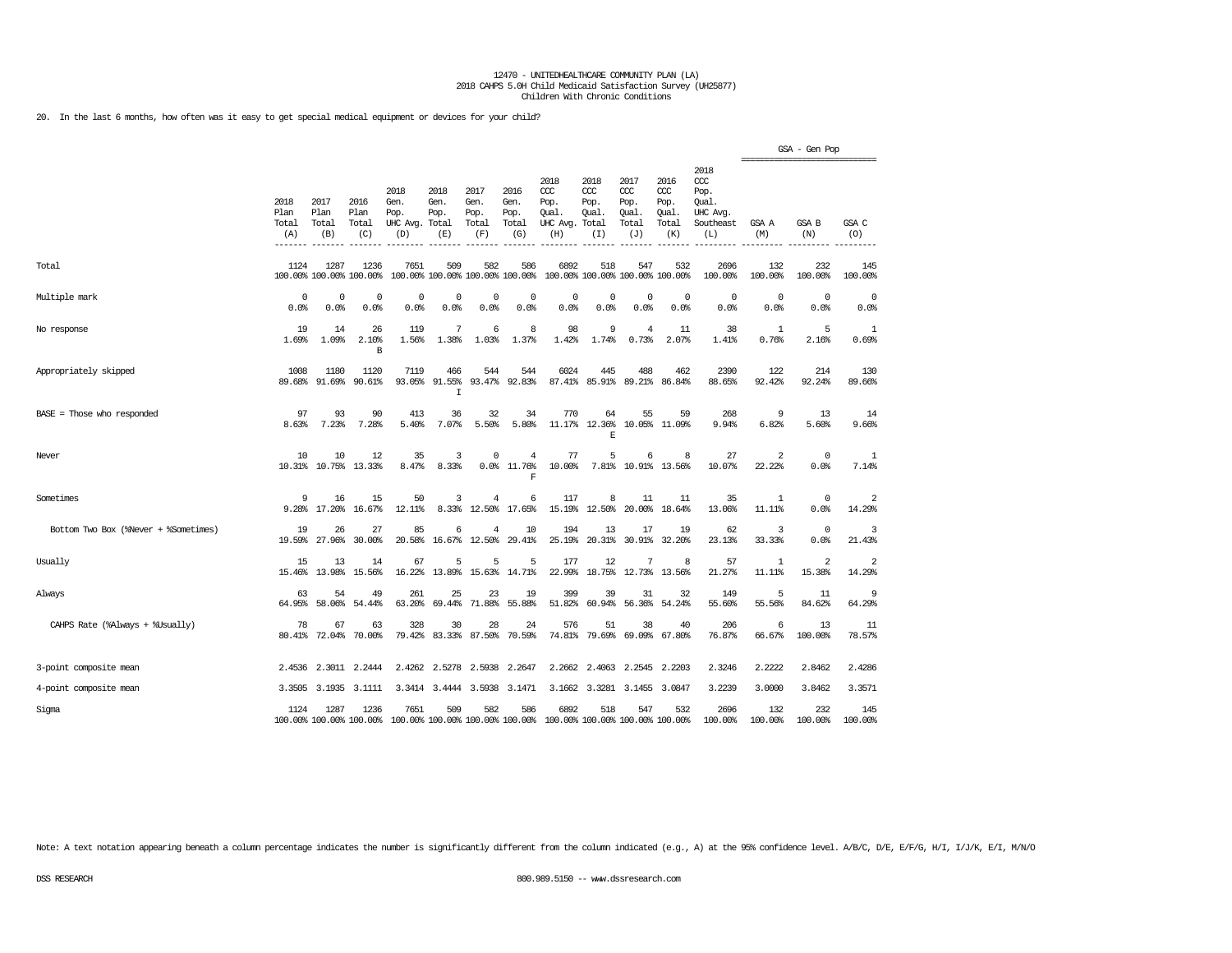21. Did anyone from your child's health plan, doctor's office, or clinic help you get special medical equipment or devices for your child?

|                            |                              |                              |                                 |                                                                                         |                                         |                                      |                                      |                                                                         |                                      |                                                   |                                                   |                                                                   |                                                | GSA - Gen Pop      |                    |
|----------------------------|------------------------------|------------------------------|---------------------------------|-----------------------------------------------------------------------------------------|-----------------------------------------|--------------------------------------|--------------------------------------|-------------------------------------------------------------------------|--------------------------------------|---------------------------------------------------|---------------------------------------------------|-------------------------------------------------------------------|------------------------------------------------|--------------------|--------------------|
|                            | 2018<br>Plan<br>Total<br>(A) | 2017<br>Plan<br>Total<br>(B) | 2016<br>Plan<br>Total<br>(C)    | 2018<br>Gen.<br>Pop.<br>UHC Avg. Total<br>(D)                                           | 2018<br>Gen.<br>Pop.<br>(E)             | 2017<br>Gen.<br>Pop.<br>Total<br>(F) | 2016<br>Gen.<br>Pop.<br>Total<br>(G) | 2018<br>CCC<br>Pop.<br>Oual.<br>UHC Avg. Total<br>(H)                   | 2018<br>$CC$<br>Pop.<br>Oual.<br>(I) | 2017<br>$\alpha$<br>Pop.<br>Oual.<br>Total<br>(J) | 2016<br>$\alpha$<br>Pop.<br>Oual.<br>Total<br>(K) | 2018<br>$\alpha$<br>Pop.<br>Oual.<br>UHC Avq.<br>Southeast<br>(L) | ==============================<br>GSA A<br>(M) | GSA B<br>(N)       | GSA C<br>(0)       |
| Total                      | 1124                         | 1287                         | 1236<br>100.00% 100.00% 100.00% | 7651                                                                                    | 509                                     | 582                                  | 586                                  | 6892<br>100.00% 100.00% 100.00% 100.00% 100.00% 100.00% 100.00% 100.00% | 518                                  | 547                                               | 532                                               | 2696<br>100.00%                                                   | 132<br>100.00%                                 | 232<br>100.00%     | 145<br>100.00%     |
| Multiple mark              | $\Omega$<br>0.0%             | $^{\circ}$<br>0.0%           | 0<br>0.0%                       | $^{\circ}$<br>0.0%                                                                      | $^{\circ}$<br>0.0%                      | $^{\circ}$<br>0.0%                   | 0<br>0.0%                            | $^{\circ}$<br>0.0%                                                      | 0<br>0.0%                            | $^{\circ}$<br>0.0%                                | $^{\circ}$<br>0.0%                                | $^{\circ}$<br>0.0%                                                | $^{\circ}$<br>0.0%                             | $^{\circ}$<br>0.0% | $^{\circ}$<br>0.0% |
| No response                | 19<br>1.69%                  | 14<br>1.09%                  | 26<br>2.10%<br>B                | 119<br>1.56%                                                                            | 8<br>1.57%                              | 6<br>1.03%                           | 8<br>1.37%                           | 95<br>1.38%                                                             | 9<br>1.74%                           | 4<br>0.73%                                        | 10<br>1.88%                                       | 36<br>1.34%                                                       | 2<br>1.52%                                     | 5<br>2.16%         | -1<br>0.69%        |
| Appropriately skipped      | 1008<br>89.68%               | 1180<br>91.69%               | 1120<br>90.61%                  | 7119                                                                                    | 466<br>93.05% 91.55% 93.47% 92.83%<br>I | 544                                  | 544                                  | 6024                                                                    | 445                                  | 488                                               | 462<br>87.41% 85.91% 89.21% 86.84%                | 2390<br>88.65%                                                    | 122<br>92.42%                                  | 214<br>92.24%      | 130<br>89.66%      |
| BASE = Those who responded | 97<br>8.63%                  | 93<br>7.23%                  | 90<br>7.28%                     | 413<br>5.40%                                                                            | 35<br>6.88%                             | 32<br>5.50%                          | 34<br>5.80%                          | 773                                                                     | 64<br>E                              | 55                                                | 60<br>11.22% 12.36% 10.05% 11.28%                 | 270<br>10.01%                                                     | 8<br>6.06%                                     | 13<br>5.60%        | 14<br>9.66%        |
| Yes                        | 75<br>77.32%                 | 74<br>79.57%                 | 67<br>74.44%                    | 334                                                                                     | 31<br>80.87% 88.57% 84.38% 76.47%       | 27                                   | 26                                   | 634<br>82.02%                                                           | 51                                   | 44<br>79.69% 80.00%                               | 45<br>75.00%                                      | 223<br>82.59%                                                     | 8<br>100.00%                                   | 11<br>84.62%       | 12<br>85.71%       |
| $_{\mathrm{No}}$           | 22<br>22.68%                 | 19<br>20.43%                 | 23<br>25.56%                    | 79                                                                                      | 4<br>19.13% 11.43% 15.63% 23.53%        | 5                                    | 8                                    | 139<br>17.98%                                                           | 13                                   | 11                                                | 15<br>20.31% 20.00% 25.00%                        | 47<br>17.41%                                                      | $^{\circ}$<br>0.0%                             | 2<br>15.38%        | -2<br>14.29%       |
| Sigma                      | 1124                         | 1287                         | 1236                            | 7651<br>100.00% 100.00% 100.00% 100.00% 100.00% 100.00% 100.00% 100.00% 100.00% 100.00% | 509                                     | 582                                  | 586                                  | 6892                                                                    | 518                                  | 547                                               | 532                                               | 2696<br>100.00%                                                   | 132<br>100.00%                                 | 232<br>100.00%     | 145<br>100.00%     |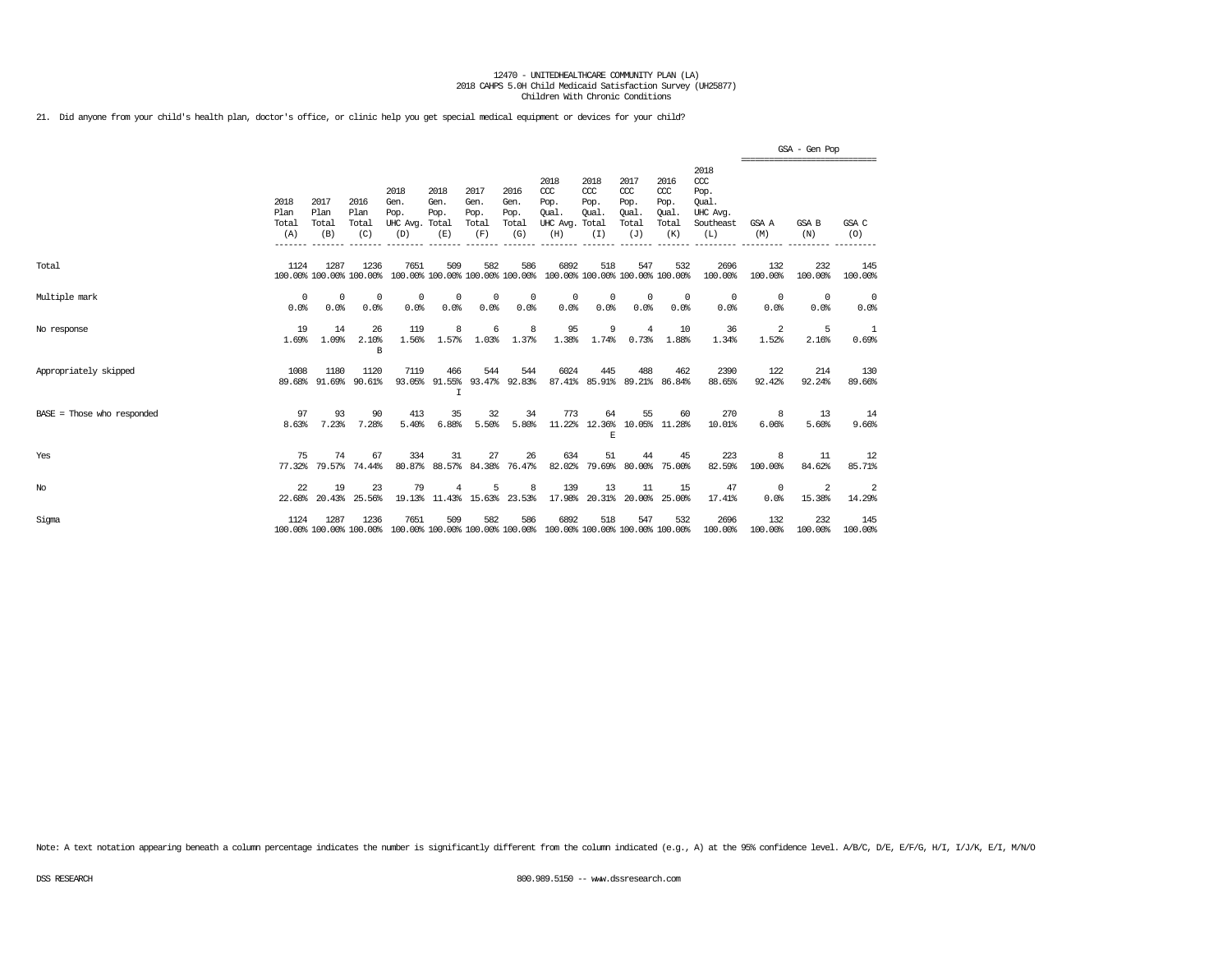22. In the last 6 months, did you get or try to get special therapy such as physical, occupational, or speech therapy for your child?

|                              |                                         |                                         |                                         |                                                     |                                                 |                                                 |                                                 |                                                                         |                                                         |                                                                |                                                        |                                                                                            |                  | GSA - Gen Pop<br>,,,,,,,,,,,,,,,,,,,,,,,,,,,,,,, |                    |
|------------------------------|-----------------------------------------|-----------------------------------------|-----------------------------------------|-----------------------------------------------------|-------------------------------------------------|-------------------------------------------------|-------------------------------------------------|-------------------------------------------------------------------------|---------------------------------------------------------|----------------------------------------------------------------|--------------------------------------------------------|--------------------------------------------------------------------------------------------|------------------|--------------------------------------------------|--------------------|
|                              | 2018<br>Plan<br>Total<br>(A)<br>------- | 2017<br>Plan<br>Total<br>(B)<br>------- | 2016<br>Plan<br>Total<br>(C)<br>------- | 2018<br>Gen.<br>Pop.<br>UHC Avg.<br>(D)<br>-------- | 2018<br>Gen.<br>Pop.<br>Total<br>(E)<br>------- | 2017<br>Gen.<br>Pop.<br>Total<br>(F)<br>------- | 2016<br>Gen.<br>Pop.<br>Total<br>(G)<br>------- | 2018<br>CCC<br>Pop.<br>Oual<br>UHC Avg.<br>(H)<br>________              | 2018<br>CCC<br>Pop.<br>Oual.<br>Total<br>(I)<br>------- | 2017<br>$\alpha$<br>Pop.<br>Oual.<br>Total<br>(J)<br>--------- | 2016<br>ccc<br>Pop.<br>Oual.<br>Total<br>(K)<br>______ | 2018<br>$\alpha$<br>Pop.<br>Oual.<br>UHC Avq.<br>Southeast<br>(L)<br>--------------------- | GSA A<br>(M)     | GSA B<br>(N)<br>-------------                    | GSA C<br>(O)       |
| Total                        | 1124                                    | 1287                                    | 1236<br>100.00% 100.00% 100.00%         | 7651                                                | 509<br>100.00% 100.00% 100.00% 100.00%          | 582                                             | 586                                             | 6892<br>100.00% 100.00% 100.00% 100.00%                                 | 518                                                     | 547                                                            | 532                                                    | 2696<br>100.00%                                                                            | 132<br>100.00%   | 232<br>100.00%                                   | 145<br>100.00%     |
| Multiple mark                | $\Omega$<br>0.0%                        | $\Omega$<br>0.0%                        | $^{\circ}$<br>0.0%                      | 0<br>0.0%                                           | 0<br>0.0%                                       | $\Omega$<br>0.0%                                | $\Omega$<br>0.0%                                | $\Omega$<br>0.0%                                                        | $\Omega$<br>0.0%                                        | $\mathbf 0$<br>0.0%                                            | 0<br>0.0%                                              | $^{\circ}$<br>0.0%                                                                         | $\Omega$<br>0.0% | $^{\circ}$<br>0.0%                               | $^{\circ}$<br>0.0% |
| No response                  | 15<br>1.33%                             | 18<br>1.40%                             | 22<br>1.78%                             | 122<br>1.59%                                        | 4<br>0.79%                                      | 1.20%                                           | 5<br>0.85%                                      | 104<br>1.51%                                                            | 9<br>1.74%                                              | 10<br>1.83%                                                    | 12<br>2.26%                                            | 32<br>1.19%                                                                                | 2<br>1.52%       | 2<br>0.86%                                       | 0<br>0.0%          |
| $BASE = Those who responded$ | 1109<br>98.67%                          | 1269<br>98.60%                          | 1214<br>98.22%                          | 7529<br>98.41%                                      | 505<br>99.21%                                   | 575<br>98.80%                                   | 581<br>99.15%                                   | 6788                                                                    | 509<br>98.49% 98.26% 98.17% 97.74%                      | 537                                                            | 520                                                    | 2664<br>98.81%                                                                             | 130<br>98.48%    | 230<br>99.14%                                    | 145<br>100.00%     |
| Yes                          | 146<br>13.17%                           | 136<br>10.72%                           | 130<br>10.71%                           | 835<br>11.09%                                       | 66<br>13.07%<br>FG                              | 44<br>7.65%                                     | 49<br>8.43%                                     | 1602<br>23.60%                                                          | 109<br>21.41%<br>E                                      | 95                                                             | 88<br>17.69% 16.92%                                    | 474<br>17.79%                                                                              | 18<br>13.85%     | 27<br>11.74%                                     | -21<br>14.48%      |
| $_{\mathrm{No}}$             | 963<br>86.83%                           | 1133<br>89.28%                          | 1084<br>89.29%                          | 6694<br>88.91%                                      | 439<br>86.93%<br>T                              | 531<br>92.35%<br>E                              | 532<br>91.57%<br>E                              | 5186<br>76.40%                                                          | 400<br>78.59%                                           | 442                                                            | 432<br>82.31% 83.08%                                   | 2190<br>82.21%                                                                             | 112<br>86.15%    | 203<br>88.26%                                    | 124<br>85.52%      |
| Sigma                        | 1124                                    | 1287                                    | 1236<br>100.00% 100.00% 100.00%         | 7651                                                | 509                                             | 582                                             | 586                                             | 6892<br>100.00% 100.00% 100.00% 100.00% 100.00% 100.00% 100.00% 100.00% | 518                                                     | 547                                                            | 532                                                    | 2696<br>100.00%                                                                            | 132<br>100.00%   | 232<br>100.00%                                   | 145<br>100.00%     |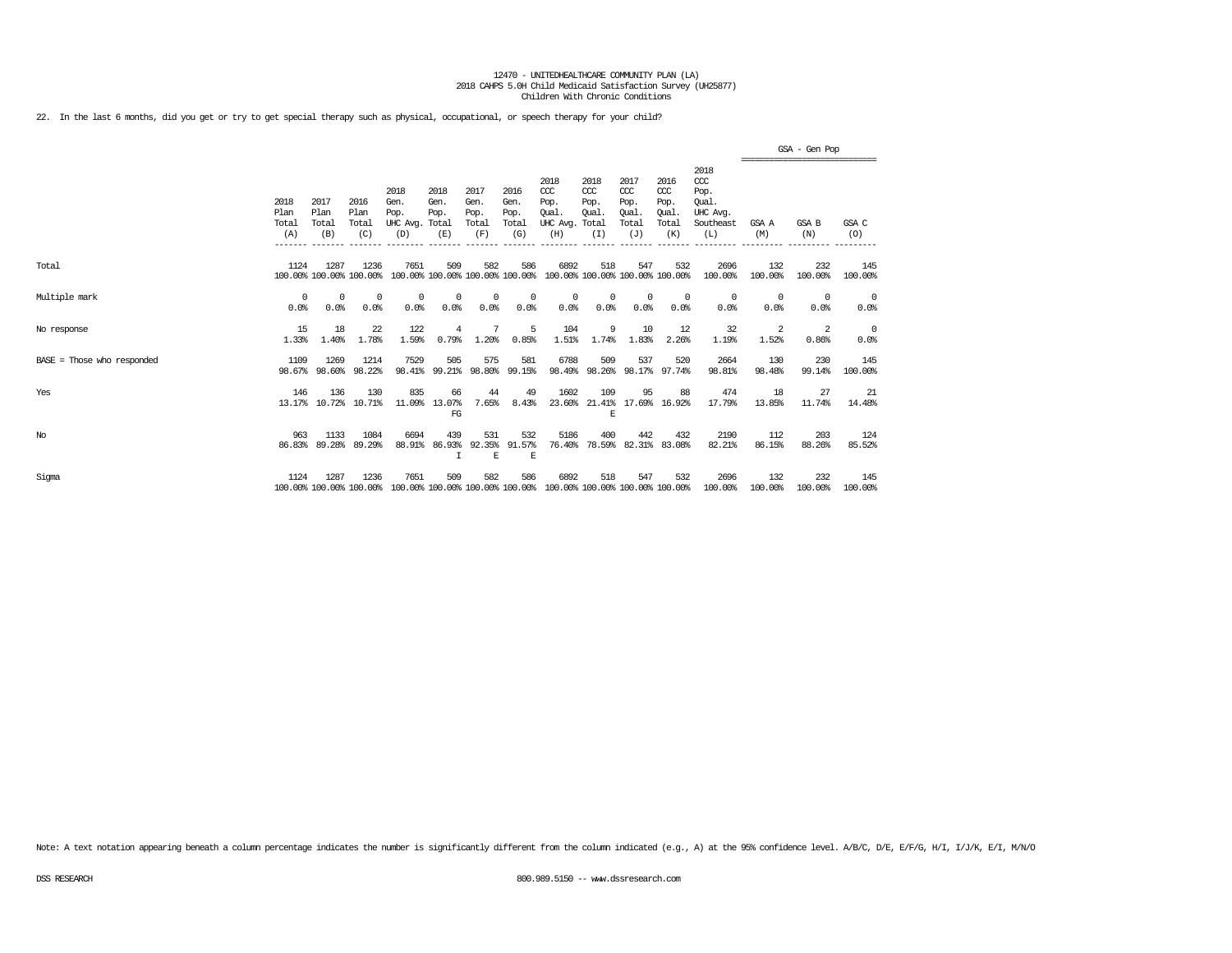23. In the last 6 months, how often was it easy to get this therapy for your child?

|                                      |                              |                              |                                 |                                                                                         |                                      |                                      |                                        |                                                      |                                     |                                              |                                              |                                                                   | ===================== | GSA - Gen Pop  |                |
|--------------------------------------|------------------------------|------------------------------|---------------------------------|-----------------------------------------------------------------------------------------|--------------------------------------|--------------------------------------|----------------------------------------|------------------------------------------------------|-------------------------------------|----------------------------------------------|----------------------------------------------|-------------------------------------------------------------------|-----------------------|----------------|----------------|
|                                      | 2018<br>Plan<br>Total<br>(A) | 2017<br>Plan<br>Total<br>(B) | 2016<br>Plan<br>Total<br>(C)    | 2018<br>Gen.<br>Pop.<br>UHC Avg.<br>(D)                                                 | 2018<br>Gen.<br>Pop.<br>Total<br>(E) | 2017<br>Gen.<br>Pop.<br>Total<br>(F) | 2016<br>Gen.<br>Pop.<br>Total<br>(G)   | 2018<br>CCC<br>Pop.<br>Oual<br>UHC Avg. Total<br>(H) | 2018<br>ccc<br>Pop.<br>Oual.<br>(I) | 2017<br>ccc<br>Pop.<br>Oual.<br>Total<br>(J) | 2016<br>ccc<br>Pop.<br>Oual.<br>Total<br>(K) | 2018<br>$\alpha$<br>Pop.<br>Oual.<br>UHC Avg.<br>Southeast<br>(L) | GSA A<br>(M)          | GSA B<br>(N)   | GSA C<br>(0)   |
| Total                                | 1124                         | 1287                         | 1236<br>100.00% 100.00% 100.00% | 7651                                                                                    | 509                                  | 582                                  | 586<br>100.00% 100.00% 100.00% 100.00% | 6892                                                 | 518                                 | 547<br>100.00% 100.00% 100.00% 100.00%       | 532                                          | 2696<br>100.00%                                                   | 132<br>100.00%        | 232<br>100.00% | 145<br>100.00% |
| Multiple mark                        | 0                            | $^{\circ}$                   | $^{\circ}$                      | $^{\circ}$                                                                              | 0                                    | $^{\circ}$                           | 0                                      | $\mathbf 0$                                          | $\mathbf 0$                         | $\circ$                                      | $\mathbf{0}$                                 | $^{\circ}$                                                        | $\mathbf 0$           | $^{\circ}$     | $\mathbf 0$    |
|                                      | 0.0%                         | 0.0%                         | 0.0%                            | 0.0%                                                                                    | 0.0%                                 | 0.0%                                 | 0.0%                                   | 0.0%                                                 | 0.0%                                | 0.0%                                         | 0.0%                                         | 0.0%                                                              | 0.0%                  | 0.0%           | 0.0%           |
| No response                          | 17                           | 29                           | 29                              | 146                                                                                     | 6                                    | 8                                    | 7                                      | 141                                                  | 10                                  | 15                                           | 16                                           | 46                                                                | $\overline{2}$        | 3              | 1              |
|                                      | 1.51%                        | 2.25%                        | 2.35%                           | 1.91%                                                                                   | 1.18%                                | 1.37%                                | 1.19%                                  | 2.05%                                                | 1.93%                               | 2.74%                                        | 3.01%                                        | 1.71%                                                             | 1.52%                 | 1.29%          | 0.69%          |
| Appropriately skipped                | 963<br>85.68%                | 1133<br>88.03%               | 1084<br>87.70%                  | 6694<br>87.49%                                                                          | 439<br>86.25%<br>$\mathbf I$         | 531<br>91.24%<br>$\mathbf E$         | 532<br>90.78%<br>E                     | 5186<br>75.25%                                       | 400<br>77.22%                       | 442<br>80.80%                                | 432<br>81.20%                                | 2190<br>81.23%                                                    | 112<br>84.85%         | 203<br>87.50%  | 124<br>85.52%  |
| $BASE = Those who responded$         | 144<br>12.81%<br>BC          | 125<br>9.71%                 | 123<br>9.95%                    | 811<br>10.60%                                                                           | 64<br>12.57%<br>FG                   | 43<br>7.39%                          | 47<br>8.02%                            | 1565<br>22.71%                                       | 108<br>20.85%<br>KE                 | 90                                           | 84<br>16.45% 15.79%                          | 460<br>17.06%                                                     | 18<br>13.64%          | 26<br>11.21%   | 20<br>13.79%   |
| Never                                | 12                           | 15                           | 20                              | 65                                                                                      | 8                                    | 6                                    | 12                                     | 121                                                  | 7                                   | 9                                            | 12                                           | 36                                                                | 3                     | 3              | $\overline{2}$ |
|                                      | 8.33%                        | 12.00%                       | 16.26%                          | 8.01%                                                                                   | 12.50%                               | 13.95%                               | 25.53%                                 | 7.73%                                                | 6.48%                               | 10.00%                                       | 14.29%                                       | 7.83%                                                             | 16.67%                | 11.54%         | 10.00%         |
| Sometimes                            | 20                           | 20                           | 17                              | 109                                                                                     | 5                                    | 8                                    | 5                                      | 204                                                  | 15                                  | 12                                           | 15                                           | 57                                                                | $\circ$               | $\overline{2}$ | 3              |
|                                      | 13.89%                       | 16.00%                       | 13.82%                          | 13.44%                                                                                  | 7.81%                                | 18.60%                               | 10.64%                                 | 13.04%                                               | 13.89%                              | 13.33%                                       | 17.86%                                       | 12.39%                                                            | 0.0%                  | 7.69%          | 15.00%         |
| Bottom Two Box (%Never + %Sometimes) | 32                           | 35                           | 37                              | 174                                                                                     | 13                                   | 14                                   | 17                                     | 325                                                  | 22                                  | 21                                           | 27                                           | 93                                                                | 3                     | 5              | 5              |
|                                      | 22.22%                       | 28,00%                       | 30.08%                          | 21.45%                                                                                  | 20.31%                               | 32.56%                               | 36.17%                                 | 20.77%                                               | 20.37%                              | 23.33%                                       | 32.14%                                       | 20.22%                                                            | 16.67%                | 19.23%         | 25.00%         |
| Usually                              | 28                           | 19                           | 19                              | 142                                                                                     | 9                                    | 8                                    | 5                                      | 306                                                  | 24                                  | 19                                           | 15                                           | 88                                                                | 3                     | $\overline{4}$ | 2              |
|                                      | 19.44%                       | 15.20%                       | 15.45%                          | 17.51%                                                                                  | 14.06%                               | 18.60%                               | 10.64%                                 | 19.55%                                               | 22.22%                              | 21.11%                                       | 17.86%                                       | 19.13%                                                            | 16.67%                | 15.38%         | 10.00%         |
| Always                               | 84                           | 71                           | 67                              | 495                                                                                     | 42                                   | 21                                   | 25                                     | 934                                                  | 62                                  | 50                                           | 42                                           | 279                                                               | 12                    | 17             | 13             |
|                                      | 58.33%                       | 56.80%                       | 54.47%                          | 61.04%                                                                                  | 65.63%                               | 48.84%                               | 53.19%                                 | 59.68%                                               | 57.41%                              | 55.56%                                       | 50.00%                                       | 60.65%                                                            | 66.67%                | 65.38%         | 65.00%         |
| CAHPS Rate (%Always + %Usually)      | 112                          | 90                           | 86                              | 637                                                                                     | 51                                   | 29                                   | 30                                     | 1240                                                 | 86                                  | 69                                           | 57                                           | 367                                                               | 15                    | 21             | 15             |
|                                      | 77.78%                       | 72.00%                       | 69.92%                          | 78.55%                                                                                  | 79.69%                               | 67.44%                               | 63.83%                                 | 79.23%                                               | 79.63%                              | 76.67%                                       | 67.86%                                       | 79.78%                                                            | 83.33%                | 80.77%         | 75.00%         |
| 3-point composite mean               |                              | 2.3611 2.2880                | 2.2439                          | 2.3958                                                                                  | 2.4531                               | 2.1628                               | 2.1702                                 | 2.3891                                               | 2.3704                              | 2.3222                                       | 2.1786                                       | 2.4043                                                            | 2.5000                | 2.4615         | 2.4000         |
| 4-point composite mean               | 3.2778                       | 3.1680                       | 3.0813                          | 3.3157                                                                                  | 3.3281                               | 3.0233                               | 2.9149                                 | 3.3118                                               | 3.3056                              | 3.2222                                       | 3.0357                                       | 3.3261                                                            | 3.3333                | 3.3462         | 3.3000         |
| Sigma                                | 1124                         | 1287                         | 1236                            | 7651<br>100.00% 100.00% 100.00% 100.00% 100.00% 100.00% 100.00% 100.00% 100.00% 100.00% | 509                                  | 582                                  | 586                                    | 6892                                                 | 518                                 | 547                                          | 532                                          | 2696<br>100.00%                                                   | 132<br>100.00%        | 232<br>100.00% | 145<br>100.00% |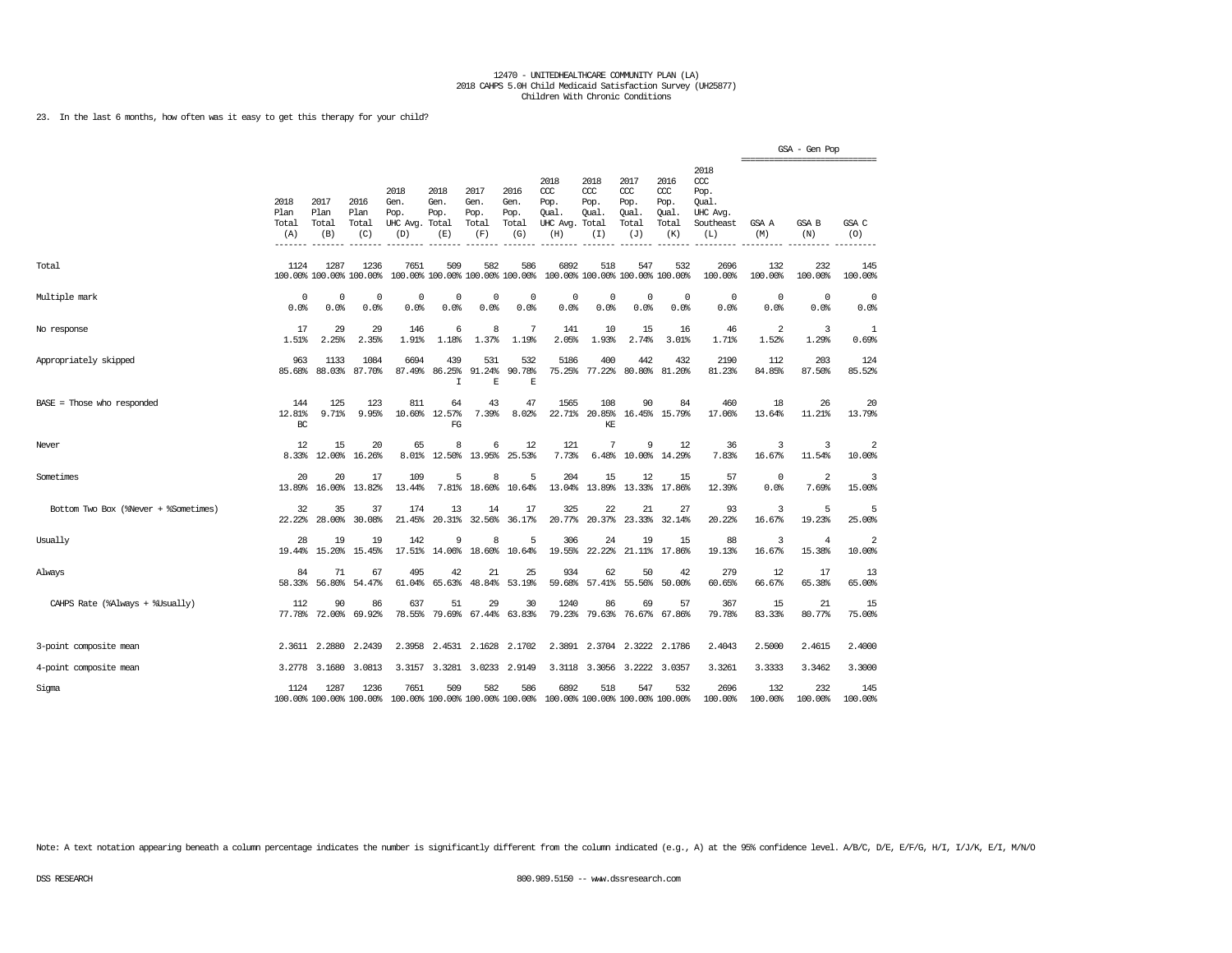24. Did anyone from your child's health plan, doctor's office, or clinic help you get this therapy for your child?

|                              |                              |                              |                                 |                                                                                                 |                             |                                      |                                      |                                                                         |                                          |                                                   |                                              |                                                                   |                                                 | GSA - Gen Pop      |                    |
|------------------------------|------------------------------|------------------------------|---------------------------------|-------------------------------------------------------------------------------------------------|-----------------------------|--------------------------------------|--------------------------------------|-------------------------------------------------------------------------|------------------------------------------|---------------------------------------------------|----------------------------------------------|-------------------------------------------------------------------|-------------------------------------------------|--------------------|--------------------|
|                              | 2018<br>Plan<br>Total<br>(A) | 2017<br>Plan<br>Total<br>(B) | 2016<br>Plan<br>Total<br>(C)    | 2018<br>Gen.<br>Pop.<br>UHC Avg. Total<br>(D)                                                   | 2018<br>Gen.<br>Pop.<br>(E) | 2017<br>Gen.<br>Pop.<br>Total<br>(F) | 2016<br>Gen.<br>Pop.<br>Total<br>(G) | 2018<br>CCC<br>Pop.<br>Oual.<br>UHC Avg. Total<br>(H)                   | 2018<br>CCC<br>Pop.<br>Oual.<br>(I)      | 2017<br>$\alpha$<br>Pop.<br>Oual.<br>Total<br>(J) | 2016<br>ccc<br>Pop.<br>Oual.<br>Total<br>(K) | 2018<br>$\alpha$<br>Pop.<br>Oual.<br>UHC Avg.<br>Southeast<br>(L) | ===============================<br>GSA A<br>(M) | GSA B<br>(N)       | GSA C<br>(O)       |
| Total                        | 1124                         | 1287                         | 1236<br>100.00% 100.00% 100.00% | 7651                                                                                            | 509                         | 582                                  | 586                                  | 6892<br>100.00% 100.00% 100.00% 100.00% 100.00% 100.00% 100.00% 100.00% | 518                                      | 547                                               | 532                                          | 2696<br>100.00%                                                   | 132<br>100.00%                                  | 232<br>100.00%     | 145<br>100.00%     |
| Multiple mark                | $\Omega$<br>0.0%             | $\Omega$<br>0.0%             | $\Omega$<br>0.0%                | 0<br>0.0%                                                                                       | 0<br>0.0%                   | 0<br>0.0%                            | 0<br>0.0%                            | $^{\circ}$<br>0.0%                                                      | 0<br>0.0%                                | 0<br>0.0%                                         | $^{\circ}$<br>0.0%                           | $^{\circ}$<br>0.0%                                                | $^{\circ}$<br>0.0%                              | $^{\circ}$<br>0.0% | $^{\circ}$<br>0.0% |
| No response                  | 16<br>1.42%                  | 24<br>1.86%                  | 27<br>2.18%                     | 134<br>1.75%<br>E                                                                               | 4<br>0.79%                  | 7<br>1.20%                           | 7<br>1.19%                           | 134<br>1.94%                                                            | 9<br>1.74%                               | 14<br>2.56%                                       | 15<br>2.82%                                  | 44<br>1.63%                                                       | 2<br>1.52%                                      | 2<br>0.86%         | $^{\circ}$<br>0.0% |
| Appropriately skipped        | 963<br>85.68%                | 1133<br>88.03%               | 1084<br>87.70%                  | 6694<br>87.49%                                                                                  | 439<br>86.25%<br>I          | 531<br>91.24%<br>E                   | 532<br>90.78%<br>E                   | 5186                                                                    | 400<br>75.25% 77.22% 80.80% 81.20%       | 442                                               | 432                                          | 2190<br>81.23%                                                    | 112<br>84.85%                                   | 203<br>87.50%      | 124<br>85.52%      |
| $BASE = Those who responded$ | 145<br>12.90%<br>BC          | 130<br>10.10%                | 125<br>10.11%                   | 823                                                                                             | 66<br>10.76% 12.97%<br>FG   | 44<br>7.56%                          | 47<br>8.02%                          | 1572                                                                    | 109<br>22.81% 21.04% 16.64% 15.98%<br>KE | 91                                                | 85                                           | 462<br>17.14%                                                     | 18<br>13.64%                                    | 27<br>11.64%       | 21<br>14.48%       |
| Yes                          | 106<br>73.10%<br>C           | 92<br>70.77%<br>C            | 70<br>56,00%                    | 576                                                                                             | 48<br>69.99% 72.73%<br>G    | 33<br>G                              | 21<br>75.00% 44.68%                  | 1146<br>72.90%                                                          | 82<br>К                                  | 65<br>К                                           | 45<br>75.23% 71.43% 52.94%                   | 345<br>74.68%                                                     | 11<br>61.11%                                    | 21<br>77.78%       | 16<br>76.19%       |
| No                           | 39                           | 38<br>26.90% 29.23%          | 55<br>44.00%<br>AB              | 247<br>30.01%                                                                                   | 18                          | 11<br>27.27% 25.00%                  | 26<br>55.32%<br>EF                   | 426                                                                     | 27                                       | 26                                                | 40<br>27.10% 24.77% 28.57% 47.06%<br>IJ      | 117<br>25.32%                                                     | 38.89%                                          | 22.22%             | 23.81%             |
| Sigma                        | 1124                         | 1287                         | 1236                            | 7651<br>100.00% 100.00% 100.00% 100.00% 100.00% 100.00% 100.00% 100.00% 100.00% 100.00% 100.00% | 509                         | 582                                  | 586                                  | 6892                                                                    | 518                                      | 547                                               | 532                                          | 2696<br>100.00%                                                   | 132<br>100.00%                                  | 232<br>100.00%     | 145<br>100.00%     |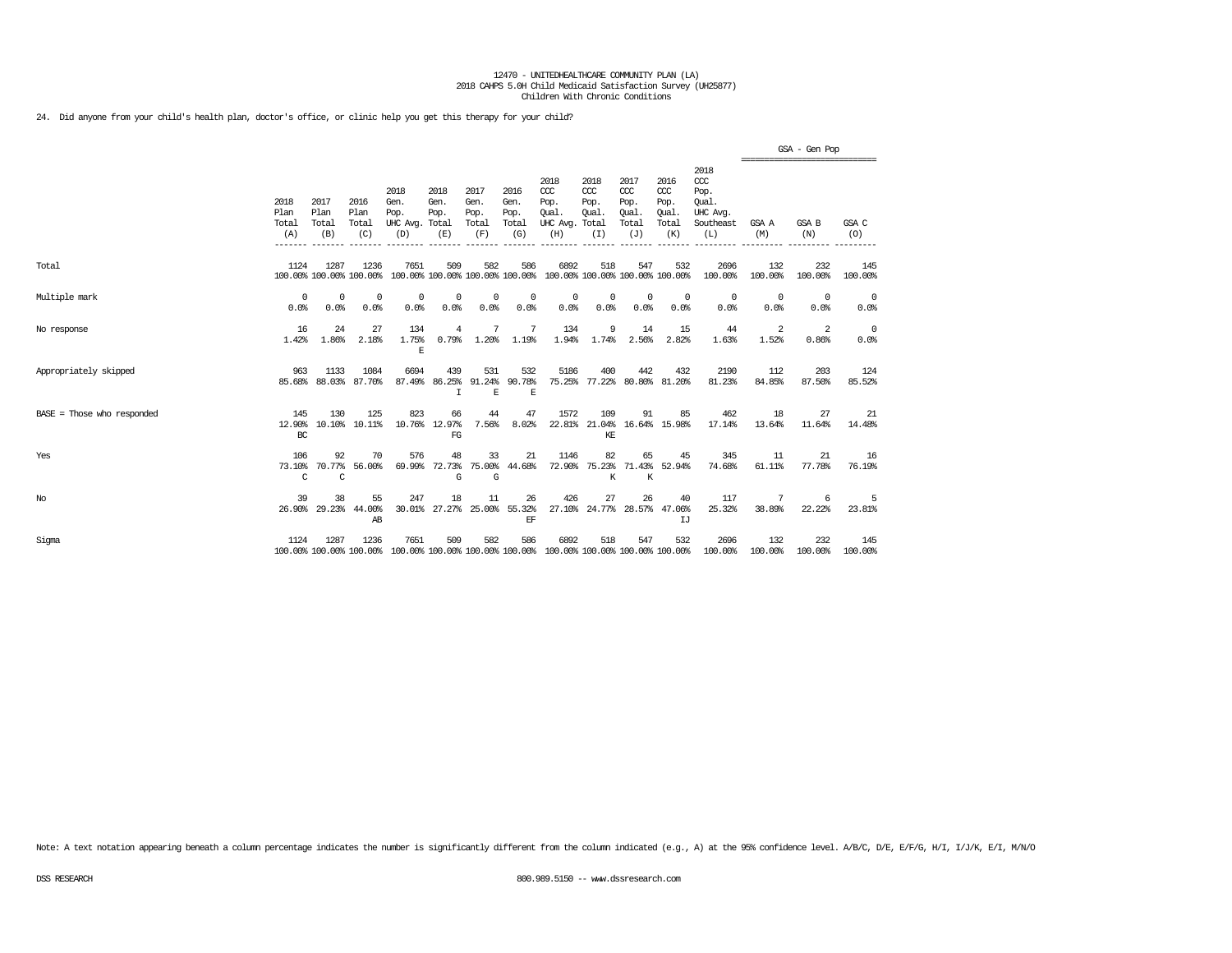25. In the last 6 months, did you get or try to get treatment or counseling for your child for an emotional, developmental, or behavioral problem?

|                              |                              |                              |                                 |                                               |                                        |                                      |                                      |                                                 |                                              |                                                   |                                              |                                                                   |                  | GSA - Gen Pop                                  |                    |
|------------------------------|------------------------------|------------------------------|---------------------------------|-----------------------------------------------|----------------------------------------|--------------------------------------|--------------------------------------|-------------------------------------------------|----------------------------------------------|---------------------------------------------------|----------------------------------------------|-------------------------------------------------------------------|------------------|------------------------------------------------|--------------------|
|                              | 2018<br>Plan<br>Total<br>(A) | 2017<br>Plan<br>Total<br>(B) | 2016<br>Plan<br>Total<br>(C)    | 2018<br>Gen.<br>Pop.<br>UHC Avg. Total<br>(D) | 2018<br>Gen.<br>Pop.<br>(E)            | 2017<br>Gen.<br>Pop.<br>Total<br>(F) | 2016<br>Gen.<br>Pop.<br>Total<br>(G) | 2018<br>CCC<br>Pop.<br>Oual.<br>UHC Avg.<br>(H) | 2018<br>$CC$<br>Pop.<br>Oual<br>Total<br>(I) | 2017<br>$\alpha$<br>Pop.<br>Oual.<br>Total<br>(J) | 2016<br>ccc<br>Pop.<br>Oual.<br>Total<br>(K) | 2018<br>$\alpha$<br>Pop.<br>Oual.<br>UHC Avg.<br>Southeast<br>(L) | GSA A<br>(M)     | ,,,,,,,,,,,,,,,,,,,,,,,,,,,,,,<br>GSA B<br>(N) | GSA C<br>(0)       |
| Total                        | 1124                         | 1287                         | 1236<br>100.00% 100.00% 100.00% | 7651                                          | 509<br>100.00% 100.00% 100.00% 100.00% | 582                                  | 586                                  | 6892                                            | 518                                          | 547<br>100.00% 100.00% 100.00% 100.00%            | 532                                          | 2696<br>100.00%                                                   | 132<br>100.00%   | 232<br>100.00%                                 | 145<br>100.00%     |
| Multiple mark                | $^{\circ}$<br>0.0%           | $\Omega$<br>0.0%             | -1<br>0.08%                     | $\Omega$<br>0.0%                              | $\Omega$<br>0.0%                       | $\Omega$<br>0.0%                     | 0.17%                                | $\Omega$<br>0.0%                                | $\Omega$<br>0.0%                             | $\mathbf 0$<br>0.0%                               | 0.19%                                        | $^{\circ}$<br>0.0%                                                | $\Omega$<br>0.0% | $^{\circ}$<br>0.0%                             | $^{\circ}$<br>0.0% |
| No response                  | 17<br>1.51%                  | 24<br>1.86%                  | 25<br>2.02%                     | 121<br>1.58%                                  | 9<br>1.77%                             | 11<br>1.89%                          | 8<br>1.37%                           | 105<br>1.52%                                    | 8<br>1.54%                                   | 11<br>2.01%                                       | 17<br>3.20%                                  | 41<br>1.52%                                                       | 3<br>2.27%       | 5<br>2.16%                                     | 0.69%              |
| $BASE = Those who responded$ | 1107<br>98.49%               | 1263<br>98.14%               | 1210<br>97.90%                  | 7530<br>98.42%                                | 500<br>98.23%                          | 571<br>98.11%                        | 577<br>98.46%                        | 6787<br>98.48%                                  | 510<br>98.46%                                | 536<br>97.99%                                     | 514<br>96.62%                                | 2655<br>98.48%                                                    | 129<br>97.73%    | 227<br>97.84%                                  | 144<br>99.31%      |
| Yes                          | 264<br>23.85%<br>BC          | 252<br>19.95%                | 223<br>18.43%                   | 1134<br>15.06%                                | 90<br>18.00%<br>FG                     | 65<br>11.38%                         | 76<br>13.17%                         | 2870<br>42.29%                                  | 224<br>43.92%<br>KE                          | 204<br>38.06%                                     | 178<br>34.63%                                | 1014<br>38.19%                                                    | 24<br>18.60%     | 33<br>14.54%                                   | 33<br>22.92%<br>N  |
| No                           | 843<br>76.15%                | 1011<br>80.05%<br>Α          | 987<br>81.57%<br>$\mathbb{A}$   | 6396<br>84.94%                                | 410<br>82.00%                          | 506<br>88.62%<br>E                   | 501<br>86.83%<br>E                   | 3917<br>57.71%                                  | 286<br>56.08%                                | 332<br>61.94%                                     | 336<br>65.37%<br>т                           | 1641<br>61.81%                                                    | 105<br>81.40%    | 194<br>85.46%<br>$\circ$                       | 111<br>77.08%      |
| Sigma                        | 1124                         | 1287                         | 1236<br>100.00% 100.00% 100.00% | 7651                                          | 509<br>100.00% 100.00% 100.00% 100.00% | 582                                  | 586                                  | 6892<br>100.00% 100.00% 100.00% 100.00%         | 518                                          | 547                                               | 532                                          | 2696<br>100.00%                                                   | 132<br>100.00%   | 232<br>100.00%                                 | 145<br>100.00%     |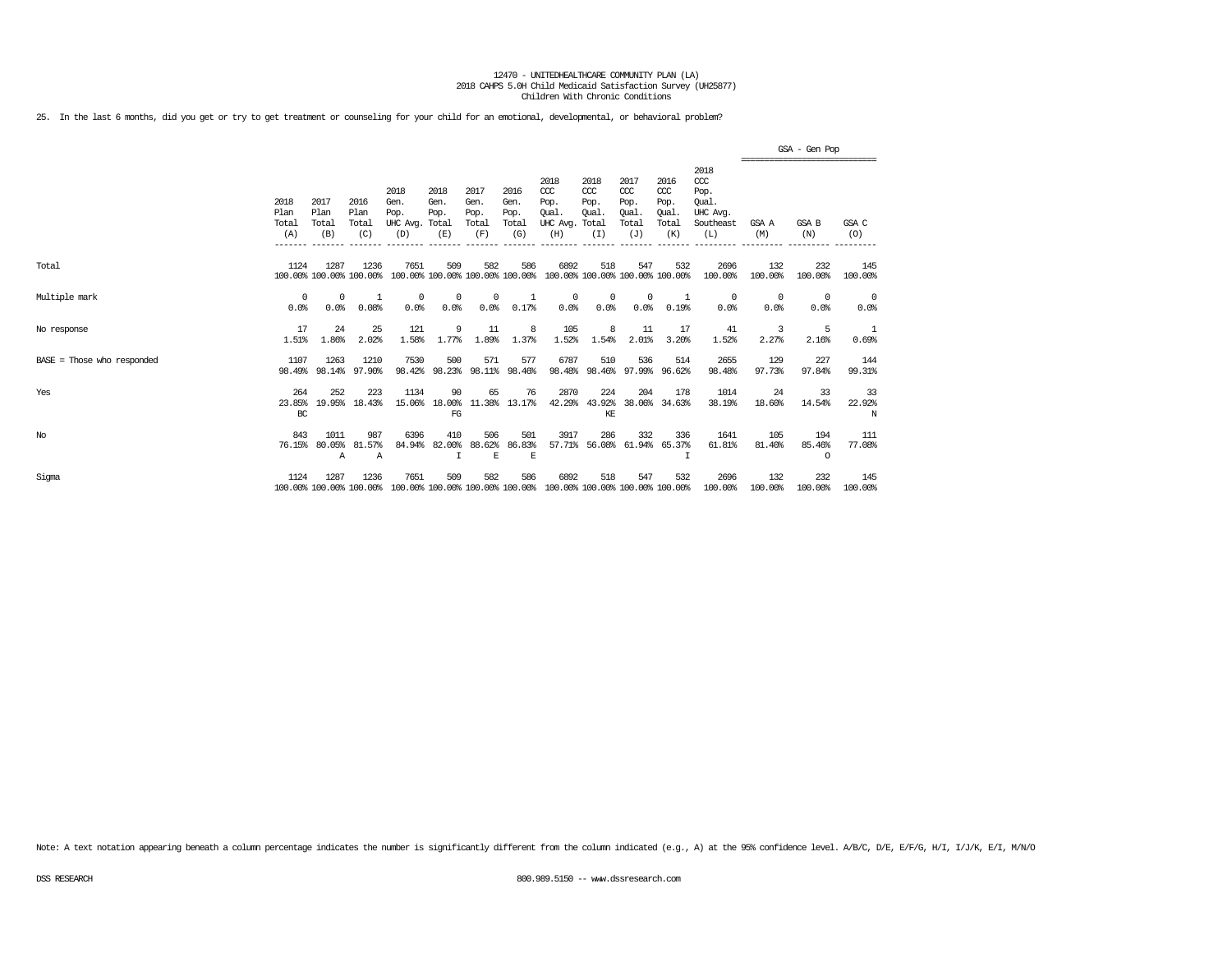26. In the last 6 months, how often was it easy to get this treatment or counseling for your child?

|                                      |                                               |                                |                                 |                                                                                                 |                                           |                                      |                                      |                                                 |                                              |                                                   |                                              |                                                              | =============================== | GSA - Gen Pop         |                          |
|--------------------------------------|-----------------------------------------------|--------------------------------|---------------------------------|-------------------------------------------------------------------------------------------------|-------------------------------------------|--------------------------------------|--------------------------------------|-------------------------------------------------|----------------------------------------------|---------------------------------------------------|----------------------------------------------|--------------------------------------------------------------|---------------------------------|-----------------------|--------------------------|
|                                      | 2018<br>Plan<br>Total<br>(A)<br>$- - - - - -$ | 2017<br>Plan<br>Total<br>(B)   | 2016<br>Plan<br>Total<br>(C)    | 2018<br>Gen.<br>Pop.<br>UHC Avg.<br>(D)                                                         | 2018<br>Gen.<br>Pop.<br>Total<br>(E)      | 2017<br>Gen.<br>Pop.<br>Total<br>(F) | 2016<br>Gen.<br>Pop.<br>Total<br>(G) | 2018<br>CCC<br>Pop.<br>Oual.<br>UHC Avg.<br>(H) | 2018<br>ccc<br>Pop.<br>Oual.<br>Total<br>(I) | 2017<br>$\alpha$<br>Pop.<br>Oual.<br>Total<br>(J) | 2016<br>ccc<br>Pop.<br>Oual.<br>Total<br>(K) | 2018<br>ccc<br>Pop.<br>Oual.<br>UHC Avg.<br>Southeast<br>(L) | GSA A<br>(M)                    | GSA B<br>(N)          | GSA C<br>(O)             |
| Total                                | 1124                                          | 1287                           | 1236<br>100.00% 100.00% 100.00% | 7651                                                                                            | 509<br>100.00% 100.00% 100.00% 100.00%    | 582                                  | 586                                  | 6892                                            | 518                                          | 547<br>100.00% 100.00% 100.00% 100.00%            | 532                                          | 2696<br>100.00%                                              | 132<br>100.00%                  | 232<br>100.00%        | 145<br>100.00%           |
| Multiple mark                        | 0<br>0.0%                                     | 0<br>0.0%                      | 0<br>0.0%                       | $\mathbf 0$<br>0.0%                                                                             | $\Omega$<br>0.0%                          | $\mathbf 0$<br>0.0%                  | $^{\circ}$<br>0.0%                   | $^{\circ}$<br>0.0%                              | $^{\circ}$<br>0.0%                           | $\Omega$<br>0.0%                                  | $\Omega$<br>0.0%                             | $^{\circ}$<br>0.0%                                           | $^{\circ}$<br>0.0%              | $\circ$<br>0.0%       | 0<br>0.0%                |
| No response                          | 23<br>2.05%                                   | 29<br>2.25%                    | 34<br>2.75%                     | 138<br>1.80%                                                                                    | 9<br>1.77%                                | 12<br>2.06%                          | 12<br>2.05%                          | 161<br>2.34%                                    | 13<br>2.51%                                  | 14<br>2.56%                                       | 22<br>4.14%                                  | 64<br>2.37%                                                  | 3<br>2.27%                      | 5<br>2.16%            | 1<br>0.69%               |
| Appropriately skipped                | 843<br>75.00%                                 | 1011<br>78.55%<br>$\mathbb{A}$ | 987<br>79.85%<br>$\mathbb{A}$   | 6396<br>83.60%                                                                                  | 410<br>80.55%<br>$\top$                   | 506<br>86.94%<br>E                   | 501<br>85.49%<br>E                   | 3917<br>56.83%                                  | 286<br>55.21%                                | 332<br>60.69%                                     | 336<br>63.16%<br>$\mathsf{T}$                | 1641<br>60.87%                                               | 105<br>79.55%                   | 194<br>83.62%         | 111<br>76.55%            |
| $BASE = Those who responded$         | 258<br>22.95%<br>$_{\rm BC}$                  | 247<br>19.19%                  | 215<br>17.39%                   | 1117<br>14.60%                                                                                  | 90<br>17.68%<br>${\mathbb F} {\mathbb G}$ | 64<br>11.00%                         | 73<br>12.46%                         | 2814                                            | 219<br>40.83% 42.28%<br>KE                   | 201<br>36.75%                                     | 174<br>32.71%                                | 991<br>36.76%                                                | 24<br>18.18%                    | 33<br>14.22%          | 33<br>22.76%<br>N        |
| Never                                | 22<br>8.53%                                   | 24<br>9.72%                    | 27<br>12.56%                    | 91<br>8.15%                                                                                     | 10<br>11.11%                              | 6<br>9.38%                           | 10<br>13.70%                         | 195<br>6.93%                                    | 17<br>7.76%                                  | 21<br>10.45%                                      | 21<br>12.07%                                 | 70<br>7.06%                                                  | $\overline{a}$<br>8.33%         | 4<br>12.12%           | 4<br>12.12%              |
| Sometimes                            | 31<br>12.02%                                  | 30<br>12.15%                   | 31<br>14.42%                    | 144<br>12.89%                                                                                   | 7<br>7.78%                                | 10<br>15.63%                         | 8<br>10.96%                          | 363<br>12.90%                                   | 27<br>12.33%                                 | 22<br>10.95%                                      | 27<br>15.52%                                 | 118<br>11.91%                                                | $\overline{2}$<br>8.33%         | 3<br>9.09%            | $\overline{2}$<br>6.06%  |
| Bottom Two Box (%Never + %Sometimes) | 53<br>20.54%                                  | 54<br>21.86%                   | 58<br>26.98%                    | 235<br>21.04%                                                                                   | 17<br>18.89%                              | 16<br>25.00%                         | 18<br>24.66%                         | 558<br>19.83%                                   | 44<br>20.09%                                 | 43<br>21.39%                                      | 48<br>27.59%                                 | 188<br>18.97%                                                | 4<br>16.67%                     | 7<br>21.21%           | 6<br>18.18%              |
| Usually                              | 43<br>16.67%                                  | 52<br>21.05%                   | 34<br>15.81%                    | 225<br>20.14%                                                                                   | 12<br>13.33%                              | 16<br>25.00%<br>G                    | 7<br>9.59%                           | 580<br>20.61%                                   | 40<br>18.26%                                 | 42<br>20.90%                                      | 29<br>16.67%                                 | 187<br>18.87%                                                | 7<br>29.17%                     | $\mathbf{1}$<br>3.03% | $\overline{4}$<br>12.12% |
| Always                               | 162<br>62.79%                                 | 141<br>57.09%                  | 123<br>57.21%                   | 657<br>58.82%                                                                                   | 61<br>67.78%<br>F                         | 32                                   | 48<br>50.00% 65.75%                  | 1676                                            | 135<br>59.56% 61.64%                         | 116                                               | 97<br>57.71% 55.75%                          | 616<br>62.16%                                                | 13<br>54.17%                    | 25<br>75.76%          | 23<br>69.70%             |
| CAHPS Rate (%Always + %Usually)      | 205<br>79.46%                                 | 193<br>78.14%                  | 157<br>73.02%                   | 882<br>78.96%                                                                                   | 73<br>81.11%                              | 48<br>75.00%                         | 55<br>75.34%                         | 2256<br>80.17%                                  | 175<br>79.91%                                | 158<br>78.61%                                     | 126<br>72.41%                                | 803<br>81.03%                                                | 20<br>83.33%                    | 26<br>78.79%          | 27<br>81.82%             |
| 3-point composite mean               | 2.4225                                        | 2.3522                         | 2.3023                          | 2.3778                                                                                          | 2.4889                                    | 2.2500                               | 2.4110                               | 2.3973                                          | 2.4155                                       | 2.3632                                            | 2.2816                                       | 2.4319                                                       | 2.3750                          | 2.5455                | 2.5152                   |
| 4-point composite mean               |                                               | 3.3372 3.2551                  | 3.1767                          |                                                                                                 | 3.2963 3.3778                             |                                      | 3.1563 3.2740                        | 3.3280                                          | 3.3379                                       |                                                   | 3.2587 3.1609                                | 3.3613                                                       | 3.2917                          | 3.4242                | 3.3939                   |
| Sigma                                | 1124                                          | 1287                           | 1236                            | 7651<br>100.00% 100.00% 100.00% 100.00% 100.00% 100.00% 100.00% 100.00% 100.00% 100.00% 100.00% | 509                                       | 582                                  | 586                                  | 6892                                            | 518                                          | 547                                               | 532                                          | 2696<br>100.00%                                              | 132<br>100.00%                  | 232<br>100.00%        | 145<br>100.00%           |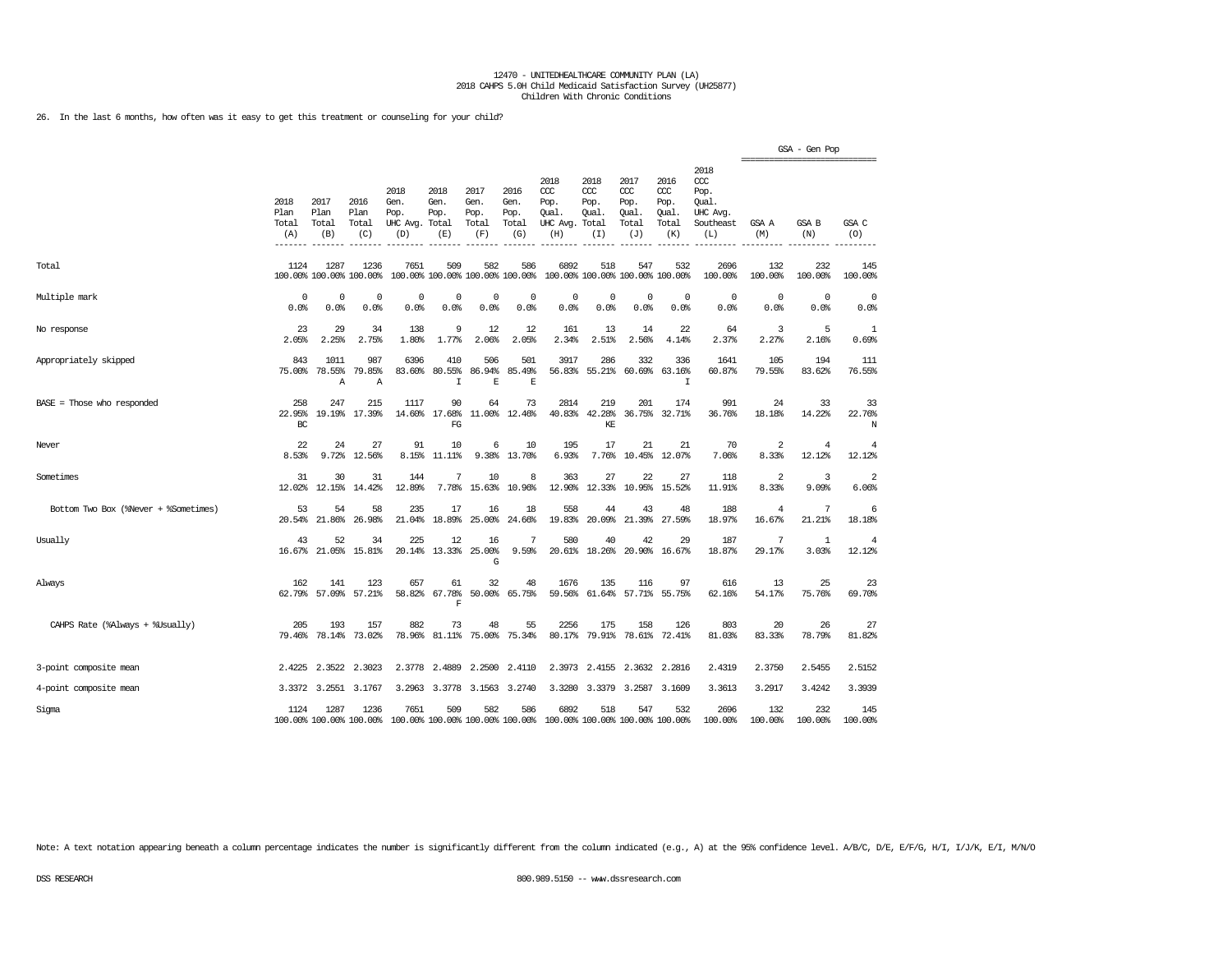27. Did anyone from your child's health plan, doctor's office, or clinic help you get this treatment or counseling for your child?

|                            |                              |                                 |                              |                                               |                                        |                                      |                                      |                                                                         |                                      |                                                   |                                              |                                                              |                         | GSA - Gen Pop                                  |                    |
|----------------------------|------------------------------|---------------------------------|------------------------------|-----------------------------------------------|----------------------------------------|--------------------------------------|--------------------------------------|-------------------------------------------------------------------------|--------------------------------------|---------------------------------------------------|----------------------------------------------|--------------------------------------------------------------|-------------------------|------------------------------------------------|--------------------|
|                            | 2018<br>Plan<br>Total<br>(A) | 2017<br>Plan<br>Total<br>(B)    | 2016<br>Plan<br>Total<br>(C) | 2018<br>Gen.<br>Pop.<br>UHC Avg. Total<br>(D) | 2018<br>Gen.<br>Pop.<br>(E)            | 2017<br>Gen.<br>Pop.<br>Total<br>(F) | 2016<br>Gen.<br>Pop.<br>Total<br>(G) | 2018<br>CCC<br>Pop.<br>Oual.<br>UHC Avg. Total<br>(H)                   | 2018<br>$CC$<br>Pop.<br>Oual.<br>(I) | 2017<br>$\alpha$<br>Pop.<br>Oual.<br>Total<br>(J) | 2016<br>ccc<br>Pop.<br>Oual.<br>Total<br>(K) | 2018<br>ccc<br>Pop.<br>Oual.<br>UHC Avg.<br>Southeast<br>(L) | GSA A<br>(M)            | ------------------------------<br>GSA B<br>(N) | GSA C<br>(O)       |
| Total                      | 1124                         | 1287<br>100.00% 100.00% 100.00% | 1236                         | 7651                                          | 509<br>100.00% 100.00% 100.00% 100.00% | 582                                  | 586                                  | 6892<br>100.00% 100.00% 100.00% 100.00%                                 | 518                                  | 547                                               | 532                                          | 2696<br>100.00%                                              | 132<br>100.00%          | 232<br>100.00%                                 | 145<br>100.00%     |
| Multiple mark              | $\Omega$<br>0.0%             | $^{\circ}$<br>0.0%              | 0<br>0.0%                    | $^{\circ}$<br>0.0%                            | 0<br>0.0%                              | $^{\circ}$<br>0.0%                   | 0<br>0.0%                            | $^{\circ}$<br>0.0%                                                      | 0<br>0.0%                            | $\mathbf 0$<br>0.0%                               | $\mathbf{0}$<br>0.0%                         | $^{\circ}$<br>0.0%                                           | 0<br>0.0%               | $^{\circ}$<br>0.0%                             | $^{\circ}$<br>0.0% |
| No response                | 23<br>2.05%                  | 28<br>2.18%                     | 30<br>2.43%                  | 146<br>1.91%                                  | 12<br>2.36%                            | 11<br>1.89%                          | 10<br>1.71%                          | 148<br>2.15%                                                            | 13<br>2.51%                          | 14<br>2.56%                                       | 20<br>3.76%                                  | 56<br>2.08%                                                  | $\overline{4}$<br>3.03% | 6<br>2.59%                                     | 2<br>1.38%         |
| Appropriately skipped      | 843<br>75.00%                | 1011<br>78.55%<br>Α             | 987<br>79.85%<br>Α           | 6396<br>83.60%                                | 410<br>80.55%<br>I                     | 506<br>86.94%<br>E                   | 501<br>85.49%<br>E                   | 3917<br>56.83%                                                          | 286                                  | 332<br>55.21% 60.69%                              | 336<br>63.16%<br>I                           | 1641<br>60.87%                                               | 105<br>79.55%           | 194<br>83.62%                                  | 111<br>76.55%      |
| BASE = Those who responded | 258<br>22.95%<br>BC          | 248                             | 219<br>19.27% 17.72%         | 1109<br>14.49%                                | 87<br>17.09%<br>$_{\rm FG}$            | 65                                   | 75<br>11.17% 12.80%                  | 2827<br>41.02%                                                          | 219<br>42.28%<br>KE                  | 201<br>36.75%                                     | 176<br>33.08%                                | 999<br>37.05%                                                | 23<br>17.42%            | 32<br>13.79%                                   | 32<br>22.07%<br>N  |
| Yes                        | 163<br>63.18%                | 159<br>64.11%                   | 132<br>60.27%                | 634<br>57.17%                                 | 63<br>72.41%<br>DG                     | 39<br>60.00%                         | 42<br>56.00%                         | 1650                                                                    | 142                                  | 137                                               | 109<br>58.37% 64.84% 68.16% 61.93%           | 618<br>61.86%                                                | 17<br>73.91%            | 23<br>71.88%                                   | 23<br>71.88%       |
| $_{\mathrm{No}}$           | 95                           | 89<br>36.82% 35.89%             | 87<br>39.73%                 | 475<br>42.83%<br>Ε                            | 24<br>27.59%                           | 26<br>40.00%                         | 33<br>44.00%<br>F.                   | 1177                                                                    | 77                                   | 64                                                | 67<br>41.63% 35.16% 31.84% 38.07%            | 381<br>38.14%                                                | 6<br>26.09%             | 9<br>28.13%                                    | 9<br>28.13%        |
| Sigma                      | 1124                         | 1287<br>100.00% 100.00% 100.00% | 1236                         | 7651                                          | 509                                    | 582                                  | 586                                  | 6892<br>100.00% 100.00% 100.00% 100.00% 100.00% 100.00% 100.00% 100.00% | 518                                  | 547                                               | 532                                          | 2696<br>100.00%                                              | 132<br>100.00%          | 232<br>100.00%                                 | 145<br>100.00%     |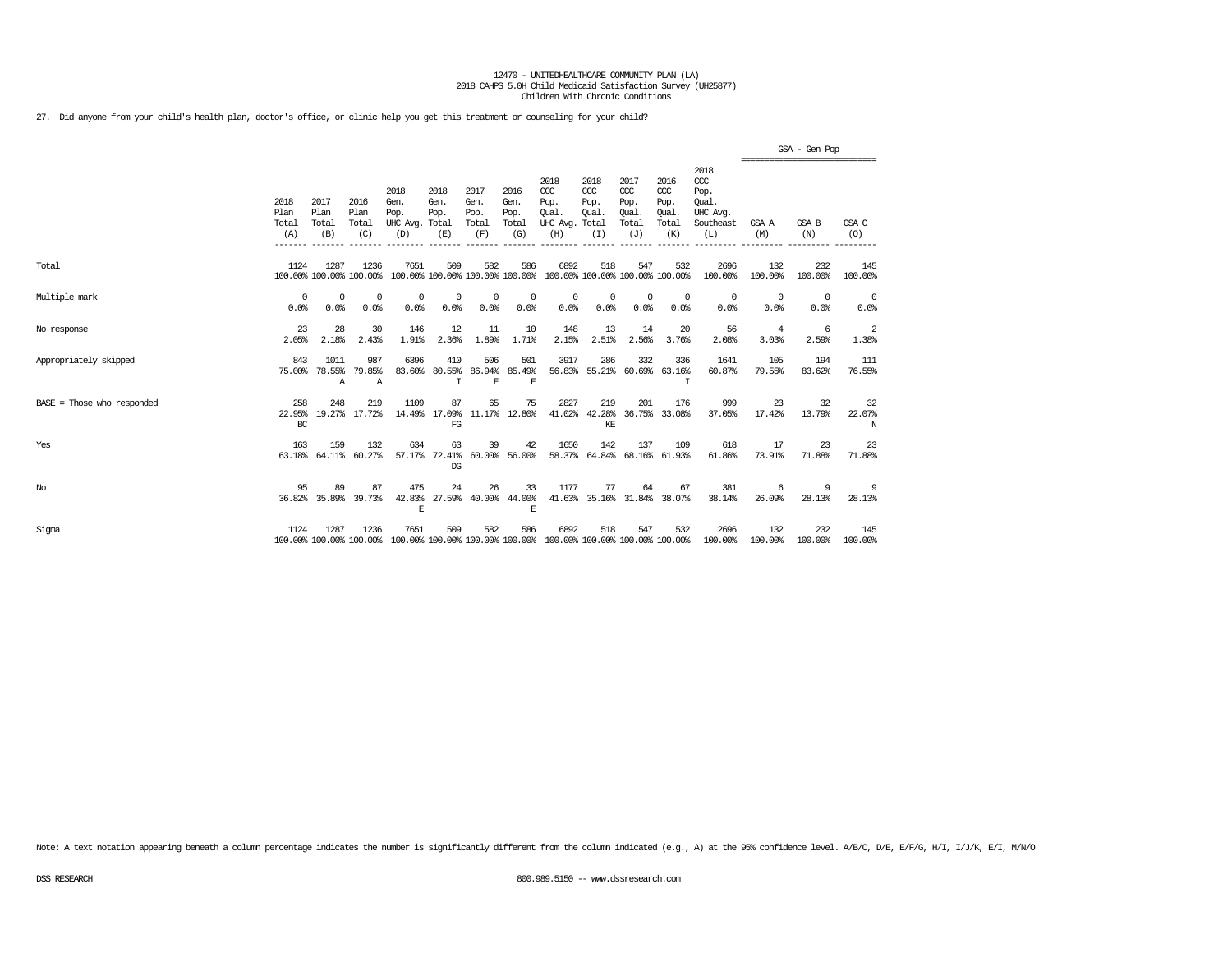28. In the last 6 months, did your child get care from more than one kind of health care provider or use more than one kind of health care service?

|                              |                                         |                                         |                                         |                                                           |                                        |                                                 |                                                 |                                                                         |                                                         |                                                               |                                                        |                                                                                 | GSA - Gen Pop<br>---------------------------- |                                 |                    |  |  |
|------------------------------|-----------------------------------------|-----------------------------------------|-----------------------------------------|-----------------------------------------------------------|----------------------------------------|-------------------------------------------------|-------------------------------------------------|-------------------------------------------------------------------------|---------------------------------------------------------|---------------------------------------------------------------|--------------------------------------------------------|---------------------------------------------------------------------------------|-----------------------------------------------|---------------------------------|--------------------|--|--|
|                              | 2018<br>Plan<br>Total<br>(A)<br>------- | 2017<br>Plan<br>Total<br>(B)<br>------- | 2016<br>Plan<br>Total<br>(C)<br>------- | 2018<br>Gen.<br>Pop.<br>UHC Avg. Total<br>(D)<br>-------- | 2018<br>Gen.<br>Pop.<br>(E)<br>------- | 2017<br>Gen.<br>Pop.<br>Total<br>(F)<br>------- | 2016<br>Gen.<br>Pop.<br>Total<br>(G)<br>------- | 2018<br>$CC$<br>Pop.<br>Oual.<br>UHC Avg.<br>(H)<br>--------            | 2018<br>CCC<br>Pop.<br>Oual.<br>Total<br>(I)<br>------- | 2017<br>$\alpha$<br>Pop.<br>Oual.<br>Total<br>(J)<br>-------- | 2016<br>ccc<br>Pop.<br>Oual<br>Total<br>(K)<br>_______ | 2018<br>$\alpha$<br>Pop.<br>Oual.<br>UHC Avg.<br>Southeast<br>(L)<br>---------- | GSA A<br>(M)<br>---------------               | GSA B<br>(N)<br>--------------- | GSA C<br>(O)       |  |  |
| Total                        | 1124                                    | 1287                                    | 1236<br>100.00% 100.00% 100.00%         | 7651                                                      | 509<br>100.00% 100.00% 100.00% 100.00% | 582                                             | 586                                             | 6892                                                                    | 518                                                     | 547<br>100.00% 100.00% 100.00% 100.00%                        | 532                                                    | 2696<br>100.00%                                                                 | 132<br>100.00%                                | 232<br>100.00%                  | 145<br>100.00%     |  |  |
| Multiple mark                | $^{\circ}$<br>0.0%                      | $\Omega$<br>0.0%                        | $^{\circ}$<br>0.0%                      | $^{\circ}$<br>0.0%                                        | $\Omega$<br>0.0%                       | $\Omega$<br>0.0%                                | $^{\circ}$<br>0.0%                              | $\Omega$<br>0.0%                                                        | $^{\circ}$<br>0.0%                                      | $\Omega$<br>0.0%                                              | $\Omega$<br>0.0%                                       | 0<br>0.0%                                                                       | $\Omega$<br>0.0%                              | $\Omega$<br>0.0%                | $^{\circ}$<br>0.0% |  |  |
| No response                  | 21<br>1.87%                             | 26<br>2.02%                             | 30<br>2.43%                             | 138<br>1.80%                                              | 1.38%                                  | 14<br>2.41%                                     | 13<br>2.22%                                     | 134<br>1.94%                                                            | 11<br>2.12%                                             | 12<br>2.19%                                                   | 11<br>2.07%                                            | 50<br>1.85%                                                                     | 3<br>2.27%                                    | 2<br>0.86%                      | 2<br>1.38%         |  |  |
| $BASE = Those who responded$ | 1103<br>98.13%                          | 1261<br>97.98%                          | 1206<br>97.57%                          | 7513<br>98.20%                                            | 502<br>98.62%                          | 568                                             | 573<br>97.59% 97.78%                            | 6758<br>98.06%                                                          | 507<br>97.88%                                           | 535                                                           | 521<br>97.81% 97.93%                                   | 2646<br>98.15%                                                                  | 129<br>97.73%                                 | 230<br>99.14%                   | 143<br>98.62%      |  |  |
| Yes                          | 302<br>27.38%                           | 325<br>25.77%                           | 292<br>24.21%                           | 1769<br>23.55%                                            | 125<br>24.90%                          | 114<br>20.07%                                   | 123<br>21.47%                                   | 3110<br>46.02%                                                          | 217<br>42.80%<br>KE                                     | 208<br>38.88%                                                 | 188<br>36.08%                                          | 1130<br>42.71%                                                                  | 37<br>28.68%                                  | 55<br>23.91%                    | 33<br>23.08%       |  |  |
| $_{\mathrm{No}}$             | 801<br>72.62%                           | 936<br>74.23%                           | 914<br>75.79%                           | 5744<br>76.45%                                            | 377<br>75.10%                          | 454<br>79.93%                                   | 450<br>78.53%                                   | 3648<br>53.98%                                                          | 290                                                     | 327<br>57.20% 61.12%                                          | 333<br>63.92%                                          | 1516<br>57.29%                                                                  | 92<br>71.32%                                  | 175<br>76.09%                   | 110<br>76.92%      |  |  |
| Sigma                        | 1124                                    | 1287                                    | 1236<br>100.00% 100.00% 100.00%         | 7651                                                      | 509                                    | 582                                             | 586                                             | 6892<br>100.00% 100.00% 100.00% 100.00% 100.00% 100.00% 100.00% 100.00% | 518                                                     | 547                                                           | 532                                                    | 2696<br>100.00%                                                                 | 132<br>100.00%                                | 232<br>100.00%                  | 145<br>100.00%     |  |  |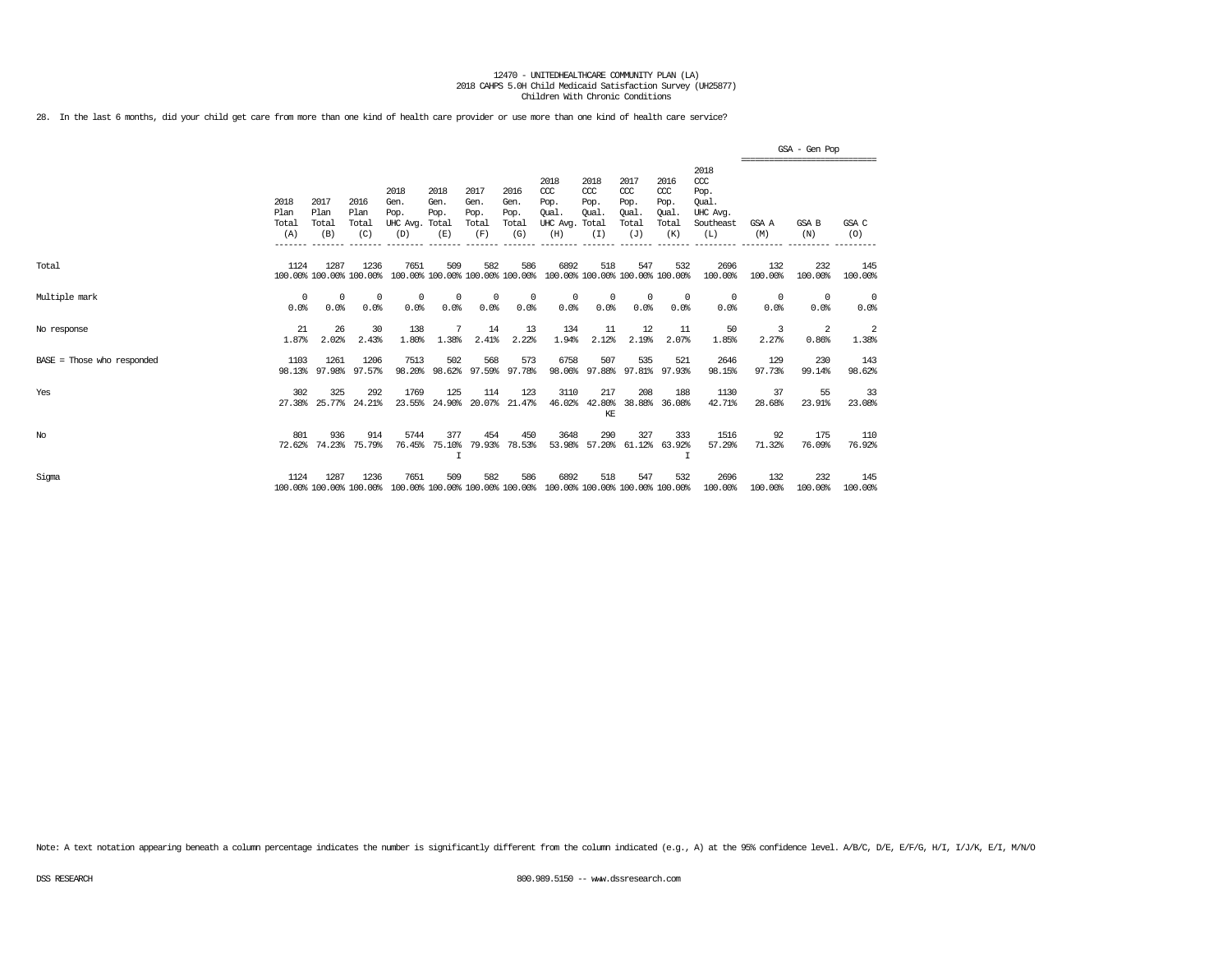29. In the last 6 months, did anyone from your child's health plan, doctor's office, or clinic help coordinate your child's care among these different providers or services?

|                              |                              |                              |                                 |                                         |                                        |                                      |                                      |                                                                         |                                              |                                                   |                                              |                                                              |                        | GSA - Gen Pop                                   |                        |
|------------------------------|------------------------------|------------------------------|---------------------------------|-----------------------------------------|----------------------------------------|--------------------------------------|--------------------------------------|-------------------------------------------------------------------------|----------------------------------------------|---------------------------------------------------|----------------------------------------------|--------------------------------------------------------------|------------------------|-------------------------------------------------|------------------------|
|                              | 2018<br>Plan<br>Total<br>(A) | 2017<br>Plan<br>Total<br>(B) | 2016<br>Plan<br>Total<br>(C)    | 2018<br>Gen.<br>Pop.<br>UHC Avg.<br>(D) | 2018<br>Gen.<br>Pop.<br>Total<br>(E)   | 2017<br>Gen.<br>Pop.<br>Total<br>(F) | 2016<br>Gen.<br>Pop.<br>Total<br>(G) | 2018<br>$CC$<br>Pop.<br>Oual.<br>UHC Avg.<br>(H)                        | 2018<br>CCC<br>Pop.<br>Qual.<br>Total<br>(I) | 2017<br>$\alpha$<br>Pop.<br>Oual.<br>Total<br>(J) | 2016<br>ccc<br>Pop.<br>Oual.<br>Total<br>(K) | 2018<br>ccc<br>Pop.<br>Oual.<br>UHC Avg.<br>Southeast<br>(L) | GSA A<br>(M)           | -------------------------------<br>GSA B<br>(N) | GSA C<br>(O)           |
| Total                        | 1124                         | 1287                         | 1236<br>100.00% 100.00% 100.00% | 7651                                    | 509<br>100.00% 100.00% 100.00% 100.00% | 582                                  | 586                                  | 6892                                                                    | 518                                          | 547                                               | 532<br>100.00% 100.00% 100.00% 100.00%       | 2696<br>100.00%                                              | 132<br>100.00%         | 232<br>100.00%                                  | 145<br>100.00%         |
| Multiple mark                | $^{\circ}$<br>0.0%           | $^{\circ}$<br>0.0%           | $^{\circ}$<br>0.0%              | $^{\circ}$<br>0.0%                      | 0<br>0.0%                              | $^{\circ}$<br>0.0%                   | 0<br>0.0%                            | $^{\circ}$<br>0.0%                                                      | $^{\circ}$<br>0.0%                           | $^{\circ}$<br>0.0%                                | $^{\circ}$<br>0.0%                           | $\circ$<br>0.0%                                              | $\overline{0}$<br>0.0% | $^{\circ}$<br>0.0%                              | $\overline{0}$<br>0.0% |
| No response                  | 30<br>2.67%                  | 34<br>2.64%                  | 38<br>3.07%                     | 187<br>2.44%                            | 11<br>2.16%                            | 15<br>2.58%                          | 16<br>2.73%                          | 202<br>2.93%                                                            | 17<br>3.28%                                  | 16<br>2.93%                                       | 16<br>3.01%                                  | 70<br>2.60%                                                  | 4<br>3.03%             | $\overline{4}$<br>1.72%                         | 3<br>2.07%             |
| Appropriately skipped        | 801                          | 936                          | 914<br>71.26% 72.73% 73.95%     | 5744<br>75.08%                          | 377<br>74.07%                          | 454                                  | 450<br>78.01% 76.79%                 | 3648                                                                    | 290                                          | 327<br>52.93% 55.98% 59.78% 62.59%                | 333                                          | 1516<br>56.23%                                               | 92<br>69.70%           | 175<br>75.43%                                   | 110<br>75.86%          |
| $BASE = Those who responded$ | 293                          | 317<br>26.07% 24.63%         | 284<br>22.98%                   | 1720<br>22.48%                          | 121<br>23.77%                          | 113                                  | 120<br>19.42% 20.48%                 | 3042                                                                    | 211<br>KE                                    | 204                                               | 183<br>44.14% 40.73% 37.29% 34.40%           | 1110<br>41.17%                                               | 36<br>27.27%           | 53<br>22.84%                                    | 32<br>22.07%           |
| Yes                          | 184<br>62.80%                | 194<br>61.20%                | 169<br>59.51%                   | 1022<br>59.42%                          | 77<br>63.64%                           | 70                                   | 67<br>61.95% 55.83%                  | 1897                                                                    | 133                                          | 125<br>62.36% 63.03% 61.27%                       | 111<br>60.66%                                | 696<br>62.70%                                                | 24<br>66.67%           | 33<br>62.26%                                    | 20<br>62.50%           |
| No                           | 109<br>37.20%                | 123<br>38.80%                | 115<br>40.49%                   | 698<br>40.58%                           | 44<br>36.36%                           | 43                                   | 53<br>38.05% 44.17%                  | 1145                                                                    | 78                                           | 79                                                | 72<br>37.64% 36.97% 38.73% 39.34%            | 414<br>37.30%                                                | 12<br>33.33%           | 20<br>37.74%                                    | 12<br>37.50%           |
| Sigma                        | 1124                         | 1287                         | 1236<br>100.00% 100.00% 100.00% | 7651                                    | 509                                    | 582                                  | 586                                  | 6892<br>100.00% 100.00% 100.00% 100.00% 100.00% 100.00% 100.00% 100.00% | 518                                          | 547                                               | 532                                          | 2696<br>100.00%                                              | 132<br>100.00%         | 232<br>100.00%                                  | 145<br>100.00%         |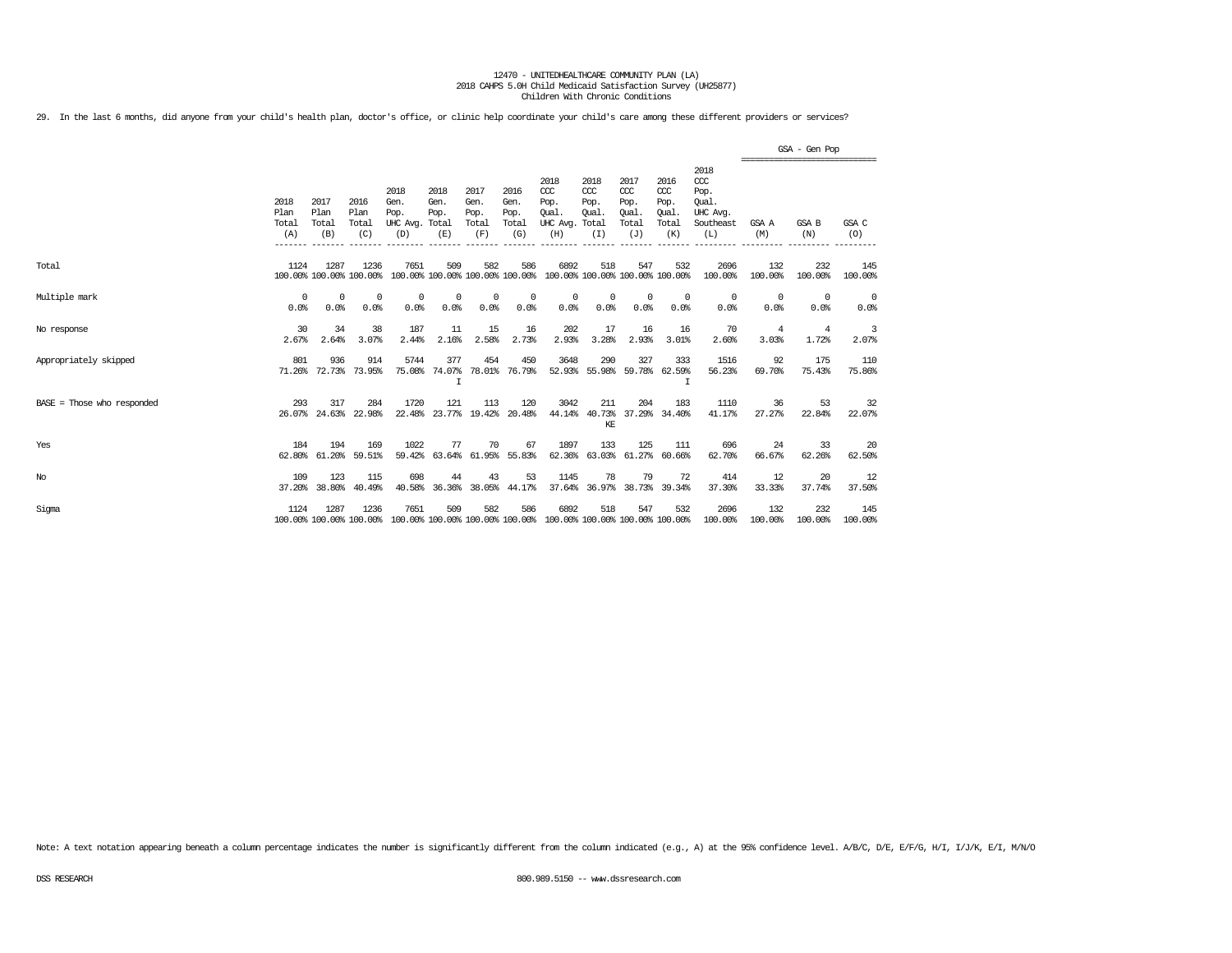30. A personal doctor is the one your child would see if he or she needs a checkup, has a health problem or gets sick or hurt. Does your child have a personal doctor?

|                              |                              |                              |                                 |                                               |                                            |                                      |                                      |                                                                         |                                               |                                                   |                                                   |                                                                   |                        | GSA - Gen Pop<br>================================ |                                 |
|------------------------------|------------------------------|------------------------------|---------------------------------|-----------------------------------------------|--------------------------------------------|--------------------------------------|--------------------------------------|-------------------------------------------------------------------------|-----------------------------------------------|---------------------------------------------------|---------------------------------------------------|-------------------------------------------------------------------|------------------------|---------------------------------------------------|---------------------------------|
|                              | 2018<br>Plan<br>Total<br>(A) | 2017<br>Plan<br>Total<br>(B) | 2016<br>Plan<br>Total<br>(C)    | 2018<br>Gen.<br>Pop.<br>UHC Avg. Total<br>(D) | 2018<br>Gen.<br>Pop.<br>(E)                | 2017<br>Gen.<br>Pop.<br>Total<br>(F) | 2016<br>Gen.<br>Pop.<br>Total<br>(G) | 2018<br>CCC<br>Pop.<br>Qual.<br>UHC Avg.<br>(H)                         | 2018<br>$CC$<br>Pop.<br>Qual.<br>Total<br>(I) | 2017<br>$\alpha$<br>Pop.<br>Oual.<br>Total<br>(J) | 2016<br>$\alpha$<br>Pop.<br>Qual.<br>Total<br>(K) | 2018<br>$\alpha$<br>Pop.<br>Oual.<br>UHC Avg.<br>Southeast<br>(L) | GSA A<br>(M)           | GSA B<br>(N)                                      | GSA C<br>(O)                    |
| Total                        | 1124                         | 1287                         | 1236<br>100.00% 100.00% 100.00% | 12656                                         | 509                                        | 582                                  | 586                                  | 6892<br>100.00% 100.00% 100.00% 100.00% 100.00% 100.00% 100.00% 100.00% | 518                                           | 547                                               | 532                                               | 2696<br>100.00%                                                   | 132<br>100.00%         | 232<br>100.00%                                    | 145<br>100.00%                  |
| Multiple mark                | 0<br>0.0%                    | 0<br>0.0%                    | 5<br>0.40%<br>AB                | 0<br>0.0%                                     | 0<br>0.0%                                  | $^{\circ}$<br>0.0%                   | 3<br>0.51%                           | 0<br>0.0%                                                               | 0<br>0.0%                                     | 0<br>0.0%                                         | 2<br>0.38%                                        | $\circ$<br>0.0%                                                   | $\overline{0}$<br>0.0% | 0<br>0.0%                                         | $\overline{\mathbf{0}}$<br>0.0% |
| No response                  | 5<br>0.44%                   | 5<br>0.39%                   | 11<br>0.89%                     | 154<br>1.22%<br>E                             | 1<br>0.20%                                 | 0.17%                                | 6<br>1.02%                           | 59<br>0.86%                                                             | 4<br>0.77%                                    | 2<br>0.37%                                        | 4<br>0.75%                                        | 26<br>0.96%                                                       | 0<br>0.0%              | -1<br>0.43%                                       | $\overline{0}$<br>0.0%          |
| $BASE = Those who responded$ | 1119<br>99.56%<br>C          | 1282<br>99.61%<br>C          | 1220<br>98.71%                  | 12502<br>98.78%                               | 508<br>99.80%<br>DG                        | 581<br>99.83%<br>G                   | 577<br>98.46%                        | 6833                                                                    | 514                                           | 545<br>99.14% 99.23% 99.63% 98.87%                | 526                                               | 2670<br>99.04%                                                    | 132<br>100.00%         | 231<br>99.57%                                     | 145<br>100.00%                  |
| Yes                          | 1013                         | 1174<br>90.53% 91.58%        | 1111<br>91.07%                  | 10912<br>87.28%                               | 448<br>88.19% 89.33% 91.33%                | 519                                  | 527                                  | 6340                                                                    | 482<br>F.                                     | 520<br>92.79% 93.77% 95.41% 92.59%                | 487                                               | 2464<br>92.28%                                                    | 116<br>87.88%          | 206<br>89.18%                                     | 126<br>86.90%                   |
| No                           | 106<br>9.47%                 | 108<br>8.42%                 | 109<br>8.93%                    | 1590                                          | 60<br>12.72% 11.81% 10.67%<br>$\mathsf{T}$ | 62                                   | 50<br>8.67%                          | 493<br>7.21%                                                            | 32<br>6.23%                                   | 25<br>4.59%                                       | 39<br>7.41%                                       | 206<br>7.72%                                                      | 16<br>12.12%           | 25<br>10.82%                                      | 19<br>13.10%                    |
| Sigma                        | 1124                         | 1287                         | 1236<br>100.00% 100.00% 100.00% | 12656                                         | 509                                        | 582                                  | 586                                  | 6892<br>100.00% 100.00% 100.00% 100.00% 100.00% 100.00% 100.00% 100.00% | 518                                           | 547                                               | 532                                               | 2696<br>100.00%                                                   | 132<br>100.00%         | 232<br>100.00%                                    | 145<br>100.00%                  |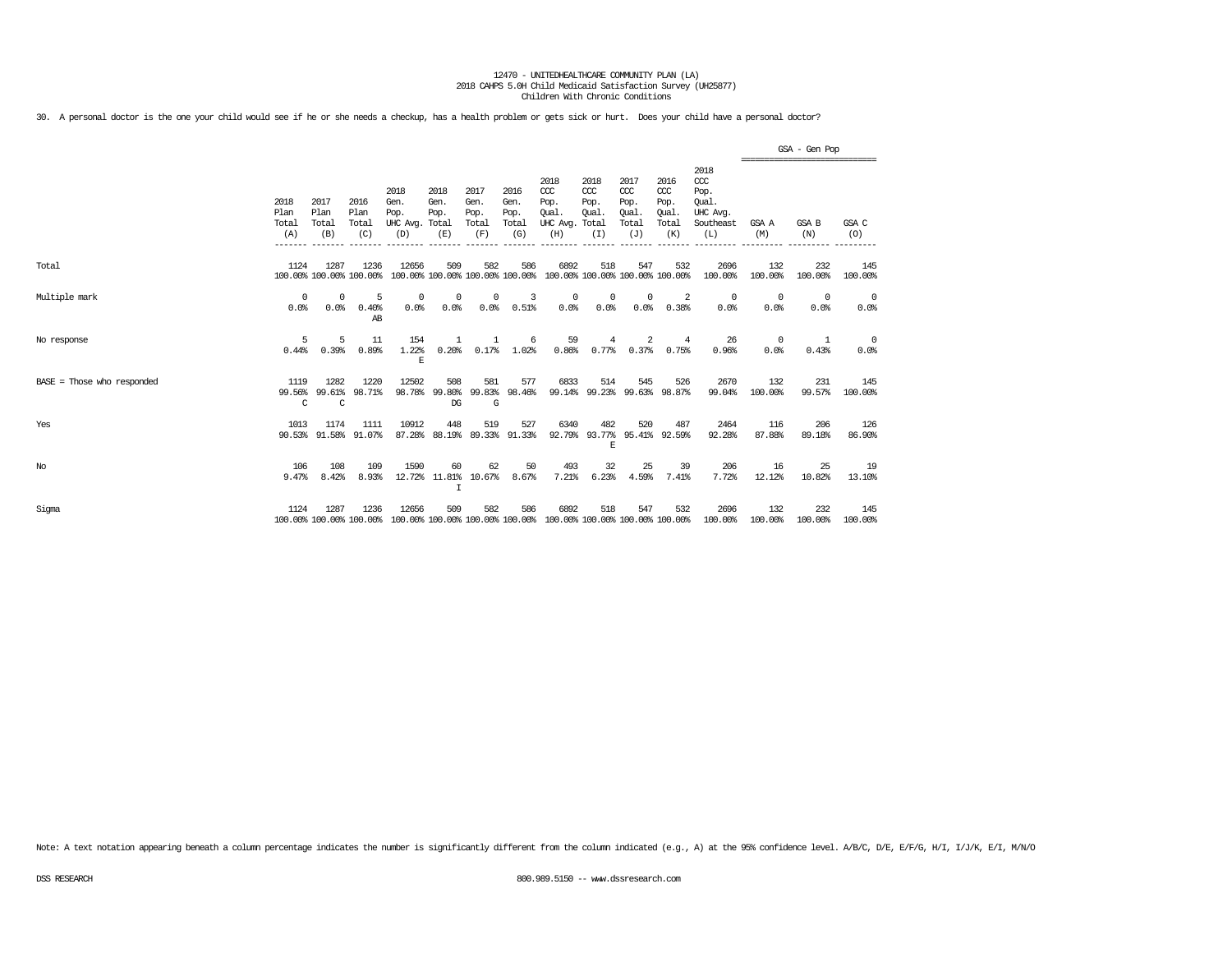31. In the last 6 months, how many times did your child visit his or her personal doctor for care?

|                              |                              |                                 |                               |                                         |                                        |                                      |                                      |                                                                                                 |                                     |                                              |                                              |                                                              |                         | GSA - Gen Pop           |                |
|------------------------------|------------------------------|---------------------------------|-------------------------------|-----------------------------------------|----------------------------------------|--------------------------------------|--------------------------------------|-------------------------------------------------------------------------------------------------|-------------------------------------|----------------------------------------------|----------------------------------------------|--------------------------------------------------------------|-------------------------|-------------------------|----------------|
|                              | 2018<br>Plan<br>Total<br>(A) | 2017<br>Plan<br>Total<br>(B)    | 2016<br>Plan<br>Total<br>(C)  | 2018<br>Gen.<br>Pop.<br>UHC Avg.<br>(D) | 2018<br>Gen.<br>Pop.<br>Total<br>(E)   | 2017<br>Gen.<br>Pop.<br>Total<br>(F) | 2016<br>Gen.<br>Pop.<br>Total<br>(G) | 2018<br>CCC<br>Pop.<br>Qual.<br>UHC Avg. Total<br>(H)                                           | 2018<br>ccc<br>Pop.<br>Qual.<br>(I) | 2017<br>ccc<br>Pop.<br>Qual.<br>Total<br>(J) | 2016<br>ccc<br>Pop.<br>Qual.<br>Total<br>(K) | 2018<br>ccc<br>Pop.<br>Oual.<br>UHC Avg.<br>Southeast<br>(L) | GSA A<br>(M)            | GSA B<br>(N)            | GSA C<br>(0)   |
| Total                        | 1124                         | 1287<br>100.00% 100.00% 100.00% | 1236                          | 12656                                   | 509<br>100.00% 100.00% 100.00% 100.00% | 582                                  | 586                                  | 6892                                                                                            | 518                                 | 547<br>100.00% 100.00% 100.00% 100.00%       | 532                                          | 2696<br>100.00%                                              | 132<br>100.00%          | 232<br>100.00%          | 145<br>100.00% |
| Multiple mark                | 0<br>0.0%                    | $\Omega$<br>0.0%                | $\overline{4}$<br>0.32%<br>AB | $\Omega$<br>0.0%                        | $^{\circ}$<br>0.0%                     | 0<br>0.0%                            | $\overline{2}$<br>0.34%              | 0<br>0.0%                                                                                       | 0<br>0.0%                           | $\mathbf 0$<br>0.0%                          | $\overline{4}$<br>0.75%<br>IJ                | $\mathbf 0$<br>0.0%                                          | $\circ$<br>0.0%         | $\mathbf 0$<br>0.0%     | 0<br>0.0%      |
| No response                  | 29<br>2.58%                  | 52<br>4.04%<br>$\mathbb{A}$     | 60<br>4.85%<br>Α              | 512<br>4.05%<br>E                       | 10<br>1.96%                            | 25<br>4.30%<br>E                     | 27<br>4.61%<br>E                     | 200<br>2.90%                                                                                    | 15<br>2.90%                         | 15<br>2.74%                                  | 17<br>3.20%                                  | 60<br>2.23%                                                  | 3<br>2.27%              | 5<br>2.16%              | 2<br>1.38%     |
| Appropriately skipped        | 106<br>9.43%                 | 108<br>8.39%                    | 109<br>8.82%                  | 1590<br>12.56%                          | 60<br>11.79%<br>$\mathbf I$            | 62<br>10.65%                         | 50<br>8.53%                          | 493<br>7.15%                                                                                    | 32<br>6.18%                         | 25<br>4.57%                                  | 39<br>7.33%                                  | 206<br>7.64%                                                 | 16<br>12.12%            | 25<br>10.78%            | 19<br>13.10%   |
| $BASE = Those who responded$ | 989<br>87.99%                | 1127<br>87.57%                  | 1063<br>86.00%                | 10554<br>83.39%                         | 439<br>86.25%                          | 495<br>85.05%                        | 507<br>86.52%                        | 6199<br>89.94%                                                                                  | 471<br>90.93%<br>$\mathbb E$        | 507<br>92.69%<br>К                           | 472<br>88.72%                                | 2430<br>90.13%                                               | 113<br>85.61%           | 202<br>87.07%           | 124<br>85.52%  |
| None                         | 123<br>12.44%                | 133<br>11.80%                   | 135<br>12.70%                 | 2019<br>19.13%                          | 72<br>16.40%<br>I                      | 62                                   | 72<br>12.53% 14.20%                  | 741<br>11.95%<br>$\mathbf I$                                                                    | 32<br>6.79%                         | 30<br>5.92%                                  | 37<br>7.84%                                  | 228<br>9.38%                                                 | 23<br>20.35%            | 24<br>11.88%            | 25<br>20.16%   |
| 1 time                       | 259<br>26.19%                | 285<br>25.29%                   | 266<br>25.02%                 | 3440<br>32.59%<br>F                     | 117<br>26.65%                          | 143<br>28.89%                        | 144<br>28.40%                        | 1673<br>26.99%<br>$\mathbf I$                                                                   | 108<br>22.93%                       | 98                                           | 96<br>19.33% 20.34%                          | 566<br>23.29%                                                | 29<br>25.66%            | 62<br>30.69%<br>$\circ$ | 26<br>20.97%   |
| $\overline{a}$               | 229<br>23.15%                | 285<br>25.29%                   | 273<br>25.68%                 | 2459<br>23.30%                          | 105<br>23.92%                          | 131<br>26.46%                        | 128<br>25.25%                        | 1609<br>25.96%                                                                                  | 114<br>24.20%                       | 138<br>27.22%                                | 130<br>27.54%                                | 676<br>27.82%                                                | 34<br>30.09%            | 45<br>22.28%            | 26<br>20.97%   |
| 3                            | 169<br>17.09%                | 187<br>16.59%                   | 170<br>15.99%                 | 1283<br>12.16%                          | 68<br>15.49%                           | 69<br>13.94%                         | 75<br>14.79%                         | 942<br>15.20%                                                                                   | 96<br>20.38%<br>$\mathbf H$         | 101                                          | 93<br>19.92% 19.70%                          | 416<br>17.12%                                                | 13<br>11.50%            | 34<br>16.83%            | 21<br>16.94%   |
| 4                            | 75<br>7.58%                  | 85<br>7.54%                     | 86<br>8.09%                   | 638<br>6.05%                            | 31<br>7.06%                            | 32<br>6.46%                          | 35<br>6.90%                          | 544<br>8.78%                                                                                    | 37<br>7.86%                         | 44<br>8.68%                                  | 35<br>7.42%                                  | 239<br>9.84%                                                 | $\overline{3}$<br>2.65% | 18<br>8.91%<br>M        | 10<br>8.06%    |
| $5$ to $9$                   | 113<br>11.43%                | 133<br>11.80%                   | 109<br>10.25%                 | 588<br>5.57%                            | 40<br>9.11%<br>D                       | 49<br>9.90%                          | 46<br>9.07%                          | 572<br>9.23%                                                                                    | 68<br>14.44%<br>HE                  | 82<br>16.17%                                 | 67<br>14.19%                                 | 258<br>10.62%                                                | 10<br>8.85%             | 18<br>8.91%             | 12<br>9.68%    |
| 10 or more times             | 21<br>2.12%                  | 19<br>1.69%                     | 24<br>2.26%                   | 127<br>1.20%                            | 6<br>1.37%                             | 9<br>1.82%                           | 7<br>1.38%                           | 118<br>1.90%                                                                                    | 16<br>3.40%<br>$\mathbb E$          | 14<br>2.76%                                  | 14<br>2.97%                                  | 47<br>1.93%                                                  | 1<br>0.88%              | $\mathbf{1}$<br>0.50%   | 4<br>3.23%     |
| Average                      |                              | 2.6062 2.5949                   | 2.5673                        |                                         | 1.9388 2.3007<br>D                     |                                      | 2.4152 2.3166                        |                                                                                                 | 2.4798 3.0743<br>$\rm{HE}$          |                                              | 3.1598 3.0064                                | 2.6813                                                       | 2.0398                  | 2.2995                  | 2.5403         |
| Standard deviation           |                              | 2.4624 2.3765                   | 2.4439                        |                                         | 2.0421 2.2482                          |                                      | 2.3441 2.2285                        |                                                                                                 | 2.3294 2.6869                       |                                              | 2.5921 2.6109                                | 2.3442                                                       | 2.1162                  | 1.9977                  | 2.6818         |
| Sigma                        | 1124                         | 1287                            | 1236                          | 12656                                   | 509                                    | 582                                  | 586                                  | 6892<br>100.00% 100.00% 100.00% 100.00% 100.00% 100.00% 100.00% 100.00% 100.00% 100.00% 100.00% | 518                                 | 547                                          | 532                                          | 2696<br>100.00%                                              | 132<br>100.00%          | 232<br>100.00%          | 145<br>100.00% |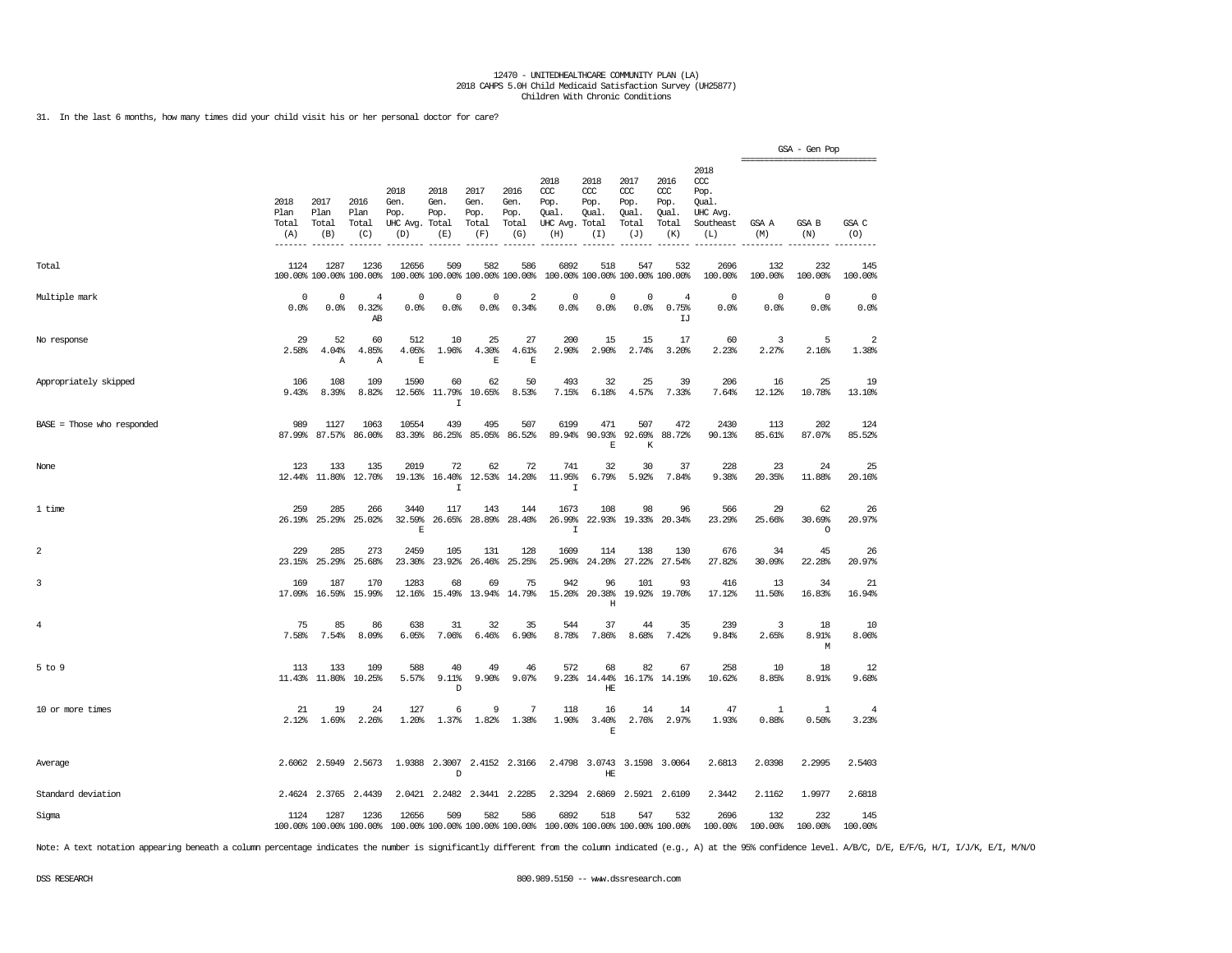32. In the last 6 months, how often did your child's personal doctor explain things about your child's health in a way that was easy to understand?

|                                      |                              |                                 |                              |                                               |                             |                                        |                                      |                                                 |                                              |                                              |                                              |                                                                   | =============================== | GSA - Gen Pop  |                     |
|--------------------------------------|------------------------------|---------------------------------|------------------------------|-----------------------------------------------|-----------------------------|----------------------------------------|--------------------------------------|-------------------------------------------------|----------------------------------------------|----------------------------------------------|----------------------------------------------|-------------------------------------------------------------------|---------------------------------|----------------|---------------------|
|                                      | 2018<br>Plan<br>Total<br>(A) | 2017<br>Plan<br>Total<br>(B)    | 2016<br>Plan<br>Total<br>(C) | 2018<br>Gen.<br>Pop.<br>UHC Avg. Total<br>(D) | 2018<br>Gen.<br>Pop.<br>(E) | 2017<br>Gen.<br>Pop.<br>Total<br>(F)   | 2016<br>Gen.<br>Pop.<br>Total<br>(G) | 2018<br>CCC<br>Pop.<br>Qual.<br>UHC Avg.<br>(H) | 2018<br>ccc<br>Pop.<br>Oual.<br>Total<br>(I) | 2017<br>ccc<br>Pop.<br>Oual.<br>Total<br>(J) | 2016<br>ccc<br>Pop.<br>Oual.<br>Total<br>(K) | 2018<br>$\alpha$<br>Pop.<br>Oual.<br>UHC Avg.<br>Southeast<br>(L) | GSA A<br>(M)                    | GSA B<br>(N)   | GSA C<br>(O)        |
| Total                                | 1124                         | 1287<br>100.00% 100.00% 100.00% | 1236                         | 12656                                         | 509                         | 582<br>100.00% 100.00% 100.00% 100.00% | 586                                  | 6892                                            | 518                                          | 547<br>100.00% 100.00% 100.00% 100.00%       | 532                                          | 2696<br>100.00%                                                   | 132<br>100.00%                  | 232<br>100.00% | 145<br>100.00%      |
| Multiple mark                        | 0<br>0.0%                    | $\Omega$<br>0.0%                | $^{\circ}$<br>0.0%           | 0<br>0.0%                                     | 0<br>0.0%                   | $^{\circ}$<br>0.0%                     | 0<br>0.0%                            | 0<br>0.0%                                       | 0<br>0.0%                                    | 0<br>0.0%                                    | 0<br>0.0%                                    | 0<br>0.0%                                                         | $\mathbf 0$<br>0.0%             | 0<br>0.0%      | $\mathbf 0$<br>0.0% |
| No response                          | 31<br>2.76%                  | 56<br>4.35%<br>Α                | 69<br>5.58%<br>Α             | 560<br>4.42%<br>E                             | 10<br>1.96%                 | 28<br>4.81%<br>$\mathbf E$             | 32<br>5.46%<br>$\mathbf E$           | 223<br>3.24%                                    | 16<br>3.09%                                  | 18<br>3.29%                                  | 23<br>4.32%                                  | 66<br>2.45%                                                       | 3<br>2.27%                      | 5<br>2.16%     | 2<br>1.38%          |
| Appropriately skipped                | 229<br>20.37%                | 241<br>18.73%                   | 244<br>19.74%                | 3609<br>28.52%                                | 132<br>25.93%<br>G I        | 124<br>21.31%                          | 122<br>20.82%                        | 1234<br>17.90%<br>$\mathsf{T}$                  | 64<br>12.36%                                 | 55<br>10.05%                                 | 76<br>14.29%<br>J                            | 434<br>16.10%                                                     | 39<br>29.55%                    | 49<br>21.12%   | 44<br>30.34%<br>N   |
| BASE = Those who responded           | 864<br>76.87%                | 990<br>76.92%                   | 923<br>74.68%                | 8487<br>67.06%                                | 367<br>72.10%<br>D          | 430<br>73.88%                          | 432<br>73.72%                        | 5435<br>78.86%                                  | 438<br>84.56%<br>HE                          | 474<br>86.65%<br>$\rm K$                     | 433<br>81.39%                                | 2196<br>81.45%                                                    | 90<br>68.18%                    | 178<br>76.72%  | 99<br>68.28%        |
| Never                                | 7<br>0.81%                   | 15<br>1.52%                     | 12<br>1.30%                  | 110<br>1.30%                                  | 5<br>1.36%                  | 12<br>2.79%                            | 8<br>1.85%                           | 41<br>0.75%                                     | 2<br>0.46%                                   | 5<br>1.05%                                   | 5<br>1.15%                                   | 14<br>0.64%                                                       | $\mathbf 0$<br>0.0%             | 3<br>1.69%     | 2<br>2.02%          |
| Sometimes                            | 37<br>4.28%                  | 43<br>4.34%                     | 32<br>3.47%                  | 370<br>4.36%                                  | 19<br>5.18%                 | 18<br>4.19%                            | 15<br>3.47%                          | 192<br>3.53%                                    | 16<br>3.65%                                  | 22<br>4.64%                                  | 17<br>3.93%                                  | 68<br>3.10%                                                       | 6<br>6.67%                      | 8<br>4.49%     | 5<br>5.05%          |
| Bottom Two Box (%Never + %Sometimes) | 44<br>5.09%                  | 58<br>5.86%                     | 44<br>4.77%                  | 480<br>5.66%                                  | 24<br>6.54%                 | 30<br>6.98%                            | 23<br>5.32%                          | 233<br>4.29%                                    | 18<br>4.11%                                  | 27<br>5.70%                                  | 22<br>5.08%                                  | 82<br>3.73%                                                       | 6<br>6.67%                      | 11<br>6.18%    | 7<br>7.07%          |
| Usually                              | 93<br>10.76%                 | 95<br>9.60%                     | 76<br>8.23%                  | 1161<br>13.68%<br>$\mathbf E$                 | 36<br>9.81%                 | 36<br>8.37%                            | 39<br>9.03%                          | 702<br>12.92%                                   | 51<br>11.64%                                 | 49<br>10.34%                                 | 36<br>8.31%                                  | 248<br>11.29%                                                     | 7<br>7.78%                      | 17<br>9.55%    | 12<br>12.12%        |
| Always                               | 727<br>84.14%                | 837<br>84.55%                   | 803<br>87.00%                | 6846<br>80.66%                                | 307<br>83.65%               | 364<br>84.65%                          | 370<br>85.65%                        | 4500<br>82.80%                                  | 369<br>84.25%                                | 398<br>83.97%                                | 375<br>86.61%                                | 1866<br>84.97%                                                    | 77<br>85.56%                    | 150<br>84.27%  | 80<br>80.81%        |
| CAHPS Rate (%Always + %Usually)      | 820<br>94.91%                | 932<br>94.14%                   | 879<br>95.23%                | 8007<br>94.34%                                | 343<br>93.46%               | 400<br>93.02%                          | 409<br>94.68%                        | 5202<br>95.71%                                  | 420<br>95.89%                                | 447<br>94.30%                                | 411<br>94.92%                                | 2114<br>96.27%                                                    | 84<br>93.33%                    | 167<br>93.82%  | 92<br>92.93%        |
| 3-point composite mean               | 2.7905                       | 2.7869                          | 2.8223                       | 2.7501                                        | 2.7711                      | 2.7767                                 | 2.8032                               | 2.7851                                          |                                              | 2.8014 2.7827                                | 2.8152                                       | 2.8124                                                            | 2.7889                          | 2.7809         | 2.7374              |
| 4-point composite mean               | 3.7824                       | 3.7717                          | 3.8093                       | 3.7371                                        | 3.7575                      | 3.7488                                 | 3.7847                               | 3.7776                                          | 3.7968                                       | 3.7722                                       | 3.8037                                       | 3.8060                                                            | 3.7889                          | 3.7640         | 3.7172              |
| Sigma                                | 1124                         | 1287<br>100.00% 100.00% 100.00% | 1236                         | 12656                                         | 509                         | 582<br>100.00% 100.00% 100.00% 100.00% | 586                                  | 6892                                            | 518                                          | 547<br>100.00% 100.00% 100.00% 100.00%       | 532                                          | 2696<br>100.00%                                                   | 132<br>100.00%                  | 232<br>100.00% | 145<br>100.00%      |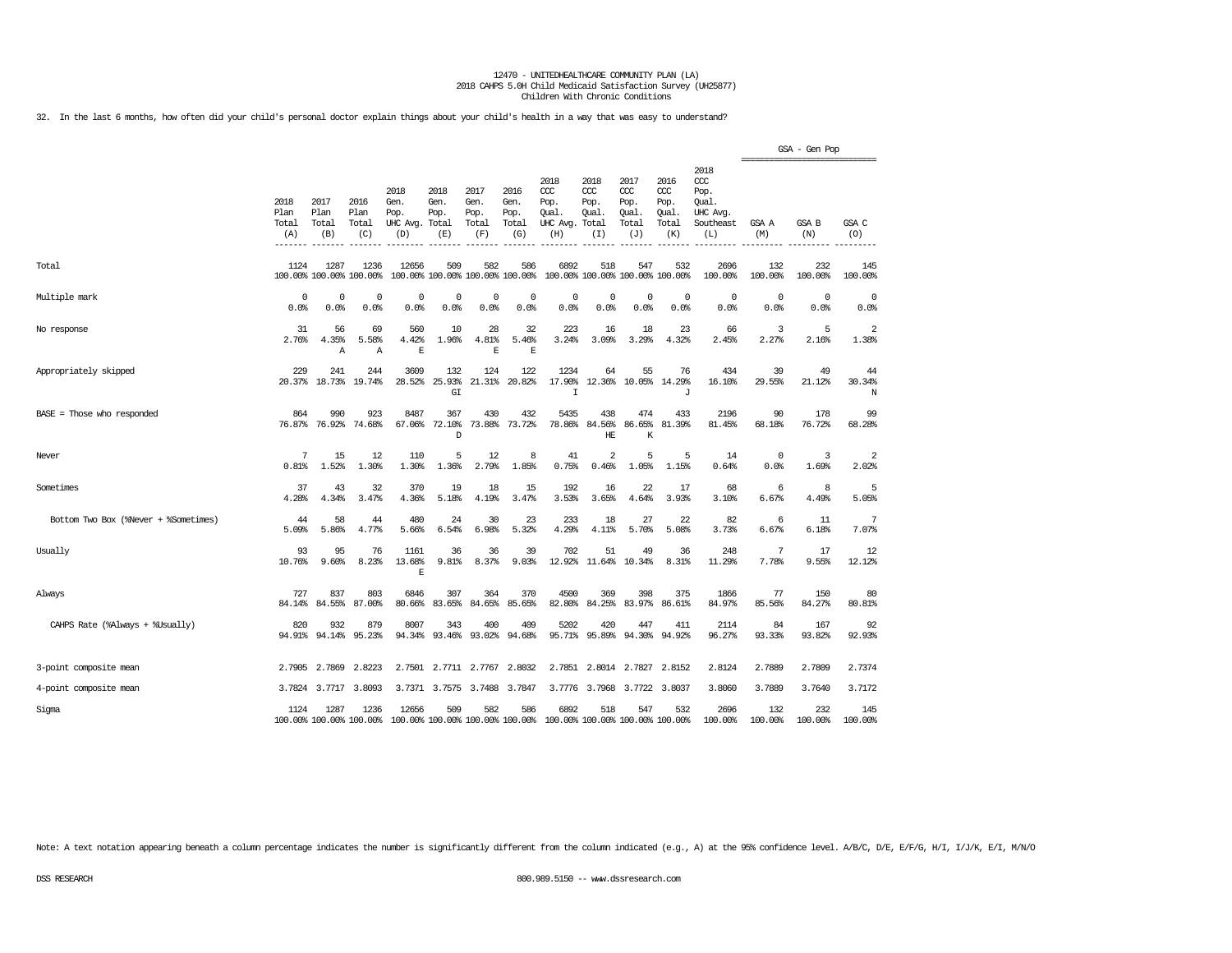33. In the last 6 months, how often did your child's personal doctor listen carefully to you?

|                                      |                              |                              |                                 |                                         |                                      |                                      |                                        |                                                       |                                        |                                              |                                              |                                                                   |                | GSA - Gen Pop<br>================================ |                                  |
|--------------------------------------|------------------------------|------------------------------|---------------------------------|-----------------------------------------|--------------------------------------|--------------------------------------|----------------------------------------|-------------------------------------------------------|----------------------------------------|----------------------------------------------|----------------------------------------------|-------------------------------------------------------------------|----------------|---------------------------------------------------|----------------------------------|
|                                      | 2018<br>Plan<br>Total<br>(A) | 2017<br>Plan<br>Total<br>(B) | 2016<br>Plan<br>Total<br>(C)    | 2018<br>Gen.<br>Pop.<br>UHC Avg.<br>(D) | 2018<br>Gen.<br>Pop.<br>Total<br>(E) | 2017<br>Gen.<br>Pop.<br>Total<br>(F) | 2016<br>Gen.<br>Pop.<br>Total<br>(G)   | 2018<br>ccc<br>Pop.<br>Qual.<br>UHC Avg. Total<br>(H) | 2018<br>CCC<br>Pop.<br>Qual.<br>(I)    | 2017<br>ccc<br>Pop.<br>Qual.<br>Total<br>(J) | 2016<br>ccc<br>Pop.<br>Qual.<br>Total<br>(K) | 2018<br>$\alpha$<br>Pop.<br>Qual.<br>UHC Avg.<br>Southeast<br>(L) | GSA A<br>(M)   | GSA B<br>(N)                                      | GSA C<br>(O)                     |
| Total                                | 1124                         | 1287                         | 1236<br>100.00% 100.00% 100.00% | 12656                                   | 509                                  | 582                                  | 586<br>100.00% 100.00% 100.00% 100.00% | 6892                                                  | 518<br>100.00% 100.00% 100.00% 100.00% | 547                                          | 532                                          | 2696<br>100.00%                                                   | 132<br>100.00% | 232<br>100.00%                                    | 145<br>100.00%                   |
| Multiple mark                        | 0<br>0.0%                    | 0<br>0.0%                    | 0<br>0.0%                       | $\mathbf 0$<br>0.0%                     | $\mathbf 0$<br>0.0%                  | $\mathbf 0$<br>0.0%                  | $\mathbf 0$<br>0.0%                    | $\Omega$<br>0.0%                                      | 0<br>0.0%                              | 0<br>0.0%                                    | $\mathbf 0$<br>0.0%                          | $\circ$<br>0.0%                                                   | 0<br>0.0%      | $\mathbf 0$<br>0.0%                               | 0<br>0.0%                        |
| No response                          | 34<br>3.02%                  | 57<br>4.43%                  | 68<br>5.50%<br>Α                | 558<br>4.41%<br>E                       | 11<br>2.16%                          | 27<br>4.64%<br>$\mathbf E$           | 31<br>5.29%<br>$\mathbb E$             | 220<br>3.19%                                          | 18<br>3.47%                            | 18<br>3.29%                                  | 23<br>4.32%                                  | 69<br>2.56%                                                       | 3<br>2.27%     | 6<br>2.59%                                        | $\overline{\mathbf{2}}$<br>1.38% |
| Appropriately skipped                | 229<br>20.37%                | 241<br>18.73%                | 244<br>19.74%                   | 3609<br>28.52%                          | 132<br>25.93%<br>GI                  | 124<br>21.31%                        | 122<br>20.82%                          | 1234<br>17.90%<br>$\mathsf{T}$                        | 64<br>12.36%                           | 55                                           | 76<br>10.05% 14.29%<br>J                     | 434<br>16.10%                                                     | 39<br>29.55%   | 49<br>21.12%                                      | 44<br>30.34%<br>N                |
| $BASE = Those who responded$         | 861<br>76.60%                | 989<br>76.85%                | 924<br>74.76%                   | 8489<br>67.07%                          | 366<br>71.91%<br>D                   | 431<br>74.05%                        | 433<br>73.89%                          | 5438<br>78.90%                                        | 436<br>84.17%<br>HE                    | 474<br>86.65%<br>K                           | 433<br>81.39%                                | 2193<br>81.34%                                                    | 90<br>68.18%   | 177<br>76.29%                                     | 99<br>68.28%                     |
| Never                                | 6<br>0.70%                   | 10<br>1.01%                  | 11<br>1.19%                     | 71<br>0.84%                             | 4<br>1.09%                           | 7<br>1.62%                           | 7<br>1.62%                             | 31<br>0.57%                                           | 2<br>0.46%                             | 5<br>1.05%                                   | 7<br>1.62%                                   | 9<br>0.41%                                                        | 0<br>0.0%      | 3<br>1.69%                                        | 1<br>1.01%                       |
| Sometimes                            | 31<br>3.60%                  | 38<br>3.84%                  | 28<br>3.03%                     | 319<br>3.76%                            | 12<br>3.28%                          | 18<br>4.18%                          | 13<br>3.00%                            | 209<br>3.84%                                          | 16<br>3.67%                            | 18<br>3.80%                                  | 11<br>2.54%                                  | 80<br>3.65%                                                       | 3<br>3.33%     | 6<br>3.39%                                        | 3<br>3.03%                       |
| Bottom Two Box (%Never + %Sometimes) | 37<br>4.30%                  | 48<br>4.85%                  | 39<br>4.22%                     | 390<br>4.59%                            | 16<br>4.37%                          | 25<br>5.80%                          | 20<br>4.62%                            | 240<br>4.41%                                          | 18<br>4.13%                            | 23<br>4.85%                                  | 18<br>4.16%                                  | 89<br>4.06%                                                       | 3<br>3.33%     | 9<br>5.08%                                        | $\overline{4}$<br>4.04%          |
| Usually                              | 70<br>8.13%                  | 87<br>8.80%                  | 84<br>9.09%                     | 1051<br>12.38%<br>E                     | 33<br>9.02%                          | 30<br>6.96%                          | 35<br>8.08%                            | 641<br>11.79%<br>$\mathbf I$                          | 29<br>6.65%                            | 47<br>9.92%                                  | 47<br>10.85%<br>I                            | 208<br>9.48%                                                      | 7<br>7.78%     | 19<br>10.73%                                      | 7<br>7.07%                       |
| Always                               | 754<br>87.57%                | 854<br>86.35%                | 801<br>86.69%                   | 7048<br>83.03%                          | 317<br>86.61%<br>D                   | 376<br>87.24%                        | 378<br>87.30%                          | 4557<br>83.80%                                        | 389<br>89.22%<br>Η                     | 404<br>85.23%                                | 368<br>84.99%                                | 1896<br>86.46%                                                    | 80<br>88.89%   | 149<br>84.18%                                     | 88<br>88.89%                     |
| CAHPS Rate (%Always + %Usually)      | 824<br>95.70%                | 941<br>95.15%                | 885<br>95.78%                   | 8099<br>95.41%                          | 350<br>95.63%                        | 406<br>94.20%                        | 413<br>95.38%                          | 5198<br>95.59%                                        | 418<br>95.87%                          | 451<br>95.15%                                | 415<br>95.84%                                | 2104<br>95.94%                                                    | 87<br>96.67%   | 168<br>94.92%                                     | 95<br>95.96%                     |
| 3-point composite mean               | 2.8328                       | 2.8150                       | 2.8247                          |                                         | 2.7843 2.8224                        | 2.8144                               | 2.8268                                 | 2.7939                                                | 2.8509<br>Η                            |                                              | 2.8038 2.8083                                | 2.8240                                                            | 2.8556         | 2.7910                                            | 2.8485                           |
| 4-point composite mean               |                              | 3.8258 3.8049                | 3.8128                          |                                         |                                      |                                      | 3.7759 3.8115 3.7981 3.8106            |                                                       | 3.7882 3.8463<br>H                     |                                              | 3.7932 3.7921                                | 3.8199                                                            | 3.8556         | 3.7740                                            | 3.8384                           |
| Sigma                                | 1124                         | 1287                         | 1236<br>100.00% 100.00% 100.00% | 12656                                   | 509                                  | 582                                  | 586<br>100.00% 100.00% 100.00% 100.00% | 6892<br>100.00% 100.00% 100.00% 100.00%               | 518                                    | 547                                          | 532                                          | 2696<br>100.00%                                                   | 132<br>100.00% | 232<br>100.00%                                    | 145<br>100.00%                   |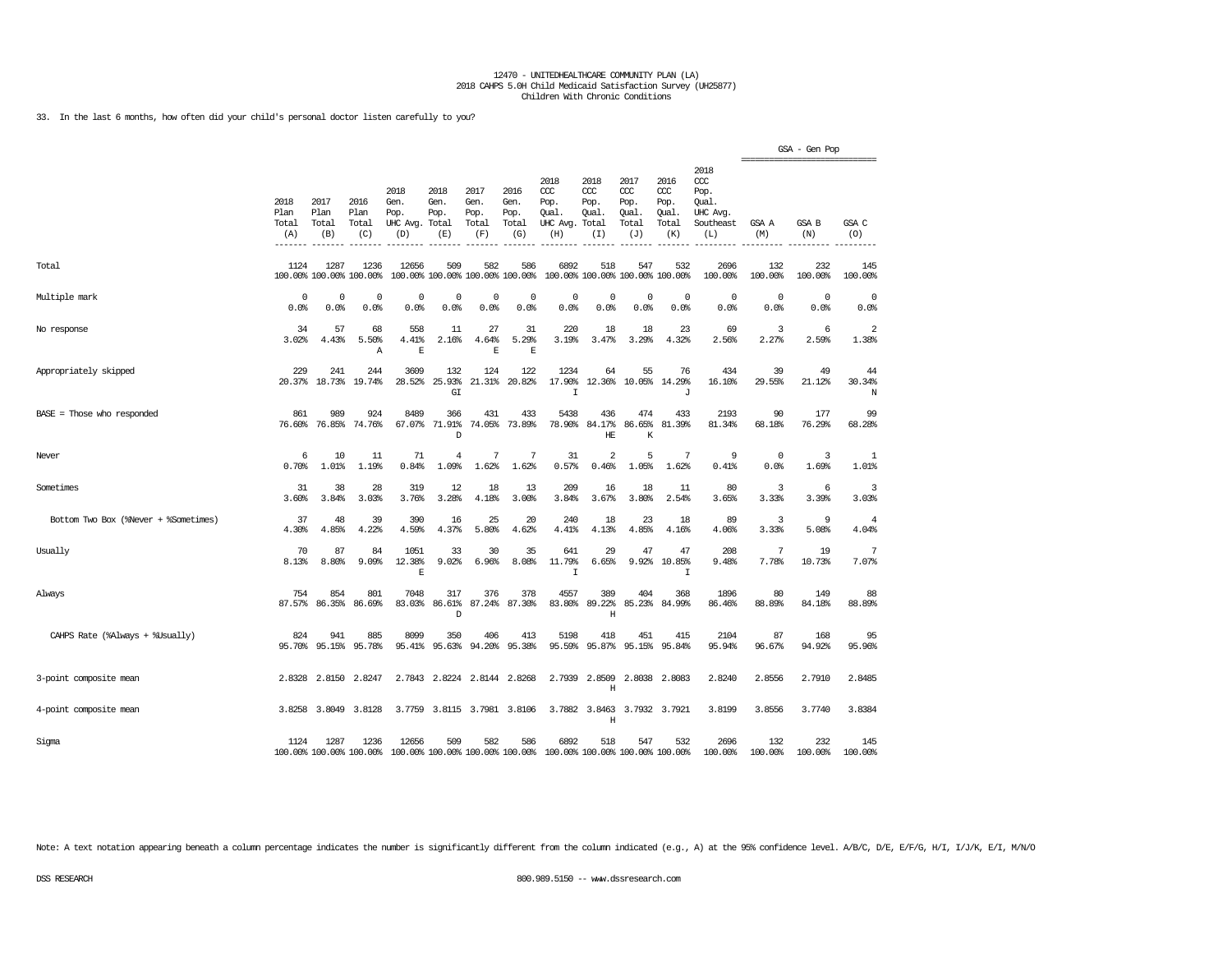34. In the last 6 months, how often did your child's personal doctor show respect for what you had to say?

|                                      |                              |                              |                                 |                                         |                                      |                                        |                                      |                                                                         |                                              |                                              |                                              |                                                                     | =============================== | GSA - Gen Pop       |                    |
|--------------------------------------|------------------------------|------------------------------|---------------------------------|-----------------------------------------|--------------------------------------|----------------------------------------|--------------------------------------|-------------------------------------------------------------------------|----------------------------------------------|----------------------------------------------|----------------------------------------------|---------------------------------------------------------------------|---------------------------------|---------------------|--------------------|
|                                      | 2018<br>Plan<br>Total<br>(A) | 2017<br>Plan<br>Total<br>(B) | 2016<br>Plan<br>Total<br>(C)    | 2018<br>Gen.<br>Pop.<br>UHC Avg.<br>(D) | 2018<br>Gen.<br>Pop.<br>Total<br>(E) | 2017<br>Gen.<br>Pop.<br>Total<br>(F)   | 2016<br>Gen.<br>Pop.<br>Total<br>(G) | 2018<br>CCC<br>Pop.<br>Qual.<br>UHC Avg.<br>(H)                         | 2018<br>CCC<br>Pop.<br>Qual.<br>Total<br>(I) | 2017<br>ccc<br>Pop.<br>Qual.<br>Total<br>(J) | 2016<br>ccc<br>Pop.<br>Qual.<br>Total<br>(K) | 2018<br><b>CCC</b><br>Pop.<br>Oual.<br>UHC Avg.<br>Southeast<br>(L) | GSA A<br>(M)                    | <b>GSA B</b><br>(N) | GSA C<br>(0)       |
| Total                                | 1124                         | 1287                         | 1236<br>100.00% 100.00% 100.00% | 12656                                   | 509                                  | 582<br>100.00% 100.00% 100.00% 100.00% | 586                                  | 6892                                                                    | 518                                          | 547<br>100.00% 100.00% 100.00% 100.00%       | 532                                          | 2696<br>100.00%                                                     | 132<br>100.00%                  | 232<br>100.00%      | 145<br>100.00%     |
| Multiple mark                        | $\Omega$<br>0.0%             | $^{\circ}$<br>0.0%           | $^{\circ}$<br>0.0%              | $\Omega$<br>0.0%                        | $\Omega$<br>0.0%                     | $^{\circ}$<br>0.0%                     | $\Omega$<br>0.0%                     | $\Omega$<br>0.0%                                                        | 0<br>0.0%                                    | $\Omega$<br>0.0%                             | $\Omega$<br>0.0%                             | $\Omega$<br>0.0%                                                    | $\mathbf 0$<br>0.0%             | $\Omega$<br>0.0%    | $^{\circ}$<br>0.0% |
| No response                          | 34<br>3.02%                  | 57<br>4.43%                  | 69<br>5.58%<br>Α                | 561<br>4.43%<br>$\mathbf E$             | 11<br>2.16%                          | 27<br>4.64%<br>$\mathbb E$             | 32<br>5.46%<br>E                     | 224<br>3.25%                                                            | 17<br>3.28%                                  | 18<br>3.29%                                  | 24<br>4.51%                                  | 70<br>2.60%                                                         | 3<br>2.27%                      | 5<br>2.16%          | 3<br>2.07%         |
| Appropriately skipped                | 229<br>20.37%                | 241<br>18.73%                | 244<br>19.74%                   | 3609<br>28.52%                          | 132<br>25.93%<br>GI                  | 124<br>21.31%                          | 122<br>20.82%                        | 1234<br>17.90%<br>$\top$                                                | 64<br>12.36%                                 | 55<br>10.05%                                 | 76<br>14.29%<br>J                            | 434<br>16.10%                                                       | 39<br>29.55%                    | 49<br>21.12%        | 44<br>30.34%<br>N  |
| BASE = Those who responded           | 861                          | 989<br>76.60% 76.85%         | 923<br>74.68%                   | 8486<br>67.05%                          | 366<br>71.91%<br>D                   | 431<br>74.05%                          | 432<br>73.72%                        | 5434<br>78.85%                                                          | 437<br>84.36%<br>HE                          | 474<br>86.65%<br>K                           | 432<br>81.20%                                | 2192<br>81.31%                                                      | 90<br>68.18%                    | 178<br>76.72%       | 98<br>67.59%       |
| Never                                | 8<br>0.93%                   | 7<br>0.71%                   | 7<br>0.76%                      | 53<br>0.62%                             | 4<br>1.09%                           | 5<br>1.16%                             | $\overline{4}$<br>0.93%              | 33<br>0.61%                                                             | $\overline{2}$<br>0.46%                      | $\overline{4}$<br>0.84%                      | $\overline{4}$<br>0.93%                      | 12<br>0.55%                                                         | 2<br>2.22%                      | 2<br>1.12%          | 0<br>0.0%          |
| Sometimes                            | 22<br>2.56%                  | 36<br>3.64%                  | 24<br>2.60%                     | 258<br>3.04%                            | 13<br>3.55%                          | 10<br>2.32%                            | 10<br>2.31%                          | 163<br>3.00%                                                            | 8<br>1.83%                                   | 18<br>3.80%                                  | 13<br>3.01%                                  | 63<br>2.87%                                                         | 3<br>3.33%                      | 7<br>3.93%          | 3<br>3.06%         |
| Bottom Two Box (%Never + %Sometimes) | 30<br>3.48%                  | 43<br>4.35%                  | 31<br>3.36%                     | 311<br>3.66%                            | 17<br>4.64%                          | 15<br>3.48%                            | 14<br>3.24%                          | 196<br>3.61%                                                            | 10<br>2.29%                                  | 22<br>4.64%                                  | 17<br>3.94%                                  | 75<br>3.42%                                                         | 5<br>5.56%                      | 9<br>5.06%          | 3<br>3.06%         |
| Usually                              | 59<br>6.85%                  | 76<br>7.68%                  | 69<br>7.48%                     | 847<br>9.98%<br>$\mathbf E$             | 25<br>6.83%                          | 30<br>6.96%                            | 29<br>6.71%                          | 500<br>9.20%                                                            | 34<br>7.78%                                  | 40<br>8.44%                                  | 30<br>6.94%                                  | 167<br>7.62%                                                        | 5<br>5.56%                      | 13<br>7.30%         | 7<br>7.14%         |
| Always                               | 772<br>89.66%                | 870<br>87.97%                | 823<br>89.17%                   | 7328<br>86.35%                          | 324<br>88.52%                        | 386<br>89.56%                          | 389<br>90.05%                        | 4738<br>87.19%                                                          | 393<br>89.93%                                | 412<br>86.92%                                | 385<br>89.12%                                | 1950<br>88.96%                                                      | 80<br>88.89%                    | 156<br>87.64%       | 88<br>89.80%       |
| CAHPS Rate (%Always + %Usually)      | 831<br>96.52%                | 946<br>95.65%                | 892<br>96.64%                   | 8175<br>96.34%                          | 349<br>95.36%                        | 416<br>96.52%                          | 418<br>96.76%                        | 5238<br>96.39%                                                          | 427<br>97.71%                                | 452<br>95.36%                                | 415<br>96.06%                                | 2117<br>96.58%                                                      | 85<br>94.44%                    | 169<br>94.94%       | 95<br>96.94%       |
| 3-point composite mean               |                              | 2.8618 2.8362                | 2.8581                          | 2.8269                                  | 2.8388                               | 2.8608                                 | 2.8681                               | 2.8358                                                                  | 2.8764<br>Η                                  | 2.8228                                       | 2.8519                                       | 2.8554                                                              | 2.8333                          | 2.8258              | 2.8673             |
| 4-point composite mean               | 3.8525                       | 3.8291                       | 3.8505                          | 3.8206                                  | 3.8279                               | 3.8492                                 | 3.8588                               | 3.8298                                                                  | 3.8719<br>Η                                  | 3.8143                                       | 3.8426                                       | 3.8499                                                              | 3.8111                          | 3.8146              | 3.8673             |
| Sigma                                | 1124                         | 1287                         | 1236<br>100.00% 100.00% 100.00% | 12656                                   | 509                                  | 582                                    | 586                                  | 6892<br>100.00% 100.00% 100.00% 100.00% 100.00% 100.00% 100.00% 100.00% | 518                                          | 547                                          | 532                                          | 2696<br>100.00%                                                     | 132<br>100.00%                  | 232<br>100.00%      | 145<br>100.00%     |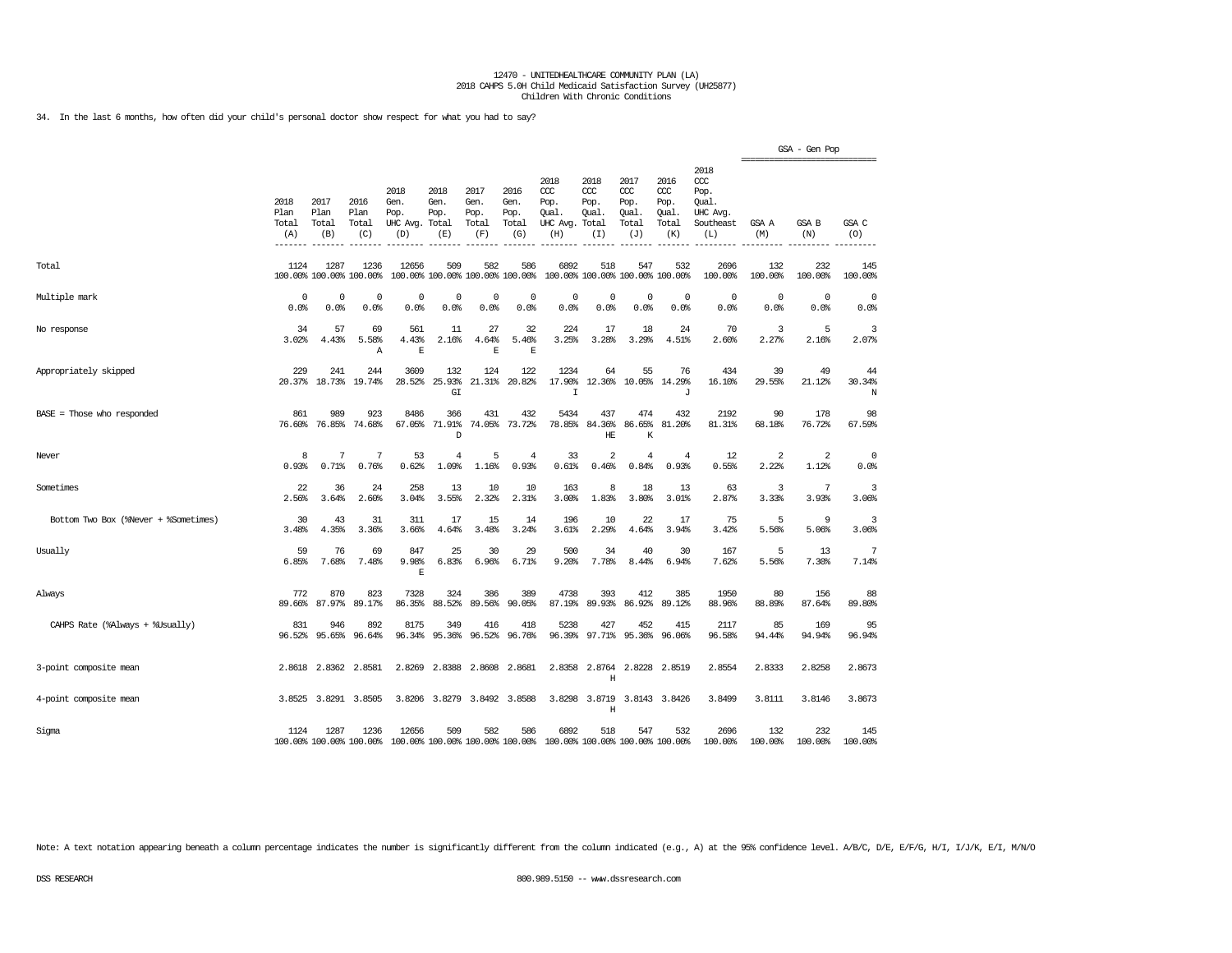# 35. Is your child able to talk with doctors about his or her health care?

|                              |                              |                                         |                                 |                                               |                                        |                                      |                                      |                                                                         |                                      |                                                   |                                              |                                                              |                                              | GSA - Gen Pop  |                    |
|------------------------------|------------------------------|-----------------------------------------|---------------------------------|-----------------------------------------------|----------------------------------------|--------------------------------------|--------------------------------------|-------------------------------------------------------------------------|--------------------------------------|---------------------------------------------------|----------------------------------------------|--------------------------------------------------------------|----------------------------------------------|----------------|--------------------|
|                              | 2018<br>Plan<br>Total<br>(A) | 2017<br>Plan<br>Total<br>(B)<br>------- | 2016<br>Plan<br>Total<br>(C)    | 2018<br>Gen.<br>Pop.<br>UHC Avg. Total<br>(D) | 2018<br>Gen.<br>Pop.<br>(E)            | 2017<br>Gen.<br>Pop.<br>Total<br>(F) | 2016<br>Gen.<br>Pop.<br>Total<br>(G) | 2018<br>CCC<br>Pop.<br>Oual.<br>UHC Avg. Total<br>(H)                   | 2018<br>$CC$<br>Pop.<br>Oual.<br>(I) | 2017<br>$\alpha$<br>Pop.<br>Oual.<br>Total<br>(J) | 2016<br>ccc<br>Pop.<br>Oual.<br>Total<br>(K) | 2018<br>ccc<br>Pop.<br>Oual.<br>UHC Avq.<br>Southeast<br>(L) | ----------------------------<br>GSA A<br>(M) | GSA B<br>(N)   | GSA C<br>(0)       |
| Total                        | 1124                         | 1287                                    | 1236<br>100.00% 100.00% 100.00% | 12656                                         | 509<br>100.00% 100.00% 100.00% 100.00% | 582                                  | 586                                  | 6892<br>100.00% 100.00% 100.00% 100.00%                                 | 518                                  | 547                                               | 532                                          | 2696<br>100.00%                                              | 132<br>100.00%                               | 232<br>100.00% | 145<br>100.00%     |
| Multiple mark                | $\Omega$<br>0.0%             | 0<br>0.0%                               | 1<br>0.08%                      | 0<br>0.0%                                     | 0<br>0.0%                              | 0<br>0.0%                            | 1<br>0.17%                           | 0<br>0.0%                                                               | 0<br>0.0%                            | $\circ$<br>0.0%                                   | $\mathbf{0}$<br>0.0%                         | 0<br>0.0%                                                    | 0<br>0.0%                                    | 0<br>0.0%      | $^{\circ}$<br>0.0% |
| No response                  | 41<br>3.65%                  | 65<br>5.05%                             | 75<br>6.07%<br>A                | 604<br>4.77%<br>E                             | 15<br>2.95%                            | 28<br>4.81%                          | 34<br>5.80%<br>E                     | 250<br>3.63%                                                            | 21<br>4.05%                          | 24<br>4.39%                                       | 24<br>4.51%                                  | 83<br>3.08%                                                  | 5<br>3.79%                                   | 6<br>2.59%     | 4<br>2.76%         |
| Appropriately skipped        | 229                          | 241                                     | 244<br>20.37% 18.73% 19.74%     | 3609                                          | 132<br>28.52% 25.93%<br>GI             | 124                                  | 122<br>21.31% 20.82%                 | 1234<br>$\mathbf I$                                                     | 64                                   | 55                                                | 76<br>17.90% 12.36% 10.05% 14.29%<br>T.      | 434<br>16.10%                                                | 39<br>29.55%                                 | 49<br>21.12%   | 44<br>30.34%<br>N  |
| $BASE = Those who responded$ | 854                          | 981<br>75.98% 76.22%                    | 916<br>74.11%                   | 8443                                          | 362<br>66.71% 71.12%<br>D              | 430                                  | 429<br>73.88% 73.21%                 | 5408                                                                    | 433<br>78.47% 83.59%<br>HE           | 468                                               | 432<br>85.56% 81.20%                         | 2179<br>80.82%                                               | 88<br>66.67%                                 | 177<br>76.29%  | 97<br>66.90%       |
| Yes                          | 624<br>73.07%                | 689<br>70.23%                           | 660<br>72.05%                   | 5591<br>66.22%                                | 267<br>73.76%<br><sup>D</sup>          | 299                                  | 307<br>69.53% 71.56%                 | 3938<br>72.82%                                                          | 344<br>Н                             | 378                                               | 336<br>79.45% 80.77% 77.78%                  | 1694<br>77.74%                                               | 68<br>77.27%                                 | 128<br>72.32%  | 71<br>73.20%       |
| $_{\mathrm{No}}$             | 230                          | 292<br>26.93% 29.77%                    | 256<br>27.95%                   | 2852<br>33.78%<br>E                           | 95<br>26.24%                           | 131                                  | 122<br>30.47% 28.44%                 | 1470<br>27.18%<br>$\mathbf I$                                           | 89                                   | 90                                                | 96<br>20.55% 19.23% 22.22%                   | 485<br>22.26%                                                | 20<br>22.73%                                 | 49<br>27.68%   | 26<br>26.80%       |
| Sigma                        | 1124                         | 1287                                    | 1236<br>100.00% 100.00% 100.00% | 12656                                         | 509                                    | 582                                  | 586                                  | 6892<br>100.00% 100.00% 100.00% 100.00% 100.00% 100.00% 100.00% 100.00% | 518                                  | 547                                               | 532                                          | 2696<br>100.00%                                              | 132<br>100.00%                               | 232<br>100.00% | 145<br>100.00%     |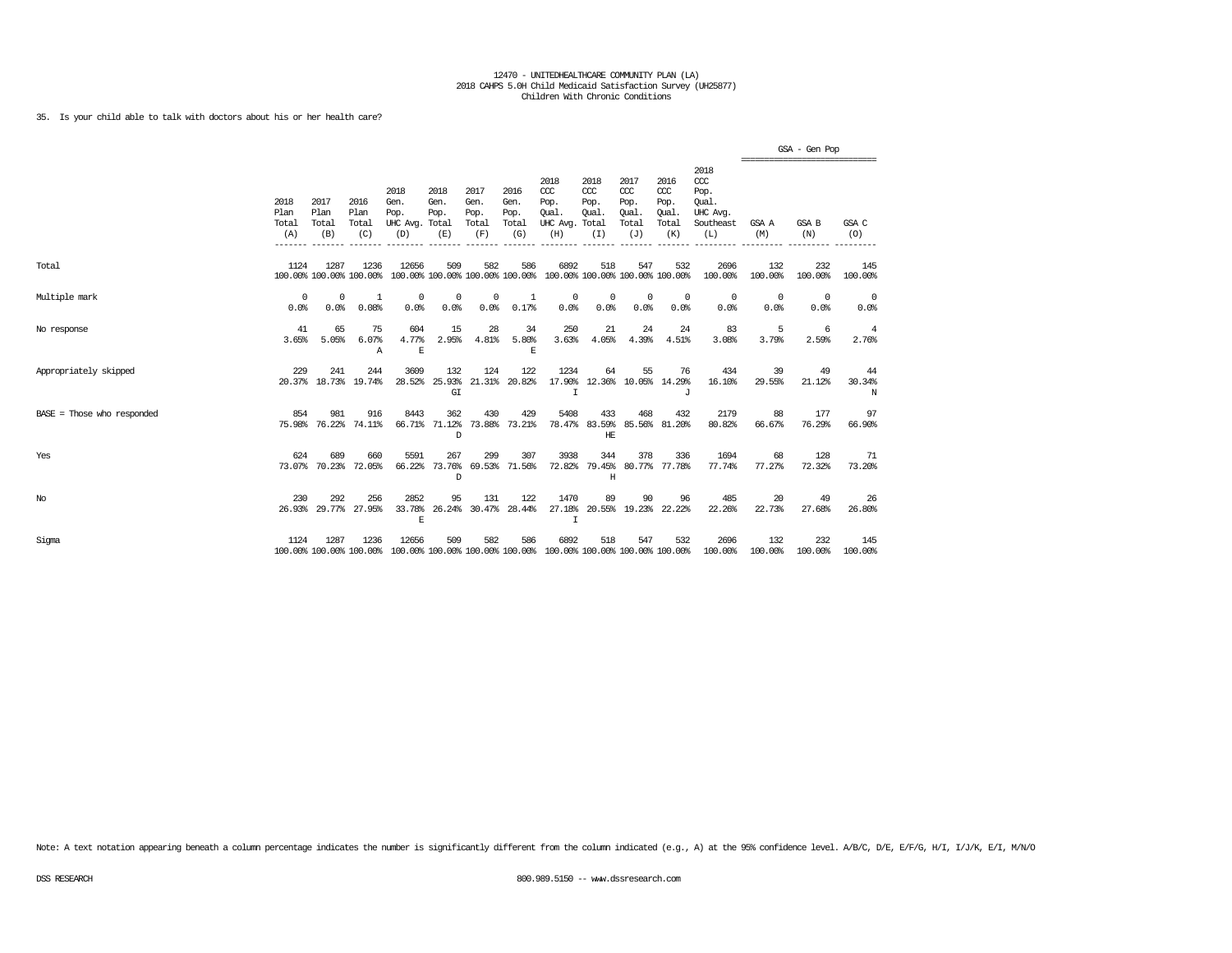36. In the last 6 months, how often did your child's personal doctor explain things in a way that was easy for your child to understand?

|                                      |                                             |                                 |                              |                                         |                                      |                                        |                                      |                                                 |                                             |                                                  |                                              |                                                              |                | GSA - Gen Pop<br>=============================== |                |
|--------------------------------------|---------------------------------------------|---------------------------------|------------------------------|-----------------------------------------|--------------------------------------|----------------------------------------|--------------------------------------|-------------------------------------------------|---------------------------------------------|--------------------------------------------------|----------------------------------------------|--------------------------------------------------------------|----------------|--------------------------------------------------|----------------|
|                                      | 2018<br>Plan<br>Total<br>(A)<br>$- - - - -$ | 2017<br>Plan<br>Total<br>(B)    | 2016<br>Plan<br>Total<br>(C) | 2018<br>Gen.<br>Pop.<br>UHC Avg.<br>(D) | 2018<br>Gen.<br>Pop.<br>Total<br>(E) | 2017<br>Gen.<br>Pop.<br>Total<br>(F)   | 2016<br>Gen.<br>Pop.<br>Total<br>(G) | 2018<br>CCC<br>Pop.<br>Oual.<br>UHC Avg.<br>(H) | 2018<br>CCC<br>Pop.<br>Oual<br>Total<br>(I) | 2017<br>$\alpha$<br>Pop.<br>Oual<br>Total<br>(J) | 2016<br>ccc<br>Pop.<br>Oual.<br>Total<br>(K) | 2018<br>ccc<br>Pop.<br>Oual.<br>UHC Avg.<br>Southeast<br>(L) | GSA A<br>(M)   | GSA B<br>(N)                                     | GSA C<br>(O)   |
| Total                                | 1124                                        | 1287<br>100.00% 100.00% 100.00% | 1236                         | 12656                                   | 509                                  | 582<br>100.00% 100.00% 100.00% 100.00% | 586                                  | 6892                                            | 518<br>100.00% 100.00% 100.00% 100.00%      | 547                                              | 532                                          | 2696<br>100.00%                                              | 132<br>100.00% | 232<br>100.00%                                   | 145<br>100.00% |
| Multiple mark                        | 0<br>0.0%                                   | $\Omega$<br>0.0%                | 0<br>0.0%                    | $\mathbf 0$<br>0.0%                     | 0<br>0.0%                            | $\mathbf 0$<br>0.0%                    | $\mathbf 0$<br>0.0%                  | $\Omega$<br>0.0%                                | 0<br>0.0%                                   | 0<br>0.0%                                        | $\circ$<br>0.0%                              | $\mathbf 0$<br>0.0%                                          | 0<br>0.0%      | $\mathbf 0$<br>0.0%                              | 0<br>0.0%      |
| No response                          | 49<br>4.36%                                 | 71<br>5.52%                     | 82<br>6.63%<br>$\mathbb{A}$  | 669<br>5.29%                            | 19<br>3.73%                          | 31<br>5.33%                            | 37<br>6.31%<br>$\mathbf E$           | 293<br>4.25%                                    | 25<br>4.83%                                 | 29<br>5.30%                                      | 27<br>5.08%                                  | 98<br>3.64%                                                  | 5<br>3.79%     | 7<br>3.02%                                       | 7<br>4.83%     |
| Appropriately skipped                | 459<br>40.84%                               | 533<br>41.41%                   | 500<br>40.45%                | 6461<br>51.05%<br>E                     | 227<br>44.60%<br>I                   | 255<br>43.81%                          | 244<br>41.64%                        | 2704<br>39.23%<br>$\mathbf I$                   | 153<br>29.54%                               | 145<br>26.51%                                    | 172<br>32.33%<br>J                           | 919<br>34.09%                                                | 59<br>44.70%   | 98<br>42.24%                                     | 70<br>48.28%   |
| BASE = Those who responded           | 616<br>54.80%                               | 683<br>53.07%                   | 654<br>52.91%                | 5526<br>43.66%                          | 263<br>51.67%<br>D                   | 296<br>50.86%                          | 305<br>52.05%                        | 3895<br>56.51%                                  | 340<br>65.64%<br>HE                         | 373<br>68.19%                                    | 333<br>62.59%                                | 1679<br>62.28%                                               | 68<br>51.52%   | 127<br>54.74%                                    | 68<br>46.90%   |
| Never                                | 7<br>1.14%                                  | 12<br>1.76%                     | 10<br>1.53%                  | 54<br>0.98%                             | 3<br>1.14%                           | 7<br>2.36%                             | 4<br>1.31%                           | 29<br>0.74%                                     | $\overline{4}$<br>1.18%                     | 8<br>2.14%                                       | 3<br>0.90%                                   | 13<br>0.77%                                                  | 1<br>1.47%     | $\mathbf{1}$<br>0.79%                            | 1<br>1.47%     |
| Sometimes                            | 40<br>6.49%                                 | 42<br>6.15%                     | 42<br>6.42%                  | 328<br>5.94%                            | 21<br>7.98%<br>F                     | 10<br>3.38%                            | 22<br>7.21%<br>F                     | 197<br>5.06%                                    | 22<br>6.47%                                 | 25<br>6.70%                                      | 17<br>5.11%                                  | 78<br>4.65%                                                  | 5<br>7.35%     | 11<br>8.66%                                      | 5<br>7.35%     |
| Bottom Two Box (%Never + %Sometimes) | 47<br>7.63%                                 | 54<br>7.91%                     | 52<br>7.95%                  | 382<br>6.91%                            | 24<br>9.13%                          | 17<br>5.74%                            | 26<br>8.52%                          | 226<br>5.80%                                    | 26<br>7.65%                                 | 33<br>8.85%                                      | 20<br>6.01%                                  | 91<br>5.42%                                                  | 6<br>8.82%     | 12<br>9.45%                                      | 6<br>8.82%     |
| Usually                              | 88<br>14.29%                                | 88<br>12.88%                    | 74<br>11.31%                 | 992<br>17.95%<br>$\mathbf{E}$           | 32<br>12.17%                         | 41<br>13.85%                           | 30<br>9.84%                          | 691<br>17.74%<br>$\mathsf{T}$                   | 47<br>13.82%                                | 49<br>13.14%                                     | 38<br>11.41%                                 | 279<br>16.62%                                                | 8<br>11.76%    | 13<br>10.24%                                     | 11<br>16.18%   |
| Always                               | 481<br>78.08%                               | 541<br>79.21%                   | 528<br>80.73%                | 4152<br>75.14%                          | 207<br>78.71%                        | 238<br>80.41%                          | 249<br>81.64%                        | 2978<br>76.46%                                  | 267<br>78.53%                               | 291<br>78.02%                                    | 275<br>82.58%                                | 1309<br>77.96%                                               | 54<br>79.41%   | 102<br>80.31%                                    | 51<br>75.00%   |
| CAHPS Rate (%Always + %Usually)      | 569<br>92.37%                               | 629<br>92.09%                   | 602<br>92.05%                | 5144<br>93.09%                          | 239<br>90.87%                        | 279<br>94.26%                          | 279<br>91.48%                        | 3669<br>94.20%                                  | 314<br>92.35%                               | 340<br>91.15%                                    | 313<br>93.99%                                | 1588<br>94.58%                                               | 62<br>91.18%   | 115<br>90.55%                                    | 62<br>91.18%   |
| 3-point composite mean               | 2.7045                                      | 2.7130                          | 2.7278                       | 2.6822                                  | 2.6958                               | 2.7466                                 | 2.7311                               | 2.7065                                          | 2.7088                                      | 2.6917                                           | 2.7658                                       | 2.7254                                                       | 2.7059         | 2.7087                                           | 2.6618         |
| 4-point composite mean               |                                             | 3.6932 3.6955                   | 3.7125                       | 3.6725                                  | 3.6844                               | 3.7230                                 | 3.7180                               | 3.6991                                          | 3.6971                                      | 3.6702 3.7568                                    |                                              | 3.7177                                                       | 3.6912         | 3.7008                                           | 3.6471         |
| Sigma                                | 1124                                        | 1287<br>100.00% 100.00% 100.00% | 1236                         | 12656                                   | 509                                  | 582<br>100.00% 100.00% 100.00% 100.00% | 586                                  | 6892<br>100.00% 100.00% 100.00% 100.00%         | 518                                         | 547                                              | 532                                          | 2696<br>100.00%                                              | 132<br>100.00% | 232<br>100.00%                                   | 145<br>100.00% |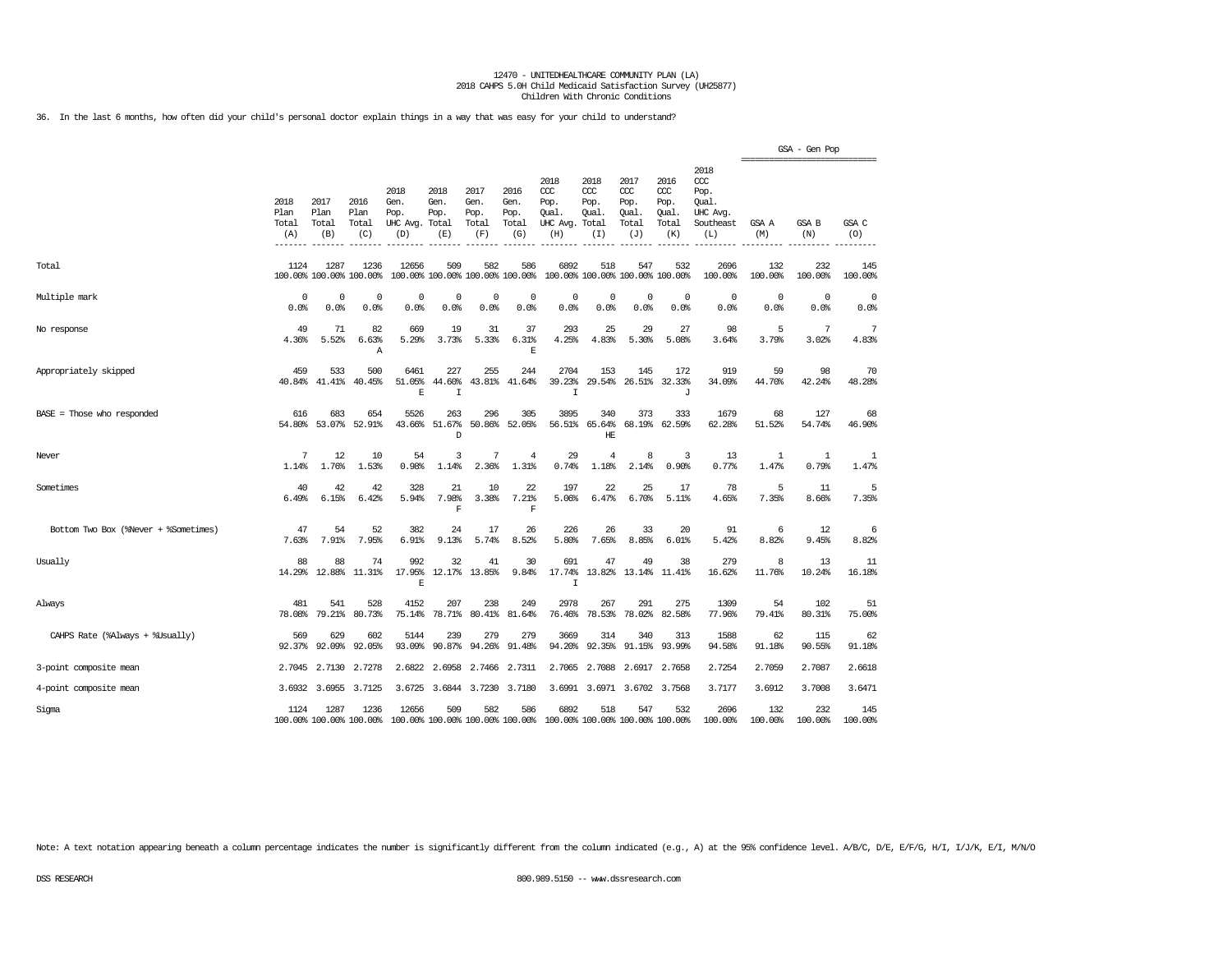37. In the last 6 months, how often did your child's personal doctor spend enough time with your child?

|                                      |                              |                              |                                 |                                         |                                      |                                      |                                        |                                                 |                                              |                                              |                                              |                                                              | ============================== | GSA - Gen Pop           |                          |
|--------------------------------------|------------------------------|------------------------------|---------------------------------|-----------------------------------------|--------------------------------------|--------------------------------------|----------------------------------------|-------------------------------------------------|----------------------------------------------|----------------------------------------------|----------------------------------------------|--------------------------------------------------------------|--------------------------------|-------------------------|--------------------------|
|                                      | 2018<br>Plan<br>Total<br>(A) | 2017<br>Plan<br>Total<br>(B) | 2016<br>Plan<br>Total<br>(C)    | 2018<br>Gen.<br>Pop.<br>UHC Avg.<br>(D) | 2018<br>Gen.<br>Pop.<br>Total<br>(E) | 2017<br>Gen.<br>Pop.<br>Total<br>(F) | 2016<br>Gen.<br>Pop.<br>Total<br>(G)   | 2018<br>ccc<br>Pop.<br>Oual.<br>UHC Avg.<br>(H) | 2018<br>CCC<br>Pop.<br>Oual.<br>Total<br>(T) | 2017<br>ccc<br>Pop.<br>Qual.<br>Total<br>(J) | 2016<br>ccc<br>Pop.<br>Qual.<br>Total<br>(K) | 2018<br>ccc<br>Pop.<br>Oual.<br>UHC Avq.<br>Southeast<br>(L) | GSA A<br>(M)                   | <b>GSA B</b><br>(N)     | GSA C<br>(O)<br>-------- |
| Total                                | 1124                         | 1287                         | 1236<br>100.00% 100.00% 100.00% | 12656                                   | 509                                  | 582                                  | 586<br>100.00% 100.00% 100.00% 100.00% | 6892                                            | 518                                          | 547<br>100.00% 100.00% 100.00% 100.00%       | 532                                          | 2696<br>100.00%                                              | 132<br>100.00%                 | 232<br>100.00%          | 145<br>100.00%           |
| Multiple mark                        | 0<br>0.0%                    | 0<br>0.0%                    | 1<br>0.08%                      | 0<br>0.0%                               | 0<br>0.0%                            | 0<br>0.0%                            | 1<br>0.17%                             | $\mathsf 0$<br>0.0%                             | $\mathbb O$<br>0.0%                          | 0<br>0.0%                                    | 0<br>0.0%                                    | 0<br>0.0%                                                    | $\circ$<br>0.0%                | 0<br>0.0%               | 0<br>0.0%                |
| No response                          | 39<br>3.47%                  | 61<br>4.74%                  | 70<br>5.66%<br>Α                | 597<br>4.72%<br>$\mathbf E$             | 13<br>2.55%                          | 30<br>5.15%<br>$\mathbf{E}% _{0}$    | 31<br>5.29%<br>$\mathbf E$             | 246<br>3.57%                                    | 19<br>3.67%                                  | 22<br>4.02%                                  | 23<br>4.32%                                  | 80<br>2.97%                                                  | $\overline{4}$<br>3.03%        | 6<br>2.59%              | 3<br>2.07%               |
| Appropriately skipped                | 229<br>20.37%                | 241<br>18.73%                | 244<br>19.74%                   | 3609<br>28.52%                          | 132<br>25.93%<br>GI                  | 124<br>21.31%                        | 122<br>20.82%                          | 1234<br>17.90%<br>$\mathbf I$                   | 64<br>12.36%                                 | 55<br>10.05%                                 | 76<br>14.29%<br>J                            | 434<br>16.10%                                                | 39<br>29.55%                   | 49<br>21.12%            | 44<br>30.34%<br>N        |
| BASE = Those who responded           | 856<br>76.16%                | 985<br>76.53%                | 921<br>74.51%                   | 8450<br>66.77%                          | 364<br>71.51%<br>$\mathbb{D}$        | 428<br>73.54%                        | 432<br>73.72%                          | 5412<br>78.53%                                  | 435<br>83.98%<br>HE                          | 470<br>85.92%<br>K                           | 433<br>81.39%                                | 2182<br>80.93%                                               | 89<br>67.42%                   | 177<br>76.29%           | 98<br>67.59%             |
| Never                                | 16<br>1.87%                  | 30<br>3.05%                  | 22<br>2.39%                     | 178<br>2.11%                            | 8<br>2.20%                           | 19<br>4.44%<br>G                     | 8<br>1.85%                             | 82<br>1.52%                                     | 6<br>1.38%                                   | 14<br>2.98%                                  | 9<br>2.08%                                   | 31<br>1.42%                                                  | 3<br>3.37%                     | 2<br>1.13%              | 3<br>3.06%               |
| Sometimes                            | 63<br>7.36%                  | 66<br>6.70%                  | 65<br>7.06%                     | 754<br>8.92%                            | 35<br>9.62%<br>F                     | 24<br>5.61%                          | 37<br>8.56%                            | 380<br>7.02%                                    | 28<br>6.44%                                  | 32<br>6.81%                                  | 28<br>6.47%                                  | 135<br>6.19%                                                 | 7<br>7.87%                     | 24<br>13.56%<br>$\circ$ | 4<br>4.08%               |
| Bottom Two Box (%Never + %Sometimes) | 79<br>9.23%                  | 96<br>9.75%                  | 87<br>9.45%                     | 932<br>11.03%                           | 43<br>11.81%                         | 43<br>10.05%                         | 45<br>10.42%                           | 462<br>8.54%                                    | 34<br>7.82%                                  | 46<br>9.79%                                  | 37<br>8.55%                                  | 166<br>7.61%                                                 | 10<br>11.24%                   | 26<br>14.69%<br>$\circ$ | 7<br>7.14%               |
| Usually                              | 145<br>16.94%                | 153<br>15.53%                | 148<br>16.07%                   | 1721<br>20.37%<br>F                     | 59                                   | 55<br>16.21% 12.85%                  | 69<br>15.97%                           | 989<br>18.27%                                   | 78<br>17.93%                                 | 73<br>15.53%                                 | 76<br>17.55%                                 | 366<br>16.77%                                                | 15<br>16.85%                   | 26<br>14.69%            | 18<br>18.37%             |
| Always                               | 632<br>73.83%                | 736<br>74.72%                | 686<br>74.48%                   | 5797<br>68.60%                          | 262<br>71.98%                        | 330<br>77.10%                        | 318<br>73.61%                          | 3961<br>73.19%                                  | 323<br>74.25%                                | 351<br>74.68%                                | 320<br>73.90%                                | 1650<br>75.62%                                               | 64<br>71.91%                   | 125<br>70.62%           | 73<br>74.49%             |
| CAHPS Rate (%Always + %Usually)      | 777<br>90.77%                | 889<br>90.25%                | 834<br>90.55%                   | 7518<br>88.97%                          | 321<br>88.19%                        | 385<br>89.95%                        | 387<br>89.58%                          | 4950<br>91.46%                                  | 401<br>92.18%                                | 424                                          | 396<br>90.21% 91.45%                         | 2016<br>92.39%                                               | 79<br>88.76%                   | 151<br>85.31%           | 91<br>92.86%<br>N        |
| 3-point composite mean               | 2.6460                       | 2.6497                       | 2.6504                          | 2.5757                                  | 2.6016                               | 2.6706                               | 2.6319                                 | 2.6465                                          | 2.6644                                       | 2.6489                                       | 2.6536                                       | 2.6801                                                       | 2.6067                         | 2.5593                  | 2.6735                   |
| 4-point composite mean               | 3.6273                       | 3.6193                       | 3.6265                          |                                         | 3.5547 3.5797                        |                                      | 3.6262 3.6134                          |                                                 | 3.6314 3.6506                                |                                              | 3.6191 3.6328                                | 3.6659                                                       | 3.5730                         | 3.5480                  | 3.6429                   |
| Sigma                                | 1124                         | 1287                         | 1236<br>100.00% 100.00% 100.00% | 12656                                   | 509                                  | 582                                  | 586<br>100.00% 100.00% 100.00% 100.00% | 6892<br>100.00% 100.00% 100.00% 100.00%         | 518                                          | 547                                          | 532                                          | 2696<br>100.00%                                              | 132<br>100.00%                 | 232<br>100.00%          | 145<br>100.00%           |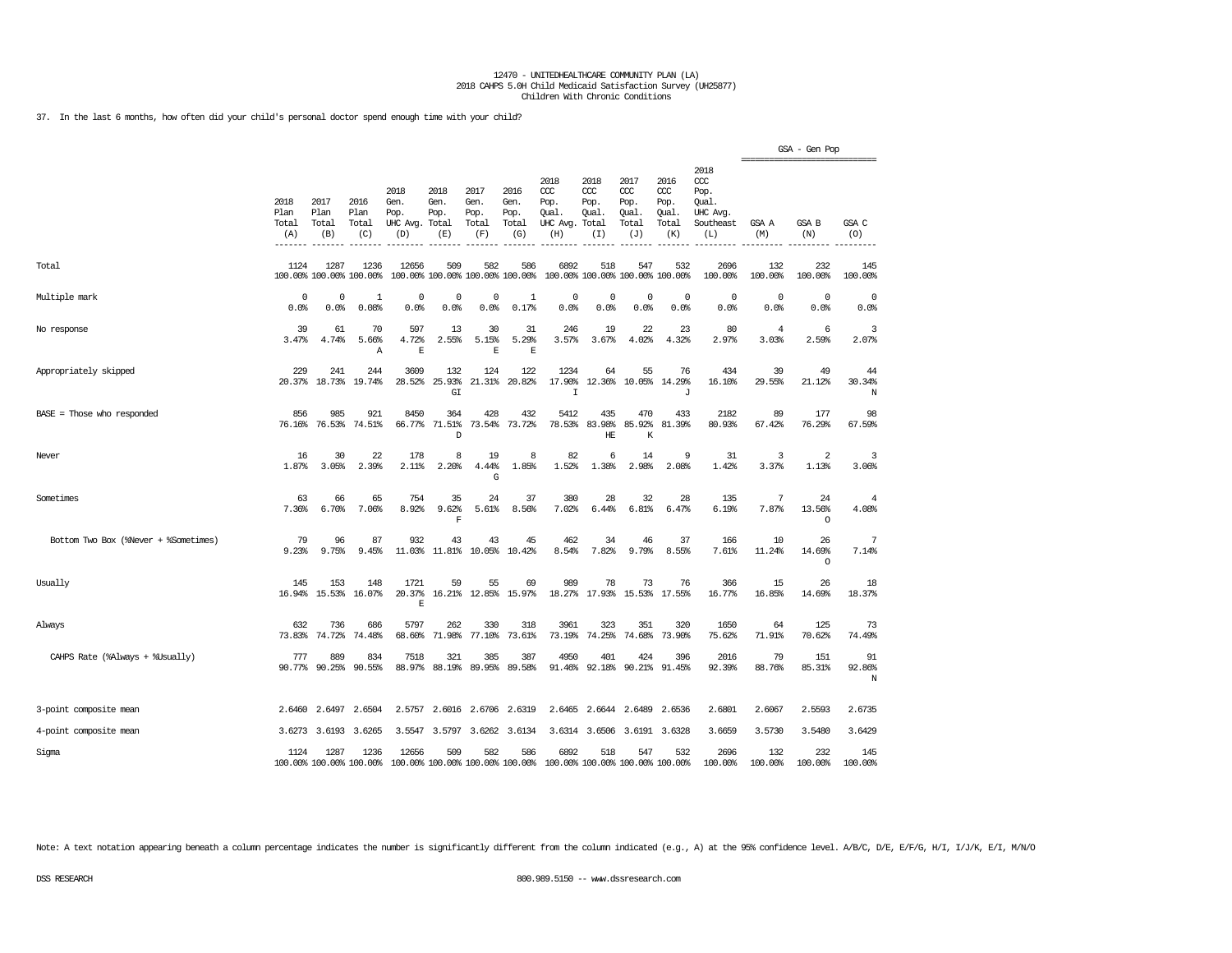38. In the last 6 months, did your child's personal doctor talk with you about how your child is feeling, growing, or behaving?

|                            |                                         |                                           |                                         |                                                                                          |                                        |                                                 |                                                 |                                                                         |                                                 |                                                                        |                                                              |                                                                           |                                                                        | GSA - Gen Pop             |                           |
|----------------------------|-----------------------------------------|-------------------------------------------|-----------------------------------------|------------------------------------------------------------------------------------------|----------------------------------------|-------------------------------------------------|-------------------------------------------------|-------------------------------------------------------------------------|-------------------------------------------------|------------------------------------------------------------------------|--------------------------------------------------------------|---------------------------------------------------------------------------|------------------------------------------------------------------------|---------------------------|---------------------------|
|                            | 2018<br>Plan<br>Total<br>(A)<br>------- | 2017<br>Plan<br>Total<br>(B)<br>$-------$ | 2016<br>Plan<br>Total<br>(C)<br>------- | 2018<br>Gen.<br>Pop.<br>UHC Avg. Total<br>(D)<br>$----------$                            | 2018<br>Gen.<br>Pop.<br>(E)<br>------- | 2017<br>Gen.<br>Pop.<br>Total<br>(F)<br>------- | 2016<br>Gen.<br>Pop.<br>Total<br>(G)<br>------- | 2018<br>CCC<br>Pop.<br>Oual.<br>UHC Avg. Total<br>(H)<br>________       | 2018<br>$CC$<br>Pop.<br>Oual.<br>(I)<br>------- | 2017<br>$\alpha$<br>Pop.<br>Oual.<br>Total<br>(J)<br>$- - - - - - - -$ | 2016<br>$\alpha$<br>Pop.<br>Oual.<br>Total<br>(K)<br>------- | 2018<br>ccc<br>Pop.<br>Oual.<br>UHC Avg.<br>Southeast<br>(L)<br>--------- | -------------------------------<br>GSA A<br>(M)<br>$- - - - - - - - -$ | GSA B<br>(N)<br>--------- | GSA C<br>(0)<br>--------- |
| Total                      | 1124                                    | 1287                                      | 1236<br>100.00% 100.00% 100.00%         | 12656                                                                                    | 509                                    | 582                                             | 586                                             | 6892<br>100.00% 100.00% 100.00% 100.00% 100.00% 100.00% 100.00% 100.00% | 518                                             | 547                                                                    | 532                                                          | 2696<br>100.00%                                                           | 132<br>100.00%                                                         | 232<br>100.00%            | 145<br>100.00%            |
| Multiple mark              | $\Omega$<br>0.0%                        | $\Omega$<br>0.0%                          | 2<br>0.16%                              | $^{\circ}$<br>0.0%                                                                       | 0<br>0.0%                              | $^{\circ}$<br>0.0%                              | 2<br>0.34%                                      | $^{\circ}$<br>0.0%                                                      | 0<br>0.0%                                       | $\Omega$<br>0.0%                                                       | 2<br>0.38%                                                   | $^{\circ}$<br>0.0%                                                        | $^{\circ}$<br>0.0%                                                     | $^{\circ}$<br>0.0%        | $^{\circ}$<br>0.0%        |
| No response                | 38<br>3.38%                             | 63<br>4.90%                               | 70<br>5.66%<br>A                        | 590<br>4.66%<br>E                                                                        | 12<br>2.36%                            | 31<br>5.33%<br>E                                | 34<br>5.80%<br>E                                | 252<br>3.66%                                                            | 23<br>4.44%                                     | 20<br>3.66%                                                            | 22<br>4.14%                                                  | 85<br>3.15%                                                               | 3<br>2.27%                                                             | -6<br>2.59%               | 3<br>2.07%                |
| Appropriately skipped      | 229<br>20.37%                           | 241                                       | 244<br>18.73% 19.74%                    | 3609                                                                                     | 132<br>28.52% 25.93%<br>GI             | 124                                             | 122<br>21.31% 20.82%                            | 1234<br>I                                                               | 64                                              | 55                                                                     | 76<br>17.90% 12.36% 10.05% 14.29%<br>٠T.                     | 434<br>16.10%                                                             | 39<br>29.55%                                                           | 49<br>21.12%              | 44<br>30.34%<br>N         |
| BASE = Those who responded | 857<br>76.25%                           | 983<br>76.38%                             | 920<br>74.43%                           | 8457<br>66.82%                                                                           | 365<br>71.71%<br>D                     | 427                                             | 428<br>73.37% 73.04%                            | 5406<br>78.44%                                                          | 431<br>83.20%<br>HE                             | 472<br>K                                                               | 432<br>86.29% 81.20%                                         | 2177<br>80.75%                                                            | 90<br>68.18%                                                           | 177<br>76.29%             | 98<br>67.59%              |
| Yes                        | 754<br>87.98%                           | 857<br>87.18%                             | 794<br>86.30%                           | 7494<br>88.61%                                                                           | 321<br>87.95%                          | 376<br>88.06%                                   | 364<br>85.05%                                   | 4805<br>88.88%                                                          | 389                                             | 418<br>90.26% 88.56%                                                   | 382<br>88.43%                                                | 1943<br>89.25%                                                            | 79<br>87.78%                                                           | 158<br>89.27%             | 84<br>85.71%              |
| $_{\mathrm{No}}$           | 103<br>12.02%                           | 126<br>12.82%                             | 126<br>13.70%                           | 963<br>11.39%                                                                            | 44<br>12.05%                           | 51                                              | 64<br>11.94% 14.95%                             | 601<br>11.12%                                                           | 42                                              | 54                                                                     | 50<br>9.74% 11.44% 11.57%                                    | 234<br>10.75%                                                             | 11<br>12.22%                                                           | 19<br>10.73%              | 14<br>14.29%              |
| Sigma                      | 1124                                    | 1287                                      | 1236                                    | 12656<br>100.00% 100.00% 100.00% 100.00% 100.00% 100.00% 100.00% 100.00% 100.00% 100.00% | 509                                    | 582                                             | 586                                             | 6892                                                                    | 518                                             | 547                                                                    | 532                                                          | 2696<br>100.00%                                                           | 132<br>100.00%                                                         | 232<br>100.00%            | 145<br>100.00%            |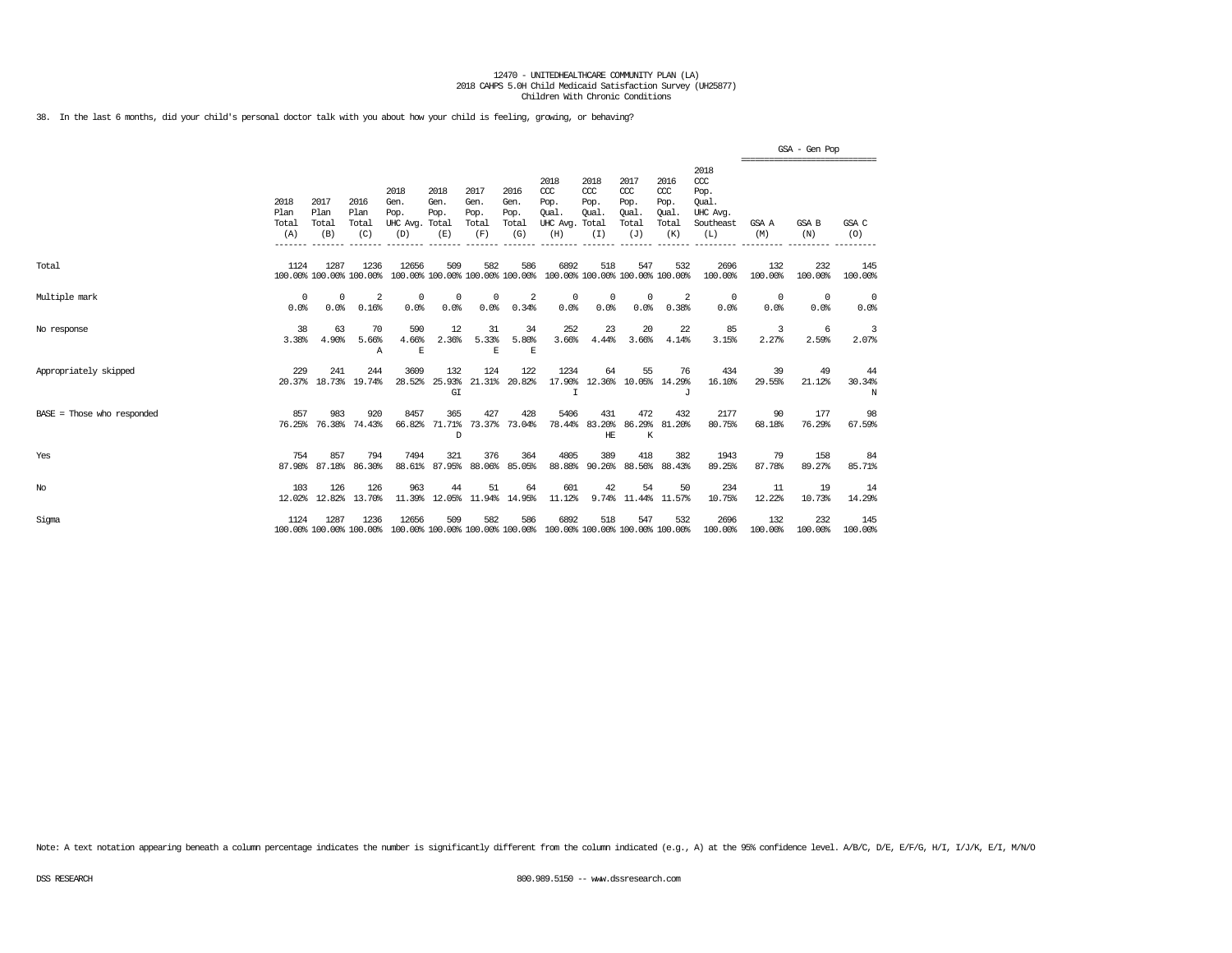39. In the last 6 months, did your child get care from a doctor or other health provider besides his or her personal doctor?

|                            |                              |                              |                                 |                                               |                              |                                      |                                      |                                                                         |                                      |                                                   |                                              |                                                              |                                                | GSA - Gen Pop      |                    |
|----------------------------|------------------------------|------------------------------|---------------------------------|-----------------------------------------------|------------------------------|--------------------------------------|--------------------------------------|-------------------------------------------------------------------------|--------------------------------------|---------------------------------------------------|----------------------------------------------|--------------------------------------------------------------|------------------------------------------------|--------------------|--------------------|
|                            | 2018<br>Plan<br>Total<br>(A) | 2017<br>Plan<br>Total<br>(B) | 2016<br>Plan<br>Total<br>(C)    | 2018<br>Gen.<br>Pop.<br>UHC Avg. Total<br>(D) | 2018<br>Gen.<br>Pop.<br>(E)  | 2017<br>Gen.<br>Pop.<br>Total<br>(F) | 2016<br>Gen.<br>Pop.<br>Total<br>(G) | 2018<br>CCC<br>Pop.<br>Oual.<br>UHC Avg. Total<br>(H)                   | 2018<br>$CC$<br>Pop.<br>Oual.<br>(I) | 2017<br>$\alpha$<br>Pop.<br>Oual.<br>Total<br>(J) | 2016<br>ccc<br>Pop.<br>Oual.<br>Total<br>(K) | 2018<br>ccc<br>Pop.<br>Oual.<br>UHC Avg.<br>Southeast<br>(L) | ------------------------------<br>GSA A<br>(M) | GSA B<br>(N)       | GSA C<br>(O)       |
| Total                      | 1124                         | 1287                         | 1236<br>100.00% 100.00% 100.00% | 12656                                         | 509                          | 582                                  | 586                                  | 6892<br>100.00% 100.00% 100.00% 100.00% 100.00% 100.00% 100.00% 100.00% | 518                                  | 547                                               | 532                                          | 2696<br>100.00%                                              | 132<br>100.00%                                 | 232<br>100.00%     | 145<br>100.00%     |
| Multiple mark              | 0<br>0.0%                    | $\Omega$<br>0.0%             | $^{\circ}$<br>0.0%              | 0<br>0.0%                                     | 0<br>0.0%                    | $^{\circ}$<br>0.0%                   | $^{\circ}$<br>0.0%                   | $^{\circ}$<br>0.0%                                                      | 0<br>0.0%                            | $\mathbf 0$<br>0.0%                               | $^{\circ}$<br>0.0%                           | 0<br>0.0%                                                    | $\circ$<br>0.0%                                | $^{\circ}$<br>0.0% | $^{\circ}$<br>0.0% |
| No response                | 32<br>2.85%                  | 58<br>4.51%<br>$\mathbb{A}$  | 76<br>6.15%<br>Α                | 617<br>4.88%<br>E                             | 11<br>2.16%                  | 29<br>4.98%<br>E                     | 32<br>5.46%<br>E                     | 251<br>3.64%                                                            | 16<br>3.09%                          | 18<br>3.29%                                       | 32<br>6.02%<br>TJ                            | 82<br>3.04%                                                  | 3<br>2.27%                                     | 5<br>2.16%         | 3<br>2.07%         |
| Appropriately skipped      | 229                          | 241                          | 244<br>20.37% 18.73% 19.74%     | 3609<br>28.52%                                | 132<br>25.93%<br>G I         | 124                                  | 122<br>21.31% 20.82%                 | 1234<br>17.90%<br>$\top$                                                | 64                                   | 55                                                | 76<br>12.36% 10.05% 14.29%<br>T.             | 434<br>16.10%                                                | 39<br>29.55%                                   | 49<br>21.12%       | 44<br>30.34%<br>N  |
| BASE = Those who responded | 863                          | 988                          | 916<br>76.78% 76.77% 74.11%     | 8430<br>66.61%                                | 366<br>71.91%<br>D           | 429                                  | 432<br>73.71% 73.72%                 | 5407                                                                    | 438<br>78.45% 84.56%<br>HKE          | 474<br>86.65%<br>K                                | 424<br>79.70%                                | 2180<br>80.86%                                               | 90<br>68.18%                                   | 178<br>76.72%      | 98<br>67.59%       |
| Yes                        | 388<br>44.96%<br>C           | 417                          | 361<br>42.21% 39.41%            | 3804<br>45.12%                                | 149<br>40.71%                | 156<br>36.36%                        | 147<br>34.03%                        | 3295<br>60.94%<br>Ι.                                                    | 244<br>KE                            | 243                                               | 202<br>55.71% 51.27% 47.64%                  | 1261<br>57.84%                                               | 46<br>51.11%<br>N                              | 62<br>34.83%       | 41<br>41.84%       |
| No                         | 475                          | 571<br>55.04% 57.79%         | 555<br>60.59%<br>Α              | 4626<br>54.88%                                | 217<br>59.29%<br>$\mathbf I$ | 273<br>63.64%                        | 285<br>65.97%                        | 2112<br>39.06%                                                          | 194<br>Η                             | 231<br>44.29% 48.73%                              | 222<br>52.36%<br>I                           | 919<br>42.16%                                                | 44<br>48.89%                                   | 116<br>65.17%<br>М | 57<br>58.16%       |
| Sigma                      | 1124                         | 1287                         | 1236<br>100.00% 100.00% 100.00% | 12656                                         | 509                          | 582                                  | 586                                  | 6892<br>100.00% 100.00% 100.00% 100.00% 100.00% 100.00% 100.00% 100.00% | 518                                  | 547                                               | 532                                          | 2696<br>100.00%                                              | 132<br>100.00%                                 | 232<br>100.00%     | 145<br>100.00%     |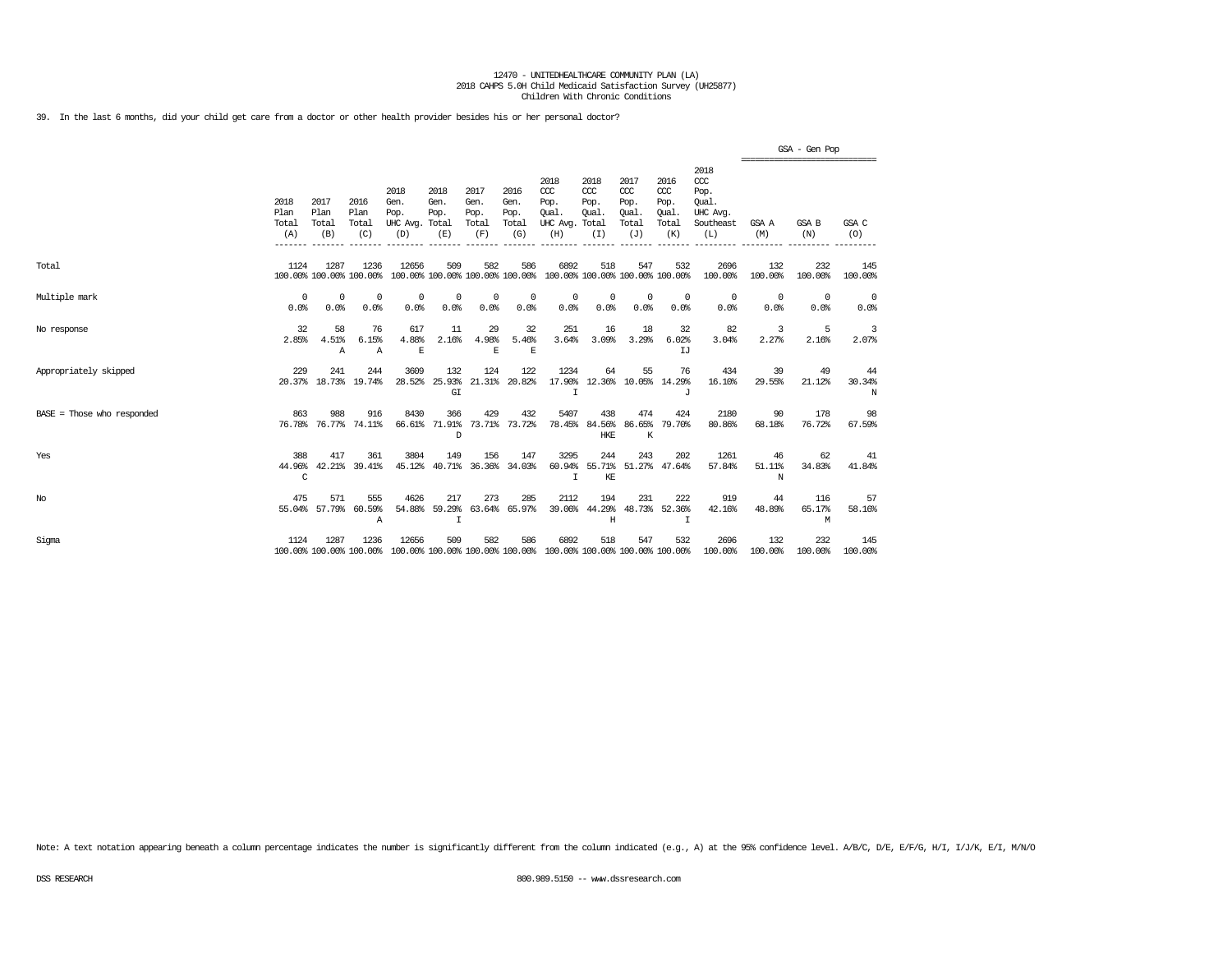40. In the last 6 months, how often did your child's personal doctor seem informed and up-to-date about the care your child got from these doctors or other health providers?

|                                      |                              |                              |                                 |                                               |                                        |                                      |                                      |                                                                         |                                     |                                              |                                              |                                                              | ================================ | GSA - Gen Pop    |                                  |
|--------------------------------------|------------------------------|------------------------------|---------------------------------|-----------------------------------------------|----------------------------------------|--------------------------------------|--------------------------------------|-------------------------------------------------------------------------|-------------------------------------|----------------------------------------------|----------------------------------------------|--------------------------------------------------------------|----------------------------------|------------------|----------------------------------|
|                                      | 2018<br>Plan<br>Total<br>(A) | 2017<br>Plan<br>Total<br>(B) | 2016<br>Plan<br>Total<br>(C)    | 2018<br>Gen.<br>Pop.<br>UHC Avg. Total<br>(D) | 2018<br>Gen.<br>Pop.<br>(E)            | 2017<br>Gen.<br>Pop.<br>Total<br>(F) | 2016<br>Gen.<br>Pop.<br>Total<br>(G) | 2018<br>ccc<br>Pop.<br>Qual.<br>UHC Avg. Total<br>(H)                   | 2018<br>CCC<br>Pop.<br>Qual.<br>(I) | 2017<br>ccc<br>Pop.<br>Qual.<br>Total<br>(J) | 2016<br>ccc<br>Pop.<br>Qual.<br>Total<br>(K) | 2018<br>ccc<br>Pop.<br>Qual.<br>UHC Avg.<br>Southeast<br>(L) | GSA A<br>(M)                     | GSA B<br>(N)     | GSA C<br>(O)                     |
| Total                                | 1124                         | 1287                         | 1236<br>100.00% 100.00% 100.00% | 12656                                         | 509<br>100.00% 100.00% 100.00% 100.00% | 582                                  | 586                                  | 6892                                                                    | 518                                 | 547<br>100.00% 100.00% 100.00% 100.00%       | 532                                          | 2696<br>100.00%                                              | 132<br>100.00%                   | 232<br>100.00%   | 145<br>100.00%                   |
| Multiple mark                        | 0<br>0.0%                    | 0<br>0.0%                    | 0<br>0.0%                       | 0<br>0.0%                                     | 0<br>0.0%                              | 0<br>0.0%                            | 0<br>0.0%                            | 0<br>0.0%                                                               | 0<br>0.0%                           | 0<br>0.0%                                    | $\circ$<br>0.0%                              | 0<br>0.0%                                                    | 0<br>0.0%                        | 0<br>0.0%        | 0<br>0.0%                        |
| No response                          | 39<br>3.47%                  | 65<br>5.05%                  | 80<br>6.47%<br>Α                | 689<br>5.44%<br>$\mathbb E$                   | 12<br>2.36%                            | 32<br>5.50%<br>E                     | 35<br>5.97%<br>E                     | 310<br>4.50%                                                            | 21<br>4.05%                         | 21<br>3.84%                                  | 35<br>6.58%<br>J                             | 110<br>4.08%                                                 | 3<br>2.27%                       | 5<br>2.16%       | $\overline{4}$<br>2.76%          |
| Appropriately skipped                | 704<br>62.63%                | 812<br>63.09%                | 799<br>64.64%                   | 8235<br>65.07%                                | 349<br>68.57%<br>I                     | 397<br>68.21%                        | 407<br>69.45%                        | 3346<br>48.55%                                                          | 258<br>49.81%                       | 286<br>52.29%                                | 298<br>56.02%<br>I                           | 1353<br>50.19%                                               | 83<br>62.88%                     | 165<br>71.12%    | 101<br>69.66%                    |
| BASE = Those who responded           | 381<br>33.90%<br>C           | 410<br>31.86%                | 357<br>28.88%                   | 3732<br>29.49%                                | 148<br>29.08%                          | 153<br>26.29%                        | 144<br>24.57%                        | 3236<br>46.95%                                                          | 239<br>46.14%<br>KE                 | 240<br>43.88%<br>K                           | 199<br>37.41%                                | 1233<br>45.73%                                               | 46<br>34.85%                     | 62<br>26.72%     | 40<br>27.59%                     |
| Never                                | 23<br>6.04%                  | 30<br>7.32%                  | 24<br>6.72%                     | 205<br>5.49%                                  | 6<br>4.05%                             | 15<br>9.80%<br>E                     | 14<br>9.72%                          | 167<br>5.16%                                                            | 13<br>5.44%                         | 21<br>8.75%                                  | 14<br>7.04%                                  | 73<br>5.92%                                                  | 3<br>6.52%                       | 1<br>1.61%       | $\overline{\mathbf{2}}$<br>5.00% |
| Sometimes                            | 31<br>8.14%                  | 41<br>10.00%                 | 39<br>10.92%                    | 446<br>11.95%<br>E                            | 11<br>7.43%                            | 11                                   | 16<br>7.19% 11.11%                   | 330<br>10.20%                                                           | 28<br>11.72%                        | 25<br>10.42%                                 | 22<br>11.06%                                 | 115<br>9.33%                                                 | 1<br>2.17%                       | 7<br>11.29%<br>М | 3<br>7.50%                       |
| Bottom Two Box (%Never + %Sometimes) | 54                           | 71                           | 63<br>14.17% 17.32% 17.65%      | 651<br>17.44%<br>E                            | 17                                     | 26<br>11.49% 16.99%                  | 30<br>20.83%<br>E                    | 497<br>15.36%                                                           | 41<br>17.15%                        | 46                                           | 36<br>19.17% 18.09%                          | 188<br>15.25%                                                | $\overline{4}$<br>8.70%          | 8<br>12.90%      | 5<br>12.50%                      |
| Usually                              | 74                           | 72<br>19.42% 17.56%          | 69<br>19.33%                    | 911<br>24.41%                                 | 33<br>22.30%                           | 24<br>15.69%                         | 29<br>20.14%                         | 779<br>24.07%<br>$\mathbf I$                                            | 44                                  | 45<br>18.41% 18.75%                          | 41<br>20.60%                                 | 281<br>22.79%                                                | 12<br>26.09%                     | 10<br>16.13%     | 11<br>27.50%                     |
| Always                               | 253                          | 267<br>66.40% 65.12%         | 225<br>63.03%                   | 2170<br>58.15%                                | 98<br>66.22%<br>D                      | 103<br>67.32%                        | 85<br>59.03%                         | 1960<br>60.57%                                                          | 154<br>64.44%                       | 149<br>62.08%                                | 122<br>61.31%                                | 764<br>61.96%                                                | 30<br>65.22%                     | 44<br>70.97%     | 24<br>60.00%                     |
| CAHPS Rate (%Always + %Usually)      | 327                          | 339                          | 294<br>85.83% 82.68% 82.35%     | 3081                                          | 131<br>82.56% 88.51%<br>DG             | 127                                  | 114<br>83.01% 79.17%                 | 2739                                                                    | 198                                 | 194<br>84.64% 82.85% 80.83% 81.91%           | 163                                          | 1045<br>84.75%                                               | 42<br>91.30%                     | 54<br>87.10%     | 35<br>87.50%                     |
| 3-point composite mean               |                              |                              | 2.5223 2.4780 2.4538            | 2.4070                                        | 2.5473<br>D                            |                                      | 2.5033 2.3819                        |                                                                         |                                     | 2.4521 2.4728 2.4292                         | 2.4322                                       | 2.4672                                                       | 2.5652                           | 2.5806           | 2.4750                           |
| 4-point composite mean               |                              | 3.4619 3.4049                | 3.3866                          |                                               | 3.3521 3.5068<br>DG                    |                                      | 3.4052 3.2847                        |                                                                         |                                     | 3.4005 3.4184 3.3417 3.3618                  |                                              | 3.4079                                                       | 3.5000                           | 3.5645           | 3.4250                           |
| Sigma                                | 1124                         | 1287                         | 1236<br>100.00% 100.00% 100.00% | 12656                                         | 509                                    | 582                                  | 586                                  | 6892<br>100.00% 100.00% 100.00% 100.00% 100.00% 100.00% 100.00% 100.00% | 518                                 | 547                                          | 532                                          | 2696<br>100.00%                                              | 132<br>100.00%                   | 232<br>100.00%   | 145<br>100.00%                   |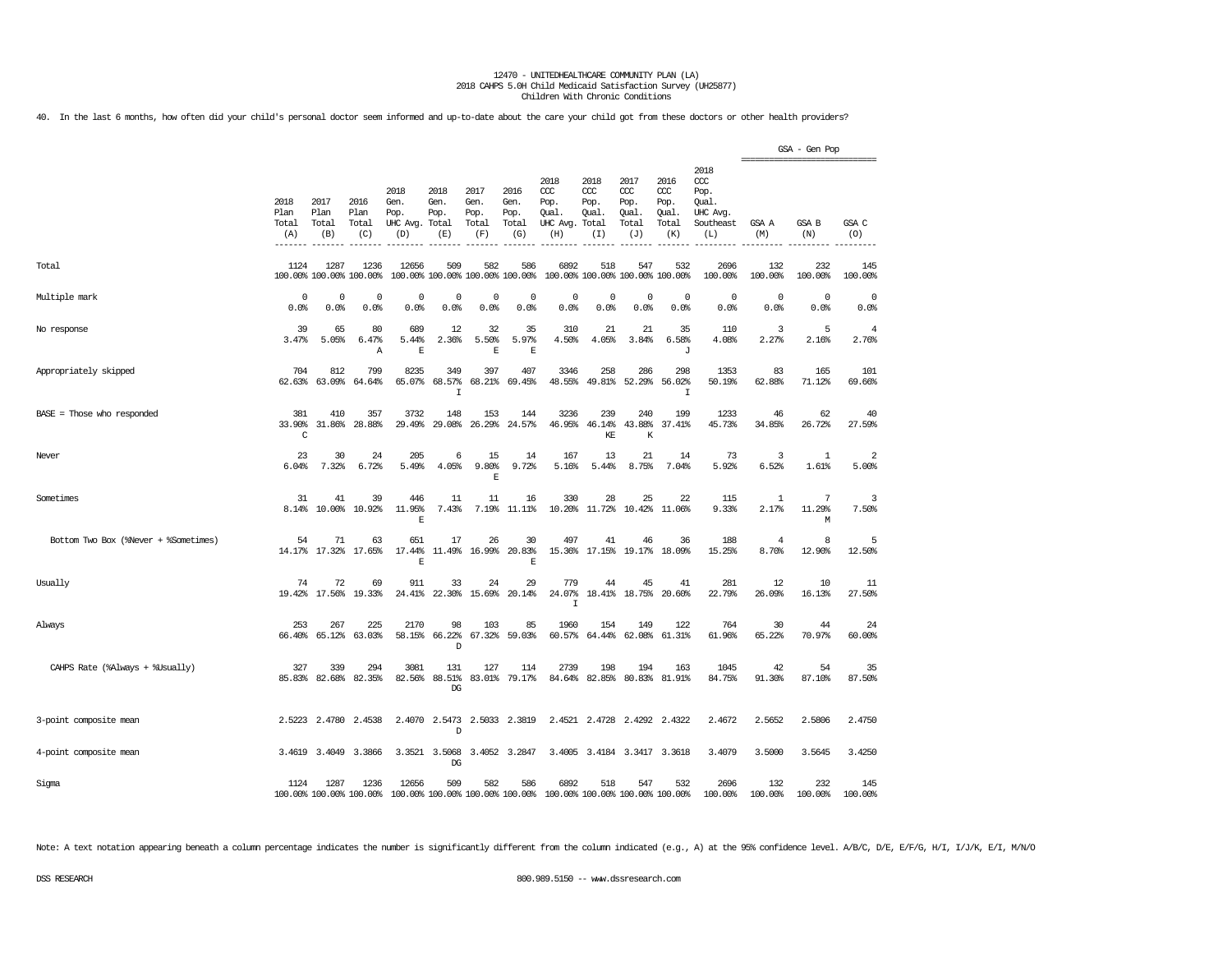41. Using any number from 0 to 10, where 0 is the worst personal doctor possible and 10 is the best personal doctor possible, what number would you use to rate your child's personal doctor?

|                                    |                              |                                 |                              |                                         |                                      |                                        |                                           |                                                       |                                     |                                              |                                              |                                                                   | =============================== | GSA - Gen Pop  |                                  |
|------------------------------------|------------------------------|---------------------------------|------------------------------|-----------------------------------------|--------------------------------------|----------------------------------------|-------------------------------------------|-------------------------------------------------------|-------------------------------------|----------------------------------------------|----------------------------------------------|-------------------------------------------------------------------|---------------------------------|----------------|----------------------------------|
|                                    | 2018<br>Plan<br>Total<br>(A) | 2017<br>Plan<br>Total<br>(B)    | 2016<br>Plan<br>Total<br>(C) | 2018<br>Gen.<br>Pop.<br>UHC Avg.<br>(D) | 2018<br>Gen.<br>Pop.<br>Total<br>(E) | 2017<br>Gen.<br>Pop.<br>Total<br>(F)   | 2016<br>Gen.<br>Pop.<br>Total<br>(G)      | 2018<br>ccc<br>Pop.<br>Qual.<br>UHC Avg. Total<br>(H) | 2018<br>CCC<br>Pop.<br>Qual.<br>(I) | 2017<br>ccc<br>Pop.<br>Qual.<br>Total<br>(J) | 2016<br>ccc<br>Pop.<br>Qual.<br>Total<br>(K) | 2018<br>$\alpha$<br>Pop.<br>Oual.<br>UHC Avg.<br>Southeast<br>(L) | GSA A<br>(M)                    | GSA B<br>(N)   | GSA C<br>(O)                     |
| Total                              | 1124                         | 1287<br>100.00% 100.00% 100.00% | 1236                         | 12656                                   | 509                                  | 582<br>100.00% 100.00% 100.00% 100.00% | 586                                       | 6892<br>100.00% 100.00% 100.00% 100.00%               | 518                                 | 547                                          | 532                                          | 2696<br>100.00%                                                   | 132<br>100.00%                  | 232<br>100.00% | 145<br>100.00%                   |
| Multiple mark                      | 0<br>0.0%                    | 0<br>0.0%                       | 0<br>0.0%                    | 0<br>0.0%                               | 0<br>0.0%                            | 0<br>0.0%                              | 0<br>0.0%                                 | 0<br>0.0%                                             | 0<br>0.0%                           | 0<br>0.0%                                    | 0<br>0.0%                                    | $\mathbf 0$<br>0.0%                                               | 0<br>0.0%                       | 0<br>0.0%      | 0<br>0.0%                        |
| No response                        | 22<br>1.96%                  | 30<br>2.33%                     | 37<br>2.99%                  | 412<br>3.26%<br>E                       | 9<br>1.77%                           | 15<br>2.58%                            | 20<br>3.41%                               | 162<br>2.35%                                          | 13<br>2.51%                         | 9<br>1.65%                                   | 10<br>1.88%                                  | 57<br>2.11%                                                       | $\overline{a}$<br>1.52%         | 3<br>1.29%     | $\overline{4}$<br>2.76%          |
| Appropriately skipped              | 106<br>9.43%                 | 108<br>8.39%                    | 109<br>8.82%                 | 1590<br>12.56%                          | 60<br>11.79%<br>$\mathbf I$          | 62<br>10.65%                           | 50<br>8.53%                               | 493<br>7.15%                                          | 32<br>6.18%                         | 25<br>4.57%                                  | 39<br>7.33%                                  | 206<br>7.64%                                                      | 16<br>12.12%                    | 25<br>10.78%   | 19<br>13.10%                     |
| $BASE = Those who responded$       | 996<br>88.61%                | 1149<br>89.28%                  | 1090<br>88.19%               | 10654<br>84.18%                         | 440<br>86.44%                        | 505<br>86.77%                          | 516<br>88.05%                             | 6237<br>90.50%                                        | 473<br>91.31%<br>$\mathbf E$        | 513<br>93.78%                                | 483<br>90.79%                                | 2433<br>90.24%                                                    | 114<br>86.36%                   | 204<br>87.93%  | 122<br>84.14%                    |
| 10 - Best personal doctor possible | 675<br>67.77%                | 786<br>68.41%                   | 718<br>65.87%                | 6397                                    | 307<br>60.04% 69.77%<br>DG           | 349<br>69.11%<br>G                     | 326<br>63.18%                             | 3874                                                  | 318<br>62.11% 67.23%<br>Η           | 340                                          | 321<br>66.28% 66.46%                         | 1584<br>65.10%                                                    | 80<br>70.18%                    | 144<br>70.59%  | 83<br>68.03%                     |
| $9 -$                              | 121<br>12.15%                | 138<br>12.01%                   | 135<br>12.39%                | 1859<br>17.45%<br>E                     | 52<br>11.82%                         | 61<br>12.08%                           | 67<br>12.98%                              | 995<br>15.95%<br>I                                    | 60<br>12.68%                        | 68<br>13.26%                                 | 61<br>12.63%                                 | 351<br>14.43%                                                     | 20<br>17.54%                    | 20<br>9.80%    | 12<br>9.84%                      |
| Top Two Box                        | 796<br>79.92%                | 924<br>80.42%                   | 853<br>78.26%                | 8256<br>77.49%                          | 359<br>81.59%<br>$_{\rm DG}$         | 410<br>81.19%<br>G                     | 393<br>76.16%                             | 4869<br>78.07%                                        | 378<br>79.92%                       | 408<br>79.53%                                | 382<br>79.09%                                | 1935<br>79.53%                                                    | 100<br>87.72%<br>$\circ$        | 164<br>80.39%  | 95<br>77.87%                     |
| $8 -$                              | 87<br>8.73%                  | 101                             | 126<br>8.79% 11.56%<br>AB    | 1356<br>12.73%<br>E                     | 34<br>7.73%                          | 38                                     | 65<br>7.52% 12.60%<br>$\operatorname{EF}$ | 750<br>12.03%<br>I                                    | 43<br>9.09%                         | 46<br>8.97%                                  | 54<br>11.18%                                 | 271<br>11.14%                                                     | 5<br>4.39%                      | 18<br>8.82%    | 11<br>9.02%                      |
| CAHPS Rate (Top Three Box)         | 883<br>88.65%                | 1025<br>89.21%                  | 979<br>89.82%                | 9612<br>90.22%                          | 393<br>89.32%                        | 448<br>88.71%                          | 458<br>88.76%                             | 5619<br>90.09%                                        | 421<br>89.01%                       | 454<br>88.50%                                | 436<br>90.27%                                | 2206<br>90.67%                                                    | 105<br>92.11%                   | 182<br>89.22%  | 106<br>86.89%                    |
| $7 -$                              | 49<br>4.92%                  | 51<br>4.44%                     | 47<br>4.31%                  | 503<br>4.72%                            | 23<br>5.23%                          | 23<br>4.55%                            | 28<br>5.43%                               | 268<br>4.30%                                          | 20<br>4.23%                         | 21<br>4.09%                                  | 18<br>3.73%                                  | 104<br>4.27%                                                      | 6<br>5.26%                      | 10<br>4.90%    | 7<br>5.74%                       |
| 6 -                                | 22<br>2.21%                  | 23<br>2.00%                     | 22<br>2.02%                  | 172<br>1.61%                            | 5<br>1.14%                           | 10<br>1.98%                            | 11<br>2.13%                               | 94<br>1.51%                                           | 12<br>2.54%                         | 13<br>2.53%                                  | 11<br>2.28%                                  | 34<br>1.40%                                                       | $\mathbf 0$<br>0.0%             | 3<br>1.47%     | $\overline{\mathbf{c}}$<br>1.64% |
| $5 -$                              | 23<br>2.31%                  | 23<br>2.00%                     | 17<br>1.56%                  | 212<br>1.99%                            | 10<br>2.27%                          | 13<br>2.57%                            | 7<br>1.36%                                | 138<br>2.21%                                          | 9<br>1.90%                          | 11<br>2.14%                                  | 8<br>1.66%                                   | 50<br>2.06%                                                       | 2<br>1.75%                      | 4<br>1.96%     | $\overline{4}$<br>3.28%          |
| $4 -$                              | 3<br>0.30%                   | 11<br>0.96%                     | 8<br>0.73%                   | 50<br>0.47%                             | 3<br>0.68%                           | 2<br>0.40%                             | 4<br>0.78%                                | 35<br>0.56%                                           | 3<br>0.63%                          | 7<br>1.36%                                   | $\overline{\mathbf{2}}$<br>0.41%             | 13<br>0.53%                                                       | $\mathbf 0$<br>0.0%             | 2<br>0.98%     | 1<br>0.82%                       |
| $3 -$                              | $\overline{4}$<br>0.40%      | 3<br>0.26%                      | 8<br>0.73%                   | 36<br>0.34%                             | 2<br>0.45%                           | 2<br>0.40%                             | 2<br>0.39%                                | 29<br>0.46%                                           | $\overline{\mathbf{c}}$<br>0.42%    | 1<br>0.19%                                   | $\overline{4}$<br>0.83%                      | 11<br>0.45%                                                       | $\circ$<br>0.0%                 | 1<br>0.49%     | 1<br>0.82%                       |
| $2 -$                              | 6<br>0.60%                   | 2<br>0.17%                      | 5<br>0.46%                   | 27<br>0.25%                             | 1<br>0.23%                           | 0<br>0.0%                              | 2<br>0.39%                                | 29<br>0.46%                                           | 3<br>0.63%                          | 1<br>0.19%                                   | $\overline{2}$<br>0.41%                      | 8<br>0.33%                                                        | $\mathbf 0$<br>0.0%             | 0<br>0.0%      | 1<br>0.82%                       |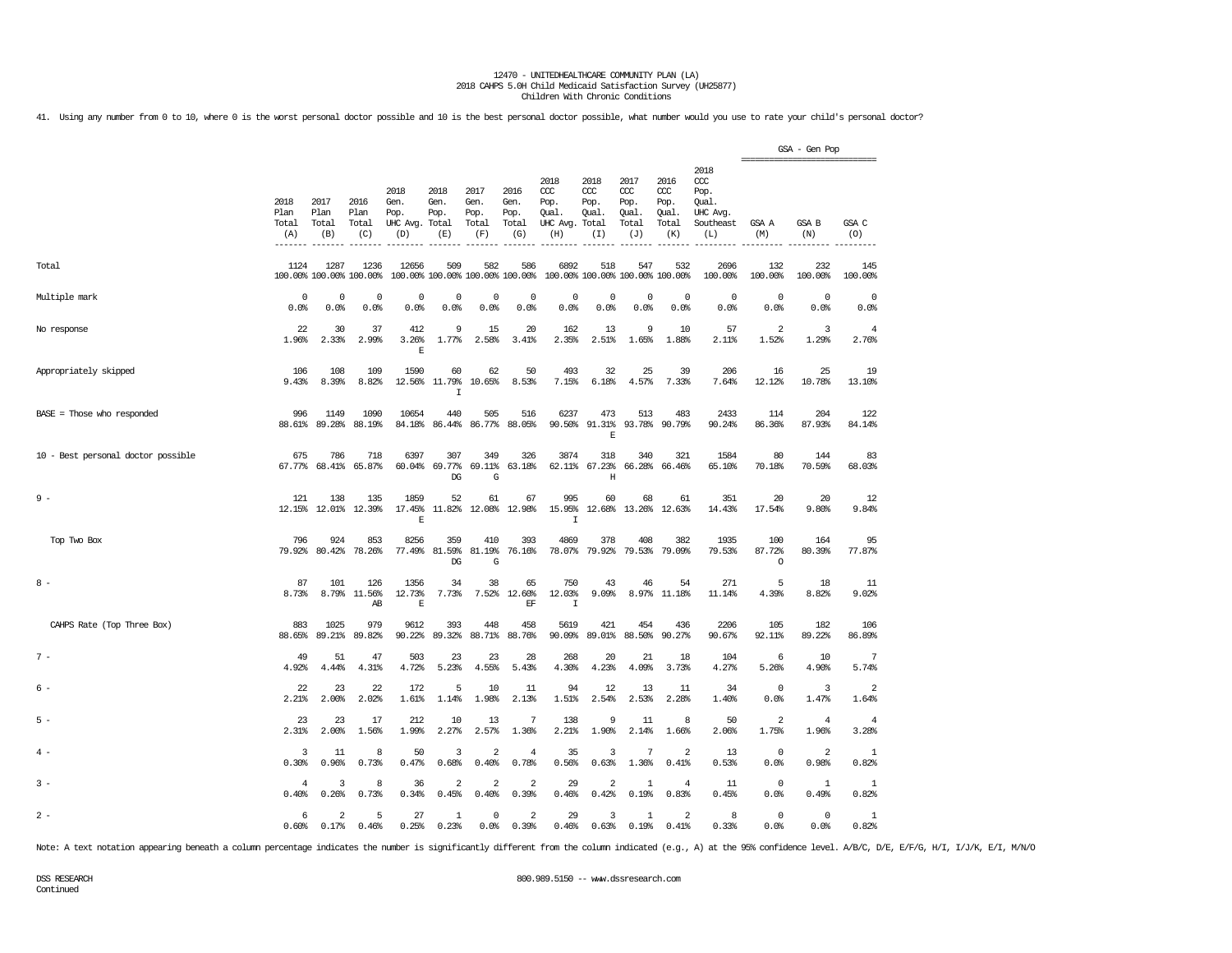41. Using any number from 0 to 10, where 0 is the worst personal doctor possible and 10 is the best personal doctor possible, what number would you use to rate your child's personal doctor?

|                                    |                              |                              |                                 |                                               |                             |                                      |                                      |                                                                         |                                              |                                                   |                                              |                                                              |                         | GSA - Gen Pop  |                        |
|------------------------------------|------------------------------|------------------------------|---------------------------------|-----------------------------------------------|-----------------------------|--------------------------------------|--------------------------------------|-------------------------------------------------------------------------|----------------------------------------------|---------------------------------------------------|----------------------------------------------|--------------------------------------------------------------|-------------------------|----------------|------------------------|
|                                    | 2018<br>Plan<br>Total<br>(A) | 2017<br>Plan<br>Total<br>(B) | 2016<br>Plan<br>Total<br>(C)    | 2018<br>Gen.<br>Pop.<br>UHC Avg. Total<br>(D) | 2018<br>Gen.<br>Pop.<br>(E) | 2017<br>Gen.<br>Pop.<br>Total<br>(F) | 2016<br>Gen.<br>Pop.<br>Total<br>(G) | 2018<br>$CC$<br>Pop.<br>Oual.<br>UHC Avg.<br>(H)                        | 2018<br>CCC<br>Pop.<br>Oual.<br>Total<br>(I) | 2017<br>$\alpha$<br>Pop.<br>Oual.<br>Total<br>(J) | 2016<br>ccc<br>Pop.<br>Oual.<br>Total<br>(K) | 2018<br>ccc<br>Pop.<br>Oual.<br>UHC Avg.<br>Southeast<br>(L) | GSA A<br>(M)            | GSA B<br>(N)   | GSA C<br>(O)           |
| $1 -$                              | 2<br>0.20%                   | 6<br>0.52%                   | 3<br>0.28%                      | 18<br>0.17%                                   | 0.23%                       | 5<br>0.99%                           | 3<br>0.58%                           | 13<br>0.21%                                                             | 1<br>0.21%                                   | 2<br>0.39%                                        | -1<br>0.21%                                  | 3<br>0.12%                                                   | $^{\circ}$<br>0.0%      | 0.49%          | $\overline{0}$<br>0.0% |
| 0 - Worst personal doctor possible | 4<br>0.40%                   | 5<br>0.44%                   | $\overline{1}$<br>0.09%         | 24<br>0.23%                                   | 2<br>0.45%                  | 2<br>0.40%                           | $\mathbf{1}$<br>0.19%                | 12<br>0.19%                                                             | 2<br>0.42%                                   | 3<br>0.58%                                        | -1<br>0.21%                                  | $\overline{4}$<br>0.16%                                      | -1<br>0.88%             | 0.49%          | $\overline{0}$<br>0.0% |
| Bottom Three Box                   | 12<br>1.20%                  | 13<br>1.13%                  | -9<br>0.83%                     | 69<br>0.65%                                   | $\overline{4}$<br>0.91%     | 1.39%                                | 6<br>1.16%                           | 54<br>0.87%                                                             | 6<br>1.27%                                   | 6<br>1.17%                                        | $\overline{4}$<br>0.83%                      | 15<br>0.62%                                                  | -1<br>0.88%             | 2<br>0.98%     | 1<br>0.82%             |
| Bottom Two Box                     | 6<br>0.60%                   | 11<br>0.96%                  | $\overline{4}$<br>0.37%         | 42<br>0.39%                                   | 3<br>0.68%                  | 1.39%                                | 4<br>0.78%                           | 25<br>0.40%                                                             | 3<br>0.63%                                   | 5<br>0.97%                                        | -2<br>0.41%                                  | 7<br>0.29%                                                   | $\overline{1}$<br>0.88% | 2<br>0.98%     | $\overline{0}$<br>0.0% |
| Average rating                     |                              |                              | 9.1998 9.2106 9.1908            |                                               | 9.1554 9.2545 9.2040 9.1260 |                                      |                                      |                                                                         |                                              | 9.1587 9.1882 9.1520 9.2091                       |                                              | 9.2285                                                       | 9.4035                  | 9.2353         | 9.1475                 |
| Standard deviation                 |                              | 1.5681 1.5846 1.5048         |                                 |                                               | 1.4177 1.5311 1.6411 1.5557 |                                      |                                      |                                                                         |                                              | 1.4841 1.5903 1.6414 1.5022                       |                                              | 1.4161                                                       | 1.3359                  | 1.5853         | 1.5975                 |
| 3-point composite mean             |                              | 2.7349 2.7406 2.7239         |                                 |                                               | 2.7243 2.7614 2.7446 2.7035 |                                      |                                      |                                                                         |                                              | 2.7245 2.7315 2.7212 2.7308                       |                                              | 2.7448                                                       | 2.8509<br>$\Omega$      | 2.7451         | 2.7049                 |
| Sigma                              | 1124                         | 1287                         | 1236<br>100.00% 100.00% 100.00% | 12656                                         | 509                         | 582                                  | 586                                  | 6892<br>100.00% 100.00% 100.00% 100.00% 100.00% 100.00% 100.00% 100.00% | 518                                          | 547                                               | 532                                          | 2696<br>100.00%                                              | 132<br>100.00%          | 232<br>100.00% | 145<br>100.00%         |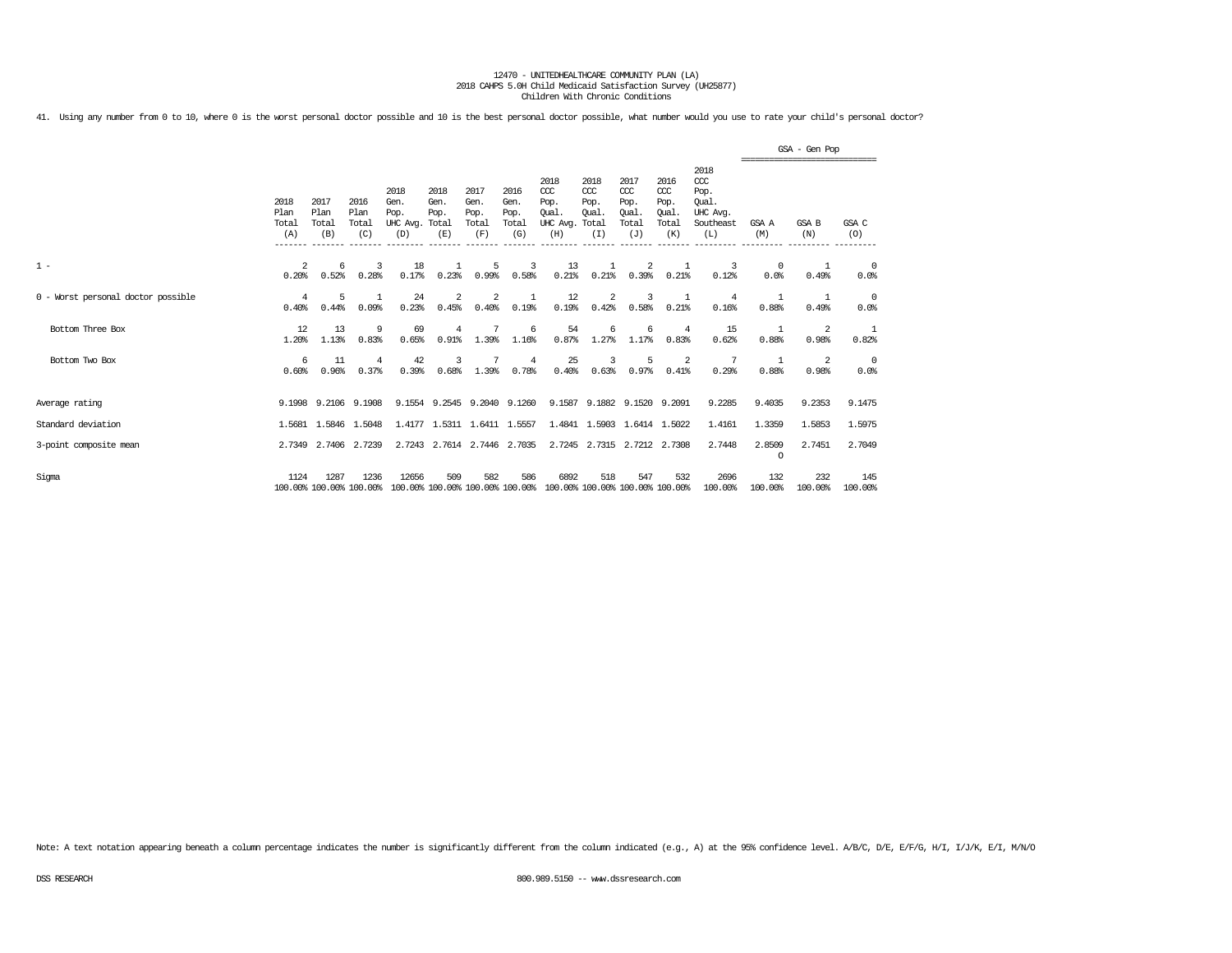42. Does your child have any medical, behavioral, or other health conditions that have lasted for more than 3 months?

|                            |                              |                              |                                  |                                               |                              |                                      |                                      |                                                                         |                                      |                                                   |                                              |                                                                 |                                          | GSA - Gen Pop      |                |
|----------------------------|------------------------------|------------------------------|----------------------------------|-----------------------------------------------|------------------------------|--------------------------------------|--------------------------------------|-------------------------------------------------------------------------|--------------------------------------|---------------------------------------------------|----------------------------------------------|-----------------------------------------------------------------|------------------------------------------|--------------------|----------------|
|                            | 2018<br>Plan<br>Total<br>(A) | 2017<br>Plan<br>Total<br>(B) | 2016<br>Plan<br>Total<br>(C)     | 2018<br>Gen.<br>Pop.<br>UHC Avg. Total<br>(D) | 2018<br>Gen.<br>Pop.<br>(E)  | 2017<br>Gen.<br>Pop.<br>Total<br>(F) | 2016<br>Gen.<br>Pop.<br>Total<br>(G) | 2018<br>CCC<br>Pop.<br>Oual.<br>UHC Avg. Total<br>(H)                   | 2018<br>$CC$<br>Pop.<br>Oual.<br>(I) | 2017<br>$\alpha$<br>Pop.<br>Oual.<br>Total<br>(J) | 2016<br>ccc<br>Pop.<br>Oual.<br>Total<br>(K) | 2018<br>$\csc$<br>Pop.<br>Oual.<br>UHC Avg.<br>Southeast<br>(L) | ------------------------<br>GSA A<br>(M) | GSA B<br>(N)       | GSA C<br>(O)   |
| Total                      | 1124                         | 1287                         | 1236<br>100.00% 100.00% 100.00%  | 7651                                          | 509                          | 582                                  | 586                                  | 6892<br>100.00% 100.00% 100.00% 100.00% 100.00% 100.00% 100.00% 100.00% | 518                                  | 547                                               | 532                                          | 2696<br>100.00%                                                 | 132<br>100.00%                           | 232<br>100.00%     | 145<br>100.00% |
| Multiple mark              | 0<br>0.0%                    | $^{\circ}$<br>0.0%           | $\overline{\mathbf{2}}$<br>0.16% | $^{\circ}$<br>0.0%                            | 0<br>0.0%                    | $^{\circ}$<br>0.0%                   | $^{\circ}$<br>0.0%                   | $^{\circ}$<br>0.0%                                                      | 0<br>0.0%                            | $\mathbf 0$<br>0.0%                               | -1<br>0.19%                                  | $^{\circ}$<br>0.0%                                              | $\circ$<br>0.0%                          | $^{\circ}$<br>0.0% | - 0<br>0.0%    |
| No response                | 24<br>2.14%                  | 34<br>2.64%                  | 47<br>3.80%<br>Α                 | 218<br>2.85%                                  | 10<br>1.96%                  | 15<br>2.58%                          | 24<br>4.10%<br>F.                    | 189<br>2.74%                                                            | 14<br>2.70%                          | 12<br>2.19%                                       | 14<br>2.63%                                  | 72<br>2.67%                                                     | 3<br>2.27%                               | 6<br>2.59%         | -1<br>0.69%    |
| Appropriately skipped      | 106<br>9.43%                 | 108<br>8.39%                 | 109<br>8.82%                     | 1077                                          | 60<br>14.08% 11.79%<br>I     | 62<br>10.65%                         | 50<br>8.53%                          | 493<br>7.15%                                                            | 32<br>6.18%                          | 25<br>4.57%                                       | 39<br>7.33%                                  | 206<br>7.64%                                                    | 16<br>12.12%                             | 25<br>10.78%       | 19<br>13.10%   |
| BASE = Those who responded | 994                          | 1145<br>88.43% 88.97%        | 1078<br>87.22%                   | 6356                                          | 439<br>83.07% 86.25%<br>D    | 505                                  | 512<br>86.77% 87.37%                 | 6210                                                                    | 472<br>90.10% 91.12% 93.24%<br>E     | 510<br>K                                          | 478<br>89.85%                                | 2418<br>89.69%                                                  | 113<br>85.61%                            | 201<br>86.64%      | 125<br>86.21%  |
| Yes                        | 389                          | 431<br>39.13% 37.64%         | 397<br>36.83%                    | 1747<br>27.49%                                | 127<br>28.93%                | 128                                  | 128<br>25.35% 25.00%                 | 4550<br>73.27%                                                          | 335<br>70.97%<br>E                   | 367                                               | 341<br>71.96% 71.34%                         | 1683<br>69.60%                                                  | 29<br>25.66%                             | 60<br>29.85%       | -38<br>30.40%  |
| No                         | 605                          | 714<br>60.87% 62.36%         | 681<br>63.17%                    | 4609<br>72.51%                                | 312<br>71.07%<br>$\mathbf I$ | 377                                  | 384<br>74.65% 75.00%                 | 1660                                                                    | 137<br>26.73% 29.03% 28.04% 28.66%   | 143                                               | 137                                          | 735<br>30.40%                                                   | 84<br>74.34%                             | 141<br>70.15%      | 87<br>69.60%   |
| Sigma                      | 1124                         | 1287                         | 1236<br>100.00% 100.00% 100.00%  | 7651                                          | 509                          | 582                                  | 586                                  | 6892<br>100.00% 100.00% 100.00% 100.00% 100.00% 100.00% 100.00% 100.00% | 518                                  | 547                                               | 532                                          | 2696<br>100.00%                                                 | 132<br>100.00%                           | 232<br>100.00%     | 145<br>100.00% |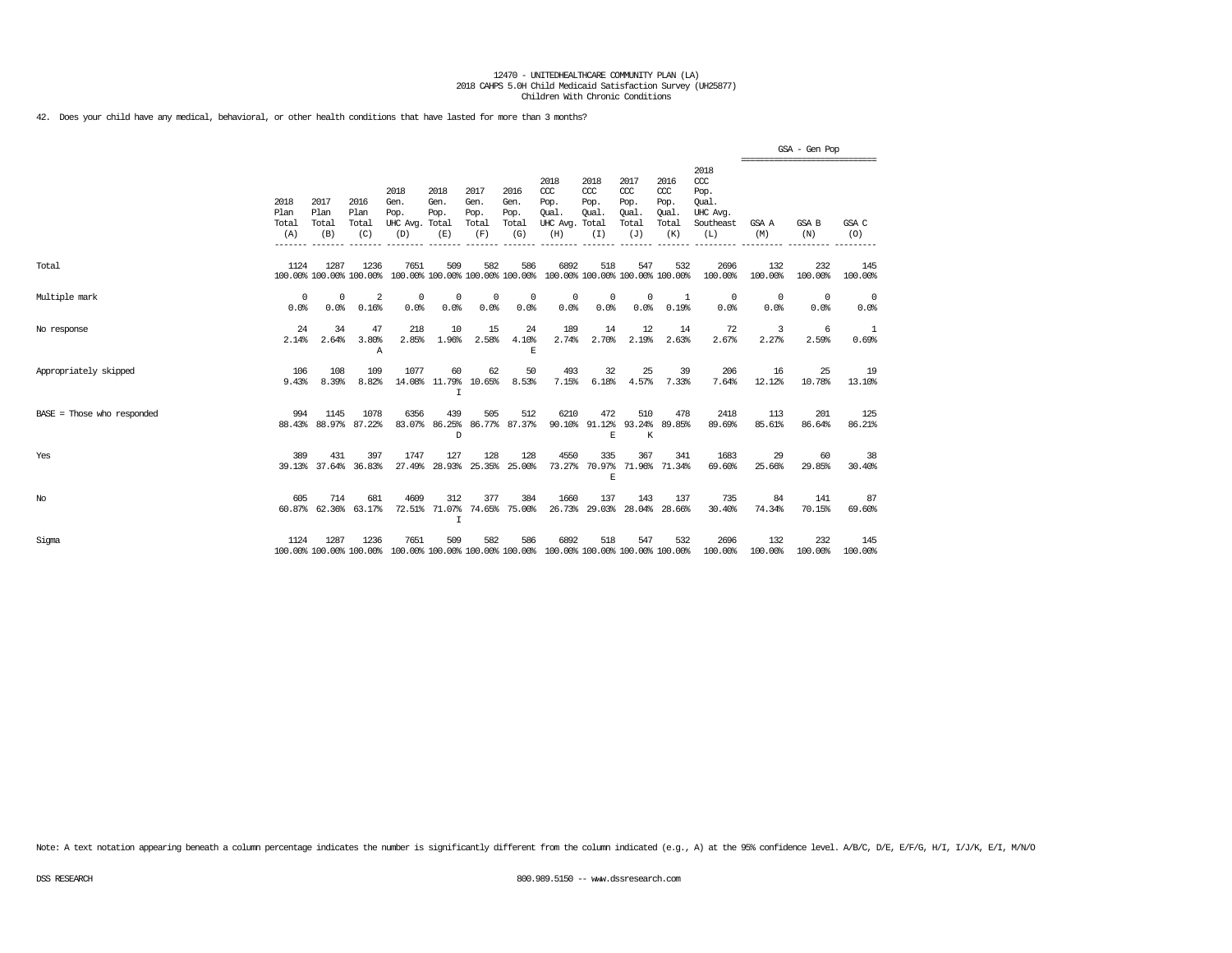43. Does your child's personal doctor understand how these medical, behavioral, or other health conditions affect your child's day-to-day life?

|                            |                                 |                              |                              |                                                                                         |                             |                                      |                                      |                                                                         |                                              |                                                   |                                                   |                                                              |                        | GSA - Gen Pop                                  |                        |
|----------------------------|---------------------------------|------------------------------|------------------------------|-----------------------------------------------------------------------------------------|-----------------------------|--------------------------------------|--------------------------------------|-------------------------------------------------------------------------|----------------------------------------------|---------------------------------------------------|---------------------------------------------------|--------------------------------------------------------------|------------------------|------------------------------------------------|------------------------|
|                            | 2018<br>Plan<br>Total<br>(A)    | 2017<br>Plan<br>Total<br>(B) | 2016<br>Plan<br>Total<br>(C) | 2018<br>Gen.<br>Pop.<br>UHC Avg. Total<br>(D)                                           | 2018<br>Gen.<br>Pop.<br>(E) | 2017<br>Gen.<br>Pop.<br>Total<br>(F) | 2016<br>Gen.<br>Pop.<br>Total<br>(G) | 2018<br>CCC<br>Pop.<br>Oual.<br>UHC Avg.<br>(H)                         | 2018<br>CCC<br>Pop.<br>Oual.<br>Total<br>(I) | 2017<br>$\alpha$<br>Pop.<br>Oual.<br>Total<br>(J) | 2016<br>$\alpha$<br>Pop.<br>Oual.<br>Total<br>(K) | 2018<br>ccc<br>Pop.<br>Oual.<br>UHC Avg.<br>Southeast<br>(L) | GSA A<br>(M)           | ==============================<br>GSA B<br>(N) | GSA C<br>(O)           |
| Total                      | 1124<br>100.00% 100.00% 100.00% | 1287                         | 1236                         | 7651                                                                                    | 509                         | 582                                  | 586                                  | 6892<br>100.00% 100.00% 100.00% 100.00% 100.00% 100.00% 100.00% 100.00% | 518                                          | 547                                               | 532                                               | 2696<br>100.00%                                              | 132<br>100.00%         | 232<br>100.00%                                 | 145<br>100.00%         |
| Multiple mark              | $^{\circ}$<br>0.0%              | $^{\circ}$<br>0.0%           | -1<br>0.08%                  | $^{\circ}$<br>0.0%                                                                      | 0<br>0.0%                   | $^{\circ}$<br>0.0%                   | 1<br>0.17%                           | $^{\circ}$<br>0.0%                                                      | $^{\circ}$<br>0.0%                           | $\mathbf{0}$<br>0.0%                              | -1<br>0.19%                                       | $^{\circ}$<br>0.0%                                           | $\overline{0}$<br>0.0% | $^{\circ}$<br>0.0%                             | $\overline{0}$<br>0.0% |
| No response                | 34<br>3.02%                     | 41<br>3.19%                  | 59<br>4.77%<br>AB            | 249<br>3.25%                                                                            | 12<br>2.36%                 | 17<br>2.92%                          | 29<br>4.95%<br>E                     | 269<br>3.90%                                                            | 21<br>4.05%                                  | 18<br>3.29%                                       | 22<br>4.14%                                       | 93<br>3.45%                                                  | 3<br>2.27%             | -6<br>2.59%                                    | 3<br>2.07%             |
| Appropriately skipped      | 711<br>63.26%                   | 822<br>63.87%                | 790<br>63.92%                | 5686<br>74.32%                                                                          | 372<br>73.08%<br>I          | 439                                  | 434<br>75.43% 74.06%                 | 2153                                                                    | 169                                          | 168                                               | 176<br>31.24% 32.63% 30.71% 33.08%                | 941<br>34.90%                                                | 100<br>75.76%          | 166<br>71.55%                                  | 106<br>73.10%          |
| BASE = Those who responded | 379                             | 424                          | 386<br>33.72% 32.94% 31.23%  | 1716<br>22.43%                                                                          | 125<br>24.56%               | 126                                  | 122<br>21.65% 20.82%                 | 4470                                                                    | 328<br>E                                     | 361                                               | 333<br>64.86% 63.32% 66.00% 62.59%                | 1662<br>61.65%                                               | 29<br>21.97%           | 60<br>25.86%                                   | 36<br>24.83%           |
| Yes                        | 352<br>92.88%                   | 400<br>94.34%                | 360<br>93.26%                | 1595<br>92.95%                                                                          | 116                         | 117<br>92.80% 92.86%                 | 110<br>90.16%                        | 4215                                                                    | 310<br>94.30% 94.51% 95.01% 93.39%           | 343                                               | 311                                               | 1570<br>94.46%                                               | 27<br>93.10%           | 55<br>91.67%                                   | 34<br>94.44%           |
| $_{\mathrm{No}}$           | 27<br>7.12%                     | 24<br>5.66%                  | 26<br>6.74%                  | 121<br>7.05%                                                                            | 9<br>7.20%                  | 9<br>7.14%                           | 12<br>9.84%                          | 255<br>5.70%                                                            | 18<br>5.49%                                  | 18<br>4.99%                                       | 22<br>6.61%                                       | 92<br>5.54%                                                  | 2<br>6.90%             | 5<br>8.33%                                     | 2<br>5.56%             |
| Sigma                      | 1124                            | 1287                         | 1236                         | 7651<br>100.00% 100.00% 100.00% 100.00% 100.00% 100.00% 100.00% 100.00% 100.00% 100.00% | 509                         | 582                                  | 586                                  | 6892                                                                    | 518                                          | 547                                               | 532                                               | 2696<br>100.00%                                              | 132<br>100.00%         | 232<br>100.00%                                 | 145<br>100.00%         |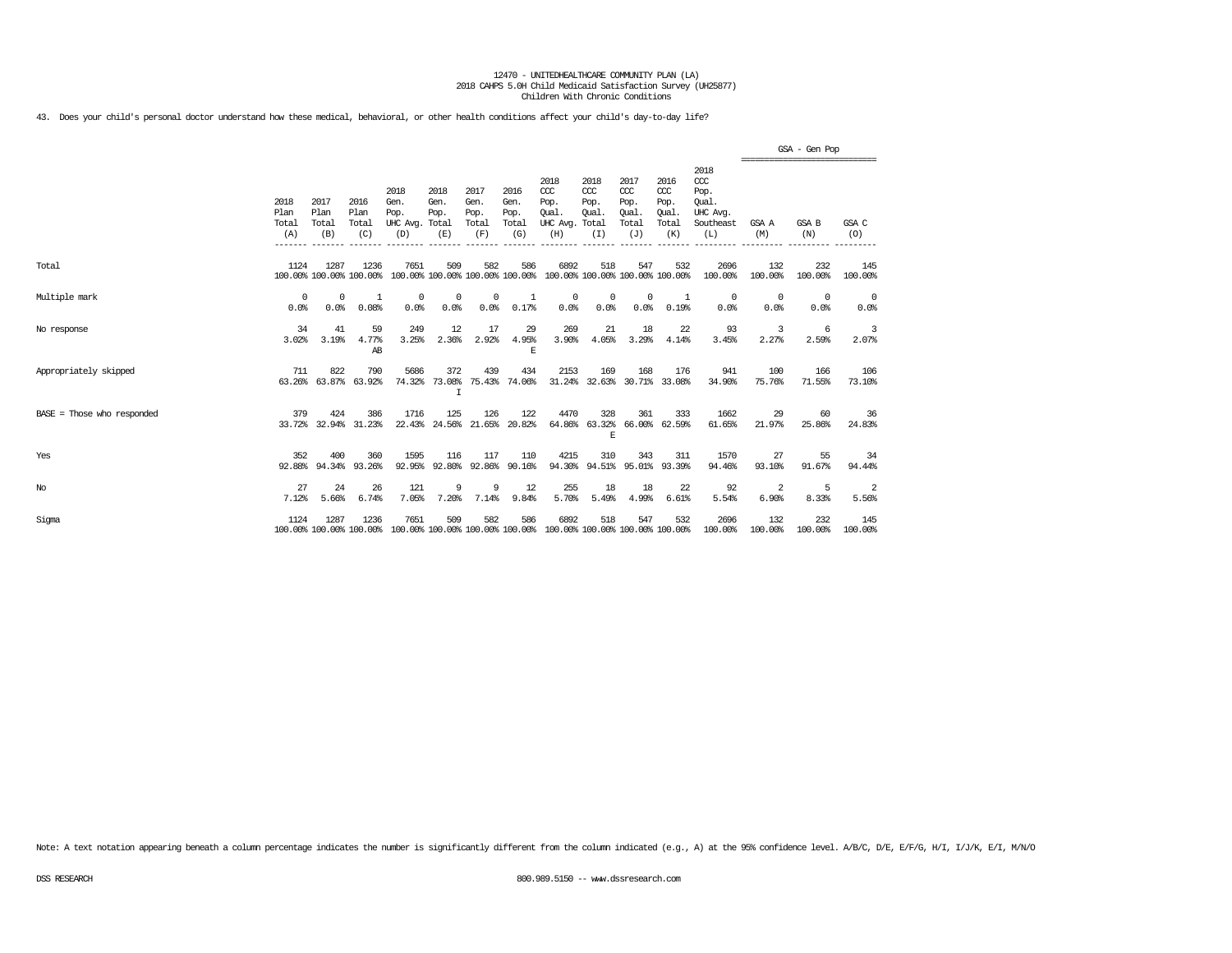44. Does your child's personal doctor understand how your child's medical, behavioral, or other health conditions affect your family's day-to-day life?

|                            |                              |                              |                              |                                                                                         |                                         |                                      |                                      |                                                       |                                          |                                                   |                                              |                                                              |                                                | GSA - Gen Pop    |                    |
|----------------------------|------------------------------|------------------------------|------------------------------|-----------------------------------------------------------------------------------------|-----------------------------------------|--------------------------------------|--------------------------------------|-------------------------------------------------------|------------------------------------------|---------------------------------------------------|----------------------------------------------|--------------------------------------------------------------|------------------------------------------------|------------------|--------------------|
|                            | 2018<br>Plan<br>Total<br>(A) | 2017<br>Plan<br>Total<br>(B) | 2016<br>Plan<br>Total<br>(C) | 2018<br>Gen.<br>Pop.<br>UHC Avg. Total<br>(D)                                           | 2018<br>Gen.<br>Pop.<br>(E)             | 2017<br>Gen.<br>Pop.<br>Total<br>(F) | 2016<br>Gen.<br>Pop.<br>Total<br>(G) | 2018<br>CCC<br>Pop.<br>Oual.<br>UHC Avg. Total<br>(H) | 2018<br>CCC<br>Pop.<br>Oual.<br>(I)      | 2017<br>$\alpha$<br>Pop.<br>Oual.<br>Total<br>(J) | 2016<br>ccc<br>Pop.<br>Oual.<br>Total<br>(K) | 2018<br>ccc<br>Pop.<br>Oual.<br>UHC Avg.<br>Southeast<br>(L) | ==============================<br>GSA A<br>(M) | GSA B<br>(N)     | GSA C<br>(O)       |
| Total                      | 1124                         | 1287                         | 1236                         | 7651<br>100.00% 100.00% 100.00% 100.00% 100.00% 100.00% 100.00% 100.00% 100.00% 100.00% | 509                                     | 582                                  | 586                                  | 6892                                                  | 518                                      | 547                                               | 532                                          | 2696<br>100.00%                                              | 132<br>100.00%                                 | 232<br>100.00%   | 145<br>100.00%     |
| Multiple mark              | 0<br>0.0%                    | 0<br>0.0%                    | 1<br>0.08%                   | $^{\circ}$<br>0.0%                                                                      | 0<br>0.0%                               | 0<br>0.0%                            | $\mathbf{1}$<br>0.17%                | 0<br>0.0%                                             | $^{\circ}$<br>0.0%                       | $\mathbf{0}$<br>0.0%                              | 1<br>0.19%                                   | 0<br>0.0%                                                    | $^{\circ}$<br>0.0%                             | $\Omega$<br>0.0% | $^{\circ}$<br>0.0% |
| No response                | 35<br>3.11%                  | 46<br>3.57%                  | 58<br>4.69%<br>Α             | 254<br>3.32%                                                                            | 13<br>2.55%                             | 19<br>3.26%                          | 28<br>4.78%<br>E                     | 283<br>4.11%                                          | 22<br>4.25%                              | 22<br>4.02%                                       | 22<br>4.14%                                  | 101<br>3.75%                                                 | 4<br>3.03%                                     | 6<br>2.59%       | 3<br>2.07%         |
| Appropriately skipped      | 711                          | 822<br>63.26% 63.87%         | 790<br>63.92%                | 5686<br>74.32%                                                                          | 372<br>73.08%<br>$\mathsf{T}$           | 439                                  | 434<br>75.43% 74.06%                 | 2153                                                  | 169<br>31.24% 32.63% 30.71% 33.08%       | 168                                               | 176                                          | 941<br>34.90%                                                | 100<br>75.76%                                  | 166<br>71.55%    | 106<br>73.10%      |
| BASE = Those who responded | 378                          | 419                          | 387<br>33.63% 32.56% 31.31%  | 1711                                                                                    | 124<br>22.36% 24.36% 21.31% 20.99%      | 124                                  | 123                                  | 4456                                                  | 327<br>64.65% 63.13% 65.27% 62.59%<br>F. | 357                                               | 333                                          | 1654<br>61.35%                                               | 28<br>21.21%                                   | 60<br>25.86%     | 36<br>24.83%       |
| Yes                        | 342                          | 383<br>90.48% 91.41%         | 347<br>89.66%                | 1551                                                                                    | 114<br>90.65% 91.94% 91.94% 82.93%<br>G | 114<br>G                             | 102                                  | 4069                                                  | 298<br>91.32% 91.13% 92.16% 89.49%       | 329                                               | 298                                          | 1526<br>92.26%                                               | 24<br>85.71%                                   | 56<br>93.33%     | 34<br>94.44%       |
| No                         | 36<br>9.52%                  | 36<br>8.59%                  | 40<br>10.34%                 | 160<br>9.35%                                                                            | 10<br>8.06%                             | 10                                   | 21<br>8.06% 17.07%<br>EF             | 387<br>8.68%                                          | 29<br>8.87%                              | 28                                                | 35<br>7.84% 10.51%                           | 128<br>7.74%                                                 | 4<br>14.29%                                    | 4<br>6.67%       | 2<br>5.56%         |
| Sigma                      | 1124                         | 1287                         | 1236                         | 7651<br>100.00% 100.00% 100.00% 100.00% 100.00% 100.00% 100.00% 100.00% 100.00% 100.00% | 509                                     | 582                                  | 586                                  | 6892                                                  | 518                                      | 547                                               | 532                                          | 2696<br>100.00%                                              | 132<br>100.00%                                 | 232<br>100.00%   | 145<br>100.00%     |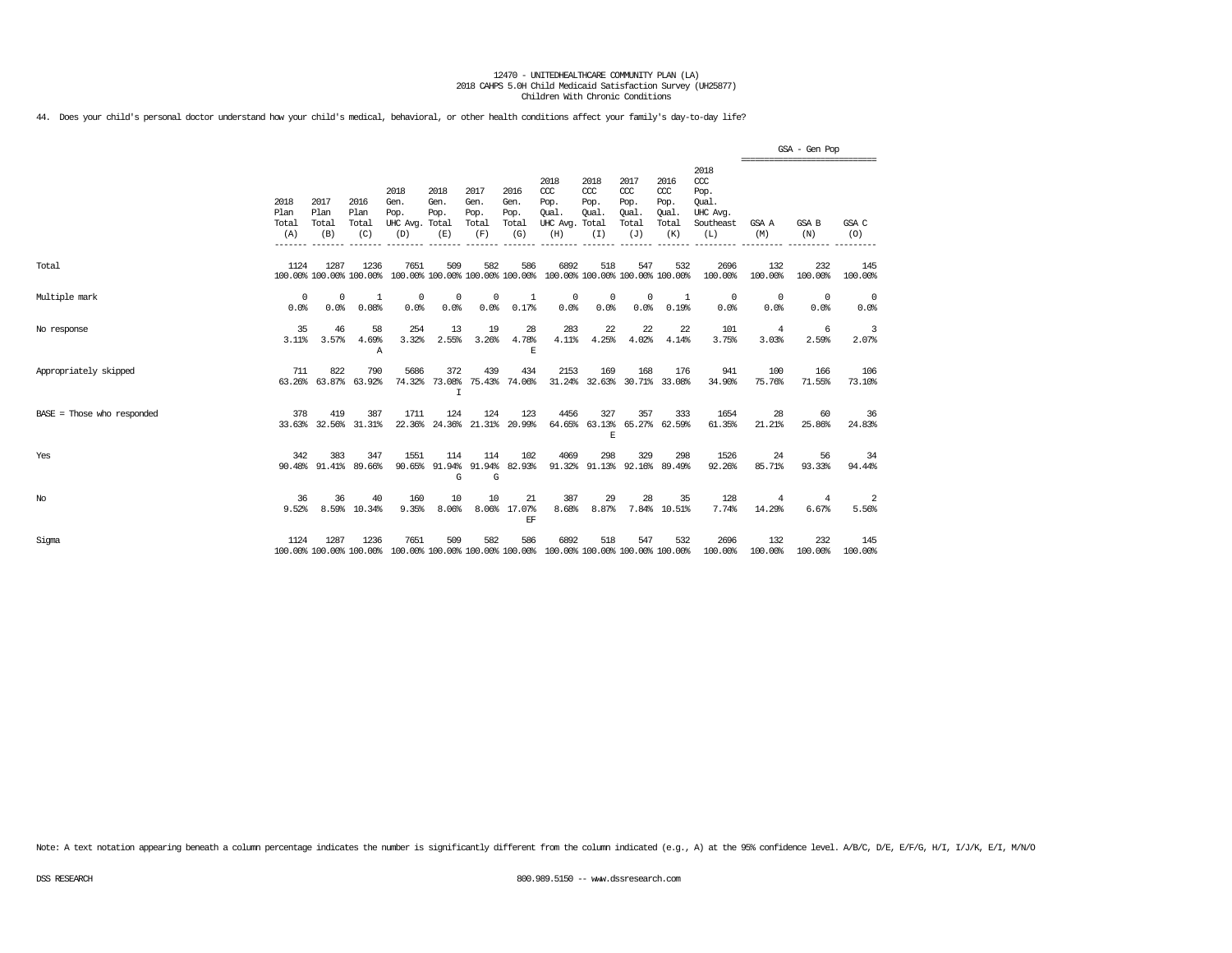45. Specialists are doctors like surgeons, heart doctors, allergy doctors, skin doctors, and other doctors who specialize in one area of health care. In the last 6 months, did you try to make any appointments for your chil specialist?

|                            |                              |                                 |                                 |                                               |                                        |                                      |                                      |                                                                         |                                              |                                                   |                                              |                                                                   |                    | GSA - Gen Pop<br>;========================== |                 |
|----------------------------|------------------------------|---------------------------------|---------------------------------|-----------------------------------------------|----------------------------------------|--------------------------------------|--------------------------------------|-------------------------------------------------------------------------|----------------------------------------------|---------------------------------------------------|----------------------------------------------|-------------------------------------------------------------------|--------------------|----------------------------------------------|-----------------|
|                            | 2018<br>Plan<br>Total<br>(A) | 2017<br>Plan<br>Total<br>(B)    | 2016<br>Plan<br>Total<br>(C)    | 2018<br>Gen.<br>Pop.<br>UHC Avg. Total<br>(D) | 2018<br>Gen.<br>Pop.<br>(E)            | 2017<br>Gen.<br>Pop.<br>Total<br>(F) | 2016<br>Gen.<br>Pop.<br>Total<br>(G) | 2018<br>CCC<br>Pop.<br>Oual.<br>UHC Avg.<br>(H)                         | 2018<br>CCC<br>Pop.<br>Oual.<br>Total<br>(I) | 2017<br>$\alpha$<br>Pop.<br>Oual.<br>Total<br>(J) | 2016<br>ccc<br>Pop.<br>Oual.<br>Total<br>(K) | 2018<br>$\alpha$<br>Pop.<br>Oual.<br>UHC Avg.<br>Southeast<br>(L) | GSA A<br>(M)       | <b>GSA B</b><br>(N)                          | GSA C<br>(0)    |
| Total                      | 1124                         | 1287<br>100.00% 100.00% 100.00% | 1236                            | 12656                                         | 509<br>100.00% 100.00% 100.00% 100.00% | 582                                  | 586                                  | 6892                                                                    | 518                                          | 547<br>100.00% 100.00% 100.00% 100.00%            | 532                                          | 2696<br>100.00%                                                   | 132<br>100.00%     | 232<br>100.00%                               | 145<br>100.00%  |
| Multiple mark              | $^{\circ}$<br>0.0%           | $^{\circ}$<br>0.0%              | $^{\circ}$<br>0.0%              | $^{\circ}$<br>0.0%                            | $^{\circ}$<br>0.0%                     | $^{\circ}$<br>0.0%                   | 0<br>0.0%                            | $^{\circ}$<br>0.0%                                                      | $^{\circ}$<br>0.0%                           | $\mathbf 0$<br>0.0%                               | $^{\circ}$<br>0.0%                           | $\overline{0}$<br>0.0%                                            | $^{\circ}$<br>0.0% | $^{\circ}$<br>0.0%                           | $\circ$<br>0.0% |
| No response                | 13<br>1.16%                  | 16<br>1.24%                     | 16<br>1.29%                     | 123<br>0.97%                                  | 6<br>1.18%                             | 10<br>1.72%                          | 8<br>1.37%                           | 61<br>0.89%                                                             | 4<br>0.77%                                   | 6<br>1.10%                                        | -7<br>1.32%                                  | 23<br>0.85%                                                       | 0.76%              | 2<br>0.86%                                   | 3<br>2.07%      |
| BASE = Those who responded | 1111<br>98.84%               | 1271<br>98.76%                  | 1220<br>98.71%                  | 12533<br>99.03%                               | 503<br>98.82%                          | 572<br>98.28%                        | 578<br>98.63%                        | 6831<br>99.11%                                                          | 514<br>99.23%                                | 541<br>98.90%                                     | 525<br>98.68%                                | 2673<br>99.15%                                                    | 131<br>99.24%      | 230<br>99.14%                                | 142<br>97.93%   |
| Yes                        | 332<br>29.88%<br>C           | 344<br>27.07%                   | 312<br>25.57%                   | 3141<br>25.06%                                | 123<br>24.45%                          | 123                                  | 117<br>21.50% 20.24%                 | 3139                                                                    | 225<br>45.95% 43.77%<br>KE                   | 218<br>40.30%                                     | 183<br>34.86%                                | 1125<br>42.09%                                                    | 31<br>23.66%       | 63<br>27.39%                                 | 29<br>20.42%    |
| $_{\mathrm{No}}$           | 779<br>70.12%                | 927<br>72.93%                   | 908<br>74.43%<br>Α              | 9392<br>74.94%                                | 380<br>75.55%                          | 449                                  | 461<br>78.50% 79.76%                 | 3692                                                                    | 289<br>54.05% 56.23%                         | 323<br>59.70%                                     | 342<br>65.14%                                | 1548<br>57.91%                                                    | 100<br>76.34%      | 167<br>72.61%                                | 113<br>79.58%   |
| Sigma                      | 1124                         | 1287                            | 1236<br>100.00% 100.00% 100.00% | 12656                                         | 509                                    | 582                                  | 586                                  | 6892<br>100.00% 100.00% 100.00% 100.00% 100.00% 100.00% 100.00% 100.00% | 518                                          | 547                                               | 532                                          | 2696<br>100.00%                                                   | 132<br>100.00%     | 232<br>100.00%                               | 145<br>100.00%  |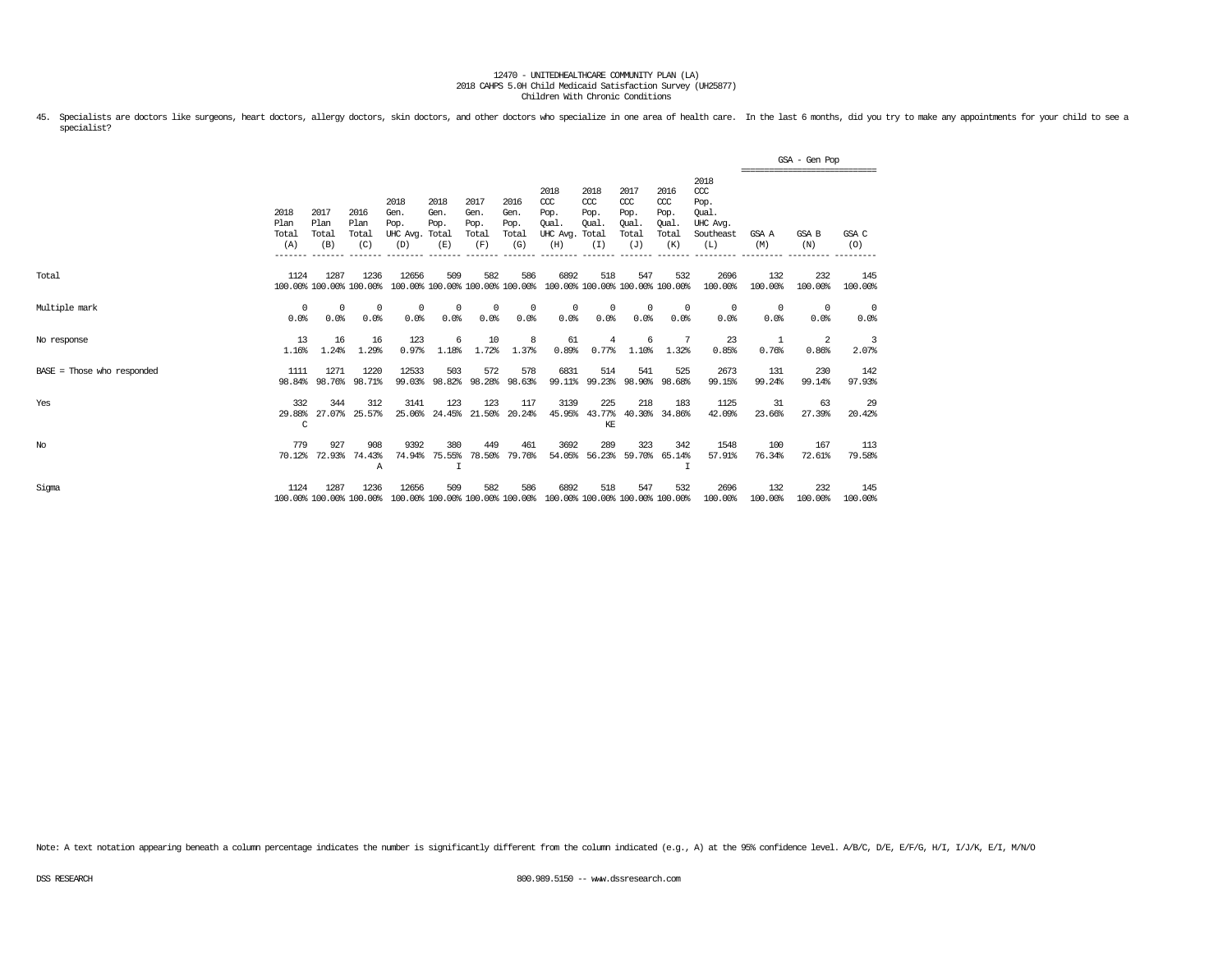46. In the last 6 months, how often did you get an appointment for your child to see a specialist as soon as you needed?

|                                      |                                             |                              |                                 |                                         |                                      |                                        |                                      |                                                       |                                     |                                              |                                                   |                                                              | ================================ | GSA - Gen Pop           |                         |
|--------------------------------------|---------------------------------------------|------------------------------|---------------------------------|-----------------------------------------|--------------------------------------|----------------------------------------|--------------------------------------|-------------------------------------------------------|-------------------------------------|----------------------------------------------|---------------------------------------------------|--------------------------------------------------------------|----------------------------------|-------------------------|-------------------------|
|                                      | 2018<br>Plan<br>Total<br>(A)<br>$- - - - -$ | 2017<br>Plan<br>Total<br>(B) | 2016<br>Plan<br>Total<br>(C)    | 2018<br>Gen.<br>Pop.<br>UHC Avg.<br>(D) | 2018<br>Gen.<br>Pop.<br>Total<br>(E) | 2017<br>Gen.<br>Pop.<br>Total<br>(F)   | 2016<br>Gen.<br>Pop.<br>Total<br>(G) | 2018<br>CCC<br>Pop.<br>Qual.<br>UHC Avg. Total<br>(H) | 2018<br>ccc<br>Pop.<br>Oual.<br>(T) | 2017<br>ccc<br>Pop.<br>Qual.<br>Total<br>(J) | 2016<br>$\alpha$<br>Pop.<br>Qual.<br>Total<br>(K) | 2018<br>ccc<br>Pop.<br>Oual.<br>UHC Avg.<br>Southeast<br>(L) | GSA A<br>(M)                     | GSA B<br>(N)            | GSA C<br>(O)            |
| Total                                | 1124                                        | 1287                         | 1236<br>100.00% 100.00% 100.00% | 12656                                   | 509                                  | 582<br>100.00% 100.00% 100.00% 100.00% | 586                                  | 6892                                                  | 518                                 | 547<br>100.00% 100.00% 100.00% 100.00%       | 532                                               | 2696<br>100.00%                                              | 132<br>100.00%                   | 232<br>100.00%          | 145<br>100.00%          |
| Multiple mark                        | 0<br>0.0%                                   | 0<br>0.0%                    | $\mathbf 0$<br>0.0%             | $\Omega$<br>0.0%                        | $\Omega$<br>0.0%                     | $\Omega$<br>0.0%                       | $\Omega$<br>0.0%                     | $\Omega$<br>0.0%                                      | $\Omega$<br>0.0%                    | $\mathbf 0$<br>0.0%                          | $\mathbf 0$<br>0.0%                               | $\mathbf 0$<br>0.0%                                          | 0<br>0.0%                        | $\mathbf 0$<br>0.0%     | $^{\circ}$<br>0.0%      |
| No response                          | 20<br>1.78%                                 | 24<br>1.86%                  | 19<br>1.54%                     | 170<br>1.34%                            | 10<br>1.96%                          | 14<br>2.41%                            | 9<br>1.54%                           | 90<br>1.31%                                           | 7<br>1.35%                          | 11<br>2.01%                                  | 7<br>1.32%                                        | 32<br>1.19%                                                  | 2<br>1.52%                       | $\overline{4}$<br>1.72% | $\overline{4}$<br>2.76% |
| Appropriately skipped                | 779<br>69.31%                               | 927<br>72.03%                | 908<br>73.46%<br>$\mathbb{A}$   | 9392<br>74.21%                          | 380<br>74.66%<br>$\mathbf I$         | 449<br>77.15%                          | 461<br>78.67%                        | 3692<br>53.57%                                        | 289<br>55.79%                       | 323<br>59.05%                                | 342<br>64.29%<br>I                                | 1548<br>57.42%                                               | 100<br>75.76%                    | 167<br>71.98%           | 113<br>77.93%           |
| BASE = Those who responded           | 325<br>28.91%<br>C                          | 336<br>26.11%                | 309<br>25,00%                   | 3094<br>24.45%                          | 119<br>23.38%                        | 119<br>20.45%                          | 116<br>19.80%                        | 3110<br>45.12%                                        | 222<br>42.86%<br>KE                 | 213<br>38.94%                                | 183<br>34.40%                                     | 1116<br>41.39%                                               | 30<br>22.73%                     | 61<br>26.29%            | 28<br>19.31%            |
| Never                                | 19<br>5.85%<br>C                            | 15<br>4.46%<br>C             | 4<br>1.29%                      | 119<br>3.85%                            | 9<br>7.56%<br>G                      | $\overline{4}$<br>3.36%                | 1<br>0.86%                           | 98<br>3.15%                                           | 13<br>5.86%<br>К                    | 9<br>4.23%                                   | 3<br>1.64%                                        | 37<br>3.32%                                                  | 5<br>16.67%<br>N                 | $\mathbf{1}$<br>1.64%   | 3<br>10.71%             |
| Sometimes                            | 33<br>10.15%                                | 45<br>13.39%                 | 37<br>11.97%                    | 474<br>15.32%                           | 14<br>11.76%                         | 13<br>10.92%                           | 17<br>14.66%                         | 363<br>11.67%                                         | 20<br>9.01%                         | 24<br>11.27%                                 | 24<br>13.11%                                      | 99<br>8.87%                                                  | 2<br>6.67%                       | 6<br>9.84%              | 6<br>21.43%             |
| Bottom Two Box (%Never + %Sometimes) | 52<br>16.00%                                | 60<br>17.86%                 | 41<br>13.27%                    | 593<br>19.17%                           | 23<br>19.33%                         | 17<br>14.29%                           | 18<br>15.52%                         | 461<br>14.82%                                         | 33<br>14.86%                        | 33<br>15.49%                                 | 27<br>14.75%                                      | 136<br>12.19%                                                | 7<br>23.33%                      | 7<br>11.48%             | 9<br>32.14%             |
| Usually                              | 62<br>19.08%                                | 62<br>18.45%                 | 53<br>17.15%                    | 736<br>23.79%                           | 21<br>17.65%                         | 21<br>17.65%                           | 22<br>18.97%                         | 774<br>24.89%                                         | 46<br>20.72%                        | 45<br>21.13%                                 | 31<br>16.94%                                      | 236<br>21.15%                                                | 5<br>16.67%                      | 13<br>21.31%            | 3<br>10.71%             |
| Always                               | 211<br>64.92%                               | 214<br>63.69%                | 215<br>69.58%                   | 1765<br>57.05%                          | 75<br>63.03%                         | 81<br>68.07%                           | 76<br>65.52%                         | 1875<br>60.29%                                        | 143<br>64.41%                       | 135<br>63.38%                                | 125<br>68.31%                                     | 744<br>66.67%                                                | 18<br>60.00%                     | 41<br>67.21%            | 16<br>57.14%            |
| CAHPS Rate (%Always + %Usually)      | 273<br>84.00%                               | 276<br>82.14%                | 268<br>86.73%                   | 2501<br>80.83%                          | 96<br>80.67%                         | 102<br>85.71%                          | 98<br>84.48%                         | 2649<br>85.18%                                        | 189<br>85.14%                       | 180<br>84.51%                                | 156<br>85.25%                                     | 980<br>87.81%                                                | 23<br>76.67%                     | 54<br>88.52%            | 19<br>67.86%            |
| 3-point composite mean               |                                             | 2.4892 2.4583                | 2.5631                          | 2.3788                                  | 2.4370                               | 2.5378                                 | 2,5000                               | 2.4547                                                | 2.4955                              | 2.4789                                       | 2.5355                                            | 2.5448                                                       | 2.3667                           | 2.5574                  | 2,2500                  |
| 4-point composite mean               |                                             | 3.4308 3.4137                | 3.5502<br>В                     |                                         |                                      | 3.3403 3.3613 3.5042 3.4914            |                                      |                                                       | 3.4232 3.4369                       |                                              | 3.4366 3.5191                                     | 3.5116                                                       | 3.2000                           | 3.5410                  | 3.1429                  |
| Sigma                                | 1124                                        | 1287                         | 1236<br>100.00% 100.00% 100.00% | 12656                                   | 509                                  | 582<br>100.00% 100.00% 100.00% 100.00% | 586                                  | 6892<br>100.00% 100.00% 100.00% 100.00%               | 518                                 | 547                                          | 532                                               | 2696<br>100.00%                                              | 132<br>100.00%                   | 232<br>100.00%          | 145<br>100.00%          |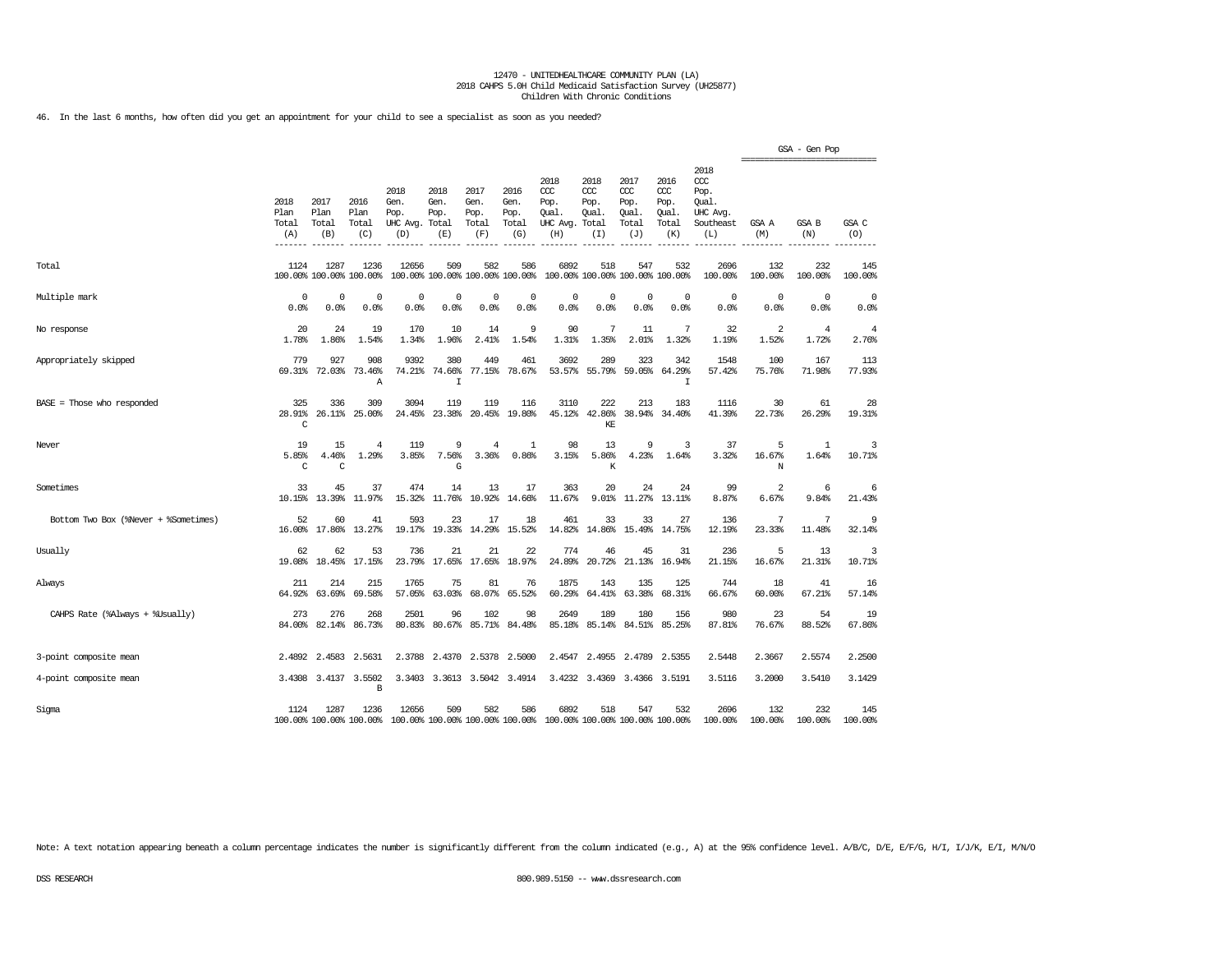47. How many specialists has your child seen in the last 6 months?

|                             |                              |                              |                                 |                                                                  |                                        |                                      |                                      |                                                 |                                              |                                              |                                                   |                                                              | ------------------      | GSA - Gen Pop           |                          |
|-----------------------------|------------------------------|------------------------------|---------------------------------|------------------------------------------------------------------|----------------------------------------|--------------------------------------|--------------------------------------|-------------------------------------------------|----------------------------------------------|----------------------------------------------|---------------------------------------------------|--------------------------------------------------------------|-------------------------|-------------------------|--------------------------|
|                             | 2018<br>Plan<br>Total<br>(A) | 2017<br>Plan<br>Total<br>(B) | 2016<br>Plan<br>Total<br>(C)    | 2018<br>Gen.<br>Pop.<br>UHC Avg. Total<br>(D)                    | 2018<br>Gen.<br>Pop.<br>(E)            | 2017<br>Gen.<br>Pop.<br>Total<br>(F) | 2016<br>Gen.<br>Pop.<br>Total<br>(G) | 2018<br>ccc<br>Pop.<br>Qual.<br>UHC Avg.<br>(H) | 2018<br>ccc<br>Pop.<br>Qual.<br>Total<br>(I) | 2017<br>ccc<br>Pop.<br>Qual.<br>Total<br>(J) | 2016<br>$\alpha$<br>Pop.<br>Qual.<br>Total<br>(K) | 2018<br>ccc<br>Pop.<br>Qual.<br>UHC Avg.<br>Southeast<br>(L) | GSA A<br>(M)            | GSA B<br>(N)            | GSA C<br>(0)             |
| Total                       | 1124                         | 1287                         | 1236<br>100.00% 100.00% 100.00% | 12656                                                            | 509<br>100.00% 100.00% 100.00% 100.00% | 582                                  | 586                                  | 6892                                            | 518                                          | 547<br>100.00% 100.00% 100.00% 100.00%       | 532                                               | 2696<br>100.00%                                              | 132<br>100.00%          | 232<br>100.00%          | 145<br>100.00%           |
| Multiple mark               | $^{\circ}$<br>0.0%           | 0<br>0.0%                    | $\overline{2}$<br>0.16%         | $^{\circ}$<br>0.0%                                               | 0<br>0.0%                              | $^{\circ}$<br>0.0%                   | $\Omega$<br>0.0%                     | $\mathbf 0$<br>0.0%                             | $\mathbf 0$<br>0.0%                          | $\Omega$<br>$0.0$ %                          | 1<br>0.19%                                        | $\mathbf{0}$<br>0.0%                                         | $^{\circ}$<br>0.0%      | $\Omega$<br>0.0%        | $\mathbf 0$<br>0.0%      |
| No response                 | 16<br>1.42%                  | 23<br>1.79%                  | 20<br>1.62%                     | 174<br>1.37%                                                     | 7<br>1.38%                             | 13<br>2.23%                          | 8<br>1.37%                           | 105<br>1.52%                                    | 5<br>0.97%                                   | 9<br>1.65%                                   | 8<br>1.50%                                        | 30<br>1.11%                                                  | $\overline{2}$<br>1.52% | $\overline{2}$<br>0.86% | 3<br>2.07%               |
| Appropriately skipped       | 779<br>69.31%                | 927                          | 908<br>72.03% 73.46%<br>Α       | 9392                                                             | 380<br>74.21% 74.66%<br>$\mathbf I$    | 449                                  | 461<br>77.15% 78.67%                 | 3692                                            | 289<br>53.57% 55.79%                         | 323                                          | 342<br>59.05% 64.29%<br>I                         | 1548<br>57.42%                                               | 100<br>75.76%           | 167<br>71.98%           | 113<br>77.93%            |
| BASE = Those who responded  | 329<br>29.27%<br>C           | 337<br>26.18%                | 306<br>24.76%                   | 3090<br>24.42%                                                   | 122<br>23.97%                          | 120                                  | 117<br>20.62% 19.97%                 | 3095<br>44.91%                                  | 224<br>43.24%<br>KE                          | 215                                          | 181<br>39.31% 34.02%                              | 1118<br>41.47%                                               | 30<br>22.73%            | 63<br>27.16%            | 29<br>20.00%             |
| None $(v 0)$                | 20<br>6.08%                  | 18<br>5.34%                  | 16<br>5.23%                     | 175<br>5.66%                                                     | 11<br>9.02%                            | $\bf{4}$<br>3.33%                    | 7<br>5.98%                           | 115<br>3.72%                                    | 8<br>3.57%                                   | 8<br>3.72%                                   | 10<br>5.52%                                       | 48<br>4.29%                                                  | 3<br>10.00%             | $\overline{4}$<br>6.35% | $\overline{4}$<br>13.79% |
| Saw a specialist (NET)      | 309<br>93.92%                | 319<br>94.66%                | 290<br>94.77%                   | 2915<br>94.34%                                                   | 111<br>90.98%                          | 116<br>96.67%                        | 110<br>94.02%                        | 2980<br>96.28%                                  | 216<br>96.43%                                | 207<br>96.28%                                | 171<br>94.48%                                     | 1070<br>95.71%                                               | 27<br>90.00%            | 59<br>93.65%            | 25<br>86.21%             |
| 1 specialist $(v 1)$        | 194<br>58.97%                | 203<br>60.24%                | 213<br>69.61%<br>AB             | 1835<br>59.39%                                                   | 75<br>61.48%                           | 80<br>66.67%                         | 85<br>72.65%                         | 1590<br>51.37%                                  | 122<br>54.46%                                | 119<br>55.35%                                | 115<br>63.54%                                     | 630<br>56.35%                                                | 17<br>56.67%            | 41<br>65.08%            | 17<br>58.62%             |
| 2 (v 2)                     | 72<br>21.88%                 | 76<br>22.55%                 | 57<br>18.63%                    | 654<br>21.17%                                                    | 21<br>17.21%                           | 20<br>16.67%                         | 19<br>16.24%                         | 796<br>25.72%                                   | 57<br>25.45%                                 | 56<br>26.05%                                 | 44<br>24.31%                                      | 282<br>25.22%                                                | 7<br>23.33%             | 11<br>17.46%            | 3<br>10.34%              |
| 3 (v 3)                     | 31<br>9.42%<br>C             | 26<br>7.72%                  | 14<br>4.58%                     | 226<br>7.31%                                                     | 9<br>7.38%                             | 9<br>7.50%                           | $\overline{4}$<br>3.42%              | 321                                             | 25<br>10.37% 11.16%<br>K                     | 21<br>9.77%<br>K                             | 7<br>3.87%                                        | 98<br>8.77%                                                  | 1<br>3.33%              | 3<br>4.76%              | 5<br>17.24%              |
| 4 (v 4)                     | 6<br>1.82%                   | 7<br>2.08%                   | $\overline{2}$<br>0.65%         | 82<br>2.65%                                                      | $\overline{\mathbf{c}}$<br>1.64%       | $\bf{4}$<br>3.33%<br>G               | 0<br>0.0%                            | 125<br>4.04%                                    | 6<br>2.68%                                   | 5<br>2.33%                                   | $\overline{2}$<br>1.10%                           | 30<br>2.68%                                                  | 1<br>3.33%              | 1<br>1.59%              | $^{\circ}$<br>0.0%       |
| 5 or more specialists (v 6) | 6<br>1.82%                   | 7<br>2.08%                   | $\overline{4}$<br>1.31%         | 118<br>3.82%                                                     | 4<br>3.28%                             | 3<br>2.50%                           | 2<br>1.71%                           | 148<br>4.78%                                    | 6<br>2.68%                                   | 6<br>2.79%                                   | 3<br>1.66%                                        | 30<br>2.68%                                                  | 1<br>3.33%              | $\overline{3}$<br>4.76% | $^{\circ}$<br>0.0%       |
| Average                     | C                            | 1.4924 1.4926<br>C           | 1.3105                          |                                                                  | 1.5718 1.4426 1.5083                   | G                                    | 1.2564                               |                                                 | K                                            | 1.7877 1.6563 1.6279<br>К                    | 1.3812                                            | 1.5993                                                       | 1.4667                  | 1.4921                  | 1.3103                   |
| Standard deviation          |                              | 1.0169 1.0252                | 0.8431                          |                                                                  | 1.1947 1.1527 1.0801 0.8489            |                                      |                                      |                                                 |                                              | 1.2836 1.1030 1.0959                         | 0.9064                                            | 1.0950                                                       | 1.1757                  | 1.2328                  | 0.9136                   |
| Sigma                       | 1124                         | 1287                         | 1236                            | 12656<br>100.00% 100.00% 100.00% 100.00% 100.00% 100.00% 100.00% | 509                                    | 582                                  | 586                                  | 6892<br>100.00% 100.00% 100.00% 100.00%         | 518                                          | 547                                          | 532                                               | 2696<br>100.00%                                              | 132<br>100.00%          | 232<br>100.00%          | 145<br>100.00%           |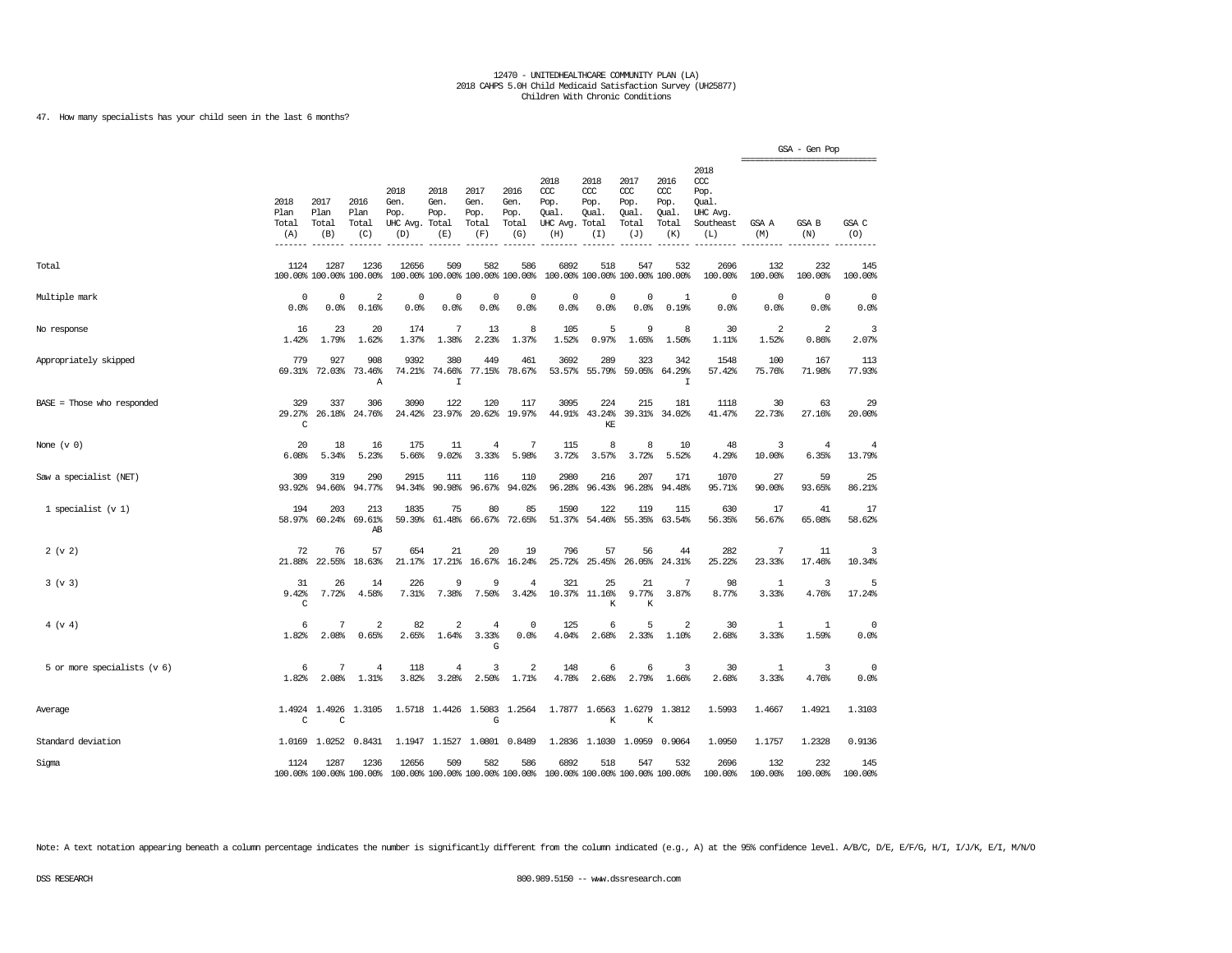48. We want to know your rating of the specialist your child saw most often in the last 6 months. Using any number from 0 to 10, where 0 is the worst specialist possible and 10 is the best specialist possible, what number rate that specialist?

|                               |                                  |                                  |                                 |                                               |                                        |                                      |                                      |                                                       |                                        |                                              |                                             |                                                                   |                         | GSA - Gen Pop<br>=============================== |                         |
|-------------------------------|----------------------------------|----------------------------------|---------------------------------|-----------------------------------------------|----------------------------------------|--------------------------------------|--------------------------------------|-------------------------------------------------------|----------------------------------------|----------------------------------------------|---------------------------------------------|-------------------------------------------------------------------|-------------------------|--------------------------------------------------|-------------------------|
|                               | 2018<br>Plan<br>Total<br>(A)     | 2017<br>Plan<br>Total<br>(B)     | 2016<br>Plan<br>Total<br>(C)    | 2018<br>Gen.<br>Pop.<br>UHC Avg. Total<br>(D) | 2018<br>Gen.<br>Pop.<br>(E)            | 2017<br>Gen.<br>Pop.<br>Total<br>(F) | 2016<br>Gen.<br>Pop.<br>Total<br>(G) | 2018<br>CCC<br>Pop.<br>Qual.<br>UHC Avg. Total<br>(H) | 2018<br>CCC<br>Pop.<br>Oual.<br>(I)    | 2017<br>ccc<br>Pop.<br>Qual.<br>Total<br>(J) | 2016<br>ccc<br>Pop.<br>Oual<br>Total<br>(K) | 2018<br>$\alpha$<br>Pop.<br>Oual.<br>UHC Avg.<br>Southeast<br>(L) | GSA A<br>(M)            | <b>GSA B</b><br>(N)                              | GSA C<br>(0)            |
| Total                         | 1124                             | 1287                             | 1236<br>100.00% 100.00% 100.00% | 12656                                         | 509<br>100.00% 100.00% 100.00% 100.00% | 582                                  | 586                                  | 6892                                                  | 518<br>100.00% 100.00% 100.00% 100.00% | 547                                          | 532                                         | 2696<br>100.00%                                                   | 132<br>100.00%          | 232<br>100.00%                                   | 145<br>100.00%          |
| Multiple mark                 | $^{\circ}$<br>0.0%               | $^{\circ}$<br>0.0%               | $^{\circ}$<br>0.0%              | $^{\circ}$<br>0.0%                            | $\mathbf 0$<br>0.0%                    | $^{\circ}$<br>0.0%                   | $\mathbf 0$<br>0.0%                  | $^{\circ}$<br>0.0%                                    | $^{\circ}$<br>0.0%                     | $\mathbf 0$<br>0.0%                          | $^{\circ}$<br>0.0%                          | $^{\circ}$<br>0.0%                                                | $\overline{0}$<br>0.0%  | $^{\circ}$<br>0.0%                               | $^{\circ}$<br>0.0%      |
| No response                   | 20<br>1.78%                      | 30<br>2.33%                      | 24<br>1.94%                     | 217<br>1.71%                                  | 10<br>1.96%                            | 15<br>2.58%                          | 9<br>1.54%                           | 135<br>1.96%                                          | 7<br>1.35%                             | 12<br>2.19%                                  | 10<br>1.88%                                 | 38<br>1.41%                                                       | 3<br>2.27%              | 2<br>0.86%                                       | 5<br>3.45%              |
| Appropriately skipped         | 799<br>71.09%                    | 945<br>73.43%                    | 924<br>74.76%<br>Α              | 9567<br>75.59%                                | 391<br>76.82%<br>$\mathbf I$           | 453<br>77.84%                        | 468<br>79.86%                        | 3807<br>55.24%                                        | 297<br>57.34%                          | 331                                          | 352<br>60.51% 66.17%<br>I                   | 1596<br>59.20%                                                    | 103<br>78.03%           | 171<br>73.71%                                    | 117<br>80.69%           |
| BASE = Those who responded    | 305<br>27.14%<br>$\mathsf{C}$    | 312<br>24.24%                    | 288<br>23.30%                   | 2872<br>22.69%                                | 108<br>21.22%                          | 114                                  | 109<br>19.59% 18.60%                 | 2950<br>42.80%                                        | 214<br>41.31%<br>KF.                   | 204                                          | 170<br>37.29% 31.95%                        | 1062<br>39.39%                                                    | 26<br>19.70%            | 59<br>25.43%<br>$\Omega$                         | 23<br>15.86%            |
| 10 - Best specialist possible | 195<br>63.93%                    | 194<br>62.18%                    | 174<br>60.42%                   | 1632<br>56.82%                                | 71<br>65.74%                           | 74<br>64.91%                         | 67<br>61.47%                         | 1670<br>56.61%                                        | 131<br>61.21%                          | 121<br>59.31%                                | 99<br>58.24%                                | 634<br>59.70%                                                     | 15<br>57.69%            | 42<br>71.19%                                     | 14<br>60.87%            |
| $9 -$                         | 42                               | 34<br>13.77% 10.90%              | 47<br>16.32%                    | 492<br>17.13%                                 | 14                                     | 15<br>12.96% 13.16% 13.76%           | 15                                   | 503                                                   | 30<br>17.05% 14.02%                    | 19                                           | 29<br>9.31% 17.06%<br>$\mathbf{J}$          | 173<br>16.29%                                                     | $\overline{a}$<br>7.69% | 7<br>11.86%                                      | 5<br>21.74%             |
| Top Two Box                   | 237                              | 228<br>77.70% 73.08%             | 221<br>76.74%                   | 2124<br>73.96%                                | 85<br>78.70%                           | 89<br>78.07%                         | 82<br>75.23%                         | 2173<br>73.66%                                        | 161<br>75.23%                          | 140<br>68.63%                                | 128<br>75.29%                               | 807<br>75.99%                                                     | 17<br>65.38%            | 49<br>83.05%                                     | 19<br>82.61%            |
| $8 -$                         | 25<br>8.20%                      | 48<br>15.38%<br>$\mathbb{A}$     | 32<br>11.11%                    | 383<br>13.34%                                 | 9<br>8.33%                             | 17                                   | 14<br>14.91% 12.84%                  | 369<br>12.51%                                         | 19                                     | 36<br>8.88% 17.65%<br>IK                     | 17<br>10.00%                                | 124<br>11.68%                                                     | 4<br>15.38%             | 5<br>8.47%                                       | $^{\circ}$<br>0.0%      |
| CAHPS Rate (Top Three Box)    | 262<br>85.90%                    | 276<br>88.46%                    | 253<br>87.85%                   | 2507<br>87.29%                                | 94<br>87.04%                           | 106<br>92.98%                        | 96<br>88.07%                         | 2542<br>86.17%                                        | 180<br>84.11%                          | 176<br>86.27%                                | 145<br>85.29%                               | 931<br>87.66%                                                     | 21<br>80.77%            | 54<br>91.53%                                     | 19<br>82.61%            |
| $7 -$                         | 17<br>5.57%                      | 12<br>3.85%                      | 10<br>3.47%                     | 152<br>5.29%                                  | 3<br>2.78%                             | 3<br>2.63%                           | 4<br>3.67%                           | 169<br>5.73%                                          | 12<br>5.61%                            | 10<br>4.90%                                  | 6<br>3.53%                                  | 46<br>4.33%                                                       | -1<br>3.85%             | 1<br>1.69%                                       | 1<br>4.35%              |
| 6 -                           | 9<br>2.95%                       | 5<br>1.60%                       | 5<br>1.74%                      | 69<br>2.40%                                   | 5<br>4.63%                             | 1<br>0.88%                           | 1<br>0.92%                           | 86<br>2.92%                                           | 6<br>2.80%                             | 4<br>1.96%                                   | 3<br>1.76%                                  | 28<br>2.64%                                                       | -1<br>3.85%             | 2<br>3.39%                                       | $\overline{2}$<br>8.70% |
| $5 -$                         | 8<br>2.62%                       | 8<br>2.56%                       | 9<br>3.13%                      | 78<br>2.72%                                   | 3<br>2.78%                             | $\Omega$<br>0.0%                     | 5<br>4.59%<br>$\mathbf F$            | 78<br>2.64%                                           | 7<br>3.27%                             | 6<br>2.94%                                   | 6<br>3.53%                                  | 27<br>2.54%                                                       | $\overline{1}$<br>3.85% | 1<br>1.69%                                       | 1<br>4.35%              |
| $4 -$                         | $\overline{\mathbf{2}}$<br>0.66% | 5<br>1.60%                       | $\overline{2}$<br>0.69%         | 22<br>0.77%                                   | 1<br>0.93%                             | 1<br>0.88%                           | $^{\circ}$<br>0.0%                   | 23<br>0.78%                                           | $\overline{2}$<br>0.93%                | 3<br>1.47%                                   | 2<br>1.18%                                  | 10<br>0.94%                                                       | 1<br>3.85%              | $\mathbf{0}$<br>0.0%                             | $^{\circ}$<br>0.0%      |
| $3 -$                         | $\overline{2}$<br>0.66%          | $\overline{\mathbf{c}}$<br>0.64% | 1<br>0.35%                      | $\mathbf{Q}$<br>0.31%<br>F                    | $\Omega$<br>0.0%                       | $^{\circ}$<br>0.0%                   | 1<br>0.92%                           | 19<br>0.64%                                           | 2<br>0.93%                             | 2<br>0.98%                                   | $\mathbf{1}$<br>0.59%                       | 8<br>0.75%                                                        | $\Omega$<br>0.0%        | $\mathbf{0}$<br>0.0%                             | $\mathbf 0$<br>0.0%     |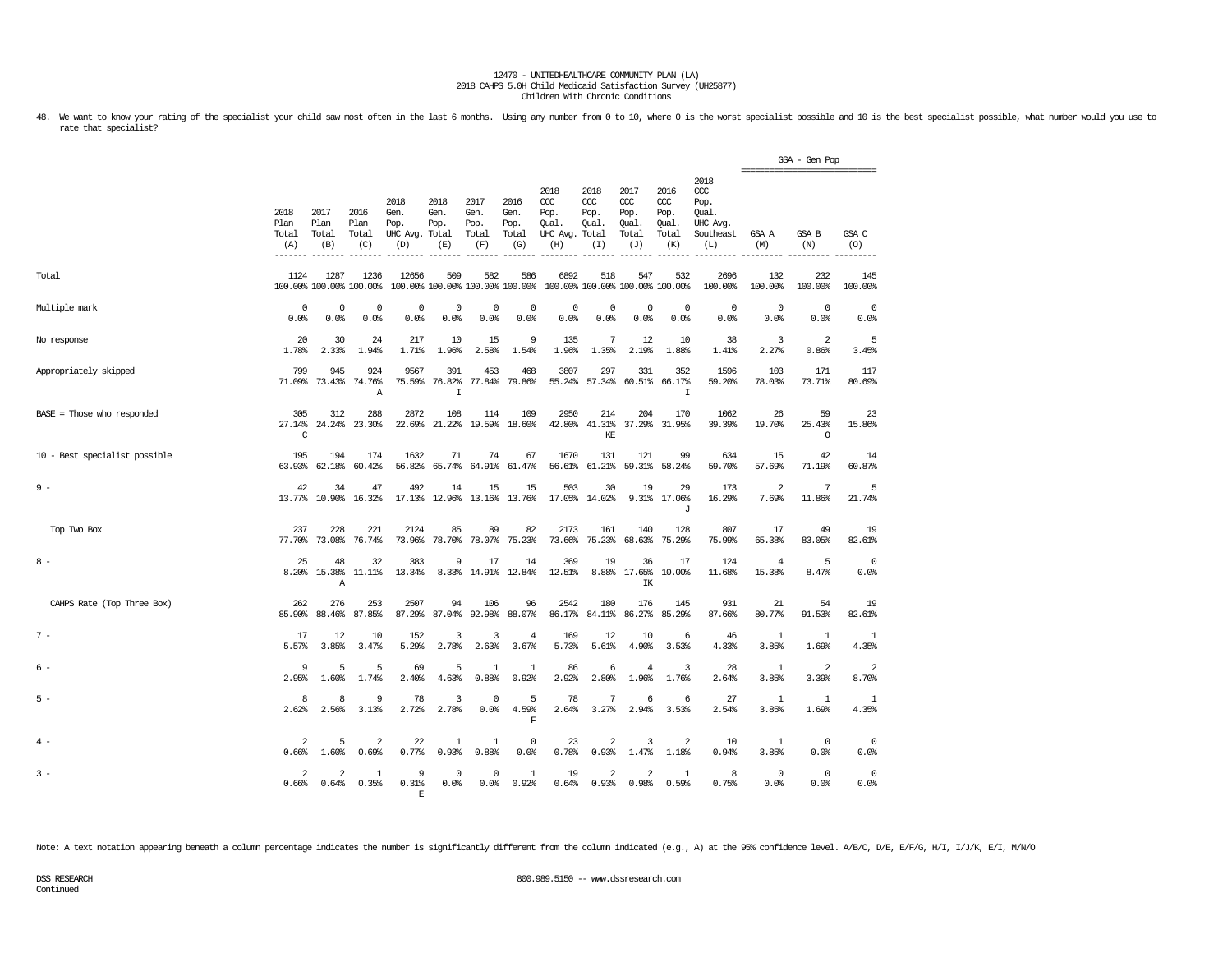48. We want to know your rating of the specialist your child saw most often in the last 6 months. Using any number from 0 to 10, where 0 is the worst specialist possible and 10 is the best specialist possible, what number rate that specialist?

|                               |                              |                              |                                 |                                               |                             |                                      |                                      |                                                                         |                                     |                                                   |                                                   |                                                                 |                                                | GSA - Gen Pop      |                        |
|-------------------------------|------------------------------|------------------------------|---------------------------------|-----------------------------------------------|-----------------------------|--------------------------------------|--------------------------------------|-------------------------------------------------------------------------|-------------------------------------|---------------------------------------------------|---------------------------------------------------|-----------------------------------------------------------------|------------------------------------------------|--------------------|------------------------|
|                               | 2018<br>Plan<br>Total<br>(A) | 2017<br>Plan<br>Total<br>(B) | 2016<br>Plan<br>Total<br>(C)    | 2018<br>Gen.<br>Pop.<br>UHC Avg. Total<br>(D) | 2018<br>Gen.<br>Pop.<br>(E) | 2017<br>Gen.<br>Pop.<br>Total<br>(F) | 2016<br>Gen.<br>Pop.<br>Total<br>(G) | 2018<br>CCC<br>Pop.<br>Oual.<br>UHC Avg. Total<br>(H)                   | 2018<br>CCC<br>Pop.<br>Oual.<br>(I) | 2017<br>$\alpha$<br>Pop.<br>Oual.<br>Total<br>(J) | 2016<br>$\alpha$<br>Pop.<br>Oual.<br>Total<br>(K) | 2018<br>$\csc$<br>Pop.<br>Oual.<br>UHC Avg.<br>Southeast<br>(L) | ------------------------------<br>GSA A<br>(M) | GSA B<br>(N)       | GSA C<br>(O)           |
| $2 -$                         | $^{\circ}$<br>0.0%           | $\mathbf{1}$<br>0.32%        | 3<br>1.04%                      | 14<br>0.49%<br>Е                              | 0<br>0.0%                   | $^{\circ}$<br>0.0%                   | $\mathbf{1}$<br>0.92%                | 13<br>0.44%<br>Ι                                                        | 0<br>0.0%                           | 1<br>0.49%                                        | 3<br>1.76%                                        | 3<br>0.28%                                                      | $^{\circ}$<br>0.0%                             | $^{\circ}$<br>0.0% | $\circ$<br>0.0%        |
| $1 -$                         | $\mathbf{1}$<br>0.33%        | 0.32%                        | $\overline{4}$<br>1.39%         | 10<br>0.35%                                   | 1<br>0.93%                  | 0.88%                                | -1<br>0.92%                          | 10<br>0.34%                                                             | 1<br>0.47%                          | 1<br>0.49%                                        | 3<br>1.76%                                        | 3<br>0.28%                                                      | -1<br>3.85%                                    | $^{\circ}$<br>0.0% | $\circ$<br>0.0%        |
| 0 - Worst specialist possible | $\overline{4}$<br>1.31%      | 2<br>0.64%                   | -1<br>0.35%                     | 11<br>0.38%                                   | 1<br>0.93%                  | $\overline{2}$<br>1.75%              | $^{\circ}$<br>0.0%                   | 10<br>0.34%                                                             | 4<br>1.87%                          | 1<br>0.49%                                        | -1<br>0.59%                                       | -6<br>0.56%                                                     | $^{\circ}$<br>0.0%                             | 1<br>1.69%         | $\overline{0}$<br>0.0% |
| Bottom Three Box              | 5<br>1.64%                   | 4<br>1.28%                   | 8<br>2.78%                      | 35<br>1.22%                                   | $\overline{2}$<br>1.85%     | 3<br>2.63%                           | 2<br>1.83%                           | 33<br>1.12%                                                             | 5<br>2.34%                          | 3<br>1.47%                                        | -7<br>4.12%                                       | 12<br>1.13%                                                     | 3.85%                                          | 1<br>1.69%         | - 0<br>0.0%            |
| Bottom Two Box                | 5<br>1.64%                   | 3<br>0.96%                   | 5<br>1.74%                      | 21<br>0.73%                                   | 2<br>1.85%                  | 3<br>2.63%                           | 1<br>0.92%                           | 20<br>0.68%                                                             | 5<br>2.34%                          | 2<br>0.98%                                        | $\overline{4}$<br>2.35%                           | 9<br>0.85%                                                      | -1<br>3.85%                                    | 1<br>1.69%         | $\overline{0}$<br>0.0% |
| Average rating                |                              |                              | 9.0361 9.0160 8.9757            | 8.9948                                        |                             |                                      | 9.0648 9.1491 9.0092                 |                                                                         |                                     | 8.9671 8.8879 8.8922 8.8059                       |                                                   | 9.0273                                                          | 8.5769                                         | 9.2712             | 9.0870                 |
| Standard deviation            |                              |                              | 1.8167 1.7311 1.8679            |                                               | 1.6249 1.8119 1.7782 1.7531 |                                      |                                      | 1.6550                                                                  |                                     | 2.0178 1.8091 2.1180                              |                                                   | 1.6774                                                          | 2.2562                                         | 1.6553             | 1.5011                 |
| 3-point composite mean        |                              | 2.6918 2.6538                | 2.6806                          |                                               | 2.6654 2.6852 2.7368 2.6697 |                                      |                                      |                                                                         |                                     | 2.6556 2.6495 2.5980 2.6412                       |                                                   | 2.6798                                                          | 2.5000                                         | 2.7627             | 2.6957                 |
| Sigma                         | 1124                         | 1287                         | 1236<br>100.00% 100.00% 100.00% | 12656                                         | 509                         | 582                                  | 586                                  | 6892<br>100.00% 100.00% 100.00% 100.00% 100.00% 100.00% 100.00% 100.00% | 518                                 | 547                                               | 532                                               | 2696<br>100.00%                                                 | 132<br>100.00%                                 | 232<br>100.00%     | 145<br>100.00%         |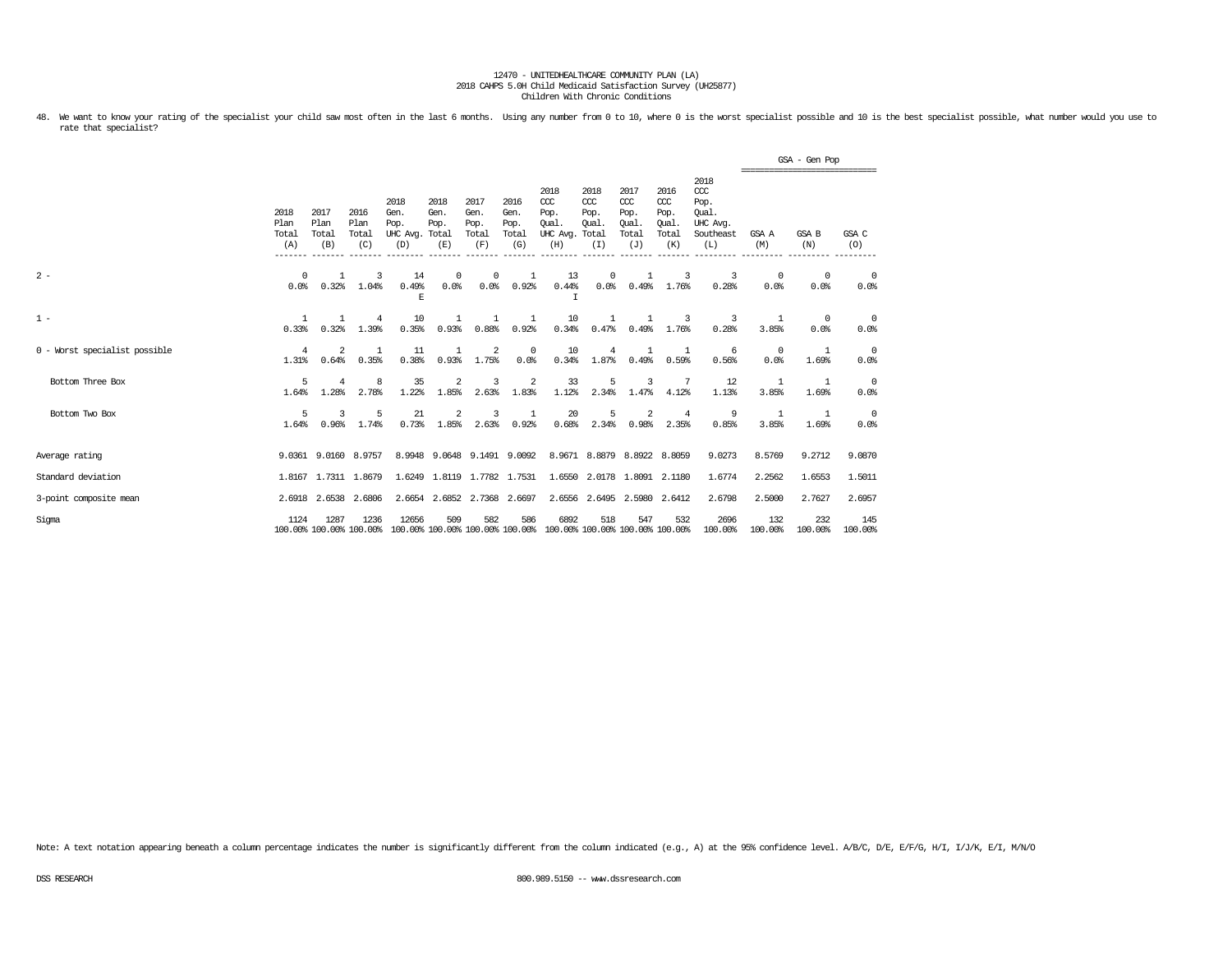49. In the last 6 months, did you get information or help from customer service at your child's health plan?

|                            |                              |                              |                                 |                                               |                                        |                                      |                                      |                                                                         |                                     |                                              |                                              |                                                                   |                    | GSA - Gen Pop<br>;============================= |                |
|----------------------------|------------------------------|------------------------------|---------------------------------|-----------------------------------------------|----------------------------------------|--------------------------------------|--------------------------------------|-------------------------------------------------------------------------|-------------------------------------|----------------------------------------------|----------------------------------------------|-------------------------------------------------------------------|--------------------|-------------------------------------------------|----------------|
|                            | 2018<br>Plan<br>Total<br>(A) | 2017<br>Plan<br>Total<br>(B) | 2016<br>Plan<br>Total<br>(C)    | 2018<br>Gen.<br>Pop.<br>UHC Avg. Total<br>(D) | 2018<br>Gen.<br>Pop.<br>(E)            | 2017<br>Gen.<br>Pop.<br>Total<br>(F) | 2016<br>Gen.<br>Pop.<br>Total<br>(G) | 2018<br>CCC<br>Pop.<br>Oual.<br>UHC Avg. Total<br>(H)                   | 2018<br>CCC<br>Pop.<br>Oual.<br>(I) | 2017<br>ccc<br>Pop.<br>Oual.<br>Total<br>(J) | 2016<br>ccc<br>Pop.<br>Oual.<br>Total<br>(K) | 2018<br>$\alpha$<br>Pop.<br>Oual.<br>UHC Avg.<br>Southeast<br>(L) | GSA A<br>(M)       | GSA B<br>(N)                                    | GSA C<br>(O)   |
| Total                      | 1124                         | 1287                         | 1236<br>100.00% 100.00% 100.00% | 12656                                         | 509<br>100.00% 100.00% 100.00% 100.00% | 582                                  | 586                                  | 6892<br>100.00% 100.00% 100.00% 100.00%                                 | 518                                 | 547                                          | 532                                          | 2696<br>100.00%                                                   | 132<br>100.00%     | 232<br>100.00%                                  | 145<br>100.00% |
| Multiple mark              | $\Omega$<br>0.0%             | 0<br>0.0%                    | 2<br>0.16%                      | $^{\circ}$<br>0.0%                            | $^{\circ}$<br>0.0%                     | $^{\circ}$<br>0.0%                   | -1<br>0.17%                          | $^{\circ}$<br>0.0%                                                      | $^{\circ}$<br>0.0%                  | $^{\circ}$<br>0.0%                           | 2<br>0.38%                                   | 0<br>0.0%                                                         | $^{\circ}$<br>0.0% | 0<br>0.0%                                       | - 0<br>0.0%    |
| No response                | 30<br>2.67%                  | 26<br>2.02%                  | 32<br>2.59%                     | 258<br>2.04%                                  | 17<br>3.34%<br>I                       | 13<br>2.23%                          | 16<br>2.73%                          | 107<br>1.55%                                                            | 7<br>1.35%                          | 4<br>0.73%                                   | 6<br>1.13%                                   | 44<br>1.63%                                                       | 5<br>3.79%         | -7<br>3.02%                                     | -5<br>3.45%    |
| BASE = Those who responded | 1094                         | 1261<br>97.33% 97.98%        | 1202<br>97.25%                  | 12398                                         | 492<br>97.96% 96.66% 97.77% 97.10%     | 569                                  | 569                                  | 6785                                                                    | 511<br>$\mathbb E$                  | 543                                          | 524<br>98.45% 98.65% 99.27% 98.50%           | 2652<br>98.37%                                                    | 127<br>96.21%      | 225<br>96.98%                                   | 140<br>96.55%  |
| Yes                        | 273                          | 340<br>24.95% 26.96%         | 331<br>27.54%                   | 3809<br>30.72%<br>$\mathbf E$                 | 119<br>24.19%                          | 142                                  | 155<br>24.96% 27.24%                 | 2212<br>32.60%<br>$\mathsf{T}$                                          | 144                                 | 155<br>28.18% 28.55%                         | 147<br>28.05%                                | 759<br>28.62%                                                     | 32<br>25.20%       | 57<br>25.33%                                    | 30<br>21.43%   |
| $_{\mathrm{No}}$           | 821                          | 921<br>75.05% 73.04%         | 871<br>72.46%                   | 8589<br>69.28%                                | 373<br>75.81%<br>D                     | 427<br>75.04%                        | 414<br>72.76%                        | 4573<br>67.40%                                                          | 367<br>71.82%<br>H                  | 388                                          | 377<br>71.45% 71.95%                         | 1893<br>71.38%                                                    | 95<br>74.80%       | 168<br>74.67%                                   | 110<br>78.57%  |
| Sigma                      | 1124                         | 1287                         | 1236<br>100.00% 100.00% 100.00% | 12656                                         | 509                                    | 582                                  | 586                                  | 6892<br>100.00% 100.00% 100.00% 100.00% 100.00% 100.00% 100.00% 100.00% | 518                                 | 547                                          | 532                                          | 2696<br>100.00%                                                   | 132<br>100.00%     | 232<br>100.00%                                  | 145<br>100.00% |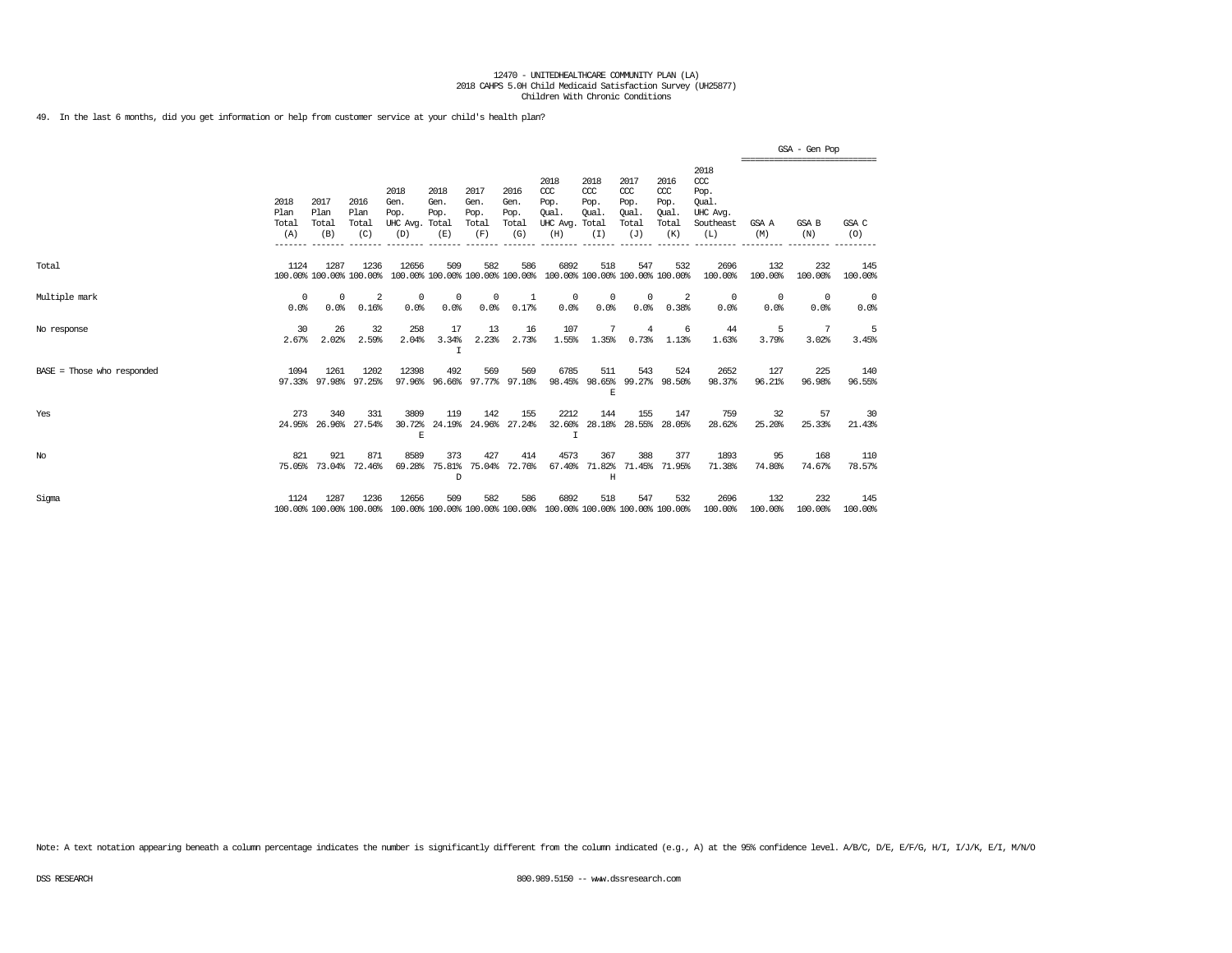50. In the last 6 months, how often did customer service at your child's health plan give you the information or help you needed?

|                                      |                              |                              |                                 |                                          |                                      |                                      |                                        |                                                 |                                              |                                              |                                              |                                                              | ------------------------- | GSA - Gen Pop      |                |
|--------------------------------------|------------------------------|------------------------------|---------------------------------|------------------------------------------|--------------------------------------|--------------------------------------|----------------------------------------|-------------------------------------------------|----------------------------------------------|----------------------------------------------|----------------------------------------------|--------------------------------------------------------------|---------------------------|--------------------|----------------|
|                                      | 2018<br>Plan<br>Total<br>(A) | 2017<br>Plan<br>Total<br>(B) | 2016<br>Plan<br>Total<br>(C)    | 2018<br>Gen.<br>Pop.<br>UHC Avg.<br>(D)  | 2018<br>Gen.<br>Pop.<br>Total<br>(E) | 2017<br>Gen.<br>Pop.<br>Total<br>(F) | 2016<br>Gen.<br>Pop.<br>Total<br>(G)   | 2018<br>ccc<br>Pop.<br>Oual.<br>UHC Avg.<br>(H) | 2018<br>CCC<br>Pop.<br>Oual.<br>Total<br>(I) | 2017<br>ccc<br>Pop.<br>Qual.<br>Total<br>(J) | 2016<br>ccc<br>Pop.<br>Qual.<br>Total<br>(K) | 2018<br>ccc<br>Pop.<br>Oual.<br>UHC Avg.<br>Southeast<br>(L) | GSA A<br>(M)              | GSA B<br>(N)       | GSA C<br>(O)   |
| Total                                | 1124                         | 1287                         | 1236<br>100.00% 100.00% 100.00% | 12656                                    | 509                                  | 582                                  | 586<br>100.00% 100.00% 100.00% 100.00% | 6892                                            | 518                                          | 547                                          | 532<br>100.00% 100.00% 100.00% 100.00%       | 2696<br>100.00%                                              | 132<br>100.00%            | 232<br>100.00%     | 145<br>100.00% |
| Multiple mark                        | 0<br>0.0%                    | $^{\circ}$<br>0.0%           | $^{\circ}$<br>0.0%              | $^{\circ}$<br>0.0%                       | $^{\circ}$<br>0.0%                   | 0<br>0.0%                            | $^{\circ}$<br>0.0%                     | 0<br>0.0%                                       | 0<br>0.0%                                    | 0<br>0.0%                                    | $\mathbf 0$<br>0.0%                          | $\mathbf 0$<br>0.0%                                          | $^{\circ}$<br>0.0%        | $^{\circ}$<br>0.0% | 0<br>0.0%      |
| No response                          | 34<br>3.02%                  | 34<br>2.64%                  | 39<br>3.16%                     | 350<br>2.77%                             | 18<br>3.54%<br>I                     | 13<br>2.23%                          | 21<br>3.58%                            | 146<br>2.12%                                    | 8<br>1.54%                                   | 8<br>1.46%                                   | 9<br>1.69%                                   | 60<br>2.23%                                                  | 5<br>3.79%                | 7<br>3.02%         | 6<br>4.14%     |
| Appropriately skipped                | 821<br>73.04%                | 921<br>71.56%                | 871<br>70.47%                   | 8589<br>67.87%                           | 373<br>73.28%<br>D                   | 427<br>73.37%                        | 414<br>70.65%                          | 4573<br>66.35%                                  | 367<br>70.85%<br>$\mathbf H$                 | 388<br>70.93%                                | 377<br>70.86%                                | 1893<br>70.22%                                               | 95<br>71.97%              | 168<br>72.41%      | 110<br>75.86%  |
| BASE = Those who responded           | 269<br>23.93%                | 332<br>25.80%                | 326<br>26.38%                   | 3717<br>29.37%<br>F                      | 118<br>23.18%                        | 142<br>24.40%                        | 151<br>25.77%                          | 2173<br>31.53%                                  | 143<br>27.61%                                | 151<br>27.61%                                | 146<br>27.44%                                | 743<br>27.56%                                                | 32<br>24.24%              | 57<br>24.57%       | 29<br>20.00%   |
| Never                                | 6<br>2.23%                   | 7<br>2.11%                   | 5<br>1.53%                      | 76<br>2.04%                              | -1<br>0.85%                          | $\overline{4}$<br>2.82%              | 3<br>1.99%                             | 55<br>2.53%                                     | 3<br>2.10%                                   | 3<br>1.99%                                   | 2<br>1.37%                                   | 20<br>2.69%                                                  | $^{\circ}$<br>0.0%        | 1<br>1.75%         | 0<br>0.0%      |
| Sometimes                            | 32                           | 49<br>11.90% 14.76%<br>C     | 31<br>9.51%                     | 510<br>13.72%                            | 16<br>13.56%                         | 25<br>17.61%<br>G                    | 14<br>9.27%                            | 272<br>12.52%                                   | 19<br>13.29%                                 | 19<br>12.58%                                 | 12<br>8.22%                                  | 93<br>12.52%                                                 | 2<br>6.25%                | 8<br>14.04%        | 6<br>20.69%    |
| Bottom Two Box (%Never + %Sometimes) | 38<br>14.13%                 | 56<br>16.87%<br>C            | 36<br>11.04%                    | 586<br>15.77%                            | 17<br>14.41%                         | 29<br>20.42%<br>G                    | 17<br>11.26%                           | 327<br>15.05%                                   | 22<br>15.38%                                 | 22<br>14.57%                                 | 14<br>9.59%                                  | 113<br>15.21%                                                | $\overline{c}$<br>6.25%   | 9<br>15.79%        | 6<br>20.69%    |
| Usually                              | 42<br>15.61%                 | 70<br>21.08%                 | 73<br>22.39%<br>Α               | 948<br>25.50%<br>$\mathbf E$             | 18<br>15.25%                         | 26<br>18.31%                         | 32<br>21.19%                           | 510<br>23.47%                                   | 28<br>19.58%                                 | 37<br>24.50%                                 | 35<br>23.97%                                 | 162<br>21.80%                                                | 8<br>25.00%               | 5<br>8.77%         | 5<br>17.24%    |
| Always                               | 189<br>70.26%<br>B           | 206<br>62.05%                | 217<br>66.56%                   | 2183<br>58.73%                           | 83<br>70.34%<br>D                    | 87<br>61.27%                         | 102<br>67.55%                          | 1336<br>61.48%                                  | 93<br>65.03%                                 | 92<br>60.93%                                 | 97<br>66.44%                                 | 468<br>62.99%                                                | 22<br>68.75%              | 43<br>75.44%       | 18<br>62.07%   |
| CAHPS Rate (%Always + %Usually)      | 231<br>85.87%                | 276<br>83.13%                | 290<br>88.96%<br>B              | 3131<br>84.23%                           | 101<br>85.59%                        | 113<br>79.58%                        | 134<br>88.74%<br>$\mathbf F$           | 1846<br>84.95%                                  | 121<br>84.62%                                | 129<br>85.43%                                | 132<br>90.41%                                | 630<br>84.79%                                                | 30<br>93.75%              | 48<br>84.21%       | 23<br>79.31%   |
| 3-point composite mean               | 2.5613                       | 2.4518                       | 2.5552                          | 2.4296                                   | 2.5593                               | 2.4085                               | 2.5629                                 | 2.4643                                          | 2.4965                                       | 2.4636                                       | 2.5685                                       | 2.4778                                                       | 2.6250                    | 2.5965             | 2.4138         |
| 4-point composite mean               | 3.5390                       | 3.4307                       | 3.5399                          |                                          | 3.4092 3.5508                        |                                      | 3.3803 3.5430                          |                                                 | 3.4390 3.4755                                |                                              | 3.4437 3.5548                                | 3.4509                                                       | 3.6250                    | 3.5789             | 3.4138         |
| Sigma                                | 1124                         | 1287                         | 1236<br>100.00% 100.00% 100.00% | 12656<br>100.00% 100.00% 100.00% 100.00% | 509                                  | 582                                  | 586                                    | 6892<br>100.00% 100.00% 100.00% 100.00%         | 518                                          | 547                                          | 532                                          | 2696<br>100.00%                                              | 132<br>100.00%            | 232<br>100.00%     | 145<br>100.00% |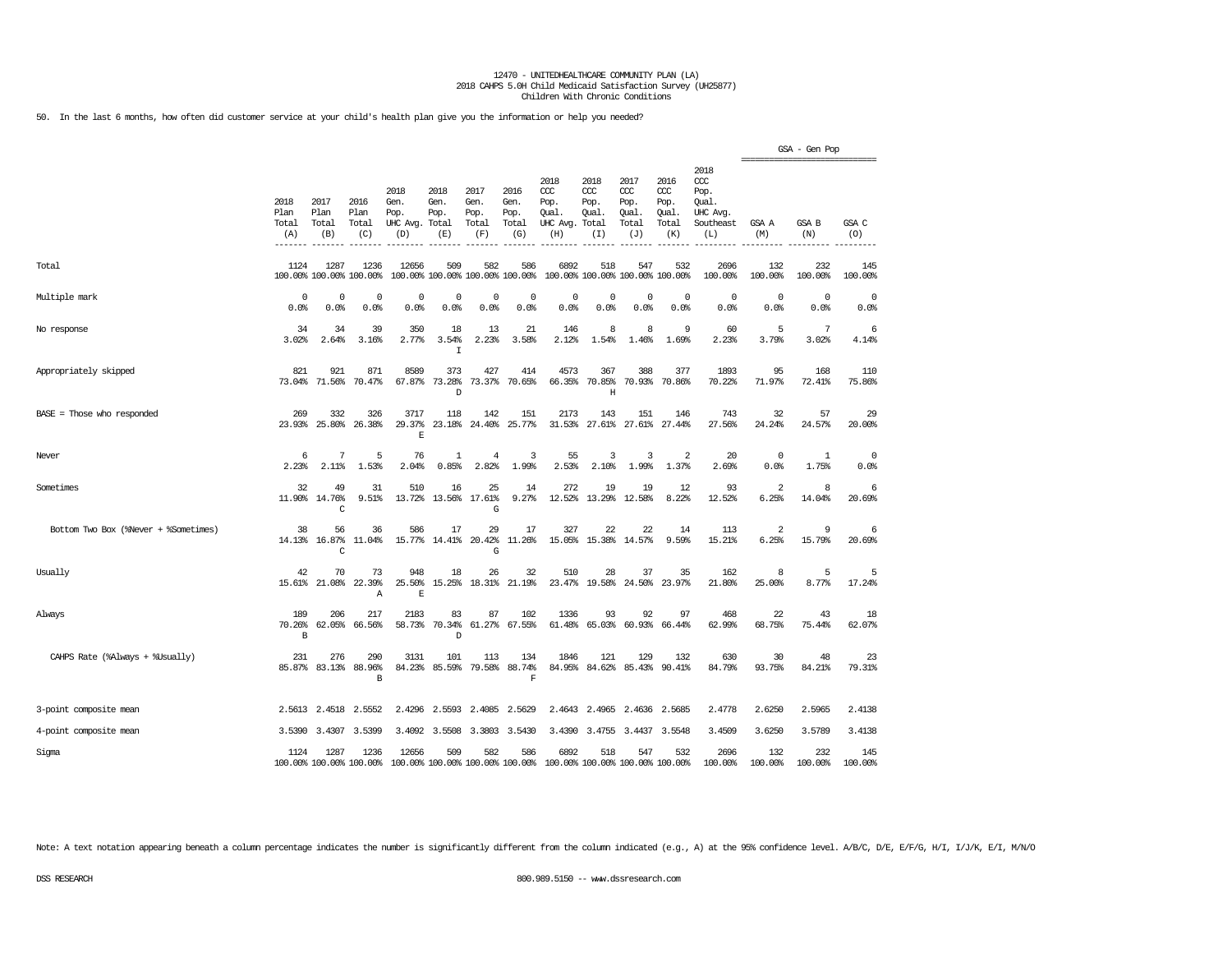51. In the last 6 months, how often did customer service staff at your child's health plan treat you with courtesy and respect?

|                                      |                              |                              |                                 |                                         |                                      |                                        |                                      |                                                                                                 |                                     |                                              |                                              |                                                                   |                                                 | GSA - Gen Pop       |                          |
|--------------------------------------|------------------------------|------------------------------|---------------------------------|-----------------------------------------|--------------------------------------|----------------------------------------|--------------------------------------|-------------------------------------------------------------------------------------------------|-------------------------------------|----------------------------------------------|----------------------------------------------|-------------------------------------------------------------------|-------------------------------------------------|---------------------|--------------------------|
|                                      | 2018<br>Plan<br>Total<br>(A) | 2017<br>Plan<br>Total<br>(B) | 2016<br>Plan<br>Total<br>(C)    | 2018<br>Gen.<br>Pop.<br>UHC Avg.<br>(D) | 2018<br>Gen.<br>Pop.<br>Total<br>(E) | 2017<br>Gen.<br>Pop.<br>Total<br>(F)   | 2016<br>Gen.<br>Pop.<br>Total<br>(G) | 2018<br>ccc<br>Pop.<br>Oual.<br>UHC Avg. Total<br>(H)                                           | 2018<br>CCC<br>Pop.<br>Oual.<br>(I) | 2017<br>ccc<br>Pop.<br>Qual.<br>Total<br>(J) | 2016<br>ccc<br>Pop.<br>Oual.<br>Total<br>(K) | 2018<br>$\alpha$<br>Pop.<br>Oual.<br>UHC Avg.<br>Southeast<br>(L) | ===============================<br>GSA A<br>(M) | <b>GSA B</b><br>(N) | GSA C<br>(O)             |
| Total                                | 1124                         | 1287                         | 1236<br>100.00% 100.00% 100.00% | 12656                                   | 509                                  | 582<br>100.00% 100.00% 100.00% 100.00% | 586                                  | 6892                                                                                            | 518                                 | 547<br>100.00% 100.00% 100.00% 100.00%       | 532                                          | 2696<br>100.00%                                                   | 132<br>100.00%                                  | 232<br>100.00%      | 145<br>100.00%           |
| Multiple mark                        | 0<br>0.0%                    | 0<br>0.0%                    | 0<br>0.0%                       | $\Omega$<br>0.0%                        | $\Omega$<br>0.0%                     | 0<br>0.0%                              | 0<br>0.0%                            | 0<br>0.0%                                                                                       | 0<br>0.0%                           | $\circ$<br>0.0%                              | $\mathbf 0$<br>0.0%                          | $\mathbf 0$<br>0.0%                                               | 0<br>0.0%                                       | $\mathbf 0$<br>0.0% | $\mathbf 0$<br>0.0%      |
| No response                          | 38<br>3.38%                  | 32<br>2.49%                  | 42<br>3.40%                     | 351<br>2.77%                            | 19<br>3.73%<br>$\mathbf I$           | 14<br>2.41%                            | 21<br>3.58%                          | 151<br>2.19%                                                                                    | 8<br>1.54%                          | 7<br>1.28%                                   | 10<br>1.88%                                  | 62<br>2.30%                                                       | 6<br>4.55%                                      | 7<br>3.02%          | 6<br>4.14%               |
| Appropriately skipped                | 821                          | 921<br>73.04% 71.56%         | 871<br>70.47%                   | 8589<br>67.87%                          | 373<br>73.28%<br>D                   | 427<br>73.37%                          | 414<br>70.65%                        | 4573<br>66.35%                                                                                  | 367<br>70.85%<br>Η                  | 388                                          | 377<br>70.93% 70.86%                         | 1893<br>70.22%                                                    | 95<br>71.97%                                    | 168<br>72.41%       | 110<br>75.86%            |
| $BASE = Those who responded$         | 265<br>23.58%                | 334<br>25.95%                | 323<br>26.13%                   | 3716<br>29.36%<br>$\mathbb E$           | 117<br>22.99%                        | 141<br>24.23%                          | 151<br>25.77%                        | 2168<br>31.46%                                                                                  | 143                                 | 152<br>27.61% 27.79%                         | 145<br>27.26%                                | 741<br>27.49%                                                     | 31<br>23.48%                                    | 57<br>24.57%        | 29<br>20.00%             |
| Never                                | $\overline{4}$<br>1.51%      | 3<br>0.90%                   | $\overline{2}$<br>0.62%         | 51<br>1.37%                             | 2<br>1.71%                           | 2<br>1.42%                             | 2<br>1.32%                           | 21<br>0.97%                                                                                     | 1<br>0.70%                          | $\circ$<br>0.0%                              | 1<br>0.69%                                   | 11<br>1.48%                                                       | 0<br>0.0%                                       | 1<br>1.75%          | 1<br>3.45%               |
| Sometimes                            | 11<br>4.15%                  | 16<br>4.79%                  | 10<br>3.10%                     | 160<br>4.31%                            | 6<br>5.13%                           | 10<br>7.09%                            | 4<br>2.65%                           | 80<br>3.69%                                                                                     | 3<br>2.10%                          | 7<br>4.61%                                   | 4<br>2.76%                                   | 27<br>3.64%                                                       | 1<br>3.23%                                      | 2<br>3.51%          | 3<br>10.34%              |
| Bottom Two Box (%Never + %Sometimes) | 15<br>5.66%                  | 19<br>5.69%                  | 12<br>3.72%                     | 211<br>5.68%                            | 8<br>6.84%                           | 12<br>8.51%                            | 6<br>3.97%                           | 101<br>4.66%                                                                                    | $\overline{4}$<br>2.80%             | 7<br>4.61%                                   | 5<br>3.45%                                   | 38<br>5.13%                                                       | 1<br>3.23%                                      | 3<br>5.26%          | $\overline{4}$<br>13.79% |
| Usually                              | 24<br>9.06%                  | 52<br>15.57%<br>AC           | 33<br>10.22%                    | 541<br>14.56%                           | 11<br>9.40%                          | 23<br>16.31%                           | 15<br>9.93%                          | 296<br>13.65%                                                                                   | 15                                  | 27<br>10.49% 17.76%                          | 15<br>10.34%                                 | 98<br>13.23%                                                      | 3<br>9.68%                                      | 5<br>8.77%          | 3<br>10.34%              |
| Always                               | 226<br>85.28%<br>В           | 263<br>78.74%                | 278<br>86.07%<br>B              | 2964<br>79.76%                          | 98<br>83.76%                         | 106<br>75.18%                          | 130<br>86.09%<br>$\mathbf F$         | 1771<br>81.69%                                                                                  | 124<br>86.71%<br>J                  | 118<br>77.63%                                | 125<br>86.21%                                | 605<br>81.65%                                                     | 27<br>87.10%                                    | 49<br>85.96%        | 22<br>75.86%             |
| CAHPS Rate (%Always + %Usually)      | 250<br>94.34%                | 315<br>94.31%                | 311<br>96.28%                   | 3505<br>94.32%                          | 109<br>93.16%                        | 129<br>91.49%                          | 145<br>96.03%                        | 2067<br>95.34%                                                                                  | 139<br>97.20%                       | 145<br>95.39%                                | 140<br>96.55%                                | 703<br>94.87%                                                     | 30<br>96.77%                                    | 54<br>94.74%        | 25<br>86.21%             |
| 3-point composite mean               |                              | 2.7962 2.7305                | 2.8235<br>B                     |                                         |                                      | 2.7409 2.7692 2.6667 2.8212            | F                                    |                                                                                                 |                                     | 2.7703 2.8392 2.7303 2.8276                  |                                              | 2.7652                                                            | 2.8387                                          | 2.8070              | 2.6207                   |
| 4-point composite mean               |                              |                              | 3.7811 3.7216 3.8173<br>B       |                                         |                                      | 3.7271 3.7521 3.6525 3.8079            | F                                    |                                                                                                 |                                     | 3.7606 3.8322 3.7303 3.8207                  |                                              | 3.7503                                                            | 3.8387                                          | 3.7895              | 3.5862                   |
| Sigma                                | 1124                         | 1287                         | 1236                            | 12656                                   | 509                                  | 582                                    | 586                                  | 6892<br>100.00% 100.00% 100.00% 100.00% 100.00% 100.00% 100.00% 100.00% 100.00% 100.00% 100.00% | 518                                 | 547                                          | 532                                          | 2696<br>100.00%                                                   | 132<br>100.00%                                  | 232<br>100.00%      | 145<br>100.00%           |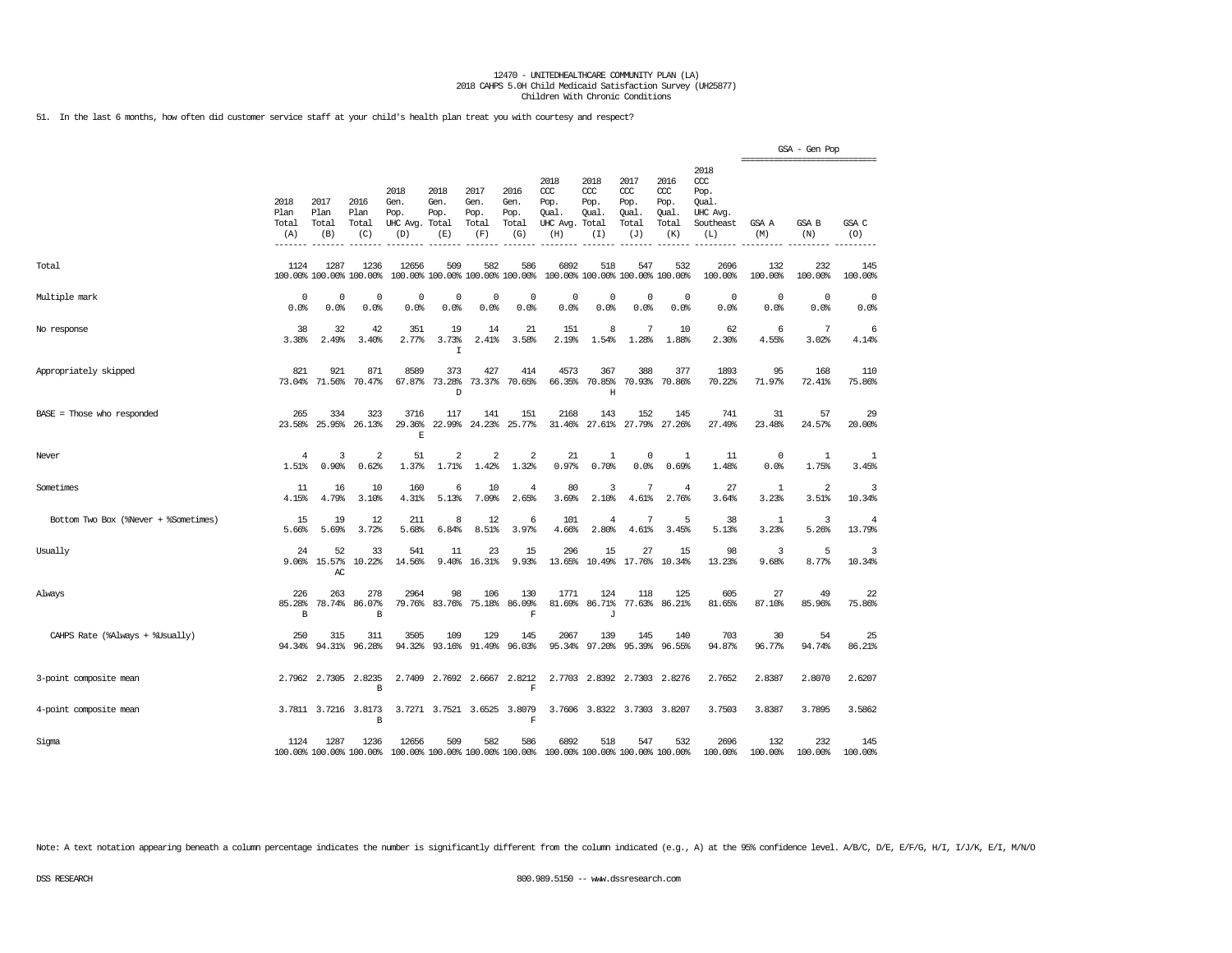52. In the last 6 months, did your child's health plan give you any forms to fill out?

|                              |                              |                                 |                                 |                                               |                             |                                      |                                        |                                                                         |                                     |                                                   |                                                   |                                                                   | ------------------------------- | GSA - Gen Pop       |                 |
|------------------------------|------------------------------|---------------------------------|---------------------------------|-----------------------------------------------|-----------------------------|--------------------------------------|----------------------------------------|-------------------------------------------------------------------------|-------------------------------------|---------------------------------------------------|---------------------------------------------------|-------------------------------------------------------------------|---------------------------------|---------------------|-----------------|
|                              | 2018<br>Plan<br>Total<br>(A) | 2017<br>Plan<br>Total<br>(B)    | 2016<br>Plan<br>Total<br>(C)    | 2018<br>Gen.<br>Pop.<br>UHC Avg. Total<br>(D) | 2018<br>Gen.<br>Pop.<br>(E) | 2017<br>Gen.<br>Pop.<br>Total<br>(F) | 2016<br>Gen.<br>Pop.<br>Total<br>(G)   | 2018<br>CCC<br>Pop.<br>Oual<br>UHC Avg. Total<br>(H)                    | 2018<br>CCC<br>Pop.<br>Oual.<br>(I) | 2017<br>$\alpha$<br>Pop.<br>Oual.<br>Total<br>(J) | 2016<br>$\alpha$<br>Pop.<br>Oual.<br>Total<br>(K) | 2018<br>$\alpha$<br>Pop.<br>Oual.<br>UHC Avg.<br>Southeast<br>(L) | GSA A<br>(M)                    | <b>GSA B</b><br>(N) | GSA C<br>(O)    |
| Total                        | 1124                         | 1287<br>100.00% 100.00% 100.00% | 1236                            | 12656                                         | 509                         | 582                                  | 586<br>100.00% 100.00% 100.00% 100.00% | 6892                                                                    | 518                                 | 547<br>100.00% 100.00% 100.00% 100.00%            | 532                                               | 2696<br>100.00%                                                   | 132<br>100.00%                  | 232<br>100.00%      | 145<br>100.00%  |
| Multiple mark                | 0<br>0.0%                    | $\Omega$<br>0.0%                | -1<br>0.08%                     | $^{\circ}$<br>0.0%                            | 0<br>0.0%                   | $^{\circ}$<br>0.0%                   | 0<br>0.0%                              | $^{\circ}$<br>0.0%                                                      | $^{\circ}$<br>0.0%                  | $\mathbf 0$<br>0.0%                               | 1<br>0.19%                                        | 0<br>0.0%                                                         | $^{\circ}$<br>0.0%              | $^{\circ}$<br>0.0%  | $\circ$<br>0.0% |
| No response                  | 43<br>3.83%                  | 50<br>3.89%                     | 62<br>5.02%                     | 419<br>3.31%                                  | 20<br>3.93%                 | 22<br>3.78%                          | 28<br>4.78%                            | 196<br>2.84%                                                            | 14<br>2.70%                         | 16<br>2.93%                                       | 19<br>3.57%                                       | 82<br>3.04%                                                       | 5.30%                           | 8<br>3.45%          | 5<br>3.45%      |
| $BASE = Those who responded$ | 1081<br>96.17%               | 1237<br>96.11%                  | 1173<br>94.90%                  | 12237<br>96.69%                               | 489<br>96.07%               | 560<br>96.22%                        | 558<br>95.22%                          | 6696<br>97.16%                                                          | 504<br>97.30%                       | 531<br>97.07%                                     | 512<br>96.24%                                     | 2614<br>96.96%                                                    | 125<br>94.70%                   | 224<br>96.55%       | 140<br>96.55%   |
| Yes                          | 254<br>23.50%                | 291<br>23.52%                   | 269<br>22.93%                   | 3568<br>29.16%<br>E                           | 114<br>23.31%               | 121<br>21.61%                        | 135<br>24.19%                          | 2073<br>30.96%<br>$\mathbf I$                                           | 134<br>26.59%                       | 133<br>25.05%                                     | 119<br>23.24%                                     | 855<br>32.71%                                                     | 32<br>25.60%                    | 55<br>24.55%        | 27<br>19.29%    |
| $_{\mathrm{No}}$             | 827<br>76.50%                | 946<br>76.48%                   | 904<br>77.07%                   | 8669<br>70.84%                                | 375<br>76.69%<br>D          | 439<br>78.39%                        | 423<br>75.81%                          | 4623<br>69.04%                                                          | 370<br>73.41%<br>Η                  | 398<br>74.95%                                     | 393<br>76.76%                                     | 1759<br>67.29%                                                    | 93<br>74.40%                    | 169<br>75.45%       | 113<br>80.71%   |
| Sigma                        | 1124                         | 1287                            | 1236<br>100.00% 100.00% 100.00% | 12656                                         | 509                         | 582                                  | 586                                    | 6892<br>100.00% 100.00% 100.00% 100.00% 100.00% 100.00% 100.00% 100.00% | 518                                 | 547                                               | 532                                               | 2696<br>100.00%                                                   | 132<br>100.00%                  | 232<br>100.00%      | 145<br>100.00%  |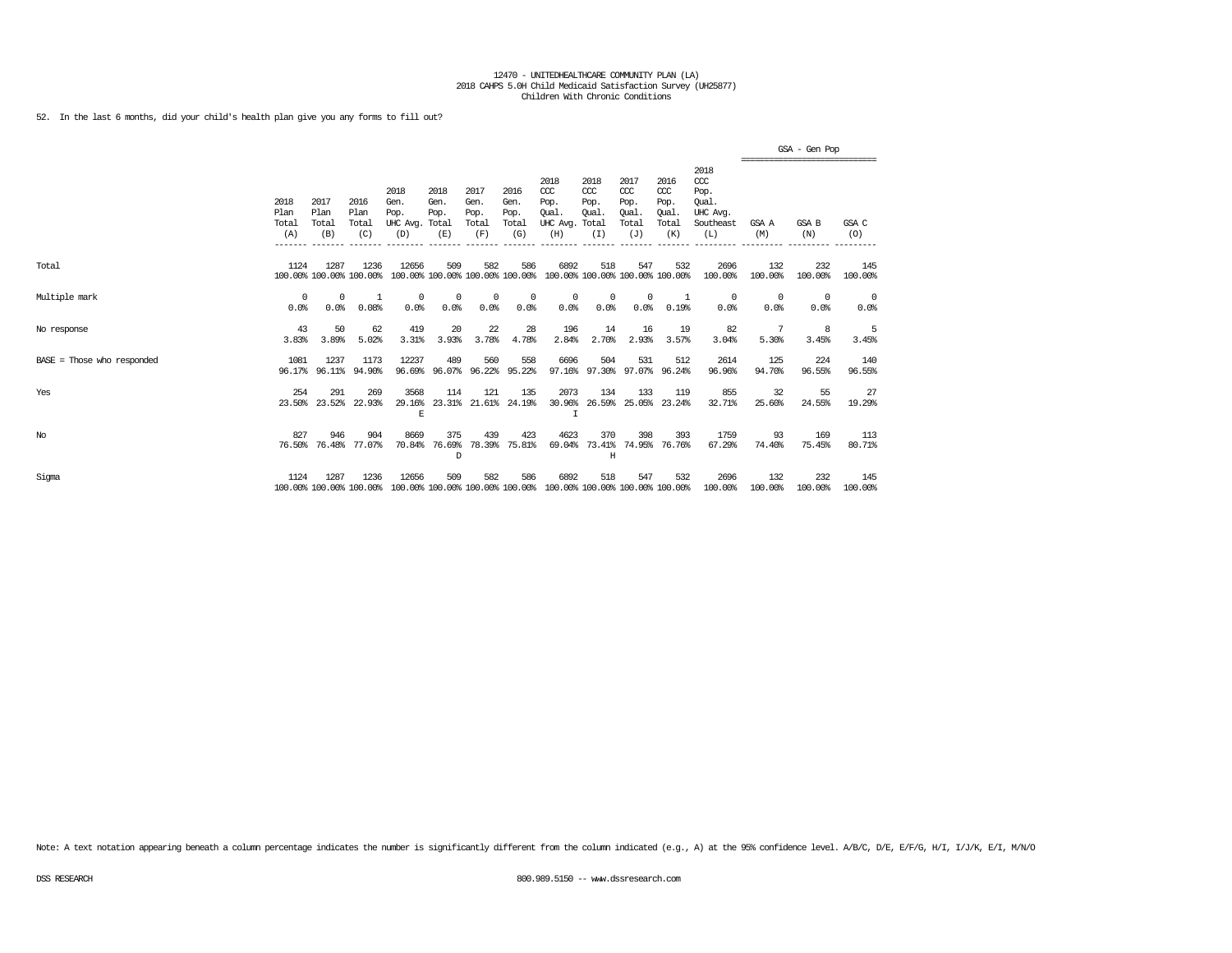53. In the last 6 months, how often were the forms from your child's health plan easy to fill out?

|                                      |                                |                              |                                 |                                               |                             |                                      |                                        |                                                 |                                              |                                              |                                              |                                                                     |                         | GSA - Gen Pop         |                    |
|--------------------------------------|--------------------------------|------------------------------|---------------------------------|-----------------------------------------------|-----------------------------|--------------------------------------|----------------------------------------|-------------------------------------------------|----------------------------------------------|----------------------------------------------|----------------------------------------------|---------------------------------------------------------------------|-------------------------|-----------------------|--------------------|
|                                      | 2018<br>Plan<br>Total<br>(A)   | 2017<br>Plan<br>Total<br>(B) | 2016<br>Plan<br>Total<br>(C)    | 2018<br>Gen.<br>Pop.<br>UHC Avg. Total<br>(D) | 2018<br>Gen.<br>Pop.<br>(E) | 2017<br>Gen.<br>Pop.<br>Total<br>(F) | 2016<br>Gen.<br>Pop.<br>Total<br>(G)   | 2018<br>CCC<br>Pop.<br>Qual.<br>UHC Avg.<br>(H) | 2018<br>ccc<br>Pop.<br>Qual.<br>Total<br>(I) | 2017<br>ccc<br>Pop.<br>Qual.<br>Total<br>(J) | 2016<br>ccc<br>Pop.<br>Qual.<br>Total<br>(K) | 2018<br><b>CCC</b><br>Pop.<br>Qual.<br>UHC Avg.<br>Southeast<br>(L) | GSA A<br>(M)            | <b>GSA B</b><br>(N)   | GSA C<br>(O)       |
| Total                                | 1124                           | 1287                         | 1236<br>100.00% 100.00% 100.00% | 12656                                         | 509                         | 582                                  | 586<br>100.00% 100.00% 100.00% 100.00% | 6892                                            | 518<br>100.00% 100.00% 100.00% 100.00%       | 547                                          | 532                                          | 2696<br>100.00%                                                     | 132<br>100.00%          | 232<br>100.00%        | 145<br>100.00%     |
| Multiple mark                        | 0<br>0.0%                      | $^{\circ}$<br>0.0%           | $\mathbf{1}$<br>0.08%           | $\Omega$<br>0.0%                              | $\Omega$<br>0.0%            | $\Omega$<br>0.0%                     | $\Omega$<br>0.0%                       | $\Omega$<br>0.0%                                | $^{\circ}$<br>0.0%                           | $\Omega$<br>0.0%                             | $\mathbf{1}$<br>0.19%                        | $\Omega$<br>0.0%                                                    | $\mathbf 0$<br>0.0%     | $\Omega$<br>0.0%      | $^{\circ}$<br>0.0% |
| No response                          | 54<br>4.80%                    | 61<br>4.74%                  | 68<br>5.50%                     | 531<br>4.20%                                  | 26<br>5.11%                 | 26<br>4.47%                          | 33<br>5.63%                            | 243<br>3.53%                                    | 18<br>3.47%                                  | 21<br>3.84%                                  | 22<br>4.14%                                  | 103<br>3.82%                                                        | 8<br>6.06%              | 10<br>4.31%           | 8<br>5.52%         |
| BASE = Those who responded           | 1070<br>95.20%                 | 1226<br>95.26%               | 1167<br>94.42%                  | 12125<br>95.80%                               | 483<br>94.89%               | 556<br>95.53%                        | 553<br>94.37%                          | 6649<br>96.47%                                  | 500<br>96.53%                                | 526<br>96.16%                                | 509<br>95.68%                                | 2593<br>96.18%                                                      | 124<br>93.94%           | 222<br>95.69%         | 137<br>94.48%      |
| Never                                | 9<br>0.84%                     | 13<br>1.06%                  | 9<br>0.77%                      | 123<br>1.01%<br>$\mathbb E$                   | 2<br>0.41%                  | 6<br>1.08%                           | 5<br>0.90%                             | 72<br>1.08%                                     | $\overline{4}$<br>0.80%                      | $\overline{4}$<br>0.76%                      | 3<br>0.59%                                   | 42<br>1.62%                                                         | 0<br>0.0%               | 2<br>0.90%            | $\circ$<br>0.0%    |
| Sometimes                            | 27<br>2.52%                    | 33<br>2.69%                  | 25<br>2.14%                     | 523<br>4.31%<br>$\mathbb E$                   | 11<br>2.28%                 | 15<br>2.70%                          | 10<br>1.81%                            | 271<br>4.08%                                    | 18<br>3.60%                                  | 14<br>2.66%                                  | 9<br>1.77%                                   | 115<br>4.44%                                                        | $\overline{4}$<br>3.23% | 6<br>2.70%            | 1<br>0.73%         |
| Bottom Two Box (%Never + %Sometimes) | 36<br>3.36%                    | 46<br>3.75%                  | 34<br>2.91%                     | 646<br>5.33%<br>$\mathbf{E}% _{0}$            | 13<br>2.69%                 | 21<br>3.78%                          | 15<br>2.71%                            | 343<br>5.16%                                    | 22<br>4.40%                                  | 18<br>3.42%                                  | 12<br>2.36%                                  | 157<br>6.05%                                                        | 4<br>3.23%              | 8<br>3.60%<br>$\circ$ | 1<br>0.73%         |
| Usually                              | 34<br>3.18%                    | 61<br>4.98%<br>Α             | 53<br>4.54%                     | 1010<br>8.33%<br>$\mathbb E$                  | 16<br>3.31%                 | 24<br>4.32%                          | 25<br>4.52%                            | 601<br>9.04%<br>I                               | 20<br>4.00%                                  | 30<br>5.70%                                  | 24<br>4.72%                                  | 227<br>8.75%                                                        | 8<br>6.45%              | 5<br>2.25%            | 3<br>2.19%         |
| Always                               | 173<br>16.17%                  | 173<br>14.11%                | 176<br>15.08%                   | 1800<br>14.85%                                | 79<br>16.36%                | 72<br>12.95%                         | 90<br>16.27%                           | 1082<br>16.27%                                  | 88<br>17.60%                                 | 80<br>15.21%                                 | 80<br>15.72%                                 | 450<br>17.35%                                                       | 19<br>15.32%            | 40<br>18.02%          | 20<br>14.60%       |
| Always - $q52 = "No"$                | 827<br>77.29%                  | 946<br>77.16%                | 904<br>77.46%                   | 8669<br>71.50%                                | 375<br>77.64%<br>D          | 439<br>78.96%                        | 423<br>76.49%                          | 4623<br>69.53%                                  | 370<br>74.00%<br>$\mathbf H$                 | 398<br>75.67%                                | 393<br>77.21%                                | 1759<br>67.84%                                                      | 93<br>75.00%            | 169<br>76.13%         | 113<br>82.48%      |
| Always (Net)                         | 1000<br>93.46%<br>$\, {\bf B}$ | 1119<br>91.27%               | 1080<br>92.54%                  | 10469<br>86.34%                               | 454<br>94.00%<br>D          | 511<br>91.91%                        | 513<br>92.77%                          | 5705<br>85.80%                                  | 458<br>91.60%<br>Η                           | 478<br>90.87%                                | 473<br>92.93%                                | 2209<br>85.19%                                                      | 112<br>90.32%           | 209<br>94.14%         | 133<br>97.08%<br>М |
| CAHPS Rate (%Always+%Usually)        | 1034                           | 1180<br>96.64% 96.25%        | 1133<br>97.09%                  | 11479<br>94.67%                               | 470<br>97.31%<br>D          | 535                                  | 538<br>96.22% 97.29%                   | 6306<br>94.84%                                  | 478<br>95.60%                                | 508                                          | 497<br>96.58% 97.64%                         | 2436<br>93.95%                                                      | 120<br>96.77%           | 214<br>96.40%         | 136<br>99.27%<br>N |
| 3-point composite mean               | 2.9009                         | 2.8752                       | 2.8963                          | 2.8101                                        | 2.9130<br>D                 | 2.8813                               | 2.9005                                 | 2.8064                                          | 2.8720<br>Η                                  |                                              | 2.8745 2.9057                                | 2.7914                                                              | 2.8710                  | 2.9054                | 2.9635<br>М        |
| 4-point composite mean               |                                | 3.8925 3.8646                | 3.8886                          |                                               | 3.8000 3.9089<br>D          |                                      | 3.8705 3.8915                          |                                                 | 3.7956 3.8640<br>Η                           |                                              | 3.8669 3.8998                                | 3.7752                                                              | 3.8710                  | 3.8964                | 3.9635<br>M        |
| Sigma                                | 1124                           | 1287                         | 1236<br>100.00% 100.00% 100.00% | 12656<br>100.00% 100.00% 100.00% 100.00%      | 509                         | 582                                  | 586                                    | 6892<br>100.00% 100.00% 100.00% 100.00%         | 518                                          | 547                                          | 532                                          | 2696<br>100.00%                                                     | 132<br>100.00%          | 232<br>100.00%        | 145<br>100.00%     |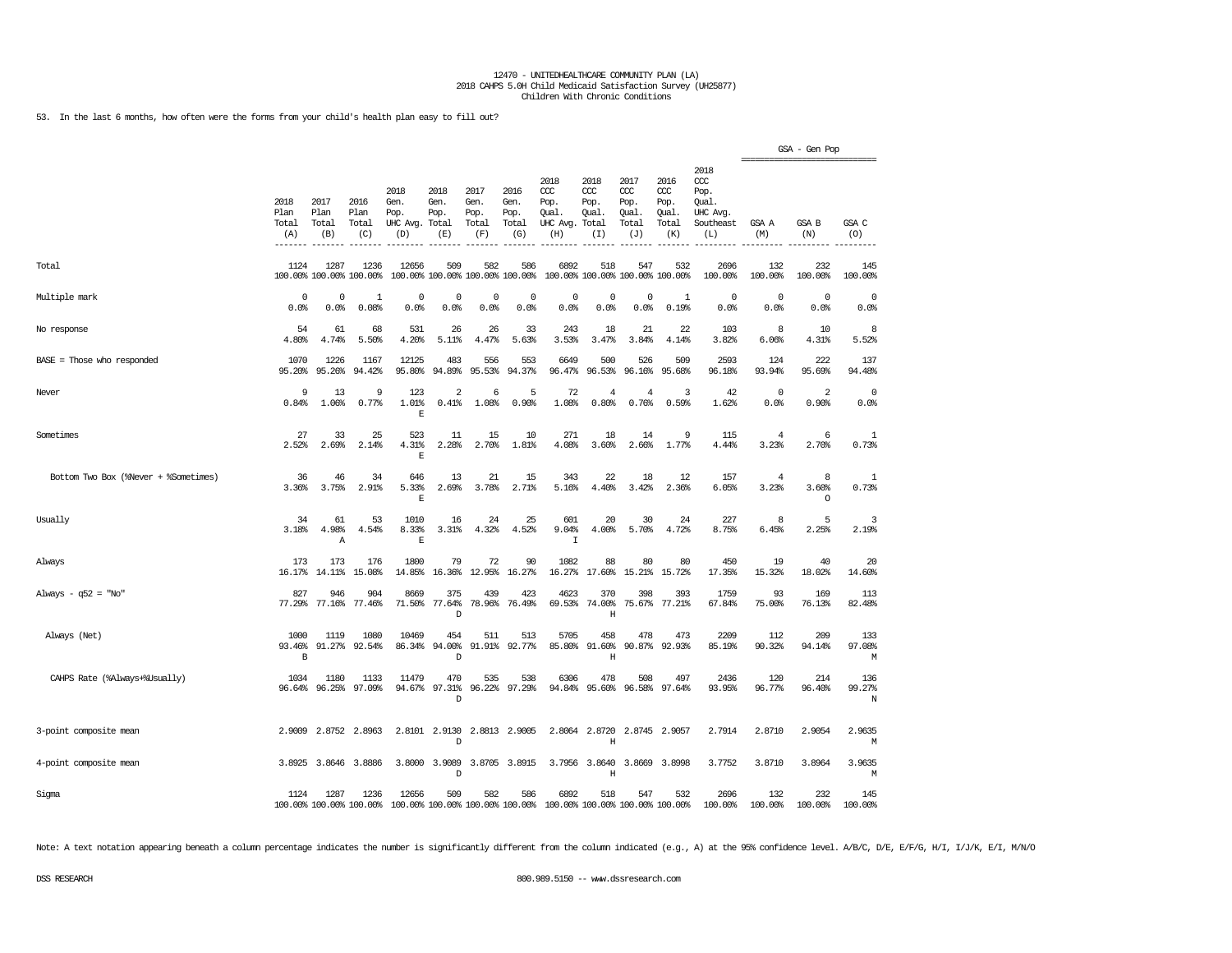54. Using any number from 0 to 10, where 0 is the worst health plan possible and 10 is the best health plan possible, what number would you use to rate your child's health plan?

|                                |                              |                                 |                              |                                               |                             |                                        |                                      |                                                       |                                     |                                              |                                              |                                                                         | ------------------------------ | GSA - Gen Pop            |                         |
|--------------------------------|------------------------------|---------------------------------|------------------------------|-----------------------------------------------|-----------------------------|----------------------------------------|--------------------------------------|-------------------------------------------------------|-------------------------------------|----------------------------------------------|----------------------------------------------|-------------------------------------------------------------------------|--------------------------------|--------------------------|-------------------------|
|                                | 2018<br>Plan<br>Total<br>(A) | 2017<br>Plan<br>Total<br>(B)    | 2016<br>Plan<br>Total<br>(C) | 2018<br>Gen.<br>Pop.<br>UHC Avg. Total<br>(D) | 2018<br>Gen.<br>Pop.<br>(E) | 2017<br>Gen.<br>Pop.<br>Total<br>(F)   | 2016<br>Gen.<br>Pop.<br>Total<br>(G) | 2018<br>CCC<br>Pop.<br>Oual.<br>UHC Avg. Total<br>(H) | 2018<br>CCC<br>Pop.<br>Oual.<br>(I) | 2017<br>ccc<br>Pop.<br>Oual.<br>Total<br>(J) | 2016<br>ccc<br>Pop.<br>Oual.<br>Total<br>(K) | 2018<br>$\alpha$<br>Pop.<br>Qual.<br><b>UHC</b> Avg<br>Southeast<br>(L) | GSA A<br>(M)                   | GSA B<br>(N)             | GSA C<br>(O)            |
| Total                          | 1124                         | 1287<br>100.00% 100.00% 100.00% | 1236                         | 12656                                         | 509                         | 582<br>100.00% 100.00% 100.00% 100.00% | 586                                  | 6892<br>100.00% 100.00% 100.00% 100.00%               | 518                                 | 547                                          | 532                                          | 2696<br>100.00%                                                         | 132<br>100.00%                 | 232<br>100.00%           | 145<br>100.00%          |
| Multiple mark                  | 0                            | $\Omega$                        | 1                            | $\Omega$                                      | $^{\circ}$                  | $\overline{0}$                         | $\Omega$                             | $^{\circ}$                                            | $^{\circ}$                          | $\Omega$                                     | $\Omega$                                     | $\mathbf 0$                                                             | $\Omega$                       | $\Omega$                 | 0                       |
|                                | 0.0%                         | 0.0%                            | 0.08%                        | 0.0%                                          | 0.0%                        | 0.0%                                   | 0.0%                                 | 0.0%                                                  | 0.0%                                | 0.0%                                         | 0.0%                                         | 0.0%                                                                    | 0.0%                           | 0.0%                     | 0.0%                    |
| No response                    | 33                           | 33                              | 41                           | 311                                           | 15                          | 18                                     | 17                                   | 122                                                   | 8                                   | 11                                           | 7                                            | 44                                                                      | $\overline{4}$                 | 6                        | 5                       |
|                                | 2.94%                        | 2.56%                           | 3.32%                        | 2.46%                                         | 2.95%                       | 3.09%                                  | 2.90%                                | 1.77%                                                 | 1.54%                               | 2.01%                                        | 1.32%                                        | 1.63%                                                                   | 3.03%                          | 2.59%                    | 3.45%                   |
| BASE = Those who responded     | 1091                         | 1254                            | 1194                         | 12345                                         | 494                         | 564                                    | 569                                  | 6770                                                  | 510                                 | 536                                          | 525                                          | 2652                                                                    | 128                            | 226                      | 140                     |
|                                | 97.06%                       | 97.44%                          | 96.60%                       | 97.54%                                        | 97.05%                      | 96.91%                                 | 97.10%                               | 98.23%                                                | 98.46%                              | 97.99%                                       | 98.68%                                       | 98.37%                                                                  | 96.97%                         | 97.41%                   | 96.55%                  |
| 10 - Best health plan possible | 654<br>59.95%                | 799<br>63.72%                   | 726<br>60.80%                | 6906<br>55.94%                                | 302<br>61.13%<br>D          | 371                                    | 345<br>65.78% 60.63%                 | 3606                                                  | 293<br>53.26% 57.45%                | 311                                          | 294<br>58.02% 56.00%                         | 1500<br>56.56%                                                          | 72<br>56.25%                   | 149<br>65.93%            | 81<br>57.86%            |
| $9 -$                          | 158<br>14.48%                | 155<br>12.36%                   | 174<br>14.57%                | 2141<br>17.34%<br>E                           | 69                          | 66<br>13.97% 11.70% 15.11%             | 86                                   | 1178                                                  | 74                                  | 71<br>17.40% 14.51% 13.25% 16.38%            | 86                                           | 444<br>16.74%                                                           | 24<br>18.75%<br>$\circ$        | 31<br>13.72%             | 14<br>10.00%            |
| Top Two Box                    | 812                          | 954<br>74.43% 76.08% 75.38%     | 900                          | 9047                                          | 371                         | 437<br>73.28% 75.10% 77.48% 75.75%     | 431                                  | 4784                                                  | 367                                 | 382<br>70.66% 71.96% 71.27% 72.38%           | 380                                          | 1944<br>73.30%                                                          | 96<br>75.00%                   | 180<br>79.65%<br>$\circ$ | 95<br>67.86%            |
| $8 -$                          | 142                          | 157<br>13.02% 12.52%            | 137<br>11.47%                | 1723                                          | 67                          | 71<br>13.96% 13.56% 12.59%             | 68<br>11.95%                         | 1041                                                  | 64<br>15.38% 12.55%                 | 79                                           | 62<br>14.74% 11.81%                          | 379<br>14.29%                                                           | 17<br>13.28%                   | 24<br>10.62%             | 26<br>18.57%<br>N       |
| CAHPS Rate (Top Three Box)     | 954                          | 1111                            | 1037                         | 10770                                         | 438                         | 508                                    | 499                                  | 5825                                                  | 431                                 | 461                                          | 442                                          | 2323                                                                    | 113                            | 204                      | 121                     |
|                                | 87.44%                       | 88.60%                          | 86.85%                       | 87.24%                                        | 88.66%                      | 90.07%                                 | 87.70%                               | 86.04%                                                | 84.51%                              | 86.01%                                       | 84.19%                                       | 87.59%                                                                  | 88.28%                         | 90.27%                   | 86.43%                  |
| $7 -$                          | 59                           | 69                              | 63                           | 730                                           | 26                          | 27                                     | 30                                   | 412                                                   | 33                                  | 40                                           | 31                                           | 134                                                                     | 8                              | 11                       | 7                       |
|                                | 5.41%                        | 5.50%                           | 5.28%                        | 5.91%                                         | 5.26%                       | 4.79%                                  | 5.27%                                | 6.09%                                                 | 6.47%                               | 7.46%                                        | 5.90%                                        | 5.05%                                                                   | 6.25%                          | 4.87%                    | 5.00%                   |
| $6 -$                          | 21<br>1.92%                  | 15<br>1.20%                     | 31<br>2.60%<br>$\, {\bf B}$  | 296<br>2.40%<br>$\mathbf E$                   | 6<br>1.21%                  | 6<br>1.06%                             | 13<br>2.28%                          | 176<br>2.60%                                          | 14<br>2.75%<br>J                    | 5<br>0.93%                                   | 15<br>2.86%<br>J                             | 70<br>2.64%                                                             | 2<br>1.56%                     | 2<br>0.88%               | $\overline{2}$<br>1.43% |
| $5 -$                          | 31                           | 35                              | 43                           | 357                                           | 17                          | 13                                     | 18                                   | 204                                                   | 18                                  | 19                                           | 27                                           | 70                                                                      | 5                              | 5                        | 7                       |
|                                | 2.84%                        | 2.79%                           | 3.60%                        | 2.89%                                         | 3.44%                       | 2.30%                                  | 3.16%                                | 3.01%                                                 | 3.53%                               | 3.54%                                        | 5.14%                                        | 2.64%                                                                   | 3.91%                          | 2.21%                    | 5.00%                   |
| $4 -$                          | 4                            | 10                              | 5                            | 68                                            | 1                           | $\overline{4}$                         | 1                                    | 56                                                    | 3                                   | 5                                            | 3                                            | 18                                                                      | 0                              | $\mathbf 0$              | 1                       |
|                                | 0.37%                        | 0.80%                           | 0.42%                        | 0.55%                                         | 0.20%                       | 0.71%                                  | 0.18%                                | 0.83%                                                 | 0.59%                               | 0.93%                                        | 0.57%                                        | 0.68%                                                                   | 0.0%                           | 0.0%                     | 0.71%                   |
| $3 -$                          | 4<br>0.37%                   | 4<br>0.32%                      | 5<br>0.42%                   | 42<br>0.34%<br>$\mathbf E$                    | $^{\circ}$<br>0.0%          | $\overline{a}$<br>0.35%                | 3<br>0.53%                           | 29<br>0.43%                                           | 1<br>0.20%                          | $\overline{2}$<br>0.37%                      | 3<br>0.57%                                   | 7<br>0.26%                                                              | $^{\circ}$<br>0.0%             | $^{\circ}$<br>0.0%       | $^{\circ}$<br>0.0%      |
| $2 -$                          | 8                            | 5                               | 5                            | 26                                            | 2                           | 3                                      | 3                                    | 34                                                    | 5                                   | 2                                            | 1                                            | 15                                                                      | 0                              | 1                        | 1                       |
|                                | 0.73%                        | 0.40%                           | 0.42%                        | 0.21%                                         | 0.40%                       | 0.53%                                  | 0.53%                                | 0.50%                                                 | 0.98%                               | 0.37%                                        | 0.19%                                        | 0.57%                                                                   | 0.0%                           | 0.44%                    | 0.71%                   |
| $1 -$                          | 3                            | 3                               | 1                            | 16                                            | 1                           | $\mathbf 0$                            | 1                                    | 12                                                    | 1                                   | $\mathbf{1}$                                 | $\mathbf{1}$                                 | 5                                                                       | $\mathbf 0$                    | 1                        | $\mathbb O$             |
|                                | 0.27%                        | 0.24%                           | 0.08%                        | 0.13%                                         | 0.20%                       | 0.0%                                   | 0.18%                                | 0.18%                                                 | 0.20%                               | 0.19%                                        | 0.19%                                        | 0.19%                                                                   | 0.0%                           | 0.44%                    | 0.0%                    |

Note: A text notation appearing beneath a column percentage indicates the number is significantly different from the column indicated (e.g., A) at the 95% confidence level. A/B/C, D/E, E/F/G, H/I, I/J/K, E/I, M/N/O

Continued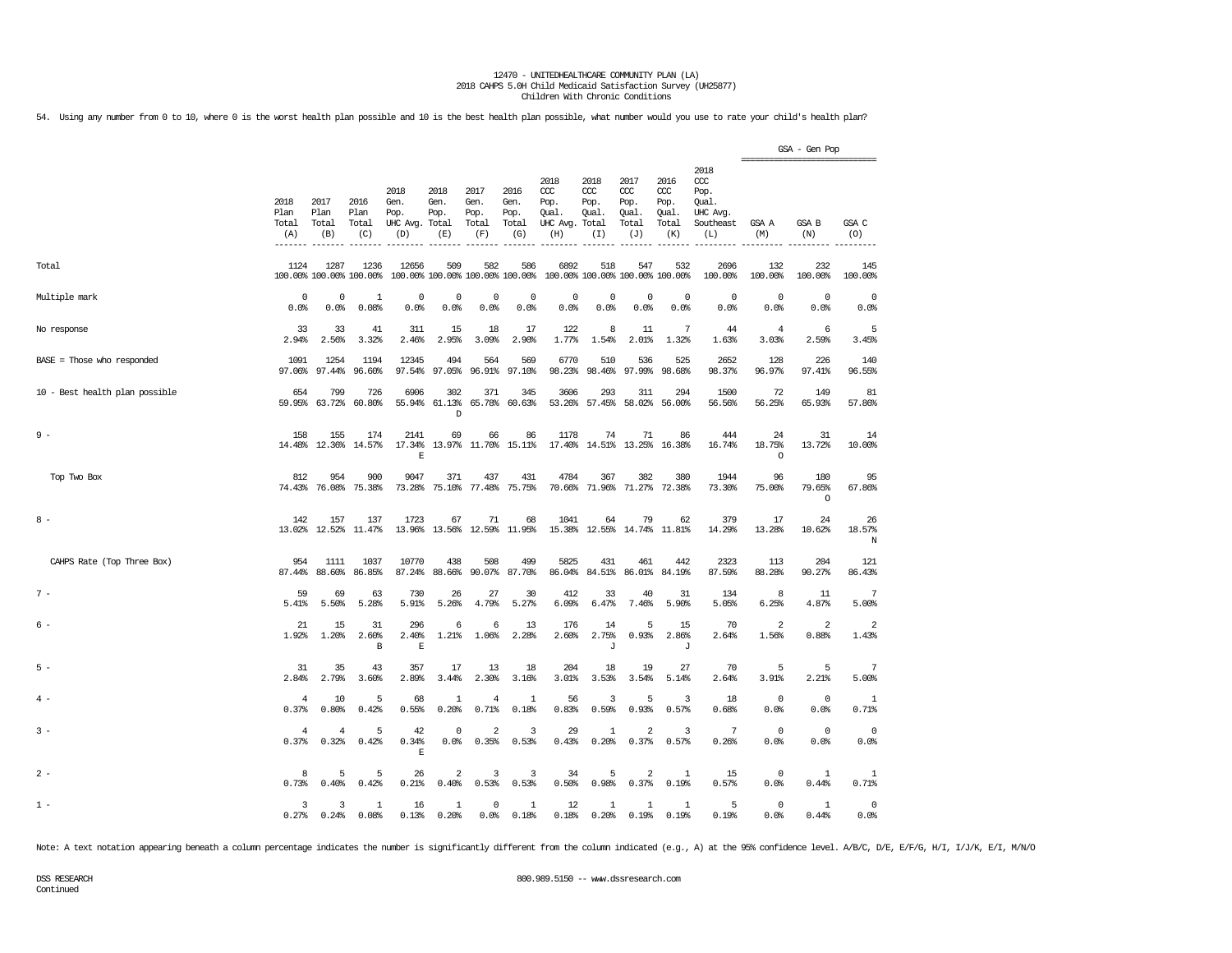54. Using any number from 0 to 10, where 0 is the worst health plan possible and 10 is the best health plan possible, what number would you use to rate your child's health plan?

|                                |                              |                                 |                              |                                               |                             |                                      |                                      |                                                 |                                              |                                                   |                                                   |                                                              |                    | GSA - Gen Pop     |                         |
|--------------------------------|------------------------------|---------------------------------|------------------------------|-----------------------------------------------|-----------------------------|--------------------------------------|--------------------------------------|-------------------------------------------------|----------------------------------------------|---------------------------------------------------|---------------------------------------------------|--------------------------------------------------------------|--------------------|-------------------|-------------------------|
|                                | 2018<br>Plan<br>Total<br>(A) | 2017<br>Plan<br>Total<br>(B)    | 2016<br>Plan<br>Total<br>(C) | 2018<br>Gen.<br>Pop.<br>UHC Avg. Total<br>(D) | 2018<br>Gen.<br>Pop.<br>(E) | 2017<br>Gen.<br>Pop.<br>Total<br>(F) | 2016<br>Gen.<br>Pop.<br>Total<br>(G) | 2018<br>CCC<br>Pop.<br>Oual.<br>UHC Avg.<br>(H) | 2018<br>CCC<br>Pop.<br>Oual.<br>Total<br>(I) | 2017<br>$\alpha$<br>Pop.<br>Oual.<br>Total<br>(J) | 2016<br>$\alpha$<br>Pop.<br>Oual.<br>Total<br>(K) | 2018<br>ccc<br>Pop.<br>Oual.<br>UHC Avq.<br>Southeast<br>(L) | GSA A<br>(M)       | GSA B<br>(N)      | GSA C<br>(O)            |
| 0 - Worst health plan possible | 7<br>0.64%                   | 2<br>0.16%                      | $\overline{4}$<br>0.34%      | 40<br>0.32%                                   | 3<br>0.61%                  | 0.18%                                | -1<br>0.18%                          | 22<br>0.32%                                     | 4<br>0.78%                                   | 1<br>0.19%                                        | 2<br>0.38%                                        | 10<br>0.38%                                                  | $^{\circ}$<br>0.0% | 2<br>0.88%        | 1<br>0.71%              |
| $0-7$ (NET)                    | 137<br>12.56%                | 143<br>11.40%                   | 157<br>13.15%                | 1575<br>12.76%                                | 56<br>11.34%                | 56                                   | 70<br>9.93% 12.30%                   | 945                                             | 79<br>13.96% 15.49% 13.99% 15.81%            | 75                                                | 83                                                | 329<br>12.41%                                                | 15<br>11.72%       | 22<br>9.73%       | 19<br>13.57%            |
| Bottom Three Box               | 18<br>1.65%                  | 10<br>0.80%                     | 10<br>0.84%                  | 82<br>0.66%                                   | 6<br>1.21%                  | 4<br>0.71%                           | 5<br>0.88%                           | 68<br>1,00%                                     | 10<br>1.96%                                  | 4<br>0.75%                                        | $\overline{4}$<br>0.76%                           | 30<br>1.13%                                                  | $^{\circ}$<br>0.0% | 4<br>1.77%<br>M   | $\overline{2}$<br>1.43% |
| Bottom Two Box                 | 10<br>0.92%                  | 5<br>0.40%                      | -5<br>0.42%                  | 56<br>0.45%                                   | 4<br>0.81%                  | 0.18%                                | 2<br>0.35%                           | 34<br>0.50%                                     | 5<br>0.98%                                   | 2<br>0.37%                                        | 3<br>0.57%                                        | 15<br>0.57%                                                  | $^{\circ}$<br>0.0% | 3<br>1.33%        | 1<br>0.71%              |
| Average rating                 |                              | 9.0183 9.1340 9.0536            |                              |                                               | 9.0117 9.0870 9.2021 9.0791 |                                      |                                      |                                                 | 8.9130 8.9000 8.9869 8.9067                  |                                                   |                                                   | 8.9985                                                       | 9.1016             | 9.1947            | 8.9000                  |
| Standard deviation             |                              | 1.6888 1.5201                   | 1.5895                       |                                               | 1.5240 1.5749               |                                      | 1.4519 1.5457                        |                                                 | 1.6193 1.7943                                | 1.5805 1.6905                                     |                                                   | 1.5933                                                       | 1.3041             | 1.6040            | 1.7292                  |
| 3-point composite mean         |                              | 2.6728 2.7018                   | 2.6750                       |                                               | 2.6644 2.6903 2.7234 2.6872 |                                      |                                      | 2.6279                                          |                                              | 2.6294 2.6474 2.6248                              |                                                   | 2.6595                                                       | 2.6953             | 2.7478<br>$\circ$ | 2.5929                  |
| Sigma                          | 1124                         | 1287<br>100.00% 100.00% 100.00% | 1236                         | 12656<br>100.00% 100.00% 100.00% 100.00%      | 509                         | 582                                  | 586                                  | 6892<br>100.00% 100.00% 100.00% 100.00%         | 518                                          | 547                                               | 532                                               | 2696<br>100.00%                                              | 132<br>100.00%     | 232<br>100.00%    | 145<br>100.00%          |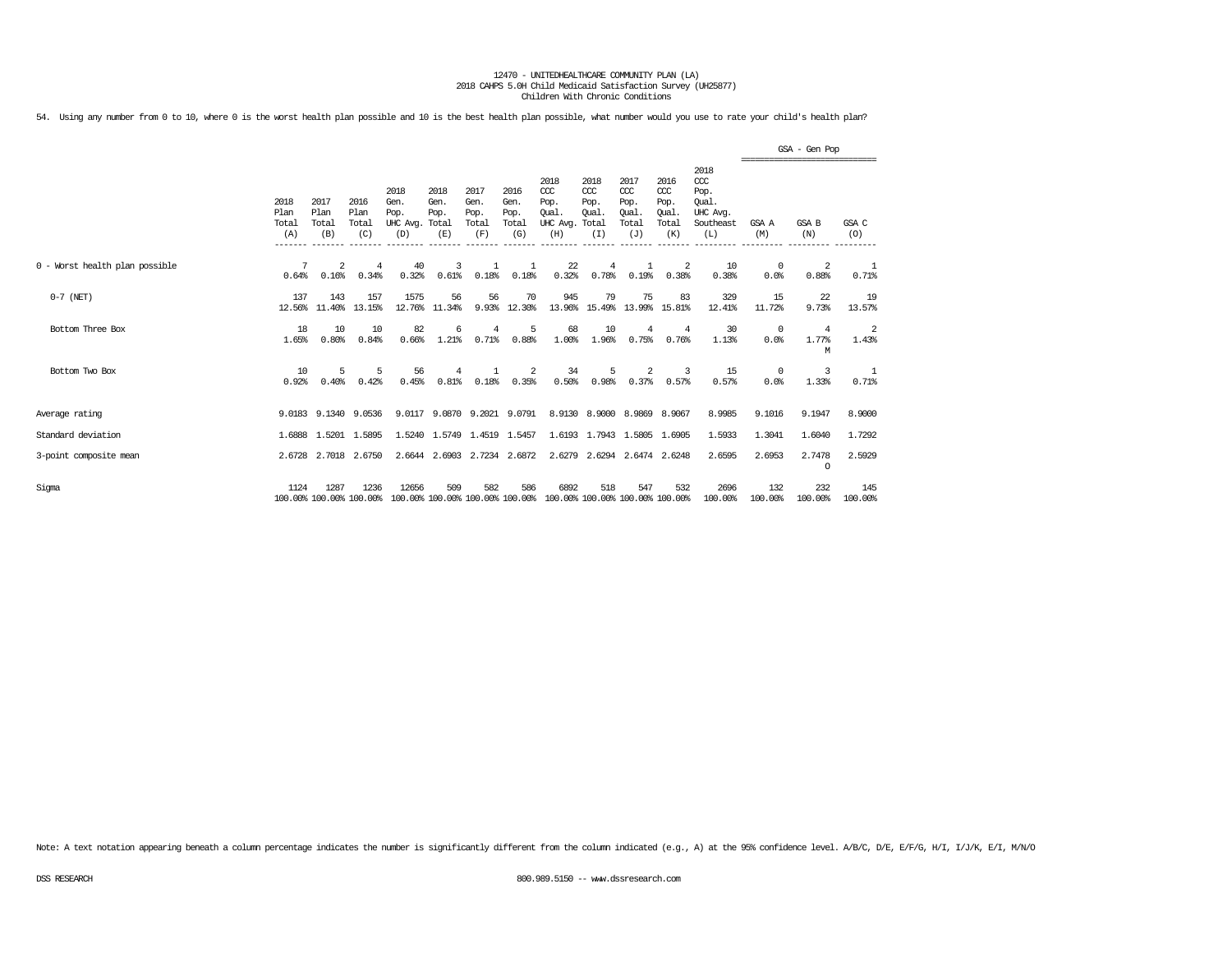55. In the last 6 months, did you get or refill any prescription medicines for your child?

|                              |                              |                              |                                 |                                         |                                        |                                      |                                      |                                                                         |                                               |                                              |                                              |                                                                   |                  | GSA - Gen Pop<br>============================ |                |
|------------------------------|------------------------------|------------------------------|---------------------------------|-----------------------------------------|----------------------------------------|--------------------------------------|--------------------------------------|-------------------------------------------------------------------------|-----------------------------------------------|----------------------------------------------|----------------------------------------------|-------------------------------------------------------------------|------------------|-----------------------------------------------|----------------|
|                              | 2018<br>Plan<br>Total<br>(A) | 2017<br>Plan<br>Total<br>(B) | 2016<br>Plan<br>Total<br>(C)    | 2018<br>Gen.<br>Pop.<br>UHC Avg.<br>(D) | 2018<br>Gen.<br>Pop.<br>Total<br>(E)   | 2017<br>Gen.<br>Pop.<br>Total<br>(F) | 2016<br>Gen.<br>Pop.<br>Total<br>(G) | 2018<br>$CC$<br>Pop.<br>Oual.<br>UHC Avg.<br>(H)                        | 2018<br>$CC$<br>Pop.<br>Oual.<br>Total<br>(I) | 2017<br>ccc<br>Pop.<br>Oual.<br>Total<br>(J) | 2016<br>ccc<br>Pop.<br>Oual.<br>Total<br>(K) | 2018<br>$\alpha$<br>Pop.<br>Oual.<br>UHC Avg.<br>Southeast<br>(L) | GSA A<br>(M)     | GSA B<br>(N)                                  | GSA C<br>(0)   |
| Total                        | 1124                         | 1287                         | 1236<br>100.00% 100.00% 100.00% | 7651                                    | 509<br>100.00% 100.00% 100.00% 100.00% | 582                                  | 586                                  | 6892                                                                    | 518                                           | 547<br>100.00% 100.00% 100.00% 100.00%       | 532                                          | 2696<br>100.00%                                                   | 132<br>100.00%   | 232<br>100.00%                                | 145<br>100.00% |
| Multiple mark                | $\Omega$<br>0.0%             | $\Omega$<br>0.0%             | 1<br>0.08%                      | $^{\circ}$<br>0.0%                      | 0<br>0.0%                              | $\circ$<br>0.0%                      | 0<br>0.0%                            | 0<br>0.0%                                                               | $^{\circ}$<br>0.0%                            | $\Omega$<br>0.0%                             | 1<br>0.19%                                   | $\Omega$<br>0.0%                                                  | $\Omega$<br>0.0% | $\Omega$<br>0.0%                              | 0<br>0.0%      |
| No response                  | 20<br>1.78%                  | 21<br>1.63%                  | 33<br>2.67%                     | 128<br>1.67%                            | 12<br>2.36%<br>I                       | 11<br>1.89%                          | 15<br>2.56%                          | 31<br>0.45%                                                             | 1<br>0.19%                                    | $\circ$<br>0.0%                              | 4<br>0.75%<br>J                              | 12<br>0.45%                                                       | -2<br>1.52%      | 5<br>2.16%                                    | -5<br>3.45%    |
| $BASE = Those who responded$ | 1104                         | 1266<br>98.22% 98.37%        | 1202<br>97.25%                  | 7523<br>98.33%                          | 497<br>97.64%                          | 571<br>98.11%                        | 571<br>97.44%                        | 6861<br>99.55%                                                          | 517<br>E                                      | 547<br>99.81% 100.00%<br>K                   | 527<br>99.06%                                | 2684<br>99.55%                                                    | 130<br>98.48%    | 227<br>97.84%                                 | 140<br>96.55%  |
| Yes                          | 770<br>69.75%                | 894<br>70.62%                | 864<br>71.88%                   | 3992<br>53.06%                          | 309<br>62.17%<br>D                     | 366<br>64.10%                        | 373<br>65.32%                        | 5798<br>84.51%                                                          | 449<br>86.85%<br>E                            | 496<br>90.68%<br>I                           | 479<br>90.89%<br>I                           | 2362<br>88,00%                                                    | 73<br>56.15%     | 148<br>65.20%                                 | 88<br>62.86%   |
| $_{\mathrm{No}}$             | 334<br>30.25%                | 372<br>29.38%                | 338<br>28.12%                   | 3531<br>46.94%<br>E                     | 188<br>37.83%<br>T                     | 205<br>35.90%                        | 198<br>34.68%                        | 1063                                                                    | 68<br>15.49% 13.15%<br>JK                     | 51<br>9.32%                                  | 48<br>9.11%                                  | 322<br>12.00%                                                     | 57<br>43.85%     | 79<br>34.80%                                  | 52<br>37.14%   |
| Sigma                        | 1124                         | 1287                         | 1236<br>100.00% 100.00% 100.00% | 7651                                    | 509                                    | 582                                  | 586                                  | 6892<br>100.00% 100.00% 100.00% 100.00% 100.00% 100.00% 100.00% 100.00% | 518                                           | 547                                          | 532                                          | 2696<br>100.00%                                                   | 132<br>100.00%   | 232<br>100.00%                                | 145<br>100.00% |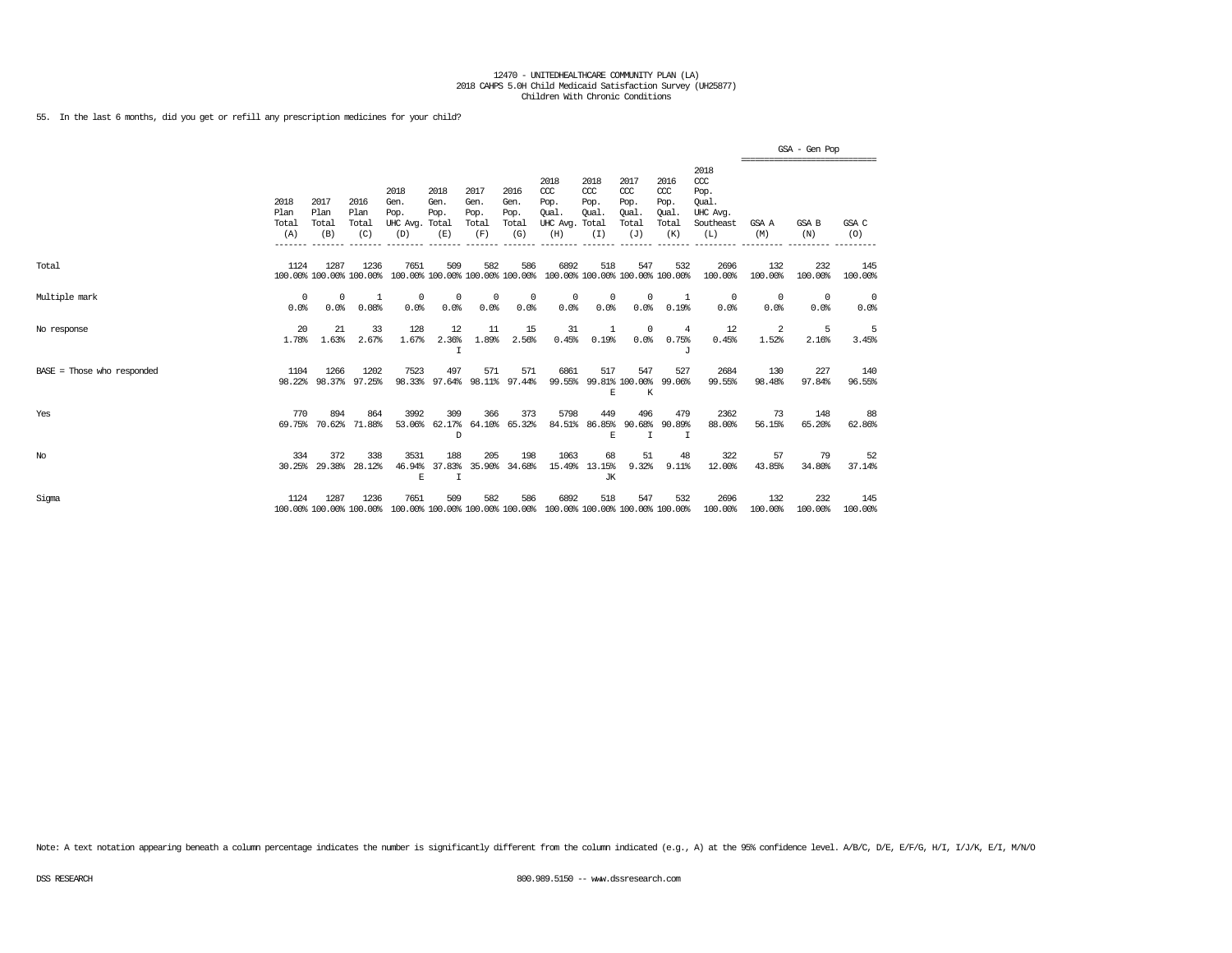56. In the last 6 months, how often was it easy to get prescription medicines for your child through his or her health plan?

|                                      |                               |                              |                              |                                                                 |                                        |                                      |                                      |                                                       |                                     |                                              |                                              |                                                              | =============================== | GSA - Gen Pop       |                         |
|--------------------------------------|-------------------------------|------------------------------|------------------------------|-----------------------------------------------------------------|----------------------------------------|--------------------------------------|--------------------------------------|-------------------------------------------------------|-------------------------------------|----------------------------------------------|----------------------------------------------|--------------------------------------------------------------|---------------------------------|---------------------|-------------------------|
|                                      | 2018<br>Plan<br>Total<br>(A)  | 2017<br>Plan<br>Total<br>(B) | 2016<br>Plan<br>Total<br>(C) | 2018<br>Gen.<br>Pop.<br>UHC Avg. Total<br>(D)                   | 2018<br>Gen.<br>Pop.<br>(E)            | 2017<br>Gen.<br>Pop.<br>Total<br>(F) | 2016<br>Gen.<br>Pop.<br>Total<br>(G) | 2018<br>CCC<br>Pop.<br>Oual.<br>UHC Avg. Total<br>(H) | 2018<br>ccc<br>Pop.<br>Oual.<br>(I) | 2017<br>ccc<br>Pop.<br>Oual.<br>Total<br>(J) | 2016<br>ccc<br>Pop.<br>Oual.<br>Total<br>(K) | 2018<br>ccc<br>Pop.<br>Qual.<br>UHC Avg.<br>Southeast<br>(L) | GSA A<br>(M)                    | GSA B<br>(N)        | GSA C<br>(O)            |
| Total                                | 1124                          | 1287<br>100.00% 100.00%      | 1236<br>100.00%              | 7651                                                            | 509<br>100.00% 100.00% 100.00% 100.00% | 582                                  | 586                                  | 6892                                                  | 518                                 | 547<br>100.00% 100.00% 100.00% 100.00%       | 532                                          | 2696<br>100.00%                                              | 132<br>100.00%                  | 232<br>100.00%      | 145<br>100.00%          |
| Multiple mark                        | 0<br>0.0%                     | 0<br>0.0%                    | 0<br>0.0%                    | $\mathbf 0$<br>0.0%                                             | 0<br>0.0%                              | 0<br>0.0%                            | 0<br>0.0%                            | $^{\circ}$<br>0.0%                                    | 0<br>0.0%                           | $\circ$<br>0.0%                              | $\circ$<br>0.0%                              | 0<br>0.0%                                                    | 0<br>0.0%                       | $\mathbf 0$<br>0.0% | $\mathbf 0$<br>0.0%     |
| No response                          | 24<br>2.14%                   | 33<br>2.56%                  | 40<br>3.24%                  | 167<br>2.18%                                                    | 13<br>2.55%<br>$\mathbf I$             | 15<br>2.58%                          | 20<br>3.41%                          | 71<br>1.03%                                           | 3<br>0.58%                          | $\overline{4}$<br>0.73%                      | 6<br>1.13%                                   | 27<br>1.00%                                                  | 3<br>2.27%                      | 5<br>2.16%          | 5<br>3.45%              |
| Appropriately skipped                | 334<br>29.72%                 | 372<br>28.90%                | 338<br>27.35%                | 3531<br>46.15%<br>E                                             | 188<br>36.94%<br>I                     | 205<br>35.22%                        | 198<br>33.79%                        | 1063<br>15.42%                                        | 68<br>13.13%<br>JК                  | 51<br>9.32%                                  | 48<br>9.02%                                  | 322<br>11.94%                                                | 57<br>43.18%                    | 79<br>34.05%        | 52<br>35.86%            |
| $BASE = Those who responded$         | 766<br>68.15%                 | 882<br>68.53%                | 858<br>69.42%                | 3953<br>51.67%                                                  | 308<br>60.51%<br>D                     | 362<br>62.20%                        | 368<br>62.80%                        | 5758<br>83.55%                                        | 447<br>86.29%<br>$\mathbf E$        | 492<br>89.95%                                | 478<br>89.85%                                | 2347<br>87.05%                                               | 72<br>54.55%                    | 148<br>63.79%       | 88<br>60.69%            |
| Never                                | 10<br>1.31%<br>C              | 14<br>1.59%<br>C             | 3<br>0.35%                   | 44<br>1.11%                                                     | 5<br>1.62%                             | 7<br>1.93%<br>G                      | 1<br>0.27%                           | 47<br>0.82%                                           | 6<br>1.34%                          | 8<br>1.63%<br>K                              | 1<br>0.21%                                   | 19<br>0.81%                                                  | 1<br>1.39%                      | 3<br>2.03%          | 1<br>1.14%              |
| Sometimes                            | 39<br>5.09%                   | 68<br>7.71%<br>Α             | 67<br>7.81%<br>Α             | 219<br>5.54%                                                    | 11<br>3.57%                            | 28<br>7.73%<br>E                     | 18<br>4.89%                          | 384<br>6.67%                                          | 22<br>4.92%                         | 44<br>8.94%<br>$\mathbbm{I}$                 | 46<br>9.62%<br>I                             | 120<br>5.11%                                                 | 2<br>2.78%                      | 8<br>5.41%          | 1<br>1.14%              |
| Bottom Two Box (%Never + %Sometimes) | 49<br>6.40%                   | 82<br>9.30%<br>Α             | 70<br>8.16%                  | 263<br>6.65%                                                    | 16<br>5.19%                            | 35<br>9.67%<br>$_{\rm EG}$           | 19<br>5.16%                          | 431<br>7.49%                                          | 28<br>6.26%                         | 52<br>10.57%<br>$\mathbb{I}$                 | 47<br>9.83%<br>I                             | 139<br>5.92%                                                 | 3<br>4.17%                      | 11<br>7.43%         | $\overline{2}$<br>2.27% |
| Usually                              | 128<br>16.71%                 | 139<br>15.76%                | 148<br>17.25%                | 689<br>17.43%                                                   | 45<br>14.61%                           | 54<br>14.92%                         | 61<br>16.58%                         | 1166<br>20.25%                                        | 81<br>18.12%                        | 99<br>20.12%                                 | 83<br>17.36%                                 | 422<br>17.98%                                                | 11<br>15.28%                    | 20<br>13.51%        | 14<br>15.91%            |
| Always                               | 589<br>76.89%                 | 661<br>74.94%                | 640<br>74.59%                | 3001<br>75.92%                                                  | 247<br>80.19%                          | 273<br>75.41%                        | 288<br>78.26%                        | 4161<br>72.26%                                        | 338<br>75.62%<br>J                  | 341<br>69.31%                                | 348<br>72.80%                                | 1786<br>76.10%                                               | 58<br>80.56%                    | 117<br>79.05%       | 72<br>81.82%            |
| CAHPS Rate (%Always + %Usually)      | 717<br>93.60%<br>$\, {\bf B}$ | 800<br>90.70%                | 788<br>91.84%                | 3690<br>93.35%                                                  | 292<br>94.81%<br>$\mathbf F$           | 327<br>90.33%                        | 349<br>94.84%<br>$\mathbf F$         | 5327<br>92.51%                                        | 419<br>93.74%<br>JК                 | 440<br>89.43%                                | 431<br>90.17%                                | 2208<br>94.08%                                               | 69<br>95.83%                    | 137<br>92.57%       | 86<br>97.73%            |
| 3-point composite mean               | 2.7050                        | 2.6565                       | 2.6643                       | 2.6926                                                          | 2.7500<br>F                            | 2.6575                               | 2.7310                               | 2.6478                                                | 2.6935<br>J                         |                                              | 2.5874 2.6297                                | 2.7017                                                       | 2.7639                          | 2.7162              | 2.7955                  |
| 4-point composite mean               |                               | 3.6919 3.6406                | 3.6608                       |                                                                 | 3.6815 3.7338                          |                                      | 3.6381 3.7283                        |                                                       | J                                   | 3.6396 3.6801 3.5711 3.6276                  |                                              | 3.6937                                                       | 3.7500                          | 3.6959              | 3.7841                  |
| Sigma                                | 1124                          | 1287                         | 1236                         | 7651<br>100.00% 100.00% 100.00% 100.00% 100.00% 100.00% 100.00% | 509                                    | 582                                  | 586                                  | 6892<br>100.00% 100.00% 100.00% 100.00%               | 518                                 | 547                                          | 532                                          | 2696<br>100.00%                                              | 132<br>100.00%                  | 232<br>100.00%      | 145<br>100.00%          |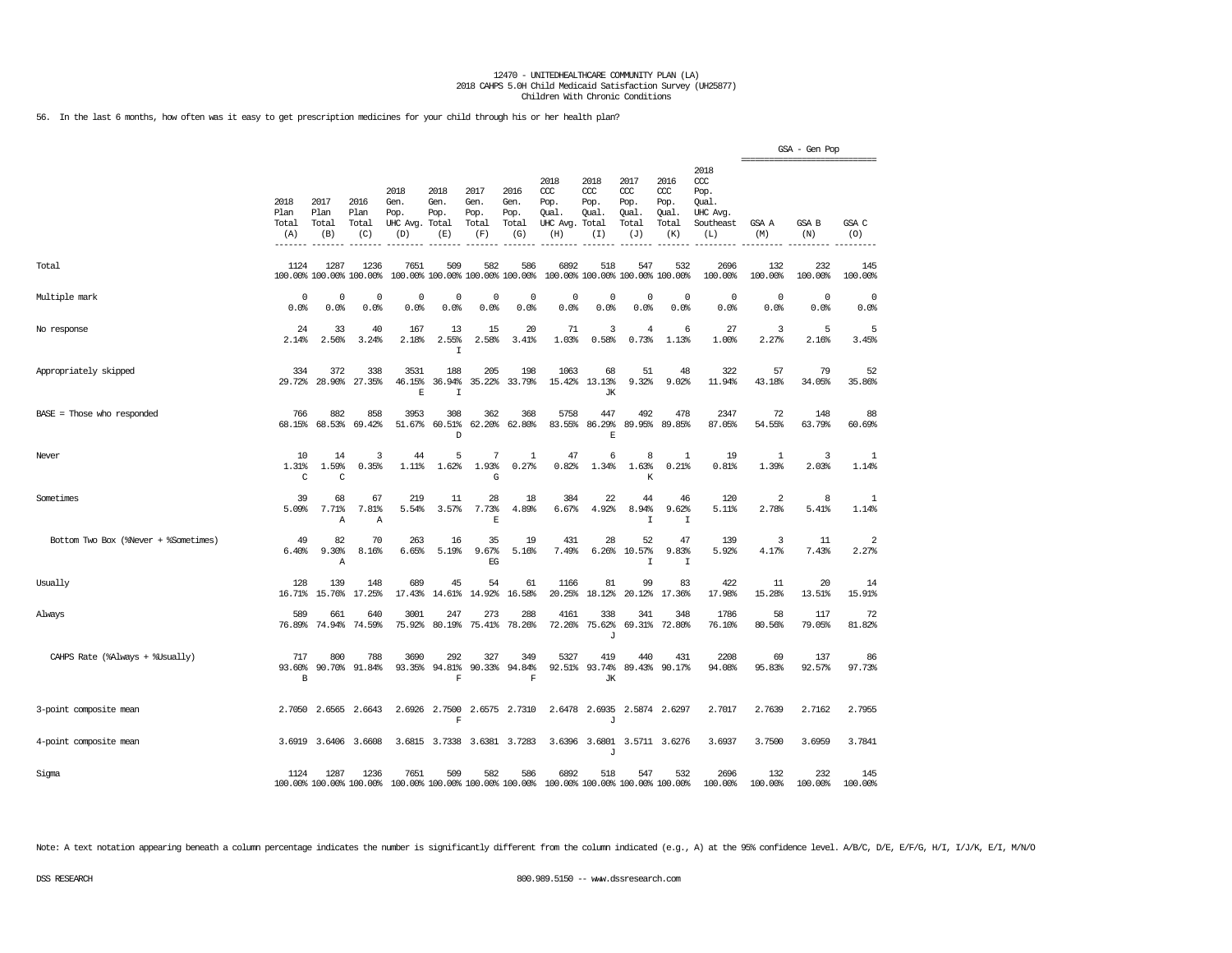57. Did anyone from your child's health plan, doctor's office, or clinic help you get your child's prescription medicines?

|                            |                              |                              |                                  |                                               |                                         |                                      |                                      |                                                                                                 |                                     |                                              |                                              |                                                                 |                                                   | GSA - Gen Pop  |                  |
|----------------------------|------------------------------|------------------------------|----------------------------------|-----------------------------------------------|-----------------------------------------|--------------------------------------|--------------------------------------|-------------------------------------------------------------------------------------------------|-------------------------------------|----------------------------------------------|----------------------------------------------|-----------------------------------------------------------------|---------------------------------------------------|----------------|------------------|
|                            | 2018<br>Plan<br>Total<br>(A) | 2017<br>Plan<br>Total<br>(B) | 2016<br>Plan<br>Total<br>(C)     | 2018<br>Gen.<br>Pop.<br>UHC Avg. Total<br>(D) | 2018<br>Gen.<br>Pop.<br>(E)             | 2017<br>Gen.<br>Pop.<br>Total<br>(F) | 2016<br>Gen.<br>Pop.<br>Total<br>(G) | 2018<br>ccc<br>Pop.<br>Oual.<br>UHC Avg. Total<br>(H)                                           | 2018<br>CCC<br>Pop.<br>Oual.<br>(I) | 2017<br>ccc<br>Pop.<br>Oual.<br>Total<br>(J) | 2016<br>ccc<br>Pop.<br>Oual.<br>Total<br>(K) | 2018<br>$\csc$<br>Pop.<br>Oual.<br>UHC Avq.<br>Southeast<br>(L) | ,,,,,,,,,,,,,,,,,,,,,,,,,,,,,,,,,<br>GSA A<br>(M) | GSA B<br>(N)   | GSA C<br>(O)     |
| Total                      | 1124                         | 1287                         | 1236<br>100.00% 100.00% 100.00%  | 7651                                          | 509                                     | 582                                  | 586                                  | 6892<br>100.00% 100.00% 100.00% 100.00% 100.00% 100.00% 100.00% 100.00%                         | 518                                 | 547                                          | 532                                          | 2696<br>100.00%                                                 | 132<br>100.00%                                    | 232<br>100.00% | 145<br>100.00%   |
| Multiple mark              | $^{\circ}$<br>0.0%           | 0<br>0.0%                    | $\Omega$<br>0.0%                 | $^{\circ}$<br>0.0%                            | $^{\circ}$<br>0.0%                      | $^{\circ}$<br>0.0%                   | 0<br>0.0%                            | $^{\circ}$<br>0.0%                                                                              | $^{\circ}$<br>0.0%                  | $^{\circ}$<br>0.0%                           | $^{\circ}$<br>0.0%                           | $^{\circ}$<br>0.0%                                              | $^{\circ}$<br>0.0%                                | 0<br>0.0%      | - 0<br>0.0%      |
| No response                | 51<br>4.54%                  | 55<br>4.27%                  | 75<br>6.07%<br>В                 | 236<br>3.08%                                  | 26<br>5.11%<br>D                        | 26<br>4.47%                          | 34<br>5.80%                          | 152<br>2.21%                                                                                    | 15<br>2.90%                         | 17<br>3.11%                                  | 26<br>4.89%                                  | 66<br>2.45%                                                     | 4<br>3.03%                                        | -9<br>3.88%    | 13<br>8.97%<br>M |
| Appropriately skipped      | 334                          | 372                          | 338<br>29.72% 28.90% 27.35%      | 3531<br>$\mathbb E$                           | 188<br>46.15% 36.94%<br>$\mathbf I$     | 205                                  | 198<br>35.22% 33.79%                 | 1063                                                                                            | 68<br>15.42% 13.13%<br>JК           | 51<br>9.32%                                  | 48<br>9.02%                                  | 322<br>11.94%                                                   | 57<br>43.18%                                      | 79<br>34.05%   | 52<br>35.86%     |
| BASE = Those who responded | 739                          | 860<br>65.75% 66.82%         | 823<br>66.59%                    | 3884                                          | 295<br>50.76% 57.96%<br>D               | 351                                  | 354<br>60.31% 60.41%                 | 5677                                                                                            | 435<br>82.37% 83.98%<br>E           | 479                                          | 458<br>87.57% 86.09%                         | 2308<br>85.61%                                                  | 71<br>53.79%                                      | 144<br>62.07%  | 80<br>55.17%     |
| Yes                        | 425<br>$\mathsf{C}$          | 464                          | 430<br>57.51% 53.95% 52.25%      | 2233                                          | 177<br>57.49% 60.00% 53.85% 48.59%<br>G | 189                                  | 172                                  | 3391                                                                                            | 267                                 | 270                                          | 256<br>59.73% 61.38% 56.37% 55.90%           | 1332<br>57.71%                                                  | 40<br>56.34%                                      | 95<br>65.97%   | 42<br>52.50%     |
| $_{\mathrm{No}}$           | 314                          | 396                          | 393<br>42.49% 46.05% 47.75%<br>Α | 1651<br>42.51%                                | 118                                     | 162                                  | 182<br>40.00% 46.15% 51.41%<br>E     | 2286                                                                                            | 168                                 | 209                                          | 202<br>40.27% 38.62% 43.63% 44.10%           | 976<br>42.29%                                                   | 31<br>43.66%                                      | 49<br>34.03%   | 38<br>47.50%     |
| Sigma                      | 1124                         | 1287                         | 1236                             | 7651                                          | 509                                     | 582                                  | 586                                  | 6892<br>100.00% 100.00% 100.00% 100.00% 100.00% 100.00% 100.00% 100.00% 100.00% 100.00% 100.00% | 518                                 | 547                                          | 532                                          | 2696<br>100.00%                                                 | 132<br>100.00%                                    | 232<br>100.00% | 145<br>100.00%   |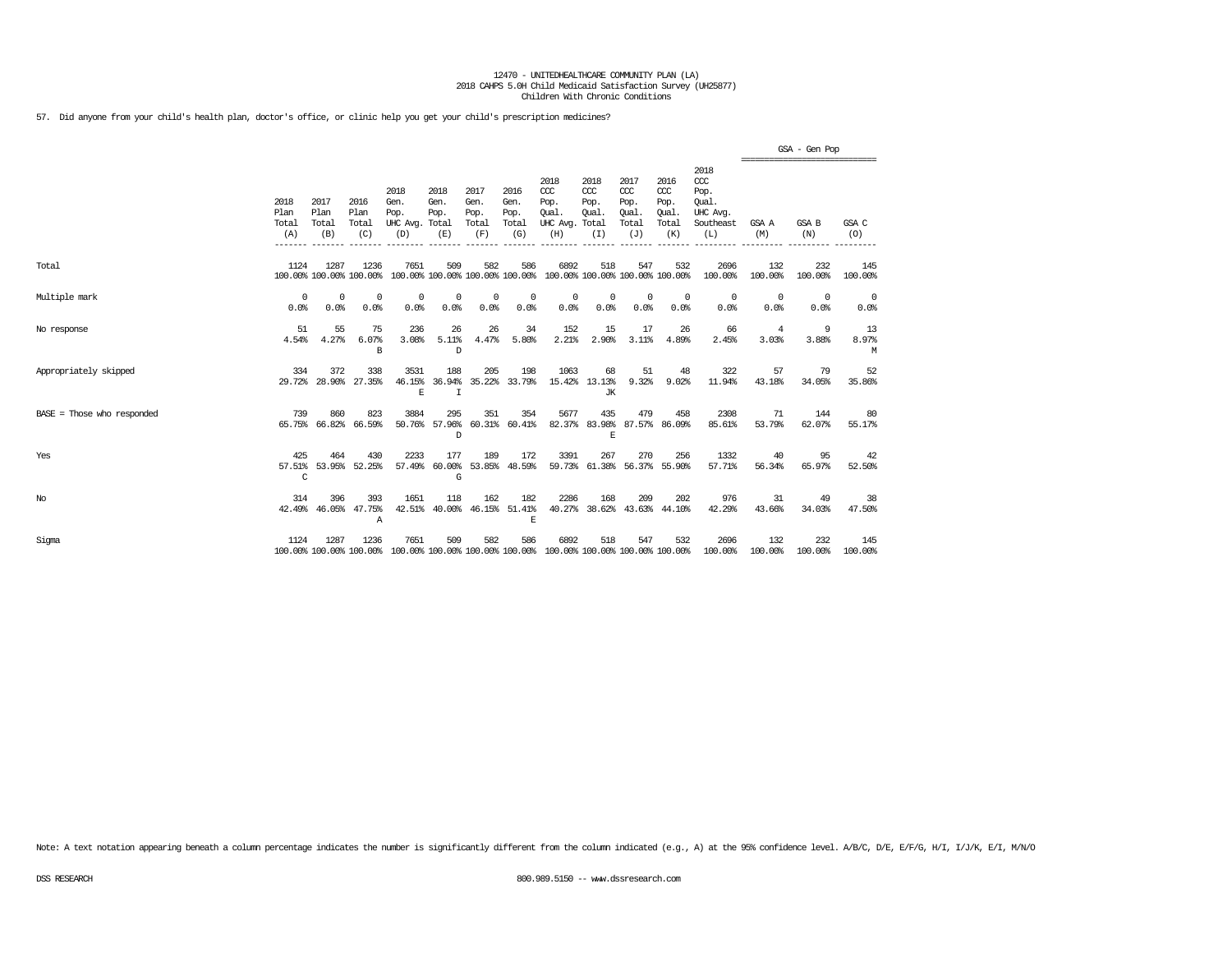58. In general, how would you rate your child's overall health?

|                              |                              |                                 |                                 |                                               |                                        |                                      |                                      |                                                                         |                                     |                                              |                                                   |                                                                   | ,,,,,,,,,,,,,,,,,,,,,,,,, | GSA - Gen Pop           |                        |
|------------------------------|------------------------------|---------------------------------|---------------------------------|-----------------------------------------------|----------------------------------------|--------------------------------------|--------------------------------------|-------------------------------------------------------------------------|-------------------------------------|----------------------------------------------|---------------------------------------------------|-------------------------------------------------------------------|---------------------------|-------------------------|------------------------|
|                              | 2018<br>Plan<br>Total<br>(A) | 2017<br>Plan<br>Total<br>(B)    | 2016<br>Plan<br>Total<br>(C)    | 2018<br>Gen.<br>Pop.<br>UHC Avg. Total<br>(D) | 2018<br>Gen.<br>Pop.<br>(E)            | 2017<br>Gen.<br>Pop.<br>Total<br>(F) | 2016<br>Gen.<br>Pop.<br>Total<br>(G) | 2018<br>ccc<br>Pop.<br>Oual.<br>UHC Avg. Total<br>(H)                   | 2018<br>CCC<br>Pop.<br>Oual.<br>(I) | 2017<br>ccc<br>Pop.<br>Oual.<br>Total<br>(J) | 2016<br>$\alpha$<br>Pop.<br>Oual.<br>Total<br>(K) | 2018<br>$\alpha$<br>Pop.<br>Qual.<br>UHC Avg.<br>Southeast<br>(L) | GSA A<br>(M)              | GSA B<br>(N)            | GSA C<br>(0)           |
| Total                        | 1124                         | 1287<br>100.00% 100.00% 100.00% | 1236                            | 12656                                         | 509<br>100.00% 100.00% 100.00% 100.00% | 582                                  | 586                                  | 6892                                                                    | 518                                 | 547<br>100.00% 100.00% 100.00% 100.00%       | 532                                               | 2696<br>100.00%                                                   | 132<br>100.00%            | 232<br>100.00%          | 145<br>100.00%         |
| Multiple mark                | $^{\circ}$<br>0.0%           | $\Omega$<br>0.0%                | 2<br>0.16%                      | $\Omega$<br>0.0%                              | 0<br>0.0%                              | $^{\circ}$<br>0.0%                   | 0<br>0.0%                            | $\Omega$<br>0.0%                                                        | $\Omega$<br>0.0%                    | $\Omega$<br>0.0%                             | 2<br>0.38%                                        | $\circ$<br>0.0%                                                   | 0<br>0.0%                 | 0<br>0.0%               | $\circ$<br>0.0%        |
| No response                  | 29<br>2.58%                  | 25<br>1.94%                     | 28<br>2.27%                     | 209<br>1.65%                                  | 14<br>2.75%<br>$\mathbf I$             | 13<br>2.23%                          | 11<br>1.88%                          | 50<br>0.73%                                                             | 3<br>0.58%                          | $\sqrt{2}$<br>0.37%                          | 2<br>0.38%                                        | 20<br>0.74%                                                       | $\overline{2}$<br>1.52%   | 6<br>2.59%              | 6<br>4.14%             |
| $BASE = Those who responded$ | 1095<br>97.42%               | 1262<br>98.06%                  | 1206<br>97.57%                  | 12447<br>98.35%                               | 495<br>97.25%                          | 569<br>97.77%                        | 575<br>98.12%                        | 6842<br>99.27%                                                          | 515<br>99.42%<br>E                  | 545<br>99.63%                                | 528<br>99.25%                                     | 2676<br>99.26%                                                    | 130<br>98.48%             | 226<br>97.41%           | 139<br>95.86%          |
| 5 - Excellent                | 364                          | 462<br>33.24% 36.61% 34.74%     | 419                             | 4878                                          | 191<br>39.19% 38.59%<br>$\mathtt I$    | 243                                  | 233<br>42.71% 40.52%                 | 1328                                                                    | 100<br>19.41% 19.42%                | 124                                          | 110<br>22.75% 20.83%                              | 553<br>20.67%                                                     | 57<br>43.85%              | 80<br>35.40%            | 54<br>38.85%           |
| $4 -$ Very good              | 375<br>34.25%                | 401<br>31.77%                   | 438<br>36.32%<br>B              | 4286<br>34.43%                                | 165<br>33.33%                          | 182<br>31.99%                        | 214<br>37.22%                        | 2425<br>35.44%                                                          | 186<br>36.12%<br>J                  | 162<br>29.72%                                | 194<br>36.74%<br>J                                | 976<br>36.47%                                                     | 40<br>30.77%              | 81<br>35.84%            | 44<br>31.65%           |
| CAHPS Rate (Top Two Box)     | 739<br>67.49%                | 863<br>68.38%                   | 857<br>71.06%                   | 9164<br>73.62%                                | 356<br>71.92%<br>$\mathbbm{1}$         | 425<br>74.69%                        | 447<br>77.74%<br>$\mathbb E$         | 3753<br>54.85%                                                          | 286                                 | 286<br>55.53% 52.48%                         | 304<br>57.58%                                     | 1529<br>57.14%                                                    | 97<br>74.62%              | 161<br>71.24%           | 98<br>70.50%           |
| $3 - Good$                   | 273<br>24.93%<br>C           | 298                             | 255<br>23.61% 21.14%            | 2547<br>20.46%                                | 115<br>23.23%<br>G                     | 110                                  | 100<br>19.33% 17.39%                 | 2192<br>32.04%                                                          | 168<br>32.62%<br>Е                  | 178                                          | 150<br>32.66% 28.41%                              | 849<br>31.73%                                                     | 28<br>21.54%              | 54<br>23.89%            | 33<br>23.74%           |
| Top Three Box                | 1012<br>92.42%               | 1161<br>92.00%                  | 1112<br>92.21%                  | 11711<br>94.09%                               | 471<br>95.15%<br>$\mathbf I$           | 535<br>94.02%                        | 547<br>95.13%                        | 5945<br>86.89%                                                          | 454<br>88.16%                       | 464<br>85.14%                                | 454<br>85.98%                                     | 2378<br>88.86%                                                    | 125<br>96.15%             | 215<br>95.13%           | 131<br>94.24%          |
| $2 - Fair$                   | 77<br>7.03%                  | 95<br>7.53%                     | 83<br>6.88%                     | 664<br>5.33%                                  | 20<br>4.04%                            | 32<br>5.62%                          | 27<br>4.70%                          | 808<br>11.81%                                                           | 56<br>10.87%<br>$\mathbb E$         | 76<br>13.94%                                 | 64<br>12.12%                                      | 269<br>10.05%                                                     | 4<br>3.08%                | 8<br>3.54%              | 8<br>5.76%             |
| $1 - Poor$                   | 6<br>0.55%                   | 6<br>0.48%                      | 11<br>0.91%                     | 72<br>0.58%                                   | 4<br>0.81%                             | $\overline{2}$<br>0.35%              | 1<br>0.17%                           | 89<br>1.30%                                                             | 5<br>0.97%                          | 5<br>0.92%                                   | 10<br>1.89%                                       | 29<br>1.08%                                                       | 1<br>0.77%                | $\overline{3}$<br>1.33% | $\overline{0}$<br>0.0% |
| Bottom Two Box               | 83<br>7.58%                  | 101<br>8.00%                    | 94<br>7.79%                     | 736<br>5.91%                                  | 24<br>4.85%                            | 34<br>5.98%                          | 28<br>4.87%                          | 897                                                                     | 61<br>13.11% 11.84%<br>E            | 81<br>14.86%                                 | 74<br>14.02%                                      | 298<br>11.14%                                                     | 5<br>3.85%                | 11<br>4.87%             | 8<br>5.76%             |
| Average rating               |                              | 3.9260 3.9651 3.9710            |                                 |                                               | 4.0632 4.0485<br>$\mathbbm{1}$         |                                      | 4.1107 4.1322                        |                                                                         |                                     | 3.5985 3.6214 3.5945 3.6250                  |                                                   | 3.6558                                                            | 4.1385                    | 4.0044                  | 4.0360                 |
| Standard deviation           |                              | 0.9523 0.9721                   | 0.9568                          | 0.9263                                        | 0.9220                                 | 0.9299                               | 0.8747                               | 0.9709                                                                  |                                     | 0.9483 1.0149                                | 1.0035                                            | 0.9514                                                            | 0.9094                    | 0.9241                  | 0.9246                 |
| Sigma                        | 1124                         | 1287                            | 1236<br>100.00% 100.00% 100.00% | 12656                                         | 509                                    | 582                                  | 586                                  | 6892<br>100.00% 100.00% 100.00% 100.00% 100.00% 100.00% 100.00% 100.00% | 518                                 | 547                                          | 532                                               | 2696<br>100.00%                                                   | 132<br>100.00%            | 232<br>100.00%          | 145<br>100.00%         |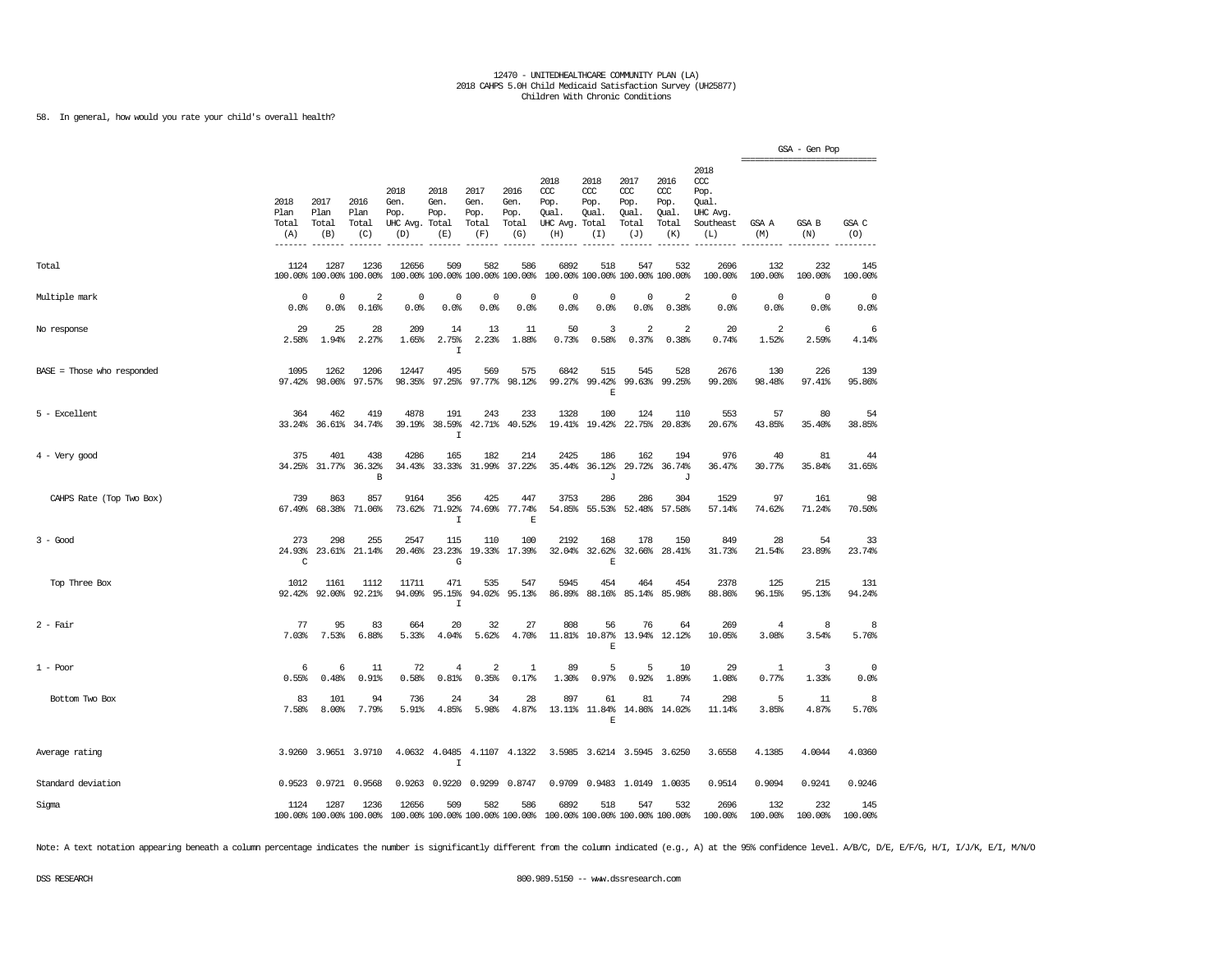59. In general, how would you rate your child's overall mental or emotional health?

|                              |                              |                                 |                               |                                         |                                        |                                      |                                      |                                                       |                                        |                                              |                                              |                                                                   | ------------------------------ | GSA - Gen Pop            |                    |
|------------------------------|------------------------------|---------------------------------|-------------------------------|-----------------------------------------|----------------------------------------|--------------------------------------|--------------------------------------|-------------------------------------------------------|----------------------------------------|----------------------------------------------|----------------------------------------------|-------------------------------------------------------------------|--------------------------------|--------------------------|--------------------|
|                              | 2018<br>Plan<br>Total<br>(A) | 2017<br>Plan<br>Total<br>(B)    | 2016<br>Plan<br>Total<br>(C)  | 2018<br>Gen.<br>Pop.<br>UHC Avg.<br>(D) | 2018<br>Gen.<br>Pop.<br>Total<br>(E)   | 2017<br>Gen.<br>Pop.<br>Total<br>(F) | 2016<br>Gen.<br>Pop.<br>Total<br>(G) | 2018<br>CCC<br>Pop.<br>Qual.<br>UHC Avg. Total<br>(H) | 2018<br>ccc<br>Pop.<br>Qual.<br>(I)    | 2017<br>ccc<br>Pop.<br>Qual.<br>Total<br>(J) | 2016<br>ccc<br>Pop.<br>Qual.<br>Total<br>(K) | 2018<br>$\alpha$<br>Pop.<br>Oual.<br>UHC Avg.<br>Southeast<br>(L) | GSA A<br>(M)                   | <b>GSA B</b><br>(N)      | GSA C<br>(0)       |
| Total                        | 1124                         | 1287<br>100.00% 100.00% 100.00% | 1236                          | 12656                                   | 509<br>100.00% 100.00% 100.00% 100.00% | 582                                  | 586                                  | 6892                                                  | 518<br>100.00% 100.00% 100.00% 100.00% | 547                                          | 532                                          | 2696<br>100.00%                                                   | 132<br>100.00%                 | 232<br>100.00%           | 145<br>100.00%     |
| Multiple mark                | 0<br>0.0%                    | 0<br>0.0%                       | 0<br>0.0%                     | 0<br>0.0%                               | 0<br>0.0%                              | 0<br>0.0%                            | $^{\circ}$<br>0.0%                   | 0<br>0.0%                                             | 0<br>0.0%                              | 0<br>0.0%                                    | $\mathbf 0$<br>0.0%                          | $\Omega$<br>0.0%                                                  | $\circ$<br>0.0%                | $\mathbf 0$<br>0.0%      | $^{\circ}$<br>0.0% |
| No response                  | 36<br>3.20%<br>В             | 22<br>1.71%                     | 28<br>2.27%                   | 261<br>2.06%                            | 19<br>3.73%<br>DI                      | 13<br>2.23%                          | 11<br>1.88%                          | 63<br>0.91%                                           | 7<br>1.35%                             | $\overline{2}$<br>0.37%                      | 2<br>0.38%                                   | 22<br>0.82%                                                       | $\overline{3}$<br>2.27%        | 7<br>3.02%               | 9<br>6.21%         |
| $BASE = Those who responded$ | 1088<br>96.80%               | 1265<br>98.29%<br>Α             | 1208<br>97.73%                | 12395<br>97.94%<br>$\mathbf E$          | 490<br>96.27%                          | 569<br>97.77%                        | 575<br>98.12%                        | 6829<br>99.09%                                        | 511<br>98.65%<br>$\mathbb E$           | 545                                          | 530<br>99.63% 99.62%                         | 2674<br>99.18%                                                    | 129<br>97.73%                  | 225<br>96.98%            | 136<br>93.79%      |
| 5 - Excellent                | 431<br>39.61%                | 537<br>42.45%                   | 540<br>44.70%<br>Α            | 5628<br>45.41%                          | 229<br>46.73%<br>$\mathbbm{1}$         | 287<br>50.44%                        | 308<br>53.57%<br>$\mathbb E$         | 1276<br>18.69%                                        | 108<br>21.14%                          | 123<br>22.57%                                | 131<br>24.72%                                | 616<br>23.04%                                                     | 64<br>49.61%                   | 103<br>45.78%            | 62<br>45.59%       |
| $4$ - Very good              | 234                          | 266<br>21.51% 21.03%            | 259<br>21.44%                 | 3282<br>26.48%<br>E                     | 93<br>18.98%                           | 127<br>22.32%                        | 121<br>21.04%                        | 1538<br>22.52%                                        | 101                                    | 103<br>19.77% 18.90%                         | 106<br>20.00%                                | 635<br>23.75%                                                     | 26<br>20.16%                   | 47<br>20.89%             | 20<br>14.71%       |
| CAHPS Rate (Top Two Box)     | 665<br>61.12%                | 803<br>63.48%                   | 799<br>66.14%<br>$\mathbb{A}$ | 8910<br>71.88%<br>$\mathbf{E}% _{0}$    | 322<br>65.71%<br>$\mathbf I$           | 414<br>72.76%<br>$\mathbf{E}% _{0}$  | 429<br>74.61%<br>$\mathbf{E}$        | 2814<br>41.21%                                        | 209<br>40.90%                          | 226<br>41.47%                                | 237<br>44.72%                                | 1251<br>46.78%                                                    | 90<br>69.77%                   | 150<br>66.67%            | 82<br>60.29%       |
| $3 - Good$                   | 257<br>23.62%                | 269<br>21.26%                   | 268<br>22.19%                 | 2329<br>18.79%                          | 117<br>23.88%<br><b>DFG</b>            | 99<br>17.40%                         | 94<br>16.35%                         | 2158<br>31.60%                                        | 156<br>30.53%<br>$\mathbb E$           | 153                                          | 176<br>28.07% 33.21%                         | 825<br>30.85%                                                     | 28<br>21.71%                   | 57<br>25.33%             | 32<br>23.53%       |
| Top Three Box                | 922<br>84.74%                | 1072<br>84.74%                  | 1067<br>88.33%<br>AB          | 11239<br>90.67%                         | 439<br>89.59%<br>$\mathbf I$           | 513<br>90.16%                        | 523<br>90.96%                        | 4972<br>72.81%                                        | 365<br>71.43%                          | 379<br>69.54%                                | 413<br>77.92%<br>IJ                          | 2076<br>77.64%                                                    | 118<br>91.47%                  | 207<br>92.00%<br>$\circ$ | 114<br>83.82%      |
| $2$ - Fair                   | 135<br>12.41%<br>$\mathsf C$ | 155<br>12.25%<br>$\rm{C}$       | 114<br>9.44%                  | 947<br>7.64%                            | 42<br>8.57%                            | 42<br>7.38%                          | 40<br>6.96%                          | 1473<br>21.57%                                        | 117<br>22.90%<br>$\mathbb{KE}$         | 132<br>24.22%<br>К                           | 92<br>17.36%                                 | 481<br>17.99%                                                     | 7<br>5.43%                     | 17<br>7.56%              | 18<br>13.24%<br>М  |
| $1 - Poor$                   | 31<br>2.85%                  | 38<br>3.00%                     | 27<br>2.24%                   | 209<br>1.69%                            | 9<br>1.84%                             | 14<br>2.46%                          | 12<br>2.09%                          | 384<br>5.62%                                          | 29<br>5.68%<br>$\mathbb E$             | 34<br>6.24%                                  | 25<br>4.72%                                  | 117<br>4.38%                                                      | $\overline{4}$<br>3.10%        | 1<br>0.44%               | 4<br>2.94%         |
| Bottom Two Box               | 166<br>C                     | 193<br>15.26% 15.26%<br>C       | 141<br>11.67%                 | 1156                                    | 51<br>9.33% 10.41%                     | 56<br>9.84%                          | 52<br>9.04%                          | 1857<br>27.19%                                        | 146<br>28.57%<br>KE                    | 166<br>30.46%<br>К                           | 117<br>22.08%                                | 598<br>22.36%                                                     | 11<br>8.53%                    | 18<br>8.00%              | 22<br>16.18%<br>N  |
| Average                      |                              | 3.8263 3.8767 3.9694            | AB                            | 4.0628                                  | 4.0020<br>$\mathbf I$                  |                                      | 4.1090 4.1704<br>$\mathbf E$         |                                                       | 3.2708 3.2779                          |                                              | 3.2734 3.4264<br>IJ                          | 3.4308                                                            | 4.0775                         | 4.0400                   | 3.8676             |
| Standard deviation           |                              | 1.1640 1.1758 1.1165            |                               |                                         | 1.0466 1.1019 1.0878 1.0659            |                                      |                                      |                                                       | 1.1576 1.1924 1.2283 1.1701            |                                              |                                              | 1.1525                                                            | 1.0969                         | 1.0255                   | 1.2115             |
| Sigma                        | 1124                         | 1287<br>100.00% 100.00% 100.00% | 1236                          | 12656                                   | 509<br>100.00% 100.00% 100.00% 100.00% | 582                                  | 586                                  | 6892<br>100.00% 100.00% 100.00% 100.00%               | 518                                    | 547                                          | 532                                          | 2696<br>100.00%                                                   | 132<br>100.00%                 | 232<br>100.00%           | 145<br>100.00%     |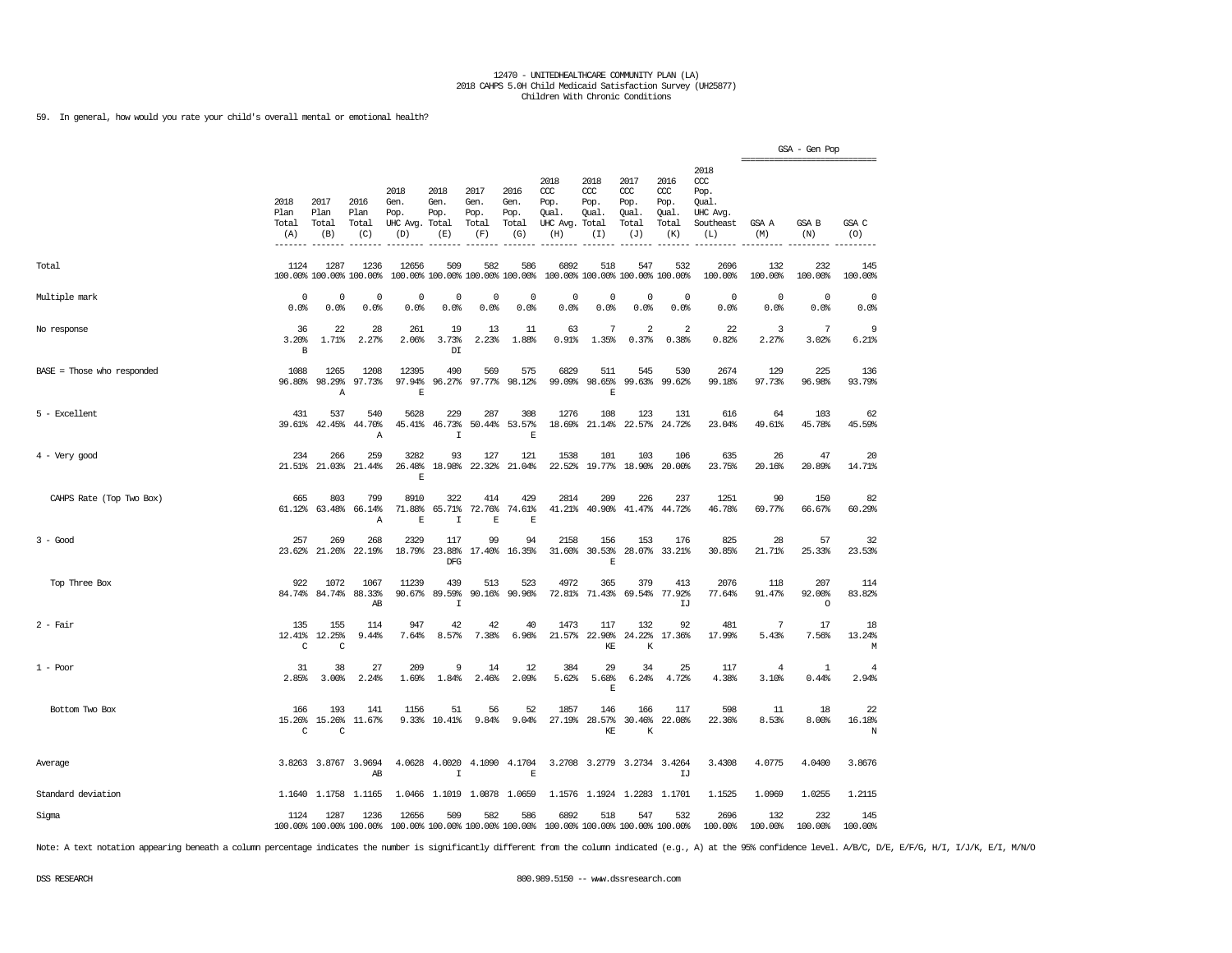60. Does your child currently need or use medicine prescribed by a doctor (other than vitamins)?

|                              |                              |                              |                                 |                                         |                                        |                                      |                                      |                                                                                         |                                               |                                                   |                                              |                                                                   |                  | GSA - Gen Pop<br>---------------------------- |                |
|------------------------------|------------------------------|------------------------------|---------------------------------|-----------------------------------------|----------------------------------------|--------------------------------------|--------------------------------------|-----------------------------------------------------------------------------------------|-----------------------------------------------|---------------------------------------------------|----------------------------------------------|-------------------------------------------------------------------|------------------|-----------------------------------------------|----------------|
|                              | 2018<br>Plan<br>Total<br>(A) | 2017<br>Plan<br>Total<br>(B) | 2016<br>Plan<br>Total<br>(C)    | 2018<br>Gen.<br>Pop.<br>UHC Avg.<br>(D) | 2018<br>Gen.<br>Pop.<br>Total<br>(E)   | 2017<br>Gen.<br>Pop.<br>Total<br>(F) | 2016<br>Gen.<br>Pop.<br>Total<br>(G) | 2018<br>$CC$<br>Pop.<br>Oual.<br>UHC Avg.<br>(H)                                        | 2018<br>$CC$<br>Pop.<br>Oual.<br>Total<br>(I) | 2017<br>$\alpha$<br>Pop.<br>Oual.<br>Total<br>(J) | 2016<br>ccc<br>Pop.<br>Oual.<br>Total<br>(K) | 2018<br>$\alpha$<br>Pop.<br>Oual.<br>UHC Avg.<br>Southeast<br>(L) | GSA A<br>(M)     | <b>GSA B</b><br>(N)                           | GSA C<br>(0)   |
| Total                        | 1124                         | 1287                         | 1236<br>100.00% 100.00% 100.00% | 7651                                    | 509<br>100.00% 100.00% 100.00% 100.00% | 582                                  | 586                                  | 6892<br>100.00% 100.00% 100.00% 100.00%                                                 | 518                                           | 547                                               | 532                                          | 2696<br>100.00%                                                   | 132<br>100.00%   | 232<br>100.00%                                | 145<br>100.00% |
| Multiple mark                | 0<br>0.0%                    | 0<br>0.0%                    | -2<br>0.16%                     | $^{\circ}$<br>0.0%                      | $^{\circ}$<br>0.0%                     | $^{\circ}$<br>0.0%                   | -1<br>0.17%                          | $^{\circ}$<br>0.0%                                                                      | $^{\circ}$<br>0.0%                            | $^{\circ}$<br>0.0%                                | 1<br>0.19%                                   | $^{\circ}$<br>0.0%                                                | $\Omega$<br>0.0% | $^{\circ}$<br>0.0%                            | 0<br>0.0%      |
| No response                  | 33<br>2.94%                  | 24<br>1.86%                  | 30<br>2.43%                     | 162<br>2.12%                            | 18<br>3.54%<br>I                       | 16<br>2.75%                          | 13<br>2.22%                          | 40<br>0.58%                                                                             | 3<br>0.58%                                    | 2<br>0.37%                                        | $^{\circ}$<br>0.0%                           | 12<br>0.45%                                                       | 2<br>1.52%       | 8<br>3.45%                                    | 8<br>5.52%     |
| $BASE = Those who responded$ | 1091<br>97.06%               | 1263<br>98.14%               | 1204<br>97.41%                  | 7489<br>97.88%                          | 491<br>96.46%                          | 566<br>97.25%                        | 572<br>97.61%                        | 6852<br>99.42%                                                                          | 515<br>99.42%<br>Е                            | 545<br>99.63%                                     | 531<br>99.81%                                | 2684<br>99.55%                                                    | 130<br>98.48%    | 224<br>96.55%                                 | 137<br>94.48%  |
| Yes                          | 568<br>52.06%                | 624<br>49.41%                | 622<br>51.66%                   | 2467<br>32.94%                          | 206<br>41.96%<br>D                     | 212<br>37.46%                        | 227<br>39.69%                        | 5550<br>81.00%                                                                          | 446<br>HE                                     | 470<br>86.60% 86.24%                              | 460<br>86.63%                                | 2281<br>84.99%                                                    | 53<br>40.77%     | 102<br>45.54%                                 | 51<br>37.23%   |
| No                           | 523                          | 639<br>47.94% 50.59%         | 582<br>48.34%                   | 5022<br>67.06%<br>E                     | 285<br>58.04%<br>$\mathbf I$           | 354<br>62.54%                        | 345<br>60.31%                        | 1302<br>19.00%<br>$\top$                                                                | 69                                            | 75<br>13.40% 13.76% 13.37%                        | 71                                           | 403<br>15.01%                                                     | 77<br>59.23%     | 122<br>54.46%                                 | 86<br>62.77%   |
| Sigma                        | 1124                         | 1287                         | 1236                            | 7651                                    | 509                                    | 582                                  | 586                                  | 6892<br>100.00% 100.00% 100.00% 100.00% 100.00% 100.00% 100.00% 100.00% 100.00% 100.00% | 518                                           | 547                                               | 532                                          | 2696<br>100.00%                                                   | 132<br>100.00%   | 232<br>100.00%                                | 145<br>100.00% |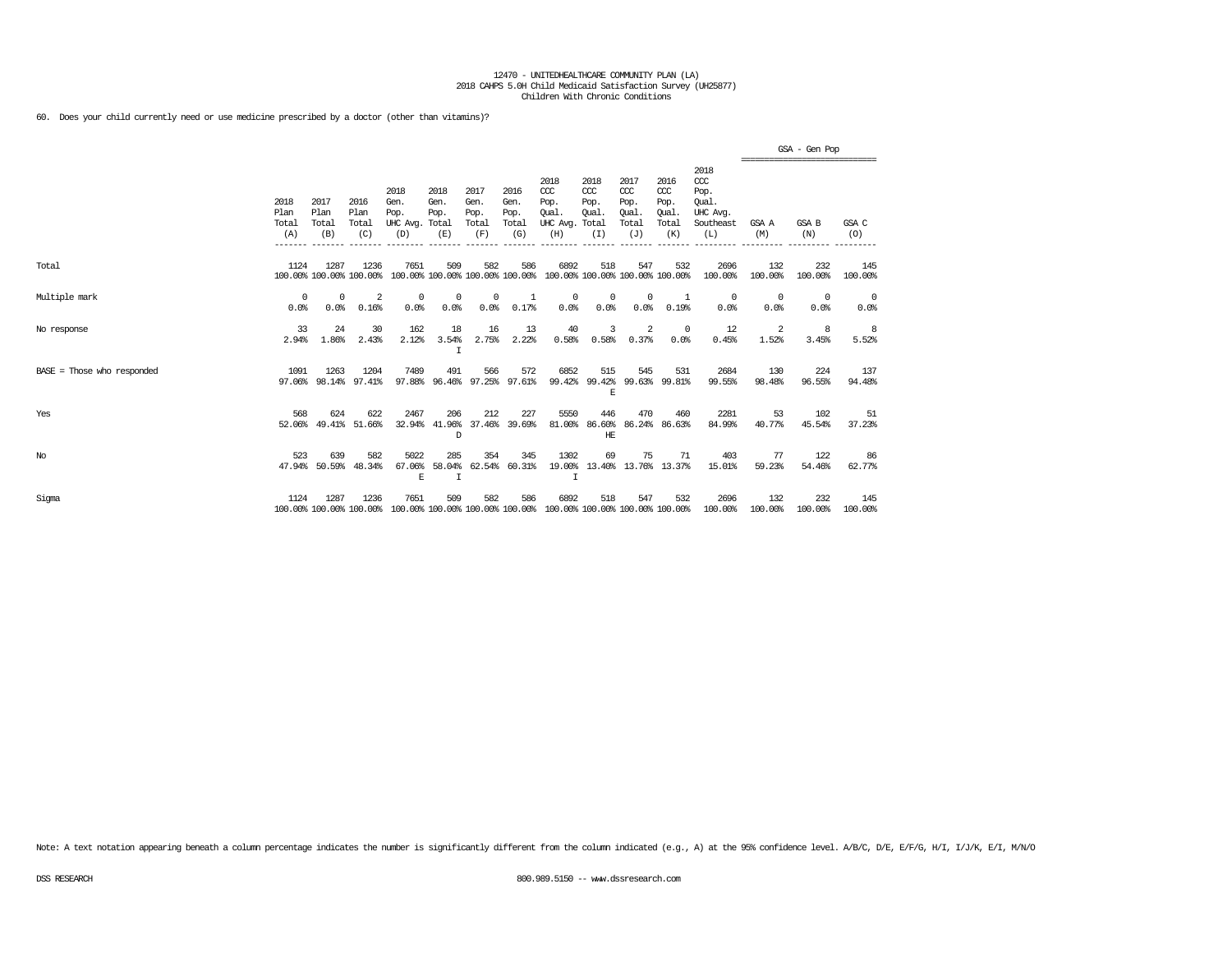61. Is this because of any medical, behavioral, or other health condition?

|                            |                              |                              |                                 |                                                                                                 |                             |                                      |                                      |                                                                         |                                     |                                                   |                                                   |                                                                   | ================================ | GSA - Gen Pop      |                    |
|----------------------------|------------------------------|------------------------------|---------------------------------|-------------------------------------------------------------------------------------------------|-----------------------------|--------------------------------------|--------------------------------------|-------------------------------------------------------------------------|-------------------------------------|---------------------------------------------------|---------------------------------------------------|-------------------------------------------------------------------|----------------------------------|--------------------|--------------------|
|                            | 2018<br>Plan<br>Total<br>(A) | 2017<br>Plan<br>Total<br>(B) | 2016<br>Plan<br>Total<br>(C)    | 2018<br>Gen.<br>Pop.<br>UHC Avg. Total<br>(D)                                                   | 2018<br>Gen.<br>Pop.<br>(E) | 2017<br>Gen.<br>Pop.<br>Total<br>(F) | 2016<br>Gen.<br>Pop.<br>Total<br>(G) | 2018<br>CCC<br>Pop.<br>Oual.<br>UHC Avg. Total<br>(H)                   | 2018<br>CCC<br>Pop.<br>Qual.<br>(I) | 2017<br>$\alpha$<br>Pop.<br>Oual.<br>Total<br>(J) | 2016<br>$\alpha$<br>Pop.<br>Qual.<br>Total<br>(K) | 2018<br>$\alpha$<br>Pop.<br>Oual.<br>UHC Avg.<br>Southeast<br>(L) | GSA A<br>(M)                     | GSA B<br>(N)       | GSA C<br>(0)       |
| Total                      | 1124                         | 1287                         | 1236<br>100.00% 100.00% 100.00% | 7651                                                                                            | 509                         | 582                                  | 586                                  | 6892<br>100.00% 100.00% 100.00% 100.00% 100.00% 100.00% 100.00% 100.00% | 518                                 | 547                                               | 532                                               | 2696<br>100.00%                                                   | 132<br>100.00%                   | 232<br>100.00%     | 145<br>100.00%     |
| Multiple mark              | $^{\circ}$<br>0.0%           | 0<br>0.0%                    | $^{\circ}$<br>0.0%              | 0<br>0.0%                                                                                       | 0<br>0.0%                   | 0<br>0.0%                            | 0<br>0.0%                            | $^{\circ}$<br>0.0%                                                      | 0<br>0.0%                           | $^{\circ}$<br>0.0%                                | $^{\circ}$<br>0.0%                                | $^{\circ}$<br>0.0%                                                | $^{\circ}$<br>0.0%               | $^{\circ}$<br>0.0% | $^{\circ}$<br>0.0% |
| No response                | 41<br>3.65%                  | 42<br>3.26%                  | 44<br>3.56%                     | 210<br>2.74%                                                                                    | 22<br>4.32%<br>I            | 20<br>3.44%                          | 19<br>3.24%                          | 69<br>1.00%                                                             | $\overline{4}$<br>0.77%             | 9<br>1.65%                                        | $\overline{4}$<br>0.75%                           | 20<br>0.74%                                                       | 2<br>1.52%                       | 11<br>4.74%        | 9<br>6.21%<br>M    |
| Appropriately skipped      | 523                          | 639                          | 582<br>46.53% 49.65% 47.09%     | 5022<br>65.64%<br>E                                                                             | 285<br>55.99%<br>I          | 354                                  | 345<br>60.82% 58.87%                 | 1302<br>I                                                               | 69                                  | 75                                                | 71<br>18.89% 13.32% 13.71% 13.35%                 | 403<br>14.95%                                                     | 77<br>58.33%                     | 122<br>52.59%      | 86<br>59.31%       |
| BASE = Those who responded | 560                          | 606                          | 610<br>49.82% 47.09% 49.35%     | 2419                                                                                            | 202<br>31.62% 39.69%<br>D.  | 208                                  | 222<br>35.74% 37.88%                 | 5521                                                                    | 445<br>HF.                          | 463                                               | 457<br>80.11% 85.91% 84.64% 85.90%                | 2273<br>84.31%                                                    | 53<br>40.15%                     | 99<br>42.67%       | 50<br>34.48%       |
| Yes                        | 457                          | 504                          | 503<br>81.61% 83.17% 82.46%     | 1937                                                                                            | 158                         | 162                                  | 174<br>80.07% 78.22% 77.88% 78.38%   | 5340                                                                    | 428<br>E                            | 449                                               | 447<br>96.72% 96.18% 96.98% 97.81%                | 2206<br>97.05%                                                    | 38<br>71.70%                     | 77<br>77.78%       | -43<br>86,00%      |
| $_{\mathrm{No}}$           | 103                          | 102                          | 107<br>18.39% 16.83% 17.54%     | 482<br>19.93%                                                                                   | 44<br>I                     | 46                                   | 48<br>21.78% 22.12% 21.62%           | 181<br>3.28%                                                            | 17<br>3.82%                         | 14<br>3.02%                                       | 10<br>2.19%                                       | 67<br>2.95%                                                       | 15<br>28.30%                     | 22<br>22.22%       | 7<br>14.00%        |
| Sigma                      | 1124                         | 1287                         | 1236                            | 7651<br>100.00% 100.00% 100.00% 100.00% 100.00% 100.00% 100.00% 100.00% 100.00% 100.00% 100.00% | 509                         | 582                                  | 586                                  | 6892                                                                    | 518                                 | 547                                               | 532                                               | 2696<br>100.00%                                                   | 132<br>100.00%                   | 232<br>100.00%     | 145<br>100.00%     |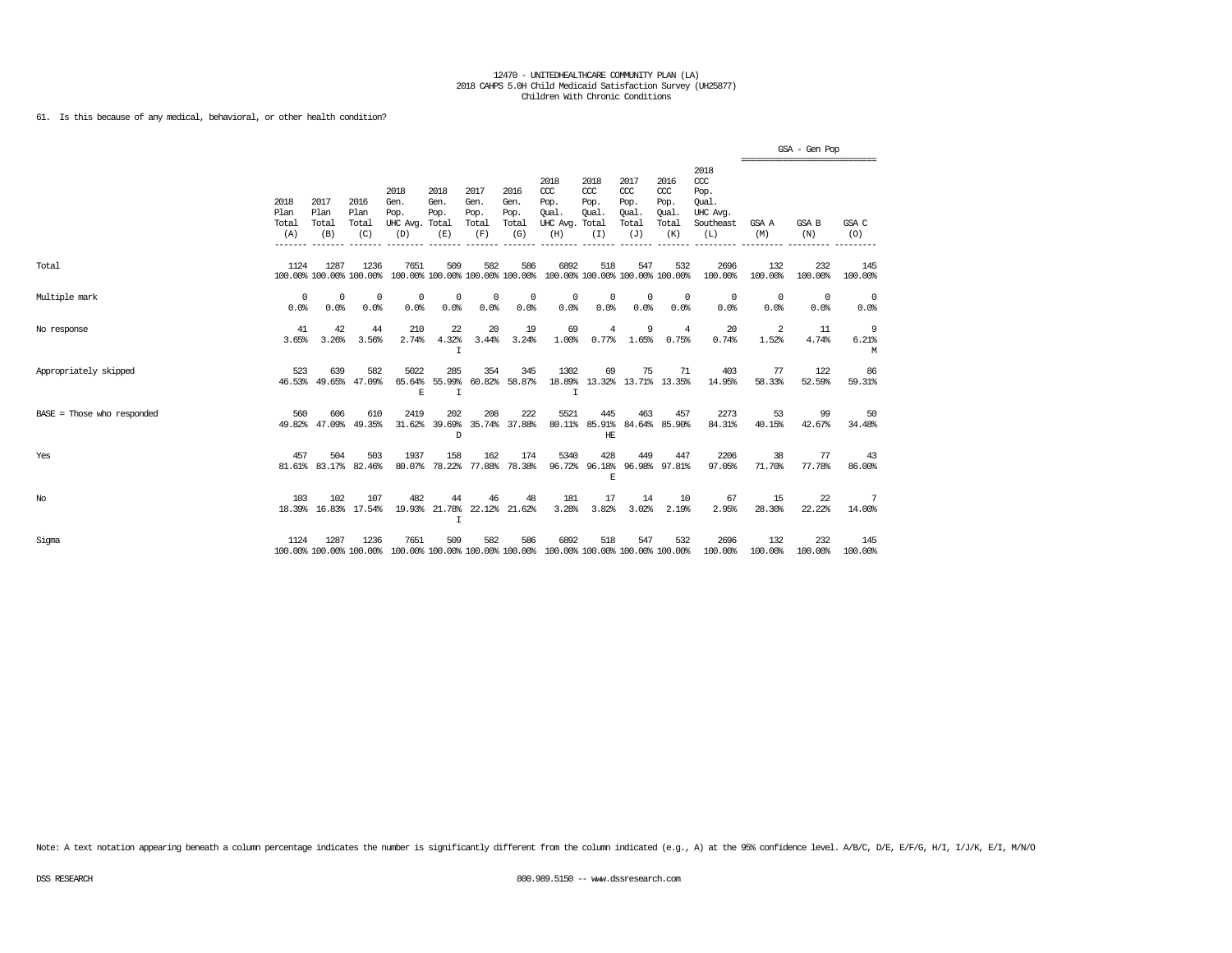62. Is this a condition that has lasted or is expected to last for at least 12 months?

|                              |                              |                              |                                |                                                                                                 |                             |                                      |                                      |                                                       |                                     |                                              |                                              |                                                                 | ================================ | GSA - Gen Pop  |                |
|------------------------------|------------------------------|------------------------------|--------------------------------|-------------------------------------------------------------------------------------------------|-----------------------------|--------------------------------------|--------------------------------------|-------------------------------------------------------|-------------------------------------|----------------------------------------------|----------------------------------------------|-----------------------------------------------------------------|----------------------------------|----------------|----------------|
|                              | 2018<br>Plan<br>Total<br>(A) | 2017<br>Plan<br>Total<br>(B) | 2016<br>Plan<br>Total<br>(C)   | 2018<br>Gen.<br>Pop.<br>UHC Avg. Total<br>(D)                                                   | 2018<br>Gen.<br>Pop.<br>(E) | 2017<br>Gen.<br>Pop.<br>Total<br>(F) | 2016<br>Gen.<br>Pop.<br>Total<br>(G) | 2018<br>CCC<br>Pop.<br>Oual.<br>UHC Avg. Total<br>(H) | 2018<br>CCC<br>Pop.<br>Oual.<br>(I) | 2017<br>ccc<br>Pop.<br>Oual.<br>Total<br>(J) | 2016<br>ccc<br>Pop.<br>Qual.<br>Total<br>(K) | 2018<br>$\csc$<br>Pop.<br>Oual.<br>UHC Avg.<br>Southeast<br>(L) | GSA A<br>(M)                     | GSA B<br>(N)   | GSA C<br>(O)   |
| Total                        | 1124                         | 1287                         | 1236                           | 7651<br>100.00% 100.00% 100.00% 100.00% 100.00% 100.00% 100.00% 100.00% 100.00% 100.00% 100.00% | 509                         | 582                                  | 586                                  | 6892                                                  | 518                                 | 547                                          | 532                                          | 2696<br>100.00%                                                 | 132<br>100.00%                   | 232<br>100.00% | 145<br>100.00% |
| Multiple mark                | $^{\circ}$<br>0.0%           | 0<br>0.0%                    | $\Omega$<br>0.0%               | 0<br>0.0%                                                                                       | 0<br>0.0%                   | $^{\circ}$<br>0.0%                   | 0<br>0.0%                            | $^{\circ}$<br>0.0%                                    | $^{\circ}$<br>0.0%                  | $^{\circ}$<br>0.0%                           | $^{\circ}$<br>0.0%                           | $^{\circ}$<br>0.0%                                              | $^{\circ}$<br>0.0%               | 0<br>0.0%      | - 0<br>0.0%    |
| No response                  | 53<br>4.72%                  | 54<br>4.20%                  | 55<br>4.45%                    | 250<br>3.27%                                                                                    | 26<br>5.11%<br>I            | 23<br>3.95%                          | 25<br>4.27%                          | 107<br>1.55%                                          | 9<br>1.74%                          | 11<br>2.01%                                  | 5<br>0.94%                                   | 33<br>1.22%                                                     | $\overline{4}$<br>3.03%          | 11<br>4.74%    | 11<br>7.59%    |
| Appropriately skipped        | 626                          | 741                          | 689<br>55.69% 57.58% 55.74%    | 5504<br>71.94%<br>$\mathbf E$                                                                   | 329<br>64.64%<br>T          | 400                                  | 393<br>68.73% 67.06%                 | 1483<br>$\top$                                        | 86                                  | 89                                           | 81<br>21.52% 16.60% 16.27% 15.23%            | 470<br>17.43%                                                   | 92<br>69.70%                     | 144<br>62.07%  | -93<br>64.14%  |
| $BASE = Those who responded$ | 445                          | 492                          | 492<br>39.59% 38.23% 39.81%    | 1897                                                                                            | 154<br>24.79% 30.26%<br>D   | 159                                  | 168<br>27.32% 28.67%                 | 5302                                                  | 423<br>HЕ                           | 447                                          | 446<br>76.93% 81.66% 81.72% 83.83%           | 2193<br>81.34%                                                  | 36<br>27.27%                     | 77<br>33.19%   | 41<br>28.28%   |
| Yes                          | 415<br>C                     | 442<br>93.26% 89.84%         | 440<br>89.43%                  | 1716<br>90.46%                                                                                  | 135                         | 135                                  | 145<br>87.66% 84.91% 86.31%          | 5238<br>98.79%                                        | 415<br>$\mathbb E$                  | 442                                          | 440<br>98.11% 98.88% 98.65%                  | 2166<br>98.77%                                                  | 31<br>86.11%                     | 69<br>89.61%   | 35<br>85.37%   |
| No                           | 30                           | 50                           | 52<br>6.74% 10.16% 10.57%<br>Α | 181                                                                                             | 19<br>$\mathbf I$           | 24                                   | 23<br>9.54% 12.34% 15.09% 13.69%     | 64<br>1.21%                                           | 8<br>1.89%                          | 5<br>1.12%                                   | 6<br>1.35%                                   | 27<br>1.23%                                                     | 5<br>13.89%                      | 8<br>10.39%    | -6<br>14.63%   |
| Sigma                        | 1124                         | 1287                         | 1236                           | 7651<br>100.00% 100.00% 100.00% 100.00% 100.00% 100.00% 100.00% 100.00% 100.00% 100.00% 100.00% | 509                         | 582                                  | 586                                  | 6892                                                  | 518                                 | 547                                          | 532                                          | 2696<br>100.00%                                                 | 132<br>100.00%                   | 232<br>100.00% | 145<br>100.00% |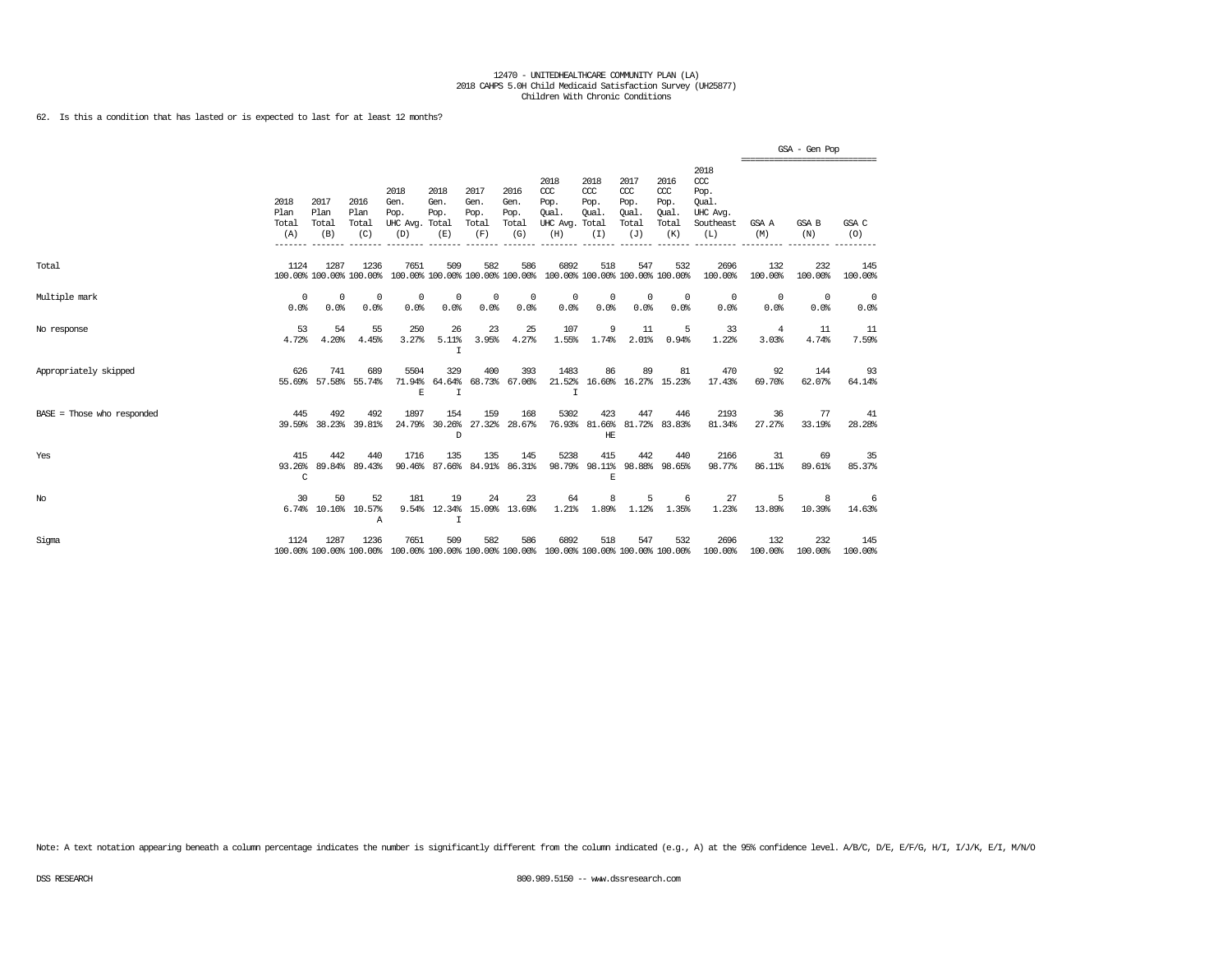63. Does your child need or use more medical care, more mental health services, or more educational services than is usual for most children of the same age?

|                            |                              |                              |                                 |                                         |                                        |                                      |                                      |                                                                                         |                                              |                                                   |                                                    |                                                                   |                        | GSA - Gen Pop                               |                        |
|----------------------------|------------------------------|------------------------------|---------------------------------|-----------------------------------------|----------------------------------------|--------------------------------------|--------------------------------------|-----------------------------------------------------------------------------------------|----------------------------------------------|---------------------------------------------------|----------------------------------------------------|-------------------------------------------------------------------|------------------------|---------------------------------------------|------------------------|
|                            | 2018<br>Plan<br>Total<br>(A) | 2017<br>Plan<br>Total<br>(B) | 2016<br>Plan<br>Total<br>(C)    | 2018<br>Gen.<br>Pop.<br>UHC Avg.<br>(D) | 2018<br>Gen.<br>Pop.<br>Total<br>(E)   | 2017<br>Gen.<br>Pop.<br>Total<br>(F) | 2016<br>Gen.<br>Pop.<br>Total<br>(G) | 2018<br>$CC$<br>Pop.<br>Oual.<br>UHC Avg.<br>(H)                                        | 2018<br>CCC<br>Pop.<br>Oual.<br>Total<br>(I) | 2017<br>$\alpha$<br>Pop.<br>Oual.<br>Total<br>(J) | 2016<br>ccc<br>Pop.<br><b>Oual</b><br>Total<br>(K) | 2018<br>$\alpha$<br>Pop.<br>Oual.<br>UHC Avg.<br>Southeast<br>(L) | GSA A<br>(M)           | ---------------------------<br>GSA B<br>(N) | GSA C<br>(O)           |
| Total                      | 1124                         | 1287                         | 1236<br>100.00% 100.00% 100.00% | 7651                                    | 509<br>100.00% 100.00% 100.00% 100.00% | 582                                  | 586                                  | 6892<br>100.00% 100.00% 100.00% 100.00%                                                 | 518                                          | 547                                               | 532                                                | 2696<br>100.00%                                                   | 132<br>100.00%         | 232<br>100.00%                              | 145<br>100.00%         |
| Multiple mark              | $^{\circ}$<br>0.0%           | $^{\circ}$<br>0.0%           | $\overline{2}$<br>0.16%         | $^{\circ}$<br>0.0%                      | $^{\circ}$<br>0.0%                     | $^{\circ}$<br>0.0%                   | $^{\circ}$<br>0.0%                   | $^{\circ}$<br>0.0%                                                                      | 0<br>0.0%                                    | $\mathbf{0}$<br>0.0%                              | -2<br>0.38%                                        | 0<br>0.0%                                                         | $\overline{0}$<br>0.0% | $^{\circ}$<br>0.0%                          | $\overline{0}$<br>0.0% |
| No response                | 56<br>4.98%<br>B             | 33<br>2.56%                  | 54<br>4.37%<br>B                | 222<br>2.90%                            | 26<br>5.11%<br>DI                      | 20<br>3.44%                          | 29<br>4.95%                          | 148<br>2.15%                                                                            | 13<br>2.51%<br>J                             | 5<br>0.91%                                        | 14<br>2.63%<br>J                                   | 62<br>2.30%                                                       | 3<br>2.27%             | 13<br>5.60%                                 | 10<br>6.90%            |
| BASE = Those who responded | 1068<br>95.02%               | 1254<br>97.44%<br>AC         | 1180<br>95.47%                  | 7429<br>97.10%<br>$\mathbf E$           | 483<br>94.89%                          | 562                                  | 557<br>96.56% 95.05%                 | 6744<br>97.85%                                                                          | 505<br>F.                                    | 542<br>97.49% 99.09%<br>IK                        | 516<br>96.99%                                      | 2634<br>97.70%                                                    | 129<br>97.73%          | 219<br>94.40%                               | 135<br>93.10%          |
| Yes                        | 315<br>29.49%<br>BC          | 318<br>25.36%                | 272<br>23.05%                   | 1381<br>18.59%                          | 106<br>21.95%<br>FG                    | 86                                   | 81<br>15.30% 14.54%                  | 3825<br>56.72%                                                                          | 289<br>57.23%<br>KE                          | 292<br>53.87%<br>K                                | 246<br>47.67%                                      | 1296<br>49.20%                                                    | 30<br>23.26%           | 49<br>22.37%                                | 27<br>20.00%           |
| $_{\mathrm{No}}$           | 753<br>70.51%                | 936<br>74.64%<br>Α           | 908<br>76.95%<br>$\overline{A}$ | 6048<br>81.41%                          | 377<br>78.05%                          | 476<br>84.70%<br>E                   | 476<br>85.46%<br>E                   | 2919<br>43.28%                                                                          | 216                                          | 250<br>42.77% 46.13%                              | 270<br>52.33%<br>IJ                                | 1338<br>50.80%                                                    | 99<br>76.74%           | 170<br>77.63%                               | 108<br>80.00%          |
| Sigma                      | 1124                         | 1287                         | 1236                            | 7651                                    | 509                                    | 582                                  | 586                                  | 6892<br>100.00% 100.00% 100.00% 100.00% 100.00% 100.00% 100.00% 100.00% 100.00% 100.00% | 518                                          | 547                                               | 532                                                | 2696<br>100.00%                                                   | 132<br>100.00%         | 232<br>100.00%                              | 145<br>100.00%         |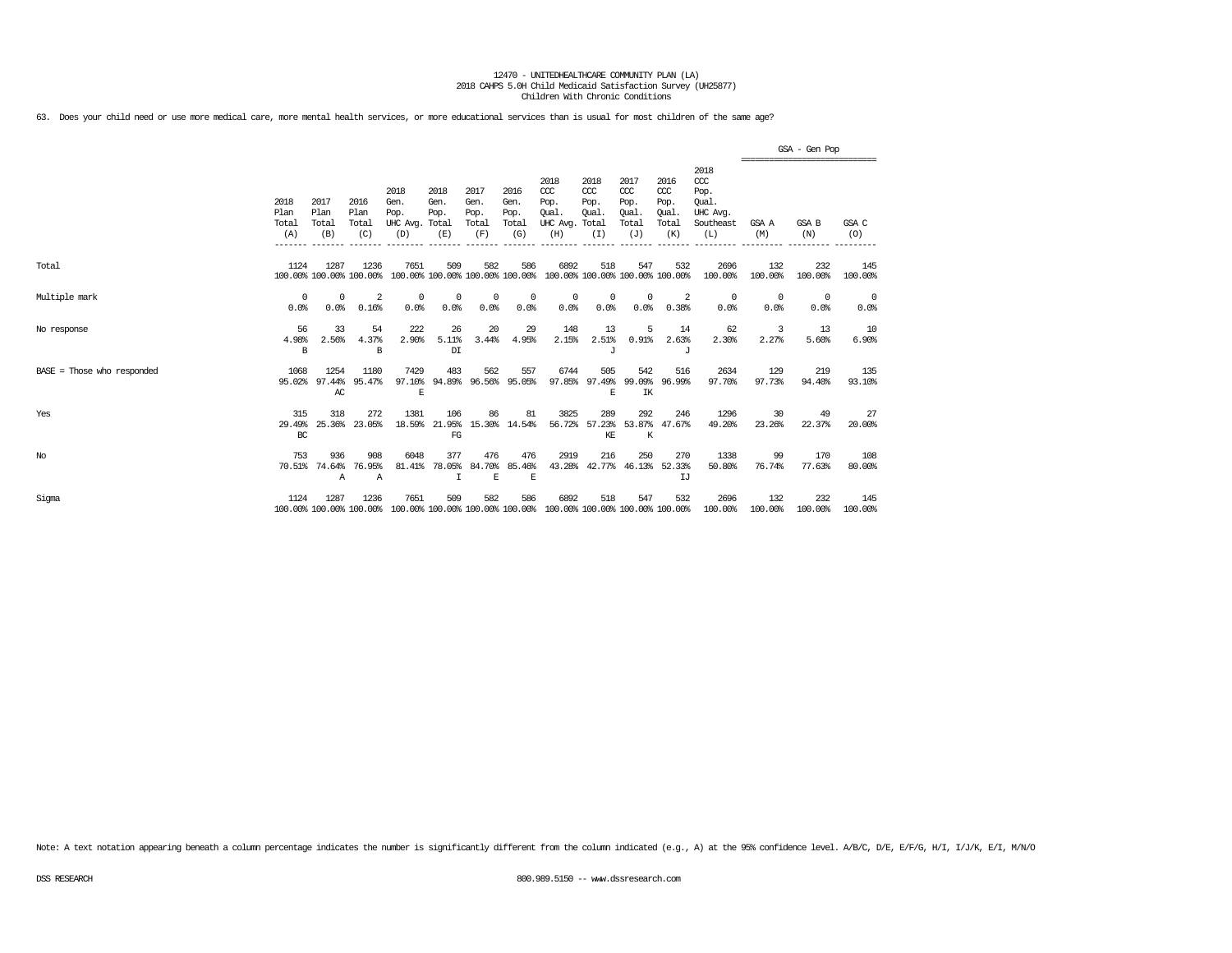### 64. Is this because of any medical, behavioral, or other health condition?

|                              |                                         |                               |                                 |                                               |                                        |                                      |                                      |                                                                         |                                              |                                                   |                                                    |                                                              |                                                 | GSA - Gen Pop      |                |
|------------------------------|-----------------------------------------|-------------------------------|---------------------------------|-----------------------------------------------|----------------------------------------|--------------------------------------|--------------------------------------|-------------------------------------------------------------------------|----------------------------------------------|---------------------------------------------------|----------------------------------------------------|--------------------------------------------------------------|-------------------------------------------------|--------------------|----------------|
|                              | 2018<br>Plan<br>Total<br>(A)<br>------- | 2017<br>Plan<br>Total<br>(B)  | 2016<br>Plan<br>Total<br>(C)    | 2018<br>Gen.<br>Pop.<br>UHC Avg. Total<br>(D) | 2018<br>Gen.<br>Pop.<br>(E)            | 2017<br>Gen.<br>Pop.<br>Total<br>(F) | 2016<br>Gen.<br>Pop.<br>Total<br>(G) | 2018<br>CCC<br>Pop.<br>Oual.<br>UHC Avg.<br>(H)                         | 2018<br>CCC<br>Pop.<br>Oual.<br>Total<br>(I) | 2017<br>$\alpha$<br>Pop.<br>Oual.<br>Total<br>(J) | 2016<br>ccc<br>Pop.<br>Oual.<br>Total<br>(K)       | 2018<br>ccc<br>Pop.<br>Oual.<br>UHC Avg.<br>Southeast<br>(L) | ===============================<br>GSA A<br>(M) | GSA B<br>(N)       | GSA C<br>(O)   |
| Total                        | 1124                                    | 1287                          | 1236<br>100.00% 100.00% 100.00% | 7651                                          | 509<br>100.00% 100.00% 100.00% 100.00% | 582                                  | 586                                  | 6892                                                                    | 518                                          | 547                                               | 532<br>100.00% 100.00% 100.00% 100.00%             | 2696<br>100.00%                                              | 132<br>100.00%                                  | 232<br>100.00%     | 145<br>100.00% |
| Multiple mark                | $\Omega$<br>0.0%                        | $^{\circ}$<br>0.0%            | $^{\circ}$<br>0.0%              | $^{\circ}$<br>0.0%                            | $\Omega$<br>0.0%                       | $^{\circ}$<br>0.0%                   | $\mathbf 0$<br>0.0%                  | $^{\circ}$<br>0.0%                                                      | $^{\circ}$<br>0.0%                           | $\mathbf{0}$<br>0.0%                              | 0<br>0.0%                                          | 0<br>0.0%                                                    | $^{\circ}$<br>0.0%                              | $^{\circ}$<br>0.0% | 0<br>0.0%      |
| No response                  | 58<br>5.16%<br>B                        | 37<br>2.87%                   | 60<br>4.85%<br>B                | 252<br>3.29%                                  | 28<br>5.50%<br>DI                      | 21<br>3.61%                          | 29<br>4.95%                          | 199<br>2.89%                                                            | 15<br>2.90%                                  | 7<br>1.28%                                        | 17<br>3.20%<br>J                                   | 82<br>3.04%                                                  | 5<br>3.79%                                      | 13<br>5.60%        | 10<br>6.90%    |
| Appropriately skipped        | 753<br>66.99%                           | 936<br>72.73%<br>$\mathbb{A}$ | 908<br>73.46%<br>$\mathbb{A}$   | 6048<br>79.05%<br>E                           | 377<br>74.07%<br>T                     | 476<br>81.79%<br>E                   | 476<br>81.23%<br>E                   | 2919                                                                    | 216                                          | 250                                               | 270<br>42.35% 41.70% 45.70% 50.75%<br>$\mathsf{T}$ | 1338<br>49.63%                                               | 99<br>75.00%                                    | 170<br>73.28%      | 108<br>74.48%  |
| $BASE = Those who responded$ | 313<br>27.85%<br>C                      | 314                           | 268<br>24.40% 21.68%            | 1351                                          | 104<br>17.66% 20.43%<br>FG             | 85                                   | 81<br>14.60% 13.82%                  | 3774                                                                    | 287<br>54.76% 55.41%<br>KE                   | 290<br>53.02%<br>K                                | 245<br>46.05%                                      | 1276<br>47.33%                                               | 28<br>21.21%                                    | 49<br>21.12%       | 27<br>18.62%   |
| Yes                          | 271<br>86.58%                           | 281<br>89.49%                 | 238<br>88.81%                   | 1189<br>88.01%<br>$\mathbf E$                 | 83                                     | 75                                   | 70<br>79.81% 88.24% 86.42%           | 3599                                                                    | 267<br>95.36% 93.03%<br>F.                   | 273                                               | 233<br>94.14% 95.10%                               | 1195<br>93.65%                                               | 22<br>78.57%                                    | 37<br>75.51%       | 24<br>88.89%   |
| No                           | 42                                      | 33                            | 30<br>13.42% 10.51% 11.19%      | 162<br>11.99%                                 | 21<br>20.19%<br>DI                     | 10                                   | 11<br>11.76% 13.58%                  | 175<br>4.64%                                                            | 20<br>6.97%                                  | 17<br>5.86%                                       | 12<br>4.90%                                        | 81<br>6.35%                                                  | 6<br>21.43%                                     | 12<br>24.49%       | 3<br>11.11%    |
| Sigma                        | 1124                                    | 1287                          | 1236<br>100.00% 100.00% 100.00% | 7651                                          | 509                                    | 582                                  | 586                                  | 6892<br>100.00% 100.00% 100.00% 100.00% 100.00% 100.00% 100.00% 100.00% | 518                                          | 547                                               | 532                                                | 2696<br>100.00%                                              | 132<br>100.00%                                  | 232<br>100.00%     | 145<br>100.00% |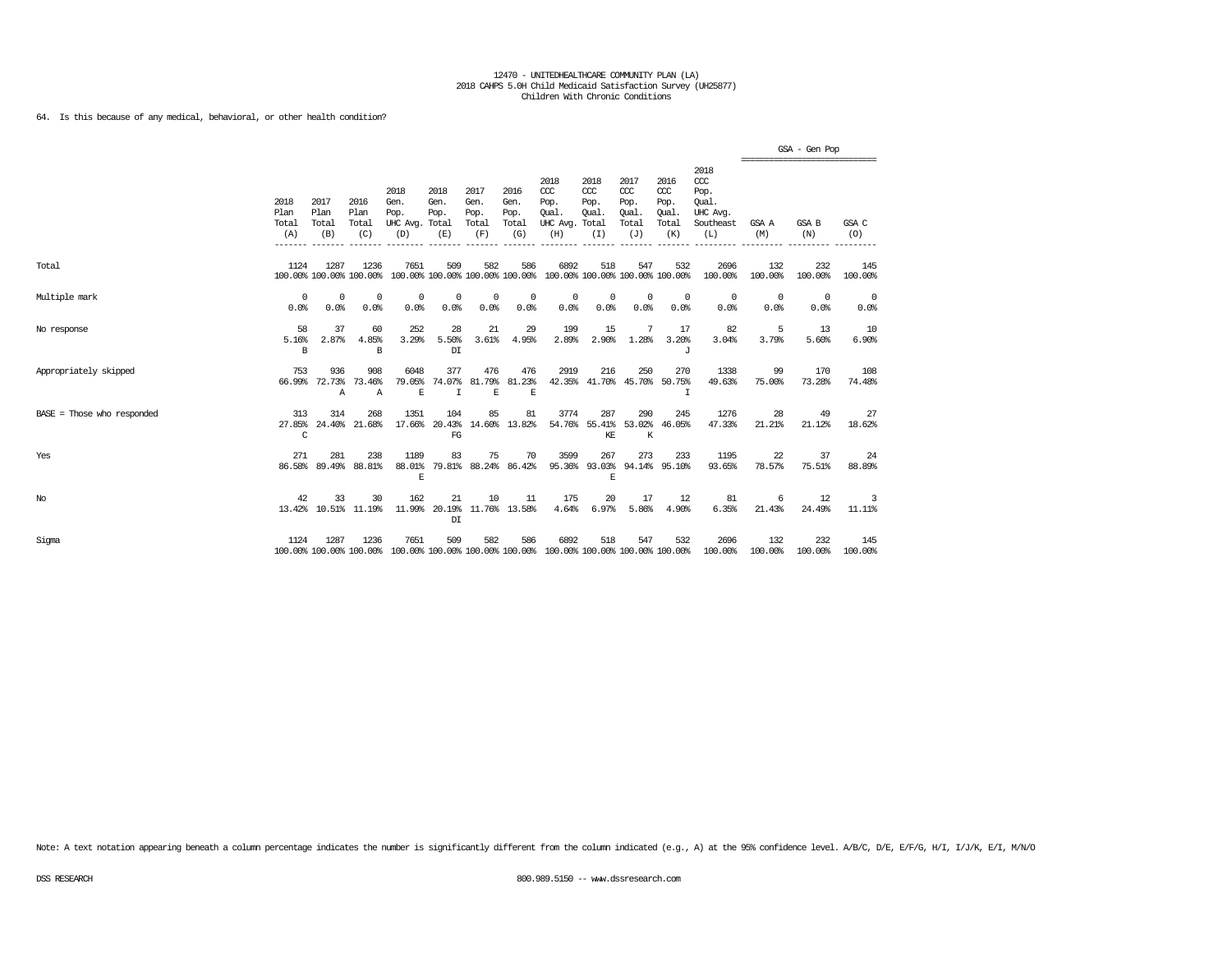65. Is this a condition that has lasted or is expected to last for at least 12 months?

|                              |                               |                              |                                 |                                                                                                 |                             |                                      |                                      |                                                                         |                                           |                                                   |                                                   |                                                                 | ================================ | GSA - Gen Pop      |                    |
|------------------------------|-------------------------------|------------------------------|---------------------------------|-------------------------------------------------------------------------------------------------|-----------------------------|--------------------------------------|--------------------------------------|-------------------------------------------------------------------------|-------------------------------------------|---------------------------------------------------|---------------------------------------------------|-----------------------------------------------------------------|----------------------------------|--------------------|--------------------|
|                              | 2018<br>Plan<br>Total<br>(A)  | 2017<br>Plan<br>Total<br>(B) | 2016<br>Plan<br>Total<br>(C)    | 2018<br>Gen.<br>Pop.<br>UHC Avg. Total<br>(D)                                                   | 2018<br>Gen.<br>Pop.<br>(E) | 2017<br>Gen.<br>Pop.<br>Total<br>(F) | 2016<br>Gen.<br>Pop.<br>Total<br>(G) | 2018<br>CCC<br>Pop.<br>Oual.<br>UHC Avg. Total<br>(H)                   | 2018<br>CCC<br>Pop.<br>Oual.<br>(I)       | 2017<br>$\alpha$<br>Pop.<br>Oual.<br>Total<br>(J) | 2016<br>$\alpha$<br>Pop.<br>Oual.<br>Total<br>(K) | 2018<br>$\csc$<br>Pop.<br>Oual.<br>UHC Avg.<br>Southeast<br>(L) | GSA A<br>(M)                     | GSA B<br>(N)       | GSA C<br>(0)       |
| Total                        | 1124                          | 1287                         | 1236<br>100.00% 100.00% 100.00% | 7651                                                                                            | 509                         | 582                                  | 586                                  | 6892<br>100.00% 100.00% 100.00% 100.00% 100.00% 100.00% 100.00% 100.00% | 518                                       | 547                                               | 532                                               | 2696<br>100.00%                                                 | 132<br>100.00%                   | 232<br>100.00%     | 145<br>100.00%     |
| Multiple mark                | 0<br>0.0%                     | 0<br>0.0%                    | $^{\circ}$<br>0.0%              | 0<br>0.0%                                                                                       | 0<br>0.0%                   | 0<br>0.0%                            | 0<br>0.0%                            | $^{\circ}$<br>0.0%                                                      | 0<br>0.0%                                 | $^{\circ}$<br>0.0%                                | $^{\circ}$<br>0.0%                                | $^{\circ}$<br>0.0%                                              | $^{\circ}$<br>0.0%               | $^{\circ}$<br>0.0% | $^{\circ}$<br>0.0% |
| No response                  | 66<br>5.87%<br>B <sub>1</sub> | 41<br>3.19%                  | 63<br>5.10%<br>B                | 270<br>3.53%                                                                                    | 31<br>6.09%<br>D.           | 21<br>3.61%                          | 31<br>5.29%                          | 229<br>3.32%                                                            | 20<br>3.86%<br>J                          | 9<br>1.65%                                        | 18<br>3.38%                                       | 93<br>3.45%                                                     | 6<br>4.55%                       | 14<br>6.03%        | -11<br>7.59%       |
| Appropriately skipped        | 795                           | 969<br>70.73% 75.29%<br>A    | 938<br>75.89%<br>$\overline{A}$ | 6210                                                                                            | 398<br>81.17% 78.19%<br>т   | 486<br>E                             | 487<br>83.51% 83.11%<br>$\mathbf E$  | 3094                                                                    | 236<br>44.89% 45.56% 48.81% 53.01%        | 267                                               | 282<br>т                                          | 1419<br>52.63%                                                  | 105<br>79.55%                    | 182<br>78.45%      | 111<br>76.55%      |
| $BASE = Those who responded$ | 263<br>23.40%<br>C            | 277                          | 235<br>21.52% 19.01%            | 1171                                                                                            | 80<br>15.31% 15.72%<br>G    | 75                                   | 68<br>12.89% 11.60%                  | 3569                                                                    | 262<br>51.78% 50.58% 49.54% 43.61%<br>KF. | 271                                               | 232                                               | 1184<br>43.92%                                                  | 21<br>15.91%                     | 36<br>15.52%       | 23<br>15.86%       |
| Yes                          | 259<br>98.48%                 | 266                          | 231<br>96.03% 98.30%            | 1124<br>95.99%                                                                                  | 79<br><sup>D</sup>          | 73                                   | 67<br>98.75% 97.33% 98.53%           | 3537                                                                    | 259<br>99.10% 98.85% 98.15% 99.57%        | 266                                               | 231                                               | 1176<br>99.32%                                                  | 21<br>100.00%                    | 36<br>100.00%      | 22<br>95.65%       |
| No                           | 4<br>1.52%                    | 11<br>3.97%                  | $\overline{4}$<br>1.70%         | 47<br>4.01%<br>E                                                                                | 1<br>1.25%                  | 2<br>2.67%                           | -1<br>1.47%                          | 32<br>0.90%                                                             | 3<br>1.15%                                | 5<br>1.85%                                        | $\overline{1}$<br>0.43%                           | -8<br>0.68%                                                     | $^{\circ}$<br>0.0%               | $^{\circ}$<br>0.0% | -1<br>4.35%        |
| Sigma                        | 1124                          | 1287                         | 1236                            | 7651<br>100.00% 100.00% 100.00% 100.00% 100.00% 100.00% 100.00% 100.00% 100.00% 100.00% 100.00% | 509                         | 582                                  | 586                                  | 6892                                                                    | 518                                       | 547                                               | 532                                               | 2696<br>100.00%                                                 | 132<br>100.00%                   | 232<br>100.00%     | 145<br>100.00%     |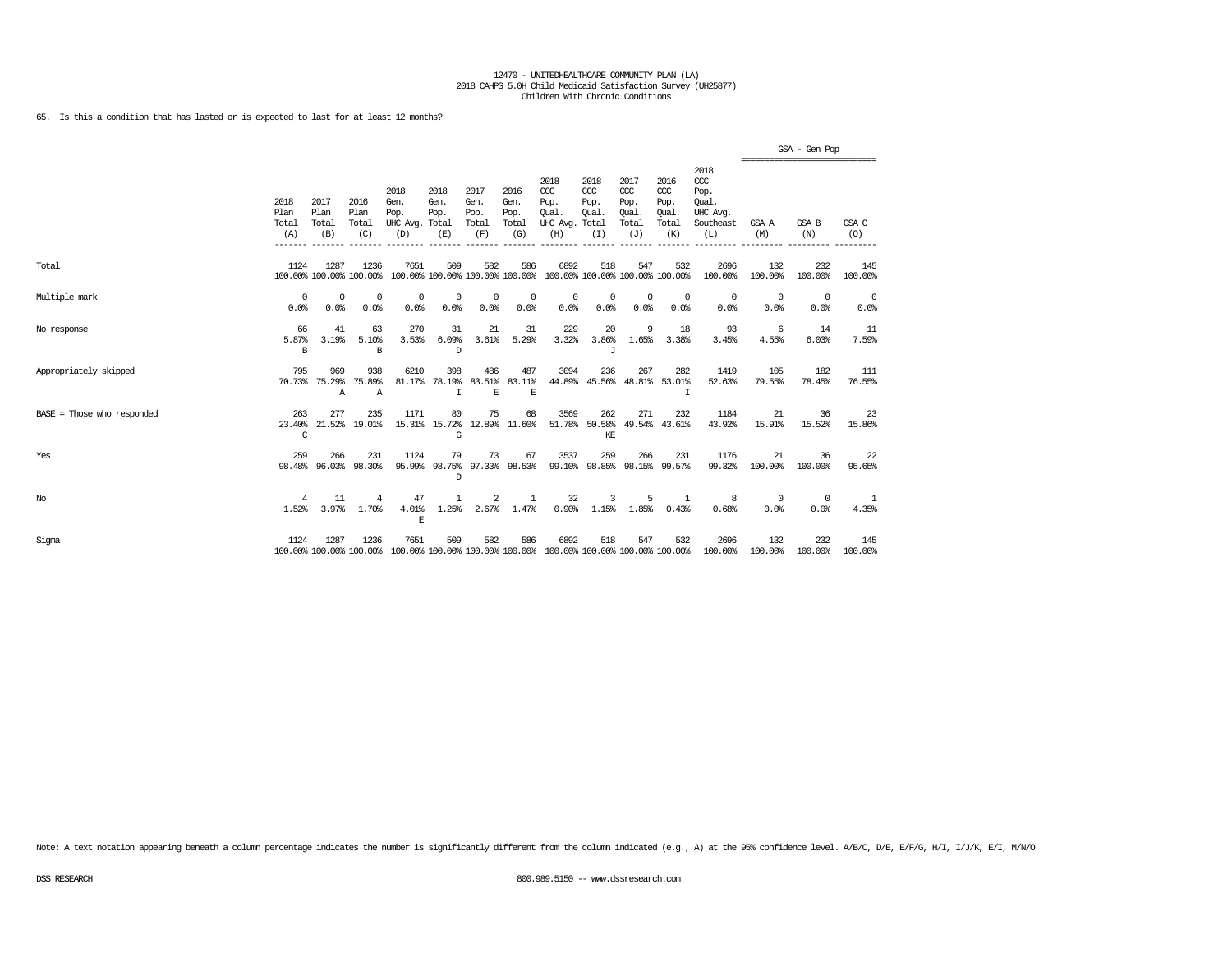66. Is your child limited or prevented in any way in his or her ability to do the things most children of the same age can do?

|                              |                              |                                 |                              |                                         |                                        |                                      |                                      |                                                                         |                                     |                                              |                                              |                                                                   |                                                 | GSA - Gen Pop          |                    |
|------------------------------|------------------------------|---------------------------------|------------------------------|-----------------------------------------|----------------------------------------|--------------------------------------|--------------------------------------|-------------------------------------------------------------------------|-------------------------------------|----------------------------------------------|----------------------------------------------|-------------------------------------------------------------------|-------------------------------------------------|------------------------|--------------------|
|                              | 2018<br>Plan<br>Total<br>(A) | 2017<br>Plan<br>Total<br>(B)    | 2016<br>Plan<br>Total<br>(C) | 2018<br>Gen.<br>Pop.<br>UHC Avg.<br>(D) | 2018<br>Gen.<br>Pop.<br>Total<br>(E)   | 2017<br>Gen.<br>Pop.<br>Total<br>(F) | 2016<br>Gen.<br>Pop.<br>Total<br>(G) | 2018<br>CCC<br>Pop.<br>Oual.<br>UHC Avg. Total<br>(H)                   | 2018<br>CCC<br>Pop.<br>Oual.<br>(I) | 2017<br>ccc<br>Pop.<br>Oual.<br>Total<br>(J) | 2016<br>ccc<br>Pop.<br>Oual.<br>Total<br>(K) | 2018<br>$\alpha$<br>Pop.<br>Oual.<br>UHC Avg.<br>Southeast<br>(L) | -------------------------------<br>GSA A<br>(M) | GSA B<br>(N)           | GSA C<br>(0)       |
| Total                        | 1124                         | 1287<br>100.00% 100.00% 100.00% | 1236                         | 7651                                    | 509<br>100.00% 100.00% 100.00% 100.00% | 582                                  | 586                                  | 6892<br>100.00% 100.00% 100.00% 100.00%                                 | 518                                 | 547                                          | 532                                          | 2696<br>100.00%                                                   | 132<br>100.00%                                  | 232<br>100.00%         | 145<br>100.00%     |
| Multiple mark                | $\Omega$<br>0.0%             | $\Omega$<br>0.0%                | -1<br>0.08%                  | $^{\circ}$<br>0.0%                      | $^{\circ}$<br>0.0%                     | $^{\circ}$<br>0.0%                   | 1<br>0.17%                           | $^{\circ}$<br>0.0%                                                      | $^{\circ}$<br>0.0%                  | $^{\circ}$<br>0.0%                           | -1<br>0.19%                                  | 0<br>0.0%                                                         | $^{\circ}$<br>0.0%                              | $\overline{0}$<br>0.0% | $^{\circ}$<br>0.0% |
| No response                  | 41<br>3.65%                  | 48<br>3.73%                     | 46<br>3.72%                  | 218<br>2.85%                            | 20<br>3.93%<br>I                       | 25<br>4.30%                          | 23<br>3.92%                          | 107<br>1.55%                                                            | 9<br>1.74%                          | 8<br>1.46%                                   | 6<br>1.13%                                   | 49<br>1.82%                                                       | 4<br>3.03%                                      | 8<br>3.45%             | 8<br>5.52%         |
| $BASE = Those who responded$ | 1083                         | 1239<br>96.35% 96.27%           | 1189<br>96.20%               | 7433                                    | 489<br>97.15% 96.07% 95.70% 95.90%     | 557                                  | 562                                  | 6785<br>98.45%                                                          | 509<br>E                            | 539                                          | 525<br>98.26% 98.54% 98.68%                  | 2647<br>98.18%                                                    | 128<br>96.97%                                   | 224<br>96.55%          | 137<br>94.48%      |
| Yes                          | 229<br>21.14%                | 236<br>19.05%                   | 232<br>19.51%                | 1112                                    | 90<br>14.96% 18.40%<br>G               | 80                                   | 78<br>14.36% 13.88%                  | 2606<br>38.41%                                                          | 183<br>35.95%<br>E                  | 182                                          | 184<br>33.77% 35.05%                         | 848<br>32.04%                                                     | 23<br>17.97%                                    | 35<br>15.63%           | 32<br>23.36%       |
| $_{\mathrm{No}}$             | 854                          | 1003<br>78.86% 80.95%           | 957<br>80.49%                | 6321<br>85.04%                          | 399<br>81.60%<br>T                     | 477                                  | 484<br>85.64% 86.12%<br>E            | 4179                                                                    | 326                                 | 357                                          | 341<br>61.59% 64.05% 66.23% 64.95%           | 1799<br>67.96%                                                    | 105<br>82.03%                                   | 189<br>84.38%          | 105<br>76.64%      |
| Sigma                        | 1124                         | 1287<br>100.00% 100.00% 100.00% | 1236                         | 7651                                    | 509                                    | 582                                  | 586                                  | 6892<br>100.00% 100.00% 100.00% 100.00% 100.00% 100.00% 100.00% 100.00% | 518                                 | 547                                          | 532                                          | 2696<br>100.00%                                                   | 132<br>100.00%                                  | 232<br>100.00%         | 145<br>100.00%     |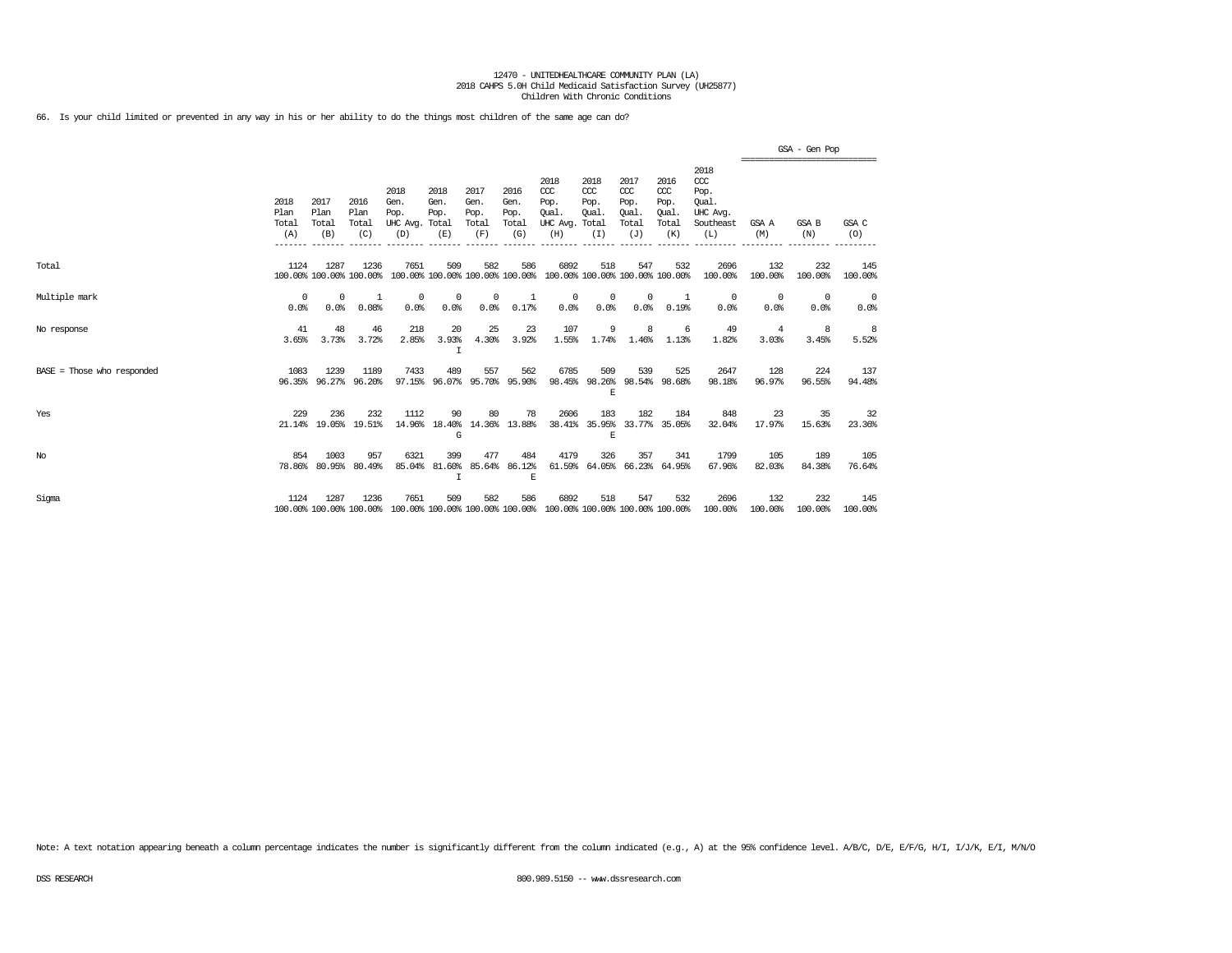### 67. Is this because of any medical, behavioral, or other health condition?

|                              |                              |                              |                                 |                                                                                         |                                        |                                      |                                      |                                                 |                                              |                                                   |                                              |                                                              |                    | GSA - Gen Pop                                    |                |
|------------------------------|------------------------------|------------------------------|---------------------------------|-----------------------------------------------------------------------------------------|----------------------------------------|--------------------------------------|--------------------------------------|-------------------------------------------------|----------------------------------------------|---------------------------------------------------|----------------------------------------------|--------------------------------------------------------------|--------------------|--------------------------------------------------|----------------|
|                              | 2018<br>Plan<br>Total<br>(A) | 2017<br>Plan<br>Total<br>(B) | 2016<br>Plan<br>Total<br>(C)    | 2018<br>Gen.<br>Pop.<br>UHC Avg. Total<br>(D)                                           | 2018<br>Gen.<br>Pop.<br>(E)            | 2017<br>Gen.<br>Pop.<br>Total<br>(F) | 2016<br>Gen.<br>Pop.<br>Total<br>(G) | 2018<br>CCC<br>Pop.<br>Oual.<br>UHC Avg.<br>(H) | 2018<br>ccc<br>Pop.<br>Oual.<br>Total<br>(I) | 2017<br>$\alpha$<br>Pop.<br>Qual.<br>Total<br>(J) | 2016<br>ccc<br>Pop.<br>Qual.<br>Total<br>(K) | 2018<br>ccc<br>Pop.<br>Oual.<br>UHC Avg.<br>Southeast<br>(L) | GSA A<br>(M)       | ================================<br>GSA B<br>(N) | GSA C<br>(O)   |
| Total                        | 1124                         | 1287                         | 1236<br>100.00% 100.00% 100.00% | 7651                                                                                    | 509<br>100.00% 100.00% 100.00% 100.00% | 582                                  | 586                                  | 6892<br>100.00% 100.00% 100.00% 100.00%         | 518                                          | 547                                               | 532                                          | 2696<br>100.00%                                              | 132<br>100.00%     | 232<br>100.00%                                   | 145<br>100.00% |
| Multiple mark                | 0<br>0.0%                    | $\Omega$<br>0.0%             | 0<br>0.0%                       | 0<br>0.0%                                                                               | $\Omega$<br>0.0%                       | $\Omega$<br>0.0%                     | 0<br>0.0%                            | 0<br>0.0%                                       | 0<br>0.0%                                    | $^{\circ}$<br>0.0%                                | $\Omega$<br>0.0%                             | 0<br>0.0%                                                    | $^{\circ}$<br>0.0% | $\Omega$<br>0.0%                                 | 0<br>0.0%      |
| No response                  | 46<br>4.09%                  | 56<br>4.35%                  | 52<br>4.21%                     | 258<br>3.37%                                                                            | 24<br>4.72%<br>I                       | 29<br>4.98%                          | 27<br>4.61%                          | 145<br>2.10%                                    | 11<br>2.12%                                  | 9<br>1.65%                                        | 8<br>1.50%                                   | 66<br>2.45%                                                  | 5<br>3.79%         | 9<br>3.88%                                       | 10<br>6.90%    |
| Appropriately skipped        | 854<br>75.98%                | 1003                         | 957<br>77.93% 77.43%            | 6321<br>82.62%<br>E                                                                     | 399<br>78.39%<br>I                     | 477                                  | 484<br>81.96% 82.59%                 | 4179                                            | 326                                          | 357                                               | 341<br>60.64% 62.93% 65.27% 64.10%           | 1799<br>66.73%                                               | 105<br>79.55%      | 189<br>81.47%<br>$\Omega$                        | 105<br>72.41%  |
| $BASE = Those who responded$ | 224                          | 228<br>19.93% 17.72%         | 227<br>18.37%                   | 1072                                                                                    | 86<br>14.01% 16.90% 13.06% 12.80%      | 76                                   | 75                                   | 2568                                            | 181<br>37.26% 34.94%<br>E                    | 181                                               | 183<br>33.09% 34.40%                         | 831<br>30.82%                                                | 22<br>16.67%       | 34<br>14.66%                                     | 30<br>20.69%   |
| Yes                          | 168<br>75.00%                | 170<br>74.56%                | 173<br>76.21%                   | 820                                                                                     | 63<br>76.49% 73.26% 68.42% 66.67%      | 52                                   | 50                                   | 2413                                            | 165<br>F.                                    | 165                                               | 169<br>93.96% 91.16% 91.16% 92.35%           | 750<br>90.25%                                                | 16<br>72.73%       | 25<br>73.53%                                     | 22<br>73.33%   |
| No                           | 56                           | 58                           | 54<br>25.00% 25.44% 23.79%      | 252<br>23.51%                                                                           | 23<br>26.74%<br>I                      | 24                                   | 25<br>31.58% 33.33%                  | 155<br>6.04%                                    | 16<br>8.84%                                  | 16<br>8.84%                                       | 14<br>7.65%                                  | 81<br>9.75%                                                  | 6<br>27.27%        | 26.47%                                           | 8<br>26.67%    |
| Sigma                        | 1124                         | 1287                         | 1236                            | 7651<br>100.00% 100.00% 100.00% 100.00% 100.00% 100.00% 100.00% 100.00% 100.00% 100.00% | 509                                    | 582                                  | 586                                  | 6892                                            | 518                                          | 547                                               | 532                                          | 2696<br>100.00%                                              | 132<br>100.00%     | 232<br>100.00%                                   | 145<br>100.00% |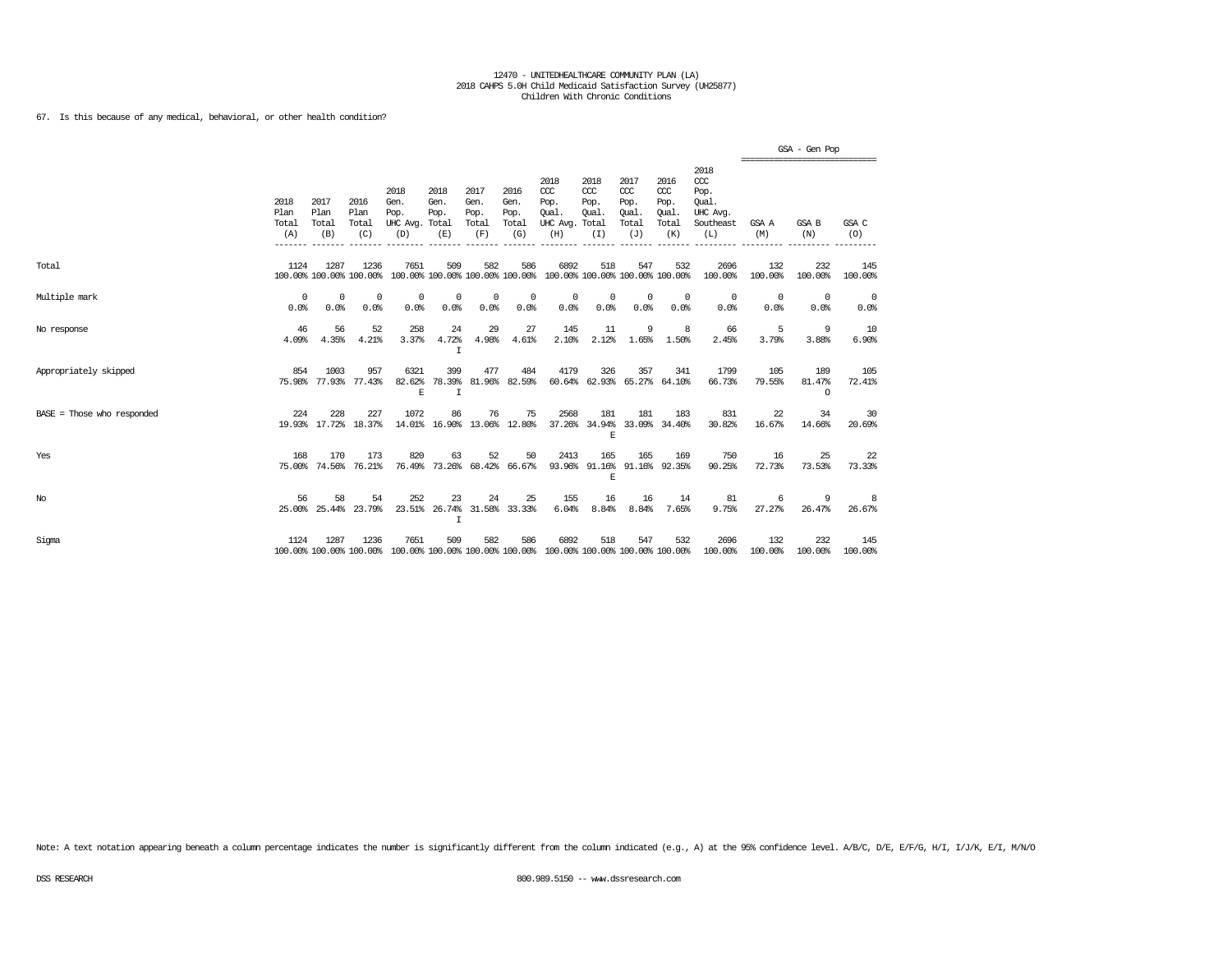68. Is this a condition that has lasted or is expected to last for at least 12 months?

|                            |                              |                              |                                 |                                                                                                 |                                   |                                      |                                      |                                                                         |                                     |                                                   |                                              |                                                                   | ================================ | GSA - Gen Pop      |                    |
|----------------------------|------------------------------|------------------------------|---------------------------------|-------------------------------------------------------------------------------------------------|-----------------------------------|--------------------------------------|--------------------------------------|-------------------------------------------------------------------------|-------------------------------------|---------------------------------------------------|----------------------------------------------|-------------------------------------------------------------------|----------------------------------|--------------------|--------------------|
|                            | 2018<br>Plan<br>Total<br>(A) | 2017<br>Plan<br>Total<br>(B) | 2016<br>Plan<br>Total<br>(C)    | 2018<br>Gen.<br>Pop.<br>UHC Avg. Total<br>(D)                                                   | 2018<br>Gen.<br>Pop.<br>(E)       | 2017<br>Gen.<br>Pop.<br>Total<br>(F) | 2016<br>Gen.<br>Pop.<br>Total<br>(G) | 2018<br>CCC<br>Pop.<br>Oual.<br>UHC Avg. Total<br>(H)                   | 2018<br>ccc<br>Pop.<br>Qual.<br>(I) | 2017<br>$\alpha$<br>Pop.<br>Oual.<br>Total<br>(J) | 2016<br>ccc<br>Pop.<br>Qual.<br>Total<br>(K) | 2018<br>$\alpha$<br>Pop.<br>Oual.<br>UHC Avg.<br>Southeast<br>(L) | GSA A<br>(M)                     | GSA B<br>(N)       | GSA C<br>(O)       |
| Total                      | 1124                         | 1287                         | 1236<br>100.00% 100.00% 100.00% | 7651                                                                                            | 509                               | 582                                  | 586                                  | 6892<br>100.00% 100.00% 100.00% 100.00% 100.00% 100.00% 100.00% 100.00% | 518                                 | 547                                               | 532                                          | 2696<br>100.00%                                                   | 132<br>100.00%                   | 232<br>100.00%     | 145<br>100.00%     |
| Multiple mark              | $\Omega$<br>0.0%             | $\Omega$<br>0.0%             | 0<br>0.0%                       | 0<br>0.0%                                                                                       | 0<br>0.0%                         | $^{\circ}$<br>0.0%                   | 0<br>0.0%                            | $^{\circ}$<br>0.0%                                                      | 0<br>0.0%                           | $^{\circ}$<br>0.0%                                | $^{\circ}$<br>0.0%                           | $^{\circ}$<br>0.0%                                                | $^{\circ}$<br>0.0%               | $^{\circ}$<br>0.0% | $^{\circ}$<br>0.0% |
| No response                | 49<br>4.36%                  | 60<br>4.66%                  | 54<br>4.37%                     | 267<br>3.49%                                                                                    | 25<br>4.91%<br>I                  | 30<br>5.15%                          | 27<br>4.61%                          | 165<br>2.39%                                                            | 13<br>2.51%                         | 11<br>2.01%                                       | 10<br>1.88%                                  | -73<br>2.71%                                                      | 5<br>3.79%                       | 10<br>4.31%        | 10<br>6.90%        |
| Appropriately skipped      | 910                          | 1061<br>80.96% 82.44%        | 1011<br>81.80%                  | 6573<br>85.91%                                                                                  | 422<br>82.91%<br>$\mathsf{T}$     | 501                                  | 509<br>86.08% 86.86%                 | 4334                                                                    | 342                                 | 373                                               | 355<br>62.88% 66.02% 68.19% 66.73%           | 1880<br>69.73%                                                    | 111<br>84.09%                    | 198<br>85.34%      | 113<br>77.93%      |
| BASE = Those who responded | 165                          | 166                          | 171<br>14.68% 12.90% 13.83%     | 811                                                                                             | 62<br>10.60% 12.18%<br>G          | 51<br>8.76%                          | 50<br>8.53%                          | 2393                                                                    | 163<br>E                            | 163                                               | 167<br>34.72% 31.47% 29.80% 31.39%           | 743<br>27.56%                                                     | 16<br>12.12%                     | 24<br>10.34%       | 22<br>15.17%       |
| Yes                        | 158                          | 163<br>95.76% 98.19%         | 162<br>94.74%                   | 789                                                                                             | 58<br>97.29% 93.55% 96.08% 98.00% | 49                                   | 49                                   | 2368                                                                    | 158                                 | 163<br>IK                                         | 162<br>98.96% 96.93% 100.00% 97.01%          | 733<br>98.65%                                                     | 16<br>100.00%                    | 22<br>91.67%       | -20<br>90.91%      |
| $_{\mathrm{No}}$           | 7<br>4.24%                   | 3<br>$1.81\%$                | 9<br>5.26%                      | 22<br>2.71%                                                                                     | 4<br>6.45%                        | 2<br>3.92%                           | 1<br>2.00%                           | 25<br>1.04%                                                             | 5<br>3.07%<br>J                     | $^{\circ}$<br>0.0%                                | 5<br>2.99%<br>J                              | 10<br>1.35%                                                       | $\circ$<br>0.0%                  | 2<br>8.33%         | -2<br>9.09%        |
| Sigma                      | 1124                         | 1287                         | 1236                            | 7651<br>100.00% 100.00% 100.00% 100.00% 100.00% 100.00% 100.00% 100.00% 100.00% 100.00% 100.00% | 509                               | 582                                  | 586                                  | 6892                                                                    | 518                                 | 547                                               | 532                                          | 2696<br>100.00%                                                   | 132<br>100.00%                   | 232<br>100.00%     | 145<br>100.00%     |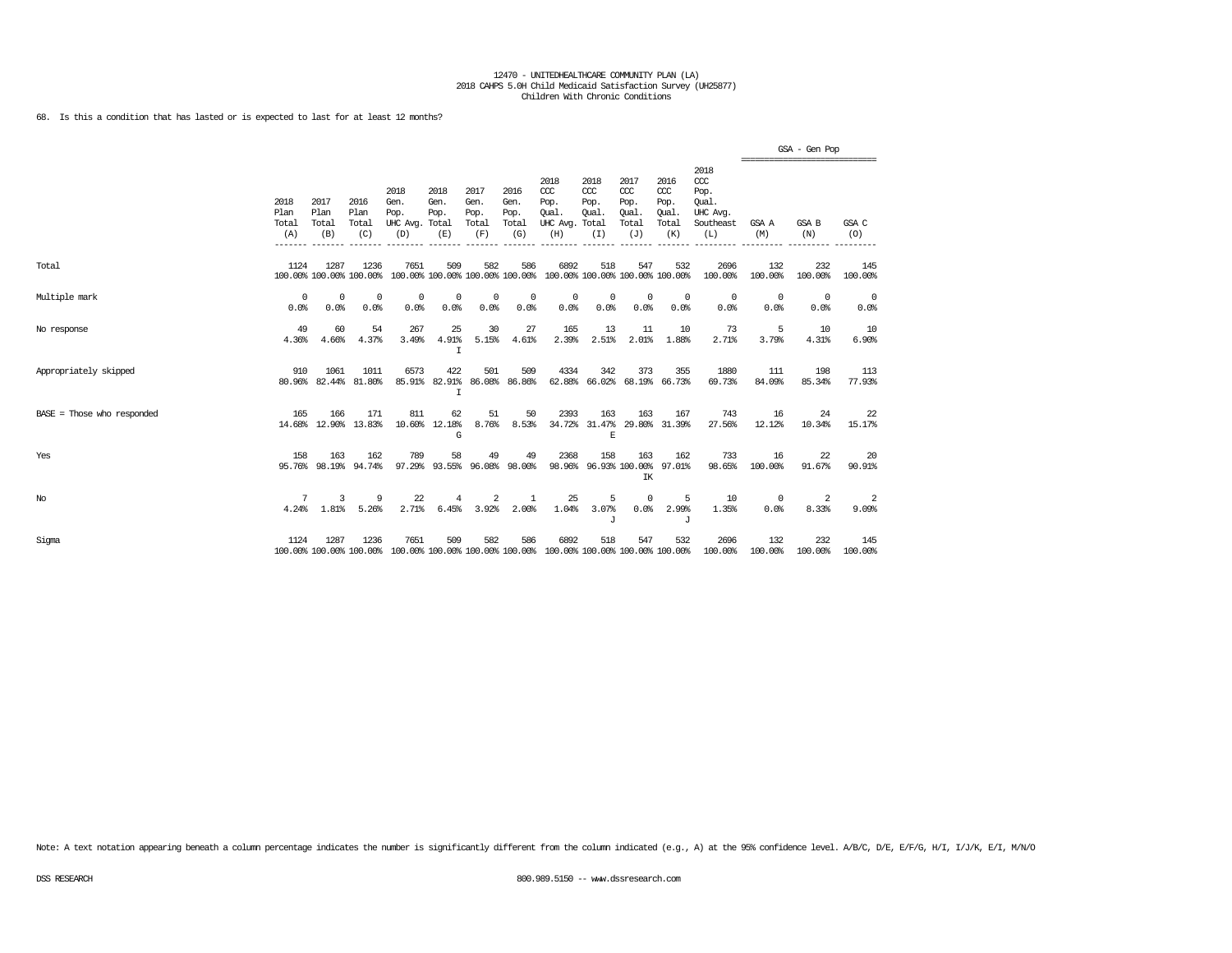69. Does your child need or get special therapy such as physical, occupational, or speech therapy?

|                            |                              |                              |                                 |                                         |                                        |                                      |                                      |                                                                                         |                                              |                                              |                                              |                                                                   |                | GSA - Gen Pop<br>--------------------------- |                |
|----------------------------|------------------------------|------------------------------|---------------------------------|-----------------------------------------|----------------------------------------|--------------------------------------|--------------------------------------|-----------------------------------------------------------------------------------------|----------------------------------------------|----------------------------------------------|----------------------------------------------|-------------------------------------------------------------------|----------------|----------------------------------------------|----------------|
|                            | 2018<br>Plan<br>Total<br>(A) | 2017<br>Plan<br>Total<br>(B) | 2016<br>Plan<br>Total<br>(C)    | 2018<br>Gen.<br>Pop.<br>UHC Avg.<br>(D) | 2018<br>Gen.<br>Pop.<br>Total<br>(E)   | 2017<br>Gen.<br>Pop.<br>Total<br>(F) | 2016<br>Gen.<br>Pop.<br>Total<br>(G) | 2018<br>$CC$<br>Pop.<br>Oual.<br>UHC Avg.<br>(H)                                        | 2018<br>ccc<br>Pop.<br>Oual.<br>Total<br>(I) | 2017<br>ccc<br>Pop.<br>Oual.<br>Total<br>(J) | 2016<br>ccc<br>Pop.<br>Oual.<br>Total<br>(K) | 2018<br>$\alpha$<br>Pop.<br>Oual.<br>UHC Avg.<br>Southeast<br>(L) | GSA A<br>(M)   | <b>GSA B</b><br>(N)                          | GSA C<br>(0)   |
| Total                      | 1124                         | 1287                         | 1236<br>100.00% 100.00% 100.00% | 7651                                    | 509<br>100.00% 100.00% 100.00% 100.00% | 582                                  | 586                                  | 6892<br>100.00% 100.00% 100.00% 100.00%                                                 | 518                                          | 547                                          | 532                                          | 2696<br>100.00%                                                   | 132<br>100.00% | 232<br>100.00%                               | 145<br>100.00% |
| Multiple mark              | 0<br>0.0%                    | $^{\circ}$<br>0.0%           | $^{\circ}$<br>0.0%              | $^{\circ}$<br>0.0%                      | 0<br>0.0%                              | $\circ$<br>0.0%                      | 0<br>0.0%                            | 0<br>0.0%                                                                               | $^{\circ}$<br>0.0%                           | 0<br>0.0%                                    | $^{\circ}$<br>0.0%                           | $^{\circ}$<br>0.0%                                                | 0<br>0.0%      | $^{\circ}$<br>0.0%                           | 0<br>0.0%      |
| No response                | 40<br>3.56%                  | 40<br>3.11%                  | 48<br>3.88%                     | 195<br>2.55%                            | 20<br>3.93%<br>Ι                       | 22<br>3.78%                          | 22<br>3.75%                          | 72<br>1.04%                                                                             | 4<br>0.77%                                   | 5<br>0.91%                                   | 10<br>1.88%                                  | 23<br>0.85%                                                       | -5<br>3.79%    | 7<br>3.02%                                   | -8<br>5.52%    |
| BASE = Those who responded | 1084                         | 1247<br>96.44% 96.89%        | 1188<br>96.12%                  | 7456<br>97.45%                          | 489<br>96.07%                          | 560                                  | 564<br>96.22% 96.25%                 | 6820<br>98.96%                                                                          | 514<br>E                                     | 542                                          | 522<br>99.23% 99.09% 98.12%                  | 2673<br>99.15%                                                    | 127<br>96.21%  | 225<br>96.98%                                | 137<br>94.48%  |
| Yes                        | 167                          | 176<br>15.41% 14.11% 13.22%  | 157                             | 968<br>12.98%                           | 66<br>13.50%<br>F                      | 50<br>8.93%                          | 56<br>9.93%                          | 2191<br>32.13%<br>$\top$                                                                | 144<br>28.02%<br>E                           | 143<br>26.38%                                | 134<br>25.67%                                | 644<br>24.09%                                                     | 19<br>14.96%   | 28<br>12.44%                                 | 19<br>13.87%   |
| $_{\mathrm{No}}$           | 917                          | 1071<br>84.59% 85.89%        | 1031<br>86.78%                  | 6488<br>87.02%                          | 423<br>86.50%<br>$\mathbf I$           | 510<br>91.07%<br>$\mathbf E$         | 508<br>90.07%                        | 4629<br>67.87%                                                                          | 370<br>71.98%<br>H                           | 399                                          | 388<br>73.62% 74.33%                         | 2029<br>75.91%                                                    | 108<br>85.04%  | 197<br>87.56%                                | 118<br>86.13%  |
| Sigma                      | 1124                         | 1287                         | 1236                            | 7651                                    | 509                                    | 582                                  | 586                                  | 6892<br>100.00% 100.00% 100.00% 100.00% 100.00% 100.00% 100.00% 100.00% 100.00% 100.00% | 518                                          | 547                                          | 532                                          | 2696<br>100.00%                                                   | 132<br>100.00% | 232<br>100.00%                               | 145<br>100.00% |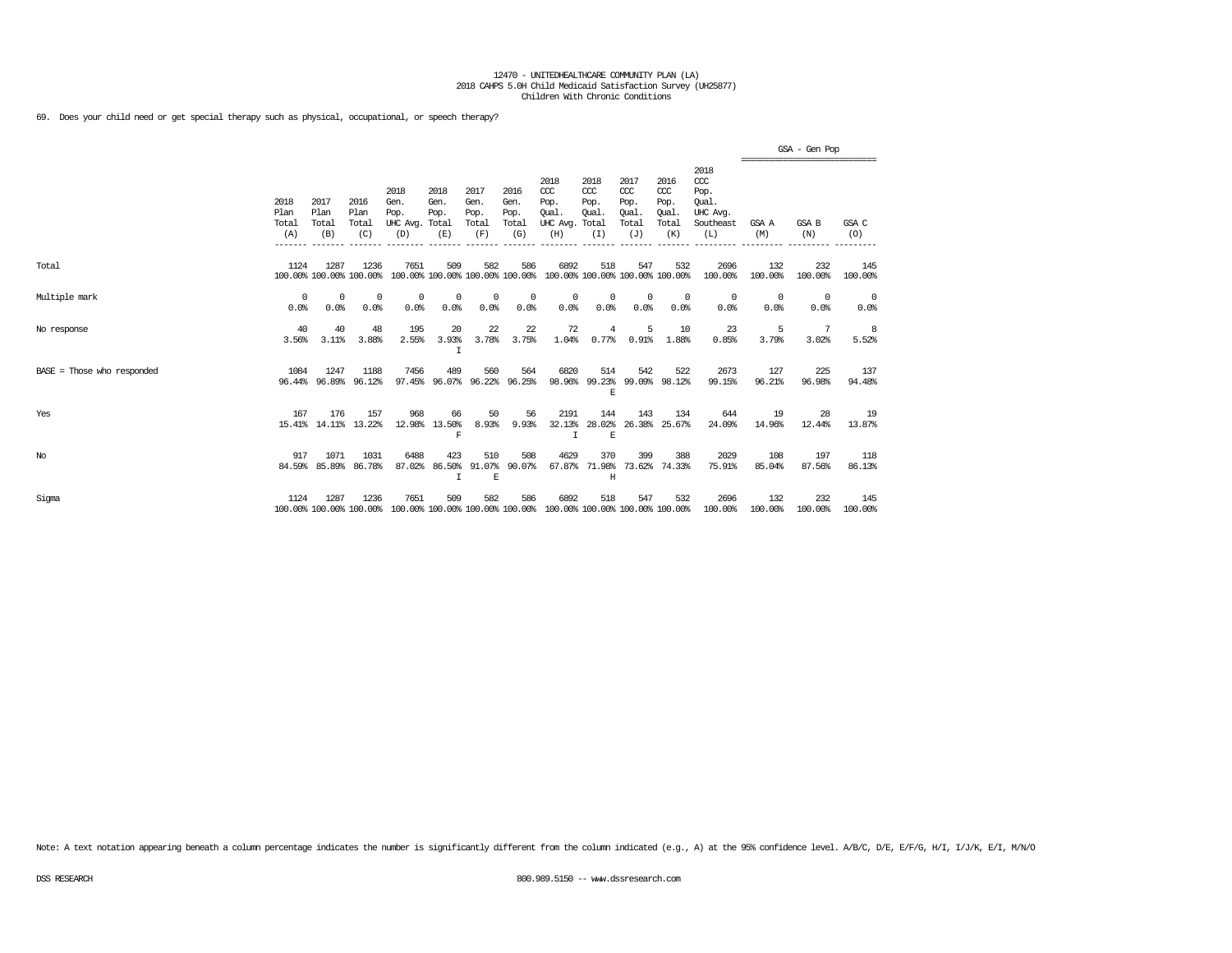70. Is this because of any medical, behavioral, or other health condition?

|                            |                              |                              |                              |                                                                                                 |                                              |                                      |                                      |                                                 |                                              |                                              |                                              |                                                              | ================================ | GSA - Gen Pop      |                         |
|----------------------------|------------------------------|------------------------------|------------------------------|-------------------------------------------------------------------------------------------------|----------------------------------------------|--------------------------------------|--------------------------------------|-------------------------------------------------|----------------------------------------------|----------------------------------------------|----------------------------------------------|--------------------------------------------------------------|----------------------------------|--------------------|-------------------------|
|                            | 2018<br>Plan<br>Total<br>(A) | 2017<br>Plan<br>Total<br>(B) | 2016<br>Plan<br>Total<br>(C) | 2018<br>Gen.<br>Pop.<br>UHC Avg. Total<br>(D)                                                   | 2018<br>Gen.<br>Pop.<br>(E)                  | 2017<br>Gen.<br>Pop.<br>Total<br>(F) | 2016<br>Gen.<br>Pop.<br>Total<br>(G) | 2018<br>CCC<br>Pop.<br>Oual.<br>UHC Avg.<br>(H) | 2018<br>CCC<br>Pop.<br>Oual.<br>Total<br>(I) | 2017<br>ccc<br>Pop.<br>Oual.<br>Total<br>(J) | 2016<br>ccc<br>Pop.<br>Oual.<br>Total<br>(K) | 2018<br>ccc<br>Pop.<br>Oual.<br>UHC Avg.<br>Southeast<br>(L) | GSA A<br>(M)                     | GSA B<br>(N)       | GSA C<br>(O)            |
| Total                      | 1124                         | 1287                         | 1236                         | 7651<br>100.00% 100.00% 100.00% 100.00% 100.00% 100.00% 100.00% 100.00% 100.00% 100.00%         | 509                                          | 582                                  | 586                                  | 6892                                            | 518                                          | 547                                          | 532                                          | 2696<br>100.00%                                              | 132<br>100.00%                   | 232<br>100.00%     | 145<br>100.00%          |
| Multiple mark              | $^{\circ}$<br>0.0%           | $^{\circ}$<br>0.0%           | $^{\circ}$<br>0.0%           | $^{\circ}$<br>0.0%                                                                              | 0<br>0.0%                                    | $^{\circ}$<br>0.0%                   | $^{\circ}$<br>0.0%                   | 0<br>0.0%                                       | 0<br>0.0%                                    | $\mathbf{0}$<br>0.0%                         | $^{\circ}$<br>0.0%                           | 0<br>0.0%                                                    | $\overline{0}$<br>0.0%           | $^{\circ}$<br>0.0% | 0<br>0.0%               |
| No response                | 43<br>3.83%                  | 41<br>3.19%                  | 54<br>4.37%                  | 214<br>2.80%                                                                                    | 22<br>4.32%<br>$\mathsf{T}$                  | 23<br>3.95%                          | 26<br>4.44%                          | 100<br>1.45%                                    | 5<br>0.97%                                   | 6<br>1.10%                                   | 15<br>2.82%<br>TJ                            | 36<br>1.34%                                                  | 5<br>3.79%                       | 9<br>3.88%         | 8<br>5.52%              |
| Appropriately skipped      | 917                          | 1071<br>81.58% 83.22%        | 1031<br>83.41%               | 6488                                                                                            | 423<br>84.80% 83.10% 87.63% 86.69%<br>$\top$ | 510<br>E                             | 508                                  | 4629                                            | 370<br>67.16% 71.43% 72.94% 72.93%<br>Η      | 399                                          | 388                                          | 2029<br>75.26%                                               | 108<br>81.82%                    | 197<br>84.91%      | 118<br>81.38%           |
| BASE = Those who responded | 164                          | 175                          | 151<br>14.59% 13.60% 12.22%  | 949                                                                                             | 64<br>12.40% 12.57%<br>FG                    | 49<br>8.42%                          | 52<br>8.87%                          | 2163                                            | 143<br>E                                     | 142                                          | 129<br>31.38% 27.61% 25.96% 24.25%           | 631<br>23.41%                                                | 19<br>14.39%                     | 26<br>11.21%       | <sup>19</sup><br>13.10% |
| Yes                        | 130                          | 129                          | 120<br>79.27% 73.71% 79.47%  | 716                                                                                             | 50<br>75.45% 78.13% 79.59% 69.23%            | 39                                   | 36                                   | 1973                                            | 128<br>F.                                    | 121                                          | 118<br>91.22% 89.51% 85.21% 91.47%           | 550<br>87.16%                                                | 16<br>84.21%                     | 17<br>65.38%       | 17<br>89.47%            |
| No                         | 34                           | 46<br>20.73% 26.29%          | 31<br>20.53%                 | 233                                                                                             | 14<br>24.55% 21.88% 20.41% 30.77%<br>I       | 10                                   | 16                                   | 190                                             | 15<br>8.78% 10.49% 14.79%                    | 21                                           | 11<br>8.53%                                  | 81<br>12.84%                                                 | 3<br>15.79%                      | 9<br>34.62%        | 2<br>10.53%             |
| Sigma                      | 1124                         | 1287                         | 1236                         | 7651<br>100.00% 100.00% 100.00% 100.00% 100.00% 100.00% 100.00% 100.00% 100.00% 100.00% 100.00% | 509                                          | 582                                  | 586                                  | 6892                                            | 518                                          | 547                                          | 532                                          | 2696<br>100.00%                                              | 132<br>100.00%                   | 232<br>100.00%     | 145<br>100.00%          |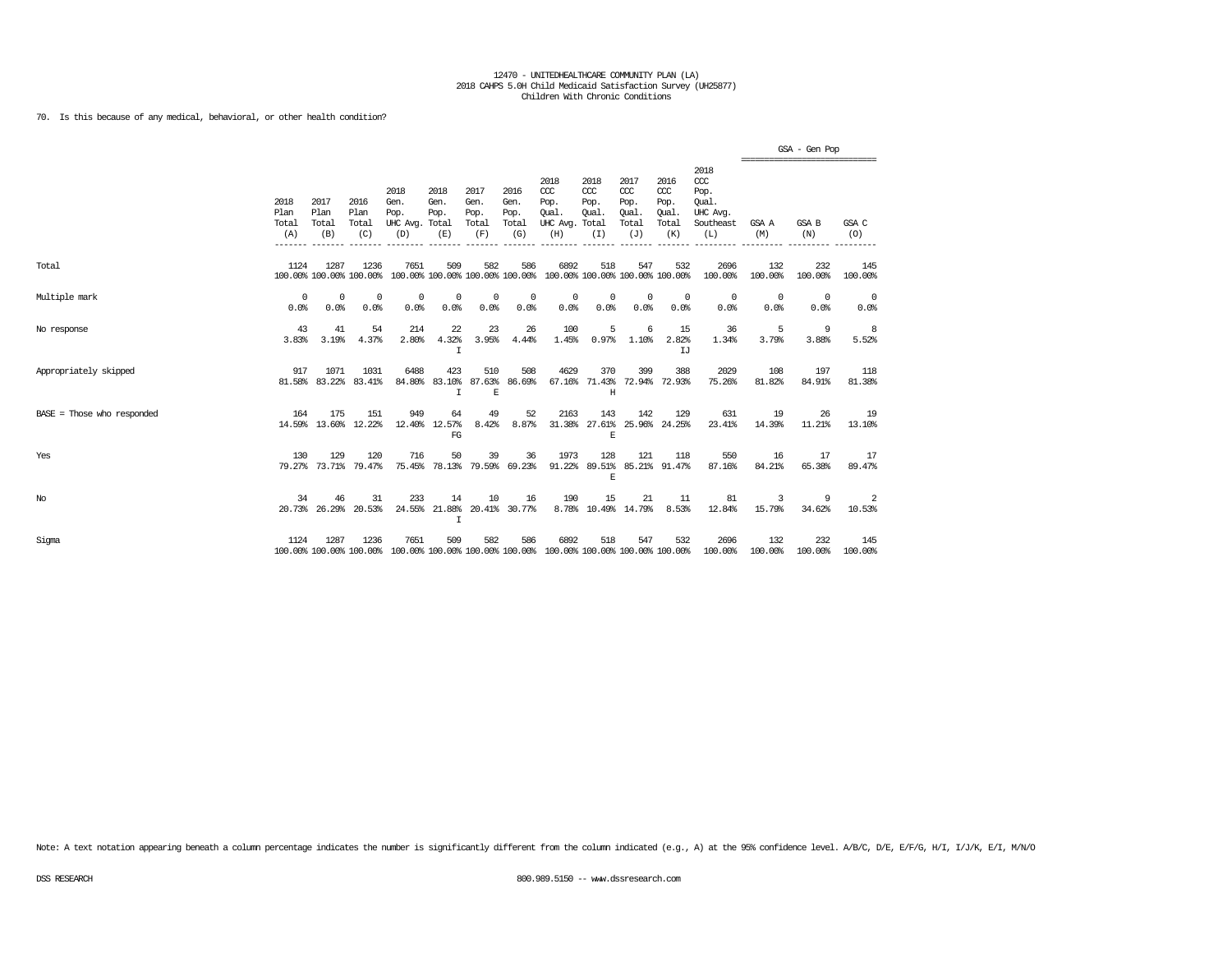71. Is this a condition that has lasted or is expected to last for at least 12 months?

|                              |                              |                              |                              |                                                                                                 |                             |                                      |                                      |                                                       |                                         |                                              |                                              |                                                                 | ================================ | GSA - Gen Pop      |                    |
|------------------------------|------------------------------|------------------------------|------------------------------|-------------------------------------------------------------------------------------------------|-----------------------------|--------------------------------------|--------------------------------------|-------------------------------------------------------|-----------------------------------------|----------------------------------------------|----------------------------------------------|-----------------------------------------------------------------|----------------------------------|--------------------|--------------------|
|                              | 2018<br>Plan<br>Total<br>(A) | 2017<br>Plan<br>Total<br>(B) | 2016<br>Plan<br>Total<br>(C) | 2018<br>Gen.<br>Pop.<br>UHC Avg. Total<br>(D)                                                   | 2018<br>Gen.<br>Pop.<br>(E) | 2017<br>Gen.<br>Pop.<br>Total<br>(F) | 2016<br>Gen.<br>Pop.<br>Total<br>(G) | 2018<br>CCC<br>Pop.<br>Oual.<br>UHC Avg. Total<br>(H) | 2018<br>CCC<br>Pop.<br>Oual.<br>(I)     | 2017<br>ccc<br>Pop.<br>Oual.<br>Total<br>(J) | 2016<br>ccc<br>Pop.<br>Oual.<br>Total<br>(K) | 2018<br>$\csc$<br>Pop.<br>Oual.<br>UHC Avg.<br>Southeast<br>(L) | GSA A<br>(M)                     | GSA B<br>(N)       | GSA C<br>(O)       |
| Total                        | 1124                         | 1287                         | 1236                         | 7651<br>100.00% 100.00% 100.00% 100.00% 100.00% 100.00% 100.00% 100.00% 100.00% 100.00%         | 509                         | 582                                  | 586                                  | 6892                                                  | 518                                     | 547                                          | 532                                          | 2696<br>100.00%                                                 | 132<br>100.00%                   | 232<br>100.00%     | 145<br>100.00%     |
| Multiple mark                | $\Omega$<br>0.0%             | $\Omega$<br>0.0%             | $\Omega$<br>0.0%             | 0<br>0.0%                                                                                       | 0<br>0.0%                   | $^{\circ}$<br>0.0%                   | 0<br>0.0%                            | $^{\circ}$<br>0.0%                                    | 0<br>0.0%                               | $^{\circ}$<br>0.0%                           | $^{\circ}$<br>0.0%                           | $^{\circ}$<br>0.0%                                              | $^{\circ}$<br>0.0%               | $^{\circ}$<br>0.0% | $^{\circ}$<br>0.0% |
| No response                  | 45<br>4.00%                  | 43<br>3.34%                  | 56<br>4.53%                  | 224<br>2.93%                                                                                    | 23<br>4.52%<br>I            | 25<br>4.30%                          | 26<br>4.44%                          | 114<br>1.65%                                          | 6<br>1.16%                              | 6<br>1.10%                                   | 17<br>3.20%<br>TJ.                           | 42<br>1.56%                                                     | 5<br>3.79%                       | 10<br>4.31%        | 8<br>5.52%         |
| Appropriately skipped        | 951                          | 1117<br>84.61% 86.79%        | 1062<br>85.92%               | 6721<br>87.84%                                                                                  | 437<br>85.85%<br>T          | 520                                  | 524<br>89.35% 89.42%                 | 4819                                                  | 385<br>69.92% 74.32% 76.78% 75.00%<br>Ħ | 420                                          | 399                                          | 2110<br>78.26%                                                  | 111<br>84.09%                    | 206<br>88.79%      | 120<br>82.76%      |
| $BASE = Those who responded$ | 128<br>11.39%                | 127<br>9.87%                 | 118<br>9.55%                 | 706<br>9.23%                                                                                    | 49<br>9.63%<br>FG           | 37<br>6.36%                          | 36<br>6.14%                          | 1959<br>$\mathbf{I}$                                  | 127<br>$\,$ E                           | 121                                          | 116<br>28.42% 24.52% 22.12% 21.80%           | 544<br>20.18%                                                   | 16<br>12.12%                     | 16<br>6.90%        | 17<br>11.72%       |
| Yes                          | 124                          | 119<br>96.88% 93.70%         | 112<br>94.92%                | 666                                                                                             | 45<br>94.33% 91.84%         | 33                                   | 36<br>89.19% 100.00%<br>EF           | 1911                                                  | 124                                     | 119                                          | 112<br>97.55% 97.64% 98.35% 96.55%           | 528<br>97.06%                                                   | 15<br>93.75%                     | 15<br>93.75%       | 15<br>88.24%       |
| No                           | $\overline{4}$<br>3.13%      | 8<br>6.30%                   | 6<br>5.08%                   | 40<br>5.67%                                                                                     | 4<br>G                      | 4<br>8.16% 10.81%<br>G               | $^{\circ}$<br>0.0%                   | 48<br>2.45%                                           | 3                                       | 2<br>2.36% 1.65%                             | $\overline{4}$<br>3.45%                      | 16<br>2.94%                                                     | -1<br>6.25%                      | -1<br>6.25%        | 2<br>11.76%        |
| Sigma                        | 1124                         | 1287                         | 1236                         | 7651<br>100.00% 100.00% 100.00% 100.00% 100.00% 100.00% 100.00% 100.00% 100.00% 100.00% 100.00% | 509                         | 582                                  | 586                                  | 6892                                                  | 518                                     | 547                                          | 532                                          | 2696<br>100.00%                                                 | 132<br>100.00%                   | 232<br>100.00%     | 145<br>100.00%     |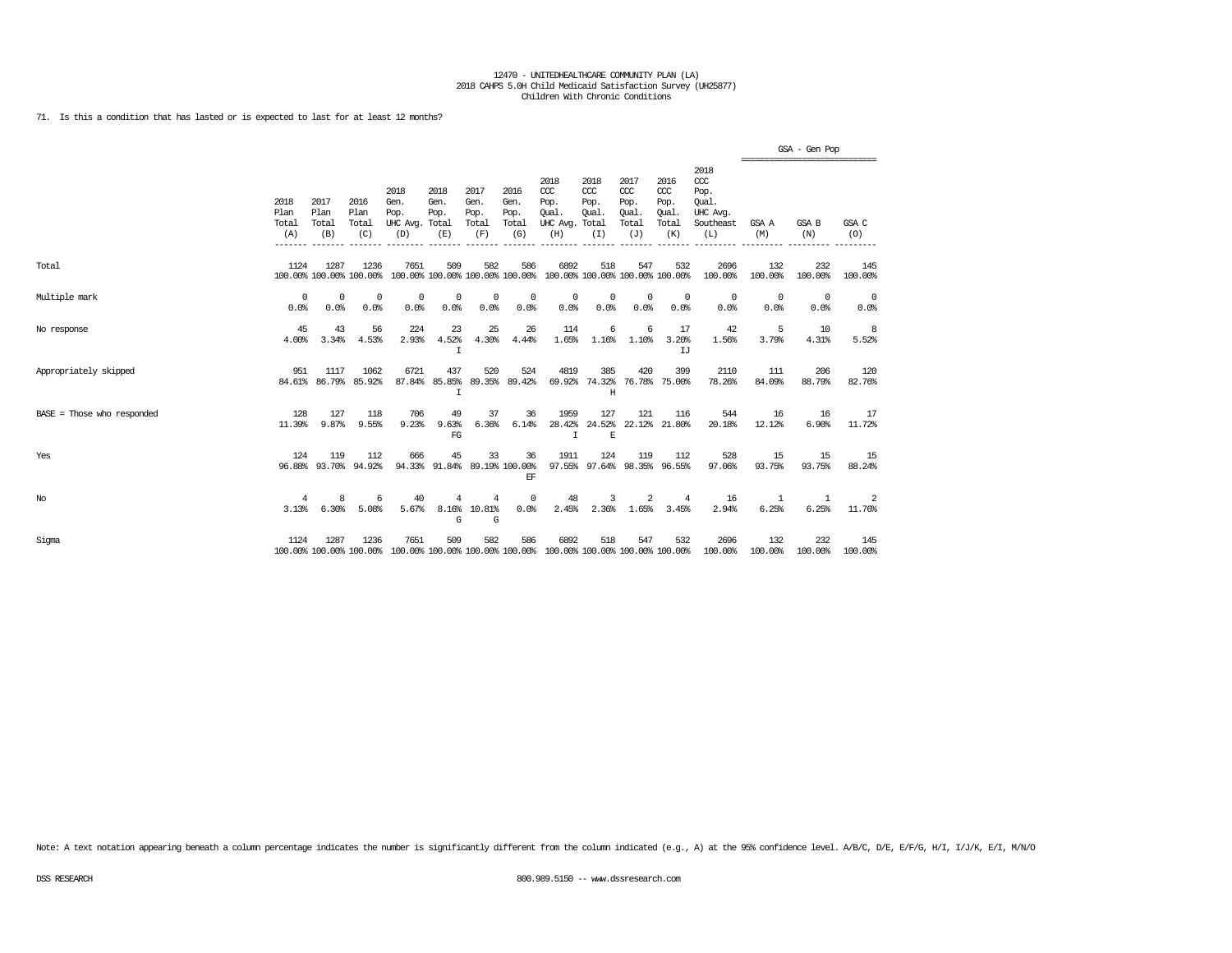72. Does your child have any kind of emotional, developmental, or behavioral problem for which he or she needs or gets treatment or counseling?

|                            |                              |                              |                                 |                                         |                                        |                                      |                                      |                                                                         |                                              |                                                   |                                              |                                                              |                        | GSA - Gen Pop<br>================================ |                        |
|----------------------------|------------------------------|------------------------------|---------------------------------|-----------------------------------------|----------------------------------------|--------------------------------------|--------------------------------------|-------------------------------------------------------------------------|----------------------------------------------|---------------------------------------------------|----------------------------------------------|--------------------------------------------------------------|------------------------|---------------------------------------------------|------------------------|
|                            | 2018<br>Plan<br>Total<br>(A) | 2017<br>Plan<br>Total<br>(B) | 2016<br>Plan<br>Total<br>(C)    | 2018<br>Gen.<br>Pop.<br>UHC Avg.<br>(D) | 2018<br>Gen.<br>Pop.<br>Total<br>(E)   | 2017<br>Gen.<br>Pop.<br>Total<br>(F) | 2016<br>Gen.<br>Pop.<br>Total<br>(G) | 2018<br>$CC$<br>Pop.<br>Oual.<br>UHC Avg.<br>(H)                        | 2018<br>CCC<br>Pop.<br>Oual.<br>Total<br>(I) | 2017<br>$\alpha$<br>Pop.<br>Oual.<br>Total<br>(J) | 2016<br>ccc<br>Pop.<br>Oual.<br>Total<br>(K) | 2018<br>ccc<br>Pop.<br>Oual.<br>UHC Avg.<br>Southeast<br>(L) | GSA A<br>(M)           | GSA B<br>(N)                                      | GSA C<br>(O)           |
| Total                      | 1124                         | 1287                         | 1236<br>100.00% 100.00% 100.00% | 7651                                    | 509<br>100.00% 100.00% 100.00% 100.00% | 582                                  | 586                                  | 6892<br>100.00% 100.00% 100.00% 100.00%                                 | 518                                          | 547                                               | 532                                          | 2696<br>100.00%                                              | 132<br>100.00%         | 232<br>100.00%                                    | 145<br>100.00%         |
| Multiple mark              | 0<br>0.0%                    | $^{\circ}$<br>0.0%           | $^{\circ}$<br>0.0%              | $^{\circ}$<br>0.0%                      | 0<br>0.0%                              | $^{\circ}$<br>0.0%                   | $^{\circ}$<br>0.0%                   | $^{\circ}$<br>0.0%                                                      | 0<br>0.0%                                    | $\mathbf{0}$<br>0.0%                              | $\Omega$<br>0.0%                             | $^{\circ}$<br>0.0%                                           | $\overline{0}$<br>0.0% | $^{\circ}$<br>0.0%                                | $\overline{0}$<br>0.0% |
| No response                | 46<br>4.09%                  | 43<br>3.34%                  | 46<br>3.72%                     | 236<br>3.08%                            | 25<br>4.91%<br>I                       | 24<br>4.12%                          | 19<br>3.24%                          | 105<br>1.52%                                                            | 5<br>0.97%                                   | 8<br>1.46%                                        | -6<br>1.13%                                  | 33<br>1.22%                                                  | 6<br>4.55%             | 9<br>3.88%                                        | 10<br>6.90%            |
| BASE = Those who responded | 1078                         | 1244<br>95.91% 96.66%        | 1190<br>96.28%                  | 7415<br>96.92%                          | 484                                    | 558                                  | 567<br>95.09% 95.88% 96.76%          | 6787                                                                    | 513<br>E                                     | 539                                               | 526<br>98.48% 99.03% 98.54% 98.87%           | 2663<br>98.78%                                               | 126<br>95.45%          | 223<br>96.12%                                     | 135<br>93.10%          |
| Yes                        | 306<br>28.39%<br>C           | 323<br>25.96%                | 270<br>22.69%                   | 1333<br>17.98%                          | 100                                    | 90                                   | 98<br>20.66% 16.13% 17.28%           | 3836<br>56.52%                                                          | 287<br>55.95%<br>KE                          | 301<br>55.84%<br>K                                | 254<br>48.29%                                | 1338<br>50.24%                                               | 28<br>22.22%           | 39<br>17.49%                                      | 33<br>24.44%           |
| $_{\mathrm{No}}$           | 772                          | 921<br>71.61% 74.04%         | 920<br>77.31%<br>$\mathbb{A}$   | 6082<br>82.02%                          | 384<br>79.34%<br>$\top$                | 468                                  | 469<br>83.87% 82.72%                 | 2951                                                                    | 226                                          | 238                                               | 272<br>43.48% 44.05% 44.16% 51.71%<br>IJ     | 1325<br>49.76%                                               | 98<br>77.78%           | 184<br>82.51%                                     | 102<br>75.56%          |
| Sigma                      | 1124                         | 1287                         | 1236<br>100.00% 100.00% 100.00% | 7651                                    | 509                                    | 582                                  | 586                                  | 6892<br>100.00% 100.00% 100.00% 100.00% 100.00% 100.00% 100.00% 100.00% | 518                                          | 547                                               | 532                                          | 2696<br>100.00%                                              | 132<br>100.00%         | 232<br>100.00%                                    | 145<br>100.00%         |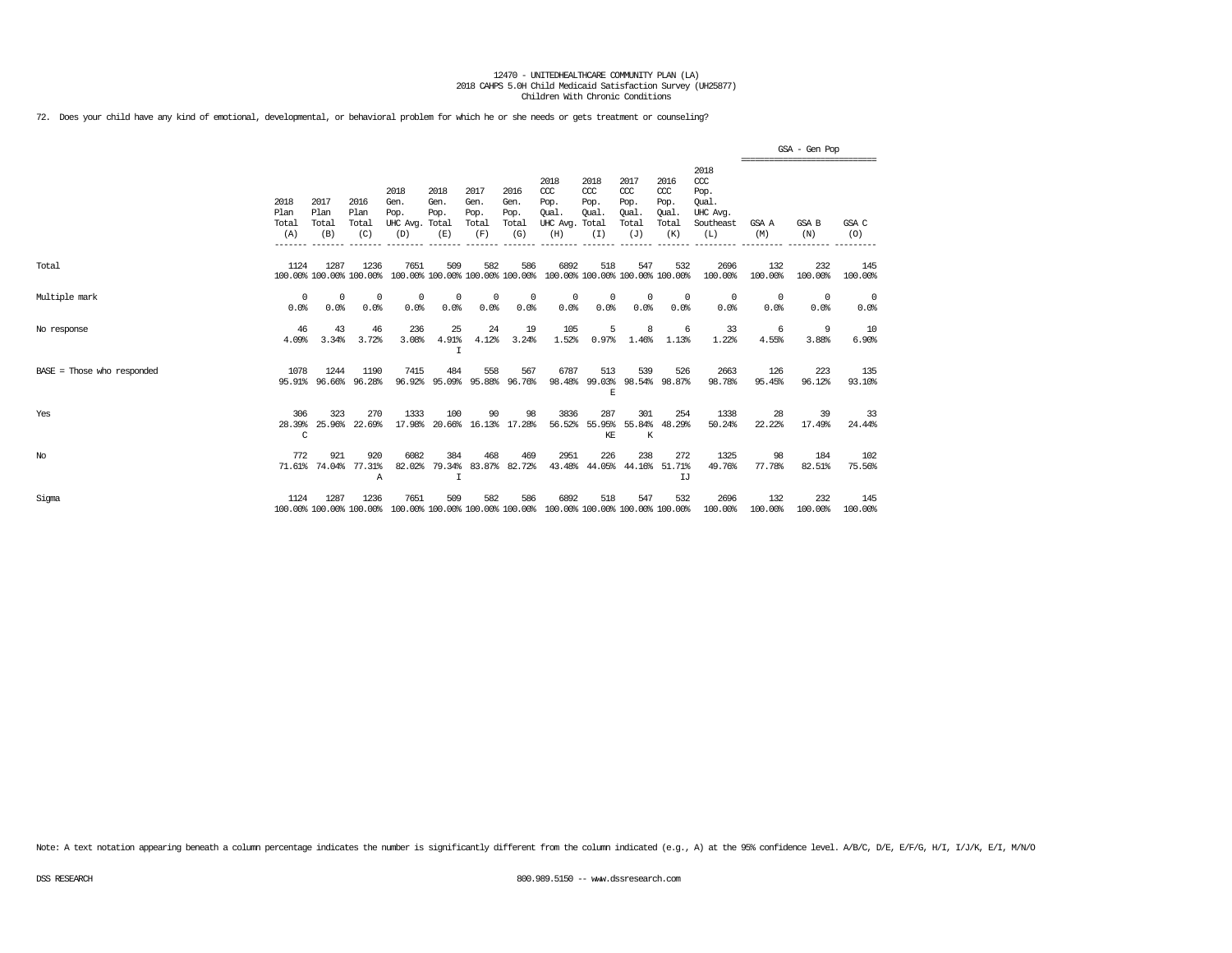73. Has this problem lasted or is it expected to last for at least 12 months?

|                            |                              |                              |                                 |                                               |                                   |                                      |                                      |                                                                                         |                                               |                                                   |                                              |                                                                   |                                                  | $GSA - Gen Poo$    |                    |
|----------------------------|------------------------------|------------------------------|---------------------------------|-----------------------------------------------|-----------------------------------|--------------------------------------|--------------------------------------|-----------------------------------------------------------------------------------------|-----------------------------------------------|---------------------------------------------------|----------------------------------------------|-------------------------------------------------------------------|--------------------------------------------------|--------------------|--------------------|
|                            | 2018<br>Plan<br>Total<br>(A) | 2017<br>Plan<br>Total<br>(B) | 2016<br>Plan<br>Total<br>(C)    | 2018<br>Gen.<br>Pop.<br>UHC Avg. Total<br>(D) | 2018<br>Gen.<br>Pop.<br>(E)       | 2017<br>Gen.<br>Pop.<br>Total<br>(F) | 2016<br>Gen.<br>Pop.<br>Total<br>(G) | 2018<br>CCC<br>Pop.<br>Oual.<br>UHC Avg.<br>(H)                                         | 2018<br>$CC$<br>Pop.<br>Oual.<br>Total<br>(I) | 2017<br>$\alpha$<br>Pop.<br>Oual.<br>Total<br>(J) | 2016<br>ccc<br>Pop.<br>Oual.<br>Total<br>(K) | 2018<br>$\alpha$<br>Pop.<br>Oual.<br>UHC Avg.<br>Southeast<br>(L) | ================================<br>GSA A<br>(M) | GSA B<br>(N)       | GSA C<br>(0)       |
| Total                      | 1124                         | 1287                         | 1236<br>100.00% 100.00% 100.00% | 7651                                          | 509                               | 582                                  | 586                                  | 6892<br>100.00% 100.00% 100.00% 100.00% 100.00% 100.00% 100.00% 100.00%                 | 518                                           | 547                                               | 532                                          | 2696<br>100.00%                                                   | 132<br>100.00%                                   | 232<br>100.00%     | 145<br>100.00%     |
| Multiple mark              | $^{\circ}$<br>0.0%           | $^{\circ}$<br>0.0%           | $^{\circ}$<br>0.0%              | $^{\circ}$<br>0.0%                            | $\Omega$<br>0.0%                  | $^{\circ}$<br>0.0%                   | $^{\circ}$<br>0.0%                   | $^{\circ}$<br>0.0%                                                                      | $^{\circ}$<br>0.0%                            | $^{\circ}$<br>0.0%                                | $^{\circ}$<br>0.0%                           | $^{\circ}$<br>0.0%                                                | $\overline{0}$<br>0.0%                           | $^{\circ}$<br>0.0% | $^{\circ}$<br>0.0% |
| No response                | 61<br>5.43%                  | 61<br>4.74%                  | 58<br>4.69%                     | 295<br>3.86%                                  | 30<br>5.89%<br>I                  | 29<br>4.98%                          | 27<br>4.61%                          | 187<br>2.71%                                                                            | 13<br>2.51%                                   | 20<br>3.66%                                       | 11<br>2.07%                                  | 69<br>2.56%                                                       | -6<br>4.55%                                      | 12<br>5.17%        | 12<br>8.28%        |
| Appropriately skipped      | 772                          | 921<br>68.68% 71.56%         | 920<br>74.43%<br>Α              | 6082<br>79.49%<br>$\mathbb E$                 | 384<br>75.44%<br>I                | 468<br>$\mathbf E$                   | 469<br>80.41% 80.03%                 | 2951                                                                                    | 226<br>42.82% 43.63% 43.51% 51.13%            | 238                                               | 272<br>IJ                                    | 1325<br>49.15%                                                    | 98<br>74.24%                                     | 184<br>79.31%      | 102<br>70.34%      |
| BASE = Those who responded | 291<br>C                     | 305                          | 258<br>25.89% 23.70% 20.87%     | 1274                                          | 95<br>16.65% 18.66% 14.60% 15.36% | 85                                   | 90                                   | 3754                                                                                    | 279<br>54.47% 53.86% 52.83% 46.80%<br>KE      | 289<br>$\rm K$                                    | 249                                          | 1302<br>48.29%                                                    | 28<br>21.21%                                     | 36<br>15.52%       | -31<br>21.38%      |
| Yes                        | 266                          | 281                          | 238<br>91.41% 92.13% 92.25%     | 1164                                          | 87<br>91.37% 91.58%               | 79                                   | 83<br>92.94% 92.22%                  | 3650                                                                                    | 266<br>97.23% 95.34% 97.23% 95.58%            | 281                                               | 238                                          | 1257<br>96.54%                                                    | 25<br>89.29%                                     | 34<br>94.44%       | 28<br>90.32%       |
| $_{\mathrm{No}}$           | 25<br>8.59%                  | 24<br>7.87%                  | 20<br>7.75%                     | 110<br>8.63%                                  | 8<br>8.42%                        | 6<br>7.06%                           | 7<br>7.78%                           | 104<br>2.77%                                                                            | 13<br>4.66%                                   | 8<br>2.77%                                        | 11<br>4.42%                                  | 45<br>3.46%                                                       | 3<br>10.71%                                      | 2<br>5.56%         | 3<br>9.68%         |
| Sigma                      | 1124                         | 1287                         | 1236                            | 7651                                          | 509                               | 582                                  | 586                                  | 6892<br>100.00% 100.00% 100.00% 100.00% 100.00% 100.00% 100.00% 100.00% 100.00% 100.00% | 518                                           | 547                                               | 532                                          | 2696<br>100.00%                                                   | 132<br>100.00%                                   | 232<br>100.00%     | 145<br>100.00%     |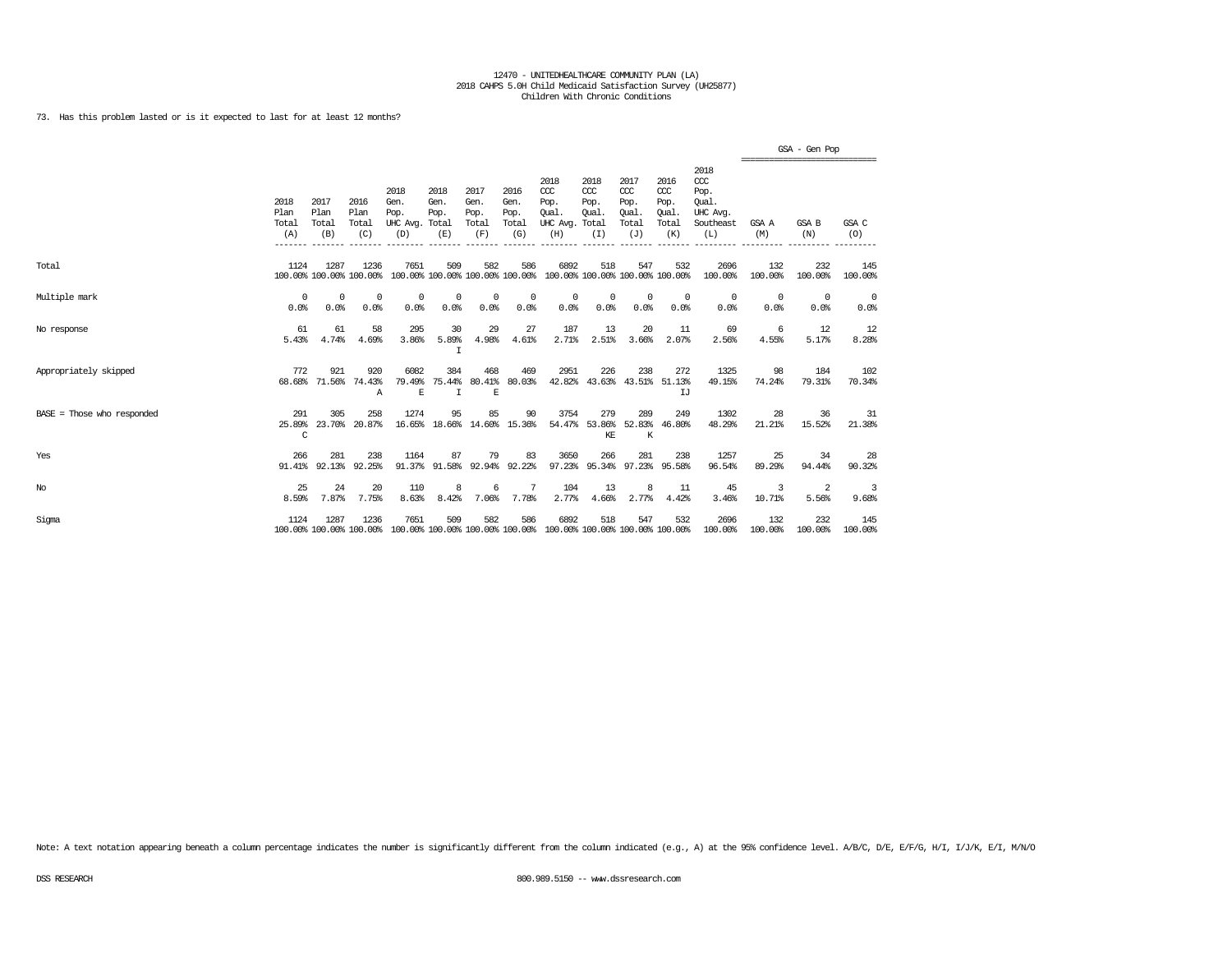### 74. What is your child's age?

|                            |                              |                              |                                 |                                               |                                          |                                        |                                      |                                                 |                                              |                                                   |                                              |                                                                   |                         | GSA - Gen Pop   |                     |
|----------------------------|------------------------------|------------------------------|---------------------------------|-----------------------------------------------|------------------------------------------|----------------------------------------|--------------------------------------|-------------------------------------------------|----------------------------------------------|---------------------------------------------------|----------------------------------------------|-------------------------------------------------------------------|-------------------------|-----------------|---------------------|
|                            | 2018<br>Plan<br>Total<br>(A) | 2017<br>Plan<br>Total<br>(B) | 2016<br>Plan<br>Total<br>(C)    | 2018<br>Gen.<br>Pop.<br>UHC Avg. Total<br>(D) | 2018<br>Gen.<br>Pop.<br>(E)              | 2017<br>Gen.<br>Pop.<br>Total<br>(F)   | 2016<br>Gen.<br>Pop.<br>Total<br>(G) | 2018<br>CCC<br>Pop.<br>Oual.<br>UHC Avg.<br>(H) | 2018<br>CCC<br>Pop.<br>Oual.<br>Total<br>(I) | 2017<br>$\alpha$<br>Pop.<br>Oual.<br>Total<br>(J) | 2016<br>ccc<br>Pop.<br>Oual.<br>Total<br>(K) | 2018<br>$\alpha$<br>Pop.<br>Oual.<br>UHC Avg.<br>Southeast<br>(L) | GSA A<br>(M)            | GSA B<br>(N)    | GSA C<br>(O)        |
| Total                      | 1124                         | 1287                         | 1236<br>100.00% 100.00% 100.00% | 12656                                         | 509                                      | 582<br>100.00% 100.00% 100.00% 100.00% | 586                                  | 6892                                            | 518                                          | 547<br>100.00% 100.00% 100.00% 100.00%            | 532                                          | 2696<br>100.00%                                                   | 132<br>100.00%          | 232<br>100.00%  | 145<br>100.00%      |
| Multiple mark              | $\mathbf 0$<br>0.0%          | $\mathbf 0$<br>0.0%          | $^{\circ}$<br>0.0%              | $\mathbf 0$<br>0.0%                           | $\overline{0}$<br>0.0%                   | $\mathbf 0$<br>0.0%                    | $\mathbf 0$<br>0.0%                  | $\mathbf 0$<br>0.0%                             | $\overline{0}$<br>0.0%                       | $\circ$<br>0.0%                                   | $^{\circ}$<br>0.0%                           | $\mathbf 0$<br>0.0%                                               | $\Omega$<br>0.0%        | $\circ$<br>0.0% | $\mathbf 0$<br>0.0% |
| No response                | 59<br>5.25%                  | 51<br>3.96%                  | 48<br>3.88%                     | 474<br>3.75%                                  | 27<br>5.30%                              | 30<br>5.15%                            | 22<br>3.75%                          | 118<br>1.71%                                    | 15<br>2.90%<br>Κ                             | 11<br>2.01%                                       | 6<br>1.13%                                   | 39<br>1.45%                                                       | $\overline{4}$<br>3.03% | 14<br>6.03%     | 9<br>6.21%          |
| BASE = Those who responded | 1065<br>94.75%               | 1236<br>96.04%               | 1188<br>96.12%                  | 12182<br>96.25%                               | 482<br>94.70%                            | 552                                    | 564<br>94.85% 96.25%                 | 6774<br>98.29%                                  | 503<br>97.10%                                | 536<br>97.99%                                     | 526<br>98.87%<br>I                           | 2657<br>98.55%                                                    | 128<br>96.97%           | 218<br>93.97%   | 136<br>93.79%       |
| Less than 1 year old       | 36<br>3.38%<br>BC            | 17<br>1.38%                  | 16<br>1.35%                     | 300<br>2.46%                                  | 15<br>3.11%                              | 9<br>1.63%                             | 8<br>1.42%                           | 56<br>0.83%                                     | 7<br>1.39%                                   | 5<br>0.93%                                        | 3<br>0.57%                                   | 29<br>1.09%                                                       | 3<br>2.34%              | 8<br>3.67%      | 4<br>2.94%          |
| 1 year or more (NET)       | 1029<br>96.62%               | 1219<br>98.62%<br>Α          | 1172<br>98.65%<br>Α             | 11882<br>97.54%                               | 467<br>96.89%                            | 543<br>98.37%                          | 556<br>98.58%                        | 6718                                            | 496<br>99.17% 98.61%                         | 531                                               | 523<br>99.07% 99.43%                         | 2628<br>98.91%                                                    | 125<br>97.66%           | 210<br>96.33%   | 132<br>97.06%       |
| $1 - 5$ years old          | 256<br>24.04%                | 361<br>29.21%<br>Α           | 327<br>27.53%                   | 3391                                          | 121<br>27.84% 25.10%<br>$\mathbf I$      | 183<br>33.15%<br>E                     | 170<br>30.14%                        | 1066                                            | 77                                           | 72<br>15.74% 15.31% 13.43% 15.21%                 | 80                                           | 428<br>16.11%                                                     | 32<br>25.00%            | 54<br>24.77%    | 35<br>25.74%        |
| $6 - 10$ years old         | 276<br>25.92%                | 335<br>27.10%                | 336<br>28.28%                   | 3433<br>28.18%                                | 120<br>24.90%                            | 145<br>26.27%                          | 155<br>27.48%                        | 2027<br>29.92%                                  | 134<br>26.64%                                | 167<br>31.16%                                     | 181<br>34.41%<br>$\mathbf I$                 | 830<br>31.24%                                                     | 34<br>26.56%            | 60<br>27.52%    | 26<br>19.12%        |
| $11 - 15$ years old        | 342<br>32.11%<br>B           | 350<br>28.32%                | 362<br>30.47%                   | 3487<br>28.62%                                | 155<br>32.16%<br>$\overline{\mathbf{F}}$ | 145                                    | 170<br>26.27% 30.14%                 | 2516                                            | 213<br>37.14% 42.35%<br><b>HKE</b>           | 202                                               | 183<br>37.69% 34.79%                         | 971<br>36.54%                                                     | 37<br>28.91%            | 67<br>30.73%    | 51<br>37.50%        |
| Over 15 years old          | 155<br>14.55%                | 173<br>14.00%                | 147<br>12.37%                   | 1571<br>12.90%                                | 71<br>14.73%                             | 70<br>12.68%                           | 61<br>10.82%                         | 1109<br>16.37%                                  | 72<br>14.31%                                 | 90<br>16.79%                                      | 79<br>15.02%                                 | 399<br>15.02%                                                     | 22<br>17.19%            | 29<br>13.30%    | 20<br>14.71%        |
| 2 years or more (NET)      | 985<br>92.49%                | 1151<br>93.12%               | 1114<br>93.77%                  | 11296<br>92.73%                               | 443<br>91.91%                            | 515<br>93.30%                          | 532<br>94.33%                        | 6620<br>97.73%                                  | 489<br>97.22%<br>$\mathbf E$                 | 524                                               | 516<br>97.76% 98.10%                         | 2585<br>97.29%                                                    | 115<br>89.84%           | 200<br>91.74%   | 128<br>94.12%       |
| Average age                |                              | 9.4535 9.0380                | 9,0699                          | 8.9895                                        | 9.3838<br>$\overline{\mathrm{F}}$        |                                        | 8.6377 8.8599                        | 10.5493 10.6064 10.6437 10.2947                 | $\mathbf E$                                  |                                                   |                                              | 10.3508                                                           | 9.4375                  | 9.2064          | 9.6176              |
| Standard deviation         |                              | 5.1682 5.0934                | 5.0125                          |                                               | 5.0988 5.1545                            |                                        | 5.1315 4.9890                        |                                                 | 4.5183 4.5080                                |                                                   | 4.3634 4.4164                                | 4.5113                                                            | 5.2213                  | 5.0989          | 5.1693              |
| Sigma                      | 1124                         | 1287                         | 1236<br>100.00% 100.00% 100.00% | 12656                                         | 509                                      | 582<br>100.00% 100.00% 100.00% 100.00% | 586                                  | 6892<br>100.00% 100.00% 100.00% 100.00%         | 518                                          | 547                                               | 532                                          | 2696<br>100.00%                                                   | 132<br>100.00%          | 232<br>100.00%  | 145<br>100.00%      |

Note: The Medicaid Average does not provide the full distribution of responses for this question so the results can not be displayed on this question.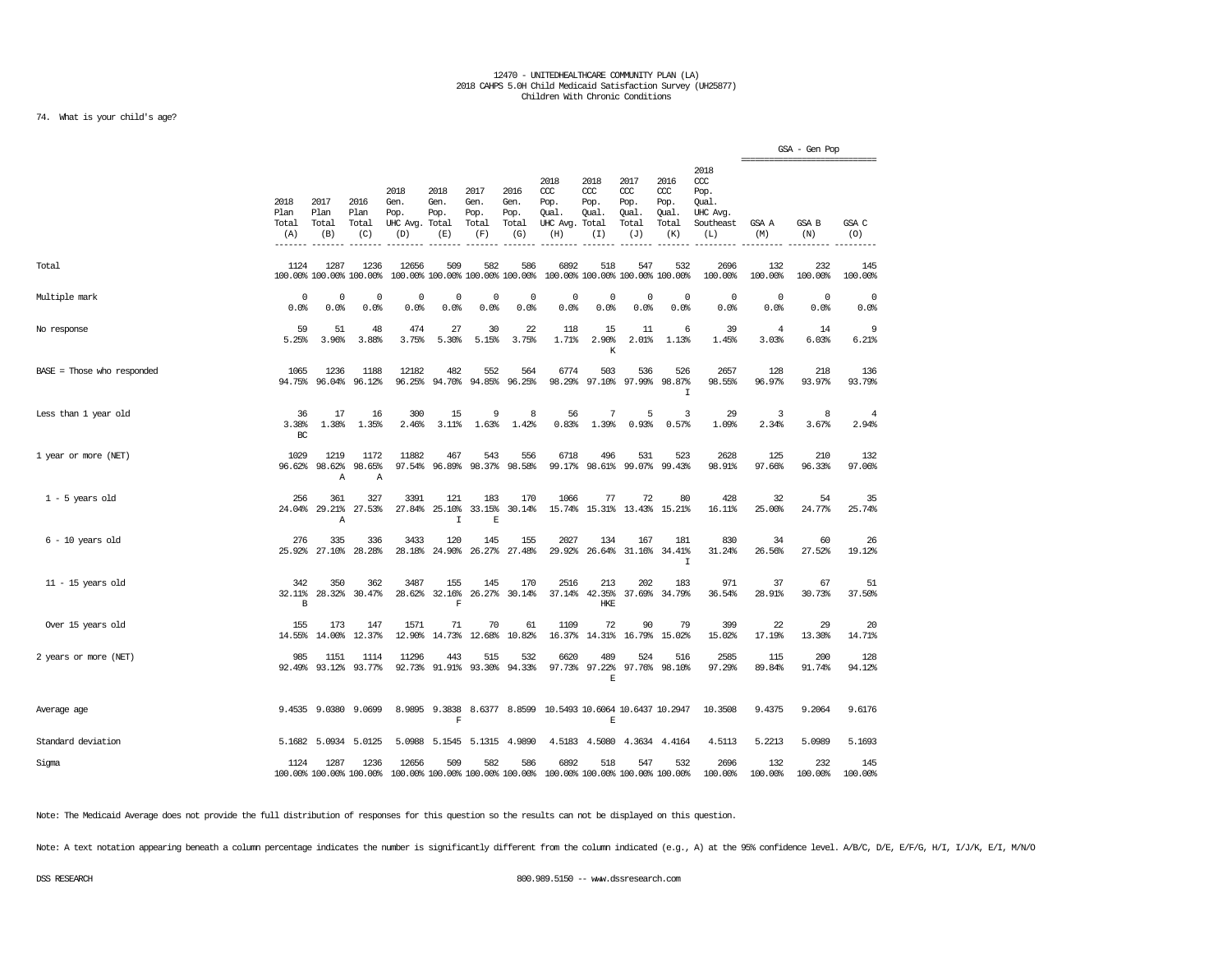### 75. Is your child male or female?

|                            |                              |                              |                                 |                                               |                                                    |                                      |                                      |                                                                         |                                              |                                                   |                                              |                                                                   |                    | GSA - Gen Pop<br>------------------------------ |                        |
|----------------------------|------------------------------|------------------------------|---------------------------------|-----------------------------------------------|----------------------------------------------------|--------------------------------------|--------------------------------------|-------------------------------------------------------------------------|----------------------------------------------|---------------------------------------------------|----------------------------------------------|-------------------------------------------------------------------|--------------------|-------------------------------------------------|------------------------|
|                            | 2018<br>Plan<br>Total<br>(A) | 2017<br>Plan<br>Total<br>(B) | 2016<br>Plan<br>Total<br>(C)    | 2018<br>Gen.<br>Pop.<br>UHC Avg. Total<br>(D) | 2018<br>Gen.<br>Pop.<br>(E)                        | 2017<br>Gen.<br>Pop.<br>Total<br>(F) | 2016<br>Gen.<br>Pop.<br>Total<br>(G) | 2018<br>CCC<br>Pop.<br>Oual.<br>UHC Avg.<br>(H)                         | 2018<br>CCC<br>Pop.<br>Oual.<br>Total<br>(I) | 2017<br>$\alpha$<br>Pop.<br>Oual.<br>Total<br>(J) | 2016<br>ccc<br>Pop.<br>Oual.<br>Total<br>(K) | 2018<br>$\alpha$<br>Pop.<br>Oual.<br>UHC Avq.<br>Southeast<br>(L) | GSA A<br>(M)       | GSA B<br>(N)                                    | GSA C<br>(O)           |
| Total                      | 1124                         | 1287                         | 1236<br>100.00% 100.00% 100.00% | 12656                                         | 509                                                | 582                                  | 586                                  | 6892<br>100.00% 100.00% 100.00% 100.00% 100.00% 100.00% 100.00% 100.00% | 518                                          | 547                                               | 532                                          | 2696<br>100.00%                                                   | 132<br>100.00%     | 232<br>100.00%                                  | 145<br>100.00%         |
| Multiple mark              | $^{\circ}$<br>0.0%           | $^{\circ}$<br>0.0%           | -5<br>0.40%<br>AB               | $\mathbf 0$<br>0.0%                           | 0<br>0.0%                                          | 0<br>0.0%                            | 2<br>0.34%                           | $^{\circ}$<br>$0.0$ %                                                   | 0<br>0.0%                                    | $^{\circ}$<br>0.0%                                | 2<br>0.38%                                   | $\overline{0}$<br>0.0%                                            | $^{\circ}$<br>0.0% | $^{\circ}$<br>0.0%                              | $\overline{0}$<br>0.0% |
| No response                | 49<br>4.36%                  | 47<br>3.65%                  | 36<br>2.91%                     | 327<br>2.58%                                  | 25<br>4.91%<br>DI                                  | 25<br>4.30%                          | 16<br>2.73%                          | 85<br>1.23%                                                             | 11<br>2.12%                                  | 13<br>2.38%<br>K                                  | 4<br>0.75%                                   | 23<br>0.85%                                                       | -5<br>3.79%        | 12<br>5.17%                                     | -8<br>5.52%            |
| BASE = Those who responded | 1075<br>95.64%               | 1240<br>96.35%               | 1195<br>96.68%                  | 12329<br>97.42%<br>E                          | 484<br>95.09%                                      | 557                                  | 568<br>95.70% 96.93%                 | 6807                                                                    | 507<br>98.77% 97.88%<br>E                    | 534                                               | 526<br>97.62% 98.87%                         | 2673<br>99.15%                                                    | 127<br>96.21%      | 220<br>94.83%                                   | 137<br>94.48%          |
| Male                       | 589                          | 660                          | 639<br>54.79% 53.23% 53.47%     | 6504                                          | 252<br>52.75% 52.07% 47.76% 50.88%                 | 266                                  | 289                                  | 4091                                                                    | 308<br>60.10% 60.75%<br>F.                   | 317                                               | 328<br>59.36% 62.36%                         | 1605<br>60.04%                                                    | 67<br>52.76%       | 114<br>51.82%                                   | 71<br>51.82%           |
| Female                     | 486                          | 580<br>45.21% 46.77%         | 556<br>46.53%                   | 5825                                          | 232<br>47.25% 47.93% 52.24% 49.12%<br>$\mathsf{T}$ | 291                                  | 279                                  | 2716                                                                    | 199<br>39.90% 39.25%                         | 217                                               | 198<br>40.64% 37.64%                         | 1068<br>39.96%                                                    | 60<br>47.24%       | 106<br>48.18%                                   | 66<br>48.18%           |
| Sigma                      | 1124                         | 1287                         | 1236<br>100.00% 100.00% 100.00% | 12656                                         | 509                                                | 582                                  | 586                                  | 6892<br>100.00% 100.00% 100.00% 100.00% 100.00% 100.00% 100.00% 100.00% | 518                                          | 547                                               | 532                                          | 2696<br>100.00%                                                   | 132<br>100.00%     | 232<br>100.00%                                  | 145<br>100.00%         |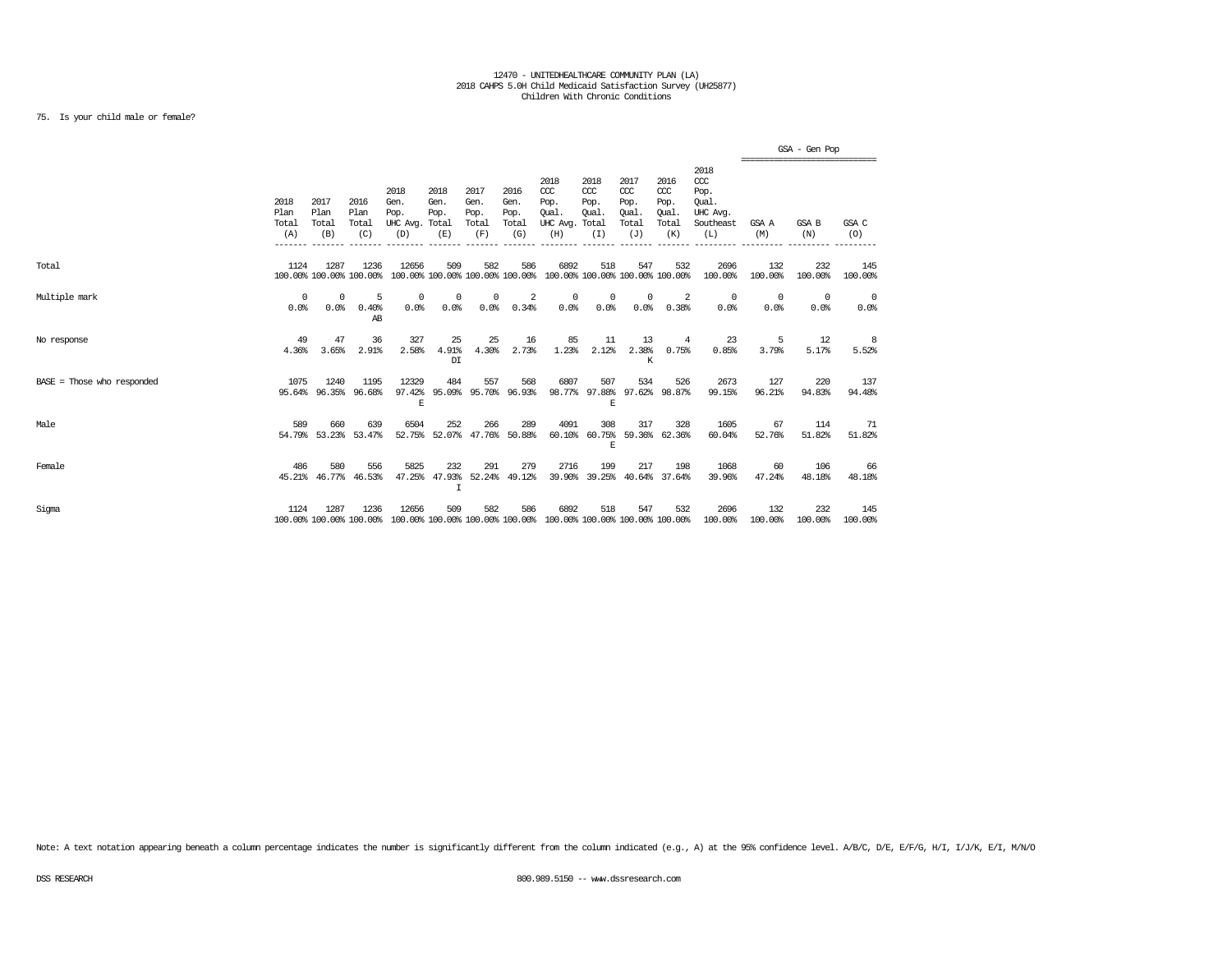76. Is your child of Hispanic or Latino origin or descent?

|                            |                              |                              |                                 |                                               |                                        |                                      |                                      |                                                 |                                              |                                                   |                                                   |                                                                   |                                 | GSA - Gen Pop<br>,,,,,,,,,,,,,,,,,,,,,,,,,,,,,,, |                    |
|----------------------------|------------------------------|------------------------------|---------------------------------|-----------------------------------------------|----------------------------------------|--------------------------------------|--------------------------------------|-------------------------------------------------|----------------------------------------------|---------------------------------------------------|---------------------------------------------------|-------------------------------------------------------------------|---------------------------------|--------------------------------------------------|--------------------|
|                            | 2018<br>Plan<br>Total<br>(A) | 2017<br>Plan<br>Total<br>(B) | 2016<br>Plan<br>Total<br>(C)    | 2018<br>Gen.<br>Pop.<br>UHC Avg. Total<br>(D) | 2018<br>Gen.<br>Pop.<br>(E)            | 2017<br>Gen.<br>Pop.<br>Total<br>(F) | 2016<br>Gen.<br>Pop.<br>Total<br>(G) | 2018<br>CCC<br>Pop.<br>Oual.<br>UHC Avg.<br>(H) | 2018<br>CCC<br>Pop.<br>Oual.<br>Total<br>(I) | 2017<br>$\alpha$<br>Pop.<br>Oual.<br>Total<br>(J) | 2016<br>$\alpha$<br>Pop.<br>Qual.<br>Total<br>(K) | 2018<br>$\alpha$<br>Pop.<br>Oual.<br>UHC Avq.<br>Southeast<br>(L) | GSA A<br>(M)                    | GSA B<br>(N)                                     | GSA C<br>(0)       |
| Total                      | 1124                         | 1287                         | 1236<br>100.00% 100.00% 100.00% | 12656                                         | 509<br>100.00% 100.00% 100.00% 100.00% | 582                                  | 586                                  | 6892                                            | 518<br>100.00% 100.00% 100.00% 100.00%       | 547                                               | 532                                               | 2696<br>100.00%                                                   | 132<br>100.00%                  | 232<br>100.00%                                   | 145<br>100.00%     |
| Multiple mark              | $^{\circ}$<br>0.0%           | $^{\circ}$<br>0.0%           | $^{\circ}$<br>0.0%              | $^{\circ}$<br>0.0%                            | $\Omega$<br>0.0%                       | 0<br>0.0%                            | $^{\circ}$<br>0.0%                   | 0<br>0.0%                                       | $\Omega$<br>0.0%                             | $\mathbf 0$<br>0.0%                               | $\Omega$<br>0.0%                                  | $^{\circ}$<br>0.0%                                                | 0<br>0.0%                       | $^{\circ}$<br>0.0%                               | $^{\circ}$<br>0.0% |
| No response                | 80<br>7.12%<br>C             | 70<br>5.44%                  | 54<br>4.37%                     | 522<br>4.12%                                  | 39<br>7.66%<br>DGI                     | 32<br>5.50%                          | 22<br>3.75%                          | 171<br>2.48%                                    | 21<br>4.05%                                  | 16<br>2.93%                                       | 16<br>3.01%                                       | 72<br>2.67%                                                       | 11<br>8.33%                     | 16<br>6.90%                                      | 12<br>8.28%        |
| BASE = Those who responded | 1044<br>92.88%               | 1217<br>94.56%               | 1182<br>95.63%<br>$\mathbb{A}$  | 12134<br>95.88%<br>Ε                          | 470<br>92.34%                          | 550<br>94.50%                        | 564<br>96.25%<br>Ε                   | 6721<br>97.52%                                  | 497<br>95.95%<br>E                           | 531<br>97.07%                                     | 516<br>96.99%                                     | 2624<br>97.33%                                                    | 121<br>91.67%                   | 216<br>93.10%                                    | 133<br>91.72%      |
| Yes, Hispanic or Latino    | 103<br>9.87%                 | 159<br>13.06%<br>AC          | 99<br>8.38%                     | 4202<br>34.63%<br>E                           | 59<br>12.55%<br>GI                     | 77<br>14.00%<br>G                    | 48<br>8.51%                          | 1430<br>21.28%<br>T                             | 24<br>4.83%                                  | 33<br>6.21%                                       | 31<br>6.01%                                       | 196<br>7.47%                                                      | 30<br>24.79%<br>NO <sub>1</sub> | 20<br>9.26%                                      | 9<br>6.77%         |
| No, not Hispanic or Latino | 941<br>90.13%<br>B           | 1058<br>86.94%               | 1083<br>91.62%<br>B             | 7932<br>65.37%                                | 411<br>87.45%<br>$\mathbb{D}$          | 473<br>86,00%                        | 516<br>91.49%<br>EF                  | 5291<br>78.72%                                  | 473<br>95.17%<br>HE                          | 498<br>93.79%                                     | 485<br>93.99%                                     | 2428<br>92.53%                                                    | 91<br>75.21%                    | 196<br>90.74%<br>М                               | 124<br>93.23%<br>M |
| Sigma                      | 1124                         | 1287                         | 1236<br>100.00% 100.00% 100.00% | 12656<br>100.00% 100.00% 100.00% 100.00%      | 509                                    | 582                                  | 586                                  | 6892<br>100.00% 100.00% 100.00% 100.00%         | 518                                          | 547                                               | 532                                               | 2696<br>100.00%                                                   | 132<br>100.00%                  | 232<br>100.00%                                   | 145<br>100.00%     |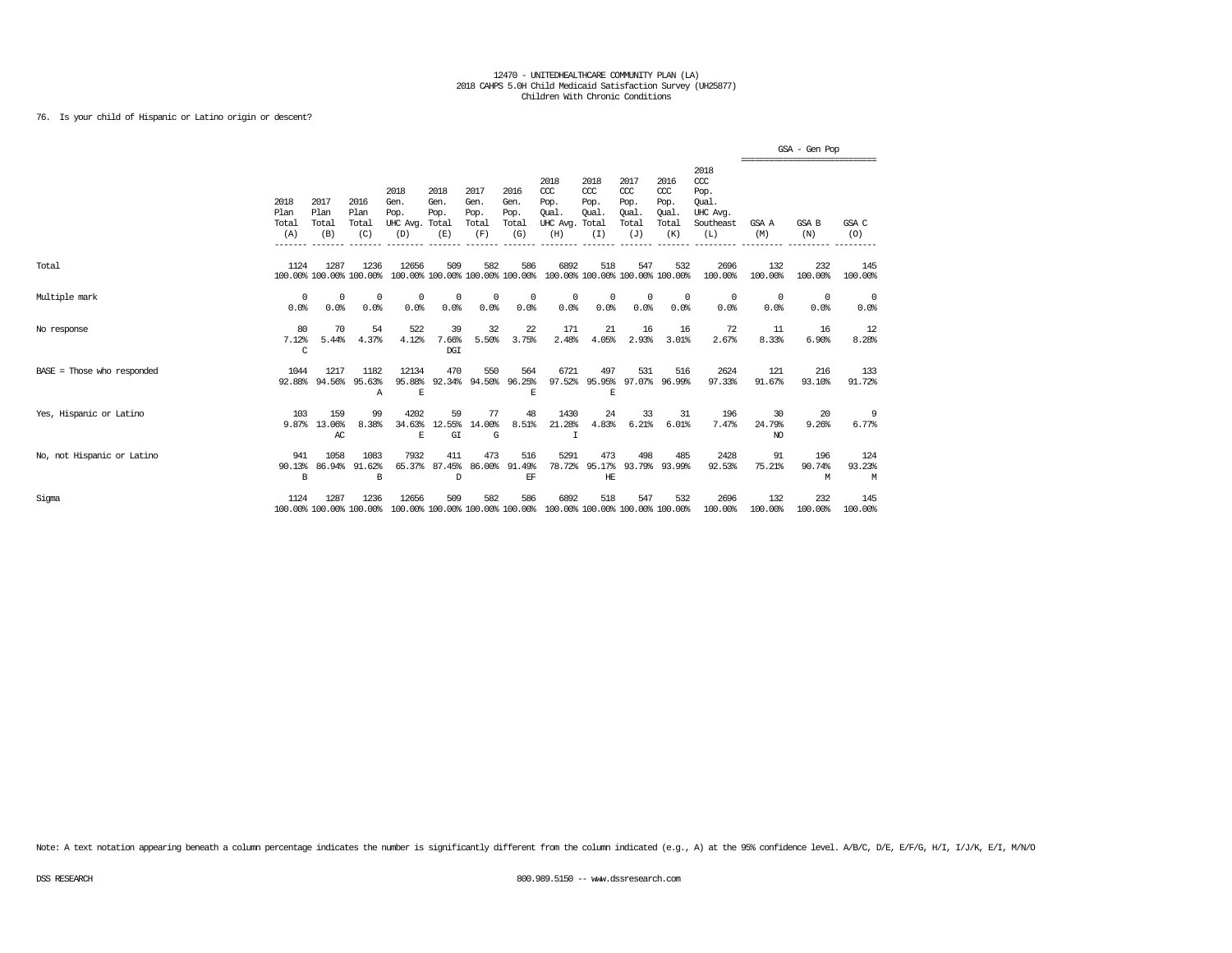### 77. What is your child's race?

|                                           |                                        |                               |                                 |                                               |                                        |                                      |                                      |                                                                         |                                     |                                                   |                                                   |                                                                   | ----------------------------- | GSA - Gen Pop          |                    |
|-------------------------------------------|----------------------------------------|-------------------------------|---------------------------------|-----------------------------------------------|----------------------------------------|--------------------------------------|--------------------------------------|-------------------------------------------------------------------------|-------------------------------------|---------------------------------------------------|---------------------------------------------------|-------------------------------------------------------------------|-------------------------------|------------------------|--------------------|
|                                           | 2018<br>Plan<br>Total<br>(A)<br>------ | 2017<br>Plan<br>Total<br>(B)  | 2016<br>Plan<br>Total<br>(C)    | 2018<br>Gen.<br>Pop.<br>UHC Avg. Total<br>(D) | 2018<br>Gen.<br>Pop.<br>(E)            | 2017<br>Gen.<br>Pop.<br>Total<br>(F) | 2016<br>Gen.<br>Pop.<br>Total<br>(G) | 2018<br>CCC<br>Pop.<br>Oual.<br>UHC Avg. Total<br>(H)                   | 2018<br>CCC<br>Pop.<br>Oual.<br>(I) | 2017<br>$\alpha$<br>Pop.<br>Oual.<br>Total<br>(J) | 2016<br>$\alpha$<br>Pop.<br>Oual.<br>Total<br>(K) | 2018<br>$\alpha$<br>Pop.<br>Qual.<br>UHC Avg.<br>Southeast<br>(L) | GSA A<br>(M)                  | GSA B<br>(N)           | GSA C<br>(O)       |
| Total                                     | 1124                                   | 1287                          | 1236<br>100.00% 100.00% 100.00% | 12656                                         | 509<br>100.00% 100.00% 100.00% 100.00% | 582                                  | 586                                  | 6892<br>100.00% 100.00% 100.00% 100.00%                                 | 518                                 | 547                                               | 532                                               | 2696<br>100.00%                                                   | 132<br>100.00%                | 232<br>100.00%         | 145<br>100.00%     |
| No response                               | 73<br>6.49%                            | 79<br>6.14%                   | 61<br>4.94%                     | 1065<br>8.41%                                 | 41<br>8.06%<br>GI                      | 34<br>5.84%                          | 23<br>3.92%                          | 285<br>4.14%<br>$\mathbf I$                                             | 13<br>2.51%                         | 21<br>3.84%                                       | 11<br>2.07%                                       | 62<br>2.30%                                                       | 13<br>9.85%                   | 17<br>7.33%            | 11<br>7.59%        |
| BASE = Those who responded                | 1051                                   | 1208<br>93.51% 93.86%         | 1175<br>95.06%                  | 11591<br>91.59%                               | 468<br>91.94%                          | 548<br>94.16%                        | 563<br>96.08%<br>E                   | 6607                                                                    | 505<br>95.86% 97.49%<br>HE          | 526                                               | 521<br>96.16% 97.93%                              | 2634<br>97.70%                                                    | 119<br>90.15%                 | 215<br>92.67%          | 134<br>92.41%      |
| White                                     | 476<br>45.29%                          | 618<br>51.16%<br>$\mathbb{A}$ | 602<br>51.23%<br>$\mathbb{A}$   | 7429<br>64.09%<br>E                           | 200<br>42.74%                          | 279<br>50.91%<br>E                   | 293<br>52.04%<br>E                   | 4624<br>69.99%<br>$\mathbf I$                                           | 240<br>47.52%                       | 281<br>53.42%                                     | 277<br>53.17%                                     | 1635<br>62.07%                                                    | 54<br>45.38%                  | 79<br>36.74%           | 67<br>50.00%<br>N  |
| Black or African-American                 | 545<br>51.86%<br>BC                    | 535<br>44.29%                 | 551<br>46.89%                   | 2416                                          | 246<br>20.84% 52.56%<br>DFG            | 238                                  | 256<br>43.43% 45.47%                 | 1710                                                                    | 262<br>25.88% 51.88%<br>Η           | 241<br>45.82%                                     | 251<br>48.18%                                     | 979<br>37.17%                                                     | 58<br>48.74%                  | 123<br>57.21%          | 65<br>48.51%       |
| Asian                                     | 35<br>3.33%                            | 43<br>3.56%                   | 38<br>3.23%                     | 801<br>6.91%<br>E                             | 17<br>3.63%<br>$\mathbf I$             | 22<br>4.01%                          | 21<br>3.73%                          | 161<br>2.44%                                                            | 8<br>1.58%                          | 10<br>1.90%                                       | 10<br>1.92%                                       | 43<br>1.63%                                                       | 8<br>6.72%<br>$\Omega$        | 7<br>3.26%             | 2<br>1.49%         |
| Native Hawaiian or other Pacific Islander | 9<br>0.86%                             | 11<br>0.91%                   | $\overline{4}$<br>0.34%         | 231<br>1.99%<br>E                             | 3<br>0.64%                             | 8<br>1.46%<br>G                      | $\mathbf{1}$<br>0.18%                | 68<br>1.03%                                                             | $\overline{4}$<br>0.79%             | 3<br>0.57%                                        | 2<br>0.38%                                        | 15<br>0.57%                                                       | $\mathbf 0$<br>0.0%           | 3<br>1.40%             | $^{\circ}$<br>0.0% |
| American Indian or Alaska Native          | 48<br>4.57%                            | 63<br>5.22%                   | 62<br>5.28%                     | 454<br>3.92%                                  | 20<br>4.27%                            | 29<br>5.29%                          | 36<br>6.39%                          | 274<br>4.15%                                                            | 31<br>6.14%                         | 30<br>5.70%                                       | 30<br>5.76%                                       | 84<br>3.19%                                                       | 6<br>5.04%                    | 12<br>5.58%<br>$\circ$ | 2<br>1.49%         |
| Other                                     | 78<br>7.42%                            | 113<br>9.35%<br>C             | 70<br>5.96%                     | 1970<br>17.00%<br>$\mathbb E$                 | 34<br>7.26%                            | 63<br>11.50%<br>$\operatorname{EG}$  | 33<br>5.86%                          | 684<br>10.35%<br>$\mathbf I$                                            | 30<br>5.94%                         | 27<br>5.13%                                       | 23<br>4.41%                                       | 156<br>5.92%                                                      | 10<br>8.40%                   | 15<br>6.98%            | 9<br>6.72%         |
| Sigma                                     | 1264                                   | 1462                          | 1388<br>112.46% 113.60% 112.30% | 14366                                         | 561                                    | 673                                  | 663                                  | 7806<br>113.51% 110.22% 115.64% 113.14% 113.26% 113.51% 112.07% 113.53% | 588                                 | 613                                               | 604                                               | 2974<br>110.31%                                                   | 149<br>112.88%                | 256<br>110.34%         | 156<br>107.59%     |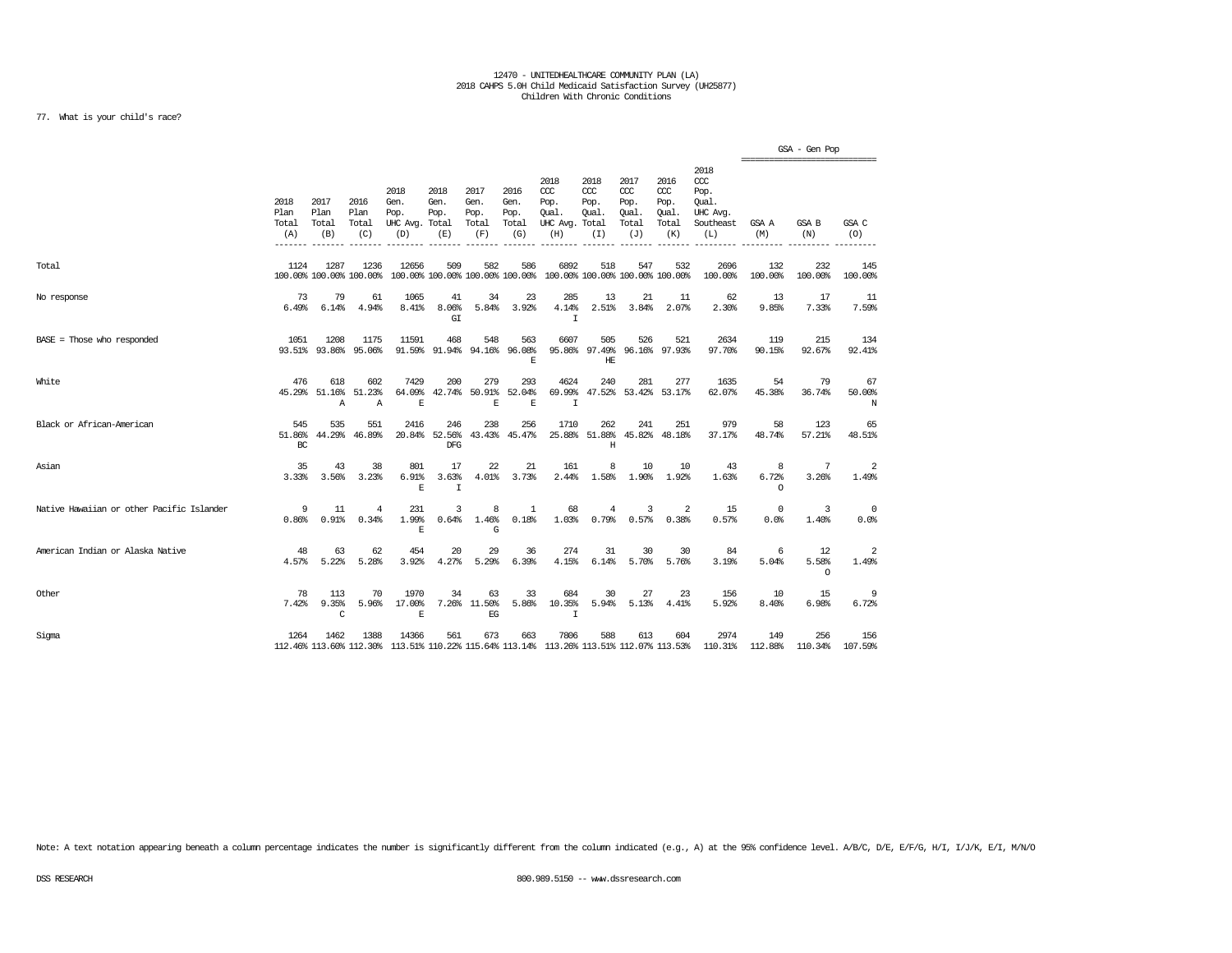### 78. What is your age?

|                              |                              |                                 |                              |                                                                                              |                                        |                                      |                                      |                                                                 |                                     |                                              |                                              |                                                                   |                         | GSA - Gen Pop                          |                         |
|------------------------------|------------------------------|---------------------------------|------------------------------|----------------------------------------------------------------------------------------------|----------------------------------------|--------------------------------------|--------------------------------------|-----------------------------------------------------------------|-------------------------------------|----------------------------------------------|----------------------------------------------|-------------------------------------------------------------------|-------------------------|----------------------------------------|-------------------------|
|                              | 2018<br>Plan<br>Total<br>(A) | 2017<br>Plan<br>Total<br>(B)    | 2016<br>Plan<br>Total<br>(C) | 2018<br>Gen.<br>Pop.<br>UHC Avg. Total<br>(D)                                                | 2018<br>Gen.<br>Pop.<br>(E)            | 2017<br>Gen.<br>Pop.<br>Total<br>(F) | 2016<br>Gen.<br>Pop.<br>Total<br>(G) | 2018<br>ccc<br>Pop.<br>Qual.<br>UHC Avg. Total<br>(H)           | 2018<br>ccc<br>Pop.<br>Qual.<br>(I) | 2017<br>ccc<br>Pop.<br>Qual.<br>Total<br>(J) | 2016<br>ccc<br>Pop.<br>Qual.<br>Total<br>(K) | 2018<br>$\alpha$<br>Pop.<br>Qual.<br>UHC Avg.<br>Southeast<br>(L) | GSA A<br>(M)            | ----------------------<br>GSA B<br>(N) | GSA C<br>(0)            |
| Total                        | 1124                         | 1287<br>100.00% 100.00% 100.00% | 1236                         | 12656                                                                                        | 509<br>100.00% 100.00% 100.00% 100.00% | 582                                  | 586                                  | 6892                                                            | 518                                 | 547<br>100.00% 100.00% 100.00% 100.00%       | 532                                          | 2696<br>100.00%                                                   | 132<br>100.00%          | 232<br>100.00%                         | 145<br>100.00%          |
| Multiple mark                | $\mathbf 0$<br>0.0%          | 0<br>0.0%                       | 5<br>0.40%<br>AB             | $\mathbf 0$<br>0.0%                                                                          | 0<br>0.0%                              | 0<br>0.0%                            | 2<br>0.34%                           | $\mathbf 0$<br>0.0%                                             | 0<br>0.0%                           | 0<br>0.0%                                    | 3<br>0.56%                                   | $\Omega$<br>0.0%                                                  | $\Omega$<br>0.0%        | $\mathbf 0$<br>0.0%                    | $\mathbf 0$<br>0.0%     |
| No response                  | 69<br>6.14%<br>BC            | 54<br>4.20%                     | 47<br>3.80%                  | 408<br>3.22%                                                                                 | 36<br>7.07%<br>DGI                     | 32<br>5.50%                          | 19<br>3.24%                          | 124<br>1.80%                                                    | 20<br>3.86%<br>HK                   | 14<br>2.56%                                  | 9<br>1.69%                                   | 49<br>1.82%                                                       | 11<br>8.33%             | 13<br>5.60%                            | 12<br>8.28%             |
| $BASE = Those who responded$ | 1055<br>93.86%               | 1233<br>95.80%<br>Α             | 1184<br>95.79%<br>Α          | 12248<br>96.78%<br>Е                                                                         | 473<br>92.93%                          | 550<br>94.50%                        | 565<br>96.42%<br>$\mathbf E$         | 6768<br>98.20%<br>I                                             | 498<br>96.14%<br>E                  | 533<br>97.44%                                | 520<br>97.74%                                | 2647<br>98.18%                                                    | 121<br>91.67%           | 219<br>94.40%                          | 133<br>91.72%           |
| Under $18$ (v $16$ )         | 102<br>9.67%                 | 104<br>8.43%                    | 103<br>8.70%                 | 862<br>7.04%                                                                                 | 45<br>9.51%                            | 38<br>6.91%                          | 41<br>7.26%                          | 578<br>8.54%                                                    | 51<br>10.24%                        | 54<br>10.13%                                 | 41<br>7.88%                                  | 246<br>9.29%                                                      | 8<br>6.61%              | 23<br>10.50%                           | 14<br>10.53%            |
| 18 to 24 (v 21)              | 61<br>5.78%                  | 76<br>6.16%                     | 72<br>6.08%                  | 633<br>5.17%                                                                                 | 30<br>6.34%<br>$\mathbf I$             | 39<br>7.09%                          | 32<br>5.66%                          | 173<br>2.56%                                                    | 11<br>2.21%                         | 14<br>2.63%                                  | 18<br>3.46%                                  | 89<br>3.36%                                                       | $\overline{4}$<br>3.31% | 15<br>6.85%                            | 11<br>8.27%             |
| 25 to 34 (v 29.5)            | 326<br>30.90%                | 427<br>34.63%                   | 401<br>33.87%                | 3545<br>28.94%                                                                               | 148<br>31.29%                          | 200                                  | 203<br>36.36% 35.93%                 | 1522                                                            | 139<br>22.49% 27.91%<br>Η           | 151                                          | 160<br>28.33% 30.77%                         | 604<br>22.82%                                                     | 40<br>33.06%            | 68<br>31.05%                           | 40<br>30.08%            |
| 35 to 44 (v 39.5)            | 324<br>30.71%                | 376                             | 396<br>30.49% 33.45%         | 4084<br>33.34%<br>E                                                                          | 137<br>28.96%                          | 179                                  | 202<br>32.55% 35.75%<br>$\mathbf E$  | 2186                                                            | 161<br>32.30% 32.33%                | 188                                          | 184<br>35.27% 35.38%                         | 830<br>31.36%                                                     | 36<br>29.75%            | 66<br>30.14%                           | 35<br>26.32%            |
| 45 to 54 (v 49.5)            | 143<br>13.55%<br>C           | 135<br>10.95%                   | 126<br>10.64%                | 2023<br>16.52%                                                                               | 68<br>14.38%<br>FG                     | 56<br>10.18%                         | 54<br>9.56%                          | 1298<br>19.18%<br>$\mathbf I$                                   | 77<br>15.46%                        | 66<br>12.38%                                 | 72<br>13.85%                                 | 461<br>17.42%                                                     | 20<br>16.53%            | 27<br>12.33%                           | 21<br>15.79%            |
| 55 to 64 (v 59.5)            | 64<br>6.07%<br>C             | 79<br>6.41%<br>C                | 49<br>4.14%                  | 723<br>5.90%                                                                                 | 32<br>6.77%<br>G                       | 25<br>4.55%                          | 21<br>3.72%                          | 657<br>9.71%                                                    | 39<br>7.83%                         | 44<br>8.26%                                  | 28<br>5.38%                                  | 265<br>10.01%                                                     | 11<br>9.09%<br>$\circ$  | 17<br>7.76%<br>$\circ$                 | $\overline{4}$<br>3.01% |
| 65 to 74 (v 69.5)            | 29<br>2.75%                  | 32<br>2.60%                     | 29<br>2.45%                  | 311<br>2.54%                                                                                 | 10<br>2.11%                            | 12<br>2.18%                          | 7<br>1.24%                           | 285<br>4.21%                                                    | 18<br>3.61%                         | 14<br>2.63%                                  | 16<br>3.08%                                  | 122<br>4.61%                                                      | $\overline{2}$<br>1.65% | 3<br>1.37%                             | 5<br>3.76%              |
| 75 or older (v 79.5)         | 6<br>0.57%                   | 4<br>0.32%                      | 8<br>0.68%                   | 67<br>0.55%                                                                                  | 3<br>0.63%                             | 1<br>0.18%                           | 5<br>0.88%                           | 69<br>1.02%<br>I                                                | 2<br>0.40%                          | $\overline{a}$<br>0.38%                      | $\overline{1}$<br>0.19%                      | 30<br>1.13%                                                       | $\Omega$<br>0.0%        | $\circ$<br>0.0%                        | $\overline{3}$<br>2.26% |
| Average age                  |                              |                                 |                              | 36.6891 36.1991 35.8408 37.8085 36.6406 35.5827 35.5788 40.3018 38.2510 37.6276 37.3913<br>E |                                        |                                      |                                      | $\mathbf I$                                                     |                                     |                                              |                                              | 39.9921                                                           | 37.9959                 | 35.8562                                | 36.6992                 |
| Standard deviation           |                              | 12.9553 12.5115 12.2223         |                              |                                                                                              |                                        |                                      |                                      | 12.4246 12.9605 11.5910 11.3906 13.7832 13.2744 12.8379 12.1600 |                                     |                                              |                                              | 14.2297                                                           | 12.0992                 | 12.4467                                | 14.3671                 |
| Sigma                        | 1124                         | 1287<br>100.00% 100.00% 100.00% | 1236                         | 12656                                                                                        | 509<br>100.00% 100.00% 100.00% 100.00% | 582                                  | 586                                  | 6892<br>100.00% 100.00% 100.00% 100.00%                         | 518                                 | 547                                          | 532                                          | 2696<br>100.00%                                                   | 132<br>100.00%          | 232<br>100.00%                         | 145<br>100.00%          |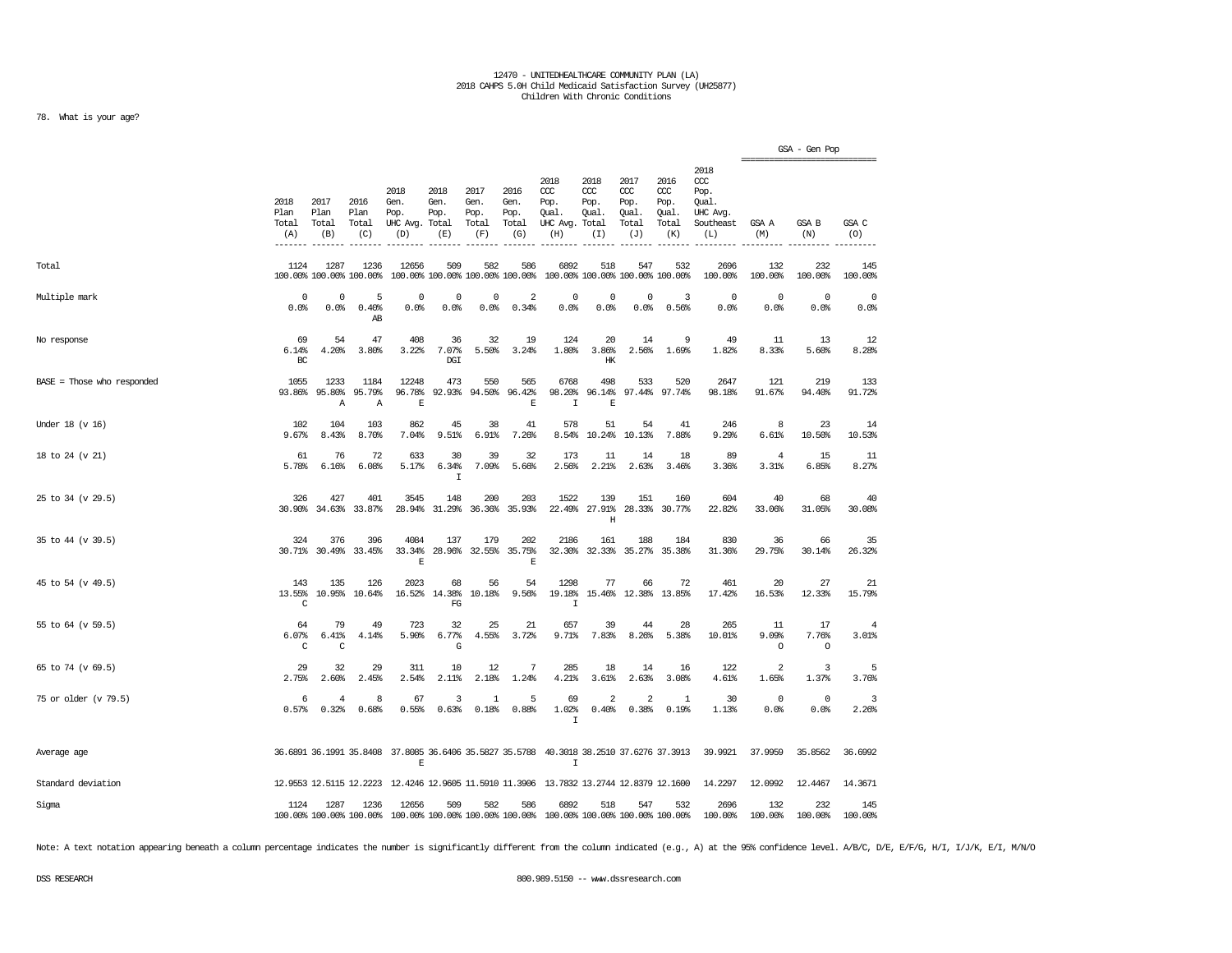### 79. Are you male or female?

|                              |                              |                                 |                              |                                               |                                        |                                      |                                      |                                                                         |                                                |                                              |                                                   |                                                              |                    | GSA - Gen Pop<br>---------------------- |                |
|------------------------------|------------------------------|---------------------------------|------------------------------|-----------------------------------------------|----------------------------------------|--------------------------------------|--------------------------------------|-------------------------------------------------------------------------|------------------------------------------------|----------------------------------------------|---------------------------------------------------|--------------------------------------------------------------|--------------------|-----------------------------------------|----------------|
|                              | 2018<br>Plan<br>Total<br>(A) | 2017<br>Plan<br>Total<br>(B)    | 2016<br>Plan<br>Total<br>(C) | 2018<br>Gen.<br>Pop.<br>UHC Avg. Total<br>(D) | 2018<br>Gen.<br>Pop.<br>(E)            | 2017<br>Gen.<br>Pop.<br>Total<br>(F) | 2016<br>Gen.<br>Pop.<br>Total<br>(G) | 2018<br>CCC<br>Pop.<br>Oual.<br>UHC Avg.<br>(H)                         | 2018<br>$ccc$<br>Pop.<br>Oual.<br>Total<br>(I) | 2017<br>ccc<br>Pop.<br>Oual.<br>Total<br>(J) | 2016<br>$\alpha$<br>Pop.<br>Oual.<br>Total<br>(K) | 2018<br>ccc<br>Pop.<br>Oual.<br>UHC Avg.<br>Southeast<br>(L) | GSA A<br>(M)       | GSA B<br>(N)                            | GSA C<br>(O)   |
| Total                        | 1124                         | 1287<br>100.00% 100.00% 100.00% | 1236                         | 12656                                         | 509<br>100.00% 100.00% 100.00% 100.00% | 582                                  | 586                                  | 6892<br>100.00% 100.00% 100.00% 100.00%                                 | 518                                            | 547                                          | 532                                               | 2696<br>100.00%                                              | 132<br>100.00%     | 232<br>100.00%                          | 145<br>100.00% |
| Multiple mark                | $\mathbf 0$<br>0.0%          | 0<br>0.0%                       | -1<br>0.08%                  | $^{\circ}$<br>0.0%                            | $^{\circ}$<br>0.0%                     | 0<br>0.0%                            | 1<br>0.17%                           | 0<br>0.0%                                                               | $^{\circ}$<br>0.0%                             | $^{\circ}$<br>0.0%                           | 1<br>0.19%                                        | $^{\circ}$<br>0.0%                                           | $^{\circ}$<br>0.0% | 0<br>0.0%                               | 0<br>0.0%      |
| No response                  | 63<br>5.60%<br>$\, {\bf B}$  | 44<br>3.42%                     | 48<br>3.88%                  | 392<br>3.10%                                  | 29<br>5.70%<br>DT                      | 25<br>4.30%                          | 21<br>3.58%                          | 116<br>1.68%                                                            | 13<br>2.51%                                    | 11<br>2.01%                                  | 1.32%                                             | 39<br>1.45%                                                  | 10<br>7.58%        | 10<br>4.31%                             | 9<br>6.21%     |
| $BASE = Those who responded$ | 1061                         | 1243<br>94.40% 96.58%<br>Α      | 1187<br>96.04%               | 12264<br>96.90%<br>E                          | 480<br>94.30%                          | 557                                  | 564<br>95.70% 96.25%                 | 6776                                                                    | 505<br>$\mathbb E$                             | 536<br>98.32% 97.49% 97.99% 98.50%           | 524                                               | 2657<br>98.55%                                               | 122<br>92.42%      | 222<br>95.69%                           | 136<br>93.79%  |
| Male                         | 89<br>8.39%                  | 104<br>8.37%                    | 80<br>6.74%                  | 1638<br>13.36%<br>Е                           | 43<br>8.96%                            | 52<br>9.34%                          | 45<br>7.98%                          | 678<br>10.01%<br>I                                                      | 37<br>7.33%                                    | 38<br>7.09%                                  | 35<br>6.68%                                       | 254<br>9.56%                                                 | 14<br>11.48%       | 16<br>7.21%                             | 13<br>9.56%    |
| Female                       | 972                          | 1139<br>91.61% 91.63%           | 1107<br>93.26%               | 10626                                         | 437<br>86.64% 91.04%<br>D              | 505                                  | 519<br>90.66% 92.02%                 | 6098<br>89.99%                                                          | 468<br>92.67%<br>Н                             | 498                                          | 489<br>92.91% 93.32%                              | 2403<br>90.44%                                               | 108<br>88.52%      | 206<br>92.79%                           | 123<br>90.44%  |
| Sigma                        | 1124                         | 1287<br>100.00% 100.00% 100.00% | 1236                         | 12656                                         | 509                                    | 582                                  | 586                                  | 6892<br>100.00% 100.00% 100.00% 100.00% 100.00% 100.00% 100.00% 100.00% | 518                                            | 547                                          | 532                                               | 2696<br>100.00%                                              | 132<br>100.00%     | 232<br>100.00%                          | 145<br>100.00% |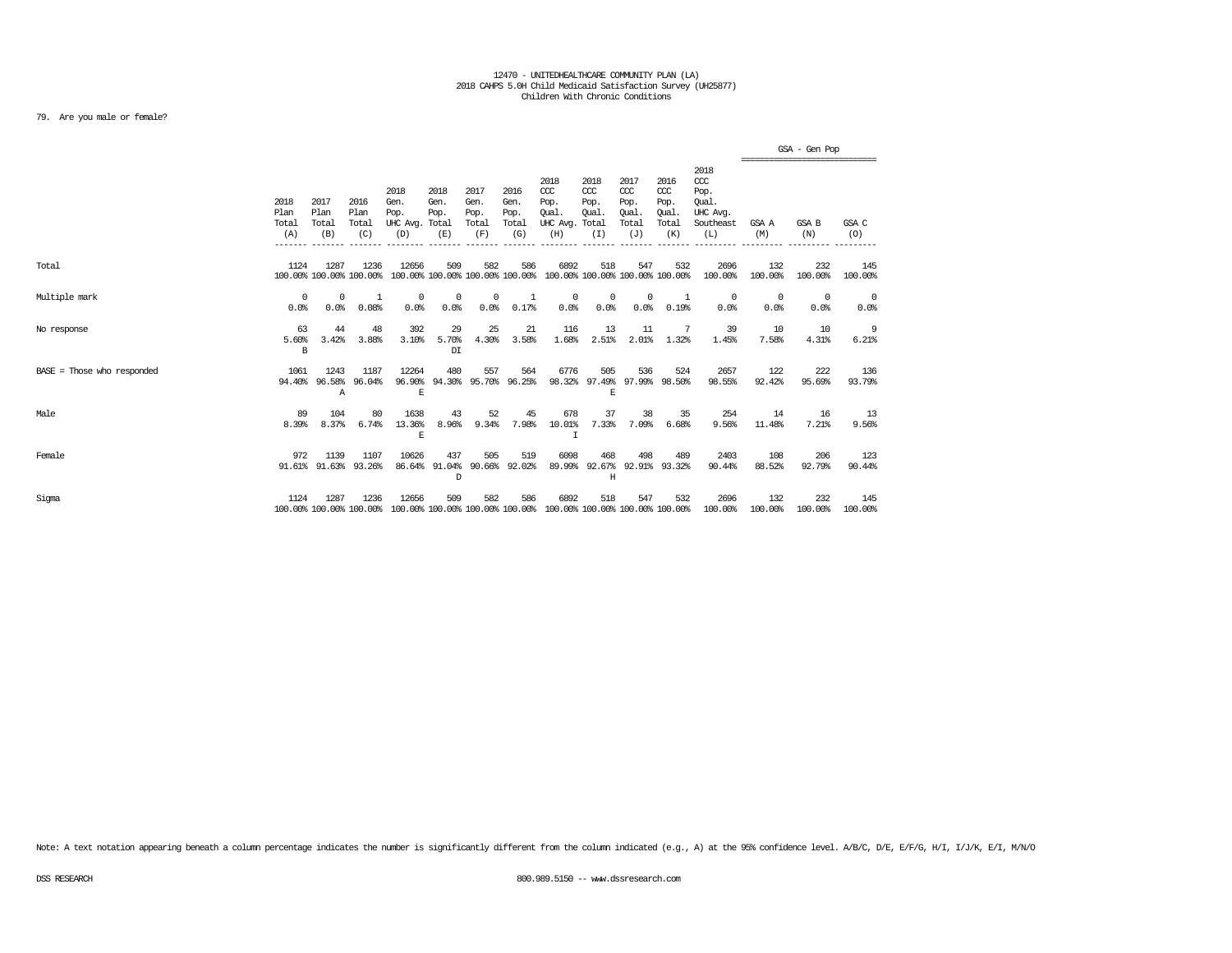### 80. What is the highest grade or level of school that you have completed?

|                                        |                              |                              |                                 |                                               |                                         |                                      |                                      |                                                                         |                                               |                                                   |                                                   |                                                                   |                | GSA - Gen Pop  |                |
|----------------------------------------|------------------------------|------------------------------|---------------------------------|-----------------------------------------------|-----------------------------------------|--------------------------------------|--------------------------------------|-------------------------------------------------------------------------|-----------------------------------------------|---------------------------------------------------|---------------------------------------------------|-------------------------------------------------------------------|----------------|----------------|----------------|
|                                        | 2018<br>Plan<br>Total<br>(A) | 2017<br>Plan<br>Total<br>(B) | 2016<br>Plan<br>Total<br>(C)    | 2018<br>Gen.<br>Pop.<br>UHC Avg. Total<br>(D) | 2018<br>Gen.<br>Pop.<br>(E)             | 2017<br>Gen.<br>Pop.<br>Total<br>(F) | 2016<br>Gen.<br>Pop.<br>Total<br>(G) | 2018<br>CCC<br>Pop.<br>Qual.<br>UHC Avg.<br>(H)                         | 2018<br>$CC$<br>Pop.<br>Qual.<br>Total<br>(I) | 2017<br>$\alpha$<br>Pop.<br>Qual.<br>Total<br>(J) | 2016<br>$\alpha$<br>Pop.<br>Qual.<br>Total<br>(K) | 2018<br>$\alpha$<br>Pop.<br>Oual.<br>UHC Avg.<br>Southeast<br>(L) | GSA A<br>(M)   | GSA B<br>(N)   | GSA C<br>(O)   |
| Total                                  | 1124                         | 1287                         | 1236<br>100.00% 100.00% 100.00% | 12656                                         | 509<br>100.00% 100.00% 100.00% 100.00%  | 582                                  | 586                                  | 6892                                                                    | 518<br>100.00% 100.00% 100.00% 100.00%        | 547                                               | 532                                               | 2696<br>100.00%                                                   | 132<br>100.00% | 232<br>100.00% | 145<br>100.00% |
| No response                            | 73<br>6.49%                  | 73<br>5.67%                  | 61<br>4.94%                     | 605<br>4.78%                                  | 36<br>7.07%<br><b>DGI</b>               | 35<br>6.01%                          | 25<br>4.27%                          | 173<br>2.51%                                                            | 17<br>3.28%                                   | 19<br>3.47%                                       | 11<br>2.07%                                       | 59<br>2.19%                                                       | 10<br>7.58%    | 17<br>7.33%    | 9<br>6.21%     |
| BASE = Those who responded             | 1051<br>93.51%               | 1214<br>94.33%               | 1175<br>95.06%                  | 12051<br>95.22%<br>F.                         | 473<br>92.93%                           | 547<br>93.99%                        | 561<br>95.73%<br>E                   | 6719<br>97.49%                                                          | 501<br>96.72%<br>E                            | 528                                               | 521<br>96.53% 97.93%                              | 2637<br>97.81%                                                    | 122<br>92.42%  | 215<br>92.67%  | 136<br>93.79%  |
| High school or less (NET)              | 540<br>51.38%                | 645<br>53.13%                | 617<br>52.51%                   | 6198<br>51.43%                                | 259<br>54.76%<br>$\mathbbm{1}$          | 282<br>51.55%                        | 291<br>51.87%                        | 3047<br>45.35%                                                          | 222<br>44.31%                                 | 266<br>50.38%                                     | 270<br>51.82%<br>I                                | 1182<br>44.82%                                                    | 66<br>54.10%   | 121<br>56.28%  | 72<br>52.94%   |
| 8th grade or less                      | 58<br>5.52%<br>C             | 77<br>6.34%<br>C             | 41<br>3.49%                     | 880<br>7.30%                                  | 27<br>5.71%                             | 35<br>6.40%<br>G                     | 19<br>3.39%                          | 319<br>4.75%                                                            | 23<br>4.59%                                   | 22<br>4.17%                                       | 19<br>3.65%                                       | 111<br>4.21%                                                      | 9<br>7.38%     | 12<br>5.58%    | 6<br>4.41%     |
| Some high school, but did not graduate | 120<br>11.42%                | 163<br>13.43%                | 156<br>13.28%                   | 1356<br>11.25%                                | 51<br>10.78%                            | 69<br>12.61%                         | 67<br>11.94%                         | 677<br>10.08%                                                           | 49<br>9.78%                                   | 69<br>13.07%                                      | 71<br>13.63%                                      | 246<br>9.33%                                                      | 10<br>8.20%    | 26<br>12.09%   | 15<br>11.03%   |
| High school graduate or GED            | 362<br>34.44%                | 405<br>33.36%                | 420<br>35.74%                   | 3962<br>32.88%                                | 181<br>38.27%<br>$\mathbb{D}\mathbb{I}$ | 178<br>32.54%                        | 205<br>36.54%                        | 2051<br>30.53%                                                          | 150<br>29.94%                                 | 175<br>33.14%                                     | 180<br>34.55%                                     | 825<br>31.29%                                                     | 47<br>38.52%   | 83<br>38.60%   | 51<br>37.50%   |
| Some college or more (NET)             | 511<br>48.62%                | 569<br>46.87%                | 558<br>47.49%                   | 5853<br>48.57%                                | 214<br>45.24%                           | 265<br>48.45%                        | 270<br>48.13%                        | 3672<br>54.65%                                                          | 279<br>55.69%<br>KE                           | 262<br>49.62%                                     | 251<br>48.18%                                     | 1455<br>55.18%                                                    | 56<br>45.90%   | 94<br>43.72%   | 64<br>47.06%   |
| Some college or 2-year degree          | 385<br>36.63%                | 414<br>34.10%                | 416<br>35.40%                   | 3863<br>32.06%                                | 155<br>32.77%                           | 183<br>33.46%                        | 202<br>36.01%                        | 2559<br>38.09%                                                          | 211<br>42.12%<br>E                            | 197                                               | 192<br>37.31% 36.85%                              | 1074<br>40.73%                                                    | 38<br>31.15%   | 66<br>30.70%   | 51<br>37.50%   |
| 4-year college graduate                | 88<br>8.37%                  | 92<br>7.58%                  | 84<br>7.15%                     | 1260<br>10.46%                                | 38<br>8.03%                             | 49<br>8.96%                          | 41<br>7.31%                          | 675<br>10.05%                                                           | 46<br>9.18%                                   | 38<br>7.20%                                       | 39<br>7.49%                                       | 230<br>8.72%                                                      | 13<br>10.66%   | 18<br>8.37%    | 7<br>5.15%     |
| More than 4-year college degree        | 38<br>3.62%                  | 63<br>5.19%                  | 58<br>4.94%                     | 730<br>6.06%                                  | 21<br>4.44%                             | 33<br>6.03%                          | 27<br>4.81%                          | 438<br>6.52%<br>$\mathbf I$                                             | 22<br>4.39%                                   | 27<br>5.11%                                       | 20<br>3.84%                                       | 151<br>5.73%                                                      | 5<br>4.10%     | 10<br>4.65%    | 6<br>4.41%     |
| Sigma                                  | 1124                         | 1287                         | 1236<br>100.00% 100.00% 100.00% | 12656                                         | 509                                     | 582                                  | 586                                  | 6892<br>100.00% 100.00% 100.00% 100.00% 100.00% 100.00% 100.00% 100.00% | 518                                           | 547                                               | 532                                               | 2696<br>100.00%                                                   | 132<br>100.00% | 232<br>100.00% | 145<br>100.00% |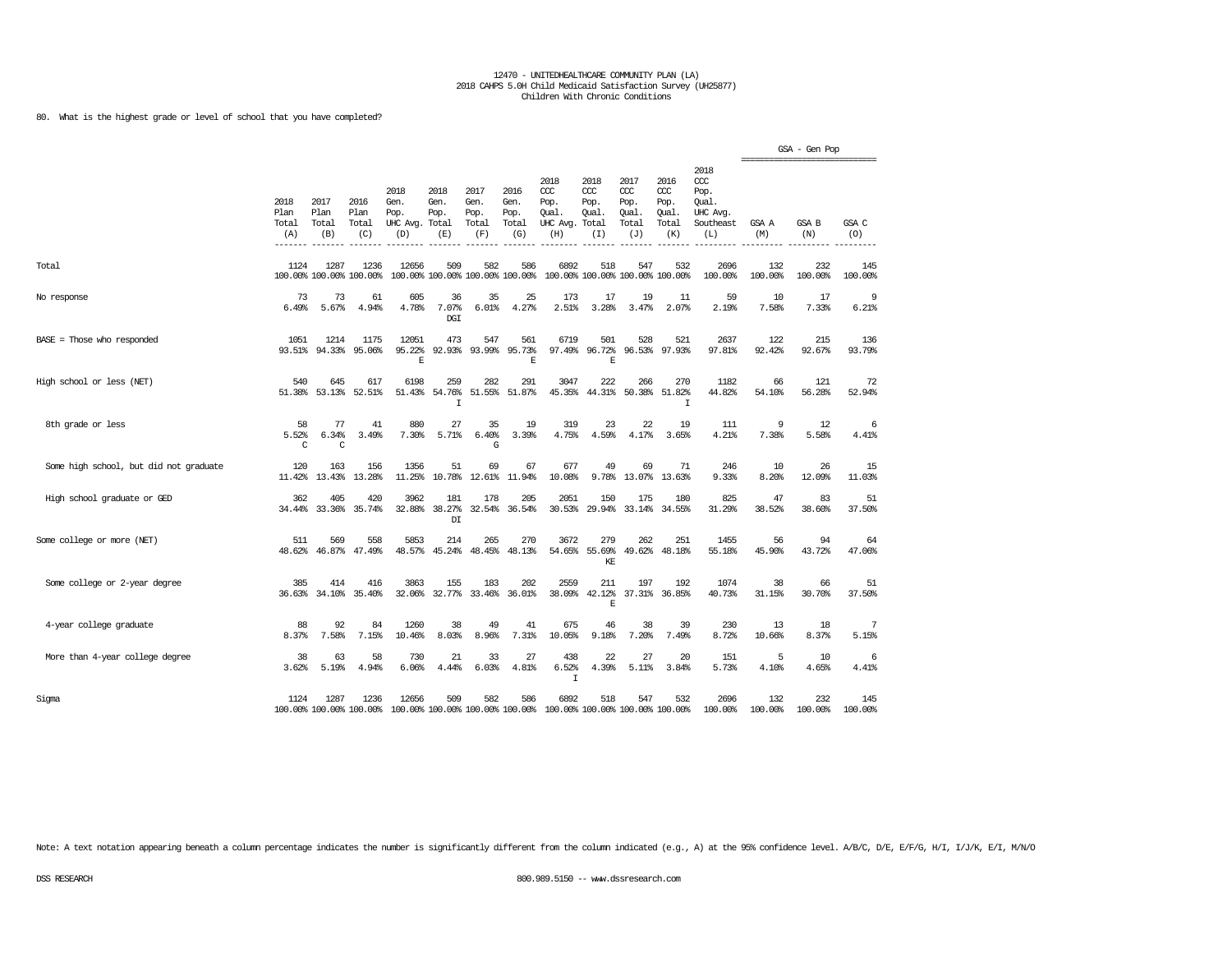### 81. How are you related to the child?

|                            |                                       |                              |                                 |                                               |                                        |                                      |                                      |                                                                         |                                              |                                                   |                                              |                                                              |                         | GSA - Gen Pop<br>=============================== |                         |
|----------------------------|---------------------------------------|------------------------------|---------------------------------|-----------------------------------------------|----------------------------------------|--------------------------------------|--------------------------------------|-------------------------------------------------------------------------|----------------------------------------------|---------------------------------------------------|----------------------------------------------|--------------------------------------------------------------|-------------------------|--------------------------------------------------|-------------------------|
|                            | 2018<br>Plan<br>Total<br>(A)<br>----- | 2017<br>Plan<br>Total<br>(B) | 2016<br>Plan<br>Total<br>(C)    | 2018<br>Gen.<br>Pop.<br>UHC Avg. Total<br>(D) | 2018<br>Gen.<br>Pop.<br>(E)            | 2017<br>Gen.<br>Pop.<br>Total<br>(F) | 2016<br>Gen.<br>Pop.<br>Total<br>(G) | 2018<br>CCC<br>Pop.<br>Qual.<br>UHC Avg.<br>(H)                         | 2018<br>CCC<br>Pop.<br>Qual.<br>Total<br>(I) | 2017<br>$\alpha$<br>Pop.<br>Qual.<br>Total<br>(J) | 2016<br>ccc<br>Pop.<br>Qual.<br>Total<br>(K) | 2018<br>ccc<br>Pop.<br>Oual.<br>UHC Avg.<br>Southeast<br>(L) | GSA A<br>(M)            | GSA B<br>(N)                                     | GSA C<br>(0)            |
| Total                      | 1124                                  | 1287                         | 1236<br>100.00% 100.00% 100.00% | 12656                                         | 509<br>100.00% 100.00% 100.00% 100.00% | 582                                  | 586                                  | 6892                                                                    | 518<br>100.00% 100.00% 100.00% 100.00%       | 547                                               | 532                                          | 2696<br>100.00%                                              | 132<br>100.00%          | 232<br>100.00%                                   | 145<br>100.00%          |
| Multiple mark              | $\mathbf 0$<br>0.0%                   | 0<br>0.0%                    | 17<br>1.38%<br>A <sub>R</sub>   | $\mathbf 0$<br>0.0%                           | $\circ$<br>0.0%                        | 0<br>0.0%                            | 12<br>2.05%<br>EF.                   | $\mathbf 0$<br>0.0%                                                     | $\mathbf 0$<br>0.0%                          | $\circ$<br>0.0%                                   | 11<br>2.07%<br>IJ                            | $^{\circ}$<br>0.0%                                           | $\mathbf 0$<br>0.0%     | $\circ$<br>0.0%                                  | $\mathbf 0$<br>0.0%     |
| No response                | 84<br>7.47%<br>BC                     | 68<br>5.28%                  | 50<br>4.05%                     | 596<br>4.71%                                  | 40<br>7.86%<br>$_{\rm DG}$             | 36<br>6.19%<br>G                     | 19<br>3.24%                          | 354<br>5.14%                                                            | 30<br>5.79%<br>K                             | 25<br>4.57%<br>К                                  | 9<br>1.69%                                   | 137<br>5.08%                                                 | 14<br>10.61%            | 14<br>6.03%                                      | 12<br>8.28%             |
| BASE = Those who responded | 1040<br>92.53%                        | 1219<br>94.72%<br>Α          | 1169<br>94.58%<br>$\mathbf{A}$  | 12060<br>95.29%<br>E                          | 469<br>92.14%                          | 546                                  | 555<br>93.81% 94.71%                 | 6538<br>94.86%                                                          | 488<br>94.21%                                | 522<br>95.43%                                     | 512<br>96.24%                                | 2559<br>94.92%                                               | 118<br>89.39%           | 218<br>93.97%                                    | 133<br>91.72%           |
| Mother or father           | 933<br>89.71%                         | 1095<br>89.83%               | 1058<br>90.50%                  | 11065<br>91.75%                               | 420<br>89.55%                          | 497<br>91.03%                        | 514<br>92.61%                        | 5601<br>85.67%                                                          | 422<br>86.48%                                | 461<br>88.31%                                     | 453<br>88,48%                                | 2160<br>84.41%                                               | 110<br>93.22%           | 194<br>88.99%                                    | 116<br>87.22%           |
| Grandparent                | 68<br>6.54%                           | 92<br>7.55%                  | 82<br>7.01%                     | 659<br>5.46%                                  | 32<br>6.82%                            | 40<br>7.33%                          | 29<br>5.23%                          | 598<br>9.15%                                                            | 38<br>7.79%                                  | 49<br>9.39%                                       | 44<br>8.59%                                  | 271<br>10.59%                                                | 6<br>5.08%              | 17<br>7.80%                                      | 9<br>6.77%              |
| Other (NET)                | 39<br>3.75%                           | 32<br>2.63%                  | 29<br>2.48%                     | 336<br>2.79%                                  | 17<br>3.62%                            | 9<br>1.65%                           | 12<br>2.16%                          | 339<br>5.19%                                                            | 28<br>5.74%<br>JК                            | 12<br>2.30%                                       | 15<br>2.93%                                  | 128<br>5.00%                                                 | $\overline{a}$<br>1.69% | 7<br>3.21%                                       | 8<br>6.02%              |
| Aunt or uncle              | 10<br>0.96%                           | 5<br>0.41%                   | 6<br>0.51%                      | 94<br>0.78%                                   | 6<br>1.28%<br>F                        | 1<br>0.18%                           | 3<br>0.54%                           | 78<br>1.19%                                                             | 6<br>1.23%<br>J                              | 0<br>0.0%                                         | -1<br>0.20%                                  | 35<br>1.37%                                                  | 2<br>1.69%              | $\mathbf{1}$<br>0.46%                            | 3<br>2.26%              |
| Older brother or sister    | 2<br>0.19%                            | 1<br>0.08%                   | 1<br>0.09%                      | 28<br>0.23%                                   | 1<br>0.21%                             | 0<br>0.0%                            | 0<br>0.0%                            | 12<br>0.18%                                                             | 1<br>0.20%                                   | 0<br>0.0%                                         | $^{\circ}$<br>0.0%                           | 7<br>0.27%                                                   | $^{\circ}$<br>0.0%      | $\mathbf 0$<br>0.0%                              | 1<br>0.75%              |
| Other relative             | $\overline{a}$<br>0.19%               | $\overline{a}$<br>0.16%      | 6<br>0.51%                      | 15<br>0.12%                                   | $\overline{2}$<br>0.43%                | 1<br>0.18%                           | 3<br>0.54%                           | 13<br>0.20%                                                             | $\overline{a}$<br>0.41%                      | $\mathbf{1}$<br>0.19%                             | 3<br>0.59%                                   | 5<br>0.20%                                                   | $^{\circ}$<br>0.0%      | $\circ$<br>0.0%                                  | $\overline{2}$<br>1.50% |
| Legal guardian             | 24<br>2.31%                           | 20<br>1.64%                  | 15<br>1.28%                     | 155<br>1.29%                                  | 8<br>1.71%                             | 5<br>0.92%                           | 5<br>0.90%                           | 185<br>2.83%                                                            | 18<br>3.69%                                  | 10<br>1.92%                                       | 11<br>2.15%                                  | 79<br>3.09%                                                  | $^{\circ}$<br>0.0%      | 6<br>2.75%<br>М                                  | $\overline{2}$<br>1.50% |
| Someone else               | 1<br>0.10%                            | 4<br>0.33%                   | -1<br>0.09%                     | 44<br>0.36%<br>$\mathbf E$                    | 0<br>0.0%                              | 2<br>0.37%                           | -1<br>0.18%                          | 51<br>0.78%<br>$\mathbf I$                                              | 1<br>0.20%                                   | 1<br>0.19%                                        | $^{\circ}$<br>0.0%                           | 2<br>0.08%                                                   | $^{\circ}$<br>0.0%      | $\mathbf 0$<br>0.0%                              | 0<br>0.0%               |
| Sigma                      | 1124                                  | 1287                         | 1236<br>100.00% 100.00% 100.00% | 12656                                         | 509                                    | 582                                  | 586                                  | 6892<br>100.00% 100.00% 100.00% 100.00% 100.00% 100.00% 100.00% 100.00% | 518                                          | 547                                               | 532                                          | 2696<br>100.00%                                              | 132<br>100.00%          | 232<br>100.00%                                   | 145<br>100.00%          |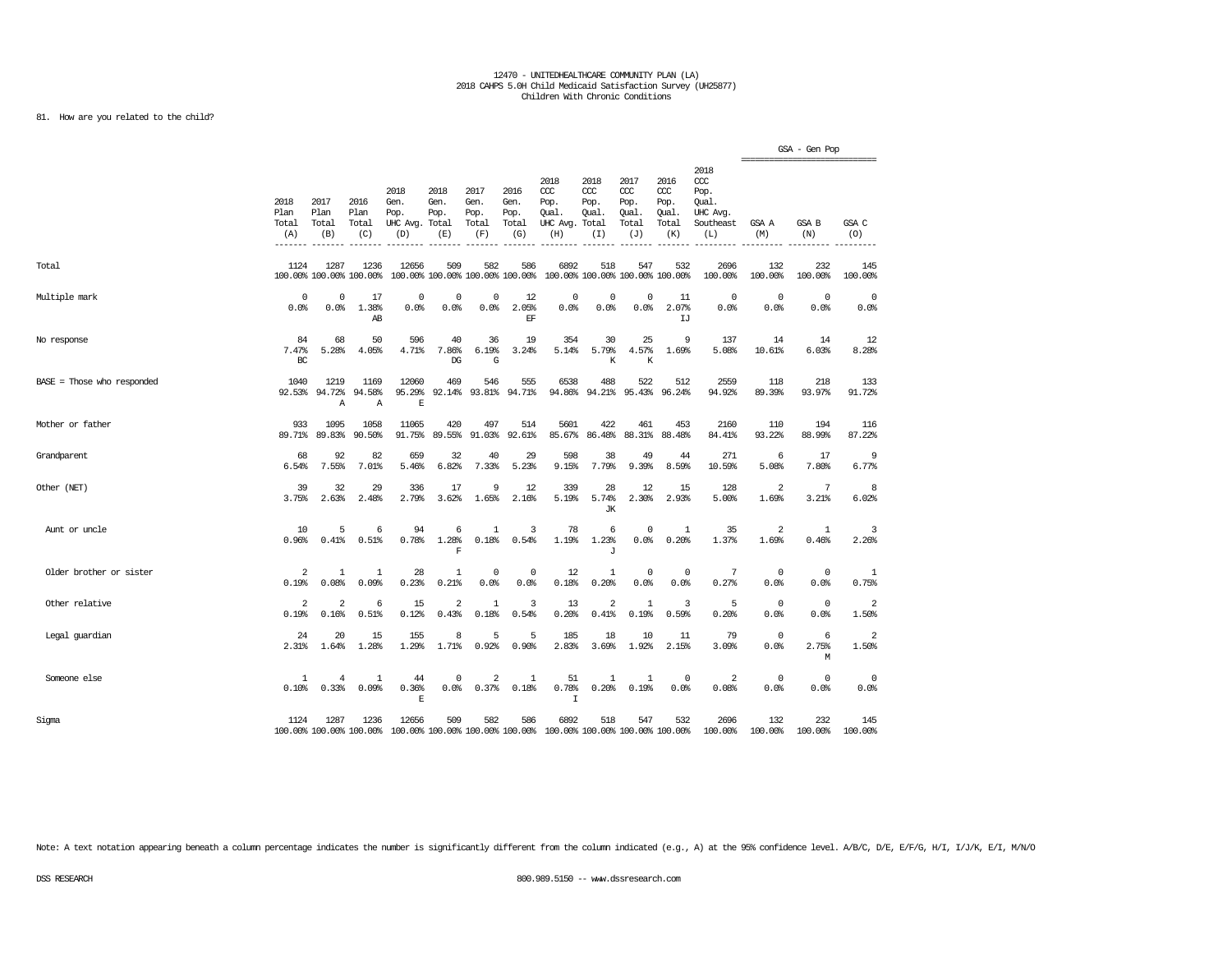82. Did someone help you complete this survey?

|                            |                              |                              |                                 |                                                                                                  |                                                |                                      |                                      |                                                                         |                                              |                                                   |                                                   |                                                                   |                                                  | GSA - Gen Pop       |                    |
|----------------------------|------------------------------|------------------------------|---------------------------------|--------------------------------------------------------------------------------------------------|------------------------------------------------|--------------------------------------|--------------------------------------|-------------------------------------------------------------------------|----------------------------------------------|---------------------------------------------------|---------------------------------------------------|-------------------------------------------------------------------|--------------------------------------------------|---------------------|--------------------|
|                            | 2018<br>Plan<br>Total<br>(A) | 2017<br>Plan<br>Total<br>(B) | 2016<br>Plan<br>Total<br>(C)    | 2018<br>Gen.<br>Pop.<br>UHC Avg. Total<br>(D)                                                    | 2018<br>Gen.<br>Pop.<br>(E)                    | 2017<br>Gen.<br>Pop.<br>Total<br>(F) | 2016<br>Gen.<br>Pop.<br>Total<br>(G) | 2018<br>CCC<br>Pop.<br>Oual.<br>UHC Avg.<br>(H)                         | 2018<br>CCC<br>Pop.<br>Qual.<br>Total<br>(I) | 2017<br>$\alpha$<br>Pop.<br>Oual.<br>Total<br>(J) | 2016<br>$\alpha$<br>Pop.<br>Oual.<br>Total<br>(K) | 2018<br>$\alpha$<br>Pop.<br>Oual.<br>UHC Avg.<br>Southeast<br>(L) | ================================<br>GSA A<br>(M) | <b>GSA B</b><br>(N) | GSA C<br>(O)       |
| Total                      | 1124                         | 1287                         | 1236<br>100.00% 100.00% 100.00% | 12656                                                                                            | 509                                            | 582                                  | 586                                  | 6892<br>100.00% 100.00% 100.00% 100.00% 100.00% 100.00% 100.00% 100.00% | 518                                          | 547                                               | 532                                               | 2696<br>100.00%                                                   | 132<br>100.00%                                   | 232<br>100.00%      | 145<br>100.00%     |
| Multiple mark              | $^{\circ}$<br>0.0%           | $^{\circ}$<br>0.0%           | $^{\circ}$<br>0.0%              | $\Omega$<br>0.0%                                                                                 | 0<br>0.0%                                      | $^{\circ}$<br>0.0%                   | $^{\circ}$<br>0.0%                   | $^{\circ}$<br>0.0%                                                      | $^{\circ}$<br>0.0%                           | $^{\circ}$<br>0.0%                                | $^{\circ}$<br>0.0%                                | $^{\circ}$<br>0.0%                                                | $^{\circ}$<br>0.0%                               | $^{\circ}$<br>0.0%  | $^{\circ}$<br>0.0% |
| No response                | 11<br>0.98%                  | 10<br>0.78%                  | 8<br>0.65%                      | 169<br>1.34%                                                                                     | 4<br>0.79%                                     | $\overline{4}$<br>0.69%              | 2<br>0.34%                           | 62<br>0.90%                                                             | 9<br>1.74%<br>K                              | 5                                                 | -2<br>$0.91\%$ 0.38%                              | 21<br>0.78%                                                       | 2<br>1.52%                                       | 1<br>0.43%          | 1<br>0.69%         |
| Appropriately skipped      | 608<br>54.09%<br>B           | 642<br>49.88%                | 693<br>56.07%<br>B              | 5331                                                                                             | 280<br>42.12% 55.01%<br>$\mathbb{D}\mathbb{I}$ | 293                                  | 345<br>50.34% 58.87%<br>F            | 2553<br>37.04%                                                          | 241<br>Η                                     | 250<br>46.53% 45.70% 53.38%                       | 284<br>IJ                                         | 1063<br>39.43%                                                    | 75<br>56.82%                                     | 135<br>58.19%       | 70<br>48.28%       |
| BASE = Those who responded | 505<br>44.93%                | 635<br>49.34%<br>AC          | 535<br>43.28%                   | 7156<br>56.54%<br>E                                                                              | 225<br>44.20%                                  | 285<br>48.97%<br>G                   | 239<br>40.78%                        | 4277<br>62.06%<br>I                                                     | 268<br>E                                     | 292<br>51.74% 53.38% 46.24%<br>K                  | 246                                               | 1612<br>59.79%                                                    | 55<br>41.67%                                     | 96<br>41.38%        | 74<br>51.03%       |
| Yes                        | 16<br>3.17%                  | 32<br>5.04%                  | 17<br>3.18%                     | 338<br>4.72%                                                                                     | 10<br>4.44%                                    | 14<br>4.91%                          | 8<br>3.35%                           | 161<br>3.76%                                                            | 7<br>2.61%                                   | 6<br>2.05%                                        | -6<br>2.44%                                       | 69<br>4.28%                                                       | 3<br>5.45%                                       | 4<br>4.17%          | 3<br>4.05%         |
| $_{\mathrm{No}}$           | 489<br>96.83%                | 603<br>94.96%                | 518<br>96.82%                   | 6818<br>95.28%                                                                                   | 215<br>95.56%                                  | 271<br>95.09%                        | 231<br>96.65%                        | 4116                                                                    | 261<br>96.24% 97.39% 97.95% 97.56%           | 286                                               | 240                                               | 1543<br>95.72%                                                    | 52<br>94.55%                                     | 92<br>95.83%        | 71<br>95.95%       |
| Sigma                      | 1124                         | 1287                         | 1236                            | 12656<br>100.00% 100.00% 100.00% 100.00% 100.00% 100.00% 100.00% 100.00% 100.00% 100.00% 100.00% | 509                                            | 582                                  | 586                                  | 6892                                                                    | 518                                          | 547                                               | 532                                               | 2696<br>100.00%                                                   | 132<br>100.00%                                   | 232<br>100.00%      | 145<br>100.00%     |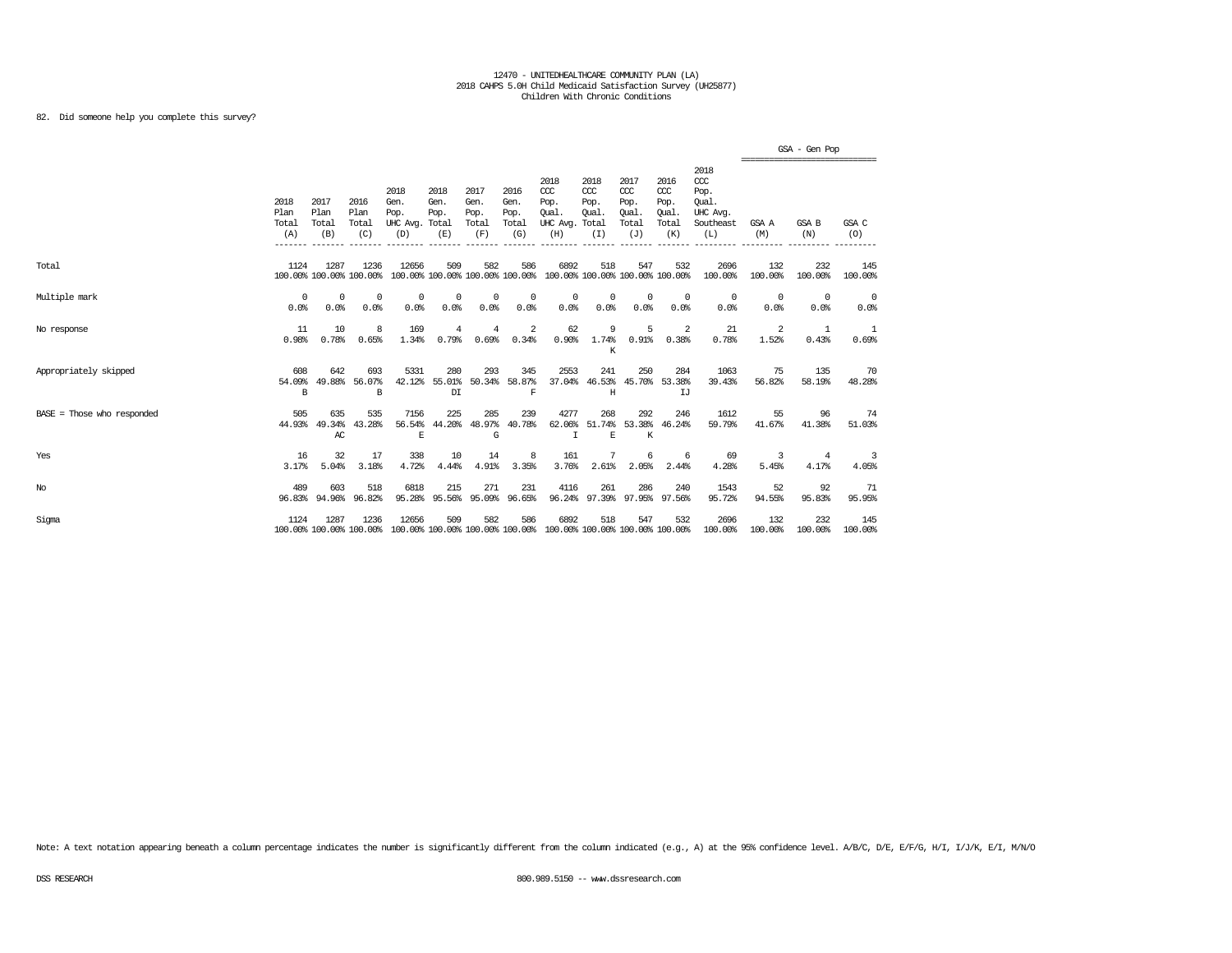### 83. How did that person help you?

|                                           |                              |                              |                                        |                                                                                                  |                             |                                      |                                      |                                                                         |                                               |                                                   |                                                   |                                                                   | ================================ | GSA - Gen Pop         |                    |
|-------------------------------------------|------------------------------|------------------------------|----------------------------------------|--------------------------------------------------------------------------------------------------|-----------------------------|--------------------------------------|--------------------------------------|-------------------------------------------------------------------------|-----------------------------------------------|---------------------------------------------------|---------------------------------------------------|-------------------------------------------------------------------|----------------------------------|-----------------------|--------------------|
|                                           | 2018<br>Plan<br>Total<br>(A) | 2017<br>Plan<br>Total<br>(B) | 2016<br>Plan<br>Total<br>(C)           | 2018<br>Gen.<br>Pop.<br>UHC Avg. Total<br>(D)                                                    | 2018<br>Gen.<br>Pop.<br>(E) | 2017<br>Gen.<br>Pop.<br>Total<br>(F) | 2016<br>Gen.<br>Pop.<br>Total<br>(G) | 2018<br>CCC<br>Pop.<br>Oual.<br>UHC Avg.<br>(H)                         | 2018<br>$CC$<br>Pop.<br>Oual.<br>Total<br>(I) | 2017<br>$\alpha$<br>Pop.<br>Oual.<br>Total<br>(J) | 2016<br>$\alpha$<br>Pop.<br>Oual.<br>Total<br>(K) | 2018<br>$\alpha$<br>Pop.<br>Oual.<br>UHC Avg.<br>Southeast<br>(L) | GSA A<br>(M)                     | <b>GSA B</b><br>(N)   | GSA C<br>(O)       |
| Total                                     | 1124                         | 1287                         | 1236<br>100.00% 100.00% 100.00%        | 12656                                                                                            | 509                         | 582                                  | 586                                  | 6892<br>100.00% 100.00% 100.00% 100.00% 100.00% 100.00% 100.00% 100.00% | 518                                           | 547                                               | 532                                               | 2696<br>100.00%                                                   | 132<br>100.00%                   | 232<br>100.00%        | 145<br>100.00%     |
| No response                               | 11<br>0.98%                  | 10<br>0.78%                  | 9<br>0.73%                             | 179<br>1.41%                                                                                     | $\overline{4}$<br>0.79%     | 4<br>0.69%                           | $\overline{\mathbf{c}}$<br>0.34%     | 64<br>0.93%                                                             | 9<br>1.74%<br>K                               | 5<br>0.91%                                        | -2<br>0.38%                                       | 22<br>0.82%                                                       | 2<br>1.52%                       | $\mathbf{1}$<br>0.43% | -1<br>0.69%        |
| Appropriately skipped                     | 1097<br>97.60%               | 1245<br>96.74%               | 1211<br>97.98%                         | 12149<br>95.99%                                                                                  | 495<br>97.25%               | 564                                  | 576<br>96.91% 98.29%                 | 6669<br>96.76%                                                          | 502                                           | 536<br>96.91% 97.99% 98.50%                       | 524                                               | 2606<br>96.66%                                                    | 127<br>96.21%                    | 227<br>97.84%         | 141<br>97.24%      |
| $BASE = Those who responded$              | 16<br>1.42%                  | 32<br>2.49%<br>C             | 16<br>1.29%                            | 328<br>2.59%                                                                                     | 10<br>1.96%                 | 14<br>2.41%                          | 8<br>1.37%                           | 159<br>2.31%                                                            | 7<br>1.35%                                    | 6<br>1.10%                                        | 6<br>1.13%                                        | 68<br>2.52%                                                       | 3<br>2.27%                       | 4<br>1.72%            | 3<br>2.07%         |
| Read the questions to me                  | 7                            | 16<br>43.75% 50.00%          | 8<br>50.00%                            | 149<br>45.43%                                                                                    | 4<br>40.00%                 | 7                                    | 3<br>50.00% 37.50%                   | 74<br>46.54%                                                            | 2<br>28.57% 50.00% 83.33%                     | 3                                                 | 5                                                 | 31<br>45.59%                                                      | 2<br>66.67%                      | 2<br>50.00%           | 0<br>0.0%          |
| Wrote down the answers I gave             | $\overline{4}$<br>25,00%     | $\mathbf{1}$                 | $\overline{2}$<br>3.13% 12.50%         | 79<br>24.09%                                                                                     | 3<br>30.00%                 | $^{\circ}$<br>0.0%                   | $^{\circ}$<br>0.0%                   | 52                                                                      | 1<br>32.70% 14.29%                            | $\Omega$                                          | -1<br>0.0%16.67%                                  | 25<br>36.76%                                                      | 1<br>33.33%                      | 1<br>25.00%           | 1<br>33.33%        |
| Answered the questions for me             | 3                            | 12                           | 3<br>18.75% 37.50% 18.75%              | 43                                                                                               | 2                           | 5<br>13.11% 20.00% 35.71% 12.50%     | 1                                    | 34                                                                      | 3                                             | 2                                                 | 2<br>21.38% 42.86% 33.33% 33.33%                  | 13<br>19.12%                                                      | $^{\circ}$<br>0.0%               | 1<br>25.00%           | 1<br>33.33%        |
| Translated the questions into my language | 4                            | 10                           | 6<br>25.00% 31.25% 37.50%              | 162<br>49.39%                                                                                    | 3                           | 30.00% 21.43% 37.50%                 | 3                                    | 43                                                                      | 27.04% 14.29% 33.33%                          | 2                                                 | $\Omega$<br>0.0%                                  | 23<br>33.82%                                                      | $\mathfrak{D}$<br>66.67%         | $\Omega$<br>0.0%      | 1<br>33.33%        |
| Helped in some other way                  | 3                            | 4                            | $\overline{2}$<br>18.75% 12.50% 12.50% | 30                                                                                               | $\mathbf{1}$                | 2<br>9.15% 10.00% 14.29% 25.00%      | 2                                    | 23<br>14.47%                                                            | 2                                             | 1<br>28.57% 16.67%                                | $^{\circ}$<br>0.0%                                | 7<br>10.29%                                                       | $^{\circ}$<br>0.0%               | 1<br>25.00%           | $^{\circ}$<br>0.0% |
| Sigma                                     | 1129                         | 1298                         | 1241                                   | 12791<br>100.44% 100.85% 100.40% 101.07% 100.59% 100.52% 100.17% 100.97% 100.39% 100.37% 100.38% | 512                         | 585                                  | 587                                  | 6959                                                                    | 520                                           | 549                                               | 534                                               | 2727<br>101.15%                                                   | 134<br>101.52%                   | 233<br>100.43%        | 145<br>100.00%     |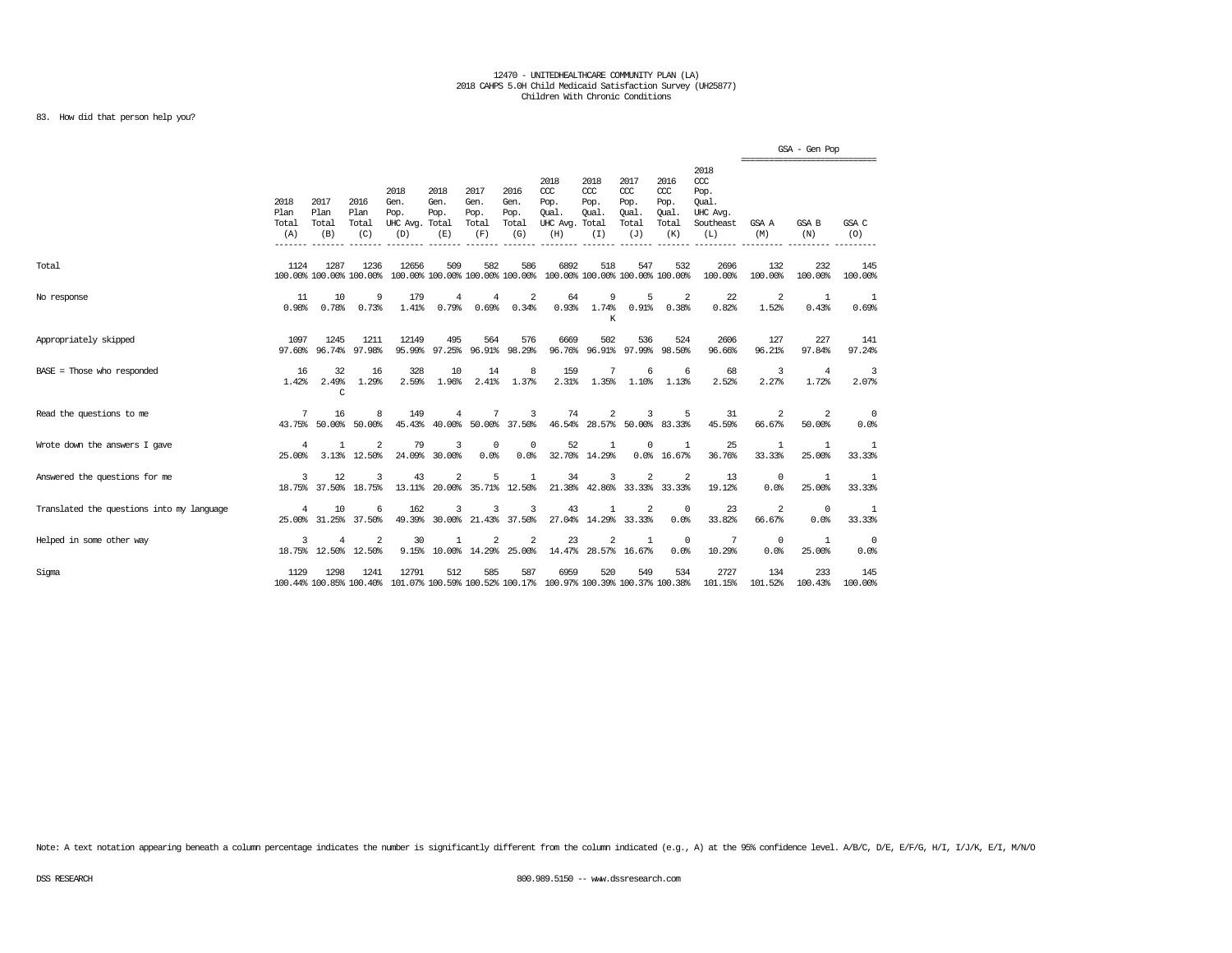84. In the last 6 months, if it was not easy to get the care, tests, or treatment you thought your child needed, what was the main reason for the difficulty?

|                                                                                         |                              |                              |                                 |                                         |                                      |                                        |                                      |                                                 |                                              |                                              |                                              |                                                                   | ------------------------------- | GSA - Gen Pop       |                               |
|-----------------------------------------------------------------------------------------|------------------------------|------------------------------|---------------------------------|-----------------------------------------|--------------------------------------|----------------------------------------|--------------------------------------|-------------------------------------------------|----------------------------------------------|----------------------------------------------|----------------------------------------------|-------------------------------------------------------------------|---------------------------------|---------------------|-------------------------------|
|                                                                                         | 2018<br>Plan<br>Total<br>(A) | 2017<br>Plan<br>Total<br>(B) | 2016<br>Plan<br>Total<br>(C)    | 2018<br>Gen.<br>Pop.<br>UHC Avq.<br>(D) | 2018<br>Gen.<br>Pop.<br>Total<br>(E) | 2017<br>Gen.<br>Pop.<br>Total<br>(F)   | 2016<br>Gen.<br>Pop.<br>Total<br>(G) | 2018<br>ccc<br>Pop.<br>Oual.<br>UHC Avg.<br>(H) | 2018<br>CCC<br>Pop.<br>Oual.<br>Total<br>(I) | 2017<br>ccc<br>Pop.<br>Qual.<br>Total<br>(J) | 2016<br>ccc<br>Pop.<br>Qual.<br>Total<br>(K) | 2018<br>$\alpha$<br>Pop.<br>Oual.<br>UHC Avg.<br>Southeast<br>(L) | GSA A<br>(M)                    | GSA B<br>(N)        | GSA C<br>(0)                  |
| Total                                                                                   | 1124                         | 1287                         | 1236<br>100.00% 100.00% 100.00% | 12602                                   | 509                                  | 582<br>100.00% 100.00% 100.00% 100.00% | 586                                  | 6840                                            | 518<br>100.00% 100.00% 100.00% 100.00%       | 547                                          | 532                                          | 2696<br>100.00%                                                   | 132<br>100.00%                  | 232<br>100.00%      | 145<br>100.00%                |
| Multiple mark                                                                           | $\Omega$<br>0.0%             | $\Omega$<br>0.0%             | 9<br>0.73%<br>AВ                | $\Omega$<br>0.0%                        | $\Omega$<br>0.0%                     | $^{\circ}$<br>0.0%                     | $\overline{\mathcal{L}}$<br>0.34%    | $\Omega$<br>0.0%                                | $\Omega$<br>0.0%                             | $\mathbf 0$<br>0.0%                          | 8<br>1.50%<br>ТJ                             | $\Omega$<br>0.0%                                                  | $\Omega$<br>0.0%                | $\Omega$<br>0.0%    | $^{\circ}$<br>0.0%            |
| No response                                                                             | 314                          | 475<br>27.94% 36.91%<br>Α    | 413<br>33.41%<br>Α              | 3459<br>27.45%                          | 142<br>27.90%                        | 206<br>35.40%<br>E                     | 208<br>35.49%<br>E                   | 1967<br>28.76%<br>$\mathsf{T}$                  | 125<br>24.13%                                | 191<br>34.92%<br>$\mathsf{T}$                | 167<br>31.39%<br>$\mathbb{I}$                | 745<br>27.63%                                                     | 34<br>25.76%                    | 66<br>28.45%        | 42<br>28.97%                  |
| I did not try to get any care, tests, or treatment<br>for my child in the last 6 months | 484<br>43.06%<br>C           | 505<br>39.24%                | 479<br>38.75%                   | 5876<br>46.63%                          | 226<br>44.40%                        | 250<br>42.96%                          | 232<br>39.59%                        | 2574<br>37.63%                                  | 211<br>40.73%<br><b>JK</b>                   | 187<br>34.19%                                | 179<br>33.65%                                | 1136<br>42.14%                                                    | 54<br>40.91%                    | 105<br>45.26%       | 67<br>46.21%                  |
| BASE = Those who responded                                                              | 326<br>29.00%<br>В           | 307<br>23.85%                | 335<br>27.10%                   | 3267<br>25.92%                          | 141<br>27.70%<br>$\mathbf F$         | 126<br>21.65%                          | 144<br>24.57%                        | 2299<br>33.61%                                  | 182<br>35.14%<br>E                           | 169<br>30.90%                                | 178<br>33.46%                                | 815<br>30.23%                                                     | 44<br>33.33%                    | 61<br>26.29%        | 36<br>24.83%                  |
| I had to wait too long for the health plan to give<br>the OK                            | 38<br>11.66%                 | 40<br>13.03%                 | 48<br>14.33%                    | 456<br>13.96%                           | 19<br>13.48%                         | 17<br>13.49%                           | 18<br>12.50%                         | 347<br>15.09%                                   | 20<br>10.99%                                 | 23<br>13.61%                                 | 30<br>16.85%                                 | 111<br>13.62%                                                     | 9<br>20.45%                     | 7<br>11.48%         | 3<br>8.33%                    |
| I did not know where to go to get a physician for<br>care, lab work, or an x-ray (NET)  | 10<br>3.07%                  | 12<br>3.91%                  | 18<br>5.37%                     | 130<br>3.98%                            | 4<br>2.84%                           | 4<br>3.17%                             | 8<br>5.56%                           | 82<br>3.57%                                     | 7<br>3.85%                                   | 7<br>4.14%                                   | 10<br>5.62%                                  | 33<br>4.05%                                                       | 0<br>0.0%                       | 1<br>1.64%          | 3<br>8.33%                    |
| I did not know where to go to get a physician<br>for care                               | 0<br>0.0%                    | $11$<br>3.58%<br>Α           | 17<br>5.07%<br>Α                | $\mathbf 0$<br>0.0%                     | 0<br>0.0%                            | 3<br>2.38%                             | 7<br>4.86%<br>E                      | $\Omega$<br>0.0%                                | $\Omega$<br>0.0%                             | 7<br>4.14%<br>I                              | 10<br>5.62%<br>$\mathbbm{I}$                 | $^{\circ}$<br>0.0%                                                | $\mathbf 0$<br>$0.0$ %          | $^{\circ}$<br>0.0%  | $\mathbf 0$<br>0.0%           |
| I did not know where to go to get lab work done                                         | $\mathbf 0$<br>0.0%          | $\mathbf{1}$<br>0.33%        | 1<br>0.30%                      | $\circ$<br>0.0%                         | 0<br>0.0%                            | 1<br>0.79%                             | 1<br>0.69%                           | $\Omega$<br>0.0%                                | 0<br>0.0%                                    | $\mathsf 0$<br>0.0%                          | $^{\circ}$<br>0.0%                           | $\mathbf 0$<br>0.0%                                               | $\mathbf 0$<br>0.0%             | $^{\circ}$<br>0.0%  | $\mathbf 0$<br>0.0%           |
| I could not find a doctor, lab, or x-ray facility<br>in my child's network              | 19<br>5.83%                  | 12<br>3.91%                  | 23<br>6.87%                     | 200<br>6.12%                            | 9<br>6.38%                           | $\overline{4}$<br>3.17%                | 9<br>6.25%                           | 191<br>8.31%                                    | 14<br>7.69%                                  | 6<br>3.55%                                   | 13<br>7.30%                                  | 74<br>9.08%                                                       | $\overline{a}$<br>4.55%         | 5<br>8.20%          | $\overline{2}$<br>5.56%       |
| I could not find a doctor, lab, or x-ray facility<br>that was easy to get to (NET)      | 15<br>4.60%                  | 19<br>6.19%                  | 24<br>7.16%                     | 137<br>4.19%                            | 5<br>3.55%                           | 5<br>3.97%                             | 7<br>4.86%                           | 87<br>3.78%                                     | 7<br>3.85%                                   | 16<br>9.47%<br>$\mathsf{T}$                  | 11<br>6.18%                                  | 33<br>4.05%                                                       | 1<br>2.27%                      | $\mathbf 0$<br>0.0% | $\overline{4}$<br>11.11%<br>N |
| I could not find a doctor who was easy to get to                                        | 0<br>0.0%                    | 16<br>5.21%<br>Α             | 22<br>6.57%<br>Α                | $\Omega$<br>0.0%                        | $\Omega$<br>0.0%                     | 3<br>2.38%                             | 7<br>4.86%<br>E                      | $\Omega$<br>0.0%                                | 0<br>0.0%                                    | 14<br>8.28%<br>I                             | 10<br>5.62%<br>I                             | 0<br>0.0%                                                         | 0<br>0.0%                       | 0<br>0.0%           | $^{\circ}$<br>0.0%            |
| I could not find a lab or x-ray facility that<br>was easy to get to                     | 0<br>0.0%                    | 3<br>0.98%                   | 2<br>0.60%                      | $\Omega$<br>0.0%                        | $\Omega$<br>0.0%                     | $\overline{\mathcal{L}}$<br>1.59%      | $^{\circ}$<br>0.0%                   | $\Omega$<br>0.0%                                | $\Omega$<br>0.0%                             | 2<br>1.18%                                   | $\mathbf{1}$<br>0.56%                        | 0<br>0.0%                                                         | 0<br>0.0%                       | $\circ$<br>0.0%     | $\Omega$<br>0.0%              |
| I had to wait too long to get an appointment                                            | 68<br>20.86%                 | 76<br>24.76%                 | 73<br>21.79%                    | 890<br>27.24%<br>E                      | 24<br>17.02%                         | 32<br>25.40%                           | 40<br>27.78%<br>E                    | 635<br>27.62%                                   | 45<br>24.73%                                 | 44<br>26.04%                                 | 38<br>21.35%                                 | 201<br>24.66%                                                     | 10<br>22.73%                    | 10<br>16.39%        | $\overline{4}$<br>11.11%      |
| I could not find someone who spoke my language                                          | 0<br>0.0%                    | 12<br>3.91%                  | 5<br>1.49%                      | $\mathbf 0$<br>0.0%                     | 0<br>0.0%                            | 6<br>4.76%<br>F.                       | 2<br>1.39%                           | $\Omega$<br>0.0%                                | 0<br>0.0%                                    | 0<br>0.0%                                    | $\mathbf 0$<br>0.0%                          | $\circ$<br>0.0%                                                   | 0<br>0.0%                       | $\mathbf 0$<br>0.0% | 0<br>0.0%                     |

Note: A text notation appearing beneath a column percentage indicates the number is significantly different from the column indicated (e.g., A) at the 95% confidence level. A/B/C, D/E, E/F/G, H/I, I/J/K, E/I, M/N/O

Continued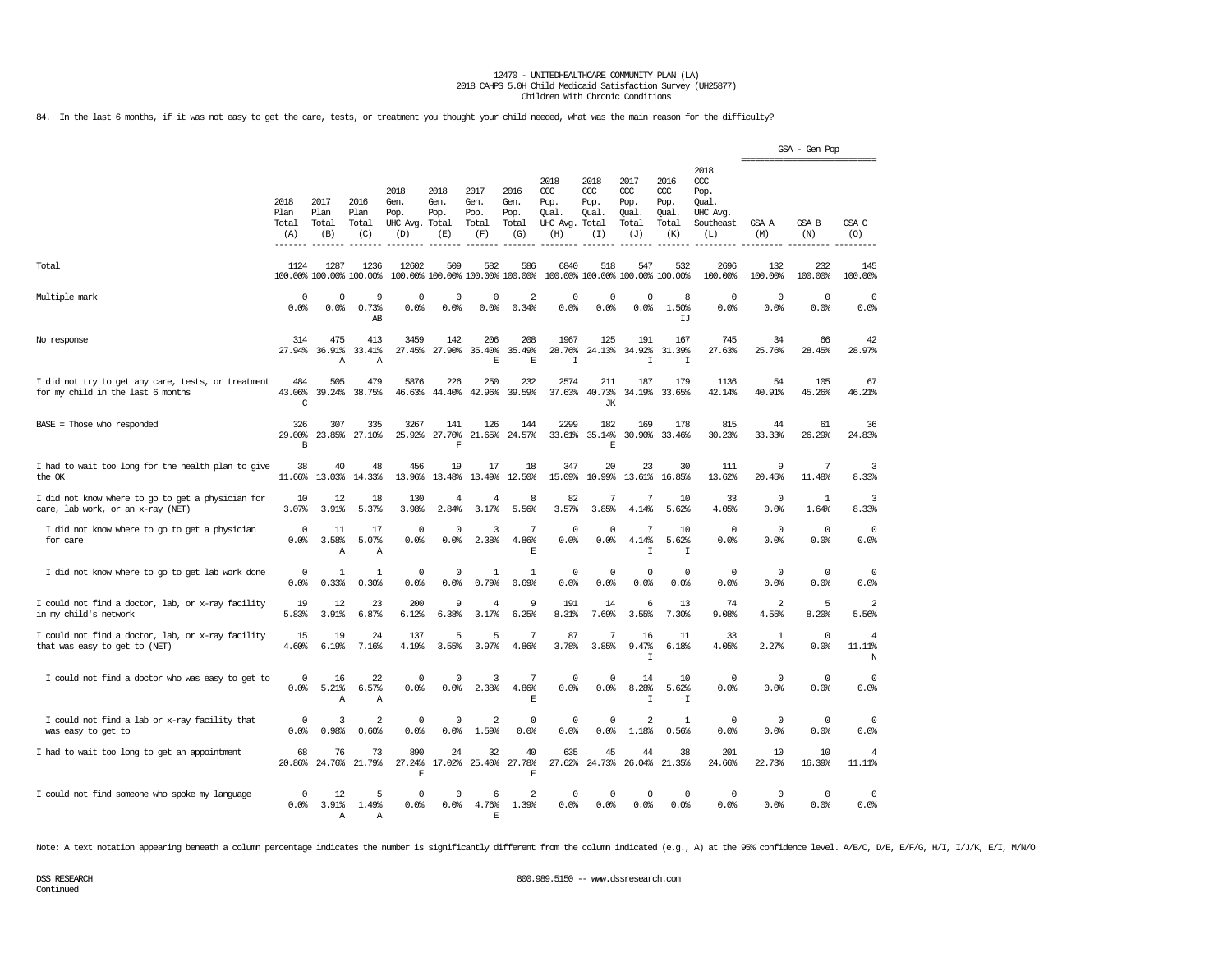84. In the last 6 months, if it was not easy to get the care, tests, or treatment you thought your child needed, what was the main reason for the difficulty?

|                        |                       |                                 |                       |                                        |                                        |                               |                               |                                                |                                        |                                            |                                           |                                                       |                    | GSA – Gen Pop<br>-------------------------------- |                   |
|------------------------|-----------------------|---------------------------------|-----------------------|----------------------------------------|----------------------------------------|-------------------------------|-------------------------------|------------------------------------------------|----------------------------------------|--------------------------------------------|-------------------------------------------|-------------------------------------------------------|--------------------|---------------------------------------------------|-------------------|
|                        | 2018<br>Plan<br>Total | 2017<br>Plan<br>Total           | 2016<br>Plan<br>Total | 2018<br>Gen.<br>Pop.<br>UHC Avg. Total | 2018<br>Gen.<br>Pop.                   | 2017<br>Gen.<br>Pop.<br>Total | 2016<br>Gen.<br>Pop.<br>Total | 2018<br>CCC<br>Pop.<br>Qual.<br>UHC Avg. Total | 2018<br>CCC<br>Pop.<br>Qual.           | 2017<br>$\alpha$<br>Pop.<br>Qual.<br>Total | 2016<br>$\alpha$<br>Pop.<br>Oual<br>Total | 2018<br>ccc<br>Pop.<br>Oual.<br>UHC Avg.<br>Southeast | GSA A              | GSA B                                             | GSA C             |
|                        | (A)<br>_______        | (B)<br>________                 | (C)<br>--------       | (D)<br>_________                       | (E)<br>-------                         | (F<br>_______                 | (G)<br>_______                | (H)<br>_________                               | L.<br>________                         | (J)<br>--------                            | (K)<br>--------                           | $(\mathbb{L})$<br>__________                          | (M)<br>----------- | (N)<br>-----------                                | (0)<br>---------- |
| Other, personal reason | 176<br>53.99%<br>BC   | 136<br>44.30%                   | 144<br>42.99%         | 1454<br>44.51%                         | 80<br>56.74%<br>$_{DG}$                | 58<br>46.03%                  | 60<br>41.67%                  | 957<br>41.63%                                  | 89<br>48.90%                           | 73<br>43.20%                               | 76<br>42.70%                              | 363<br>44.54%                                         | 22<br>50.00%       | 38<br>62.30%                                      | 20<br>55.56%      |
| Sigma                  | 1124                  | 1287<br>100.00% 100.00% 100.00% | 1236                  | 12602                                  | 509<br>100.00% 100.00% 100.00% 100.00% | 582                           | 586                           | 6840                                           | 518<br>100.00% 100.00% 100.00% 100.00% | 547                                        | 532                                       | 2696<br>100.00%                                       | 132<br>100.00%     | 232<br>100.00%                                    | 145<br>100.00%    |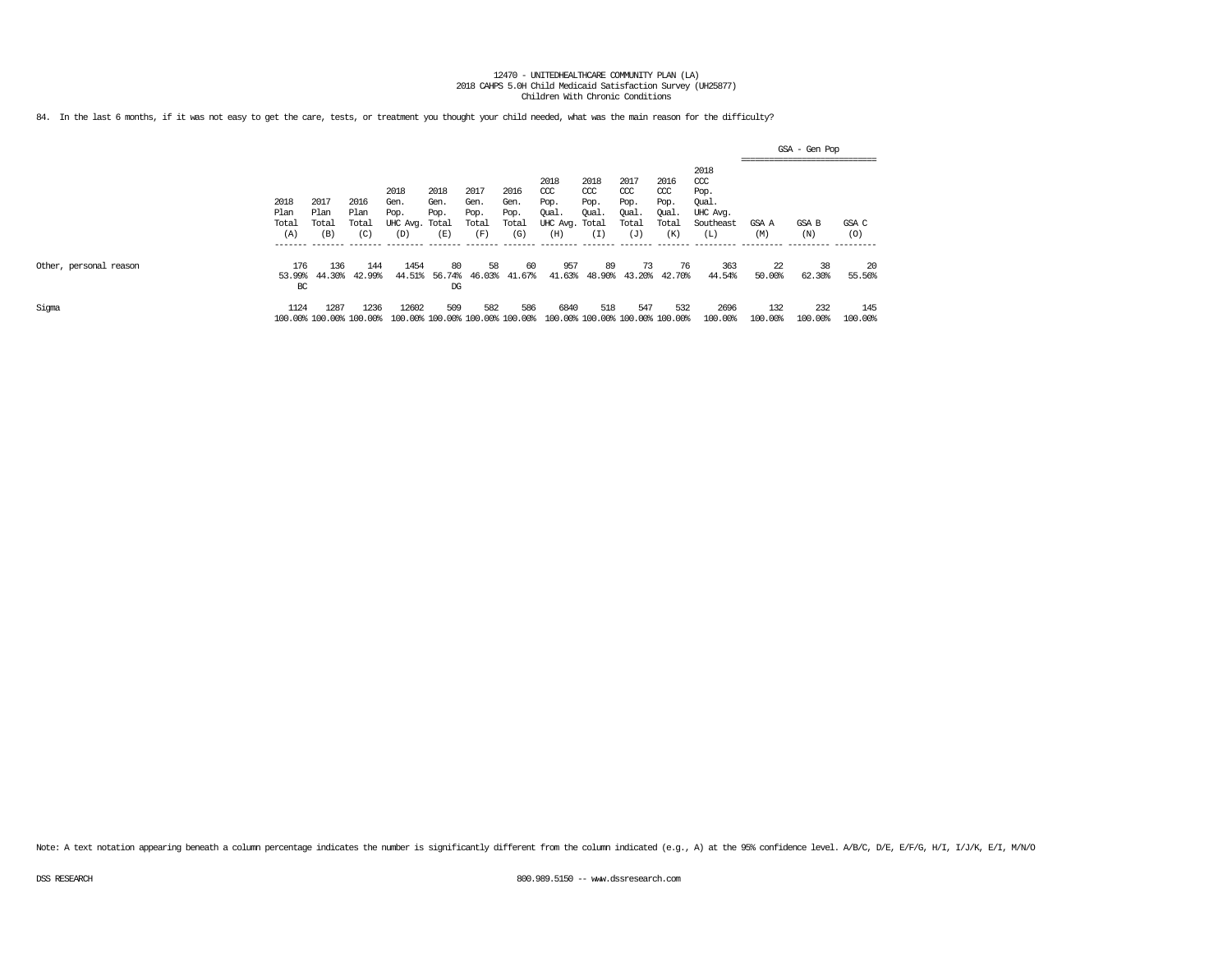85. In the last 6 months, when you called a doctor's office or clinic after hours, how often did you get the help you wanted for your child?

|                                                 |                              |                                 |                                 |                                          |                                        |                                      |                                      |                                                |                                               |                                             |                                              |                                                              | =============================== | GSA - Gen Pop   |                     |
|-------------------------------------------------|------------------------------|---------------------------------|---------------------------------|------------------------------------------|----------------------------------------|--------------------------------------|--------------------------------------|------------------------------------------------|-----------------------------------------------|---------------------------------------------|----------------------------------------------|--------------------------------------------------------------|---------------------------------|-----------------|---------------------|
|                                                 | 2018<br>Plan<br>Total<br>(A) | 2017<br>Plan<br>Total<br>(B)    | 2016<br>Plan<br>Total<br>(C)    | 2018<br>Gen.<br>Pop.<br>UHC Avg.<br>(D)  | 2018<br>Gen.<br>Pop.<br>Total<br>(E)   | 2017<br>Gen.<br>Pop.<br>Total<br>(F) | 2016<br>Gen.<br>Pop.<br>Total<br>(G) | 2018<br>ccc<br>Pop.<br>Oual<br>UHC Avg.<br>(H) | 2018<br>$CC$<br>Pop.<br>Oual.<br>Total<br>(I) | 2017<br>ccc<br>Pop.<br>Qual<br>Total<br>(J) | 2016<br>ccc<br>Pop.<br>Oual.<br>Total<br>(K) | 2018<br>ccc<br>Pop.<br>Qual.<br>UHC Avg.<br>Southeast<br>(L) | GSA A<br>(M)                    | GSA B<br>(N)    | GSA C<br>(O)        |
| Total                                           | 1124                         | 1287<br>100.00% 100.00% 100.00% | 1236                            | 12602                                    | 509<br>100.00% 100.00% 100.00% 100.00% | 582                                  | 586                                  | 6840                                           | 518                                           | 547<br>100.00% 100.00% 100.00% 100.00%      | 532                                          | 2696<br>100.00%                                              | 132<br>100.00%                  | 232<br>100.00%  | 145<br>100.00%      |
| Multiple mark                                   | 0<br>0.0%                    | 0<br>0.0%                       | $\mathbf 0$<br>0.0%             | $\mathsf{O}\xspace$<br>0.0%              | 0<br>0.0%                              | $\mathbb O$<br>0.0%                  | 0<br>0.0%                            | $\mathbf 0$<br>0.0%                            | $\mathbf 0$<br>0.0%                           | $\mathbb O$<br>0.0%                         | $\mathbf 0$<br>0.0%                          | $\circ$<br>0.0%                                              | 0<br>0.0%                       | $\circ$<br>0.0% | $\mathbf 0$<br>0.0% |
| No response                                     | 86<br>7.65%<br>B             | 72<br>5.59%                     | 81<br>6.55%                     | 691<br>5.48%                             | 43<br>8.45%<br>$\mathbb{D}\mathbb{I}$  | 38<br>6.53%                          | 35<br>5.97%                          | 209<br>3.06%                                   | 18<br>3.47%                                   | 14<br>2.56%                                 | 23<br>4.32%                                  | 69<br>2.56%                                                  | 11<br>8.33%                     | 17<br>7.33%     | 15<br>10.34%        |
| I did not call after hours in the last 6 months | 437<br>38.88%<br>BC          | 7<br>0.54%                      | 6<br>0.49%                      | 5495<br>43.60%                           | 203<br>39.88%<br>FG                    | $\overline{2}$<br>0.34%              | 3<br>0.51%                           | 3126<br>45.70%<br>$\mathbf I$                  | 203<br>39.19%<br><b>JK</b>                    | 3<br>0.55%                                  | $\overline{2}$<br>0.38%                      | 1278<br>47.40%                                               | 48<br>36.36%                    | 93<br>40.09%    | 62<br>42.76%        |
| Appropriately skipped                           | $\Omega$<br>0.0%             | 1078<br>83.76%<br>Α             | 1047<br>84.71%<br>Α             | 0<br>0.0%                                | 0<br>0.0%                              | 477<br>81.96%<br>$\mathbf E$         | 506<br>86.35%<br>$\operatorname{EF}$ | $\mathbf 0$<br>0.0%                            | 0<br>0.0                                      | 470<br>85.92%<br>$\mathsf{T}$               | 456<br>85.71%<br>I                           | $\Omega$<br>0.0%                                             | $\Omega$<br>0.0%                | $\circ$<br>0.0% | $\mathbf 0$<br>0.0% |
| $BASE = Those who responded$                    | 601<br>53.47%<br>BC          | 130<br>10.10%                   | 102<br>8.25%                    | 6416<br>50.91%                           | 263<br>51.67%<br>FG                    | 65<br>11.17%<br>G                    | 42<br>7.17%                          | 3505<br>51.24%                                 | 297<br>57.34%<br>HJK                          | 60<br>10.97%                                | 51<br>9.59%                                  | 1349<br>50.04%                                               | 73<br>55.30%                    | 122<br>52.59%   | 68<br>46.90%        |
| Never                                           | 83<br>13.81%<br>B            | 10<br>7.69%                     | 10<br>9.80%                     | 860<br>13.40%                            | 35<br>13.31%                           | 5<br>7.69%                           | 5<br>11.90%                          | 403<br>11.50%                                  | 48<br>16.16%<br>HJ                            | 3<br>5.00%                                  | 5<br>9.80%                                   | 156<br>11.56%                                                | 11<br>15.07%                    | 15<br>12.30%    | 9<br>13.24%         |
| Sometimes                                       | 71<br>11.81%                 | 9<br>6.92%                      | 12<br>11.76%                    | 820<br>12.78%                            | 35<br>13.31%                           | 5<br>7.69%                           | 6<br>14.29%                          | 388<br>11.07%                                  | 33<br>11.11%                                  | 6<br>10.00%                                 | 5<br>9.80%                                   | 146<br>10.82%                                                | 10<br>13.70%                    | 16<br>13.11%    | 9<br>13.24%         |
| Bottom Two Box (%Never + %Sometimes)            | 154<br>25.62%<br>B           | 19<br>14.62%                    | 22<br>21.57%                    | 1680<br>26.18%                           | 70<br>26.62%<br>F                      | 10<br>15.38%                         | 11<br>26.19%                         | 791                                            | 81<br>22.57% 27.27%<br>$\mathbf{J}$           | 9                                           | 10<br>15.00% 19.61%                          | 302<br>22.39%                                                | 21<br>28.77%                    | 31<br>25.41%    | 18<br>26.47%        |
| Usually                                         | 98<br>16.31%                 | 25<br>19.23%                    | 13<br>12.75%                    | 1294<br>20.17%<br>E                      | 39<br>14.83%                           | 12<br>18.46%                         | 4<br>9.52%                           | 750<br>21.40%                                  | 54<br>18.18%                                  | 13<br>21.67%                                | 7<br>13.73%                                  | 249<br>18.46%                                                | 13<br>17.81%                    | 16<br>13.11%    | 10<br>14.71%        |
| Always                                          | 349<br>58.07%                | 86<br>66.15%                    | 67<br>65.69%                    | 3442<br>53.65%                           | 154<br>58.56%                          | 43<br>66.15%                         | 27<br>64.29%                         | 1964<br>56.03%                                 | 162<br>54.55%                                 | 38<br>63.33%                                | 34<br>66.67%                                 | 798<br>59.15%                                                | 39<br>53.42%                    | 75<br>61.48%    | 40<br>58.82%        |
| Top Two Box (%Always + %Usually)                | 447<br>74.38%                | 111<br>85.38%<br>Α              | 80<br>78.43%                    | 4736<br>73.82%                           | 193<br>73.38%                          | 55<br>84.62%<br>E                    | 31<br>73.81%                         | 2714<br>77.43%                                 | 216<br>72.73%                                 | 51<br>85.00%<br>I                           | 41<br>80.39%                                 | 1047<br>77.61%                                               | 52<br>71.23%                    | 91<br>74.59%    | 50<br>73.53%        |
| 4-point composite mean                          |                              | 3.1864 3.4385<br>Α              | 3.3431                          | 3.1406                                   |                                        | 3.1863 3.4308 3.2619                 |                                      |                                                |                                               | 3.2197 3.1111 3.4333<br>$\mathsf{T}$        | 3.3725                                       | 3.2520                                                       | 3.0959                          | 3.2377          | 3.1912              |
| Sigma                                           | 1124                         | 1287                            | 1236<br>100.00% 100.00% 100.00% | 12602<br>100.00% 100.00% 100.00% 100.00% | 509                                    | 582                                  | 586                                  | 6840                                           | 518                                           | 547<br>100.00% 100.00% 100.00% 100.00%      | 532                                          | 2696<br>100.00%                                              | 132<br>100.00%                  | 232<br>100.00%  | 145<br>100.00%      |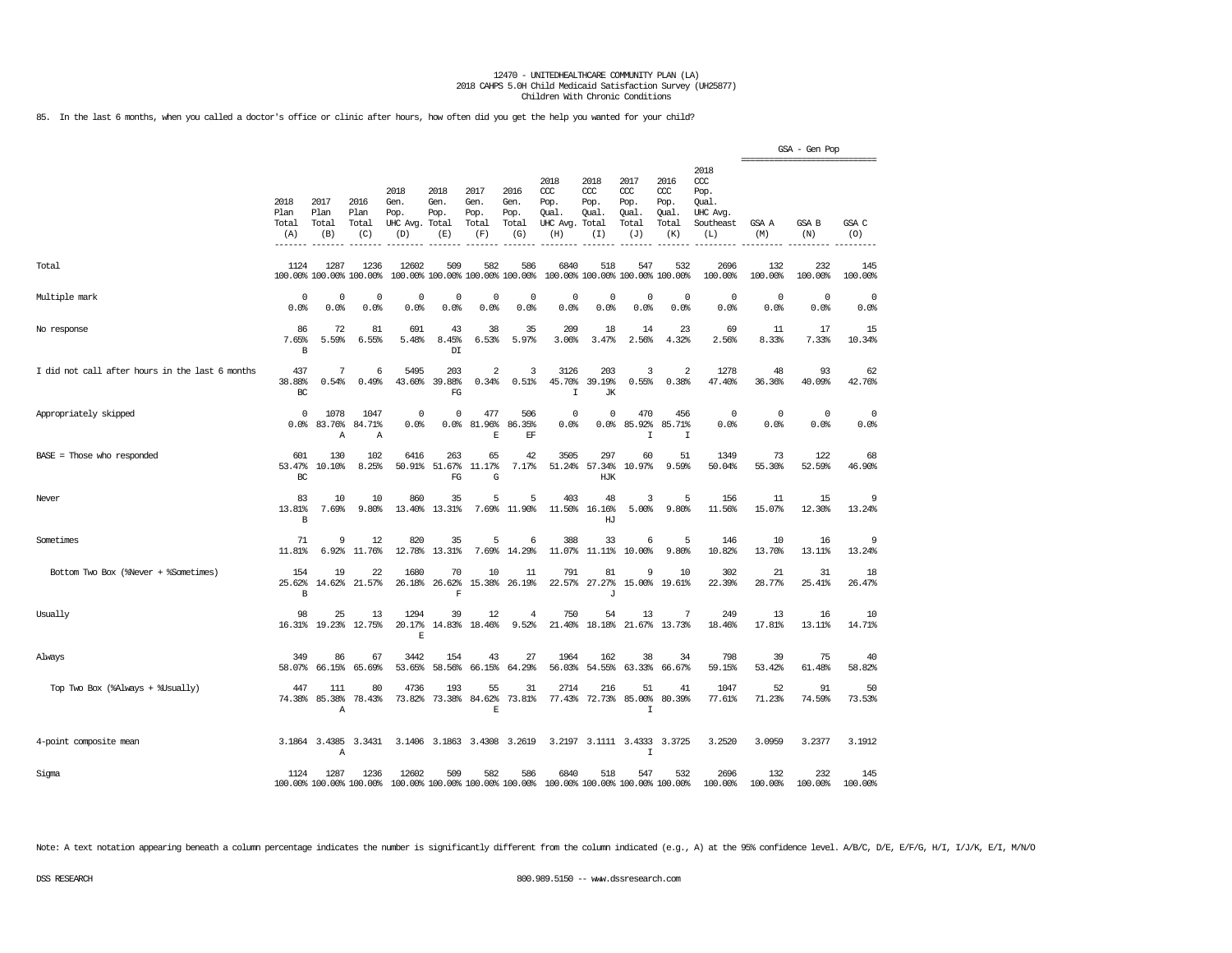86. In the last 6 months, how often was it hard to find a personal doctor for your child who speaks your language?

|                                      |                                       |                                 |                                  |                                               |                                        |                                      |                                      |                                                                         |                                     |                                              |                                                   |                                                              |                                                  | GSA - Gen Pop           |                    |
|--------------------------------------|---------------------------------------|---------------------------------|----------------------------------|-----------------------------------------------|----------------------------------------|--------------------------------------|--------------------------------------|-------------------------------------------------------------------------|-------------------------------------|----------------------------------------------|---------------------------------------------------|--------------------------------------------------------------|--------------------------------------------------|-------------------------|--------------------|
|                                      | 2018<br>Plan<br>Total<br>(A)<br>----- | 2017<br>Plan<br>Total<br>(B)    | 2016<br>Plan<br>Total<br>(C)     | 2018<br>Gen.<br>Pop.<br>UHC Avg. Total<br>(D) | 2018<br>Gen.<br>Pop.<br>(E)            | 2017<br>Gen.<br>Pop.<br>Total<br>(F) | 2016<br>Gen.<br>Pop.<br>Total<br>(G) | 2018<br>CCC<br>Pop.<br>Qual.<br>UHC Avg. Total<br>(H)                   | 2018<br>ccc<br>Pop.<br>Qual.<br>(I) | 2017<br>ccc<br>Pop.<br>Qual.<br>Total<br>(J) | 2016<br>$\alpha$<br>Pop.<br>Qual.<br>Total<br>(K) | 2018<br>ccc<br>Pop.<br>Oual.<br>UHC Avg.<br>Southeast<br>(L) | ================================<br>GSA A<br>(M) | GSA B<br>(N)            | GSA C<br>(O)       |
| Total                                | 1124                                  | 1287<br>100.00% 100.00% 100.00% | 1236                             | 12602                                         | 509<br>100.00% 100.00% 100.00% 100.00% | 582                                  | 586                                  | 6840                                                                    | 518                                 | 547<br>100.00% 100.00% 100.00% 100.00%       | 532                                               | 2696<br>100.00%                                              | 132<br>100.00%                                   | 232<br>100.00%          | 145<br>100.00%     |
| Multiple mark                        | $\Omega$<br>0.0%                      | $\Omega$<br>0.0%                | $\mathbf{1}$<br>0.08%            | 0<br>0.0%                                     | $\mathbf 0$<br>0.0%                    | $\mathbf 0$<br>0.0%                  | $\mathbf{1}$<br>0.17%                | $^{\circ}$<br>0.0%                                                      | $\mathbf 0$<br>0.0%                 | $\mathbf 0$<br>0.0%                          | $\mathbf 0$<br>0.0%                               | $^{\circ}$<br>0.0%                                           | $^{\circ}$<br>0.0%                               | $^{\circ}$<br>0.0%      | $^{\circ}$<br>0.0% |
| No response                          | 111<br>9.88%<br>BC                    | 80<br>6.22%                     | 81<br>6.55%                      | 888<br>7.05%                                  | 54<br>10.61%<br>DGI                    | 44<br>7.56%                          | 36<br>6.14%                          | 275<br>4.02%                                                            | 29<br>5.60%<br>J                    | 16<br>2.93%                                  | 18<br>3.38%                                       | 94<br>3.49%                                                  | 14<br>10.61%                                     | 24<br>10.34%            | 16<br>11.03%       |
| $BASE = Those who responded$         | 1013<br>90.12%                        | 1207<br>93.78%<br>Α             | 1154<br>93.37%<br>$\overline{A}$ | 11714<br>92.95%<br>$\mathbf E$                | 455<br>89.39%                          | 538<br>92.44%                        | 549<br>93.69%<br>$\mathbf E$         | 6565<br>95.98%                                                          | 489<br>94.40%<br>$\mathbf E$        | 531<br>97.07%<br>T                           | 514<br>96.62%                                     | 2602<br>96.51%                                               | 118<br>89.39%                                    | 208<br>89.66%           | 129<br>88.97%      |
| Never                                | 780<br>77.00%                         | 1048<br>86.83%<br>Α             | 1035<br>89.69%<br>AB             | 8836<br>75.43%                                | 344<br>75.60%                          | 467<br>86.80%<br>E                   | 485<br>88.34%<br>E                   | 5322<br>81.07%                                                          | 395<br>80.78%                       | 465<br>87.57%<br>T                           | 467<br>90.86%<br>$\mathbbm{I}$                    | 2155<br>82.82%                                               | 87<br>73.73%                                     | 160<br>76.92%           | 97<br>75.19%       |
| Sometimes                            | 36<br>3.55%<br>$\mathcal{C}$          | 47<br>3.89%<br>$\mathcal{C}$    | 24<br>2.08%                      | 832<br>7.10%<br>E                             | 11<br>2.42%                            | 24<br>4.46%                          | 14<br>2.55%                          | 263<br>4.01%                                                            | 16<br>3.27%                         | 16<br>3.01%                                  | 11<br>2.14%                                       | 69<br>2.65%                                                  | 6<br>5.08%                                       | 3<br>1.44%              | 2<br>1.55%         |
| Bottom Two Box (%Never + %Sometimes) | 816<br>80.55%                         | 1095<br>90.72%<br>Α             | 1059<br>91.77%<br>Α              | 9668<br>82.53%<br>E                           | 355<br>78.02%                          | 491<br>91.26%<br>E                   | 499<br>90.89%<br>E                   | 5585<br>85.07%                                                          | 411<br>84.05%<br>E                  | 481<br>90.58%<br>I                           | 478<br>93.00%<br>I                                | 2224<br>85.47%                                               | 93<br>78.81%                                     | 163<br>78.37%           | 99<br>76.74%       |
| Usually                              | 17<br>1.68%                           | 19<br>1.57%                     | 19<br>1.65%                      | 427<br>3.65%<br>E                             | 8<br>1.76%                             | 8<br>1.49%                           | 11<br>2.00%                          | 181<br>2.76%<br>$\mathbf I$                                             | 3<br>0.61%                          | 6<br>1.13%                                   | 6<br>1.17%                                        | 61<br>2.34%                                                  | $\overline{2}$<br>1.69%                          | $\overline{a}$<br>0.96% | 4<br>3.10%         |
| Always                               | 180<br>17.77%<br>BC                   | 93<br>7.71%                     | 76<br>6.59%                      | 1619<br>13.82%                                | 92<br>20.22%<br><b>DFG</b>             | 39<br>7.25%                          | 39<br>7.10%                          | 799<br>12.17%                                                           | 75<br>15.34%<br>JК                  | 44<br>8.29%                                  | 30<br>5.84%                                       | 317<br>12.18%                                                | 23<br>19.49%                                     | 43<br>20.67%            | 26<br>20.16%       |
| Top Two Box (%Always + %Usually)     | 197<br>19.45%<br>BC                   | 112<br>9.28%                    | 95<br>8.23%                      | 2046<br>17.47%                                | 100<br>21.98%<br>DFGI                  | 47<br>8.74%                          | 50<br>$9.11$ $%$                     | 980<br>14.93%                                                           | 78<br>15.95%<br>JК                  | 50<br>9.42%                                  | 36<br>7.00%                                       | 378<br>14.53%                                                | 25<br>21.19%                                     | 45<br>21.63%            | 30<br>23.26%       |
| 4-point composite mean               | 1.6022<br>BC                          |                                 | 1.3016 1.2513                    | 1.5586                                        | 1.6659<br>FGI                          | 1.2918                               | 1.2787                               | 1.4603                                                                  | 1.5051<br>JК                        |                                              | 1.3013 1.2198                                     | 1.4389                                                       | 1.6695                                           | 1.6538                  | 1.6822             |
| Sigma                                | 1124                                  | 1287                            | 1236<br>100.00% 100.00% 100.00%  | 12602                                         | 509                                    | 582                                  | 586                                  | 6840<br>100.00% 100.00% 100.00% 100.00% 100.00% 100.00% 100.00% 100.00% | 518                                 | 547                                          | 532                                               | 2696<br>100.00%                                              | 132<br>100.00%                                   | 232<br>100.00%          | 145<br>100.00%     |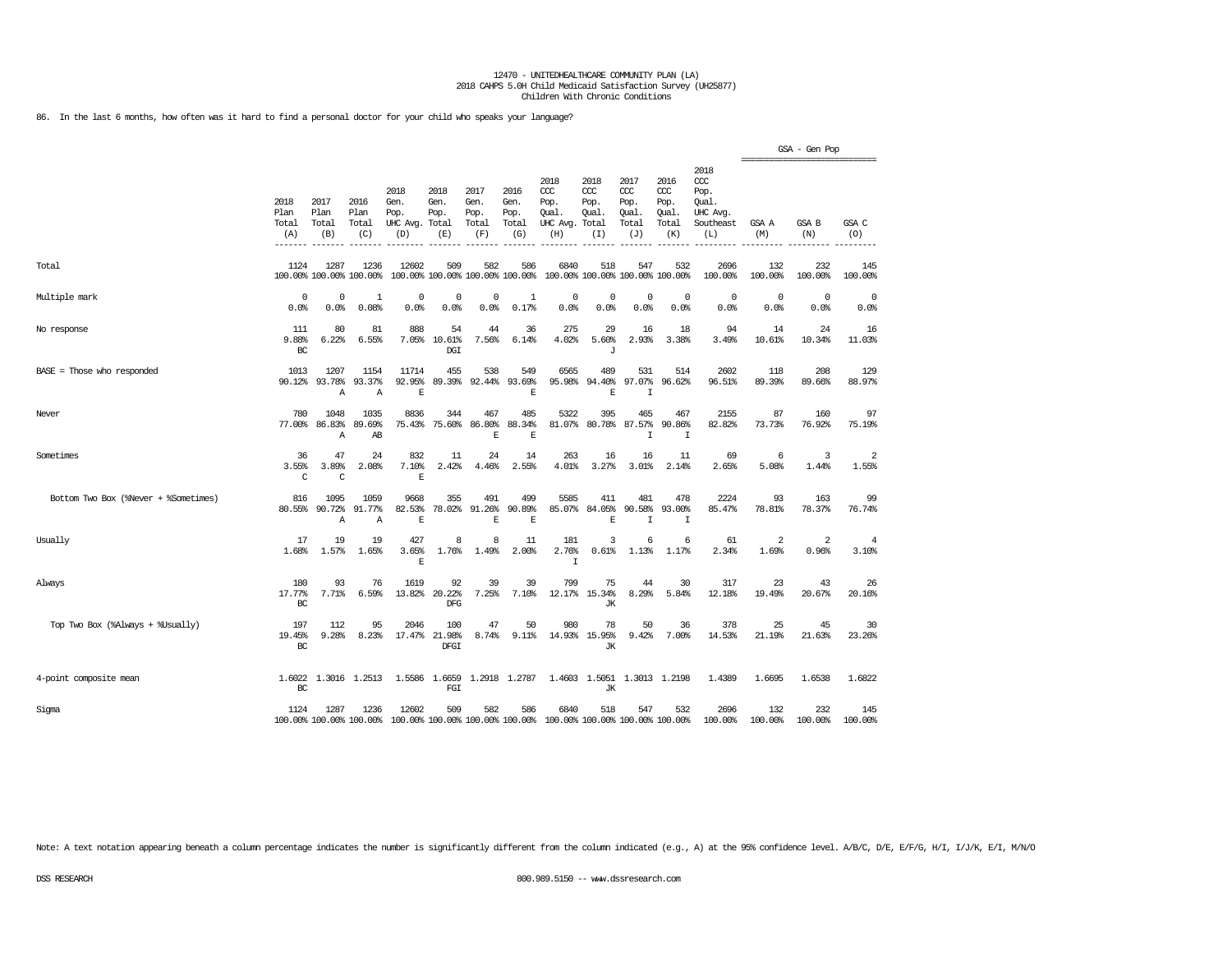87. In the last 6 months, how often was it hard to find a personal doctor for your child who understands your culture?

|                                      |                              |                              |                                 |                                               |                                        |                                      |                                      |                                                 |                                              |                                              |                                              |                                                              | =============================== | GSA - Gen Pop           |                    |
|--------------------------------------|------------------------------|------------------------------|---------------------------------|-----------------------------------------------|----------------------------------------|--------------------------------------|--------------------------------------|-------------------------------------------------|----------------------------------------------|----------------------------------------------|----------------------------------------------|--------------------------------------------------------------|---------------------------------|-------------------------|--------------------|
|                                      | 2018<br>Plan<br>Total<br>(A) | 2017<br>Plan<br>Total<br>(B) | 2016<br>Plan<br>Total<br>(C)    | 2018<br>Gen.<br>Pop.<br>UHC Avg. Total<br>(D) | 2018<br>Gen.<br>Pop.<br>(E)            | 2017<br>Gen.<br>Pop.<br>Total<br>(F) | 2016<br>Gen.<br>Pop.<br>Total<br>(G) | 2018<br>ccc<br>Pop.<br>Qual.<br>UHC Avg.<br>(H) | 2018<br>CCC<br>Pop.<br>Qual.<br>Total<br>(I) | 2017<br>ccc<br>Pop.<br>Qual.<br>Total<br>(J) | 2016<br>ccc<br>Pop.<br>Qual.<br>Total<br>(K) | 2018<br>ccc<br>Pop.<br>Oual.<br>UHC Avg.<br>Southeast<br>(L) | GSA A<br>(M)                    | <b>GSA B</b><br>(N)     | GSA C<br>(O)       |
| Total                                | 1124                         | 1287                         | 1236<br>100.00% 100.00% 100.00% | 12602                                         | 509<br>100.00% 100.00% 100.00% 100.00% | 582                                  | 586                                  | 6840                                            | 518                                          | 547<br>100.00% 100.00% 100.00% 100.00%       | 532                                          | 2696<br>100.00%                                              | 132<br>100.00%                  | 232<br>100.00%          | 145<br>100.00%     |
| Multiple mark                        | $^{\circ}$<br>0.0%           | $\Omega$<br>0.0%             | 1<br>0.08%                      | $\Omega$<br>0.0%                              | 0<br>0.0%                              | 0<br>0.0%                            | 0<br>0.0%                            | $^{\circ}$<br>0.0%                              | $^{\circ}$<br>0.0%                           | $\Omega$<br>0.0%                             | $\Omega$<br>0.0%                             | $\circ$<br>0.0%                                              | 0<br>0.0%                       | $\circ$<br>0.0%         | $^{\circ}$<br>0.0% |
| No response                          | 115<br>10.23%<br>BC          | 86<br>6.68%                  | 81<br>6.55%                     | 901<br>7.15%                                  | 58<br>11.39%<br>DFGI                   | 45<br>7.73%                          | 37<br>6.31%                          | 289<br>4.23%                                    | 32<br>6.18%<br>J                             | 19<br>3.47%                                  | 20<br>3.76%                                  | 109<br>4.04%                                                 | 16<br>12.12%                    | 27<br>11.64%            | 15<br>10.34%       |
| $BASE = Those who responded$         | 1009<br>89.77%               | 1201<br>93.32%<br>Α          | 1154<br>93.37%<br>Α             | 11701<br>92.85%<br>E                          | 451<br>88.61%                          | 537<br>92.27%<br>E                   | 549<br>93.69%<br>E                   | 6551<br>95.77%                                  | 486<br>93.82%<br>E                           | 528<br>96.53%<br>$\mathbf I$                 | 512<br>96.24%                                | 2587<br>95.96%                                               | 116<br>87.88%                   | 205<br>88.36%           | 130<br>89.66%      |
| Never                                | 762<br>75.52%                | 1037<br>86.34%<br>A          | 1019<br>88.30%<br>Α             | 8933<br>76.34%                                | 338<br>74.94%                          | 453<br>84.36%<br>$\mathbf E$         | 475<br>86.52%<br>$\mathbb E$         | 5324<br>81.27%                                  | 385<br>79.22%                                | 464<br>87.88%<br>I                           | 457<br>89.26%<br>$\mathbbm{I}$               | 2140<br>82.72%                                               | 87<br>75.00%                    | 155<br>75.61%           | 96<br>73.85%       |
| Sometimes                            | 41<br>4.06%<br>C             | 38<br>3.16%                  | 26<br>2.25%                     | 877<br>7.50%<br>E                             | 14<br>3.10%                            | 18<br>3.35%                          | 15<br>2.73%                          | 304<br>4.64%                                    | 15<br>3.09%                                  | 13<br>2.46%                                  | 15<br>2.93%                                  | 85<br>3.29%                                                  | 2<br>1.72%                      | 9<br>4.39%              | 3<br>2.31%         |
| Bottom Two Box (%Never + %Sometimes) | 803<br>79.58%                | 1075<br>89.51%<br>Α          | 1045<br>90.55%<br>Α             | 9810<br>83.84%<br>E                           | 352<br>78.05%                          | 471<br>87.71%<br>$\mathbf E$         | 490<br>89.25%<br>E                   | 5628<br>85.91%<br>$\mathbf I$                   | 400<br>82.30%                                | 477<br>90.34%<br>I                           | 472<br>92.19%<br>I                           | 2225<br>86.01%                                               | 89<br>76.72%                    | 164<br>80.00%           | 99<br>76.15%       |
| Usually                              | 28<br>2.78%                  | 25<br>2.08%                  | 32<br>2.77%                     | 532<br>4.55%                                  | 15<br>3.33%                            | 11<br>2.05%                          | 19<br>3.46%                          | 224<br>3.42%<br>$\mathbf I$                     | 9<br>1.85%                                   | 8<br>1.52%                                   | 8<br>1.56%                                   | 78<br>3.02%                                                  | 7<br>6.03%                      | $\overline{4}$<br>1.95% | 4<br>3.08%         |
| Always                               | 178<br>17.64%<br>BC          | 101<br>8.41%                 | 77<br>6.67%                     | 1359<br>11.61%                                | 84<br>18.63%<br>DFG                    | 55<br>10.24%                         | 40<br>7.29%                          | 699<br>10.67%                                   | 77<br>15.84%<br>HJK                          | 43<br>8.14%                                  | 32<br>6.25%                                  | 284<br>10.98%                                                | 20<br>17.24%                    | 37<br>18.05%            | 27<br>20.77%       |
| Top Two Box (%Always + %Usually)     | 206<br>20.42%<br>BC          | 126<br>10.49%                | 109<br>9.45%                    | 1891<br>16.16%                                | 99<br>21.95%<br><b>DFG</b>             | 66                                   | 59<br>12.29% 10.75%                  | 923                                             | 86<br>14.09% 17.70%<br>HJK                   | 51<br>9.66%                                  | 40<br>7.81%                                  | 362<br>13.99%                                                | 27<br>23.28%                    | 41<br>20.00%            | 31<br>23.85%       |
| 4-point composite mean               | 1.6254<br>BC                 | 1.3256                       | 1.2782                          |                                               | 1.5143 1.6563<br>$_{\rm DFG}$          |                                      | 1.3818 1.3151                        |                                                 | 1.4349 1.5432<br>HJK                         |                                              | 1.2992 1.2480                                | 1.4225                                                       | 1.6552                          | 1.6244                  | 1.7077             |
| Sigma                                | 1124                         | 1287                         | 1236<br>100.00% 100.00% 100.00% | 12602                                         | 509<br>100.00% 100.00% 100.00% 100.00% | 582                                  | 586                                  | 6840                                            | 518                                          | 547<br>100.00% 100.00% 100.00% 100.00%       | 532                                          | 2696<br>100.00%                                              | 132<br>100.00%                  | 232<br>100.00%          | 145<br>100.00%     |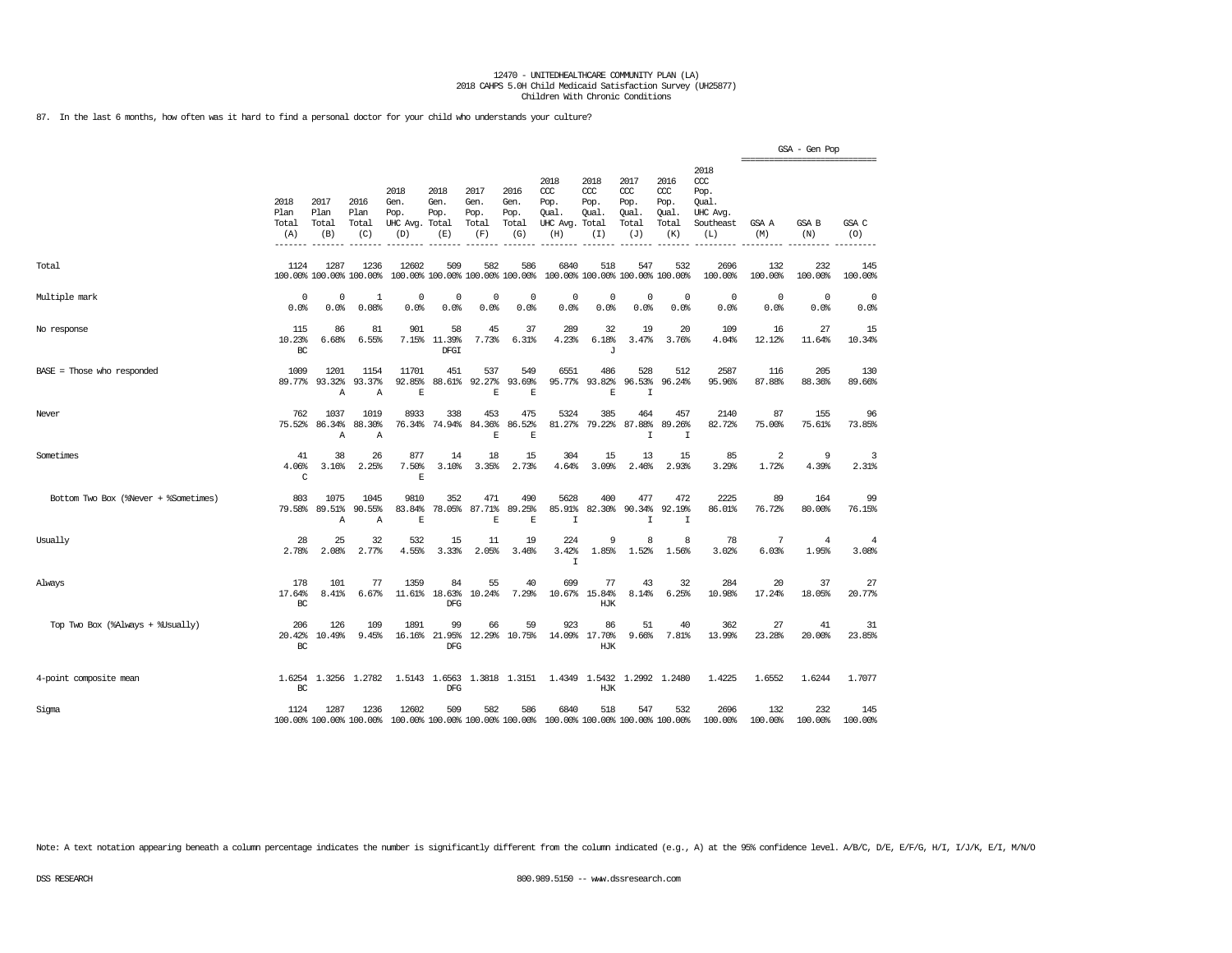88. In the last 6 months, if the health plan website was not useful in finding a doctor or hospital for your child, what was the problem?

|                                                          |                                             |                                  |                                 |                                               |                                        |                                      |                                      |                                                                         |                                              |                                              |                                              |                                                                   | ================================ | GSA - Gen Pop                      |                    |
|----------------------------------------------------------|---------------------------------------------|----------------------------------|---------------------------------|-----------------------------------------------|----------------------------------------|--------------------------------------|--------------------------------------|-------------------------------------------------------------------------|----------------------------------------------|----------------------------------------------|----------------------------------------------|-------------------------------------------------------------------|----------------------------------|------------------------------------|--------------------|
|                                                          | 2018<br>Plan<br>Total<br>(A)<br>$- - - - -$ | 2017<br>Plan<br>Total<br>(B)     | 2016<br>Plan<br>Total<br>(C)    | 2018<br>Gen.<br>Pop.<br>UHC Avg. Total<br>(D) | 2018<br>Gen.<br>Pop.<br>(E)            | 2017<br>Gen.<br>Pop.<br>Total<br>(F) | 2016<br>Gen.<br>Pop.<br>Total<br>(G) | 2018<br>CCC<br>Pop.<br>Qual.<br>UHC Avg.<br>(H)                         | 2018<br>CCC<br>Pop.<br>Oual.<br>Total<br>(I) | 2017<br>ccc<br>Pop.<br>Oual.<br>Total<br>(J) | 2016<br>ccc<br>Pop.<br>Oual.<br>Total<br>(K) | 2018<br>$\alpha$<br>Pop.<br>Oual.<br>UHC Avg.<br>Southeast<br>(L) | GSA A<br>(M)                     | <b>GSA B</b><br>(N)                | GSA C<br>(O)       |
| Total                                                    | 1124                                        | 1287                             | 1236<br>100.00% 100.00% 100.00% | 12301                                         | 509<br>100.00% 100.00% 100.00% 100.00% | 582                                  | 586                                  | 6494                                                                    | 518                                          | 547<br>100.00% 100.00% 100.00% 100.00%       | 532                                          | 2696<br>100.00%                                                   | 132<br>100.00%                   | 232<br>100.00%                     | 145<br>100.00%     |
| No response                                              | 158<br>14.06%<br>BC                         | 79<br>6.14%                      | 94<br>7.61%                     | 1876<br>15.25%                                | 75<br>14.73%<br>FGI                    | 42<br>7.22%                          | 41<br>7.00%                          | 644<br>9.92%                                                            | 52<br>10.04%<br><b>JK</b>                    | 19<br>3.47%                                  | 28<br>5.26%                                  | 200<br>7.42%                                                      | 19<br>14.39%                     | 31<br>13.36%                       | 25<br>17.24%       |
| I did not use the site                                   | 504<br>44.84%<br>BC                         | $\overline{2}$<br>0.16%          | $\mathbf 0$<br>0.0%             | 6502<br>52.86%<br>F.                          | 220<br>43.22%<br>FG                    | 1<br>0.17%                           | 0<br>0.0%                            | 3805<br>58.59%<br>$\mathbf I$                                           | 263<br>50.77%<br><b>JKE</b>                  | $\mathbf{1}$<br>0.18%                        | $\Omega$<br>0.0%                             | 1552<br>57.57%                                                    | 50<br>37.88%                     | 100<br>43.10%                      | 70<br>48.28%       |
| Appropriately skipped                                    | $^{\circ}$<br>0.0%                          | 1135<br>88.19%<br>Α              | 1072<br>86.73%<br>Α             | 0<br>0.0%                                     | 0<br>0.0%                              | 505<br>86.77%<br>$\mathbf E$         | 515<br>87.88%<br>$\mathbf E$         | $^{\circ}$<br>0.0%                                                      | $\mathbf 0$<br>0.0%                          | 487<br>89.03%<br>$\mathbf I$                 | 467<br>87.78%<br>$\mathbf I$                 | $\circ$<br>0.0%                                                   | $\mathbf 0$<br>0.0%              | $\circ$<br>0.0%                    | $^{\circ}$<br>0.0% |
| $BASE = Those who responded$                             | 462<br>41.10%<br>BC                         | 71<br>5.52%                      | 70<br>5.66%                     | 3923<br>31.89%                                | 214<br>42.04%<br><b>DFG</b>            | 34<br>5.84%                          | 30<br>5.12%                          | 2045<br>31.49%                                                          | 203<br>39.19%<br>HJK                         | 40<br>7.31%                                  | 37<br>6.95%                                  | 944<br>35.01%                                                     | 63<br>47.73%<br>$\Omega$         | 101<br>43.53%                      | 50<br>34.48%       |
| The print was too small                                  | 17<br>3.68%                                 | $\overline{\mathbf{c}}$<br>2.82% | 5<br>7.14%                      | 242<br>6.17%<br>E                             | 7<br>3.27%                             | $\overline{2}$<br>5.88%              | 3<br>10.00%                          | 113<br>5.53%                                                            | 8<br>3.94%<br>J                              | $\Omega$<br>0.0%                             | 1<br>2.70%                                   | 36<br>3.81%                                                       | 3<br>4.76%                       | $\overline{4}$<br>3.96%<br>$\circ$ | 0<br>0.0%          |
| The information was hard to understand                   | 26<br>5.63%                                 | 6<br>8.45%                       | 8<br>11.43%                     | 404<br>10.30%<br>E                            | 11<br>5.14%                            | $\overline{2}$                       | 4<br>5.88% 13.33%                    | 147<br>7.19%                                                            | 9<br>4.43%                                   | 5<br>12.50%                                  | 3<br>8.11%                                   | 47<br>4.98%                                                       | 6<br>9.52%                       | $\overline{4}$<br>3.96%            | 1<br>2.00%         |
| It was hard to find the information I was looking<br>for | 58<br>12.55%                                | 19<br>26.76%<br>A                | 14<br>20.00%                    | 647<br>16.49%<br>F.                           | 23<br>10.75%                           | 8<br>23.53%                          | 6<br>20.00%                          | 321<br>15.70%                                                           | 28<br>13.79%                                 | 14<br>35.00%<br>$\mathsf{T}$                 | 9<br>24.32%                                  | 126<br>13.35%                                                     | 8<br>12.70%                      | 8<br>7.92%                         | 7<br>14.00%        |
| The information was wrong                                | 33<br>7.14%                                 | 8<br>11.27%                      | 9<br>12.86%                     | 255<br>6.50%                                  | 12<br>5.61%                            | $\overline{2}$<br>5.88%              | 3<br>10.00%                          | 135<br>6.60%                                                            | 18<br>8.87%                                  | 6<br>15.00%                                  | 7<br>18.92%                                  | 66<br>6.99%                                                       | 2<br>3.17%                       | 7<br>6.93%                         | 3<br>6.00%         |
| It was not in my language                                | $\Omega$<br>0.0%                            | 5<br>7.04%<br>Α                  | 3<br>4.29%                      | $\mathbf 0$<br>0.0%                           | 0<br>0.0%                              | 5<br>14.71%<br>$\mathbf E$           | $\mathbf{1}$<br>3.33%                | $^{\circ}$<br>0.0%                                                      | $\Omega$<br>0.0%                             | $\mathbf{1}$<br>2.50%                        | $\circ$<br>0.0%                              | $\mathbf{0}$<br>0.0%                                              | $\mathbf 0$<br>0.0%              | $\mathbf 0$<br>0.0%                | $^{\circ}$<br>0.0% |
| I did not have a problem                                 | 342<br>74.03%<br>B                          | 42<br>59.15%                     | 47<br>67.14%                    | 2767<br>70.53%                                | 166<br>77.57%<br>DF                    | 20<br>58.82%                         | 20<br>66.67%                         | 1468<br>71.78%                                                          | 145<br>71.43%                                | 23<br>57.50%                                 | 24<br>64.86%                                 | 706<br>74.79%                                                     | 47<br>74.60%                     | 80<br>79.21%                       | 39<br>78.00%       |
| Sigma                                                    | 1138                                        | 1298                             | 1252<br>101.25% 100.85% 101.29% | 12693                                         | 514                                    | 587                                  | 593                                  | 6633<br>103.19% 100.98% 100.86% 101.19% 102.14% 100.97% 101.65% 101.32% | 523                                          | 556                                          | 539                                          | 2733<br>101.37%                                                   | 135<br>102.27%                   | 234<br>100.86%                     | 145<br>100,00%     |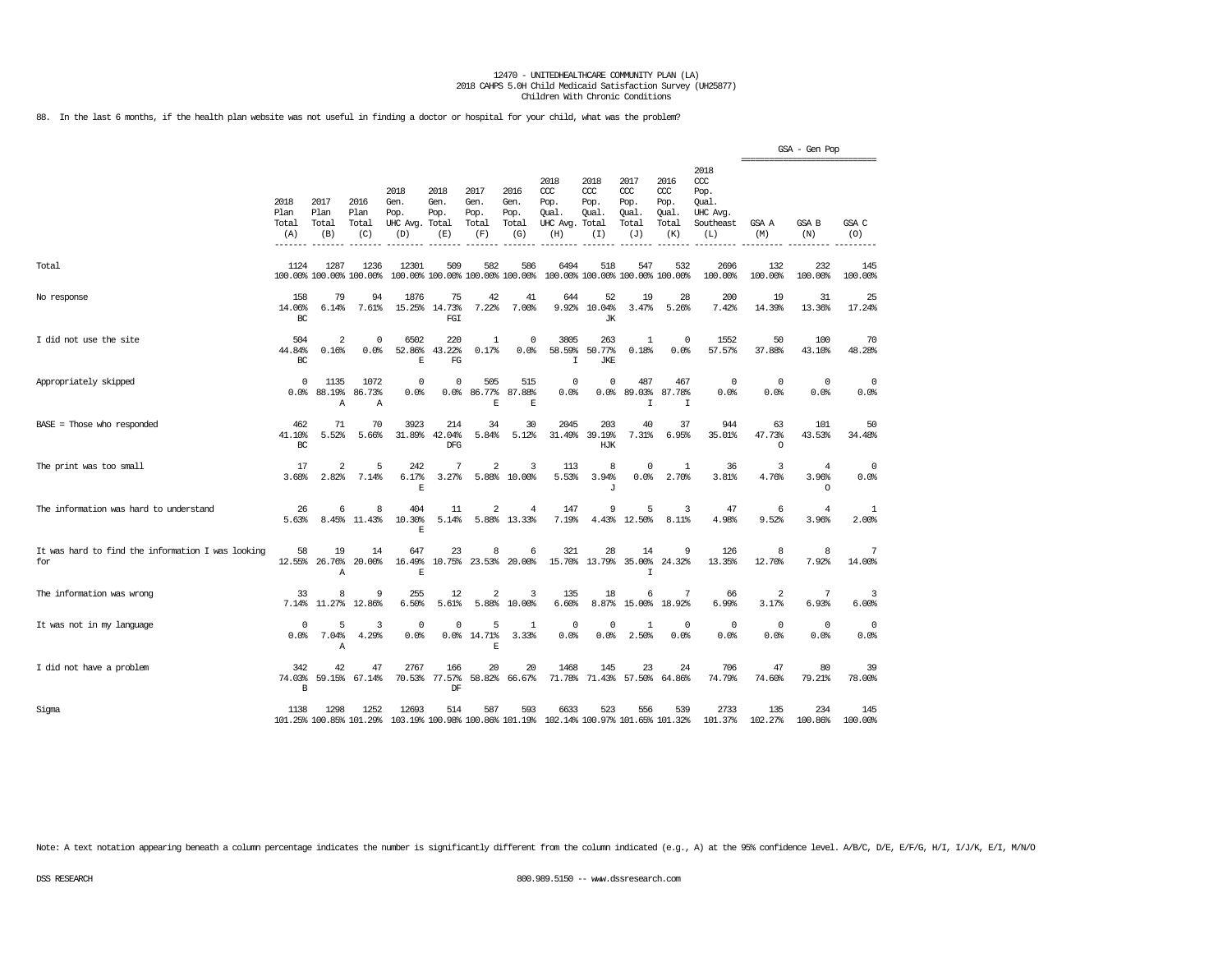89. In the last 6 months, if you called customer service regarding mental health or substance abuse services for your child, how often was the staff helpful and provided the help you needed?

|                                                                                                                     |                               |                               |                                 |                                         |                                      |                                      |                                          |                                                                                                 |                                              |                                              |                                              |                                                             | ---------------------------- | GSA - Gen Pop   |                         |
|---------------------------------------------------------------------------------------------------------------------|-------------------------------|-------------------------------|---------------------------------|-----------------------------------------|--------------------------------------|--------------------------------------|------------------------------------------|-------------------------------------------------------------------------------------------------|----------------------------------------------|----------------------------------------------|----------------------------------------------|-------------------------------------------------------------|------------------------------|-----------------|-------------------------|
|                                                                                                                     | 2018<br>Plan<br>Total<br>(A)  | 2017<br>Plan<br>Total<br>(B)  | 2016<br>Plan<br>Total<br>(C)    | 2018<br>Gen.<br>Pop.<br>UHC Avg.<br>(D) | 2018<br>Gen.<br>Pop.<br>Total<br>(E) | 2017<br>Gen.<br>Pop.<br>Total<br>(F) | 2016<br>Gen.<br>Pop.<br>Total<br>(G)     | 2018<br>CCC<br>Pop.<br>Qual.<br>UHC Avg.<br>(H)                                                 | 2018<br>CCC<br>Pop.<br>Qual.<br>Total<br>(I) | 2017<br>ccc<br>Pop.<br>Qual.<br>Total<br>(J) | 2016<br>ccc<br>Pop.<br>Qual.<br>Total<br>(K) | 2018<br>ccc<br>Pop.<br>Oual.<br>UHC Avg<br>Southeast<br>(L) | GSA A<br>(M)                 | GSA B<br>(N)    | GSA C<br>(O)            |
| Total                                                                                                               | 1124                          | 1287                          | 1236<br>100.00% 100.00% 100.00% | 9528<br>100.00% 100.00% 100.00% 100.00% | 509                                  | 582                                  | 586                                      | 5296<br>100.00% 100.00% 100.00% 100.00%                                                         | 518                                          | 547                                          | 532                                          | 2696<br>100.00%                                             | 132<br>100.00%               | 232<br>100.00%  | 145<br>100.00%          |
| Multiple mark                                                                                                       | 0<br>0.0%                     | 0<br>0.0%                     | 5<br>0.40%<br>AB                | $\Omega$<br>0.0%                        | $\Omega$<br>0.0%                     | $\mathbf 0$<br>0.0%                  | $\overline{2}$<br>0.34%                  | $^{\circ}$<br>0.0%                                                                              | $^{\circ}$<br>0.0%                           | $\mathbf{0}$<br>0.0%                         | 4<br>0.75%<br>LJ                             | $\mathbf 0$<br>0.0%                                         | $\mathbf 0$<br>0.0%          | $\circ$<br>0.0% | 0<br>0.0%               |
| No response                                                                                                         | 124<br>11.03%<br>BC           | 102<br>7.93%                  | 94<br>7.61%                     | 713<br>7.48%                            | 61<br>11.98%<br>DGI                  | 56<br>9.62%                          | 46<br>7.85%                              | 263<br>4.97%                                                                                    | 38<br>7.34%<br>HJ                            | 24<br>4.39%                                  | 27<br>5.08%                                  | 125<br>4.64%                                                | 16<br>12.12%                 | 26<br>11.21%    | 19<br>13.10%            |
| I did not call customer service for my child's<br>mental health or substance abuse services in the<br>last 6 months | 671<br>59.70%<br>B            | 706<br>54.86%                 | 713<br>57.69%                   | 6622<br>69.50%<br>$\mathbf E$           | 300<br>58.94%                        | 315<br>54.12%                        | 351<br>59.90%<br>$\overline{\mathrm{F}}$ | 3846<br>72.62%<br>$\mathbf I$                                                                   | 331<br>63.90%<br>$\rm K$                     | 321<br>58.68%                                | 308<br>57.89%                                | 1979<br>73.41%                                              | 71<br>53.79%                 | 145<br>62.50%   | 84<br>57.93%            |
| $BASE = Those who responded$                                                                                        | 329<br>29.27%                 | 479<br>37.22%<br>Α            | 424<br>34.30%<br>Α              | 2193<br>23.02%                          | 148<br>29.08%<br>D                   | 211<br>36.25%<br>$\mathbf E$         | 187<br>31.91%                            | 1187<br>22.41%                                                                                  | 149<br>28.76%<br>Η                           | 202<br>36.93%<br>I                           | 193<br>36.28%<br>I                           | 592<br>21.96%                                               | 45<br>34.09%                 | 61<br>26.29%    | 42<br>28.97%            |
| Never                                                                                                               | 116<br>35.26%                 | 218<br>45.51%<br>$\mathbb{A}$ | 195<br>45.99%<br>$\mathbb{A}$   | 862<br>39.31%                           | 47<br>31.76%                         | 98<br>46.45%<br>E                    | 93<br>49.73%<br>F.                       | 344<br>28.98%                                                                                   | 46<br>30.87%                                 | 78<br>38.61%                                 | 77<br>39.90%                                 | 173<br>29.22%                                               | 11<br>24.44%                 | 22<br>36.07%    | 14<br>33.33%            |
| Sometimes                                                                                                           | 21<br>6.38%                   | 37<br>7.72%                   | 26<br>6.13%                     | 198<br>9.03%<br>E                       | 5<br>3.38%                           | 15<br>7.11%                          | 8<br>4.28%                               | 104<br>8.76%                                                                                    | 14<br>9.40%<br>E                             | 18<br>8.91%                                  | 11<br>5.70%                                  | 45<br>7.60%                                                 | 2<br>4.44%                   | 1<br>1.64%      | $\overline{2}$<br>4.76% |
| Bottom Two Box (%Never + %Sometimes)                                                                                | 137<br>41.64%                 | 255<br>53.24%<br>Α            | 221<br>52.12%<br>Α              | 1060<br>48.34%<br>$\mathbf E$           | 52<br>35.14%                         | 113<br>53.55%<br>$\mathbf E$         | 101<br>54.01%<br>$\mathbb E$             | 448<br>37.74%                                                                                   | 60<br>40.27%                                 | 96<br>47.52%                                 | 88<br>45.60%                                 | 218<br>36.82%                                               | 13<br>28.89%                 | 23<br>37.70%    | 16<br>38.10%            |
| Usually                                                                                                             | 38<br>11.55%<br>C             | 49<br>10.23%                  | 30<br>7.08%                     | 264<br>12.04%                           | 20<br>13.51%                         | 22<br>10.43%                         | 14<br>7.49%                              | 170<br>14.32%                                                                                   | 17<br>11.41%                                 | 24<br>11.88%                                 | 15<br>7.77%                                  | 71<br>11.99%                                                | 7<br>15.56%                  | 9<br>14.75%     | $\overline{4}$<br>9.52% |
| Always                                                                                                              | 154<br>46.81%<br>$\, {\bf B}$ | 175<br>36.53%                 | 173<br>40.80%                   | 869<br>39.63%                           | 76<br>51.35%<br>DFG                  | 76<br>36.02%                         | 72<br>38.50%                             | 569<br>47.94%                                                                                   | 72<br>48.32%                                 | 82<br>40.59%                                 | 90<br>46.63%                                 | 303<br>51.18%                                               | 25<br>55.56%                 | 29<br>47.54%    | 22<br>52.38%            |
| Top Two Box (%Always + %Usually)                                                                                    | 192<br>58.36%<br>BC           | 224<br>46.76%                 | 203<br>47.88%                   | 1133<br>51.66%                          | 96<br>64.86%<br><b>DFG</b>           | 98<br>46.45%                         | 86<br>45.99%                             | 739<br>62.26%                                                                                   | 89<br>59.73%                                 | 106<br>52.48%                                | 105<br>54.40%                                | 374<br>63.18%                                               | 32<br>71.11%                 | 38<br>62.30%    | 26<br>61.90%            |
| 4-point composite mean                                                                                              | 2.6991<br>$_{\rm BC}$         | 2.3779                        | 2.4269                          | 2.5198                                  | 2.8446<br><b>DFG</b>                 |                                      | 2.3602 2.3476                            |                                                                                                 |                                              | 2.8121 2.7718 2.5446 2.6114                  |                                              | 2.8514                                                      | 3.0222                       | 2.7377          | 2.8095                  |
| Sigma                                                                                                               | 1124                          | 1287                          | 1236                            | 9528                                    | 509                                  | 582                                  | 586                                      | 5296<br>100,00% 100,00% 100,00% 100,00% 100,00% 100,00% 100,00% 100,00% 100,00% 100,00% 100,00% | 518                                          | 547                                          | 532                                          | 2696<br>100.00%                                             | 132<br>100.00%               | 232<br>100.00%  | 145<br>100.00%          |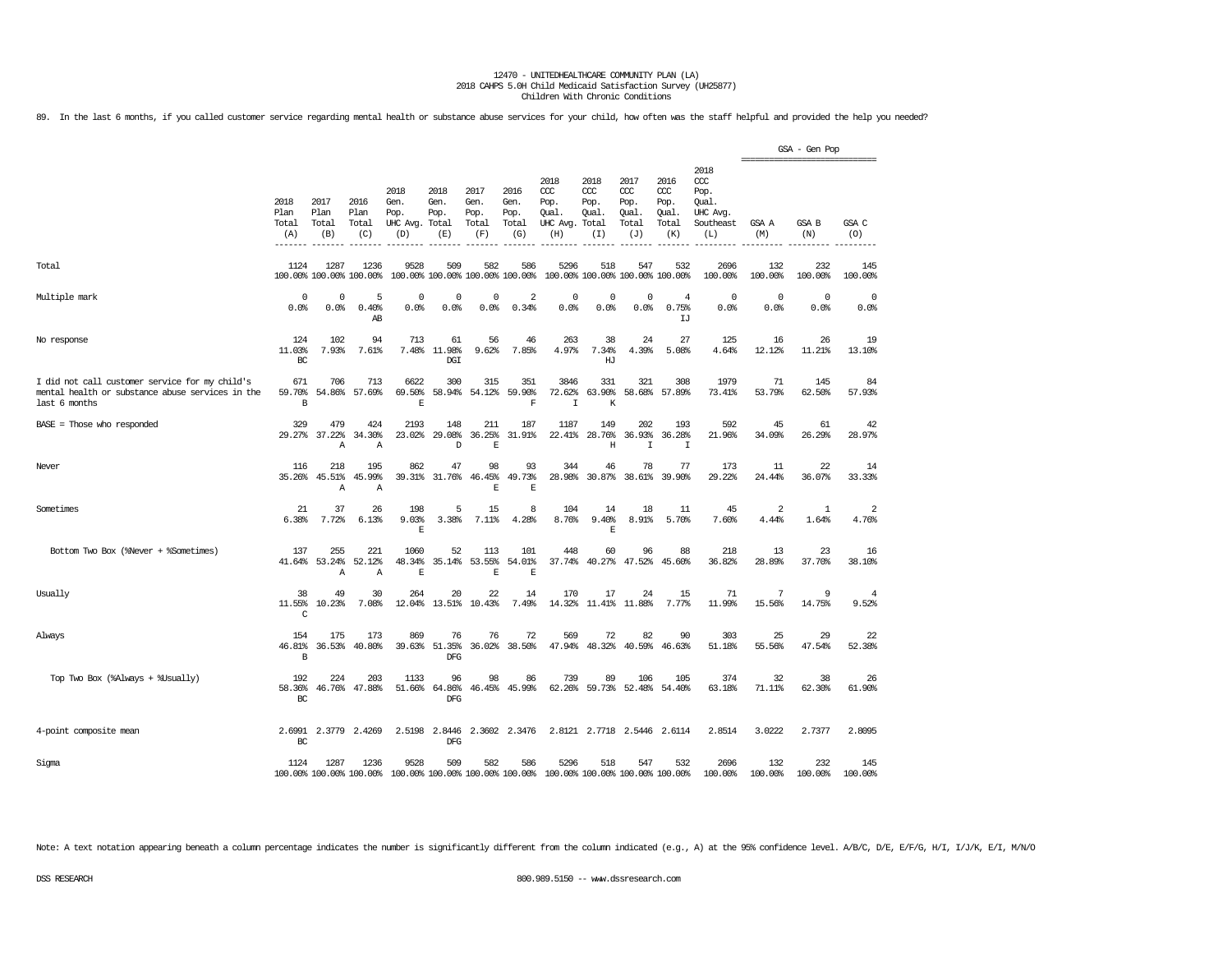90. Using any number from 0 to 10, where 0 is the worst mental health or substance abuse services possible and 10 is the best mental health or substance abuse services possible, what number would you use to rate all your c or substance abuse services in the last 6 months?

|                                                                                            |                              |                              |                                 |                                         |                                      |                                        |                                      |                                                        |                                      |                                                |                                                   |                                                              | ---------------------------- | GSA - Gen Pop           |                     |
|--------------------------------------------------------------------------------------------|------------------------------|------------------------------|---------------------------------|-----------------------------------------|--------------------------------------|----------------------------------------|--------------------------------------|--------------------------------------------------------|--------------------------------------|------------------------------------------------|---------------------------------------------------|--------------------------------------------------------------|------------------------------|-------------------------|---------------------|
|                                                                                            | 2018<br>Plan<br>Total<br>(A) | 2017<br>Plan<br>Total<br>(B) | 2016<br>Plan<br>Total<br>(C)    | 2018<br>Gen.<br>Pop.<br>UHC Avg.<br>(D) | 2018<br>Gen.<br>Pop.<br>Total<br>(E) | 2017<br>Gen.<br>Pop.<br>Total<br>(F)   | 2016<br>Gen.<br>Pop.<br>Total<br>(G) | 2018<br>ccc.<br>Pop.<br>Qual.<br>UHC Avg. Total<br>(H) | 2018<br>$CC$<br>Pop.<br>Qual.<br>(I) | 2017<br>cont.<br>Pop.<br>Qual.<br>Total<br>(J) | 2016<br>$\alpha$<br>Pop.<br>Qual.<br>Total<br>(K) | 2018<br>ccc<br>Pop.<br>Oual.<br>UHC Avg.<br>Southeast<br>(L) | GSA A<br>(M)                 | <b>GSA B</b><br>(N)     | GSA C<br>(0)        |
| Total                                                                                      | 1124                         | 1287                         | 1236<br>100.00% 100.00% 100.00% | 9528                                    | 509                                  | 582<br>100.00% 100.00% 100.00% 100.00% | 586                                  | 5296                                                   | 518                                  | 547                                            | 532<br>100.00% 100.00% 100.00% 100.00%            | 2696<br>100.00%                                              | 132<br>100.00%               | 232<br>100.00%          | 145<br>100.00%      |
| Multiple mark                                                                              | 0<br>0.0%                    | 0<br>0.0%                    | 6<br>0.49%<br>AB                | $^{\circ}$<br>0.0%                      | $^{\circ}$<br>0.0%                   | 0<br>0.0%                              | -1<br>0.17%                          | 0<br>0.0%                                              | 0<br>0.0%                            | $\mathbf 0$<br>0.0%                            | 3<br>0.56%                                        | $\Omega$<br>0.0%                                             | $\mathbf 0$<br>0.0%          | $\mathbf 0$<br>0.0%     | $\mathbf 0$<br>0.0% |
| No response                                                                                | 144<br>12.81%                | 147<br>11.42%                | 142<br>11.49%                   | 1007                                    | 72<br>10.57% 14.15%<br>DI            | 76                                     | 74<br>13.06% 12.63%                  | 379<br>7.16%                                           | 42<br>8.11%                          | 41<br>7.50%                                    | 43<br>8.08%                                       | 188<br>6.97%                                                 | 19<br>14.39%                 | 26<br>11.21%            | 27<br>18.62%        |
| My child did not receive mental health or<br>substance abuse services in the last 6 months | 608<br>54.09%<br>B           | 625<br>48.56%                | 626<br>50.65%                   | 6324<br>66.37%<br>E                     | 282<br>55.40%<br>I                   | 305                                    | 309<br>52.41% 52.73%                 | 2775<br>52.40%                                         | 251<br>48.46%<br>J                   | 222<br>40.59%                                  | 230<br>43.23%                                     | 1547<br>57.38%                                               | 71<br>53.79%                 | 137<br>59.05%           | 74<br>51.03%        |
| BASE = Those who responded                                                                 | 372<br>33.10%                | 515<br>40.02%<br>Α           | 462<br>37.38%<br>Α              | 2197<br>23.06%                          | 155<br>30.45%<br>D                   | 201<br>34.54%                          | 202<br>34.47%                        | 2142<br>40.45%                                         | 225<br>43.44%<br>$\mathbf E$         | 284<br>51.92%<br>$\mathbbm{I}$                 | 256<br>48.12%                                     | 961<br>35.65%                                                | 42<br>31.82%                 | 69<br>29.74%            | 44<br>30.34%        |
| 10 - Best mental health or substance abuse<br>services possible                            | 181<br>48.66%                | 293<br>56.89%<br>Α           | 260<br>56.28%<br>Α              | 1054<br>47.97%                          | 83<br>53.55%                         | 124<br>61.69%                          | 108<br>53.47%                        | 862<br>40.24%                                          | 99<br>44.00%                         | 133<br>46.83%                                  | 135<br>52.73%                                     | 422<br>43.91%                                                | 19<br>45.24%                 | 40<br>57.97%            | 24<br>54.55%        |
| $9 -$                                                                                      | 32<br>8.60%                  | 55<br>10.68%                 | 48<br>10.39%                    | 273<br>12.43%                           | 14<br>9.03%                          | 22<br>10.95%                           | 17<br>8.42%                          | 276<br>12.89%                                          | 21<br>9.33%                          | 40<br>14.08%                                   | 30<br>11.72%                                      | 110<br>11.45%                                                | 9<br>21.43%<br>N             | $\overline{a}$<br>2.90% | 3<br>6.82%          |
| Top Two Box                                                                                | 213                          | 348<br>57.26% 67.57%<br>Α    | 308<br>66.67%<br>Α              | 1327<br>60.40%                          | 97<br>62.58%                         | 146<br>72.64%<br>EG                    | 125<br>61.88%                        | 1138<br>53.13%                                         | 120<br>53.33%                        | 173<br>60.92%                                  | 165<br>64.45%<br>$\mathbbm{I}$                    | 532<br>55.36%                                                | 28<br>66.67%                 | 42<br>60.87%            | 27<br>61.36%        |
| $8 -$                                                                                      | 45<br>12.10%                 | 53<br>10.29%                 | 46<br>9.96%                     | 255<br>11.61%                           | 15<br>9.68%                          | 15<br>7.46%                            | 19<br>9.41%                          | 324<br>15.13%                                          | 26<br>11.56%                         | 30<br>10.56%                                   | 28<br>10.94%                                      | 126<br>13.11%                                                | 5<br>11.90%                  | 5<br>7.25%              | 5<br>11.36%         |
| Top Three Box                                                                              | 258<br>69.35%                | 401<br>77.86%<br>Α           | 354<br>76.62%<br>Α              | 1582<br>72.01%                          | 112<br>72.26%                        | 161<br>80.10%<br>G                     | 144<br>71.29%                        | 1462<br>68.25%                                         | 146<br>64.89%                        | 203<br>71.48%                                  | 193<br>75.39%<br>$\mathbbm{I}$                    | 658<br>68.47%                                                | 33<br>78.57%                 | 47<br>68.12%            | 32<br>72.73%        |
| $7 -$                                                                                      | 24<br>6.45%                  | 26<br>5.05%                  | 27<br>5.84%                     | 164<br>7.46%                            | 11<br>7.10%                          | 9<br>4.48%                             | 17<br>8.42%                          | 212<br>9.90%                                           | 21<br>9.33%                          | 18<br>6.34%                                    | 15<br>5.86%                                       | 75<br>7.80%                                                  | 1<br>2.38%                   | 7<br>10.14%             | 3<br>6.82%          |
| $6 -$                                                                                      | 14<br>3.76%                  | 24<br>4.66%<br>C             | 8<br>1.73%                      | 76<br>3.46%                             | 3<br>1.94%                           | 6<br>2.99%                             | 3<br>1.49%                           | 104<br>4.86%                                           | 12<br>5.33%                          | 19<br>6.69%<br>К                               | 6<br>2.34%                                        | 44<br>4.58%                                                  | 1<br>2.38%                   | $\mathbf{0}$<br>0.0%    | 2<br>4.55%          |
| $5 -$                                                                                      | 15<br>4.03%                  | 23<br>4.47%                  | 22<br>4.76%                     | 115<br>5.23%                            | 7<br>4.52%                           | 8<br>3.98%                             | 6<br>2.97%                           | 115<br>5.37%                                           | 10<br>4.44%                          | 16<br>5.63%                                    | 13<br>5.08%                                       | 46<br>4.79%                                                  | 2<br>4.76%                   | 3<br>4.35%              | 2<br>4.55%          |
| $4 -$                                                                                      | 11<br>2.96%                  | 12<br>2.33%                  | 5<br>1.08%                      | 29<br>1.32%                             | $\overline{\mathbf{c}}$<br>1.29%     | 6<br>2.99%                             | $\overline{2}$<br>0.99%              | 51<br>2.38%                                            | 8<br>3.56%                           | 10<br>3.52%                                    | 4<br>1.56%                                        | 27<br>2.81%                                                  | 1<br>2.38%                   | $\mathbf 0$<br>0.0%     | 1<br>2.27%          |
| $3 -$                                                                                      | 6<br>1.61%                   | 4<br>0.78%                   | 5<br>1.08%                      | 25<br>1.14%                             | 1<br>0.65%                           | $\overline{2}$<br>1.00%                | 5<br>2.48%                           | 46<br>2.15%                                            | 5<br>2.22%                           | 3<br>1.06%                                     | 5<br>1.95%                                        | 22<br>2.29%                                                  | $^{\circ}$<br>0.0%           | $\mathbf 0$<br>0.0%     | 1<br>2.27%          |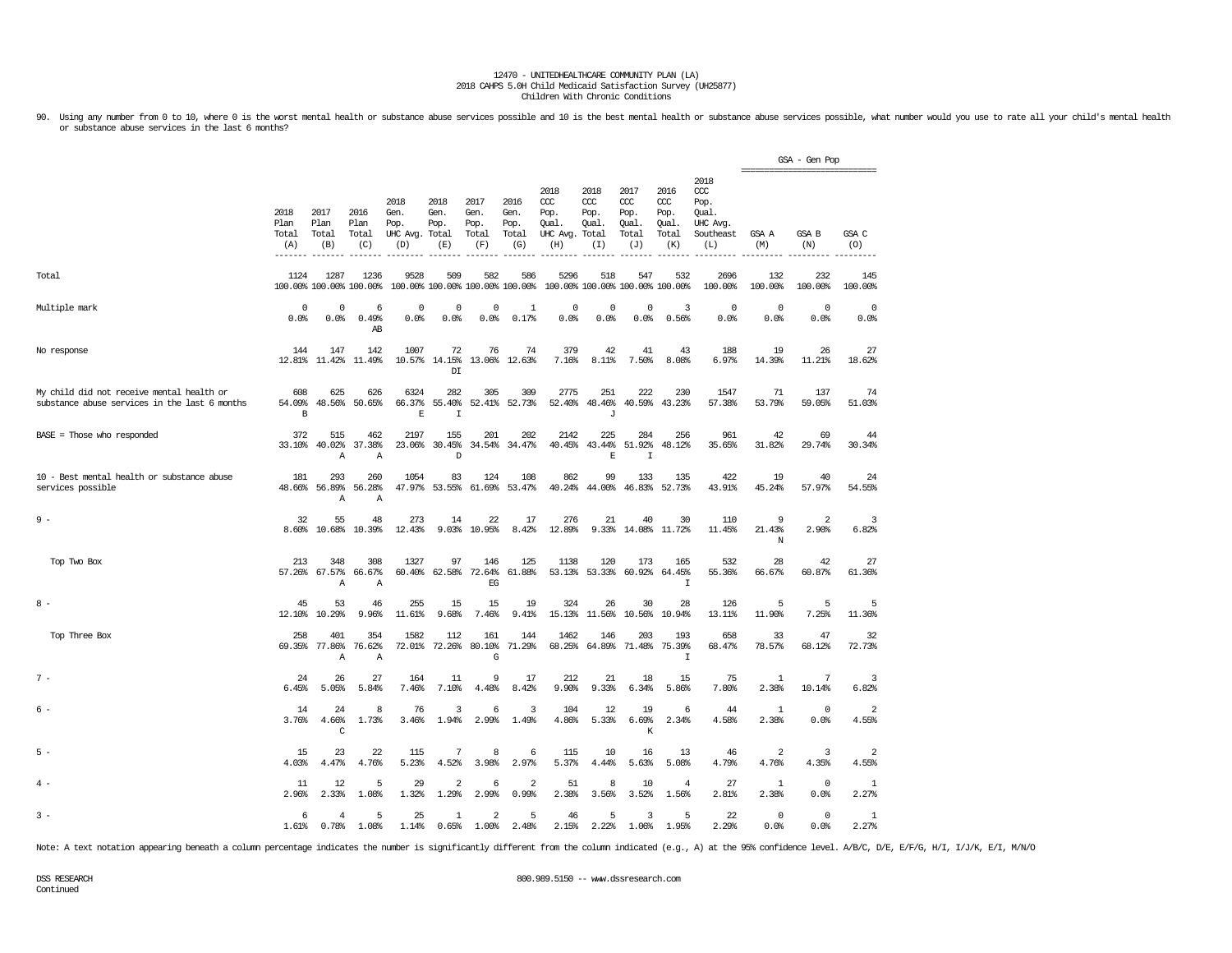90. Using any number from 0 to 10, where 0 is the worst mental health or substance abuse services possible and 10 is the best mental health or substance abuse services possible, what number would you use to rate all your c or substance abuse services in the last 6 months?

|                                                                 |                                         |                                            |                                        |                                                                                         |                             |                                      |                                               |                                                 |                                              |                                                   |                                              |                                                              |                          | GSA - Gen Pop<br>=============================== |                                  |
|-----------------------------------------------------------------|-----------------------------------------|--------------------------------------------|----------------------------------------|-----------------------------------------------------------------------------------------|-----------------------------|--------------------------------------|-----------------------------------------------|-------------------------------------------------|----------------------------------------------|---------------------------------------------------|----------------------------------------------|--------------------------------------------------------------|--------------------------|--------------------------------------------------|----------------------------------|
|                                                                 | 2018<br>Plan<br>Total<br>(A)<br>------- | 2017<br>Plan<br>Total<br>(B)<br>$--------$ | 2016<br>Plan<br>Total<br>(C)<br>------ | 2018<br>Gen.<br>Pop.<br>UHC Avg. Total<br>(D)<br>--------                               | 2018<br>Gen.<br>Pop.<br>(E) | 2017<br>Gen.<br>Pop.<br>Total<br>(F) | 2016<br>Gen.<br>Pop.<br>Total<br>(G)          | 2018<br>CCC<br>Pop.<br>Oual.<br>UHC Avg.<br>(H) | 2018<br>CCC<br>Pop.<br>Oual.<br>Total<br>(I) | 2017<br>$\alpha$<br>Pop.<br>Oual.<br>Total<br>(J) | 2016<br>ccc<br>Pop.<br>Qual.<br>Total<br>(K) | 2018<br>ccc<br>Pop.<br>Oual.<br>UHC Avg.<br>Southeast<br>(L) | GSA A<br>(M)<br>-------- | GSA B<br>(N)<br>---------                        | GSA C<br>(O)<br>---------        |
| $2 -$                                                           | 2<br>0.54%                              | 7<br>1.36%                                 | 5<br>1.08%                             | 17<br>0.77%<br>$\mathbb E$                                                              | $^{\circ}$<br>0.0%          | 3<br>1.49%                           | $\overline{4}$<br>1.98%<br>E                  | 27<br>1.26%                                     | 1<br>0.44%                                   | 6<br>2.11%                                        | $\overline{4}$<br>1.56%                      | 12<br>1.25%                                                  | $^{\circ}$<br>0.0%       | $^{\circ}$<br>0.0%                               | $^{\circ}$<br>0.0%               |
| $1 -$                                                           | 3<br>0.81%                              | 2<br>0.39%                                 | 5<br>1.08%                             | 15<br>0.68%                                                                             | 1<br>0.65%                  | $^{\circ}$<br>0.0%                   | 3<br>1.49%                                    | 24<br>1.12%                                     | 2<br>0.89%                                   | 2<br>0.70%                                        | 2<br>0.78%                                   | 12<br>1.25%                                                  | $^{\circ}$<br>0.0%       | 1<br>1.45%                                       | 0<br>0.0%                        |
| 0 - Worst mental health or substance abuse<br>services possible | 39<br>10.48%<br>B                       | 16<br>3.11%                                | 31<br>6.71%<br>B                       | 174                                                                                     | 18<br>7.92% 11.61%<br>F     | 6<br>2.99%                           | 18<br>8.91%<br>F                              | 101<br>4.72%                                    | 20<br>8.89%<br>HJ                            | 7<br>2.46%                                        | 14<br>5.47%                                  | 65<br>6.76%                                                  | 4<br>9.52%               | 11<br>15.94%                                     | 3<br>6.82%                       |
| $0-7$ (NET)                                                     | 114<br>30.65%<br>BC                     | 114<br>22.14%                              | 108<br>23.38%                          | 615<br>27.99%                                                                           | 43                          | 40<br>27.74% 19.90%                  | 58<br>28.71%<br>$\mathbf F$                   | 680                                             | 79<br>К                                      | 81<br>31.75% 35.11% 28.52% 24.61%                 | 63                                           | 303<br>31.53%                                                | 9<br>21.43%              | 22<br>31.88%                                     | 12<br>27.27%                     |
| Bottom Three Box                                                | 44<br>11.83%<br>B                       | 25<br>4.85%                                | 41<br>8.87%<br>B                       | 206<br>9.38%                                                                            | 19<br>12.26%<br>$\mathbf F$ | 9                                    | 25<br>4.48% 12.38%<br>$\overline{\mathrm{F}}$ | 152                                             | 23<br>7.10% 10.22%<br>гT.                    | 15<br>5.28%                                       | 20<br>7.81%                                  | 89<br>9.26%                                                  | 4<br>9.52%               | 12<br>17.39%                                     | 3<br>6.82%                       |
| Bottom Two Box                                                  | 42<br>11.29%<br>B                       | 18<br>3.50%                                | 36<br>7.79%<br>B                       | 189<br>8.60%                                                                            | 19<br>12.26%<br>$\mathbf F$ | 6                                    | 21<br>2.99% 10.40%<br>$\mathbf F$             | 125<br>5.84%                                    | 22<br>9.78%<br>J                             | 9<br>3.17%                                        | 16<br>6.25%                                  | 77<br>8.01%                                                  | 4<br>9.52%               | 12<br>17.39%                                     | $\overline{\mathbf{3}}$<br>6.82% |
| Average rating                                                  |                                         | Α                                          | 7.6720 8.4777 8.2186<br>$\mathbb{A}$   |                                                                                         | 7.9454 7.8581 8.6219 7.8515 | EG                                   |                                               |                                                 |                                              | 7.8427 7.5867 8.1444 8.1680<br>$\mathbb{I}$       | I                                            | 7.7492                                                       | 8.0476                   | 7.5797                                           | 8.1136                           |
| Standard deviation                                              |                                         | 3.2676 2.4552                              | 2.9192                                 |                                                                                         | 2.9836 3.2990               |                                      | 2.4263 3.2454                                 | 2.7255                                          |                                              | 3.1302 2.5183                                     | 2.8269                                       | 2.9853                                                       | 3.0075                   | 3.6847                                           | 2.8621                           |
| Sigma                                                           | 1124                                    | 1287                                       | 1236                                   | 9528<br>100.00% 100.00% 100.00% 100.00% 100.00% 100.00% 100.00% 100.00% 100.00% 100.00% | 509                         | 582                                  | 586                                           | 5296                                            | 518                                          | 547                                               | 532                                          | 2696<br>100.00%                                              | 132<br>100.00%           | 232<br>100.00%                                   | 145<br>100.00%                   |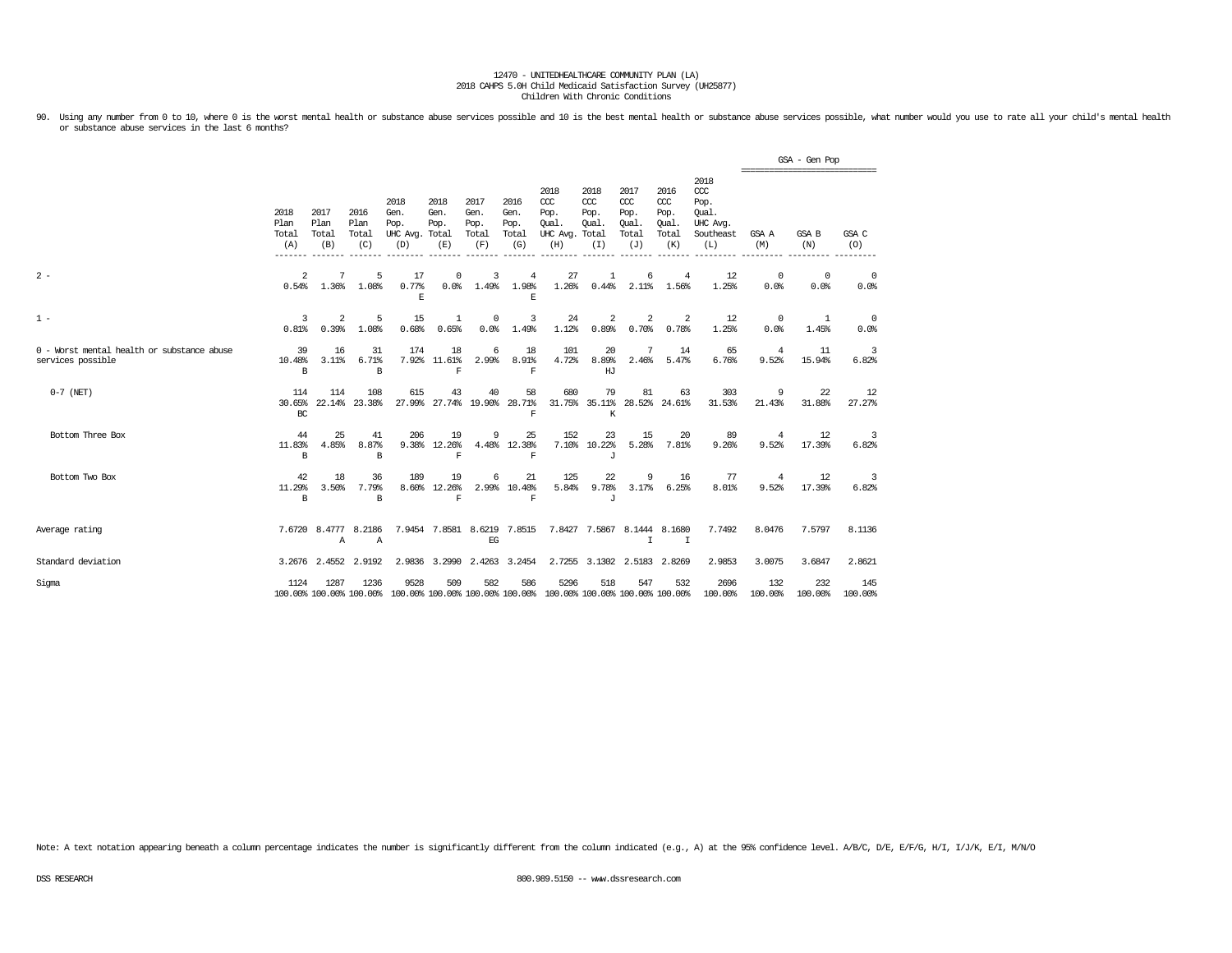91. In the last 6 months, if your child needed to see a mental health or substance abuse specialist how often was it easy to get an appointment as soon as your child needed?

|                                                                                            |                                        |                              |                              |                                               |                                |                                      |                                      |                                                 |                                              |                                              |                                              |                                                                   |                         | GSA - Gen Pop<br>=============================== |                   |
|--------------------------------------------------------------------------------------------|----------------------------------------|------------------------------|------------------------------|-----------------------------------------------|--------------------------------|--------------------------------------|--------------------------------------|-------------------------------------------------|----------------------------------------------|----------------------------------------------|----------------------------------------------|-------------------------------------------------------------------|-------------------------|--------------------------------------------------|-------------------|
|                                                                                            | 2018<br>Plan<br>Total<br>(A)<br>------ | 2017<br>Plan<br>Total<br>(B) | 2016<br>Plan<br>Total<br>(C) | 2018<br>Gen.<br>Pop.<br>UHC Avg. Total<br>(D) | 2018<br>Gen.<br>Pop.<br>(E)    | 2017<br>Gen.<br>Pop.<br>Total<br>(F) | 2016<br>Gen.<br>Pop.<br>Total<br>(G) | 2018<br>CCC<br>Pop.<br>Oual.<br>UHC Avg.<br>(H) | 2018<br>CCC<br>Pop.<br>Oual.<br>Total<br>(I) | 2017<br>ccc<br>Pop.<br>Oual.<br>Total<br>(J) | 2016<br>ccc<br>Pop.<br>Oual.<br>Total<br>(K) | 2018<br>$\alpha$<br>Pop.<br>Oual.<br>UHC Avg.<br>Southeast<br>(L) | GSA A<br>(M)            | GSA B<br>(N)                                     | GSA C<br>(O)      |
| Total                                                                                      | 372<br>100.00% 100.00%                 | 190                          | 0<br>0.0%                    | 2710                                          | 155<br>100.00% 100.00% 100.00% | 66                                   | $\Omega$<br>0.0%                     | 2142                                            | 225<br>100.00% 100.00% 100.00%               | 141                                          | $\Omega$<br>0.0%                             | 961<br>100.00%                                                    | 42<br>100.00%           | 69<br>100.00%                                    | 44<br>100.00%     |
| No response                                                                                | 14<br>3.76%<br>B                       | $\overline{2}$<br>1.05%      | $^{\circ}$<br>0.0%           | 414<br>15.28%<br>E                            | 6<br>3.87%                     | 1<br>1.52%                           | $\mathbf 0$<br>0.0%                  | 57<br>2.66%                                     | 8<br>3.56%                                   | 2<br>1.42%                                   | $\Omega$<br>0.0%                             | 24<br>2.50%                                                       | 1<br>2.38%              | 2<br>2.90%                                       | 3<br>6.82%        |
| My child did not see a mental health or substance<br>abuse specialist in the last 6 months | 55<br>14.78%<br>B                      | 7<br>3.68%                   | $^{\circ}$<br>0.0%           | 571<br>21.07%<br>$\mathbf{E}% _{0}$           | 22<br>14.19%<br>$\mathbf F$    | 3<br>4.55%                           | 0<br>0.0%                            | 196<br>9.15%                                    | 22<br>9.78%<br>J                             | 3<br>2.13%                                   | $\Omega$<br>0.0%                             | 101<br>10.51%                                                     | 3<br>7.14%              | 9<br>13.04%                                      | 10<br>22.73%<br>М |
| $BASE = Those who responded$                                                               | 303<br>81.45%                          | 181<br>95.26%<br>Α           | 0<br>0.0%                    | 1725<br>63.65%                                | 127<br>81.94%<br>D             | 62<br>93.94%<br>E                    | 0<br>0.0%                            | 1889<br>88.19%                                  | 195<br>86.67%                                | 136<br>96.45%<br>$\mathbbm{I}$               | 0<br>0.0%                                    | 836<br>86.99%                                                     | 38<br>90.48%<br>$\circ$ | 58<br>84.06%                                     | 31<br>70.45%      |
| Never                                                                                      | 67<br>22.11%<br>B                      | 22<br>12.15%                 | $^{\circ}$<br>0.0%           | 441<br>25.57%                                 | 30<br>23.62%                   | 12<br>19.35%                         | 0<br>0.0%                            | 205<br>10.85%                                   | 37<br>18.97%<br>HJ                           | 11<br>8.09%                                  | 0<br>0.0%                                    | 109<br>13.04%                                                     | 11<br>28.95%            | 13<br>22.41%                                     | 6<br>19.35%       |
| Sometimes                                                                                  | 31<br>10.23%                           | 24<br>13.26%                 | 0<br>0.0%                    | 214<br>12.41%<br>E                            | 7<br>5.51%                     | 11<br>17.74%<br>E                    | 0<br>0.0%                            | 224<br>11.86%                                   | 20<br>10.26%                                 | 17<br>12.50%                                 | $\Omega$<br>0.0%                             | 85<br>10.17%                                                      | -1<br>2.63%             | 5<br>8.62%                                       | 1<br>3.23%        |
| Bottom Two Box (%Never + %Sometimes)                                                       | 98<br>32.34%                           | 46<br>25.41%                 | $\mathbf 0$<br>0.0           | 655<br>37.97%<br>F.                           | 37<br>29.13%                   | 23<br>37.10%                         | $^{\circ}$<br>0.0%                   | 429<br>22.71%                                   | 57<br>29.23%                                 | 28<br>20.59%                                 | $\Omega$<br>0.0%                             | 194<br>23.21%                                                     | 12<br>31.58%            | 18<br>31.03%                                     | 7<br>22.58%       |
| Usually                                                                                    | 49                                     | 27<br>16.17% 14.92%          | $\mathbf 0$<br>0.0%          | 296                                           | 19<br>17.16% 14.96% 11.29%     | 7                                    | $\mathsf 0$<br>0.0%                  | 429<br>22.71%<br>I                              | 33                                           | 24<br>16.92% 17.65%                          | 0<br>0.0%                                    | 156<br>18.66%                                                     | 4<br>10.53%             | 7<br>12.07%                                      | 8<br>25.81%       |
| Always                                                                                     | 156                                    | 108<br>51.49% 59.67%         | $\mathbf 0$<br>0.0%          | 774<br>44.87%                                 | 71<br>55.91%<br>D              | 32<br>51.61%                         | $\mathbf 0$<br>0.0%                  | 1031<br>54.58%                                  | 105<br>53.85%                                | 84<br>61.76%                                 | $\Omega$<br>0.0%                             | 486<br>58.13%                                                     | 22<br>57.89%            | 33<br>56.90%                                     | 16<br>51.61%      |
| Top Two Box (%Always + %Usually)                                                           | 205<br>67.66%                          | 135<br>74.59%                | $\mathbf 0$<br>0.0%          | 1070<br>62.03%                                | 90<br>70.87%<br>$\mathbb{D}$   | 39<br>62.90%                         | $\Omega$<br>0.0%                     | 1460<br>77.29%                                  | 138<br>70.77%                                | 108<br>79.41%                                | $\Omega$<br>0.0%                             | 642<br>76.79%                                                     | 26<br>68.42%            | 40<br>68.97%                                     | 24<br>77.42%      |
| 4-point composite mean                                                                     |                                        | 2.9703 3.2210<br>Α           | 0                            |                                               | 2.8133 3.0315 2.9516           |                                      | $^{\circ}$                           |                                                 | 3.2102 3.0564 3.3309                         | $\mathbf I$                                  | 0                                            | 3.2189                                                            | 2.9737                  | 3.0345                                           | 3.0968            |
| Sigma                                                                                      | 372<br>100.00% 100.00%                 | 190                          | $^{\circ}$                   | 2710<br>0.0% 100.00% 100.00% 100.00%          | 155                            | 66                                   | $^{\circ}$                           | 2142<br>0.0% 100.00% 100.00% 100.00%            | 225                                          | 141                                          | 0<br>0.0%                                    | 961<br>100.00%                                                    | 42<br>100.00%           | 69<br>100.00%                                    | 44<br>100.00%     |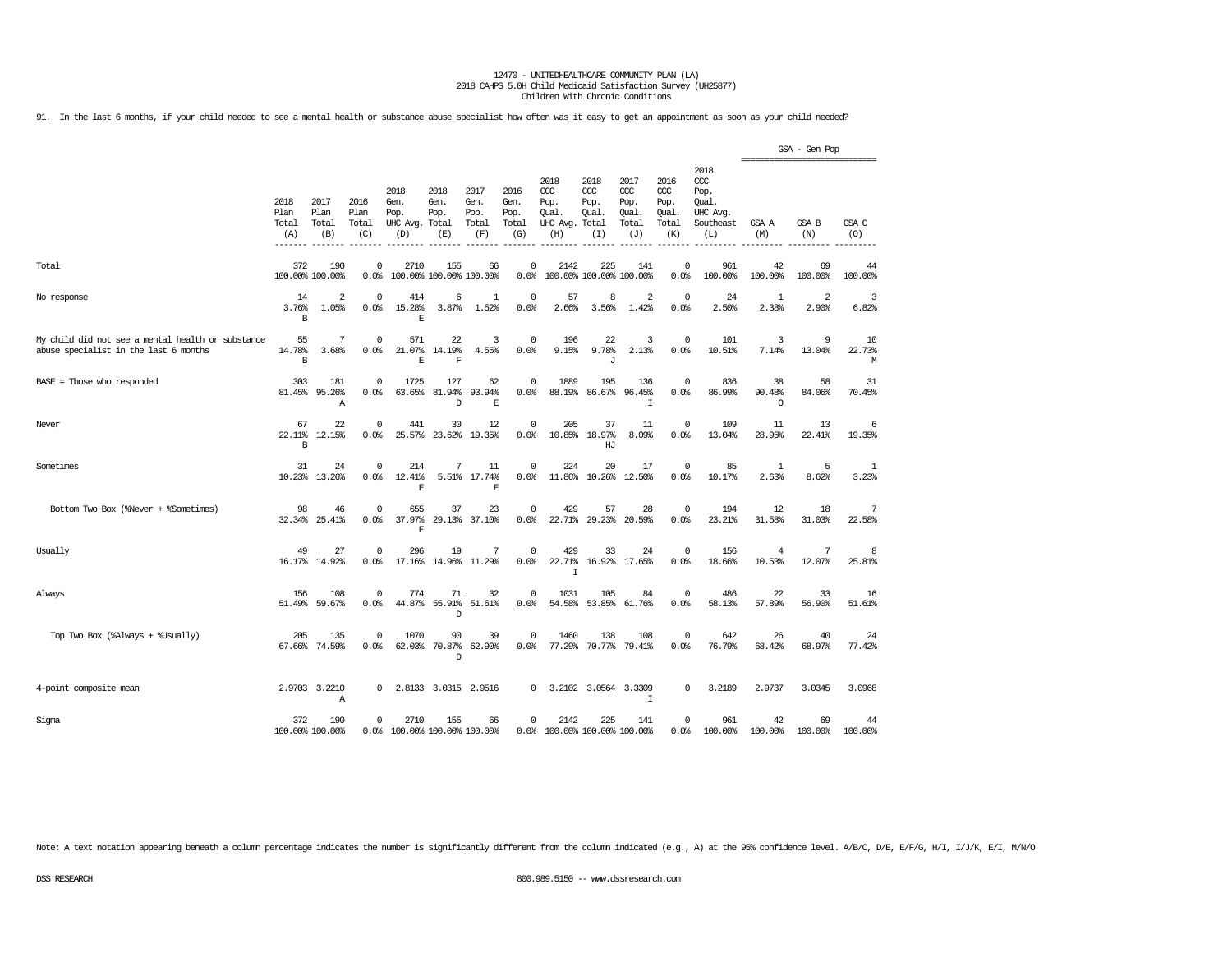92. In the last 6 months, if your child needed to see a mental health or substance abuse specialist, how often were these providers helpful to your child?

|                                                                                            |                                         |                              |                              |                                               |                             |                                      |                                      |                                                 |                                               |                                              |                                              |                                                                     | ================================ | GSA - Gen Pop           |                         |
|--------------------------------------------------------------------------------------------|-----------------------------------------|------------------------------|------------------------------|-----------------------------------------------|-----------------------------|--------------------------------------|--------------------------------------|-------------------------------------------------|-----------------------------------------------|----------------------------------------------|----------------------------------------------|---------------------------------------------------------------------|----------------------------------|-------------------------|-------------------------|
|                                                                                            | 2018<br>Plan<br>Total<br>(A)<br>------- | 2017<br>Plan<br>Total<br>(B) | 2016<br>Plan<br>Total<br>(C) | 2018<br>Gen.<br>Pop.<br>UHC Avg. Total<br>(D) | 2018<br>Gen.<br>Pop.<br>(E) | 2017<br>Gen.<br>Pop.<br>Total<br>(F) | 2016<br>Gen.<br>Pop.<br>Total<br>(G) | 2018<br>ccc<br>Pop.<br>Oual.<br>UHC Avg.<br>(H) | 2018<br>CCC.<br>Pop.<br>Oual.<br>Total<br>(I) | 2017<br>ccc<br>Pop.<br>Oual.<br>Total<br>(J) | 2016<br>ccc<br>Pop.<br>Oual.<br>Total<br>(K) | 2018<br><b>CCC</b><br>Pop.<br>Oual.<br>UHC Avg.<br>Southeast<br>(L) | GSA A<br>(M)                     | GSA B<br>(N)            | GSA C<br>(O)            |
| Total                                                                                      | 372<br>100.00%                          | $\Omega$<br>0.0%             | $\Omega$<br>0.0%             | 2345<br>100.00% 100.00%                       | 155                         | $\Omega$<br>0.0%                     | $\Omega$<br>0.0%                     | 2142                                            | 225<br>100.00% 100.00%                        | $\Omega$<br>0.0%                             | $\Omega$<br>0.0%                             | 961<br>100.00%                                                      | 42<br>100.00%                    | 69<br>100.00%           | 44<br>100.00%           |
| No response                                                                                | 19<br>5.11%                             | $^{\circ}$<br>0.0%           | $^{\circ}$<br>0.0%           | 393<br>16.76%<br>E                            | 5<br>3.23%                  | $^{\circ}$<br>0.0%                   | $\Omega$<br>0.0%                     | 66<br>3.08%                                     | 12<br>5.33%                                   | $\mathbf 0$<br>0.0%                          | $\mathbf{0}$<br>0.0%                         | 27<br>2.81%                                                         | $\mathbf{1}$<br>2.38%            | $\overline{a}$<br>2.90% | $\overline{2}$<br>4.55% |
| My child did not see a mental health or substance<br>abuse specialist in the last 6 months | 56<br>15.05%                            | 0<br>0.0%                    | $^{\circ}$<br>0.0%           | 326<br>13.90%                                 | 23<br>14.84%                | $^{\circ}$<br>0.0%                   | $^{\circ}$<br>0.0%                   | 195                                             | 25<br>9.10% 11.11%                            | $\mathbf 0$<br>0.0%                          | $\mathbf{0}$<br>0.0%                         | 106<br>11.03%                                                       | 3<br>7.14%                       | 9<br>13.04%             | 11<br>25.00%<br>М       |
| BASE = Those who responded                                                                 | 297<br>79.84%                           | $^{\circ}$<br>0.0%           | $^{\circ}$<br>0.0%           | 1626<br>69.34%                                | 127<br>81.94%<br>D          | $^{\circ}$<br>0.0%                   | $^{\circ}$<br>0.0%                   | 1881<br>87.82%                                  | 188<br>83.56%                                 | $\mathbf 0$<br>0.0%                          | $^{\circ}$<br>0.0%                           | 828<br>86.16%                                                       | 38<br>90.48%<br>$\circ$          | 58<br>84.06%            | 31<br>70.45%            |
| Never                                                                                      | 63<br>21.21%                            | $\mathbf 0$<br>0.0%          | $\mathbf 0$<br>0.0%          | 375<br>23.06%                                 | 29<br>22.83%                | $^{\circ}$<br>0.0%                   | $\mathbf 0$<br>0.0%                  | 151                                             | 28<br>8.03% 14.89%<br>H                       | $\mathbf 0$<br>0.0%                          | $\mathbf 0$<br>0.0%                          | 89<br>10.75%                                                        | 11<br>28.95%                     | 14<br>24.14%            | 4<br>12.90%             |
| Sometimes                                                                                  | 26<br>8.75%                             | $^{\circ}$<br>0.0%           | $^{\circ}$<br>0.0%           | 203<br>12.48%                                 | 10<br>7.87%                 | $^{\circ}$<br>0.0%                   | $\Omega$<br>0.0%                     | 243<br>12.92%                                   | 20<br>10.64%                                  | $\mathbf 0$<br>0.0%                          | $\mathbf 0$<br>0.0%                          | 92<br>11.11%                                                        | 2<br>5.26%                       | 6<br>10.34%             | $\overline{2}$<br>6.45% |
| Bottom Two Box (%Never + %Sometimes)                                                       | 89<br>29.97%                            | $\mathbf 0$<br>0.0%          | $^{\circ}$<br>0.0%           | 578<br>35.55%                                 | 39<br>30.71%                | $^{\circ}$<br>0.0%                   | $\mathbf 0$<br>0.0%                  | 394<br>20.95%                                   | 48<br>25.53%                                  | $\mathbf 0$<br>0.0%                          | $^{\circ}$<br>0.0%                           | 181<br>21.86%                                                       | 13<br>34.21%                     | 20<br>34.48%            | 6<br>19.35%             |
| Usually                                                                                    | 46<br>15.49%                            | $\mathbf 0$<br>0.0%          | $^{\circ}$<br>0.0%           | 272<br>16.73%                                 | 19<br>14.96%                | $\mathbf 0$<br>0.0%                  | $\Omega$<br>0.0%                     | 379<br>20.15%                                   | 28<br>14.89%                                  | $\mathbf 0$<br>0.0%                          | 0<br>0.0%                                    | 144<br>17.39%                                                       | 6<br>15.79%                      | 8<br>13.79%             | 5<br>16.13%             |
| Always                                                                                     | 162<br>54.55%                           | $^{\circ}$<br>0.0%           | $^{\circ}$<br>0.0%           | 776<br>47.72%                                 | 69<br>54.33%                | $\mathbf 0$<br>0.0%                  | $^{\circ}$<br>0.0%                   | 1108<br>58,90%                                  | 112<br>59.57%                                 | $\circ$<br>0.0%                              | $\mathbf{0}$<br>0.0%                         | 503<br>60.75%                                                       | 19<br>50.00%                     | 30<br>51.72%            | 20<br>64.52%            |
| Top Two Box (%Always + %Usually)                                                           | 208<br>70.03%                           | $^{\circ}$<br>0.0%           | $\Omega$<br>0.0%             | 1048<br>64.45%                                | 88<br>69.29%                | $^{\circ}$<br>0.0%                   | $\Omega$<br>0.0%                     | 1487<br>79.05%                                  | 140<br>74.47%                                 | $\mathbf 0$<br>0.0%                          | $\mathbf 0$<br>0.0%                          | 647<br>78.14%                                                       | 25<br>65.79%                     | 38<br>65.52%            | 25<br>80.65%            |
| 4-point composite mean                                                                     | 3.0337                                  | 0                            | 0                            |                                               | 2.8911 3.0079               | 0                                    | 0                                    | 3.2993                                          | 3.1915                                        | 0                                            | $\mathbf 0$                                  | 3.2814                                                              | 2.8684                           | 2.9310                  | 3.3226                  |
| Sigma                                                                                      | 372<br>100.00%                          | $\Omega$<br>0.0%             | $\Omega$<br>0.0%             | 2345<br>100.00% 100.00%                       | 155                         | 0<br>0.0%                            | $\Omega$                             | 2142<br>0.0% 100.00% 100.00%                    | 225                                           | $\mathbf 0$<br>0.0%                          | $\Omega$<br>0.0%                             | 961<br>100.00%                                                      | 42<br>100.00%                    | 69<br>100.00%           | 44<br>100.00%           |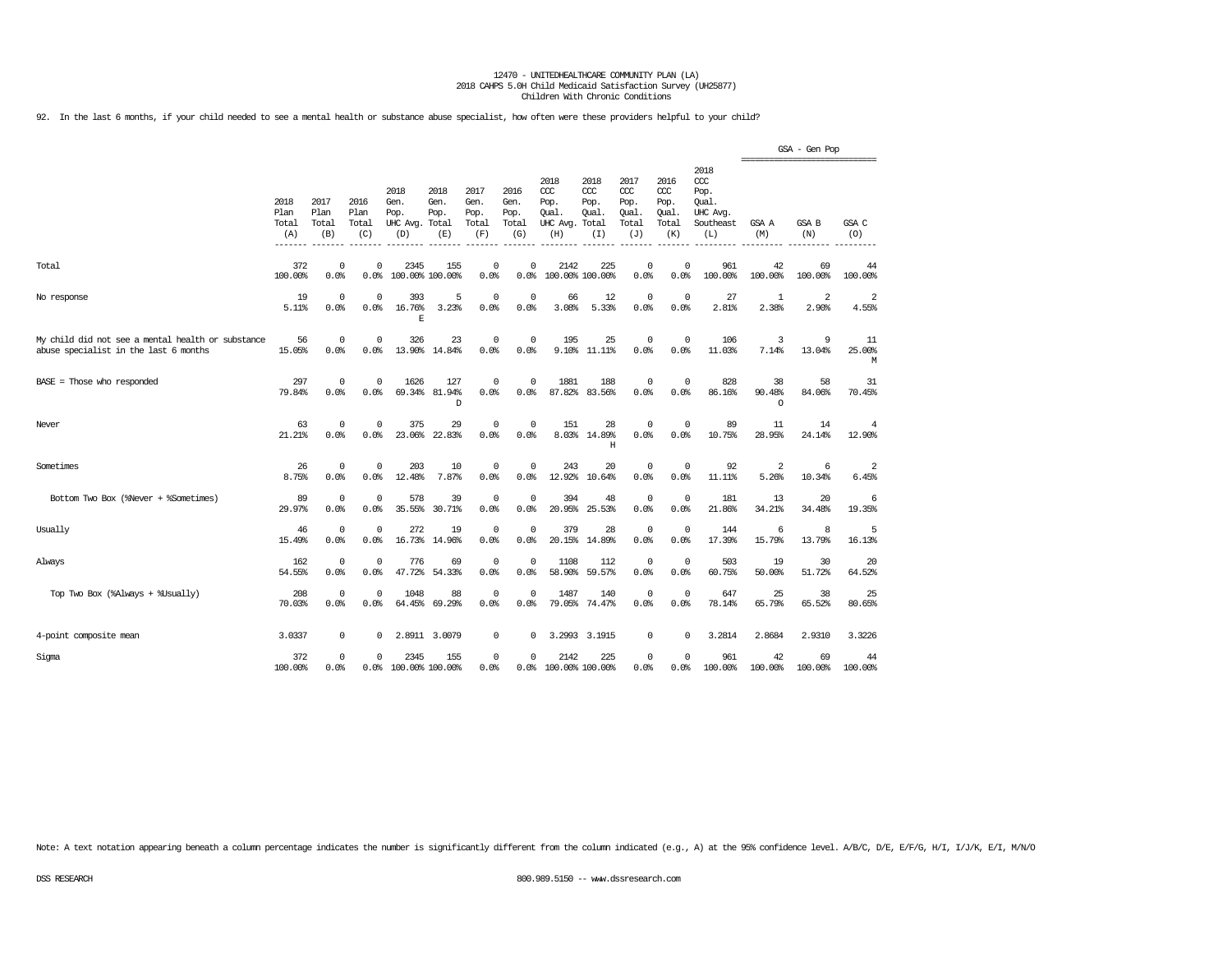93. Using any number from 0 to 10, where 0 is not at all likely and 10 is extremely likely, based on your overall experience with your health plan, how likely are you to recommend this plan to your family or friends?

|                              |                                       |                              |                              |                                               |                                  |                                      |                                      |                                                       |                                     |                                                   |                                                   |                                                                   |                         | GSA - Gen Pop<br>_________________________________ |                         |
|------------------------------|---------------------------------------|------------------------------|------------------------------|-----------------------------------------------|----------------------------------|--------------------------------------|--------------------------------------|-------------------------------------------------------|-------------------------------------|---------------------------------------------------|---------------------------------------------------|-------------------------------------------------------------------|-------------------------|----------------------------------------------------|-------------------------|
|                              | 2018<br>Plan<br>Total<br>(A)<br>----- | 2017<br>Plan<br>Total<br>(B) | 2016<br>Plan<br>Total<br>(C) | 2018<br>Gen.<br>Pop.<br>UHC Avg. Total<br>(D) | 2018<br>Gen.<br>Pop.<br>(E)      | 2017<br>Gen.<br>Pop.<br>Total<br>(F) | 2016<br>Gen.<br>Pop.<br>Total<br>(G) | 2018<br>ccc<br>Pop.<br>Qual.<br>UHC Avg. Total<br>(H) | 2018<br>CCC<br>Pop.<br>Oual.<br>(I) | 2017<br>$\alpha$<br>Pop.<br>Qual.<br>Total<br>(J) | 2016<br>$\alpha$<br>Pop.<br>Oual.<br>Total<br>(K) | 2018<br>$\alpha$<br>Pop.<br>Qual.<br>UHC Avg.<br>Southeast<br>(L) | GSA A<br>(M)            | GSA B<br>(N)                                       | GSA C<br>(O)            |
| Total                        | 1124<br>100.00%                       | 0<br>0.0%                    | $\Omega$<br>0.0%             | 10541<br>100.00% 100.00%                      | 509                              | $\mathbf 0$<br>0.0%                  | 0<br>0.0%                            | 6280<br>100.00% 100.00%                               | 518                                 | $\mathbf 0$<br>0.0%                               | $\Omega$<br>0.0%                                  | 2696<br>100.00%                                                   | 132<br>100.00%          | 232<br>100.00%                                     | 145<br>100.00%          |
| No response                  | 133<br>11.83%                         | 0<br>0.0%                    | $^{\circ}$<br>0.0%           | 789                                           | 66<br>7.49% 12.97%<br>DT         | $\overline{0}$<br>0.0%               | 0<br>0.0%                            | 360<br>5.73%                                          | 46<br>8.88%<br>$\rm H$              | $\mathbf 0$<br>0.0%                               | $\mathbf 0$<br>0.0%                               | 163<br>6.05%                                                      | 17<br>12.88%            | 24<br>10.34%                                       | 25<br>17.24%            |
| $BASE = Those who responded$ | 991<br>88.17%                         | $\mathbf 0$<br>0.0%          | $\Omega$<br>0.0%             | 9752<br>92.51%<br>E                           | 443<br>87.03%                    | $\mathbf 0$<br>0.0%                  | $\mathbf 0$<br>0.0%                  | 5920<br>94.27%<br>$\mathbf I$                         | 472<br>91.12%<br>$\mathbf E$        | $\mathbf 0$<br>0.0%                               | $\Omega$<br>0.0%                                  | 2533<br>93.95%                                                    | 115<br>87.12%           | 208<br>89.66%                                      | 120<br>82.76%           |
| 10 - Extremely likely        | 690<br>69.63%                         | $\mathbf 0$<br>0.0%          | $\mathbf 0$<br>0.0%          | 5991<br>61.43%                                | 311<br>70.20%<br>D               | $\mathbf 0$<br>0.0%                  | $\mathbf 0$<br>0.0%                  | 3518<br>59.43%                                        | 316<br>66.95%<br>Η                  | $\mathbb O$<br>0.0%                               | $\mathbf 0$<br>0.0%                               | 1656<br>65.38%                                                    | 76<br>66.09%            | 154<br>74.04%                                      | 81<br>67.50%            |
| $9 -$                        | 87<br>8.78%                           | $\mathsf 0$<br>0.0%          | $\mathbf 0$<br>0.0%          | 1307<br>13.40%<br>$\mathbb E$                 | 42<br>9.48%                      | $\mathbb O$<br>0.0%                  | 0<br>0.0%                            | 742<br>12.53%                                         | 46<br>9.75%                         | $\circ$<br>0.0%                                   | $\mathbf 0$<br>0.0%                               | 262<br>10.34%                                                     | 11<br>9.57%             | 21<br>10.10%                                       | 10<br>8.33%             |
| Top Two Box                  | 777<br>78.41%                         | $\mathsf 0$<br>0.0%          | $\mathbf 0$<br>0.0%          | 7298<br>74.84%                                | 353<br>79.68%<br>$\mathbb{D}$    | $\overline{0}$<br>0.0%               | 0<br>0.0%                            | 4260<br>71.96%                                        | 362<br>76.69%<br>H                  | $\circ$<br>0.0%                                   | $\mathbf 0$<br>0.0%                               | 1918<br>75.72%                                                    | 87<br>75.65%            | 175<br>84.13%                                      | 91<br>75.83%            |
| $8 -$                        | 102<br>10.29%                         | 0<br>0.0%                    | 0<br>0.0%                    | 1140<br>11.69%                                | 40<br>9.03%                      | $^{\circ}$<br>0.0%                   | 0<br>0.0%                            | 748<br>12.64%                                         | 51<br>10.81%                        | $\circ$<br>0.0%                                   | 0<br>0.0%                                         | 266<br>10.50%                                                     | 10<br>8.70%             | 16<br>7.69%                                        | 14<br>11.67%            |
| Top Three Box                | 879<br>88.70%                         | $\mathbf 0$<br>0.0%          | $\mathbf 0$<br>0.0%          | 8438<br>86.53%                                | 393<br>88.71%                    | $\mathbf 0$<br>0.0%                  | $\mathsf 0$<br>0.0%                  | 5008<br>84.59%                                        | 413<br>87.50%                       | $\circ$<br>0.0%                                   | $\circ$<br>0.0%                                   | 2184<br>86.22%                                                    | 97<br>84.35%            | 191<br>91.83%                                      | 105<br>87.50%           |
| $7 -$                        | 32<br>3.23%                           | $\mathbf 0$<br>0.0%          | $\mathbf 0$<br>0.0%          | 483<br>4.95%<br>$\mathbb E$                   | 10<br>2.26%                      | $\overline{0}$<br>0.0%               | $\mathbf 0$<br>0.0%                  | 317<br>5.35%<br>$\mathbbm{1}$                         | 14<br>2.97%                         | $\circ$<br>0.0%                                   | $^{\circ}$<br>0.0%                                | 109<br>4.30%                                                      | $\overline{4}$<br>3.48% | 1<br>0.48%                                         | 5<br>4.17%              |
| $6 -$                        | 15<br>1.51%                           | $\mathsf 0$<br>0.0%          | $\mathbf 0$<br>0.0%          | 218<br>2.24%                                  | 6<br>1.35%                       | $^{\circ}$<br>0.0%                   | 0<br>0.0%                            | 176<br>2.97%                                          | 10<br>2.12%                         | $\circ$<br>0.0%                                   | $\overline{0}$<br>0.0%                            | 61<br>2.41%                                                       | 1<br>0.87%              | 1<br>0.48%                                         | $\overline{4}$<br>3.33% |
| $5 -$                        | 31<br>3.13%                           | $\mathbf 0$<br>0.0%          | $\mathbf 0$<br>0.0%          | 351<br>3.60%                                  | 17<br>3.84%                      | $\overline{0}$<br>0.0%               | 0<br>0.0%                            | 220<br>3.72%                                          | 19<br>4.03%                         | $\circ$<br>0.0%                                   | $\Omega$<br>0.0%                                  | 83<br>3.28%                                                       | 8<br>6.96%              | 5<br>2.40%                                         | $\overline{4}$<br>3.33% |
| $4 -$                        | 3<br>0.30%                            | $^{\circ}$<br>0.0%           | $\mathbf 0$<br>0.0%          | 46<br>0.47%<br>E                              | 0<br>0.0%                        | $\overline{0}$<br>0.0%               | $^{\circ}$<br>0.0%                   | 45<br>0.76%<br>$\mathbf I$                            | -1<br>0.21%                         | $^{\circ}$<br>0.0%                                | $\Omega$<br>0.0%                                  | 21<br>0.83%                                                       | $\Omega$<br>0.0%        | $\overline{0}$<br>0.0%                             | $\overline{0}$<br>0.0%  |
| $3 -$                        | 8<br>0.81%                            | $\mathbf 0$<br>0.0%          | $\mathbf 0$<br>0.0%          | 30<br>0.31%                                   | 3<br>0.68%                       | $\overline{0}$<br>0.0%               | 0<br>0.0%                            | 28<br>0.47%                                           | 5<br>1.06%                          | $\circ$<br>0.0%                                   | $^{\circ}$<br>0.0%                                | 14<br>0.55%                                                       | 1<br>0.87%              | $\overline{2}$<br>0.96%                            | $^{\circ}$<br>0.0%      |
| $2 -$                        | 5<br>0.50%                            | $\mathbf 0$<br>0.0%          | $\mathbf 0$<br>0.0%          | 35<br>0.36%                                   | <sup>1</sup><br>0.23%            | $\overline{0}$<br>0.0%               | 0<br>0.0%                            | 28<br>0.47%                                           | $\overline{a}$<br>0.42%             | $\mathbf 0$<br>0.0%                               | $\Omega$<br>0.0%                                  | 16<br>0.63%                                                       | 1<br>0.87%              | $\Omega$<br>0.0%                                   | $^{\circ}$<br>0.0%      |
| $1 -$                        | $\overline{a}$<br>0.20%               | $\mathbf 0$<br>0.0%          | $\mathbb O$<br>0.0%          | 37<br>0.38%                                   | $\overline{\mathbf{c}}$<br>0.45% | $\mathbb O$<br>0.0%                  | $\mathsf 0$<br>0.0%                  | 22<br>0.37%<br>I                                      | $\mathbf 0$<br>0.0%                 | $\circ$<br>0.0%                                   | $\circ$<br>0.0%                                   | 7<br>0.28%                                                        | $\mathbf 0$<br>0.0%     | 2<br>0.96%                                         | $\mathbf{0}$<br>0.0%    |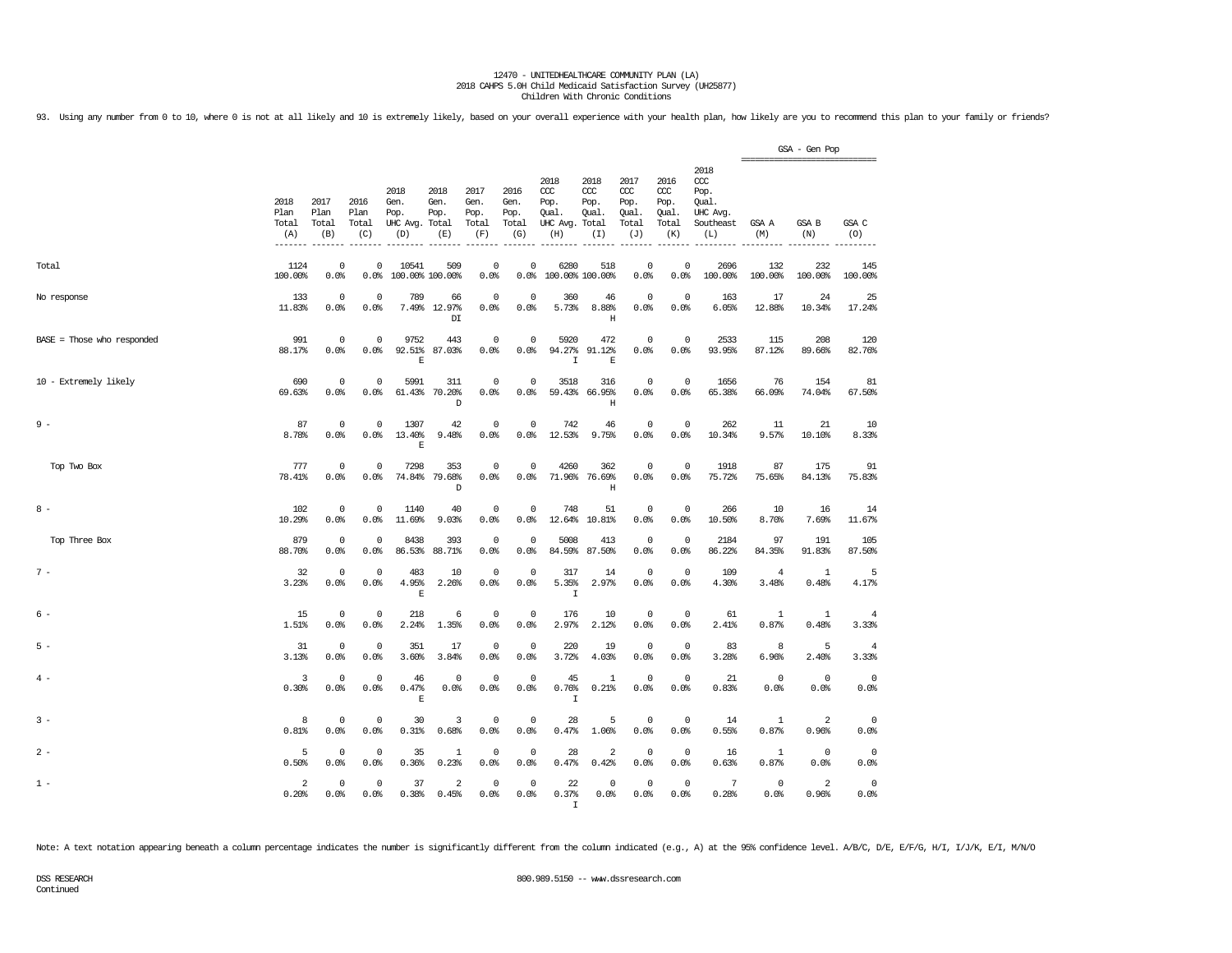93. Using any number from 0 to 10, where 0 is not at all likely and 10 is extremely likely, based on your overall experience with your health plan, how likely are you to recommend this plan to your family or friends?

|                            |                              |                              |                                    |                                               |                             |                                      |                                      |                                                 |                                              |                                              |                                              |                                                                   | ================================ | GSA - Gen Pop       |                   |
|----------------------------|------------------------------|------------------------------|------------------------------------|-----------------------------------------------|-----------------------------|--------------------------------------|--------------------------------------|-------------------------------------------------|----------------------------------------------|----------------------------------------------|----------------------------------------------|-------------------------------------------------------------------|----------------------------------|---------------------|-------------------|
|                            | 2018<br>Plan<br>Total<br>(A) | 2017<br>Plan<br>Total<br>(B) | 2016<br>Plan<br>Total<br>(C)       | 2018<br>Gen.<br>Pop.<br>UHC Avg. Total<br>(D) | 2018<br>Gen.<br>Pop.<br>(E) | 2017<br>Gen.<br>Pop.<br>Total<br>(F) | 2016<br>Gen.<br>Pop.<br>Total<br>(G) | 2018<br>ccc<br>Pop.<br>Oual.<br>UHC Avg.<br>(H) | 2018<br>CCC<br>Pop.<br>Oual.<br>Total<br>(I) | 2017<br>ccc<br>Pop.<br>Oual.<br>Total<br>(J) | 2016<br>ccc<br>Pop.<br>Qual.<br>Total<br>(K) | 2018<br>$\alpha$<br>Pop.<br>Oual.<br>UHC Avg.<br>Southeast<br>(L) | GSA A<br>(M)                     | <b>GSA B</b><br>(N) | GSA C<br>(O)      |
| 0 - Not at all likely      | 16<br>1.61%                  | 0.0%                         | $\mathbf 0$<br>$^{\circ}$<br>0.0%  | 114<br>1.17%                                  | 11<br>2.48%                 | 0<br>0.0%                            | 0<br>0.0%                            | 76<br>1.28%                                     | 8<br>1.69%                                   | $\mathbf{0}$<br>0.0%                         | $\mathbf 0$<br>0.0%                          | 38<br>1.50%                                                       | 3<br>2.61%                       | 6<br>2.88%          | 2<br>1.67%        |
| $0-7$ (NET)                | 112<br>11.30%                | 0.0%                         | $^{\circ}$<br>$^{\circ}$<br>0.0%   | 1314<br>13.47%                                | 50<br>11.29%                | 0<br>0.0%                            | $\mathbf 0$<br>0.0%                  | 912<br>15.41%                                   | 59<br>12.50%                                 | $\mathbf 0$<br>0.0%                          | $^{\circ}$<br>0.0%                           | 349<br>13.78%                                                     | 18<br>15.65%                     | 17<br>8.17%         | 15<br>12.50%      |
| Bottom Three Box           | 23<br>2.32%                  | 0.0%                         | $^{\circ}$<br>$^{\circ}$<br>0.0%   | 186<br>1.91%                                  | 14<br>3.16%                 | $^{\circ}$<br>0.0%                   | $^{\circ}$<br>0.0%                   | 126<br>2.13%                                    | 10<br>2.12%                                  | $\circ$<br>0.0%                              | $^{\circ}$<br>0.0%                           | 61<br>2.41%                                                       | 4<br>3.48%                       | 8<br>3.85%          | 2<br>1.67%        |
| Bottom Two Box             | 18<br>1.82%                  | 0.0%                         | $\mathbf 0$<br>$\mathbf 0$<br>0.0% | 151<br>1.55%                                  | 13<br>2.93%                 | 0<br>0.0%                            | $\mathbf 0$<br>0.0%                  | 98<br>1.66%                                     | 8<br>1.69%                                   | $\mathbb O$<br>0.0%                          | $\circ$<br>0.0%                              | 45<br>1.78%                                                       | 3<br>2.61%                       | 8<br>3.85%          | 2<br>1.67%        |
| Promoters (9-10)           | 777<br>78.41%                | 0.0%                         | $\mathbf 0$<br>$\mathbf 0$<br>0.0% | 7298                                          | 353<br>74.84% 79.68%<br>D   | $^{\circ}$<br>0.0%                   | $\Omega$<br>0.0%                     | 4260                                            | 362<br>71.96% 76.69%<br>Η                    | $\mathbb O$<br>0.0%                          | $^{\circ}$<br>0.0%                           | 1918<br>75.72%                                                    | 87<br>75.65%                     | 175<br>84.13%       | 91<br>75.83%      |
| Passives (7-8)             | 134<br>13.52%                | 0.0%                         | $\mathbf 0$<br>$\Omega$<br>0.0%    | 1623<br>16.64%<br>E                           | 50<br>11.29%                | $^{\circ}$<br>0.0%                   | 0<br>0.0%                            | 1065<br>17.99%<br>T                             | 65<br>13.77%                                 | $\mathbf{0}$<br>0.0%                         | $\mathbf 0$<br>0.0%                          | 375<br>14.80%                                                     | 14<br>12.17%                     | 17<br>8.17%         | 19<br>15.83%<br>N |
| Detractor (0-6)            | 80<br>8.07%                  | 0.0%                         | $\mathbf 0$<br>$^{\circ}$<br>0.0%  | 831<br>8.52%                                  | 40<br>9.03%                 | 0<br>0.0%                            | $^{\circ}$<br>0.0%                   | 595<br>10.05%                                   | 45<br>9.53%                                  | $\mathbf 0$<br>0.0%                          | 0<br>0.0%                                    | 240<br>9.47%                                                      | 14<br>12.17%                     | 16<br>7.69%         | 10<br>8.33%       |
| NPS (Promoters-Detractors) | 697<br>70.33%                | 0.0%                         | $\mathbf 0$<br>$\mathbf 0$<br>0.0% | 6467                                          | 313<br>66.31% 70.65%        | $\overline{0}$<br>0.0%               | $\Omega$<br>0.0%                     | 3665                                            | 317<br>61.91% 67.16%<br>H                    | $\mathbb O$<br>0.0%                          | $\Omega$<br>0.0%                             | 1678<br>66.25%                                                    | 73<br>63.48%                     | 159<br>76.44%<br>М  | 81<br>67.50%      |
| Average rating             | 9.0979                       |                              | 0<br>$^{\circ}$                    |                                               | 8.9846 9.0564               | 0                                    | 0                                    |                                                 | 8.8782 9.0212                                | $^{\circ}$                                   | 0                                            | 8.9834                                                            | 8.8522                           | 9.1490              | 9.0917            |
| Standard deviation         | 1.8989                       |                              | 0<br>$^{\circ}$                    |                                               | 1.8167 2.0664               | $^{\circ}$                           | $^{\circ}$                           |                                                 | 1.9110 1.9353                                | $^{\circ}$                                   | $\mathbf 0$                                  | 1.9441                                                            | 2.2155                           | 2.1308              | 1,7701            |
| Sigma                      | 1124<br>100.00%              | 0.0%                         | $^{\circ}$<br>$\Omega$<br>0.0%     | 10541<br>100.00% 100.00%                      | 509                         | 0<br>0.0%                            | 0                                    | 6280<br>0.0% 100.00% 100.00%                    | 518                                          | $\circ$<br>0.0%                              | $\Omega$<br>0.0%                             | 2696<br>100.00%                                                   | 132<br>100.00%                   | 232<br>100.00%      | 145<br>100.00%    |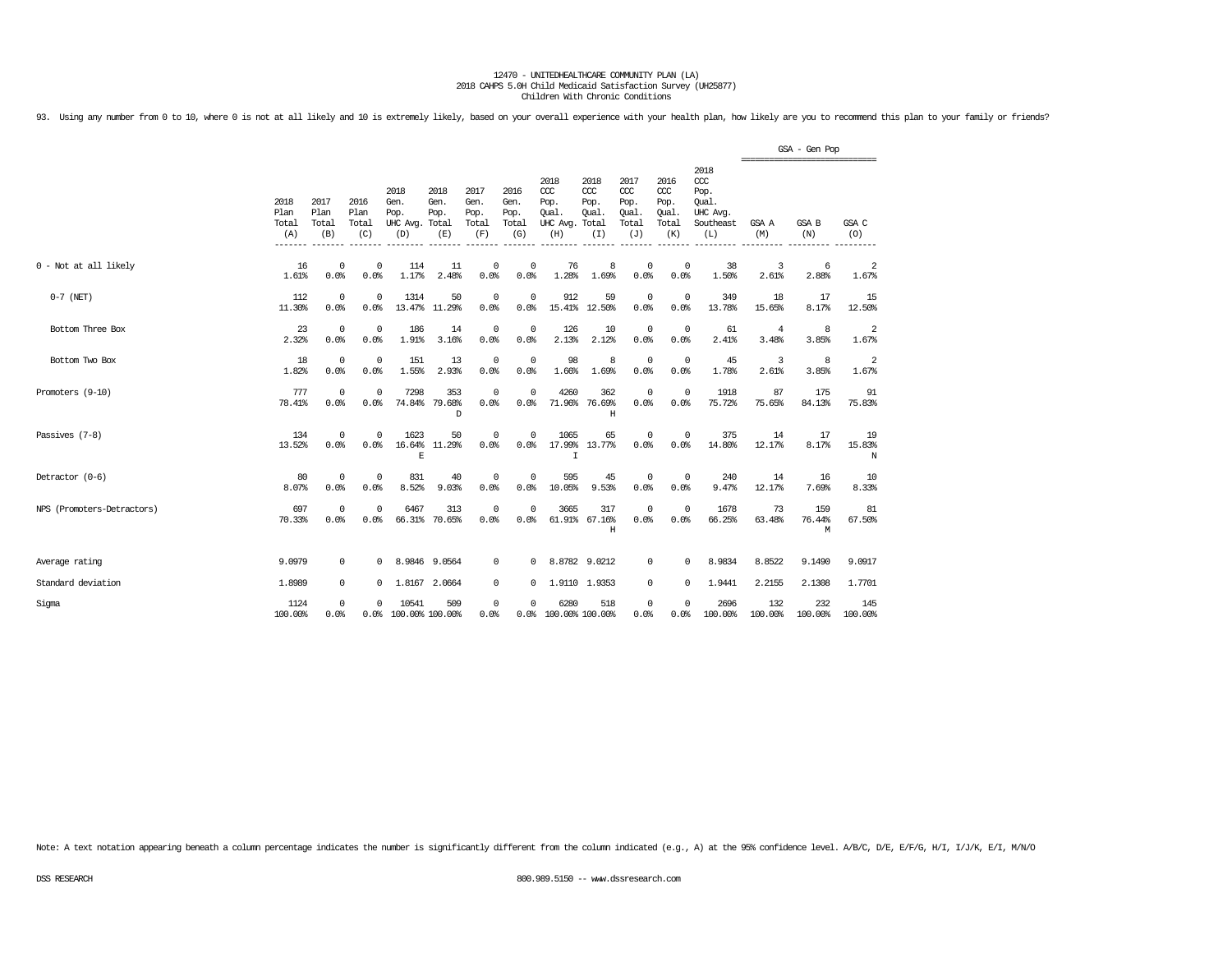### Net Promoter Score

|                            |                              |                              |                              |                                         |                                      |                                      |                                      |                                                  |                                             |                                              |                                                   |                                                                   |              | GSA - Gen Pop                                 |                   |
|----------------------------|------------------------------|------------------------------|------------------------------|-----------------------------------------|--------------------------------------|--------------------------------------|--------------------------------------|--------------------------------------------------|---------------------------------------------|----------------------------------------------|---------------------------------------------------|-------------------------------------------------------------------|--------------|-----------------------------------------------|-------------------|
|                            | 2018<br>Plan<br>Total<br>(A) | 2017<br>Plan<br>Total<br>(B) | 2016<br>Plan<br>Total<br>(C) | 2018<br>Gen.<br>Pop.<br>UHC Avg.<br>(D) | 2018<br>Gen.<br>Pop.<br>Total<br>(E) | 2017<br>Gen.<br>Pop.<br>Total<br>(F) | 2016<br>Gen.<br>Pop.<br>Total<br>(G) | 2018<br>$CC$<br>Pop.<br>Qual.<br>UHC Avg.<br>(H) | 2018<br>CCC<br>Pop.<br>Oual<br>Total<br>(I) | 2017<br>ccc<br>Pop.<br>Qual.<br>Total<br>(J) | 2016<br>$\alpha$<br>Pop.<br>Qual.<br>Total<br>(K) | 2018<br>$\alpha$<br>Pop.<br>Qual.<br>UHC Avg.<br>Southeast<br>(L) | GSA A<br>(M) | =============================<br>GSA B<br>(N) | GSA C<br>(O)      |
| Base                       | 991                          |                              | 0<br>$^{\circ}$              | 9752                                    | 443                                  | 0                                    | $^{\circ}$                           | 5920                                             | 472                                         | 0                                            | $^{\circ}$                                        | 2533                                                              | 115          | 208                                           | 120               |
| Promoters (%9-10)          | 777<br>78.41%                | 0<br>0.0%                    | $^{\circ}$<br>0.0%           | 7298<br>74.84%                          | 353<br>79.68%<br>D                   | $\Omega$<br>0.0%                     | 0<br>0.0%                            | 4260<br>71.96%                                   | 362<br>76.69%<br>H                          | 0<br>0.0%                                    | $^{\circ}$<br>0.0%                                | 1918<br>75.72%                                                    | 87<br>75.65% | 175<br>84.13%                                 | 91<br>75.83%      |
| Passives (%7-8)            | 134<br>13.52%                | $\Omega$<br>0.0%             | $\Omega$<br>0.0%             | 1623<br>16.64%<br>E                     | 50<br>11.29%                         | $\Omega$<br>0.0%                     | 0<br>0.0%                            | 1065<br>17.99%                                   | 65<br>13.77%                                | $\mathbf 0$<br>0.0%                          | $^{\circ}$<br>0.0%                                | 375<br>14.80%                                                     | 14<br>12.17% | 17<br>8.17%                                   | 19<br>15.83%<br>N |
| Detractor (%0-6)           | 80<br>8.07%                  | $\Omega$<br>0.0%             | $^{\circ}$<br>0.0%           | 831<br>8.52%                            | 40<br>9.03%                          | $\Omega$<br>0.0%                     | 0<br>0.0%                            | 595<br>10.05%                                    | 45<br>9.53%                                 | $^{\circ}$<br>0.0%                           | $\overline{0}$<br>0.0%                            | 240<br>9.47%                                                      | 14<br>12.17% | 16<br>7.69%                                   | 10<br>8.33%       |
| NPS (Promoters-Detractors) | 697<br>70.33%                | 0<br>0.0%                    | $^{\circ}$<br>0.0%           | 6467<br>66.31%                          | 313<br>70.65%                        | 0<br>0.0%                            | 0<br>0.0%                            | 3665<br>61.91%                                   | 317<br>67.16%<br>Н                          | 0<br>0.0%                                    | $\overline{0}$<br>0.0%                            | 1678<br>66.25%                                                    | 73<br>63.48% | 159<br>76.44%<br>M                            | 81<br>67.50%      |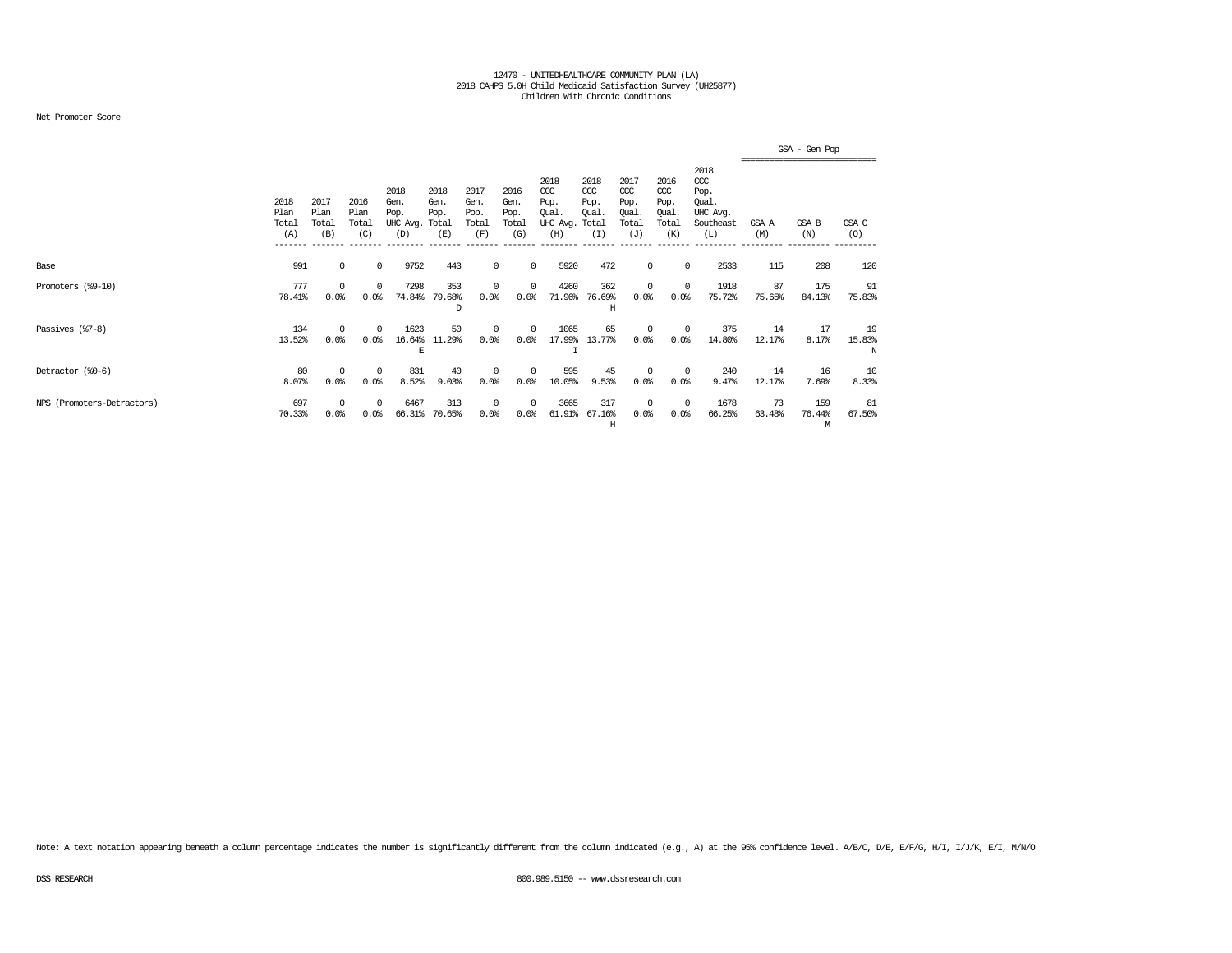### Survey Language

|                              |                              |                                 |                                 |                                         |                                        |                                      |                                      |                                                  |                                               |                                                   |                                                   |                                                                   |                         | GSA - Gen Pop                                   |                      |
|------------------------------|------------------------------|---------------------------------|---------------------------------|-----------------------------------------|----------------------------------------|--------------------------------------|--------------------------------------|--------------------------------------------------|-----------------------------------------------|---------------------------------------------------|---------------------------------------------------|-------------------------------------------------------------------|-------------------------|-------------------------------------------------|----------------------|
|                              | 2018<br>Plan<br>Total<br>(A) | 2017<br>Plan<br>Total<br>(B)    | 2016<br>Plan<br>Total<br>(C)    | 2018<br>Gen.<br>Pop.<br>UHC Avg.<br>(D) | 2018<br>Gen.<br>Pop.<br>Total<br>(E)   | 2017<br>Gen.<br>Pop.<br>Total<br>(F) | 2016<br>Gen.<br>Pop.<br>Total<br>(G) | 2018<br>$CC$<br>Pop.<br>Oual.<br>UHC Avg.<br>(H) | 2018<br>$CC$<br>Pop.<br>Oual.<br>Total<br>(I) | 2017<br>$\alpha$<br>Pop.<br>Qual.<br>Total<br>(J) | 2016<br>$\alpha$<br>Pop.<br>Oual.<br>Total<br>(K) | 2018<br>$\alpha$<br>Pop.<br>Oual.<br>UHC Avq.<br>Southeast<br>(L) | GSA A<br>(M)            | -------------------------------<br>GSA B<br>(N) | GSA C<br>(O)         |
| Total                        | 1124                         | 1287<br>100.00% 100.00% 100.00% | 1236                            | 12656                                   | 509<br>100.00% 100.00% 100.00% 100.00% | 582                                  | 586                                  | 6892                                             | 518<br>100.00% 100.00% 100.00% 100.00%        | 547                                               | 532                                               | 2696<br>100.00%                                                   | 132<br>100.00%          | 232<br>100.00%                                  | 145<br>100.00%       |
| No response                  | 0<br>0.0%                    | 0<br>0.0%                       | $^{\circ}$<br>0.0%              | $^{\circ}$<br>0.0%                      | 0<br>0.0%                              | 0<br>0.0%                            | 0<br>0.0%                            | 0<br>0.0%                                        | 0<br>0.0%                                     | $^{\circ}$<br>0.0%                                | $^{\circ}$<br>0.0%                                | $^{\circ}$<br>0.0%                                                | $^{\circ}$<br>0.0%      | $^{\circ}$<br>0.0%                              | 0<br>0.0%            |
| $BASE = Those who responded$ | 1124                         | 1287<br>100.00% 100.00% 100.00% | 1236                            | 12656                                   | 509<br>100.00% 100.00% 100.00% 100.00% | 582                                  | 586                                  | 6892                                             | 518<br>100.00% 100.00% 100.00% 100.00%        | 547                                               | 532                                               | 2696<br>100.00%                                                   | 132<br>100.00%          | 232<br>100.00%                                  | 145<br>100.00%       |
| English                      | 1098<br>97.69%<br>B          | 1232<br>95.73%                  | 1211<br>97.98%<br>В             | 10756<br>84.99%                         | 492<br>96.66%<br>D                     | 559<br>96.05%                        | 577<br>98.46%<br>F                   | 6384<br>92.63%                                   | 515<br>99.42%<br>HJE                          | 535<br>97.81%                                     | 528<br>99.25%<br>$\cdot$ T                        | 2644<br>98.07%                                                    | 122<br>92.42%           | 225<br>96.98%                                   | 145<br>100.00%<br>ΜN |
| Spanish                      | 26<br>2.31%                  | 55<br>4.27%<br>AC               | 25<br>2.02%                     | 1900<br>15.01%<br>E                     | 17<br>3.34%<br>$\top$                  | 23<br>3.95%<br>G                     | 9<br>1.54%                           | 508<br>7.37%                                     | 3<br>0.58%                                    | 12<br>2.19%<br>IK                                 | 4<br>0.75%                                        | 52<br>1.93%                                                       | 10<br>7.58%<br>$\Omega$ | 7<br>3.02%<br>$\circ$                           | 0<br>0.0%            |
| Sigma                        | 1124                         | 1287                            | 1236<br>100.00% 100.00% 100.00% | 12656                                   | 509<br>100.00% 100.00% 100.00% 100.00% | 582                                  | 586                                  | 6892<br>100.00% 100.00% 100.00% 100.00%          | 518                                           | 547                                               | 532                                               | 2696<br>100.00%                                                   | 132<br>100.00%          | 232<br>100.00%                                  | 145<br>100.00%       |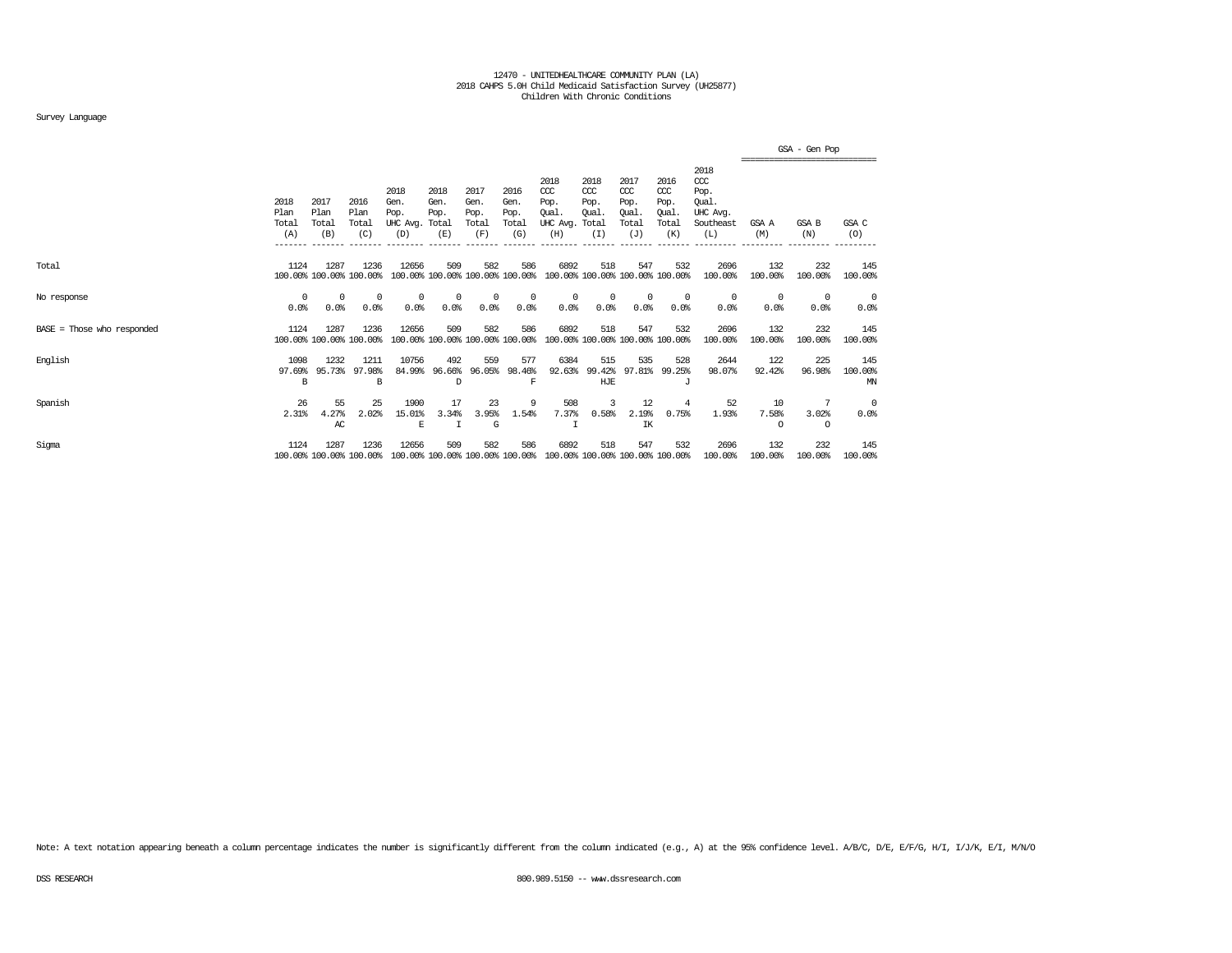### Customer Service Composite Score

|                                         |                              |                              |                              |                                               |                             |                                      |                                      |                                                  |                                               |                                                   |                                              |                                                                   |              | GSA - Gen Pop<br>,,,,,,,,,,,,,,,,,,,,,,,,,,,,,,,,, |              |
|-----------------------------------------|------------------------------|------------------------------|------------------------------|-----------------------------------------------|-----------------------------|--------------------------------------|--------------------------------------|--------------------------------------------------|-----------------------------------------------|---------------------------------------------------|----------------------------------------------|-------------------------------------------------------------------|--------------|----------------------------------------------------|--------------|
|                                         | 2018<br>Plan<br>Total<br>(A) | 2017<br>Plan<br>Total<br>(B) | 2016<br>Plan<br>Total<br>(C) | 2018<br>Gen.<br>Pop.<br>UHC Avg. Total<br>(D) | 2018<br>Gen.<br>Pop.<br>(E) | 2017<br>Gen.<br>Pop.<br>Total<br>(F) | 2016<br>Gen.<br>Pop.<br>Total<br>(G) | 2018<br>$CC$<br>Pop.<br>Qual.<br>UHC Avg.<br>(H) | 2018<br>$CC$<br>Pop.<br>Oual.<br>Total<br>(I) | 2017<br>$\alpha$<br>Pop.<br>Oual.<br>Total<br>(J) | 2016<br>ccc<br>Pop.<br>Oual.<br>Total<br>(K) | 2018<br>$\alpha$<br>Pop.<br>Oual.<br>UHC Avg.<br>Southeast<br>(L) | GSA A<br>(M) | GSA B<br>(N)                                       | GSA C<br>(O) |
| Customer Service Composite Score (BASE) | 269                          | 336                          | 327                          | 3751<br>Е                                     | 118                         | 142                                  | 152                                  | 2185                                             | 143                                           | 154                                               | 146                                          | 747                                                               | 32           | 57                                                 | 29           |
| NEVER/SOMETIMES COMPOSITE               |                              | 9.89% 11.28%                 | 7.38%                        | 10.72%                                        |                             | 10.62% 14.47%                        | 7.62%                                | 9.85%                                            | 9.09%                                         | 9.59%                                             | 6.52%                                        | 10.17%                                                            | 4.74%        | 10.53%                                             | 17.24%       |
| USUALLY COMPOSITE                       | 12.33%                       | 18.33%<br>Α                  | 16.30%                       | 20.03%<br>E                                   |                             | 12.33% 17.31% 15.56%                 |                                      |                                                  | 18.56% 15.03%                                 |                                                   | 21.13% 17.16%                                | 17.51%                                                            | 17.34%       | 8.77%                                              | 13.79%       |
| ALWAYS COMPOSITE                        | 77.77%<br>в                  | 70.40%                       | 76.32%                       | 69.25%                                        | D                           | 77.05% 68.22% 76.82%                 |                                      |                                                  | 71.59% 75.87% 69.28% 76.32%                   |                                                   |                                              | 72.32%                                                            | 77.92%       | 80.70%                                             | 68.97%       |
| CAHPS RATE                              |                              | 90.11% 88.72% 92.62%         |                              | 89.28%                                        | 89.38%                      |                                      | 85.53% 92.38%                        |                                                  | 90.15% 90.91% 90.41% 93.48%                   |                                                   |                                              | 89.83%                                                            | 95.26%       | 89.47%                                             | 82.76%       |
| <b>AVERAGE</b>                          |                              | 2.6788 2.5912 2.6894         |                              |                                               | 2.5852 2.6643 2.5376 2.6921 |                                      |                                      |                                                  | 2.6173 2.6678 2.5969 2.6980                   |                                                   |                                              | 2.6215                                                            | 2.7319       | 2.7018                                             | 2.5172       |
| Standard deviation                      |                              | 0.6260 0.6611 0.5763         |                              |                                               | 0.6507 0.6459 0.7164 0.5811 |                                      |                                      |                                                  | 0.6306 0.5919 0.6363 0.5606                   |                                                   |                                              | 0.6377                                                            | 0.5232       | 0.6284                                             | 0.7626       |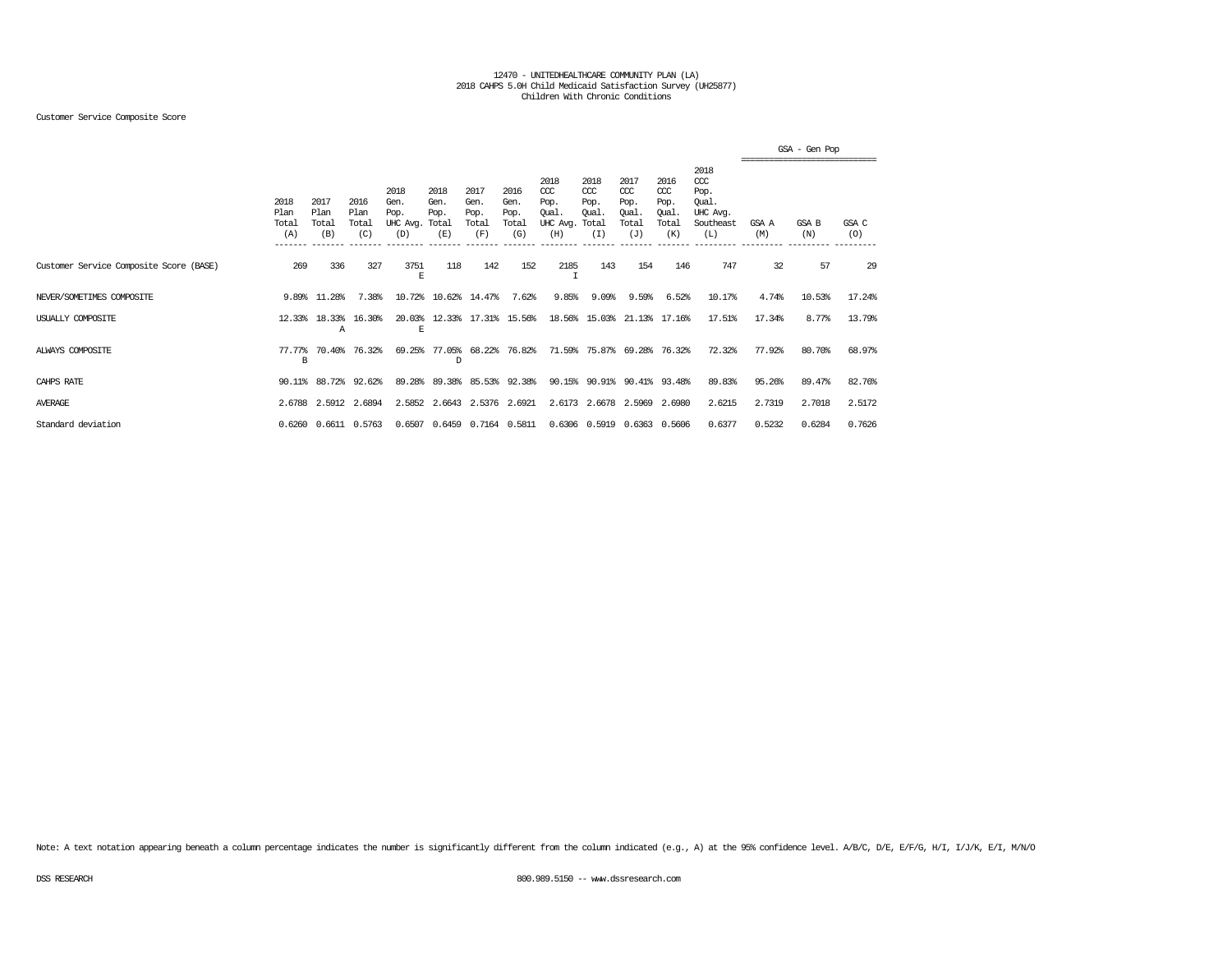## Getting Needed Care Composite Score

|                                            |                                         |                                         |                              |                                               |                             |                                      |                                      |                                                  |                                              |                                                   |                                              |                                                                   |              | GSA - Gen Pop     |              |
|--------------------------------------------|-----------------------------------------|-----------------------------------------|------------------------------|-----------------------------------------------|-----------------------------|--------------------------------------|--------------------------------------|--------------------------------------------------|----------------------------------------------|---------------------------------------------------|----------------------------------------------|-------------------------------------------------------------------|--------------|-------------------|--------------|
|                                            | 2018<br>Plan<br>Total<br>(A)<br>------- | 2017<br>Plan<br>Total<br>(B)<br>------- | 2016<br>Plan<br>Total<br>(C) | 2018<br>Gen.<br>Pop.<br>UHC Avg. Total<br>(D) | 2018<br>Gen.<br>Pop.<br>(E) | 2017<br>Gen.<br>Pop.<br>Total<br>(F) | 2016<br>Gen.<br>Pop.<br>Total<br>(G) | 2018<br>$CC$<br>Pop.<br>Oual.<br>UHC Avg.<br>(H) | 2018<br>CCC<br>Pop.<br>Oual.<br>Total<br>(I) | 2017<br>$\alpha$<br>Pop.<br>Oual.<br>Total<br>(J) | 2016<br>ccc<br>Pop.<br>Oual.<br>Total<br>(K) | 2018<br>$\alpha$<br>Pop.<br>Oual.<br>UHC Avg.<br>Southeast<br>(L) | GSA A<br>(M) | GSA B<br>(N)      | GSA C<br>(O) |
| Getting Needed Care Composite Score (BASE) | 947                                     | 1081                                    | 1020                         | 9627                                          | 415<br>D                    | 484                                  | 475                                  | 6118                                             | 477<br>HЕ                                    | 495                                               | 476                                          | 2445                                                              | 105          | 196               | 114          |
| NEVER/SOMETIMES COMPOSITE                  |                                         | 11.76% 13.21%<br>C                      | 10.10%                       |                                               | 14.25% 13.62%               |                                      | 12.15% 10.36%                        | 11.02%                                           | 11.56%                                       | 12.01%                                            | 11.66%                                       | 9.32%                                                             | 15.13%       | 9.93%             | 20.09%<br>N  |
| USUALLY COMPOSITE                          |                                         | 17.27% 17.41%                           | 17.19%                       | E                                             | 22.99% 16.13%               |                                      | 16.82% 16.97%                        | I                                                |                                              | 24.48% 19.16% 19.50% 18.03%                       |                                              | 20.55%                                                            | 16.75%       | 16.94%            | 13.39%       |
| ALWAYS COMPOSITE                           |                                         | 70.97% 69.38%                           | 72.71%                       | 62.76%                                        | 70.25%<br>D                 | 71.03% 72.67%                        |                                      |                                                  | H                                            | 64.50% 69.27% 68.49% 70.31%                       |                                              | 70.13%                                                            | 68.12%       | 73.14%            | 66.52%       |
| CAHPS RATE                                 |                                         | 88.24% 86.79%                           | 89.90%<br>B                  | 85.75%                                        | 86.38%                      |                                      | 87.85% 89.64%                        | 88.98%                                           | 88.44%                                       | 87.99%                                            | 88.34%                                       | 90.68%                                                            | 84.87%       | 90.07%<br>$\circ$ | 79.91%       |
| <b>AVERAGE</b>                             | 2.5921                                  | 2.5617                                  | 2.6261                       |                                               | 2.4851 2.5663               | 2.5887                               | 2.6231                               |                                                  | 2.5348 2.5771                                |                                                   | 2.5648 2.5864                                | 2.6081                                                            | 2.5299       | 2.6321            | 2.4643       |
| Standard deviation                         |                                         | 0.6784 0.7029                           | 0.6546                       |                                               | 0.7205 0.7019 0.6937 0.6452 |                                      |                                      |                                                  |                                              | 0.6776 0.6822 0.6893                              | 0.6860                                       | 0.6463                                                            | 0.7144       | 0.6511            | 0.7634       |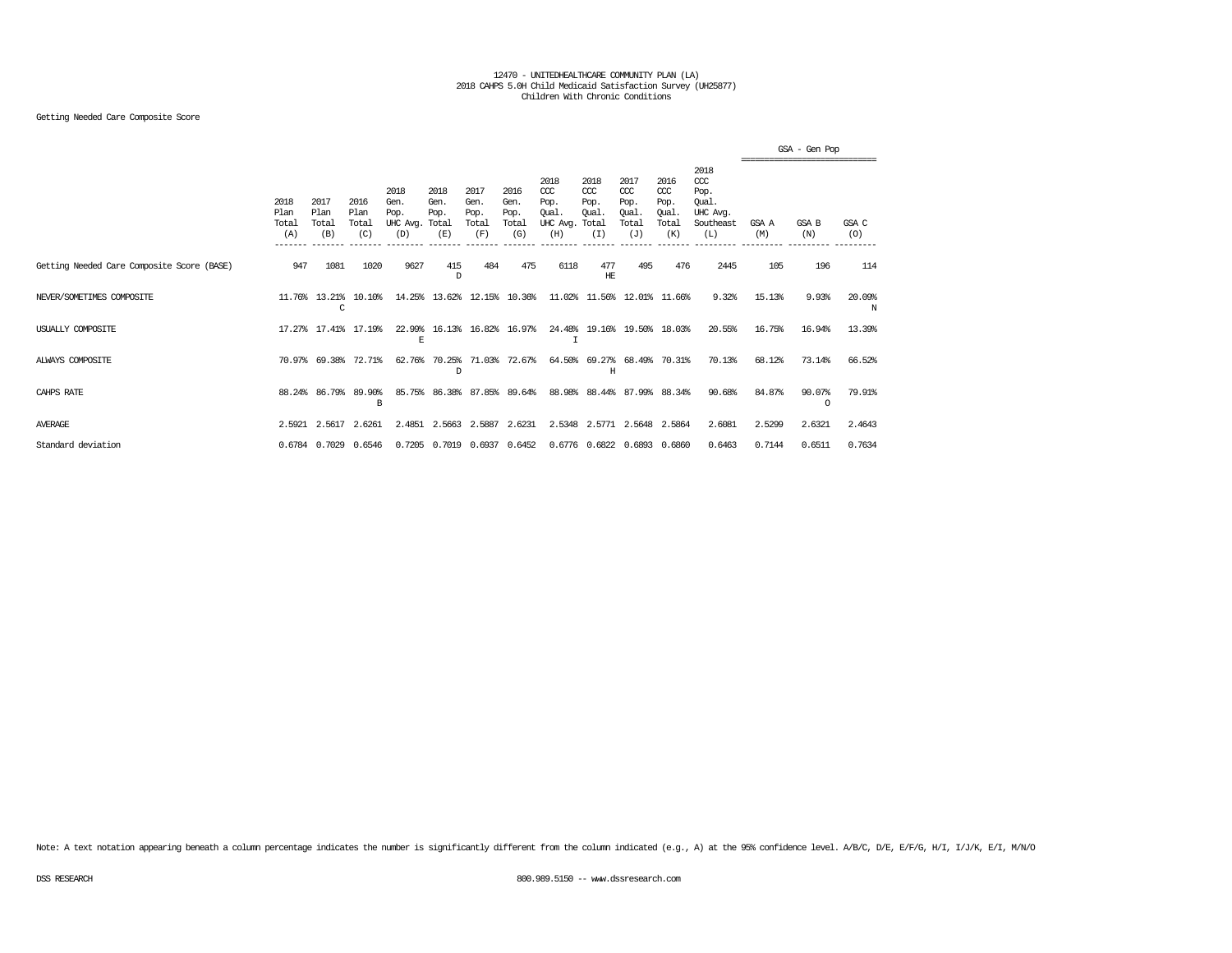## Getting Care Quickly Composite Score

|                                             |                              |                              |                              |                                               |                             |                                      |                                      |                                                 |                                              |                                              |                                                   |                                                              |              | GSA - Gen Pop |              |
|---------------------------------------------|------------------------------|------------------------------|------------------------------|-----------------------------------------------|-----------------------------|--------------------------------------|--------------------------------------|-------------------------------------------------|----------------------------------------------|----------------------------------------------|---------------------------------------------------|--------------------------------------------------------------|--------------|---------------|--------------|
|                                             | 2018<br>Plan<br>Total<br>(A) | 2017<br>Plan<br>Total<br>(B) | 2016<br>Plan<br>Total<br>(C) | 2018<br>Gen.<br>Pop.<br>UHC Avg. Total<br>(D) | 2018<br>Gen.<br>Pop.<br>(E) | 2017<br>Gen.<br>Pop.<br>Total<br>(F) | 2016<br>Gen.<br>Pop.<br>Total<br>(G) | 2018<br>CCC<br>Pop.<br>Qual.<br>UHC Avg.<br>(H) | 2018<br>CCC<br>Pop.<br>Oual.<br>Total<br>(I) | 2017<br>ccc<br>Pop.<br>Oual.<br>Total<br>(J) | 2016<br>$\alpha$<br>Pop.<br>Oual.<br>Total<br>(K) | 2018<br>ccc<br>Pop.<br>Oual.<br>UHC Avg.<br>Southeast<br>(L) | GSA A<br>(M) | GSA B<br>(N)  | GSA C<br>(O) |
| Getting Care Quickly Composite Score (BASE) | 923                          | 1062                         | 1021                         | 9612                                          | 401                         | 474                                  | 472                                  | 5911                                            | 456<br>F.                                    | 477                                          | 474                                               | 2346                                                         | 106          | 188           | 107          |
| NEVER/SOMETIMES COMPOSITE                   | 7.00%                        | 8.46%<br>C                   | 5.39%                        | 9.39%<br>E                                    | 5.48%                       | 10.54%<br>EG                         | 5.44%                                | 6.13%                                           | 7.35%                                        | 7.93%                                        | 5.41%                                             | 5.24%                                                        | 5.45%        | 5.39%         | 5.52%        |
| USUALLY COMPOSITE                           |                              | 11.37% 12.44%                | 10.43%                       |                                               | 15.34% 12.21%               | 11.02%                               | 9.03%                                | I                                               | 15.68% 11.71%                                | K                                            | 14.65% 10.15%                                     | 12.17%                                                       | 16.95%       | 11.58%        | 9.46%        |
| ALWAYS COMPOSITE                            | 81.63%                       | 79.10%                       | 84.18%<br>B                  | 75.27%                                        | 82.31%<br>D                 |                                      | 78.44% 85.53%<br>$\mathbf F$         |                                                 | 78.19% 80.94%                                |                                              | 77.42% 84.44%<br>$\cdot$ T                        | 82.59%                                                       | 77.60%       | 83.03%        | 85.03%       |
| CAHPS RATE                                  |                              | 93.00% 91.54%                | 94.61%<br>B                  | 90.61                                         | 94.52%<br>DF                | 89.46%                               | 94.56%<br>$\mathbf F$                |                                                 |                                              | 93.87% 92.65% 92.07% 94.59%                  |                                                   | 94.76%                                                       | 94.55%       | 94.61%        | 94.48%       |
| <b>AVERAGE</b>                              | 2.7463                       | 2.7064                       | 2.7879                       | 2.6587                                        | 2.7684                      | 2.6790                               | 2.8010                               |                                                 | 2.7205 2.7359                                | 2.6949                                       | 2.7903                                            | 2.7735                                                       | 2.7215       | 2.7764        | 2.7951       |
| Standard deviation                          |                              |                              | 0.5735 0.6096 0.5239         |                                               |                             | 0.6380 0.5359 0.6535 0.5175          |                                      |                                                 | 0.5648 0.5837                                |                                              | 0.6031 0.5226                                     | 0.5257                                                       | 0.5561       | 0.5301        | 0.5223       |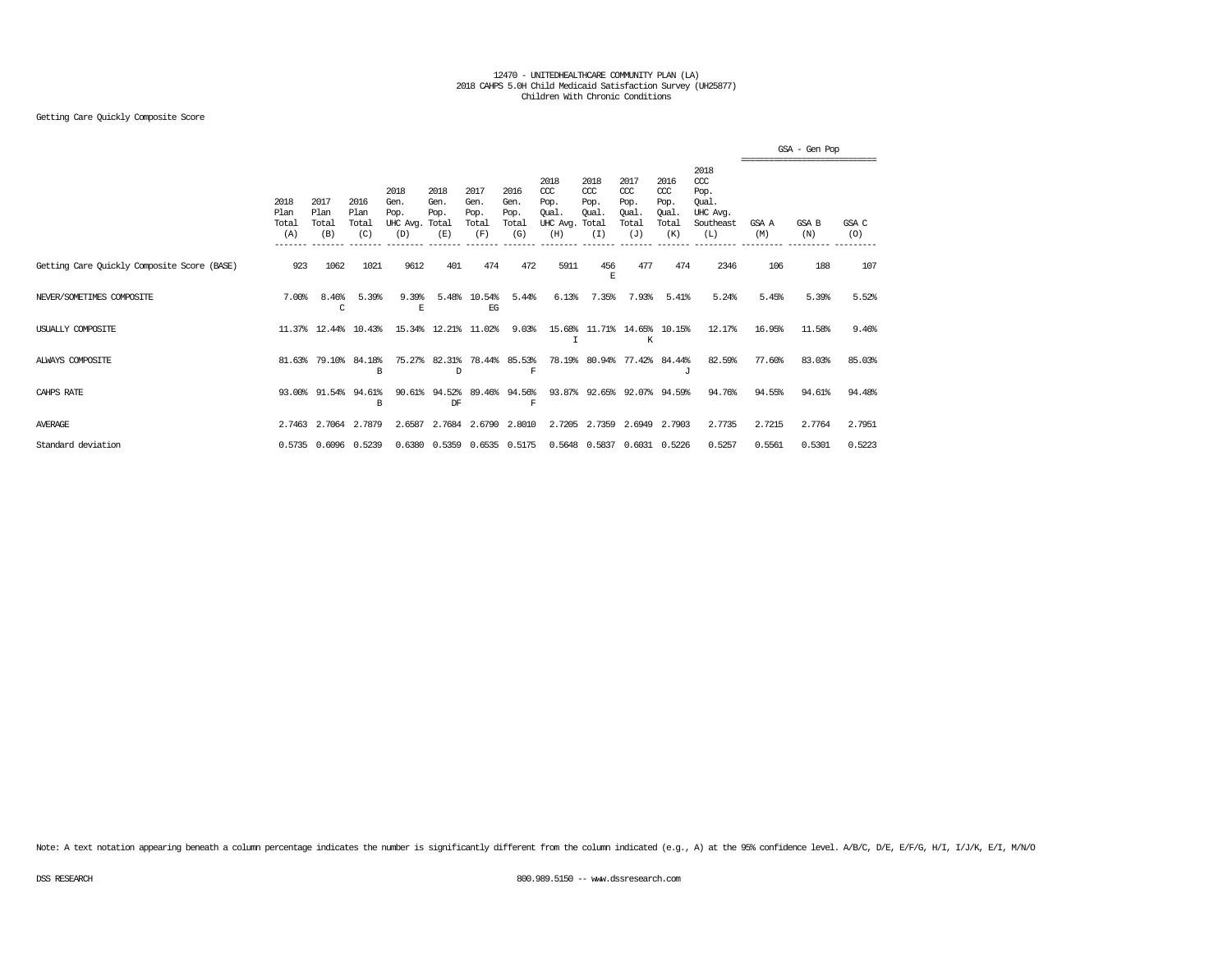## How Well Doctors Communicate Composite Score

|                                                        |                                         |                                         |                              |                                               |                             |                                      |                                      |                                                 |                                               |                                                   |                                                   |                                                                   |              | GSA - Gen Pop<br>--------------------------------- |              |
|--------------------------------------------------------|-----------------------------------------|-----------------------------------------|------------------------------|-----------------------------------------------|-----------------------------|--------------------------------------|--------------------------------------|-------------------------------------------------|-----------------------------------------------|---------------------------------------------------|---------------------------------------------------|-------------------------------------------------------------------|--------------|----------------------------------------------------|--------------|
|                                                        | 2018<br>Plan<br>Total<br>(A)<br>_______ | 2017<br>Plan<br>Total<br>(B)<br>------- | 2016<br>Plan<br>Total<br>(C) | 2018<br>Gen.<br>Pop.<br>UHC Avg. Total<br>(D) | 2018<br>Gen.<br>Pop.<br>(E) | 2017<br>Gen.<br>Pop.<br>Total<br>(F) | 2016<br>Gen.<br>Pop.<br>Total<br>(G) | 2018<br>CCC<br>Pop.<br>Oual.<br>UHC Avg.<br>(H) | 2018<br>$CC$<br>Pop.<br>Oual.<br>Total<br>(I) | 2017<br>$\alpha$<br>Pop.<br>Oual.<br>Total<br>(J) | 2016<br>$\alpha$<br>Pop.<br>Oual.<br>Total<br>(K) | 2018<br>$\alpha$<br>Pop.<br>Oual.<br>UHC Avg.<br>Southeast<br>(L) | GSA A<br>(M) | GSA B<br>(N)                                       | GSA C<br>(O) |
| How Well Doctors Communicate Composite Score<br>(BASE) | 865                                     | 991                                     | 927                          | 8520                                          | 367<br>D                    | 431                                  | 434                                  | 5446                                            | 438<br>HЕ                                     | 475<br>К                                          | 434                                               | 2198                                                              | 90           | 178                                                | 99           |
| NEVER/SOMETIMES COMPOSITE                              | 5.53%                                   | 6.20%                                   | 5.45%                        | 6.24%                                         | 6.84%                       | 6.58%                                | 5.90%                                | 5.21%                                           | 4.59%                                         | 6.24%                                             | 5.43%                                             | 4.71%                                                             | 6.70%        | 7.75%                                              | 5.33%        |
| USUALLY COMPOSITE                                      |                                         | 10.67% 10.40%                           | 10.22%                       | 14.10%<br>E                                   | 10.47%                      | 8.79%                                | 9.95%                                |                                                 | 13.04% 11.00% 11.06% 10.92%                   |                                                   |                                                   | 11.29%                                                            | 9.49%        | 10.57%                                             | 11.18%       |
| ALWAYS COMPOSITE                                       |                                         | 83.80% 83.40%                           | 84.33%                       |                                               | 79.66% 82.69% 84.64% 84.15% |                                      |                                      |                                                 | 81.74% 84.41% 82.70% 83.65%                   |                                                   |                                                   | 84.00%                                                            | 83.81%       | 81.68%                                             | 83.50%       |
| CAHPS RATE                                             |                                         |                                         | 94.47% 93.80% 94.55%         |                                               | 93.76% 93.16% 93.42% 94.10% |                                      |                                      |                                                 | 94.79% 95.41% 93.76% 94.57%                   |                                                   |                                                   | 95.29%                                                            | 93.30%       | 92.25%                                             | 94.67%       |
| AVERAGE                                                | 2.7828                                  | 2.7719                                  | 2,7889                       | 2.7343                                        | 2.7585                      | 2.7806                               | 2.7825                               | 2.7653                                          | 2.7983                                        |                                                   | 2.7646 2.7822                                     | 2.7930                                                            | 2.7711       | 2.7393                                             | 2.7817       |
| Standard deviation                                     |                                         | 0.5173 0.5387                           | 0.5125                       |                                               | 0.5516 0.5513 0.5403 0.5218 |                                      |                                      | 0.5239                                          |                                               | 0.4893 0.5442 0.5183                              |                                                   | 0.4996                                                            | 0.5411       | 0.5724                                             | 0.5146       |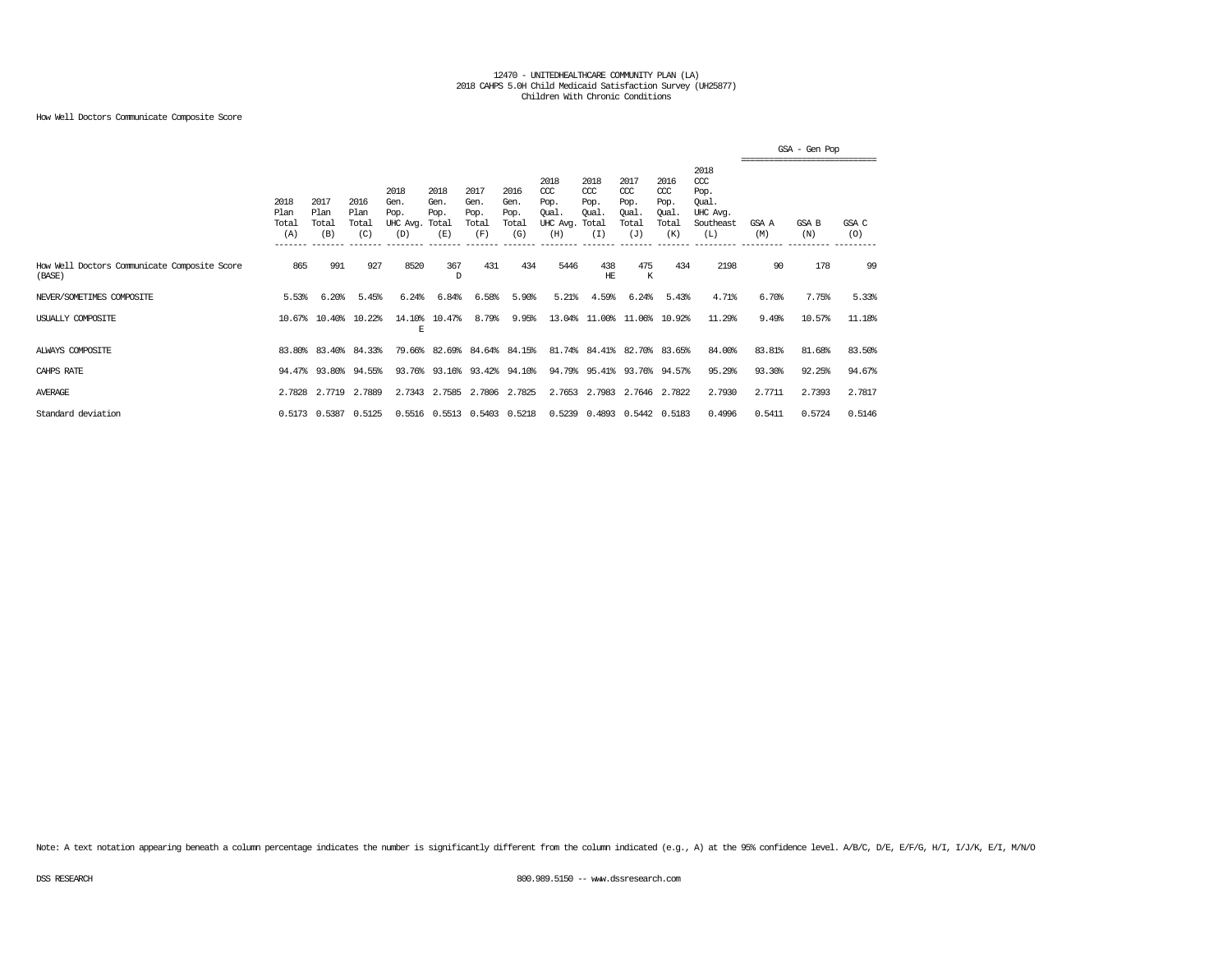## Shared Decision Making Composite Score

|                                               |                              |                              |                              |                                               |                             |                                      |                                      |                                                       |                                      |                                                   |                                                   |                                                              | ------------------------------- | GSA - Gen Pop |              |
|-----------------------------------------------|------------------------------|------------------------------|------------------------------|-----------------------------------------------|-----------------------------|--------------------------------------|--------------------------------------|-------------------------------------------------------|--------------------------------------|---------------------------------------------------|---------------------------------------------------|--------------------------------------------------------------|---------------------------------|---------------|--------------|
|                                               | 2018<br>Plan<br>Total<br>(A) | 2017<br>Plan<br>Total<br>(B) | 2016<br>Plan<br>Total<br>(C) | 2018<br>Gen.<br>Pop.<br>UHC Avg. Total<br>(D) | 2018<br>Gen.<br>Pop.<br>(E) | 2017<br>Gen.<br>Pop.<br>Total<br>(F) | 2016<br>Gen.<br>Pop.<br>Total<br>(G) | 2018<br>CCC<br>Pop.<br>Qual.<br>UHC Avg. Total<br>(H) | 2018<br>$CC$<br>Pop.<br>Oual.<br>(I) | 2017<br>$\alpha$<br>Pop.<br>Qual.<br>Total<br>(J) | 2016<br>$\alpha$<br>Pop.<br>Oual.<br>Total<br>(K) | 2018<br>ccc<br>Pop.<br>Qual.<br>UHC Avg.<br>Southeast<br>(L) | GSA A<br>(M)                    | GSA B<br>(N)  | GSA C<br>(0) |
| Shared Decision Making Composite Score (BASE) | 328                          | 378                          | 340                          | 2859                                          | 137<br>D                    | 155                                  | 151                                  | 2784                                                  | 204<br>F.                            | 225<br>Κ                                          | 181                                               | 1106                                                         | 34                              | 71            | 32           |
| YES COMPOSITE                                 | 78.98%                       | 24%<br>-81                   | 78.42%                       | 79.14%                                        | 76.03%                      | 79.66%                               | 79.58%                               | 85.42%                                                | 82.86%                               | -84.                                              | 83.62%                                            | 85.09%                                                       | 78.85%                          | 75.14%        | 75.00%       |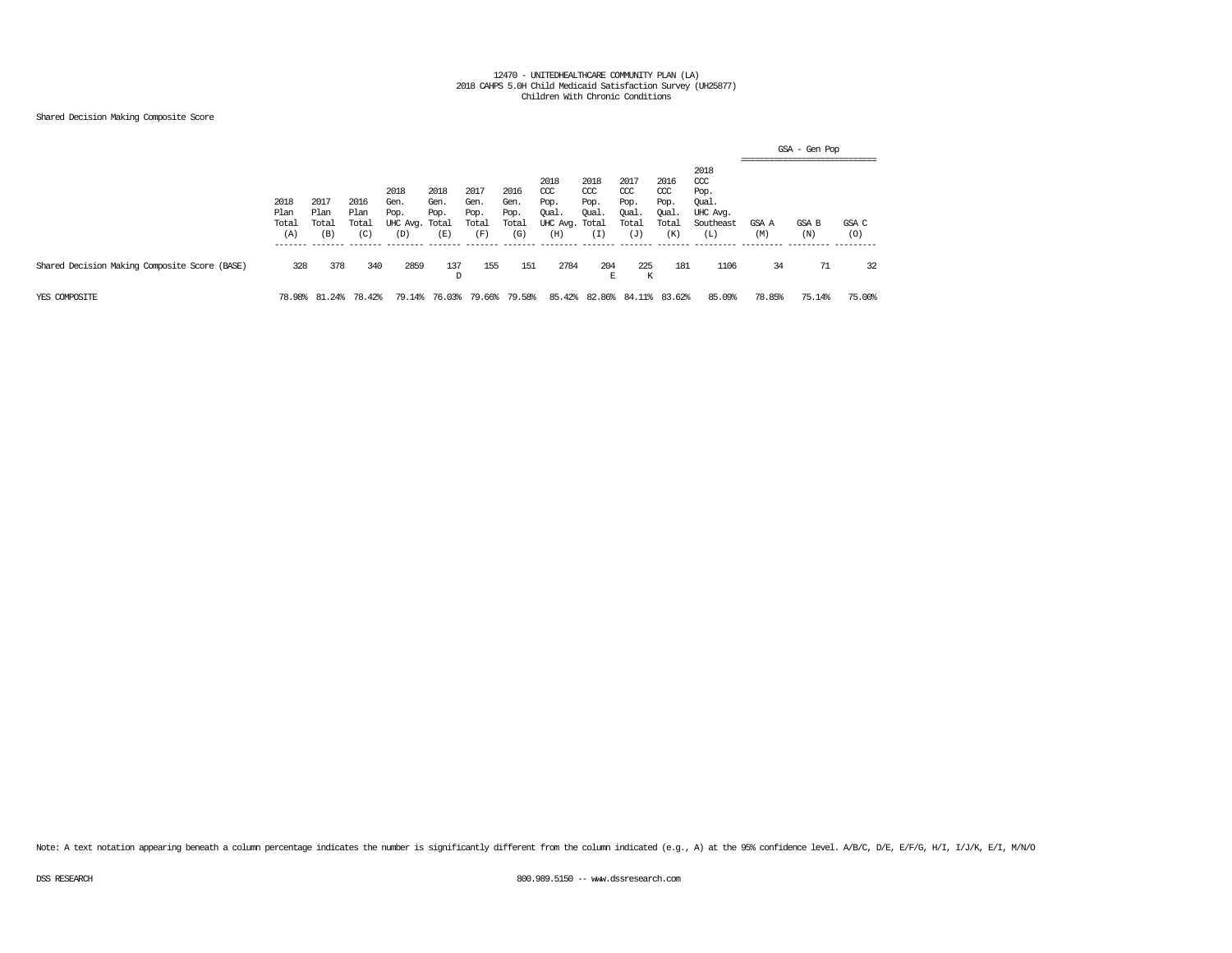## Access to Prescription Medicine Composite Score

|                                                           |                              |                                            |                              |                                               |                             |                                      |                                      |                                                 |                                              |                                              |                                              |                                                              |              | GSA - Gen Pop |              |
|-----------------------------------------------------------|------------------------------|--------------------------------------------|------------------------------|-----------------------------------------------|-----------------------------|--------------------------------------|--------------------------------------|-------------------------------------------------|----------------------------------------------|----------------------------------------------|----------------------------------------------|--------------------------------------------------------------|--------------|---------------|--------------|
|                                                           | 2018<br>Plan<br>Total<br>(A) | 2017<br>Plan<br>Total<br>(B)<br>$--------$ | 2016<br>Plan<br>Total<br>(C) | 2018<br>Gen.<br>Pop.<br>UHC Avg. Total<br>(D) | 2018<br>Gen.<br>Pop.<br>(E) | 2017<br>Gen.<br>Pop.<br>Total<br>(F) | 2016<br>Gen.<br>Pop.<br>Total<br>(G) | 2018<br>CCC<br>Pop.<br>Oual.<br>UHC Avg.<br>(H) | 2018<br>CCC<br>Pop.<br>Oual.<br>Total<br>(I) | 2017<br>ccc<br>Pop.<br>Oual.<br>Total<br>(J) | 2016<br>ccc<br>Pop.<br>Oual.<br>Total<br>(K) | 2018<br>ccc<br>Pop.<br>Oual.<br>UHC Avg.<br>Southeast<br>(L) | GSA A<br>(M) | GSA B<br>(N)  | GSA C<br>(O) |
| Access to Prescription Medicine Composite Score<br>(Base) | 766                          | 882                                        | 858                          | 3953                                          | 308                         | 362                                  | 368                                  | 5758                                            | 447                                          | 492                                          | 478                                          | 2347                                                         | 72           | 148           | 88           |
| NEVER/SOMETIMES COMPOSITE                                 | 6.40%                        | 9.30%<br>А                                 | 8.16%                        | 6.65%                                         | 5.19%                       | 9.67%<br>EG                          | 5.16%                                | 7.49%                                           | 6.26%                                        | 10.57%                                       | 9.83%<br>I                                   | 5.92%                                                        | 4.17%        | 7.43%         | 2.27%        |
| USUALLY COMPOSITE                                         |                              |                                            | 16.71% 15.76% 17.25%         |                                               | 17.43% 14.61% 14.92% 16.58% |                                      |                                      |                                                 | 20.25% 18.12%                                |                                              | 20.12% 17.36%                                | 17.98%                                                       | 15.28%       | 13.51%        | 15.91%       |
| ALWAYS COMPOSITE                                          | 76.89%                       | 74.94%                                     | 74.59%                       | 75.92%                                        | 80.19%                      |                                      | 75.41% 78.26%                        | 72.26%                                          | 75.62%<br>J                                  |                                              | 69.31% 72.80%                                | 76.10%                                                       | 80.56%       | 79.05%        | 81.82%       |
| CAHPS RATE                                                | 93.60%<br>B                  | 90.70%                                     | 91.84%                       |                                               | 93.35% 94.81%<br>F          | 90.33%                               | 94.84%<br>$\mathbb F$                | 92.51%                                          | 93.74%<br>JК                                 |                                              | 89.43% 90.17%                                | 94.08%                                                       | 95.83%       | 92.57%        | 97.73%       |
| <b>AVERAGE</b>                                            | 2,7050                       | 2.6565                                     | 2.6643                       | 2.6926                                        | 2.7500<br>F                 | 2.6575                               | 2.7310                               | 2.6478                                          | 2.6935<br>$\tau$                             | 2.5874                                       | 2.6297                                       | 2.7017                                                       | 2.7639       | 2.7162        | 2.7955       |
| Standard deviation                                        |                              |                                            | 0.5796 0.6415 0.6214         |                                               | 0.5882 0.5398 0.6470 0.5476 |                                      |                                      |                                                 |                                              | 0.6147 0.5812 0.6736 0.6556                  |                                              | 0.5725                                                       | 0.5135       | 0.5932        | 0.4562       |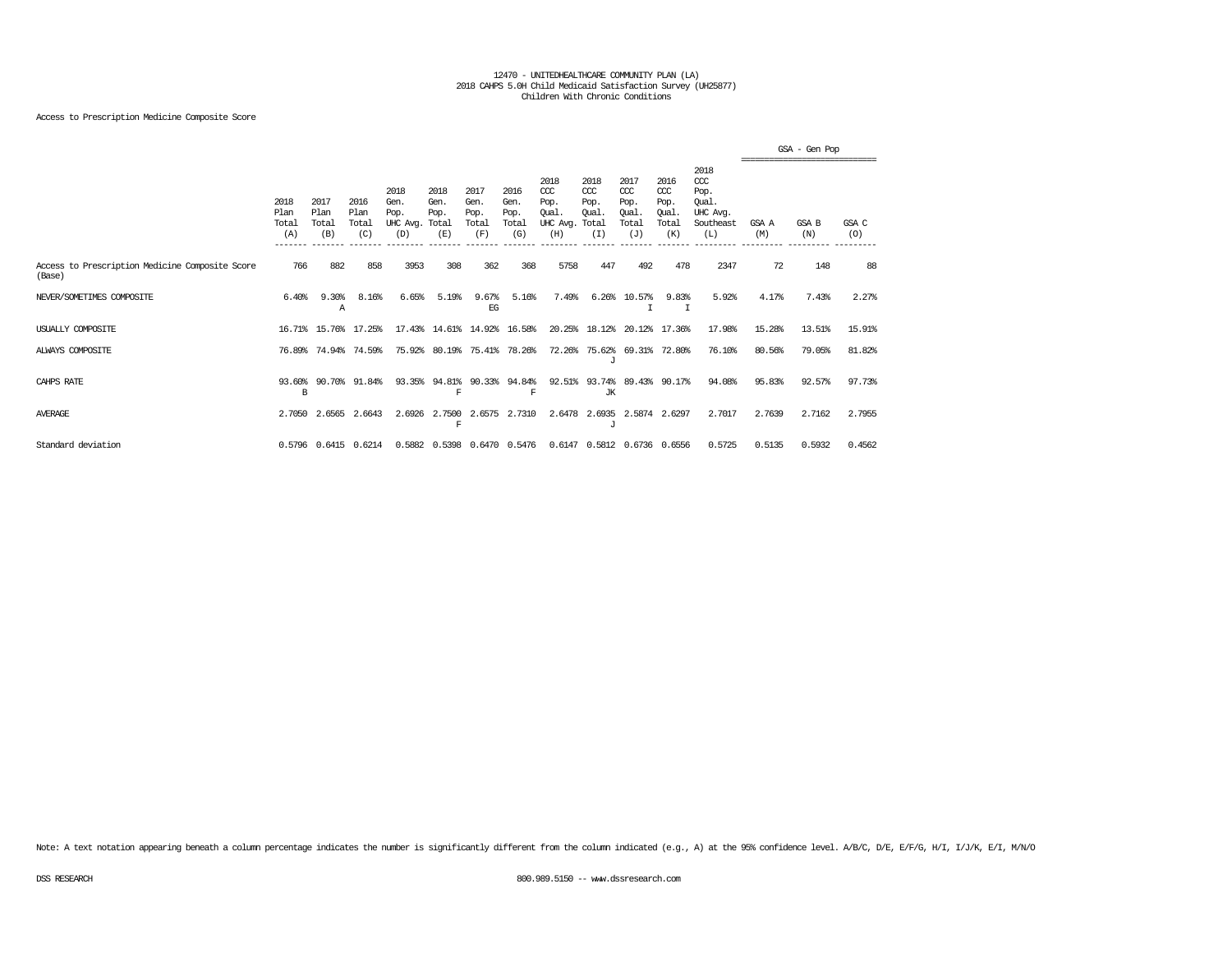## Access to Specialized Services Composite Score

|                                                          |                              |                              |                              |                                               |                             |                                      |                                      |                                                  |                                              |                                                   |                                                   |                                                                   |              | GSA - Gen Pop<br>,,,,,,,,,,,,,,,,,,,,,,,,,,,,,,,,, |              |
|----------------------------------------------------------|------------------------------|------------------------------|------------------------------|-----------------------------------------------|-----------------------------|--------------------------------------|--------------------------------------|--------------------------------------------------|----------------------------------------------|---------------------------------------------------|---------------------------------------------------|-------------------------------------------------------------------|--------------|----------------------------------------------------|--------------|
|                                                          | 2018<br>Plan<br>Total<br>(A) | 2017<br>Plan<br>Total<br>(B) | 2016<br>Plan<br>Total<br>(C) | 2018<br>Gen.<br>Pop.<br>UHC Avg. Total<br>(D) | 2018<br>Gen.<br>Pop.<br>(E) | 2017<br>Gen.<br>Pop.<br>Total<br>(F) | 2016<br>Gen.<br>Pop.<br>Total<br>(G) | 2018<br>$CC$<br>Pop.<br>Qual.<br>UHC Avg.<br>(H) | 2018<br>CCC<br>Pop.<br>Oual.<br>Total<br>(I) | 2017<br>$\alpha$<br>Pop.<br>Oual.<br>Total<br>(J) | 2016<br>$\alpha$<br>Pop.<br>Oual.<br>Total<br>(K) | 2018<br>$\alpha$<br>Pop.<br>Oual.<br>UHC Avg.<br>Southeast<br>(L) | GSA A<br>(M) | GSA B<br>(N)                                       | GSA C<br>(O) |
| Access to Specialized Services Composite Score<br>(BASE) | 383<br>BC                    | 379                          | 348                          | 1835                                          | 142<br><b>DFG</b>           | 117                                  | 129                                  | 3892                                             | 287<br>КE                                    | 273                                               | 248                                               | 1334                                                              | 34           | 58                                                 | 50           |
| NEVER/SOMETIMES COMPOSITE                                |                              | 20.78% 25.94%                | 29.02%<br>А                  | 21.02%                                        | 18.62%                      |                                      | 23.35% 30.08%<br>E                   |                                                  | 21.93% 20.26%                                |                                                   | 25.21% 30.64%                                     | 20.77%                                                            | 22.22%       | 13.48%                                             | 21.54%       |
| USUALLY COMPOSITE                                        |                              | 17.19% 16.74%                | 15.61%                       |                                               | 17.96% 13.76%               |                                      | 19.74% 11.64%                        |                                                  | 21.05% 19.75%                                | 18.24%                                            | 16.03%                                            | 19.76%                                                            | 18.98%       | 11.27%                                             | 12.14%       |
| ALWAYS COMPOSITE                                         | 62.02%                       | 57.32%                       | 55.38%                       |                                               | 61.02% 67.62% 56.90% 58.28% |                                      |                                      |                                                  |                                              | 57.02% 60.00% 56.54% 53.33%                       |                                                   | 59.47%                                                            | 58.80%       | 75.25%                                             | 66.33%       |
| CAHPS RATE                                               | 79.22%<br>C                  | 74.06%                       | 70.98%                       | 78.98%                                        | 81.38%<br>G                 |                                      | 76.65% 69.92%                        |                                                  | K                                            | 78.07% 79.74% 74.79% 69.36%                       |                                                   | 79.23%                                                            | 77.78%       | 86.52%                                             | 78.46%       |
| <b>AVERAGE</b>                                           |                              |                              | 2.4124 2.3138 2.2636         | 2.3999                                        | 2.4899                      |                                      | 2.3355 2.2820                        |                                                  |                                              | 2.3509 2.3974 2.3133 2.2268                       |                                                   | 2.3870                                                            | 2.3657       | 2.6177                                             | 2.4479       |
| Standard deviation                                       |                              | 0.8102 0.8559                | 0.8796                       |                                               | 0.8124 0.7881 0.8058 0.8907 |                                      |                                      |                                                  | 0.8139 0.8027                                |                                                   | 0.8461 0.8867                                     | 0.8065                                                            | 0.8112       | 0.6588                                             | 0.8214       |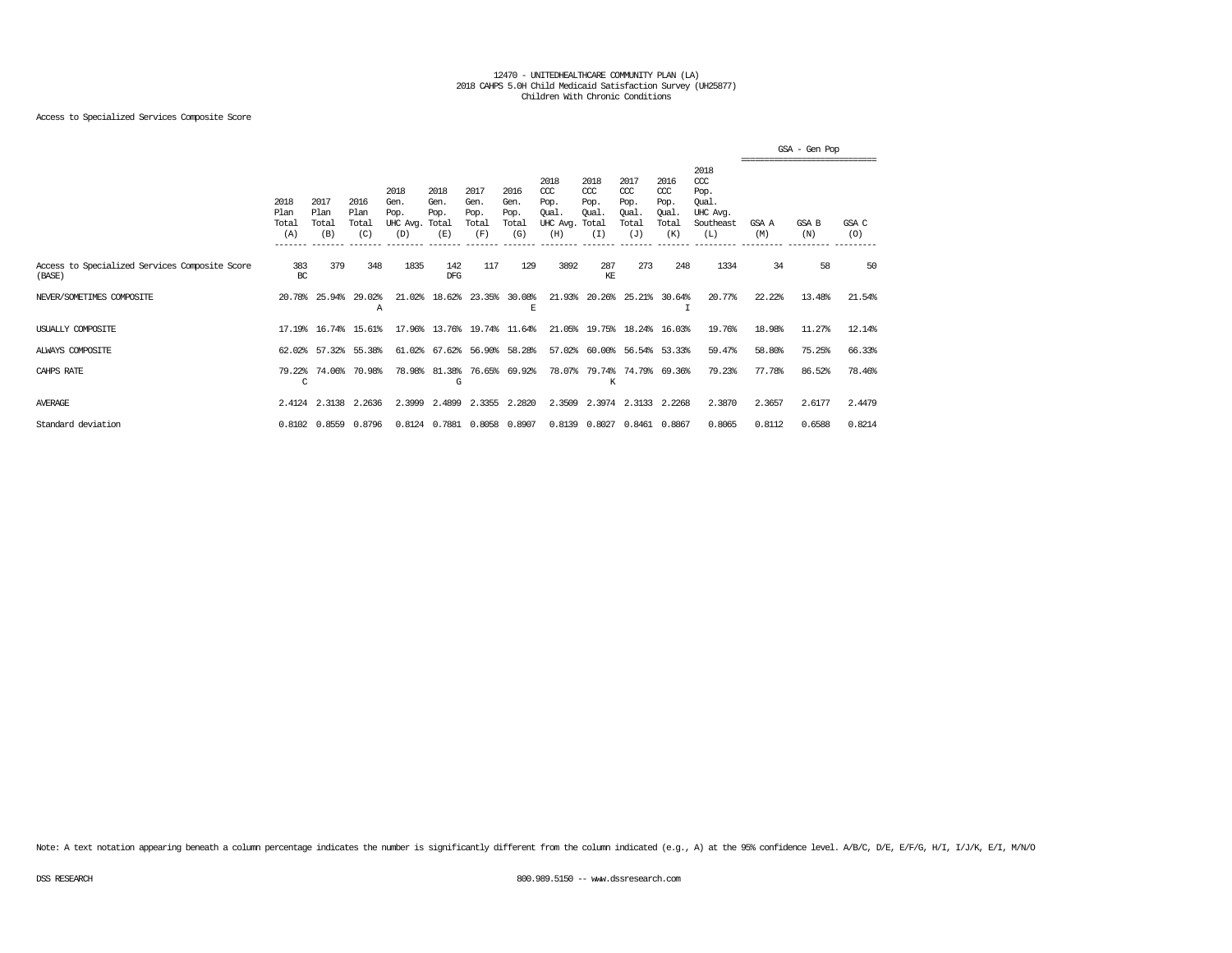Family Centered Care: Personal Doctor Who Knows Child Composite Score

|                                                                                          |                              |                              |                              |                                               |                               |                                      |                                      |                                                 |                                              |                                                   |                                                   |                                                              |              | GSA - Gen Pop<br>------------------------------- |              |
|------------------------------------------------------------------------------------------|------------------------------|------------------------------|------------------------------|-----------------------------------------------|-------------------------------|--------------------------------------|--------------------------------------|-------------------------------------------------|----------------------------------------------|---------------------------------------------------|---------------------------------------------------|--------------------------------------------------------------|--------------|--------------------------------------------------|--------------|
|                                                                                          | 2018<br>Plan<br>Total<br>(A) | 2017<br>Plan<br>Total<br>(B) | 2016<br>Plan<br>Total<br>(C) | 2018<br>Gen.<br>Pop.<br>UHC Avg. Total<br>(D) | 2018<br>Gen.<br>Pop.<br>(E)   | 2017<br>Gen.<br>Pop.<br>Total<br>(F) | 2016<br>Gen.<br>Pop.<br>Total<br>(G) | 2018<br>CCC<br>Pop.<br>Qual.<br>UHC Avg.<br>(H) | 2018<br>CCC<br>Pop.<br>Oual.<br>Total<br>(T) | 2017<br>$\alpha$<br>Pop.<br>Qual.<br>Total<br>(J) | 2016<br>$\alpha$<br>Pop.<br>Qual.<br>Total<br>(K) | 2018<br>ccc<br>Pop.<br>Qual.<br>UHC Avg.<br>Southeast<br>(L) | GSA A<br>(M) | -------------------------------<br>GSA B<br>(N)  | GSA C<br>(0) |
| Family Centered Care: Personal Doctor or Nurse Who<br>Knows Child Composite Score (BASE) | 889                          | 1018                         | 964                          | 8707                                          | 379<br>D                      | 441                                  | 442                                  | 5998                                            | 456<br>π<br>и.                               | 496                                               | 465                                               | 2353                                                         | 92           | 185<br>MO.                                       | 102          |
| YES COMPOSITE                                                                            | 90.44%                       | 90.98%                       | 89.74%                       | 90.74%                                        | 90.89%<br>$\left( -1 \right)$ | G                                    | 90.95% 86.05%                        |                                                 | 91.50% 91.97% 91.91% 90.44%                  |                                                   |                                                   | 91.99%                                                       | 88.87%       | 91.42%                                           | 91.53%       |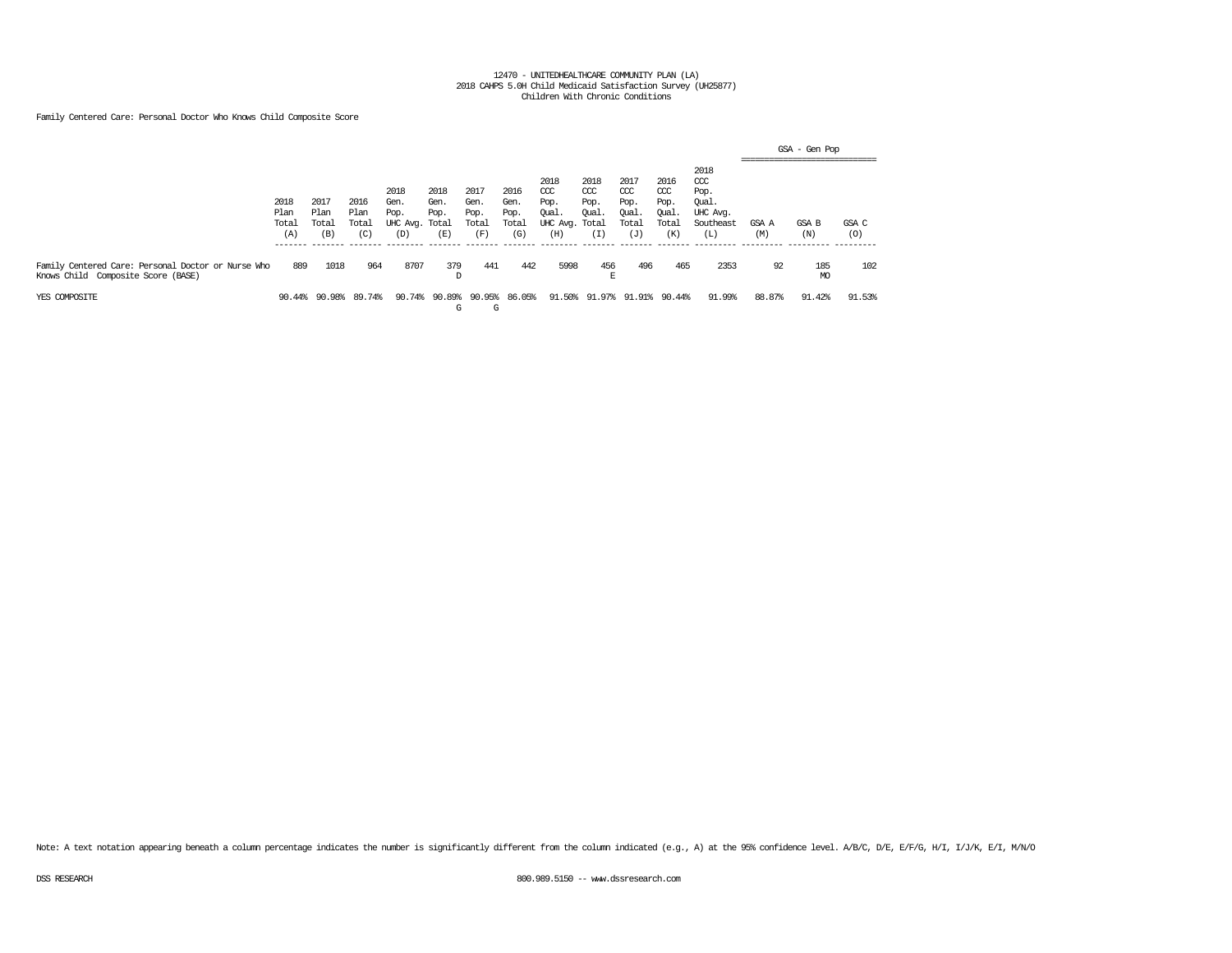## Family Centered Care: Getting Needed Information Composite Score

|                                                                           |                              |                              |                              |                                         |                                      |                                      |                                      |                                                 |                                               |                                                   |                                              |                                                                   | -------------------------------- | GSA - Gen Pop |              |
|---------------------------------------------------------------------------|------------------------------|------------------------------|------------------------------|-----------------------------------------|--------------------------------------|--------------------------------------|--------------------------------------|-------------------------------------------------|-----------------------------------------------|---------------------------------------------------|----------------------------------------------|-------------------------------------------------------------------|----------------------------------|---------------|--------------|
|                                                                           | 2018<br>Plan<br>Total<br>(A) | 2017<br>Plan<br>Total<br>(B) | 2016<br>Plan<br>Total<br>(C) | 2018<br>Gen.<br>Pop.<br>UHC Avq.<br>(D) | 2018<br>Gen.<br>Pop.<br>Total<br>(E) | 2017<br>Gen.<br>Pop.<br>Total<br>(F) | 2016<br>Gen.<br>Pop.<br>Total<br>(G) | 2018<br>CCC<br>Pop.<br>Oual.<br>UHC Avg.<br>(H) | 2018<br>$CC$<br>Pop.<br>Oual.<br>Total<br>(I) | 2017<br>$\alpha$<br>Pop.<br>Oual.<br>Total<br>(J) | 2016<br>ccc<br>Pop.<br>Oual.<br>Total<br>(K) | 2018<br>$\alpha$<br>Pop.<br>Oual.<br>UHC Avg.<br>Southeast<br>(L) | GSA A<br>(M)                     | GSA B<br>(N)  | GSA C<br>(O) |
| Family Centered Care: Getting Needed Information<br>Composite Score(Base) | 917                          | 1054                         | 983                          | 5607                                    | 403                                  | 469                                  | 462                                  | 5833                                            | 462                                           | 485                                               | 456                                          | 2361                                                              | 101                              | 190           | 112          |
| NEVER/SOMETIMES COMPOSITE                                                 |                              | 13.20% 11.10%                | 11.09%                       |                                         | 11.54% 13.90%                        |                                      | 11.73% 11.47%                        |                                                 | 8.38% 11.26%                                  |                                                   | 9.90% 11.18%                                 | 8.56%                                                             | 9.90%                            | 16.32%        | 13.39%       |
| USUALLY COMPOSITE                                                         | 12.98%                       | 12.05%                       | 11.09%                       |                                         | 16.32% 13.90%                        |                                      | 11.09% 10.39%                        |                                                 | 17.09% 14.07%                                 | 12.78%                                            | 11.40%                                       | 14.82%                                                            | 21.78%<br>N                      | 10.53%        | 12.50%       |
| ALWAYS COMPOSITE                                                          | 73.83%                       | 76.85%                       | 77.82%<br>A                  | 72.14%                                  | 72.21%                               | 77.19%                               | 78.14%<br>E                          | 74.52%                                          | 74.68%                                        | 77.32%                                            | 77.41%                                       | 76.62%                                                            | 68.32%                           | 73.16%        | 74.11%       |
| CAHPS RATE                                                                |                              | 86.80% 88.90%                | 88.91%                       |                                         | 88.46% 86.10%                        |                                      | 88.27% 88.53%                        |                                                 |                                               | 91.62% 88.74% 90.10% 88.82%                       |                                              | 91.44%                                                            | 90.10%                           | 83.68%        | 86.61%       |
| <b>AVERAGE</b>                                                            | 2.6063                       |                              | 2.6575 2.6673                |                                         | 2.6060 2.5831                        |                                      | 2.6546 2.6667                        |                                                 |                                               | 2.6614 2.6342 2.6742 2.6623                       |                                              | 2.6806                                                            | 2.5842                           | 2.5684        | 2.6071       |
| Standard deviation                                                        | 0.7089                       | 0.6687                       | 0.6662                       |                                         | 0.6852 0.7218 0.6787 0.6721          |                                      |                                      |                                                 |                                               | 0.6258 0.6761 0.6462 0.6688                       |                                              | 0.6233                                                            | 0.6640                           | 0.7561        | 0.7116       |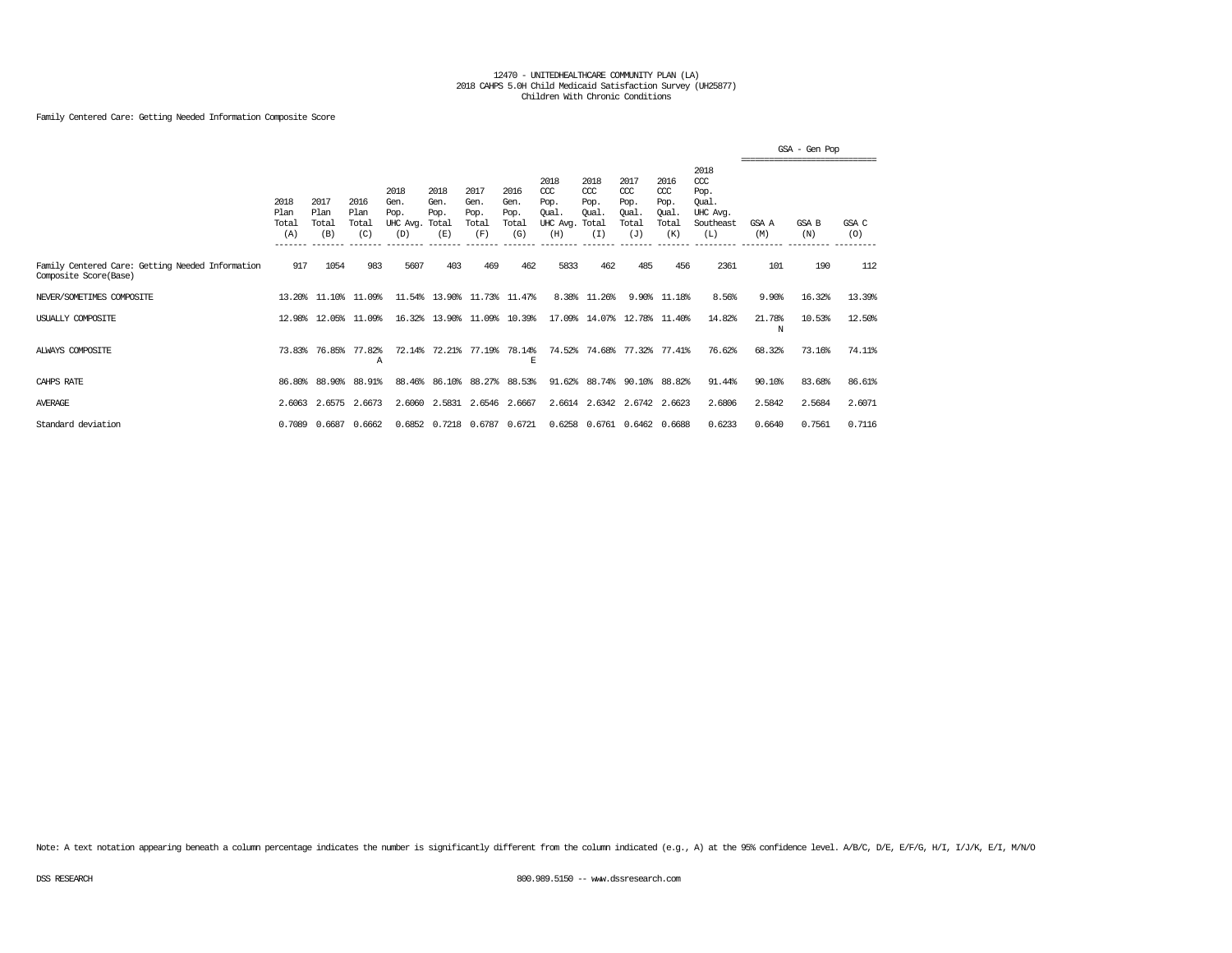## Coordination of Care for Children for Chronic Conditions Composite Score

|                                                                                    |                                          |                                         |                                          |                                                           |                                         |                                                  |                                                  |                                                                   |                                                 |                                                               |                                                   |                                                              | ______________________________ | GSA - Gen Pop |              |
|------------------------------------------------------------------------------------|------------------------------------------|-----------------------------------------|------------------------------------------|-----------------------------------------------------------|-----------------------------------------|--------------------------------------------------|--------------------------------------------------|-------------------------------------------------------------------|-------------------------------------------------|---------------------------------------------------------------|---------------------------------------------------|--------------------------------------------------------------|--------------------------------|---------------|--------------|
|                                                                                    | 2018<br>Plan<br>Total<br>(A)<br>-------- | 2017<br>Plan<br>Total<br>(B)<br>------- | 2016<br>Plan<br>Total<br>(C)<br>-------- | 2018<br>Gen.<br>Pop.<br>UHC Avg. Total<br>(D)<br>________ | 2018<br>Gen.<br>Pop.<br>(E)<br>-------- | 2017<br>Gen.<br>Pop.<br>Total<br>(F)<br>-------- | 2016<br>Gen.<br>Pop.<br>Total<br>(G)<br>-------- | 2018<br>CCC<br>Pop.<br>Qual.<br>UHC Avg. Total<br>(H)<br>-------- | 2018<br>CCC<br>Pop.<br>Oual.<br>(I)<br>-------- | 2017<br>$\alpha$<br>Pop.<br>Oual.<br>Total<br>(J)<br>-------- | 2016<br>$\alpha$<br>Pop.<br>Oual.<br>Total<br>(K) | 2018<br>ccc<br>Pop.<br>Qual.<br>UHC Avg.<br>Southeast<br>(L) | GSA A<br>(M)                   | GSA B<br>(N)  | GSA C<br>(0) |
| Coordination of Care for Children for Chronic<br>Conditions Composite Score (BASE) | 350                                      | 369                                     | 352                                      | 2037                                                      | 141<br>D                                | 134                                              | 149                                              | 3495                                                              | 250<br>KE                                       | 240                                                           | 223                                               | 1286                                                         | 39                             | 61            | 41           |
| YES COMPOSITE                                                                      | 78.46%                                   | 78.68%                                  | 77.65%                                   | 75.36%                                                    | 79.64%                                  | 77.03%                                           | 76.94%                                           | 77.62%                                                            | 79.90%                                          | 79.40%                                                        | 77.76%                                            | 77.29%                                                       | 83.33%                         | 78.35%        | 78.47%       |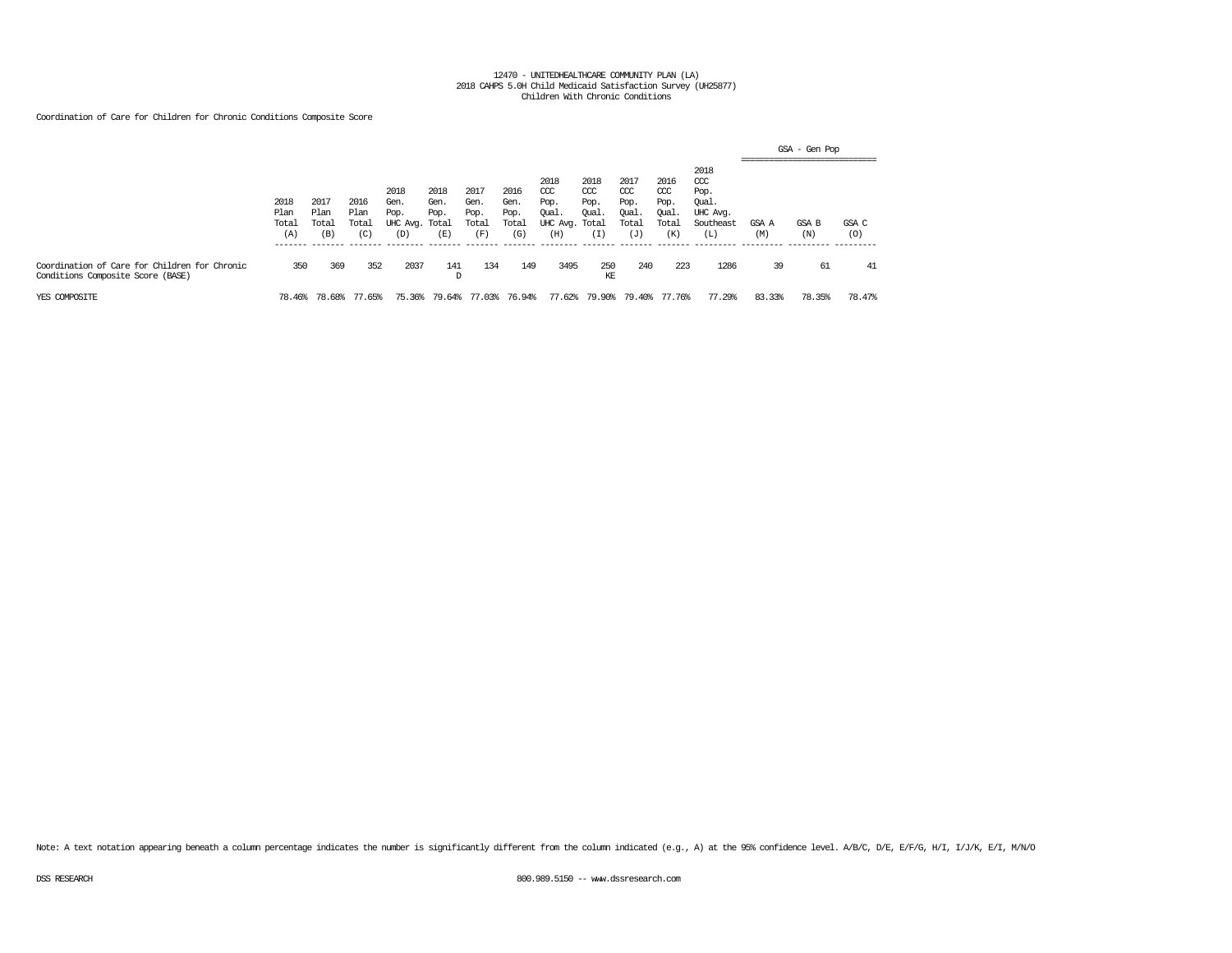1. Our records show that your child is now in UnitedHealthcare Community Plan. Is that right?

|                              |                              |                                         |                                         |                                                     |                                                 |                                                 |                                                 |                                                                         |                                             |                                                                   |                                                             |                                                                                |                           | GSA - CCC Qual Pop<br>---------------------------- |                    |
|------------------------------|------------------------------|-----------------------------------------|-----------------------------------------|-----------------------------------------------------|-------------------------------------------------|-------------------------------------------------|-------------------------------------------------|-------------------------------------------------------------------------|---------------------------------------------|-------------------------------------------------------------------|-------------------------------------------------------------|--------------------------------------------------------------------------------|---------------------------|----------------------------------------------------|--------------------|
|                              | 2018<br>Plan<br>Total<br>(A) | 2017<br>Plan<br>Total<br>(B)<br>------- | 2016<br>Plan<br>Total<br>(C)<br>------- | 2018<br>Gen.<br>Pop.<br>UHC Ava.<br>(D)<br>-------- | 2018<br>Gen.<br>Pop.<br>Total<br>(E)<br>------- | 2017<br>Gen.<br>Pop.<br>Total<br>(F)<br>------- | 2016<br>Gen.<br>Pop.<br>Total<br>(G)<br>------- | 2018<br>$CC$<br>Pop.<br>Oual<br>UHC Avg.<br>(H)<br>--------             | 2018<br>CCC<br>Pop.<br>Oual<br>Total<br>(I) | 2017<br>$\alpha$<br>Pop.<br><b>Oual</b><br>Total<br>(J)<br>______ | 2016<br>$\alpha$<br>Pop.<br>Oual.<br>Total<br>(K)<br>------ | 2018<br>$\alpha$<br>Pop.<br>Oual.<br>UHC Avg.<br>Southeast<br>(L)<br>_________ | GSA A<br>(M)<br>_________ | <b>GSA B</b><br>(N)<br>_________                   | GSA C<br>(O)       |
| Total                        | 1124                         | 1287                                    | 1236<br>100.00% 100.00% 100.00%         | 12656                                               | 509<br>100.00% 100.00% 100.00% 100.00%          | 582                                             | 586                                             | 6892                                                                    | 518                                         | 547<br>100.00% 100.00% 100.00% 100.00%                            | 532                                                         | 2696<br>100.00%                                                                | 128<br>100.00%            | 231<br>100,00%                                     | 159<br>100.00%     |
| Multiple mark                | $\Omega$<br>0.0%             | 0<br>0.0%                               | $^{\circ}$<br>0.0%                      | 0<br>0.0%                                           | 0<br>0.0%                                       | $\circ$<br>0.0%                                 | 0<br>0.0%                                       | 0<br>0.0%                                                               | $^{\circ}$<br>0.0%                          | 0<br>0.0%                                                         | $^{\circ}$<br>0.0%                                          | $^{\circ}$<br>0.0%                                                             | 0<br>0.0%                 | 0<br>0.0%                                          | 0<br>0.0%          |
| No response                  | 0<br>0.0%                    | 0<br>0.0%                               | $^{\circ}$<br>0.0%                      | $^{\circ}$<br>0.0%                                  | 0<br>0.0%                                       | $\mathbf 0$<br>0.0%                             | 0<br>0.0%                                       | $^{\circ}$<br>0.0%                                                      | $\mathbf 0$<br>0.0%                         | $^{\circ}$<br>0.0%                                                | $^{\circ}$<br>0.0%                                          | $^{\circ}$<br>0.0%                                                             | 0<br>0.0%                 | 0<br>0.0%                                          | 0<br>0.0%          |
| $BASE = Those who responded$ | 1124                         | 1287                                    | 1236<br>100.00% 100.00% 100.00%         | 12656                                               | 509<br>100.00% 100.00% 100.00% 100.00%          | 582                                             | 586                                             | 6892                                                                    | 518                                         | 547<br>100.00% 100.00% 100.00% 100.00%                            | 532                                                         | 2696<br>100.00%                                                                | 128<br>100.00%            | 231<br>100.00%                                     | 159<br>100.00%     |
| Yes                          | 1124                         | 1287                                    | 1236<br>100.00% 100.00% 100.00%         | 12656                                               | 509                                             | 582                                             | 586                                             | 6892<br>100.00% 100.00% 100.00% 100.00% 100.00% 100.00% 100.00% 100.00% | 518                                         | 547                                                               | 532                                                         | 2696<br>100.00%                                                                | 128<br>100.00%            | 231<br>100.00%                                     | 159<br>100.00%     |
| No                           | 0<br>0.0%                    | 0<br>0.0%                               | $^{\circ}$<br>0.0%                      | $^{\circ}$<br>0.0%                                  | 0<br>0.0%                                       | $^{\circ}$<br>0.0%                              | 0<br>0.0%                                       | 0<br>0.0%                                                               | $^{\circ}$<br>0.0%                          | 0<br>0.0%                                                         | $^{\circ}$<br>0.0%                                          | $^{\circ}$<br>0.0%                                                             | 0<br>0.0%                 | $^{\circ}$<br>0.0%                                 | $^{\circ}$<br>0.0% |
| Sigma                        | 1124                         | 1287                                    | 1236<br>100.00% 100.00% 100.00%         | 12656                                               | 509<br>100.00% 100.00% 100.00% 100.00%          | 582                                             | 586                                             | 6892                                                                    | 518                                         | 547<br>100.00% 100.00% 100.00% 100.00%                            | 532                                                         | 2696<br>100.00%                                                                | 128<br>100.00%            | 231<br>100.00%                                     | 159<br>100.00%     |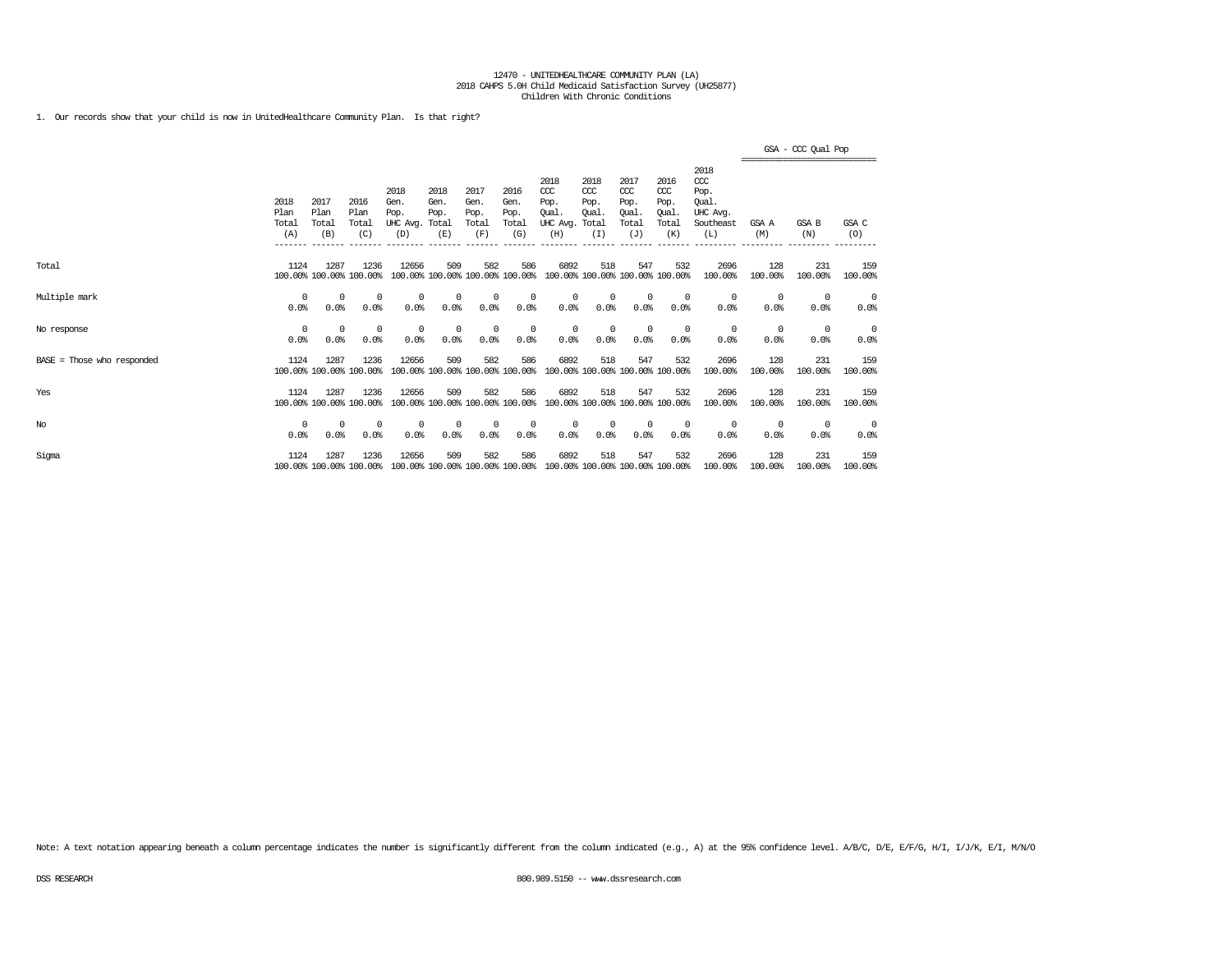3. In the last 6 months, did your child have an illness, injury or condition that needed care right away in a clinic, emergency room, or doctor's office?

|                            |                              |                                 |                              |                                                                          |                               |                                      |                                      |                                                 |                                                     |                                                   |                                              |                                                                   |                     | GSA - CCC Qual Pop                            |                    |
|----------------------------|------------------------------|---------------------------------|------------------------------|--------------------------------------------------------------------------|-------------------------------|--------------------------------------|--------------------------------------|-------------------------------------------------|-----------------------------------------------------|---------------------------------------------------|----------------------------------------------|-------------------------------------------------------------------|---------------------|-----------------------------------------------|--------------------|
|                            | 2018<br>Plan<br>Total<br>(A) | 2017<br>Plan<br>Total<br>(B)    | 2016<br>Plan<br>Total<br>(C) | 2018<br>Gen.<br>Pop.<br>UHC Avg. Total<br>(D)                            | 2018<br>Gen.<br>Pop.<br>(E)   | 2017<br>Gen.<br>Pop.<br>Total<br>(F) | 2016<br>Gen.<br>Pop.<br>Total<br>(G) | 2018<br>CCC<br>Pop.<br>Oual.<br>UHC Avg.<br>(H) | 2018<br>$CC$<br>Pop.<br><b>Oual</b><br>Total<br>(I) | 2017<br>$\alpha$<br>Pop.<br>Oual.<br>Total<br>(J) | 2016<br>ccc<br>Pop.<br>Oual.<br>Total<br>(K) | 2018<br>$\alpha$<br>Pop.<br>Oual.<br>UHC Avq.<br>Southeast<br>(L) | GSA A<br>(M)        | -----------------------------<br>GSA B<br>(N) | GSA C<br>(0)       |
| Total                      | 1124                         | 1287<br>100.00% 100.00% 100.00% | 1236                         | 12656<br>100.00% 100.00% 100.00% 100.00%                                 | 509                           | 582                                  | 586                                  | 6892<br>100.00% 100.00% 100.00% 100.00%         | 518                                                 | 547                                               | 532                                          | 2696<br>100.00%                                                   | 128<br>100.00%      | 231<br>100.00%                                | 159<br>100.00%     |
| Multiple mark              | $^{\circ}$<br>0.0%           | $^{\circ}$<br>0.0%              | $^{\circ}$<br>0.0%           | $^{\circ}$<br>0.0%                                                       | $\Omega$<br>0.0%              | $^{\circ}$<br>0.0%                   | $^{\circ}$<br>0.0%                   | $^{\circ}$<br>0.0%                              | $\Omega$<br>0.0%                                    | $^{\circ}$<br>0.0%                                | $^{\circ}$<br>0.0%                           | $^{\circ}$<br>0.0%                                                | 0<br>0.0%           | $^{\circ}$<br>0.0%                            | $^{\circ}$<br>0.0% |
| No response                | 11<br>0.98%                  | 19<br>1.48%                     | 23<br>1.86%                  | 126<br>1.00%                                                             | 5<br>0.98%                    | 10<br>1.72%                          | 6<br>1.02%                           | 60<br>0.87%                                     | 5<br>0.97%                                          | $\overline{4}$<br>0.73%                           | 8<br>1.50%                                   | 27<br>1.00%                                                       | $^{\circ}$<br>0.0%  | 4<br>1.73%<br>М                               | 1<br>0.63%         |
| BASE = Those who responded | 1113<br>99.02%               | 1268<br>98.52%                  | 1213<br>98.14%               | 12530<br>99.00%                                                          | 504<br>99.02%                 | 572<br>98.28%                        | 580<br>98.98%                        | 6832<br>99.13%                                  | 513<br>99.03%                                       | 543<br>99.27%                                     | 524<br>98.50%                                | 2669<br>99.00%                                                    | 128<br>100.00%<br>N | 227<br>98.27%                                 | 158<br>99.37%      |
| Yes                        | 476<br>42.77%                | 541<br>42.67%                   | 479<br>39.49%                | 4542<br>36.25%                                                           | 198<br>39.29%                 | 241<br>42.13%<br>G                   | 209<br>36.03%                        | 3201<br>46.85%                                  | 252<br>49.12%<br>KE                                 | 262<br>48.25%                                     | 223<br>42.56%                                | 1345<br>50.39%                                                    | 65<br>50.78%        | 100<br>44.05%                                 | 87<br>55.06%<br>N  |
| No                         | 637                          | 727<br>57.23% 57.33%            | 734<br>60.51%                | 7988<br>63.75%                                                           | 306<br>60.71%<br>$\mathsf{T}$ | 331<br>57.87%                        | 371<br>63.97%<br>F                   | 3631                                            | 261<br>53.15% 50.88% 51.75% 57.44%                  | 281                                               | 301<br>т                                     | 1324<br>49.61%                                                    | 63<br>49.22%        | 127<br>55.95%<br>$\Omega$                     | 71<br>44.94%       |
| Sigma                      | 1124                         | 1287<br>100.00% 100.00% 100.00% | 1236                         | 12656<br>100.00% 100.00% 100.00% 100.00% 100.00% 100.00% 100.00% 100.00% | 509                           | 582                                  | 586                                  | 6892                                            | 518                                                 | 547                                               | 532                                          | 2696<br>100.00%                                                   | 128<br>100.00%      | 231<br>100.00%                                | 159<br>100.00%     |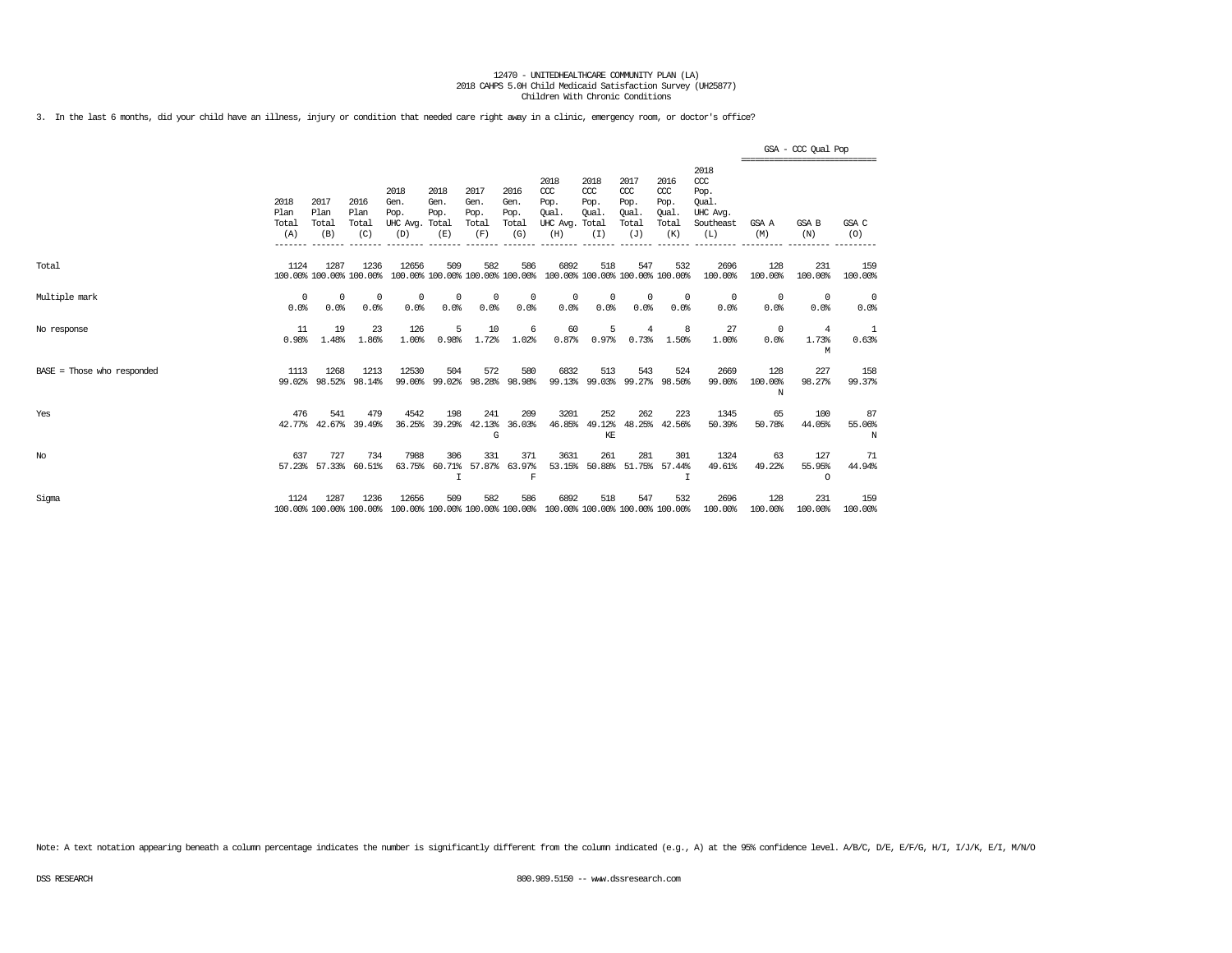4. In the last 6 months, when your child needed care right away, how often did your child get care as soon as he or she needed?

|                                      |                              |                                 |                                 |                                               |                             |                                        |                                      |                                                                         |                                              |                                              |                                              |                                                                   | ================================ | GSA - CCC Qual Pop       |                         |
|--------------------------------------|------------------------------|---------------------------------|---------------------------------|-----------------------------------------------|-----------------------------|----------------------------------------|--------------------------------------|-------------------------------------------------------------------------|----------------------------------------------|----------------------------------------------|----------------------------------------------|-------------------------------------------------------------------|----------------------------------|--------------------------|-------------------------|
|                                      | 2018<br>Plan<br>Total<br>(A) | 2017<br>Plan<br>Total<br>(B)    | 2016<br>Plan<br>Total<br>(C)    | 2018<br>Gen.<br>Pop.<br>UHC Avg. Total<br>(D) | 2018<br>Gen.<br>Pop.<br>(E) | 2017<br>Gen.<br>Pop.<br>Total<br>(F)   | 2016<br>Gen.<br>Pop.<br>Total<br>(G) | 2018<br>CCC<br>Pop.<br>Oual<br>UHC Avg.<br>(H)                          | 2018<br>ccc<br>Pop.<br>Oual.<br>Total<br>(I) | 2017<br>ccc<br>Pop.<br>Oual.<br>Total<br>(J) | 2016<br>ccc<br>Pop.<br>Oual.<br>Total<br>(K) | 2018<br>$\alpha$<br>Pop.<br>Oual.<br>UHC Avg.<br>Southeast<br>(L) | GSA A<br>(M)                     | <b>GSA B</b><br>(N)      | GSA C<br>(O)            |
| Total                                | 1124                         | 1287<br>100.00% 100.00% 100.00% | 1236                            | 12656                                         | 509                         | 582<br>100.00% 100.00% 100.00% 100.00% | 586                                  | 6892                                                                    | 518                                          | 547<br>100.00% 100.00% 100.00% 100.00%       | 532                                          | 2696<br>100.00%                                                   | 128<br>100.00%                   | 231<br>100.00%           | 159<br>100.00%          |
| Multiple mark                        | 0<br>0.0%                    | $^{\circ}$<br>0.0%              | $^{\circ}$<br>0.0%              | $^{\circ}$<br>0.0%                            | $\Omega$<br>0.0%            | $^{\circ}$<br>0.0%                     | $\Omega$<br>0.0%                     | 0<br>0.0%                                                               | 0<br>0.0%                                    | $^{\circ}$<br>0.0%                           | $\Omega$<br>0.0%                             | 0<br>0.0%                                                         | 0<br>0.0%                        | $\Omega$<br>0.0%         | 0<br>0.0%               |
| No response                          | 30<br>2.67%                  | 45<br>3.50%                     | 42<br>3.40%                     | 298<br>2.35%                                  | 12<br>2.36%                 | 17<br>2.92%                            | 15<br>2.56%                          | 183<br>2.66%                                                            | 18<br>3.47%                                  | 20<br>3.66%                                  | 19<br>3.57%                                  | 84<br>3.12%                                                       | 5<br>3.91%                       | 9<br>3.90%               | $\overline{4}$<br>2.52% |
| Appropriately skipped                | 637<br>56.67%                | 727<br>56.49%                   | 734<br>59.39%                   | 7988<br>63.12%                                | 306<br>60.12%<br>I          | 331<br>56.87%                          | 371<br>63.31%<br>F                   | 3631<br>52.68%                                                          | 261<br>50.39%                                | 281<br>51.37%                                | 301<br>56.58%<br>I                           | 1324<br>49.11%                                                    | 63<br>49.22%                     | 127<br>54.98%<br>$\circ$ | 71<br>44.65%            |
| $BASE = Those who responded$         | 457<br>40.66%                | 515<br>40.02%                   | 460<br>37.22%                   | 4370<br>34.53%                                | 191<br>37.52%               | 234<br>40.21%<br>G                     | 200<br>34.13%                        | 3078<br>44.66%                                                          | 239<br>46.14%<br>KE                          | 246<br>44.97%                                | 212<br>39.85%                                | 1288<br>47.77%                                                    | 60<br>46.88%                     | 95<br>41.13%             | 84<br>52.83%<br>N       |
| Never                                | 5<br>1.09%                   | $\mathbf{1}$<br>0.19%           | $\overline{4}$<br>0.87%         | 37<br>0.85%                                   | 1<br>0.52%                  | $\mathbf{1}$<br>0.43%                  | 1<br>0.50%                           | 17<br>0.55%                                                             | 3<br>1.26%                                   | 1<br>0.41%                                   | 3<br>1.42%                                   | 7<br>0.54%                                                        | 1<br>1.67%                       | 2<br>2.11%               | $\mathbf 0$<br>0.0%     |
| Sometimes                            | 29<br>6.35%                  | 36<br>6.99%                     | 22<br>4.78%                     | 321<br>7.35%                                  | 10<br>5.24%                 | 23<br>9.83%                            | 11<br>5.50%                          | 150<br>4.87%                                                            | 18<br>7.53%                                  | 15<br>6.10%                                  | 9<br>4.25%                                   | 55<br>4.27%                                                       | 2<br>3.33%                       | 7<br>7.37%               | 9<br>10.71%             |
| Bottom Two Box (%Never + %Sometimes) | 34<br>7.44%                  | 37<br>7.18%                     | 26<br>5.65%                     | 358<br>8.19%                                  | 11<br>5.76%                 | 24<br>10.26%                           | 12<br>6.00%                          | 167<br>5.43%                                                            | 21<br>8.79%                                  | 16<br>6.50%                                  | 12<br>5.66%                                  | 62<br>4.81%                                                       | 3<br>5.00%                       | 9<br>9.47%               | 9<br>10.71%             |
| Usually                              | 38<br>8.32%                  | 47<br>9.13%                     | 36<br>7.83%                     | 485<br>11.10%                                 | 19<br>9.95%                 | 18<br>7.69%                            | 12<br>6.00%                          | 339<br>11.01%<br>$\top$                                                 | 17                                           | 26<br>7.11% 10.57%                           | 15<br>7.08%                                  | 104<br>8.07%                                                      | 7<br>11.67%                      | 7<br>7.37%               | 3<br>3.57%              |
| Always                               | 385<br>84.25%                | 431<br>83.69%                   | 398<br>86.52%                   | 3527<br>80.71%                                | 161<br>84.29%               | 192<br>82.05%                          | 176<br>88.00%                        | 2572<br>83.56%                                                          | 201<br>84.10%                                | 204<br>82.93%                                | 185<br>87.26%                                | 1122<br>87.11%                                                    | 50<br>83.33%                     | 79<br>83.16%             | 72<br>85.71%            |
| CAHPS Rate (%Always + %Usually)      | 423<br>92.56%                | 478<br>92.82%                   | 434<br>94.35%                   | 4012<br>91.81%                                | 180<br>94.24%               | 210<br>89.74%                          | 188<br>94.00%                        | 2911<br>94.57%                                                          | 218<br>91.21%                                | 230<br>93.50%                                | 200<br>94.34%                                | 1226<br>95.19%                                                    | 57<br>95.00%                     | 86<br>90.53%             | 75<br>89.29%            |
| 3-point composite mean               |                              | 2.7681 2.7650                   | 2.8087                          | 2.7252                                        | 2.7853                      | 2.7179                                 | 2.8200                               |                                                                         | 2.7814 2.7531                                | 2.7642                                       | 2.8160                                       | 2.8230                                                            | 2.7833                           | 2.7368                   | 2.7500                  |
| 4-point composite mean               |                              | 3.7571 3.7631                   | 3.8000                          | 3.7167                                        | 3.7801                      | 3.7137                                 | 3.8150                               | 3.7758                                                                  | 3.7406                                       | 3.7602                                       | 3.8019                                       | 3.8175                                                            | 3.7667                           | 3.7158                   | 3.7500                  |
| Sigma                                | 1124                         | 1287                            | 1236<br>100.00% 100.00% 100.00% | 12656                                         | 509                         | 582                                    | 586                                  | 6892<br>100.00% 100.00% 100.00% 100.00% 100.00% 100.00% 100.00% 100.00% | 518                                          | 547                                          | 532                                          | 2696<br>100.00%                                                   | 128<br>100.00%                   | 231<br>100.00%           | 159<br>100.00%          |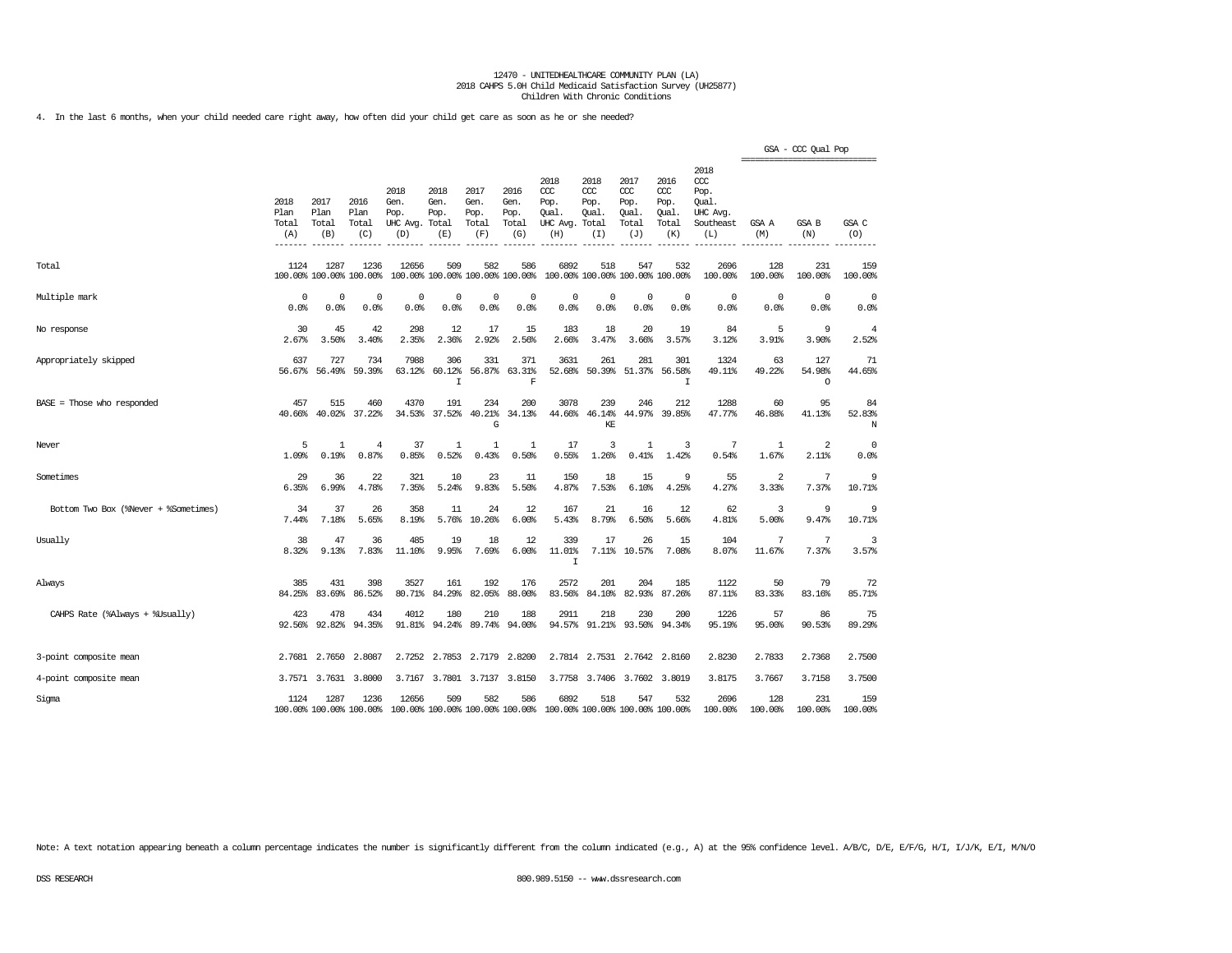5. In the last 6 months, did you make any appointments for a check-up or routine care for your child at a doctor's office or clinic?

|                              |                              |                                 |                              |                                               |                                        |                                      |                                      |                                                                         |                                              |                                                   |                                              |                                                              |                   | GSA - CCC Qual Pop<br>,,,,,,,,,,,,,,,,,,,,,,,,,,,,,,, |                    |
|------------------------------|------------------------------|---------------------------------|------------------------------|-----------------------------------------------|----------------------------------------|--------------------------------------|--------------------------------------|-------------------------------------------------------------------------|----------------------------------------------|---------------------------------------------------|----------------------------------------------|--------------------------------------------------------------|-------------------|-------------------------------------------------------|--------------------|
|                              | 2018<br>Plan<br>Total<br>(A) | 2017<br>Plan<br>Total<br>(B)    | 2016<br>Plan<br>Total<br>(C) | 2018<br>Gen.<br>Pop.<br>UHC Avg. Total<br>(D) | 2018<br>Gen.<br>Pop.<br>(E)            | 2017<br>Gen.<br>Pop.<br>Total<br>(F) | 2016<br>Gen.<br>Pop.<br>Total<br>(G) | 2018<br>CCC<br>Pop.<br>Oual.<br>UHC Avg.<br>(H)                         | 2018<br>CCC<br>Pop.<br>Oual.<br>Total<br>(I) | 2017<br>$\alpha$<br>Pop.<br>Oual.<br>Total<br>(J) | 2016<br>ccc<br>Pop.<br>Oual.<br>Total<br>(K) | 2018<br>ccc<br>Pop.<br>Oual.<br>UHC Avg.<br>Southeast<br>(L) | GSA A<br>(M)      | GSA B<br>(N)                                          | GSA C<br>(O)       |
| Total                        | 1124                         | 1287<br>100.00% 100.00% 100.00% | 1236                         | 12656                                         | 509<br>100.00% 100.00% 100.00% 100.00% | 582                                  | 586                                  | 6892<br>100.00% 100.00% 100.00% 100.00%                                 | 518                                          | 547                                               | 532                                          | 2696<br>100.00%                                              | 128<br>100.00%    | 231<br>100.00%                                        | 159<br>100.00%     |
| Multiple mark                | $^{\circ}$<br>0.0%           | $\Omega$<br>0.0%                | 1<br>0.08%                   | $^{\circ}$<br>0.0%                            | $^{\circ}$<br>0.0%                     | $\Omega$<br>0.0%                     | $^{\circ}$<br>0.0%                   | $^{\circ}$<br>0.0%                                                      | $^{\circ}$<br>0.0%                           | $\mathbf{0}$<br>0.0%                              | $\Omega$<br>0.0%                             | $^{\circ}$<br>0.0%                                           | $\Omega$<br>0.0%  | $^{\circ}$<br>0.0%                                    | $^{\circ}$<br>0.0% |
| No response                  | 8<br>0.71%                   | 20<br>1.55%<br>Α                | 14<br>1.13%                  | 189<br>1.49%<br>E                             | 3<br>0.59%                             | 9<br>1.55%                           | 6<br>1.02%                           | 76<br>1.10%                                                             | 5<br>0.97%                                   | 4<br>0.73%                                        | -6<br>1.13%                                  | 29<br>1.08%                                                  | 3<br>2.34%        | 2<br>0.87%                                            | $^{\circ}$<br>0.0% |
| $BASE = Those who responded$ | 1116<br>99.29%<br>B          | 1267                            | 1221<br>98.45% 98.79%        | 12467                                         | 506<br>98.51% 99.41%<br>D              | 573                                  | 580<br>98.45% 98.98%                 | 6816                                                                    | 513                                          | 543                                               | 526<br>98.90% 99.03% 99.27% 98.87%           | 2667<br>98.92%                                               | 125<br>97.66%     | 229<br>99.13%                                         | 159<br>100.00%     |
| Yes                          | 888<br>79.57%                | 993<br>78.37%                   | 963<br>78.87%                | 9055<br>72.63%                                | 381<br>75.30%                          | 436<br>76.09%                        | 443<br>76.38%                        | 5622<br>82.48%                                                          | 447<br>87.13%<br>HE                          | 458                                               | 456<br>84.35% 86.69%                         | 2240<br>83.99%                                               | 101<br>80.80%     | 209<br>91.27%<br>M                                    | 137<br>86.16%      |
| No                           | 228                          | 274<br>20.43% 21.63%            | 258<br>21.13%                | 3412<br>27.37%                                | 125<br>24.70%<br>$\mathsf{T}$          | 137                                  | 137<br>23.91% 23.62%                 | 1194                                                                    | 66                                           | 85                                                | 70<br>17.52% 12.87% 15.65% 13.31%            | 427<br>16.01%                                                | 24<br>19.20%<br>N | 20<br>8.73%                                           | 22<br>13.84%       |
| Sigma                        | 1124                         | 1287<br>100.00% 100.00% 100.00% | 1236                         | 12656                                         | 509                                    | 582                                  | 586                                  | 6892<br>100.00% 100.00% 100.00% 100.00% 100.00% 100.00% 100.00% 100.00% | 518                                          | 547                                               | 532                                          | 2696<br>100.00%                                              | 128<br>100.00%    | 231<br>100.00%                                        | 159<br>100.00%     |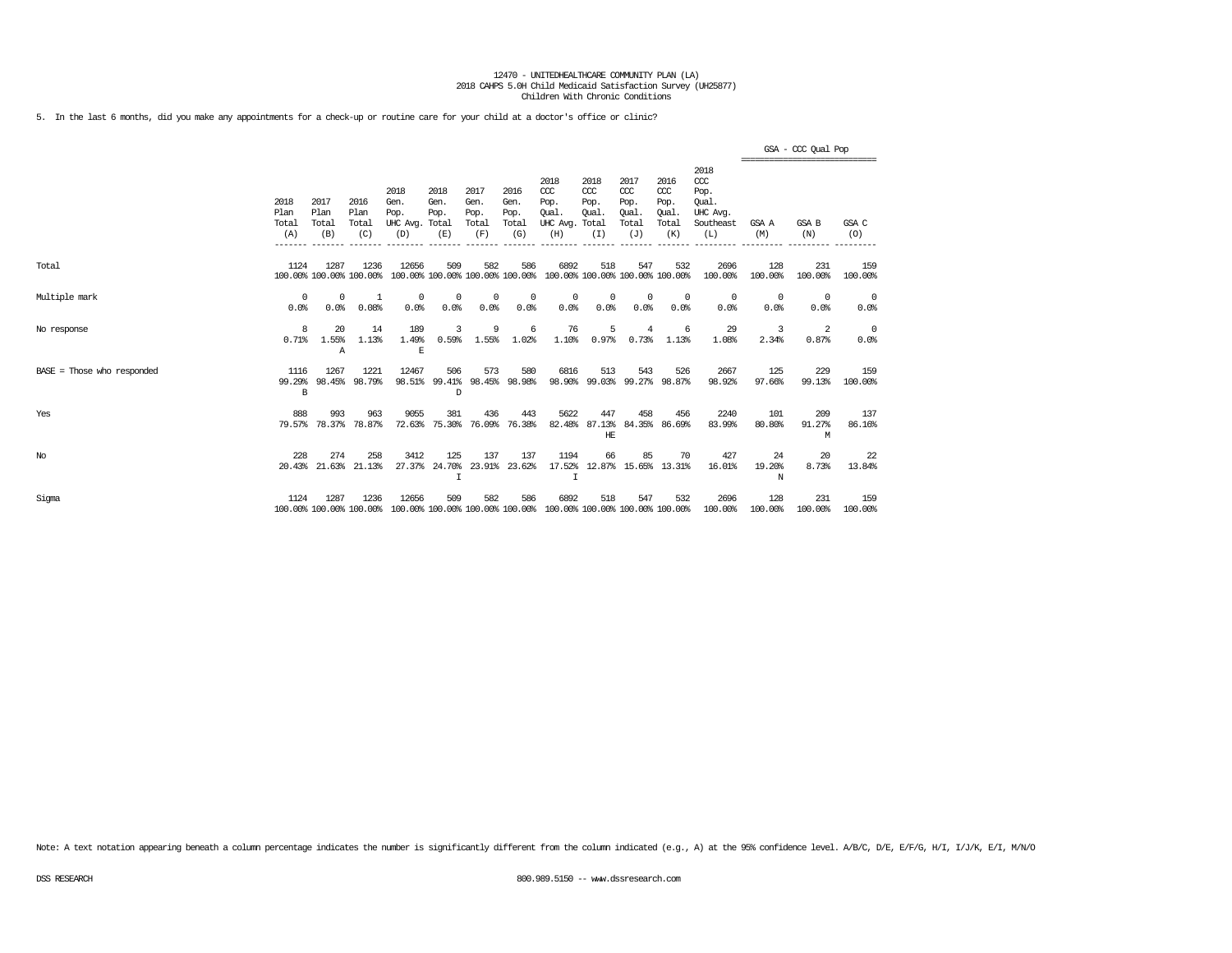6. In the last 6 months, when you made an appointment for a check-up or routine care for your child at a doctor's office or clinic, how often did you get an appointment as soon as your child needed?

|                                      |                               |                       |                                      |                                          |                                        |                                      |                                      |                                          |                                       |                                            |                                                   |                                                       | ================================ | GSA - CCC Qual Pop      |                    |
|--------------------------------------|-------------------------------|-----------------------|--------------------------------------|------------------------------------------|----------------------------------------|--------------------------------------|--------------------------------------|------------------------------------------|---------------------------------------|--------------------------------------------|---------------------------------------------------|-------------------------------------------------------|----------------------------------|-------------------------|--------------------|
|                                      | 2018<br>Plan<br>Total         | 2017<br>Plan<br>Total | 2016<br>Plan<br>Total                | 2018<br>Gen.<br>Pop.<br>UHC Avg.         | 2018<br>Gen.<br>Pop.<br>Total          | 2017<br>Gen.<br>Pop.<br>Total<br>(F) | 2016<br>Gen.<br>Pop.<br>Total<br>(G) | 2018<br>CCC<br>Pop.<br>Qual.<br>UHC Avg. | 2018<br>ccc<br>Pop.<br>Qual.<br>Total | 2017<br>$\alpha$<br>Pop.<br>Qual.<br>Total | 2016<br>$\alpha$<br>Pop.<br>Qual.<br>Total<br>(K) | 2018<br>ccc<br>Pop.<br>Qual.<br>UHC Avg.<br>Southeast | GSA A                            | GSA B                   | GSA C<br>(0)       |
|                                      | (A)                           | (B)                   | (C)                                  | (D)                                      | (E)                                    |                                      |                                      | (H)                                      | (I)                                   | (J)                                        |                                                   | (L)                                                   | (M)                              | (N)                     |                    |
| Total                                | 1124                          | 1287                  | 1236<br>100.00% 100.00% 100.00%      | 12656                                    | 509<br>100.00% 100.00% 100.00% 100.00% | 582                                  | 586                                  | 6892                                     | 518                                   | 547<br>100.00% 100.00% 100.00% 100.00%     | 532                                               | 2696<br>100.00%                                       | 128<br>100.00%                   | 231<br>100.00%          | 159<br>100.00%     |
| Multiple mark                        | $\mathbf 0$<br>0.0%           | $\mathbf 0$<br>0.0%   | $\mathbf 0$<br>0.0%                  | $\mathbf 0$<br>0.0%                      | $\mathbf 0$<br>0.0%                    | $\mathbf 0$<br>0.0%                  | $\mathbf 0$<br>0.0%                  | $\Omega$<br>0.0%                         | $\mathbf 0$<br>0.0%                   | $\circ$<br>0.0%                            | $\mathbf 0$<br>0.0%                               | $\circ$<br>0.0%                                       | $\mathbf 0$<br>0.0%              | $\circ$<br>0.0%         | $^{\circ}$<br>0.0% |
| No response                          | 43<br>3.83%                   | 48<br>3.73%           | 42<br>3.40%                          | 502<br>3.97%                             | 18<br>3.54%                            | 20<br>3.44%                          | 18<br>3.07%                          | 276<br>4.00%                             | 29<br>5.60%<br>К                      | 24<br>4.39%                                | 16<br>3.01%                                       | 116<br>4.30%                                          | 6<br>4.69%                       | 16<br>6.93%             | 7<br>4.40%         |
| Appropriately skipped                | 228<br>20.28%                 | 274<br>21.29%         | 258<br>20.87%                        | 3412<br>26.96%                           | 125<br>24.56%<br>$\mathbbm{1}$         | 137<br>23.54%                        | 137<br>23.38%                        | 1194<br>17.32%<br>I                      | 66                                    | 85<br>12.74% 15.54% 13.16%                 | 70                                                | 427<br>15.84%                                         | 24<br>18.75%<br>N                | 20<br>8.66%             | 22<br>13.84%       |
| $BASE = Those who responded$         | 853<br>75.89%                 | 965<br>74.98%         | 936<br>75.73%                        | 8742<br>69.07%                           | 366<br>71.91%                          | 425<br>73.02%                        | 431<br>73.55%                        | 5422<br>78.67%                           | 423<br>81.66%<br>E                    | 438                                        | 446<br>80.07% 83.83%                              | 2153<br>79.86%                                        | 98<br>76.56%                     | 195<br>84.42%           | 130<br>81.76%      |
| Never                                | 5<br>0.59%                    | 7<br>0.73%            | 6<br>0.64%                           | 69<br>0.79%                              | 1<br>0.27%                             | $\overline{4}$<br>0.94%              | $\overline{a}$<br>0.46%              | 24<br>0.44%                              | 3<br>0.71%                            | $\overline{2}$<br>0.46%                    | 3<br>0.67%                                        | 10<br>0.46%                                           | 0<br>0.0%                        | $\overline{2}$<br>1.03% | 1<br>0.77%         |
| Sometimes                            | 51<br>5.98%                   | 87<br>9.02%<br>AC     | 42<br>4.49%                          | 857<br>9.80%<br>$\mathbb E$              | 18<br>4.92%                            | 42<br>9.88%<br>EG                    | 19<br>4.41%                          | 347<br>6.40%                             | 22<br>5.20%                           | 39<br>8.90%<br>IΚ                          | 20<br>4.48%                                       | 112<br>5.20%                                          | 6<br>6.12%                       | 11<br>5.64%             | 5<br>3.85%         |
| Bottom Two Box (%Never + %Sometimes) | 56<br>6.57%                   | 94<br>9.74%<br>AC     | 48<br>5.13%                          | 926<br>10.59%<br>E                       | 19<br>5.19%                            | 46<br>10.82%<br>EG                   | 21<br>4.87%                          | 371<br>6.84%                             | 25<br>5.91%                           | 41<br>9.36%<br>К                           | 23<br>5.16%                                       | 122<br>5.67%                                          | 6<br>6.12%                       | 13<br>6.67%             | 6<br>4.62%         |
| Usually                              | 123<br>14.42%                 | 152<br>15.75%         | 122<br>13.03%                        | 1712<br>19.58%<br>E                      | 53<br>14.48%                           | 61                                   | 52<br>14.35% 12.06%                  | 1103<br>20.34%<br>$\mathbf I$            | 69                                    | 82<br>16.31% 18.72%<br>K                   | 59<br>13.23%                                      | 350<br>16.26%                                         | 12<br>12.24%                     | 38<br>19.49%            | 19<br>14.62%       |
| Always                               | 674<br>79.02%<br>$\, {\bf B}$ | 719<br>74.51%         | 766<br>81.84%<br>$\, {\bf B}$        | 6104<br>69.82%                           | 294<br>80.33%<br>D                     | 318<br>74.82%                        | 358<br>83.06%<br>$\mathbf F$         | 3948<br>72.81%                           | 329<br>77.78%<br>HJ                   | 315<br>71.92%                              | 364<br>81.61%<br>J                                | 1681<br>78.08%                                        | 80<br>81.63%                     | 144<br>73.85%           | 105<br>80.77%      |
| CAHPS Rate (%Always + %Usually)      | 797<br>93.43%<br>B            | 871<br>90.26%         | 888<br>94.87%<br>B                   | 7816<br>89.41%                           | 347<br>94.81%<br>DF                    | 379<br>89.18%                        | 410<br>95.13%<br>$\mathbf F$         | 5051                                     | 398<br>93.16% 94.09%                  | 397                                        | 423<br>90.64% 94.84%<br>J                         | 2031<br>94.33%                                        | 92<br>93.88%                     | 182<br>93.33%           | 124<br>95.38%      |
| 3-point composite mean               | 2.7245<br>B                   | 2.6477                | 2.7671<br>B                          | 2.5923                                   | 2.7514<br>DF                           | 2.6400                               | 2.7819<br>$\overline{F}$             | 2.6597                                   | 2.7187<br>$\mathbf{I}$                | 2.6256                                     | 2.7646<br>$\mathbf{J}$                            | 2.7241                                                | 2.7551                           | 2.6718                  | 2.7615             |
| 4-point composite mean               | $\, {\bf B}$                  |                       | 3.7186 3.6404 3.7607<br>$\, {\bf B}$ |                                          | 3.5844 3.7486<br>DF                    |                                      | 3.6306 3.7773<br>$\mathbf F$         |                                          | J                                     | 3.6553 3.7116 3.6210 3.7578                | J                                                 | 3.7195                                                | 3.7551                           | 3.6615                  | 3.7538             |
| Sigma                                | 1124                          | 1287                  | 1236<br>100.00% 100.00% 100.00%      | 12656<br>100.00% 100.00% 100.00% 100.00% | 509                                    | 582                                  | 586                                  | 6892<br>100.00% 100.00% 100.00% 100.00%  | 518                                   | 547                                        | 532                                               | 2696<br>100.00%                                       | 128<br>100.00%                   | 231<br>100.00%          | 159<br>100.00%     |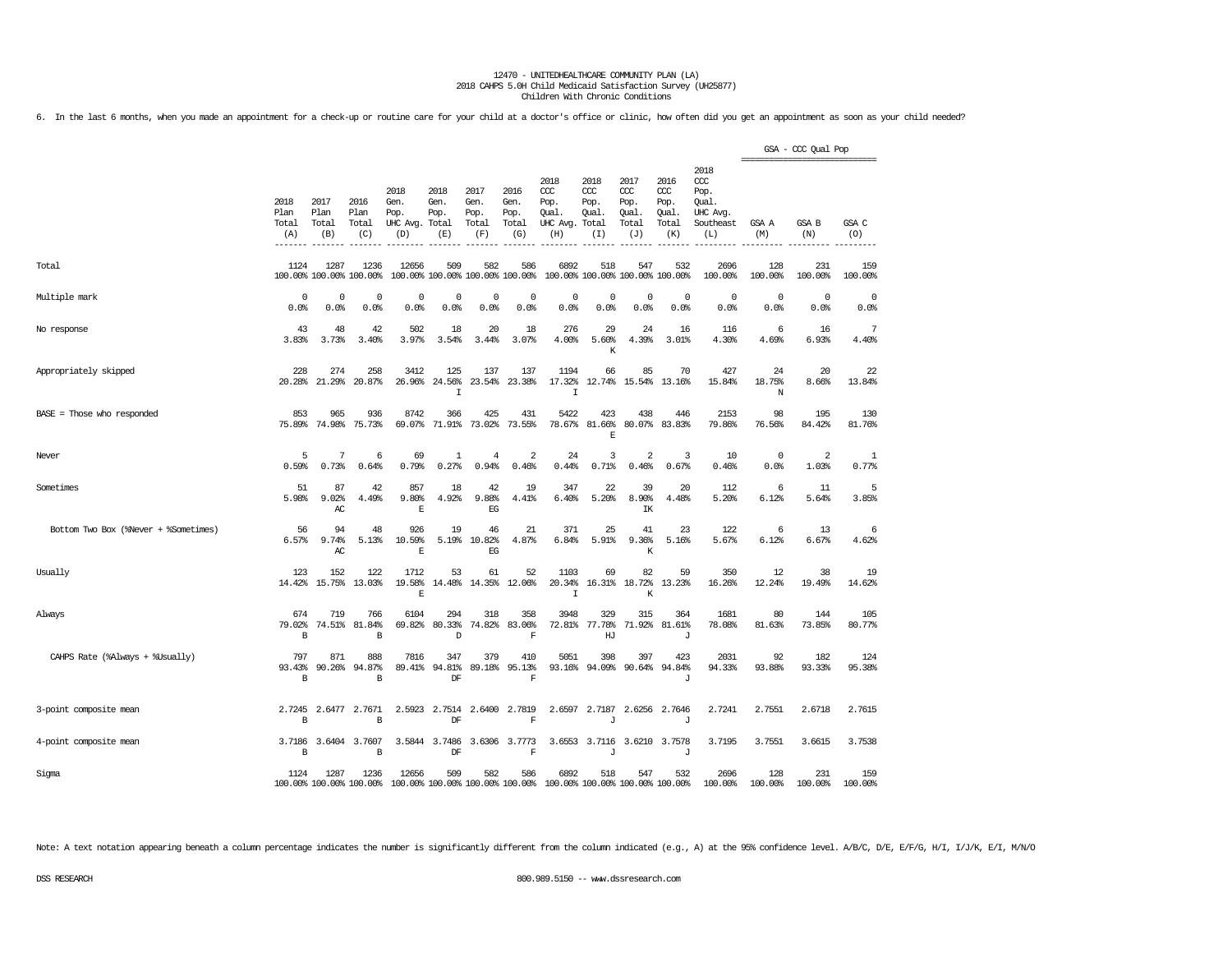7. In the last 6 months, not counting the times your child went to an emergency room, how many times did he or she go to a doctor's office or clinic to get health care?

|                            |                              |                              |                                 |                                          |                                      |                                      |                                        |                                                       |                                        |                                              |                                              |                                                                   | =============================== | GSA - CCC Qual Pop  |                         |
|----------------------------|------------------------------|------------------------------|---------------------------------|------------------------------------------|--------------------------------------|--------------------------------------|----------------------------------------|-------------------------------------------------------|----------------------------------------|----------------------------------------------|----------------------------------------------|-------------------------------------------------------------------|---------------------------------|---------------------|-------------------------|
|                            | 2018<br>Plan<br>Total<br>(A) | 2017<br>Plan<br>Total<br>(B) | 2016<br>Plan<br>Total<br>(C)    | 2018<br>Gen.<br>Pop.<br>UHC Avg.<br>(D)  | 2018<br>Gen.<br>Pop.<br>Total<br>(E) | 2017<br>Gen.<br>Pop.<br>Total<br>(F) | 2016<br>Gen.<br>Pop.<br>Total<br>(G)   | 2018<br>ccc<br>Pop.<br>Qual.<br>UHC Avg. Total<br>(H) | 2018<br>ccc<br>Pop.<br>Qual.<br>(I)    | 2017<br>ccc<br>Pop.<br>Qual.<br>Total<br>(J) | 2016<br>ccc<br>Pop.<br>Qual.<br>Total<br>(K) | 2018<br>$\alpha$<br>Pop.<br>Oual.<br>UHC Avg.<br>Southeast<br>(L) | GSA A<br>(M)                    | GSA B<br>(N)        | GSA C<br>(O)            |
| Total                      | 1124                         | 1287                         | 1236<br>100.00% 100.00% 100.00% | 12656                                    | 509                                  | 582                                  | 586<br>100.00% 100.00% 100.00% 100.00% | 6892                                                  | 518<br>100.00% 100.00% 100.00% 100.00% | 547                                          | 532                                          | 2696<br>100.00%                                                   | 128<br>100.00%                  | 231<br>100.00%      | 159<br>100.00%          |
| Multiple mark              | 0<br>0.0%                    | 0<br>0.0%                    | 4<br>0.32%<br>AB                | 0<br>0.0%                                | 0<br>0.0%                            | 0<br>0.0%                            | 2<br>0.34%                             | $\mathbf 0$<br>0.0%                                   | 0<br>0.0%                              | 0<br>0.0%                                    | 3<br>0.56%                                   | $\circ$<br>0.0%                                                   | $\mathbf 0$<br>0.0%             | $\mathbf 0$<br>0.0% | $\mathbf 0$<br>0.0%     |
| No response                | 31<br>2.76%                  | 56<br>4.35%<br>$\mathbb{A}$  | 58<br>4.69%<br>Α                | 458<br>3.62%                             | 14<br>2.75%                          | 25<br>4.30%                          | 20<br>3.41%                            | 220<br>3.19%                                          | 12<br>2.32%                            | 22<br>4.02%                                  | 28<br>5.26%<br>I                             | 61<br>2.26%                                                       | 3<br>2.34%                      | 7<br>3.03%          | $\overline{2}$<br>1.26% |
| BASE = Those who responded | 1093<br>97.24%<br>BC         | 1231<br>95.65%               | 1174<br>94.98%                  | 12198<br>96.38%                          | 495<br>97.25%                        | 557<br>95.70%                        | 564<br>96.25%                          | 6672                                                  | 506<br>96.81% 97.68%<br>K              | 525<br>95.98%                                | 501<br>94.17%                                | 2635<br>97.74%                                                    | 125<br>97.66%                   | 224<br>96.97%       | 157<br>98.74%           |
| None                       | 167<br>15.28%                | 169<br>13.73%                | 182<br>15.50%                   | 2844<br>23.32%<br>E                      | 89<br>17.98%<br>I                    | 84<br>15.08%                         | 100<br>17.73%                          | 795<br>11.92%<br>T                                    | 40<br>7.91%                            | 36<br>6.86%                                  | 41<br>8.18%                                  | 257<br>9.75%                                                      | 12<br>9.60%                     | 16<br>7.14%         | 12<br>7.64%             |
| 1 time                     | 213                          | 258<br>19.49% 20.96%         | 238<br>20.27%                   | 3107<br>25.47%<br>E                      | 97                                   | 135<br>19.60% 24.24%                 | 135<br>23.94%                          | 1258                                                  | 86<br>18.85% 17.00% 15.43% 15.17%      | 81                                           | 76                                           | 457<br>17.34%                                                     | 32<br>25.60%<br>NO.             | 29<br>12.95%        | 25<br>15.92%            |
| 2                          | 288<br>26.35%                | 310<br>25.18%                | 287<br>24.45%                   | 2743                                     | 147<br>22.49% 29.70%<br>DG           | 152                                  | 134<br>27.29% 23.76%                   | 1653                                                  | 137<br>24.78% 27.08% 23.81% 23.75%     | 125                                          | 119                                          | 680<br>25.81%                                                     | 24<br>19.20%                    | 68<br>30.36%<br>M   | 45<br>28.66%            |
| 3                          | 185                          | 218<br>16.93% 17.71%         | 195<br>16.61%                   | 1558<br>12.77%                           | 77                                   | 73<br>15.56% 13.11% 16.31%           | 92                                     | 1114                                                  | 90<br>16.70% 17.79% 23.24%             | 122<br>$\mathsf{T}$                          | 101<br>20.16%                                | 486<br>18.44%                                                     | 22<br>17.60%                    | 43<br>19.20%        | 25<br>15.92%            |
| 4                          | 88<br>8.05%                  | 112<br>9.10%                 | 106<br>9.03%                    | 853<br>6.99%                             | 34<br>6.87%                          | 57<br>10.23%<br>G                    | 39<br>6.91%                            | 667<br>10.00%                                         | 52                                     | 55<br>10.28% 10.48% 11.98%                   | 60                                           | 281<br>10.66%                                                     | 13<br>10.40%                    | 26<br>11.61%        | 13<br>8.28%             |
| $5$ to $9$                 | 118<br>10.80%                | 130<br>10.56%                | 132<br>11.24%                   | 862<br>7.07%                             | 44<br>8.89%                          | 43<br>7.72%                          | 50<br>8.87%                            | 886<br>13.28%                                         | 76<br>15.02%<br>Ε                      | 80                                           | 82<br>15.24% 16.37%                          | 355<br>13.47%                                                     | 19<br>15.20%                    | 28<br>12.50%        | 29<br>18.47%            |
| 10 or more times           | 34<br>$3.11$ $%$             | 34<br>2.76%                  | 34<br>2.90%                     | 231<br>1.89%                             | 7<br>1.41%                           | 13<br>2.33%                          | 14<br>2.48%                            | 299<br>4.48%                                          | 25<br>4.94%<br>$\mathbf E$             | 26<br>4.95%                                  | 22<br>4.39%                                  | 119<br>4.52%                                                      | 3<br>2.40%                      | 14<br>6.25%         | 8<br>5.10%              |
| Average number of times    |                              | 2.6962 2.6929                | 2.7002                          |                                          | D                                    |                                      | 2.0987 2.3303 2.4228 2.4113            |                                                       | 3.0746 3.3251 3.4324 3.4052<br>E       |                                              |                                              | 3.1770                                                            | 2.9480                          | 3.4330              | 3.4713                  |
| Standard deviation         |                              | 2.6346 2.5505                | 2.6199                          |                                          | 2.3323 2.2400                        |                                      | 2.3896 2.4844                          |                                                       | 2.8875 2.9191 2.8806 2.8493            |                                              |                                              | 2.8524                                                            | 2.6037                          | 3.0056              | 3.0044                  |
| Sigma                      | 1124                         | 1287                         | 1236<br>100.00% 100.00% 100.00% | 12656<br>100.00% 100.00% 100.00% 100.00% | 509                                  | 582                                  | 586                                    | 6892                                                  | 518<br>100.00% 100.00% 100.00% 100.00% | 547                                          | 532                                          | 2696<br>100.00%                                                   | 128<br>100.00%                  | 231<br>100.00%      | 159<br>100.00%          |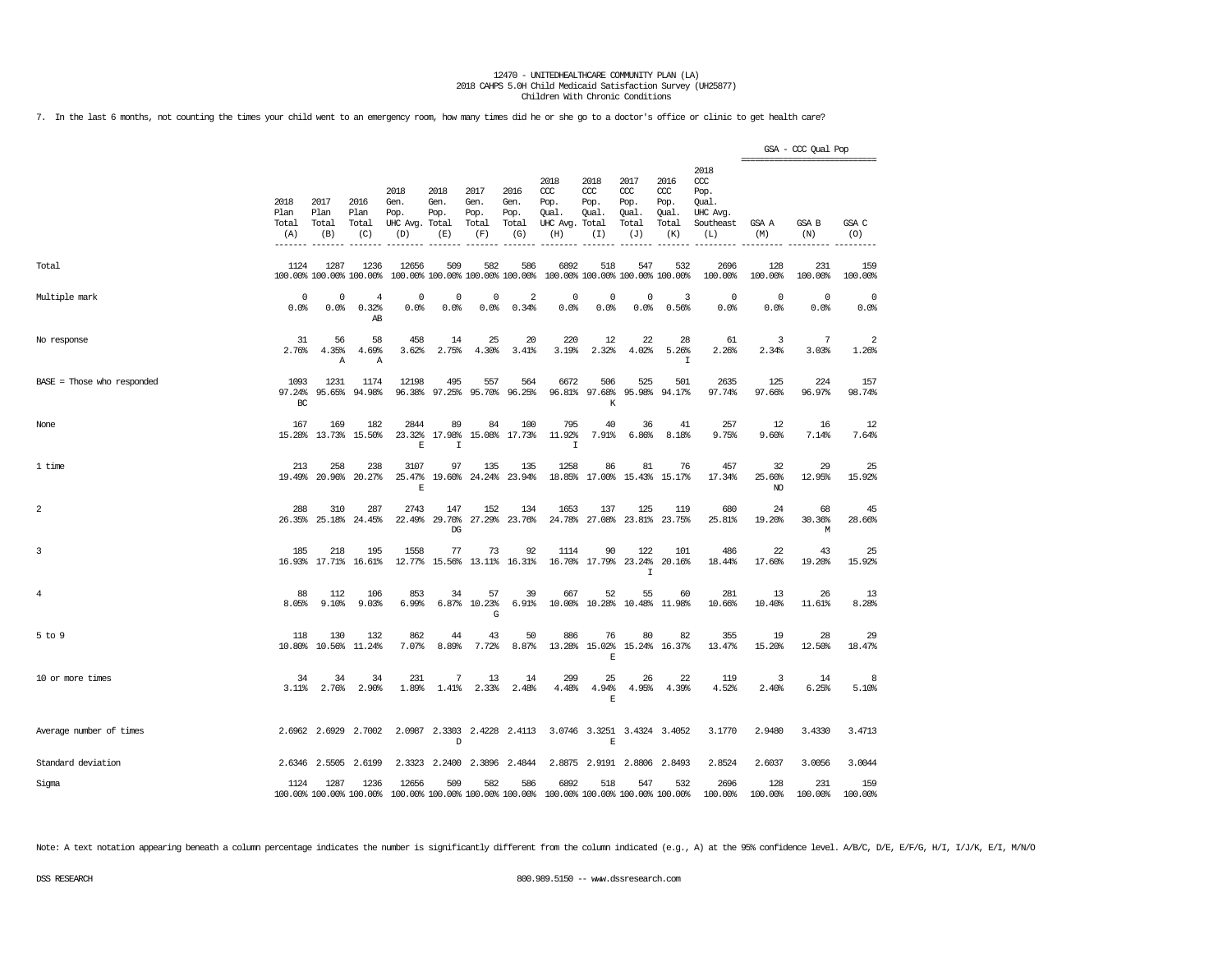8. In the last 6 months, did you and your child's doctor or other health provider talk about specific things you could do to prevent illness in your child?

|                              |                              |                                 |                              |                                                                                          |                                    |                                      |                                      |                                                                         |                                                  |                                                   |                                              |                                                                   | ================================ | GSA - CCC Qual Pop |                |
|------------------------------|------------------------------|---------------------------------|------------------------------|------------------------------------------------------------------------------------------|------------------------------------|--------------------------------------|--------------------------------------|-------------------------------------------------------------------------|--------------------------------------------------|---------------------------------------------------|----------------------------------------------|-------------------------------------------------------------------|----------------------------------|--------------------|----------------|
|                              | 2018<br>Plan<br>Total<br>(A) | 2017<br>Plan<br>Total<br>(B)    | 2016<br>Plan<br>Total<br>(C) | 2018<br>Gen.<br>Pop.<br>UHC Avg. Total<br>(D)                                            | 2018<br>Gen.<br>Pop.<br>(E)        | 2017<br>Gen.<br>Pop.<br>Total<br>(F) | 2016<br>Gen.<br>Pop.<br>Total<br>(G) | 2018<br>CCC<br>Pop.<br>Oual.<br>UHC Avg.<br>(H)                         | 2018<br>$CC$<br>Pop.<br>Oual.<br>Total<br>(I)    | 2017<br>$\alpha$<br>Pop.<br>Oual.<br>Total<br>(J) | 2016<br>ccc<br>Pop.<br>Oual.<br>Total<br>(K) | 2018<br>$\alpha$<br>Pop.<br>Oual.<br>UHC Avg.<br>Southeast<br>(L) | GSA A<br>(M)                     | GSA B<br>(N)       | GSA C<br>(O)   |
| Total                        | 1124                         | 1287<br>100.00% 100.00% 100.00% | 1236                         | 12656                                                                                    | 509                                | 582                                  | 586                                  | 6892<br>100.00% 100.00% 100.00% 100.00% 100.00% 100.00% 100.00% 100.00% | 518                                              | 547                                               | 532                                          | 2696<br>100.00%                                                   | 128<br>100.00%                   | 231<br>100.00%     | 159<br>100.00% |
| Multiple mark                | $^{\circ}$<br>0.0%           | $^{\circ}$<br>0.0%              | $^{\circ}$<br>0.0%           | $^{\circ}$<br>0.0%                                                                       | $\Omega$<br>0.0%                   | $\Omega$<br>0.0%                     | 0<br>0.0%                            | 0<br>0.0%                                                               | 0<br>0.0%                                        | $^{\circ}$<br>0.0%                                | $\Omega$<br>0.0%                             | 0<br>0.0%                                                         | $\Omega$<br>0.0%                 | $\Omega$<br>0.0%   | 0<br>0.0%      |
| No response                  | 41<br>3.65%                  | 66<br>5.13%                     | 83<br>6.72%<br>$\mathbb{A}$  | 592<br>4.68%                                                                             | 19<br>3.73%                        | 29<br>4.98%                          | 27<br>4.61%                          | 274<br>3.98%                                                            | 17<br>3.28%                                      | 26<br>4.75%                                       | 40<br>7.52%<br>T                             | 79<br>2.93%                                                       | 4<br>3.13%                       | 9<br>3.90%         | 4<br>2.52%     |
| Appropriately skipped        | 167                          | 169<br>14.86% 13.13% 14.72%     | 182                          | 2844<br>Ε                                                                                | 89<br>22.47% 17.49%<br>I           | 84                                   | 100<br>14.43% 17.06%                 | 795<br>11.54%<br>$\mathbf I$                                            | 40<br>7.72%                                      | 36<br>6.58%                                       | 41<br>7.71%                                  | 257<br>9.53%                                                      | 12<br>9.38%                      | 16<br>6.93%        | 12<br>7.55%    |
| $BASE = Those who responded$ | 916                          | 1052<br>81.49% 81.74%<br>C      | 971<br>78.56%                | 9220<br>72.85%                                                                           | 401<br>78.78%<br>D                 | 469<br>80.58%                        | 459<br>78.33%                        | 5823                                                                    | 461<br>84.49% 89.00% 88.67% 84.77%<br><b>HKE</b> | 485                                               | 451                                          | 2360<br>87.54%                                                    | 112<br>87.50%                    | 206<br>89.18%      | 143<br>89.94%  |
| Yes                          | 670<br>73.14%                | 757<br>71.96%                   | 698<br>71.88%                | 6607<br>71.66%                                                                           | 290<br>72.32%                      | 319<br>68.02%                        | 319<br>69.50%                        | 4481<br>76.95%                                                          | 355<br>77.01%                                    | 364                                               | 330<br>75.05% 73.17%                         | 1827<br>77.42%                                                    | 83<br>74.11%                     | 154<br>74.76%      | 118<br>82.52%  |
| No                           | 246<br>26.86%                | 295<br>28.04%                   | 273<br>28.12%                | 2613                                                                                     | 111<br>28.34% 27.68% 31.98% 30.50% | 150                                  | 140                                  | 1342                                                                    | 106<br>23.05% 22.99% 24.95% 26.83%               | 121                                               | 121                                          | 533<br>22.58%                                                     | 29<br>25.89%                     | 52<br>25.24%       | 25<br>17.48%   |
| 3-point composite mean       |                              | 2.4629 2.4392 2.4377            |                              |                                                                                          | 2.4332 2.4464 2.3603 2.3900        |                                      |                                      |                                                                         | 2.5391 2.5401 2.5010 2.4634                      |                                                   |                                              | 2.5483                                                            | 2.4821                           | 2.4951             | 2.6503         |
| Sigma                        | 1124                         | 1287                            | 1236                         | 12656<br>100.00% 100.00% 100.00% 100.00% 100.00% 100.00% 100.00% 100.00% 100.00% 100.00% | 509                                | 582                                  | 586                                  | 6892                                                                    | 518                                              | 547                                               | 532                                          | 2696<br>100.00%                                                   | 128<br>100.00%                   | 231<br>100.00%     | 159<br>100.00% |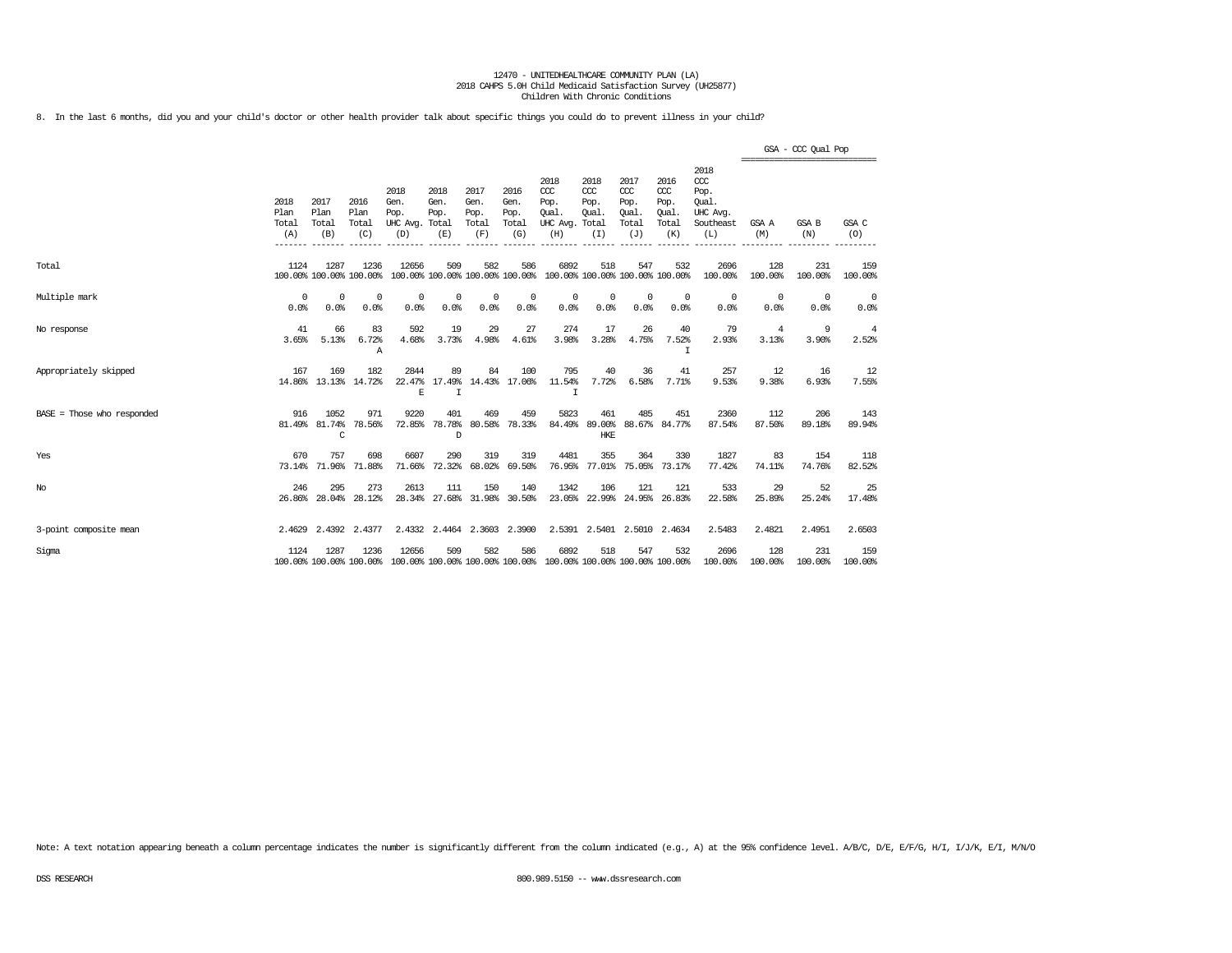9. In the last 6 months, how often did you have your questions answered by your child's doctors or other health providers?

|                                      |                                       |                                 |                                 |                                         |                                      |                                      |                                        |                                                       |                                     |                                                   |                                                   |                                                                   |                              | GSA - CCC Qual Pop<br>================================ |                |
|--------------------------------------|---------------------------------------|---------------------------------|---------------------------------|-----------------------------------------|--------------------------------------|--------------------------------------|----------------------------------------|-------------------------------------------------------|-------------------------------------|---------------------------------------------------|---------------------------------------------------|-------------------------------------------------------------------|------------------------------|--------------------------------------------------------|----------------|
|                                      | 2018<br>Plan<br>Total<br>(A)<br>$---$ | 2017<br>Plan<br>Total<br>(B)    | 2016<br>Plan<br>Total<br>(C)    | 2018<br>Gen.<br>Pop.<br>UHC Avg.<br>(D) | 2018<br>Gen.<br>Pop.<br>Total<br>(E) | 2017<br>Gen.<br>Pop.<br>Total<br>(F) | 2016<br>Gen.<br>Pop.<br>Total<br>(G)   | 2018<br>CCC<br>Pop.<br>Qual.<br>UHC Avg. Total<br>(H) | 2018<br>CCC<br>Pop.<br>Qual.<br>(I) | 2017<br>$\alpha$<br>Pop.<br>Qual.<br>Total<br>(J) | 2016<br>$\alpha$<br>Pop.<br>Qual.<br>Total<br>(K) | 2018<br>$\alpha$<br>Pop.<br>Oual.<br>UHC Avg.<br>Southeast<br>(L) | GSA A<br>(M)                 | GSA B<br>(N)                                           | GSA C<br>(0)   |
| Total                                | 1124                                  | 1287<br>100.00% 100.00% 100.00% | 1236                            | 7651                                    | 509                                  | 582                                  | 586<br>100.00% 100.00% 100.00% 100.00% | 6892                                                  | 518                                 | 547<br>100.00% 100.00% 100.00% 100.00%            | 532                                               | 2696<br>100.00%                                                   | 128<br>100.00%               | 231<br>100.00%                                         | 159<br>100.00% |
| Multiple mark                        | 0<br>0.0%                             | 0<br>0.0%                       | 0<br>0.0%                       | $\mathbf 0$<br>0.0%                     | $\mathbf 0$<br>0.0%                  | $\mathbf 0$<br>0.0%                  | 0<br>0.0%                              | $\Omega$<br>0.0%                                      | $^{\circ}$<br>0.0%                  | 0<br>0.0%                                         | $\circ$<br>0.0%                                   | $^{\circ}$<br>0.0%                                                | $\mathbf 0$<br>0.0%          | $\circ$<br>0.0%                                        | 0<br>0.0%      |
| No response                          | 40<br>3.56%                           | 64<br>4.97%                     | 71<br>5.74%<br>Α                | 294<br>3.84%                            | 17<br>3.34%                          | 29<br>4.98%                          | 24<br>4.10%                            | 264<br>3.83%                                          | 16<br>3.09%                         | 26<br>4.75%                                       | 35<br>6.58%<br>I                                  | 78<br>2.89%                                                       | 3<br>2.34%                   | 10<br>4.33%                                            | 3<br>1.89%     |
| Appropriately skipped                | 167<br>14.86%                         | 169<br>13.13%                   | 182<br>14.72%                   | 1750<br>22.87%<br>E                     | 89<br>17.49%<br>I                    | 84<br>14.43%                         | 100<br>17.06%                          | 795<br>11.54%<br>$\mathsf{T}$                         | 40<br>7.72%                         | 36<br>6.58%                                       | 41<br>7.71%                                       | 257<br>9.53%                                                      | 12<br>9.38%                  | 16<br>6.93%                                            | 12<br>7.55%    |
| BASE = Those who responded           | 917<br>81.58%                         | 1054<br>81.90%                  | 983<br>79.53%                   | 5607<br>73.28%                          | 403<br>79.17%<br>D                   | 469<br>80.58%                        | 462<br>78.84%                          | 5833<br>84.63%                                        | 462<br>89.19%<br>HE                 | 485<br>88.67%                                     | 456<br>85.71%                                     | 2361<br>87.57%                                                    | 113<br>88.28%                | 205<br>88.74%                                          | 144<br>90.57%  |
| Never                                | 24<br>2.62%                           | 25<br>2.37%                     | 31<br>3.15%                     | 149<br>2.66%                            | 12<br>2.98%                          | 17<br>3.62%                          | 18<br>3.90%                            | 93<br>1.59%                                           | 9<br>1.95%                          | 11<br>2.27%                                       | 11<br>2.41%                                       | 37<br>1.57%                                                       | 1<br>0.88%                   | 6<br>2.93%                                             | 2<br>1.39%     |
| Sometimes                            | 97<br>10.58%<br>$\mathsf C$           | 92<br>8.73%                     | 78<br>7.93%                     | 498<br>8.88%                            | 44<br>10.92%                         | 38<br>8.10%                          | 35<br>7.58%                            | 396<br>6.79%                                          | 43<br>9.31%                         | 37<br>7.63%                                       | 40<br>8.77%                                       | 165<br>6.99%                                                      | 5<br>4.42%                   | 23<br>11.22%<br>М                                      | 15<br>10.42%   |
| Bottom Two Box (%Never + %Sometimes) | 121<br>13.20%                         | 117<br>11.10%                   | 109<br>11.09%                   | 647<br>11.54%                           | 56<br>13.90%                         | 55<br>11.73%                         | 53<br>11.47%                           | 489<br>8.38%                                          | 52<br>11.26%                        | 48<br>9.90%                                       | 51<br>11.18%                                      | 202<br>8.56%                                                      | 6<br>5.31%                   | 29<br>14.15%<br>М                                      | 17<br>11.81%   |
| Usually                              | 119<br>12.98%                         | 127<br>12.05%                   | 109<br>11.09%                   | 915<br>16.32%                           | 56<br>13.90%                         | 52<br>11.09%                         | 48<br>10.39%                           | 997<br>17.09%                                         | 65<br>14.07%                        | 62<br>12.78%                                      | 52<br>11.40%                                      | 350<br>14.82%                                                     | 21<br>18.58%                 | 24<br>11.71%                                           | 20<br>13.89%   |
| Always                               | 677<br>73.83%                         | 810<br>76.85%                   | 765<br>77.82%<br>$\mathbb{A}$   | 4045<br>72.14%                          | 291<br>72.21%                        | 362<br>77.19%                        | 361<br>78.14%<br>E                     | 4347<br>74.52%                                        | 345<br>74.68%                       | 375<br>77.32%                                     | 353<br>77.41%                                     | 1809<br>76.62%                                                    | 86<br>76.11%                 | 152<br>74.15%                                          | 107<br>74.31%  |
| CAHPS Rate (%Always + %Usually)      | 796<br>86.80%                         | 937<br>88.90%                   | 874<br>88.91%                   | 4960<br>88.46%                          | 347<br>86.10%                        | 414<br>88.27%                        | 409<br>88.53%                          | 5344<br>91.62%                                        | 410<br>88.74%                       | 437<br>90.10%                                     | 405<br>88.82%                                     | 2159<br>91.44%                                                    | 107<br>94.69%<br>$\mathbb N$ | 176<br>85.85%                                          | 127<br>88.19%  |
| 3-point composite mean               | 2.6063                                | 2.6575                          | 2.6673                          | 2.6060                                  | 2.5831                               | 2.6546                               | 2.6667                                 |                                                       | 2.6614 2.6342                       | 2.6742                                            | 2.6623                                            | 2.6806                                                            | 2.7080                       | 2.6000                                                 | 2.6250         |
| 4-point composite mean               |                                       | 3.5802 3.6338                   | 3.6358                          |                                         | 3.5795 3.5533 3.6183 3.6277          |                                      |                                        |                                                       |                                     | 3.6455 3.6147 3.6515 3.6382                       |                                                   | 3.6650                                                            | 3.6991                       | 3.5707                                                 | 3.6111         |
| Sigma                                | 1124                                  | 1287                            | 1236<br>100.00% 100.00% 100.00% | 7651                                    | 509                                  | 582                                  | 586<br>100.00% 100.00% 100.00% 100.00% | 6892                                                  | 518                                 | 547<br>100.00% 100.00% 100.00% 100.00%            | 532                                               | 2696<br>100.00%                                                   | 128<br>100.00%               | 231<br>100.00%                                         | 159<br>100.00% |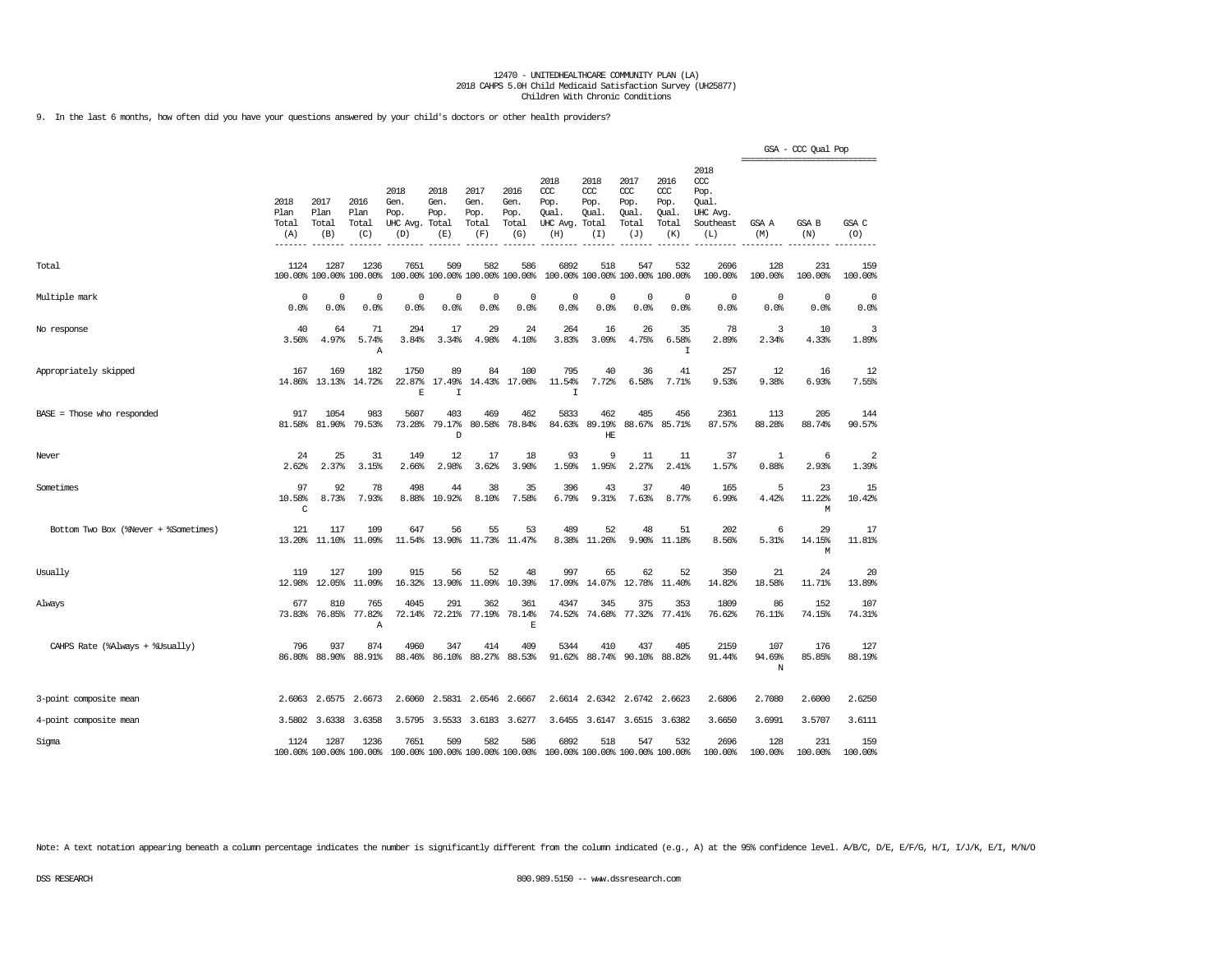10. In the last 6 months, did you and your child's doctor or other health provider talk about starting or stopping a prescription medicine for your child?

|                              |                              |                              |                                 |                                                                                          |                              |                                      |                                      |                                                                         |                                              |                                                   |                                              |                                                              | ---------------------------- | GSA - CCC Qual Pop |                    |
|------------------------------|------------------------------|------------------------------|---------------------------------|------------------------------------------------------------------------------------------|------------------------------|--------------------------------------|--------------------------------------|-------------------------------------------------------------------------|----------------------------------------------|---------------------------------------------------|----------------------------------------------|--------------------------------------------------------------|------------------------------|--------------------|--------------------|
|                              | 2018<br>Plan<br>Total<br>(A) | 2017<br>Plan<br>Total<br>(B) | 2016<br>Plan<br>Total<br>(C)    | 2018<br>Gen.<br>Pop.<br>UHC Avg. Total<br>(D)                                            | 2018<br>Gen.<br>Pop.<br>(E)  | 2017<br>Gen.<br>Pop.<br>Total<br>(F) | 2016<br>Gen.<br>Pop.<br>Total<br>(G) | 2018<br>CCC<br>Pop.<br>Oual.<br>UHC Avg.<br>(H)                         | 2018<br>CCC<br>Pop.<br>Oual.<br>Total<br>(I) | 2017<br>$\alpha$<br>Pop.<br>Oual.<br>Total<br>(J) | 2016<br>ccc<br>Pop.<br>Oual.<br>Total<br>(K) | 2018<br>ccc<br>Pop.<br>Oual.<br>UHC Avg.<br>Southeast<br>(L) | GSA A<br>(M)                 | GSA B<br>(N)       | GSA C<br>(O)       |
| Total                        | 1124                         | 1287                         | 1236<br>100.00% 100.00% 100.00% | 12656                                                                                    | 509                          | 582                                  | 586                                  | 6892<br>100.00% 100.00% 100.00% 100.00% 100.00% 100.00% 100.00% 100.00% | 518                                          | 547                                               | 532                                          | 2696<br>100.00%                                              | 128<br>100.00%               | 231<br>100.00%     | 159<br>100.00%     |
| Multiple mark                | 0<br>0.0%                    | 0<br>0.0%                    | 1<br>0.08%                      | $^{\circ}$<br>0.0%                                                                       | 0<br>0.0%                    | $^{\circ}$<br>0.0%                   | $^{\circ}$<br>0.0%                   | 0<br>0.0%                                                               | 0<br>0.0%                                    | $\mathbf{0}$<br>0.0%                              | 1<br>0.19%                                   | 0<br>0.0%                                                    | $^{\circ}$<br>0.0%           | $^{\circ}$<br>0.0% | $^{\circ}$<br>0.0% |
| No response                  | 44<br>3.91%                  | 68<br>5.28%                  | 78<br>6.31%<br>Α                | 616<br>4.87%                                                                             | 18<br>3.54%                  | 30<br>5.15%                          | 26<br>4.44%                          | 286<br>4.15%                                                            | 19<br>3.67%                                  | 28<br>5.12%                                       | 38<br>7.14%<br>т                             | 92<br>3.41%                                                  | 5<br>3.91%                   | 11<br>4.76%        | 3<br>1.89%         |
| Appropriately skipped        | 167                          | 169                          | 182<br>14.86% 13.13% 14.72%     | 2844<br>E                                                                                | 89<br>22.47% 17.49%<br>T     | 84                                   | 100<br>14.43% 17.06%                 | 795<br>11.54%<br>T                                                      | 40<br>7.72%                                  | 36<br>6.58%                                       | 41<br>7.71%                                  | 257<br>9.53%                                                 | 12<br>9.38%                  | 16<br>6.93%        | 12<br>7.55%        |
| $BASE = Those who responded$ | 913                          | 1050<br>81.23% 81.59%        | 975<br>78.88%                   | 9196<br>72.66%                                                                           | 402<br>78.98%<br>D           | 468                                  | 460<br>80.41% 78.50%                 | 5811                                                                    | 459<br>HE                                    | 483                                               | 452<br>84.32% 88.61% 88.30% 84.96%           | 2347<br>87.05%                                               | 111<br>86.72%                | 204<br>88.31%      | 144<br>90.57%      |
| Yes                          | 329                          | 380<br>36.04% 36.19%         | 343<br>35.18%                   | 2880<br>31.32%                                                                           | 137<br>34.08%                | 156                                  | 153<br>33.33% 33.26%                 | 2804                                                                    | 205<br>E                                     | 227<br>K                                          | 182<br>48.25% 44.66% 47.00% 40.27%           | 1115<br>47.51%                                               | 43<br>38.74%                 | 99<br>48.53%       | 63<br>43.75%       |
| No                           | 584                          | 670<br>63.96% 63.81%         | 632<br>64.82%                   | 6316<br>68.68%                                                                           | 265<br>65.92%<br>$\mathbf I$ | 312                                  | 307<br>66.67% 66.74%                 | 3007                                                                    | 254                                          | 256                                               | 270<br>51.75% 55.34% 53.00% 59.73%<br>J      | 1232<br>52.49%                                               | 68<br>61.26%                 | 105<br>51.47%      | 81<br>56.25%       |
| Sigma                        | 1124                         | 1287                         | 1236                            | 12656<br>100.00% 100.00% 100.00% 100.00% 100.00% 100.00% 100.00% 100.00% 100.00% 100.00% | 509                          | 582                                  | 586                                  | 6892                                                                    | 518                                          | 547                                               | 532                                          | 2696<br>100.00%                                              | 128<br>100.00%               | 231<br>100.00%     | 159<br>100.00%     |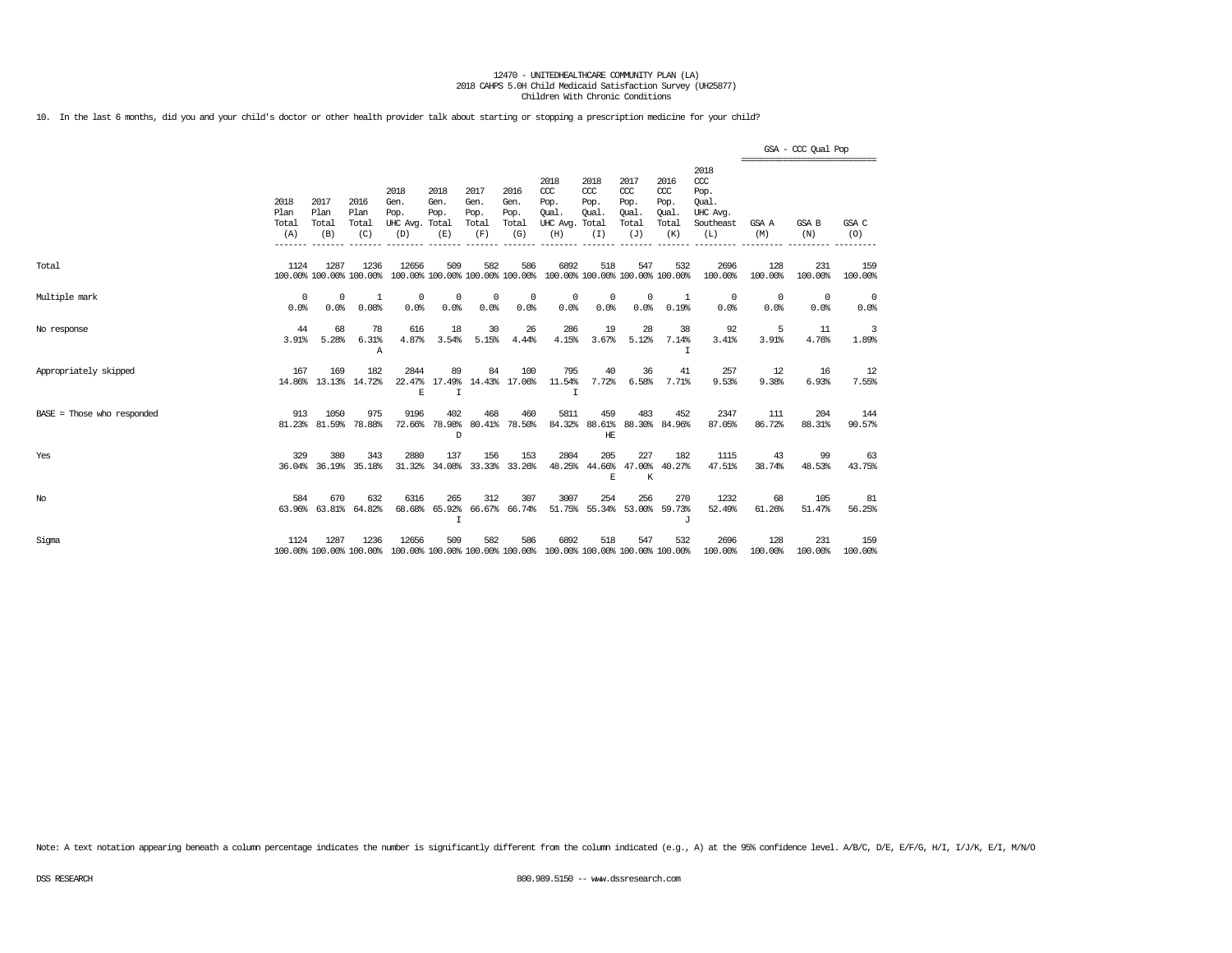11. Did you and a doctor or other health provider talk about the reasons you might want your child to take a medicine?

|                              |                              |                              |                                 |                                                                                          |                                                   |                                      |                                      |                                                                         |                                              |                                                   |                                              |                                                              | ------------------------------- | GSA - CCC Qual Pop |                         |
|------------------------------|------------------------------|------------------------------|---------------------------------|------------------------------------------------------------------------------------------|---------------------------------------------------|--------------------------------------|--------------------------------------|-------------------------------------------------------------------------|----------------------------------------------|---------------------------------------------------|----------------------------------------------|--------------------------------------------------------------|---------------------------------|--------------------|-------------------------|
|                              | 2018<br>Plan<br>Total<br>(A) | 2017<br>Plan<br>Total<br>(B) | 2016<br>Plan<br>Total<br>(C)    | 2018<br>Gen.<br>Pop.<br>UHC Avg. Total<br>(D)                                            | 2018<br>Gen.<br>Pop.<br>(E)                       | 2017<br>Gen.<br>Pop.<br>Total<br>(F) | 2016<br>Gen.<br>Pop.<br>Total<br>(G) | 2018<br>CCC<br>Pop.<br>Oual.<br>UHC Avg. Total<br>(H)                   | 2018<br>$\rm ^{CCC}$<br>Pop.<br>Qual.<br>(I) | 2017<br>$\alpha$<br>Pop.<br>Qual.<br>Total<br>(J) | 2016<br>ccc<br>Pop.<br>Qual.<br>Total<br>(K) | 2018<br>ccc<br>Pop.<br>Oual.<br>UHC Avg.<br>Southeast<br>(L) | GSA A<br>(M)                    | GSA B<br>(N)       | GSA C<br>(0)            |
| Total                        | 1124                         | 1287                         | 1236<br>100.00% 100.00% 100.00% | 12656                                                                                    | 509                                               | 582                                  | 586                                  | 6892<br>100.00% 100.00% 100.00% 100.00% 100.00% 100.00% 100.00% 100.00% | 518                                          | 547                                               | 532                                          | 2696<br>100.00%                                              | 128<br>100.00%                  | 231<br>100.00%     | 159<br>100.00%          |
| Multiple mark                | $\Omega$<br>0.0%             | $^{\circ}$<br>0.0%           | $\Omega$<br>0.0%                | $\Omega$<br>0.0%                                                                         | 0<br>0.0%                                         | $^{\circ}$<br>0.0%                   | 0<br>0.0%                            | $^{\circ}$<br>0.0%                                                      | 0<br>0.0%                                    | $\Omega$<br>0.0%                                  | $^{\circ}$<br>0.0%                           | $^{\circ}$<br>0.0%                                           | $^{\circ}$<br>0.0%              | $\Omega$<br>0.0%   | $^{\circ}$<br>0.0%      |
| No response                  | 47<br>4.18%                  | 70<br>5.44%                  | 83<br>6.72%<br>Α                | 651<br>5.14%                                                                             | 19<br>3.73%                                       | 31<br>5.33%                          | 29<br>4.95%                          | 314<br>4.56%                                                            | 20<br>3.86%                                  | 30<br>5.48%                                       | 40<br>7.52%<br>$\mathsf{T}$                  | 104<br>3.86%                                                 | -5<br>3.91%                     | 12<br>5.19%        | 3<br>1.89%              |
| Appropriately skipped        | 751                          | 839<br>66.81% 65.19%         | 814<br>65.86%                   | 9160                                                                                     | 354<br>72.38% 69.55% 68.04% 69.45%<br>$\mathbf I$ | 396                                  | 407                                  | 3802                                                                    | 294                                          | 292<br>55.17% 56.76% 53.38% 58.46%                | 311                                          | 1489<br>55.23%                                               | 80<br>62.50%                    | 121<br>52.38%      | 93<br>58.49%            |
| $BASE = Those who responded$ | 326<br>29.00%                | 378                          | 339<br>29.37% 27.43%            | 2845                                                                                     | 136<br>22.48% 26.72%<br>D                         | 155                                  | 150<br>26.63% 25.60%                 | 2776<br>40.28%                                                          | 204<br>E                                     | 225<br>$\,$ K                                     | 181<br>39.38% 41.13% 34.02%                  | 1103<br>40.91%                                               | 43<br>33.59%                    | 98<br>42.42%       | 63<br>39.62%            |
| Yes                          | 296<br>90.80%                | 347<br>91.80%                | 318<br>93.81%                   | 2612<br>91.81%                                                                           | 121                                               | 140<br>88.97% 90.32% 94.00%          | 141                                  | 2666<br>96.04%                                                          | 192                                          | 212                                               | 177<br>94.12% 94.22% 97.79%                  | 1067<br>96.74%                                               | 40<br>93.02%                    | 93<br>94.90%       | 59<br>93.65%            |
| $_{\mathrm{No}}$             | 30<br>9.20%                  | 31<br>8.20%                  | 21<br>6.19%                     | 233                                                                                      | 15<br>8.19% 11.03%                                | 15<br>9.68%                          | 9<br>6.00%                           | 110<br>3.96%                                                            | 12<br>5.88%                                  | 13<br>5.78%                                       | $\overline{4}$<br>2.21%                      | 36<br>3.26%                                                  | 3<br>6.98%                      | 5<br>5.10%         | $\overline{4}$<br>6.35% |
| Sigma                        | 1124                         | 1287                         | 1236                            | 12656<br>100.00% 100.00% 100.00% 100.00% 100.00% 100.00% 100.00% 100.00% 100.00% 100.00% | 509                                               | 582                                  | 586                                  | 6892                                                                    | 518                                          | 547                                               | 532                                          | 2696<br>100.00%                                              | 128<br>100.00%                  | 231<br>100.00%     | 159<br>100.00%          |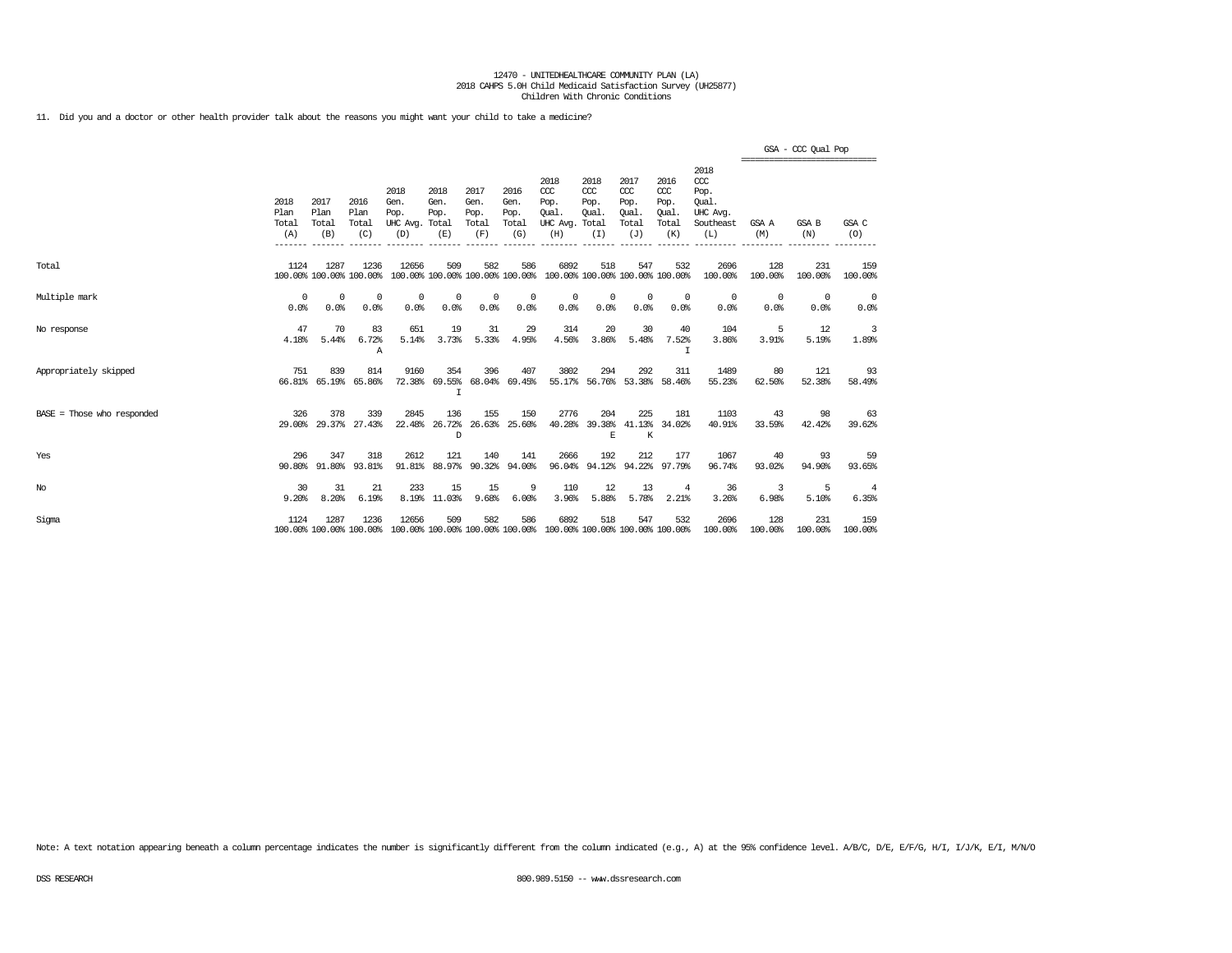12. Did you and a doctor or other health provider talk about the reasons you might not want your child to take a medicine?

|                              |                              |                              |                                 |                                                                                          |                                                   |                                      |                                      |                                                                         |                                     |                                                   |                                              |                                                              |                    | GSA - CCC Qual Pop<br>------------------------------- |                    |
|------------------------------|------------------------------|------------------------------|---------------------------------|------------------------------------------------------------------------------------------|---------------------------------------------------|--------------------------------------|--------------------------------------|-------------------------------------------------------------------------|-------------------------------------|---------------------------------------------------|----------------------------------------------|--------------------------------------------------------------|--------------------|-------------------------------------------------------|--------------------|
|                              | 2018<br>Plan<br>Total<br>(A) | 2017<br>Plan<br>Total<br>(B) | 2016<br>Plan<br>Total<br>(C)    | 2018<br>Gen.<br>Pop.<br>UHC Avg. Total<br>(D)                                            | 2018<br>Gen.<br>Pop.<br>(E)                       | 2017<br>Gen.<br>Pop.<br>Total<br>(F) | 2016<br>Gen.<br>Pop.<br>Total<br>(G) | 2018<br>CCC<br>Pop.<br><b>Oual</b><br>UHC Avg. Total<br>(H)             | 2018<br>ccc<br>Pop.<br>Qual.<br>(I) | 2017<br>$\alpha$<br>Pop.<br>Qual.<br>Total<br>(J) | 2016<br>ccc<br>Pop.<br>Qual.<br>Total<br>(K) | 2018<br>ccc<br>Pop.<br>Oual.<br>UHC Avg.<br>Southeast<br>(L) | GSA A<br>(M)       | GSA B<br>(N)                                          | GSA C<br>(0)       |
| Total                        | 1124                         | 1287                         | 1236<br>100.00% 100.00% 100.00% | 12656                                                                                    | 509                                               | 582                                  | 586                                  | 6892<br>100.00% 100.00% 100.00% 100.00% 100.00% 100.00% 100.00% 100.00% | 518                                 | 547                                               | 532                                          | 2696<br>100.00%                                              | 128<br>100.00%     | 231<br>100.00%                                        | 159<br>100.00%     |
| Multiple mark                | $\Omega$<br>0.0%             | $^{\circ}$<br>0.0%           | $\Omega$<br>0.0%                | $^{\circ}$<br>0.0%                                                                       | 0<br>0.0%                                         | $^{\circ}$<br>0.0%                   | 0<br>0.0%                            | $^{\circ}$<br>0.0%                                                      | 0<br>0.0%                           | $\Omega$<br>0.0%                                  | $^{\circ}$<br>0.0%                           | $^{\circ}$<br>0.0%                                           | $^{\circ}$<br>0.0% | $\Omega$<br>0.0%                                      | $^{\circ}$<br>0.0% |
| No response                  | 47<br>4.18%                  | 70<br>5.44%                  | 86<br>6.96%<br>Α                | 662<br>5.23%                                                                             | 20<br>3.93%                                       | 31<br>5.33%                          | 31<br>5.29%                          | 329<br>4.77%                                                            | 21<br>4.05%                         | 30<br>5.48%                                       | 42<br>7.89%<br>$\mathsf{T}$                  | 110<br>4.08%                                                 | -6<br>4.69%        | 12<br>5.19%                                           | 3<br>1.89%         |
| Appropriately skipped        | 751<br>66.81%                | 839<br>65.19%                | 814<br>65.86%                   | 9160                                                                                     | 354<br>72.38% 69.55% 68.04% 69.45%<br>$\mathbf I$ | 396                                  | 407                                  | 3802                                                                    | 294                                 | 292                                               | 311<br>55.17% 56.76% 53.38% 58.46%           | 1489<br>55.23%                                               | 80<br>62.50%       | 121<br>52.38%                                         | 93<br>58.49%       |
| $BASE = Those who responded$ | 326<br>29,00%                | 378<br>29.37%                | 336<br>27.18%                   | 2834                                                                                     | 135<br>22.39% 26.52%<br>D                         | 155                                  | 148<br>26.63% 25.26%                 | 2761<br>40.06%                                                          | 203<br>E                            | 225<br>$\,$ K                                     | 179<br>39.19% 41.13% 33.65%                  | 1097<br>40.69%                                               | 42<br>32.81%       | 98<br>42.42%                                          | 63<br>39.62%       |
| Yes                          | 209<br>64.11%                | 263<br>69.58%                | 221<br>65.77%                   | 1874<br>66.13%                                                                           | 81<br>$60.00$ <sup>\$</sup>                       | 105                                  | 99<br>67.74% 66.89%                  | 2052<br>74.32%                                                          | 139                                 | 163                                               | 130<br>68.47% 72.44% 72.63%                  | 809<br>73.75%                                                | 30<br>71.43%       | 62<br>63.27%                                          | 47<br>74.60%       |
| $_{\mathrm{No}}$             | 117<br>35.89%                | 115<br>30.42%                | 115<br>34.23%                   | 960<br>33.87%                                                                            | 54<br>40.00%                                      | 50                                   | 49<br>32.26% 33.11%                  | 709<br>25.68%                                                           | 64                                  | 62                                                | 49<br>31.53% 27.56% 27.37%                   | 288<br>26.25%                                                | 12<br>28.57%       | 36<br>36.73%                                          | 16<br>25.40%       |
| Sigma                        | 1124                         | 1287                         | 1236                            | 12656<br>100.00% 100.00% 100.00% 100.00% 100.00% 100.00% 100.00% 100.00% 100.00% 100.00% | 509                                               | 582                                  | 586                                  | 6892                                                                    | 518                                 | 547                                               | 532                                          | 2696<br>100.00%                                              | 128<br>100.00%     | 231<br>100.00%                                        | 159<br>100.00%     |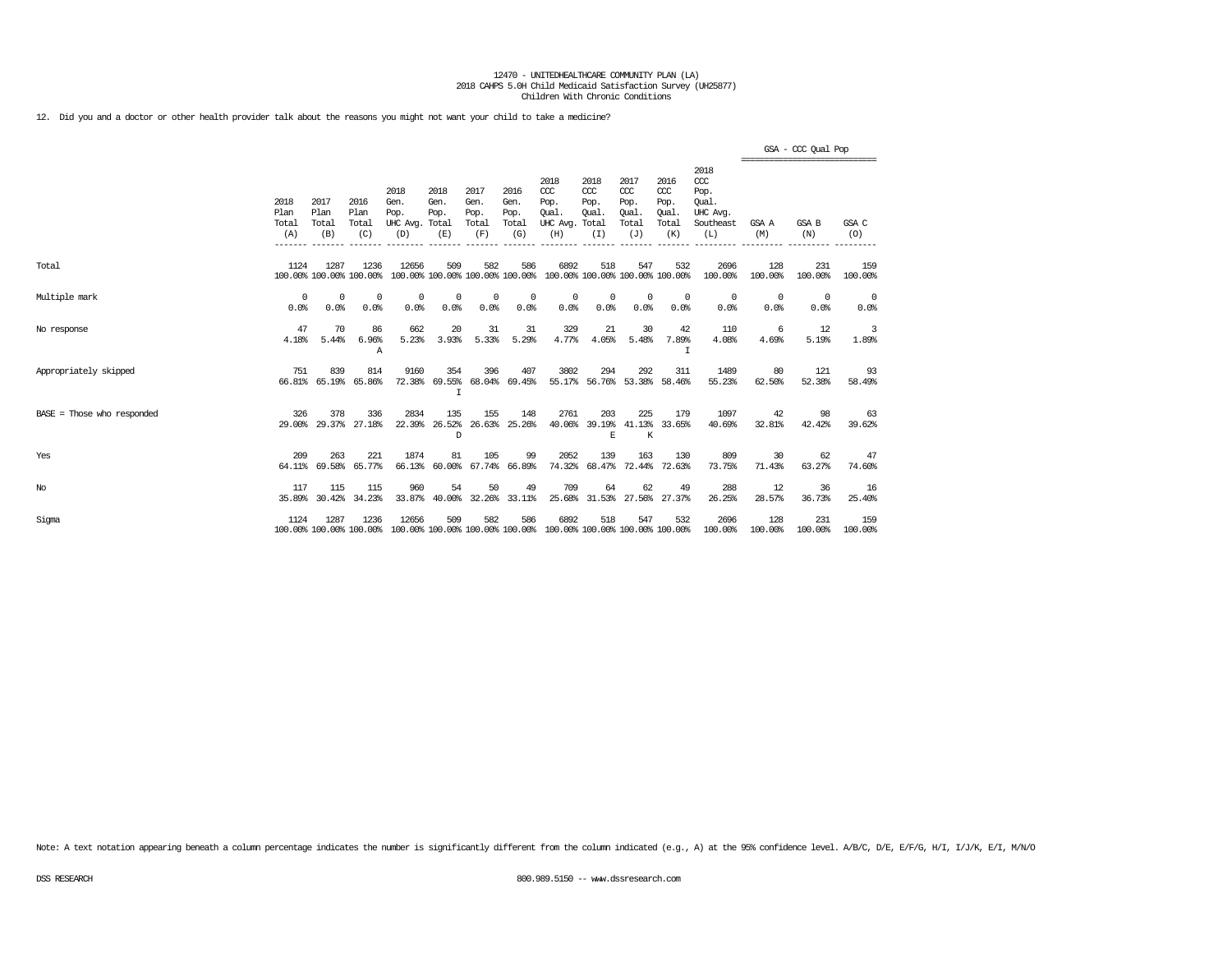13. When you talked about your child starting or stopping a prescription medicine, did a doctor or other health provider ask you what you thought was best for your child?

|                              |                               |                                |                                 |                                                                                          |                             |                                      |                                        |                                                       |                                     |                                                   |                                              |                                                                   | =============================== | GSA - CCC Qual Pop |                    |
|------------------------------|-------------------------------|--------------------------------|---------------------------------|------------------------------------------------------------------------------------------|-----------------------------|--------------------------------------|----------------------------------------|-------------------------------------------------------|-------------------------------------|---------------------------------------------------|----------------------------------------------|-------------------------------------------------------------------|---------------------------------|--------------------|--------------------|
|                              | 2018<br>Plan<br>Total<br>(A)  | 2017<br>Plan<br>Total<br>(B)   | 2016<br>Plan<br>Total<br>(C)    | 2018<br>Gen.<br>Pop.<br>UHC Avg. Total<br>(D)                                            | 2018<br>Gen.<br>Pop.<br>(E) | 2017<br>Gen.<br>Pop.<br>Total<br>(F) | 2016<br>Gen.<br>Pop.<br>Total<br>(G)   | 2018<br>CCC<br>Pop.<br>Oual.<br>UHC Avg. Total<br>(H) | 2018<br>CCC<br>Pop.<br>Oual.<br>(I) | 2017<br>$\alpha$<br>Pop.<br>Oual.<br>Total<br>(J) | 2016<br>ccc<br>Pop.<br>Qual.<br>Total<br>(K) | 2018<br>$\alpha$<br>Pop.<br>Oual.<br>UHC Avg.<br>Southeast<br>(L) | GSA A<br>(M)                    | GSA B<br>(N)       | GSA C<br>(O)       |
| Total                        | 1124                          | 1287                           | 1236<br>100.00% 100.00% 100.00% | 12656                                                                                    | 509                         | 582                                  | 586<br>100.00% 100.00% 100.00% 100.00% | 6892<br>100.00% 100.00% 100.00% 100.00%               | 518                                 | 547                                               | 532                                          | 2696<br>100.00%                                                   | 128<br>100.00%                  | 231<br>100.00%     | 159<br>100.00%     |
| Multiple mark                | $\Omega$<br>0.0%              | $\Omega$<br>0.0%               | $\Omega$<br>0.0%                | 0<br>0.0%                                                                                | 0<br>0.0%                   | $^{\circ}$<br>0.0%                   | $^{\circ}$<br>0.0%                     | 0<br>0.0%                                             | 0<br>0.0%                           | $\mathbf 0$<br>0.0%                               | $^{\circ}$<br>0.0%                           | 0<br>0.0%                                                         | 0<br>0.0%                       | 0<br>0.0%          | $^{\circ}$<br>0.0% |
| No response                  | 50<br>4.45%                   | 74<br>5.75%                    | 85<br>6.88%<br>Α                | 669<br>5.29%                                                                             | 21<br>4.13%                 | 34<br>5.84%                          | 30<br>5.12%                            | 335<br>4.86%                                          | 24<br>4.63%                         | 32<br>5.85%                                       | 42<br>7.89%<br>I                             | 110<br>4.08%                                                      | -6<br>4.69%                     | 14<br>6.06%        | 4<br>2.52%         |
| Appropriately skipped        | 751<br>66.81%                 | 839<br>65.19%                  | 814<br>65.86%                   | 9160<br>72.38%                                                                           | 354<br>69.55%<br>I.         | 396                                  | 407<br>68.04% 69.45%                   | 3802                                                  | 294                                 | 292                                               | 311<br>55.17% 56.76% 53.38% 58.46%           | 1489<br>55.23%                                                    | 80<br>62.50%                    | 121<br>52.38%      | 93<br>58.49%       |
| $BASE = Those who responded$ | 323                           | 374                            | 337<br>28.74% 29.06% 27.27%     | 2827<br>22.34%                                                                           | 134<br>26.33%<br>D          | 152                                  | 149<br>26.12% 25.43%                   | 2755                                                  | 200<br>E                            | 223<br>K                                          | 179<br>39.97% 38.61% 40.77% 33.65%           | 1097<br>40.69%                                                    | 42<br>32.81%                    | 96<br>41.56%       | 62<br>38.99%       |
| Yes                          | 265<br>82.04%<br>$\mathsf{C}$ | 308<br>82.35%<br>$\mathcal{C}$ | 255<br>75.67%                   | 2247<br>79.48%                                                                           | 106<br>79.10%               | 123                                  | 116<br>80.92% 77.85%                   | 2367<br>85.92%                                        | 172<br>86.00%                       | 191                                               | 144<br>85.65% 80.45%                         | 930<br>84.78%                                                     | 34<br>80.95%                    | 82<br>85.42%       | 56<br>90.32%       |
| $_{\mathrm{No}}$             | 58                            | 66<br>17.96% 17.65%            | 82<br>24.33%<br>AB              | 580<br>20.52%                                                                            | 28                          | 29                                   | 33<br>20.90% 19.08% 22.15%             | 388                                                   | 28                                  | 32                                                | 35<br>14.08% 14.00% 14.35% 19.55%            | 167<br>15.22%                                                     | 8<br>19.05%                     | 14<br>14.58%       | -6<br>9.68%        |
| Sigma                        | 1124                          | 1287                           | 1236                            | 12656<br>100.00% 100.00% 100.00% 100.00% 100.00% 100.00% 100.00% 100.00% 100.00% 100.00% | 509                         | 582                                  | 586                                    | 6892                                                  | 518                                 | 547                                               | 532                                          | 2696<br>100.00%                                                   | 128<br>100.00%                  | 231<br>100.00%     | 159<br>100.00%     |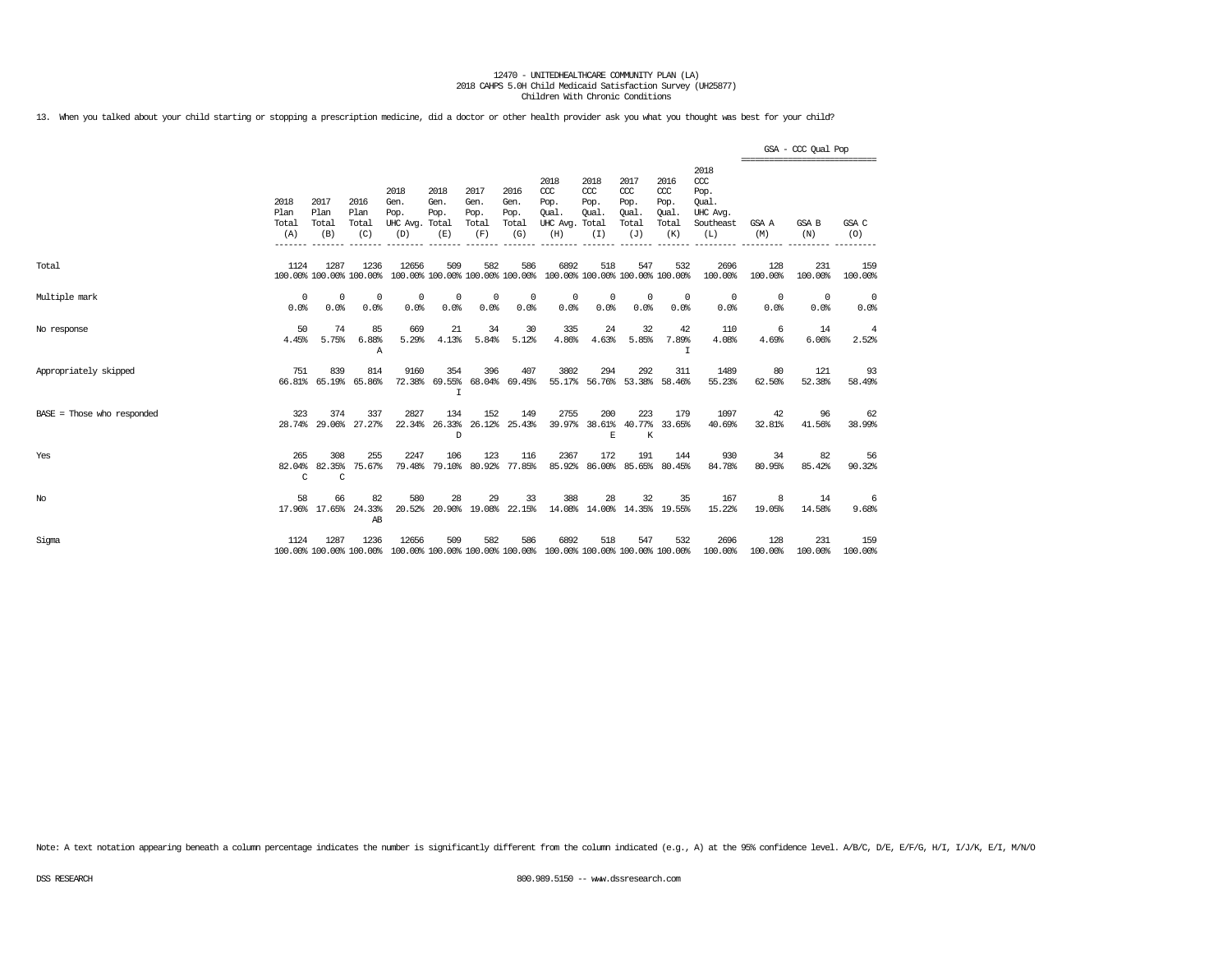14. Using any number from 0 to 10, where 0 is the worst health care possible and 10 is the best health care possible, what number would you use to rate all your child's health care in the last 6 months?

|                                |                              |                                 |                              |                                               |                              |                                        |                                      |                                                       |                                        |                                              |                                              |                                                              | =============================== | GSA - CCC Qual Pop           |                         |
|--------------------------------|------------------------------|---------------------------------|------------------------------|-----------------------------------------------|------------------------------|----------------------------------------|--------------------------------------|-------------------------------------------------------|----------------------------------------|----------------------------------------------|----------------------------------------------|--------------------------------------------------------------|---------------------------------|------------------------------|-------------------------|
|                                | 2018<br>Plan<br>Total<br>(A) | 2017<br>Plan<br>Total<br>(B)    | 2016<br>Plan<br>Total<br>(C) | 2018<br>Gen.<br>Pop.<br>UHC Avg. Total<br>(D) | 2018<br>Gen.<br>Pop.<br>(E)  | 2017<br>Gen.<br>Pop.<br>Total<br>(F)   | 2016<br>Gen.<br>Pop.<br>Total<br>(G) | 2018<br>ccc<br>Pop.<br>Oual.<br>UHC Avg. Total<br>(H) | 2018<br>ccc<br>Pop.<br>Oual.<br>(I)    | 2017<br>ccc<br>Pop.<br>Oual.<br>Total<br>(J) | 2016<br>ccc<br>Pop.<br>Oual.<br>Total<br>(K) | 2018<br>ccc<br>Pop.<br>Oual.<br>UHC Avg.<br>Southeast<br>(L) | GSA A<br>(M)                    | <b>GSA B</b><br>(N)          | GSA C<br>(O)            |
| Total                          | 1124                         | 1287<br>100.00% 100.00% 100.00% | 1236                         | 12656                                         | 509                          | 582<br>100.00% 100.00% 100.00% 100.00% | 586                                  | 6892                                                  | 518<br>100.00% 100.00% 100.00% 100.00% | 547                                          | 532                                          | 2696<br>100.00%                                              | 128<br>100.00%                  | 231<br>100.00%               | 159<br>100.00%          |
| Multiple mark                  | $\Omega$<br>0.0%             | $\Omega$<br>0.0%                | $\mathbf{1}$<br>0.08%        | $^{\circ}$<br>0.0%                            | $\mathbf 0$<br>0.0%          | $\mathbf 0$<br>0.0%                    | $\mathbf 0$<br>0.0%                  | $\mathbf 0$<br>0.0%                                   | $\overline{0}$<br>0.0%                 | $\Omega$<br>$0.0$ %                          | $\mathbf{1}$<br>0.19%                        | $\circ$<br>0.0%                                              | $\mathbf 0$<br>0.0%             | $\circ$<br>0.0%              | $\mathbf 0$<br>0.0%     |
| No response                    | 40<br>3.56%                  | 66<br>5.13%                     | 73<br>5.91%<br>$\mathbb{A}$  | 570<br>4.50%                                  | 19<br>3.73%                  | 28<br>4.81%                            | 26<br>4.44%                          | 275<br>3.99%                                          | 19<br>3.67%                            | 26<br>4.75%                                  | 36<br>6.77%<br>$\mathbf I$                   | 86<br>3.19%                                                  | 4<br>3.13%                      | 10<br>4.33%                  | 5<br>3.14%              |
| Appropriately skipped          | 167<br>14.86%                | 169<br>13.13%                   | 182<br>14.72%                | 2844<br>22.47%<br>$\mathbf E$                 | 89<br>17.49%<br>I            | 84<br>14.43%                           | 100<br>17.06%                        | 795<br>11.54%<br>$\mathbf I$                          | 40<br>7.72%                            | 36<br>6.58%                                  | 41<br>7.71%                                  | 257<br>9.53%                                                 | 12<br>9.38%                     | 16<br>6.93%                  | 12<br>7.55%             |
| $BASE = Those who responded$   | 917<br>81.58%                | 1052<br>81.74%                  | 980<br>79.29%                | 9242<br>73.02%                                | 401<br>78.78%<br>$\mathbb D$ | 470                                    | 460<br>80.76% 78.50%                 | 5822<br>84.47%                                        | 459<br>88.61%<br>HE                    | 485                                          | 454<br>88.67% 85.34%                         | 2353<br>87.28%                                               | 112<br>87.50%                   | 205<br>88.74%                | 142<br>89.31%           |
| 10 - Best health care possible | 534<br>58.23%                | 623<br>59.22%                   | 576<br>58.78%                | 4877<br>52.77%                                | 240<br>59.85%<br>D           | 291                                    | 272<br>61.91% 59.13%                 | 3008<br>51.67%                                        | 262<br>57.08%<br>$\rm H$               | 276                                          | 259<br>56.91% 57.05%                         | 1285<br>54.61%                                               | 63<br>56.25%                    | 119<br>58.05%                | 80<br>56.34%            |
| $9 -$                          | 137<br>14.94%                | 151                             | 126<br>14.35% 12.86%         | 1707<br>18.47%<br>E                           | 57                           | 66<br>14.21% 14.04% 11.74%             | 54                                   | 1006                                                  | 73<br>17.28% 15.90% 15.46% 12.78%      | 75                                           | 58                                           | 394<br>16.74%                                                | 23<br>20.54%                    | 31<br>15.12%                 | 19<br>13.38%            |
| Top Two Box                    | 671<br>73.17%                | 774<br>73.57%                   | 702<br>71.63%                | 6584<br>71.24%                                | 297<br>74.06%                | 357<br>75.96%                          | 326<br>70.87%                        | 4014<br>68.95%                                        | 335<br>72.98%                          | 351<br>72.37%                                | 317<br>69.82%                                | 1679<br>71.36%                                               | 86<br>76.79%                    | 150<br>73.17%                | 99<br>69.72%            |
| $8 -$                          | 132                          | 138<br>14.39% 13.12%            | 139<br>14.18%                | 1520                                          | 62<br>16.45% 15.46%          | 54                                     | 79<br>11.49% 17.17%<br>F             | 1058<br>18.17%<br>$\mathbf I$                         | 66                                     | 61<br>14.38% 12.58%                          | 60<br>13.22%                                 | 399<br>16.96%                                                | 16<br>14.29%                    | 31<br>15.12%                 | 19<br>13.38%            |
| CAHPS Rate (Top Three Box)     | 803<br>87.57%                | 912<br>86.69%                   | 841<br>85.82%                | 8104<br>87.69%                                | 359<br>89.53%                | 411<br>87.45%                          | 405<br>88.04%                        | 5072<br>87.12%                                        | 401<br>87.36%                          | 412<br>84.95%                                | 377<br>83.04%                                | 2078<br>88.31%                                               | 102<br>91.07%                   | 181<br>88.29%                | 118<br>83.10%           |
| $7 -$                          | 45<br>4.91%                  | 66<br>6.27%                     | 63<br>6.43%                  | 552<br>5.97%                                  | 17<br>4.24%                  | 25<br>5.32%                            | 29<br>6.30%                          | 370<br>6.36%                                          | 21<br>4.58%                            | 32<br>6.60%                                  | 38<br>8.37%<br>I                             | 126<br>5.35%                                                 | 5<br>4.46%                      | 11<br>5.37%                  | 5<br>3.52%              |
| 6 -                            | 24<br>2.62%                  | 25<br>2.38%                     | 29<br>2.96%                  | 228<br>2.47%<br>$\mathbf{E}% _{0}$            | 5<br>1.25%                   | 12<br>2.55%                            | 8<br>1.74%                           | 143<br>2.46%                                          | 12<br>2.61%                            | 15<br>3.09%                                  | 17<br>3.74%                                  | 47<br>2.00%                                                  | 2<br>1.79%                      | 3<br>1.46%                   | 7<br>4.93%              |
| $5 -$                          | 28<br>3.05%                  | 25<br>2.38%                     | 26<br>2.65%                  | 216<br>2.34%                                  | 15<br>3.74%                  | 11<br>2.34%                            | 9<br>1.96%                           | 140<br>2.40%                                          | 15<br>3.27%                            | 14<br>2.89%                                  | 11<br>2.42%                                  | 60<br>2.55%                                                  | 3<br>2.68%                      | 5<br>2.44%                   | 7<br>4.93%              |
| $4 -$                          | 9<br>0.98%                   | 9<br>0.86%                      | 7<br>0.71%                   | 46<br>0.50%                                   | 3<br>0.75%                   | 6<br>1.28%                             | 3<br>0.65%                           | 34<br>0.58%                                           | 7<br>1.53%                             | $\overline{4}$<br>0.82%                      | 7<br>1.54%                                   | 18<br>0.76%                                                  | $\mathbf{0}$<br>0.0%            | $\overline{4}$<br>1.95%<br>М | 3<br>2.11%              |
| $3 -$                          | 4<br>0.44%                   | $\overline{4}$<br>0.38%         | 6<br>0.61%                   | 28<br>0.30%<br>Е                              | $^{\circ}$<br>0.0%           | $\overline{a}$<br>0.43%                | 1<br>0.22%                           | 28<br>0.48%                                           | $\overline{a}$<br>0.44%                | 1<br>0.21%                                   | $\overline{2}$<br>0.44%                      | 9<br>0.38%                                                   | $\mathbf 0$<br>0.0%             | $\mathbf{1}$<br>0.49%        | $\overline{1}$<br>0.70% |

Note: A text notation appearing beneath a column percentage indicates the number is significantly different from the column indicated (e.g., A) at the 95% confidence level. A/B/C, D/E, E/F/G, H/I, I/J/K, E/I, M/N/O

Continued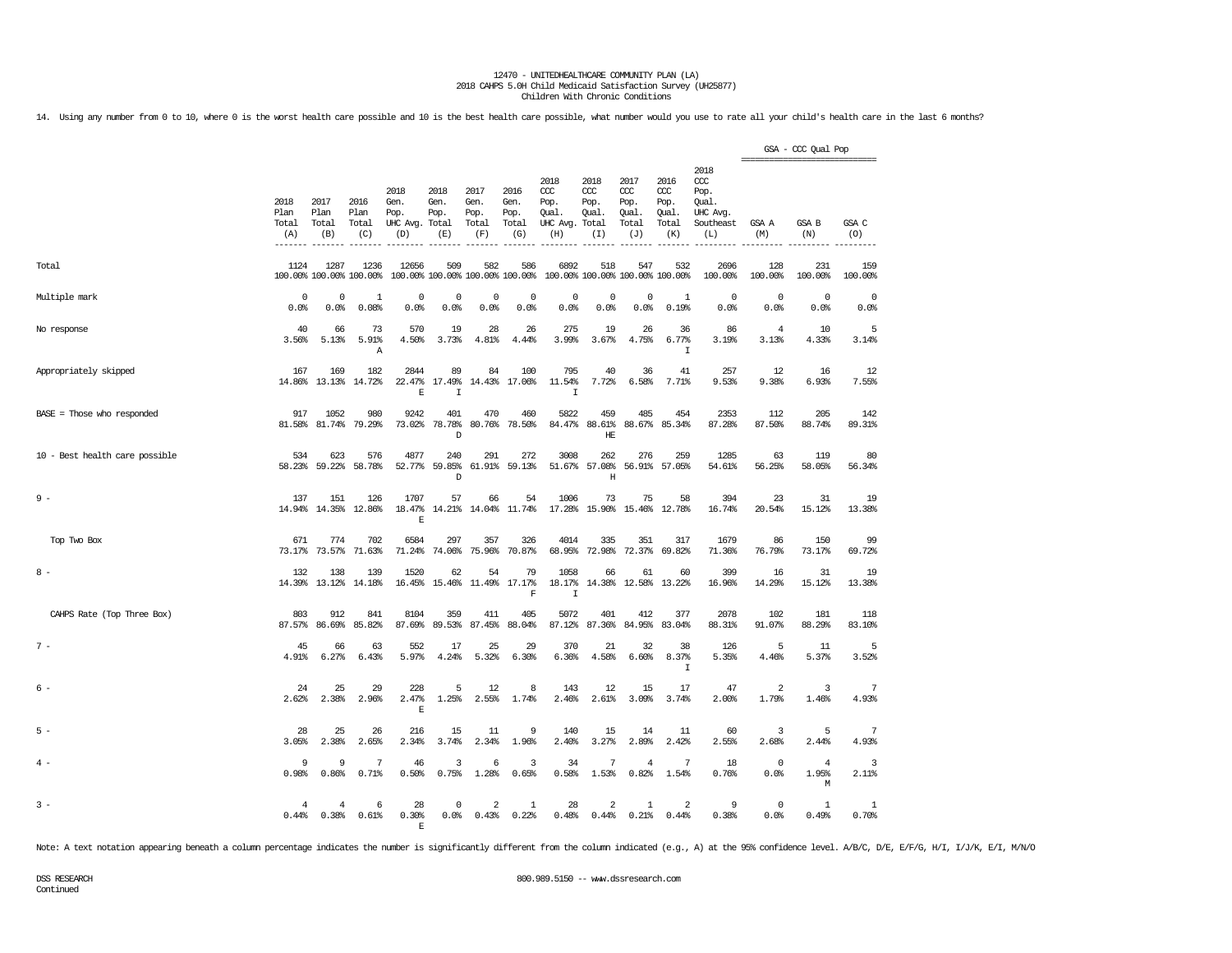14. Using any number from 0 to 10, where 0 is the worst health care possible and 10 is the best health care possible, what number would you use to rate all your child's health care in the last 6 months?

|                                |                              |                              |                                 |                                         |                                      |                                      |                                      |                                                                         |                                     |                                              |                                              |                                                                 | ================================ | GSA - CCC Qual Pop |                |
|--------------------------------|------------------------------|------------------------------|---------------------------------|-----------------------------------------|--------------------------------------|--------------------------------------|--------------------------------------|-------------------------------------------------------------------------|-------------------------------------|----------------------------------------------|----------------------------------------------|-----------------------------------------------------------------|----------------------------------|--------------------|----------------|
|                                | 2018<br>Plan<br>Total<br>(A) | 2017<br>Plan<br>Total<br>(B) | 2016<br>Plan<br>Total<br>(C)    | 2018<br>Gen.<br>Pop.<br>UHC Avg.<br>(D) | 2018<br>Gen.<br>Pop.<br>Total<br>(E) | 2017<br>Gen.<br>Pop.<br>Total<br>(F) | 2016<br>Gen.<br>Pop.<br>Total<br>(G) | 2018<br>CCC<br>Pop.<br>Oual.<br>UHC Avg. Total<br>(H)                   | 2018<br>CCC<br>Pop.<br>Oual.<br>(I) | 2017<br>ccc<br>Pop.<br>Qual.<br>Total<br>(J) | 2016<br>ccc<br>Pop.<br>Oual.<br>Total<br>(K) | 2018<br>$\csc$<br>Pop.<br>Oual.<br>UHC Avg.<br>Southeast<br>(L) | GSA A<br>(M)                     | GSA B<br>(N)       | GSA C<br>(O)   |
| $2 -$                          | $\overline{a}$<br>0.22%      | 7<br>0.67%                   | 4<br>0.41%                      | 22<br>0.24%<br>E                        | 0<br>0.0%                            | $\overline{\mathbf{c}}$<br>0.43%     | 3<br>0.65%                           | 16<br>0.27%                                                             | 0.22%                               | 5<br>1.03%                                   | $\mathbf{1}$<br>0.22%                        | 9<br>0.38%                                                      | 0<br>0.0%                        | $^{\circ}$<br>0.0% | 1<br>0.70%     |
| $1 -$                          | 2<br>0.22%                   | $\mathbf{1}$<br>0.10%        | 3<br>0.31%                      | 24<br>0.26%                             | 2<br>0.50%                           | 1<br>0.21%                           | 1<br>0.22%                           | 9<br>0.15%<br>I                                                         | $^{\circ}$<br>0.0%                  | $^{\circ}$<br>0.0%                           | 1<br>0.22%                                   | 3<br>0.13%                                                      | $^{\circ}$<br>0.0%               | 0<br>0.0%          | 0<br>0.0%      |
| 0 - Worst health care possible | 0<br>0.0%                    | 3<br>0.29%                   | 1<br>0.10%                      | 22<br>0.24%<br>E                        | $^{\circ}$<br>0.0%                   | $^{\circ}$<br>0.0%                   | 1<br>0.22%                           | 10<br>0.17%<br>I                                                        | $^{\circ}$<br>0.0%                  | 2<br>0.41%                                   | $\mathbf{0}$<br>0.0%                         | 3<br>0.13%                                                      | $^{\circ}$<br>0.0%               | 0<br>0.0%          | 0<br>0.0%      |
| Bottom Three Box               | 4<br>0.44%                   | 11<br>1.05%                  | 8<br>0.82%                      | 68<br>0.74%                             | 2<br>0.50%                           | 3<br>0.64%                           | 5<br>1.09%                           | 35<br>0.60%                                                             | $\mathbf{1}$<br>0.22%               | 7<br>1.44%<br>T                              | 2<br>0.44%                                   | 15<br>0.64%                                                     | $^{\circ}$<br>0.0%               | 0<br>0.0%          | 1<br>0.70%     |
| Bottom Two Box                 | 2<br>0.22%                   | 4<br>0.38%                   | 4<br>0.41%                      | 46<br>0.50%                             | 2<br>0.50%                           | $\mathbf{1}$<br>0.21%                | 2<br>0.43%                           | 19<br>0.33%<br>$\top$                                                   | $\Omega$<br>0.0%                    | 2<br>0.41%                                   | 1<br>0.22%                                   | 6<br>0.25%                                                      | $^{\circ}$<br>0.0%               | 0<br>0.0%          | 0<br>0.0%      |
| Average rating                 |                              |                              | 9.0316 9.0238 8.9878            |                                         |                                      |                                      | 8.9744 9.0948 9.0915 9.0348          |                                                                         |                                     | 8.9328 9.0087 8.9402 8.9251                  |                                              | 8.9979                                                          | 9.1696                           | 9.0537             | 8.8169         |
| Standard deviation             |                              | 1.5148 1.5926                | 1.5984                          |                                         | 1.4952 1.4597 1.5361 1.5361          |                                      |                                      |                                                                         |                                     | 1.4986 1.5168 1.6778 1.5967                  |                                              | 1,4896                                                          | 1,2018                           | 1.4591             | 1,7787         |
| 3-point composite mean         |                              | 2.6565 2.6654                | 2.6388                          | 2.6490                                  |                                      |                                      | 2.6783 2.6872 2.6522                 |                                                                         |                                     | 2.6242 2.6492 2.6392 2.6123                  |                                              | 2.6502                                                          | 2.7232<br>$\circ$                | 2.6683             | 2.5634         |
| Sigma                          | 1124                         | 1287                         | 1236<br>100.00% 100.00% 100.00% | 12656                                   | 509                                  | 582                                  | 586                                  | 6892<br>100.00% 100.00% 100.00% 100.00% 100.00% 100.00% 100.00% 100.00% | 518                                 | 547                                          | 532                                          | 2696<br>100.00%                                                 | 128<br>100.00%                   | 231<br>100.00%     | 159<br>100.00% |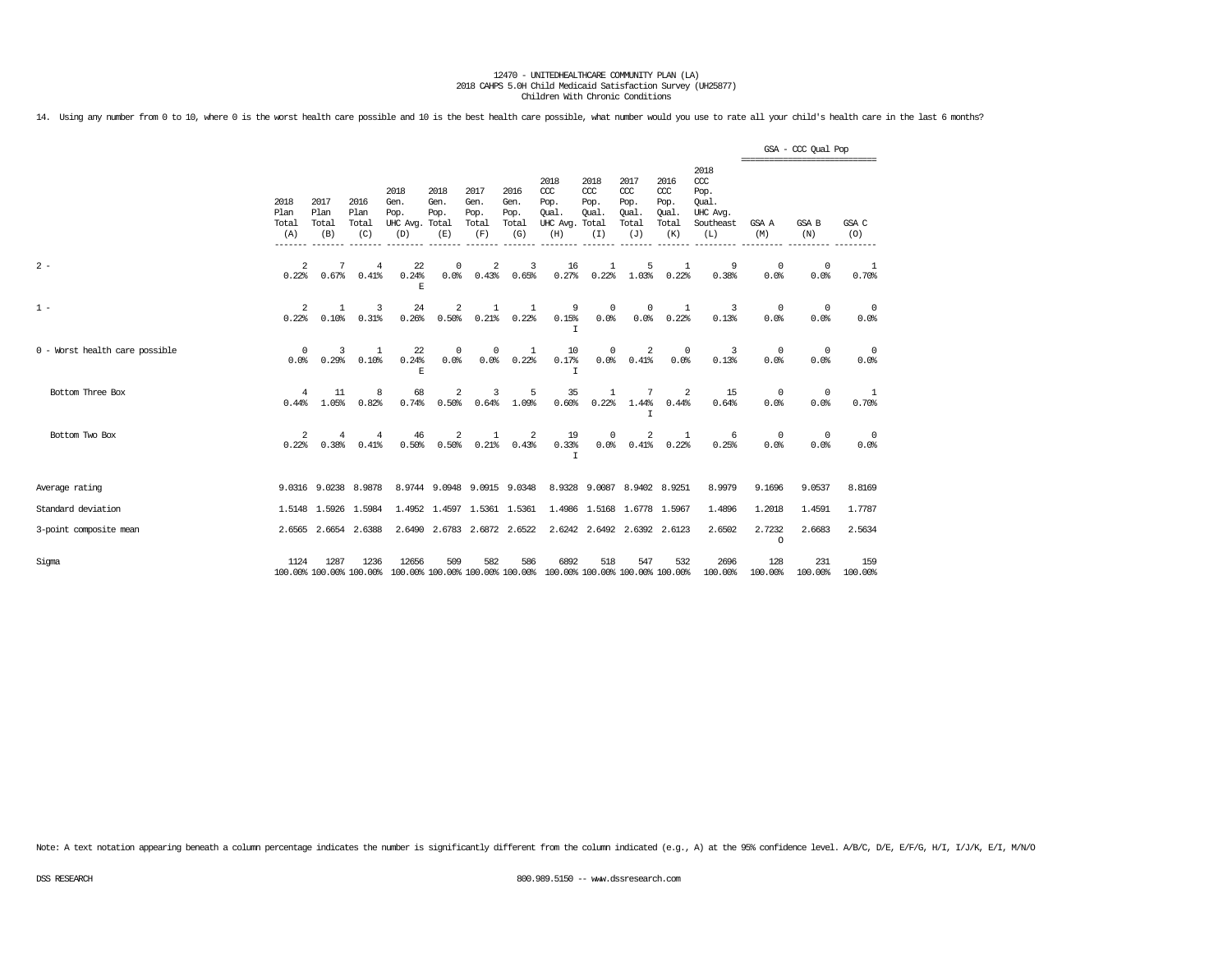15. In the last 6 months, how often was it easy to get the care, tests, or treatment your child needed?

|                                      |                              |                              |                                 |                                          |                                        |                                      |                                      |                                                       |                                     |                                              |                                              |                                                              | =============================== | GSA - CCC Qual Pop  |                                  |
|--------------------------------------|------------------------------|------------------------------|---------------------------------|------------------------------------------|----------------------------------------|--------------------------------------|--------------------------------------|-------------------------------------------------------|-------------------------------------|----------------------------------------------|----------------------------------------------|--------------------------------------------------------------|---------------------------------|---------------------|----------------------------------|
|                                      | 2018<br>Plan<br>Total<br>(A) | 2017<br>Plan<br>Total<br>(B) | 2016<br>Plan<br>Total<br>(C)    | 2018<br>Gen.<br>Pop.<br>UHC Avg.<br>(D)  | 2018<br>Gen.<br>Pop.<br>Total<br>(E)   | 2017<br>Gen.<br>Pop.<br>Total<br>(F) | 2016<br>Gen.<br>Pop.<br>Total<br>(G) | 2018<br>ccc<br>Pop.<br>Qual.<br>UHC Avg. Total<br>(H) | 2018<br>ccc<br>Pop.<br>Oual.<br>(I) | 2017<br>ccc<br>Pop.<br>Qual.<br>Total<br>(J) | 2016<br>ccc<br>Pop.<br>Qual.<br>Total<br>(K) | 2018<br>ccc<br>Pop.<br>Qual.<br>UHC Avg.<br>Southeast<br>(L) | GSA A<br>(M)                    | GSA B<br>(N)        | GSA C<br>(O)                     |
| Total                                | 1124                         | 1287                         | 1236<br>100.00% 100.00% 100.00% | 12656                                    | 509<br>100.00% 100.00% 100.00% 100.00% | 582                                  | 586                                  | 6892                                                  | 518                                 | 547<br>100.00% 100.00% 100.00% 100.00%       | 532                                          | 2696<br>100.00%                                              | 128<br>100.00%                  | 231<br>100.00%      | 159<br>100.00%                   |
| Multiple mark                        | 0<br>0.0%                    | 0<br>0.0%                    | 0<br>0.0%                       | $\mathbf 0$<br>0.0%                      | 0<br>0.0%                              | $\mathbf 0$<br>0.0%                  | 0<br>0.0%                            | 0<br>0.0%                                             | 0<br>0.0%                           | 0<br>0.0%                                    | $\circ$<br>0.0%                              | $^{\circ}$<br>0.0%                                           | 0<br>0.0%                       | 0<br>0.0%           | 0<br>0.0%                        |
| No response                          | 39<br>3.47%                  | 67<br>5.21%<br>Α             | 73<br>5.91%<br>Α                | 580<br>4.58%                             | 16<br>3.14%                            | 29<br>4.98%                          | 25<br>4.27%                          | 279<br>4.05%                                          | 18<br>3.47%                         | 30<br>5.48%                                  | 36<br>6.77%<br>$\mathbf I$                   | 83<br>3.08%                                                  | 3<br>2.34%                      | 11<br>4.76%         | $\overline{4}$<br>2.52%          |
| Appropriately skipped                | 167<br>14.86%                | 169<br>13.13%                | 182<br>14.72%                   | 2844<br>22.47%<br>E                      | 89<br>17.49%<br>$\top$                 | 84<br>14.43%                         | 100<br>17.06%                        | 795<br>11.54%<br>$\mathsf{T}$                         | 40<br>7.72%                         | 36<br>6.58%                                  | 41<br>7.71%                                  | 257<br>9.53%                                                 | 12<br>9.38%                     | 16<br>6.93%         | 12<br>7.55%                      |
| BASE = Those who responded           | 918<br>81.67%                | 1051<br>81.66%               | 981<br>79.37%                   | 9232<br>72.95%                           | 404<br>79.37%<br>D                     | 469<br>80.58%                        | 461<br>78.67%                        | 5818<br>84.42%                                        | 460<br>88.80%<br>HE                 | 481<br>87.93%                                | 455<br>85.53%                                | 2356<br>87.39%                                               | 113<br>88.28%                   | 204<br>88.31%       | 143<br>89.94%                    |
| Never                                | 11<br>1.20%                  | 11<br>1.05%                  | 6<br>0.61%                      | 161<br>1.74%                             | 9<br>2.23%<br>I.                       | 9<br>1.92%                           | 3<br>0.65%                           | 43<br>0.74%                                           | 2<br>0.43%                          | 5<br>1.04%                                   | 3<br>0.66%                                   | 15<br>0.64%                                                  | 0<br>0.0%                       | $\mathbf 0$<br>0.0% | $\overline{\mathbf{2}}$<br>1.40% |
| Sometimes                            | 58<br>6.32%                  | 79<br>7.52%                  | 62<br>6.32%                     | 701<br>7.59%                             | 23<br>5.69%                            | 38<br>8.10%<br>G                     | 21<br>4.56%                          | 377<br>6.48%                                          | 36<br>7.83%                         | 36<br>7.48%                                  | 36<br>7.91%                                  | 137<br>5.81%                                                 | 11<br>9.73%                     | 14<br>6.86%         | 11<br>7.69%                      |
| Bottom Two Box (%Never + %Sometimes) | 69<br>7.52%                  | 90<br>8.56%                  | 68<br>6.93%                     | 862<br>9.34%                             | 32<br>7.92%                            | 47<br>10.02%<br>G                    | 24<br>5.21%                          | 420<br>7.22%                                          | 38<br>8.26%                         | 41<br>8.52%                                  | 39<br>8.57%                                  | 152<br>6.45%                                                 | 11<br>9.73%                     | 14<br>6.86%         | 13<br>9.09%                      |
| Usually                              | 142<br>15.47%                | 172<br>16.37%                | 169<br>17.23%                   | 2048<br>22.18%<br>E                      | 59<br>14.60%                           | 75<br>15.99%                         | 69<br>14.97%                         | 1400<br>24.06%<br>I                                   | 81<br>17.61%                        | 86<br>17.88%                                 | 87<br>19.12%                                 | 470<br>19.95%                                                | 20<br>17.70%                    | 33<br>16.18%        | 28<br>19.58%                     |
| Always                               | 707<br>77.02%                | 789<br>75.07%                | 744<br>75.84%                   | 6322<br>68.48%                           | 313<br>77.48%<br>D                     | 347<br>73.99%                        | 368<br>79.83%<br>$\mathbf F$         | 3998<br>68.72%                                        | 341<br>74.13%<br>Η                  | 354<br>73.60%                                | 329<br>72.31%                                | 1734<br>73.60%                                               | 82<br>72.57%                    | 157<br>76.96%       | 102<br>71.33%                    |
| CAHPS Rate (%Always + %Usually)      | 849                          | 961                          | 913<br>92.48% 91.44% 93.07%     | 8370<br>90.66%                           | 372<br>92.08%                          | 422<br>89.98%                        | 437<br>94.79%<br>F                   | 5398                                                  | 422                                 | 440<br>92.78% 91.74% 91.48% 91.43%           | 416                                          | 2204<br>93.55%                                               | 102<br>90.27%                   | 190<br>93.14%       | 130<br>90.91%                    |
| 3-point composite mean               | 2.6950                       | 2.6651                       | 2.6891                          | 2.5914                                   | 2.6955<br>D                            | 2.6397                               | 2.7462<br>$\mathbb F$                |                                                       |                                     | 2.6150 2.6587 2.6507 2.6374                  |                                              | 2.6715                                                       | 2.6283                          | 2.7010              | 2.6224                           |
| 4-point composite mean               | 3.6830                       | 3.6546                       | 3.6830                          |                                          | 3.5740 3.6733<br>D                     |                                      | 3.6205 3.7397<br>$\mathbf F$         |                                                       |                                     | 3.6076 3.6543 3.6403 3.6308                  |                                              | 3.6651                                                       | 3.6283                          | 3.7010              | 3.6084                           |
| Sigma                                | 1124                         | 1287                         | 1236<br>100.00% 100.00% 100.00% | 12656<br>100.00% 100.00% 100.00% 100.00% | 509                                    | 582                                  | 586                                  | 6892<br>100.00% 100.00% 100.00% 100.00%               | 518                                 | 547                                          | 532                                          | 2696<br>100.00%                                              | 128<br>100.00%                  | 231<br>100.00%      | 159<br>100.00%                   |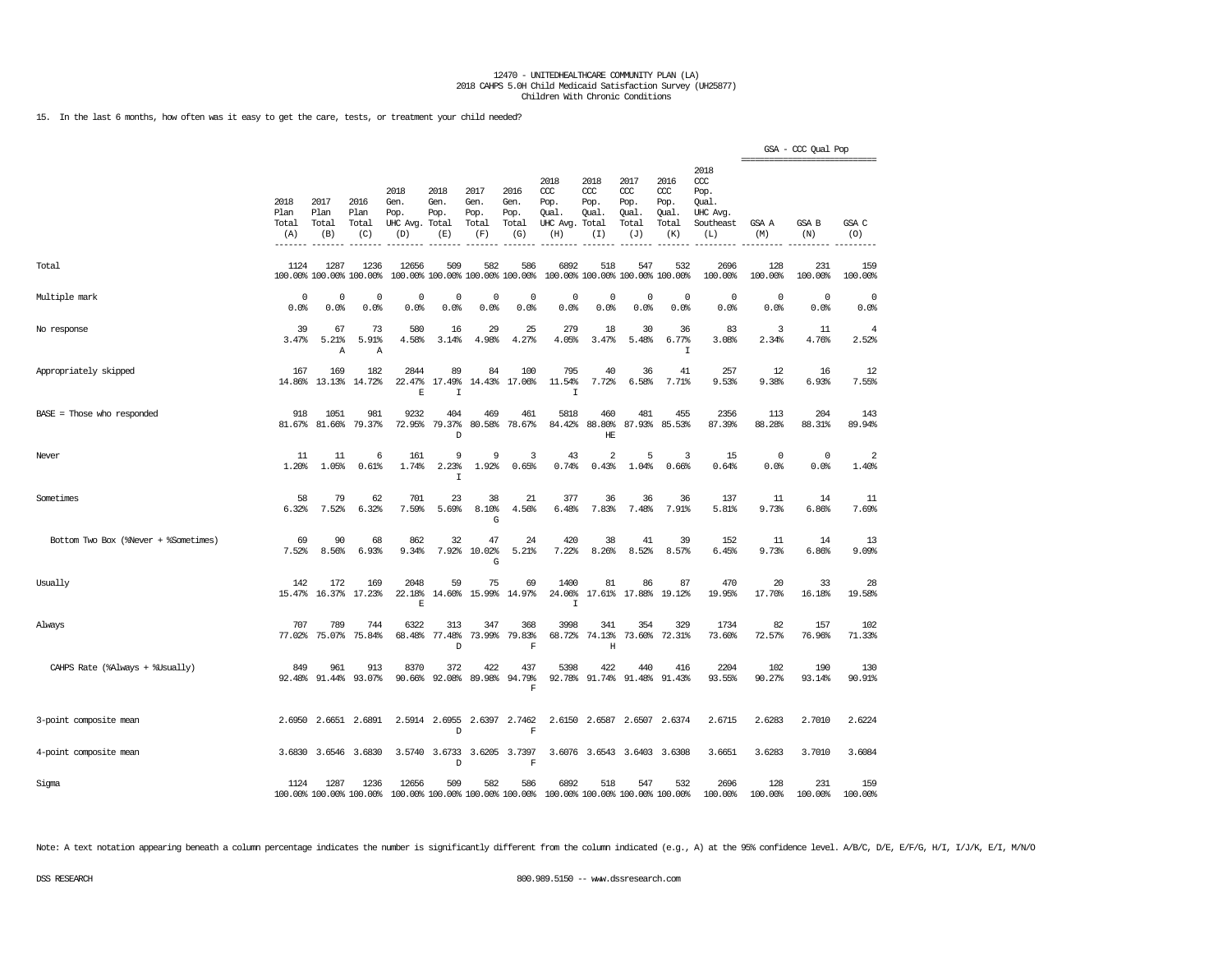## 16. Is your child now enrolled in any kind of school or daycare?

|                              |                              |                                 |                                 |                                               |                             |                                        |                                      |                                                                         |                                        |                                                   |                                                   |                                                                   | =============================== | GSA - CCC Qual Pop |                              |
|------------------------------|------------------------------|---------------------------------|---------------------------------|-----------------------------------------------|-----------------------------|----------------------------------------|--------------------------------------|-------------------------------------------------------------------------|----------------------------------------|---------------------------------------------------|---------------------------------------------------|-------------------------------------------------------------------|---------------------------------|--------------------|------------------------------|
|                              | 2018<br>Plan<br>Total<br>(A) | 2017<br>Plan<br>Total<br>(B)    | 2016<br>Plan<br>Total<br>(C)    | 2018<br>Gen.<br>Pop.<br>UHC Avg. Total<br>(D) | 2018<br>Gen.<br>Pop.<br>(E) | 2017<br>Gen.<br>Pop.<br>Total<br>(F)   | 2016<br>Gen.<br>Pop.<br>Total<br>(G) | 2018<br>CCC<br>Pop.<br>Oual.<br>UHC Avg. Total<br>(H)                   | 2018<br>CCC<br>Pop.<br>Oual.<br>(I)    | 2017<br>$\alpha$<br>Pop.<br>Oual.<br>Total<br>(J) | 2016<br>$\alpha$<br>Pop.<br>Qual.<br>Total<br>(K) | 2018<br>$\alpha$<br>Pop.<br>Oual.<br>UHC Avg.<br>Southeast<br>(L) | GSA A<br>(M)                    | GSA B<br>(N)       | GSA C<br>(0)                 |
| Total                        | 1124                         | 1287<br>100.00% 100.00% 100.00% | 1236                            | 7651                                          | 509                         | 582<br>100.00% 100.00% 100.00% 100.00% | 586                                  | 6892                                                                    | 518<br>100.00% 100.00% 100.00% 100.00% | 547                                               | 532                                               | 2696<br>100.00%                                                   | 128<br>100.00%                  | 231<br>100.00%     | 159<br>100.00%               |
| Multiple mark                | $\Omega$<br>0.0%             | $\Omega$<br>0.0%                | $\overline{2}$<br>0.16%         | 0<br>0.0%                                     | 0<br>0.0%                   | $\Omega$<br>0.0%                       | $\mathbf{1}$<br>0.17%                | $\Omega$<br>0.0%                                                        | $\Omega$<br>0.0%                       | 0<br>0.0%                                         | $\mathbf{1}$<br>0.19%                             | $^{\circ}$<br>0.0%                                                | $^{\circ}$<br>0.0%              | $^{\circ}$<br>0.0% | $^{\circ}$<br>0.0%           |
| No response                  | 12<br>1.07%                  | 13<br>1.01%                     | 18<br>1.46%                     | 120<br>1.57%                                  | 6<br>1.18%                  | 5<br>0.86%                             | 7<br>1.19%                           | 83<br>1.20%                                                             | 6<br>1.16%                             | 5<br>0.91%                                        | 11<br>2.07%                                       | 24<br>0.89%                                                       | $^{\circ}$<br>0.0%              | 2<br>0.87%         | $\overline{4}$<br>2.52%<br>M |
| $BASE = Those who responded$ | 1112                         | 1274<br>98.93% 98.99%           | 1216<br>98.38%                  | 7531<br>98.43%                                | 503<br>98.82%               | 577<br>99.14%                          | 578<br>98.63%                        | 6809<br>98.80%                                                          | 512                                    | 542<br>98.84% 99.09% 97.74%                       | 520                                               | 2672<br>99.11%                                                    | 128<br>100.00%<br>$\circ$       | 229<br>99.13%      | 155<br>97.48%                |
| Yes                          | 904<br>81.29%<br>BC          | 977<br>76.69%                   | 944<br>77.63%                   | 5540<br>73.56%                                | 405<br>80.52%<br>DF         | 423                                    | 448<br>73.31% 77.51%                 | 5882<br>86.39%                                                          | 460<br>89.84%<br>HЕ                    | 482<br>88.93%                                     | 449<br>86.35%                                     | 2356<br>88.17%                                                    | 113<br>88.28%                   | 207<br>90.39%      | 140<br>90.32%                |
| No                           | 208<br>18.71%                | 297<br>23.31%<br>Α              | 272<br>22.37%<br>$\overline{A}$ | 1991<br>26.44%<br>E                           | 98<br>19.48%<br>T           | 154<br>26.69%<br>E                     | 130<br>22.49%                        | 927<br>13.61%<br>T                                                      | 52                                     | 60<br>10.16% 11.07% 13.65%                        | 71                                                | 316<br>11.83%                                                     | 15<br>11.72%                    | 22<br>9.61%        | 15<br>9.68%                  |
| Sigma                        | 1124                         | 1287<br>100.00% 100.00% 100.00% | 1236                            | 7651                                          | 509                         | 582                                    | 586                                  | 6892<br>100.00% 100.00% 100.00% 100.00% 100.00% 100.00% 100.00% 100.00% | 518                                    | 547                                               | 532                                               | 2696<br>100.00%                                                   | 128<br>100.00%                  | 231<br>100.00%     | 159<br>100.00%               |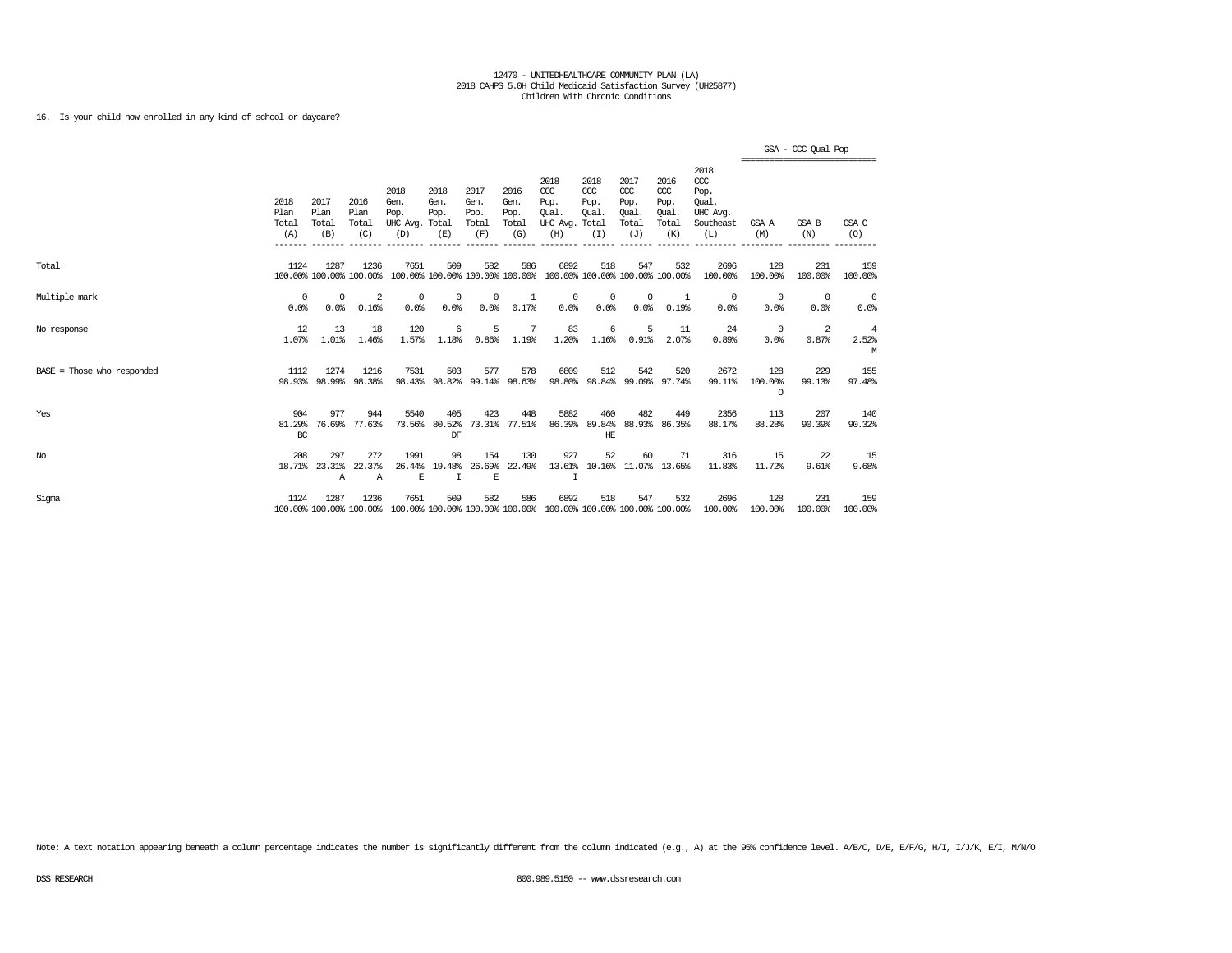17. In the last 6 months, did you need your child's doctors or other health providers to contact a school or daycare center about your child's health or health care?

|                            |                              |                                 |                              |                                                                                         |                                        |                                      |                                      |                                                       |                                      |                                                   |                                                   |                                                                   | ================================ | GSA - CCC Qual Pop |                    |
|----------------------------|------------------------------|---------------------------------|------------------------------|-----------------------------------------------------------------------------------------|----------------------------------------|--------------------------------------|--------------------------------------|-------------------------------------------------------|--------------------------------------|---------------------------------------------------|---------------------------------------------------|-------------------------------------------------------------------|----------------------------------|--------------------|--------------------|
|                            | 2018<br>Plan<br>Total<br>(A) | 2017<br>Plan<br>Total<br>(B)    | 2016<br>Plan<br>Total<br>(C) | 2018<br>Gen.<br>Pop.<br>UHC Avg.<br>(D)                                                 | 2018<br>Gen.<br>Pop.<br>Total<br>(E)   | 2017<br>Gen.<br>Pop.<br>Total<br>(F) | 2016<br>Gen.<br>Pop.<br>Total<br>(G) | 2018<br>CCC<br>Pop.<br>Oual.<br>UHC Avg. Total<br>(H) | 2018<br>$CC$<br>Pop.<br>Oual.<br>(I) | 2017<br>$\alpha$<br>Pop.<br>Oual.<br>Total<br>(J) | 2016<br>$\alpha$<br>Pop.<br>Qual.<br>Total<br>(K) | 2018<br>$\alpha$<br>Pop.<br>Oual.<br>UHC Avg.<br>Southeast<br>(L) | GSA A<br>(M)                     | GSA B<br>(N)       | GSA C<br>(O)       |
| Total                      | 1124                         | 1287<br>100.00% 100.00% 100.00% | 1236                         | 7651                                                                                    | 509<br>100.00% 100.00% 100.00% 100.00% | 582                                  | 586                                  | 6892                                                  | 518                                  | 547                                               | 532<br>100.00% 100.00% 100.00% 100.00%            | 2696<br>100.00%                                                   | 128<br>100.00%                   | 231<br>100.00%     | 159<br>100.00%     |
| Multiple mark              | $^{\circ}$<br>0.0%           | $^{\circ}$<br>0.0%              | -1<br>0.08%                  | $^{\circ}$<br>0.0%                                                                      | $^{\circ}$<br>0.0%                     | $^{\circ}$<br>0.0%                   | 0<br>0.0%                            | $^{\circ}$<br>0.0%                                    | 0<br>0.0%                            | $\mathbf 0$<br>0.0%                               | 1<br>0.19%                                        | $\mathbf{0}$<br>0.0%                                              | $\mathbf{0}$<br>0.0%             | $^{\circ}$<br>0.0% | $^{\circ}$<br>0.0% |
| No response                | 40<br>3.56%                  | 44<br>3.42%                     | 43<br>3.48%                  | 321<br>4.20%                                                                            | 16<br>3.14%                            | 14<br>2.41%                          | 15<br>2.56%                          | 261<br>3.79%                                          | 24<br>4.63%                          | 22<br>4.02%                                       | 20<br>3.76%                                       | 106<br>3.93%                                                      | 5<br>3.91%                       | 12<br>5.19%        | 7<br>4.40%         |
| Appropriately skipped      | 208<br>18.51%                | 297<br>23.08%<br>Α              | 272<br>22.01%<br>A           | 1991<br>26.02%<br>E                                                                     | 98<br>19.25%<br>$\mathbf I$            | 154<br>26.46%<br>E                   | 130<br>22.18%                        | 927<br>13.45%<br>$\mathbf I$                          | 52                                   | 60                                                | 71<br>10.04% 10.97% 13.35%                        | 316<br>11.72%                                                     | 15<br>11.72%                     | 22<br>9.52%        | 15<br>9.43%        |
| BASE = Those who responded | 876<br>77.94%<br>BC          | 946<br>73.50%                   | 920<br>74.43%                | 5339<br>69.78%                                                                          | 395<br>77.60%<br>DF                    | 414                                  | 441<br>71.13% 75.26%                 | 5704<br>82.76%                                        | 442<br>85.33%<br>E                   | 465                                               | 440<br>85.01% 82.71%                              | 2274<br>84.35%                                                    | 108<br>84.38%                    | 197<br>85.28%      | 137<br>86.16%      |
| Yes                        | 121                          | 105<br>13.81% 11.10%            | 122<br>13.26%                | 595                                                                                     | 46<br>11.14% 11.65%                    | 38                                   | 52<br>9.18% 11.79%                   | 1108<br>19.42%                                        | 95<br>21.49%<br>E                    | 82                                                | 78<br>17.63% 17.73%                               | 398<br>17.50%                                                     | 17<br>15.74%                     | 42<br>21.32%       | 36<br>26.28%<br>M  |
| No                         | 755<br>86.19%                | 841<br>88,90%                   | 798<br>86.74%                | 4744<br>88.86%                                                                          | 349<br>88.35%<br>I                     | 376<br>90.82%                        | 389<br>88.21%                        | 4596<br>80.58%                                        | 347                                  | 383<br>78.51% 82.37%                              | 362<br>82.27%                                     | 1876<br>82.50%                                                    | 91<br>84.26%<br>$\circ$          | 155<br>78.68%      | 101<br>73.72%      |
| Sigma                      | 1124                         | 1287                            | 1236                         | 7651<br>100.00% 100.00% 100.00% 100.00% 100.00% 100.00% 100.00% 100.00% 100.00% 100.00% | 509                                    | 582                                  | 586                                  | 6892                                                  | 518                                  | 547                                               | 532                                               | 2696<br>100.00%                                                   | 128<br>100.00%                   | 231<br>100.00%     | 159<br>100.00%     |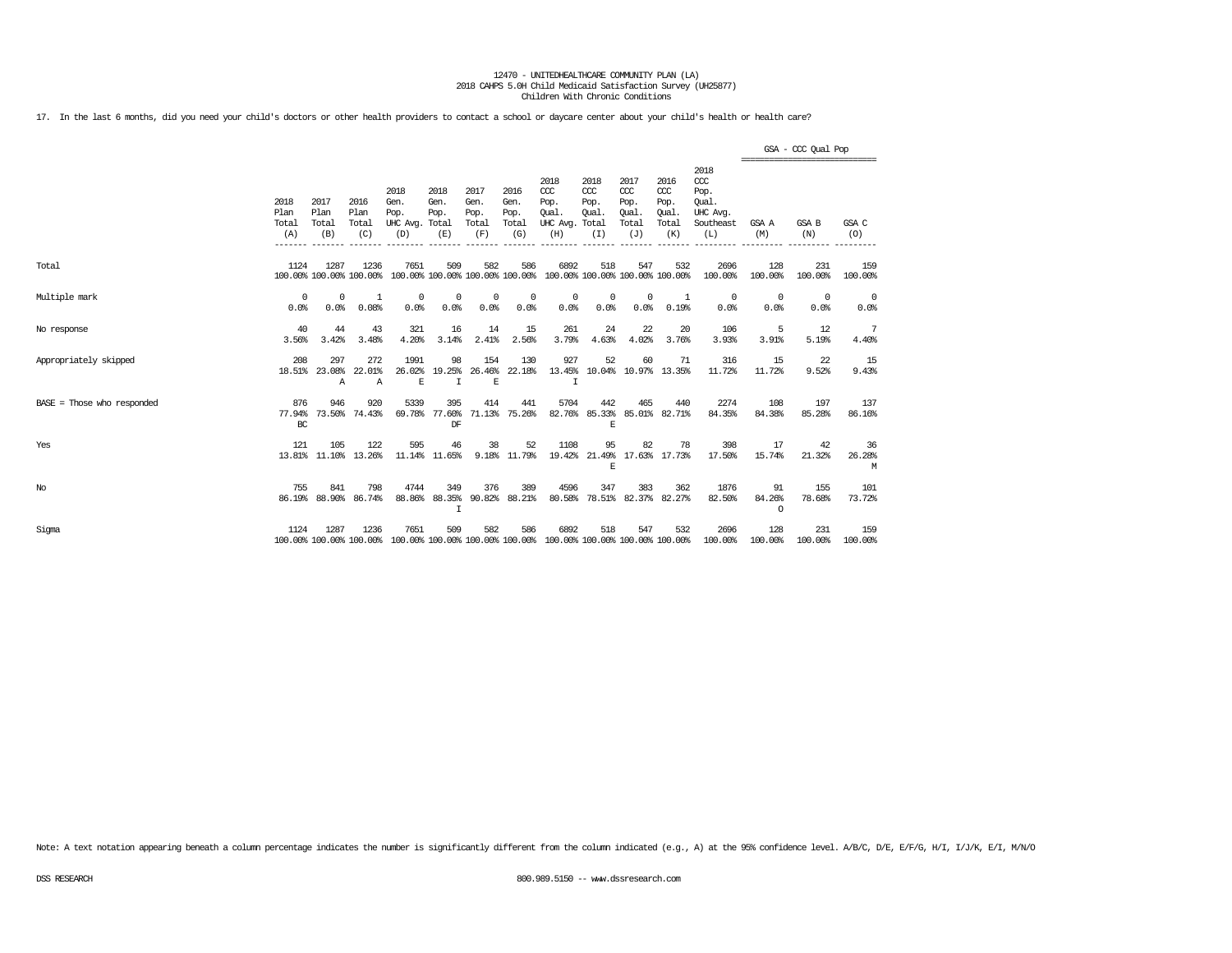18. In the last 6 months, did you get the help you needed from your child's doctors or other health providers in contacting your child's school or daycare?

|                              |                              |                                |                                 |                                               |                             |                                      |                                      |                                                                                         |                                              |                                                   |                                                   |                                                                   |                           | GSA - CCC Qual Pop<br>================================ |                                 |
|------------------------------|------------------------------|--------------------------------|---------------------------------|-----------------------------------------------|-----------------------------|--------------------------------------|--------------------------------------|-----------------------------------------------------------------------------------------|----------------------------------------------|---------------------------------------------------|---------------------------------------------------|-------------------------------------------------------------------|---------------------------|--------------------------------------------------------|---------------------------------|
|                              | 2018<br>Plan<br>Total<br>(A) | 2017<br>Plan<br>Total<br>(B)   | 2016<br>Plan<br>Total<br>(C)    | 2018<br>Gen.<br>Pop.<br>UHC Avg. Total<br>(D) | 2018<br>Gen.<br>Pop.<br>(E) | 2017<br>Gen.<br>Pop.<br>Total<br>(F) | 2016<br>Gen.<br>Pop.<br>Total<br>(G) | 2018<br>CCC<br>Pop.<br>Qual.<br>UHC Avg.<br>(H)                                         | 2018<br>CCC<br>Pop.<br>Qual.<br>Total<br>(I) | 2017<br>$\alpha$<br>Pop.<br>Oual.<br>Total<br>(J) | 2016<br>$\alpha$<br>Pop.<br>Qual.<br>Total<br>(K) | 2018<br>$\alpha$<br>Pop.<br>Oual.<br>UHC Avg.<br>Southeast<br>(L) | GSA A<br>(M)              | <b>GSA B</b><br>(N)                                    | GSA C<br>(O)                    |
| Total                        | 1124                         | 1287                           | 1236<br>100.00% 100.00% 100.00% | 7651                                          | 509                         | 582                                  | 586                                  | 6892<br>100.00% 100.00% 100.00% 100.00% 100.00% 100.00% 100.00% 100.00%                 | 518                                          | 547                                               | 532                                               | 2696<br>100.00%                                                   | 128<br>100.00%            | 231<br>100.00%                                         | 159<br>100.00%                  |
| Multiple mark                | 0<br>0.0%                    | 0<br>0.0%                      | 0<br>0.0%                       | 0<br>0.0%                                     | 0<br>0.0%                   | 0<br>0.0%                            | 0<br>0.0%                            | 0<br>0.0%                                                                               | 0<br>0.0%                                    | 0<br>0.0%                                         | $^{\circ}$<br>0.0%                                | 0<br>0.0%                                                         | $^{\circ}$<br>0.0%        | $^{\circ}$<br>0.0%                                     | $\overline{\mathbf{0}}$<br>0.0% |
| No response                  | 42<br>3.74%                  | 45<br>3.50%                    | 47<br>3.80%                     | 330<br>4.31%                                  | 16<br>3.14%                 | 14<br>2.41%                          | 16<br>2.73%                          | 274<br>3.98%                                                                            | 26<br>5.02%                                  | 23<br>4.20%                                       | 21<br>3.95%                                       | 110<br>4.08%                                                      | 5<br>3.91%                | 14<br>6.06%                                            | 7<br>4.40%                      |
| Appropriately skipped        | 963<br>85.68%                | 1138<br>88.42%<br>$\mathbb{A}$ | 1070<br>86.57%                  | 6735<br>88.03%                                | 447<br>87.82%<br>T          | 530                                  | 519<br>91.07% 88.57%                 | 5523<br>80.14%                                                                          | 399                                          | 443<br>77.03% 80.99% 81.39%                       | 433                                               | 2192<br>81.31%                                                    | 106<br>82.81%<br>$\Omega$ | 177<br>76.62%                                          | 116<br>72.96%                   |
| $BASE = Those who responded$ | 119<br>10.59%<br>B           | 104<br>8.08%                   | 119<br>9.63%                    | 586<br>7.66%                                  | 46<br>9.04%                 | 38<br>6.53%                          | 51<br>8.70%                          | 1095                                                                                    | 93<br>F.                                     | 81<br>15.89% 17.95% 14.81% 14.66%                 | 78                                                | 394<br>14.61%                                                     | 17<br>13.28%              | 40<br>17.32%                                           | 36<br>22.64%<br>М               |
| Yes                          | 112<br>94.12%                | 100<br>96.15%                  | 114<br>95.80%                   | 535<br>91.30%                                 | 44<br>95.65%                | 35                                   | 50<br>92.11% 98.04%                  | 1017                                                                                    | 90                                           | 79<br>92.88% 96.77% 97.53% 94.87%                 | 74                                                | 362<br>91.88%                                                     | 17<br>100.00%             | 39<br>97.50%                                           | 34<br>94.44%                    |
| $_{\mathrm{No}}$             | 7<br>5.88%                   | 4<br>3.85%                     | 5<br>4.20%                      | 51<br>8.70%                                   | 2<br>4.35%                  | ર<br>7.89%                           | 1<br>1.96%                           | 78<br>7.12%                                                                             | 3<br>3.23%                                   | 2<br>2.47%                                        | $\overline{4}$<br>5.13%                           | 32<br>8.12%                                                       | $^{\circ}$<br>0.0%        | -1<br>2.50%                                            | 2<br>5.56%                      |
| Sigma                        | 1124                         | 1287                           | 1236                            | 7651                                          | 509                         | 582                                  | 586                                  | 6892<br>100.00% 100.00% 100.00% 100.00% 100.00% 100.00% 100.00% 100.00% 100.00% 100.00% | 518                                          | 547                                               | 532                                               | 2696<br>100.00%                                                   | 128<br>100.00%            | 231<br>100.00%                                         | 159<br>100.00%                  |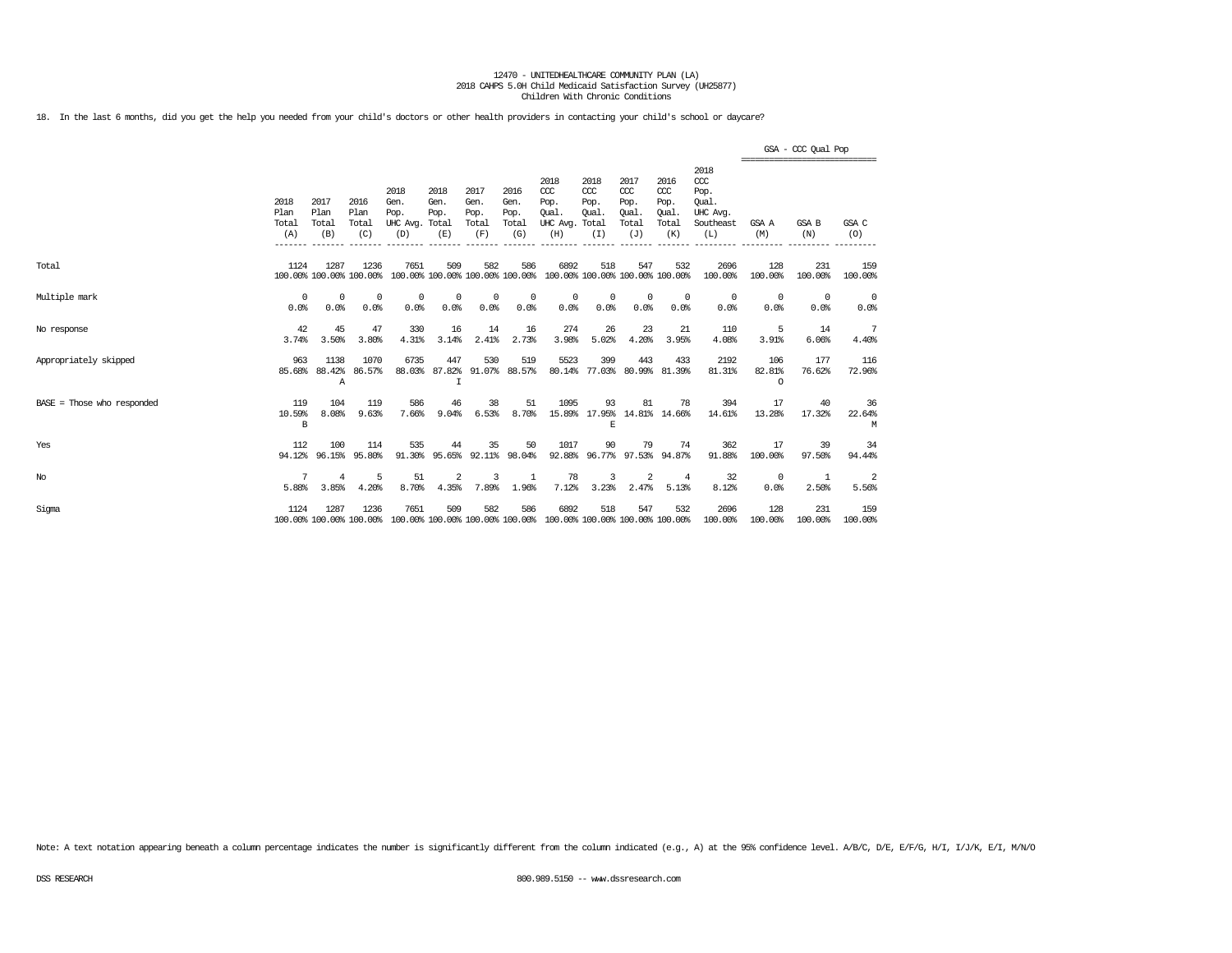19. Special medical equipment or devices include a walker, wheelchair, nebulizer, feeding tubes, or oxygen equipment. In the last 6 months, did you get or try to get any special medical equipment or devices for your child?

|                              |                              |                                 |                              |                                               |                                         |                                      |                                      |                                                                         |                                      |                                                   |                                                   |                                                              | GSA - CCC Qual Pop<br>-------------------------------- |                    |                |  |  |
|------------------------------|------------------------------|---------------------------------|------------------------------|-----------------------------------------------|-----------------------------------------|--------------------------------------|--------------------------------------|-------------------------------------------------------------------------|--------------------------------------|---------------------------------------------------|---------------------------------------------------|--------------------------------------------------------------|--------------------------------------------------------|--------------------|----------------|--|--|
|                              | 2018<br>Plan<br>Total<br>(A) | 2017<br>Plan<br>Total<br>(B)    | 2016<br>Plan<br>Total<br>(C) | 2018<br>Gen.<br>Pop.<br>UHC Avg. Total<br>(D) | 2018<br>Gen.<br>Pop.<br>(E)             | 2017<br>Gen.<br>Pop.<br>Total<br>(F) | 2016<br>Gen.<br>Pop.<br>Total<br>(G) | 2018<br>CCC<br>Pop.<br>Oual.<br>UHC Avg. Total<br>(H)                   | 2018<br>$CC$<br>Pop.<br>Oual.<br>(I) | 2017<br>$\alpha$<br>Pop.<br>Oual.<br>Total<br>(J) | 2016<br>$\alpha$<br>Pop.<br>Qual.<br>Total<br>(K) | 2018<br>ccc<br>Pop.<br>Oual.<br>UHC Avg.<br>Southeast<br>(L) | GSA A<br>(M)                                           | GSA B<br>(N)       | GSA C<br>(O)   |  |  |
| Total                        | 1124                         | 1287<br>100.00% 100.00% 100.00% | 1236                         | 7651                                          | 509                                     | 582                                  | 586                                  | 6892<br>100.00% 100.00% 100.00% 100.00% 100.00% 100.00% 100.00% 100.00% | 518                                  | 547                                               | 532                                               | 2696<br>100.00%                                              | 128<br>100.00%                                         | 231<br>100.00%     | 159<br>100.00% |  |  |
| Multiple mark                | $\Omega$<br>0.0%             | $^{\circ}$<br>0.0%              | 0<br>0.0%                    | $^{\circ}$<br>0.0%                            | 0<br>0.0%                               | $^{\circ}$<br>0.0%                   | 0<br>0.0%                            | $^{\circ}$<br>0.0%                                                      | 0<br>0.0%                            | $\mathbf 0$<br>0.0%                               | $^{\circ}$<br>0.0%                                | 0<br>0.0%                                                    | $^{\circ}$<br>0.0%                                     | $^{\circ}$<br>0.0% | - 0<br>0.0%    |  |  |
| No response                  | 17<br>1.51%                  | 14<br>1.09%                     | 24<br>1.94%                  | 105<br>1.37%                                  | 6<br>1.18%                              | 6<br>1.03%                           | 7<br>1.19%                           | 82<br>1.19%                                                             | 8<br>1.54%                           | 4<br>0.73%                                        | 9<br>1.69%                                        | 33<br>1.22%                                                  | $^{\circ}$<br>0.0%                                     | 6<br>2.60%<br>М    | 2<br>1.26%     |  |  |
| $BASE = Those who responded$ | 1107                         | 1273<br>98.49% 98.91%           | 1212<br>98.06%               | 7546<br>98.63%                                | 503<br>98.82%                           | 576                                  | 579<br>98.97% 98.81%                 | 6810                                                                    | 510<br>98.81% 98.46% 99.27%          | 543                                               | 523<br>98.31%                                     | 2663<br>98.78%                                               | 128<br>100.00%<br>N                                    | 225<br>97.40%      | 157<br>98.74%  |  |  |
| Yes                          | 99<br>8.94%                  | 93<br>7.31%                     | 92<br>7.59%                  | 427<br>5.66%                                  | 37<br>7.36%                             | 32<br>5.56%                          | 35<br>6.04%                          | 786                                                                     | 65<br>F.                             | 55                                                | 61<br>11.54% 12.75% 10.13% 11.66%                 | 273<br>10.25%                                                | 12<br>9.38%                                            | 27<br>12.00%       | -26<br>16.56%  |  |  |
| No                           | 1008                         | 1180<br>91.06% 92.69%           | 1120<br>92.41%               | 7119                                          | 466<br>94.34% 92.64% 94.44% 93.96%<br>I | 544                                  | 544                                  | 6024                                                                    | 445                                  | 488                                               | 462<br>88.46% 87.25% 89.87% 88.34%                | 2390<br>89.75%                                               | 116<br>90.63%                                          | 198<br>88,00%      | 131<br>83.44%  |  |  |
| Sigma                        | 1124                         | 1287<br>100.00% 100.00% 100.00% | 1236                         | 7651                                          | 509                                     | 582                                  | 586                                  | 6892<br>100.00% 100.00% 100.00% 100.00% 100.00% 100.00% 100.00% 100.00% | 518                                  | 547                                               | 532                                               | 2696<br>100.00%                                              | 128<br>100.00%                                         | 231<br>100.00%     | 159<br>100.00% |  |  |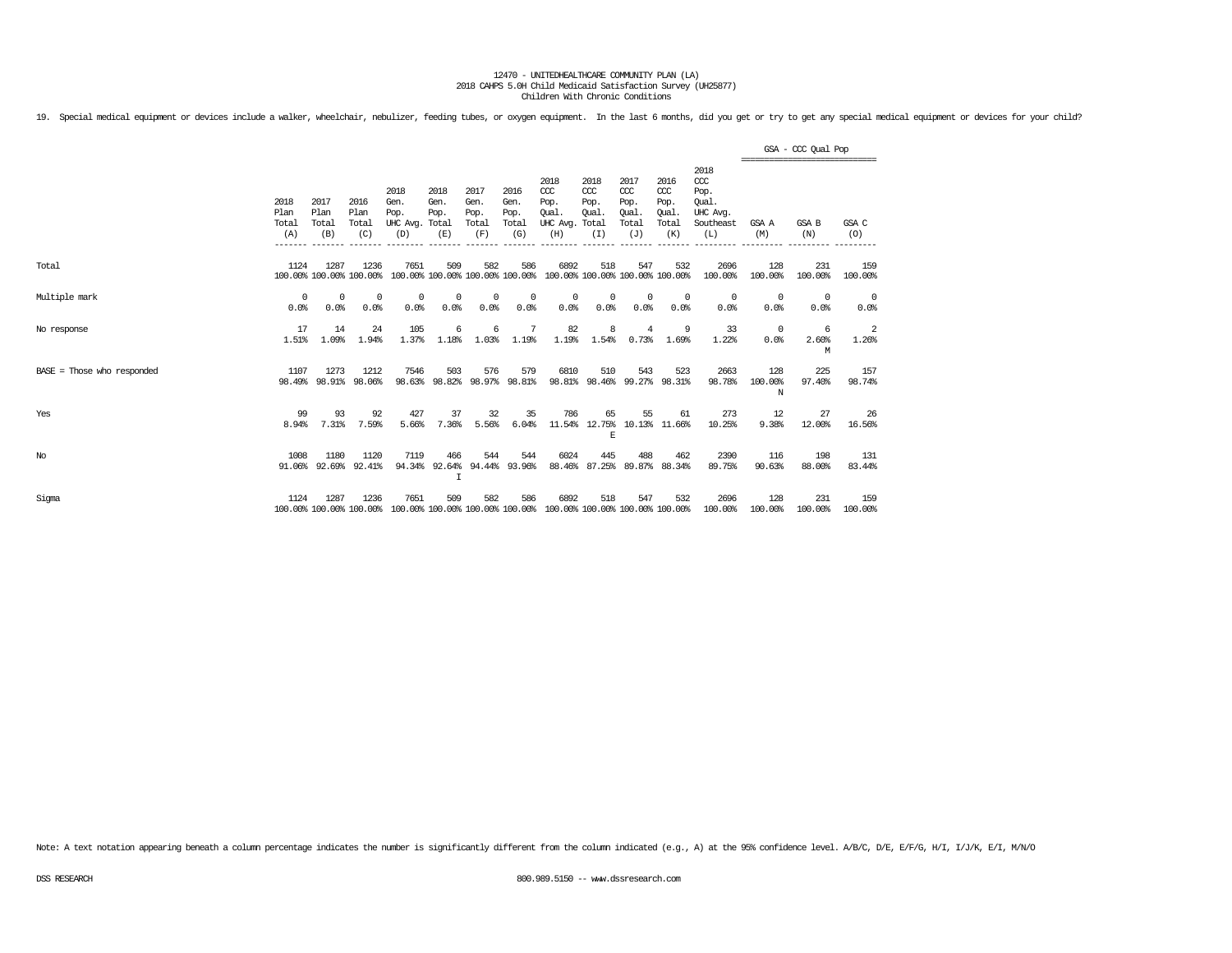20. In the last 6 months, how often was it easy to get special medical equipment or devices for your child?

|                                      |                              |                              |                                 |                                                                                         |                                        |                                      |                                      |                                                 |                                               |                                                  |                                                   |                                                                   | ================================ | GSA - CCC Qual Pop      |                |
|--------------------------------------|------------------------------|------------------------------|---------------------------------|-----------------------------------------------------------------------------------------|----------------------------------------|--------------------------------------|--------------------------------------|-------------------------------------------------|-----------------------------------------------|--------------------------------------------------|---------------------------------------------------|-------------------------------------------------------------------|----------------------------------|-------------------------|----------------|
|                                      | 2018<br>Plan<br>Total<br>(A) | 2017<br>Plan<br>Total<br>(B) | 2016<br>Plan<br>Total<br>(C)    | 2018<br>Gen.<br>Pop.<br>UHC Avg. Total<br>(D)                                           | 2018<br>Gen.<br>Pop.<br>(E)            | 2017<br>Gen.<br>Pop.<br>Total<br>(F) | 2016<br>Gen.<br>Pop.<br>Total<br>(G) | 2018<br>ccc<br>Pop.<br>Qual.<br>UHC Avg.<br>(H) | 2018<br>$CC$<br>Pop.<br>Qual.<br>Total<br>(I) | 2017<br>$\alpha$<br>Pop.<br>Qual<br>Total<br>(J) | 2016<br>$\alpha$<br>Pop.<br>Qual.<br>Total<br>(K) | 2018<br>$\alpha$<br>Pop.<br>Oual.<br>UHC Avg.<br>Southeast<br>(L) | GSA A<br>(M)                     | GSA B<br>(N)            | GSA C<br>(O)   |
| Total                                | 1124                         | 1287                         | 1236<br>100.00% 100.00% 100.00% | 7651                                                                                    | 509<br>100.00% 100.00% 100.00% 100.00% | 582                                  | 586                                  | 6892                                            | 518                                           | 547<br>100.00% 100.00% 100.00% 100.00%           | 532                                               | 2696<br>100.00%                                                   | 128<br>100.00%                   | 231<br>100.00%          | 159<br>100.00% |
| Multiple mark                        | $\Omega$<br>0.0%             | 0<br>0.0%                    | $^{\circ}$<br>0.0%              | 0<br>0.0%                                                                               | $\Omega$<br>0.0%                       | 0<br>0.0%                            | $\Omega$<br>0.0%                     | $\mathbf 0$<br>0.0%                             | $\Omega$<br>0.0%                              | $\mathbf 0$<br>0.0%                              | $\Omega$<br>0.0%                                  | $\circ$<br>0.0%                                                   | 0<br>0.0%                        | $\circ$<br>0.0%         | 0<br>0.0%      |
| No response                          | 19<br>1.69%                  | 14<br>1.09%                  | 26<br>2.10%<br>B                | 119<br>1.56%                                                                            | 7<br>1.38%                             | 6<br>1.03%                           | 8<br>1.37%                           | 98<br>1.42%                                     | 9<br>1.74%                                    | $\overline{4}$<br>0.73%                          | 11<br>2.07%                                       | 38<br>1.41%                                                       | $^{\circ}$<br>0.0%               | 7<br>3.03%<br>M         | 2<br>1.26%     |
| Appropriately skipped                | 1008<br>89.68%               | 1180<br>91.69%               | 1120<br>90.61%                  | 7119<br>93.05%                                                                          | 466<br>91.55%<br>I                     | 544<br>93.47%                        | 544<br>92.83%                        | 6024<br>87.41%                                  | 445<br>85.91%                                 | 488<br>89.21%                                    | 462<br>86.84%                                     | 2390<br>88.65%                                                    | 116<br>90.63%<br>$\circ$         | 198<br>85.71%           | 131<br>82.39%  |
| BASE = Those who responded           | 97<br>8.63%                  | 93<br>7.23%                  | 90<br>7.28%                     | 413<br>5.40%                                                                            | 36<br>7.07%                            | 32<br>5.50%                          | 34<br>5.80%                          | 770<br>11.17%                                   | 64<br>12.36%<br>F.                            | 55<br>10.05%                                     | 59<br>11.09%                                      | 268<br>9.94%                                                      | 12<br>9.38%                      | 26<br>11.26%            | 26<br>16.35%   |
| Never                                | 10                           | 10                           | 12<br>10.31% 10.75% 13.33%      | 35<br>8.47%                                                                             | 3<br>8.33%                             | 0                                    | 4<br>$0.0%$ 11.76%<br>F              | 77<br>10.00%                                    | 5                                             | 6                                                | 8<br>7.81% 10.91% 13.56%                          | 27<br>10.07%                                                      | 2<br>16.67%                      | 2<br>7.69%              | 1<br>3.85%     |
| Sometimes                            | 9<br>9.28%                   | 16<br>17.20%                 | 15<br>16.67%                    | 50<br>12.11%                                                                            | 3<br>8.33%                             | 4<br>12.50%                          | 6<br>17.65%                          | 117<br>15.19%                                   | 8<br>12.50%                                   | 11<br>20.00%                                     | 11<br>18.64%                                      | 35<br>13.06%                                                      | 1<br>8.33%                       | 3<br>11.54%             | 4<br>15.38%    |
| Bottom Two Box (%Never + %Sometimes) | 19<br>19.59%                 | 26<br>27.96%                 | 27<br>30.00%                    | 85<br>20.58%                                                                            | 6<br>16.67%                            | 4<br>12.50%                          | 10<br>29.41%                         | 194<br>25.19%                                   | 13<br>20.31%                                  | 17<br>30.91%                                     | 19<br>32.20%                                      | 62<br>23.13%                                                      | 3<br>25.00%                      | 5<br>19.23%             | 5<br>19.23%    |
| Usually                              | 15<br>15.46%                 | 13<br>13.98%                 | 14<br>15.56%                    | 67<br>16.22%                                                                            | 5<br>13.89%                            | 5<br>15.63%                          | 5<br>14.71%                          | 177<br>22.99%                                   | 12<br>18.75%                                  | 7<br>12.73%                                      | 8<br>13.56%                                       | 57<br>21.27%                                                      | 3<br>25.00%                      | $\overline{2}$<br>7.69% | 7<br>26.92%    |
| Always                               | 63<br>64.95%                 | 54<br>58.06%                 | 49<br>54.44%                    | 261<br>63.20%                                                                           | 25<br>69.44%                           | 23<br>71.88%                         | 19<br>55.88%                         | 399<br>51.82%                                   | 39<br>60.94%                                  | 31<br>56.36%                                     | 32<br>54.24%                                      | 149<br>55.60%                                                     | 6<br>50.00%                      | 19<br>73.08%            | 14<br>53.85%   |
| CAHPS Rate (%Always + %Usually)      | 78<br>80.41%                 | 67<br>72.04%                 | 63<br>70.00%                    | 328<br>79.42%                                                                           | 30<br>83.33%                           | 28<br>87.50%                         | 24<br>70.59%                         | 576<br>74.81%                                   | 51<br>79.69%                                  | 38<br>69.09%                                     | 40<br>67.80%                                      | 206<br>76.87%                                                     | 9<br>75.00%                      | 21<br>80.77%            | 21<br>80.77%   |
| 3-point composite mean               |                              | 2.4536 2.3011                | 2.2444                          | 2.4262                                                                                  | 2.5278                                 | 2.5938                               | 2.2647                               |                                                 | 2.2662 2.4063                                 | 2.2545                                           | 2.2203                                            | 2.3246                                                            | 2.2500                           | 2.5385                  | 2.3462         |
| 4-point composite mean               |                              | 3.3505 3.1935                | 3.1111                          |                                                                                         | 3.3414 3.4444 3.5938                   |                                      | 3.1471                               |                                                 |                                               | 3.1662 3.3281 3.1455                             | 3.0847                                            | 3.2239                                                            | 3.0833                           | 3.4615                  | 3.3077         |
| Sigma                                | 1124                         | 1287                         | 1236                            | 7651<br>100.00% 100.00% 100.00% 100.00% 100.00% 100.00% 100.00% 100.00% 100.00% 100.00% | 509                                    | 582                                  | 586                                  | 6892                                            | 518                                           | 547                                              | 532                                               | 2696<br>100.00%                                                   | 128<br>100.00%                   | 231<br>100.00%          | 159<br>100.00% |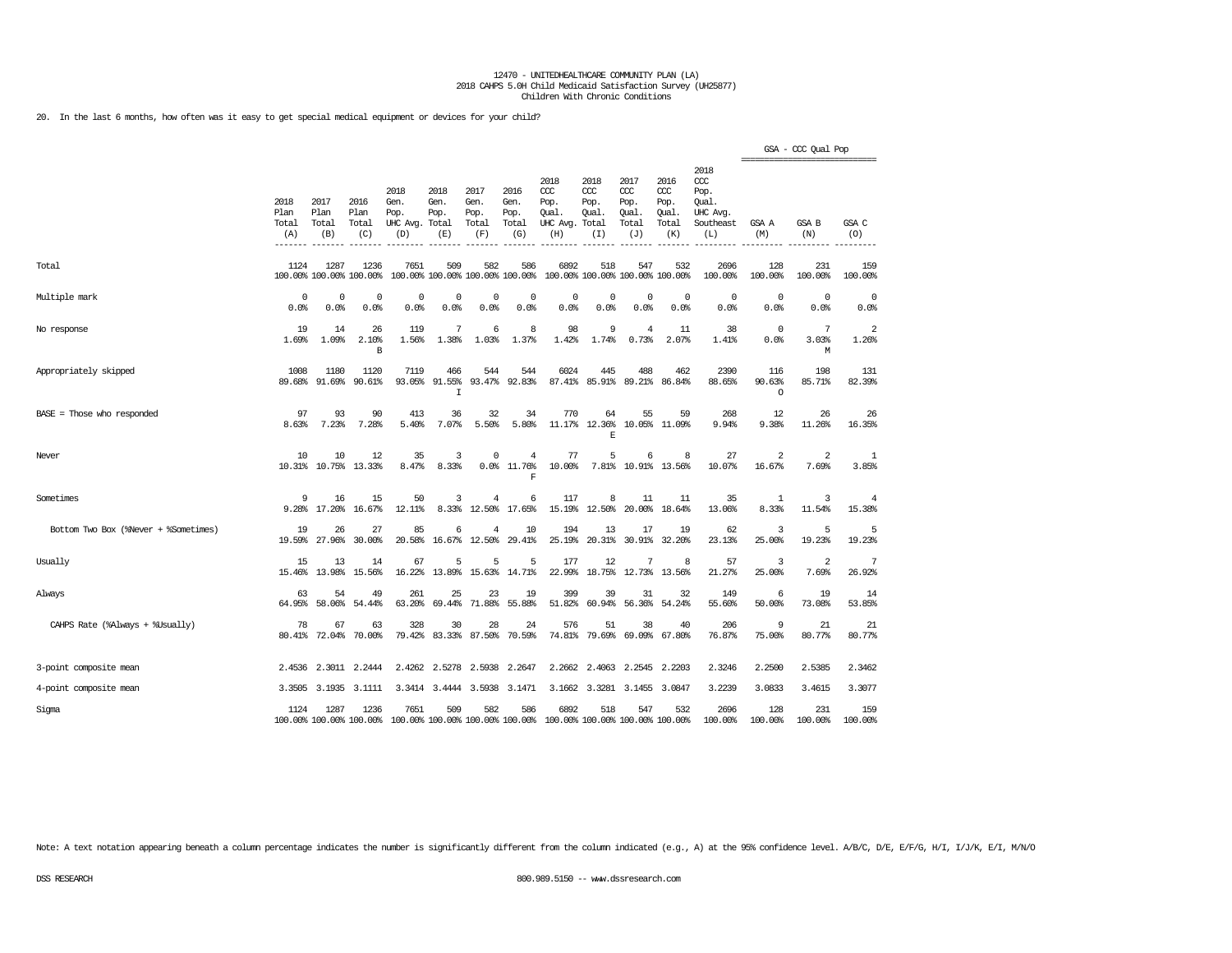21. Did anyone from your child's health plan, doctor's office, or clinic help you get special medical equipment or devices for your child?

|                            |                                         |                                         |                              |                                                                                                 |                                         |                                      |                                      |                                                                         |                                     |                                                   |                                                   |                                                                   |                           | GSA - CCC Qual Pop<br>------------------------------- |                         |
|----------------------------|-----------------------------------------|-----------------------------------------|------------------------------|-------------------------------------------------------------------------------------------------|-----------------------------------------|--------------------------------------|--------------------------------------|-------------------------------------------------------------------------|-------------------------------------|---------------------------------------------------|---------------------------------------------------|-------------------------------------------------------------------|---------------------------|-------------------------------------------------------|-------------------------|
|                            | 2018<br>Plan<br>Total<br>(A)<br>------- | 2017<br>Plan<br>Total<br>(B)<br>------- | 2016<br>Plan<br>Total<br>(C) | 2018<br>Gen.<br>Pop.<br>UHC Avg. Total<br>(D)                                                   | 2018<br>Gen.<br>Pop.<br>(E)             | 2017<br>Gen.<br>Pop.<br>Total<br>(F) | 2016<br>Gen.<br>Pop.<br>Total<br>(G) | 2018<br>CCC<br>Pop.<br>Oual.<br>UHC Avg. Total<br>(H)                   | 2018<br>CCC<br>Pop.<br>Oual.<br>(I) | 2017<br>$\alpha$<br>Pop.<br>Oual.<br>Total<br>(J) | 2016<br>$\alpha$<br>Pop.<br>Oual.<br>Total<br>(K) | 2018<br>$\alpha$<br>Pop.<br>Oual.<br>UHC Avg.<br>Southeast<br>(L) | GSA A<br>(M)              | GSA B<br>(N)                                          | GSA C<br>(0)            |
| Total                      | 1124                                    | 1287<br>100.00% 100.00% 100.00%         | 1236                         | 7651                                                                                            | 509                                     | 582                                  | 586                                  | 6892<br>100.00% 100.00% 100.00% 100.00% 100.00% 100.00% 100.00% 100.00% | 518                                 | 547                                               | 532                                               | 2696<br>100.00%                                                   | 128<br>100.00%            | 231<br>100.00%                                        | 159<br>100.00%          |
| Multiple mark              | $\Omega$<br>0.0%                        | $\Omega$<br>0.0%                        | $\Omega$<br>0.0%             | $\Omega$<br>0.0%                                                                                | $^{\circ}$<br>0.0%                      | $^{\circ}$<br>0.0%                   | $^{\circ}$<br>0.0%                   | 0<br>0.0%                                                               | $\circ$<br>0.0%                     | $^{\circ}$<br>0.0%                                | $\overline{0}$<br>0.0%                            | $^{\circ}$<br>0.0%                                                | $^{\circ}$<br>0.0%        | $\Omega$<br>0.0%                                      | $\overline{0}$<br>0.0%  |
| No response                | 19<br>1.69%                             | 14<br>1.09%                             | 26<br>2.10%<br>B             | 119<br>1.56%                                                                                    | 8<br>1.57%                              | 6<br>1.03%                           | 8<br>1.37%                           | 95<br>1.38%                                                             | 9<br>1.74%                          | 4<br>0.73%                                        | 10<br>1.88%                                       | 36<br>1.34%                                                       | $^{\circ}$<br>0.0%        | 7<br>3.03%<br>M                                       | $\overline{2}$<br>1.26% |
| Appropriately skipped      | 1008                                    | 1180<br>89.68% 91.69%                   | 1120<br>90.61%               | 7119                                                                                            | 466<br>93.05% 91.55% 93.47% 92.83%<br>I | 544                                  | 544                                  | 6024                                                                    | 445                                 | 488                                               | 462<br>87.41% 85.91% 89.21% 86.84%                | 2390<br>88.65%                                                    | 116<br>90.63%<br>$\Omega$ | 198<br>85.71%                                         | 131<br>82.39%           |
| BASE = Those who responded | 97<br>8.63%                             | 93<br>7.23%                             | 90<br>7.28%                  | 413<br>5.40%                                                                                    | 35<br>6.88%                             | 32<br>5.50%                          | 34<br>5.80%                          | 773                                                                     | 64<br>$\mathbb E$                   | 55                                                | 60<br>11.22% 12.36% 10.05% 11.28%                 | 270<br>10.01%                                                     | 12<br>9.38%               | 26<br>11.26%                                          | 26<br>16.35%            |
| Yes                        | 75                                      | 74<br>77.32% 79.57% 74.44%              | 67                           | 334                                                                                             | 31<br>80.87% 88.57% 84.38% 76.47%       | 27                                   | 26                                   | 634<br>82.02%                                                           | 51                                  | 44                                                | 45<br>79.69% 80.00% 75.00%                        | 223<br>82.59%                                                     | 9<br>75.00%               | 21<br>80.77%                                          | -21<br>80.77%           |
| $_{\mathrm{No}}$           | 22.                                     | 19<br>22.68% 20.43%                     | 23<br>25.56%                 | 79                                                                                              | 4<br>19.13% 11.43% 15.63% 23.53%        | 5                                    | 8                                    | 139<br>17.98%                                                           | 13                                  | 11                                                | 15<br>20.31% 20.00% 25.00%                        | 47<br>17.41%                                                      | 3<br>25.00%               | 5<br>19.23%                                           | -5<br>19.23%            |
| Sigma                      | 1124                                    | 1287                                    | 1236                         | 7651<br>100.00% 100.00% 100.00% 100.00% 100.00% 100.00% 100.00% 100.00% 100.00% 100.00% 100.00% | 509                                     | 582                                  | 586                                  | 6892                                                                    | 518                                 | 547                                               | 532                                               | 2696<br>100.00%                                                   | 128<br>100.00%            | 231<br>100.00%                                        | 159<br>100.00%          |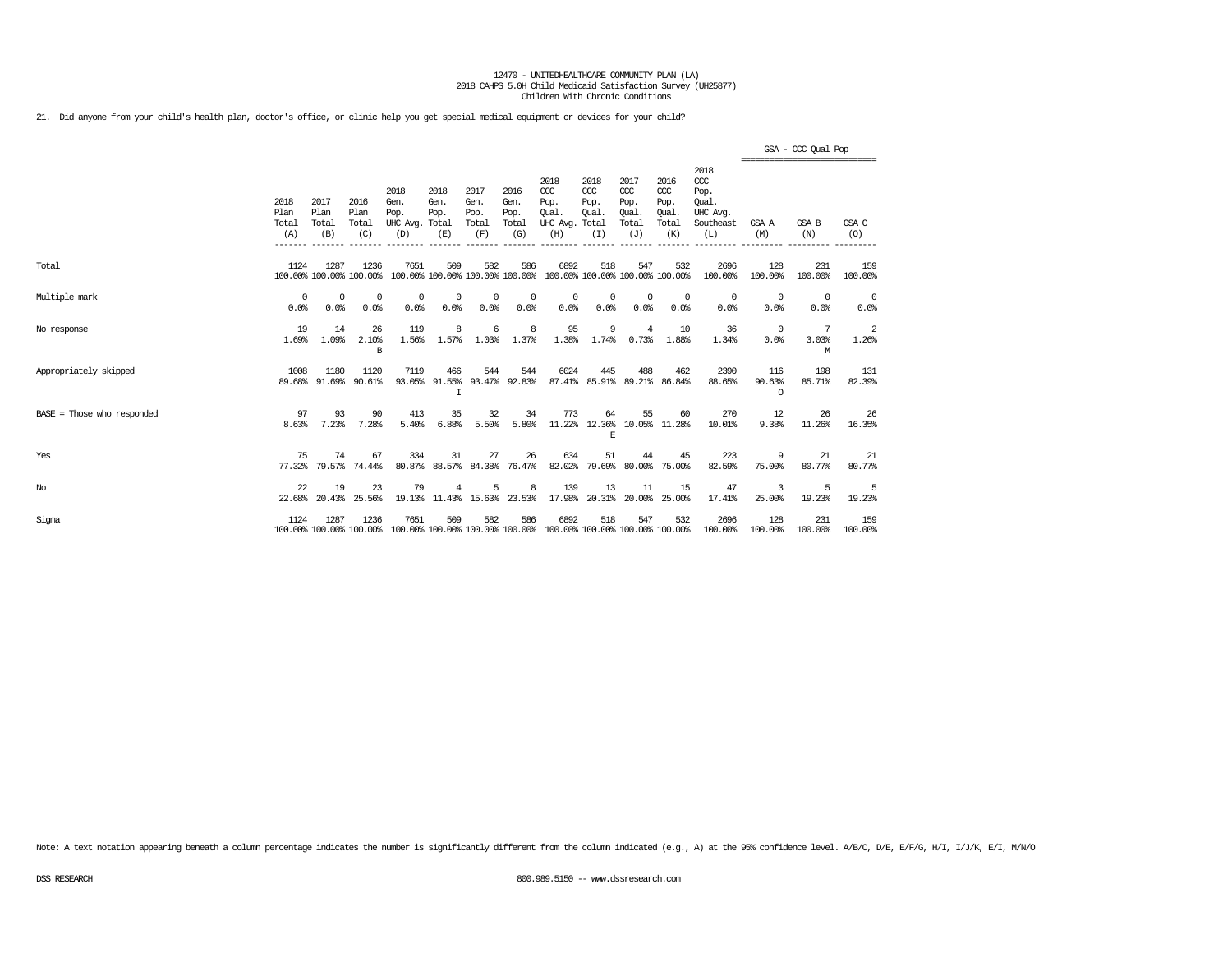22. In the last 6 months, did you get or try to get special therapy such as physical, occupational, or speech therapy for your child?

|                              |                              |                              |                                 |                                               |                               |                                      |                                      |                                                                         |                                      |                                                   |                                                   |                                                              | GSA - CCC Qual Pop<br>:============================ |                  |                    |  |
|------------------------------|------------------------------|------------------------------|---------------------------------|-----------------------------------------------|-------------------------------|--------------------------------------|--------------------------------------|-------------------------------------------------------------------------|--------------------------------------|---------------------------------------------------|---------------------------------------------------|--------------------------------------------------------------|-----------------------------------------------------|------------------|--------------------|--|
|                              | 2018<br>Plan<br>Total<br>(A) | 2017<br>Plan<br>Total<br>(B) | 2016<br>Plan<br>Total<br>(C)    | 2018<br>Gen.<br>Pop.<br>UHC Avg. Total<br>(D) | 2018<br>Gen.<br>Pop.<br>(E)   | 2017<br>Gen.<br>Pop.<br>Total<br>(F) | 2016<br>Gen.<br>Pop.<br>Total<br>(G) | 2018<br>CCC<br>Pop.<br>Oual.<br>UHC Avg. Total<br>(H)                   | 2018<br>$CC$<br>Pop.<br>Oual.<br>(I) | 2017<br>$\alpha$<br>Pop.<br>Oual.<br>Total<br>(J) | 2016<br>$\alpha$<br>Pop.<br>Oual.<br>Total<br>(K) | 2018<br>ccc<br>Pop.<br>Oual.<br>UHC Avg.<br>Southeast<br>(L) | GSA A<br>(M)                                        | GSA B<br>(N)     | GSA C<br>(O)       |  |
| Total                        | 1124                         | 1287                         | 1236<br>100.00% 100.00% 100.00% | 7651                                          | 509                           | 582                                  | 586                                  | 6892<br>100.00% 100.00% 100.00% 100.00% 100.00% 100.00% 100.00% 100.00% | 518                                  | 547                                               | 532                                               | 2696<br>100.00%                                              | 128<br>100.00%                                      | 231<br>100.00%   | 159<br>100.00%     |  |
| Multiple mark                | $\Omega$<br>0.0%             | $\Omega$<br>0.0%             | 0<br>0.0%                       | 0<br>0.0%                                     | 0<br>0.0%                     | 0<br>0.0%                            | 0<br>0.0%                            | $^{\circ}$<br>0.0%                                                      | 0<br>0.0%                            | $^{\circ}$<br>0.0%                                | $^{\circ}$<br>0.0%                                | 0<br>0.0%                                                    | $^{\circ}$<br>0.0%                                  | $\Omega$<br>0.0% | $^{\circ}$<br>0.0% |  |
| No response                  | 15<br>1.33%                  | 18<br>1.40%                  | 22<br>1.78%                     | 122<br>1.59%                                  | 4<br>0.79%                    | 7<br>1.20%                           | -5<br>0.85%                          | 104<br>1.51%                                                            | 9<br>1.74%                           | 10<br>1.83%                                       | 12<br>2.26%                                       | 32<br>1.19%                                                  | -2<br>1.56%                                         | -5<br>2.16%      | -2<br>1.26%        |  |
| $BASE = Those who responded$ | 1109                         | 1269<br>98.67% 98.60%        | 1214<br>98.22%                  | 7529<br>98.41%                                | 505                           | 575<br>99.21% 98.80% 99.15%          | 581                                  | 6788                                                                    | 509                                  | 537                                               | 520<br>98.49% 98.26% 98.17% 97.74%                | 2664<br>98.81%                                               | 126<br>98.44%                                       | 226<br>97.84%    | 157<br>98.74%      |  |
| Yes                          | 146<br>13.17%                | 136<br>10.72%                | 130<br>10.71%                   | 835<br>11.09%                                 | 66<br>13.07%<br>FG            | 44<br>7.65%                          | 49<br>8.43%                          | 1602<br>23.60%                                                          | 109<br>21.41%<br>E                   | 95                                                | 88<br>17.69% 16.92%                               | 474<br>17.79%                                                | 31<br>24.60%                                        | 46<br>20.35%     | 32<br>20.38%       |  |
| No                           | 963<br>86.83%                | 1133<br>89.28%               | 1084<br>89.29%                  | 6694<br>88.91%                                | 439<br>86.93%<br>$\mathsf{T}$ | 531<br>92.35%<br>E                   | 532<br>91.57%<br>E                   | 5186<br>76.40%                                                          | 400<br>78.59%                        | 442<br>82.31%                                     | 432<br>83.08%                                     | 2190<br>82.21%                                               | 95<br>75.40%                                        | 180<br>79.65%    | 125<br>79.62%      |  |
| Sigma                        | 1124                         | 1287                         | 1236<br>100.00% 100.00% 100.00% | 7651                                          | 509                           | 582                                  | 586                                  | 6892<br>100.00% 100.00% 100.00% 100.00% 100.00% 100.00% 100.00% 100.00% | 518                                  | 547                                               | 532                                               | 2696<br>100.00%                                              | 128<br>100.00%                                      | 231<br>100.00%   | 159<br>100.00%     |  |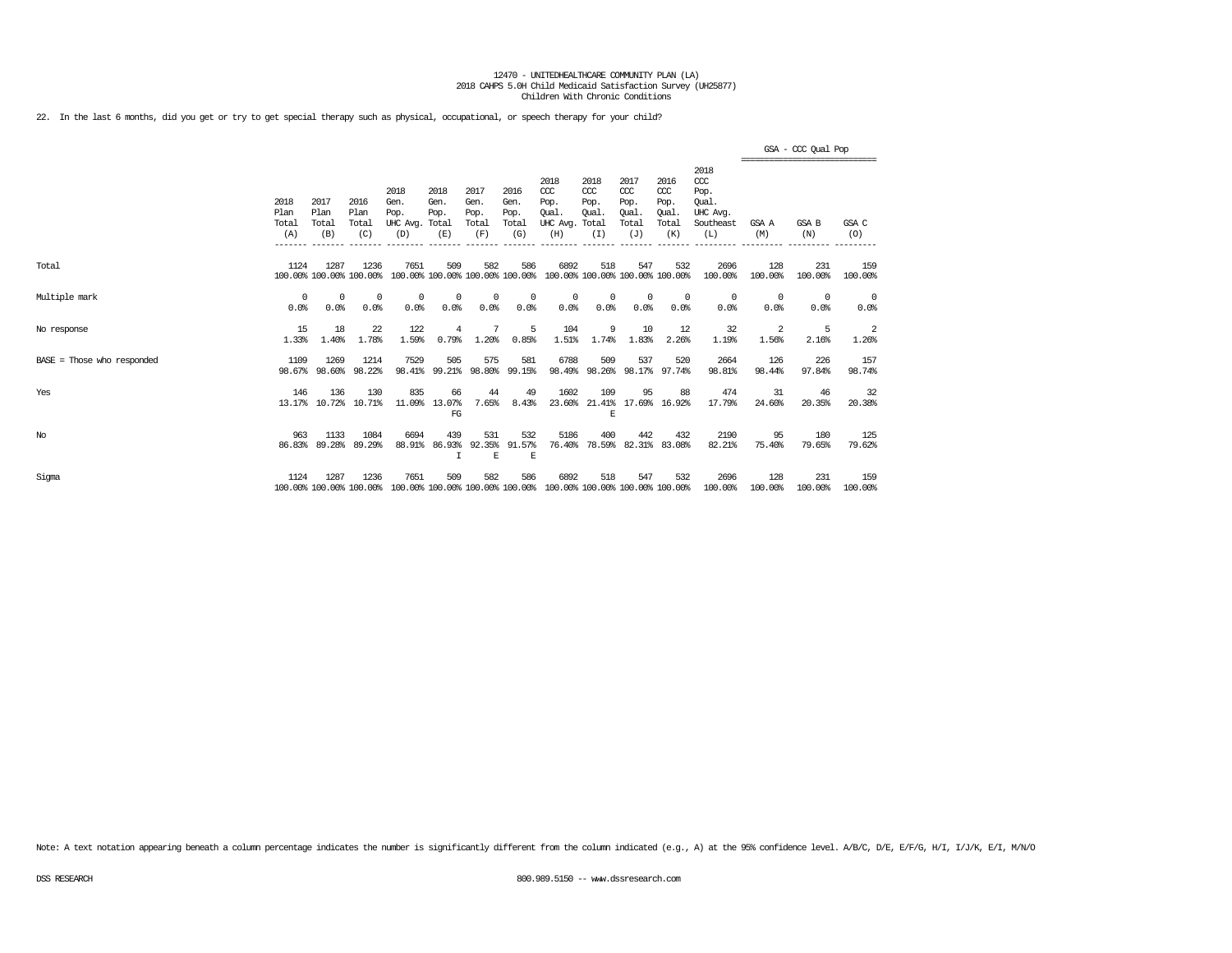23. In the last 6 months, how often was it easy to get this therapy for your child?

|                                      |                              |                              |                                 |                                                                                         |                                        |                                      |                                      |                                                        |                                     |                                                     |                                              |                                                                     |                | GSA - CCC Qual Pop |                |
|--------------------------------------|------------------------------|------------------------------|---------------------------------|-----------------------------------------------------------------------------------------|----------------------------------------|--------------------------------------|--------------------------------------|--------------------------------------------------------|-------------------------------------|-----------------------------------------------------|----------------------------------------------|---------------------------------------------------------------------|----------------|--------------------|----------------|
|                                      | 2018<br>Plan<br>Total<br>(A) | 2017<br>Plan<br>Total<br>(B) | 2016<br>Plan<br>Total<br>(C)    | 2018<br>Gen.<br>Pop.<br>UHC Avg.<br>(D)                                                 | 2018<br>Gen.<br>Pop.<br>Total<br>(E)   | 2017<br>Gen.<br>Pop.<br>Total<br>(F) | 2016<br>Gen.<br>Pop.<br>Total<br>(G) | 2018<br>$CC$<br>Pop.<br>Oual.<br>UHC Avg. Total<br>(H) | 2018<br>CCC<br>Pop.<br>Oual.<br>(I) | 2017<br><b>CCC</b><br>Pop.<br>Qual.<br>Total<br>(J) | 2016<br>ccc<br>Pop.<br>Oual.<br>Total<br>(K) | 2018<br><b>CCC</b><br>Pop.<br>Oual.<br>UHC Avq.<br>Southeast<br>(L) | GSA A<br>(M)   | GSA B<br>(N)       | GSA C<br>(0)   |
| Total                                | 1124                         | 1287                         | 1236<br>100.00% 100.00% 100.00% | 7651                                                                                    | 509<br>100.00% 100.00% 100.00% 100.00% | 582                                  | 586                                  | 6892                                                   | 518                                 | 547<br>100.00% 100.00% 100.00% 100.00%              | 532                                          | 2696<br>100.00%                                                     | 128<br>100.00% | 231<br>100.00%     | 159<br>100.00% |
| Multiple mark                        | $\mathbf 0$                  | $\mathbf 0$                  | $\mathbf 0$                     | $\mathbf 0$                                                                             | $\mathbf 0$                            | $\mathbf 0$                          | $\Omega$                             | $\mathbf 0$                                            | $\mathbf 0$                         | $\circ$                                             | $\mathbf 0$                                  | $\mathbf 0$                                                         | $\circ$        | $\Omega$           | $\mathbf 0$    |
|                                      | 0.0%                         | 0.0%                         | 0.0%                            | 0.0%                                                                                    | 0.0%                                   | 0.0%                                 | 0.0%                                 | 0.0%                                                   | 0.0%                                | 0.0%                                                | 0.0%                                         | 0.0%                                                                | 0.0%           | 0.0%               | 0.0%           |
| No response                          | 17                           | 29                           | 29                              | 146                                                                                     | 6                                      | 8                                    | 7                                    | 141                                                    | 10                                  | 15                                                  | 16                                           | 46                                                                  | $\overline{2}$ | 6                  | $\overline{a}$ |
|                                      | 1.51%                        | 2.25%                        | 2.35%                           | 1.91%                                                                                   | 1.18%                                  | 1.37%                                | 1.19%                                | 2.05%                                                  | 1.93%                               | 2.74%                                               | 3.01%                                        | 1.71%                                                               | 1.56%          | 2.60%              | 1.26%          |
| Appropriately skipped                | 963<br>85.68%                | 1133<br>88.03%               | 1084<br>87.70%                  | 6694<br>87.49%                                                                          | 439<br>86.25%<br>I                     | 531<br>91.24%<br>$\mathbb E$         | 532<br>90.78%<br>$\mathbb E$         | 5186<br>75.25%                                         | 400<br>77.22%                       | 442<br>80.80%                                       | 432<br>81,20%                                | 2190<br>81.23%                                                      | 95<br>74.22%   | 180<br>77.92%      | 125<br>78.62%  |
| BASE = Those who responded           | 144<br>12.81%<br>$BC$        | 125<br>9.71%                 | 123<br>9.95%                    | 811<br>10.60%                                                                           | 64<br>12.57%<br>FG                     | 43<br>7.39%                          | 47<br>8.02%                          | 1565<br>22.71%                                         | 108<br>20.85%<br>KE                 | 90                                                  | 84<br>16.45% 15.79%                          | 460<br>17.06%                                                       | 31<br>24.22%   | 45<br>19.48%       | 32<br>20.13%   |
| Never                                | 12                           | 15                           | 20                              | 65                                                                                      | 8                                      | 6                                    | 12                                   | 121                                                    | 7                                   | 9                                                   | 12                                           | 36                                                                  | $\overline{2}$ | 3                  | $\overline{2}$ |
|                                      | 8.33%                        | 12.00%                       | 16.26%                          | 8.01%                                                                                   | 12.50%                                 | 13.95%                               | 25.53%                               | 7.73%                                                  | 6.48%                               | 10.00%                                              | 14.29%                                       | 7.83%                                                               | 6.45%          | 6.67%              | 6.25%          |
| Sometimes                            | 20                           | 20                           | 17                              | 109                                                                                     | 5                                      | 8                                    | 5                                    | 204                                                    | 15                                  | 12                                                  | 15                                           | 57                                                                  | 3              | 7                  | 5              |
|                                      | 13.89%                       | 16.00%                       | 13.82%                          | 13.44%                                                                                  | 7.81%                                  | 18.60%                               | 10.64%                               | 13.04%                                                 | 13.89%                              | 13.33%                                              | 17.86%                                       | 12.39%                                                              | 9.68%          | 15.56%             | 15.63%         |
| Bottom Two Box (%Never + %Sometimes) | 32                           | 35                           | 37                              | 174                                                                                     | 13                                     | 14                                   | 17                                   | 325                                                    | 22                                  | 21                                                  | 27                                           | 93                                                                  | 5              | 10                 | 7              |
|                                      | 22.22%                       | 28,00%                       | 30.08%                          | 21.45%                                                                                  | 20.31%                                 | 32.56%                               | 36.17%                               | 20.77%                                                 | 20.37%                              | 23.33%                                              | 32.14%                                       | 20.22%                                                              | 16.13%         | 22.22%             | 21.88%         |
| Usually                              | 28                           | 19                           | 19                              | 142                                                                                     | 9                                      | 8                                    | 5                                    | 306                                                    | 24                                  | 19                                                  | 15                                           | 88                                                                  | 7              | 13                 | $\overline{4}$ |
|                                      | 19.44%                       | 15.20%                       | 15.45%                          | 17.51%                                                                                  | 14.06%                                 | 18.60%                               | 10.64%                               | 19.55%                                                 | 22.22%                              | 21.11%                                              | 17.86%                                       | 19.13%                                                              | 22.58%         | 28.89%             | 12.50%         |
| Always                               | 84                           | 71                           | 67                              | 495                                                                                     | 42                                     | 21                                   | 25                                   | 934                                                    | 62                                  | 50                                                  | 42                                           | 279                                                                 | 19             | 22                 | 21             |
|                                      | 58.33%                       | 56.80%                       | 54.47%                          | 61.04%                                                                                  | 65.63%                                 | 48.84%                               | 53.19%                               | 59.68%                                                 | 57.41%                              | 55.56%                                              | 50.00%                                       | 60.65%                                                              | 61.29%         | 48.89%             | 65.63%         |
| CAHPS Rate (%Always + %Usually)      | 112                          | 90                           | 86                              | 637                                                                                     | 51                                     | 29                                   | 30                                   | 1240                                                   | 86                                  | 69                                                  | 57                                           | 367                                                                 | 26             | 35                 | 25             |
|                                      | 77.78%                       | 72.00%                       | 69.92%                          | 78.55%                                                                                  | 79.69%                                 | 67.44%                               | 63.83%                               | 79.23%                                                 | 79.63%                              | 76.67%                                              | 67.86%                                       | 79.78%                                                              | 83.87%         | 77.78%             | 78.13%         |
| 3-point composite mean               |                              | 2.3611 2.2880                | 2.2439                          | 2.3958                                                                                  | 2.4531                                 | 2.1628                               | 2.1702                               | 2.3891                                                 | 2.3704                              | 2.3222                                              | 2.1786                                       | 2.4043                                                              | 2.4516         | 2.2667             | 2.4375         |
| 4-point composite mean               |                              | 3.2778 3.1680                | 3.0813                          | 3.3157                                                                                  | 3.3281                                 | 3.0233                               | 2.9149                               | 3.3118                                                 | 3.3056                              | 3.2222                                              | 3.0357                                       | 3.3261                                                              | 3.3871         | 3.2000             | 3.3750         |
| Sigma                                | 1124                         | 1287                         | 1236                            | 7651<br>100.00% 100.00% 100.00% 100.00% 100.00% 100.00% 100.00% 100.00% 100.00% 100.00% | 509                                    | 582                                  | 586                                  | 6892                                                   | 518                                 | 547                                                 | 532                                          | 2696<br>100.00%                                                     | 128<br>100.00% | 231<br>100.00%     | 159<br>100.00% |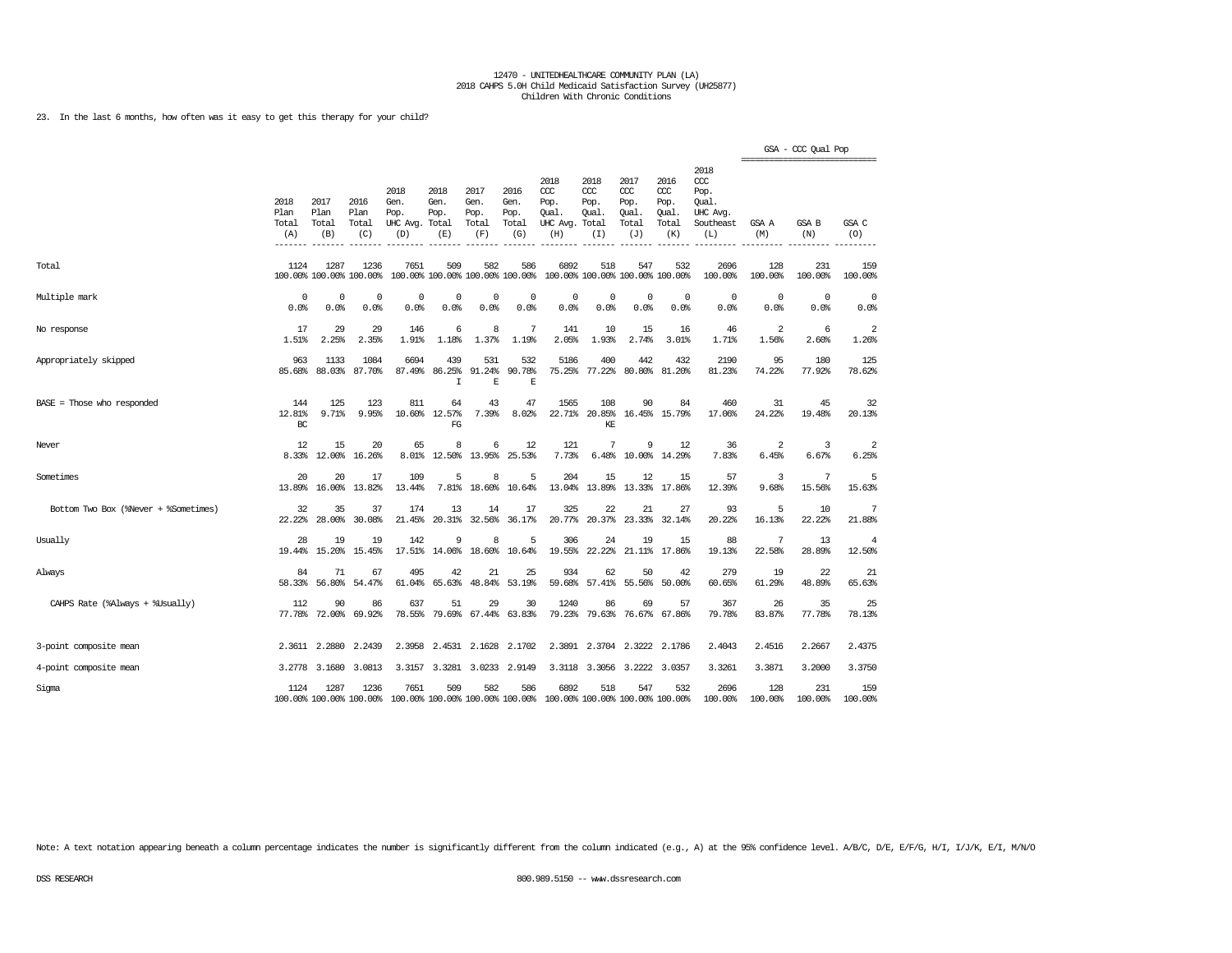24. Did anyone from your child's health plan, doctor's office, or clinic help you get this therapy for your child?

|                              |                              |                              |                                 |                                                                                                 |                             |                                      |                                      |                                                                         |                                          |                                                   |                                              |                                                                   |                                                 | GSA - CCC Qual Pop       |                    |
|------------------------------|------------------------------|------------------------------|---------------------------------|-------------------------------------------------------------------------------------------------|-----------------------------|--------------------------------------|--------------------------------------|-------------------------------------------------------------------------|------------------------------------------|---------------------------------------------------|----------------------------------------------|-------------------------------------------------------------------|-------------------------------------------------|--------------------------|--------------------|
|                              | 2018<br>Plan<br>Total<br>(A) | 2017<br>Plan<br>Total<br>(B) | 2016<br>Plan<br>Total<br>(C)    | 2018<br>Gen.<br>Pop.<br>UHC Avg. Total<br>(D)                                                   | 2018<br>Gen.<br>Pop.<br>(E) | 2017<br>Gen.<br>Pop.<br>Total<br>(F) | 2016<br>Gen.<br>Pop.<br>Total<br>(G) | 2018<br>CCC<br>Pop.<br>Oual.<br>UHC Avg. Total<br>(H)                   | 2018<br>CCC<br>Pop.<br>Oual.<br>(I)      | 2017<br>$\alpha$<br>Pop.<br>Oual.<br>Total<br>(J) | 2016<br>ccc<br>Pop.<br>Oual.<br>Total<br>(K) | 2018<br>$\alpha$<br>Pop.<br>Oual.<br>UHC Avg.<br>Southeast<br>(L) | ===============================<br>GSA A<br>(M) | GSA B<br>(N)             | GSA C<br>(O)       |
| Total                        | 1124                         | 1287                         | 1236<br>100.00% 100.00% 100.00% | 7651                                                                                            | 509                         | 582                                  | 586                                  | 6892<br>100.00% 100.00% 100.00% 100.00% 100.00% 100.00% 100.00% 100.00% | 518                                      | 547                                               | 532                                          | 2696<br>100.00%                                                   | 128<br>100.00%                                  | 231<br>100.00%           | 159<br>100.00%     |
| Multiple mark                | $\Omega$<br>0.0%             | $\Omega$<br>0.0%             | $\Omega$<br>0.0%                | 0<br>0.0%                                                                                       | 0<br>0.0%                   | 0<br>0.0%                            | 0<br>0.0%                            | $^{\circ}$<br>0.0%                                                      | 0<br>0.0%                                | 0<br>0.0%                                         | $^{\circ}$<br>0.0%                           | $^{\circ}$<br>0.0%                                                | $^{\circ}$<br>0.0%                              | $^{\circ}$<br>0.0%       | $^{\circ}$<br>0.0% |
| No response                  | 16<br>1.42%                  | 24<br>1.86%                  | 27<br>2.18%                     | 134<br>1.75%<br>E                                                                               | 4<br>0.79%                  | 7<br>1.20%                           | 7<br>1.19%                           | 134<br>1.94%                                                            | 9<br>1.74%                               | 14<br>2.56%                                       | 15<br>2.82%                                  | 44<br>1.63%                                                       | 2<br>1.56%                                      | 5<br>2.16%               | 2<br>1.26%         |
| Appropriately skipped        | 963<br>85.68%                | 1133<br>88.03%               | 1084<br>87.70%                  | 6694<br>87.49%                                                                                  | 439<br>86.25%<br>$\tau$     | 531<br>91.24%<br>E                   | 532<br>90.78%<br>E                   | 5186                                                                    | 400<br>75.25% 77.22% 80.80% 81.20%       | 442                                               | 432                                          | 2190<br>81.23%                                                    | 95<br>74.22%                                    | 180<br>77.92%            | 125<br>78.62%      |
| $BASE = Those who responded$ | 145<br>12.90%<br>BC          | 130<br>10.10%                | 125<br>10.11%                   | 823                                                                                             | 66<br>10.76% 12.97%<br>FG   | 44<br>7.56%                          | 47<br>8.02%                          | 1572                                                                    | 109<br>22.81% 21.04% 16.64% 15.98%<br>KE | 91                                                | 85                                           | 462<br>17.14%                                                     | 31<br>24.22%                                    | 46<br>19.91%             | 32<br>20.13%       |
| Yes                          | 106<br>73.10%<br>C           | 92<br>70.77%<br>C            | 70<br>56.00%                    | 576<br>69.99%                                                                                   | 48<br>72.73%<br>G           | 33<br>G                              | 21<br>75.00% 44.68%                  | 1146<br>72.90%                                                          | 82<br>К                                  | 65<br>K                                           | 45<br>75.23% 71.43% 52.94%                   | 345<br>74.68%                                                     | 22<br>70.97%                                    | 40<br>86.96%<br>$\Omega$ | 20<br>62.50%       |
| No                           | 39                           | 38<br>26.90% 29.23%          | 55<br>44.00%<br>AB              | 247<br>30.01%                                                                                   | 18                          | 11<br>27.27% 25.00%                  | 26<br>55.32%<br>EF                   | 426                                                                     | 27                                       | 26                                                | 40<br>27.10% 24.77% 28.57% 47.06%<br>IJ      | 117<br>25.32%                                                     | 9<br>29.03%                                     | 13.04%                   | 12<br>37.50%<br>N  |
| Sigma                        | 1124                         | 1287                         | 1236                            | 7651<br>100.00% 100.00% 100.00% 100.00% 100.00% 100.00% 100.00% 100.00% 100.00% 100.00% 100.00% | 509                         | 582                                  | 586                                  | 6892                                                                    | 518                                      | 547                                               | 532                                          | 2696<br>100.00%                                                   | 128<br>100.00%                                  | 231<br>100.00%           | 159<br>100.00%     |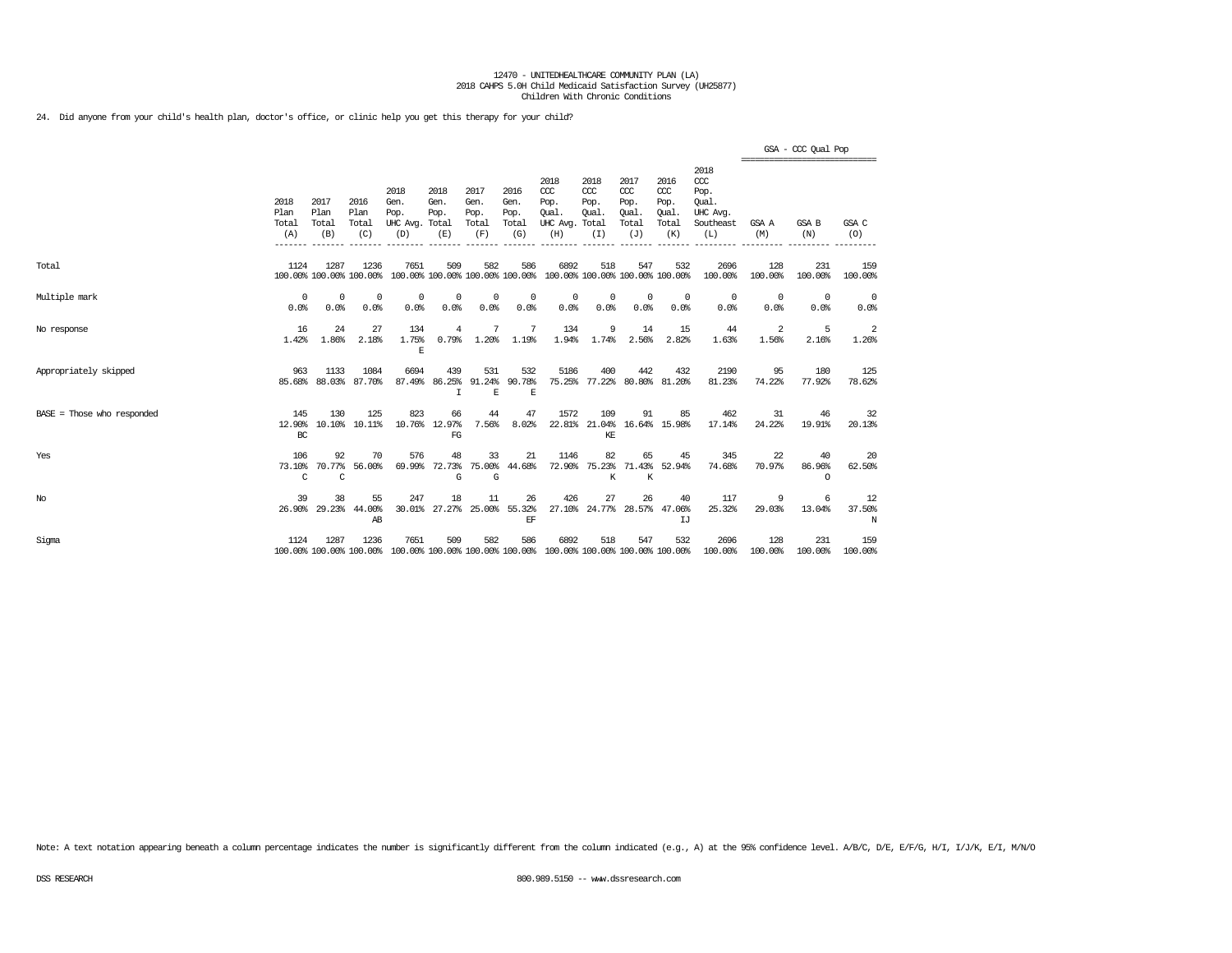25. In the last 6 months, did you get or try to get treatment or counseling for your child for an emotional, developmental, or behavioral problem?

|                              |                              |                              |                                 |                                               |                                        |                                      |                                      |                                                  |                                             |                                                   |                                                  |                                                              | =============================== | GSA - CCC Qual Pop         |                    |
|------------------------------|------------------------------|------------------------------|---------------------------------|-----------------------------------------------|----------------------------------------|--------------------------------------|--------------------------------------|--------------------------------------------------|---------------------------------------------|---------------------------------------------------|--------------------------------------------------|--------------------------------------------------------------|---------------------------------|----------------------------|--------------------|
|                              | 2018<br>Plan<br>Total<br>(A) | 2017<br>Plan<br>Total<br>(B) | 2016<br>Plan<br>Total<br>(C)    | 2018<br>Gen.<br>Pop.<br>UHC Avg. Total<br>(D) | 2018<br>Gen.<br>Pop.<br>(E)            | 2017<br>Gen.<br>Pop.<br>Total<br>(F) | 2016<br>Gen.<br>Pop.<br>Total<br>(G) | 2018<br>$CC$<br>Pop.<br>Oual.<br>UHC Avg.<br>(H) | 2018<br>CCC<br>Pop.<br>Oual<br>Total<br>(I) | 2017<br>$\alpha$<br>Pop.<br>Oual.<br>Total<br>(J) | 2016<br>$\alpha$<br>Pop.<br>Oual<br>Total<br>(K) | 2018<br>ccc<br>Pop.<br>Oual.<br>UHC Avq.<br>Southeast<br>(L) | GSA A<br>(M)                    | GSA B<br>(N)               | GSA C<br>(O)       |
| Total                        | 1124                         | 1287                         | 1236<br>100.00% 100.00% 100.00% | 7651                                          | 509<br>100.00% 100.00% 100.00% 100.00% | 582                                  | 586                                  | 6892                                             | 518<br>100.00% 100.00% 100.00% 100.00%      | 547                                               | 532                                              | 2696<br>100.00%                                              | 128<br>100.00%                  | 231<br>100.00%             | 159<br>100.00%     |
| Multiple mark                | $^{\circ}$<br>0.0%           | $\Omega$<br>0.0%             | $\overline{1}$<br>0.08%         | $^{\circ}$<br>0.0%                            | $\Omega$<br>0.0%                       | $\Omega$<br>0.0%                     | 0.17%                                | 0<br>0.0%                                        | 0<br>0.0%                                   | $\Omega$<br>0.0%                                  | 0.19%                                            | 0<br>0.0%                                                    | $^{\circ}$<br>0.0%              | $\Omega$<br>0.0%           | $^{\circ}$<br>0.0% |
| No response                  | 17<br>1.51%                  | 24<br>1.86%                  | 25<br>2.02%                     | 121<br>1.58%                                  | 9<br>1.77%                             | 11<br>1.89%                          | 8<br>1.37%                           | 105<br>1.52%                                     | 8<br>1.54%                                  | 11<br>2.01%                                       | 17<br>3.20%                                      | 41<br>1.52%                                                  | 1<br>0.78%                      | 5<br>2.16%                 | 2<br>1.26%         |
| $BASE = Those who responded$ | 1107<br>98.49%               | 1263<br>98.14%               | 1210<br>97.90%                  | 7530<br>98.42%                                | 500<br>98.23%                          | 571                                  | 577<br>98.11% 98.46%                 | 6787<br>98.48%                                   | 510                                         | 536<br>98.46% 97.99%                              | 514<br>96.62%                                    | 2655<br>98.48%                                               | 127<br>99.22%                   | 226<br>97.84%              | 157<br>98.74%      |
| Yes                          | 264<br>23.85%<br>BC          | 252<br>19.95%                | 223<br>18.43%                   | 1134<br>15.06%                                | 90<br>18.00%<br>FG                     | 65<br>11.38%                         | 76<br>13.17%                         | 2870<br>42.29%                                   | 224<br>43.92%<br>KE                         | 204<br>38,06%                                     | 178<br>34.63%                                    | 1014<br>38.19%                                               | 62<br>48.82%<br>N               | 85<br>37.61%               | 77<br>49.04%<br>N  |
| No                           | 843<br>76.15%                | 1011<br>80.05%<br>Α          | 987<br>81.57%<br>$\mathbb{A}$   | 6396<br>84.94%                                | 410<br>82.00%                          | 506<br>88.62%<br>E                   | 501<br>86.83%<br>E                   | 3917<br>57.71%                                   | 286                                         | 332<br>56.08% 61.94%                              | 336<br>65.37%                                    | 1641<br>61.81%                                               | 65<br>51.18%                    | 141<br>62.39%<br><b>MO</b> | -80<br>50.96%      |
| Sigma                        | 1124                         | 1287                         | 1236<br>100.00% 100.00% 100.00% | 7651                                          | 509<br>100.00% 100.00% 100.00% 100.00% | 582                                  | 586                                  | 6892<br>100.00% 100.00% 100.00% 100.00%          | 518                                         | 547                                               | 532                                              | 2696<br>100.00%                                              | 128<br>100.00%                  | 231<br>100.00%             | 159<br>100.00%     |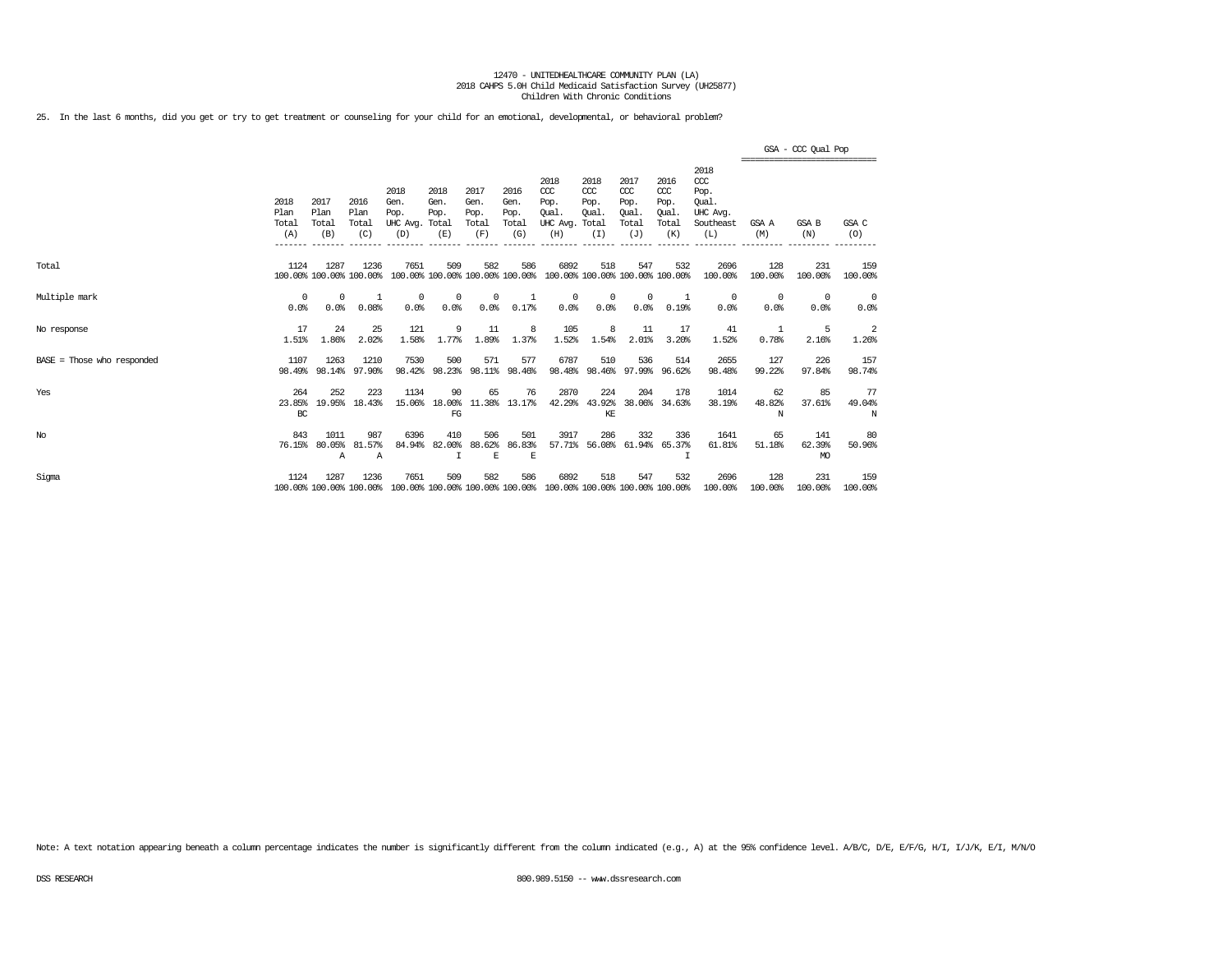26. In the last 6 months, how often was it easy to get this treatment or counseling for your child?

|                                      |                                       |                                |                                 |                                         |                                      |                                        |                                      |                                                       |                                     |                                                   |                                              |                                                                    | ================================ | GSA - CCC Qual Pop       |                         |
|--------------------------------------|---------------------------------------|--------------------------------|---------------------------------|-----------------------------------------|--------------------------------------|----------------------------------------|--------------------------------------|-------------------------------------------------------|-------------------------------------|---------------------------------------------------|----------------------------------------------|--------------------------------------------------------------------|----------------------------------|--------------------------|-------------------------|
|                                      | 2018<br>Plan<br>Total<br>(A)<br>$---$ | 2017<br>Plan<br>Total<br>(B)   | 2016<br>Plan<br>Total<br>(C)    | 2018<br>Gen.<br>Pop.<br>UHC Avg.<br>(D) | 2018<br>Gen.<br>Pop.<br>Total<br>(E) | 2017<br>Gen.<br>Pop.<br>Total<br>(F)   | 2016<br>Gen.<br>Pop.<br>Total<br>(G) | 2018<br>ccc<br>Pop.<br>Oual.<br>UHC Avg. Total<br>(H) | 2018<br>ccc<br>Pop.<br>Oual.<br>(I) | 2017<br>$\alpha$<br>Pop.<br>Oual.<br>Total<br>(J) | 2016<br>ccc<br>Pop.<br>Oual.<br>Total<br>(K) | 2018<br>ccc<br>Pop.<br>Oual.<br><b>UHC</b> Avg<br>Southeast<br>(L) | GSA A<br>(M)                     | GSA B<br>(N)             | GSA C<br>(O)            |
| Total                                | 1124                                  | 1287                           | 1236<br>100.00% 100.00% 100.00% | 7651                                    | 509                                  | 582<br>100.00% 100.00% 100.00% 100.00% | 586                                  | 6892                                                  | 518                                 | 547<br>100.00% 100.00% 100.00% 100.00%            | 532                                          | 2696<br>100.00%                                                    | 128<br>100.00%                   | 231<br>100.00%           | 159<br>100.00%          |
| Multiple mark                        | 0<br>0.0%                             | 0<br>0.0%                      | 0<br>0.0%                       | $\mathbf 0$<br>0.0%                     | $\Omega$<br>0.0%                     | $\mathbf 0$<br>0.0%                    | $\mathbf 0$<br>0.0%                  | 0<br>0.0%                                             | $^{\circ}$<br>0.0%                  | $\Omega$<br>0.0%                                  | $\Omega$<br>0.0%                             | $^{\circ}$<br>0.0%                                                 | 0<br>0.0%                        | 0<br>0.0%                | 0<br>0.0%               |
| No response                          | 23<br>2.05%                           | 29<br>2.25%                    | 34<br>2.75%                     | 138<br>1.80%                            | 9<br>1.77%                           | 12<br>2.06%                            | 12<br>2.05%                          | 161<br>2.34%                                          | 13<br>2.51%                         | 14<br>2.56%                                       | 22<br>4.14%                                  | 64<br>2.37%                                                        | 2<br>1.56%                       | 7<br>3.03%               | $\overline{4}$<br>2.52% |
| Appropriately skipped                | 843<br>75.00%                         | 1011<br>78.55%<br>$\mathbb{A}$ | 987<br>79.85%<br>Α              | 6396<br>83.60%                          | 410<br>80.55%<br>$\mathbf I$         | 506<br>86.94%<br>E                     | 501<br>85.49%<br>E                   | 3917<br>56.83%                                        | 286<br>55.21%                       | 332<br>60.69%                                     | 336<br>63.16%<br>I                           | 1641<br>60.87%                                                     | 65<br>50.78%                     | 141<br>61.04%<br>$\circ$ | 80<br>50.31%            |
| $BASE = Those who responded$         | 258<br>22.95%<br>BC                   | 247<br>19.19%                  | 215<br>17.39%                   | 1117<br>14.60%                          | 90<br>17.68%<br>FG                   | 64<br>11.00%                           | 73<br>12.46%                         | 2814<br>40.83%                                        | 219<br>42.28%<br>KE                 | 201<br>36.75%                                     | 174<br>32.71%                                | 991<br>36.76%                                                      | 61<br>47.66%<br>N                | 83<br>35.93%             | 75<br>47.17%<br>Ν       |
| Never                                | 22<br>8.53%                           | 24<br>9.72%                    | 27<br>12.56%                    | 91<br>8.15%                             | 10<br>11.11%                         | 6<br>9.38%                             | 10<br>13.70%                         | 195<br>6.93%                                          | 17<br>7.76%                         | 21<br>10.45%                                      | 21<br>12.07%                                 | 70<br>7.06%                                                        | 7<br>11.48%                      | 6<br>7.23%               | $\overline{4}$<br>5.33% |
| Sometimes                            | 31<br>12.02%                          | 30<br>12.15%                   | 31<br>14.42%                    | 144<br>12.89%                           | 7<br>7.78%                           | 10<br>15.63%                           | 8<br>10.96%                          | 363<br>12.90%                                         | 27<br>12.33%                        | 22<br>10.95%                                      | 27<br>15.52%                                 | 118<br>11.91%                                                      | 7<br>11.48%                      | 8<br>9.64%               | 12<br>16.00%            |
| Bottom Two Box (%Never + %Sometimes) | 53<br>20.54%                          | 54<br>21.86%                   | 58<br>26.98%                    | 235<br>21.04%                           | 17<br>18.89%                         | 16<br>25.00%                           | 18<br>24.66%                         | 558<br>19.83%                                         | 44<br>20.09%                        | 43<br>21.39%                                      | 48<br>27.59%                                 | 188<br>18.97%                                                      | 14<br>22.95%                     | 14<br>16.87%             | 16<br>21.33%            |
| Usually                              | 43<br>16.67%                          | 52<br>21.05%                   | 34<br>15.81%                    | 225<br>20.14%                           | 12<br>13.33%                         | 16<br>25.00%<br>G                      | 7<br>9.59%                           | 580<br>20.61%                                         | 40<br>18.26%                        | 42<br>20.90%                                      | 29<br>16.67%                                 | 187<br>18.87%                                                      | 16<br>26.23%                     | 12<br>14.46%             | 12<br>16.00%            |
| Always                               | 162<br>62.79%                         | 141<br>57.09%                  | 123<br>57.21%                   | 657<br>58.82%                           | 61<br>67.78%<br>$\overline{F}$       | 32<br>50.00%                           | 48<br>65.75%                         | 1676<br>59.56%                                        | 135<br>61.64%                       | 116                                               | 97<br>57.71% 55.75%                          | 616<br>62.16%                                                      | 31<br>50.82%                     | 57<br>68.67%<br>M        | 47<br>62.67%            |
| CAHPS Rate (%Always + %Usually)      | 205<br>79.46%                         | 193<br>78.14%                  | 157<br>73.02%                   | 882<br>78.96%                           | 73<br>81.11%                         | 48<br>75.00%                           | 55<br>75.34%                         | 2256<br>80.17%                                        | 175<br>79.91%                       | 158<br>78.61%                                     | 126<br>72.41%                                | 803<br>81.03%                                                      | 47<br>77.05%                     | 69<br>83.13%             | 59<br>78.67%            |
| 3-point composite mean               | 2.4225                                | 2.3522                         | 2.3023                          | 2.3778                                  | 2.4889                               | 2,2500                                 | 2.4110                               | 2.3973                                                | 2.4155                              | 2.3632                                            | 2.2816                                       | 2.4319                                                             | 2.2787                           | 2.5181                   | 2.4133                  |
| 4-point composite mean               | 3.3372                                | 3.2551                         | 3.1767                          | 3.2963                                  | 3.3778                               | 3.1563                                 | 3.2740                               | 3.3280                                                | 3.3379                              | 3.2587                                            | 3.1609                                       | 3.3613                                                             | 3.1639                           | 3.4458                   | 3.3600                  |
| Sigma                                | 1124                                  | 1287                           | 1236<br>100.00% 100.00% 100.00% | 7651<br>100.00% 100.00% 100.00% 100.00% | 509                                  | 582                                    | 586                                  | 6892<br>100.00% 100.00% 100.00% 100.00%               | 518                                 | 547                                               | 532                                          | 2696<br>100.00%                                                    | 128<br>100.00%                   | 231<br>100.00%           | 159<br>100.00%          |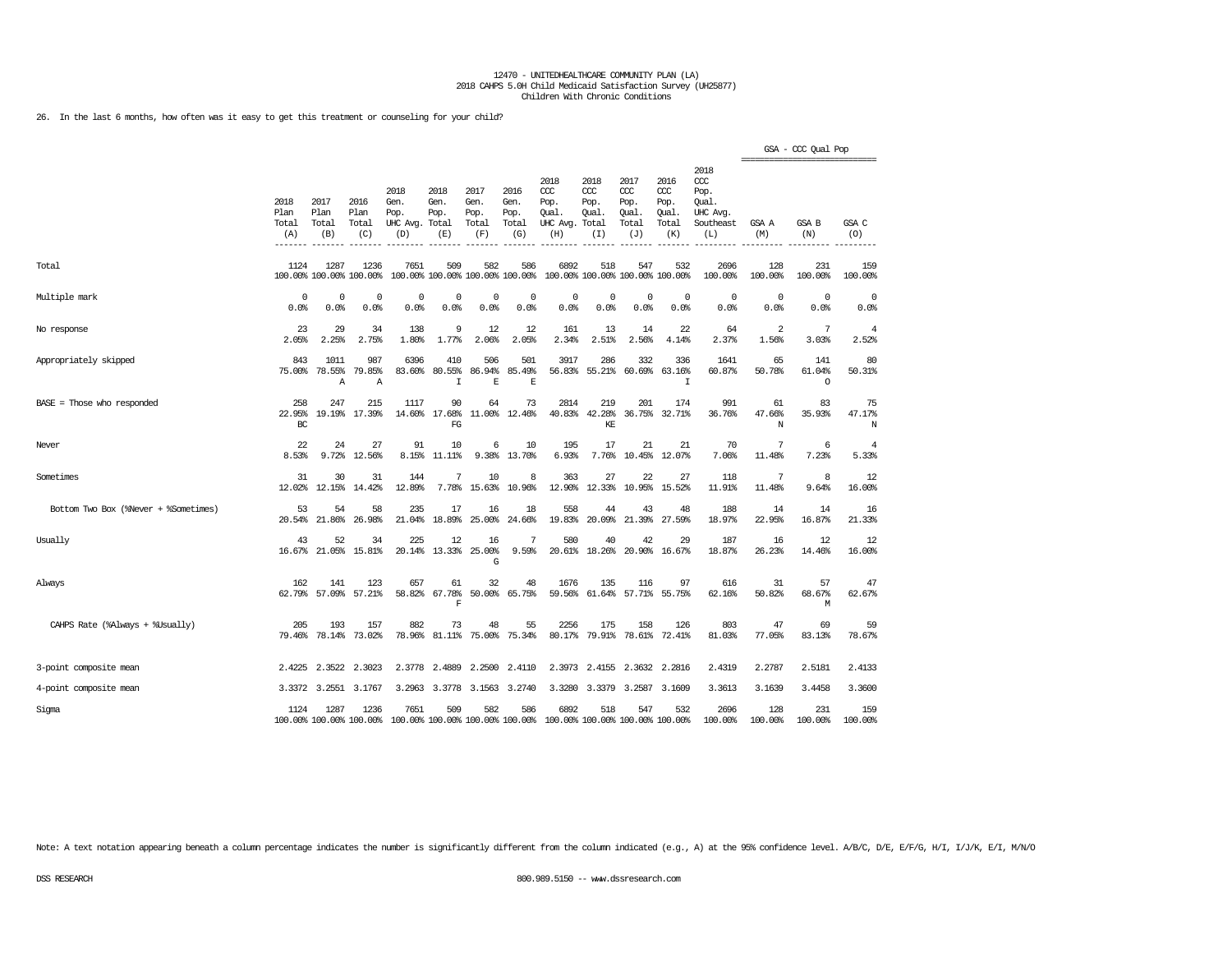27. Did anyone from your child's health plan, doctor's office, or clinic help you get this treatment or counseling for your child?

|                              |                                         |                              |                                 |                                               |                                    |                                      |                                      |                                                                         |                                      |                                                   |                                              |                                                                 | ----------------------------- | GSA - CCC Qual Pop       |                    |
|------------------------------|-----------------------------------------|------------------------------|---------------------------------|-----------------------------------------------|------------------------------------|--------------------------------------|--------------------------------------|-------------------------------------------------------------------------|--------------------------------------|---------------------------------------------------|----------------------------------------------|-----------------------------------------------------------------|-------------------------------|--------------------------|--------------------|
|                              | 2018<br>Plan<br>Total<br>(A)<br>------- | 2017<br>Plan<br>Total<br>(B) | 2016<br>Plan<br>Total<br>(C)    | 2018<br>Gen.<br>Pop.<br>UHC Avg. Total<br>(D) | 2018<br>Gen.<br>Pop.<br>(E)        | 2017<br>Gen.<br>Pop.<br>Total<br>(F) | 2016<br>Gen.<br>Pop.<br>Total<br>(G) | 2018<br>CCC<br>Pop.<br>Oual.<br>UHC Avg. Total<br>(H)                   | 2018<br>$CC$<br>Pop.<br>Qual.<br>(I) | 2017<br>$\alpha$<br>Pop.<br>Oual.<br>Total<br>(J) | 2016<br>ccc<br>Pop.<br>Qual.<br>Total<br>(K) | 2018<br>$\csc$<br>Pop.<br>Oual.<br>UHC Avg.<br>Southeast<br>(L) | GSA A<br>(M)                  | GSA B<br>(N)             | GSA C<br>(O)       |
| Total                        | 1124                                    | 1287                         | 1236<br>100.00% 100.00% 100.00% | 7651                                          | 509                                | 582                                  | 586                                  | 6892<br>100.00% 100.00% 100.00% 100.00% 100.00% 100.00% 100.00% 100.00% | 518                                  | 547                                               | 532                                          | 2696<br>100.00%                                                 | 128<br>100.00%                | 231<br>100.00%           | 159<br>100.00%     |
| Multiple mark                | 0<br>0.0%                               | $^{\circ}$<br>0.0%           | 0<br>0.0%                       | $^{\circ}$<br>0.0%                            | $^{\circ}$<br>0.0%                 | $^{\circ}$<br>0.0%                   | 0<br>0.0%                            | $^{\circ}$<br>0.0%                                                      | 0<br>0.0%                            | $^{\circ}$<br>0.0%                                | $^{\circ}$<br>0.0%                           | $^{\circ}$<br>0.0%                                              | 0<br>0.0%                     | $^{\circ}$<br>0.0%       | $^{\circ}$<br>0.0% |
| No response                  | 23<br>2.05%                             | 28<br>2.18%                  | 30<br>2.43%                     | 146<br>1.91%                                  | 12<br>2.36%                        | 11<br>1.89%                          | 10<br>1.71%                          | 148<br>2.15%                                                            | 13<br>2.51%                          | 14<br>2.56%                                       | 20<br>3.76%                                  | 56<br>2.08%                                                     | 3<br>2.34%                    | 6<br>2.60%               | -4<br>2.52%        |
| Appropriately skipped        | 843<br>75.00%                           | 1011<br>78.55%<br>А          | 987<br>79.85%<br>Α              | 6396<br>83.60%                                | 410<br>80.55%<br>I                 | 506<br>E                             | 501<br>86.94% 85.49%<br>E            | 3917<br>56.83%                                                          | 286                                  | 332<br>55.21% 60.69%                              | 336<br>63.16%<br>I                           | 1641<br>60.87%                                                  | 65<br>50.78%                  | 141<br>61.04%<br>$\circ$ | 80<br>50.31%       |
| $BASE = Those who responded$ | 258<br>22.95%<br>BC                     | 248                          | 219<br>19.27% 17.72%            | 1109<br>14.49%                                | 87<br>17.09%<br>FG                 | 65                                   | 75<br>11.17% 12.80%                  | 2827<br>41.02%                                                          | 219<br>42.28%<br>KE                  | 201<br>36.75%                                     | 176<br>33.08%                                | 999<br>37.05%                                                   | 60<br>46.88%                  | 84<br>36.36%             | 75<br>47.17%<br>N  |
| Yes                          | 163<br>63.18%                           | 159<br>64.11%                | 132<br>60.27%                   | 634                                           | 63<br>57.17% 72.41%<br>$_{\rm DG}$ | 39<br>60.00%                         | 42<br>56.00%                         | 1650                                                                    | 142                                  | 137                                               | 109<br>58.37% 64.84% 68.16% 61.93%           | 618<br>61.86%                                                   | 40<br>66.67%                  | 52<br>61.90%             | 50<br>66.67%       |
| $_{\mathrm{No}}$             | 95                                      | 89<br>36.82% 35.89%          | 87<br>39.73%                    | 475<br>42.83%<br>E                            | 24<br>27.59%                       | 26<br>40.00%                         | 33<br>44.00%<br>E                    | 1177                                                                    | 77                                   | 64                                                | 67<br>41.63% 35.16% 31.84% 38.07%            | 381<br>38.14%                                                   | 20<br>33.33%                  | 32<br>38.10%             | 25<br>33.33%       |
| Sigma                        | 1124                                    | 1287                         | 1236<br>100.00% 100.00% 100.00% | 7651                                          | 509                                | 582                                  | 586                                  | 6892<br>100.00% 100.00% 100.00% 100.00% 100.00% 100.00% 100.00% 100.00% | 518                                  | 547                                               | 532                                          | 2696<br>100.00%                                                 | 128<br>100.00%                | 231<br>100.00%           | 159<br>100.00%     |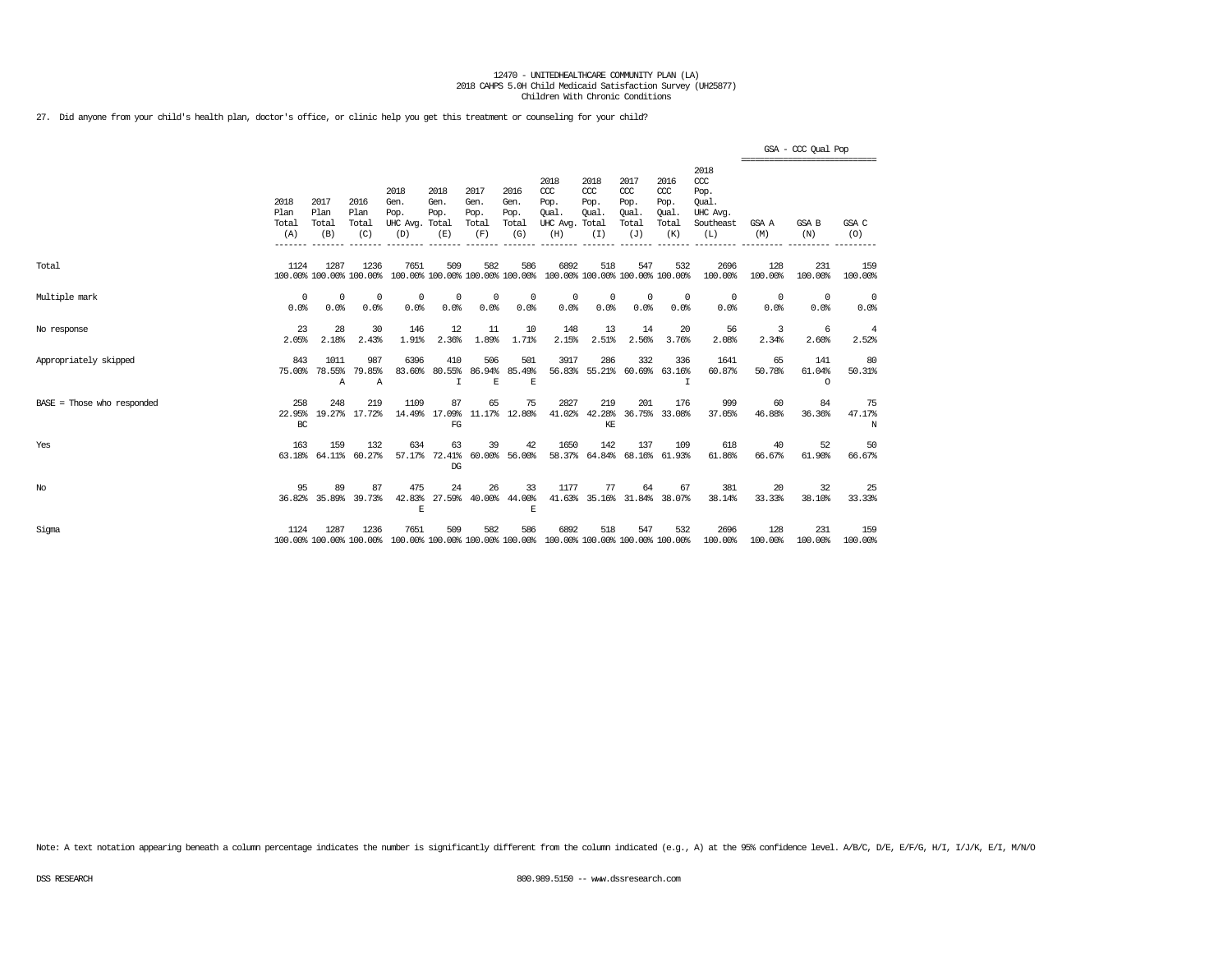28. In the last 6 months, did your child get care from more than one kind of health care provider or use more than one kind of health care service?

|                              |                              |                              |                                 |                                         |                                        |                                      |                                      |                                                                         |                                              |                                                   |                                                         |                                                                   | =============================== | GSA - CCC Qual Pop |                 |
|------------------------------|------------------------------|------------------------------|---------------------------------|-----------------------------------------|----------------------------------------|--------------------------------------|--------------------------------------|-------------------------------------------------------------------------|----------------------------------------------|---------------------------------------------------|---------------------------------------------------------|-------------------------------------------------------------------|---------------------------------|--------------------|-----------------|
|                              | 2018<br>Plan<br>Total<br>(A) | 2017<br>Plan<br>Total<br>(B) | 2016<br>Plan<br>Total<br>(C)    | 2018<br>Gen.<br>Pop.<br>UHC Avg.<br>(D) | 2018<br>Gen.<br>Pop.<br>Total<br>(E)   | 2017<br>Gen.<br>Pop.<br>Total<br>(F) | 2016<br>Gen.<br>Pop.<br>Total<br>(G) | 2018<br>CCC<br>Pop.<br>Oual.<br>UHC Avg.<br>(H)                         | 2018<br>CCC<br>Pop.<br>Oual.<br>Total<br>(I) | 2017<br>$\alpha$<br>Pop.<br>Oual.<br>Total<br>(J) | 2016<br>$\alpha$<br>Pop.<br><b>Oual</b><br>Total<br>(K) | 2018<br>$\alpha$<br>Pop.<br>Oual.<br>UHC Avg.<br>Southeast<br>(L) | GSA A<br>(M)                    | GSA B<br>(N)       | GSA C<br>(O)    |
| Total                        | 1124                         | 1287                         | 1236<br>100.00% 100.00% 100.00% | 7651                                    | 509<br>100.00% 100.00% 100.00% 100.00% | 582                                  | 586                                  | 6892                                                                    | 518<br>100.00% 100.00% 100.00% 100.00%       | 547                                               | 532                                                     | 2696<br>100.00%                                                   | 128<br>100.00%                  | 231<br>100.00%     | 159<br>100.00%  |
| Multiple mark                | $\Omega$<br>0.0%             | $\Omega$<br>0.0%             | $^{\circ}$<br>0.0%              | 0<br>0.0%                               | 0<br>0.0%                              | $\Omega$<br>0.0%                     | $\Omega$<br>0.0%                     | $\Omega$<br>0.0%                                                        | 0<br>0.0%                                    | $\mathbf 0$<br>0.0%                               | 0<br>0.0%                                               | $^{\circ}$<br>0.0%                                                | $^{\circ}$<br>0.0%              | $^{\circ}$<br>0.0% | $\circ$<br>0.0% |
| No response                  | 21<br>1.87%                  | 26<br>2.02%                  | 30<br>2.43%                     | 138<br>1.80%                            | 7<br>1.38%                             | 14<br>2.41%                          | 13<br>2.22%                          | 134<br>1.94%                                                            | 11<br>2.12%                                  | 12<br>2.19%                                       | 11<br>2.07%                                             | 50<br>1.85%                                                       | 4<br>3.13%                      | 4<br>1.73%         | 3<br>1.89%      |
| $BASE = Those who responded$ | 1103<br>98.13%               | 1261<br>97.98%               | 1206<br>97.57%                  | 7513<br>98.20%                          | 502<br>98.62%                          | 568<br>97.59%                        | 573<br>97.78%                        | 6758<br>98.06%                                                          | 507                                          | 535<br>97.88% 97.81% 97.93%                       | 521                                                     | 2646<br>98.15%                                                    | 124<br>96.88%                   | 227<br>98.27%      | 156<br>98.11%   |
| Yes                          | 302<br>27.38%                | 325<br>25.77%                | 292<br>24.21%                   | 1769<br>23.55%                          | 125<br>24.90%                          | 114<br>20.07%                        | 123<br>21.47%                        | 3110<br>46.02%                                                          | 217<br>42.80%<br>KE                          | 208<br>38.88%                                     | 188<br>36.08%                                           | 1130<br>42.71%                                                    | 55<br>44.35%                    | 98<br>43.17%       | 64<br>41.03%    |
| No                           | 801<br>72.62%                | 936<br>74.23%                | 914<br>75.79%                   | 5744<br>76.45%                          | 377<br>75.10%<br>I                     | 454<br>79.93%                        | 450<br>78.53%                        | 3648<br>53.98%                                                          | 290                                          | 327<br>57.20% 61.12%                              | 333<br>63.92%                                           | 1516<br>57.29%                                                    | 69<br>55.65%                    | 129<br>56.83%      | 92<br>58.97%    |
| Sigma                        | 1124                         | 1287                         | 1236<br>100.00% 100.00% 100.00% | 7651                                    | 509                                    | 582                                  | 586                                  | 6892<br>100.00% 100.00% 100.00% 100.00% 100.00% 100.00% 100.00% 100.00% | 518                                          | 547                                               | 532                                                     | 2696<br>100.00%                                                   | 128<br>100.00%                  | 231<br>100.00%     | 159<br>100.00%  |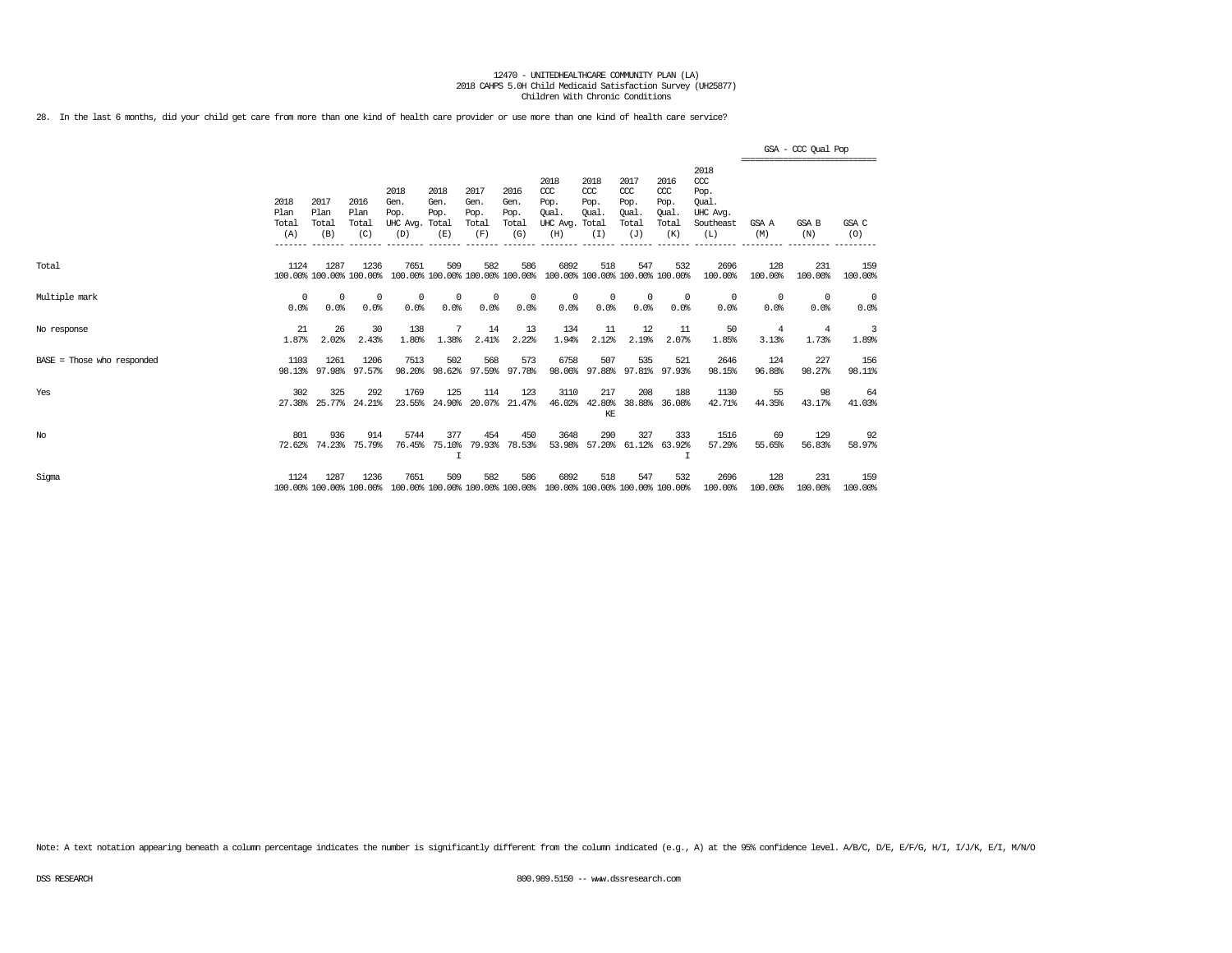29. In the last 6 months, did anyone from your child's health plan, doctor's office, or clinic help coordinate your child's care among these different providers or services?

|                              |                              |                              |                                 |                                         |                                      |                                      |                                        |                                                                         |                                              |                                                   |                                              |                                                              |                        | GSA - CCC Qual Pop                              |                        |
|------------------------------|------------------------------|------------------------------|---------------------------------|-----------------------------------------|--------------------------------------|--------------------------------------|----------------------------------------|-------------------------------------------------------------------------|----------------------------------------------|---------------------------------------------------|----------------------------------------------|--------------------------------------------------------------|------------------------|-------------------------------------------------|------------------------|
|                              | 2018<br>Plan<br>Total<br>(A) | 2017<br>Plan<br>Total<br>(B) | 2016<br>Plan<br>Total<br>(C)    | 2018<br>Gen.<br>Pop.<br>UHC Avg.<br>(D) | 2018<br>Gen.<br>Pop.<br>Total<br>(E) | 2017<br>Gen.<br>Pop.<br>Total<br>(F) | 2016<br>Gen.<br>Pop.<br>Total<br>(G)   | 2018<br>$CC$<br>Pop.<br>Oual.<br>UHC Avg.<br>(H)                        | 2018<br>CCC<br>Pop.<br>Qual.<br>Total<br>(I) | 2017<br>$\alpha$<br>Pop.<br>Oual.<br>Total<br>(J) | 2016<br>ccc<br>Pop.<br>Oual.<br>Total<br>(K) | 2018<br>ccc<br>Pop.<br>Oual.<br>UHC Avg.<br>Southeast<br>(L) | GSA A<br>(M)           | ===============================<br>GSA B<br>(N) | GSA C<br>(O)           |
| Total                        | 1124                         | 1287                         | 1236<br>100.00% 100.00% 100.00% | 7651                                    | 509                                  | 582                                  | 586<br>100.00% 100.00% 100.00% 100.00% | 6892                                                                    | 518                                          | 547<br>100.00% 100.00% 100.00% 100.00%            | 532                                          | 2696<br>100.00%                                              | 128<br>100.00%         | 231<br>100.00%                                  | 159<br>100.00%         |
| Multiple mark                | $^{\circ}$<br>0.0%           | $^{\circ}$<br>0.0%           | $^{\circ}$<br>0.0%              | $^{\circ}$<br>0.0%                      | 0<br>0.0%                            | $^{\circ}$<br>0.0%                   | 0<br>0.0%                              | $^{\circ}$<br>0.0%                                                      | $^{\circ}$<br>0.0%                           | $^{\circ}$<br>0.0%                                | $^{\circ}$<br>0.0%                           | $\circ$<br>0.0%                                              | $\overline{0}$<br>0.0% | $^{\circ}$<br>0.0%                              | $\overline{0}$<br>0.0% |
| No response                  | 30<br>2.67%                  | 34<br>2.64%                  | 38<br>3.07%                     | 187<br>2.44%                            | 11<br>2.16%                          | 15<br>2.58%                          | 16<br>2.73%                            | 202<br>2.93%                                                            | 17<br>3.28%                                  | 16<br>2.93%                                       | 16<br>3.01%                                  | 70<br>2.60%                                                  | 6<br>4.69%             | -6<br>2.60%                                     | 5<br>3.14%             |
| Appropriately skipped        | 801                          | 936<br>71.26% 72.73% 73.95%  | 914                             | 5744<br>75.08%                          | 377<br>74.07%                        | 454                                  | 450<br>78.01% 76.79%                   | 3648                                                                    | 290                                          | 327<br>52.93% 55.98% 59.78% 62.59%                | 333                                          | 1516<br>56.23%                                               | 69<br>53.91%           | 129<br>55.84%                                   | 92<br>57.86%           |
| $BASE = Those who responded$ | 293                          | 317<br>26.07% 24.63%         | 284<br>22.98%                   | 1720<br>22.48%                          | 121<br>23.77%                        | 113                                  | 120<br>19.42% 20.48%                   | 3042                                                                    | 211<br>KE                                    | 204<br>44.14% 40.73% 37.29% 34.40%                | 183                                          | 1110<br>41.17%                                               | 53<br>41.41%           | 96<br>41.56%                                    | 62<br>38.99%           |
| Yes                          | 184<br>62.80%                | 194<br>61.20%                | 169<br>59.51%                   | 1022<br>59.42%                          | 77<br>63.64%                         | 70                                   | 67<br>61.95% 55.83%                    | 1897                                                                    | 133                                          | 125<br>62.36% 63.03% 61.27%                       | 111<br>60.66%                                | 696<br>62.70%                                                | 37<br>69.81%           | 57<br>59.38%                                    | 39<br>62.90%           |
| $_{\mathrm{No}}$             | 109<br>37.20%                | 123<br>38.80%                | 115<br>40.49%                   | 698<br>40.58%                           | 44<br>36.36%                         | 43                                   | 53<br>38.05% 44.17%                    | 1145                                                                    | 78                                           | 79                                                | 72<br>37.64% 36.97% 38.73% 39.34%            | 414<br>37.30%                                                | 16<br>30.19%           | 39<br>40.63%                                    | 23<br>37.10%           |
| Sigma                        | 1124                         | 1287                         | 1236<br>100.00% 100.00% 100.00% | 7651                                    | 509                                  | 582                                  | 586                                    | 6892<br>100.00% 100.00% 100.00% 100.00% 100.00% 100.00% 100.00% 100.00% | 518                                          | 547                                               | 532                                          | 2696<br>100.00%                                              | 128<br>100.00%         | 231<br>100.00%                                  | 159<br>100.00%         |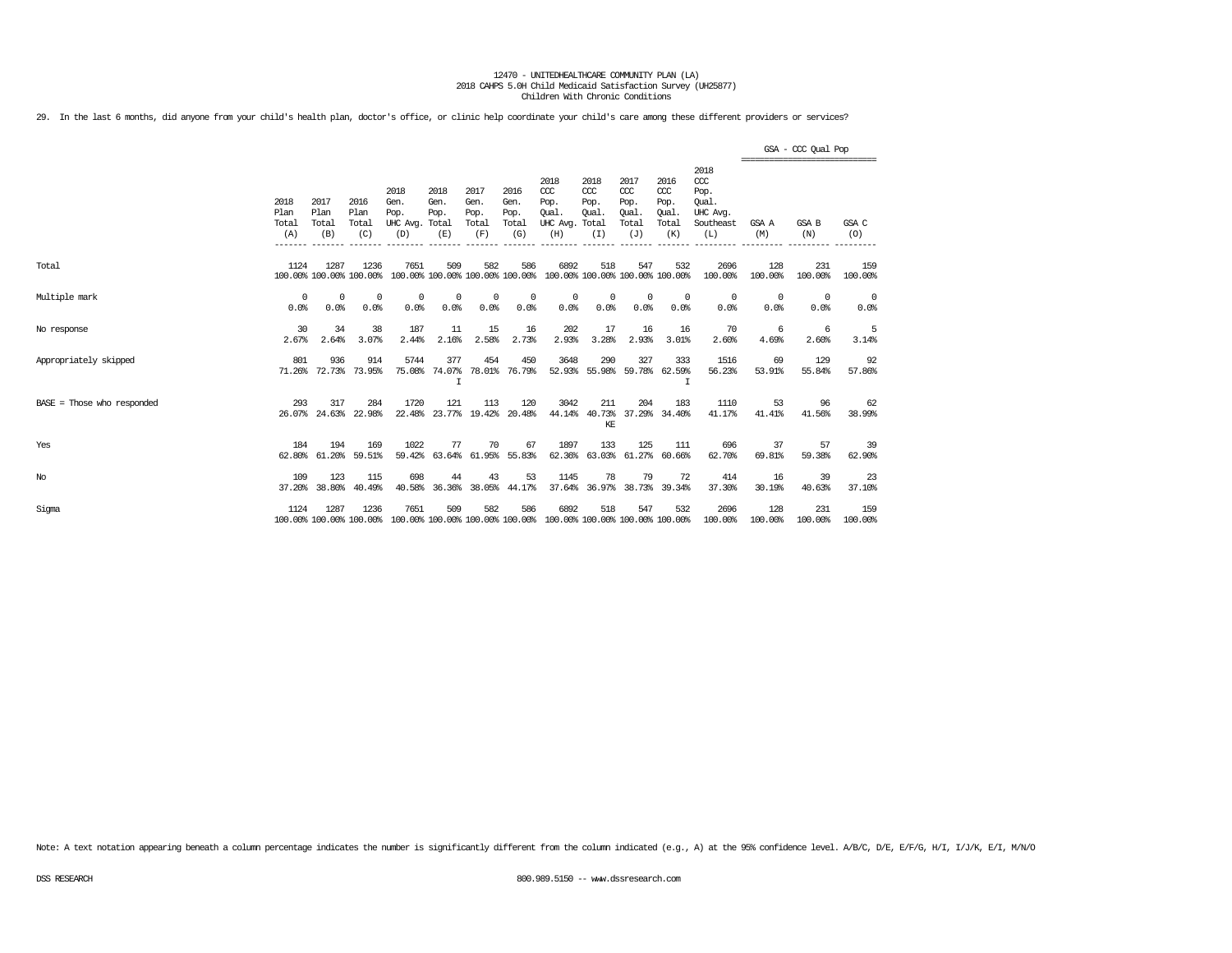30. A personal doctor is the one your child would see if he or she needs a checkup, has a health problem or gets sick or hurt. Does your child have a personal doctor?

|                              |                              |                              |                                 |                                               |                                            |                                      |                                      |                                                                         |                                              |                                                   |                                              |                                                                   |                        | GSA - CCC Qual Pop<br>------------------------------ |                                 |
|------------------------------|------------------------------|------------------------------|---------------------------------|-----------------------------------------------|--------------------------------------------|--------------------------------------|--------------------------------------|-------------------------------------------------------------------------|----------------------------------------------|---------------------------------------------------|----------------------------------------------|-------------------------------------------------------------------|------------------------|------------------------------------------------------|---------------------------------|
|                              | 2018<br>Plan<br>Total<br>(A) | 2017<br>Plan<br>Total<br>(B) | 2016<br>Plan<br>Total<br>(C)    | 2018<br>Gen.<br>Pop.<br>UHC Avg. Total<br>(D) | 2018<br>Gen.<br>Pop.<br>(E)                | 2017<br>Gen.<br>Pop.<br>Total<br>(F) | 2016<br>Gen.<br>Pop.<br>Total<br>(G) | 2018<br>CCC<br>Pop.<br>Oual.<br>UHC Avg.<br>(H)                         | 2018<br>CCC<br>Pop.<br>Oual.<br>Total<br>(I) | 2017<br>$\alpha$<br>Pop.<br>Oual.<br>Total<br>(J) | 2016<br>ccc<br>Pop.<br>Oual.<br>Total<br>(K) | 2018<br>$\alpha$<br>Pop.<br>Oual.<br>UHC Avg.<br>Southeast<br>(L) | GSA A<br>(M)           | <b>GSA B</b><br>(N)                                  | GSA C<br>(O)                    |
| Total                        | 1124                         | 1287                         | 1236<br>100.00% 100.00% 100.00% | 12656                                         | 509                                        | 582                                  | 586                                  | 6892<br>100.00% 100.00% 100.00% 100.00% 100.00% 100.00% 100.00% 100.00% | 518                                          | 547                                               | 532                                          | 2696<br>100.00%                                                   | 128<br>100.00%         | 231<br>100.00%                                       | 159<br>100.00%                  |
| Multiple mark                | $^{\circ}$<br>0.0%           | $^{\circ}$<br>0.0%           | 5<br>0.40%<br>AB                | $\mathbf 0$<br>0.0%                           | $^{\circ}$<br>0.0%                         | $^{\circ}$<br>0.0%                   | 3<br>0.51%                           | $\overline{0}$<br>$0.0$ %                                               | $^{\circ}$<br>0.0%                           | $\circ$<br>0.0%                                   | 2<br>0.38%                                   | $\circ$<br>0.0%                                                   | $\overline{0}$<br>0.0% | 0<br>0.0%                                            | $\overline{\mathbf{0}}$<br>0.0% |
| No response                  | 5<br>0.44%                   | 5<br>0.39%                   | 11<br>0.89%                     | 154<br>1.22%<br>$\mathbf E$                   | 1<br>0.20%                                 | -1<br>0.17%                          | 6<br>1.02%                           | 59<br>0.86%                                                             | 4<br>0.77%                                   | 2<br>0.37%                                        | 4<br>0.75%                                   | 26<br>0.96%                                                       | 2<br>1.56%             | 2<br>0.87%                                           | - 0<br>0.0%                     |
| $BASE = Those who responded$ | 1119<br>99.56%<br>C          | 1282<br>99.61%<br>C          | 1220<br>98.71%                  | 12502<br>98.78%                               | 508<br>99.80%<br>DG                        | 581<br>99.83%<br>G                   | 577<br>98.46%                        | 6833                                                                    | 514                                          | 545<br>99.14% 99.23% 99.63% 98.87%                | 526                                          | 2670<br>99.04%                                                    | 126<br>98.44%          | 229<br>99.13%                                        | 159<br>100.00%                  |
| Yes                          | 1013                         | 1174                         | 1111<br>90.53% 91.58% 91.07%    | 10912                                         | 448<br>87.28% 88.19% 89.33% 91.33%         | 519                                  | 527                                  | 6340                                                                    | 482<br>F.                                    | 520<br>92.79% 93.77% 95.41% 92.59%                | 487                                          | 2464<br>92.28%                                                    | 120<br>95.24%          | 213<br>93.01%                                        | 149<br>93.71%                   |
| No                           | 106<br>9.47%                 | 108<br>8.42%                 | 109<br>8.93%                    | 1590                                          | 60<br>12.72% 11.81% 10.67%<br>$\mathsf{T}$ | 62                                   | 50<br>8.67%                          | 493<br>7.21%                                                            | 32<br>6.23%                                  | 25<br>4.59%                                       | 39<br>7.41%                                  | 206<br>7.72%                                                      | 6<br>4.76%             | -16<br>6.99%                                         | 10<br>6.29%                     |
| Sigma                        | 1124                         | 1287                         | 1236<br>100.00% 100.00% 100.00% | 12656                                         | 509                                        | 582                                  | 586                                  | 6892<br>100.00% 100.00% 100.00% 100.00% 100.00% 100.00% 100.00% 100.00% | 518                                          | 547                                               | 532                                          | 2696<br>100.00%                                                   | 128<br>100.00%         | 231<br>100.00%                                       | 159<br>100.00%                  |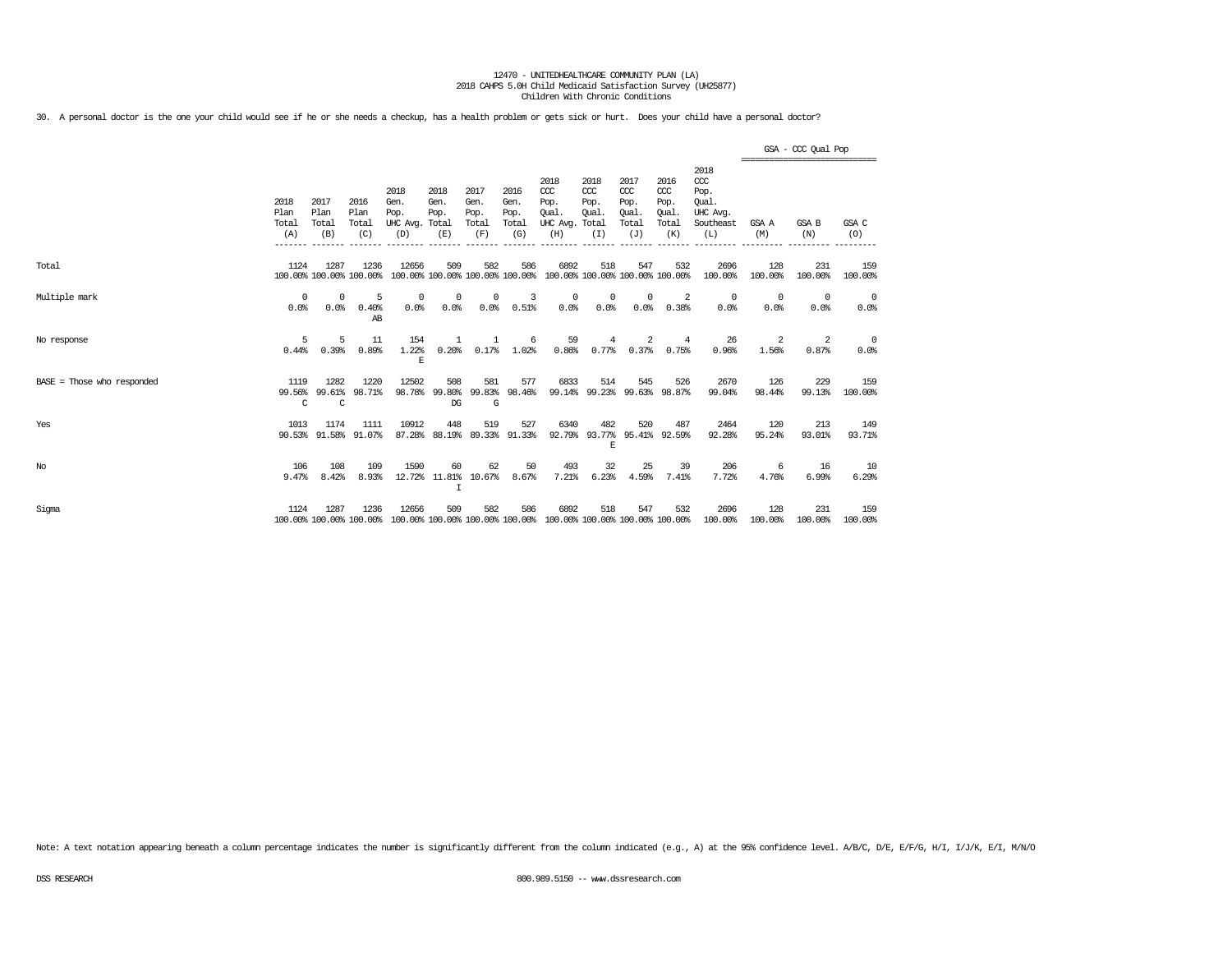31. In the last 6 months, how many times did your child visit his or her personal doctor for care?

|                            |                              |                              |                                 |                                               |                                  |                                        |                                      |                                                                                                 |                                     |                                                   |                                              |                                                              | ================================ | GSA - CCC Qual Pop |                     |
|----------------------------|------------------------------|------------------------------|---------------------------------|-----------------------------------------------|----------------------------------|----------------------------------------|--------------------------------------|-------------------------------------------------------------------------------------------------|-------------------------------------|---------------------------------------------------|----------------------------------------------|--------------------------------------------------------------|----------------------------------|--------------------|---------------------|
|                            | 2018<br>Plan<br>Total<br>(A) | 2017<br>Plan<br>Total<br>(B) | 2016<br>Plan<br>Total<br>(C)    | 2018<br>Gen.<br>Pop.<br>UHC Avg. Total<br>(D) | 2018<br>Gen.<br>Pop.<br>(E)      | 2017<br>Gen.<br>Pop.<br>Total<br>(F)   | 2016<br>Gen.<br>Pop.<br>Total<br>(G) | 2018<br>ccc<br>Pop.<br>Oual.<br>UHC Avg. Total<br>(H)                                           | 2018<br>CCC<br>Pop.<br>Oual.<br>(I) | 2017<br>$\alpha$<br>Pop.<br>Oual.<br>Total<br>(J) | 2016<br>ccc<br>Pop.<br>Oual.<br>Total<br>(K) | 2018<br>ccc<br>Pop.<br>Qual.<br>UHC Avq.<br>Southeast<br>(L) | GSA A<br>(M)                     | GSA B<br>(N)       | GSA C<br>(0)        |
| Total                      | 1124                         | 1287                         | 1236<br>100.00% 100.00% 100.00% | 12656                                         | 509                              | 582<br>100.00% 100.00% 100.00% 100.00% | 586                                  | 6892<br>100.00% 100.00% 100.00% 100.00%                                                         | 518                                 | 547                                               | 532                                          | 2696<br>100.00%                                              | 128<br>100.00%                   | 231<br>100.00%     | 159<br>100.00%      |
| Multiple mark              | $\mathbf 0$<br>0.0%          | $\Omega$<br>0.0%             | $\overline{4}$<br>0.32%<br>AB   | 0<br>0.0%                                     | 0<br>0.0%                        | 0<br>0.0%                              | 2<br>0.34%                           | $\mathbf 0$<br>0.0%                                                                             | $\mathbf 0$<br>0.0%                 | $\mathbf 0$<br>0.0%                               | $\overline{4}$<br>0.75%<br>IJ                | $\circ$<br>0.0%                                              | $\Omega$<br>0.0%                 | $\circ$<br>0.0%    | $\mathbf 0$<br>0.0% |
| No response                | 29<br>2.58%                  | 52<br>4.04%<br>Α             | 60<br>4.85%<br>Α                | 512<br>4.05%<br>$\mathbb E$                   | 10<br>1.96%                      | 25<br>4.30%<br>$\mathbf E$             | 27<br>4.61%<br>E                     | 200<br>2.90%                                                                                    | 15<br>2.90%                         | 15<br>2.74%                                       | 17<br>3.20%                                  | 60<br>2.23%                                                  | 5<br>3.91%                       | 7<br>3.03%         | 3<br>1.89%          |
| Appropriately skipped      | 106<br>9.43%                 | 108<br>8.39%                 | 109<br>8.82%                    | 1590<br>12.56%                                | 60<br>11.79%<br>$\mathbf I$      | 62<br>10.65%                           | 50<br>8.53%                          | 493<br>7.15%                                                                                    | 32<br>6.18%                         | 25<br>4.57%                                       | 39<br>7.33%                                  | 206<br>7.64%                                                 | 6<br>4.69%                       | 16<br>6.93%        | 10<br>6.29%         |
| BASE = Those who responded | 989                          | 1127<br>87.99% 87.57%        | 1063<br>86.00%                  | 10554<br>83.39%                               | 439<br>86.25%                    | 495<br>85.05%                          | 507<br>86.52%                        | 6199<br>89.94%                                                                                  | 471<br>90.93%<br>E                  | 507<br>92.69%<br>K                                | 472<br>88.72%                                | 2430<br>90.13%                                               | 117<br>91.41%                    | 208<br>90.04%      | 146<br>91.82%       |
| None                       | 123                          | 133<br>12.44% 11.80% 12.70%  | 135                             | 2019                                          | 72<br>19.13% 16.40%<br>I         | 62                                     | 72<br>12.53% 14.20%                  | 741<br>11.95%<br>$\mathbf I$                                                                    | 32<br>6.79%                         | 30<br>5.92%                                       | 37<br>7.84%                                  | 228<br>9.38%                                                 | 7<br>5.98%                       | 14<br>6.73%        | 11<br>7.53%         |
| 1 time                     | 259<br>26.19%                | 285<br>25.29%                | 266<br>25.02%                   | 3440<br>32.59%<br>$\mathbb E$                 | 117<br>26.65%                    | 143<br>28.89%                          | 144<br>28.40%                        | 1673<br>26.99%<br>$\mathbf I$                                                                   | 108                                 | 98<br>22.93% 19.33%                               | 96<br>20.34%                                 | 566<br>23.29%                                                | 35<br>29.91%<br>$\circ$          | 48<br>23.08%       | 25<br>17.12%        |
| $\overline{a}$             | 229<br>23.15%                | 285<br>25.29%                | 273<br>25.68%                   | 2459<br>23.30%                                | 105<br>23.92%                    | 131<br>26.46%                          | 128<br>25.25%                        | 1609<br>25.96%                                                                                  | 114<br>24.20%                       | 138<br>27.22%                                     | 130<br>27.54%                                | 676<br>27.82%                                                | 26<br>22.22%                     | 52<br>25.00%       | 36<br>24.66%        |
| 3                          | 169<br>17.09%                | 187<br>16.59%                | 170<br>15.99%                   | 1283<br>12.16%                                | 68<br>15.49%                     | 69<br>13.94%                           | 75<br>14.79%                         | 942<br>15.20%                                                                                   | 96<br>20.38%<br>$\rm H$             | 101<br>19.92%                                     | 93<br>19.70%                                 | 416<br>17.12%                                                | 23<br>19.66%                     | 42<br>20.19%       | 31<br>21.23%        |
| $\overline{4}$             | 75<br>7.58%                  | 85<br>7.54%                  | 86<br>8.09%                     | 638<br>6.05%                                  | 31<br>7.06%                      | 32<br>6.46%                            | 35<br>6.90%                          | 544<br>8.78%                                                                                    | 37<br>7.86%                         | 44<br>8.68%                                       | 35<br>7.42%                                  | 239<br>9.84%                                                 | 8<br>6.84%                       | 16<br>7.69%        | 13<br>8.90%         |
| $5$ to $9$                 | 113<br>11.43%                | 133<br>11.80%                | 109<br>10.25%                   | 588<br>5.57%                                  | 40<br>$9.11$ $%$<br>$\mathbf{D}$ | 49<br>9.90%                            | 46<br>9.07%                          | 572<br>9.23%                                                                                    | 68<br>14.44%<br>HE                  | 82<br>16.17%                                      | 67<br>14.19%                                 | 258<br>10.62%                                                | 15<br>12.82%                     | 31<br>14.90%       | 22<br>15.07%        |
| 10 or more times           | 21<br>2.12%                  | 19<br>1.69%                  | 24<br>2.26%                     | 127<br>1.20%                                  | 6<br>1.37%                       | 9<br>1.82%                             | 7<br>1.38%                           | 118<br>1.90%                                                                                    | 16<br>3.40%<br>E                    | 14<br>2.76%                                       | 14<br>2.97%                                  | 47<br>1.93%                                                  | 3<br>2.56%                       | 5<br>2.40%         | 8<br>5.48%          |
| Average                    |                              | 2.6062 2.5949                | 2.5673                          |                                               | D                                | 1.9388 2.3007 2.4152 2.3166            |                                      |                                                                                                 | HE                                  | 2.4798 3.0743 3.1598 3.0064                       |                                              | 2.6813                                                       | 2.8248                           | 2.9880             | 3.3973              |
| Standard deviation         |                              | 2.4624 2.3765                | 2.4439                          | 2.0421                                        |                                  | 2.2482 2.3441 2.2285                   |                                      |                                                                                                 | 2.3294 2.6869                       | 2.5921                                            | 2.6109                                       | 2.3442                                                       | 2.5220                           | 2.5317             | 2.9828              |
| Sigma                      | 1124                         | 1287                         | 1236                            | 12656                                         | 509                              | 582                                    | 586                                  | 6892<br>100.00% 100.00% 100.00% 100.00% 100.00% 100.00% 100.00% 100.00% 100.00% 100.00% 100.00% | 518                                 | 547                                               | 532                                          | 2696<br>100.00%                                              | 128<br>100.00%                   | 231<br>100.00%     | 159<br>100.00%      |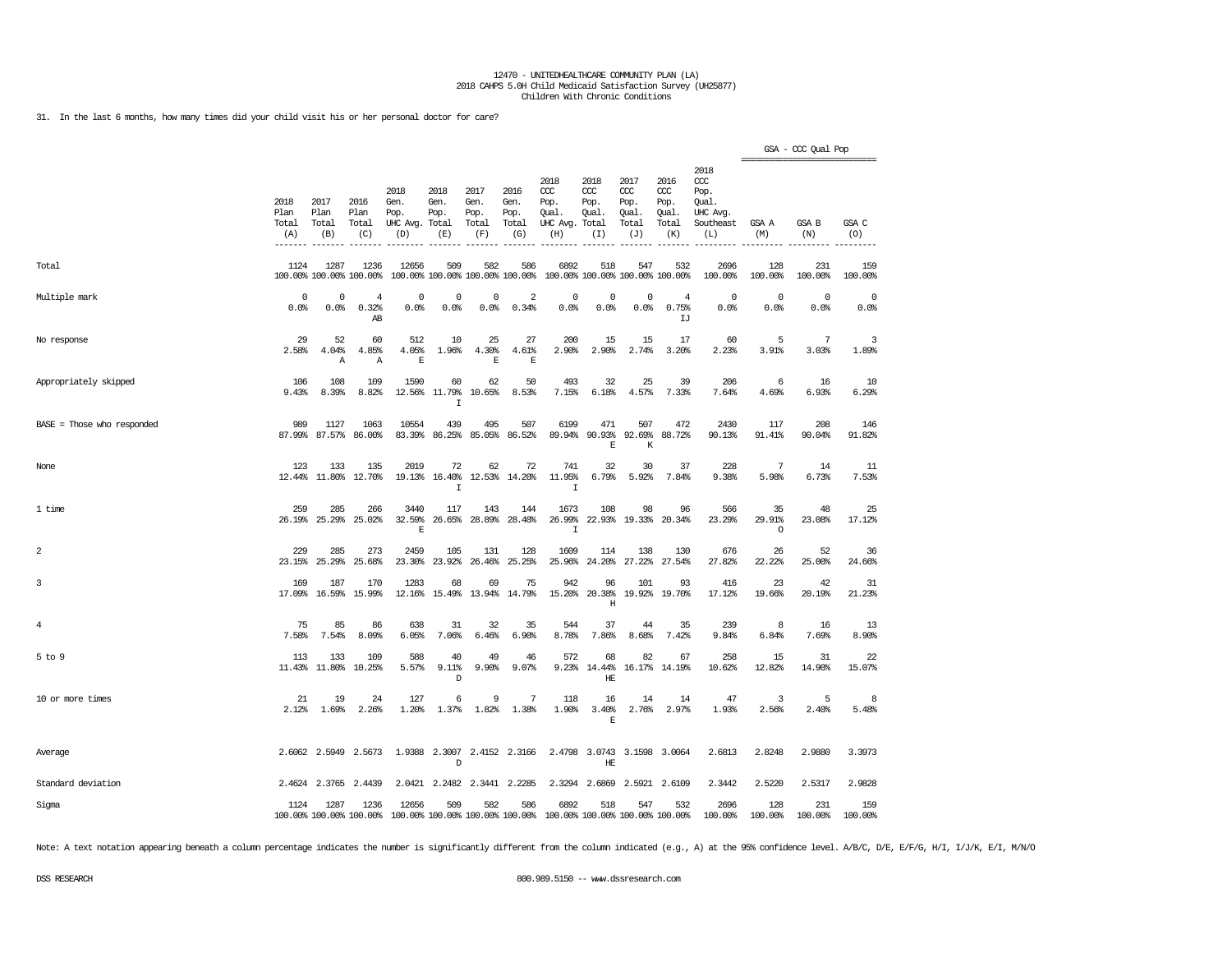32. In the last 6 months, how often did your child's personal doctor explain things about your child's health in a way that was easy to understand?

|                                      |                              |                                 |                                 |                                               |                                        |                                      |                                      |                                                                         |                                     |                                              |                                              |                                                                   | ================================ | GSA - CCC Qual Pop  |                    |
|--------------------------------------|------------------------------|---------------------------------|---------------------------------|-----------------------------------------------|----------------------------------------|--------------------------------------|--------------------------------------|-------------------------------------------------------------------------|-------------------------------------|----------------------------------------------|----------------------------------------------|-------------------------------------------------------------------|----------------------------------|---------------------|--------------------|
|                                      | 2018<br>Plan<br>Total<br>(A) | 2017<br>Plan<br>Total<br>(B)    | 2016<br>Plan<br>Total<br>(C)    | 2018<br>Gen.<br>Pop.<br>UHC Avg. Total<br>(D) | 2018<br>Gen.<br>Pop.<br>(E)            | 2017<br>Gen.<br>Pop.<br>Total<br>(F) | 2016<br>Gen.<br>Pop.<br>Total<br>(G) | 2018<br>CCC<br>Pop.<br>Qual.<br>UHC Avg. Total<br>(H)                   | 2018<br>CCC<br>Pop.<br>Oual.<br>(I) | 2017<br>ccc<br>Pop.<br>Oual.<br>Total<br>(J) | 2016<br>ccc<br>Pop.<br>Oual.<br>Total<br>(K) | 2018<br>$\alpha$<br>Pop.<br>Oual.<br>UHC Avg.<br>Southeast<br>(L) | GSA A<br>(M)                     | GSA B<br>(N)        | GSA C<br>(O)       |
| Total                                | 1124                         | 1287<br>100.00% 100.00% 100.00% | 1236                            | 12656                                         | 509<br>100.00% 100.00% 100.00% 100.00% | 582                                  | 586                                  | 6892                                                                    | 518                                 | 547<br>100.00% 100.00% 100.00% 100.00%       | 532                                          | 2696<br>100.00%                                                   | 128<br>100.00%                   | 231<br>100.00%      | 159<br>100.00%     |
| Multiple mark                        | $\Omega$<br>0.0%             | $\Omega$<br>0.0%                | $\Omega$<br>0.0%                | 0<br>0.0%                                     | 0<br>0.0%                              | $^{\circ}$<br>0.0%                   | $^{\circ}$<br>0.0%                   | $^{\circ}$<br>0.0%                                                      | 0<br>0.0%                           | $\mathbf 0$<br>0.0%                          | $\circ$<br>0.0%                              | $\Omega$<br>0.0%                                                  | $\overline{0}$<br>0.0%           | $\mathbf 0$<br>0.0% | $^{\circ}$<br>0.0% |
| No response                          | 31<br>2.76%                  | 56<br>4.35%<br>Α                | 69<br>5.58%<br>Α                | 560<br>4.42%<br>E                             | 10<br>1.96%                            | 28<br>4.81%<br>E                     | 32<br>5.46%<br>E                     | 223<br>3.24%                                                            | 16<br>3.09%                         | 18<br>3.29%                                  | 23<br>4.32%                                  | 66<br>2.45%                                                       | 5<br>3.91%                       | 8<br>3.46%          | 3<br>1.89%         |
| Appropriately skipped                | 229<br>20.37%                | 241<br>18.73%                   | 244<br>19.74%                   | 3609<br>28.52%                                | 132<br>25.93%<br>GI                    | 124<br>21.31%                        | 122<br>20.82%                        | 1234<br>17.90%<br>$\mathbf I$                                           | 64<br>12.36%                        | 55<br>10.05%                                 | 76<br>14.29%<br>J                            | 434<br>16.10%                                                     | 13<br>10.16%                     | 30<br>12.99%        | 21<br>13.21%       |
| BASE = Those who responded           | 864<br>76.87%                | 990<br>76.92%                   | 923<br>74.68%                   | 8487<br>67.06%                                | 367<br>72.10%<br>D                     | 430<br>73.88%                        | 432<br>73.72%                        | 5435<br>78.86%                                                          | 438<br>84.56%<br>HE                 | 474<br>86.65%<br>K                           | 433<br>81.39%                                | 2196<br>81.45%                                                    | 110<br>85.94%                    | 193<br>83.55%       | 135<br>84.91%      |
| Never                                | 7<br>0.81%                   | 15<br>1.52%                     | 12<br>1.30%                     | 110<br>1.30%                                  | 5<br>1.36%                             | 12<br>2.79%                          | 8<br>1.85%                           | 41<br>0.75%                                                             | $\overline{2}$<br>0.46%             | 5<br>1.05%                                   | 5<br>1.15%                                   | 14<br>0.64%                                                       | 1<br>0.91%                       | -1<br>0.52%         | $^{\circ}$<br>0.0% |
| Sometimes                            | 37<br>4.28%                  | 43<br>4.34%                     | 32<br>3.47%                     | 370<br>4.36%                                  | 19<br>5.18%                            | 18<br>4.19%                          | 15<br>3.47%                          | 192<br>3.53%                                                            | 16<br>3.65%                         | 22<br>4.64%                                  | 17<br>3.93%                                  | 68<br>3.10%                                                       | 5<br>4.55%                       | 8<br>4.15%          | 3<br>2.22%         |
| Bottom Two Box (%Never + %Sometimes) | 44<br>5.09%                  | 58<br>5.86%                     | 44<br>4.77%                     | 480<br>5.66%                                  | 24<br>6.54%                            | 30<br>6.98%                          | 23<br>5.32%                          | 233<br>4.29%                                                            | 18<br>4.11%                         | 27<br>5.70%                                  | 22<br>5.08%                                  | 82<br>3.73%                                                       | 6<br>5.45%                       | 9<br>4.66%          | 3<br>2.22%         |
| Usually                              | 93<br>10.76%                 | 95<br>9.60%                     | 76<br>8.23%                     | 1161<br>13.68%<br>E                           | 36<br>9.81%                            | 36<br>8.37%                          | 39<br>9.03%                          | 702<br>12.92%                                                           | 51<br>11.64%                        | 49<br>10.34%                                 | 36<br>8.31%                                  | 248<br>11.29%                                                     | 8<br>7.27%                       | 19<br>9.84%         | 24<br>17.78%<br>MN |
| Always                               | 727<br>84.14%                | 837<br>84.55%                   | 803<br>87.00%                   | 6846<br>80.66%                                | 307<br>83.65%                          | 364<br>84.65%                        | 370<br>85.65%                        | 4500<br>82.80%                                                          | 369<br>84.25%                       | 398<br>83.97%                                | 375<br>86.61%                                | 1866<br>84.97%                                                    | 96<br>87.27%                     | 165<br>85.49%       | 108<br>80.00%      |
| CAHPS Rate (%Always + %Usually)      | 820<br>94.91%                | 932<br>94.14%                   | 879<br>95.23%                   | 8007<br>94.34%                                | 343<br>93.46%                          | 400<br>93.02%                        | 409<br>94.68%                        | 5202<br>95.71%                                                          | 420<br>95.89%                       | 447<br>94.30%                                | 411<br>94.92%                                | 2114<br>96.27%                                                    | 104<br>94.55%                    | 184<br>95.34%       | 132<br>97.78%      |
| 3-point composite mean               | 2.7905                       | 2.7869                          | 2.8223                          | 2.7501                                        | 2.7711                                 | 2.7767                               | 2.8032                               | 2.7851                                                                  | 2.8014                              | 2.7827                                       | 2.8152                                       | 2.8124                                                            | 2.8182                           | 2.8083              | 2.7778             |
| 4-point composite mean               |                              | 3.7824 3.7717                   | 3.8093                          |                                               | 3.7371 3.7575                          | 3.7488                               | 3.7847                               | 3.7776                                                                  | 3.7968                              | 3.7722                                       | 3.8037                                       | 3.8060                                                            | 3.8091                           | 3.8031              | 3.7778             |
| Sigma                                | 1124                         | 1287                            | 1236<br>100.00% 100.00% 100.00% | 12656                                         | 509                                    | 582                                  | 586                                  | 6892<br>100.00% 100.00% 100.00% 100.00% 100.00% 100.00% 100.00% 100.00% | 518                                 | 547                                          | 532                                          | 2696<br>100.00%                                                   | 128<br>100.00%                   | 231<br>100.00%      | 159<br>100.00%     |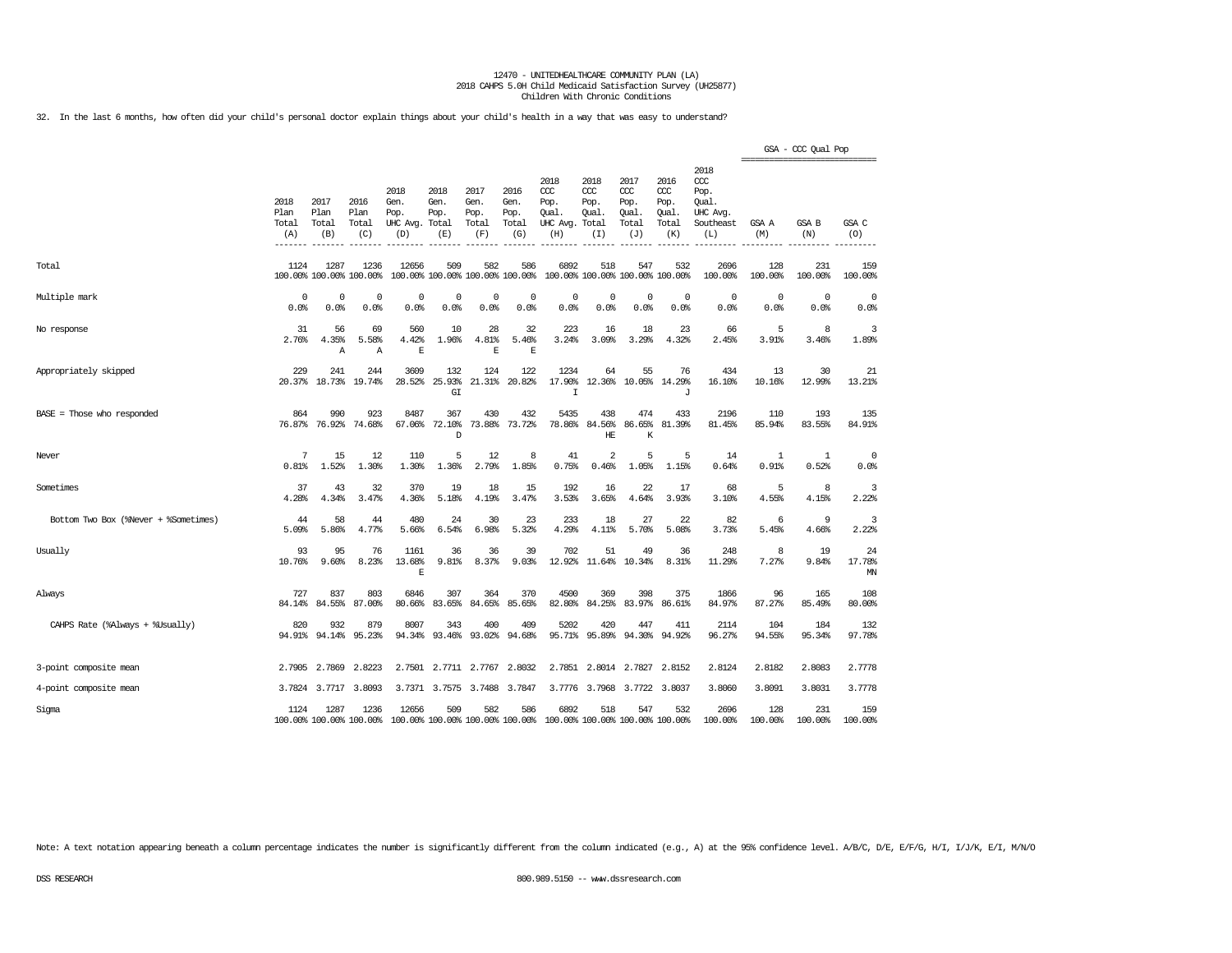33. In the last 6 months, how often did your child's personal doctor listen carefully to you?

|                                      |                              |                              |                                 |                                         |                                        |                                      |                                      |                                                 |                                              |                                                   |                                              |                                                                   |                | GSA - CCC Qual Pop<br>---------------------------- |                     |
|--------------------------------------|------------------------------|------------------------------|---------------------------------|-----------------------------------------|----------------------------------------|--------------------------------------|--------------------------------------|-------------------------------------------------|----------------------------------------------|---------------------------------------------------|----------------------------------------------|-------------------------------------------------------------------|----------------|----------------------------------------------------|---------------------|
|                                      | 2018<br>Plan<br>Total<br>(A) | 2017<br>Plan<br>Total<br>(B) | 2016<br>Plan<br>Total<br>(C)    | 2018<br>Gen.<br>Pop.<br>UHC Avg.<br>(D) | 2018<br>Gen.<br>Pop.<br>Total<br>(E)   | 2017<br>Gen.<br>Pop.<br>Total<br>(F) | 2016<br>Gen.<br>Pop.<br>Total<br>(G) | 2018<br>ccc<br>Pop.<br>Qual.<br>UHC Avg.<br>(H) | 2018<br>CCC<br>Pop.<br>Qual.<br>Total<br>(I) | 2017<br>$\alpha$<br>Pop.<br>Qual.<br>Total<br>(J) | 2016<br>ccc<br>Pop.<br>Qual.<br>Total<br>(K) | 2018<br>$\alpha$<br>Pop.<br>Oual.<br>UHC Avg.<br>Southeast<br>(L) | GSA A<br>(M)   | <b>GSA B</b><br>(N)                                | GSA C<br>(O)        |
| Total                                | 1124                         | 1287                         | 1236<br>100.00% 100.00% 100.00% | 12656                                   | 509<br>100.00% 100.00% 100.00% 100.00% | 582                                  | 586                                  | 6892                                            | 518                                          | 547<br>100.00% 100.00% 100.00% 100.00%            | 532                                          | 2696<br>100.00%                                                   | 128<br>100.00% | 231<br>100.00%                                     | 159<br>100.00%      |
| Multiple mark                        | 0<br>0.0%                    | 0<br>0.0%                    | 0<br>0.0%                       | 0<br>0.0%                               | 0<br>0.0%                              | 0<br>0.0%                            | 0<br>0.0%                            | $\mathbf 0$<br>0.0%                             | $\mathbf 0$<br>0.0%                          | $\mathbf 0$<br>0.0%                               | $\mathbf 0$<br>0.0%                          | $\circ$<br>0.0%                                                   | 0<br>0.0%      | $\circ$<br>0.0%                                    | $\mathbf 0$<br>0.0% |
| No response                          | 34<br>3.02%                  | 57<br>4.43%                  | 68<br>5.50%<br>Α                | 558<br>4.41%<br>E                       | 11<br>2.16%                            | 27<br>4.64%<br>$\mathbb E$           | 31<br>5.29%<br>E                     | 220<br>3.19%                                    | 18<br>3.47%                                  | 18<br>3.29%                                       | 23<br>4.32%                                  | 69<br>2.56%                                                       | 6<br>4.69%     | 9<br>3.90%                                         | 3<br>1.89%          |
| Appropriately skipped                | 229<br>20.37%                | 241<br>18.73%                | 244<br>19.74%                   | 3609<br>28.52%                          | 132<br>25.93%<br>GI                    | 124<br>21.31%                        | 122<br>20.82%                        | 1234<br>17.90%<br>$\mathbf I$                   | 64<br>12.36%                                 | 55<br>10.05%                                      | 76<br>14.29%<br>J                            | 434<br>16.10%                                                     | 13<br>10.16%   | 30<br>12.99%                                       | 21<br>13.21%        |
| $BASE = Those who responded$         | 861<br>76.60%                | 989<br>76.85%                | 924<br>74.76%                   | 8489<br>67.07%                          | 366<br>71.91%<br>D                     | 431<br>74.05%                        | 433<br>73.89%                        | 5438<br>78.90%                                  | 436<br>84.17%<br>HE                          | 474<br>86.65%<br>К                                | 433<br>81.39%                                | 2193<br>81.34%                                                    | 109<br>85.16%  | 192<br>83.12%                                      | 135<br>84.91%       |
| Never                                | 6<br>0.70%                   | 10<br>1.01%                  | 11<br>1.19%                     | 71<br>0.84%                             | $\overline{4}$<br>1.09%                | 7<br>1.62%                           | 7<br>1.62%                           | 31<br>0.57%                                     | $\overline{a}$<br>0.46%                      | 5<br>1.05%                                        | 7<br>1.62%                                   | 9<br>0.41%                                                        | 1<br>0.92%     | 1<br>0.52%                                         | 0<br>0.0%           |
| Sometimes                            | 31<br>3.60%                  | 38<br>3.84%                  | 28<br>3.03%                     | 319<br>3.76%                            | 12<br>3.28%                            | 18<br>4.18%                          | 13<br>3.00%                          | 209<br>3.84%                                    | 16<br>3.67%                                  | 18<br>3.80%                                       | 11<br>2.54%                                  | 80<br>3.65%                                                       | 3<br>2.75%     | 10<br>5.21%                                        | 3<br>2.22%          |
| Bottom Two Box (%Never + %Sometimes) | 37<br>4.30%                  | 48<br>4.85%                  | 39<br>4.22%                     | 390<br>4.59%                            | 16<br>4.37%                            | 25<br>5.80%                          | 20<br>4.62%                          | 240<br>4.41%                                    | 18<br>4.13%                                  | 23<br>4.85%                                       | 18<br>4.16%                                  | 89<br>4.06%                                                       | 4<br>3.67%     | 11<br>5.73%                                        | 3<br>2.22%          |
| Usually                              | 70<br>8.13%                  | 87<br>8.80%                  | 84<br>9.09%                     | 1051<br>12.38%<br>E                     | 33<br>9.02%                            | 30<br>6.96%                          | 35<br>8.08%                          | 641<br>11.79%<br>$\mathbf I$                    | 29<br>6.65%                                  | 47<br>9.92%                                       | 47<br>10.85%<br>I                            | 208<br>9.48%                                                      | 5<br>4.59%     | 13<br>6.77%                                        | 11<br>8.15%         |
| Always                               | 754<br>87.57%                | 854<br>86.35%                | 801<br>86.69%                   | 7048<br>83.03%                          | 317<br>86.61%<br>D                     | 376<br>87.24%                        | 378<br>87.30%                        | 4557<br>83.80%                                  | 389<br>89.22%<br>Η                           | 404<br>85.23%                                     | 368<br>84.99%                                | 1896<br>86.46%                                                    | 100<br>91.74%  | 168<br>87.50%                                      | 121<br>89.63%       |
| CAHPS Rate (%Always + %Usually)      | 824<br>95.70%                | 941<br>95.15%                | 885<br>95.78%                   | 8099<br>95.41%                          | 350<br>95.63%                          | 406<br>94.20%                        | 413<br>95.38%                        | 5198<br>95.59%                                  | 418<br>95.87%                                | 451<br>95.15%                                     | 415<br>95.84%                                | 2104<br>95.94%                                                    | 105<br>96.33%  | 181<br>94.27%                                      | 132<br>97.78%       |
| 3-point composite mean               |                              | 2.8328 2.8150                | 2.8247                          | 2.7843                                  | 2.8224                                 |                                      | 2.8144 2.8268                        | 2.7939                                          | 2.8509<br>H                                  | 2.8038                                            | 2.8083                                       | 2.8240                                                            | 2.8807         | 2.8177                                             | 2.8741              |
| 4-point composite mean               |                              | 3.8258 3.8049                | 3.8128                          |                                         | 3.7759 3.8115 3.7981 3.8106            |                                      |                                      |                                                 | 3.7882 3.8463<br>$\rm H$                     |                                                   | 3.7932 3.7921                                | 3.8199                                                            | 3.8716         | 3.8125                                             | 3.8741              |
| Sigma                                | 1124                         | 1287                         | 1236<br>100.00% 100.00% 100.00% | 12656                                   | 509<br>100.00% 100.00% 100.00% 100.00% | 582                                  | 586                                  | 6892<br>100.00% 100.00% 100.00% 100.00%         | 518                                          | 547                                               | 532                                          | 2696<br>100.00%                                                   | 128<br>100.00% | 231<br>100.00%                                     | 159<br>100.00%      |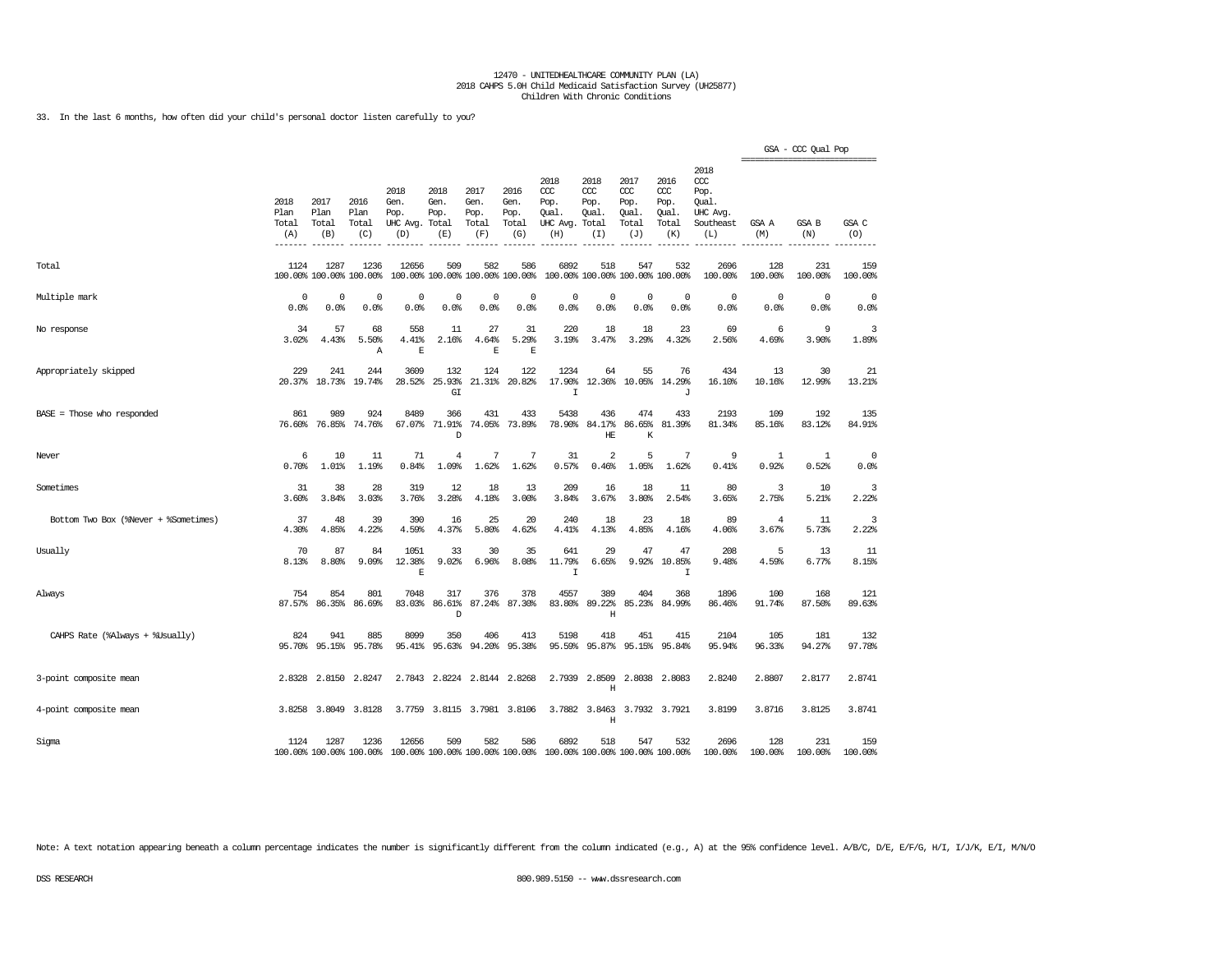34. In the last 6 months, how often did your child's personal doctor show respect for what you had to say?

|                                      |                                           |                              |                                 |                                          |                                        |                                      |                                      |                                                 |                                               |                                                   |                                                   |                                                              |                     | GSA - CCC Qual Pop<br>------------------------------- |                     |
|--------------------------------------|-------------------------------------------|------------------------------|---------------------------------|------------------------------------------|----------------------------------------|--------------------------------------|--------------------------------------|-------------------------------------------------|-----------------------------------------------|---------------------------------------------------|---------------------------------------------------|--------------------------------------------------------------|---------------------|-------------------------------------------------------|---------------------|
|                                      | 2018<br>Plan<br>Total<br>(A)<br>$--- - -$ | 2017<br>Plan<br>Total<br>(B) | 2016<br>Plan<br>Total<br>(C)    | 2018<br>Gen.<br>Pop.<br>UHC Avg.<br>(D)  | 2018<br>Gen.<br>Pop.<br>Total<br>(E)   | 2017<br>Gen.<br>Pop.<br>Total<br>(F) | 2016<br>Gen.<br>Pop.<br>Total<br>(G) | 2018<br>CCC<br>Pop.<br>Oual.<br>UHC Avg.<br>(H) | 2018<br>$CC$<br>Pop.<br>Oual.<br>Total<br>(I) | 2017<br>$\alpha$<br>Pop.<br>Qual.<br>Total<br>(J) | 2016<br>$\alpha$<br>Pop.<br>Qual.<br>Total<br>(K) | 2018<br>ccc<br>Pop.<br>Oual.<br>UHC Avg.<br>Southeast<br>(L) | GSA A<br>(M)        | <b>GSA B</b><br>(N)                                   | GSA C<br>(O)        |
| Total                                | 1124                                      | 1287                         | 1236<br>100.00% 100.00% 100.00% | 12656                                    | 509<br>100.00% 100.00% 100.00% 100.00% | 582                                  | 586                                  | 6892                                            | 518                                           | 547<br>100.00% 100.00% 100.00% 100.00%            | 532                                               | 2696<br>100.00%                                              | 128<br>100.00%      | 231<br>100.00%                                        | 159<br>100.00%      |
| Multiple mark                        | $\mathbf 0$<br>0.0%                       | $^{\circ}$<br>0.0%           | $\mathbf 0$<br>0.0%             | $\Omega$<br>0.0%                         | 0<br>0.0%                              | 0<br>0.0%                            | 0<br>0.0%                            | $^{\circ}$<br>0.0%                              | $\Omega$<br>0.0%                              | $\mathbf 0$<br>0.0%                               | $\Omega$<br>0.0%                                  | $\circ$<br>0.0%                                              | $\mathbf 0$<br>0.0% | $\mathbf 0$<br>0.0%                                   | $\mathbf 0$<br>0.0% |
| No response                          | 34<br>3.02%                               | 57<br>4.43%                  | 69<br>5.58%<br>Α                | 561<br>4.43%<br>E                        | 11<br>2.16%                            | 27<br>4.64%<br>E                     | 32<br>5.46%<br>E                     | 224<br>3.25%                                    | 17<br>3.28%                                   | 18<br>3.29%                                       | 24<br>4.51%                                       | 70<br>2.60%                                                  | 5<br>3.91%          | 9<br>3.90%                                            | 3<br>1.89%          |
| Appropriately skipped                | 229<br>20.37%                             | 241<br>18.73%                | 244<br>19.74%                   | 3609<br>28.52%                           | 132<br>25.93%<br>G I                   | 124<br>21.31%                        | 122<br>20.82%                        | 1234<br>17.90%<br>$\mathbf I$                   | 64<br>12.36%                                  | 55<br>10.05%                                      | 76<br>14.29%<br>J                                 | 434<br>16.10%                                                | 13<br>10.16%        | 30<br>12.99%                                          | 21<br>13.21%        |
| BASE = Those who responded           | 861<br>76.60%                             | 989<br>76.85%                | 923<br>74.68%                   | 8486<br>67.05%                           | 366<br>71.91%<br>D                     | 431<br>74.05%                        | 432<br>73.72%                        | 5434<br>78.85%                                  | 437<br>84.36%<br>HE                           | 474<br>86.65%<br>K                                | 432<br>81.20%                                     | 2192<br>81.31%                                               | 110<br>85.94%       | 192<br>83.12%                                         | 135<br>84.91%       |
| Never                                | 8<br>0.93%                                | 7<br>0.71%                   | 7<br>0.76%                      | 53<br>0.62%                              | 4<br>1.09%                             | 5<br>1.16%                           | 4<br>0.93%                           | 33<br>0.61%                                     | $\overline{a}$<br>0.46%                       | $\overline{4}$<br>0.84%                           | 4<br>0.93%                                        | 12<br>0.55%                                                  | 1<br>0.91%          | 1<br>0.52%                                            | 0<br>0.0%           |
| Sometimes                            | 22<br>2.56%                               | 36<br>3.64%                  | 24<br>2.60%                     | 258<br>3.04%                             | 13<br>3.55%                            | 10<br>2.32%                          | 10<br>2.31%                          | 163<br>3.00%                                    | 8<br>1.83%                                    | 18<br>3.80%                                       | 13<br>3.01%                                       | 63<br>2.87%                                                  | 1<br>0.91%          | $\overline{4}$<br>2.08%                               | 3<br>2.22%          |
| Bottom Two Box (%Never + %Sometimes) | 30<br>3.48%                               | 43<br>4.35%                  | 31<br>3.36%                     | 311<br>3.66%                             | 17<br>4.64%                            | 15<br>3.48%                          | 14<br>3.24%                          | 196<br>3.61%                                    | 10<br>2.29%                                   | 22<br>4.64%                                       | 17<br>3.94%                                       | 75<br>3.42%                                                  | 2<br>1.82%          | 5<br>2.60%                                            | 3<br>2.22%          |
| Usually                              | 59<br>6.85%                               | 76<br>7.68%                  | 69<br>7.48%                     | 847<br>9.98%<br>E                        | 25<br>6.83%                            | 30<br>6.96%                          | 29<br>6.71%                          | 500<br>9.20%                                    | 34<br>7.78%                                   | 40<br>8.44%                                       | 30<br>6.94%                                       | 167<br>7.62%                                                 | 7<br>6.36%          | 17<br>8.85%                                           | 10<br>7.41%         |
| Always                               | 772<br>89.66%                             | 870<br>87.97%                | 823<br>89.17%                   | 7328<br>86.35%                           | 324<br>88.52%                          | 386<br>89.56%                        | 389<br>90.05%                        | 4738<br>87.19%                                  | 393<br>89.93%                                 | 412<br>86.92%                                     | 385<br>89.12%                                     | 1950<br>88.96%                                               | 101<br>91.82%       | 170<br>88.54%                                         | 122<br>90.37%       |
| CAHPS Rate (%Always + %Usually)      | 831<br>96.52%                             | 946<br>95.65%                | 892<br>96.64%                   | 8175<br>96.34%                           | 349<br>95.36%                          | 416<br>96.52%                        | 418<br>96.76%                        | 5238<br>96.39%                                  | 427<br>97.71%                                 | 452<br>95.36%                                     | 415<br>96.06%                                     | 2117<br>96.58%                                               | 108<br>98.18%       | 187<br>97.40%                                         | 132<br>97.78%       |
| 3-point composite mean               |                                           | 2.8618 2.8362                | 2.8581                          | 2.8269                                   | 2.8388                                 | 2.8608                               | 2.8681                               | 2.8358                                          | 2.8764<br>Η                                   | 2.8228                                            | 2.8519                                            | 2.8554                                                       | 2.9000              | 2.8594                                                | 2.8815              |
| 4-point composite mean               | 3.8525                                    | 3.8291                       | 3.8505                          | 3.8206                                   | 3.8279                                 | 3.8492                               | 3.8588                               | 3.8298                                          | 3.8719<br>H                                   | 3.8143                                            | 3.8426                                            | 3.8499                                                       | 3.8909              | 3.8542                                                | 3.8815              |
| Sigma                                | 1124                                      | 1287                         | 1236<br>100.00% 100.00% 100.00% | 12656<br>100.00% 100.00% 100.00% 100.00% | 509                                    | 582                                  | 586                                  | 6892<br>100.00% 100.00% 100.00% 100.00%         | 518                                           | 547                                               | 532                                               | 2696<br>100.00%                                              | 128<br>100.00%      | 231<br>100.00%                                        | 159<br>100.00%      |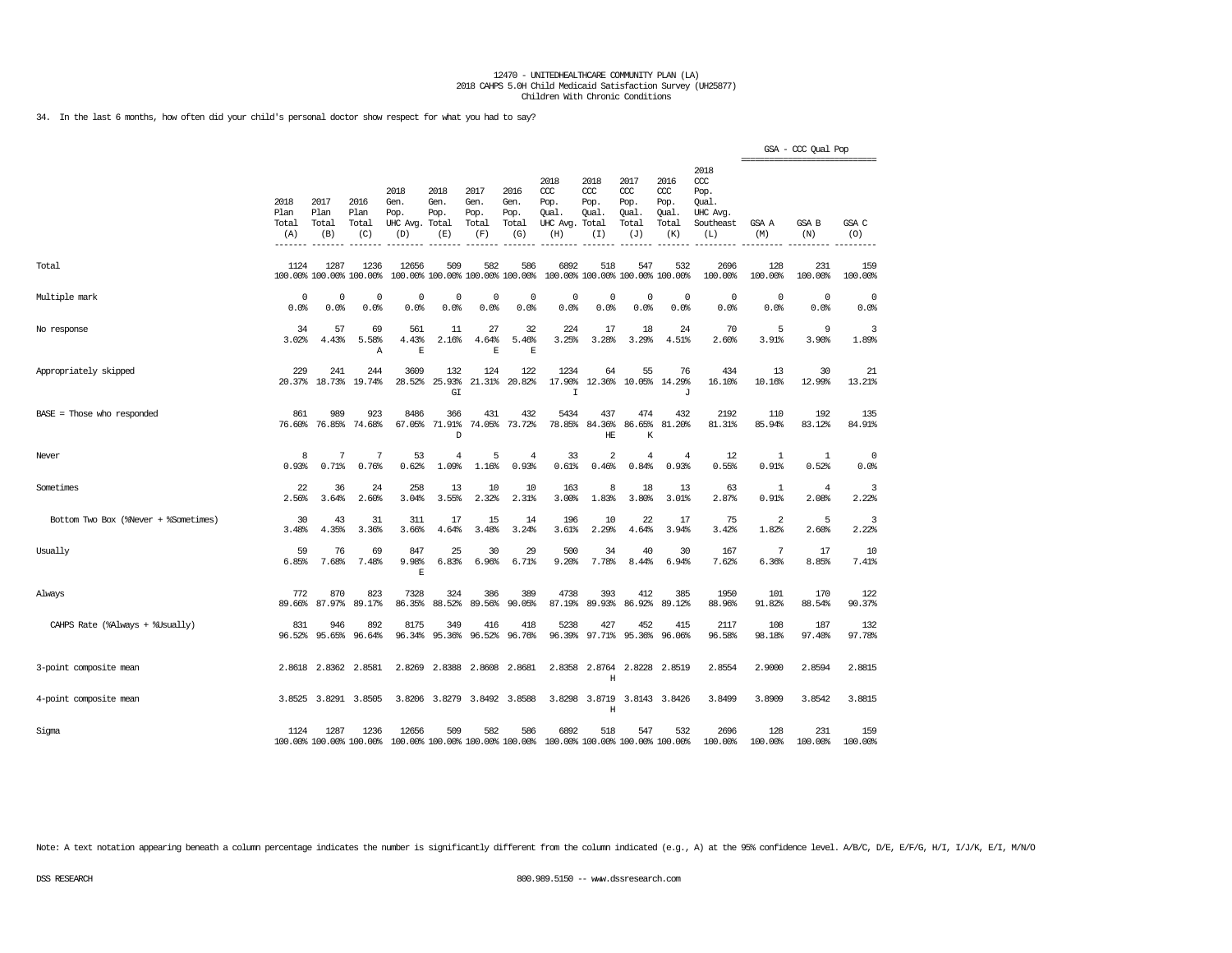## 35. Is your child able to talk with doctors about his or her health care?

|                              |                              |                              |                                 |                                         |                                        |                                      |                                      |                                                                         |                                     |                                                   |                                                   |                                                                 | =============================== | GSA - CCC Qual Pop |                    |
|------------------------------|------------------------------|------------------------------|---------------------------------|-----------------------------------------|----------------------------------------|--------------------------------------|--------------------------------------|-------------------------------------------------------------------------|-------------------------------------|---------------------------------------------------|---------------------------------------------------|-----------------------------------------------------------------|---------------------------------|--------------------|--------------------|
|                              | 2018<br>Plan<br>Total<br>(A) | 2017<br>Plan<br>Total<br>(B) | 2016<br>Plan<br>Total<br>(C)    | 2018<br>Gen.<br>Pop.<br>UHC Avg.<br>(D) | 2018<br>Gen.<br>Pop.<br>Total<br>(E)   | 2017<br>Gen.<br>Pop.<br>Total<br>(F) | 2016<br>Gen.<br>Pop.<br>Total<br>(G) | 2018<br>CCC<br>Pop.<br>Oual.<br>UHC Avg. Total<br>(H)                   | 2018<br>CCC<br>Pop.<br>Oual.<br>(I) | 2017<br>$\alpha$<br>Pop.<br>Oual.<br>Total<br>(J) | 2016<br>$\alpha$<br>Pop.<br>Oual.<br>Total<br>(K) | 2018<br>$\csc$<br>Pop.<br>Oual.<br>UHC Avg.<br>Southeast<br>(L) | GSA A<br>(M)                    | GSA B<br>(N)       | GSA C<br>(0)       |
| Total                        | 1124                         | 1287                         | 1236<br>100.00% 100.00% 100.00% | 12656                                   | 509<br>100.00% 100.00% 100.00% 100.00% | 582                                  | 586                                  | 6892                                                                    | 518                                 | 547                                               | 532<br>100.00% 100.00% 100.00% 100.00%            | 2696<br>100.00%                                                 | 128<br>100.00%                  | 231<br>100.00%     | 159<br>100.00%     |
| Multiple mark                | $\Omega$<br>0.0%             | $\Omega$<br>0.0%             | 1<br>0.08%                      | $^{\circ}$<br>0.0%                      | 0<br>0.0%                              | 0<br>0.0%                            | 1<br>0.17%                           | $^{\circ}$<br>0.0%                                                      | 0<br>0.0%                           | $\mathbf 0$<br>0.0%                               | 0<br>0.0%                                         | $^{\circ}$<br>0.0%                                              | $^{\circ}$<br>0.0%              | $^{\circ}$<br>0.0% | $^{\circ}$<br>0.0% |
| No response                  | 41<br>3.65%                  | 65<br>5.05%                  | 75<br>6.07%<br>Α                | 604<br>4.77%<br>E                       | 15<br>2.95%                            | 28<br>4.81%                          | 34<br>5.80%<br>Ε                     | 250<br>3.63%                                                            | 21<br>4.05%                         | 24<br>4.39%                                       | 24<br>4.51%                                       | 83<br>3.08%                                                     | -7<br>5.47%                     | 11<br>4.76%        | 3<br>1.89%         |
| Appropriately skipped        | 229                          | 241                          | 244<br>20.37% 18.73% 19.74%     | 3609<br>28.52%                          | 132<br>25.93%<br>GI                    | 124                                  | 122<br>21.31% 20.82%                 | 1234<br>T                                                               | 64                                  | 55<br>17.90% 12.36% 10.05% 14.29%                 | 76<br>.T                                          | 434<br>16.10%                                                   | 13<br>10.16%                    | 30<br>12.99%       | 21<br>13.21%       |
| $BASE = Those who responded$ | 854                          | 981                          | 916<br>75.98% 76.22% 74.11%     | 8443                                    | 362<br>66.71% 71.12%<br>D              | 430                                  | 429<br>73.88% 73.21%                 | 5408                                                                    | 433<br>HE                           | 468<br>78.47% 83.59% 85.56% 81.20%                | 432                                               | 2179<br>80.82%                                                  | 108<br>84.38%                   | 190<br>82.25%      | 135<br>84.91%      |
| Yes                          | 624                          | 689<br>73.07% 70.23%         | 660<br>72.05%                   | 5591<br>66.22%                          | 267<br>73.76%<br><sup>D</sup>          | 299                                  | 307<br>69.53% 71.56%                 | 3938<br>72.82%                                                          | 344<br>Η                            | 378                                               | 336<br>79.45% 80.77% 77.78%                       | 1694<br>77.74%                                                  | 82<br>75.93%                    | 152<br>80.00%      | 110<br>81.48%      |
| No                           | 230                          | 292<br>26.93% 29.77%         | 256<br>27.95%                   | 2852<br>33.78%<br>E                     | 95<br>26.24%                           | 131                                  | 122<br>30.47% 28.44%                 | 1470<br>$\mathbf I$                                                     | 89                                  | 90<br>27.18% 20.55% 19.23% 22.22%                 | 96                                                | 485<br>22.26%                                                   | 26<br>24.07%                    | 38<br>20.00%       | 25<br>18.52%       |
| Sigma                        | 1124                         | 1287                         | 1236<br>100.00% 100.00% 100.00% | 12656                                   | 509                                    | 582                                  | 586                                  | 6892<br>100.00% 100.00% 100.00% 100.00% 100.00% 100.00% 100.00% 100.00% | 518                                 | 547                                               | 532                                               | 2696<br>100.00%                                                 | 128<br>100.00%                  | 231<br>100.00%     | 159<br>100.00%     |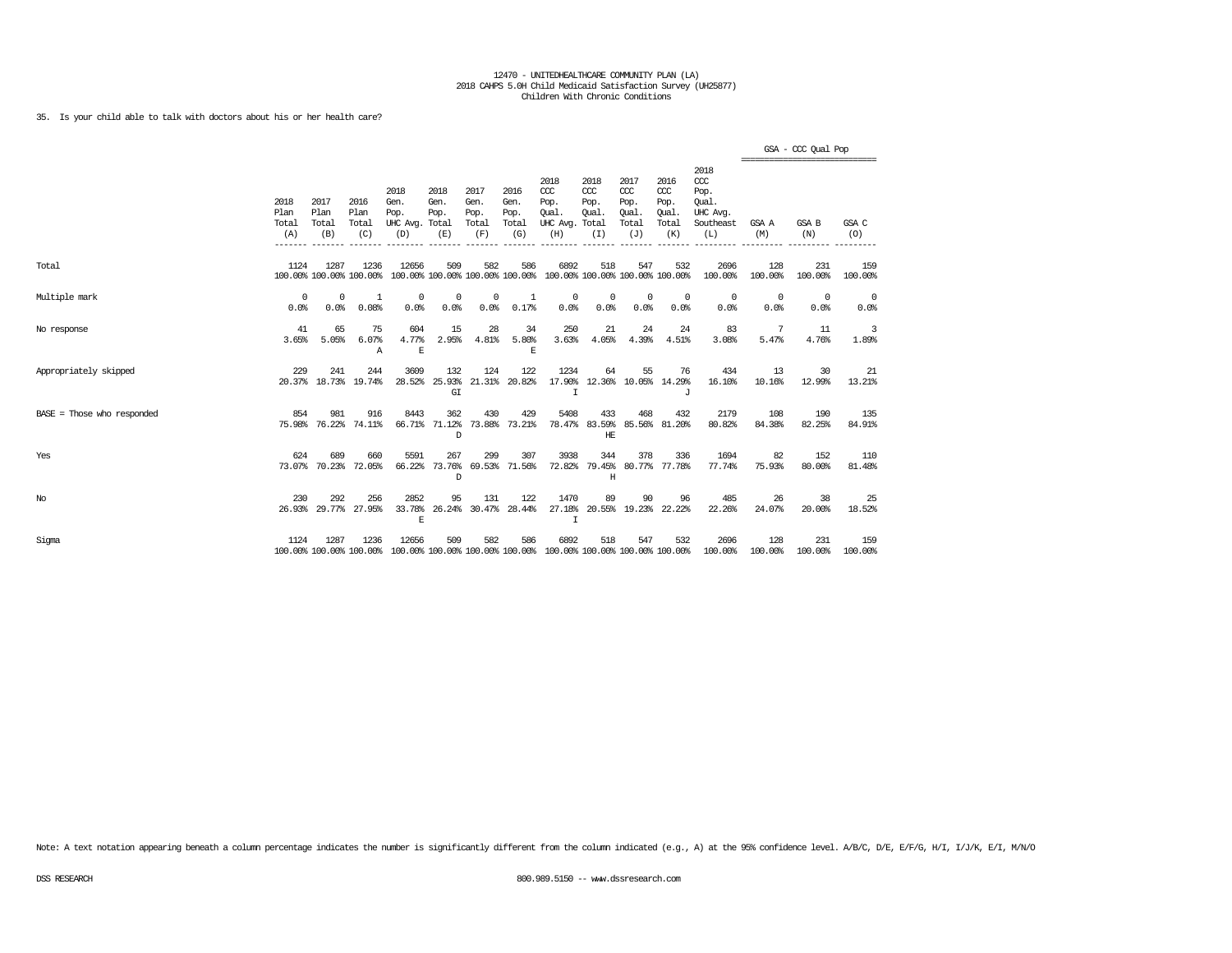36. In the last 6 months, how often did your child's personal doctor explain things in a way that was easy for your child to understand?

|                                      |                                             |                              |                                 |                                         |                                      |                                        |                                      |                                                       |                                     |                                                   |                                                     |                                                                   |                | GSA - CCC Qual Pop<br>================================ |                   |
|--------------------------------------|---------------------------------------------|------------------------------|---------------------------------|-----------------------------------------|--------------------------------------|----------------------------------------|--------------------------------------|-------------------------------------------------------|-------------------------------------|---------------------------------------------------|-----------------------------------------------------|-------------------------------------------------------------------|----------------|--------------------------------------------------------|-------------------|
|                                      | 2018<br>Plan<br>Total<br>(A)<br>$- - - - -$ | 2017<br>Plan<br>Total<br>(B) | 2016<br>Plan<br>Total<br>(C)    | 2018<br>Gen.<br>Pop.<br>UHC Avg.<br>(D) | 2018<br>Gen.<br>Pop.<br>Total<br>(E) | 2017<br>Gen.<br>Pop.<br>Total<br>(F)   | 2016<br>Gen.<br>Pop.<br>Total<br>(G) | 2018<br>CCC<br>Pop.<br>Oual.<br>UHC Avg. Total<br>(H) | 2018<br>CCC<br>Pop.<br>Oual.<br>(I) | 2017<br>$\alpha$<br>Pop.<br>Oual.<br>Total<br>(J) | 2016<br><b>CCC</b><br>Pop.<br>Oual.<br>Total<br>(K) | 2018<br>$\alpha$<br>Pop.<br>Oual.<br>UHC Avq.<br>Southeast<br>(L) | GSA A<br>(M)   | GSA B<br>(N)                                           | GSA C<br>(O)      |
| Total                                | 1124                                        | 1287                         | 1236<br>100.00% 100.00% 100.00% | 12656                                   | 509                                  | 582<br>100.00% 100.00% 100.00% 100.00% | 586                                  | 6892                                                  | 518                                 | 547<br>100.00% 100.00% 100.00% 100.00%            | 532                                                 | 2696<br>100.00%                                                   | 128<br>100.00% | 231<br>100.00%                                         | 159<br>100.00%    |
| Multiple mark                        | 0<br>0.0%                                   | 0<br>0.0%                    | 0<br>0.0%                       | $\Omega$<br>0.0%                        | $\Omega$<br>0.0%                     | $\mathbf 0$<br>0.0%                    | $\Omega$<br>0.0%                     | $\Omega$<br>0.0%                                      | $\Omega$<br>0.0%                    | $\mathbf 0$<br>0.0%                               | $\circ$<br>0.0%                                     | $\circ$<br>0.0%                                                   | 0<br>0.0%      | $\circ$<br>0.0%                                        | 0<br>0.0%         |
| No response                          | 49<br>4.36%                                 | 71<br>5.52%                  | 82<br>6.63%<br>$\mathbb{A}$     | 669<br>5.29%                            | 19<br>3.73%                          | 31<br>5.33%                            | 37<br>6.31%<br>E                     | 293<br>4.25%                                          | 25<br>4.83%                         | 29<br>5.30%                                       | 27<br>5.08%                                         | 98<br>3.64%                                                       | 8<br>6.25%     | 12<br>5.19%                                            | 5<br>3.14%        |
| Appropriately skipped                | 459<br>40.84%                               | 533<br>41.41%                | 500<br>40.45%                   | 6461<br>51.05%<br>$\overline{E}$        | 227<br>44.60%<br>$\mathsf{T}$        | 255<br>43.81%                          | 244<br>41.64%                        | 2704<br>39.23%<br>$\mathbf I$                         | 153<br>29.54%                       | 145<br>26.51%                                     | 172<br>32.33%<br>J                                  | 919<br>34.09%                                                     | 39<br>30.47%   | 68<br>29.44%                                           | 46<br>28.93%      |
| $BASE = Those who responded$         | 616<br>54.80%                               | 683<br>53.07%                | 654<br>52.91%                   | 5526<br>43.66%                          | 263<br>51.67%<br>D                   | 296<br>50.86%                          | 305<br>52.05%                        | 3895<br>56.51%                                        | 340<br>65.64%<br>HE                 | 373<br>68.19%                                     | 333<br>62.59%                                       | 1679<br>62.28%                                                    | 81<br>63.28%   | 151<br>65.37%                                          | 108<br>67.92%     |
| Never                                | 7<br>1.14%                                  | 12<br>1.76%                  | 10<br>1.53%                     | 54<br>0.98%                             | 3<br>1.14%                           | 7<br>2.36%                             | $\overline{4}$<br>1.31%              | 29<br>0.74%                                           | $\overline{4}$<br>1.18%             | 8<br>2.14%                                        | 3<br>0.90%                                          | 13<br>0.77%                                                       | 2<br>2.47%     | $\overline{2}$<br>1.32%                                | $\Omega$<br>0.0%  |
| Sometimes                            | 40<br>6.49%                                 | 42<br>6.15%                  | 42<br>6.42%                     | 328<br>5.94%                            | 21<br>7.98%<br>F                     | 10<br>3.38%                            | 22<br>7.21%<br>F                     | 197<br>5.06%                                          | 22<br>6.47%                         | 25<br>6.70%                                       | 17<br>5.11%                                         | 78<br>4.65%                                                       | 5<br>6.17%     | 12<br>7.95%                                            | 5<br>4.63%        |
| Bottom Two Box (%Never + %Sometimes) | 47<br>7.63%                                 | 54<br>7.91%                  | 52<br>7.95%                     | 382<br>6.91%                            | 24<br>9.13%                          | 17<br>5.74%                            | 26<br>8.52%                          | 226<br>5.80%                                          | 26<br>7.65%                         | 33<br>8.85%                                       | 20<br>6.01%                                         | 91<br>5.42%                                                       | 7<br>8.64%     | 14<br>9.27%                                            | 5<br>4.63%        |
| Usually                              | 88<br>14.29%                                | 88<br>12.88%                 | 74<br>11.31%                    | 992<br>17.95%<br>E                      | 32<br>12.17%                         | 41<br>13.85%                           | 30<br>9.84%                          | 691<br>17.74%<br>$\mathsf{T}$                         | 47<br>13.82%                        | 49<br>13.14%                                      | 38<br>11.41%                                        | 279<br>16.62%                                                     | 6<br>7.41%     | 19<br>12.58%                                           | 22<br>20.37%<br>М |
| Always                               | 481<br>78.08%                               | 541<br>79.21%                | 528<br>80.73%                   | 4152<br>75.14%                          | 207<br>78.71%                        | 238<br>80.41%                          | 249<br>81.64%                        | 2978<br>76.46%                                        | 267<br>78.53%                       | 291<br>78.02%                                     | 275<br>82.58%                                       | 1309<br>77.96%                                                    | 68<br>83.95%   | 118<br>78.15%                                          | 81<br>75.00%      |
| CAHPS Rate (%Always + %Usually)      | 569<br>92.37%                               | 629<br>92.09%                | 602<br>92.05%                   | 5144<br>93.09%                          | 239<br>90.87%                        | 279<br>94.26%                          | 279<br>91.48%                        | 3669<br>94.20%                                        | 314<br>92.35%                       | 340<br>91.15%                                     | 313<br>93.99%                                       | 1588<br>94.58%                                                    | 74<br>91.36%   | 137<br>90.73%                                          | 103<br>95.37%     |
| 3-point composite mean               | 2.7045                                      | 2.7130                       | 2.7278                          | 2.6822                                  | 2.6958                               | 2.7466                                 | 2.7311                               | 2.7065                                                | 2.7088                              | 2.6917                                            | 2.7658                                              | 2.7254                                                            | 2.7531         | 2.6887                                                 | 2.7037            |
| 4-point composite mean               |                                             | 3.6932 3.6955                | 3.7125                          | 3.6725                                  | 3.6844                               | 3.7230                                 | 3.7180                               | 3.6991                                                | 3.6971                              |                                                   | 3.6702 3.7568                                       | 3.7177                                                            | 3.7284         | 3.6755                                                 | 3.7037            |
| Sigma                                | 1124                                        | 1287                         | 1236<br>100.00% 100.00% 100.00% | 12656                                   | 509                                  | 582<br>100.00% 100.00% 100.00% 100.00% | 586                                  | 6892                                                  | 518                                 | 547<br>100.00% 100.00% 100.00% 100.00%            | 532                                                 | 2696<br>100.00%                                                   | 128<br>100.00% | 231<br>100.00%                                         | 159<br>100.00%    |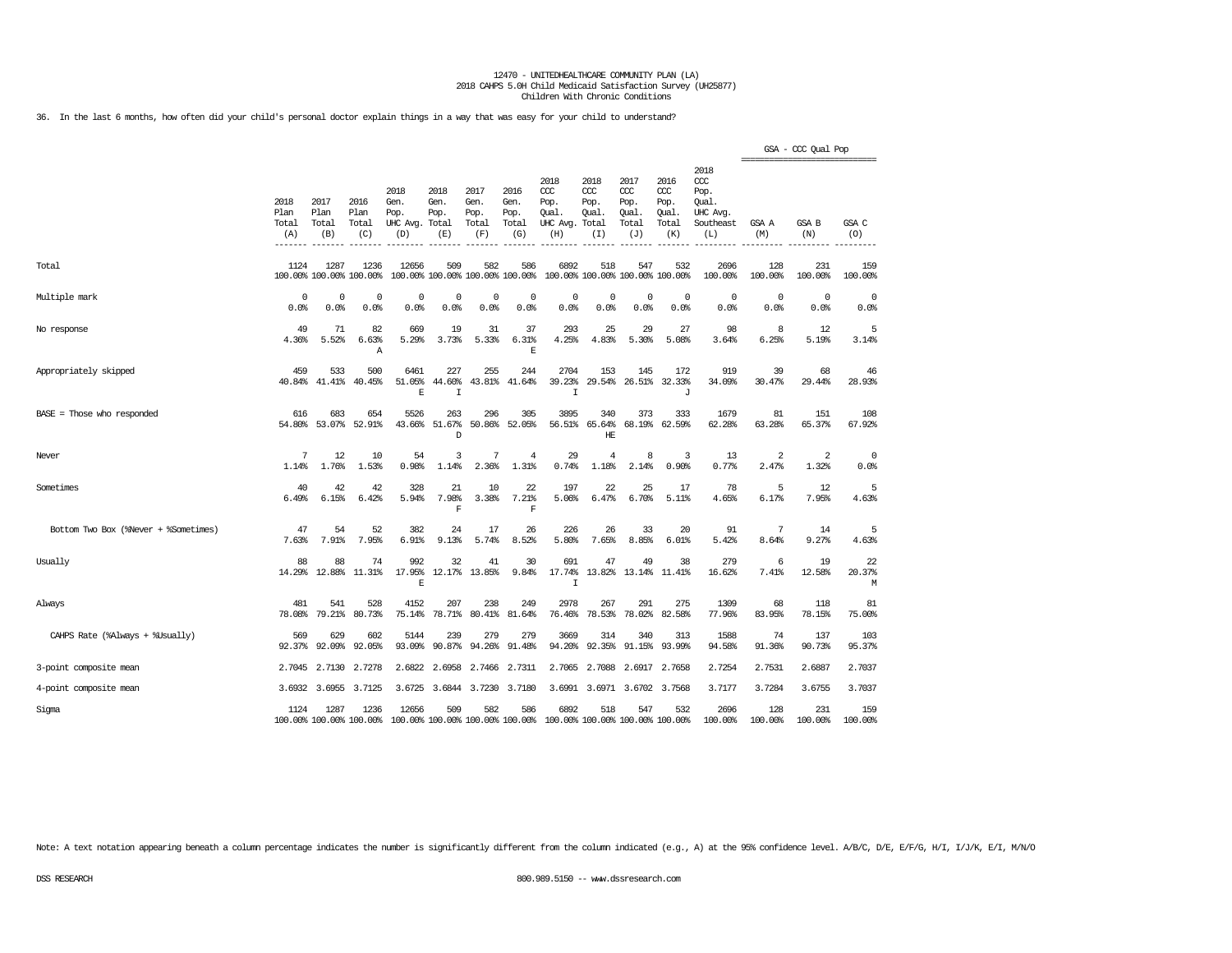37. In the last 6 months, how often did your child's personal doctor spend enough time with your child?

|                                      |                              |                              |                                 |                                          |                                      |                                      |                                        |                                                 |                                              |                                              |                                              |                                                             |                | GSA - CCC Qual Pop<br>----------------------------- |                                    |
|--------------------------------------|------------------------------|------------------------------|---------------------------------|------------------------------------------|--------------------------------------|--------------------------------------|----------------------------------------|-------------------------------------------------|----------------------------------------------|----------------------------------------------|----------------------------------------------|-------------------------------------------------------------|----------------|-----------------------------------------------------|------------------------------------|
|                                      | 2018<br>Plan<br>Total<br>(A) | 2017<br>Plan<br>Total<br>(B) | 2016<br>Plan<br>Total<br>(C)    | 2018<br>Gen.<br>Pop.<br>UHC Avg.<br>(D)  | 2018<br>Gen.<br>Pop.<br>Total<br>(E) | 2017<br>Gen.<br>Pop.<br>Total<br>(F) | 2016<br>Gen.<br>Pop.<br>Total<br>(G)   | 2018<br>CCC<br>Pop.<br>Oual.<br>UHC Avg.<br>(H) | 2018<br>CCC<br>Pop.<br>Oual.<br>Total<br>(T) | 2017<br>ccc<br>Pop.<br>Qual.<br>Total<br>(J) | 2016<br>ccc<br>Pop.<br>Qual.<br>Total<br>(K) | 2018<br>ccc<br>Pop.<br>Oual.<br>UHC Avq<br>Southeast<br>(L) | GSA A<br>(M)   | <b>GSA B</b><br>(N)                                 | $\mathsf{GSA}$ $\mathsf{C}$<br>(O) |
| Total                                | 1124                         | 1287                         | 1236<br>100.00% 100.00% 100.00% | 12656                                    | 509                                  | 582                                  | 586<br>100.00% 100.00% 100.00% 100.00% | 6892                                            | 518<br>100.00% 100.00% 100.00% 100.00%       | 547                                          | 532                                          | 2696<br>100.00%                                             | 128<br>100.00% | 231<br>100.00%                                      | 159<br>100.00%                     |
| Multiple mark                        | 0<br>0.0%                    | 0<br>0.0%                    | 1<br>0.08%                      | $\mathbf 0$<br>0.0%                      | $\mathbf 0$<br>0.0%                  | $\mathbf 0$<br>0.0%                  | 1<br>0.17%                             | 0<br>0.0%                                       | 0<br>0.0%                                    | 0<br>0.0%                                    | $\Omega$<br>0.0%                             | $\circ$<br>0.0%                                             | 0<br>0.0%      | $\circ$<br>0.0%                                     | 0<br>0.0%                          |
| No response                          | 39<br>3.47%                  | 61<br>4.74%                  | 70<br>5.66%<br>Α                | 597<br>4.72%<br>$\mathbf E$              | 13<br>2.55%                          | 30<br>5.15%<br>$\overline{\text{E}}$ | 31<br>5.29%<br>$\mathbf E$             | 246<br>3.57%                                    | 19<br>3.67%                                  | 22<br>4.02%                                  | 23<br>4.32%                                  | 80<br>2.97%                                                 | 5<br>3.91%     | 9<br>3.90%                                          | 5<br>3.14%                         |
| Appropriately skipped                | 229<br>20.37%                | 241<br>18.73%                | 244<br>19.74%                   | 3609<br>28.52%                           | 132<br>25.93%<br>GI                  | 124<br>21.31%                        | 122<br>20.82%                          | 1234<br>17.90%<br>$\mathbf I$                   | 64<br>12.36%                                 | 55<br>10.05%                                 | 76<br>14.29%<br>J                            | 434<br>16.10%                                               | 13<br>10.16%   | 30<br>12.99%                                        | 21<br>13.21%                       |
| BASE = Those who responded           | 856<br>76.16%                | 985<br>76.53%                | 921<br>74.51%                   | 8450<br>66.77%                           | 364<br>71.51%<br>D                   | 428<br>73.54%                        | 432<br>73.72%                          | 5412<br>78.53%                                  | 435<br>83.98%<br>HE                          | 470<br>85.92%<br>K                           | 433<br>81.39%                                | 2182<br>80.93%                                              | 110<br>85.94%  | 192<br>83.12%                                       | 133<br>83.65%                      |
| Never                                | 16<br>1.87%                  | 30<br>3.05%                  | 22<br>2.39%                     | 178<br>2.11%                             | 8<br>2.20%                           | 19<br>4.44%<br>G                     | 8<br>1.85%                             | 82<br>1.52%                                     | 6<br>1.38%                                   | 14<br>2.98%                                  | 9<br>2.08%                                   | 31<br>1.42%                                                 | 2<br>1.82%     | 2<br>1.04%                                          | $\overline{2}$<br>1.50%            |
| Sometimes                            | 63<br>7.36%                  | 66<br>6.70%                  | 65<br>7.06%                     | 754<br>8.92%                             | 35<br>9.62%<br>F                     | 24<br>5.61%                          | 37<br>8.56%                            | 380<br>7.02%                                    | 28<br>6.44%                                  | 32<br>6.81%                                  | 28<br>6.47%                                  | 135<br>6.19%                                                | 5<br>4.55%     | 19<br>9.90%<br>$\circ$                              | 4<br>3.01%                         |
| Bottom Two Box (%Never + %Sometimes) | 79<br>9.23%                  | 96<br>9.75%                  | 87<br>9.45%                     | 932<br>11.03%                            | 43<br>11.81%                         | 43<br>10.05%                         | 45<br>10.42%                           | 462<br>8.54%                                    | 34<br>7.82%                                  | 46<br>9.79%                                  | 37<br>8.55%                                  | 166<br>7.61%                                                | 7<br>6.36%     | 21<br>10.94%<br>$\circ$                             | 6<br>4.51%                         |
| Usually                              | 145<br>16.94%                | 153<br>15.53%                | 148<br>16.07%                   | 1721<br>20.37%<br>$\mathbf E$            | 59                                   | 55<br>16.21% 12.85%                  | 69<br>15.97%                           | 989<br>18.27%                                   | 78<br>17.93%                                 | 73<br>15.53%                                 | 76<br>17.55%                                 | 366<br>16.77%                                               | 21<br>19.09%   | 26<br>13.54%                                        | 31<br>23.31%<br>N                  |
| Always                               | 632<br>73.83%                | 736<br>74.72%                | 686<br>74.48%                   | 5797<br>68.60%                           | 262<br>71.98%                        | 330<br>77.10%                        | 318<br>73.61%                          | 3961<br>73.19%                                  | 323<br>74.25%                                | 351<br>74.68%                                | 320<br>73.90%                                | 1650<br>75.62%                                              | 82<br>74.55%   | 145<br>75.52%                                       | 96<br>72.18%                       |
| CAHPS Rate (%Always + %Usually)      | 777<br>90.77%                | 889<br>90.25%                | 834<br>90.55%                   | 7518<br>88.97%                           | 321<br>88.19%                        | 385<br>89.95%                        | 387<br>89.58%                          | 4950<br>91.46%                                  | 401<br>92.18%                                | 424                                          | 396<br>90.21% 91.45%                         | 2016<br>92.39%                                              | 103<br>93.64%  | 171<br>89.06%                                       | 127<br>95.49%<br>N                 |
| 3-point composite mean               | 2.6460                       | 2.6497                       | 2.6504                          | 2.5757                                   | 2.6016                               | 2.6706                               | 2.6319                                 | 2.6465                                          | 2.6644                                       | 2.6489                                       | 2.6536                                       | 2.6801                                                      | 2.6818         | 2.6458                                              | 2.6767                             |
| 4-point composite mean               | 3.6273                       | 3.6193                       | 3.6265                          | 3.5547                                   | 3.5797                               |                                      | 3.6262 3.6134                          |                                                 | 3.6314 3.6506                                |                                              | 3.6191 3.6328                                | 3.6659                                                      | 3.6636         | 3.6354                                              | 3.6617                             |
| Sigma                                | 1124                         | 1287                         | 1236<br>100.00% 100.00% 100.00% | 12656<br>100.00% 100.00% 100.00% 100.00% | 509                                  | 582                                  | 586                                    | 6892<br>100.00% 100.00% 100.00% 100.00%         | 518                                          | 547                                          | 532                                          | 2696<br>100.00%                                             | 128<br>100.00% | 231<br>100.00%                                      | 159<br>100.00%                     |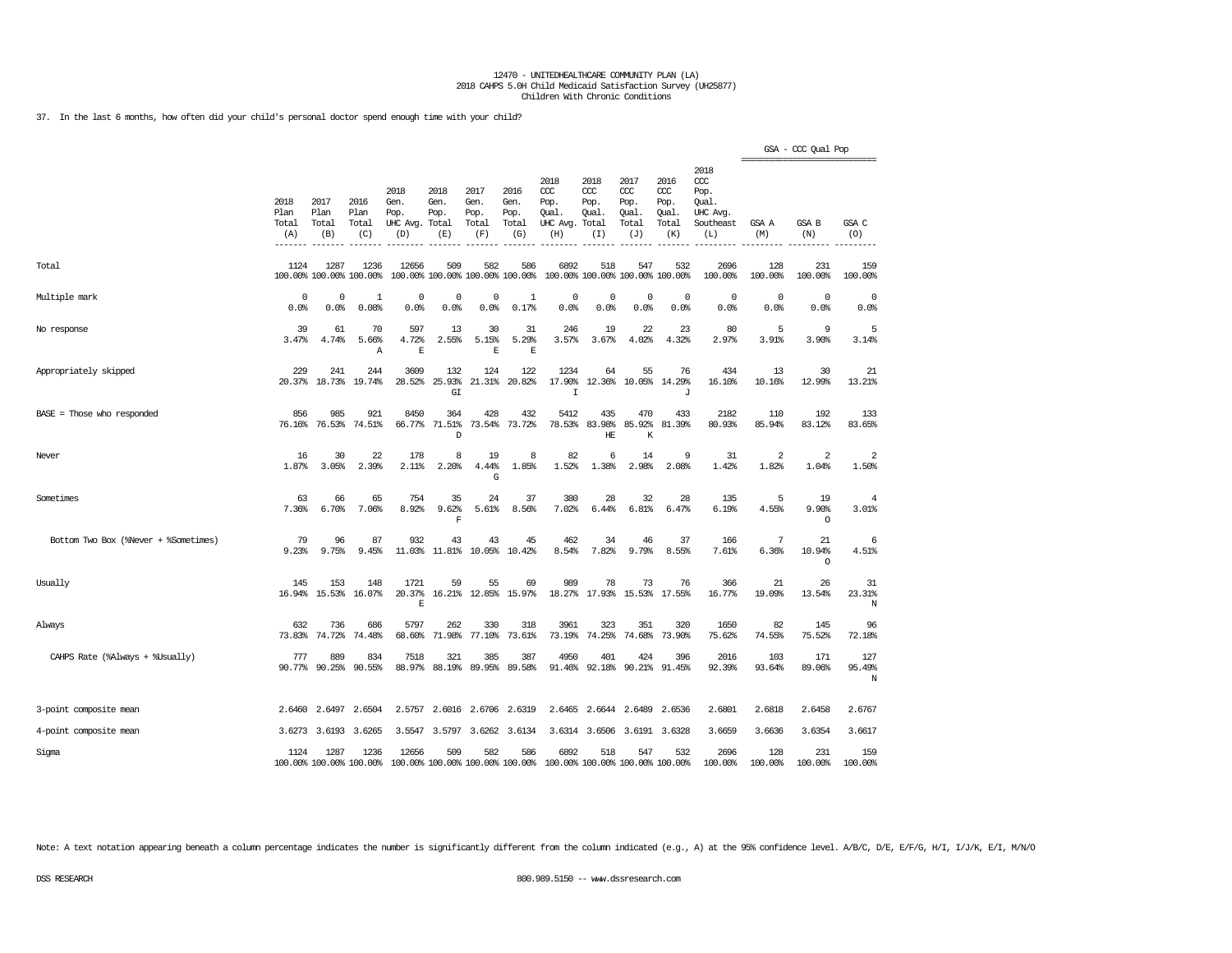38. In the last 6 months, did your child's personal doctor talk with you about how your child is feeling, growing, or behaving?

|                              |                              |                              |                                 |                                                                                          |                                         |                                      |                                      |                                                                         |                                      |                                                   |                                                   |                                                              |                    | GSA - CCC Qual Pop                              |                    |
|------------------------------|------------------------------|------------------------------|---------------------------------|------------------------------------------------------------------------------------------|-----------------------------------------|--------------------------------------|--------------------------------------|-------------------------------------------------------------------------|--------------------------------------|---------------------------------------------------|---------------------------------------------------|--------------------------------------------------------------|--------------------|-------------------------------------------------|--------------------|
|                              | 2018<br>Plan<br>Total<br>(A) | 2017<br>Plan<br>Total<br>(B) | 2016<br>Plan<br>Total<br>(C)    | 2018<br>Gen.<br>Pop.<br>UHC Avg. Total<br>(D)                                            | 2018<br>Gen.<br>Pop.<br>(E)             | 2017<br>Gen.<br>Pop.<br>Total<br>(F) | 2016<br>Gen.<br>Pop.<br>Total<br>(G) | 2018<br>CCC<br>Pop.<br>Oual.<br>UHC Avg. Total<br>(H)                   | 2018<br>$CC$<br>Pop.<br>Oual.<br>(I) | 2017<br>$\alpha$<br>Pop.<br>Oual.<br>Total<br>(J) | 2016<br>$\alpha$<br>Pop.<br>Oual.<br>Total<br>(K) | 2018<br>ccc<br>Pop.<br>Oual.<br>UHC Avq.<br>Southeast<br>(L) | GSA A<br>(M)       | ===============================<br>GSA B<br>(N) | GSA C<br>(0)       |
| Total                        | 1124                         | 1287                         | 1236<br>100.00% 100.00% 100.00% | 12656                                                                                    | 509                                     | 582                                  | 586                                  | 6892<br>100.00% 100.00% 100.00% 100.00% 100.00% 100.00% 100.00% 100.00% | 518                                  | 547                                               | 532                                               | 2696<br>100.00%                                              | 128<br>100.00%     | 231<br>100.00%                                  | 159<br>100.00%     |
| Multiple mark                | 0<br>0.0%                    | $^{\circ}$<br>0.0%           | 2<br>0.16%                      | $^{\circ}$<br>0.0%                                                                       | 0<br>0.0%                               | $^{\circ}$<br>0.0%                   | 2<br>0.34%                           | $^{\circ}$<br>0.0%                                                      | 0<br>0.0%                            | $^{\circ}$<br>0.0%                                | 2<br>0.38%                                        | $^{\circ}$<br>0.0%                                           | $^{\circ}$<br>0.0% | $^{\circ}$<br>0.0%                              | $^{\circ}$<br>0.0% |
| No response                  | 38<br>3.38%                  | 63<br>4.90%                  | 70<br>5.66%<br>A                | 590<br>4.66%<br>$\mathbb E$                                                              | 12<br>2.36%                             | 31<br>5.33%<br>E                     | 34<br>5.80%<br>$\mathbf E$           | 252<br>3.66%                                                            | 23<br>4.44%                          | 20<br>3.66%                                       | 22<br>4.14%                                       | 85<br>3.15%                                                  | 5<br>3.91%         | 10<br>4.33%                                     | 8<br>5.03%         |
| Appropriately skipped        | 229                          | 241<br>20.37% 18.73% 19.74%  | 244                             | 3609<br>28.52%                                                                           | 132<br>25.93%<br>$\mathbb{G}\mathbb{I}$ | 124<br>21.31%                        | 122<br>20.82%                        | 1234<br>17.90%<br>Ι                                                     | 64                                   | 55                                                | 76<br>12.36% 10.05% 14.29%<br>J                   | 434<br>16.10%                                                | 13<br>10.16%       | 30<br>12.99%                                    | 21<br>13.21%       |
| $BASE = Those who responded$ | 857<br>76.25%                | 983<br>76.38%                | 920<br>74.43%                   | 8457<br>66.82%                                                                           | 365<br>71.71%<br>D                      | 427                                  | 428<br>73.37% 73.04%                 | 5406<br>78.44%                                                          | 431<br>$\rm HE$                      | 472<br>K                                          | 432<br>83.20% 86.29% 81.20%                       | 2177<br>80.75%                                               | 110<br>85.94%      | 191<br>82.68%                                   | 130<br>81.76%      |
| Yes                          | 754<br>87.98%                | 857<br>87.18%                | 794<br>86.30%                   | 7494<br>88.61%                                                                           | 321<br>87.95%                           | 376<br>88.06%                        | 364<br>85.05%                        | 4805<br>88.88%                                                          | 389                                  | 418<br>90.26% 88.56%                              | 382<br>88.43%                                     | 1943<br>89.25%                                               | 98<br>89.09%       | 171<br>89.53%                                   | 120<br>92.31%      |
| No                           | 103                          | 126<br>12.02% 12.82%         | 126<br>13.70%                   | 963                                                                                      | 44                                      | 51<br>11.39% 12.05% 11.94% 14.95%    | 64                                   | 601<br>11.12%                                                           | 42                                   | 54                                                | 50<br>9.74% 11.44% 11.57%                         | 234<br>10.75%                                                | 12<br>10.91%       | 20<br>10.47%                                    | 10<br>7.69%        |
| Sigma                        | 1124                         | 1287                         | 1236                            | 12656<br>100.00% 100.00% 100.00% 100.00% 100.00% 100.00% 100.00% 100.00% 100.00% 100.00% | 509                                     | 582                                  | 586                                  | 6892                                                                    | 518                                  | 547                                               | 532                                               | 2696<br>100.00%                                              | 128<br>100.00%     | 231<br>100.00%                                  | 159<br>100.00%     |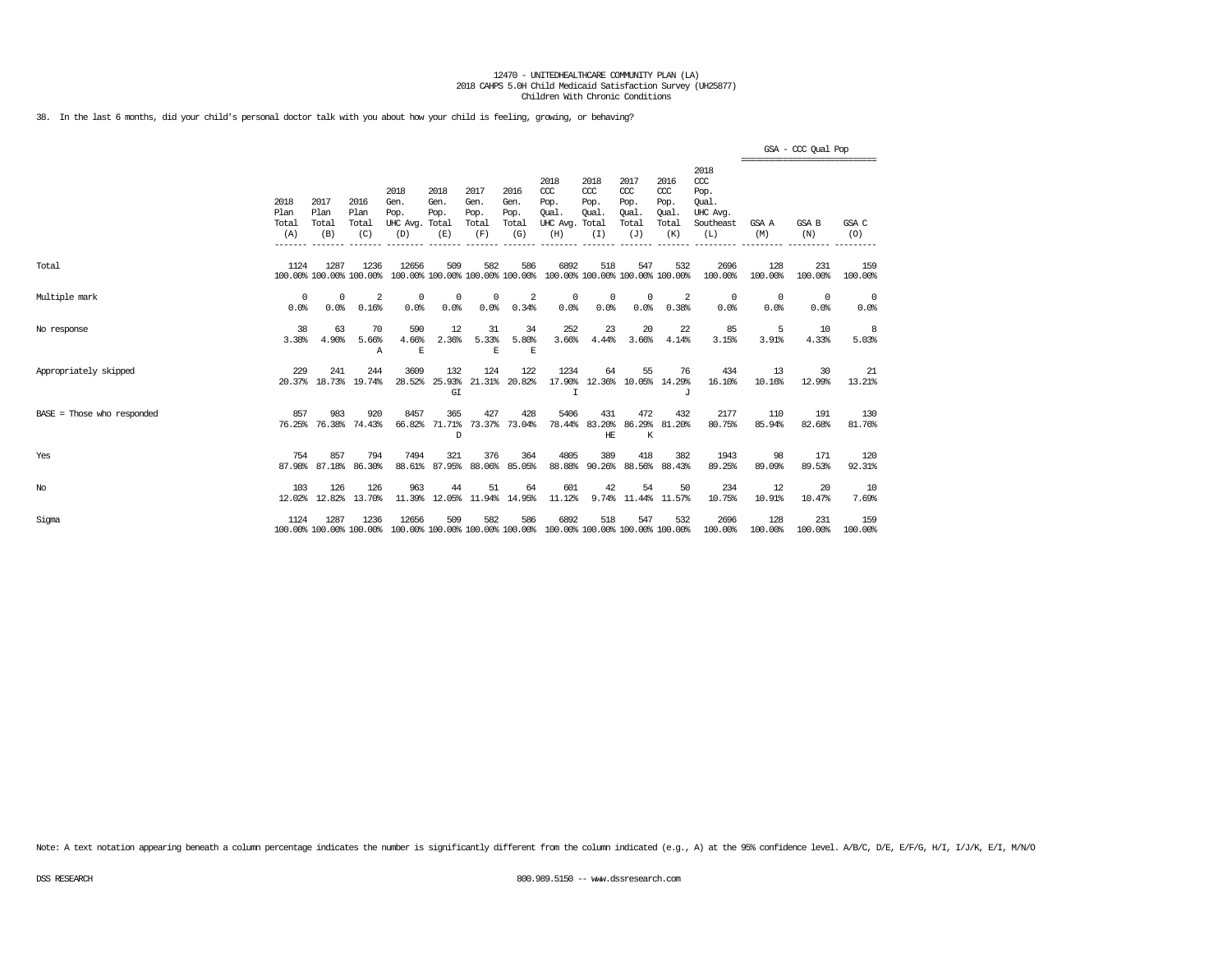39. In the last 6 months, did your child get care from a doctor or other health provider besides his or her personal doctor?

|                            |                              |                              |                                 |                                                                                          |                              |                                      |                                      |                                                                         |                                     |                                                   |                                              |                                                                 | ------------------------------- | GSA - CCC Qual Pop |                    |
|----------------------------|------------------------------|------------------------------|---------------------------------|------------------------------------------------------------------------------------------|------------------------------|--------------------------------------|--------------------------------------|-------------------------------------------------------------------------|-------------------------------------|---------------------------------------------------|----------------------------------------------|-----------------------------------------------------------------|---------------------------------|--------------------|--------------------|
|                            | 2018<br>Plan<br>Total<br>(A) | 2017<br>Plan<br>Total<br>(B) | 2016<br>Plan<br>Total<br>(C)    | 2018<br>Gen.<br>Pop.<br>UHC Avg. Total<br>(D)                                            | 2018<br>Gen.<br>Pop.<br>(E)  | 2017<br>Gen.<br>Pop.<br>Total<br>(F) | 2016<br>Gen.<br>Pop.<br>Total<br>(G) | 2018<br>CCC<br>Pop.<br>Oual.<br>UHC Avg. Total<br>(H)                   | 2018<br>CCC<br>Pop.<br>Oual.<br>(I) | 2017<br>$\alpha$<br>Pop.<br>Oual.<br>Total<br>(J) | 2016<br>ccc<br>Pop.<br>Oual.<br>Total<br>(K) | 2018<br>$\csc$<br>Pop.<br>Oual.<br>UHC Avg.<br>Southeast<br>(L) | GSA A<br>(M)                    | GSA B<br>(N)       | GSA C<br>(O)       |
| Total                      | 1124                         | 1287                         | 1236<br>100.00% 100.00% 100.00% | 12656                                                                                    | 509                          | 582                                  | 586                                  | 6892<br>100.00% 100.00% 100.00% 100.00% 100.00% 100.00% 100.00% 100.00% | 518                                 | 547                                               | 532                                          | 2696<br>100.00%                                                 | 128<br>100.00%                  | 231<br>100.00%     | 159<br>100.00%     |
| Multiple mark              | 0<br>0.0%                    | $\Omega$<br>0.0%             | $^{\circ}$<br>0.0%              | 0<br>0.0%                                                                                | 0<br>0.0%                    | $^{\circ}$<br>0.0%                   | 0<br>0.0%                            | $^{\circ}$<br>0.0%                                                      | 0<br>0.0%                           | $\mathbf 0$<br>0.0%                               | $\mathbf{0}$<br>0.0%                         | $^{\circ}$<br>0.0%                                              | $\circ$<br>0.0%                 | $^{\circ}$<br>0.0% | $^{\circ}$<br>0.0% |
| No response                | 32<br>2.85%                  | 58<br>4.51%<br>$\mathbb{A}$  | 76<br>6.15%<br>Α                | 617<br>4.88%<br>E                                                                        | 11<br>2.16%                  | 29<br>4.98%<br>E                     | 32<br>5.46%<br>E                     | 251<br>3.64%                                                            | 16<br>3.09%                         | 18<br>3.29%                                       | 32<br>6.02%<br>TJ                            | 82<br>3.04%                                                     | 5<br>3.91%                      | 8<br>3.46%         | 3<br>1.89%         |
| Appropriately skipped      | 229                          | 241                          | 244<br>20.37% 18.73% 19.74%     | 3609<br>28.52%                                                                           | 132<br>25.93%<br>G I         | 124                                  | 122<br>21.31% 20.82%                 | 1234<br>T                                                               | 64                                  | 55                                                | 76<br>17.90% 12.36% 10.05% 14.29%<br>T.      | 434<br>16.10%                                                   | 13<br>10.16%                    | -30<br>12.99%      | 21<br>13.21%       |
| BASE = Those who responded | 863                          | 988                          | 916<br>76.78% 76.77% 74.11%     | 8430                                                                                     | 366<br>66.61% 71.91%<br>D    | 429                                  | 432<br>73.71% 73.72%                 | 5407                                                                    | 438<br>78.45% 84.56% 86.65%<br>HKE  | 474<br>K                                          | 424<br>79.70%                                | 2180<br>80.86%                                                  | 110<br>85.94%                   | 193<br>83.55%      | 135<br>84.91%      |
| Yes                        | 388<br>44.96%<br>C           | 417                          | 361<br>42.21% 39.41%            | 3804<br>45.12%                                                                           | 149                          | 156                                  | 147<br>40.71% 36.36% 34.03%          | 3295<br>I                                                               | 244<br>KE                           | 243                                               | 202<br>60.94% 55.71% 51.27% 47.64%           | 1261<br>57.84%                                                  | 65<br>59.09%                    | 100<br>51.81%      | 79<br>58.52%       |
| No                         | 475                          | 571<br>55.04% 57.79%         | 555<br>60.59%<br>Α              | 4626<br>54.88%                                                                           | 217<br>59.29%<br>$\mathbf I$ | 273<br>63.64%                        | 285<br>65.97%                        | 2112<br>39.06%                                                          | 194<br>Η                            | 231                                               | 222<br>44.29% 48.73% 52.36%<br>I             | 919<br>42.16%                                                   | 45<br>40.91%                    | 93<br>48.19%       | 56<br>41.48%       |
| Sigma                      | 1124                         | 1287                         | 1236                            | 12656<br>100.00% 100.00% 100.00% 100.00% 100.00% 100.00% 100.00% 100.00% 100.00% 100.00% | 509                          | 582                                  | 586                                  | 6892                                                                    | 518                                 | 547                                               | 532                                          | 2696<br>100.00%                                                 | 128<br>100.00%                  | 231<br>100.00%     | 159<br>100.00%     |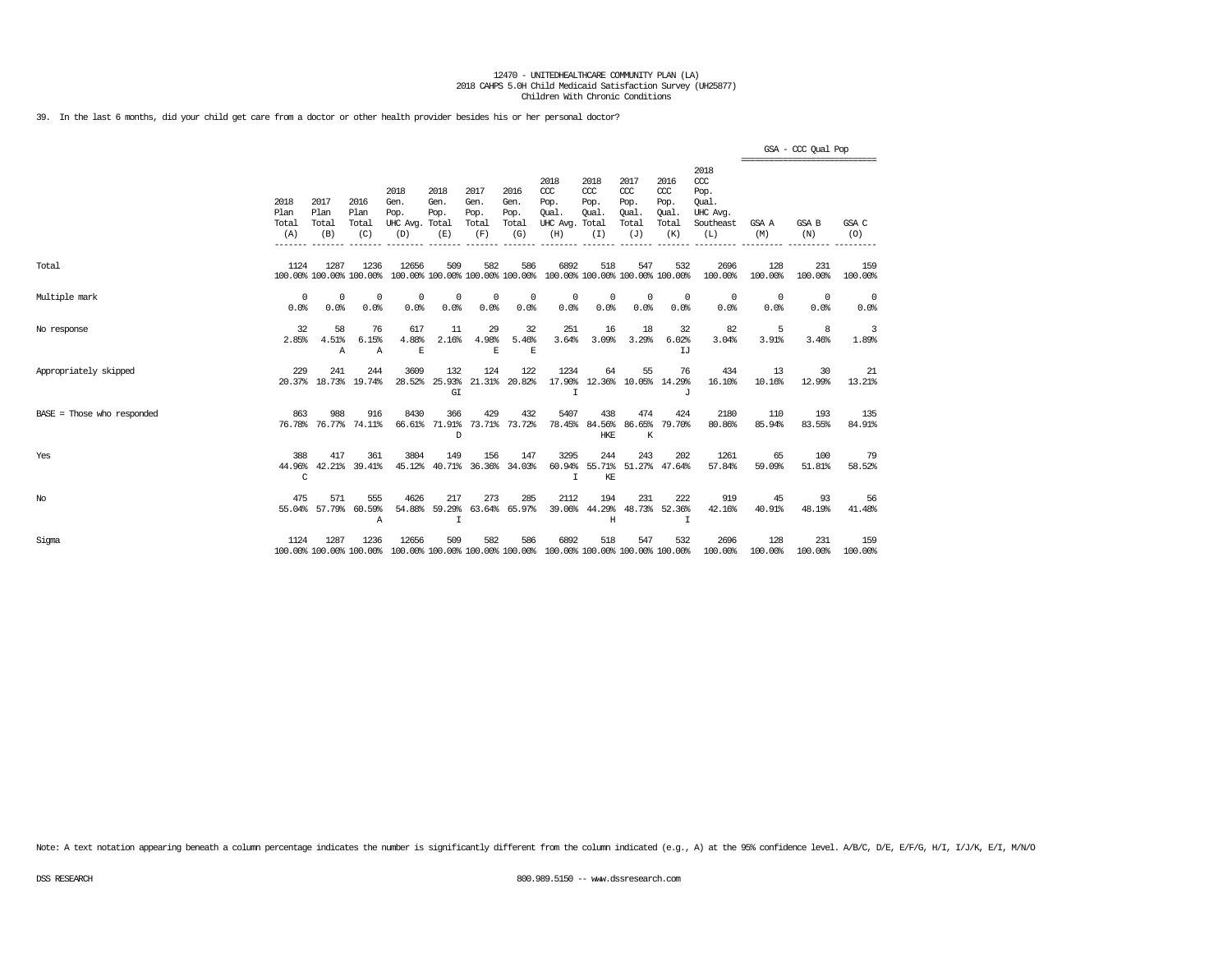40. In the last 6 months, how often did your child's personal doctor seem informed and up-to-date about the care your child got from these doctors or other health providers?

|                                      |                              |                              |                                 |                                               |                                        |                                      |                                      |                                                                         |                                     |                                              |                                                   |                                                                  | ================================ | GSA - CCC Qual Pop |                   |
|--------------------------------------|------------------------------|------------------------------|---------------------------------|-----------------------------------------------|----------------------------------------|--------------------------------------|--------------------------------------|-------------------------------------------------------------------------|-------------------------------------|----------------------------------------------|---------------------------------------------------|------------------------------------------------------------------|----------------------------------|--------------------|-------------------|
|                                      | 2018<br>Plan<br>Total<br>(A) | 2017<br>Plan<br>Total<br>(B) | 2016<br>Plan<br>Total<br>(C)    | 2018<br>Gen.<br>Pop.<br>UHC Avg. Total<br>(D) | 2018<br>Gen.<br>Pop.<br>(E)            | 2017<br>Gen.<br>Pop.<br>Total<br>(F) | 2016<br>Gen.<br>Pop.<br>Total<br>(G) | 2018<br>ccc<br>Pop.<br>Qual.<br>UHC Avg. Total<br>(H)                   | 2018<br>ccc<br>Pop.<br>Qual.<br>(I) | 2017<br>ccc<br>Pop.<br>Qual.<br>Total<br>(J) | 2016<br>$\alpha$<br>Pop.<br>Qual.<br>Total<br>(K) | 2018<br>$\alpha$<br>Pop.<br>Qual<br>UHC Avg.<br>Southeast<br>(L) | GSA A<br>(M)                     | GSA B<br>(N)       | GSA C<br>(O)      |
| Total                                | 1124                         | 1287                         | 1236<br>100.00% 100.00% 100.00% | 12656                                         | 509<br>100.00% 100.00% 100.00% 100.00% | 582                                  | 586                                  | 6892                                                                    | 518                                 | 547<br>100.00% 100.00% 100.00% 100.00%       | 532                                               | 2696<br>100.00%                                                  | 128<br>100.00%                   | 231<br>100.00%     | 159<br>100.00%    |
| Multiple mark                        | 0<br>0.0%                    | 0<br>0.0%                    | 0<br>0.0%                       | 0<br>0.0%                                     | 0<br>0.0%                              | $\mathbf 0$<br>0.0%                  | 0<br>0.0%                            | 0<br>0.0%                                                               | 0<br>0.0%                           | 0<br>0.0%                                    | 0<br>0.0%                                         | 0<br>0.0%                                                        | 0<br>0.0%                        | 0<br>0.0%          | 0<br>0.0%         |
| No response                          | 39<br>3.47%                  | 65<br>5.05%                  | 80<br>6.47%<br>Α                | 689<br>5.44%<br>$\mathbb E$                   | 12<br>2.36%                            | 32<br>5.50%<br>E                     | 35<br>5.97%<br>$\mathbb E$           | 310<br>4.50%                                                            | 21<br>4.05%                         | 21<br>3.84%                                  | 35<br>6.58%<br>J                                  | 110<br>4.08%                                                     | 6<br>4.69%                       | 9<br>3.90%         | -6<br>3.77%       |
| Appropriately skipped                | 704<br>62.63%                | 812<br>63.09%                | 799<br>64.64%                   | 8235<br>65.07%                                | 349<br>68.57%<br>I                     | 397<br>68.21%                        | 407<br>69.45%                        | 3346<br>48.55%                                                          | 258<br>49.81%                       | 286<br>52.29%                                | 298<br>56.02%<br>I                                | 1353<br>50.19%                                                   | 58<br>45.31%                     | 123<br>53.25%      | 77<br>48.43%      |
| $BASE = Those who responded$         | 381<br>33.90%<br>C           | 410<br>31.86%                | 357<br>28.88%                   | 3732<br>29.49%                                | 148<br>29.08%                          | 153<br>26.29%                        | 144<br>24.57%                        | 3236<br>46.95%                                                          | 239<br>46.14%<br>KE                 | 240<br>43.88%<br>К                           | 199<br>37.41%                                     | 1233<br>45.73%                                                   | 64<br>50.00%                     | 99<br>42.86%       | 76<br>47.80%      |
| Never                                | 23<br>6.04%                  | 30<br>7.32%                  | 24<br>6.72%                     | 205<br>5.49%                                  | 6<br>4.05%                             | 15<br>9.80%<br>$\mathbf E$           | 14<br>9.72%                          | 167<br>5.16%                                                            | 13<br>5.44%                         | 21<br>8.75%                                  | 14<br>7.04%                                       | 73<br>5.92%                                                      | 6<br>9.38%                       | 4<br>4.04%         | 3<br>3.95%        |
| Sometimes                            | 31<br>8.14%                  | 41<br>10.00%                 | 39<br>10.92%                    | 446<br>11.95%<br>E                            | 11<br>7.43%                            | 11<br>7.19%                          | 16<br>$11.11$ $8$                    | 330<br>10.20%                                                           | 28<br>11.72%                        | 25<br>10.42%                                 | 22<br>11.06%                                      | 115<br>9.33%                                                     | 3<br>4.69%                       | 14<br>14.14%<br>М  | 11<br>14.47%<br>M |
| Bottom Two Box (%Never + %Sometimes) | 54                           | 71                           | 63<br>14.17% 17.32% 17.65%      | 651<br>17.44%<br>E                            | 17                                     | 26<br>11.49% 16.99%                  | 30<br>20.83%<br>E                    | 497<br>15.36%                                                           | 41<br>17.15%                        | 46<br>19.17%                                 | 36<br>18.09%                                      | 188<br>15.25%                                                    | 9<br>14.06%                      | 18<br>18.18%       | 14<br>18.42%      |
| Usually                              | 74                           | 72<br>19.42% 17.56%          | 69<br>19.33%                    | 911<br>24.41%                                 | 33<br>22.30%                           | 24<br>15.69%                         | 29<br>20.14%                         | 779<br>24.07%<br>$\mathsf{T}$                                           | 44                                  | 45<br>18.41% 18.75%                          | 41<br>20.60%                                      | 281<br>22.79%                                                    | 14<br>21.88%                     | 15<br>15.15%       | 15<br>19.74%      |
| Always                               | 253                          | 267<br>66.40% 65.12%         | 225<br>63.03%                   | 2170<br>58.15%                                | 98<br>66.22%<br>D                      | 103<br>67.32%                        | 85<br>59.03%                         | 1960<br>60.57%                                                          | 154<br>64.44%                       | 149<br>62.08%                                | 122<br>61.31%                                     | 764<br>61.96%                                                    | 41<br>64.06%                     | 66<br>66.67%       | 47<br>61.84%      |
| CAHPS Rate (%Always + %Usually)      | 327                          | 339<br>85.83% 82.68%         | 294<br>82.35%                   | 3081                                          | 131<br>82.56% 88.51%<br>DG             | 127                                  | 114<br>83.01% 79.17%                 | 2739                                                                    | 198                                 | 194<br>84.64% 82.85% 80.83% 81.91%           | 163                                               | 1045<br>84.75%                                                   | 55<br>85.94%                     | 81<br>81.82%       | 62<br>81.58%      |
| 3-point composite mean               |                              |                              | 2.5223 2.4780 2.4538            | 2.4070                                        | 2.5473<br>D                            |                                      | 2.5033 2.3819                        |                                                                         |                                     | 2.4521 2.4728 2.4292                         | 2.4322                                            | 2.4672                                                           | 2.5000                           | 2.4848             | 2.4342            |
| 4-point composite mean               |                              | 3.4619 3.4049                | 3.3866                          |                                               | 3.3521 3.5068<br>DG                    |                                      | 3.4052 3.2847                        |                                                                         |                                     | 3.4005 3.4184 3.3417 3.3618                  |                                                   | 3.4079                                                           | 3.4063                           | 3.4444             | 3.3947            |
| Sigma                                | 1124                         | 1287                         | 1236<br>100.00% 100.00% 100.00% | 12656                                         | 509                                    | 582                                  | 586                                  | 6892<br>100.00% 100.00% 100.00% 100.00% 100.00% 100.00% 100.00% 100.00% | 518                                 | 547                                          | 532                                               | 2696<br>100.00%                                                  | 128<br>100.00%                   | 231<br>100.00%     | 159<br>100.00%    |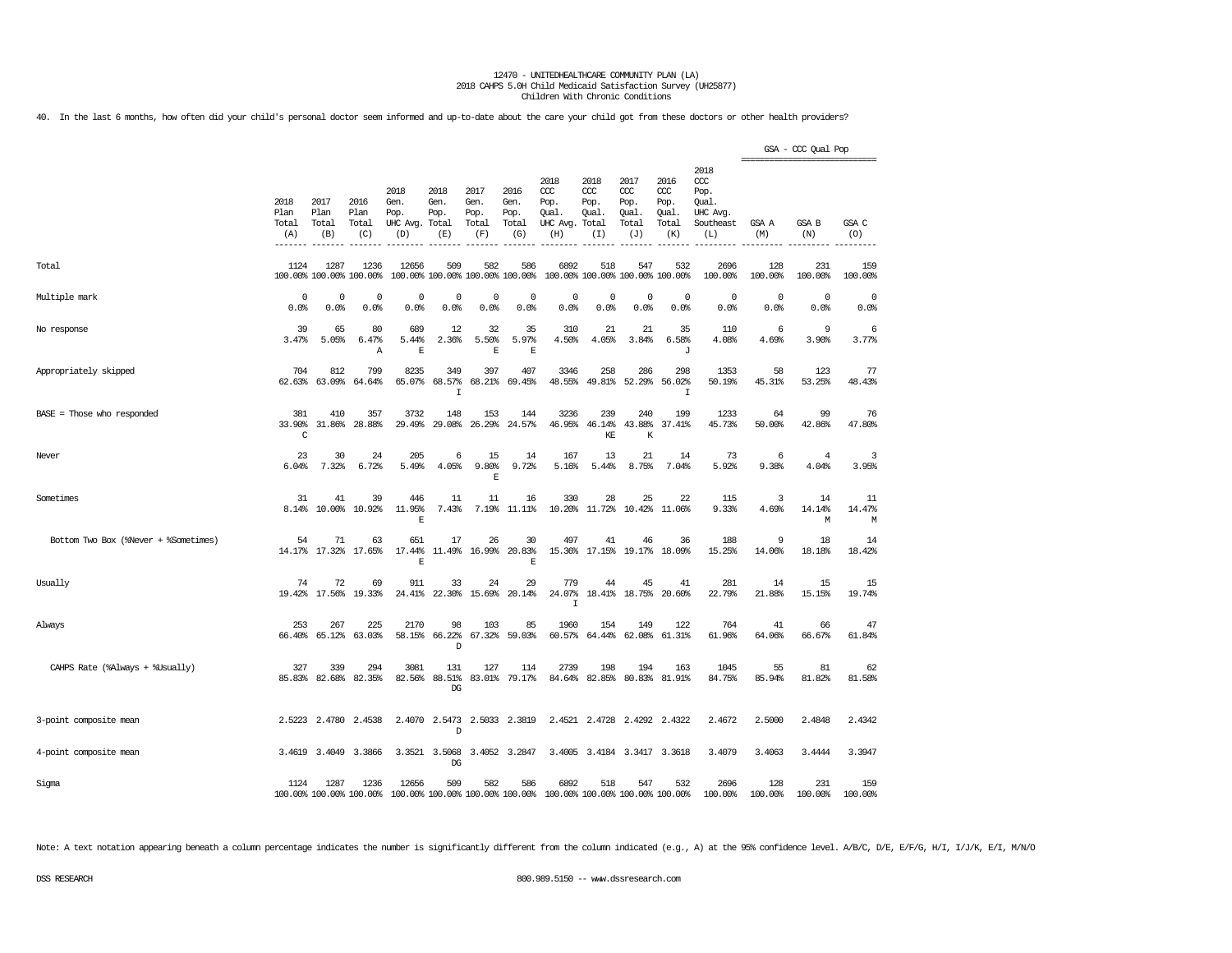41. Using any number from 0 to 10, where 0 is the worst personal doctor possible and 10 is the best personal doctor possible, what number would you use to rate your child's personal doctor?

|                                    |                                               |                              |                                 |                                         |                                        |                                      |                                              |                                                       |                                     |                                              |                                                      |                                                              | ------------------------------ | GSA - CCC Qual Pop      |                          |
|------------------------------------|-----------------------------------------------|------------------------------|---------------------------------|-----------------------------------------|----------------------------------------|--------------------------------------|----------------------------------------------|-------------------------------------------------------|-------------------------------------|----------------------------------------------|------------------------------------------------------|--------------------------------------------------------------|--------------------------------|-------------------------|--------------------------|
|                                    | 2018<br>Plan<br>Total<br>(A)<br>$- - - - - -$ | 2017<br>Plan<br>Total<br>(B) | 2016<br>Plan<br>Total<br>(C)    | 2018<br>Gen.<br>Pop.<br>UHC Avg.<br>(D) | 2018<br>Gen.<br>Pop.<br>Total<br>(E)   | 2017<br>Gen.<br>Pop.<br>Total<br>(F) | 2016<br>Gen.<br>Pop.<br>Total<br>(G)<br>---- | 2018<br>ccc<br>Pop.<br>Qual.<br>UHC Avg. Total<br>(H) | 2018<br>ccc<br>Pop.<br>Qual.<br>(T) | 2017<br>ccc<br>Pop.<br>Qual.<br>Total<br>(J) | 2016<br>${\rm occ}$<br>Pop.<br>Qual.<br>Total<br>(K) | 2018<br>ccc<br>Pop.<br>Oual.<br>UHC Avg.<br>Southeast<br>(L) | GSA A<br>(M)                   | GSA B<br>(N)            | GSA C<br>(0)<br>-------- |
| Total                              | 1124                                          | 1287                         | 1236<br>100.00% 100.00% 100.00% | 12656                                   | 509<br>100.00% 100.00% 100.00% 100.00% | 582                                  | 586                                          | 6892                                                  | 518                                 | 547<br>100.00% 100.00% 100.00% 100.00%       | 532                                                  | 2696<br>100.00%                                              | 128<br>100.00%                 | 231<br>100.00%          | 159<br>100.00%           |
| Multiple mark                      | 0<br>0.0%                                     | 0<br>0.0%                    | 0<br>0.0%                       | 0<br>0.0%                               | $^{\circ}$<br>0.0%                     | 0<br>0.0%                            | $^{\circ}$<br>0.0%                           | 0<br>0.0%                                             | $\mathbf 0$<br>0.0%                 | 0<br>0.0%                                    | $\mathbf 0$<br>0.0%                                  | $\mathbf 0$<br>0.0%                                          | $\mathbf 0$<br>0.0%            | $\mathbf{0}$<br>0.0%    | $^{\circ}$<br>0.0%       |
| No response                        | 22<br>1.96%                                   | 30<br>2.33%                  | 37<br>2.99%                     | 412<br>3.26%<br>E                       | 9<br>1.77%                             | 15<br>2.58%                          | 20<br>3.41%                                  | 162<br>2.35%                                          | 13<br>2.51%                         | 9<br>1.65%                                   | 10<br>1.88%                                          | 57<br>2.11%                                                  | 5<br>3.91%                     | 5<br>2.16%              | 3<br>1.89%               |
| Appropriately skipped              | 106<br>9.43%                                  | 108<br>8.39%                 | 109<br>8.82%                    | 1590                                    | 60<br>12.56% 11.79%<br>$\mathbf I$     | 62<br>10.65%                         | 50<br>8.53%                                  | 493<br>7.15%                                          | 32<br>6.18%                         | 25<br>4.57%                                  | 39<br>7.33%                                          | 206<br>7.64%                                                 | 6<br>4.69%                     | 16<br>6.93%             | 10<br>6.29%              |
| BASE = Those who responded         | 996<br>88.61%                                 | 1149<br>89.28%               | 1090<br>88.19%                  | 10654<br>84.18%                         | 440<br>86.44%                          | 505<br>86.77%                        | 516<br>88.05%                                | 6237<br>90.50%                                        | 473<br>91.31%<br>$\mathbf E$        | 513<br>93.78%                                | 483<br>90.79%                                        | 2433<br>90.24%                                               | 117<br>91.41%                  | 210<br>90.91%           | 146<br>91.82%            |
| 10 - Best personal doctor possible | 675<br>67.77%                                 | 786<br>68.41%                | 718<br>65.87%                   | 6397<br>60.04%                          | 307<br>69.77%<br>DG                    | 349<br>69.11%<br>G                   | 326<br>63.18%                                | 3874<br>62.11%                                        | 318<br>67.23%<br>Η                  | 340<br>66.28%                                | 321<br>66.46%                                        | 1584<br>65.10%                                               | 80<br>68.38%                   | 140<br>66.67%           | 98<br>67.12%             |
| $9 -$                              | 121<br>12.15%                                 | 138<br>12.01%                | 135<br>12.39%                   | 1859<br>17.45%<br>E                     | 52<br>11.82%                           | 61                                   | 67<br>12.08% 12.98%                          | 995<br>15.95%<br>I                                    | 60                                  | 68<br>12.68% 13.26% 12.63%                   | 61                                                   | 351<br>14.43%                                                | 21<br>17.95%<br>$\circ$        | 27<br>12.86%            | 12<br>8.22%              |
| Top Two Box                        | 796<br>79.92%                                 | 924<br>80.42%                | 853<br>78.26%                   | 8256<br>77.49%                          | 359<br>81.59%<br>DG                    | 410<br>81.19%<br>G                   | 393<br>76.16%                                | 4869<br>78.07%                                        | 378<br>79.92%                       | 408<br>79.53%                                | 382<br>79.09%                                        | 1935<br>79.53%                                               | 101<br>86.32%<br>$\circ$       | 167<br>79.52%           | 110<br>75.34%            |
| $8 -$                              | 87<br>8.73%                                   | 101                          | 126<br>8.79% 11.56%<br>AB       | 1356<br>12.73%<br>$\mathbf E$           | 34<br>7.73%                            | 38<br>7.52%                          | 65<br>12.60%<br>EF                           | 750<br>12.03%<br>$\mathbf I$                          | 43<br>9.09%                         | 46<br>8.97%                                  | 54<br>11.18%                                         | 271<br>11.14%                                                | 8<br>6.84%                     | 18<br>8.57%             | 17<br>11.64%             |
| CAHPS Rate (Top Three Box)         | 883<br>88.65%                                 | 1025<br>89.21%               | 979<br>89.82%                   | 9612<br>90.22%                          | 393<br>89.32%                          | 448<br>88.71%                        | 458<br>88.76%                                | 5619<br>90.09%                                        | 421<br>89.01%                       | 454<br>88.50%                                | 436<br>90.27%                                        | 2206<br>90.67%                                               | 109<br>93.16%                  | 185<br>88.10%           | 127<br>86.99%            |
| $7 -$                              | 49<br>4.92%                                   | 51<br>4.44%                  | 47<br>4.31%                     | 503<br>4.72%                            | 23<br>5.23%                            | 23<br>4.55%                          | 28<br>5.43%                                  | 268<br>4.30%                                          | 20<br>4.23%                         | 21<br>4.09%                                  | 18<br>3.73%                                          | 104<br>4.27%                                                 | 4<br>3.42%                     | 11<br>5.24%             | 5<br>3.42%               |
| $6 -$                              | 22<br>2.21%                                   | 23<br>2.00%                  | 22<br>2.02%                     | 172<br>1.61%                            | 5<br>1.14%                             | 10<br>1.98%                          | 11<br>2.13%                                  | 94<br>1.51%                                           | 12<br>2.54%                         | 13<br>2.53%                                  | 11<br>2.28%                                          | 34<br>1.40%                                                  | $\circ$<br>0.0%                | 6<br>2.86%<br>М         | 6<br>4.11%<br>М          |
| $5 -$                              | 23<br>2.31%                                   | 23<br>2.00%                  | 17<br>1.56%                     | 212<br>1.99%                            | 10<br>2.27%                            | 13<br>2.57%                          | 7<br>1.36%                                   | 138<br>2.21%                                          | 9<br>1.90%                          | 11<br>2.14%                                  | 8<br>1.66%                                           | 50<br>2.06%                                                  | $\overline{2}$<br>1.71%        | $\overline{4}$<br>1.90% | 3<br>2.05%               |
| $4 -$                              | 3<br>0.30%                                    | 11<br>0.96%                  | 8<br>0.73%                      | 50<br>0.47%                             | 3<br>0.68%                             | $\overline{\mathbf{2}}$<br>0.40%     | 4<br>0.78%                                   | 35<br>0.56%                                           | 3<br>0.63%                          | 7<br>1.36%                                   | 2<br>0.41%                                           | 13<br>0.53%                                                  | $\mathbf{0}$<br>0.0%           | 2<br>0.95%              | -1<br>0.68%              |
| $3 -$                              | 4<br>0.40%                                    | 3<br>0.26%                   | 8<br>0.73%                      | 36<br>0.34%                             | $\overline{\mathbf{2}}$<br>0.45%       | $\overline{\mathbf{2}}$<br>0.40%     | 2<br>0.39%                                   | 29<br>0.46%                                           | 2<br>0.42%                          | 1<br>0.19%                                   | 4<br>0.83%                                           | 11<br>0.45%                                                  | $\mathbf{0}$<br>0.0%           | -1<br>0.48%             | 1<br>0.68%               |

Note: A text notation appearing beneath a column percentage indicates the number is significantly different from the column indicated (e.g., A) at the 95% confidence level. A/B/C, D/E, E/F/G, H/I, I/J/K, E/I, M/N/O

Continued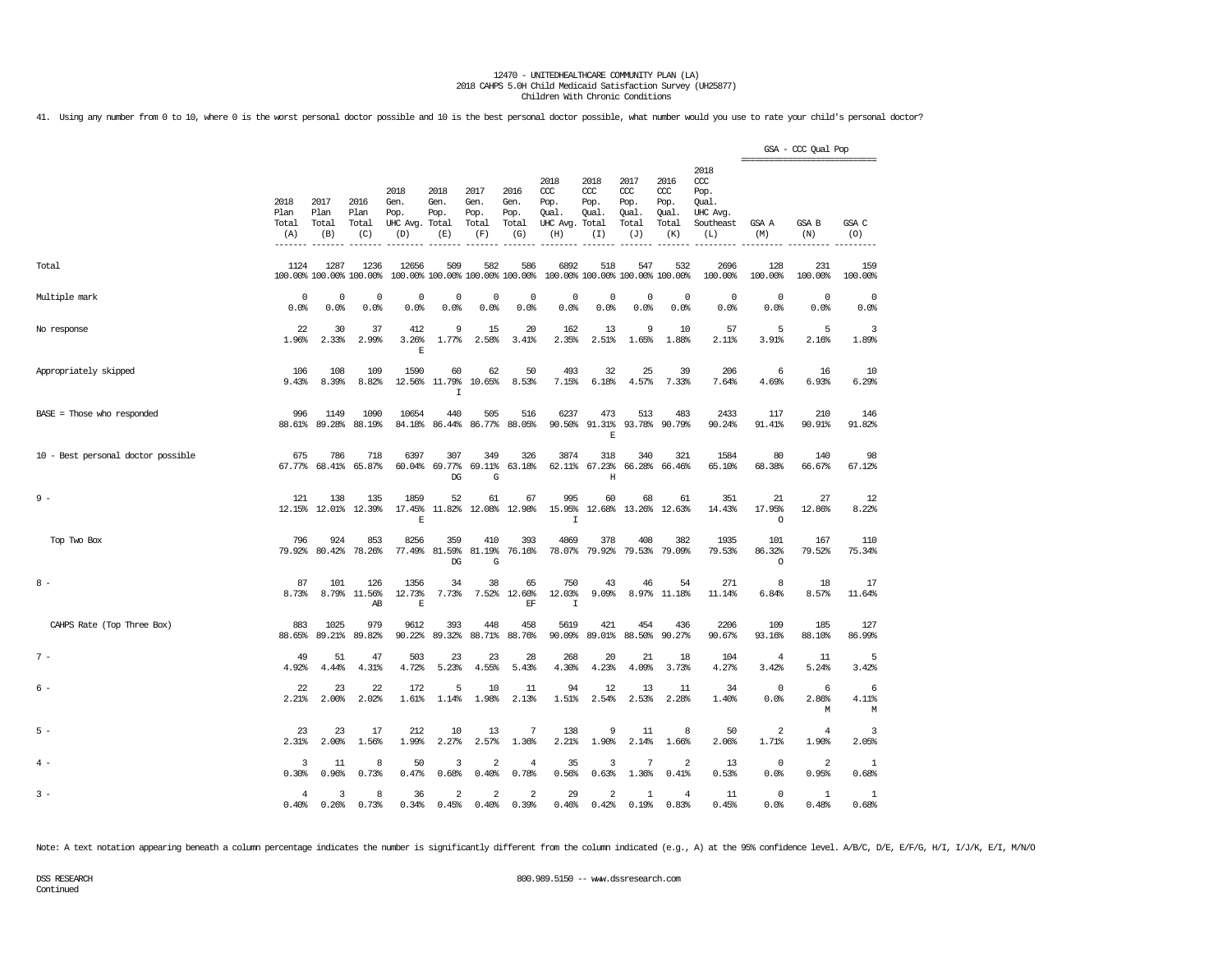41. Using any number from 0 to 10, where 0 is the worst personal doctor possible and 10 is the best personal doctor possible, what number would you use to rate your child's personal doctor?

|                                    |                              |                              |                                 |                                         |                                      |                                      |                                      |                                                                         |                                              |                                                   |                                             |                                                              | =============================== | GSA - CCC Qual Pop  |                    |
|------------------------------------|------------------------------|------------------------------|---------------------------------|-----------------------------------------|--------------------------------------|--------------------------------------|--------------------------------------|-------------------------------------------------------------------------|----------------------------------------------|---------------------------------------------------|---------------------------------------------|--------------------------------------------------------------|---------------------------------|---------------------|--------------------|
|                                    | 2018<br>Plan<br>Total<br>(A) | 2017<br>Plan<br>Total<br>(B) | 2016<br>Plan<br>Total<br>(C)    | 2018<br>Gen.<br>Pop.<br>UHC Avg.<br>(D) | 2018<br>Gen.<br>Pop.<br>Total<br>(E) | 2017<br>Gen.<br>Pop.<br>Total<br>(F) | 2016<br>Gen.<br>Pop.<br>Total<br>(G) | 2018<br>$CC$<br>Pop.<br>Oual.<br>UHC Avg.<br>(H)                        | 2018<br>CCC<br>Pop.<br>Oual.<br>Total<br>(I) | 2017<br>$\alpha$<br>Pop.<br>Oual.<br>Total<br>(J) | 2016<br>ccc<br>Pop.<br>Oual<br>Total<br>(K) | 2018<br>ccc<br>Pop.<br>Oual.<br>UHC Avg.<br>Southeast<br>(L) | GSA A<br>(M)                    | <b>GSA B</b><br>(N) | GSA C<br>(O)       |
| $2 -$                              | 6<br>0.60%                   | 2<br>0.17%                   | 5<br>0.46%                      | 27<br>0.25%                             | $\mathbf{1}$<br>0.23%                | $\Omega$<br>0.0%                     | $\overline{2}$<br>0.39%              | 29<br>0.46%                                                             | 3<br>0.63%                                   | 0.19%                                             | 2<br>0.41%                                  | 8<br>0.33%                                                   | -1<br>0.85%                     | $\Omega$<br>0.0%    | 2<br>1.37%         |
| $1 -$                              | 2<br>0.20%                   | 6<br>0.52%                   | 3<br>0.28%                      | 18<br>0.17%                             | 0.23%                                | 5<br>0.99%                           | 3<br>0.58%                           | 13<br>0.21%                                                             | 1<br>0.21%                                   | 2<br>0.39%                                        | 1<br>0.21%                                  | 3<br>0.12%                                                   | $\overline{0}$<br>0.0%          | $^{\circ}$<br>0.0%  | 1<br>0.68%         |
| 0 - Worst personal doctor possible | $\overline{4}$<br>0.40%      | 5<br>0.44%                   | $\mathbf{1}$<br>0.09%           | 24<br>0.23%                             | 2<br>0.45%                           | 2<br>0.40%                           | 1<br>0.19%                           | 12<br>0.19%                                                             | 2<br>0.42%                                   | 3<br>0.58%                                        | 1<br>0.21%                                  | $\overline{4}$<br>0.16%                                      | $\overline{1}$<br>0.85%         | 1<br>0.48%          | $^{\circ}$<br>0.0% |
| Bottom Three Box                   | 12<br>1.20%                  | 13<br>1.13%                  | 9<br>0.83%                      | 69<br>0.65%                             | $\overline{4}$<br>0.91%              | 1.39%                                | 6<br>1.16%                           | 54<br>0.87%                                                             | 6<br>1.27%                                   | 6<br>1.17%                                        | $\overline{4}$<br>0.83%                     | 15<br>0.62%                                                  | 2<br>1.71%                      | 1<br>0.48%          | 3<br>2.05%         |
| Bottom Two Box                     | 6<br>0.60%                   | 11<br>0.96%                  | $\overline{4}$<br>0.37%         | 42<br>0.39%                             | 3<br>0.68%                           | 1.39%                                | $\overline{4}$<br>0.78%              | 25<br>0.40%                                                             | 3<br>0.63%                                   | 5<br>0.97%                                        | 2<br>0.41%                                  | 7<br>0.29%                                                   | $\overline{1}$<br>0.85%         | 1<br>0.48%          | 1<br>0.68%         |
| Average rating                     |                              | 9.1998 9.2106                | 9.1908                          |                                         | 9.1554 9.2545 9.2040 9.1260          |                                      |                                      |                                                                         | 9.1587 9.1882 9.1520 9.2091                  |                                                   |                                             | 9.2285                                                       | 9.3419                          | 9.1952              | 9.0548             |
| Standard deviation                 |                              | 1.5681 1.5846                | 1,5048                          | 1.4177                                  | 1.5311                               | 1.6411 1.5557                        |                                      |                                                                         | 1.4841 1.5903                                |                                                   | 1.6414 1.5022                               | 1.4161                                                       | 1.4685                          | 1.5103              | 1.7742             |
| 3-point composite mean             |                              | 2.7349 2.7406                | 2.7239                          | 2.7243                                  | 2.7614 2.7446 2.7035                 |                                      |                                      |                                                                         | 2.7245 2.7315 2.7212 2.7308                  |                                                   |                                             | 2.7448                                                       | 2.8291<br>$\Omega$              | 2.7286              | 2.6575             |
| Sigma                              | 1124                         | 1287                         | 1236<br>100.00% 100.00% 100.00% | 12656                                   | 509                                  | 582                                  | 586                                  | 6892<br>100.00% 100.00% 100.00% 100.00% 100.00% 100.00% 100.00% 100.00% | 518                                          | 547                                               | 532                                         | 2696<br>100.00%                                              | 128<br>100.00%                  | 231<br>100.00%      | 159<br>100.00%     |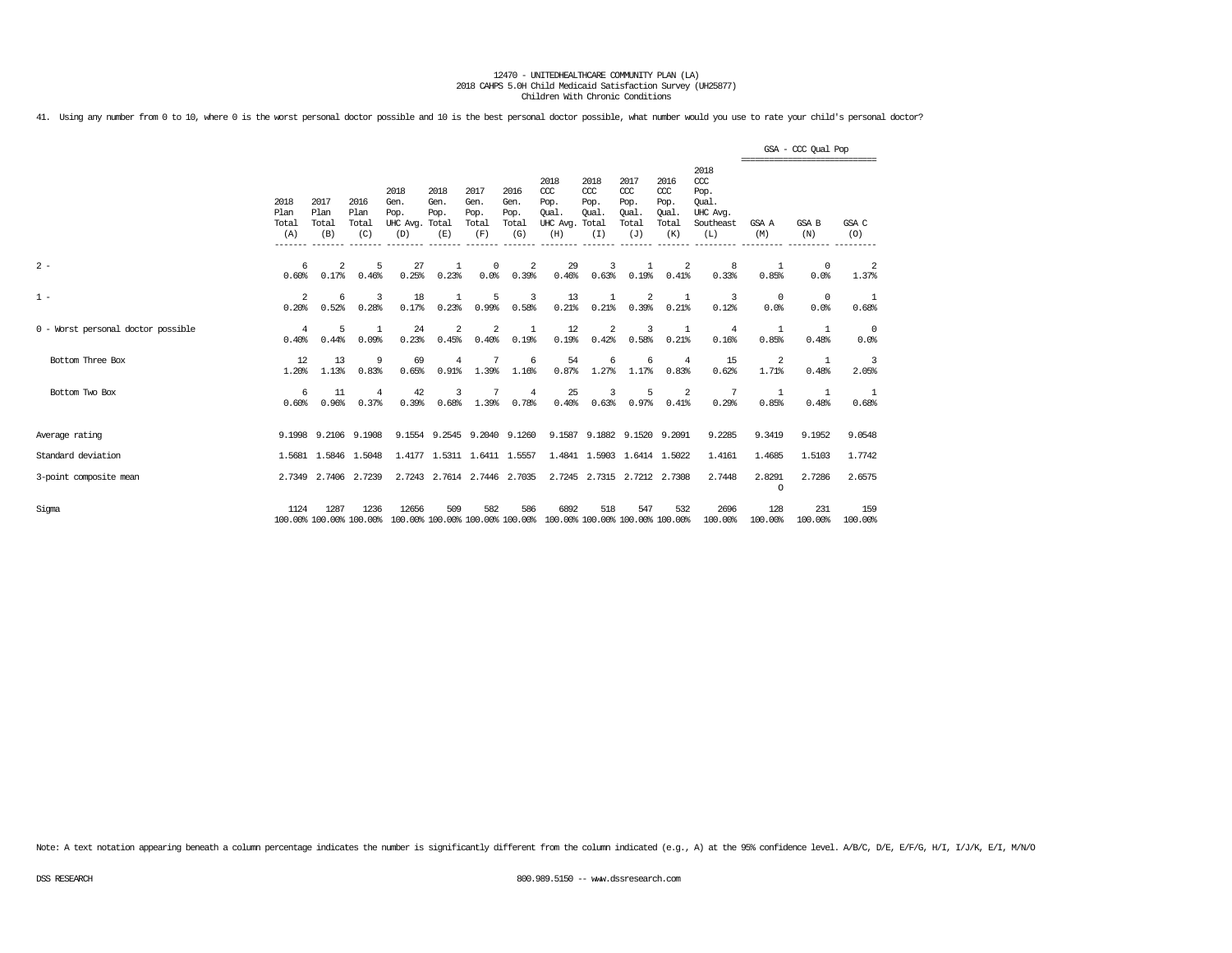42. Does your child have any medical, behavioral, or other health conditions that have lasted for more than 3 months?

|                            |                              |                              |                                  |                                                                                         |                             |                                      |                                      |                                                                         |                                     |                                              |                                              |                                                                 | ------------------------------- | GSA - CCC Qual Pop |                |
|----------------------------|------------------------------|------------------------------|----------------------------------|-----------------------------------------------------------------------------------------|-----------------------------|--------------------------------------|--------------------------------------|-------------------------------------------------------------------------|-------------------------------------|----------------------------------------------|----------------------------------------------|-----------------------------------------------------------------|---------------------------------|--------------------|----------------|
|                            | 2018<br>Plan<br>Total<br>(A) | 2017<br>Plan<br>Total<br>(B) | 2016<br>Plan<br>Total<br>(C)     | 2018<br>Gen.<br>Pop.<br>UHC Avg. Total<br>(D)                                           | 2018<br>Gen.<br>Pop.<br>(E) | 2017<br>Gen.<br>Pop.<br>Total<br>(F) | 2016<br>Gen.<br>Pop.<br>Total<br>(G) | 2018<br>CCC<br>Pop.<br>Oual.<br>UHC Avg. Total<br>(H)                   | 2018<br>CCC<br>Pop.<br>Oual.<br>(I) | 2017<br>ccc<br>Pop.<br>Oual.<br>Total<br>(J) | 2016<br>ccc<br>Pop.<br>Oual.<br>Total<br>(K) | 2018<br>$\csc$<br>Pop.<br>Oual.<br>UHC Avg.<br>Southeast<br>(L) | GSA A<br>(M)                    | GSA B<br>(N)       | GSA C<br>(O)   |
| Total                      | 1124                         | 1287                         | 1236<br>100.00% 100.00% 100.00%  | 7651                                                                                    | 509                         | 582                                  | 586                                  | 6892<br>100.00% 100.00% 100.00% 100.00% 100.00% 100.00% 100.00% 100.00% | 518                                 | 547                                          | 532                                          | 2696<br>100.00%                                                 | 128<br>100.00%                  | 231<br>100.00%     | 159<br>100.00% |
| Multiple mark              | 0<br>0.0%                    | $^{\circ}$<br>0.0%           | $\overline{\mathbf{2}}$<br>0.16% | $^{\circ}$<br>0.0%                                                                      | 0<br>0.0%                   | $^{\circ}$<br>0.0%                   | $^{\circ}$<br>0.0%                   | $^{\circ}$<br>0.0%                                                      | 0<br>0.0%                           | $\mathbf 0$<br>0.0%                          | -1<br>0.19%                                  | $^{\circ}$<br>0.0%                                              | 0<br>0.0%                       | $^{\circ}$<br>0.0% | - 0<br>0.0%    |
| No response                | 24<br>2.14%                  | 34<br>2.64%                  | 47<br>3.80%<br>Α                 | 218<br>2.85%                                                                            | 10<br>1.96%                 | 15<br>2.58%                          | 24<br>4.10%<br>F.                    | 189<br>2.74%                                                            | 14<br>2.70%                         | 12<br>2.19%                                  | 14<br>2.63%                                  | 72<br>2.67%                                                     | $\overline{4}$<br>3.13%         | 7<br>3.03%         | 3<br>1.89%     |
| Appropriately skipped      | 106<br>9.43%                 | 108<br>8.39%                 | 109<br>8.82%                     | 1077                                                                                    | 60<br>14.08% 11.79%<br>I    | 62<br>10.65%                         | 50<br>8.53%                          | 493<br>7.15%                                                            | 32<br>6.18%                         | 25<br>4.57%                                  | 39<br>7.33%                                  | 206<br>7.64%                                                    | 6<br>4.69%                      | 16<br>6.93%        | 10<br>6.29%    |
| BASE = Those who responded | 994                          | 1145<br>88.43% 88.97%        | 1078<br>87.22%                   | 6356                                                                                    | 439<br>83.07% 86.25%<br>D   | 505                                  | 512<br>86.77% 87.37%                 | 6210                                                                    | 472<br>90.10% 91.12% 93.24%<br>E    | 510<br>K                                     | 478<br>89.85%                                | 2418<br>89.69%                                                  | 118<br>92.19%                   | 208<br>90.04%      | 146<br>91.82%  |
| Yes                        | 389                          | 431<br>39.13% 37.64%         | 397<br>36.83%                    | 1747<br>27.49%                                                                          | 127<br>28.93%               | 128                                  | 128<br>25.35% 25.00%                 | 4550<br>73.27%                                                          | 335<br>70.97%<br>E                  | 367                                          | 341<br>71.96% 71.34%                         | 1683<br>69.60%                                                  | 76<br>64.41%                    | 154<br>74.04%      | 105<br>71.92%  |
| No                         | 605                          | 714<br>60.87% 62.36%         | 681<br>63.17%                    | 4609<br>72.51%                                                                          | 312<br>$\mathbf I$          | 377                                  | 384<br>71.07% 74.65% 75.00%          | 1660                                                                    | 137<br>26.73% 29.03% 28.04% 28.66%  | 143                                          | 137                                          | 735<br>30.40%                                                   | 42<br>35.59%                    | 54<br>25.96%       | 41<br>28.08%   |
| Sigma                      | 1124                         | 1287                         | 1236                             | 7651<br>100.00% 100.00% 100.00% 100.00% 100.00% 100.00% 100.00% 100.00% 100.00% 100.00% | 509                         | 582                                  | 586                                  | 6892                                                                    | 518                                 | 547                                          | 532                                          | 2696<br>100.00%                                                 | 128<br>100.00%                  | 231<br>100.00%     | 159<br>100.00% |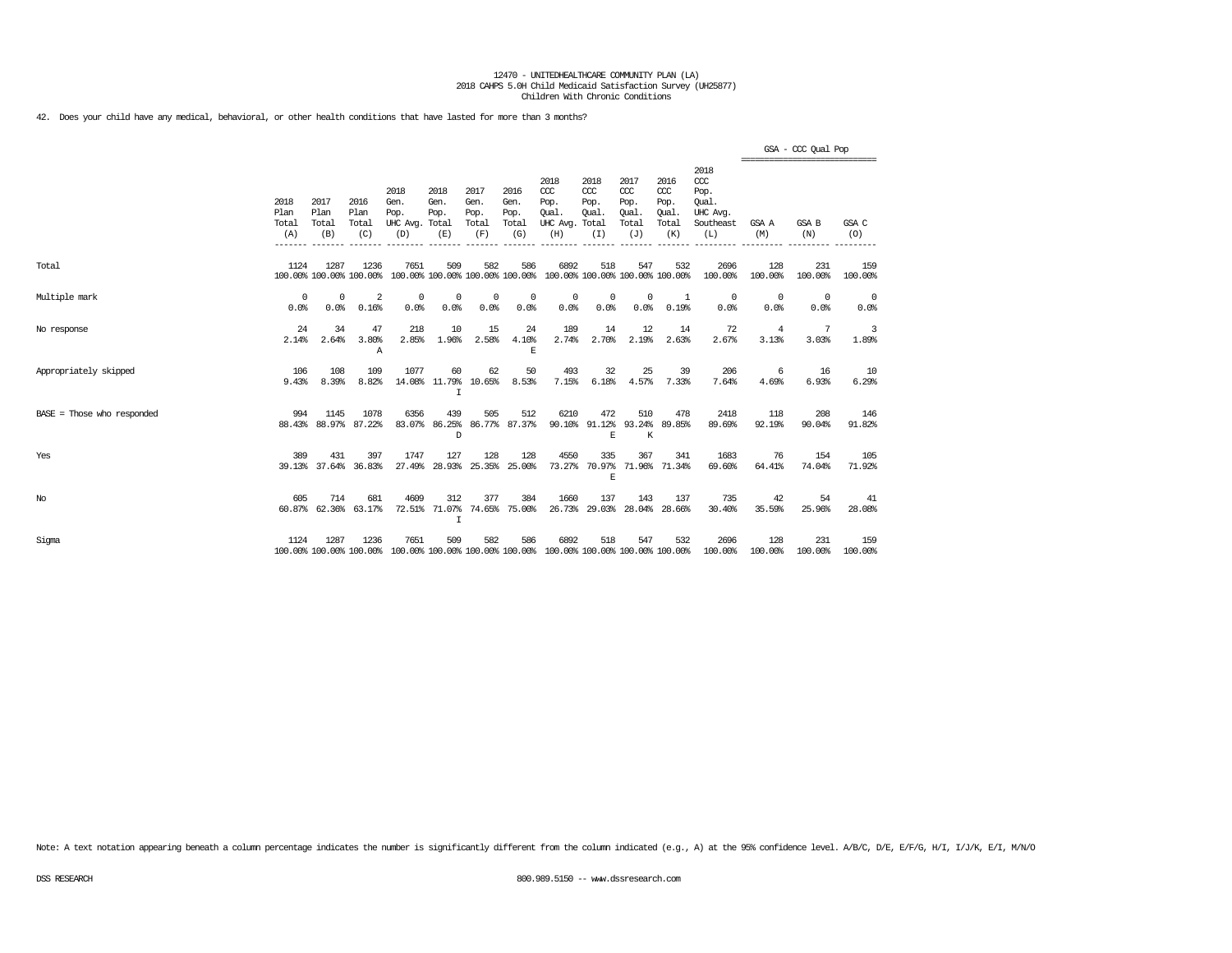43. Does your child's personal doctor understand how these medical, behavioral, or other health conditions affect your child's day-to-day life?

|                            |                                         |                                         |                                 |                                                                                         |                             |                                      |                                      |                                                                         |                                     |                                                   |                                                   |                                                                 | ================================ | GSA - CCC Qual Pop |                        |
|----------------------------|-----------------------------------------|-----------------------------------------|---------------------------------|-----------------------------------------------------------------------------------------|-----------------------------|--------------------------------------|--------------------------------------|-------------------------------------------------------------------------|-------------------------------------|---------------------------------------------------|---------------------------------------------------|-----------------------------------------------------------------|----------------------------------|--------------------|------------------------|
|                            | 2018<br>Plan<br>Total<br>(A)<br>------- | 2017<br>Plan<br>Total<br>(B)<br>------- | 2016<br>Plan<br>Total<br>(C)    | 2018<br>Gen.<br>Pop.<br>UHC Avg. Total<br>(D)                                           | 2018<br>Gen.<br>Pop.<br>(E) | 2017<br>Gen.<br>Pop.<br>Total<br>(F) | 2016<br>Gen.<br>Pop.<br>Total<br>(G) | 2018<br>CCC<br>Pop.<br><b>Oual</b><br>UHC Avg. Total<br>(H)             | 2018<br>CCC<br>Pop.<br>Oual.<br>(I) | 2017<br>$\alpha$<br>Pop.<br>Oual.<br>Total<br>(J) | 2016<br>$\alpha$<br>Pop.<br>Oual.<br>Total<br>(K) | 2018<br>$\csc$<br>Pop.<br>Oual.<br>UHC Avg.<br>Southeast<br>(L) | GSA A<br>(M)                     | GSA B<br>(N)       | GSA C<br>(O)           |
| Total                      | 1124                                    | 1287                                    | 1236<br>100.00% 100.00% 100.00% | 7651                                                                                    | 509                         | 582                                  | 586                                  | 6892<br>100.00% 100.00% 100.00% 100.00% 100.00% 100.00% 100.00% 100.00% | 518                                 | 547                                               | 532                                               | 2696<br>100.00%                                                 | 128<br>100.00%                   | 231<br>100.00%     | 159<br>100.00%         |
| Multiple mark              | $\Omega$<br>0.0%                        | $^{\circ}$<br>0.0%                      | -1<br>0.08%                     | 0<br>0.0%                                                                               | $^{\circ}$<br>0.0%          | $^{\circ}$<br>0.0%                   | 1<br>0.17%                           | $\circ$<br>0.0%                                                         | 0<br>0.0%                           | $\mathbf 0$<br>0.0%                               | 1<br>0.19%                                        | $^{\circ}$<br>0.0%                                              | $^{\circ}$<br>0.0%               | $^{\circ}$<br>0.0% | $\overline{0}$<br>0.0% |
| No response                | 34<br>3.02%                             | 41<br>3.19%                             | 59<br>4.77%<br>AB               | 249<br>3.25%                                                                            | 12<br>2.36%                 | 17<br>2.92%                          | 29<br>4.95%<br>E                     | 269<br>3.90%                                                            | 21<br>4.05%                         | 18<br>3.29%                                       | 22<br>4.14%                                       | 93<br>3.45%                                                     | -7<br>5.47%                      | 8<br>3.46%         | 6<br>3.77%             |
| Appropriately skipped      | 711<br>63.26%                           | 822<br>63.87%                           | 790<br>63.92%                   | 5686<br>74.32%                                                                          | 372<br>73.08%<br>I          | 439<br>75.43%                        | 434<br>74.06%                        | 2153<br>31.24%                                                          | 169                                 | 168                                               | 176<br>32.63% 30.71% 33.08%                       | 941<br>34.90%                                                   | 48<br>37.50%                     | 70<br>30.30%       | 51<br>32.08%           |
| BASE = Those who responded | 379                                     | 424                                     | 386<br>33.72% 32.94% 31.23%     | 1716                                                                                    | 125<br>22.43% 24.56%        | 126<br>21.65%                        | 122<br>20.82%                        | 4470<br>64.86%                                                          | 328<br>E                            | 361                                               | 333<br>63.32% 66.00% 62.59%                       | 1662<br>61.65%                                                  | 73<br>57.03%                     | 153<br>66.23%      | 102<br>64.15%          |
| Yes                        | 352<br>92.88%                           | 400<br>94.34%                           | 360<br>93.26%                   | 1595<br>92.95%                                                                          | 116<br>92.80%               | 117<br>92.86%                        | 110<br>90.16%                        | 4215<br>94.30%                                                          | 310                                 | 343                                               | 311<br>94.51% 95.01% 93.39%                       | 1570<br>94.46%                                                  | 71<br>97.26%                     | 144<br>94.12%      | 95<br>93.14%           |
| $_{\mathrm{No}}$           | 27<br>7.12%                             | 24<br>5.66%                             | 26<br>6.74%                     | 121<br>7.05%                                                                            | 9<br>7.20%                  | 9<br>7.14%                           | 12<br>9.84%                          | 255<br>5.70%                                                            | 18<br>5.49%                         | 18<br>4.99%                                       | 22<br>6.61%                                       | 92<br>5.54%                                                     | 2<br>2.74%                       | 9<br>5.88%         | 7<br>6.86%             |
| Sigma                      | 1124                                    | 1287                                    | 1236                            | 7651<br>100.00% 100.00% 100.00% 100.00% 100.00% 100.00% 100.00% 100.00% 100.00% 100.00% | 509                         | 582                                  | 586                                  | 6892                                                                    | 518                                 | 547                                               | 532                                               | 2696<br>100.00%                                                 | 128<br>100.00%                   | 231<br>100.00%     | 159<br>100.00%         |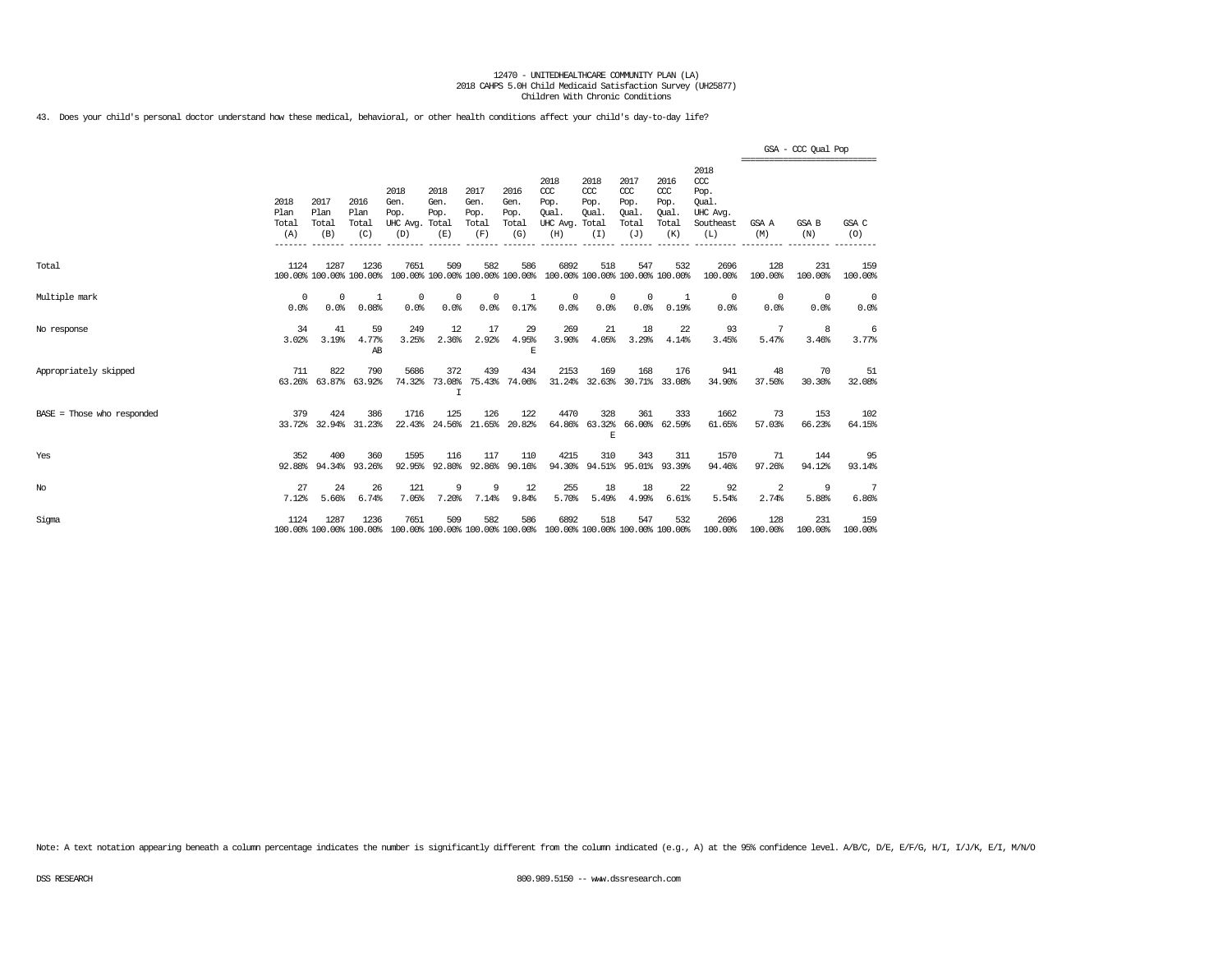44. Does your child's personal doctor understand how your child's medical, behavioral, or other health conditions affect your family's day-to-day life?

|                              |                              |                              |                                 |                                                                                         |                                      |                                      |                                      |                                                                         |                                              |                                                   |                                              |                                                              | ============================== | GSA - CCC Qual Pop |                        |
|------------------------------|------------------------------|------------------------------|---------------------------------|-----------------------------------------------------------------------------------------|--------------------------------------|--------------------------------------|--------------------------------------|-------------------------------------------------------------------------|----------------------------------------------|---------------------------------------------------|----------------------------------------------|--------------------------------------------------------------|--------------------------------|--------------------|------------------------|
|                              | 2018<br>Plan<br>Total<br>(A) | 2017<br>Plan<br>Total<br>(B) | 2016<br>Plan<br>Total<br>(C)    | 2018<br>Gen.<br>Pop.<br>UHC Avg. Total<br>(D)                                           | 2018<br>Gen.<br>Pop.<br>(E)          | 2017<br>Gen.<br>Pop.<br>Total<br>(F) | 2016<br>Gen.<br>Pop.<br>Total<br>(G) | 2018<br>CCC<br>Pop.<br>Oual.<br>UHC Avg.<br>(H)                         | 2018<br>CCC<br>Pop.<br>Oual.<br>Total<br>(I) | 2017<br>$\alpha$<br>Pop.<br>Oual.<br>Total<br>(J) | 2016<br>ccc<br>Pop.<br>Qual.<br>Total<br>(K) | 2018<br>ccc<br>Pop.<br>Oual.<br>UHC Avg.<br>Southeast<br>(L) | GSA A<br>(M)                   | GSA B<br>(N)       | GSA C<br>(0)           |
| Total                        | 1124                         | 1287                         | 1236<br>100.00% 100.00% 100.00% | 7651                                                                                    | 509                                  | 582                                  | 586                                  | 6892<br>100.00% 100.00% 100.00% 100.00% 100.00% 100.00% 100.00% 100.00% | 518                                          | 547                                               | 532                                          | 2696<br>100.00%                                              | 128<br>100.00%                 | 231<br>100.00%     | 159<br>100.00%         |
| Multiple mark                | $^{\circ}$<br>0.0%           | $^{\circ}$<br>0.0%           | 1<br>0.08%                      | 0<br>0.0%                                                                               | 0<br>0.0%                            | $^{\circ}$<br>0.0%                   | 1<br>0.17%                           | 0<br>0.0%                                                               | 0<br>0.0%                                    | $^{\circ}$<br>0.0%                                | <sup>1</sup><br>0.19%                        | $\overline{0}$<br>0.0%                                       | $\overline{0}$<br>0.0%         | $^{\circ}$<br>0.0% | $\overline{0}$<br>0.0% |
| No response                  | 35<br>$3.11\%$               | 46<br>3.57%                  | 58<br>4.69%<br>Α                | 254<br>3.32%                                                                            | 13<br>2.55%                          | 19<br>3.26%                          | 28<br>4.78%<br>E                     | 283<br>4.11%                                                            | 22<br>4.25%                                  | 22<br>4.02%                                       | 22<br>4.14%                                  | 101<br>3.75%                                                 | -7<br>5.47%                    | 9<br>3.90%         | 6<br>3.77%             |
| Appropriately skipped        | 711                          | 822<br>63.26% 63.87%         | 790<br>63.92%                   | 5686                                                                                    | 372<br>74.32% 73.08%<br>$\mathsf{T}$ | 439                                  | 434<br>75.43% 74.06%                 | 2153                                                                    | 169                                          | 168                                               | 176<br>31.24% 32.63% 30.71% 33.08%           | 941<br>34.90%                                                | 48<br>37.50%                   | 70<br>30.30%       | 51<br>32.08%           |
| $BASE = Those who responded$ | 378                          | 419                          | 387<br>33.63% 32.56% 31.31%     | 1711<br>22.36%                                                                          | 124                                  | 124                                  | 123<br>24.36% 21.31% 20.99%          | 4456                                                                    | 327<br>E                                     | 357                                               | 333<br>64.65% 63.13% 65.27% 62.59%           | 1654<br>61.35%                                               | 73<br>57.03%                   | 152<br>65.80%      | 102<br>64.15%          |
| Yes                          | 342                          | 383<br>90.48% 91.41%         | 347<br>89.66%                   | 1551                                                                                    | 114<br>90.65% 91.94%<br>G            | 114<br>G                             | 102<br>91.94% 82.93%                 | 4069                                                                    | 298                                          | 329                                               | 298<br>91.32% 91.13% 92.16% 89.49%           | 1526<br>92.26%                                               | 63<br>86.30%                   | 142<br>93.42%      | 93<br>91.18%           |
| No                           | 36<br>9.52%                  | 36                           | 40<br>8.59% 10.34%              | 160<br>9.35%                                                                            | 10<br>8.06%                          | 10                                   | 21<br>8.06% 17.07%<br>EF             | 387<br>8.68%                                                            | 29<br>8.87%                                  | 28                                                | 35<br>7.84% 10.51%                           | 128<br>7.74%                                                 | 10<br>13.70%                   | 10<br>6.58%        | 9<br>8.82%             |
| Sigma                        | 1124                         | 1287                         | 1236                            | 7651<br>100.00% 100.00% 100.00% 100.00% 100.00% 100.00% 100.00% 100.00% 100.00% 100.00% | 509                                  | 582                                  | 586                                  | 6892                                                                    | 518                                          | 547                                               | 532                                          | 2696<br>100.00%                                              | 128<br>100.00%                 | 231<br>100.00%     | 159<br>100.00%         |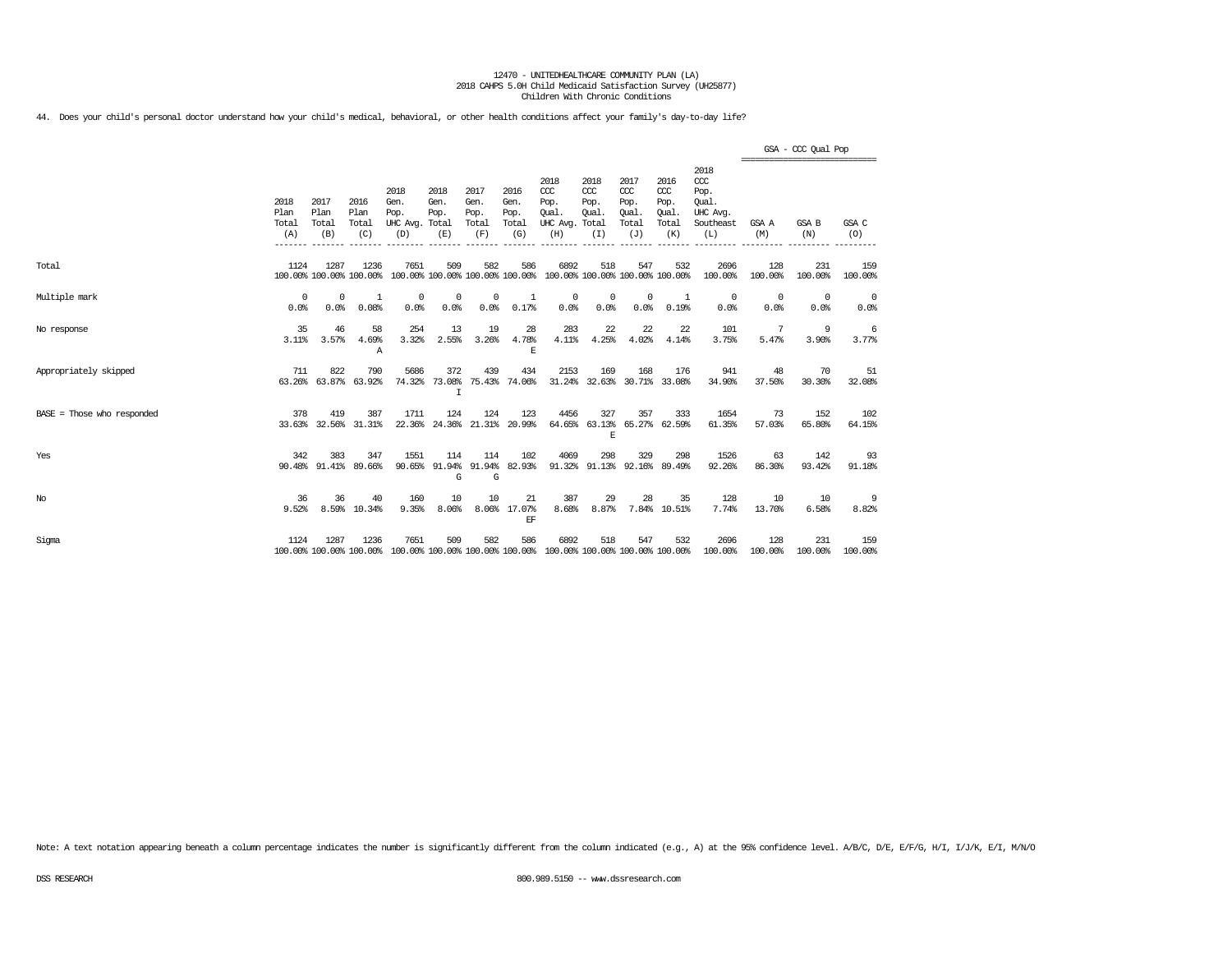45. Specialists are doctors like surgeons, heart doctors, allergy doctors, skin doctors, and other doctors who specialize in one area of health care. In the last 6 months, did you try to make any appointments for your chil specialist?

|                            |                              |                                 |                              |                                               |                                        |                                      |                                      |                                                                         |                                              |                                                   |                                              |                                                              |                    | GSA - CCC Qual Pop<br>,,,,,,,,,,,,,,,,,,,,,,,,,,,,,,,,, |                |
|----------------------------|------------------------------|---------------------------------|------------------------------|-----------------------------------------------|----------------------------------------|--------------------------------------|--------------------------------------|-------------------------------------------------------------------------|----------------------------------------------|---------------------------------------------------|----------------------------------------------|--------------------------------------------------------------|--------------------|---------------------------------------------------------|----------------|
|                            | 2018<br>Plan<br>Total<br>(A) | 2017<br>Plan<br>Total<br>(B)    | 2016<br>Plan<br>Total<br>(C) | 2018<br>Gen.<br>Pop.<br>UHC Avg. Total<br>(D) | 2018<br>Gen.<br>Pop.<br>(E)            | 2017<br>Gen.<br>Pop.<br>Total<br>(F) | 2016<br>Gen.<br>Pop.<br>Total<br>(G) | 2018<br>CCC<br>Pop.<br>Oual.<br>UHC Avg.<br>(H)                         | 2018<br>CCC<br>Pop.<br>Oual.<br>Total<br>(I) | 2017<br>$\alpha$<br>Pop.<br>Oual.<br>Total<br>(J) | 2016<br>ccc<br>Pop.<br>Oual.<br>Total<br>(K) | 2018<br>ccc<br>Pop.<br>Oual.<br>UHC Avq.<br>Southeast<br>(L) | GSA A<br>(M)       | GSA B<br>(N)                                            | GSA C<br>(O)   |
| Total                      | 1124                         | 1287<br>100.00% 100.00% 100.00% | 1236                         | 12656                                         | 509<br>100.00% 100.00% 100.00% 100.00% | 582                                  | 586                                  | 6892<br>100.00% 100.00% 100.00% 100.00%                                 | 518                                          | 547                                               | 532                                          | 2696<br>100.00%                                              | 128<br>100.00%     | 231<br>100.00%                                          | 159<br>100.00% |
| Multiple mark              | $^{\circ}$<br>0.0%           | $^{\circ}$<br>0.0%              | $^{\circ}$<br>0.0%           | $\mathbf 0$<br>0.0%                           | $^{\circ}$<br>0.0%                     | $^{\circ}$<br>0.0%                   | 0<br>0.0%                            | $^{\circ}$<br>0.0%                                                      | $^{\circ}$<br>0.0%                           | $\mathbf{0}$<br>0.0%                              | $\overline{0}$<br>0.0%                       | $^{\circ}$<br>0.0%                                           | $^{\circ}$<br>0.0% | 0<br>0.0%                                               | 0<br>0.0%      |
| No response                | 13<br>1.16%                  | 16<br>1.24%                     | 16<br>1.29%                  | 123<br>0.97%                                  | 6<br>1.18%                             | 10<br>1.72%                          | 8<br>1.37%                           | 61<br>0.89%                                                             | $\overline{4}$<br>0.77%                      | 6<br>1.10%                                        | -7<br>1.32%                                  | 23<br>0.85%                                                  | 1<br>0.78%         | 2<br>0.87%                                              | 1<br>0.63%     |
| BASE = Those who responded | 1111<br>98.84%               | 1271<br>98.76%                  | 1220<br>98.71%               | 12533<br>99.03%                               | 503<br>98.82%                          | 572<br>98.28%                        | 578<br>98.63%                        | 6831<br>99.11%                                                          | 514<br>99.23%                                | 541<br>98.90%                                     | 525<br>98.68%                                | 2673<br>99.15%                                               | 127<br>99.22%      | 229<br>99.13%                                           | 158<br>99.37%  |
| Yes                        | 332<br>29.88%<br>C           | 344                             | 312<br>27.07% 25.57%         | 3141<br>25.06%                                | 123<br>24.45%                          | 123                                  | 117<br>21.50% 20.24%                 | 3139                                                                    | 225<br>45.95% 43.77%<br>KE                   | 218                                               | 183<br>40.30% 34.86%                         | 1125<br>42.09%                                               | 59<br>46.46%       | 103<br>44.98%                                           | 63<br>39.87%   |
| $_{\mathrm{No}}$           | 779<br>70.12%                | 927<br>72.93%                   | 908<br>74.43%<br>Α           | 9392<br>74.94%                                | 380<br>75.55%<br>$\mathbf{I}$          | 449<br>78.50%                        | 461<br>79.76%                        | 3692                                                                    | 289<br>54.05% 56.23%                         | 323                                               | 342<br>59.70% 65.14%                         | 1548<br>57.91%                                               | 68<br>53.54%       | 126<br>55.02%                                           | 95<br>60.13%   |
| Sigma                      | 1124                         | 1287<br>100.00% 100.00% 100.00% | 1236                         | 12656                                         | 509                                    | 582                                  | 586                                  | 6892<br>100.00% 100.00% 100.00% 100.00% 100.00% 100.00% 100.00% 100.00% | 518                                          | 547                                               | 532                                          | 2696<br>100.00%                                              | 128<br>100.00%     | 231<br>100.00%                                          | 159<br>100.00% |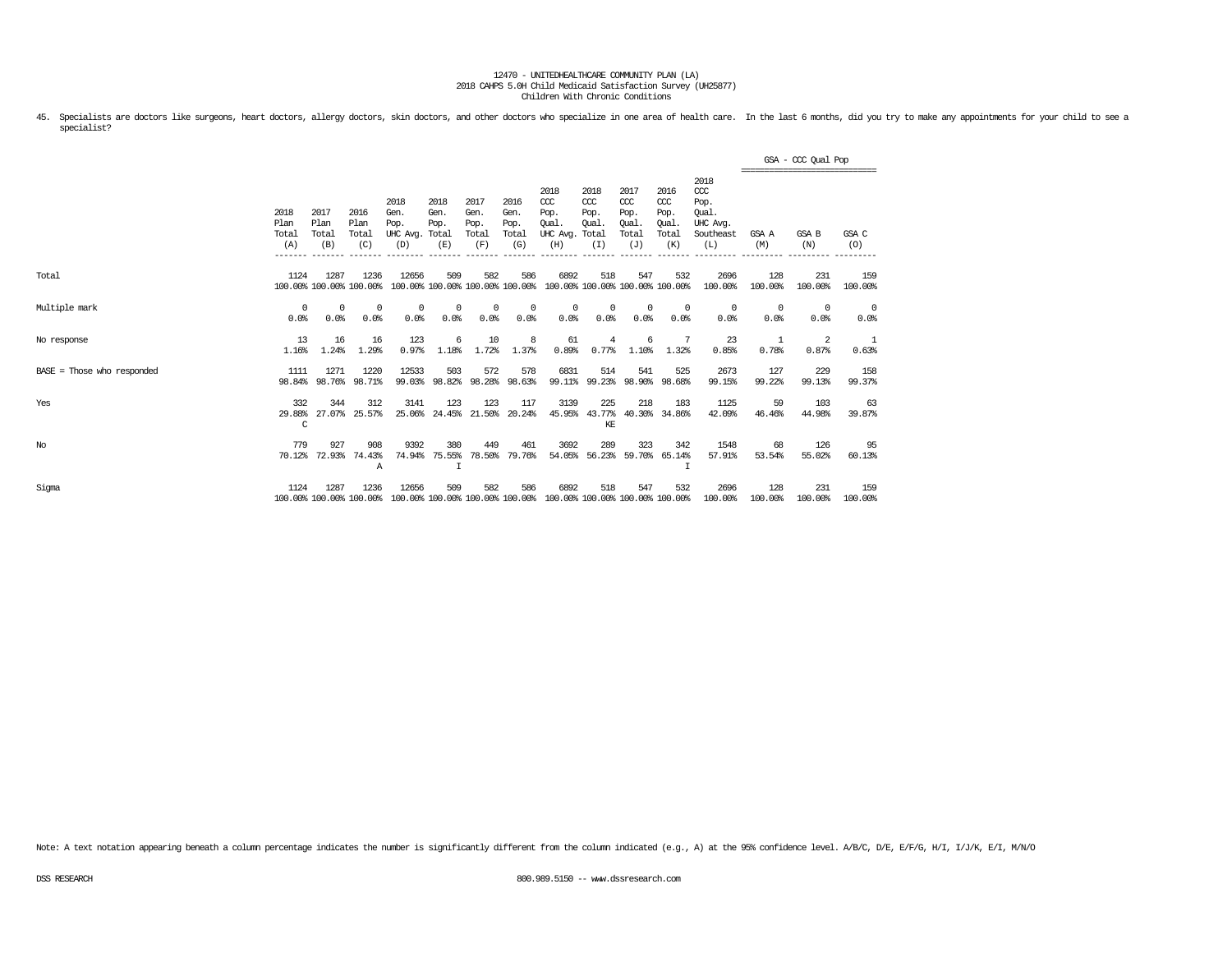46. In the last 6 months, how often did you get an appointment for your child to see a specialist as soon as you needed?

|                                      |                                             |                              |                                 |                                               |                                        |                                      |                                      |                                                 |                                              |                                              |                                              |                                                                   | ------------------------------ | GSA - CCC Qual Pop  |                |
|--------------------------------------|---------------------------------------------|------------------------------|---------------------------------|-----------------------------------------------|----------------------------------------|--------------------------------------|--------------------------------------|-------------------------------------------------|----------------------------------------------|----------------------------------------------|----------------------------------------------|-------------------------------------------------------------------|--------------------------------|---------------------|----------------|
|                                      | 2018<br>Plan<br>Total<br>(A)<br>$- - - - -$ | 2017<br>Plan<br>Total<br>(B) | 2016<br>Plan<br>Total<br>(C)    | 2018<br>Gen.<br>Pop.<br>UHC Avg. Total<br>(D) | 2018<br>Gen.<br>Pop.<br>(E)            | 2017<br>Gen.<br>Pop.<br>Total<br>(F) | 2016<br>Gen.<br>Pop.<br>Total<br>(G) | 2018<br>CCC<br>Pop.<br>Qual.<br>UHC Avg.<br>(H) | 2018<br>CCC<br>Pop.<br>Oual.<br>Total<br>(I) | 2017<br>ccc<br>Pop.<br>Oual.<br>Total<br>(J) | 2016<br>ccc<br>Pop.<br>Oual.<br>Total<br>(K) | 2018<br>$\alpha$<br>Pop.<br>Oual.<br>UHC Avg.<br>Southeast<br>(L) | GSA A<br>(M)                   | <b>GSA B</b><br>(N) | GSA C<br>(0)   |
| Total                                | 1124                                        | 1287                         | 1236<br>100.00% 100.00% 100.00% | 12656                                         | 509<br>100.00% 100.00% 100.00% 100.00% | 582                                  | 586                                  | 6892                                            | 518                                          | 547<br>100.00% 100.00% 100.00% 100.00%       | 532                                          | 2696<br>100.00%                                                   | 128<br>100.00%                 | 231<br>100.00%      | 159<br>100.00% |
| Multiple mark                        | 0<br>0.0%                                   | $\Omega$<br>0.0%             | 0<br>0.0%                       | 0<br>0.0%                                     | 0<br>0.0%                              | 0<br>0.0%                            | 0<br>0.0%                            | $\mathbf 0$<br>0.0%                             | $\mathbf 0$<br>0.0%                          | $\mathbf 0$<br>0.0%                          | 0<br>0.0%                                    | 0<br>0.0%                                                         | 0<br>0.0%                      | $\circ$<br>0.0%     | 0<br>0.0%      |
| No response                          | 20<br>1.78%                                 | 24<br>1.86%                  | 19<br>1.54%                     | 170<br>1.34%                                  | 10<br>1.96%                            | 14<br>2.41%                          | 9<br>1.54%                           | 90<br>1.31%                                     | 7<br>1.35%                                   | 11<br>2.01%                                  | 7<br>1.32%                                   | 32<br>1.19%                                                       | 2<br>1.56%                     | 3<br>1.30%          | 2<br>1.26%     |
| Appropriately skipped                | 779<br>69.31%                               | 927<br>72.03%                | 908<br>73.46%<br>Α              | 9392<br>74.21%                                | 380<br>74.66%<br>$\mathbf I$           | 449<br>77.15%                        | 461<br>78.67%                        | 3692<br>53.57%                                  | 289<br>55.79%                                | 323<br>59.05%                                | 342<br>64.29%<br>I                           | 1548<br>57.42%                                                    | 68<br>53.13%                   | 126<br>54.55%       | 95<br>59.75%   |
| $BASE = Those who responded$         | 325<br>28.91%<br>C                          | 336<br>26.11%                | 309<br>25.00%                   | 3094<br>24.45%                                | 119<br>23.38%                          | 119<br>20.45%                        | 116<br>19.80%                        | 3110<br>45.12%                                  | 222<br>42.86%<br>KE                          | 213<br>38.94%                                | 183<br>34.40%                                | 1116<br>41.39%                                                    | 58<br>45.31%                   | 102<br>44.16%       | 62<br>38.99%   |
| Never                                | 19<br>5.85%<br>$\mathcal{C}$                | 15<br>4.46%<br>C             | $\overline{4}$<br>1.29%         | 119<br>3.85%                                  | 9<br>7.56%<br>G                        | $\overline{4}$<br>3.36%              | 1<br>0.86%                           | 98<br>3.15%                                     | 13<br>5.86%<br>K                             | 9<br>4.23%                                   | 3<br>1.64%                                   | 37<br>3.32%                                                       | 5<br>8.62%                     | 3<br>2.94%          | 5<br>8.06%     |
| Sometimes                            | 33<br>10.15%                                | 45<br>13.39%                 | 37<br>11.97%                    | 474<br>15.32%                                 | 14<br>11.76%                           | 13<br>10.92%                         | 17<br>14.66%                         | 363<br>11.67%                                   | 20<br>9.01%                                  | 24<br>11.27%                                 | 24<br>13.11%                                 | 99<br>8.87%                                                       | 6<br>10.34%                    | 8<br>7.84%          | 6<br>9.68%     |
| Bottom Two Box (%Never + %Sometimes) | 52<br>16.00%                                | 60<br>17.86%                 | 41<br>13.27%                    | 593<br>19.17%                                 | 23<br>19.33%                           | 17<br>14.29%                         | 18<br>15.52%                         | 461<br>14.82%                                   | 33<br>14.86%                                 | 33<br>15.49%                                 | 27<br>14.75%                                 | 136<br>12.19%                                                     | 11<br>18.97%                   | 11<br>10.78%        | 11<br>17.74%   |
| Usually                              | 62<br>19.08%                                | 62<br>18.45%                 | 53<br>17.15%                    | 736<br>23.79%                                 | 21<br>17.65%                           | 21<br>17.65%                         | 22<br>18.97%                         | 774<br>24.89%                                   | 46<br>20.72%                                 | 45<br>21.13%                                 | 31<br>16.94%                                 | 236<br>21.15%                                                     | 12<br>20.69%                   | 24<br>23.53%        | 10<br>16.13%   |
| Always                               | 211<br>64.92%                               | 214<br>63.69%                | 215<br>69.58%                   | 1765<br>57.05%                                | 75<br>63.03%                           | 81<br>68.07%                         | 76<br>65.52%                         | 1875<br>60.29%                                  | 143<br>64.41%                                | 135<br>63.38%                                | 125<br>68.31%                                | 744<br>66.67%                                                     | 35<br>60.34%                   | 67<br>65.69%        | 41<br>66.13%   |
| CAHPS Rate (%Always + %Usually)      | 273<br>84.00%                               | 276<br>82.14%                | 268<br>86.73%                   | 2501<br>80.83%                                | 96<br>80.67%                           | 102<br>85.71%                        | 98<br>84.48%                         | 2649<br>85.18%                                  | 189<br>85.14%                                | 180<br>84.51%                                | 156<br>85.25%                                | 980<br>87.81%                                                     | 47<br>81.03%                   | 91<br>89.22%        | 51<br>82.26%   |
| 3-point composite mean               |                                             | 2.4892 2.4583                | 2.5631                          | 2.3788                                        | 2.4370                                 | 2.5378                               | 2.5000                               | 2.4547                                          | 2.4955                                       | 2.4789                                       | 2.5355                                       | 2.5448                                                            | 2.4138                         | 2.5490              | 2.4839         |
| 4-point composite mean               |                                             | 3.4308 3.4137                | 3.5502<br>В                     | 3.3403                                        |                                        | 3.3613 3.5042                        | 3.4914                               | 3.4232                                          | 3.4369                                       | 3.4366                                       | 3.5191                                       | 3.5116                                                            | 3.3276                         | 3.5196              | 3.4032         |
| Sigma                                | 1124                                        | 1287                         | 1236<br>100.00% 100.00% 100.00% | 12656                                         | 509<br>100.00% 100.00% 100.00% 100.00% | 582                                  | 586                                  | 6892                                            | 518                                          | 547<br>100.00% 100.00% 100.00% 100.00%       | 532                                          | 2696<br>100.00%                                                   | 128<br>100.00%                 | 231<br>100.00%      | 159<br>100.00% |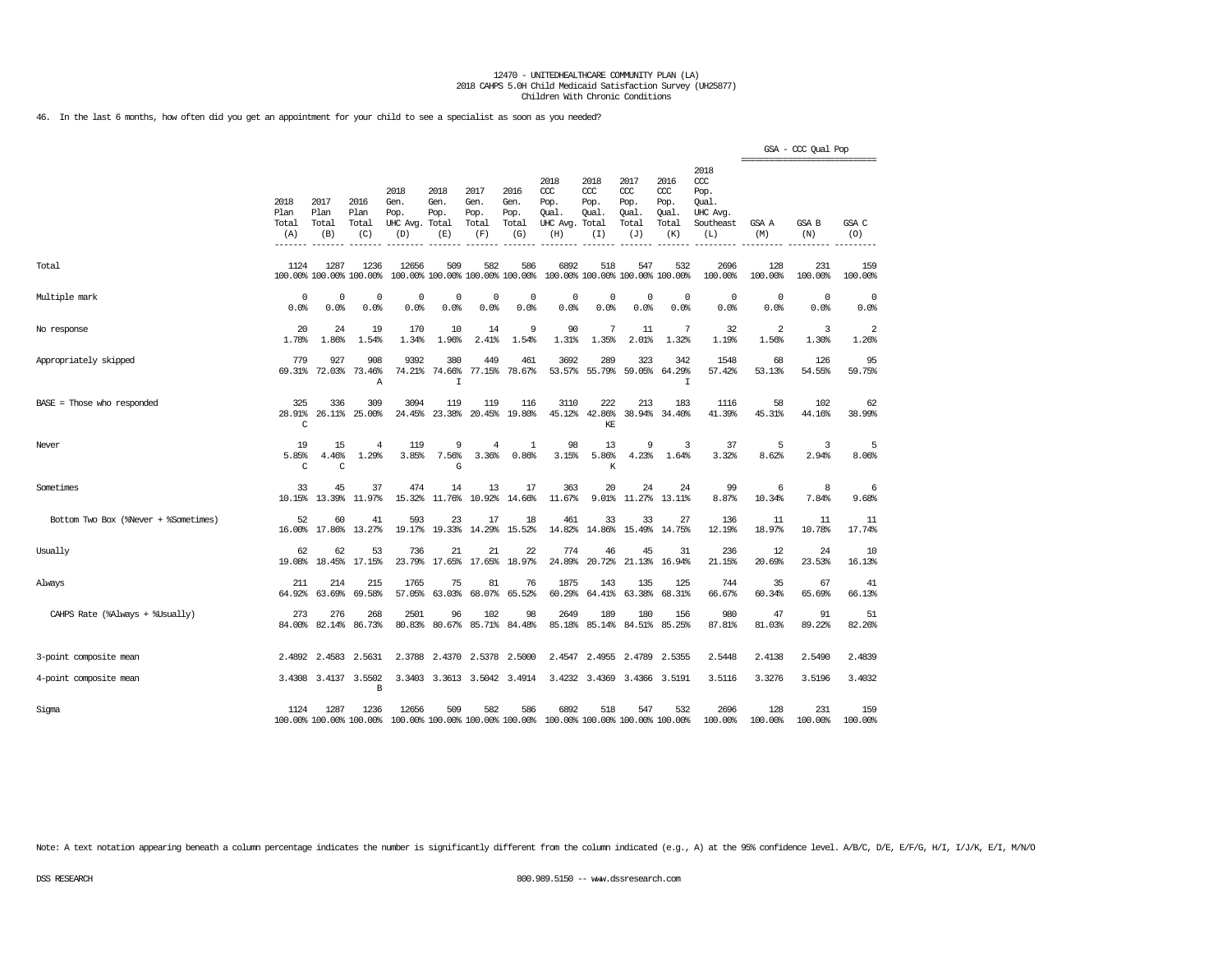47. How many specialists has your child seen in the last 6 months?

|                              |                              |                              |                                 |                                         |                                        |                                      |                                                   |                                                                         |                                     |                                             |                                              |                                                                   | ================================ | GSA - CCC Qual Pop        |                         |
|------------------------------|------------------------------|------------------------------|---------------------------------|-----------------------------------------|----------------------------------------|--------------------------------------|---------------------------------------------------|-------------------------------------------------------------------------|-------------------------------------|---------------------------------------------|----------------------------------------------|-------------------------------------------------------------------|----------------------------------|---------------------------|-------------------------|
|                              | 2018<br>Plan<br>Total<br>(A) | 2017<br>Plan<br>Total<br>(B) | 2016<br>Plan<br>Total<br>(C)    | 2018<br>Gen.<br>Pop.<br>UHC Avg.<br>(D) | 2018<br>Gen.<br>Pop.<br>Total<br>(E)   | 2017<br>Gen.<br>Pop.<br>Total<br>(F) | 2016<br>Gen.<br>Pop.<br>Total<br>(G)<br>$- - - -$ | 2018<br>ccc<br>Pop.<br>Qual.<br>UHC Avg. Total<br>(H)                   | 2018<br>CCC<br>Pop.<br>Qual.<br>(I) | 2017<br>ccc<br>Pop.<br>Qual<br>Total<br>(J) | 2016<br>ccc<br>Pop.<br>Qual.<br>Total<br>(K) | 2018<br>$\alpha$<br>Pop.<br>Oual.<br>UHC Avg.<br>Southeast<br>(L) | GSA A<br>(M)                     | GSA B<br>(N)              | GSA C<br>(O)            |
| Total                        | 1124                         | 1287                         | 1236<br>100.00% 100.00% 100.00% | 12656                                   | 509<br>100.00% 100.00% 100.00% 100.00% | 582                                  | 586                                               | 6892                                                                    | 518                                 | 547<br>100.00% 100.00% 100.00% 100.00%      | 532                                          | 2696<br>100.00%                                                   | 128<br>100.00%                   | 231<br>100.00%            | 159<br>100.00%          |
| Multiple mark                | 0<br>0.0%                    | 0<br>0.0%                    | $\overline{a}$<br>0.16%         | $\mathbf 0$<br>0.0%                     | 0<br>0.0%                              | $\mathbf 0$<br>0.0%                  | 0<br>0.0%                                         | $\Omega$<br>0.0%                                                        | 0<br>0.0%                           | 0<br>0.0%                                   | 1<br>0.19%                                   | $^{\circ}$<br>0.0%                                                | 0<br>0.0%                        | 0<br>0.0%                 | 0<br>0.0%               |
| No response                  | 16<br>1.42%                  | 23<br>1.79%                  | 20<br>1.62%                     | 174<br>1.37%                            | 7<br>1.38%                             | 13<br>2.23%                          | 8<br>1.37%                                        | 105<br>1.52%                                                            | 5<br>0.97%                          | 9<br>1.65%                                  | 8<br>1.50%                                   | 30<br>1.11%                                                       | $\overline{a}$<br>1.56%          | 2<br>0.87%                | 1<br>0.63%              |
| Appropriately skipped        | 779<br>69.31%                | 927<br>72.03%                | 908<br>73.46%<br>Α              | 9392<br>74.21%                          | 380<br>74.66%<br>I                     | 449<br>77.15%                        | 461<br>78.67%                                     | 3692<br>53.57%                                                          | 289<br>55.79%                       | 323<br>59.05%                               | 342<br>64.29%<br>I                           | 1548<br>57.42%                                                    | 68<br>53.13%                     | 126<br>54.55%             | 95<br>59.75%            |
| $BASE = Those who responded$ | 329<br>29.27%<br>C           | 337<br>26.18%                | 306<br>24.76%                   | 3090<br>24.42%                          | 122<br>23.97%                          | 120<br>20.62%                        | 117<br>19.97%                                     | 3095                                                                    | 224<br>44.91% 43.24%<br>KE          | 215                                         | 181<br>39.31% 34.02%                         | 1118<br>41.47%                                                    | 58<br>45.31%                     | 103<br>44.59%             | 63<br>39.62%            |
| None $(v 0)$                 | 20<br>6.08%                  | 18<br>5.34%                  | 16<br>5.23%                     | 175<br>5.66%                            | 11<br>9.02%                            | $\overline{4}$<br>3.33%              | 7<br>5.98%                                        | 115<br>3.72%                                                            | 8<br>3.57%                          | 8<br>3.72%                                  | 10<br>5.52%                                  | 48<br>4.29%                                                       | 3<br>5.17%                       | $\mathbf 0$<br>0.0%       | 5<br>7.94%<br>N         |
| Saw a specialist (NET)       | 309<br>93.92%                | 319<br>94.66%                | 290<br>94.77%                   | 2915<br>94.34%                          | 111<br>90.98%                          | 116<br>96.67%                        | 110<br>94.02%                                     | 2980<br>96.28%                                                          | 216<br>96.43%                       | 207<br>96.28%                               | 171<br>94.48%                                | 1070<br>95.71%                                                    | 55<br>94.83%                     | 103<br>100.00%<br>$\circ$ | 58<br>92.06%            |
| 1 specialist $(v 1)$         | 194<br>58.97%                | 203<br>60.24%                | 213<br>69.61%<br>AB             | 1835<br>59.39%                          | 75<br>61.48%                           | 80<br>66.67%                         | 85<br>72.65%                                      | 1590<br>51.37%                                                          | 122<br>54.46%                       | 119<br>55.35%                               | 115<br>63.54%                                | 630<br>56.35%                                                     | 36<br>62.07%                     | 55<br>53.40%              | 31<br>49.21%            |
| 2 (v 2)                      | 72<br>21.88%                 | 76<br>22.55%                 | 57<br>18.63%                    | 654<br>21.17%                           | 21<br>17.21%                           | 20<br>16.67%                         | 19<br>16.24%                                      | 796<br>25.72%                                                           | 57<br>25.45%                        | 56<br>26.05%                                | 44<br>24.31%                                 | 282<br>25.22%                                                     | 14<br>24.14%                     | 27<br>26.21%              | 16<br>25.40%            |
| 3 (v 3)                      | 31<br>9.42%<br>C             | 26<br>7.72%                  | 14<br>4.58%                     | 226<br>7.31%                            | 9<br>7.38%                             | 9<br>7.50%                           | $\overline{4}$<br>3.42%                           | 321<br>10.37%                                                           | 25<br>11.16%<br>К                   | 21<br>9.77%<br>K                            | 7<br>3.87%                                   | 98<br>8.77%                                                       | 3<br>5.17%                       | 16<br>15.53%<br>М         | 6<br>9.52%              |
| 4 (v 4)                      | 6<br>1.82%                   | 7<br>2.08%                   | $\overline{a}$<br>0.65%         | 82<br>2.65%                             | 2<br>1.64%                             | $\bf{4}$<br>3.33%<br>G               | $\mathbf 0$<br>0.0%                               | 125<br>4.04%                                                            | 6<br>2.68%                          | 5<br>2.33%                                  | $\overline{\mathbf{2}}$<br>1.10%             | 30<br>2.68%                                                       | 1<br>1.72%                       | $\mathbf{1}$<br>0.97%     | $\overline{4}$<br>6.35% |
| 5 or more specialists (v 6)  | 6<br>1.82%                   | 7<br>2.08%                   | $\overline{4}$<br>1.31%         | 118<br>3.82%                            | $\overline{4}$<br>3.28%                | 3<br>2.50%                           | $\overline{2}$<br>1.71%                           | 148<br>4.78%                                                            | 6<br>2.68%                          | 6<br>2.79%                                  | 3<br>1.66%                                   | 30<br>2.68%                                                       | 1<br>1.72%                       | $\overline{4}$<br>3.88%   | 1<br>1.59%              |
| Average                      | $\mathsf C$                  | 1.4924 1.4926<br>$\mathsf C$ | 1.3105                          |                                         | 1.5718 1.4426 1.5083 1.2564            | $\mathbb{G}$                         |                                                   |                                                                         | K                                   | 1.7877 1.6563 1.6279 1.3812<br>K            |                                              | 1.5993                                                            | 1.4310                           | 1.7961<br>М               | 1.6349                  |
| Standard deviation           |                              | 1.0169 1.0252                | 0.8431                          |                                         | 1.1947 1.1527                          |                                      | 1.0801 0.8489                                     |                                                                         |                                     | 1.2836 1.1030 1.0959                        | 0.9064                                       | 1.0950                                                            | 0.9489                           | 1.1437                    | 1.1311                  |
| Sigma                        | 1124                         | 1287                         | 1236<br>100.00% 100.00% 100.00% | 12656                                   | 509                                    | 582                                  | 586                                               | 6892<br>100.00% 100.00% 100.00% 100.00% 100.00% 100.00% 100.00% 100.00% | 518                                 | 547                                         | 532                                          | 2696<br>100.00%                                                   | 128<br>100.00%                   | 231<br>100.00%            | 159<br>100.00%          |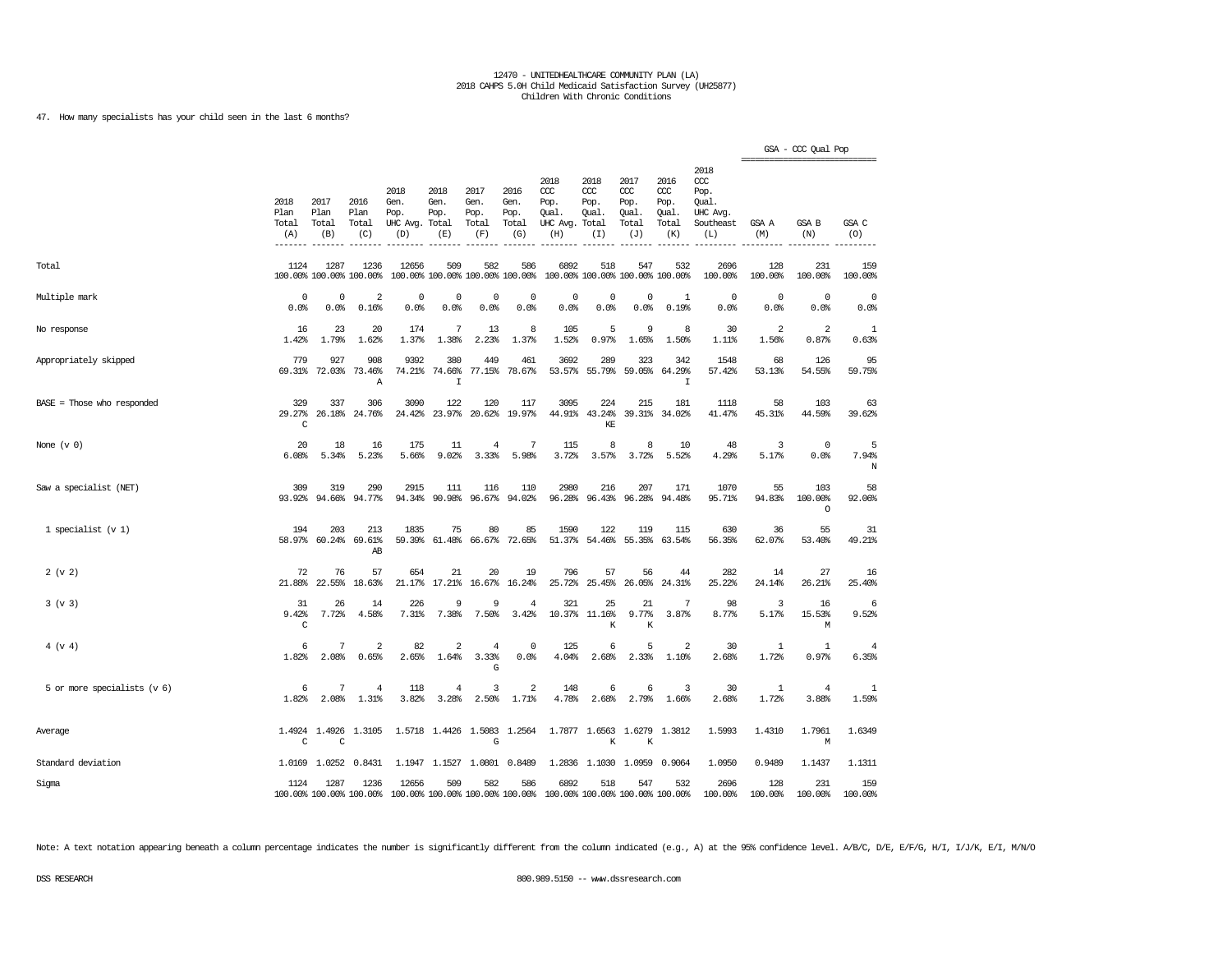48. We want to know your rating of the specialist your child saw most often in the last 6 months. Using any number from 0 to 10, where 0 is the worst specialist possible and 10 is the best specialist possible, what number rate that specialist?

|                               |                                   |                                  |                                  |                                               |                                        |                                      |                                      |                                                       |                                    |                                              |                                              |                                                                   |                                  | GSA - CCC Qual Pop<br>=============================== |                         |
|-------------------------------|-----------------------------------|----------------------------------|----------------------------------|-----------------------------------------------|----------------------------------------|--------------------------------------|--------------------------------------|-------------------------------------------------------|------------------------------------|----------------------------------------------|----------------------------------------------|-------------------------------------------------------------------|----------------------------------|-------------------------------------------------------|-------------------------|
|                               | 2018<br>Plan<br>Total<br>(A)      | 2017<br>Plan<br>Total<br>(B)     | 2016<br>Plan<br>Total<br>(C)     | 2018<br>Gen.<br>Pop.<br>UHC Avg. Total<br>(D) | 2018<br>Gen.<br>Pop.<br>(E)            | 2017<br>Gen.<br>Pop.<br>Total<br>(F) | 2016<br>Gen.<br>Pop.<br>Total<br>(G) | 2018<br>CCC<br>Pop.<br>Qual.<br>UHC Avg. Total<br>(H) | 2018<br>CCC<br>Pop.<br>Qual<br>(I) | 2017<br>ccc<br>Pop.<br>Qual.<br>Total<br>(J) | 2016<br>ccc<br>Pop.<br>Qual.<br>Total<br>(K) | 2018<br>$\alpha$<br>Pop.<br>Oual.<br>UHC Avg.<br>Southeast<br>(L) | GSA A<br>(M)                     | <b>GSA B</b><br>(N)                                   | GSA C<br>(O)            |
| Total                         | 1124                              | 1287                             | 1236<br>100.00% 100.00% 100.00%  | 12656                                         | 509<br>100.00% 100.00% 100.00% 100.00% | 582                                  | 586                                  | 6892                                                  | 518                                | 547<br>100.00% 100.00% 100.00% 100.00%       | 532                                          | 2696<br>100.00%                                                   | 128<br>100.00%                   | 231<br>100.00%                                        | 159<br>100.00%          |
| Multiple mark                 | $^{\circ}$<br>0.0%                | $^{\circ}$<br>0.0%               | $^{\circ}$<br>0.0%               | $\mathbf 0$<br>0.0%                           | $^{\circ}$<br>0.0%                     | $^{\circ}$<br>0.0%                   | $\mathbf 0$<br>0.0%                  | $^{\circ}$<br>0.0%                                    | 0<br>0.0%                          | $\circ$<br>0.0%                              | $\overline{0}$<br>0.0%                       | $^{\circ}$<br>0.0%                                                | $\mathbf 0$<br>0.0%              | $^{\circ}$<br>0.0%                                    | $^{\circ}$<br>0.0%      |
| No response                   | 20<br>1.78%                       | 30<br>2.33%                      | 24<br>1.94%                      | 217<br>1.71%                                  | 10<br>1.96%                            | 15<br>2.58%                          | 9<br>1.54%                           | 135<br>1.96%                                          | 7<br>1.35%                         | 12<br>2.19%                                  | 10<br>1.88%                                  | 38<br>1.41%                                                       | $\overline{\mathbf{2}}$<br>1.56% | 2<br>0.87%                                            | 3<br>1.89%              |
| Appropriately skipped         | 799<br>71.09%                     | 945<br>73.43%                    | 924<br>74.76%<br>Α               | 9567<br>75.59%                                | 391<br>76.82%<br>$\mathbf I$           | 453<br>77.84%                        | 468<br>79.86%                        | 3807<br>55.24%                                        | 297<br>57.34%                      | 331<br>60.51%                                | 352<br>66.17%<br>I                           | 1596<br>59.20%                                                    | 71<br>55.47%                     | 126<br>54.55%                                         | 100<br>62.89%           |
| BASE = Those who responded    | 305<br>27.14%<br>$\mathsf{C}$     | 312<br>24.24%                    | 288<br>23.30%                    | 2872<br>22.69%                                | 108<br>21.22%                          | 114                                  | 109<br>19.59% 18.60%                 | 2950<br>42.80%                                        | 214<br>41.31%<br>KF.               | 204<br>37.29%                                | 170<br>31.95%                                | 1062<br>39.39%                                                    | 55<br>42.97%                     | 103<br>44.59%                                         | 56<br>35.22%            |
| 10 - Best specialist possible | 195<br>63.93%                     | 194<br>62.18%                    | 174<br>60.42%                    | 1632<br>56.82%                                | 71<br>65.74%                           | 74<br>64.91%                         | 67<br>61.47%                         | 1670<br>56.61%                                        | 131<br>61.21%                      | 121<br>59.31%                                | 99<br>58.24%                                 | 634<br>59.70%                                                     | 30<br>54.55%                     | 66<br>64.08%                                          | 35<br>62.50%            |
| $9 -$                         | 42                                | 34<br>13.77% 10.90%              | 47<br>16.32%                     | 492                                           | 14<br>17.13% 12.96%                    | 15                                   | 15<br>13.16% 13.76%                  | 503                                                   | 30<br>17.05% 14.02%                | 19                                           | 29<br>9.31% 17.06%<br>J                      | 173<br>16.29%                                                     | 8<br>14.55%                      | 16<br>15.53%                                          | 6<br>10.71%             |
| Top Two Box                   | 237                               | 228<br>77.70% 73.08%             | 221<br>76.74%                    | 2124<br>73.96%                                | 85<br>78.70%                           | 89<br>78.07%                         | 82<br>75.23%                         | 2173<br>73.66%                                        | 161<br>75.23%                      | 140<br>68.63%                                | 128<br>75.29%                                | 807<br>75.99%                                                     | 38<br>69.09%                     | 82<br>79.61%                                          | 41<br>73.21%            |
| $8 -$                         | 25<br>8.20%                       | 48<br>15.38%<br>Α                | 32<br>11.11%                     | 383<br>13.34%                                 | 9<br>8.33%                             | 17<br>14.91%                         | 14<br>12.84%                         | 369<br>12.51%                                         | 19                                 | 36<br>8.88% 17.65%<br>IK                     | 17<br>10.00%                                 | 124<br>11.68%                                                     | 6<br>10.91%                      | 7<br>6.80%                                            | 6<br>10.71%             |
| CAHPS Rate (Top Three Box)    | 262<br>85.90%                     | 276<br>88.46%                    | 253<br>87.85%                    | 2507<br>87.29%                                | 94<br>87.04%                           | 106<br>92.98%                        | 96<br>88.07%                         | 2542<br>86.17%                                        | 180<br>84.11%                      | 176<br>86.27%                                | 145<br>85.29%                                | 931<br>87.66%                                                     | 44<br>80.00%                     | 89<br>86.41%                                          | 47<br>83.93%            |
| $7 -$                         | 17<br>5.57%                       | 12<br>3.85%                      | 10<br>3.47%                      | 152<br>5.29%                                  | 3<br>2.78%                             | 3<br>2.63%                           | $\overline{4}$<br>3.67%              | 169<br>5.73%                                          | 12<br>5.61%                        | 10<br>4.90%                                  | 6<br>3.53%                                   | 46<br>4.33%                                                       | 4<br>7.27%                       | -5<br>4.85%                                           | 3<br>5.36%              |
| 6 -                           | 9<br>2.95%                        | 5<br>1.60%                       | 5<br>1.74%                       | 69<br>2.40%                                   | 5<br>4.63%                             | 1<br>0.88%                           | 1<br>0.92%                           | 86<br>2.92%                                           | 6<br>2.80%                         | 4<br>1.96%                                   | 3<br>1.76%                                   | 28<br>2.64%                                                       | -1<br>1.82%                      | 3<br>2.91%                                            | 2<br>3.57%              |
| $5 -$                         | 8<br>2.62%                        | 8<br>2.56%                       | $\mathbf{Q}$<br>3.13%            | 78<br>2.72%                                   | 3<br>2.78%                             | $\mathbf 0$<br>0.0%                  | 5<br>4.59%<br>$\mathbf F$            | 78<br>2.64%                                           | 7<br>3.27%                         | 6<br>2.94%                                   | 6<br>3.53%                                   | 27<br>2.54%                                                       | 2<br>3.64%                       | 3<br>2.91%                                            | $\overline{a}$<br>3.57% |
| $4 -$                         | $\overline{2}$<br>0.66%           | 5<br>1.60%                       | $\overline{\mathbf{2}}$<br>0.69% | 22<br>0.77%                                   | $\mathbf{1}$<br>0.93%                  | 1<br>0.88%                           | $^{\circ}$<br>0.0%                   | 23<br>0.78%                                           | 2<br>0.93%                         | 3<br>1.47%                                   | $\overline{\mathbf{2}}$<br>1.18%             | 10<br>0.94%                                                       | 1<br>1.82%                       | 1<br>0.97%                                            | $^{\circ}$<br>0.0%      |
| $3 -$                         | $\overline{\mathcal{L}}$<br>0.66% | $\overline{\mathbf{c}}$<br>0.64% | $\mathbf{1}$<br>0.35%            | q<br>0.31%<br>F                               | $\Omega$<br>0.0%                       | $^{\circ}$<br>0.0%                   | $\mathbf{1}$<br>0.92%                | 19<br>0.64%                                           | 2<br>0.93%                         | $\overline{a}$<br>0.98%                      | 1<br>0.59%                                   | 8<br>0.75%                                                        | $\mathbf 0$<br>0.0%              | 1<br>0.97%                                            | 1<br>1.79%              |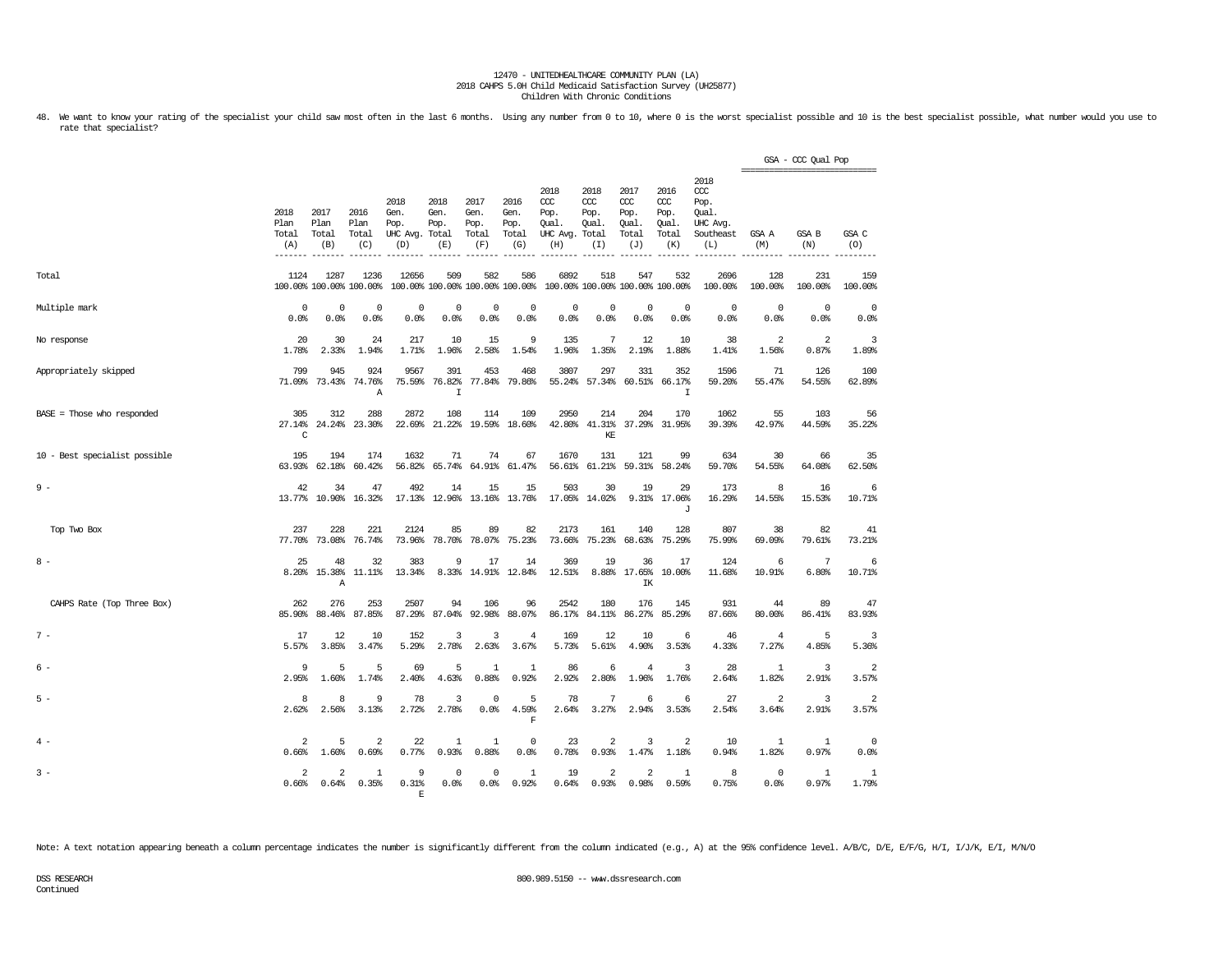48. We want to know your rating of the specialist your child saw most often in the last 6 months. Using any number from 0 to 10, where 0 is the worst specialist possible and 10 is the best specialist possible, what number rate that specialist?

|                               |                              |                                 |                              |                                               |                             |                                      |                                      |                                                                         |                                              |                                                   |                                              |                                                              | ================================ | GSA - CCC Qual Pop |                        |
|-------------------------------|------------------------------|---------------------------------|------------------------------|-----------------------------------------------|-----------------------------|--------------------------------------|--------------------------------------|-------------------------------------------------------------------------|----------------------------------------------|---------------------------------------------------|----------------------------------------------|--------------------------------------------------------------|----------------------------------|--------------------|------------------------|
|                               | 2018<br>Plan<br>Total<br>(A) | 2017<br>Plan<br>Total<br>(B)    | 2016<br>Plan<br>Total<br>(C) | 2018<br>Gen.<br>Pop.<br>UHC Avg. Total<br>(D) | 2018<br>Gen.<br>Pop.<br>(E) | 2017<br>Gen.<br>Pop.<br>Total<br>(F) | 2016<br>Gen.<br>Pop.<br>Total<br>(G) | 2018<br>CCC<br>Pop.<br>Oual.<br>UHC Avg.<br>(H)<br>--------             | 2018<br>CCC<br>Pop.<br>Oual.<br>Total<br>(I) | 2017<br>$\alpha$<br>Pop.<br>Oual.<br>Total<br>(J) | 2016<br>ccc<br>Pop.<br>Oual.<br>Total<br>(K) | 2018<br>ccc<br>Pop.<br>Oual.<br>UHC Avg.<br>Southeast<br>(L) | GSA A<br>(M)                     | GSA B<br>(N)       | GSA C<br>(O)           |
| $2 -$                         | $^{\circ}$<br>0.0%           | $\mathbf{1}$<br>0.32%           | 3<br>1.04%                   | 14<br>0.49%<br>$\mathbf E$                    | $^{\circ}$<br>0.0%          | $^{\circ}$<br>0.0%                   | 1<br>0.92%                           | 13<br>0.44%<br>$\mathbf I$                                              | $^{\circ}$<br>0.0%                           | 1<br>0.49%                                        | -3<br>1.76%                                  | 3<br>0.28%                                                   | $^{\circ}$<br>0.0%               | $^{\circ}$<br>0.0% | $^{\circ}$<br>0.0%     |
| $1 -$                         | $\mathbf{1}$<br>0.33%        | $\mathbf{1}$<br>0.32%           | -4<br>1.39%                  | 10<br>0.35%                                   | -1.<br>0.93%                | 1<br>0.88%                           | 1<br>0.92%                           | 10<br>0.34%                                                             | 1<br>0.47%                                   | 1<br>0.49%                                        | -3<br>1.76%                                  | -3<br>0.28%                                                  | -1.<br>1.82%                     | $\Omega$<br>0.0%   | $\Omega$<br>0.0%       |
| 0 - Worst specialist possible | 4<br>1.31%                   | 2<br>0.64%                      | -1<br>0.35%                  | 11<br>0.38%                                   | $\mathbf{1}$<br>0.93%       | 2<br>1.75%                           | $^{\circ}$<br>0.0%                   | 10<br>0.34%                                                             | 4<br>1.87%                                   | 1<br>0.49%                                        | 1<br>0.59%                                   | -6<br>0.56%                                                  | 2<br>3.64%                       | 1<br>0.97%         | -1<br>1.79%            |
| Bottom Three Box              | 5<br>1.64%                   | 4<br>1.28%                      | 8<br>2.78%                   | 35<br>1.22%                                   | $\overline{2}$<br>1.85%     | 3<br>2.63%                           | 2<br>1.83%                           | 33<br>1.12%                                                             | 5<br>2.34%                                   | 3<br>1.47%                                        | -7<br>4.12%                                  | 12<br>1.13%                                                  | 3<br>5.45%                       | 1<br>0.97%         | -1<br>1.79%            |
| Bottom Two Box                | 5<br>1.64%                   | 3<br>0.96%                      | 5<br>1.74%                   | 21<br>0.73%                                   | $\overline{2}$<br>1.85%     | 3<br>2.63%                           | 1<br>0.92%                           | 20<br>0.68%                                                             | 5<br>2.34%                                   | 2<br>0.98%                                        | $\overline{4}$<br>2.35%                      | 9<br>0.85%                                                   | 3<br>5.45%                       | 1<br>0.97%         | <sup>-1</sup><br>1.79% |
| Average rating                |                              | 9.0361 9.0160 8.9757            |                              |                                               | 8.9948 9.0648 9.1491 9.0092 |                                      |                                      |                                                                         |                                              | 8.9671 8.8879 8.8922 8.8059                       |                                              | 9.0273                                                       | 8.5273                           | 9.0777             | 8.8929                 |
| Standard deviation            |                              | 1.8167 1.7311 1.8679            |                              |                                               | 1.6249 1.8119 1.7782 1.7531 |                                      |                                      |                                                                         |                                              | 1.6550 2.0178 1.8091 2.1180                       |                                              | 1.6774                                                       | 2.4558                           | 1.7331             | 1.9792                 |
| 3-point composite mean        |                              | 2.6918 2.6538                   | 2.6806                       |                                               | 2.6654 2.6852 2.7368 2.6697 |                                      |                                      |                                                                         | 2.6556 2.6495                                | 2.5980                                            | 2.6412                                       | 2.6798                                                       | 2.5636                           | 2.7087             | 2.6250                 |
| Sigma                         | 1124                         | 1287<br>100.00% 100.00% 100.00% | 1236                         | 12656                                         | 509                         | 582                                  | 586                                  | 6892<br>100.00% 100.00% 100.00% 100.00% 100.00% 100.00% 100.00% 100.00% | 518                                          | 547                                               | 532                                          | 2696<br>100.00%                                              | 128<br>100.00%                   | 231<br>100.00%     | 159<br>100.00%         |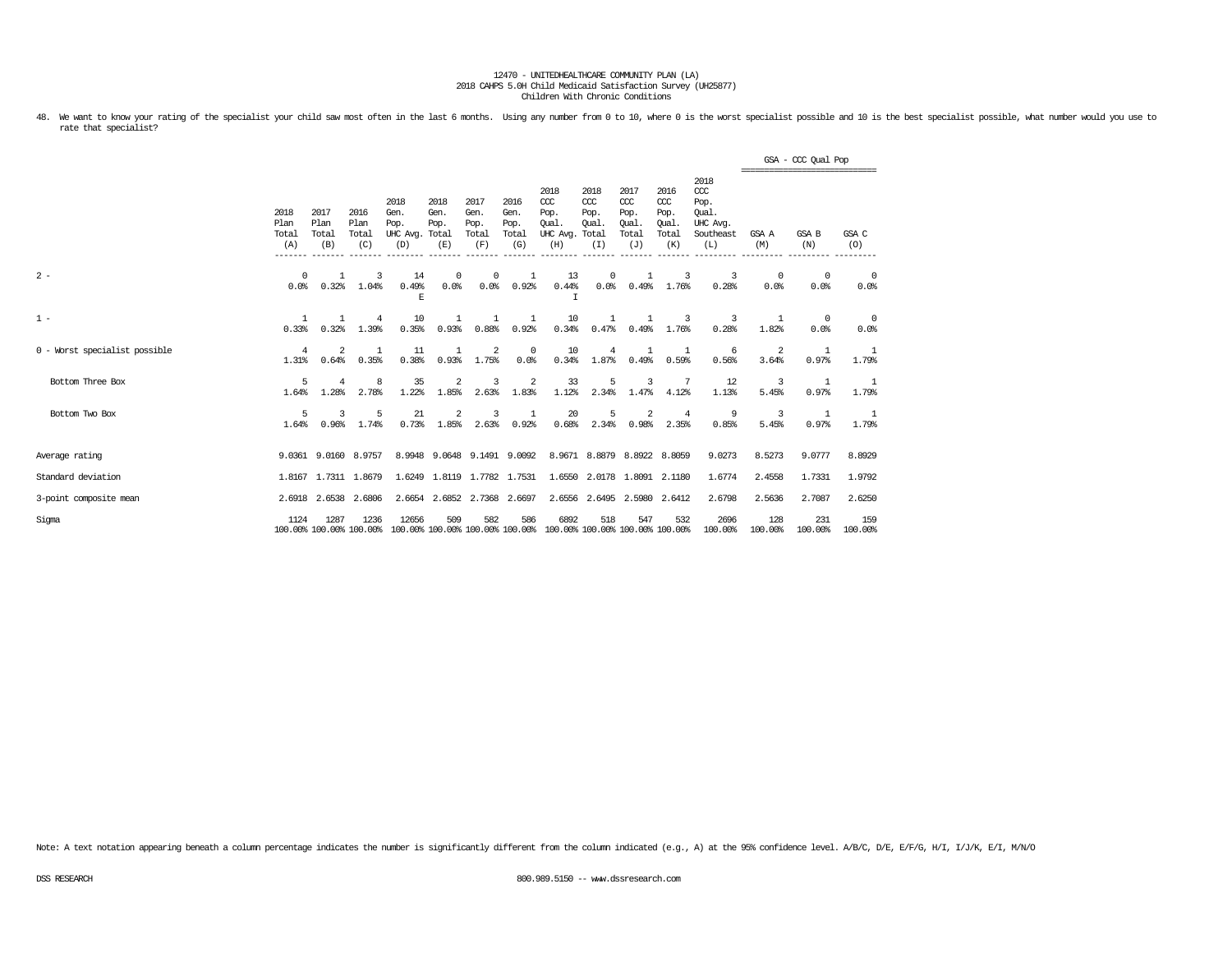49. In the last 6 months, did you get information or help from customer service at your child's health plan?

|                              |                              |                                 |                              |                                         |                                        |                                      |                                      |                                                                                         |                                              |                                              |                                              |                                                                   |                | GSA - CCC Qual Pop<br>============================= |                     |
|------------------------------|------------------------------|---------------------------------|------------------------------|-----------------------------------------|----------------------------------------|--------------------------------------|--------------------------------------|-----------------------------------------------------------------------------------------|----------------------------------------------|----------------------------------------------|----------------------------------------------|-------------------------------------------------------------------|----------------|-----------------------------------------------------|---------------------|
|                              | 2018<br>Plan<br>Total<br>(A) | 2017<br>Plan<br>Total<br>(B)    | 2016<br>Plan<br>Total<br>(C) | 2018<br>Gen.<br>Pop.<br>UHC Avg.<br>(D) | 2018<br>Gen.<br>Pop.<br>Total<br>(E)   | 2017<br>Gen.<br>Pop.<br>Total<br>(F) | 2016<br>Gen.<br>Pop.<br>Total<br>(G) | 2018<br>CCC<br>Pop.<br>Oual.<br>UHC Avg.<br>(H)                                         | 2018<br>ccc<br>Pop.<br>Oual.<br>Total<br>(I) | 2017<br>ccc<br>Pop.<br>Oual.<br>Total<br>(J) | 2016<br>ccc<br>Pop.<br>Qual.<br>Total<br>(K) | 2018<br>$\alpha$<br>Pop.<br>Oual.<br>UHC Avg.<br>Southeast<br>(L) | GSA A<br>(M)   | GSA B<br>(N)                                        | GSA C<br>(0)        |
| Total                        | 1124                         | 1287<br>100.00% 100.00% 100.00% | 1236                         | 12656                                   | 509<br>100.00% 100.00% 100.00% 100.00% | 582                                  | 586                                  | 6892<br>100.00% 100.00% 100.00% 100.00%                                                 | 518                                          | 547                                          | 532                                          | 2696<br>100.00%                                                   | 128<br>100.00% | 231<br>100.00%                                      | 159<br>100.00%      |
| Multiple mark                | 0<br>0.0%                    | $^{\circ}$<br>0.0%              | $\overline{2}$<br>0.16%      | 0<br>0.0%                               | 0<br>0.0%                              | $^{\circ}$<br>0.0%                   | 1<br>0.17%                           | $^{\circ}$<br>0.0%                                                                      | $^{\circ}$<br>0.0%                           | $\mathbf 0$<br>0.0%                          | 2<br>0.38%                                   | $^{\circ}$<br>0.0%                                                | 0<br>0.0%      | $^{\circ}$<br>0.0%                                  | $\circ$<br>0.0%     |
| No response                  | 30<br>2.67%                  | 26<br>2.02%                     | 32<br>2.59%                  | 258<br>2.04%                            | 17<br>3.34%<br>I                       | 13<br>2.23%                          | 16<br>2.73%                          | 107<br>1.55%                                                                            | 1.35%                                        | $\overline{4}$<br>0.73%                      | 6<br>1.13%                                   | 44<br>1.63%                                                       | 0.78%          | -6<br>2.60%<br>$\Omega$                             | 0<br>0.0%           |
| $BASE = Those who responded$ | 1094                         | 1261<br>97.33% 97.98%           | 1202<br>97.25%               | 12398                                   | 492<br>97.96% 96.66% 97.77% 97.10%     | 569                                  | 569                                  | 6785                                                                                    | 511<br>98.45% 98.65% 99.27%<br>E             | 543                                          | 524<br>98.50%                                | 2652<br>98.37%                                                    | 127<br>99.22%  | 225<br>97.40%                                       | 159<br>100.00%<br>N |
| Yes                          | 273<br>24.95%                | 340<br>26.96%                   | 331<br>27.54%                | 3809<br>30.72%<br>E                     | 119<br>24.19%                          | 142                                  | 155<br>24.96% 27.24%                 | 2212<br>32.60%<br>$\top$                                                                | 144<br>28.18%                                | 155<br>28.55%                                | 147<br>28.05%                                | 759<br>28.62%                                                     | 30<br>23.62%   | 71<br>31.56%                                        | 43<br>27.04%        |
| $_{\mathrm{No}}$             | 821<br>75.05%                | 921<br>73.04%                   | 871<br>72.46%                | 8589<br>69.28%                          | 373<br>75.81%<br>D                     | 427<br>75.04%                        | 414<br>72.76%                        | 4573<br>67.40%                                                                          | 367<br>71.82%<br>H                           | 388<br>71.45%                                | 377<br>71.95%                                | 1893<br>71.38%                                                    | 97<br>76.38%   | 154<br>68.44%                                       | 116<br>72.96%       |
| Sigma                        | 1124                         | 1287                            | 1236                         | 12656                                   | 509                                    | 582                                  | 586                                  | 6892<br>100.00% 100.00% 100.00% 100.00% 100.00% 100.00% 100.00% 100.00% 100.00% 100.00% | 518                                          | 547                                          | 532                                          | 2696<br>100.00%                                                   | 128<br>100.00% | 231<br>100.00%                                      | 159<br>100.00%      |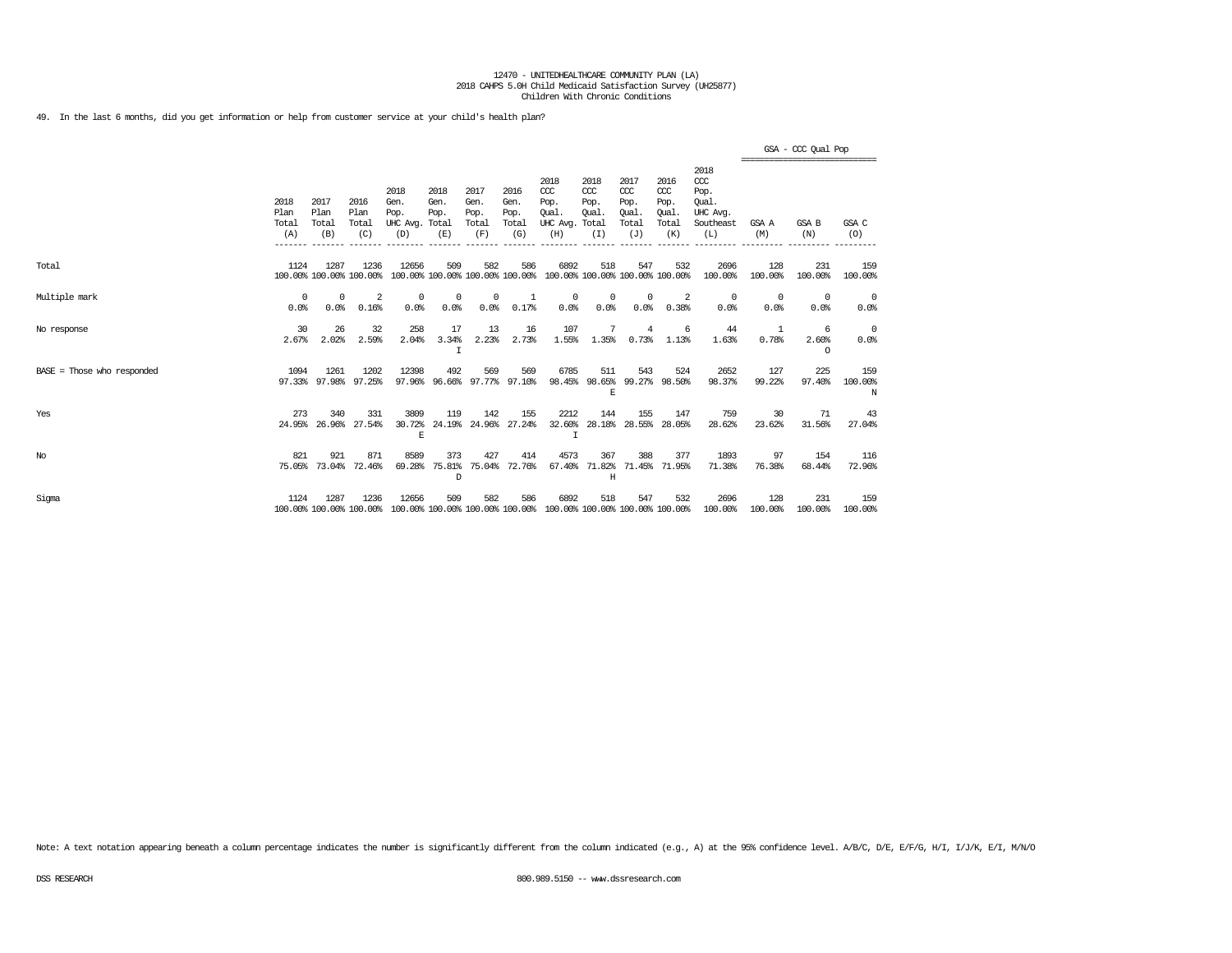50. In the last 6 months, how often did customer service at your child's health plan give you the information or help you needed?

|                                      |                              |                              |                                 |                                         |                                      |                                        |                                      |                                                 |                                              |                                              |                                              |                                                              | ----------------------------- | GSA - CCC Qual Pop      |                    |
|--------------------------------------|------------------------------|------------------------------|---------------------------------|-----------------------------------------|--------------------------------------|----------------------------------------|--------------------------------------|-------------------------------------------------|----------------------------------------------|----------------------------------------------|----------------------------------------------|--------------------------------------------------------------|-------------------------------|-------------------------|--------------------|
|                                      | 2018<br>Plan<br>Total<br>(A) | 2017<br>Plan<br>Total<br>(B) | 2016<br>Plan<br>Total<br>(C)    | 2018<br>Gen.<br>Pop.<br>UHC Avg.<br>(D) | 2018<br>Gen.<br>Pop.<br>Total<br>(E) | 2017<br>Gen.<br>Pop.<br>Total<br>(F)   | 2016<br>Gen.<br>Pop.<br>Total<br>(G) | 2018<br>ccc<br>Pop.<br>Oual.<br>UHC Avg.<br>(H) | 2018<br>CCC<br>Pop.<br>Qual.<br>Total<br>(I) | 2017<br>ccc<br>Pop.<br>Qual.<br>Total<br>(J) | 2016<br>ccc<br>Pop.<br>Qual.<br>Total<br>(K) | 2018<br>ccc<br>Pop.<br>Oual.<br>UHC Avg.<br>Southeast<br>(L) | GSA A<br>(M)                  | GSA B<br>(N)            | GSA C<br>(O)       |
| Total                                | 1124                         | 1287                         | 1236<br>100.00% 100.00% 100.00% | 12656                                   | 509                                  | 582<br>100.00% 100.00% 100.00% 100.00% | 586                                  | 6892                                            | 518                                          | 547                                          | 532<br>100.00% 100.00% 100.00% 100.00%       | 2696<br>100.00%                                              | 128<br>100.00%                | 231<br>100.00%          | 159<br>100.00%     |
| Multiple mark                        | 0<br>0.0%                    | 0<br>0.0%                    | 0<br>0.0%                       | 0<br>0.0%                               | 0<br>0.0%                            | 0<br>0.0%                              | $\mathbf 0$<br>0.0%                  | 0<br>0.0%                                       | 0<br>0.0%                                    | 0<br>0.0%                                    | $\mathbf 0$<br>0.0%                          | $^{\circ}$<br>0.0%                                           | $^{\circ}$<br>0.0%            | $^{\circ}$<br>0.0%      | 0<br>0.0%          |
| No response                          | 34<br>3.02%                  | 34<br>2.64%                  | 39<br>3.16%                     | 350<br>2.77%                            | 18<br>3.54%<br>I                     | 13<br>2.23%                            | 21<br>3.58%                          | 146<br>2.12%                                    | 8<br>1.54%                                   | 8<br>1.46%                                   | 9<br>1.69%                                   | 60<br>2.23%                                                  | 1<br>0.78%                    | 7<br>3.03%<br>$\circ$   | $^{\circ}$<br>0.0% |
| Appropriately skipped                | 821<br>73.04%                | 921<br>71.56%                | 871<br>70.47%                   | 8589<br>67.87%                          | 373<br>73.28%<br>D                   | 427<br>73.37%                          | 414<br>70.65%                        | 4573<br>66.35%                                  | 367<br>70.85%<br>H                           | 388<br>70.93%                                | 377<br>70.86%                                | 1893<br>70.22%                                               | 97<br>75.78%                  | 154<br>66.67%           | 116<br>72.96%      |
| BASE = Those who responded           | 269<br>23.93%                | 332<br>25.80%                | 326<br>26.38%                   | 3717<br>29.37%<br>$\overline{R}$        | 118<br>23.18%                        | 142<br>24.40%                          | 151<br>25.77%                        | 2173<br>31.53%                                  | 143<br>27.61%                                | 151<br>27.61%                                | 146<br>27.44%                                | 743<br>27.56%                                                | 30<br>23.44%                  | 70<br>30.30%            | 43<br>27.04%       |
| Never                                | 6<br>2.23%                   | 7<br>2.11%                   | 5<br>1.53%                      | 76<br>2.04%                             | $\mathbf{1}$<br>0.85%                | $\overline{4}$<br>2.82%                | 3<br>1.99%                           | 55<br>2.53%                                     | 3<br>2.10%                                   | 3<br>1.99%                                   | 2<br>1.37%                                   | 20<br>2.69%                                                  | 1<br>3.33%                    | $\overline{a}$<br>2.86% | $^{\circ}$<br>0.0% |
| Sometimes                            | 32                           | 49<br>11.90% 14.76%<br>C     | 31<br>9.51%                     | 510<br>13.72%                           | 16<br>13.56%                         | 25<br>17.61%<br>G                      | 14<br>9.27%                          | 272<br>12.52%                                   | 19<br>13.29%                                 | 19<br>12.58%                                 | 12<br>8.22%                                  | 93<br>12.52%                                                 | 2<br>6.67%                    | 12<br>17.14%            | 5<br>11.63%        |
| Bottom Two Box (%Never + %Sometimes) | 38<br>14.13%                 | 56<br>16.87%<br>C            | 36<br>11.04%                    | 586<br>15.77%                           | 17<br>14.41%                         | 29<br>20.42%<br>G                      | 17<br>11.26%                         | 327<br>15.05%                                   | 22<br>15.38%                                 | 22<br>14.57%                                 | 14<br>9.59%                                  | 113<br>15.21%                                                | 3<br>10.00%                   | 14<br>20.00%            | 5<br>11.63%        |
| Usually                              | 42<br>15.61%                 | 70<br>21.08%                 | 73<br>22.39%<br>$\mathbb{A}$    | 948<br>25.50%<br>E                      | 18<br>15.25%                         | 26<br>18.31%                           | 32<br>21.19%                         | 510<br>23.47%                                   | 28<br>19.58%                                 | 37<br>24.50%                                 | 35<br>23.97%                                 | 162<br>21.80%                                                | 9<br>30.00%                   | 10<br>14.29%            | 9<br>20.93%        |
| Always                               | 189<br>70.26%<br>В           | 206<br>62.05%                | 217<br>66.56%                   | 2183<br>58.73%                          | 83<br>70.34%<br>D                    | 87<br>61.27%                           | 102<br>67.55%                        | 1336<br>61.48%                                  | 93<br>65.03%                                 | 92<br>60.93%                                 | 97<br>66.44%                                 | 468<br>62.99%                                                | 18<br>60.00%                  | 46<br>65.71%            | 29<br>67.44%       |
| CAHPS Rate (%Always + %Usually)      | 231                          | 276<br>85.87% 83.13%         | 290<br>88.96%<br>B              | 3131<br>84.23%                          | 101<br>85.59%                        | 113<br>79.58%                          | 134<br>88.74%<br>$\mathbf F$         | 1846<br>84.95%                                  | 121<br>84.62%                                | 129                                          | 132<br>85.43% 90.41%                         | 630<br>84.79%                                                | 27<br>90.00%                  | 56<br>80.00%            | 38<br>88.37%       |
| 3-point composite mean               | 2.5613                       | 2.4518                       | 2.5552                          | 2.4296                                  | 2.5593                               | 2.4085                                 | 2.5629                               | 2.4643                                          | 2.4965                                       | 2.4636                                       | 2.5685                                       | 2.4778                                                       | 2.5000                        | 2.4571                  | 2.5581             |
| 4-point composite mean               | 3.5390                       | 3.4307                       | 3.5399                          |                                         | 3.4092 3.5508                        |                                        | 3.3803 3.5430                        |                                                 | 3.4390 3.4755                                |                                              | 3.4437 3.5548                                | 3.4509                                                       | 3.4667                        | 3.4286                  | 3.5581             |
| Sigma                                | 1124                         | 1287                         | 1236<br>100.00% 100.00% 100.00% | 12656                                   | 509                                  | 582<br>100.00% 100.00% 100.00% 100.00% | 586                                  | 6892<br>100.00% 100.00% 100.00% 100.00%         | 518                                          | 547                                          | 532                                          | 2696<br>100.00%                                              | 128<br>100.00%                | 231<br>100.00%          | 159<br>100.00%     |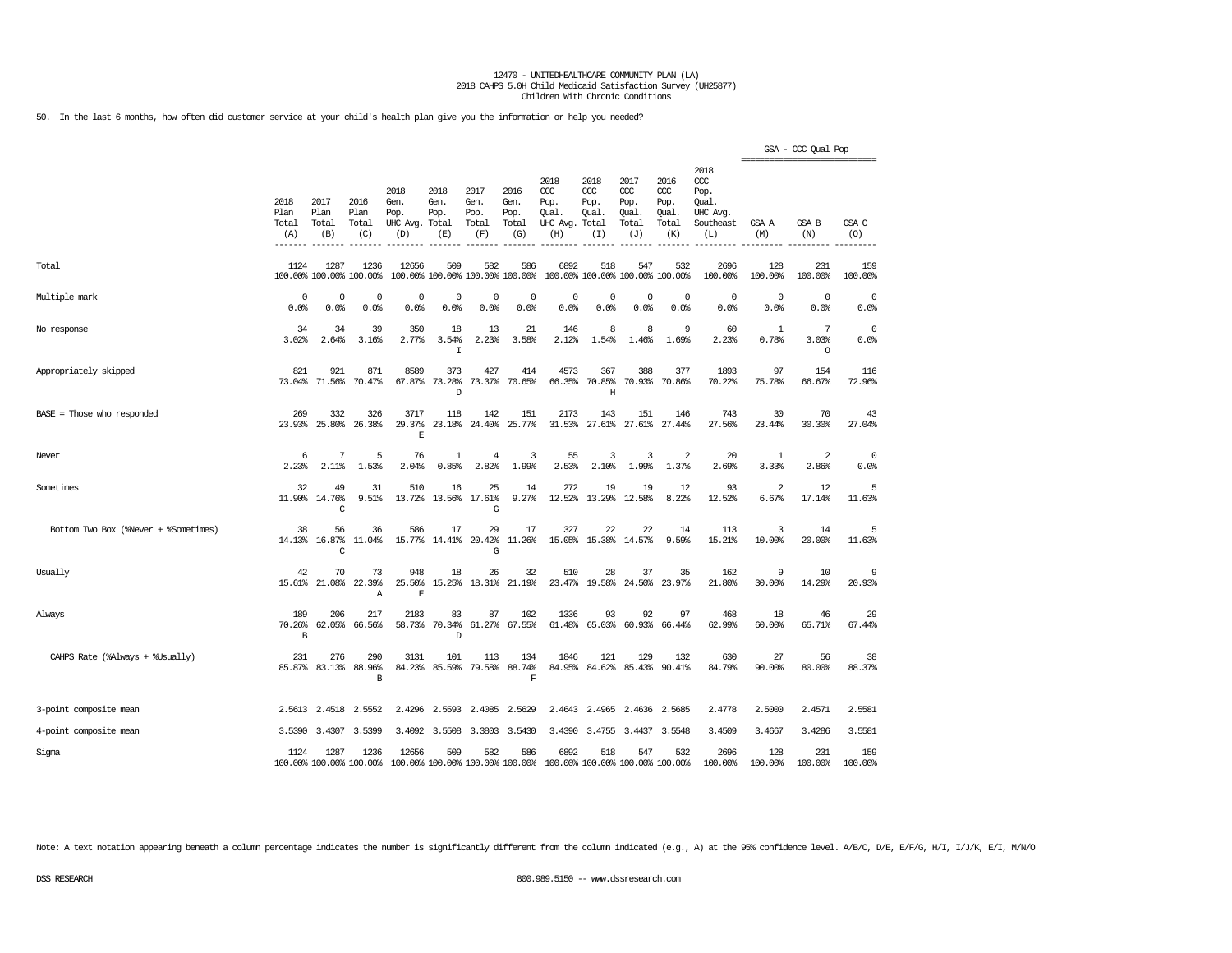51. In the last 6 months, how often did customer service staff at your child's health plan treat you with courtesy and respect?

|                                      |                              |                              |                                      |                                                                                          |                                      |                                      |                                            |                                                       |                                        |                                                   |                                                   |                                                                   |                     | GSA - CCC Qual Pop<br>---------------------------- |                                  |
|--------------------------------------|------------------------------|------------------------------|--------------------------------------|------------------------------------------------------------------------------------------|--------------------------------------|--------------------------------------|--------------------------------------------|-------------------------------------------------------|----------------------------------------|---------------------------------------------------|---------------------------------------------------|-------------------------------------------------------------------|---------------------|----------------------------------------------------|----------------------------------|
|                                      | 2018<br>Plan<br>Total<br>(A) | 2017<br>Plan<br>Total<br>(B) | 2016<br>Plan<br>Total<br>(C)         | 2018<br>Gen.<br>Pop.<br>UHC Avg.<br>(D)                                                  | 2018<br>Gen.<br>Pop.<br>Total<br>(E) | 2017<br>Gen.<br>Pop.<br>Total<br>(F) | 2016<br>Gen.<br>Pop.<br>Total<br>(G)       | 2018<br>CCC<br>Pop.<br>Qual.<br>UHC Avg. Total<br>(H) | 2018<br>$CC$<br>Pop.<br>Qual.<br>(I)   | 2017<br>$\alpha$<br>Pop.<br>Qual.<br>Total<br>(J) | 2016<br>$\alpha$<br>Pop.<br>Qual.<br>Total<br>(K) | 2018<br>$\alpha$<br>Pop.<br>Qual.<br>UHC Avg.<br>Southeast<br>(L) | GSA A<br>(M)        | GSA B<br>(N)                                       | GSA C<br>(O)                     |
| Total                                | 1124                         | 1287                         | 1236<br>100.00% 100.00% 100.00%      | 12656                                                                                    | 509                                  | 582                                  | 586<br>100.00% 100.00% 100.00% 100.00%     | 6892                                                  | 518<br>100.00% 100.00% 100.00% 100.00% | 547                                               | 532                                               | 2696<br>100.00%                                                   | 128<br>100.00%      | 231<br>100.00%                                     | 159<br>100.00%                   |
| Multiple mark                        | 0<br>0.0%                    | 0<br>0.0%                    | 0<br>0.0%                            | $\mathbf 0$<br>0.0%                                                                      | $\Omega$<br>0.0%                     | $\mathbf 0$<br>0.0%                  | $\mathbf 0$<br>0.0%                        | $\Omega$<br>0.0%                                      | 0<br>0.0%                              | 0<br>0.0%                                         | 0<br>0.0%                                         | $\mathbf 0$<br>0.0%                                               | $\mathbf 0$<br>0.0% | $\mathbf 0$<br>0.0%                                | 0<br>0.0%                        |
| No response                          | 38<br>3.38%                  | 32<br>2.49%                  | 42<br>3.40%                          | 351<br>2.77%                                                                             | 19<br>3.73%<br>I                     | 14<br>2.41%                          | 21<br>3.58%                                | 151<br>2.19%                                          | 8<br>1.54%                             | 7<br>1.28%                                        | 10<br>1.88%                                       | 62<br>2.30%                                                       | -1<br>0.78%         | 7<br>3.03%<br>$\circ$                              | $^{\circ}$<br>0.0%               |
| Appropriately skipped                | 821                          | 921<br>73.04% 71.56%         | 871<br>70.47%                        | 8589<br>67.87%                                                                           | 373<br>73.28%<br>D                   | 427<br>73.37%                        | 414<br>70.65%                              | 4573<br>66.35%                                        | 367<br>70.85%<br>Η                     | 388<br>70.93%                                     | 377<br>70.86%                                     | 1893<br>70.22%                                                    | 97<br>75.78%        | 154<br>66.67%                                      | 116<br>72.96%                    |
| BASE = Those who responded           | 265<br>23.58%                | 334<br>25.95%                | 323<br>26.13%                        | 3716<br>29.36%<br>E                                                                      | 117<br>22.99%                        | 141<br>24.23%                        | 151<br>25.77%                              | 2168<br>31.46%                                        | 143<br>27.61%                          | 152<br>27.79%                                     | 145<br>27.26%                                     | 741<br>27.49%                                                     | 30<br>23.44%        | 70<br>30.30%                                       | 43<br>27.04%                     |
| Never                                | 4<br>1.51%                   | 3<br>0.90%                   | 2<br>0.62%                           | 51<br>1.37%                                                                              | 2<br>1.71%                           | $\overline{2}$<br>1.42%              | 2<br>1.32%                                 | 21<br>0.97%                                           | 1<br>0.70%                             | $\mathbf 0$<br>0.0%                               | $\mathbf{1}$<br>0.69%                             | 11<br>1.48%                                                       | $\mathbf 0$<br>0.0% | $\mathbf 0$<br>0.0%                                | 1<br>2.33%                       |
| Sometimes                            | 11<br>4.15%                  | 16<br>4.79%                  | 10<br>3.10%                          | 160<br>4.31%                                                                             | 6<br>5.13%                           | 10<br>7.09%                          | $\overline{4}$<br>2.65%                    | 80<br>3.69%                                           | 3<br>2.10%                             | 7<br>4.61%                                        | 4<br>2.76%                                        | 27<br>3.64%                                                       | 0<br>0.0%           | $\overline{\mathbf{2}}$<br>2.86%                   | 1<br>2.33%                       |
| Bottom Two Box (%Never + %Sometimes) | 15<br>5.66%                  | 19<br>5.69%                  | 12<br>3.72%                          | 211<br>5.68%                                                                             | 8<br>6.84%                           | 12<br>8.51%                          | 6<br>3.97%                                 | 101<br>4.66%                                          | $\overline{4}$<br>2.80%                | 7<br>4.61%                                        | 5<br>3.45%                                        | 38<br>5.13%                                                       | 0<br>0.0%           | $\overline{\mathbf{2}}$<br>2.86%                   | $\overline{\mathbf{2}}$<br>4.65% |
| Usually                              | 24<br>9.06%                  | 52<br>15.57%<br>AC           | 33<br>10.22%                         | 541<br>14.56%                                                                            | 11<br>9.40%                          | 23<br>16.31%                         | 15<br>9.93%                                | 296<br>13.65%                                         | 15                                     | 27<br>10.49% 17.76%                               | 15<br>10.34%                                      | 98<br>13.23%                                                      | 2<br>6.67%          | 7<br>10.00%                                        | 6<br>13.95%                      |
| Always                               | 226<br>85.28%<br>В           | 263<br>78.74%                | 278<br>86.07%<br>$\, {\bf B}$        | 2964<br>79.76%                                                                           | 98<br>83.76%                         | 106<br>75.18%                        | 130<br>86.09%<br>$\mathbf F$               | 1771<br>81.69%                                        | 124<br>86.71%<br>J                     | 118<br>77.63%                                     | 125<br>86.21%                                     | 605<br>81.65%                                                     | 28<br>93.33%        | 61<br>87.14%                                       | 35<br>81.40%                     |
| CAHPS Rate (%Always + %Usually)      | 250<br>94.34%                | 315<br>94.31%                | 311<br>96.28%                        | 3505<br>94.32%                                                                           | 109<br>93.16%                        | 129<br>91.49%                        | 145<br>96.03%                              | 2067<br>95.34%                                        | 139<br>97.20%                          | 145<br>95.39%                                     | 140<br>96.55%                                     | 703<br>94.87%                                                     | 30<br>100.00%       | 68<br>97.14%                                       | 41<br>95.35%                     |
| 3-point composite mean               |                              | 2.7962 2.7305                | 2.8235<br>В                          |                                                                                          |                                      |                                      | 2.7409 2.7692 2.6667 2.8212<br>$\mathbf F$ |                                                       | 2.7703 2.8392 2.7303 2.8276            |                                                   |                                                   | 2.7652                                                            | 2.9333              | 2.8429                                             | 2.7674                           |
| 4-point composite mean               |                              |                              | 3.7811 3.7216 3.8173<br>$\, {\bf B}$ |                                                                                          |                                      |                                      | 3.7271 3.7521 3.6525 3.8079<br>F           |                                                       | 3.7606 3.8322 3.7303 3.8207            |                                                   |                                                   | 3.7503                                                            | 3.9333              | 3.8429                                             | 3.7442                           |
| Sigma                                | 1124                         | 1287                         | 1236                                 | 12656<br>100.00% 100.00% 100.00% 100.00% 100.00% 100.00% 100.00% 100.00% 100.00% 100.00% | 509                                  | 582                                  | 586                                        | 6892                                                  | 518                                    | 547                                               | 532                                               | 2696<br>100.00%                                                   | 128<br>100.00%      | 231<br>100.00%                                     | 159<br>100.00%                   |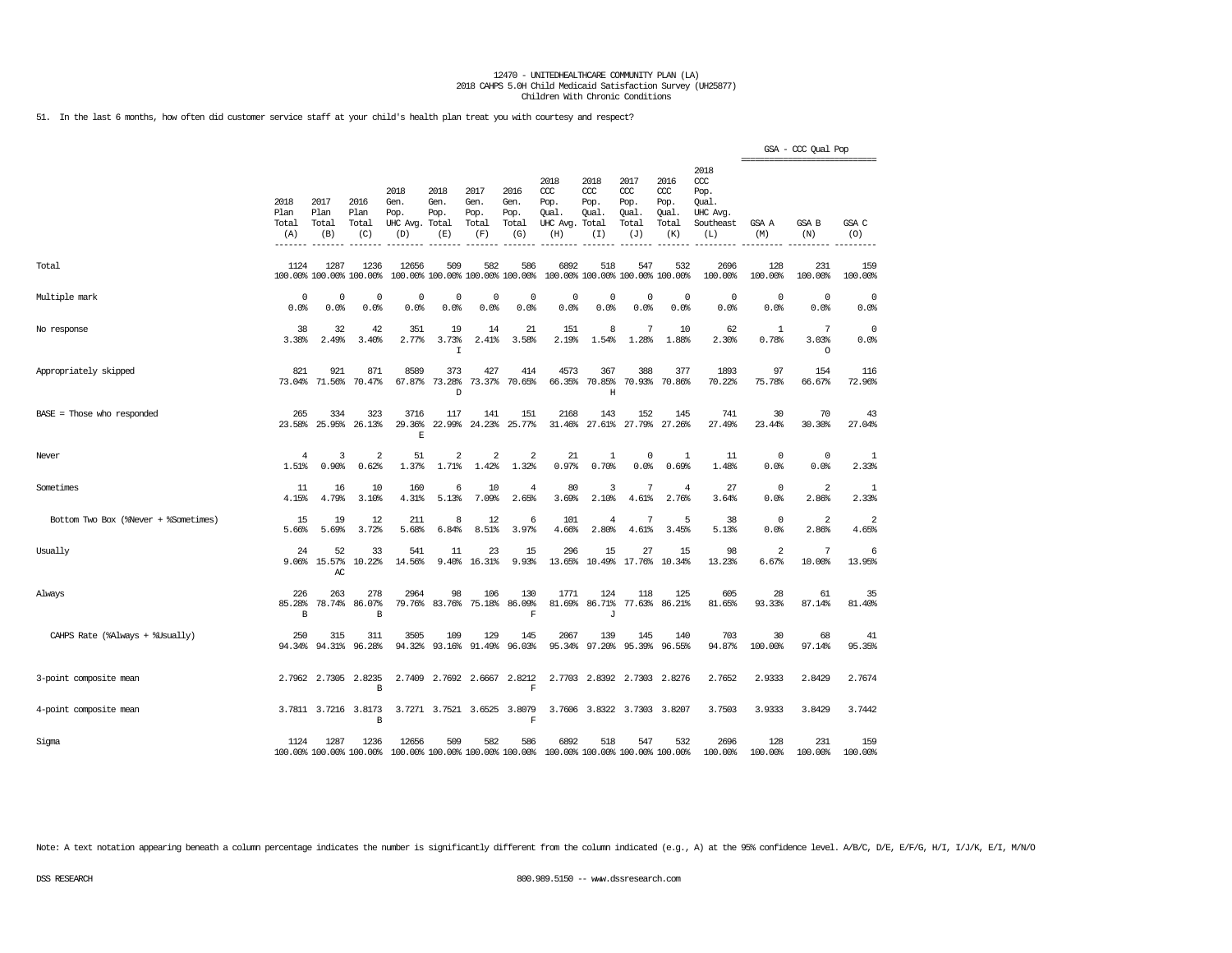52. In the last 6 months, did your child's health plan give you any forms to fill out?

|                            |                              |                                 |                                 |                                         |                                        |                                      |                                      |                                                                         |                                     |                                                   |                                              |                                                                   |                    | GSA - CCC Qual Pop<br>------------------------------ |                    |
|----------------------------|------------------------------|---------------------------------|---------------------------------|-----------------------------------------|----------------------------------------|--------------------------------------|--------------------------------------|-------------------------------------------------------------------------|-------------------------------------|---------------------------------------------------|----------------------------------------------|-------------------------------------------------------------------|--------------------|------------------------------------------------------|--------------------|
|                            | 2018<br>Plan<br>Total<br>(A) | 2017<br>Plan<br>Total<br>(B)    | 2016<br>Plan<br>Total<br>(C)    | 2018<br>Gen.<br>Pop.<br>UHC Avg.<br>(D) | 2018<br>Gen.<br>Pop.<br>Total<br>(E)   | 2017<br>Gen.<br>Pop.<br>Total<br>(F) | 2016<br>Gen.<br>Pop.<br>Total<br>(G) | 2018<br>CCC<br>Pop.<br>Oual.<br>UHC Avg. Total<br>(H)                   | 2018<br>CCC<br>Pop.<br>Qual.<br>(I) | 2017<br>$\alpha$<br>Pop.<br>Oual.<br>Total<br>(J) | 2016<br>ccc<br>Pop.<br>Oual.<br>Total<br>(K) | 2018<br>$\alpha$<br>Pop.<br>Oual.<br>UHC Avg.<br>Southeast<br>(L) | GSA A<br>(M)       | GSA B<br>(N)                                         | GSA C<br>(O)       |
| Total                      | 1124                         | 1287<br>100.00% 100.00% 100.00% | 1236                            | 12656                                   | 509<br>100.00% 100.00% 100.00% 100.00% | 582                                  | 586                                  | 6892<br>100.00% 100.00% 100.00% 100.00%                                 | 518                                 | 547                                               | 532                                          | 2696<br>100.00%                                                   | 128<br>100.00%     | 231<br>100.00%                                       | 159<br>100.00%     |
| Multiple mark              | $\Omega$<br>0.0%             | $\Omega$<br>0.0%                | 1<br>0.08%                      | 0<br>0.0%                               | 0<br>0.0%                              | $^{\circ}$<br>0.0%                   | 0<br>0.0%                            | $^{\circ}$<br>0.0%                                                      | $^{\circ}$<br>0.0%                  | $^{\circ}$<br>0.0%                                | 1<br>0.19%                                   | 0<br>0.0%                                                         | $^{\circ}$<br>0.0% | 0<br>0.0%                                            | - 0<br>0.0%        |
| No response                | 43<br>3.83%                  | 50<br>3.89%                     | 62<br>5.02%                     | 419<br>3.31%                            | 20<br>3.93%                            | 22<br>3.78%                          | 28<br>4.78%                          | 196<br>2.84%                                                            | 14<br>2.70%                         | 16<br>2.93%                                       | 19<br>3.57%                                  | 82<br>3.04%                                                       | 4<br>3.13%         | 9<br>3.90%<br>$\circ$                                | -1<br>0.63%        |
| BASE = Those who responded | 1081                         | 1237<br>96.17% 96.11%           | 1173<br>94.90%                  | 12237<br>96.69%                         | 489<br>96.07%                          | 560<br>96.22%                        | 558<br>95.22%                        | 6696<br>97.16%                                                          | 504<br>97.30%                       | 531                                               | 512<br>97.07% 96.24%                         | 2614<br>96.96%                                                    | 124<br>96.88%      | 222<br>96.10%                                        | 158<br>99.37%<br>N |
| Yes                        | 254                          | 291<br>23.50% 23.52%            | 269<br>22.93%                   | 3568<br>29.16%<br>$\mathbf E$           | 114                                    | 121                                  | 135<br>23.31% 21.61% 24.19%          | 2073<br>30.96%<br>$\mathsf{T}$                                          | 134                                 | 133<br>26.59% 25.05%                              | 119<br>23.24%                                | 855<br>32.71%                                                     | 35<br>28.23%       | 59<br>26.58%                                         | 40<br>25.32%       |
| No                         | 827<br>76.50%                | 946<br>76.48%                   | 904<br>77.07%                   | 8669<br>70.84%                          | 375<br>76.69%<br>D                     | 439<br>78.39%                        | 423<br>75.81%                        | 4623<br>69.04%                                                          | 370<br>73.41%<br>H                  | 398                                               | 393<br>74.95% 76.76%                         | 1759<br>67.29%                                                    | 89<br>71.77%       | 163<br>73.42%                                        | 118<br>74.68%      |
| Sigma                      | 1124                         | 1287                            | 1236<br>100.00% 100.00% 100.00% | 12656                                   | 509                                    | 582                                  | 586                                  | 6892<br>100.00% 100.00% 100.00% 100.00% 100.00% 100.00% 100.00% 100.00% | 518                                 | 547                                               | 532                                          | 2696<br>100.00%                                                   | 128<br>100.00%     | 231<br>100.00%                                       | 159<br>100.00%     |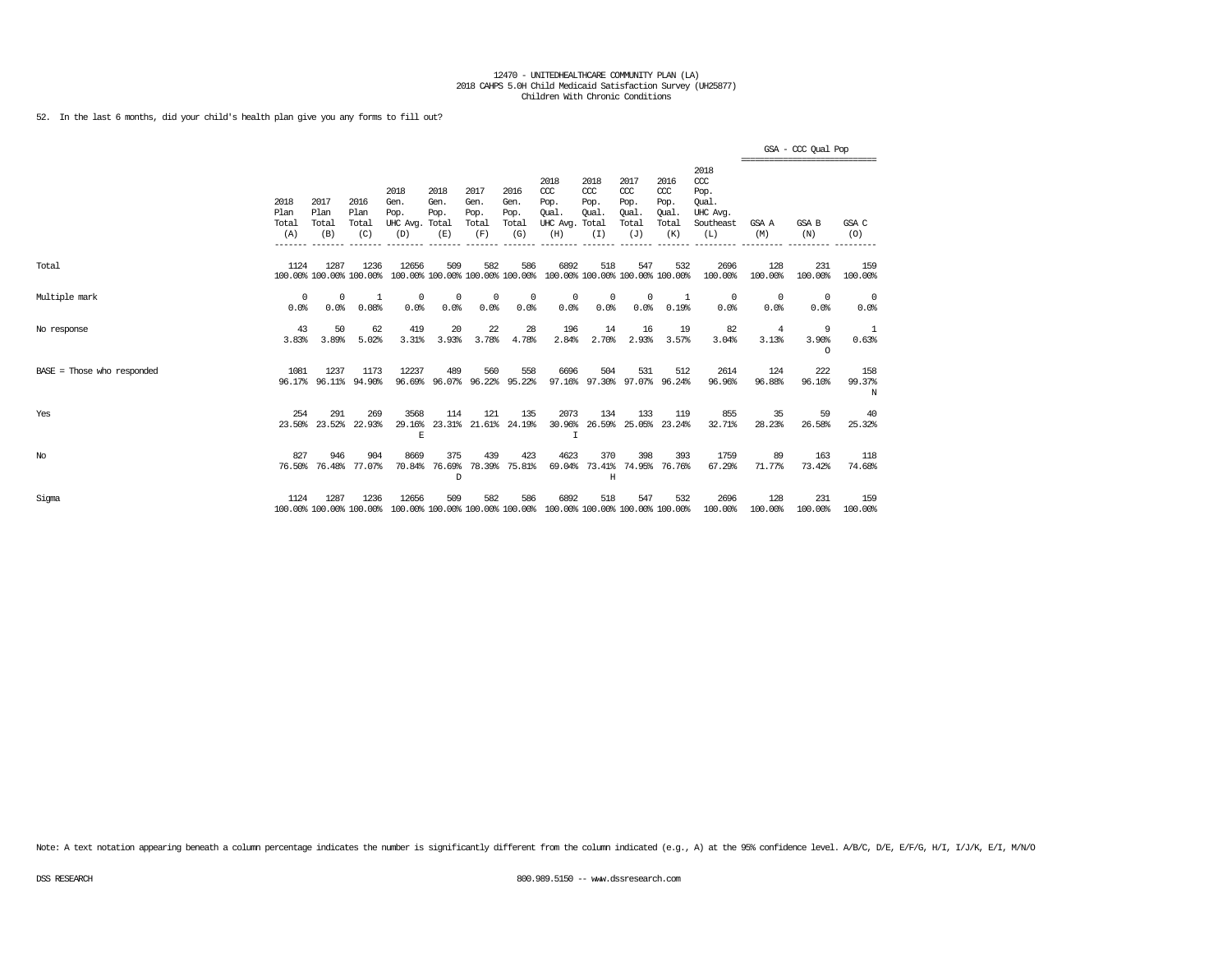53. In the last 6 months, how often were the forms from your child's health plan easy to fill out?

|                                      |                              |                              |                                 |                                         |                                        |                                      |                                      |                                                                         |                                     |                                              |                                              |                                                              |                     | GSA - CCC Qual Pop     |                         |
|--------------------------------------|------------------------------|------------------------------|---------------------------------|-----------------------------------------|----------------------------------------|--------------------------------------|--------------------------------------|-------------------------------------------------------------------------|-------------------------------------|----------------------------------------------|----------------------------------------------|--------------------------------------------------------------|---------------------|------------------------|-------------------------|
|                                      | 2018<br>Plan<br>Total<br>(A) | 2017<br>Plan<br>Total<br>(B) | 2016<br>Plan<br>Total<br>(C)    | 2018<br>Gen.<br>Pop.<br>UHC Avg.<br>(D) | 2018<br>Gen.<br>Pop.<br>Total<br>(E)   | 2017<br>Gen.<br>Pop.<br>Total<br>(F) | 2016<br>Gen.<br>Pop.<br>Total<br>(G) | 2018<br>ccc<br>Pop.<br>Qual.<br>UHC Avg. Total<br>(H)                   | 2018<br>ccc<br>Pop.<br>Qual.<br>(I) | 2017<br>ccc<br>Pop.<br>Qual.<br>Total<br>(J) | 2016<br>ccc<br>Pop.<br>Qual.<br>Total<br>(K) | 2018<br>ccc<br>Pop.<br>Oual.<br>UHC Avg.<br>Southeast<br>(L) | GSA A<br>(M)        | GSA B<br>(N)           | GSA C<br>(O)            |
| Total                                | 1124                         | 1287                         | 1236<br>100.00% 100.00% 100.00% | 12656                                   | 509<br>100.00% 100.00% 100.00% 100.00% | 582                                  | 586                                  | 6892                                                                    | 518                                 | 547                                          | 532<br>100.00% 100.00% 100.00% 100.00%       | 2696<br>100.00%                                              | 128<br>100.00%      | 231<br>100.00%         | 159<br>100.00%          |
| Multiple mark                        | 0<br>0.0%                    | $\Omega$<br>0.0%             | $\mathbf{1}$<br>0.08%           | $\mathbf 0$<br>0.0%                     | $^{\circ}$<br>0.0%                     | $\circ$<br>0.0%                      | $\Omega$<br>0.0%                     | $\mathbf 0$<br>0.0%                                                     | 0<br>0.0%                           | $\mathsf 0$<br>0.0%                          | $\mathbf{1}$<br>0.19%                        | $\mathbf 0$<br>0.0%                                          | $\circ$<br>0.0%     | $\mathbf 0$<br>0.0%    | $^{\circ}$<br>0.0%      |
| No response                          | 54<br>4.80%                  | 61<br>4.74%                  | 68<br>5.50%                     | 531<br>4.20%                            | 26<br>5.11%                            | 26<br>4.47%                          | 33<br>5.63%                          | 243<br>3.53%                                                            | 18<br>3.47%                         | 21<br>3.84%                                  | 22<br>4.14%                                  | 103<br>3.82%                                                 | 5<br>3.91%          | 11<br>4.76%<br>$\circ$ | $\overline{a}$<br>1.26% |
| $BASE = Those who responded$         | 1070<br>95.20%               | 1226<br>95.26%               | 1167<br>94.42%                  | 12125<br>95.80%                         | 483<br>94.89%                          | 556<br>95.53%                        | 553<br>94.37%                        | 6649<br>96.47%                                                          | 500<br>96.53%                       | 526<br>96.16%                                | 509<br>95.68%                                | 2593<br>96.18%                                               | 123<br>96.09%       | 220<br>95.24%          | 157<br>98.74%<br>Ν      |
| Never                                | 9<br>0.84%                   | 13<br>1.06%                  | 9<br>0.77%                      | 123<br>1.01%<br>$\mathbf{E}% _{0}$      | $\overline{2}$<br>0.41%                | 6<br>1.08%                           | -5<br>0.90%                          | 72<br>1.08%                                                             | 4<br>0.80%                          | 4<br>0.76%                                   | 3<br>0.59%                                   | 42<br>1.62%                                                  | $\mathbf 0$<br>0.0% | 3<br>1.36%             | 1<br>0.64%              |
| Sometimes                            | 27<br>2.52%                  | 33<br>2.69%                  | 25<br>2.14%                     | 523<br>4.31%<br>E                       | 11<br>2.28%                            | 15<br>2.70%                          | 10<br>1.81%                          | 271<br>4.08%                                                            | 18<br>3.60%                         | 14<br>2.66%                                  | 9<br>1.77%                                   | 115<br>4.44%                                                 | 7<br>5.69%          | 9<br>4.09%             | $\overline{a}$<br>1.27% |
| Bottom Two Box (%Never + %Sometimes) | 36<br>3.36%                  | 46<br>3.75%                  | 34<br>2.91%                     | 646<br>5.33%<br>$\mathbf{E}% _{0}$      | 13<br>2.69%                            | 21<br>3.78%                          | 15<br>2.71%                          | 343<br>5.16%                                                            | 22<br>4.40%                         | 18<br>3.42%                                  | 12<br>2.36%                                  | 157<br>6.05%                                                 | 7<br>5.69%          | 12<br>5.45%            | 3<br>1.91%              |
| Usually                              | 34<br>3.18%                  | 61<br>4.98%<br>Α             | 53<br>4.54%                     | 1010<br>8.33%<br>$\mathbb E$            | 16<br>3.31%                            | 24<br>4.32%                          | 25<br>4.52%                          | 601<br>9.04%<br>$\mathbbm{1}$                                           | 20<br>4.00%                         | 30<br>5.70%                                  | 24<br>4.72%                                  | 227<br>8.75%                                                 | 5<br>4.07%          | 9<br>4.09%             | 6<br>3.82%              |
| Always                               | 173<br>16.17%                | 173<br>14.11%                | 176<br>15.08%                   | 1800<br>14.85%                          | 79<br>16.36%                           | 72<br>12.95%                         | 90<br>16.27%                         | 1082<br>16.27%                                                          | 88<br>17.60%                        | 80<br>15.21%                                 | 80<br>15.72%                                 | 450<br>17.35%                                                | 22<br>17.89%        | 36<br>16.36%           | 30<br>19.11%            |
| Always - $q52 = "No"$                | 827<br>77.29%                | 946<br>77.16%                | 904<br>77.46%                   | 8669<br>71.50%                          | 375<br>77.64%<br>D                     | 439<br>78.96%                        | 423<br>76.49%                        | 4623<br>69.53%                                                          | 370<br>74.00%<br>Η                  | 398<br>75.67%                                | 393<br>77.21%                                | 1759<br>67.84%                                               | 89<br>72.36%        | 163<br>74.09%          | 118<br>75.16%           |
| Always (Net)                         | 1000<br>93.46%<br>В          | 1119<br>91.27%               | 1080<br>92.54%                  | 10469<br>86.34%                         | 454<br>94.00%<br>D                     | 511<br>91.91%                        | 513<br>92.77%                        | 5705<br>85.80%                                                          | 458<br>91.60%<br>$\mathbf H$        | 478<br>90.87%                                | 473<br>92.93%                                | 2209<br>85.19%                                               | 111<br>90.24%       | 199<br>90.45%          | 148<br>94.27%           |
| CAHPS Rate (%Always+%Usually)        | 1034<br>96.64%               | 1180<br>96.25%               | 1133<br>97.09%                  | 11479<br>94.67%                         | 470<br>97.31%<br>D                     | 535<br>96.22%                        | 538<br>97.29%                        | 6306<br>94.84%                                                          | 478<br>95.60%                       | 508<br>96.58%                                | 497<br>97.64%                                | 2436<br>93.95%                                               | 116<br>94.31%       | 208<br>94.55%          | 154<br>98.09%           |
| 3-point composite mean               | 2.9009                       | 2.8752                       | 2.8963                          | 2.8101                                  | 2.9130<br>D                            |                                      | 2.8813 2.9005                        | 2.8064                                                                  | 2.8720<br>Η                         |                                              | 2.8745 2.9057                                | 2.7914                                                       | 2.8455              | 2.8500                 | 2.9236                  |
| 4-point composite mean               |                              | 3.8925 3.8646                | 3.8886                          |                                         | 3.8000 3.9089<br>D                     |                                      | 3.8705 3.8915                        |                                                                         | 3.7956 3.8640<br>Η                  |                                              | 3.8669 3.8998                                | 3.7752                                                       | 3.8455              | 3.8364                 | 3.9172                  |
| Sigma                                | 1124                         | 1287                         | 1236<br>100.00% 100.00% 100.00% | 12656                                   | 509                                    | 582                                  | 586                                  | 6892<br>100.00% 100.00% 100.00% 100.00% 100.00% 100.00% 100.00% 100.00% | 518                                 | 547                                          | 532                                          | 2696<br>100.00%                                              | 128<br>100.00%      | 231<br>100.00%         | 159<br>100.00%          |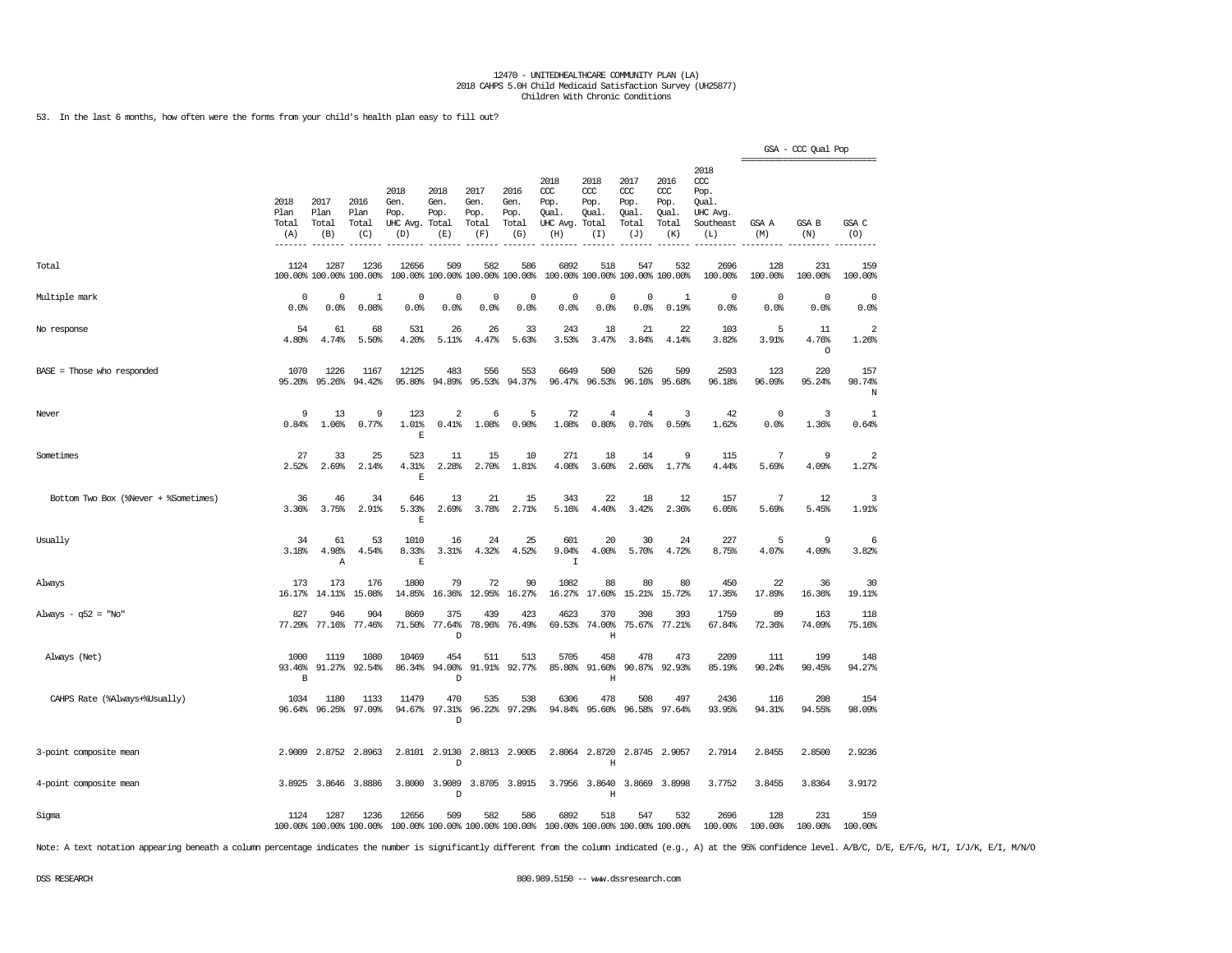54. Using any number from 0 to 10, where 0 is the worst health plan possible and 10 is the best health plan possible, what number would you use to rate your child's health plan?

|                                |                              |                                 |                              |                                               |                                     |                                      |                                      |                                                       |                                     |                                                   |                                                   |                                                                   | ========================== | GSA - CCC Qual Pop       |                 |
|--------------------------------|------------------------------|---------------------------------|------------------------------|-----------------------------------------------|-------------------------------------|--------------------------------------|--------------------------------------|-------------------------------------------------------|-------------------------------------|---------------------------------------------------|---------------------------------------------------|-------------------------------------------------------------------|----------------------------|--------------------------|-----------------|
|                                | 2018<br>Plan<br>Total<br>(A) | 2017<br>Plan<br>Total<br>(B)    | 2016<br>Plan<br>Total<br>(C) | 2018<br>Gen.<br>Pop.<br>UHC Avg. Total<br>(D) | 2018<br>Gen.<br>Pop.<br>(E)         | 2017<br>Gen.<br>Pop.<br>Total<br>(F) | 2016<br>Gen.<br>Pop.<br>Total<br>(G) | 2018<br>ccc<br>Pop.<br>Qual.<br>UHC Avg. Total<br>(H) | 2018<br>CCC<br>Pop.<br>Qual.<br>(I) | 2017<br>$\alpha$<br>Pop.<br>Qual.<br>Total<br>(J) | 2016<br>$\alpha$<br>Pop.<br>Qual.<br>Total<br>(K) | 2018<br>$\alpha$<br>Pop.<br>Oual.<br>UHC Avg.<br>Southeast<br>(L) | GSA A<br>(M)               | GSA B<br>(N)             | GSA C<br>(O)    |
| Total                          | 1124                         | 1287<br>100.00% 100.00% 100.00% | 1236                         | 12656<br>100.00% 100.00% 100.00% 100.00%      | 509                                 | 582                                  | 586                                  | 6892                                                  | 518                                 | 547<br>100.00% 100.00% 100.00% 100.00%            | 532                                               | 2696<br>100.00%                                                   | 128<br>100.00%             | 231<br>100.00%           | 159<br>100.00%  |
| Multiple mark                  | 0                            | $\mathbf 0$                     | 1                            | $\mathbf 0$                                   | 0                                   | $\mathbf 0$                          | $\mathbf 0$                          | $\mathbf 0$                                           | $\mathbf 0$                         | $\mathbf 0$                                       | $\circ$                                           | $\mathbf 0$                                                       | $\circ$                    | $\circ$                  | $\mathbf 0$     |
|                                | 0.0%                         | 0.0%                            | 0.08%                        | 0.0%                                          | 0.0%                                | 0.0%                                 | 0.0%                                 | 0.0%                                                  | 0.0%                                | 0.0%                                              | 0.0%                                              | 0.0%                                                              | 0.0%                       | 0.0%                     | 0.0%            |
| No response                    | 33                           | 33                              | 41                           | 311                                           | 15                                  | 18                                   | 17                                   | 122                                                   | 8                                   | 11                                                | 7                                                 | 44                                                                | 3                          | $\overline{4}$           | 1               |
|                                | 2.94%                        | 2.56%                           | 3.32%                        | 2.46%                                         | 2.95%                               | 3.09%                                | 2.90%                                | 1.77%                                                 | 1.54%                               | 2.01%                                             | 1.32%                                             | 1.63%                                                             | 2.34%                      | 1.73%                    | 0.63%           |
| BASE = Those who responded     | 1091                         | 1254                            | 1194                         | 12345                                         | 494                                 | 564                                  | 569                                  | 6770                                                  | 510                                 | 536                                               | 525                                               | 2652                                                              | 125                        | 227                      | 158             |
|                                | 97.06%                       | 97.44%                          | 96.60%                       | 97.54%                                        | 97.05%                              | 96.91%                               | 97.10%                               | 98.23%                                                | 98.46%                              | 97.99%                                            | 98.68%                                            | 98.37%                                                            | 97.66%                     | 98.27%                   | 99.37%          |
| 10 - Best health plan possible | 654<br>59.95%                | 799<br>63.72%                   | 726<br>60.80%                | 6906                                          | 302<br>55.94% 61.13%<br>$\mathbb D$ | 371                                  | 345<br>65.78% 60.63%                 | 3606                                                  | 293<br>53.26% 57.45%                | 311<br>58.02%                                     | 294<br>56.00%                                     | 1500<br>56.56%                                                    | 69<br>55.20%               | 141<br>62.11%            | 83<br>52.53%    |
| $9 -$                          | 158<br>14.48%                | 155                             | 174<br>12.36% 14.57%         | 2141<br>17.34%<br>E                           | 69<br>13.97%                        | 66<br>11.70%                         | 86<br>15.11%                         | 1178<br>17.40%                                        | 74                                  | 71<br>14.51% 13.25% 16.38%                        | 86                                                | 444<br>16.74%                                                     | 20<br>16.00%               | 34<br>14.98%             | 20<br>12.66%    |
| Top Two Box                    | 812                          | 954<br>74.43% 76.08%            | 900<br>75.38%                | 9047<br>73.28%                                | 371<br>75.10%                       | 437<br>77.48%                        | 431<br>75.75%                        | 4784                                                  | 367                                 | 382<br>70.66% 71.96% 71.27% 72.38%                | 380                                               | 1944<br>73.30%                                                    | 89<br>71.20%               | 175<br>77.09%<br>$\circ$ | 103<br>65.19%   |
| $8 -$                          | 142                          | 157                             | 137                          | 1723                                          | 67                                  | 71                                   | 68                                   | 1041                                                  | 64                                  | 79                                                | 62                                                | 379                                                               | 18                         | 22                       | 24              |
|                                | 13.02%                       | 12.52%                          | 11.47%                       | 13.96%                                        | 13.56%                              | 12.59%                               | 11.95%                               | 15.38%                                                | 12.55%                              | 14.74%                                            | 11.81%                                            | 14.29%                                                            | 14.40%                     | 9.69%                    | 15.19%          |
| CAHPS Rate (Top Three Box)     | 954                          | 1111                            | 1037                         | 10770                                         | 438                                 | 508                                  | 499                                  | 5825                                                  | 431                                 | 461                                               | 442                                               | 2323                                                              | 107                        | 197                      | 127             |
|                                | 87.44%                       | 88.60%                          | 86.85%                       | 87.24%                                        | 88.66%                              | 90.07%                               | 87.70%                               | 86.04%                                                | 84.51%                              | 86.01%                                            | 84.19%                                            | 87.59%                                                            | 85.60%                     | 86.78%                   | 80.38%          |
| $7 -$                          | 59                           | 69                              | 63                           | 730                                           | 26                                  | 27                                   | 30                                   | 412                                                   | 33                                  | 40                                                | 31                                                | 134                                                               | 7                          | 13                       | 13              |
|                                | 5.41%                        | 5.50%                           | 5.28%                        | 5.91%                                         | 5.26%                               | 4.79%                                | 5.27%                                | 6.09%                                                 | 6.47%                               | 7.46%                                             | 5.90%                                             | 5.05%                                                             | 5.60%                      | 5.73%                    | 8.23%           |
| $6 -$                          | 21<br>1.92%                  | 15<br>1.20%                     | 31<br>2.60%<br>B             | 296<br>2.40%<br>E                             | 6<br>1.21%                          | 6<br>1.06%                           | 13<br>2.28%                          | 176<br>2.60%                                          | 14<br>2.75%<br>J                    | 5<br>0.93%                                        | 15<br>2.86%<br>J                                  | 70<br>2.64%                                                       | $\overline{4}$<br>3.20%    | 7<br>3.08%               | 3<br>1.90%      |
| $5 -$                          | 31<br>2.84%                  | 35<br>2.79%                     | 43<br>3.60%                  | 357<br>2.89%                                  | 17<br>3.44%                         | 13<br>2.30%                          | 18<br>3.16%                          | 204<br>3.01%                                          | 18<br>3.53%                         | 19<br>3.54%                                       | 27<br>5.14%                                       | 70<br>2.64%                                                       | 7<br>5.60%<br>N            | $\overline{2}$<br>0.88%  | 9<br>5.70%<br>N |
| $4 -$                          | $\overline{4}$               | 10                              | 5                            | 68                                            | 1                                   | $\overline{4}$                       | 1                                    | 56                                                    | 3                                   | 5                                                 | 3                                                 | 18                                                                | $\mathbf{0}$               | 2                        | 1               |
|                                | 0.37%                        | 0.80%                           | 0.42%                        | 0.55%                                         | 0.20%                               | 0.71%                                | 0.18%                                | 0.83%                                                 | 0.59%                               | 0.93%                                             | 0.57%                                             | 0.68%                                                             | 0.0%                       | 0.88%                    | 0.63%           |
| $3 -$                          | 4<br>0.37%                   | 4<br>0.32%                      | 5<br>0.42%                   | 42<br>0.34%<br>$\mathbf E$                    | $^{\circ}$<br>0.0%                  | $\overline{a}$<br>0.35%              | 3<br>0.53%                           | 29<br>0.43%                                           | $\mathbf{1}$<br>0.20%               | $\overline{a}$<br>0.37%                           | 3<br>0.57%                                        | 7<br>0.26%                                                        | $\mathbf{0}$<br>0.0%       | $\mathbf{1}$<br>0.44%    | 0<br>0.0%       |
| $2 -$                          | 8                            | 5                               | 5                            | 26                                            | 2                                   | 3                                    | 3                                    | 34                                                    | 5                                   | 2                                                 | 1                                                 | 15                                                                | 0                          | 2                        | 3               |
|                                | 0.73%                        | 0.40%                           | 0.42%                        | 0.21%                                         | 0.40%                               | 0.53%                                | 0.53%                                | 0.50%                                                 | 0.98%                               | 0.37%                                             | 0.19%                                             | 0.57%                                                             | 0.0%                       | 0.88%                    | 1.90%           |
| $1 -$                          | 3                            | 3                               | 1                            | 16                                            | 1                                   | $\circ$                              | 1                                    | 12                                                    | 1                                   | $\mathbf{1}$                                      | $\mathbf{1}$                                      | 5                                                                 | $\mathbf 0$                | $\mathbf 0$              | 1               |
|                                | 0.27%                        | 0.24%                           | 0.08%                        | 0.13%                                         | 0.20%                               | 0.0%                                 | 0.18%                                | 0.18%                                                 | 0.20%                               | 0.19%                                             | 0.19%                                             | 0.19%                                                             | $0.0$ %                    | 0.0%                     | 0.63%           |

Note: A text notation appearing beneath a column percentage indicates the number is significantly different from the column indicated (e.g., A) at the 95% confidence level. A/B/C, D/E, E/F/G, H/I, I/J/K, E/I, M/N/O

Continued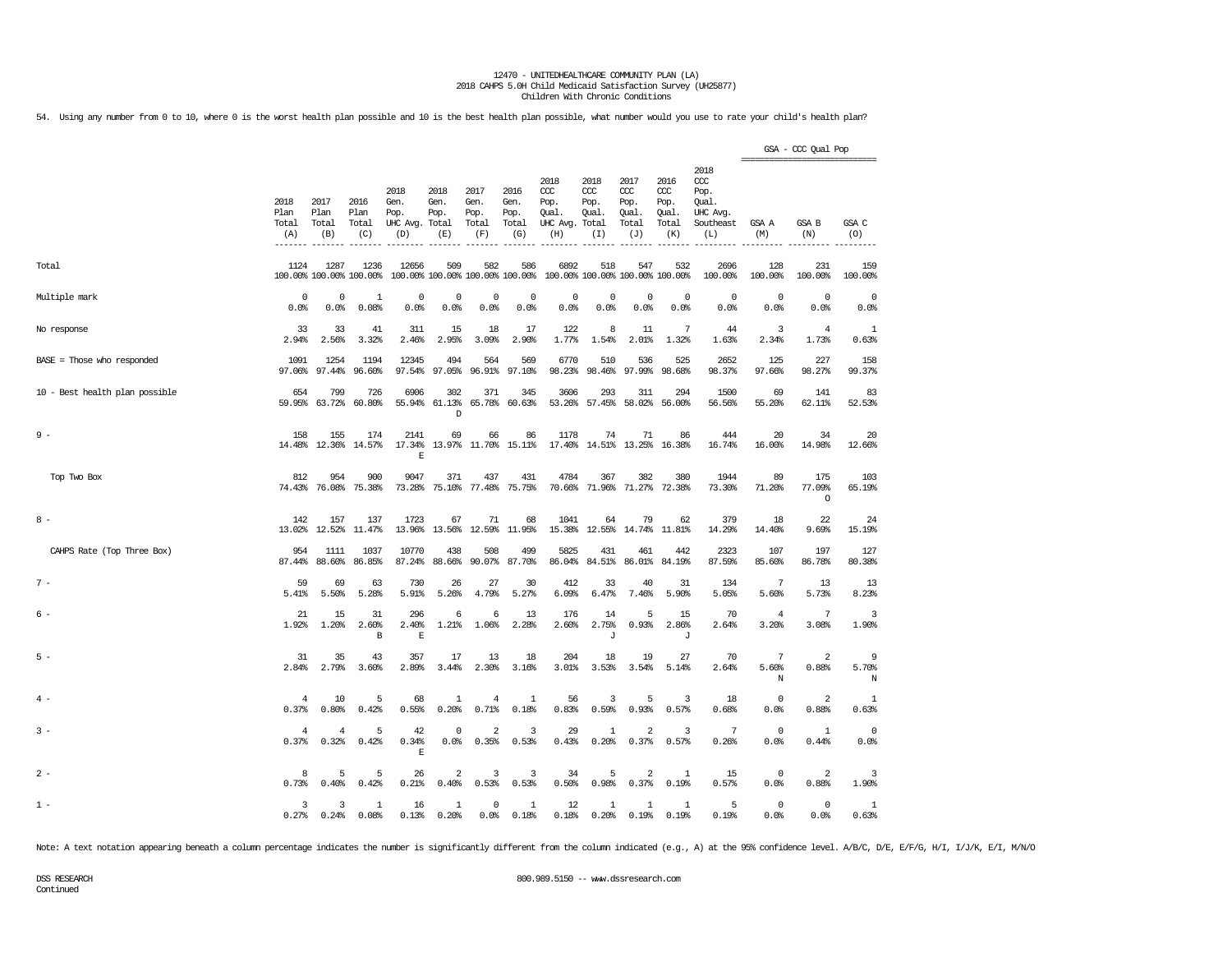54. Using any number from 0 to 10, where 0 is the worst health plan possible and 10 is the best health plan possible, what number would you use to rate your child's health plan?

|                                |                                         |                                 |                              |                                               |                             |                                      |                                      |                                                 |                                              |                                                   |                                                   |                                                                   |                    | GSA - CCC Qual Pop<br>------------------------------- |                 |
|--------------------------------|-----------------------------------------|---------------------------------|------------------------------|-----------------------------------------------|-----------------------------|--------------------------------------|--------------------------------------|-------------------------------------------------|----------------------------------------------|---------------------------------------------------|---------------------------------------------------|-------------------------------------------------------------------|--------------------|-------------------------------------------------------|-----------------|
|                                | 2018<br>Plan<br>Total<br>(A)<br>------- | 2017<br>Plan<br>Total<br>(B)    | 2016<br>Plan<br>Total<br>(C) | 2018<br>Gen.<br>Pop.<br>UHC Avg. Total<br>(D) | 2018<br>Gen.<br>Pop.<br>(E) | 2017<br>Gen.<br>Pop.<br>Total<br>(F) | 2016<br>Gen.<br>Pop.<br>Total<br>(G) | 2018<br>CCC<br>Pop.<br>Qual.<br>UHC Avg.<br>(H) | 2018<br>CCC<br>Pop.<br>Oual.<br>Total<br>(I) | 2017<br>$\alpha$<br>Pop.<br>Oual.<br>Total<br>(J) | 2016<br>$\alpha$<br>Pop.<br>Oual.<br>Total<br>(K) | 2018<br>$\alpha$<br>Pop.<br>Oual.<br>UHC Avg.<br>Southeast<br>(L) | GSA A<br>(M)       | GSA B<br>(N)                                          | GSA C<br>(O)    |
| 0 - Worst health plan possible | 7<br>0.64%                              | 2<br>0.16%                      | 4<br>0.34%                   | 40<br>0.32%                                   | 3<br>0.61%                  | 0.18%                                | 0.18%                                | 22<br>0.32%                                     | $\overline{4}$<br>0.78%                      | 1<br>0.19%                                        | 2<br>0.38%                                        | 10<br>0.38%                                                       | $^{\circ}$<br>0.0% | 3<br>1.32%                                            | 1<br>0.63%      |
| $0-7$ (NET)                    | 137<br>12.56%                           | 143<br>11.40%                   | 157<br>13.15%                | 1575<br>12.76%                                | 56<br>11.34%                | 56                                   | 70<br>9.93% 12.30%                   | 945                                             | 79<br>13.96% 15.49%                          | 75<br>13.99%                                      | 83<br>15.81%                                      | 329<br>12.41%                                                     | 18<br>14.40%       | 30<br>13.22%                                          | 31<br>19.62%    |
| Bottom Three Box               | 18<br>1.65%                             | 10<br>0.80%                     | 10<br>0.84%                  | 82<br>0.66%                                   | 6<br>1.21%                  | 4<br>0.71%                           | 5<br>0.88%                           | 68<br>1.00%                                     | 10<br>1.96%                                  | 4<br>0.75%                                        | $\overline{4}$<br>0.76%                           | 30<br>1.13%                                                       | $^{\circ}$<br>0.0% | 5<br>2.20%<br>M                                       | 5<br>3.16%<br>M |
| Bottom Two Box                 | 10<br>0.92%                             | 5<br>0.40%                      | 5<br>0.42%                   | 56<br>0.45%                                   | 4<br>0.81%                  | 0.18%                                | 2<br>0.35%                           | 34<br>0.50%                                     | 5<br>0.98%                                   | 2<br>0.37%                                        | 3<br>0.57%                                        | 15<br>0.57%                                                       | $^{\circ}$<br>0.0% | 3<br>1.32%                                            | 2<br>1.27%      |
| Average rating                 |                                         | 9.0183 9.1340                   | 9.0536                       | 9.0117                                        | 9.0870                      |                                      | 9.2021 9.0791                        |                                                 | 8.9130 8.9000                                | 8.9869 8.9067                                     |                                                   | 8.9985                                                            | 8.9760             | 9.0308                                                | 8.6519          |
| Standard deviation             |                                         | 1.6888 1.5201                   | 1.5895                       |                                               | 1.5240 1.5749               | 1.4519 1.5457                        |                                      |                                                 | 1.6193 1.7943                                | 1.5805 1.6905                                     |                                                   | 1.5933                                                            | 1.4503             | 1.8016                                                | 1.9934          |
| 3-point composite mean         |                                         | 2.6728 2.7018 2.6750            |                              |                                               | 2.6644 2.6903 2.7234 2.6872 |                                      |                                      | 2.6279                                          |                                              | 2.6294 2.6474 2.6248                              |                                                   | 2.6595                                                            | 2.6240             | 2.6960<br>$\circ$                                     | 2.5380          |
| Sigma                          | 1124                                    | 1287<br>100.00% 100.00% 100.00% | 1236                         | 12656<br>100.00% 100.00% 100.00% 100.00%      | 509                         | 582                                  | 586                                  | 6892<br>100.00% 100.00% 100.00% 100.00%         | 518                                          | 547                                               | 532                                               | 2696<br>100.00%                                                   | 128<br>100.00%     | 231<br>100.00%                                        | 159<br>100.00%  |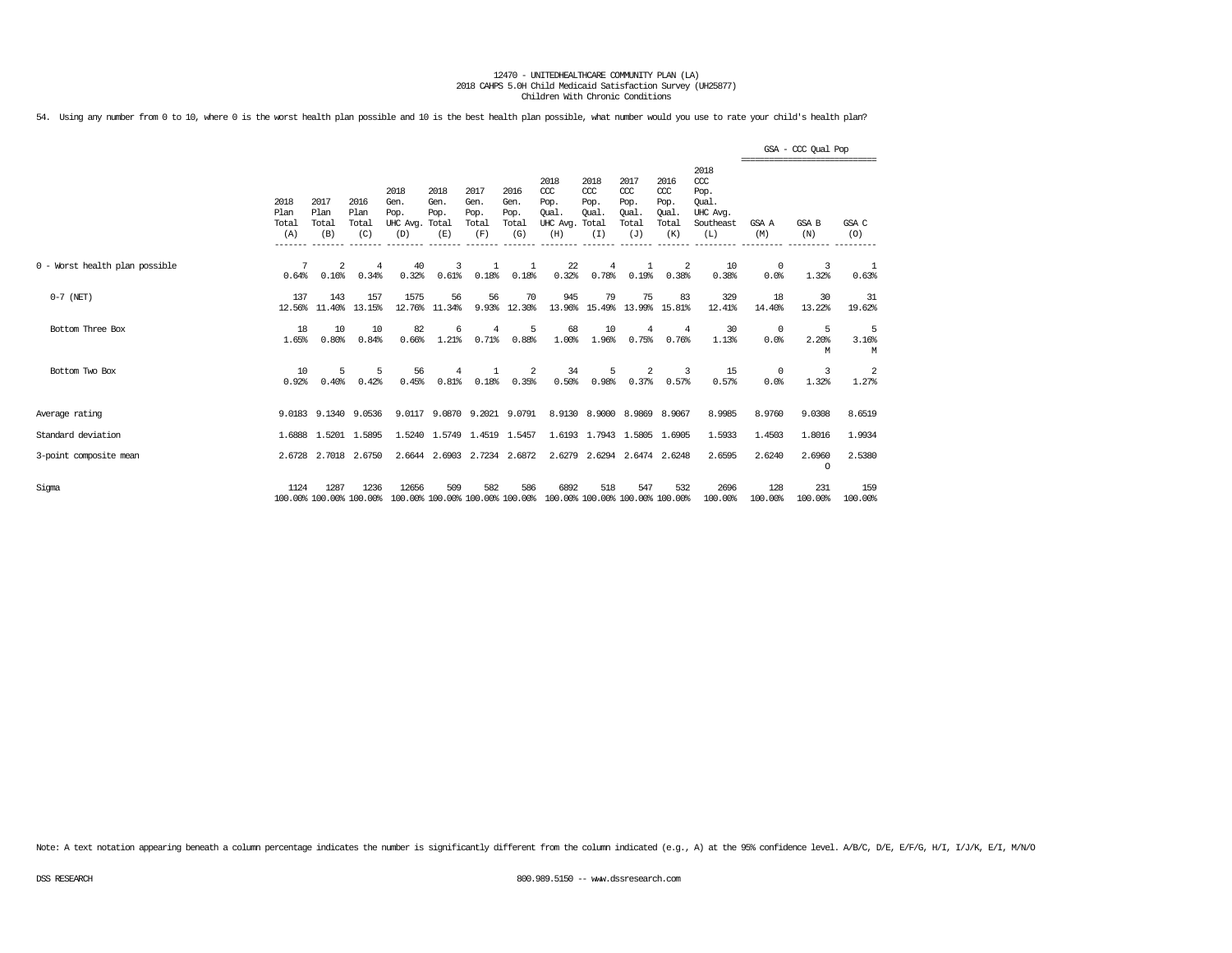55. In the last 6 months, did you get or refill any prescription medicines for your child?

|                              |                              |                                 |                              |                                         |                                        |                                      |                                      |                                                                                         |                                              |                                             |                                              |                                                                   |                  | GSA - CCC Qual Pop<br>============================= |                 |
|------------------------------|------------------------------|---------------------------------|------------------------------|-----------------------------------------|----------------------------------------|--------------------------------------|--------------------------------------|-----------------------------------------------------------------------------------------|----------------------------------------------|---------------------------------------------|----------------------------------------------|-------------------------------------------------------------------|------------------|-----------------------------------------------------|-----------------|
|                              | 2018<br>Plan<br>Total<br>(A) | 2017<br>Plan<br>Total<br>(B)    | 2016<br>Plan<br>Total<br>(C) | 2018<br>Gen.<br>Pop.<br>UHC Avg.<br>(D) | 2018<br>Gen.<br>Pop.<br>Total<br>(E)   | 2017<br>Gen.<br>Pop.<br>Total<br>(F) | 2016<br>Gen.<br>Pop.<br>Total<br>(G) | 2018<br>CCC<br>Pop.<br>Oual.<br>UHC Avg.<br>(H)                                         | 2018<br>ccc<br>Pop.<br>Oual.<br>Total<br>(I) | 2017<br>ccc<br>Pop.<br>Oual<br>Total<br>(J) | 2016<br>ccc<br>Pop.<br>Oual.<br>Total<br>(K) | 2018<br>$\alpha$<br>Pop.<br>Oual.<br>UHC Avg.<br>Southeast<br>(L) | GSA A<br>(M)     | GSA B<br>(N)                                        | GSA C<br>(0)    |
| Total                        | 1124                         | 1287<br>100.00% 100.00% 100.00% | 1236                         | 7651                                    | 509<br>100.00% 100.00% 100.00% 100.00% | 582                                  | 586                                  | 6892<br>100.00% 100.00% 100.00% 100.00%                                                 | 518                                          | 547                                         | 532                                          | 2696<br>100.00%                                                   | 128<br>100.00%   | 231<br>100.00%                                      | 159<br>100.00%  |
| Multiple mark                | 0<br>0.0%                    | $^{\circ}$<br>0.0%              | 1<br>0.08%                   | 0<br>0.0%                               | 0<br>0.0%                              | $^{\circ}$<br>0.0%                   | 0<br>0.0%                            | $^{\circ}$<br>0.0%                                                                      | $^{\circ}$<br>0.0%                           | $\mathbf 0$<br>0.0%                         | 1<br>0.19%                                   | $^{\circ}$<br>0.0%                                                | 0<br>0.0%        | $^{\circ}$<br>0.0%                                  | $\circ$<br>0.0% |
| No response                  | 20<br>1.78%                  | 21<br>1.63%                     | 33<br>2.67%                  | 128<br>1.67%                            | 12<br>2.36%<br>I                       | 11<br>1.89%                          | 15<br>2.56%                          | 31<br>0.45%                                                                             | 1<br>0.19%                                   | $\mathbf 0$<br>0.0%                         | 4<br>0.75%<br>J                              | 12<br>0.45%                                                       | $\Omega$<br>0.0% | -1<br>0.43%                                         | 0<br>0.0%       |
| $BASE = Those who responded$ | 1104                         | 1266<br>98.22% 98.37%           | 1202<br>97.25%               | 7523<br>98.33%                          | 497<br>97.64%                          | 571                                  | 571<br>98.11% 97.44%                 | 6861<br>99.55%                                                                          | 517<br>E                                     | 547<br>99.81% 100.00%<br>K                  | 527<br>99.06%                                | 2684<br>99.55%                                                    | 128<br>100.00%   | 230<br>99.57%                                       | 159<br>100.00%  |
| Yes                          | 770<br>69.75%                | 894<br>70.62%                   | 864<br>71.88%                | 3992<br>53.06%                          | 309<br>62.17%<br>D                     | 366                                  | 373<br>64.10% 65.32%                 | 5798<br>84.51%                                                                          | 449<br>86.85%<br>E                           | 496<br>90.68%<br>$\mathsf{T}$               | 479<br>90.89%<br>I                           | 2362<br>88,00%                                                    | 107<br>83.59%    | 204<br>88.70%                                       | 138<br>86.79%   |
| $_{\mathrm{No}}$             | 334                          | 372<br>30.25% 29.38%            | 338<br>28.12%                | 3531<br>46.94%<br>E                     | 188<br>37.83%<br>$\mathbf I$           | 205<br>35.90%                        | 198<br>34.68%                        | 1063                                                                                    | 68<br>15.49% 13.15%<br><b>JK</b>             | 51<br>9.32%                                 | 48<br>9.11%                                  | 322<br>12.00%                                                     | 21<br>16.41%     | 26<br>11.30%                                        | 21<br>13.21%    |
| Sigma                        | 1124                         | 1287                            | 1236                         | 7651                                    | 509                                    | 582                                  | 586                                  | 6892<br>100.00% 100.00% 100.00% 100.00% 100.00% 100.00% 100.00% 100.00% 100.00% 100.00% | 518                                          | 547                                         | 532                                          | 2696<br>100.00%                                                   | 128<br>100.00%   | 231<br>100.00%                                      | 159<br>100.00%  |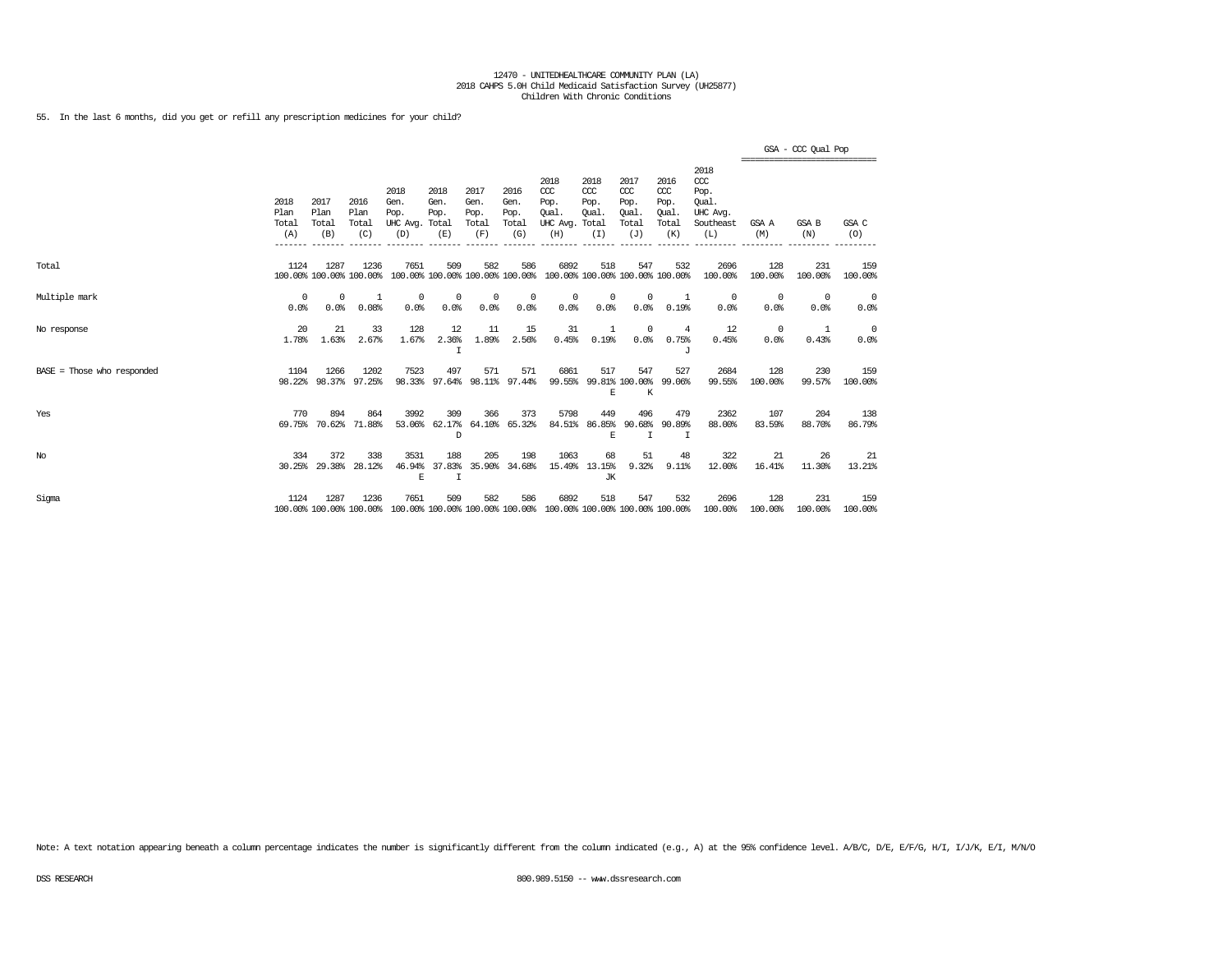56. In the last 6 months, how often was it easy to get prescription medicines for your child through his or her health plan?

|                                      |                               |                              |                                 |                                                                 |                                      |                                      |                                        |                                                       |                                     |                                                   |                                                   |                                                                   | ================================ | GSA - CCC Qual Pop  |                     |
|--------------------------------------|-------------------------------|------------------------------|---------------------------------|-----------------------------------------------------------------|--------------------------------------|--------------------------------------|----------------------------------------|-------------------------------------------------------|-------------------------------------|---------------------------------------------------|---------------------------------------------------|-------------------------------------------------------------------|----------------------------------|---------------------|---------------------|
|                                      | 2018<br>Plan<br>Total<br>(A)  | 2017<br>Plan<br>Total<br>(B) | 2016<br>Plan<br>Total<br>(C)    | 2018<br>Gen.<br>Pop.<br>UHC Avg.<br>(D)                         | 2018<br>Gen.<br>Pop.<br>Total<br>(E) | 2017<br>Gen.<br>Pop.<br>Total<br>(F) | 2016<br>Gen.<br>Pop.<br>Total<br>(G)   | 2018<br>ccc<br>Pop.<br>Oual.<br>UHC Avg. Total<br>(H) | 2018<br>ccc<br>Pop.<br>Oual.<br>(I) | 2017<br>$\alpha$<br>Pop.<br>Oual.<br>Total<br>(J) | 2016<br>$\alpha$<br>Pop.<br>Oual.<br>Total<br>(K) | 2018<br>$\alpha$<br>Pop.<br>Qual.<br>UHC Avg.<br>Southeast<br>(L) | GSA A<br>(M)                     | GSA B<br>(N)        | GSA C<br>(O)        |
| Total                                | 1124                          | 1287                         | 1236<br>100.00% 100.00% 100.00% | 7651                                                            | 509                                  | 582                                  | 586<br>100.00% 100.00% 100.00% 100.00% | 6892                                                  | 518                                 | 547<br>100.00% 100.00% 100.00% 100.00%            | 532                                               | 2696<br>100.00%                                                   | 128<br>100.00%                   | 231<br>100.00%      | 159<br>100.00%      |
| Multiple mark                        | 0<br>0.0%                     | 0<br>0.0%                    | 0<br>0.0%                       | $\mathbf 0$<br>0.0%                                             | 0<br>0.0%                            | $\mathbf 0$<br>0.0%                  | 0<br>0.0%                              | $\mathbf 0$<br>0.0%                                   | 0<br>0.0%                           | 0<br>0.0%                                         | $\mathbf 0$<br>0.0%                               | $\mathbf 0$<br>0.0%                                               | $\mathbf 0$<br>0.0%              | $\mathbf 0$<br>0.0% | $\mathbf 0$<br>0.0% |
| No response                          | 24<br>2.14%                   | 33<br>2.56%                  | 40<br>3.24%                     | 167<br>2.18%                                                    | 13<br>2.55%<br>Ι                     | 15<br>2.58%                          | 20<br>3.41%                            | 71<br>1.03%                                           | 3<br>0.58%                          | $\overline{4}$<br>0.73%                           | 6<br>1.13%                                        | 27<br>1.00%                                                       | $\overline{a}$<br>1.56%          | 1<br>0.43%          | $\mathbf 0$<br>0.0% |
| Appropriately skipped                | 334<br>29.72%                 | 372<br>28.90%                | 338<br>27.35%                   | 3531<br>46.15%<br>$\mathbf{E}$                                  | 188<br>36.94%<br>$\mathsf{T}$        | 205<br>35.22%                        | 198<br>33.79%                          | 1063<br>15.42%                                        | 68<br>13.13%<br><b>JK</b>           | 51<br>9.32%                                       | 48<br>9.02%                                       | 322<br>11.94%                                                     | 21<br>16.41%                     | 26<br>11.26%        | 21<br>13.21%        |
| BASE = Those who responded           | 766<br>68.15%                 | 882<br>68.53%                | 858<br>69.42%                   | 3953<br>51.67%                                                  | 308<br>60.51%<br>D                   | 362<br>62.20%                        | 368<br>62.80%                          | 5758<br>83.55%                                        | 447<br>86.29%<br>E                  | 492<br>89.95%                                     | 478<br>89.85%                                     | 2347<br>87.05%                                                    | 105<br>82.03%                    | 204<br>88.31%       | 138<br>86.79%       |
| Never                                | 10<br>1.31%<br>C              | 14<br>1.59%<br>C             | 3<br>0.35%                      | 44<br>1.11%                                                     | 5<br>1.62%                           | 7<br>1.93%<br>G                      | $\mathbf{1}$<br>0.27%                  | 47<br>0.82%                                           | 6<br>1.34%                          | 8<br>1.63%<br>K                                   | $\mathbf{1}$<br>0.21%                             | 19<br>0.81%                                                       | $\overline{2}$<br>1.90%          | 3<br>1.47%          | 1<br>0.72%          |
| Sometimes                            | 39<br>5.09%                   | 68<br>7.71%<br>Α             | 67<br>7.81%<br>Α                | 219<br>5.54%                                                    | 11<br>3.57%                          | 28<br>7.73%<br>$\mathbf E$           | 18<br>4.89%                            | 384<br>6.67%                                          | 22<br>4.92%                         | 44<br>8.94%<br>I                                  | 46<br>9.62%<br>I                                  | 120<br>5.11%                                                      | 2<br>1.90%                       | 13<br>6.37%<br>М    | 7<br>5.07%          |
| Bottom Two Box (%Never + %Sometimes) | 49<br>6.40%                   | 82<br>9.30%<br>Α             | 70<br>8.16%                     | 263<br>6.65%                                                    | 16<br>5.19%                          | 35<br>9.67%<br>EG                    | 19<br>5.16%                            | 431<br>7.49%                                          | 28<br>6.26%                         | 52<br>10.57%<br>I                                 | 47<br>9.83%<br>I                                  | 139<br>5.92%                                                      | 4<br>3.81%                       | 16<br>7.84%         | 8<br>5.80%          |
| Usually                              | 128<br>16.71%                 | 139<br>15.76%                | 148<br>17.25%                   | 689<br>17.43%                                                   | 45<br>14.61%                         | 54<br>14.92%                         | 61<br>16.58%                           | 1166<br>20.25%                                        | 81<br>18.12%                        | 99<br>20.12%                                      | 83<br>17.36%                                      | 422<br>17.98%                                                     | 22<br>20.95%                     | 33<br>16.18%        | 26<br>18.84%        |
| Always                               | 589<br>76.89%                 | 661<br>74.94%                | 640<br>74.59%                   | 3001<br>75.92%                                                  | 247<br>80.19%                        | 273<br>75.41%                        | 288<br>78.26%                          | 4161<br>72.26%                                        | 338<br>75.62%<br>J                  | 341<br>69.31%                                     | 348<br>72.80%                                     | 1786<br>76.10%                                                    | 79<br>75.24%                     | 155<br>75.98%       | 104<br>75.36%       |
| CAHPS Rate (%Always + %Usually)      | 717<br>93.60%<br>$\, {\bf B}$ | 800<br>90.70%                | 788<br>91.84%                   | 3690<br>93.35%                                                  | 292<br>94.81%<br>$\mathbf F$         | 327<br>90.33%                        | 349<br>94.84%<br>$\mathbf F$           | 5327<br>92.51%                                        | 419<br>93.74%<br>JК                 | 440<br>89.43%                                     | 431<br>90.17%                                     | 2208<br>94.08%                                                    | 101<br>96.19%                    | 188<br>92.16%       | 130<br>94.20%       |
| 3-point composite mean               | 2.7050                        | 2.6565                       | 2.6643                          | 2.6926                                                          | 2.7500<br>F                          |                                      | 2.6575 2.7310                          | 2.6478                                                | 2.6935<br>J                         |                                                   | 2.5874 2.6297                                     | 2.7017                                                            | 2.7143                           | 2.6814              | 2.6957              |
| 4-point composite mean               |                               | 3.6919 3.6406                | 3.6608                          |                                                                 | 3.6815 3.7338                        |                                      | 3.6381 3.7283                          |                                                       | J                                   | 3.6396 3.6801 3.5711 3.6276                       |                                                   | 3.6937                                                            | 3.6952                           | 3.6667              | 3.6884              |
| Sigma                                | 1124                          | 1287                         | 1236                            | 7651<br>100.00% 100.00% 100.00% 100.00% 100.00% 100.00% 100.00% | 509                                  | 582                                  | 586                                    | 6892<br>100.00% 100.00% 100.00% 100.00%               | 518                                 | 547                                               | 532                                               | 2696<br>100.00%                                                   | 128<br>100.00%                   | 231<br>100.00%      | 159<br>100.00%      |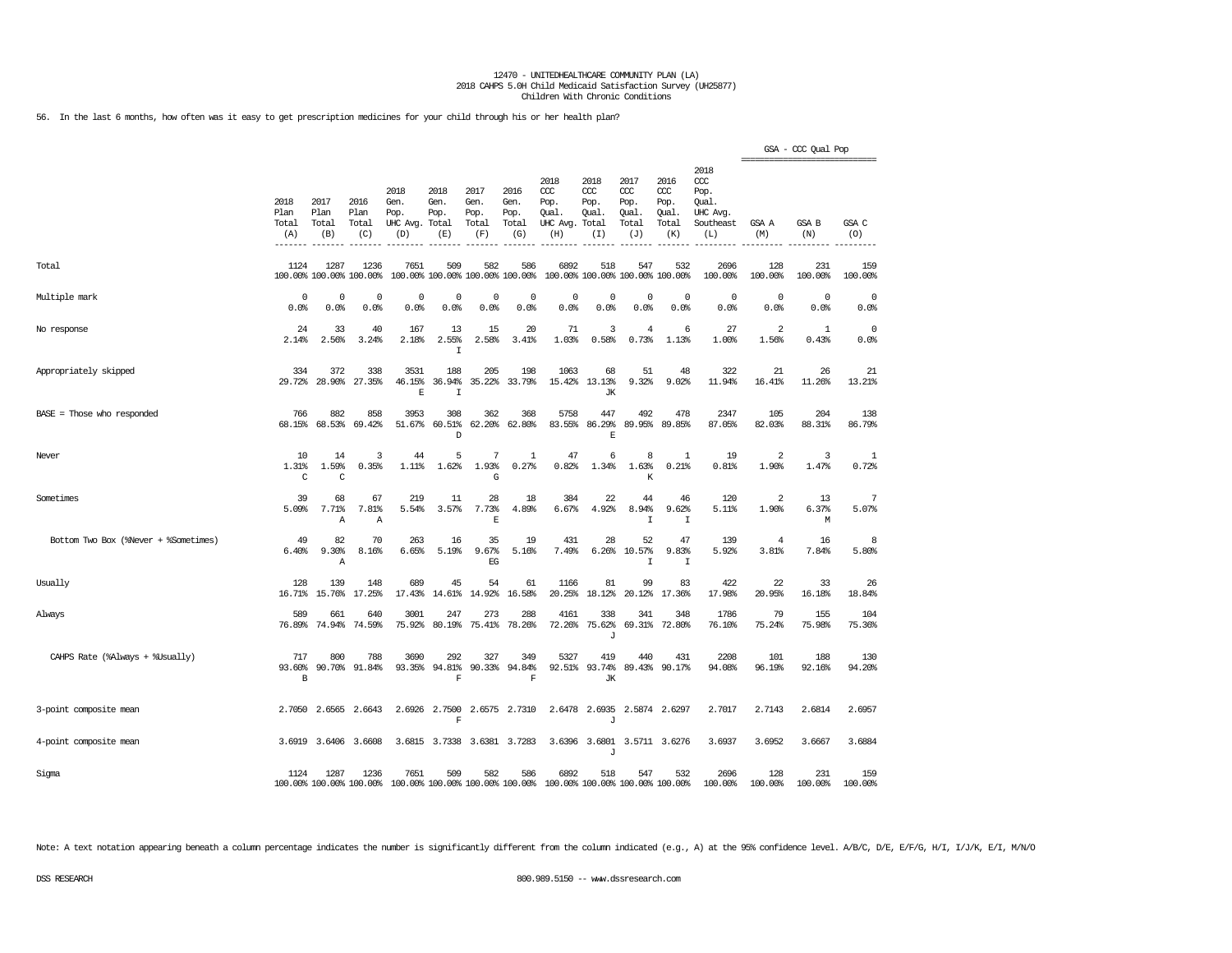57. Did anyone from your child's health plan, doctor's office, or clinic help you get your child's prescription medicines?

|                              |                              |                              |                                  |                                                                                                 |                             |                                      |                                      |                                                                         |                                     |                                              |                                              |                                                              | ------------------------------- | GSA - CCC Qual Pop |                    |
|------------------------------|------------------------------|------------------------------|----------------------------------|-------------------------------------------------------------------------------------------------|-----------------------------|--------------------------------------|--------------------------------------|-------------------------------------------------------------------------|-------------------------------------|----------------------------------------------|----------------------------------------------|--------------------------------------------------------------|---------------------------------|--------------------|--------------------|
|                              | 2018<br>Plan<br>Total<br>(A) | 2017<br>Plan<br>Total<br>(B) | 2016<br>Plan<br>Total<br>(C)     | 2018<br>Gen.<br>Pop.<br>UHC Avg. Total<br>(D)                                                   | 2018<br>Gen.<br>Pop.<br>(E) | 2017<br>Gen.<br>Pop.<br>Total<br>(F) | 2016<br>Gen.<br>Pop.<br>Total<br>(G) | 2018<br>CCC<br>Pop.<br>Oual.<br>UHC Avg. Total<br>(H)                   | 2018<br>CCC<br>Pop.<br>Oual.<br>(I) | 2017<br>ccc<br>Pop.<br>Oual.<br>Total<br>(J) | 2016<br>ccc<br>Pop.<br>Oual.<br>Total<br>(K) | 2018<br>ccc<br>Pop.<br>Oual.<br>UHC Avg.<br>Southeast<br>(L) | GSA A<br>(M)                    | GSA B<br>(N)       | GSA C<br>(O)       |
| Total                        | 1124                         | 1287                         | 1236<br>100.00% 100.00% 100.00%  | 7651                                                                                            | 509                         | 582                                  | 586                                  | 6892<br>100.00% 100.00% 100.00% 100.00% 100.00% 100.00% 100.00% 100.00% | 518                                 | 547                                          | 532                                          | 2696<br>100.00%                                              | 128<br>100.00%                  | 231<br>100.00%     | 159<br>100.00%     |
| Multiple mark                | $\Omega$<br>0.0%             | $\Omega$<br>0.0%             | 0<br>0.0%                        | 0<br>0.0%                                                                                       | 0<br>0.0%                   | 0<br>0.0%                            | 0<br>0.0%                            | $^{\circ}$<br>0.0%                                                      | 0<br>0.0%                           | 0<br>0.0%                                    | $^{\circ}$<br>0.0%                           | $^{\circ}$<br>0.0%                                           | $^{\circ}$<br>0.0%              | $^{\circ}$<br>0.0% | $^{\circ}$<br>0.0% |
| No response                  | 51<br>4.54%                  | 55<br>4.27%                  | 75<br>6.07%<br>B                 | 236<br>3.08%                                                                                    | 26<br>5.11%<br>D            | 26<br>4.47%                          | 34<br>5.80%                          | 152<br>2.21%                                                            | 15<br>2.90%                         | 17<br>3.11%                                  | 26<br>4.89%                                  | 66<br>2.45%                                                  | 2<br>1.56%                      | 7<br>3.03%         | 6<br>3.77%         |
| Appropriately skipped        | 334                          | 372<br>29.72% 28.90%         | 338<br>27.35%                    | 3531<br>46.15%<br>E                                                                             | 188<br>36.94%<br>I          | 205<br>35.22%                        | 198<br>33.79%                        | 1063                                                                    | 68<br>15.42% 13.13%<br>JК           | 51<br>9.32%                                  | 48<br>9.02%                                  | 322<br>11.94%                                                | 21<br>16.41%                    | 26<br>11.26%       | 21<br>13.21%       |
| $BASE = Those who responded$ | 739                          | 860<br>65.75% 66.82%         | 823<br>66.59%                    | 3884                                                                                            | 295<br>50.76% 57.96%<br>D   | 351                                  | 354<br>60.31% 60.41%                 | 5677                                                                    | 435<br>82.37% 83.98%<br>F.          | 479                                          | 458<br>87.57% 86.09%                         | 2308<br>85.61%                                               | 105<br>82.03%                   | 198<br>85.71%      | 132<br>83.02%      |
| Yes                          | 425<br>C                     | 464                          | 430<br>57.51% 53.95% 52.25%      | 2233<br>57.49%                                                                                  | 177<br>G                    | 189                                  | 172<br>60.00% 53.85% 48.59%          | 3391                                                                    | 267                                 | 270                                          | 256<br>59.73% 61.38% 56.37% 55.90%           | 1332<br>57.71%                                               | 56<br>53.33%                    | 134<br>67.68%<br>М | -77<br>58.33%      |
| No                           | 314                          | 396                          | 393<br>42.49% 46.05% 47.75%<br>A | 1651<br>42.51%                                                                                  | 118<br>40.00%               | 162                                  | 182<br>46.15% 51.41%<br>E            | 2286                                                                    | 168                                 | 209                                          | 202<br>40.27% 38.62% 43.63% 44.10%           | 976<br>42.29%                                                | 49<br>46.67%<br>N               | 64<br>32.32%       | 55<br>41.67%       |
| Sigma                        | 1124                         | 1287                         | 1236                             | 7651<br>100.00% 100.00% 100.00% 100.00% 100.00% 100.00% 100.00% 100.00% 100.00% 100.00% 100.00% | 509                         | 582                                  | 586                                  | 6892                                                                    | 518                                 | 547                                          | 532                                          | 2696<br>100.00%                                              | 128<br>100.00%                  | 231<br>100.00%     | 159<br>100.00%     |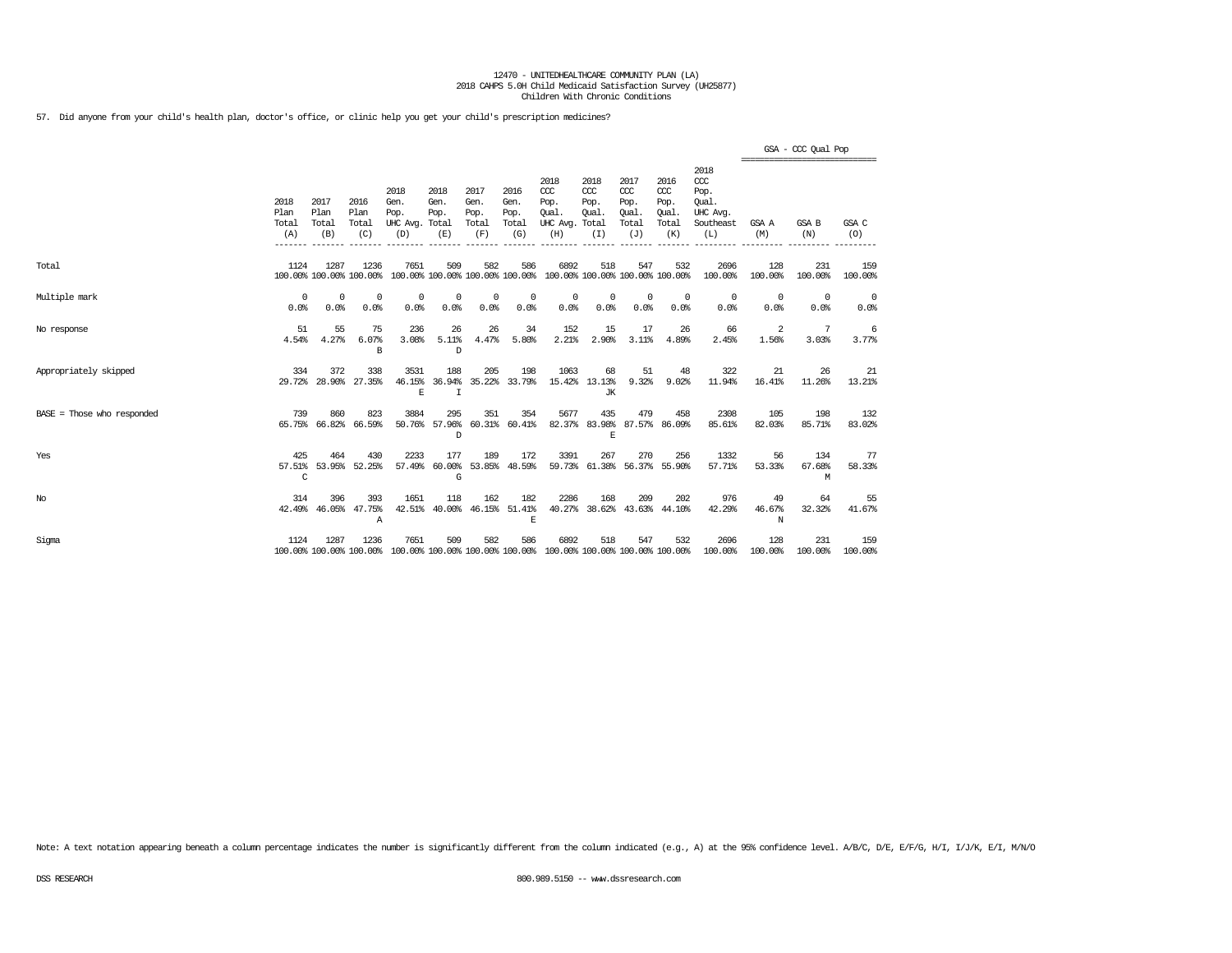58. In general, how would you rate your child's overall health?

|                              |                              |                                 |                                 |                                               |                                        |                                      |                                      |                                                                         |                                     |                                              |                                                   |                                                                   |                     | GSA - CCC Qual Pop      |                     |
|------------------------------|------------------------------|---------------------------------|---------------------------------|-----------------------------------------------|----------------------------------------|--------------------------------------|--------------------------------------|-------------------------------------------------------------------------|-------------------------------------|----------------------------------------------|---------------------------------------------------|-------------------------------------------------------------------|---------------------|-------------------------|---------------------|
|                              | 2018<br>Plan<br>Total<br>(A) | 2017<br>Plan<br>Total<br>(B)    | 2016<br>Plan<br>Total<br>(C)    | 2018<br>Gen.<br>Pop.<br>UHC Avg. Total<br>(D) | 2018<br>Gen.<br>Pop.<br>(E)            | 2017<br>Gen.<br>Pop.<br>Total<br>(F) | 2016<br>Gen.<br>Pop.<br>Total<br>(G) | 2018<br>$CC$<br>Pop.<br>Qual.<br>UHC Avg. Total<br>(H)                  | 2018<br>CCC<br>Pop.<br>Oual.<br>(I) | 2017<br>ccc<br>Pop.<br>Qual.<br>Total<br>(J) | 2016<br>$\alpha$<br>Pop.<br>Qual.<br>Total<br>(K) | 2018<br>$\alpha$<br>Pop.<br>Qual.<br>UHC Avg.<br>Southeast<br>(L) | GSA A<br>(M)        | GSA B<br>(N)            | GSA C<br>(0)        |
| Total                        | 1124                         | 1287<br>100.00% 100.00% 100.00% | 1236                            | 12656                                         | 509<br>100.00% 100.00% 100.00% 100.00% | 582                                  | 586                                  | 6892                                                                    | 518                                 | 547<br>100.00% 100.00% 100.00% 100.00%       | 532                                               | 2696<br>100.00%                                                   | 128<br>100.00%      | 231<br>100.00%          | 159<br>100.00%      |
| Multiple mark                | 0<br>0.0%                    | $\mathbf 0$<br>0.0%             | 2<br>0.16%                      | 0<br>0.0%                                     | 0<br>0.0%                              | 0<br>0.0%                            | 0<br>0.0%                            | 0<br>0.0%                                                               | $\mathbf 0$<br>0.0%                 | 0<br>0.0%                                    | 2<br>0.38%                                        | $\mathbf 0$<br>0.0%                                               | $\mathbf 0$<br>0.0% | $\circ$<br>0.0%         | $\mathbf 0$<br>0.0% |
| No response                  | 29<br>2.58%                  | 25<br>1.94%                     | 28<br>2.27%                     | 209<br>1.65%                                  | 14<br>2.75%<br>$\mathbf I$             | 13<br>2.23%                          | 11<br>1.88%                          | 50<br>0.73%                                                             | 3<br>0.58%                          | $\sqrt{2}$<br>0.37%                          | 2<br>0.38%                                        | 20<br>0.74%                                                       | $\circ$<br>0.0%     | $\overline{2}$<br>0.87% | 1<br>0.63%          |
| $BASE = Those who responded$ | 1095<br>97.42%               | 1262<br>98.06%                  | 1206<br>97.57%                  | 12447<br>98.35%                               | 495<br>97.25%                          | 569<br>97.77%                        | 575<br>98.12%                        | 6842<br>99.27%                                                          | 515<br>99.42%<br>E                  | 545<br>99.63%                                | 528<br>99.25%                                     | 2676<br>99.26%                                                    | 128<br>100.00%      | 229<br>99.13%           | 158<br>99.37%       |
| 5 - Excellent                | 364                          | 462<br>33.24% 36.61% 34.74%     | 419                             | 4878                                          | 191<br>39.19% 38.59%<br>$\mathbf I$    | 243                                  | 233<br>42.71% 40.52%                 | 1328                                                                    | 100<br>19.41% 19.42%                | 124                                          | 110<br>22.75% 20.83%                              | 553<br>20.67%                                                     | 27<br>21.09%        | 51<br>22.27%<br>$\circ$ | 22<br>13.92%        |
| $4$ - Very good              | 375<br>34.25%                | 401<br>31.77%                   | 438<br>36.32%<br>$\, {\bf B}$   | 4286<br>34.43%                                | 165<br>33.33%                          | 182<br>31.99%                        | 214<br>37.22%                        | 2425<br>35.44%                                                          | 186<br>36.12%<br>J                  | 162<br>29.72%                                | 194<br>36.74%<br>J                                | 976<br>36.47%                                                     | 48<br>37.50%        | 82<br>35.81%            | 56<br>35.44%        |
| CAHPS Rate (Top Two Box)     | 739<br>67.49%                | 863<br>68.38%                   | 857<br>71.06%                   | 9164<br>73.62%                                | 356<br>71.92%<br>$\mathbf I$           | 425<br>74.69%                        | 447<br>77.74%<br>E                   | 3753<br>54.85%                                                          | 286                                 | 286<br>55.53% 52.48%                         | 304<br>57.58%                                     | 1529<br>57.14%                                                    | 75<br>58.59%        | 133<br>58.08%           | 78<br>49.37%        |
| $3 - Good$                   | 273<br>24.93%<br>C           | 298<br>23.61%                   | 255<br>21.14%                   | 2547<br>20.46%                                | 115<br>23.23%<br>G                     | 110                                  | 100<br>19.33% 17.39%                 | 2192<br>32.04%                                                          | 168<br>32.62%<br>E                  | 178<br>32.66%                                | 150<br>28.41%                                     | 849<br>31.73%                                                     | 43<br>33.59%        | 68<br>29.69%            | 57<br>36.08%        |
| Top Three Box                | 1012<br>92.42%               | 1161<br>92.00%                  | 1112<br>92.21%                  | 11711<br>94.09%                               | 471<br>95.15%<br>$\mathbf I$           | 535<br>94.02%                        | 547<br>95.13%                        | 5945<br>86.89%                                                          | 454<br>88.16%                       | 464<br>85.14%                                | 454<br>85.98%                                     | 2378<br>88.86%                                                    | 118<br>92.19%       | 201<br>87.77%           | 135<br>85.44%       |
| $2$ - Fair                   | 77<br>7.03%                  | 95<br>7.53%                     | 83<br>6.88%                     | 664<br>5.33%                                  | 20<br>4.04%                            | 32<br>5.62%                          | 27<br>4.70%                          | 808<br>11.81%                                                           | 56<br>10.87%<br>$\mathbb E$         | 76<br>13.94%                                 | 64<br>12.12%                                      | 269<br>10.05%                                                     | 9<br>7.03%          | 25<br>10.92%            | 22<br>13.92%        |
| $1 - Poor$                   | 6<br>0.55%                   | 6<br>0.48%                      | 11<br>0.91%                     | 72<br>0.58%                                   | 4<br>0.81%                             | $\overline{a}$<br>0.35%              | $\mathbf{1}$<br>0.17%                | 89<br>1.30%                                                             | 5<br>0.97%                          | 5<br>0.92%                                   | 10<br>1.89%                                       | 29<br>1.08%                                                       | -1<br>0.78%         | 3<br>1.31%              | -1<br>0.63%         |
| Bottom Two Box               | 83<br>7.58%                  | 101<br>8.00%                    | 94<br>7.79%                     | 736<br>5.91%                                  | 24<br>4.85%                            | 34<br>5.98%                          | 28<br>4.87%                          | 897<br>13.11%                                                           | 61<br>11.84%<br>$\mathbb E$         | 81                                           | 74<br>14.86% 14.02%                               | 298<br>11.14%                                                     | 10<br>7.81%         | 28<br>12.23%            | 23<br>14.56%        |
| Average rating               |                              | 3.9260 3.9651 3.9710            |                                 |                                               | 4.0632 4.0485<br>$\mathbbm{1}$         |                                      | 4.1107 4.1322                        |                                                                         |                                     | 3.5985 3.6214 3.5945 3.6250                  |                                                   | 3.6558                                                            | 3.7109<br>$\circ$   | 3.6681                  | 3.4810              |
| Standard deviation           |                              | 0.9523 0.9721 0.9568            |                                 |                                               | 0.9263 0.9220                          | 0.9299                               | 0.8747                               |                                                                         |                                     | 0.9709 0.9483 1.0149 1.0035                  |                                                   | 0.9514                                                            | 0.9027              | 0.9819                  | 0.9190              |
| Sigma                        | 1124                         | 1287                            | 1236<br>100.00% 100.00% 100.00% | 12656                                         | 509                                    | 582                                  | 586                                  | 6892<br>100.00% 100.00% 100.00% 100.00% 100.00% 100.00% 100.00% 100.00% | 518                                 | 547                                          | 532                                               | 2696<br>100.00%                                                   | 128<br>100.00%      | 231<br>100.00%          | 159<br>100.00%      |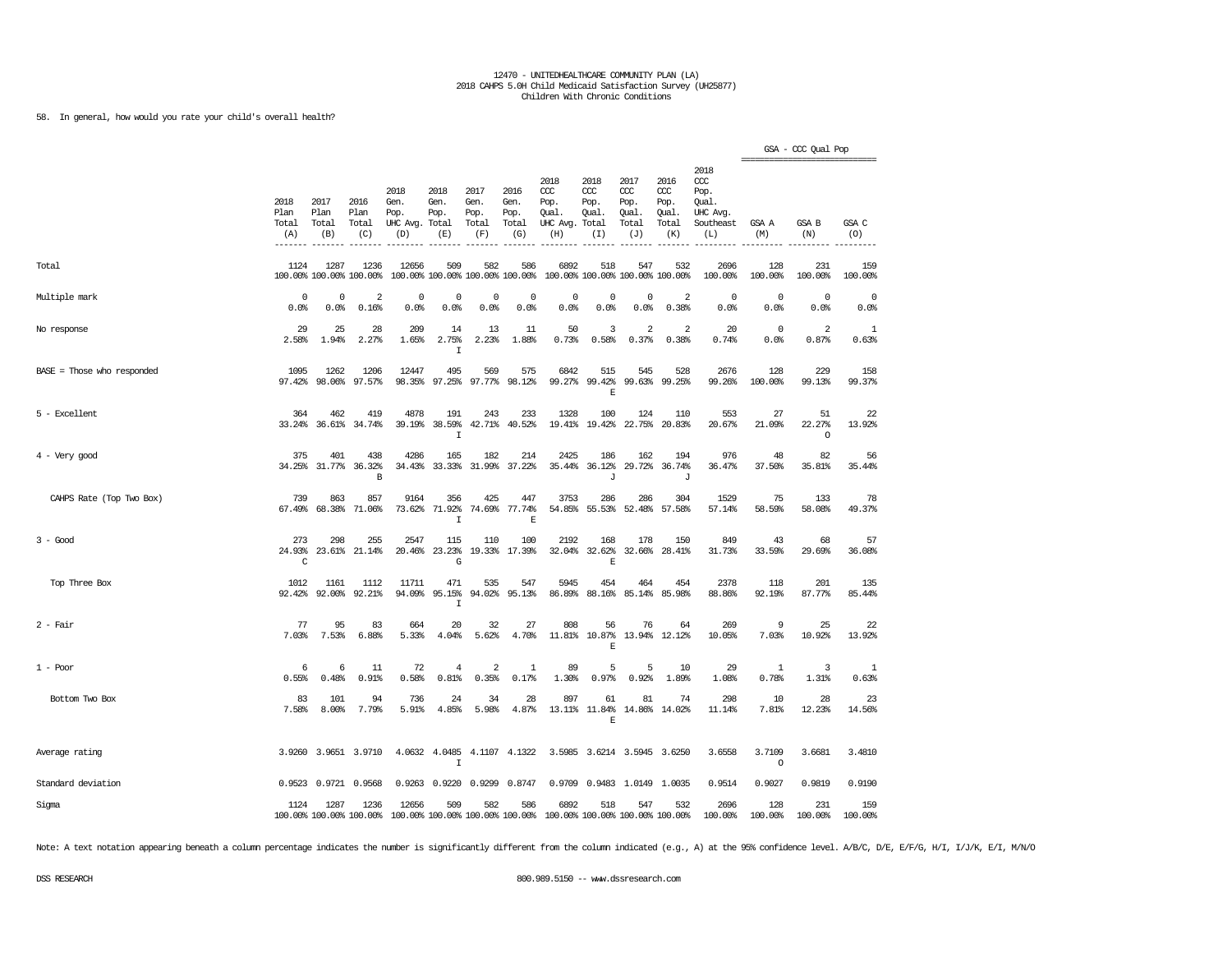59. In general, how would you rate your child's overall mental or emotional health?

|                              |                              |                                    |                                 |                                          |                                       |                                        |                                      |                                                       |                                        |                                             |                                              |                                                                   | ------------------------------- | GSA - CCC Qual Pop               |                     |
|------------------------------|------------------------------|------------------------------------|---------------------------------|------------------------------------------|---------------------------------------|----------------------------------------|--------------------------------------|-------------------------------------------------------|----------------------------------------|---------------------------------------------|----------------------------------------------|-------------------------------------------------------------------|---------------------------------|----------------------------------|---------------------|
|                              | 2018<br>Plan<br>Total<br>(A) | 2017<br>Plan<br>Total<br>(B)       | 2016<br>Plan<br>Total<br>(C)    | 2018<br>Gen.<br>Pop.<br>UHC Avg.<br>(D)  | 2018<br>Gen.<br>Pop.<br>Total<br>(E)  | 2017<br>Gen.<br>Pop.<br>Total<br>(F)   | 2016<br>Gen.<br>Pop.<br>Total<br>(G) | 2018<br>ccc<br>Pop.<br>Qual.<br>UHC Avg. Total<br>(H) | 2018<br>ccc<br>Pop.<br>Oual.<br>(I)    | 2017<br>ccc<br>Pop.<br>Qual<br>Total<br>(J) | 2016<br>ccc<br>Pop.<br>Qual.<br>Total<br>(K) | 2018<br>$\alpha$<br>Pop.<br>Oual.<br>UHC Avg.<br>Southeast<br>(L) | GSA A<br>(M)                    | GSA B<br>(N)                     | GSA C<br>(0)        |
| Total                        | 1124                         | 1287<br>100.00% 100.00% 100.00%    | 1236                            | 12656                                    | 509                                   | 582<br>100.00% 100.00% 100.00% 100.00% | 586                                  | 6892                                                  | 518<br>100.00% 100.00% 100.00% 100.00% | 547                                         | 532                                          | 2696<br>100.00%                                                   | 128<br>100.00%                  | 231<br>100.00%                   | 159<br>100.00%      |
| Multiple mark                | 0<br>0.0%                    | $\mathbf 0$<br>0.0%                | 0<br>0.0%                       | 0<br>0.0%                                | 0<br>0.0%                             | $\mathbf 0$<br>0.0%                    | 0<br>0.0%                            | $\Omega$<br>0.0%                                      | $\mathbf 0$<br>0.0%                    | $\mathbf 0$<br>0.0%                         | $\mathbf 0$<br>0.0%                          | $\mathbf 0$<br>0.0%                                               | $\mathbf 0$<br>0.0%             | $\mathbf 0$<br>0.0%              | $\mathbf 0$<br>0.0% |
| No response                  | 36<br>3.20%<br>$\, {\bf B}$  | 22<br>1.71%                        | 28<br>2.27%                     | 261<br>2.06%                             | 19<br>3.73%<br>$\mathbb{D}\mathbb{I}$ | 13<br>2.23%                            | 11<br>1.88%                          | 63<br>0.91%                                           | $\overline{7}$<br>1.35%                | $\overline{2}$<br>0.37%                     | 2<br>0.38%                                   | 22<br>0.82%                                                       | 2<br>1.56%                      | $\overline{\mathbf{2}}$<br>0.87% | 3<br>1.89%          |
| $BASE = Those who responded$ | 1088<br>96.80%               | 1265<br>98.29%<br>$\boldsymbol{A}$ | 1208<br>97.73%                  | 12395<br>97.94%<br>$\mathbf E$           | 490<br>96.27%                         | 569<br>97.77%                          | 575<br>98.12%                        | 6829<br>99.09%                                        | 511<br>98.65%<br>$\mathbf E$           | 545                                         | 530<br>99.63% 99.62%                         | 2674<br>99.18%                                                    | 126<br>98.44%                   | 229<br>99.13%                    | 156<br>98.11%       |
| 5 - Excellent                | 431<br>39.61%                | 537<br>42.45%                      | 540<br>44.70%<br>$\mathbb{A}$   | 5628<br>45.41%                           | 229<br>46.73%<br>$\mathbf I$          | 287<br>50.44%                          | 308<br>53.57%<br>$\mathbf E$         | 1276<br>18.69%                                        | 108<br>21.14%                          | 123<br>22.57%                               | 131<br>24.72%                                | 616<br>23.04%                                                     | 25<br>19.84%                    | 55<br>24.02%                     | 28<br>17.95%        |
| $4$ - Very good              | 234<br>21.51%                | 266<br>21.03%                      | 259<br>21.44%                   | 3282<br>26.48%<br>$\mathbf{E}$           | 93<br>18.98%                          | 127<br>22.32%                          | 121<br>21.04%                        | 1538<br>22.52%                                        | 101                                    | 103<br>19.77% 18.90%                        | 106<br>20.00%                                | 635<br>23.75%                                                     | 29<br>23.02%<br>$\circ$         | 52<br>22.71%<br>$\circ$          | 20<br>12.82%        |
| CAHPS Rate (Top Two Box)     | 665<br>61.12%                | 803<br>63.48%                      | 799<br>66.14%<br>Α              | 8910<br>71.88%<br>$\mathbf E$            | 322<br>65.71%<br>$\mathbf I$          | 414<br>72.76%<br>$\mathbf E$           | 429<br>74.61%<br>$\mathbf E$         | 2814<br>41.21%                                        | 209<br>40.90%                          | 226<br>41.47%                               | 237<br>44.72%                                | 1251<br>46.78%                                                    | 54<br>42.86%<br>$\circ$         | 107<br>46.72%<br>$\circ$         | 48<br>30.77%        |
| $3 - Good$                   | 257<br>23.62%                | 269<br>21.26%                      | 268<br>22.19%                   | 2329<br>18.79%                           | 117<br>23.88%<br>DFG                  | 99<br>17.40%                           | 94<br>16.35%                         | 2158<br>31.60%                                        | 156<br>30.53%<br>E                     | 153<br>28.07%                               | 176<br>33.21%                                | 825<br>30.85%                                                     | 44<br>34.92%                    | 61<br>26.64%                     | 51<br>32.69%        |
| Top Three Box                | 922<br>84.74%                | 1072<br>84.74%                     | 1067<br>88.33%<br>AВ            | 11239<br>90.67%                          | 439<br>89.59%<br>I                    | 513<br>90.16%                          | 523<br>90.96%                        | 4972<br>72.81%                                        | 365<br>71.43%                          | 379<br>69.54%                               | 413<br>77.92%<br>IJ                          | 2076<br>77.64%                                                    | 98<br>77.78%<br>$\circ$         | 168<br>73.36%<br>$\circ$         | 99<br>63.46%        |
| $2$ - Fair                   | 135<br>12.41%<br>C           | 155<br>12.25%<br>C                 | 114<br>9.44%                    | 947<br>7.64%                             | 42<br>8.57%                           | 42<br>7.38%                            | 40<br>6.96%                          | 1473                                                  | 117<br>21.57% 22.90%<br>KE             | 132<br>24.22%<br>K                          | 92<br>17.36%                                 | 481<br>17.99%                                                     | 21<br>16.67%                    | 49<br>21.40%                     | 47<br>30.13%<br>М   |
| $1 - Poor$                   | 31<br>2.85%                  | 38<br>3.00%                        | 27<br>2.24%                     | 209<br>1.69%                             | 9<br>1.84%                            | 14<br>2.46%                            | 12<br>2.09%                          | 384<br>5.62%                                          | 29<br>5.68%<br>$\mathbf E$             | 34<br>6.24%                                 | 25<br>4.72%                                  | 117<br>4.38%                                                      | 7<br>5.56%                      | 12<br>5.24%                      | 10<br>6.41%         |
| Bottom Two Box               | 166<br>15.26%<br>C           | 193<br>15.26%<br>C                 | 141<br>11.67%                   | 1156<br>9.33%                            | 51<br>10.41%                          | 56<br>9.84%                            | 52<br>9.04%                          | 1857<br>27.19%                                        | 146<br>28.57%<br>KE                    | 166<br>30.46%<br>К                          | 117<br>22.08%                                | 598<br>22.36%                                                     | 28<br>22.22%                    | 61<br>26.64%                     | 57<br>36.54%<br>MN  |
| Average                      |                              | 3.8263 3.8767 3.9694               | AB                              | 4.0628                                   | 4.0020<br>I                           |                                        | 4.1090 4.1704<br>E                   |                                                       | 3.2708 3.2779                          | 3.2734 3.4264                               | IJ                                           | 3.4308                                                            | 3.3492<br>$\circ$               | 3.3886<br>$\circ$                | 3.0577              |
| Standard deviation           |                              | 1.1640 1.1758 1.1165               |                                 |                                          |                                       | 1.0466 1.1019 1.0878 1.0659            |                                      |                                                       | 1.1576 1.1924 1.2283 1.1701            |                                             |                                              | 1.1525                                                            | 1.1361                          | 1.2084                           | 1.1834              |
| Sigma                        | 1124                         | 1287                               | 1236<br>100.00% 100.00% 100.00% | 12656<br>100.00% 100.00% 100.00% 100.00% | 509                                   | 582                                    | 586                                  | 6892<br>100.00% 100.00% 100.00% 100.00%               | 518                                    | 547                                         | 532                                          | 2696<br>100.00%                                                   | 128<br>100.00%                  | 231<br>100.00%                   | 159<br>100.00%      |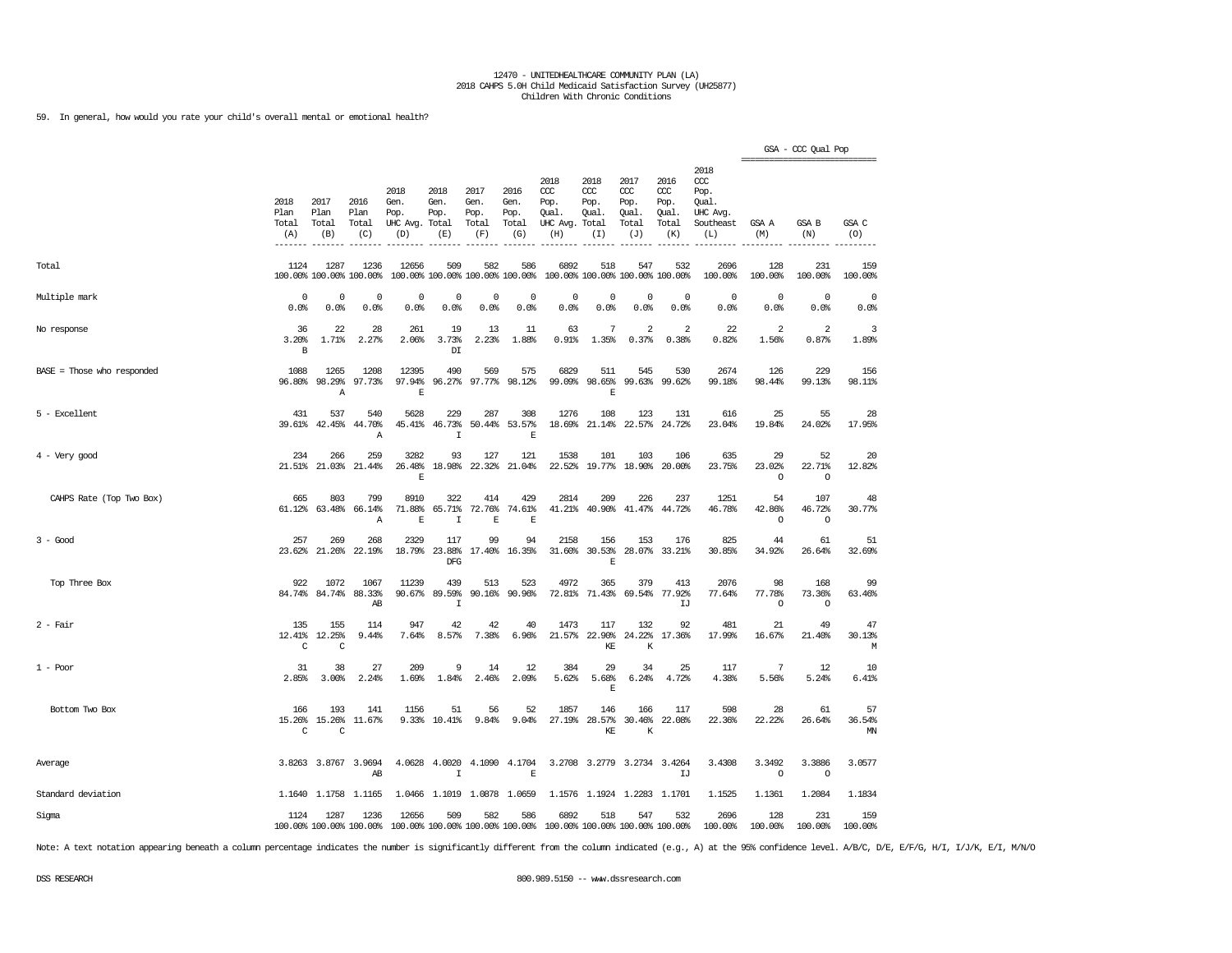60. Does your child currently need or use medicine prescribed by a doctor (other than vitamins)?

|                              |                              |                              |                                 |                                         |                                        |                                      |                                      |                                                                                         |                                               |                                                   |                                              |                                                                   | ----------------------------- | GSA - CCC Qual Pop  |                |
|------------------------------|------------------------------|------------------------------|---------------------------------|-----------------------------------------|----------------------------------------|--------------------------------------|--------------------------------------|-----------------------------------------------------------------------------------------|-----------------------------------------------|---------------------------------------------------|----------------------------------------------|-------------------------------------------------------------------|-------------------------------|---------------------|----------------|
|                              | 2018<br>Plan<br>Total<br>(A) | 2017<br>Plan<br>Total<br>(B) | 2016<br>Plan<br>Total<br>(C)    | 2018<br>Gen.<br>Pop.<br>UHC Avg.<br>(D) | 2018<br>Gen.<br>Pop.<br>Total<br>(E)   | 2017<br>Gen.<br>Pop.<br>Total<br>(F) | 2016<br>Gen.<br>Pop.<br>Total<br>(G) | 2018<br>$CC$<br>Pop.<br>Oual.<br>UHC Avg.<br>(H)                                        | 2018<br>$CC$<br>Pop.<br>Oual.<br>Total<br>(I) | 2017<br>$\alpha$<br>Pop.<br>Oual.<br>Total<br>(J) | 2016<br>ccc<br>Pop.<br>Oual.<br>Total<br>(K) | 2018<br>$\alpha$<br>Pop.<br>Oual.<br>UHC Avg.<br>Southeast<br>(L) | GSA A<br>(M)                  | <b>GSA B</b><br>(N) | GSA C<br>(0)   |
| Total                        | 1124                         | 1287                         | 1236<br>100.00% 100.00% 100.00% | 7651                                    | 509<br>100.00% 100.00% 100.00% 100.00% | 582                                  | 586                                  | 6892<br>100.00% 100.00% 100.00% 100.00%                                                 | 518                                           | 547                                               | 532                                          | 2696<br>100.00%                                                   | 128<br>100.00%                | 231<br>100.00%      | 159<br>100.00% |
| Multiple mark                | 0<br>0.0%                    | 0<br>0.0%                    | -2<br>0.16%                     | $^{\circ}$<br>0.0%                      | $^{\circ}$<br>0.0%                     | $^{\circ}$<br>0.0%                   | -1<br>0.17%                          | $^{\circ}$<br>0.0%                                                                      | $^{\circ}$<br>0.0%                            | $^{\circ}$<br>0.0%                                | 1<br>0.19%                                   | $^{\circ}$<br>0.0%                                                | $\Omega$<br>0.0%              | $^{\circ}$<br>0.0%  | 0<br>0.0%      |
| No response                  | 33<br>2.94%                  | 24<br>1.86%                  | 30<br>2.43%                     | 162<br>2.12%                            | 18<br>3.54%<br>I                       | 16<br>2.75%                          | 13<br>2.22%                          | 40<br>0.58%                                                                             | 3<br>0.58%                                    | 2<br>0.37%                                        | $^{\circ}$<br>0.0%                           | 12<br>0.45%                                                       | -1<br>0.78%                   | $^{\circ}$<br>0.0%  | -2<br>1.26%    |
| $BASE = Those who responded$ | 1091<br>97.06%               | 1263<br>98.14%               | 1204<br>97.41%                  | 7489<br>97.88%                          | 491<br>96.46%                          | 566<br>97.25%                        | 572<br>97.61%                        | 6852<br>99.42%                                                                          | 515<br>99.42%<br>E                            | 545<br>99.63%                                     | 531<br>99.81%                                | 2684<br>99.55%                                                    | 127<br>99.22%                 | 231<br>100.00%      | 157<br>98.74%  |
| Yes                          | 568<br>52.06%                | 624<br>49.41%                | 622<br>51.66%                   | 2467<br>32.94%                          | 206<br>41.96%<br>D                     | 212<br>37.46%                        | 227<br>39.69%                        | 5550<br>81.00%                                                                          | 446<br>HE                                     | 470<br>86.60% 86.24%                              | 460<br>86.63%                                | 2281<br>84.99%                                                    | 111<br>87.40%                 | 199<br>86.15%       | 136<br>86.62%  |
| No                           | 523                          | 639<br>47.94% 50.59%         | 582<br>48.34%                   | 5022<br>67.06%<br>E                     | 285<br>58.04%<br>$\mathbf I$           | 354<br>62.54%                        | 345<br>60.31%                        | 1302<br>19.00%<br>$\top$                                                                | 69                                            | 75<br>13.40% 13.76% 13.37%                        | 71                                           | 403<br>15.01%                                                     | 16<br>12.60%                  | 32<br>13.85%        | 21<br>13.38%   |
| Sigma                        | 1124                         | 1287                         | 1236                            | 7651                                    | 509                                    | 582                                  | 586                                  | 6892<br>100.00% 100.00% 100.00% 100.00% 100.00% 100.00% 100.00% 100.00% 100.00% 100.00% | 518                                           | 547                                               | 532                                          | 2696<br>100.00%                                                   | 128<br>100.00%                | 231<br>100.00%      | 159<br>100.00% |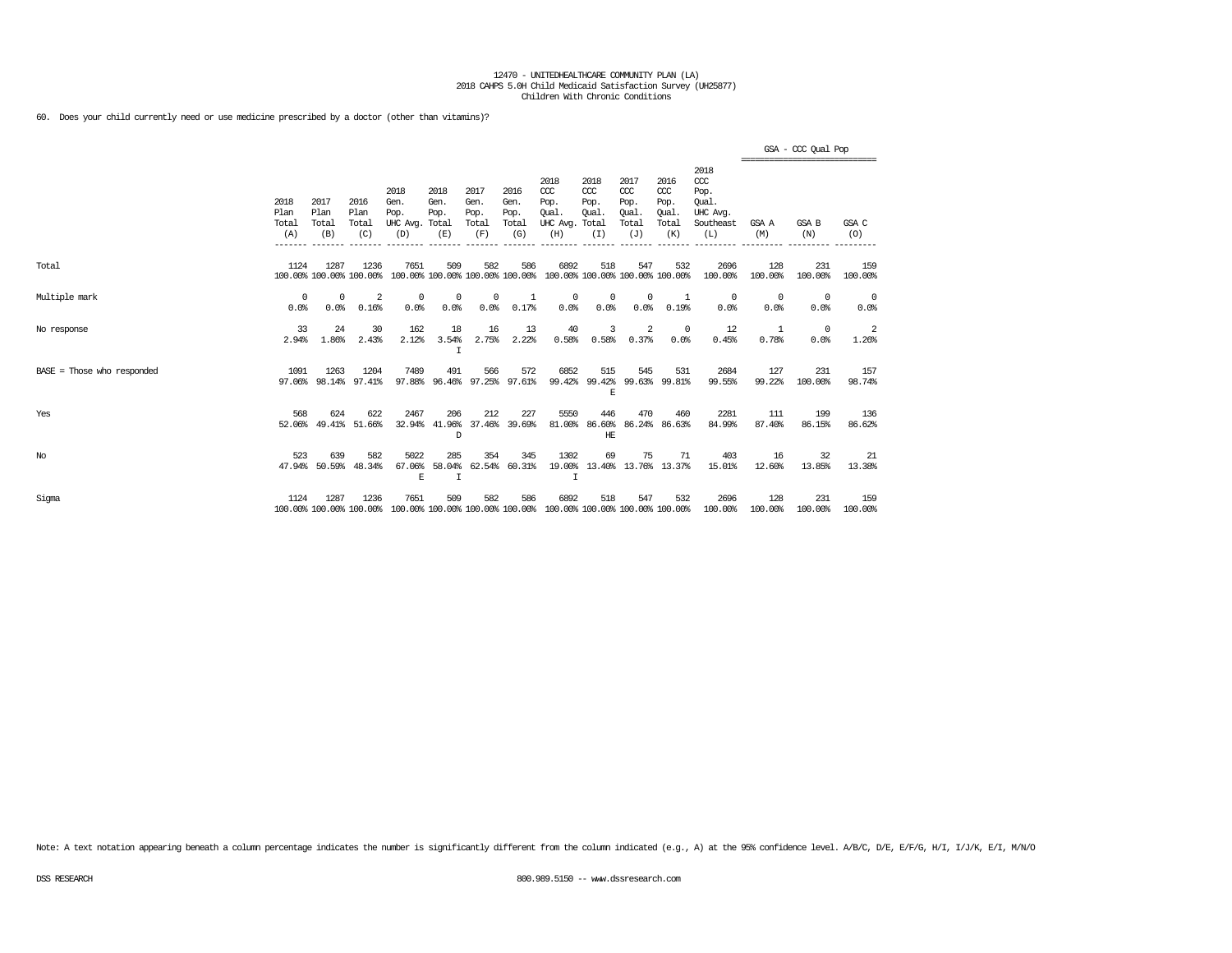61. Is this because of any medical, behavioral, or other health condition?

|                            |                              |                              |                                 |                                                                                                 |                             |                                      |                                      |                                                                         |                                               |                                                   |                                              |                                                                   | ============================== | GSA - CCC Qual Pop    |                     |
|----------------------------|------------------------------|------------------------------|---------------------------------|-------------------------------------------------------------------------------------------------|-----------------------------|--------------------------------------|--------------------------------------|-------------------------------------------------------------------------|-----------------------------------------------|---------------------------------------------------|----------------------------------------------|-------------------------------------------------------------------|--------------------------------|-----------------------|---------------------|
|                            | 2018<br>Plan<br>Total<br>(A) | 2017<br>Plan<br>Total<br>(B) | 2016<br>Plan<br>Total<br>(C)    | 2018<br>Gen.<br>Pop.<br>UHC Avg. Total<br>(D)                                                   | 2018<br>Gen.<br>Pop.<br>(E) | 2017<br>Gen.<br>Pop.<br>Total<br>(F) | 2016<br>Gen.<br>Pop.<br>Total<br>(G) | 2018<br>CCC<br>Pop.<br>Oual.<br>UHC Avg.<br>(H)                         | 2018<br>$CC$<br>Pop.<br>Qual.<br>Total<br>(I) | 2017<br>$\alpha$<br>Pop.<br>Oual.<br>Total<br>(J) | 2016<br>ccc<br>Pop.<br>Qual.<br>Total<br>(K) | 2018<br>$\alpha$<br>Pop.<br>Oual.<br>UHC Avg.<br>Southeast<br>(L) | GSA A<br>(M)                   | GSA B<br>(N)          | GSA C<br>(O)        |
| Total                      | 1124                         | 1287                         | 1236<br>100.00% 100.00% 100.00% | 7651                                                                                            | 509                         | 582                                  | 586                                  | 6892<br>100.00% 100.00% 100.00% 100.00% 100.00% 100.00% 100.00% 100.00% | 518                                           | 547                                               | 532                                          | 2696<br>100.00%                                                   | 128<br>100.00%                 | 231<br>100.00%        | 159<br>100.00%      |
| Multiple mark              | $^{\circ}$<br>0.0%           | $^{\circ}$<br>0.0%           | $^{\circ}$<br>0.0%              | 0<br>0.0%                                                                                       | 0<br>0.0%                   | $^{\circ}$<br>0.0%                   | 0<br>0.0%                            | 0<br>0.0%                                                               | 0<br>0.0%                                     | $^{\circ}$<br>0.0%                                | $^{\circ}$<br>0.0%                           | 0<br>0.0%                                                         | $\overline{0}$<br>0.0%         | $^{\circ}$<br>0.0%    | 0<br>0.0%           |
| No response                | 41<br>3.65%                  | 42<br>3.26%                  | 44<br>3.56%                     | 210<br>2.74%                                                                                    | 22<br>4.32%<br>I            | 20<br>3.44%                          | 19<br>3.24%                          | 69<br>1.00%                                                             | $\overline{4}$<br>0.77%                       | 9<br>1.65%                                        | $\overline{4}$<br>0.75%                      | 20<br>0.74%                                                       | 1<br>0.78%                     | $\circ$<br>0.0%       | 3<br>1.89%          |
| Appropriately skipped      | 523                          | 639                          | 582<br>46.53% 49.65% 47.09%     | 5022<br>65.64%<br>E                                                                             | 285<br>55.99%<br>I          | 354                                  | 345<br>60.82% 58.87%                 | 1302<br>$\top$                                                          | 69                                            | 75                                                | 71<br>18.89% 13.32% 13.71% 13.35%            | 403<br>14.95%                                                     | 16<br>12.50%                   | 32<br>13.85%          | -21<br>13.21%       |
| BASE = Those who responded | 560                          | 606<br>49.82% 47.09%         | 610<br>49.35%                   | 2419<br>31.62%                                                                                  | 202<br>39.69%<br>D          | 208                                  | 222<br>35.74% 37.88%                 | 5521                                                                    | 445<br>80.11% 85.91% 84.64% 85.90%<br>HE      | 463                                               | 457                                          | 2273<br>84.31%                                                    | 111<br>86.72%                  | 199<br>86.15%         | 135<br>84.91%       |
| Yes                        | 457                          | 504                          | 503<br>81.61% 83.17% 82.46%     | 1937<br>80.07%                                                                                  | 158<br>78.22%               | 162                                  | 174<br>77.88% 78.38%                 | 5340                                                                    | 428<br>96.72% 96.18% 96.98% 97.81%<br>E       | 449                                               | 447                                          | 2206<br>97.05%                                                    | 103<br>92.79%                  | 191<br>95.98%         | 134<br>99.26%<br>MN |
| $_{\mathrm{No}}$           | 103                          | 102                          | 107<br>18.39% 16.83% 17.54%     | 482<br>19.93%                                                                                   | 44<br>21.78%<br>I           | 46                                   | 48<br>22.12% 21.62%                  | 181<br>3.28%                                                            | 17<br>3.82%                                   | 14<br>3.02%                                       | 10<br>2.19%                                  | 67<br>2.95%                                                       | 8<br>7.21%<br>$\circ$          | 8<br>4.02%<br>$\circ$ | 1<br>0.74%          |
| Sigma                      | 1124                         | 1287                         | 1236                            | 7651<br>100.00% 100.00% 100.00% 100.00% 100.00% 100.00% 100.00% 100.00% 100.00% 100.00% 100.00% | 509                         | 582                                  | 586                                  | 6892                                                                    | 518                                           | 547                                               | 532                                          | 2696<br>100.00%                                                   | 128<br>100.00%                 | 231<br>100.00%        | 159<br>100.00%      |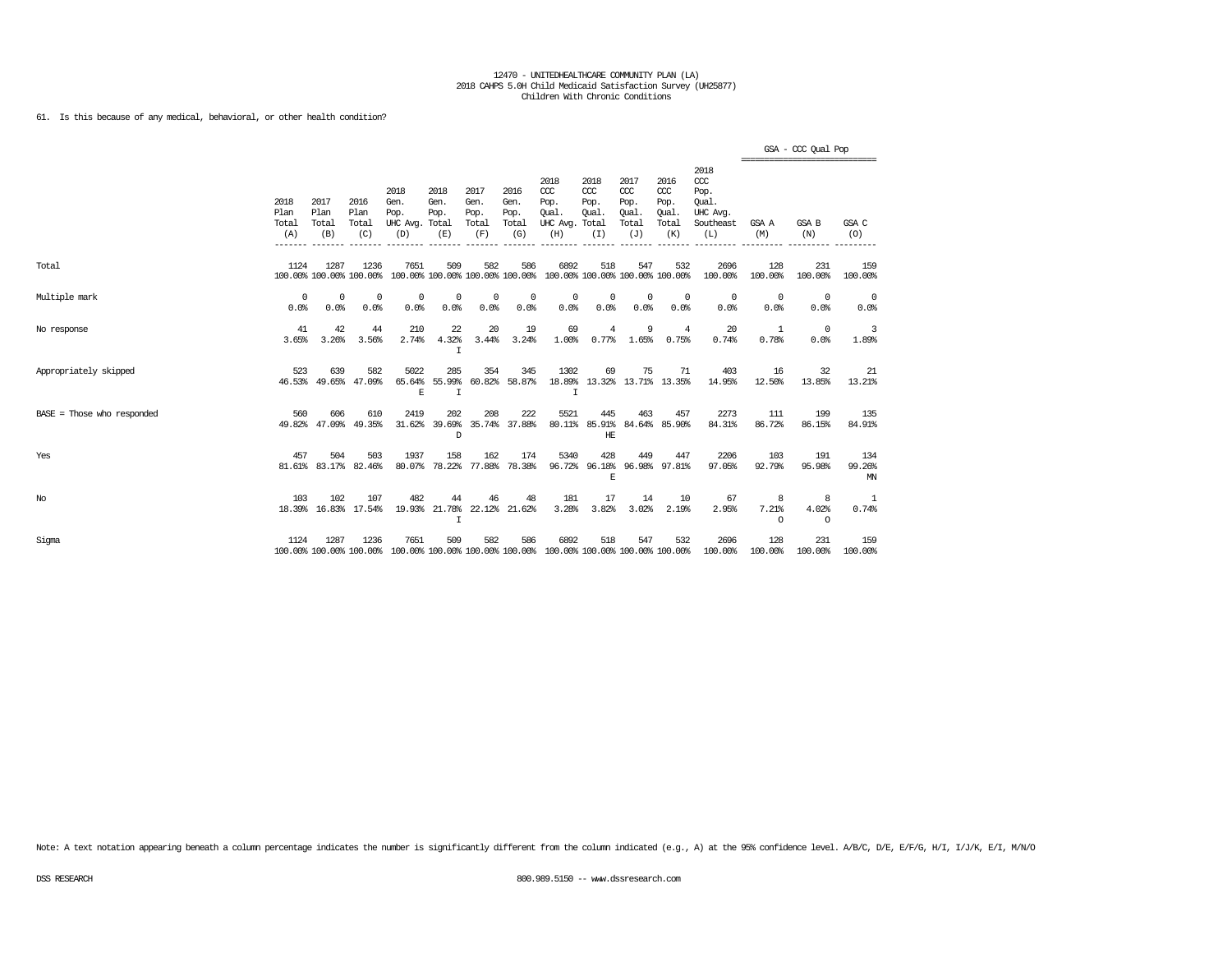62. Is this a condition that has lasted or is expected to last for at least 12 months?

|                              |                              |                              |                                 |                                               |                             |                                      |                                      |                                                                                                 |                                              |                                              |                                              |                                                              | =============================== | GSA - CCC Qual Pop |                 |
|------------------------------|------------------------------|------------------------------|---------------------------------|-----------------------------------------------|-----------------------------|--------------------------------------|--------------------------------------|-------------------------------------------------------------------------------------------------|----------------------------------------------|----------------------------------------------|----------------------------------------------|--------------------------------------------------------------|---------------------------------|--------------------|-----------------|
|                              | 2018<br>Plan<br>Total<br>(A) | 2017<br>Plan<br>Total<br>(B) | 2016<br>Plan<br>Total<br>(C)    | 2018<br>Gen.<br>Pop.<br>UHC Avg. Total<br>(D) | 2018<br>Gen.<br>Pop.<br>(E) | 2017<br>Gen.<br>Pop.<br>Total<br>(F) | 2016<br>Gen.<br>Pop.<br>Total<br>(G) | 2018<br>CCC<br>Pop.<br>Oual.<br>UHC Avg.<br>(H)                                                 | 2018<br>ccc<br>Pop.<br>Oual.<br>Total<br>(I) | 2017<br>ccc<br>Pop.<br>Oual.<br>Total<br>(J) | 2016<br>ccc<br>Pop.<br>Oual.<br>Total<br>(K) | 2018<br>ccc<br>Pop.<br>Oual.<br>UHC Avg.<br>Southeast<br>(L) | GSA A<br>(M)                    | GSA B<br>(N)       | GSA C<br>(0)    |
| Total                        | 1124                         | 1287                         | 1236<br>100.00% 100.00% 100.00% | 7651                                          | 509                         | 582                                  | 586                                  | 6892<br>100.00% 100.00% 100.00% 100.00% 100.00% 100.00% 100.00% 100.00%                         | 518                                          | 547                                          | 532                                          | 2696<br>100.00%                                              | 128<br>100.00%                  | 231<br>100.00%     | 159<br>100.00%  |
| Multiple mark                | 0<br>0.0%                    | $^{\circ}$<br>0.0%           | $^{\circ}$<br>0.0%              | 0<br>0.0%                                     | 0<br>0.0%                   | $^{\circ}$<br>0.0%                   | 0<br>0.0%                            | $\mathbf 0$<br>0.0%                                                                             | 0<br>0.0%                                    | $\circ$<br>0.0%                              | $^{\circ}$<br>0.0%                           | $^{\circ}$<br>0.0%                                           | 0<br>0.0%                       | 0<br>0.0%          | $\circ$<br>0.0% |
| No response                  | 53<br>4.72%                  | 54<br>4.20%                  | 55<br>4.45%                     | 250<br>3.27%                                  | 26<br>5.11%<br>$\mathbf I$  | 23<br>3.95%                          | 25<br>4.27%                          | 107<br>1.55%                                                                                    | 9<br>1.74%                                   | 11<br>2.01%                                  | 5<br>0.94%                                   | 33<br>1.22%                                                  | 3<br>2.34%                      | $^{\circ}$<br>0.0% | 6<br>3.77%<br>N |
| Appropriately skipped        | 626                          | 741<br>55.69% 57.58%         | 689<br>55.74%                   | 5504<br>71.94%<br>E                           | 329<br>64.64%<br>I          | 400                                  | 393<br>68.73% 67.06%                 | 1483<br>$\mathsf{T}$                                                                            | 86                                           | 89<br>21.52% 16.60% 16.27% 15.23%            | 81                                           | 470<br>17.43%                                                | 24<br>18.75%                    | 40<br>17.32%       | 22<br>13.84%    |
| $BASE = Those who responded$ | 445                          | 492<br>39.59% 38.23%         | 492<br>39.81%                   | 1897<br>24.79%                                | 154<br>30.26%<br>D          | 159<br>27.32%                        | 168<br>28.67%                        | 5302                                                                                            | 423<br>HE                                    | 447<br>76.93% 81.66% 81.72% 83.83%           | 446                                          | 2193<br>81.34%                                               | 101<br>78.91%                   | 191<br>82.68%      | 131<br>82.39%   |
| Yes                          | 415<br>93.26%<br>C           | 442<br>89.84%                | 440<br>89.43%                   | 1716<br>90.46%                                | 135                         | 135                                  | 145<br>87.66% 84.91% 86.31%          | 5238<br>98.79%                                                                                  | 415<br>98.11%<br>E                           | 442<br>98.88%                                | 440<br>98.65%                                | 2166<br>98.77%                                               | 99<br>98.02%                    | 188<br>98.43%      | 128<br>97.71%   |
| No                           | 30                           | 50<br>6.74% 10.16%           | 52<br>10.57%<br>Α               | 181<br>9.54%                                  | 19<br>$\mathbf I$           | 24                                   | 23<br>12.34% 15.09% 13.69%           | 64<br>$1.21$ $8$                                                                                | 8<br>1.89%                                   | 5<br>1.12%                                   | -6<br>1.35%                                  | 27<br>1.23%                                                  | 2<br>1.98%                      | 3<br>1.57%         | 3<br>2.29%      |
| Sigma                        | 1124                         | 1287                         | 1236                            | 7651                                          | 509                         | 582                                  | 586                                  | 6892<br>100.00% 100.00% 100.00% 100.00% 100.00% 100.00% 100.00% 100.00% 100.00% 100.00% 100.00% | 518                                          | 547                                          | 532                                          | 2696<br>100.00%                                              | 128<br>100.00%                  | 231<br>100.00%     | 159<br>100.00%  |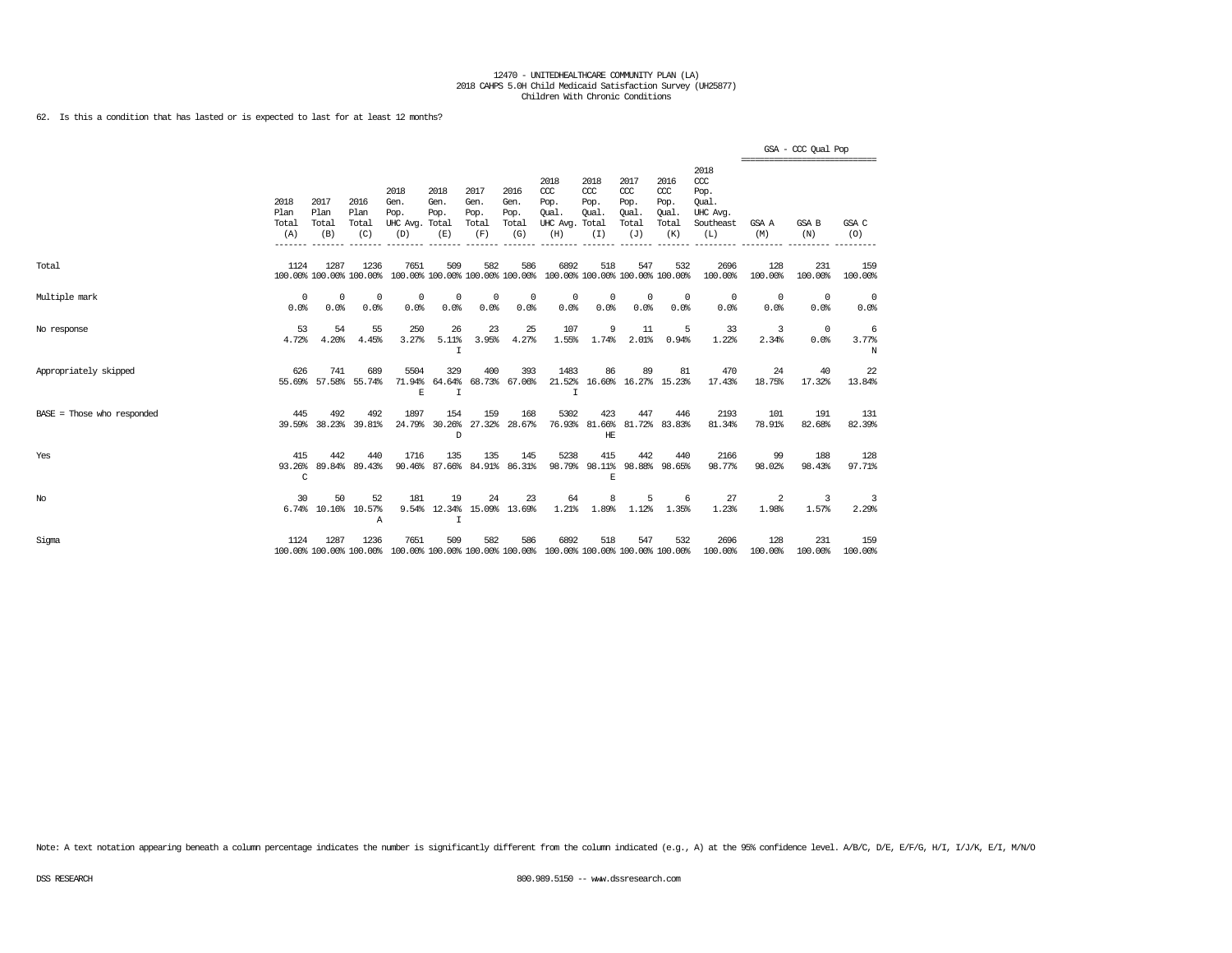63. Does your child need or use more medical care, more mental health services, or more educational services than is usual for most children of the same age?

|                            |                              |                              |                                 |                                         |                                        |                                      |                                      |                                                                         |                                              |                                                   |                                                    |                                                                   | ---------------------------- | GSA - CCC Qual Pop |                        |
|----------------------------|------------------------------|------------------------------|---------------------------------|-----------------------------------------|----------------------------------------|--------------------------------------|--------------------------------------|-------------------------------------------------------------------------|----------------------------------------------|---------------------------------------------------|----------------------------------------------------|-------------------------------------------------------------------|------------------------------|--------------------|------------------------|
|                            | 2018<br>Plan<br>Total<br>(A) | 2017<br>Plan<br>Total<br>(B) | 2016<br>Plan<br>Total<br>(C)    | 2018<br>Gen.<br>Pop.<br>UHC Avg.<br>(D) | 2018<br>Gen.<br>Pop.<br>Total<br>(E)   | 2017<br>Gen.<br>Pop.<br>Total<br>(F) | 2016<br>Gen.<br>Pop.<br>Total<br>(G) | 2018<br>$CC$<br>Pop.<br>Oual.<br>UHC Avg.<br>(H)                        | 2018<br>CCC<br>Pop.<br>Oual.<br>Total<br>(I) | 2017<br>$\alpha$<br>Pop.<br>Oual.<br>Total<br>(J) | 2016<br>ccc<br>Pop.<br><b>Oual</b><br>Total<br>(K) | 2018<br>$\alpha$<br>Pop.<br>Oual.<br>UHC Avg.<br>Southeast<br>(L) | GSA A<br>(M)                 | GSA B<br>(N)       | GSA C<br>(O)           |
| Total                      | 1124                         | 1287                         | 1236<br>100.00% 100.00% 100.00% | 7651                                    | 509<br>100.00% 100.00% 100.00% 100.00% | 582                                  | 586                                  | 6892<br>100.00% 100.00% 100.00% 100.00%                                 | 518                                          | 547                                               | 532                                                | 2696<br>100.00%                                                   | 128<br>100.00%               | 231<br>100.00%     | 159<br>100.00%         |
| Multiple mark              | $^{\circ}$<br>0.0%           | $^{\circ}$<br>0.0%           | 2<br>0.16%                      | $^{\circ}$<br>0.0%                      | $^{\circ}$<br>0.0%                     | $^{\circ}$<br>0.0%                   | $^{\circ}$<br>0.0%                   | $^{\circ}$<br>0.0%                                                      | 0<br>0.0%                                    | $\mathbf{0}$<br>0.0%                              | -2<br>0.38%                                        | $\mathbf 0$<br>0.0%                                               | $\overline{0}$<br>0.0%       | $^{\circ}$<br>0.0% | $\overline{0}$<br>0.0% |
| No response                | 56<br>4.98%<br>B             | 33<br>2.56%                  | 54<br>4.37%<br>B                | 222<br>2.90%                            | 26<br>5.11%<br>DI                      | 20<br>3.44%                          | 29<br>4.95%                          | 148<br>2.15%                                                            | 13<br>2.51%<br>J                             | 5<br>0.91%                                        | 14<br>2.63%<br>J                                   | 62<br>2.30%                                                       | 6<br>4.69%<br>$\Omega$       | -6<br>2.60%        | -1<br>0.63%            |
| BASE = Those who responded | 1068<br>95.02%               | 1254<br>97.44%<br>AC         | 1180<br>95.47%                  | 7429<br>97.10%<br>$\mathbf E$           | 483<br>94.89%                          | 562                                  | 557<br>96.56% 95.05%                 | 6744                                                                    | 505<br>97.85% 97.49% 99.09%<br>F.            | 542<br>IK                                         | 516<br>96.99%                                      | 2634<br>97.70%                                                    | 122<br>95.31%                | 225<br>97.40%      | 158<br>99.37%<br>M     |
| Yes                        | 315<br>29.49%<br>BC          | 318<br>25.36%                | 272<br>23.05%                   | 1381<br>18.59%                          | 106<br>21.95%<br>FG                    | 86                                   | 81<br>15.30% 14.54%                  | 3825<br>56.72%                                                          | 289<br>57.23%<br>KE                          | 292<br>53.87%<br>K                                | 246<br>47.67%                                      | 1296<br>49.20%                                                    | 77<br>63.11%                 | 125<br>55.56%      | 87<br>55.06%           |
| $_{\mathrm{No}}$           | 753<br>70.51%                | 936<br>74.64%<br>Α           | 908<br>76.95%<br>Α              | 6048<br>81.41%                          | 377<br>78.05%                          | 476<br>84.70%<br>E                   | 476<br>85.46%<br>E                   | 2919<br>43.28%                                                          | 216                                          | 250<br>42.77% 46.13%                              | 270<br>52.33%<br>IJ                                | 1338<br>50.80%                                                    | 45<br>36.89%                 | 100<br>44.44%      | 71<br>44.94%           |
| Sigma                      | 1124                         | 1287                         | 1236<br>100.00% 100.00% 100.00% | 7651                                    | 509                                    | 582                                  | 586                                  | 6892<br>100.00% 100.00% 100.00% 100.00% 100.00% 100.00% 100.00% 100.00% | 518                                          | 547                                               | 532                                                | 2696<br>100.00%                                                   | 128<br>100.00%               | 231<br>100.00%     | 159<br>100.00%         |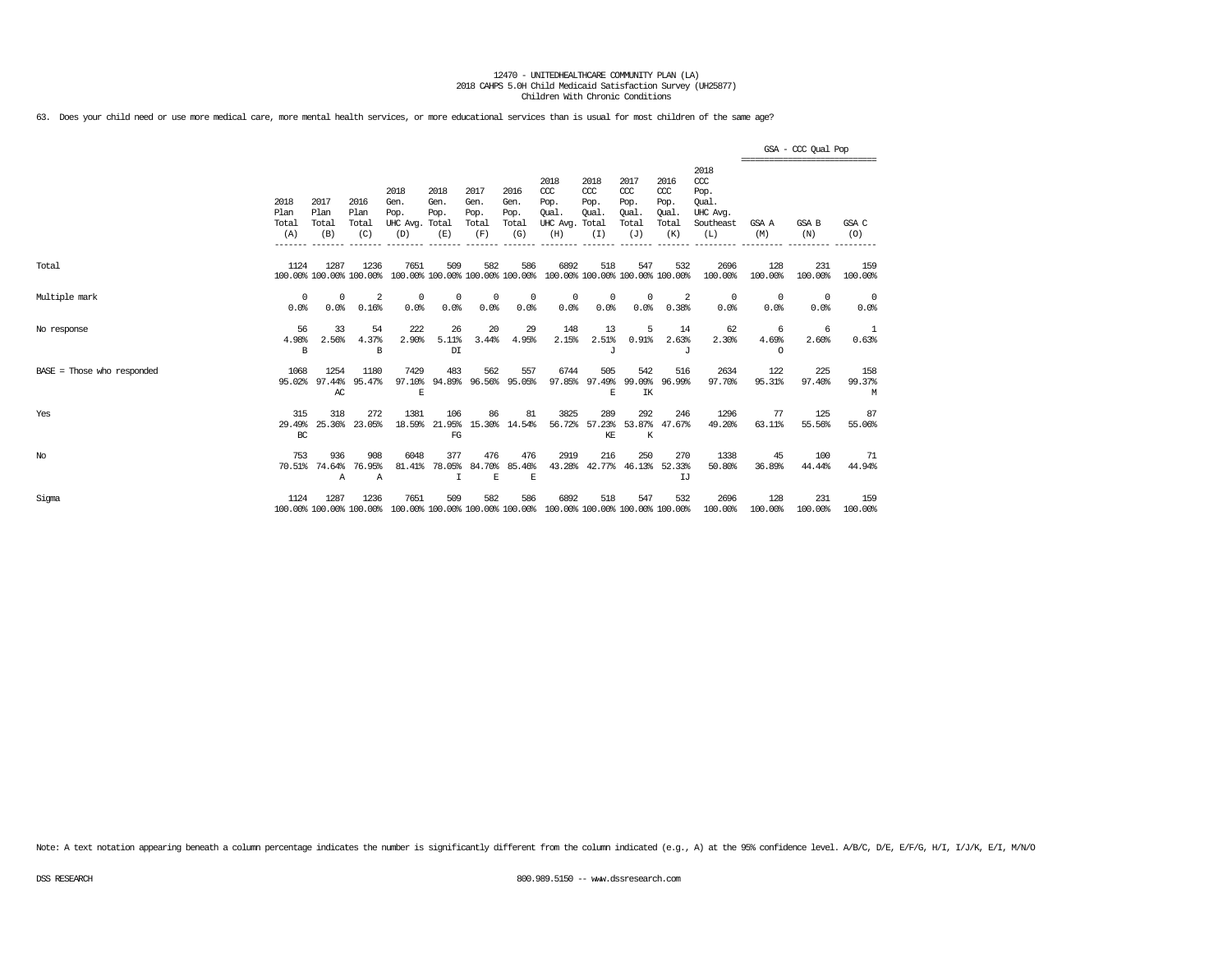64. Is this because of any medical, behavioral, or other health condition?

|                            |                               |                              |                                 |                                                                                                 |                                         |                                      |                                      |                                                                         |                                               |                                                   |                                              |                                                                   | ============================== | GSA - CCC Qual Pop |                |
|----------------------------|-------------------------------|------------------------------|---------------------------------|-------------------------------------------------------------------------------------------------|-----------------------------------------|--------------------------------------|--------------------------------------|-------------------------------------------------------------------------|-----------------------------------------------|---------------------------------------------------|----------------------------------------------|-------------------------------------------------------------------|--------------------------------|--------------------|----------------|
|                            | 2018<br>Plan<br>Total<br>(A)  | 2017<br>Plan<br>Total<br>(B) | 2016<br>Plan<br>Total<br>(C)    | 2018<br>Gen.<br>Pop.<br>UHC Avg. Total<br>(D)                                                   | 2018<br>Gen.<br>Pop.<br>(E)             | 2017<br>Gen.<br>Pop.<br>Total<br>(F) | 2016<br>Gen.<br>Pop.<br>Total<br>(G) | 2018<br>CCC<br>Pop.<br>Oual.<br>UHC Avg.<br>(H)                         | 2018<br>$CC$<br>Pop.<br>Qual.<br>Total<br>(I) | 2017<br>$\alpha$<br>Pop.<br>Oual.<br>Total<br>(J) | 2016<br>ccc<br>Pop.<br>Qual.<br>Total<br>(K) | 2018<br>$\alpha$<br>Pop.<br>Oual.<br>UHC Avg.<br>Southeast<br>(L) | GSA A<br>(M)                   | GSA B<br>(N)       | GSA C<br>(O)   |
| Total                      | 1124                          | 1287                         | 1236<br>100.00% 100.00% 100.00% | 7651                                                                                            | 509                                     | 582                                  | 586                                  | 6892<br>100.00% 100.00% 100.00% 100.00% 100.00% 100.00% 100.00% 100.00% | 518                                           | 547                                               | 532                                          | 2696<br>100.00%                                                   | 128<br>100.00%                 | 231<br>100.00%     | 159<br>100.00% |
| Multiple mark              | $^{\circ}$<br>0.0%            | $^{\circ}$<br>0.0%           | $^{\circ}$<br>0.0%              | 0<br>0.0%                                                                                       | 0<br>0.0%                               | $^{\circ}$<br>0.0%                   | 0<br>0.0%                            | 0<br>0.0%                                                               | 0<br>0.0%                                     | $^{\circ}$<br>0.0%                                | $^{\circ}$<br>0.0%                           | 0<br>0.0%                                                         | $\overline{0}$<br>0.0%         | $^{\circ}$<br>0.0% | 0<br>0.0%      |
| No response                | 58<br>5.16%<br>B              | 37<br>2.87%                  | 60<br>4.85%<br>B                | 252<br>3.29%                                                                                    | 28<br>5.50%<br>DI                       | 21<br>3.61%                          | 29<br>4.95%                          | 199<br>2.89%                                                            | 15<br>2.90%                                   | 7<br>1.28%                                        | 17<br>3.20%<br>$\tau$                        | 82<br>3.04%                                                       | 8<br>6.25%<br>$\Omega$         | -6<br>2.60%        | 1<br>0.63%     |
| Appropriately skipped      | 753                           | 936<br>66.99% 72.73%<br>Α    | 908<br>73.46%<br>$\mathbb{A}$   | 6048<br>79.05%<br>E                                                                             | 377<br>74.07%<br>I                      | 476<br>81.79%<br>E                   | 476<br>81.23%<br>E                   | 2919                                                                    | 216<br>42.35% 41.70% 45.70% 50.75%            | 250                                               | 270<br>$\mathsf{T}$                          | 1338<br>49.63%                                                    | 45<br>35.16%                   | 100<br>43.29%      | -71<br>44.65%  |
| BASE = Those who responded | 313<br>27.85%<br>$\mathsf{C}$ | 314                          | 268<br>24.40% 21.68%            | 1351                                                                                            | 104<br>17.66% 20.43%<br>FG              | 85                                   | 81<br>14.60% 13.82%                  | 3774                                                                    | 287<br>54.76% 55.41% 53.02% 46.05%<br>KE      | 290<br>K                                          | 245                                          | 1276<br>47.33%                                                    | 75<br>58.59%                   | 125<br>54.11%      | 87<br>54.72%   |
| Yes                        | 271                           | 281<br>86.58% 89.49%         | 238<br>88.81%                   | 1189<br>88.01%<br>$\mathbf E$                                                                   | 83                                      | 75                                   | 70<br>79.81% 88.24% 86.42%           | 3599                                                                    | 267<br>95.36% 93.03% 94.14% 95.10%<br>E       | 273                                               | 233                                          | 1195<br>93.65%                                                    | 68<br>90.67%                   | 117<br>93.60%      | 82<br>94.25%   |
| $_{\mathrm{No}}$           | 42                            | 33                           | 30<br>13.42% 10.51% 11.19%      | 162                                                                                             | 21<br>11.99% 20.19% 11.76% 13.58%<br>DI | 10                                   | 11                                   | 175<br>4.64%                                                            | 20<br>6.97%                                   | 17<br>5.86%                                       | 12<br>4.90%                                  | 81<br>6.35%                                                       | -7<br>9.33%                    | 8<br>6.40%         | 5<br>5.75%     |
| Sigma                      | 1124                          | 1287                         | 1236                            | 7651<br>100.00% 100.00% 100.00% 100.00% 100.00% 100.00% 100.00% 100.00% 100.00% 100.00% 100.00% | 509                                     | 582                                  | 586                                  | 6892                                                                    | 518                                           | 547                                               | 532                                          | 2696<br>100.00%                                                   | 128<br>100.00%                 | 231<br>100.00%     | 159<br>100.00% |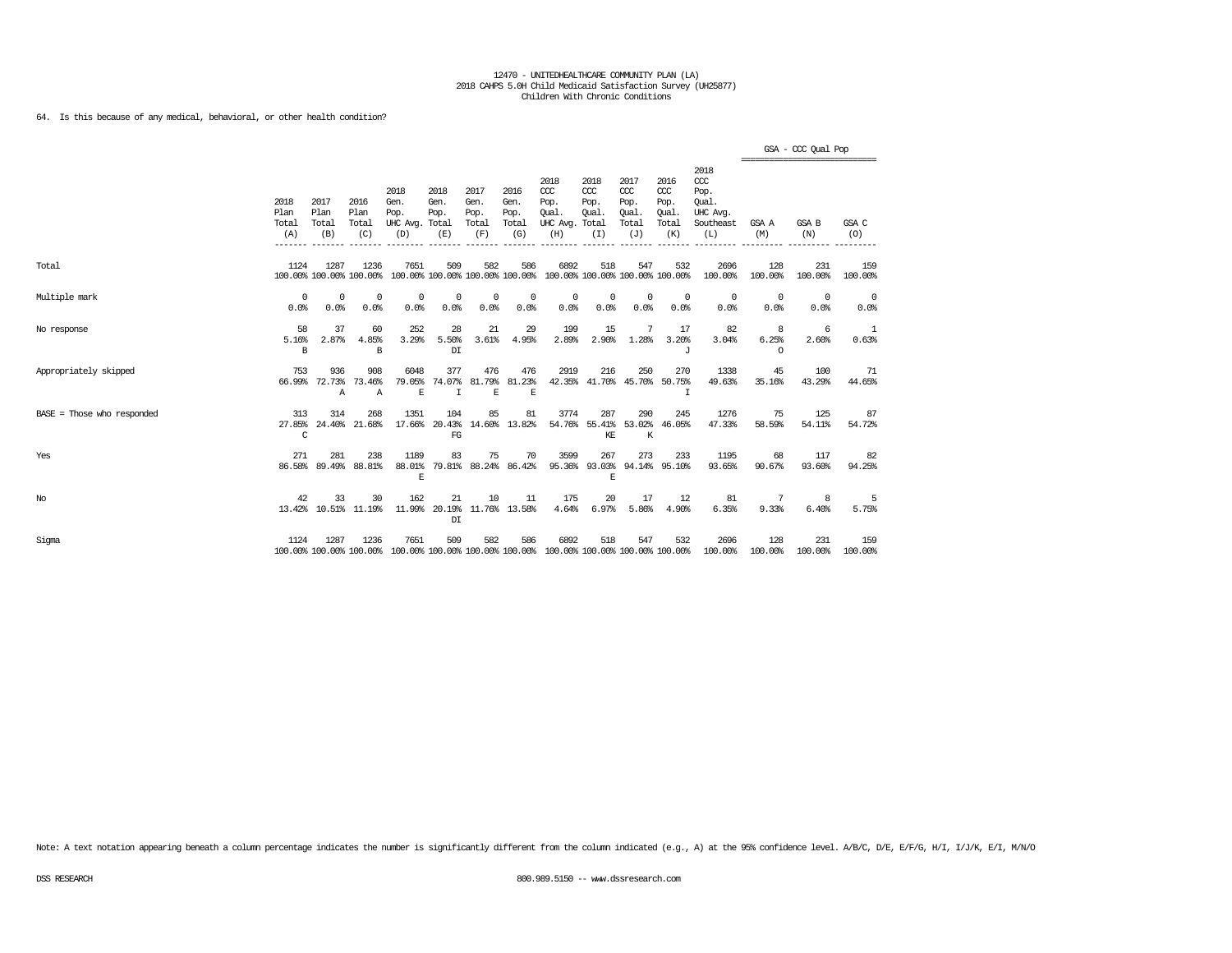65. Is this a condition that has lasted or is expected to last for at least 12 months?

|                              |                              |                              |                                 |                                                                                                 |                                        |                                      |                                      |                                                                         |                                     |                                              |                                              |                                                                 | =============================== | GSA - CCC Qual Pop |                |
|------------------------------|------------------------------|------------------------------|---------------------------------|-------------------------------------------------------------------------------------------------|----------------------------------------|--------------------------------------|--------------------------------------|-------------------------------------------------------------------------|-------------------------------------|----------------------------------------------|----------------------------------------------|-----------------------------------------------------------------|---------------------------------|--------------------|----------------|
|                              | 2018<br>Plan<br>Total<br>(A) | 2017<br>Plan<br>Total<br>(B) | 2016<br>Plan<br>Total<br>(C)    | 2018<br>Gen.<br>Pop.<br>UHC Avg. Total<br>(D)                                                   | 2018<br>Gen.<br>Pop.<br>(E)            | 2017<br>Gen.<br>Pop.<br>Total<br>(F) | 2016<br>Gen.<br>Pop.<br>Total<br>(G) | 2018<br>CCC<br>Pop.<br>Oual.<br>UHC Avg. Total<br>(H)                   | 2018<br>CCC<br>Pop.<br>Oual.<br>(T) | 2017<br>ccc<br>Pop.<br>Oual.<br>Total<br>(J) | 2016<br>ccc<br>Pop.<br>Qual.<br>Total<br>(K) | 2018<br>$\csc$<br>Pop.<br>Oual.<br>UHC Avg.<br>Southeast<br>(L) | GSA A<br>(M)                    | GSA B<br>(N)       | GSA C<br>(O)   |
| Total                        | 1124                         | 1287                         | 1236<br>100.00% 100.00% 100.00% | 7651                                                                                            | 509                                    | 582                                  | 586                                  | 6892<br>100.00% 100.00% 100.00% 100.00% 100.00% 100.00% 100.00% 100.00% | 518                                 | 547                                          | 532                                          | 2696<br>100.00%                                                 | 128<br>100.00%                  | 231<br>100.00%     | 159<br>100.00% |
| Multiple mark                | 0<br>0.0%                    | 0<br>0.0%                    | $\Omega$<br>0.0%                | $^{\circ}$<br>0.0%                                                                              | 0<br>0.0%                              | $^{\circ}$<br>0.0%                   | 0<br>0.0%                            | $^{\circ}$<br>0.0%                                                      | $^{\circ}$<br>0.0%                  | $^{\circ}$<br>0.0%                           | $^{\circ}$<br>0.0%                           | 0<br>0.0%                                                       | $^{\circ}$<br>0.0%              | 0<br>0.0%          | - 0<br>0.0%    |
| No response                  | 66<br>5.87%<br>B             | 41<br>3.19%                  | 63<br>5.10%<br>В                | 270<br>3.53%                                                                                    | 31<br>6.09%<br>D                       | 21<br>3.61%                          | 31<br>5.29%                          | 229<br>3.32%                                                            | 20<br>3.86%<br>J                    | 9<br>1.65%                                   | 18<br>3.38%                                  | 93<br>3.45%                                                     | 9<br>7.03%                      | 7<br>3.03%         | 4<br>2.52%     |
| Appropriately skipped        | 795                          | 969<br>70.73% 75.29%<br>Α    | 938<br>75.89%<br>$\overline{A}$ | 6210                                                                                            | 398<br>81.17% 78.19%<br>$\mathbf I$    | 486<br>$\mathbf E$                   | 487<br>83.51% 83.11%<br>$\mathbf E$  | 3094                                                                    | 236                                 | 267                                          | 282<br>44.89% 45.56% 48.81% 53.01%<br>T      | 1419<br>52.63%                                                  | 52<br>40.63%                    | 108<br>46.75%      | 76<br>47.80%   |
| $BASE = Those who responded$ | 263<br>23.40%<br>C           | 277                          | 235<br>21.52% 19.01%            | 1171                                                                                            | 80<br>15.31% 15.72%<br>G               | 75                                   | 68<br>12.89% 11.60%                  | 3569                                                                    | 262<br>51.78% 50.58%<br>KE          | 271                                          | 232<br>49.54% 43.61%                         | 1184<br>43.92%                                                  | 67<br>52.34%                    | 116<br>50.22%      | -79<br>49.69%  |
| Yes                          | 259<br>98.48%                | 266<br>96.03%                | 231<br>98.30%                   | 1124                                                                                            | 79<br>95.99% 98.75% 97.33% 98.53%<br>D | 73                                   | 67                                   | 3537<br>99.10%                                                          | 259                                 | 266                                          | 231<br>98.85% 98.15% 99.57%                  | 1176<br>99.32%                                                  | 66<br>98.51%                    | 115<br>99.14%      | 78<br>98.73%   |
| No                           | 4<br>1.52%                   | 11<br>3.97%                  | 4<br>1.70%                      | 47<br>4.01%<br>$\mathbf E$                                                                      | 1<br>1.25%                             | 2<br>2.67%                           | <sup>1</sup><br>1.47%                | 32<br>0.90%                                                             | 3<br>1.15%                          | 5<br>$1.85\%$                                | 1<br>0.43%                                   | 8<br>0.68%                                                      | -1<br>1.49%                     | -1<br>0.86%        | -1<br>1.27%    |
| Sigma                        | 1124                         | 1287                         | 1236                            | 7651<br>100.00% 100.00% 100.00% 100.00% 100.00% 100.00% 100.00% 100.00% 100.00% 100.00% 100.00% | 509                                    | 582                                  | 586                                  | 6892                                                                    | 518                                 | 547                                          | 532                                          | 2696<br>100.00%                                                 | 128<br>100.00%                  | 231<br>100.00%     | 159<br>100.00% |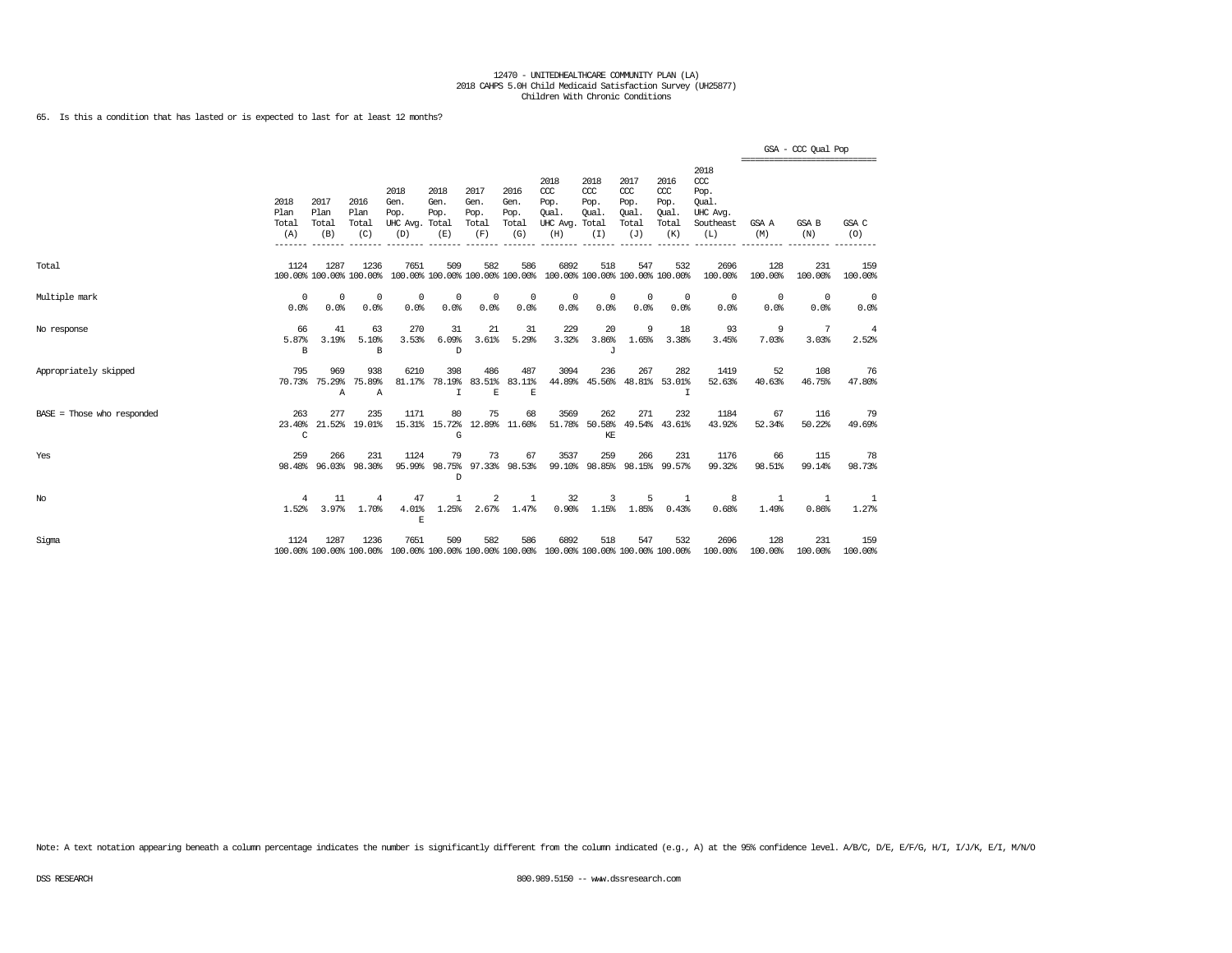66. Is your child limited or prevented in any way in his or her ability to do the things most children of the same age can do?

|                            |                              |                              |                                 |                                         |                                      |                                      |                                      |                                                                         |                                              |                                                   |                                              |                                                              | ------------------------------- | GSA - CCC Qual Pop  |                |
|----------------------------|------------------------------|------------------------------|---------------------------------|-----------------------------------------|--------------------------------------|--------------------------------------|--------------------------------------|-------------------------------------------------------------------------|----------------------------------------------|---------------------------------------------------|----------------------------------------------|--------------------------------------------------------------|---------------------------------|---------------------|----------------|
|                            | 2018<br>Plan<br>Total<br>(A) | 2017<br>Plan<br>Total<br>(B) | 2016<br>Plan<br>Total<br>(C)    | 2018<br>Gen.<br>Pop.<br>UHC Avg.<br>(D) | 2018<br>Gen.<br>Pop.<br>Total<br>(E) | 2017<br>Gen.<br>Pop.<br>Total<br>(F) | 2016<br>Gen.<br>Pop.<br>Total<br>(G) | 2018<br>CCC<br>Pop.<br>Oual.<br>UHC Avg.<br>(H)                         | 2018<br>CCC<br>Pop.<br>Oual.<br>Total<br>(I) | 2017<br>$\alpha$<br>Pop.<br>Oual.<br>Total<br>(J) | 2016<br>ccc<br>Pop.<br>Oual.<br>Total<br>(K) | 2018<br>ccc<br>Pop.<br>Oual.<br>UHC Avg.<br>Southeast<br>(L) | GSA A<br>(M)                    | <b>GSA B</b><br>(N) | GSA C<br>(O)   |
| Total                      | 1124                         | 1287                         | 1236<br>100.00% 100.00% 100.00% | 7651                                    | 509                                  | 582                                  | 586                                  | 6892<br>100.00% 100.00% 100.00% 100.00% 100.00% 100.00% 100.00% 100.00% | 518                                          | 547                                               | 532                                          | 2696<br>100.00%                                              | 128<br>100.00%                  | 231<br>100.00%      | 159<br>100.00% |
| Multiple mark              | 0<br>0.0%                    | 0<br>0.0%                    | 1<br>0.08%                      | $^{\circ}$<br>0.0%                      | $^{\circ}$<br>0.0%                   | $^{\circ}$<br>0.0%                   | 1<br>0.17%                           | $^{\circ}$<br>0.0%                                                      | $^{\circ}$<br>0.0%                           | $^{\circ}$<br>0.0%                                | -1<br>0.19%                                  | 0<br>0.0%                                                    | $^{\circ}$<br>0.0%              | $^{\circ}$<br>0.0%  | - 0<br>0.0%    |
| No response                | 41<br>3.65%                  | 48<br>3.73%                  | 46<br>3.72%                     | 218<br>2.85%                            | 20<br>3.93%<br>I                     | 25<br>4.30%                          | 23<br>3.92%                          | 107<br>1.55%                                                            | 9<br>1.74%                                   | 8<br>1.46%                                        | 6<br>1.13%                                   | 49<br>1.82%                                                  | 1<br>0.78%                      | 4<br>1.73%          | 4<br>2.52%     |
| BASE = Those who responded | 1083                         | 1239<br>96.35% 96.27%        | 1189<br>96.20%                  | 7433                                    | 489<br>97.15% 96.07% 95.70% 95.90%   | 557                                  | 562                                  | 6785<br>98.45%                                                          | 509<br>E                                     | 539                                               | 525<br>98.26% 98.54% 98.68%                  | 2647<br>98.18%                                               | 127<br>99.22%                   | 227<br>98.27%       | 155<br>97.48%  |
| Yes                        | 229<br>21.14%                | 236<br>19.05%                | 232<br>19.51%                   | 1112                                    | 90<br>14.96% 18.40%<br>G             | 80                                   | 78<br>14.36% 13.88%                  | 2606<br>38.41%                                                          | 183<br>E                                     | 182                                               | 184<br>35.95% 33.77% 35.05%                  | 848<br>32.04%                                                | 49<br>38.58%                    | 77<br>33.92%        | 57<br>36.77%   |
| $_{\mathrm{No}}$           | 854                          | 1003<br>78.86% 80.95%        | 957<br>80.49%                   | 6321<br>85.04%                          | 399<br>81.60%<br>T                   | 477                                  | 484<br>85.64% 86.12%<br>E            | 4179                                                                    | 326                                          | 357                                               | 341<br>61.59% 64.05% 66.23% 64.95%           | 1799<br>67.96%                                               | 78<br>61.42%                    | 150<br>66.08%       | 98<br>63.23%   |
| Sigma                      | 1124                         | 1287                         | 1236<br>100.00% 100.00% 100.00% | 7651                                    | 509                                  | 582                                  | 586                                  | 6892<br>100.00% 100.00% 100.00% 100.00% 100.00% 100.00% 100.00% 100.00% | 518                                          | 547                                               | 532                                          | 2696<br>100.00%                                              | 128<br>100.00%                  | 231<br>100.00%      | 159<br>100.00% |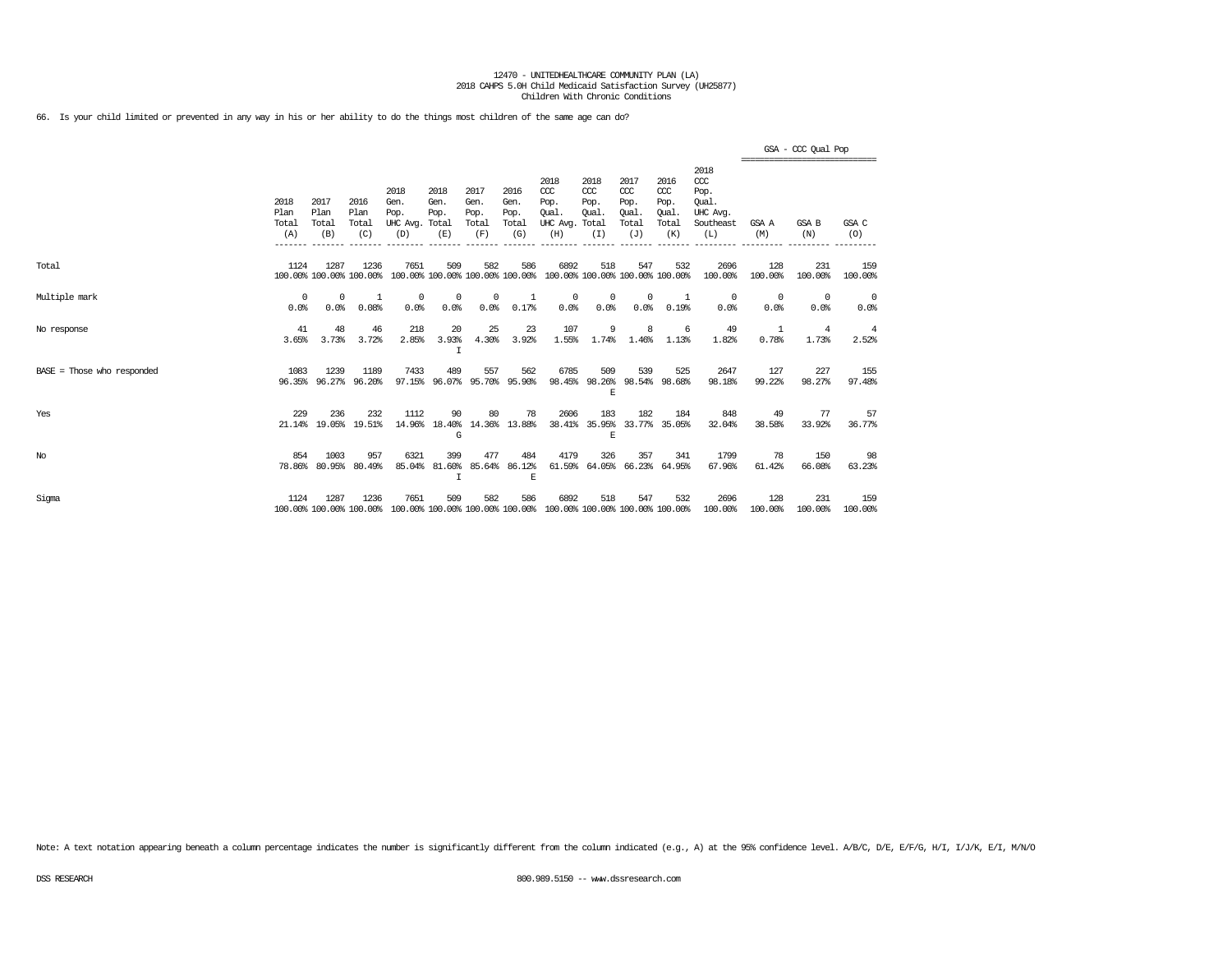### 67. Is this because of any medical, behavioral, or other health condition?

|                              |                              |                              |                                 |                                                                                         |                                        |                                      |                                      |                                                 |                                              |                                                   |                                              |                                                              | ================================ | GSA - CCC Qual Pop |                |
|------------------------------|------------------------------|------------------------------|---------------------------------|-----------------------------------------------------------------------------------------|----------------------------------------|--------------------------------------|--------------------------------------|-------------------------------------------------|----------------------------------------------|---------------------------------------------------|----------------------------------------------|--------------------------------------------------------------|----------------------------------|--------------------|----------------|
|                              | 2018<br>Plan<br>Total<br>(A) | 2017<br>Plan<br>Total<br>(B) | 2016<br>Plan<br>Total<br>(C)    | 2018<br>Gen.<br>Pop.<br>UHC Avg. Total<br>(D)                                           | 2018<br>Gen.<br>Pop.<br>(E)            | 2017<br>Gen.<br>Pop.<br>Total<br>(F) | 2016<br>Gen.<br>Pop.<br>Total<br>(G) | 2018<br>CCC<br>Pop.<br>Oual.<br>UHC Avg.<br>(H) | 2018<br>CCC<br>Pop.<br>Qual.<br>Total<br>(I) | 2017<br>$\alpha$<br>Pop.<br>Qual.<br>Total<br>(J) | 2016<br>ccc<br>Pop.<br>Qual.<br>Total<br>(K) | 2018<br>ccc<br>Pop.<br>Oual.<br>UHC Avg.<br>Southeast<br>(L) | GSA A<br>(M)                     | GSA B<br>(N)       | GSA C<br>(O)   |
| Total                        | 1124                         | 1287                         | 1236<br>100.00% 100.00% 100.00% | 7651                                                                                    | 509<br>100.00% 100.00% 100.00% 100.00% | 582                                  | 586                                  | 6892<br>100.00% 100.00% 100.00% 100.00%         | 518                                          | 547                                               | 532                                          | 2696<br>100.00%                                              | 128<br>100.00%                   | 231<br>100.00%     | 159<br>100.00% |
| Multiple mark                | 0<br>0.0%                    | $\Omega$<br>0.0%             | 0<br>0.0%                       | 0<br>0.0%                                                                               | $\Omega$<br>0.0%                       | $\Omega$<br>0.0%                     | 0<br>0.0%                            | 0<br>0.0%                                       | 0<br>0.0%                                    | $^{\circ}$<br>0.0%                                | $\Omega$<br>0.0%                             | 0<br>0.0%                                                    | $\overline{0}$<br>0.0%           | $\Omega$<br>0.0%   | 0<br>0.0%      |
| No response                  | 46<br>4.09%                  | 56<br>4.35%                  | 52<br>4.21%                     | 258<br>3.37%                                                                            | 24<br>4.72%<br>I                       | 29<br>4.98%                          | 27<br>4.61%                          | 145<br>2.10%                                    | 11<br>2.12%                                  | 9<br>1.65%                                        | 8<br>1.50%                                   | 66<br>2.45%                                                  | -1<br>0.78%                      | 4<br>1.73%         | 6<br>3.77%     |
| Appropriately skipped        | 854<br>75.98%                | 1003                         | 957<br>77.93% 77.43%            | 6321<br>82.62%<br>E                                                                     | 399<br>78.39%<br>I                     | 477                                  | 484<br>81.96% 82.59%                 | 4179                                            | 326                                          | 357                                               | 341<br>60.64% 62.93% 65.27% 64.10%           | 1799<br>66.73%                                               | 78<br>60.94%                     | 150<br>64.94%      | 98<br>61.64%   |
| $BASE = Those who responded$ | 224                          | 228                          | 227<br>19.93% 17.72% 18.37%     | 1072                                                                                    | 86<br>14.01% 16.90% 13.06% 12.80%      | 76                                   | 75                                   | 2568                                            | 181<br>37.26% 34.94%<br>E                    | 181                                               | 183<br>33.09% 34.40%                         | 831<br>30.82%                                                | 49<br>38.28%                     | 77<br>33.33%       | 55<br>34.59%   |
| Yes                          | 168<br>75.00%                | 170<br>74.56%                | 173<br>76.21%                   | 820                                                                                     | 63<br>76.49% 73.26% 68.42% 66.67%      | 52                                   | 50                                   | 2413                                            | 165<br>F.                                    | 165                                               | 169<br>93.96% 91.16% 91.16% 92.35%           | 750<br>90.25%                                                | 46<br>93.88%                     | 71<br>92.21%       | 48<br>87.27%   |
| No                           | 56                           | 58                           | 54<br>25.00% 25.44% 23.79%      | 252<br>23.51%                                                                           | 23<br>I                                | 24                                   | 25<br>26.74% 31.58% 33.33%           | 155<br>6.04%                                    | 16<br>8.84%                                  | 16<br>8.84%                                       | 14<br>7.65%                                  | 81<br>9.75%                                                  | 3<br>6.12%                       | 6<br>7.79%         | 7<br>12.73%    |
| Sigma                        | 1124                         | 1287                         | 1236                            | 7651<br>100.00% 100.00% 100.00% 100.00% 100.00% 100.00% 100.00% 100.00% 100.00% 100.00% | 509                                    | 582                                  | 586                                  | 6892                                            | 518                                          | 547                                               | 532                                          | 2696<br>100.00%                                              | 128<br>100.00%                   | 231<br>100.00%     | 159<br>100.00% |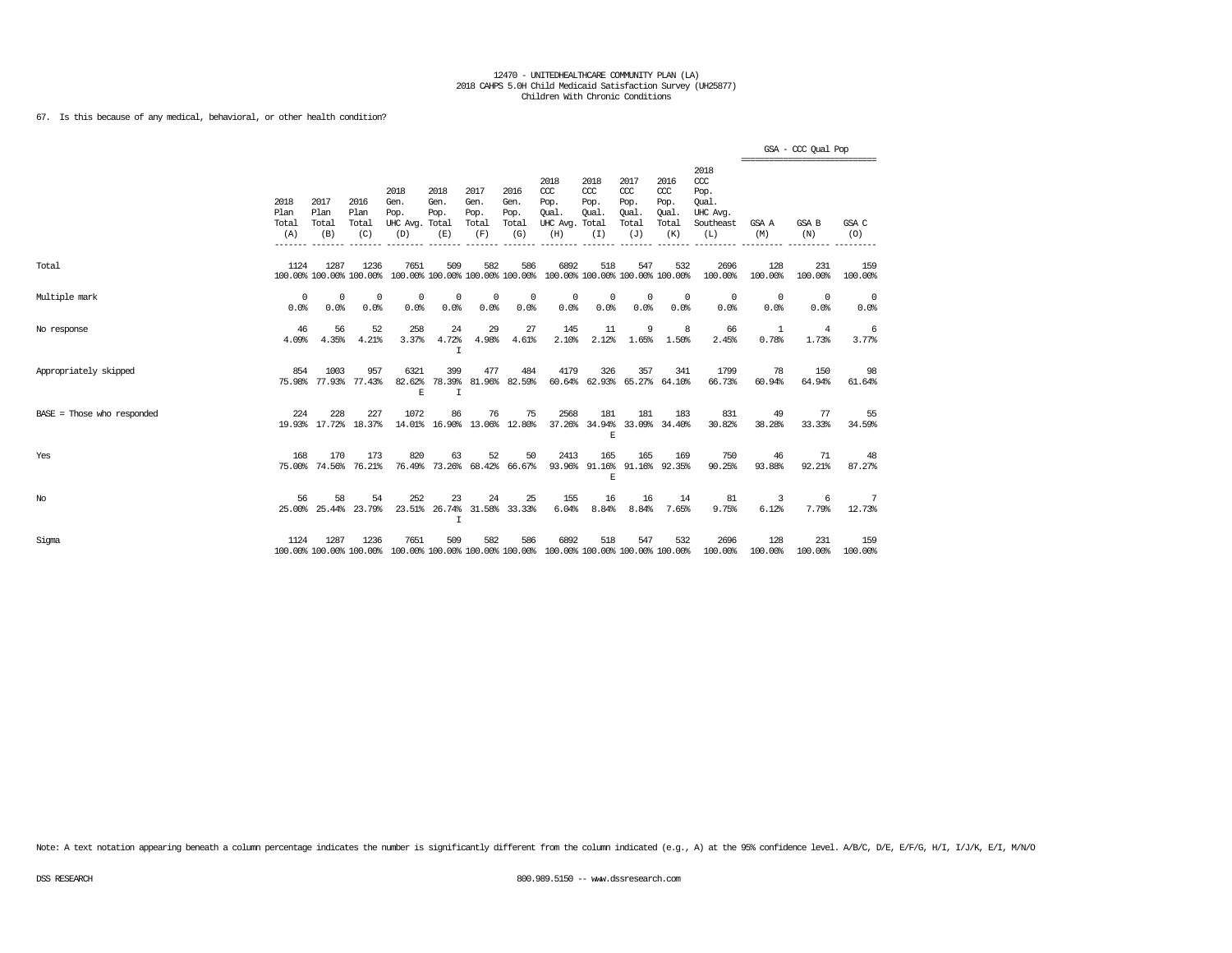68. Is this a condition that has lasted or is expected to last for at least 12 months?

|                              |                              |                              |                                 |                                               |                             |                                      |                                      |                                                                                                 |                                               |                                              |                                              |                                                                   | =============================== | GSA - CCC Qual Pop |                 |
|------------------------------|------------------------------|------------------------------|---------------------------------|-----------------------------------------------|-----------------------------|--------------------------------------|--------------------------------------|-------------------------------------------------------------------------------------------------|-----------------------------------------------|----------------------------------------------|----------------------------------------------|-------------------------------------------------------------------|---------------------------------|--------------------|-----------------|
|                              | 2018<br>Plan<br>Total<br>(A) | 2017<br>Plan<br>Total<br>(B) | 2016<br>Plan<br>Total<br>(C)    | 2018<br>Gen.<br>Pop.<br>UHC Avg. Total<br>(D) | 2018<br>Gen.<br>Pop.<br>(E) | 2017<br>Gen.<br>Pop.<br>Total<br>(F) | 2016<br>Gen.<br>Pop.<br>Total<br>(G) | 2018<br>CCC<br>Pop.<br>Oual.<br>UHC Avg.<br>(H)                                                 | 2018<br>$CC$<br>Pop.<br>Qual.<br>Total<br>(I) | 2017<br>ccc<br>Pop.<br>Oual.<br>Total<br>(J) | 2016<br>ccc<br>Pop.<br>Qual.<br>Total<br>(K) | 2018<br>$\alpha$<br>Pop.<br>Oual.<br>UHC Avg.<br>Southeast<br>(L) | GSA A<br>(M)                    | GSA B<br>(N)       | GSA C<br>(O)    |
| Total                        | 1124                         | 1287                         | 1236<br>100.00% 100.00% 100.00% | 7651<br>100.00% 100.00% 100.00% 100.00%       | 509                         | 582                                  | 586                                  | 6892<br>100.00% 100.00% 100.00% 100.00%                                                         | 518                                           | 547                                          | 532                                          | 2696<br>100.00%                                                   | 128<br>100.00%                  | 231<br>100.00%     | 159<br>100.00%  |
| Multiple mark                | 0<br>0.0%                    | 0<br>0.0%                    | $^{\circ}$<br>0.0%              | 0<br>0.0%                                     | 0<br>0.0%                   | $^{\circ}$<br>0.0%                   | 0<br>0.0%                            | 0<br>0.0%                                                                                       | 0<br>0.0%                                     | $\circ$<br>0.0%                              | $^{\circ}$<br>0.0%                           | $^{\circ}$<br>0.0%                                                | 0<br>0.0%                       | $^{\circ}$<br>0.0% | $\circ$<br>0.0% |
| No response                  | 49<br>4.36%                  | 60<br>4.66%                  | 54<br>4.37%                     | 267<br>3.49%                                  | 25<br>4.91%<br>$\mathbf I$  | 30<br>5.15%                          | 27<br>4.61%                          | 165<br>2.39%                                                                                    | 13<br>2.51%                                   | 11<br>2.01%                                  | 10<br>1.88%                                  | 73<br>2.71%                                                       | 1<br>0.78%                      | 5<br>2.16%         | 7<br>4.40%<br>M |
| Appropriately skipped        | 910<br>80.96%                | 1061<br>82.44%               | 1011<br>81.80%                  | 6573                                          | 422<br>85.91% 82.91%<br>I   | 501                                  | 509<br>86.08% 86.86%                 | 4334<br>62.88%                                                                                  | 342<br>66.02%                                 | 373                                          | 355<br>68.19% 66.73%                         | 1880<br>69.73%                                                    | 81<br>63.28%                    | 156<br>67.53%      | 105<br>66.04%   |
| $BASE = Those who responded$ | 165                          | 166<br>14.68% 12.90%         | 171<br>13.83%                   | 811                                           | 62<br>10.60% 12.18%<br>G    | 51<br>8.76%                          | 50<br>8.53%                          | 2393<br>34.72%                                                                                  | 163<br>31.47%<br>F.                           | 163                                          | 167<br>29.80% 31.39%                         | 743<br>27.56%                                                     | 46<br>35.94%                    | 70<br>30.30%       | 47<br>29.56%    |
| Yes                          | 158                          | 163<br>95.76% 98.19%         | 162<br>94.74%                   | 789<br>97.29%                                 | 58<br>93.55%                | 49<br>96.08%                         | 49<br>98.00%                         | 2368<br>98.96%                                                                                  | 158                                           | 163<br>96.93% 100.00%<br>IK                  | 162<br>97.01%                                | 733<br>98.65%                                                     | 46<br>100.00%                   | 67<br>95.71%       | 45<br>95.74%    |
| No                           | 7<br>4.24%                   | 3<br>1.81%                   | 9<br>5.26%                      | 22<br>2.71%                                   | 4<br>6.45%                  | 2<br>3.92%                           | 1<br>2.00%                           | 25<br>1.04%                                                                                     | 5<br>3.07%<br>J                               | $^{\circ}$<br>0.0%                           | 5<br>2.99%<br>J                              | 10<br>1.35%                                                       | $^{\circ}$<br>0.0%              | 3<br>4.29%         | 2<br>4.26%      |
| Sigma                        | 1124                         | 1287                         | 1236                            | 7651                                          | 509                         | 582                                  | 586                                  | 6892<br>100.00% 100.00% 100.00% 100.00% 100.00% 100.00% 100.00% 100.00% 100.00% 100.00% 100.00% | 518                                           | 547                                          | 532                                          | 2696<br>100.00%                                                   | 128<br>100.00%                  | 231<br>100.00%     | 159<br>100.00%  |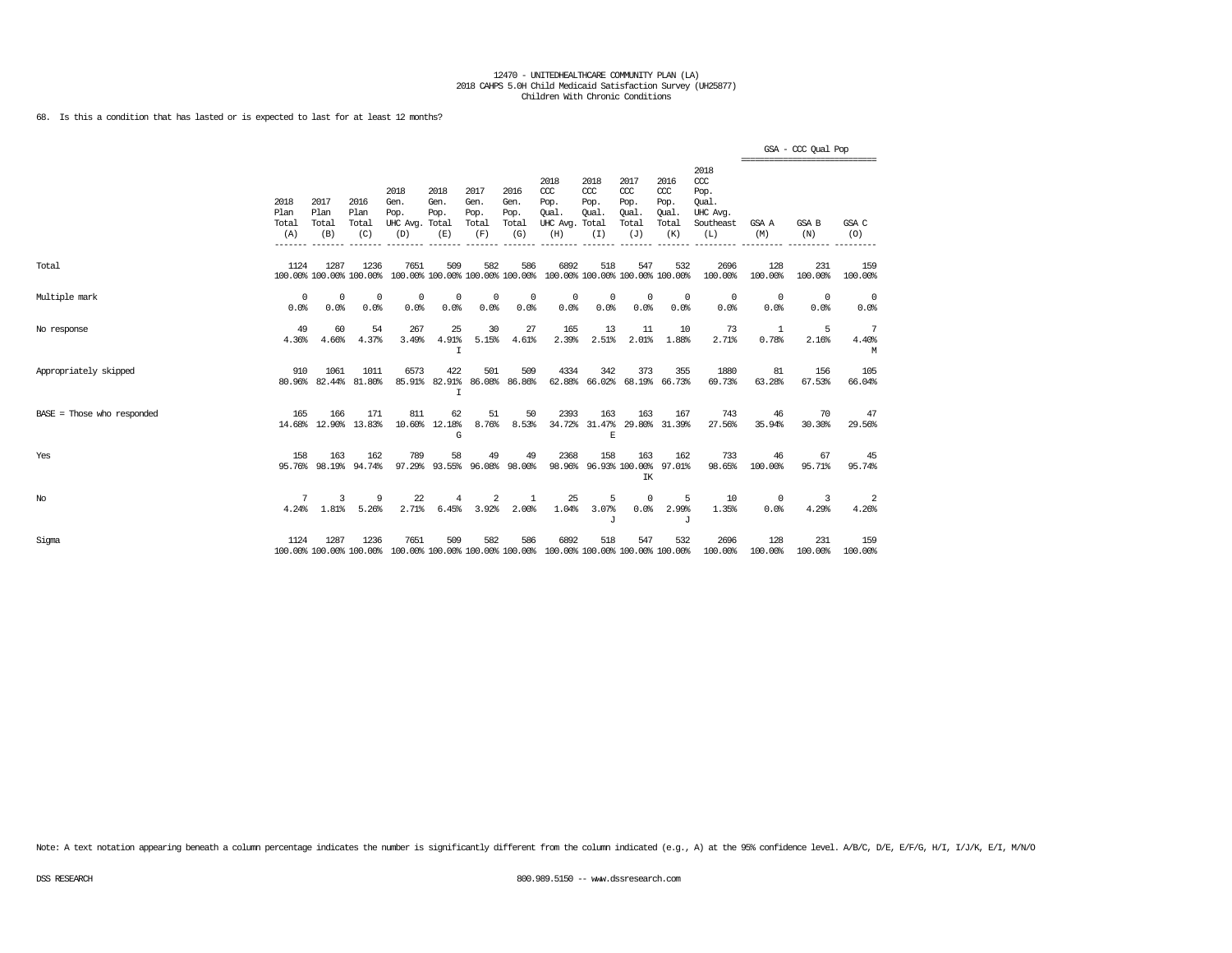69. Does your child need or get special therapy such as physical, occupational, or speech therapy?

|                            |                              |                              |                                 |                                         |                                        |                                      |                                      |                                                                                         |                                              |                                              |                                              |                                                                   | ----------------------------- | GSA - CCC Qual Pop |                |
|----------------------------|------------------------------|------------------------------|---------------------------------|-----------------------------------------|----------------------------------------|--------------------------------------|--------------------------------------|-----------------------------------------------------------------------------------------|----------------------------------------------|----------------------------------------------|----------------------------------------------|-------------------------------------------------------------------|-------------------------------|--------------------|----------------|
|                            | 2018<br>Plan<br>Total<br>(A) | 2017<br>Plan<br>Total<br>(B) | 2016<br>Plan<br>Total<br>(C)    | 2018<br>Gen.<br>Pop.<br>UHC Avg.<br>(D) | 2018<br>Gen.<br>Pop.<br>Total<br>(E)   | 2017<br>Gen.<br>Pop.<br>Total<br>(F) | 2016<br>Gen.<br>Pop.<br>Total<br>(G) | 2018<br>$CC$<br>Pop.<br>Oual.<br>UHC Avg.<br>(H)                                        | 2018<br>ccc<br>Pop.<br>Oual.<br>Total<br>(I) | 2017<br>ccc<br>Pop.<br>Oual.<br>Total<br>(J) | 2016<br>ccc<br>Pop.<br>Oual.<br>Total<br>(K) | 2018<br>$\alpha$<br>Pop.<br>Oual.<br>UHC Avg.<br>Southeast<br>(L) | GSA A<br>(M)                  | GSA B<br>(N)       | GSA C<br>(0)   |
| Total                      | 1124                         | 1287                         | 1236<br>100.00% 100.00% 100.00% | 7651                                    | 509<br>100.00% 100.00% 100.00% 100.00% | 582                                  | 586                                  | 6892<br>100.00% 100.00% 100.00% 100.00%                                                 | 518                                          | 547                                          | 532                                          | 2696<br>100.00%                                                   | 128<br>100.00%                | 231<br>100.00%     | 159<br>100.00% |
| Multiple mark              | 0<br>0.0%                    | $^{\circ}$<br>0.0%           | $^{\circ}$<br>0.0%              | $^{\circ}$<br>0.0%                      | $^{\circ}$<br>0.0%                     | $\circ$<br>0.0%                      | 0<br>0.0%                            | 0<br>0.0%                                                                               | $^{\circ}$<br>0.0%                           | 0<br>0.0%                                    | $^{\circ}$<br>0.0%                           | $^{\circ}$<br>0.0%                                                | 0<br>0.0%                     | $^{\circ}$<br>0.0% | 0<br>0.0%      |
| No response                | 40<br>3.56%                  | 40<br>3.11%                  | 48<br>3.88%                     | 195<br>2.55%                            | 20<br>3.93%<br>Ι                       | 22<br>3.78%                          | 22<br>3.75%                          | 72<br>1.04%                                                                             | 4<br>0.77%                                   | 5<br>0.91%                                   | 10<br>1.88%                                  | 23<br>0.85%                                                       | -2<br>1.56%                   | -1<br>0.43%        | -1<br>0.63%    |
| BASE = Those who responded | 1084                         | 1247<br>96.44% 96.89%        | 1188<br>96.12%                  | 7456<br>97.45%                          | 489<br>96.07%                          | 560                                  | 564<br>96.22% 96.25%                 | 6820<br>98.96%                                                                          | 514<br>E                                     | 542                                          | 522<br>99.23% 99.09% 98.12%                  | 2673<br>99.15%                                                    | 126<br>98.44%                 | 230<br>99.57%      | 158<br>99.37%  |
| Yes                        | 167                          | 176<br>15.41% 14.11% 13.22%  | 157                             | 968<br>12.98%                           | 66<br>13.50%<br>F                      | 50<br>8.93%                          | 56<br>9.93%                          | 2191<br>32.13%<br>$\top$                                                                | 144<br>28.02%<br>E                           | 143<br>26.38%                                | 134<br>25.67%                                | 644<br>24.09%                                                     | 42<br>33.33%                  | 64<br>27.83%       | 38<br>24.05%   |
| $_{\mathrm{No}}$           | 917                          | 1071<br>84.59% 85.89%        | 1031<br>86.78%                  | 6488<br>87.02%                          | 423<br>86.50%<br>$\mathbf I$           | 510<br>91.07%<br>$\mathbf E$         | 508<br>90.07%                        | 4629<br>67.87%                                                                          | 370<br>71.98%<br>H                           | 399                                          | 388<br>73.62% 74.33%                         | 2029<br>75.91%                                                    | 84<br>66.67%                  | 166<br>72.17%      | 120<br>75.95%  |
| Sigma                      | 1124                         | 1287                         | 1236                            | 7651                                    | 509                                    | 582                                  | 586                                  | 6892<br>100.00% 100.00% 100.00% 100.00% 100.00% 100.00% 100.00% 100.00% 100.00% 100.00% | 518                                          | 547                                          | 532                                          | 2696<br>100.00%                                                   | 128<br>100.00%                | 231<br>100.00%     | 159<br>100.00% |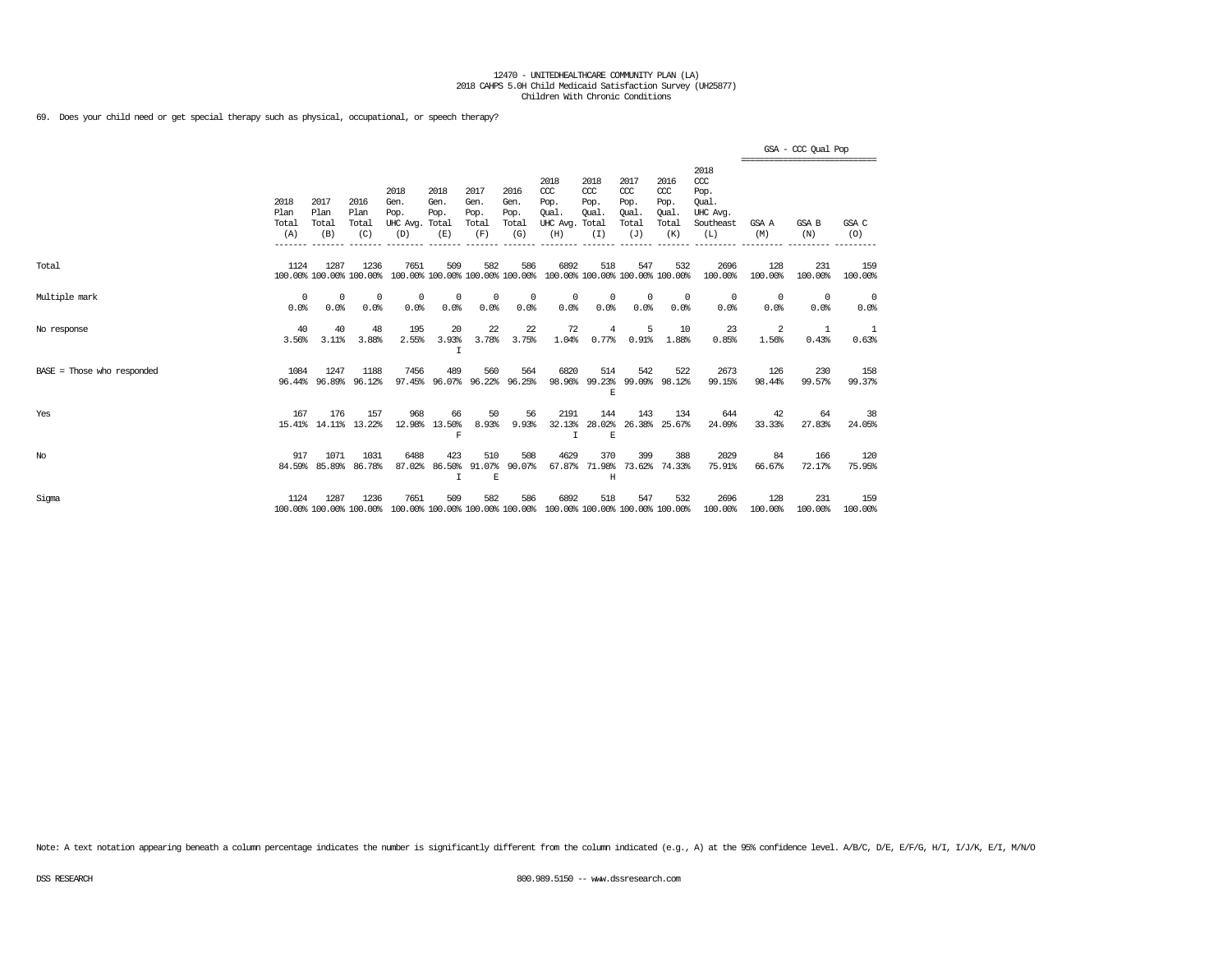70. Is this because of any medical, behavioral, or other health condition?

|                              |                              |                              |                                 |                                                                                                 |                                   |                                      |                                      |                                                                         |                                         |                                                   |                                                   |                                                                   | =============================== | GSA - CCC Qual Pop |                    |
|------------------------------|------------------------------|------------------------------|---------------------------------|-------------------------------------------------------------------------------------------------|-----------------------------------|--------------------------------------|--------------------------------------|-------------------------------------------------------------------------|-----------------------------------------|---------------------------------------------------|---------------------------------------------------|-------------------------------------------------------------------|---------------------------------|--------------------|--------------------|
|                              | 2018<br>Plan<br>Total<br>(A) | 2017<br>Plan<br>Total<br>(B) | 2016<br>Plan<br>Total<br>(C)    | 2018<br>Gen.<br>Pop.<br>UHC Avg. Total<br>(D)                                                   | 2018<br>Gen.<br>Pop.<br>(E)       | 2017<br>Gen.<br>Pop.<br>Total<br>(F) | 2016<br>Gen.<br>Pop.<br>Total<br>(G) | 2018<br>CCC<br>Pop.<br>Oual.<br>UHC Avg. Total<br>(H)                   | 2018<br>CCC<br>Pop.<br>Oual.<br>(I)     | 2017<br>$\alpha$<br>Pop.<br>Oual.<br>Total<br>(J) | 2016<br>$\alpha$<br>Pop.<br>Oual.<br>Total<br>(K) | 2018<br>$\alpha$<br>Pop.<br>Oual.<br>UHC Avg.<br>Southeast<br>(L) | GSA A<br>(M)                    | GSA B<br>(N)       | GSA C<br>(0)       |
| Total                        | 1124                         | 1287                         | 1236<br>100.00% 100.00% 100.00% | 7651                                                                                            | 509                               | 582                                  | 586                                  | 6892<br>100.00% 100.00% 100.00% 100.00% 100.00% 100.00% 100.00% 100.00% | 518                                     | 547                                               | 532                                               | 2696<br>100.00%                                                   | 128<br>100.00%                  | 231<br>100.00%     | 159<br>100.00%     |
| Multiple mark                | $\Omega$<br>0.0%             | $\Omega$<br>0.0%             | $^{\circ}$<br>0.0%              | $^{\circ}$<br>0.0%                                                                              | 0<br>0.0%                         | $^{\circ}$<br>0.0%                   | $\Omega$<br>0.0%                     | $^{\circ}$<br>0.0%                                                      | 0<br>0.0%                               | $\mathbf 0$<br>0.0%                               | $^{\circ}$<br>0.0%                                | 0<br>0.0%                                                         | $^{\circ}$<br>0.0%              | $^{\circ}$<br>0.0% | $^{\circ}$<br>0.0% |
| No response                  | 43<br>3.83%                  | 41<br>3.19%                  | 54<br>4.37%                     | 214<br>2.80%                                                                                    | 22<br>4.32%<br>I                  | 23<br>3.95%                          | 26<br>4.44%                          | 100<br>1.45%                                                            | 5<br>0.97%                              | 6<br>1.10%                                        | 15<br>2.82%<br>IJ                                 | 36<br>1.34%                                                       | 2<br>1.56%                      | 2<br>0.87%         | 1<br>0.63%         |
| Appropriately skipped        | 917                          | 1071<br>81.58% 83.22%        | 1031<br>83.41%                  | 6488<br>84.80%                                                                                  | 423<br>83.10%<br>$\top$           | 510<br>E                             | 508<br>87.63% 86.69%                 | 4629                                                                    | 370<br>67.16% 71.43% 72.94% 72.93%<br>H | 399                                               | 388                                               | 2029<br>75.26%                                                    | 84<br>65.63%                    | 166<br>71.86%      | 120<br>75.47%      |
| $BASE = Those who responded$ | 164                          | 175                          | 151<br>14.59% 13.60% 12.22%     | 949                                                                                             | 64<br>12.40% 12.57%<br>FG         | 49<br>8.42%                          | 52<br>8.87%                          | 2163<br>31.38%                                                          | 143<br>E                                | 142                                               | 129<br>27.61% 25.96% 24.25%                       | 631<br>23.41%                                                     | 42<br>32.81%                    | 63<br>27.27%       | 38<br>23.90%       |
| Yes                          | 130                          | 129                          | 120<br>79.27% 73.71% 79.47%     | 716                                                                                             | 50<br>75.45% 78.13% 79.59% 69.23% | 39                                   | 36                                   | 1973<br>91.22%                                                          | 128<br>E                                | 121                                               | 118<br>89.51% 85.21% 91.47%                       | 550<br>87.16%                                                     | 40<br>95.24%                    | 53<br>84.13%       | 35<br>92.11%       |
| No                           | 34                           | 46<br>20.73% 26.29%          | 31<br>20.53%                    | 233<br>24.55%                                                                                   | 14<br>I                           | 10                                   | 16<br>21.88% 20.41% 30.77%           | 190                                                                     | 15<br>8.78% 10.49% 14.79%               | 21                                                | 11<br>8.53%                                       | 81<br>12.84%                                                      | 2<br>4.76%                      | 10<br>15.87%       | 3<br>7.89%         |
| Sigma                        | 1124                         | 1287                         | 1236                            | 7651<br>100.00% 100.00% 100.00% 100.00% 100.00% 100.00% 100.00% 100.00% 100.00% 100.00% 100.00% | 509                               | 582                                  | 586                                  | 6892                                                                    | 518                                     | 547                                               | 532                                               | 2696<br>100.00%                                                   | 128<br>100.00%                  | 231<br>100.00%     | 159<br>100.00%     |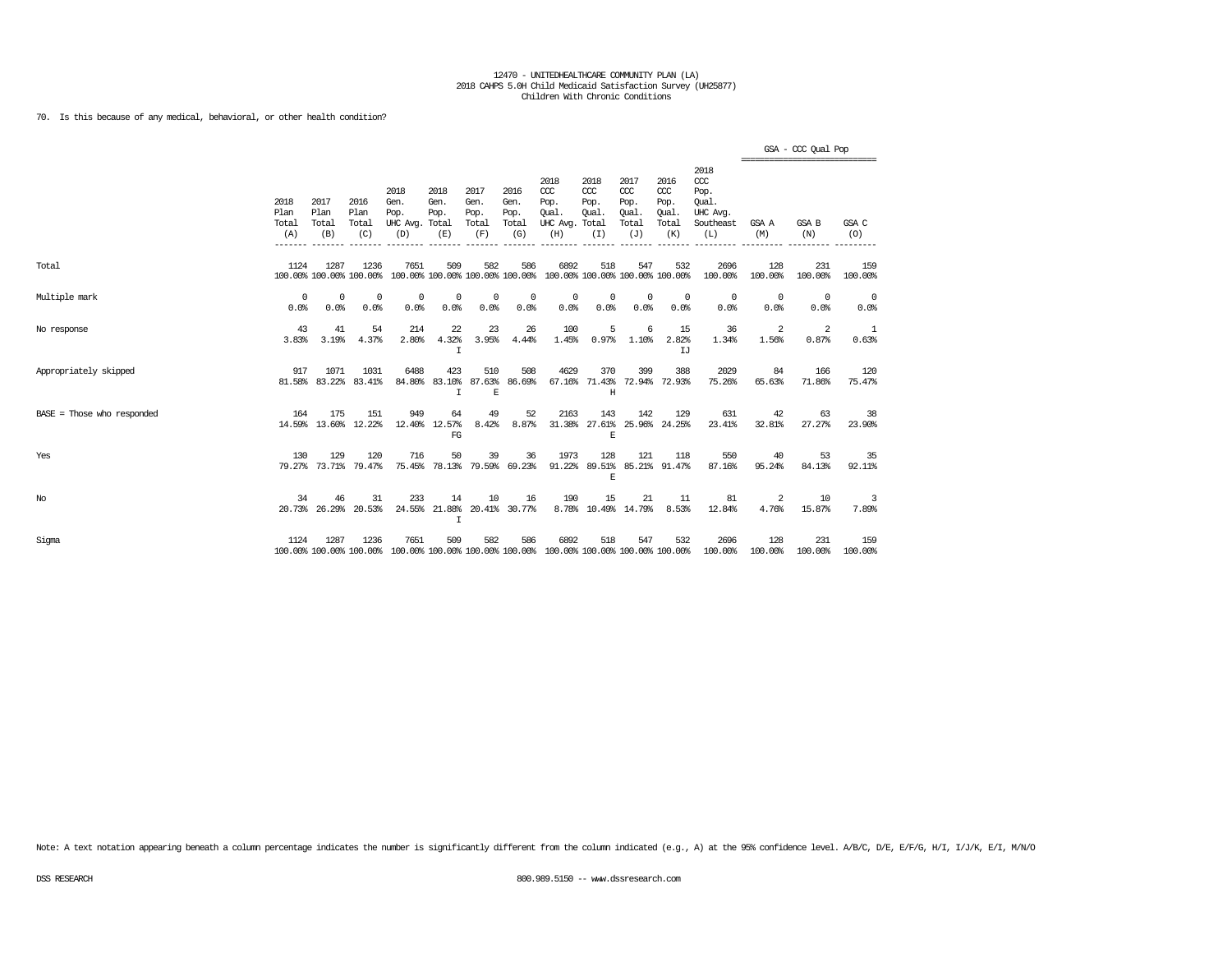71. Is this a condition that has lasted or is expected to last for at least 12 months?

|                              |                              |                              |                                 |                                                                                                 |                             |                                      |                                      |                                                                         |                                     |                                              |                                              |                                                                 | =============================== | GSA - CCC Qual Pop |                |
|------------------------------|------------------------------|------------------------------|---------------------------------|-------------------------------------------------------------------------------------------------|-----------------------------|--------------------------------------|--------------------------------------|-------------------------------------------------------------------------|-------------------------------------|----------------------------------------------|----------------------------------------------|-----------------------------------------------------------------|---------------------------------|--------------------|----------------|
|                              | 2018<br>Plan<br>Total<br>(A) | 2017<br>Plan<br>Total<br>(B) | 2016<br>Plan<br>Total<br>(C)    | 2018<br>Gen.<br>Pop.<br>UHC Avg. Total<br>(D)                                                   | 2018<br>Gen.<br>Pop.<br>(E) | 2017<br>Gen.<br>Pop.<br>Total<br>(F) | 2016<br>Gen.<br>Pop.<br>Total<br>(G) | 2018<br>CCC<br>Pop.<br>Oual.<br>UHC Avg. Total<br>(H)                   | 2018<br>CCC<br>Pop.<br>Oual.<br>(T) | 2017<br>ccc<br>Pop.<br>Oual.<br>Total<br>(J) | 2016<br>ccc<br>Pop.<br>Qual.<br>Total<br>(K) | 2018<br>$\csc$<br>Pop.<br>Oual.<br>UHC Avg.<br>Southeast<br>(L) | GSA A<br>(M)                    | GSA B<br>(N)       | GSA C<br>(O)   |
| Total                        | 1124                         | 1287                         | 1236<br>100.00% 100.00% 100.00% | 7651                                                                                            | 509                         | 582                                  | 586                                  | 6892<br>100.00% 100.00% 100.00% 100.00% 100.00% 100.00% 100.00% 100.00% | 518                                 | 547                                          | 532                                          | 2696<br>100.00%                                                 | 128<br>100.00%                  | 231<br>100.00%     | 159<br>100.00% |
| Multiple mark                | $^{\circ}$<br>0.0%           | 0<br>0.0%                    | $\Omega$<br>0.0%                | 0<br>0.0%                                                                                       | 0<br>0.0%                   | $^{\circ}$<br>0.0%                   | 0<br>0.0%                            | 0<br>0.0%                                                               | $^{\circ}$<br>0.0%                  | $^{\circ}$<br>0.0%                           | $^{\circ}$<br>0.0%                           | 0<br>0.0%                                                       | $^{\circ}$<br>0.0%              | 0<br>0.0%          | - 0<br>0.0%    |
| No response                  | 45<br>4.00%                  | 43<br>3.34%                  | 56<br>4.53%                     | 224<br>2.93%                                                                                    | 23<br>4.52%<br>I            | 25<br>4.30%                          | 26<br>4.44%                          | 114<br>1.65%                                                            | 6<br>1.16%                          | 6<br>1.10%                                   | 17<br>3.20%<br>IJ                            | 42<br>1.56%                                                     | -3<br>2.34%                     | -2<br>0.87%        | -1<br>0.63%    |
| Appropriately skipped        | 951                          | 1117<br>84.61% 86.79%        | 1062<br>85.92%                  | 6721<br>87.84%                                                                                  | 437<br>85.85%<br>T          | 520                                  | 524<br>89.35% 89.42%                 | 4819                                                                    | 385<br>H                            | 420                                          | 399<br>69.92% 74.32% 76.78% 75.00%           | 2110<br>78.26%                                                  | 86<br>67.19%                    | 176<br>76.19%      | 123<br>77.36%  |
| $BASE = Those who responded$ | 128<br>11.39%                | 127<br>9.87%                 | 118<br>9.55%                    | 706<br>9.23%                                                                                    | 49<br>9.63%<br>FG           | 37<br>6.36%                          | 36<br>6.14%                          | 1959<br>$\mathbf{I}$                                                    | 127<br>28.42% 24.52%<br>$\mathbb E$ | 121                                          | 116<br>22.12% 21.80%                         | 544<br>20.18%                                                   | 39<br>30.47%                    | 53<br>22.94%       | 35<br>22.01%   |
| Yes                          | 124                          | 119<br>96.88% 93.70%         | 112<br>94.92%                   | 666                                                                                             | 45<br>94.33% 91.84%         | 33                                   | 36<br>89.19% 100.00%<br>EF           | 1911                                                                    | 124                                 | 119                                          | 112<br>97.55% 97.64% 98.35% 96.55%           | 528<br>97.06%                                                   | 38<br>97.44%                    | 52<br>98.11%       | 34<br>97.14%   |
| No                           | 4<br>3.13%                   | 8<br>6.30%                   | 6<br>5.08%                      | 40<br>5.67%                                                                                     | 4<br>8.16%<br>G             | 4<br>10.81%<br>G                     | $^{\circ}$<br>0.0%                   | 48<br>2.45%                                                             | 3<br>2.36%                          | 2<br>1.65%                                   | $\overline{4}$<br>3.45%                      | 16<br>2.94%                                                     | -1<br>2.56%                     | -1<br>1.89%        | - 1<br>2.86%   |
| Sigma                        | 1124                         | 1287                         | 1236                            | 7651<br>100.00% 100.00% 100.00% 100.00% 100.00% 100.00% 100.00% 100.00% 100.00% 100.00% 100.00% | 509                         | 582                                  | 586                                  | 6892                                                                    | 518                                 | 547                                          | 532                                          | 2696<br>100.00%                                                 | 128<br>100.00%                  | 231<br>100.00%     | 159<br>100.00% |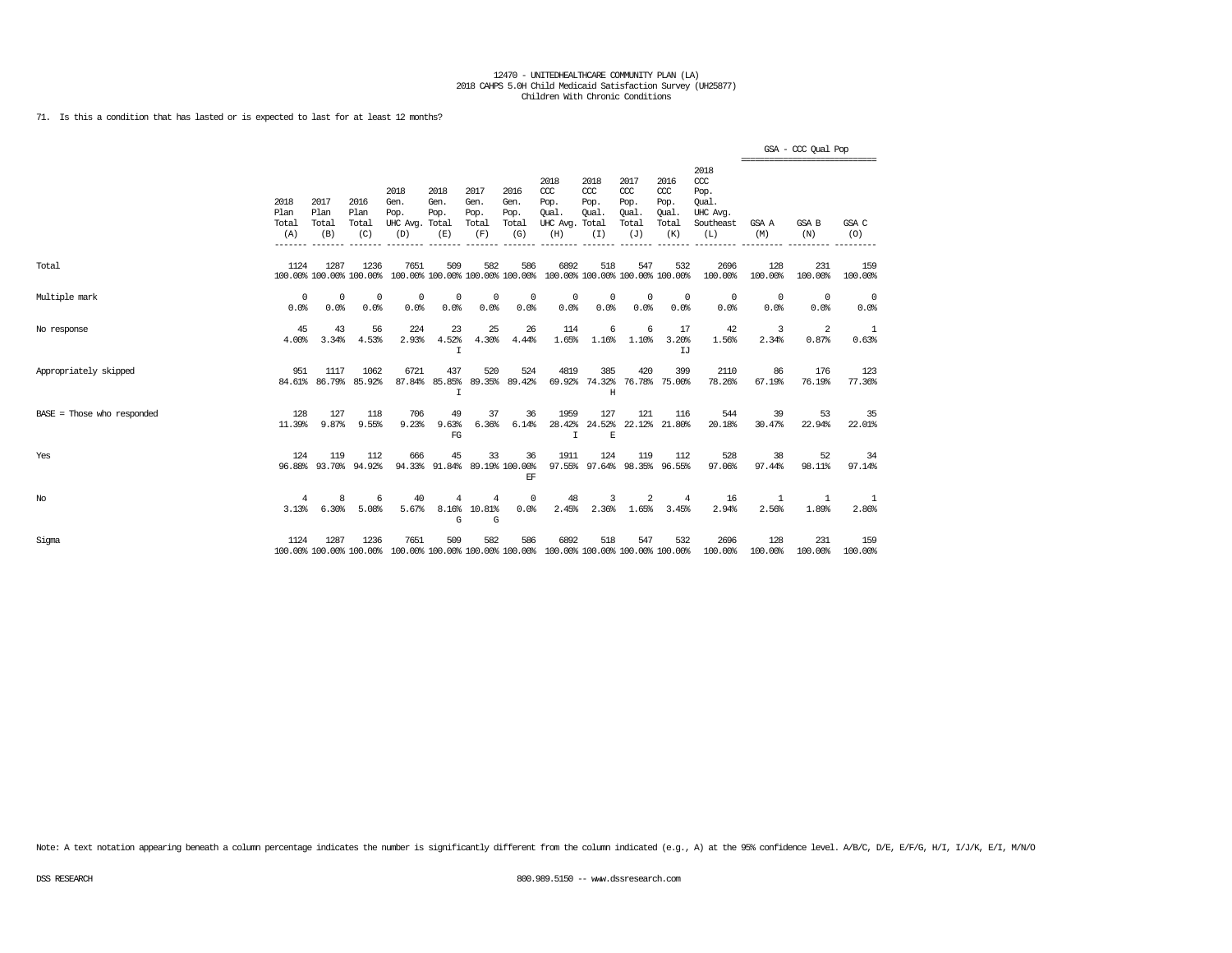72. Does your child have any kind of emotional, developmental, or behavioral problem for which he or she needs or gets treatment or counseling?

|                            |                              |                                 |                              |                                               |                             |                                        |                                      |                                                                         |                                     |                                              |                                                   |                                                                   |                    | GSA - CCC Qual Pop<br>,,,,,,,,,,,,,,,,,,,,,,,,,,,,,,,, |                    |
|----------------------------|------------------------------|---------------------------------|------------------------------|-----------------------------------------------|-----------------------------|----------------------------------------|--------------------------------------|-------------------------------------------------------------------------|-------------------------------------|----------------------------------------------|---------------------------------------------------|-------------------------------------------------------------------|--------------------|--------------------------------------------------------|--------------------|
|                            | 2018<br>Plan<br>Total<br>(A) | 2017<br>Plan<br>Total<br>(B)    | 2016<br>Plan<br>Total<br>(C) | 2018<br>Gen.<br>Pop.<br>UHC Avg. Total<br>(D) | 2018<br>Gen.<br>Pop.<br>(E) | 2017<br>Gen.<br>Pop.<br>Total<br>(F)   | 2016<br>Gen.<br>Pop.<br>Total<br>(G) | 2018<br>CCC<br>Pop.<br>Oual.<br>UHC Avg. Total<br>(H)                   | 2018<br>CCC<br>Pop.<br>Oual.<br>(I) | 2017<br>ccc<br>Pop.<br>Oual.<br>Total<br>(J) | 2016<br>$\alpha$<br>Pop.<br>Oual.<br>Total<br>(K) | 2018<br>$\alpha$<br>Pop.<br>Oual.<br>UHC Avg.<br>Southeast<br>(L) | GSA A<br>(M)       | GSA B<br>(N)                                           | GSA C<br>(O)       |
| Total                      | 1124                         | 1287<br>100.00% 100.00% 100.00% | 1236                         | 7651                                          | 509                         | 582<br>100.00% 100.00% 100.00% 100.00% | 586                                  | 6892<br>100.00% 100.00% 100.00% 100.00%                                 | 518                                 | 547                                          | 532                                               | 2696<br>100.00%                                                   | 128<br>100.00%     | 231<br>100.00%                                         | 159<br>100.00%     |
| Multiple mark              | $^{\circ}$<br>0.0%           | 0<br>0.0%                       | $^{\circ}$<br>0.0%           | 0<br>0.0%                                     | $^{\circ}$<br>0.0%          | $^{\circ}$<br>0.0%                     | $^{\circ}$<br>0.0%                   | $^{\circ}$<br>0.0%                                                      | $^{\circ}$<br>0.0%                  | $\mathbf 0$<br>0.0%                          | 0<br>0.0%                                         | $^{\circ}$<br>0.0%                                                | $^{\circ}$<br>0.0% | $^{\circ}$<br>0.0%                                     | $^{\circ}$<br>0.0% |
| No response                | 46<br>4.09%                  | 43<br>3.34%                     | 46<br>3.72%                  | 236<br>3.08%                                  | 25<br>4.91%<br>I            | 24<br>4.12%                            | 19<br>3.24%                          | 105<br>1.52%                                                            | 5<br>0.97%                          | 8<br>1.46%                                   | 6<br>1.13%                                        | 33<br>1.22%                                                       | 2<br>1.56%         | 2<br>0.87%                                             | 1<br>0.63%         |
| BASE = Those who responded | 1078                         | 1244<br>95.91% 96.66%           | 1190<br>96.28%               | 7415<br>96.92%                                | 484                         | 558<br>95.09% 95.88% 96.76%            | 567                                  | 6787<br>98.48%                                                          | 513<br>E                            | 539                                          | 526<br>99.03% 98.54% 98.87%                       | 2663<br>98.78%                                                    | 126<br>98.44%      | 229<br>99.13%                                          | 158<br>99.37%      |
| Yes                        | 306<br>28.39%<br>C           | 323<br>25.96%                   | 270<br>22.69%                | 1333<br>17.98%                                | 100<br>20.66%               | 90                                     | 98<br>16.13% 17.28%                  | 3836<br>56.52%                                                          | 287<br>KE                           | 301<br>55.95% 55.84%<br>K                    | 254<br>48.29%                                     | 1338<br>50.24%                                                    | 76<br>60.32%       | 116<br>50.66%                                          | 95<br>60.13%       |
| No                         | 772                          | 921<br>71.61% 74.04%            | 920<br>77.31%<br>A           | 6082<br>82.02%                                | 384<br>79.34%<br>I          | 468                                    | 469<br>83.87% 82.72%                 | 2951                                                                    | 226<br>43.48% 44.05% 44.16% 51.71%  | 238                                          | 272<br>IJ                                         | 1325<br>49.76%                                                    | 50<br>39.68%       | 113<br>49.34%                                          | 63<br>39.87%       |
| Sigma                      | 1124                         | 1287<br>100.00% 100.00% 100.00% | 1236                         | 7651                                          | 509                         | 582                                    | 586                                  | 6892<br>100.00% 100.00% 100.00% 100.00% 100.00% 100.00% 100.00% 100.00% | 518                                 | 547                                          | 532                                               | 2696<br>100.00%                                                   | 128<br>100.00%     | 231<br>100.00%                                         | 159<br>100.00%     |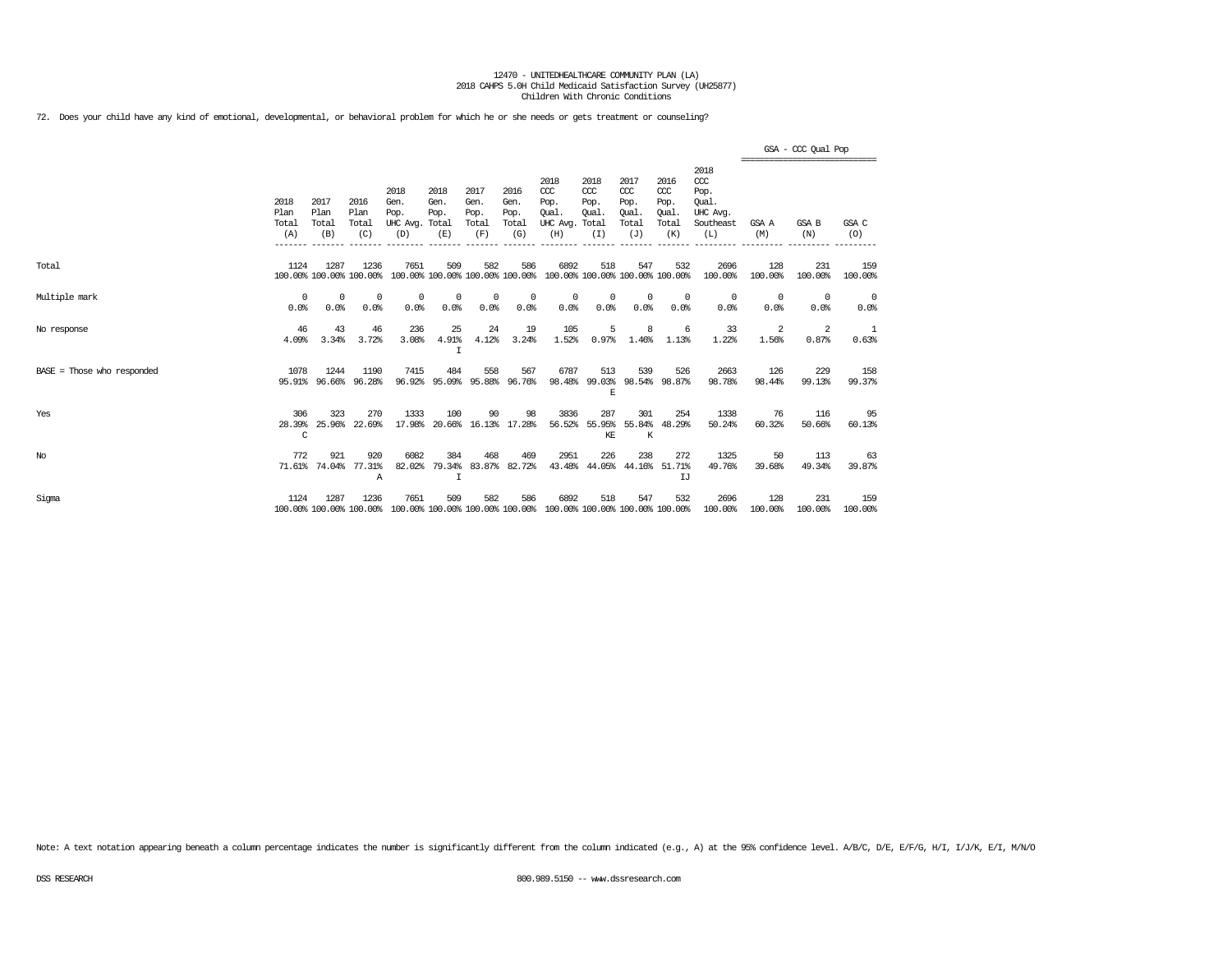73. Has this problem lasted or is it expected to last for at least 12 months?

|                            |                              |                              |                                 |                                                                                         |                              |                                      |                                      |                                                                         |                                              |                                                   |                                                   |                                                                   | ================================ | GSA - CCC Qual Pop |                         |
|----------------------------|------------------------------|------------------------------|---------------------------------|-----------------------------------------------------------------------------------------|------------------------------|--------------------------------------|--------------------------------------|-------------------------------------------------------------------------|----------------------------------------------|---------------------------------------------------|---------------------------------------------------|-------------------------------------------------------------------|----------------------------------|--------------------|-------------------------|
|                            | 2018<br>Plan<br>Total<br>(A) | 2017<br>Plan<br>Total<br>(B) | 2016<br>Plan<br>Total<br>(C)    | 2018<br>Gen.<br>Pop.<br>UHC Avg. Total<br>(D)                                           | 2018<br>Gen.<br>Pop.<br>(E)  | 2017<br>Gen.<br>Pop.<br>Total<br>(F) | 2016<br>Gen.<br>Pop.<br>Total<br>(G) | 2018<br>CCC<br>Pop.<br>Oual.<br>UHC Avg.<br>(H)                         | 2018<br>ccc<br>Pop.<br>Oual.<br>Total<br>(I) | 2017<br>$\alpha$<br>Pop.<br>Oual.<br>Total<br>(J) | 2016<br>$\alpha$<br>Pop.<br>Oual.<br>Total<br>(K) | 2018<br>$\alpha$<br>Pop.<br>Oual.<br>UHC Avg.<br>Southeast<br>(L) | GSA A<br>(M)                     | GSA B<br>(N)       | GSA C<br>(O)            |
| Total                      | 1124                         | 1287                         | 1236<br>100.00% 100.00% 100.00% | 7651                                                                                    | 509                          | 582                                  | 586                                  | 6892<br>100.00% 100.00% 100.00% 100.00% 100.00% 100.00% 100.00% 100.00% | 518                                          | 547                                               | 532                                               | 2696<br>100.00%                                                   | 128<br>100.00%                   | 231<br>100.00%     | 159<br>100.00%          |
| Multiple mark              | $^{\circ}$<br>0.0%           | $^{\circ}$<br>0.0%           | $^{\circ}$<br>0.0%              | $^{\circ}$<br>0.0%                                                                      | $\Omega$<br>0.0%             | $^{\circ}$<br>0.0%                   | 0<br>0.0%                            | $^{\circ}$<br>0.0%                                                      | 0<br>0.0%                                    | $\Omega$<br>0.0%                                  | $^{\circ}$<br>0.0%                                | $^{\circ}$<br>0.0%                                                | $\overline{0}$<br>0.0%           | $^{\circ}$<br>0.0% | $^{\circ}$<br>0.0%      |
| No response                | 61<br>5.43%                  | 61<br>4.74%                  | 58<br>4.69%                     | 295<br>3.86%                                                                            | 30<br>5.89%<br>I             | 29<br>4.98%                          | 27<br>4.61%                          | 187<br>2.71%                                                            | 13<br>2.51%                                  | 20<br>3.66%                                       | 11<br>2.07%                                       | 69<br>2.56%                                                       | 2<br>1.56%                       | 7<br>3.03%         | $\overline{4}$<br>2.52% |
| Appropriately skipped      | 772<br>68.68%                | 921<br>71.56%                | 920<br>74.43%<br>Α              | 6082<br>79.49%<br>$\mathbb E$                                                           | 384<br>75.44%<br>$\mathbf I$ | 468<br>$\mathbf E$                   | 469<br>80.41% 80.03%                 | 2951<br>42.82%                                                          | 226                                          | 238<br>43.63% 43.51% 51.13%                       | 272<br>IJ                                         | 1325<br>49.15%                                                    | 50<br>39.06%                     | 113<br>48.92%      | 63<br>39.62%            |
| BASE = Those who responded | 291<br>25.89%<br>C           | 305<br>23.70%                | 258<br>20.87%                   | 1274                                                                                    | 95<br>16.65% 18.66%          | 85                                   | 90<br>14.60% 15.36%                  | 3754                                                                    | 279<br>54.47% 53.86%<br>KE                   | 289<br>$\rm K$                                    | 249<br>52.83% 46.80%                              | 1302<br>48.29%                                                    | 76<br>59.38%<br>N                | 111<br>48.05%      | 92<br>57.86%            |
| Yes                        | 266<br>91.41%                | 281                          | 238<br>92.13% 92.25%            | 1164                                                                                    | 87<br>91.37% 91.58%          | 79                                   | 83<br>92.94% 92.22%                  | 3650                                                                    | 266                                          | 281<br>97.23% 95.34% 97.23% 95.58%                | 238                                               | 1257<br>96.54%                                                    | 71<br>93.42%                     | 109<br>98.20%      | 86<br>93.48%            |
| $_{\mathrm{No}}$           | 25<br>8.59%                  | 24<br>7.87%                  | 20<br>7.75%                     | 110<br>8.63%                                                                            | 8<br>8.42%                   | 6<br>7.06%                           | 7<br>7.78%                           | 104<br>2.77%                                                            | 13<br>4.66%                                  | 8<br>2.77%                                        | 11<br>4.42%                                       | 45<br>3.46%                                                       | 5<br>6.58%                       | 2<br>1.80%         | 6<br>6.52%              |
| Sigma                      | 1124                         | 1287                         | 1236                            | 7651<br>100.00% 100.00% 100.00% 100.00% 100.00% 100.00% 100.00% 100.00% 100.00% 100.00% | 509                          | 582                                  | 586                                  | 6892                                                                    | 518                                          | 547                                               | 532                                               | 2696<br>100.00%                                                   | 128<br>100.00%                   | 231<br>100.00%     | 159<br>100.00%          |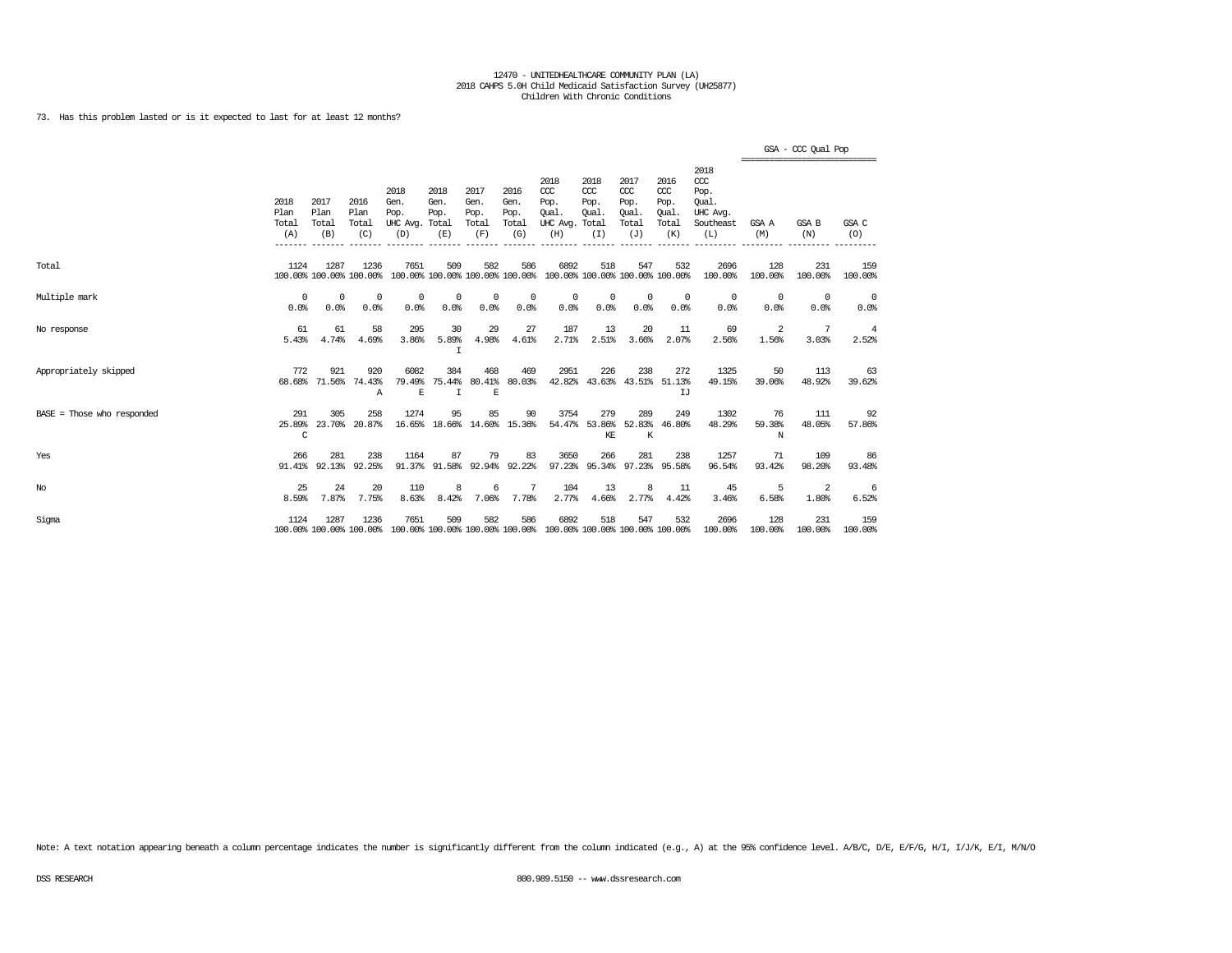### 74. What is your child's age?

|                              |                              |                              |                                 |                                         |                                          |                                      |                                      |                                                                         |                                     |                                                   |                                              |                                                              |                                                 | GSA - CCC Qual Pop |                     |
|------------------------------|------------------------------|------------------------------|---------------------------------|-----------------------------------------|------------------------------------------|--------------------------------------|--------------------------------------|-------------------------------------------------------------------------|-------------------------------------|---------------------------------------------------|----------------------------------------------|--------------------------------------------------------------|-------------------------------------------------|--------------------|---------------------|
|                              | 2018<br>Plan<br>Total<br>(A) | 2017<br>Plan<br>Total<br>(B) | 2016<br>Plan<br>Total<br>(C)    | 2018<br>Gen.<br>Pop.<br>UHC Avg.<br>(D) | 2018<br>Gen.<br>Pop.<br>Total<br>(E)     | 2017<br>Gen.<br>Pop.<br>Total<br>(F) | 2016<br>Gen.<br>Pop.<br>Total<br>(G) | 2018<br>ccc<br>Pop.<br>Qual.<br>UHC Avg. Total<br>(H)                   | 2018<br>ccc<br>Pop.<br>Qual.<br>(I) | 2017<br>$\alpha$<br>Pop.<br>Qual.<br>Total<br>(J) | 2016<br>ccc<br>Pop.<br>Qual.<br>Total<br>(K) | 2018<br>ccc<br>Pop.<br>Qual.<br>UHC Avg.<br>Southeast<br>(L) | -------------------------------<br>GSA A<br>(M) | GSA B<br>(N)       | GSA C<br>(0)        |
| Total                        | 1124                         | 1287                         | 1236<br>100.00% 100.00% 100.00% | 12656                                   | 509<br>100.00% 100.00% 100.00% 100.00%   | 582                                  | 586                                  | 6892                                                                    | 518                                 | 547<br>100.00% 100.00% 100.00% 100.00%            | 532                                          | 2696<br>100.00%                                              | 128<br>100.00%                                  | 231<br>100.00%     | 159<br>100.00%      |
| Multiple mark                | $\mathbf 0$<br>0.0%          | 0<br>0.0%                    | $^{\circ}$<br>0.0%              | $\mathbf 0$<br>0.0%                     | 0<br>0.0%                                | 0<br>0.0%                            | 0<br>0.0%                            | 0<br>0.0%                                                               | 0<br>0.0%                           | 0<br>0.0%                                         | $\mathbf{0}$<br>0.0%                         | 0<br>0.0%                                                    | $\circ$<br>0.0%                                 | 0<br>0.0%          | $\mathbf 0$<br>0.0% |
| No response                  | 59<br>5.25%                  | 51<br>3.96%                  | 48<br>3.88%                     | 474<br>3.75%                            | 27<br>5.30%                              | 30<br>5.15%                          | 22<br>3.75%                          | 118<br>1.71%                                                            | 15<br>2.90%<br>K                    | 11<br>2.01%                                       | 6<br>1.13%                                   | 39<br>1.45%                                                  | 4<br>3.13%                                      | 7<br>3.03%         | 4<br>2.52%          |
| $BASE = Those who responded$ | 1065<br>94.75%               | 1236<br>96.04%               | 1188<br>96.12%                  | 12182                                   | 482<br>96.25% 94.70%                     | 552                                  | 564<br>94.85% 96.25%                 | 6774<br>98.29%                                                          | 503<br>97.10%                       | 536                                               | 526<br>97.99% 98.87%<br>$\mathbbm{I}$        | 2657<br>98.55%                                               | 124<br>96.88%                                   | 224<br>96.97%      | 155<br>97.48%       |
| Less than 1 year old         | 36<br>3.38%<br>BC            | 17<br>1.38%                  | 16<br>1.35%                     | 300<br>2.46%                            | 15<br>3.11%                              | 9<br>1.63%                           | 8<br>1.42%                           | 56<br>0.83%                                                             | 7<br>1.39%                          | 5<br>0.93%                                        | 3<br>0.57%                                   | 29<br>1.09%                                                  | -1<br>0.81%                                     | 3<br>1.34%         | 3<br>1.94%          |
| 1 year or more (NET)         | 1029<br>96.62%               | 1219<br>98.62%<br>Α          | 1172<br>98.65%<br>Α             | 11882                                   | 467<br>97.54% 96.89%                     | 543                                  | 556<br>98.37% 98.58%                 | 6718                                                                    | 496<br>99.17% 98.61%                | 531<br>99.07%                                     | 523<br>99.43%                                | 2628<br>98.91%                                               | 123<br>99.19%                                   | 221<br>98.66%      | 152<br>98.06%       |
| $1 - 5$ years old            | 256<br>24.04%                | 361<br>29.21%<br>Α           | 327<br>27.53%                   | 3391<br>27.84%                          | 121<br>25.10%<br>$\mathbf I$             | 183<br>33.15%<br>E                   | 170<br>30.14%                        | 1066                                                                    | 77                                  | 72<br>15.74% 15.31% 13.43% 15.21%                 | 80                                           | 428<br>16.11%                                                | 19<br>15.32%                                    | 36<br>16.07%       | 22<br>14.19%        |
| $6 - 10$ years old           | 276<br>25.92%                | 335<br>27.10%                | 336<br>28.28%                   | 3433<br>28.18%                          | 120<br>24.90%                            | 145<br>26.27%                        | 155<br>27.48%                        | 2027<br>29.92%                                                          | 134<br>26.64%                       | 167                                               | 181<br>31.16% 34.41%<br>$\mathbf I$          | 830<br>31.24%                                                | 33<br>26.61%                                    | 60<br>26.79%       | 41<br>26.45%        |
| $11 - 15$ years old          | 342<br>32.11%<br>B           | 350<br>28.32%                | 362<br>30.47%                   | 3487<br>28.62%                          | 155<br>32.16%<br>$\mathbf F$             | 145                                  | 170<br>26.27% 30.14%                 | 2516                                                                    | 213<br>37.14% 42.35%<br>HKE         | 202                                               | 183<br>37.69% 34.79%                         | 971<br>36.54%                                                | 53<br>42.74%                                    | 93<br>41.52%       | 67<br>43.23%        |
| Over 15 years old            | 155<br>14.55%                | 173<br>14.00%                | 147<br>12.37%                   | 1571<br>12.90%                          | 71<br>14.73%                             | 70                                   | 61<br>12.68% 10.82%                  | 1109                                                                    | 72<br>16.37% 14.31%                 | 90<br>16.79%                                      | 79<br>15.02%                                 | 399<br>15.02%                                                | 18<br>14.52%                                    | 32<br>14.29%       | 22<br>14.19%        |
| 2 years or more (NET)        | 985<br>92.49%                | 1151<br>93.12%               | 1114<br>93.77%                  | 11296<br>92.73%                         | 443<br>91.91%                            | 515<br>93.30%                        | 532<br>94.33%                        | 6620<br>97.73%                                                          | 489<br>97.22%<br>$\mathbf E$        | 524                                               | 516<br>97.76% 98.10%                         | 2585<br>97.29%                                               | 118<br>95.16%                                   | 220<br>98.21%      | 151<br>97.42%       |
| Average age                  |                              |                              | 9.4535 9.0380 9.0699            |                                         | 8.9895 9.3838<br>$\overline{\mathbf{F}}$ |                                      | 8.6377 8.8599                        | 10.5493 10.6064 10.6437 10.2947                                         | $\mathbb E$                         |                                                   |                                              | 10.3508                                                      | 10.7258                                         | 10.3839            | 10.8323             |
| Standard deviation           |                              |                              | 5.1682 5.0934 5.0125            | 5.0988                                  | 5.1545                                   |                                      | 5.1315 4.9890                        |                                                                         | 4.5183 4.5080                       |                                                   | 4.3634 4.4164                                | 4.5113                                                       | 4.6287                                          | 4.4144             | 4.5292              |
| Sigma                        | 1124                         | 1287                         | 1236<br>100.00% 100.00% 100.00% | 12656                                   | 509                                      | 582                                  | 586                                  | 6892<br>100.00% 100.00% 100.00% 100.00% 100.00% 100.00% 100.00% 100.00% | 518                                 | 547                                               | 532                                          | 2696<br>100.00%                                              | 128<br>100.00%                                  | 231<br>100.00%     | 159<br>100.00%      |

Note: The Medicaid Average does not provide the full distribution of responses for this question so the results can not be displayed on this question.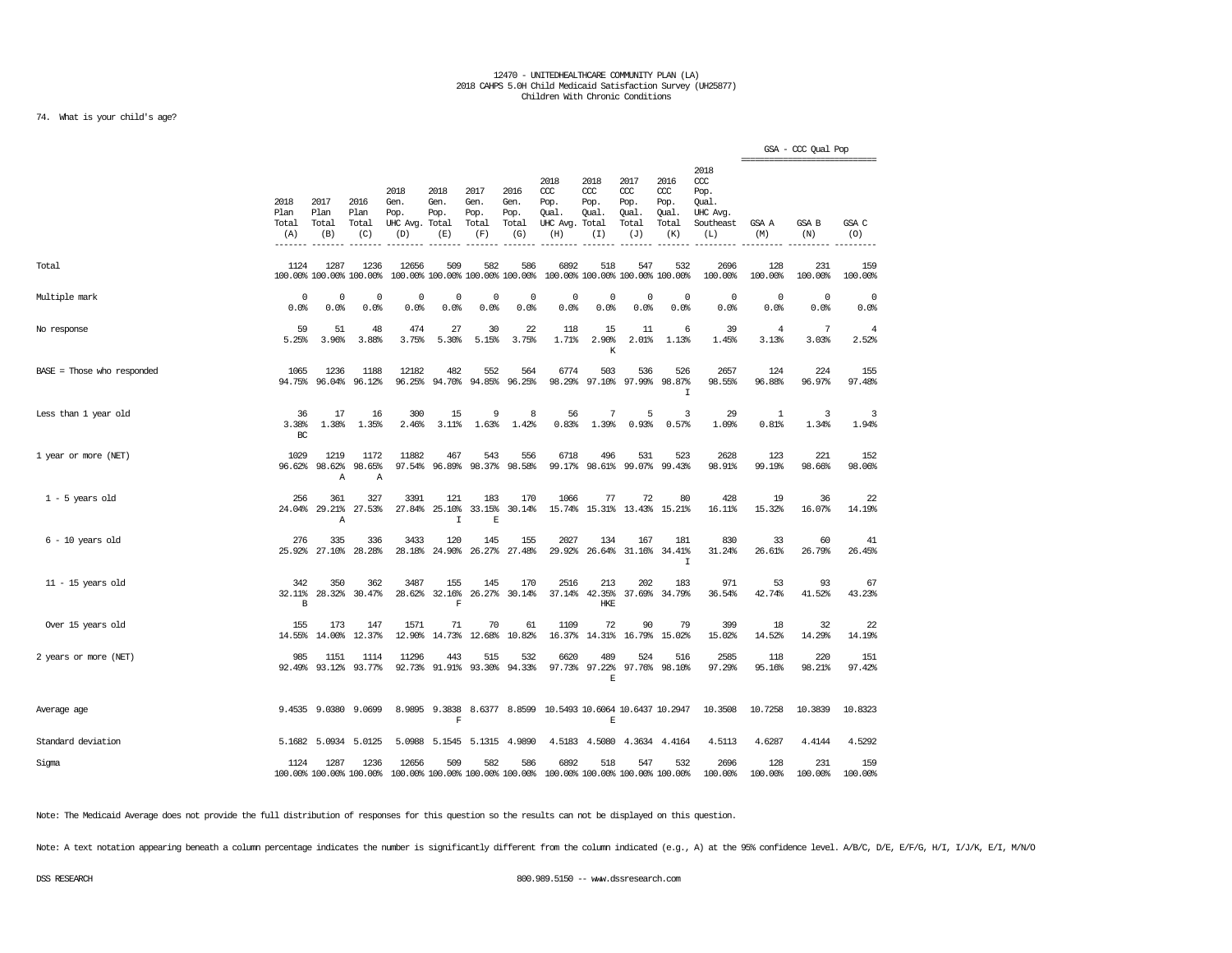### 75. Is your child male or female?

|                            |                              |                              |                                 |                                               |                                                    |                                      |                                      |                                                                         |                                              |                                                   |                                              |                                                                   |                    | GSA - CCC Qual Pop<br>------------------------------ |                        |
|----------------------------|------------------------------|------------------------------|---------------------------------|-----------------------------------------------|----------------------------------------------------|--------------------------------------|--------------------------------------|-------------------------------------------------------------------------|----------------------------------------------|---------------------------------------------------|----------------------------------------------|-------------------------------------------------------------------|--------------------|------------------------------------------------------|------------------------|
|                            | 2018<br>Plan<br>Total<br>(A) | 2017<br>Plan<br>Total<br>(B) | 2016<br>Plan<br>Total<br>(C)    | 2018<br>Gen.<br>Pop.<br>UHC Avg. Total<br>(D) | 2018<br>Gen.<br>Pop.<br>(E)                        | 2017<br>Gen.<br>Pop.<br>Total<br>(F) | 2016<br>Gen.<br>Pop.<br>Total<br>(G) | 2018<br>CCC<br>Pop.<br>Oual.<br>UHC Avg.<br>(H)                         | 2018<br>CCC<br>Pop.<br>Oual.<br>Total<br>(I) | 2017<br>$\alpha$<br>Pop.<br>Oual.<br>Total<br>(J) | 2016<br>ccc<br>Pop.<br>Oual.<br>Total<br>(K) | 2018<br>$\alpha$<br>Pop.<br>Oual.<br>UHC Avq.<br>Southeast<br>(L) | GSA A<br>(M)       | GSA B<br>(N)                                         | GSA C<br>(O)           |
| Total                      | 1124                         | 1287                         | 1236<br>100.00% 100.00% 100.00% | 12656                                         | 509                                                | 582                                  | 586                                  | 6892<br>100.00% 100.00% 100.00% 100.00% 100.00% 100.00% 100.00% 100.00% | 518                                          | 547                                               | 532                                          | 2696<br>100.00%                                                   | 128<br>100.00%     | 231<br>100.00%                                       | 159<br>100.00%         |
| Multiple mark              | $^{\circ}$<br>0.0%           | $^{\circ}$<br>0.0%           | -5<br>0.40%<br>AB               | $\mathbf 0$<br>0.0%                           | 0<br>0.0%                                          | 0<br>0.0%                            | 2<br>0.34%                           | $^{\circ}$<br>$0.0$ %                                                   | 0<br>0.0%                                    | $^{\circ}$<br>0.0%                                | 2<br>0.38%                                   | $\overline{0}$<br>0.0%                                            | $^{\circ}$<br>0.0% | $^{\circ}$<br>0.0%                                   | $\overline{0}$<br>0.0% |
| No response                | 49<br>4.36%                  | 47<br>3.65%                  | 36<br>2.91%                     | 327<br>2.58%                                  | 25<br>4.91%<br>DI                                  | 25<br>4.30%                          | 16<br>2.73%                          | 85<br>1.23%                                                             | 11<br>2.12%                                  | 13<br>2.38%<br>K                                  | 4<br>0.75%                                   | 23<br>0.85%                                                       | 2<br>1.56%         | 6<br>2.60%                                           | 3<br>1.89%             |
| BASE = Those who responded | 1075<br>95.64%               | 1240<br>96.35%               | 1195<br>96.68%                  | 12329<br>97.42%<br>E                          | 484<br>95.09%                                      | 557                                  | 568<br>95.70% 96.93%                 | 6807                                                                    | 507<br>98.77% 97.88%<br>E                    | 534                                               | 526<br>97.62% 98.87%                         | 2673<br>99.15%                                                    | 126<br>98.44%      | 225<br>97.40%                                        | 156<br>98.11%          |
| Male                       | 589                          | 660<br>54.79% 53.23% 53.47%  | 639                             | 6504                                          | 252<br>52.75% 52.07% 47.76% 50.88%                 | 266                                  | 289                                  | 4091                                                                    | 308<br>60.10% 60.75%<br>F.                   | 317                                               | 328<br>59.36% 62.36%                         | 1605<br>60.04%                                                    | 72<br>57.14%       | 141<br>62.67%                                        | 95<br>60.90%           |
| Female                     | 486                          | 580<br>45.21% 46.77%         | 556<br>46.53%                   | 5825                                          | 232<br>47.25% 47.93% 52.24% 49.12%<br>$\mathsf{T}$ | 291                                  | 279                                  | 2716                                                                    | 199<br>39.90% 39.25%                         | 217                                               | 198<br>40.64% 37.64%                         | 1068<br>39.96%                                                    | 54<br>42.86%       | 84<br>37.33%                                         | 61<br>39.10%           |
| Sigma                      | 1124                         | 1287                         | 1236<br>100.00% 100.00% 100.00% | 12656                                         | 509                                                | 582                                  | 586                                  | 6892<br>100.00% 100.00% 100.00% 100.00% 100.00% 100.00% 100.00% 100.00% | 518                                          | 547                                               | 532                                          | 2696<br>100.00%                                                   | 128<br>100.00%     | 231<br>100.00%                                       | 159<br>100.00%         |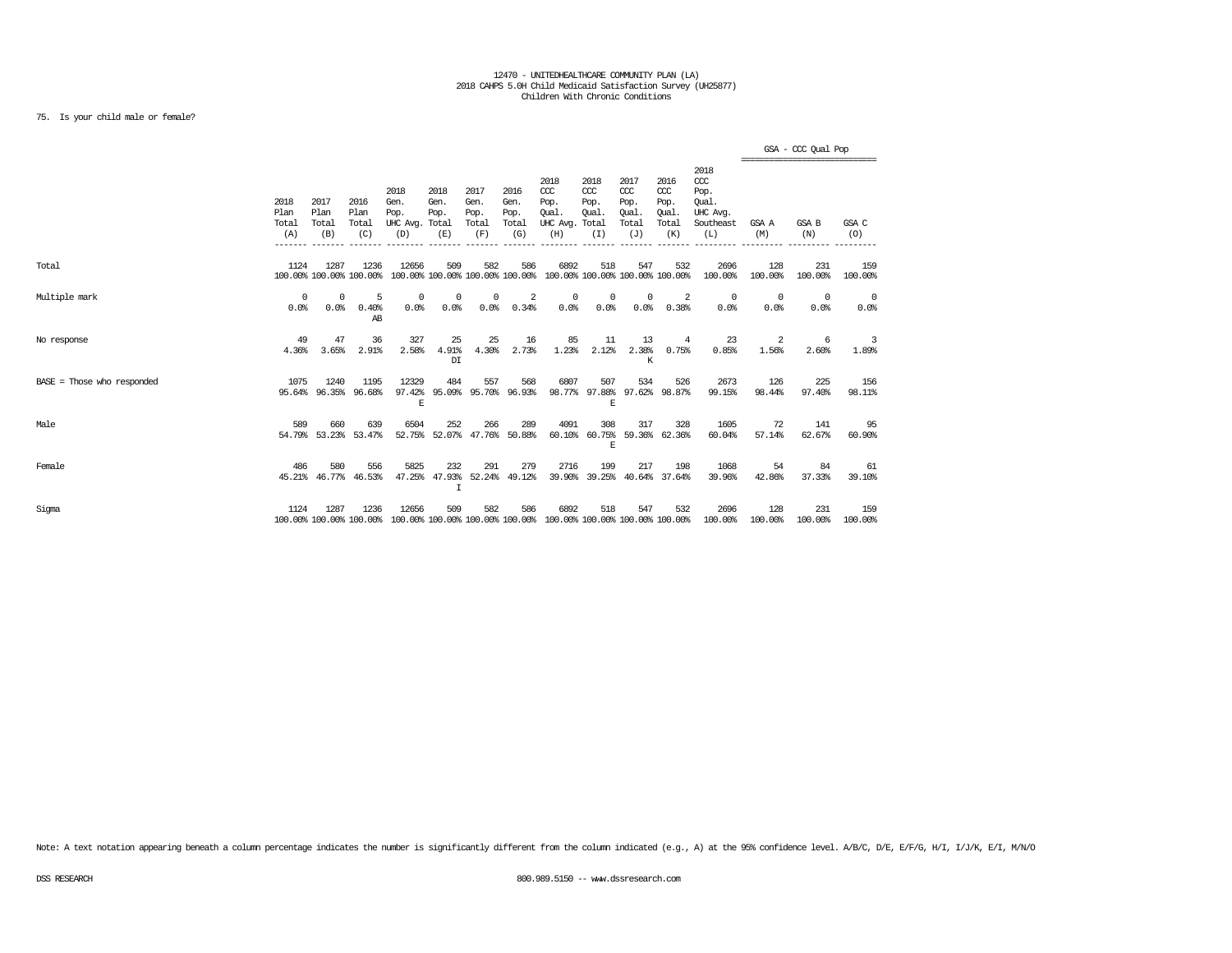### 76. Is your child of Hispanic or Latino origin or descent?

|                            |                              |                              |                                 |                                               |                                        |                                      |                                      |                                                                         |                                              |                                                   |                                              |                                                                   |                         | GSA - CCC Qual Pop<br>================================ |                    |
|----------------------------|------------------------------|------------------------------|---------------------------------|-----------------------------------------------|----------------------------------------|--------------------------------------|--------------------------------------|-------------------------------------------------------------------------|----------------------------------------------|---------------------------------------------------|----------------------------------------------|-------------------------------------------------------------------|-------------------------|--------------------------------------------------------|--------------------|
|                            | 2018<br>Plan<br>Total<br>(A) | 2017<br>Plan<br>Total<br>(B) | 2016<br>Plan<br>Total<br>(C)    | 2018<br>Gen.<br>Pop.<br>UHC Avg. Total<br>(D) | 2018<br>Gen.<br>Pop.<br>(E)            | 2017<br>Gen.<br>Pop.<br>Total<br>(F) | 2016<br>Gen.<br>Pop.<br>Total<br>(G) | 2018<br>CCC<br>Pop.<br>Oual.<br>UHC Avg.<br>(H)                         | 2018<br>CCC<br>Pop.<br>Oual.<br>Total<br>(I) | 2017<br>$\alpha$<br>Pop.<br>Oual.<br>Total<br>(J) | 2016<br>ccc<br>Pop.<br>Qual.<br>Total<br>(K) | 2018<br>$\alpha$<br>Pop.<br>Oual.<br>UHC Avq.<br>Southeast<br>(L) | GSA A<br>(M)            | GSA B<br>(N)                                           | GSA C<br>(0)       |
| Total                      | 1124                         | 1287                         | 1236<br>100.00% 100.00% 100.00% | 12656                                         | 509<br>100.00% 100.00% 100.00% 100.00% | 582                                  | 586                                  | 6892<br>100.00% 100.00% 100.00% 100.00%                                 | 518                                          | 547                                               | 532                                          | 2696<br>100.00%                                                   | 128<br>100.00%          | 231<br>100.00%                                         | 159<br>100.00%     |
| Multiple mark              | $^{\circ}$<br>0.0%           | $^{\circ}$<br>0.0%           | $^{\circ}$<br>0.0%              | $^{\circ}$<br>0.0%                            | $\Omega$<br>0.0%                       | 0<br>0.0%                            | $^{\circ}$<br>0.0%                   | 0<br>0.0%                                                               | $\Omega$<br>0.0%                             | $\circ$<br>0.0%                                   | $^{\circ}$<br>0.0%                           | $^{\circ}$<br>0.0%                                                | 0<br>0.0%               | $^{\circ}$<br>0.0%                                     | $^{\circ}$<br>0.0% |
| No response                | 80<br>7.12%<br>C             | 70<br>5.44%                  | 54<br>4.37%                     | 522<br>4.12%                                  | 39<br>7.66%<br>DGI                     | 32<br>5.50%                          | 22<br>3.75%                          | 171<br>2.48%                                                            | 21<br>4.05%                                  | 16<br>2.93%                                       | 16<br>3.01%                                  | 72<br>2.67%                                                       | 5<br>3.91%              | 8<br>3.46%                                             | 8<br>5.03%         |
| BASE = Those who responded | 1044<br>92.88%               | 1217<br>94.56%               | 1182<br>95.63%<br>Α             | 12134<br>95.88%<br>E                          | 470<br>92.34%                          | 550<br>94.50%                        | 564<br>96.25%<br>E                   | 6721<br>97.52%                                                          | 497<br>95.95%<br>E                           | 531<br>97.07%                                     | 516<br>96.99%                                | 2624<br>97.33%                                                    | 123<br>96.09%           | 223<br>96.54%                                          | 151<br>94.97%      |
| Yes, Hispanic or Latino    | 103<br>9.87%                 | 159<br>13.06%<br>AC          | 99<br>8.38%                     | 4202<br>34.63%<br>E                           | 59<br>12.55%<br>GI                     | 77<br>14.00%<br>G                    | 48<br>8.51%                          | 1430<br>21.28%<br>I                                                     | 24<br>4.83%                                  | 33<br>6.21%                                       | 31<br>6.01%                                  | 196<br>7.47%                                                      | 11<br>8.94%<br>$\Omega$ | 9<br>4.04%                                             | 4<br>2.65%         |
| No, not Hispanic or Latino | 941<br>90.13%<br>B           | 1058<br>86.94%               | 1083<br>91.62%<br>B             | 7932<br>65.37%                                | 411<br>87.45%<br>D                     | 473<br>86,00%                        | 516<br>91.49%<br>EF                  | 5291<br>78.72%                                                          | 473<br>95.17%<br>HE                          | 498                                               | 485<br>93.79% 93.99%                         | 2428<br>92.53%                                                    | 112<br>91.06%           | 214<br>95.96%                                          | 147<br>97.35%<br>М |
| Sigma                      | 1124                         | 1287                         | 1236<br>100.00% 100.00% 100.00% | 12656                                         | 509                                    | 582                                  | 586                                  | 6892<br>100.00% 100.00% 100.00% 100.00% 100.00% 100.00% 100.00% 100.00% | 518                                          | 547                                               | 532                                          | 2696<br>100.00%                                                   | 128<br>100.00%          | 231<br>100.00%                                         | 159<br>100.00%     |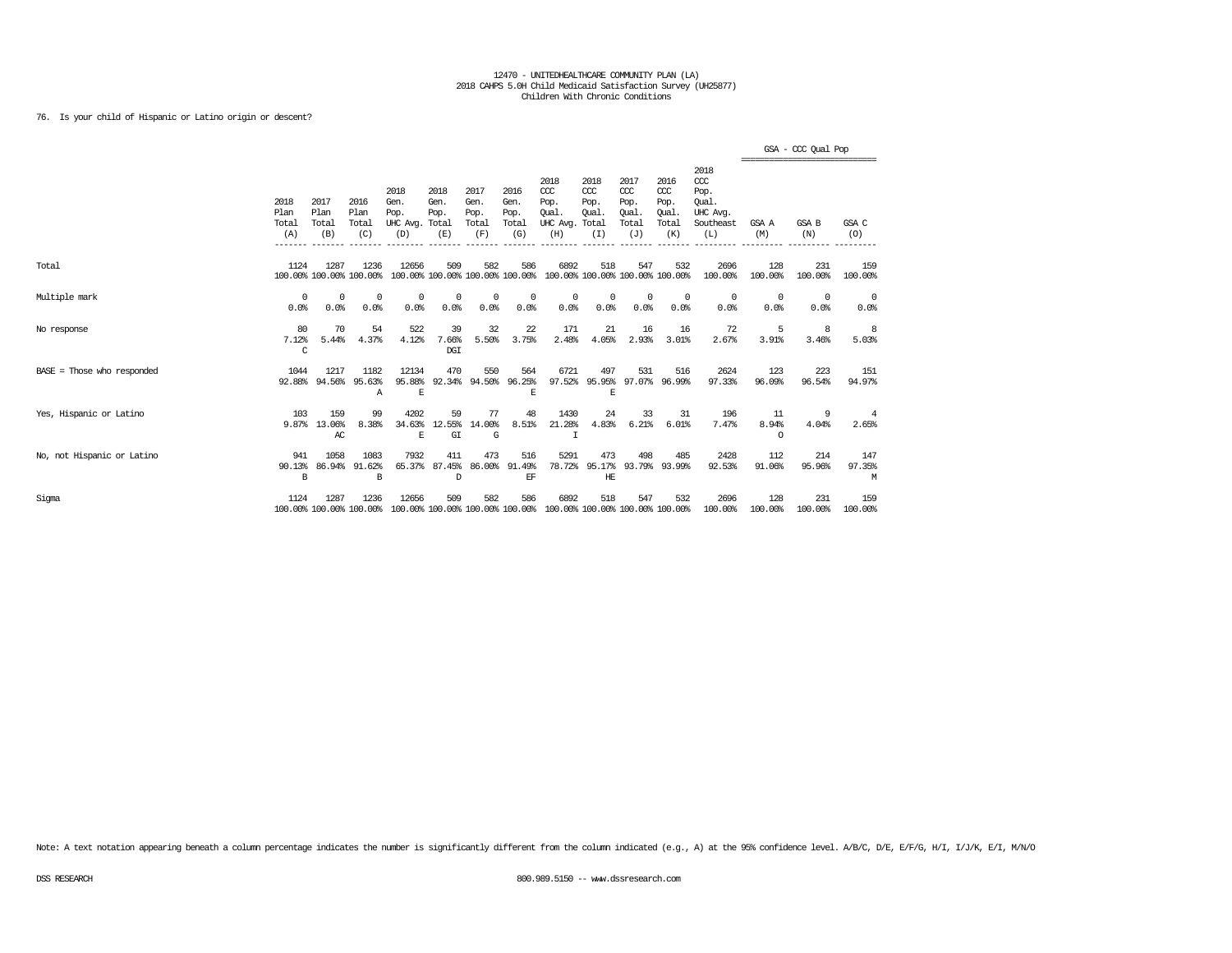### 77. What is your child's race?

|                                           |                              |                                 |                               |                                               |                             |                                      |                                      |                                                                         |                                     |                                                   |                                              |                                                                                                                                 | =============================== | GSA - CCC Qual Pop  |                         |
|-------------------------------------------|------------------------------|---------------------------------|-------------------------------|-----------------------------------------------|-----------------------------|--------------------------------------|--------------------------------------|-------------------------------------------------------------------------|-------------------------------------|---------------------------------------------------|----------------------------------------------|---------------------------------------------------------------------------------------------------------------------------------|---------------------------------|---------------------|-------------------------|
|                                           | 2018<br>Plan<br>Total<br>(A) | 2017<br>Plan<br>Total<br>(B)    | 2016<br>Plan<br>Total<br>(C)  | 2018<br>Gen.<br>Pop.<br>UHC Avg. Total<br>(D) | 2018<br>Gen.<br>Pop.<br>(E) | 2017<br>Gen.<br>Pop.<br>Total<br>(F) | 2016<br>Gen.<br>Pop.<br>Total<br>(G) | 2018<br>$CC$<br>Pop.<br>Oual.<br>UHC Avg. Total<br>(H)                  | 2018<br>CCC<br>Pop.<br>Oual.<br>(I) | 2017<br>$\alpha$<br>Pop.<br>Oual.<br>Total<br>(J) | 2016<br>ccc<br>Pop.<br>Oual.<br>Total<br>(K) | 2018<br>$\alpha$<br>Pop.<br>Oual.<br>UHC Avg.<br>Southeast<br>(L)                                                               | GSA A<br>(M)                    | <b>GSA B</b><br>(N) | GSA C<br>(O)            |
| Total                                     | 1124                         | 1287<br>100.00% 100.00% 100.00% | 1236                          | 12656                                         | 509                         | 582                                  | 586                                  | 6892<br>100.00% 100.00% 100.00% 100.00% 100.00% 100.00% 100.00% 100.00% | 518                                 | 547                                               | 532                                          | 2696<br>100.00%                                                                                                                 | 128<br>100.00%                  | 231<br>100.00%      | 159<br>100.00%          |
| No response                               | 73<br>6.49%                  | 79<br>6.14%                     | 61<br>4.94%                   | 1065<br>8.41%                                 | 41<br>8.06%<br>GI           | 34<br>5.84%                          | 23<br>3.92%                          | 285<br>4.14%<br>T                                                       | 13<br>2.51%                         | 21<br>3.84%                                       | -11<br>2.07%                                 | 62<br>2.30%                                                                                                                     | 3<br>2.34%                      | 5<br>2.16%          | 5<br>3.14%              |
| $BASE = Those who responded$              | 1051                         | 1208<br>93.51% 93.86%           | 1175<br>95.06%                | 11591                                         | 468<br>91.59% 91.94%        | 548                                  | 563<br>94.16% 96.08%<br>E            | 6607                                                                    | 505<br>HE                           | 526<br>95.86% 97.49% 96.16% 97.93%                | 521                                          | 2634<br>97.70%                                                                                                                  | 125<br>97.66%                   | 226<br>97.84%       | 154<br>96.86%           |
| White                                     | 476<br>45.29%                | 618<br>51.16%<br>$\mathbb{A}$   | 602<br>51.23%<br>$\mathbb{A}$ | 7429<br>64.09%<br>E                           | 200<br>42.74%               | 279<br>50.91%<br>E                   | 293<br>52.04%<br>$\mathbb E$         | 4624<br>69.99%<br>I                                                     | 240                                 | 281<br>47.52% 53.42% 53.17%                       | 277                                          | 1635<br>62.07%                                                                                                                  | 61<br>48.80%                    | 105<br>46.46%       | 74<br>48.05%            |
| Black or African-American                 | 545<br>51.86%<br>BC          | 535<br>44.29%                   | 551<br>46.89%                 | 2416<br>20.84%                                | 246<br>52.56%<br>DFG        | 238                                  | 256<br>43.43% 45.47%                 | 1710                                                                    | 262<br>25.88% 51.88%<br>Η           | 241                                               | 251<br>45.82% 48.18%                         | 979<br>37.17%                                                                                                                   | 59<br>47.20%                    | 116<br>51.33%       | 87<br>56.49%            |
| Asian                                     | 35<br>3.33%                  | 43<br>3.56%                     | 38<br>3.23%                   | 801<br>6.91%<br>E                             | 17<br>3.63%<br>$\mathbf I$  | 22<br>4.01%                          | 21<br>3.73%                          | 161<br>2.44%                                                            | 8<br>1.58%                          | 10<br>1.90%                                       | 10<br>1.92%                                  | 43<br>1.63%                                                                                                                     | 4<br>3.20%                      | 2<br>0.88%          | $\overline{2}$<br>1.30% |
| Native Hawaiian or other Pacific Islander | 9<br>0.86%                   | 11<br>0.91%                     | $\overline{4}$<br>0.34%       | 231<br>1.99%<br>F.                            | 3<br>0.64%                  | 8<br>1.46%<br>G                      | $\mathbf{1}$<br>0.18%                | 68<br>1.03%                                                             | $\overline{4}$<br>0.79%             | 3<br>0.57%                                        | 2<br>0.38%                                   | 15<br>0.57%                                                                                                                     | $\mathbf{1}$<br>0.80%           | 3<br>1.33%          | $\overline{0}$<br>0.0%  |
| American Indian or Alaska Native          | 48<br>4.57%                  | 63<br>5.22%                     | 62<br>5.28%                   | 454<br>3.92%                                  | 20<br>4.27%                 | 29<br>5.29%                          | 36<br>6.39%                          | 274<br>4.15%                                                            | 31<br>6.14%                         | 30<br>5.70%                                       | 30<br>5.76%                                  | 84<br>3.19%                                                                                                                     | 5<br>4.00%                      | 19<br>8.41%         | 7<br>4.55%              |
| Other                                     | 78<br>7.42%                  | 113<br>9.35%<br>C               | 70<br>5.96%                   | 1970<br>17.00%<br>$\mathbf E$                 | 34<br>7.26%                 | 63<br>11.50%<br>$EG$                 | 33<br>5.86%                          | 684<br>10.35%<br>$\mathbf I$                                            | 30<br>5.94%                         | 27<br>5.13%                                       | 23<br>4.41%                                  | 156<br>5.92%                                                                                                                    | 7<br>5.60%                      | 15<br>6.64%         | 8<br>5.19%              |
| Sigma                                     | 1264                         | 1462                            | 1388                          | 14366                                         | 561                         | 673                                  | 663                                  | 7806                                                                    | 588                                 | 613                                               | 604                                          | 2974<br>112.46% 113.60% 112.30% 113.51% 110.22% 115.64% 113.14% 113.26% 113.51% 112.07% 113.53% 110.31% 109.38% 114.72% 115.09% | 140                             | 265                 | 183                     |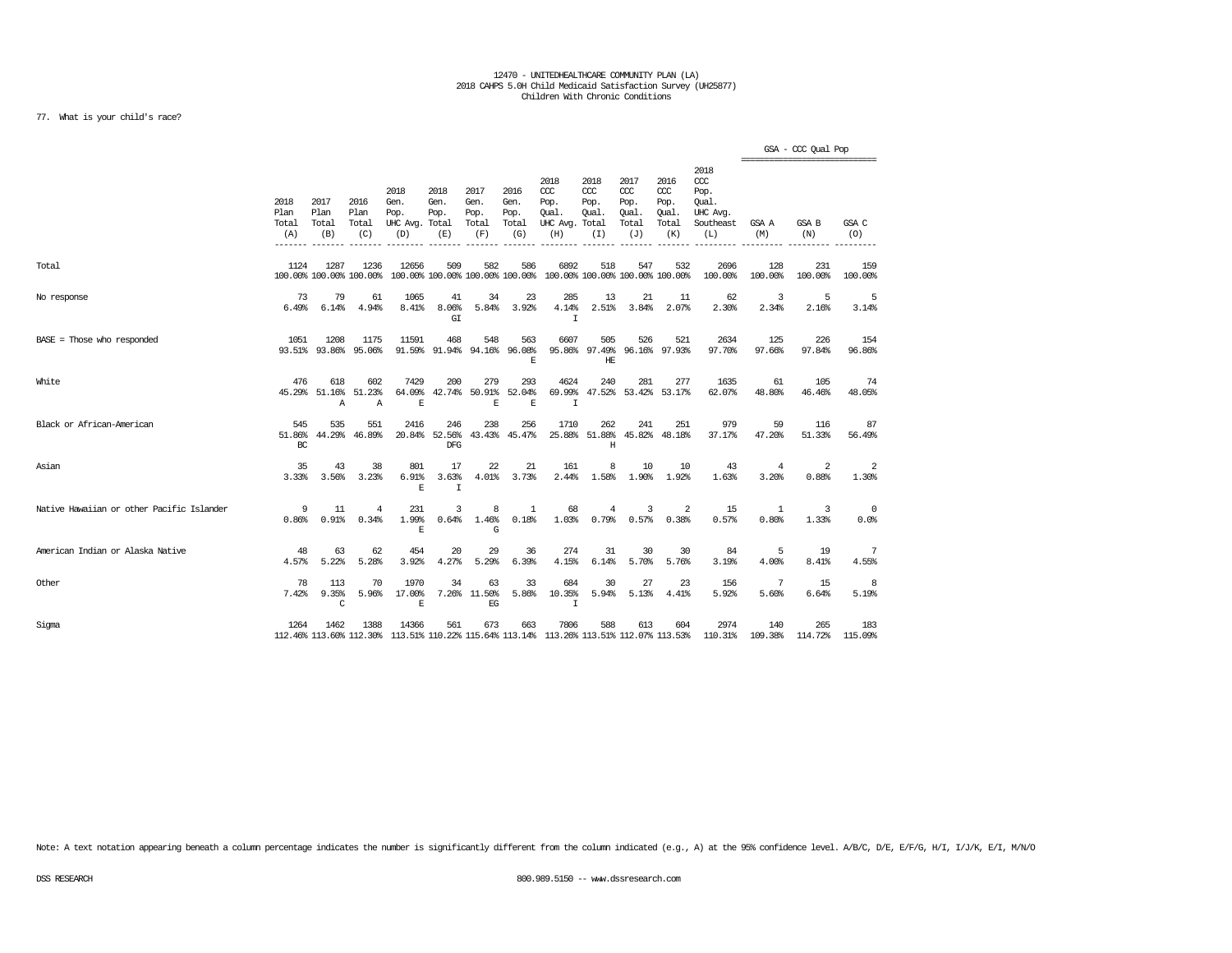### 78. What is your age?

|                            |                                         |                                 |                                |                                               |                                        |                                      |                                      |                                                                                                        |                                     |                                              |                                              |                                                                   |                         | GSA - CCC Qual Pop<br>================================ |                         |
|----------------------------|-----------------------------------------|---------------------------------|--------------------------------|-----------------------------------------------|----------------------------------------|--------------------------------------|--------------------------------------|--------------------------------------------------------------------------------------------------------|-------------------------------------|----------------------------------------------|----------------------------------------------|-------------------------------------------------------------------|-------------------------|--------------------------------------------------------|-------------------------|
|                            | 2018<br>Plan<br>Total<br>(A)<br>------- | 2017<br>Plan<br>Total<br>(B)    | 2016<br>Plan<br>Total<br>(C)   | 2018<br>Gen.<br>Pop.<br>UHC Avg. Total<br>(D) | 2018<br>Gen.<br>Pop.<br>(E)            | 2017<br>Gen.<br>Pop.<br>Total<br>(F) | 2016<br>Gen.<br>Pop.<br>Total<br>(G) | 2018<br>CCC<br>Pop.<br>Qual.<br>UHC Avg. Total<br>(H)                                                  | 2018<br>ccc<br>Pop.<br>Qual.<br>(I) | 2017<br>ccc<br>Pop.<br>Qual.<br>Total<br>(J) | 2016<br>ccc<br>Pop.<br>Qual.<br>Total<br>(K) | 2018<br>$\alpha$<br>Pop.<br>Oual.<br>UHC Avg.<br>Southeast<br>(L) | GSA A<br>(M)            | GSA B<br>(N)                                           | GSA C<br>(0)            |
| Total                      | 1124                                    | 1287<br>100.00% 100.00% 100.00% | 1236                           | 12656                                         | 509<br>100.00% 100.00% 100.00% 100.00% | 582                                  | 586                                  | 6892                                                                                                   | 518                                 | 547<br>100.00% 100.00% 100.00% 100.00%       | 532                                          | 2696<br>100.00%                                                   | 128<br>100.00%          | 231<br>100.00%                                         | 159<br>100.00%          |
| Multiple mark              | 0<br>0.0%                               | 0<br>0.0%                       | 5<br>0.40%<br>AB               | 0<br>0.0%                                     | 0<br>0.0%                              | 0<br>0.0%                            | 2<br>0.34%                           | 0<br>0.0%                                                                                              | 0<br>0.0%                           | 0<br>0.0%                                    | 3<br>0.56%                                   | $\Omega$<br>0.0%                                                  | 0<br>0.0%               | 0<br>0.0%                                              | $\mathbf 0$<br>0.0%     |
| No response                | 69<br>6.14%<br>BC                       | 54<br>4.20%                     | 47<br>3.80%                    | 408<br>3.22%                                  | 36<br>7.07%<br>DGI                     | 32<br>5.50%                          | 19<br>3.24%                          | 124<br>1.80%                                                                                           | 20<br>3.86%<br>HK                   | 14<br>2.56%                                  | 9<br>1.69%                                   | 49<br>1.82%                                                       | 5<br>3.91%              | 10<br>4.33%                                            | 5<br>3.14%              |
| BASE = Those who responded | 1055<br>93.86%                          | 1233<br>95.80%<br>Α             | 1184<br>95.79%<br>$\mathbf{A}$ | 12248<br>96.78%<br>E                          | 473<br>92.93%                          | 550<br>94.50%                        | 565<br>96.42%<br>$\mathbb E$         | 6768<br>98.20%<br>$\mathbf I$                                                                          | 498<br>96.14%<br>E                  | 533<br>97.44%                                | 520<br>97.74%                                | 2647<br>98.18%                                                    | 123<br>96.09%           | 221<br>95.67%                                          | 154<br>96.86%           |
| Under 18 (v 16)            | 102<br>9.67%                            | 104<br>8.43%                    | 103<br>8.70%                   | 862<br>7.04%                                  | 45<br>9.51%                            | 38<br>6.91%                          | 41<br>7.26%                          | 578                                                                                                    | 51<br>8.54% 10.24%                  | 54<br>10.13%                                 | 41<br>7.88%                                  | 246<br>9.29%                                                      | 14<br>11.38%            | 22<br>9.95%                                            | 15<br>9.74%             |
| 18 to 24 (v 21)            | 61<br>5.78%                             | 76<br>6.16%                     | 72<br>6.08%                    | 633<br>5.17%                                  | 30<br>6.34%<br>$\mathbf I$             | 39<br>7.09%                          | 32<br>5.66%                          | 173<br>2.56%                                                                                           | 11<br>2.21%                         | 14<br>2.63%                                  | 18<br>3.46%                                  | 89<br>3.36%                                                       | $\overline{4}$<br>3.25% | 3<br>1.36%                                             | $\overline{4}$<br>2.60% |
| 25 to 34 (v 29.5)          | 326<br>30.90%                           | 427<br>34.63%                   | 401<br>33.87%                  | 3545<br>28.94%                                | 148<br>31.29%                          | 200<br>36.36%                        | 203<br>35.93%                        | 1522<br>22.49%                                                                                         | 139<br>27.91%<br>$\rm H$            | 151<br>28.33%                                | 160<br>30.77%                                | 604<br>22.82%                                                     | 22<br>17.89%            | 75<br>33.94%<br>М                                      | 42<br>27.27%            |
| 35 to 44 (v 39.5)          | 324                                     | 376<br>30.71% 30.49% 33.45%     | 396                            | 4084<br>33.34%<br>E                           | 137<br>28.96%                          | 179                                  | 202<br>32.55% 35.75%<br>$\mathbf E$  | 2186                                                                                                   | 161                                 | 188<br>32.30% 32.33% 35.27% 35.38%           | 184                                          | 830<br>31.36%                                                     | 40<br>32.52%            | 70<br>31.67%                                           | 51<br>33.12%            |
| 45 to 54 (v 49.5)          | 143<br>13.55%<br>C                      | 135<br>10.95%                   | 126<br>10.64%                  | 2023<br>16.52%                                | 68<br>14.38%<br>FG                     | 56<br>10.18%                         | 54<br>9.56%                          | 1298<br>19.18%<br>I                                                                                    | 77<br>15.46%                        | 66                                           | 72<br>12.38% 13.85%                          | 461<br>17.42%                                                     | 23<br>18.70%            | 28<br>12.67%                                           | 26<br>16.88%            |
| 55 to 64 (v 59.5)          | 64<br>6.07%<br>C                        | 79<br>6.41%<br>$\mathtt{C}$     | 49<br>4.14%                    | 723<br>5.90%                                  | 32<br>6.77%<br>$\mathbf G$             | 25<br>4.55%                          | 21<br>3.72%                          | 657<br>9.71%                                                                                           | 39<br>7.83%                         | 44<br>8.26%                                  | 28<br>5.38%                                  | 265<br>10.01%                                                     | 15<br>12.20%<br>$\circ$ | 19<br>8.60%<br>$\circ$                                 | 5<br>3.25%              |
| 65 to 74 (v 69.5)          | 29<br>2.75%                             | 32<br>2.60%                     | 29<br>2.45%                    | 311<br>2.54%                                  | 10<br>2.11%                            | 12<br>2.18%                          | 7<br>1.24%                           | 285<br>4.21%                                                                                           | 18<br>3.61%                         | 14<br>2.63%                                  | 16<br>3.08%                                  | 122<br>4.61%                                                      | 5<br>4.07%              | $\overline{4}$<br>1.81%                                | 9<br>5.84%              |
| 75 or older (v 79.5)       | 6<br>0.57%                              | 4<br>0.32%                      | 8<br>0.68%                     | 67<br>0.55%                                   | 3<br>0.63%                             | $\mathbf{1}$<br>0.18%                | 5<br>0.88%                           | 69<br>1.02%<br>$\mathbf{I}$                                                                            | 2<br>0.40%                          | 2<br>0.38%                                   | 1<br>0.19%                                   | 30<br>1.13%                                                       | $\circ$<br>0.0%         | 0<br>0.0%                                              | $\overline{2}$<br>1.30% |
| Average age                |                                         |                                 |                                | $\mathbb E$                                   |                                        |                                      |                                      | 36.6891 36.1991 35.8408 37.8085 36.6406 35.5827 35.5788 40.3018 38.2510 37.6276 37.3913<br>$\mathbf I$ |                                     |                                              |                                              | 39.9921                                                           | 39.9634                 | 37.0452                                                | 38.6136                 |
| Standard deviation         |                                         |                                 |                                |                                               |                                        |                                      |                                      | 12.9553 12.5115 12.2223 12.4246 12.9605 11.5910 11.3906 13.7832 13.2744 12.8379 12.1600                |                                     |                                              |                                              | 14.2297                                                           | 13.9901                 | 12.2833                                                | 13.8713                 |
| Sigma                      | 1124                                    | 1287<br>100.00% 100.00% 100.00% | 1236                           | 12656                                         | 509<br>100.00% 100.00% 100.00% 100.00% | 582                                  | 586                                  | 6892<br>100.00% 100.00% 100.00% 100.00%                                                                | 518                                 | 547                                          | 532                                          | 2696<br>100.00%                                                   | 128<br>100.00%          | 231<br>100.00%                                         | 159<br>100.00%          |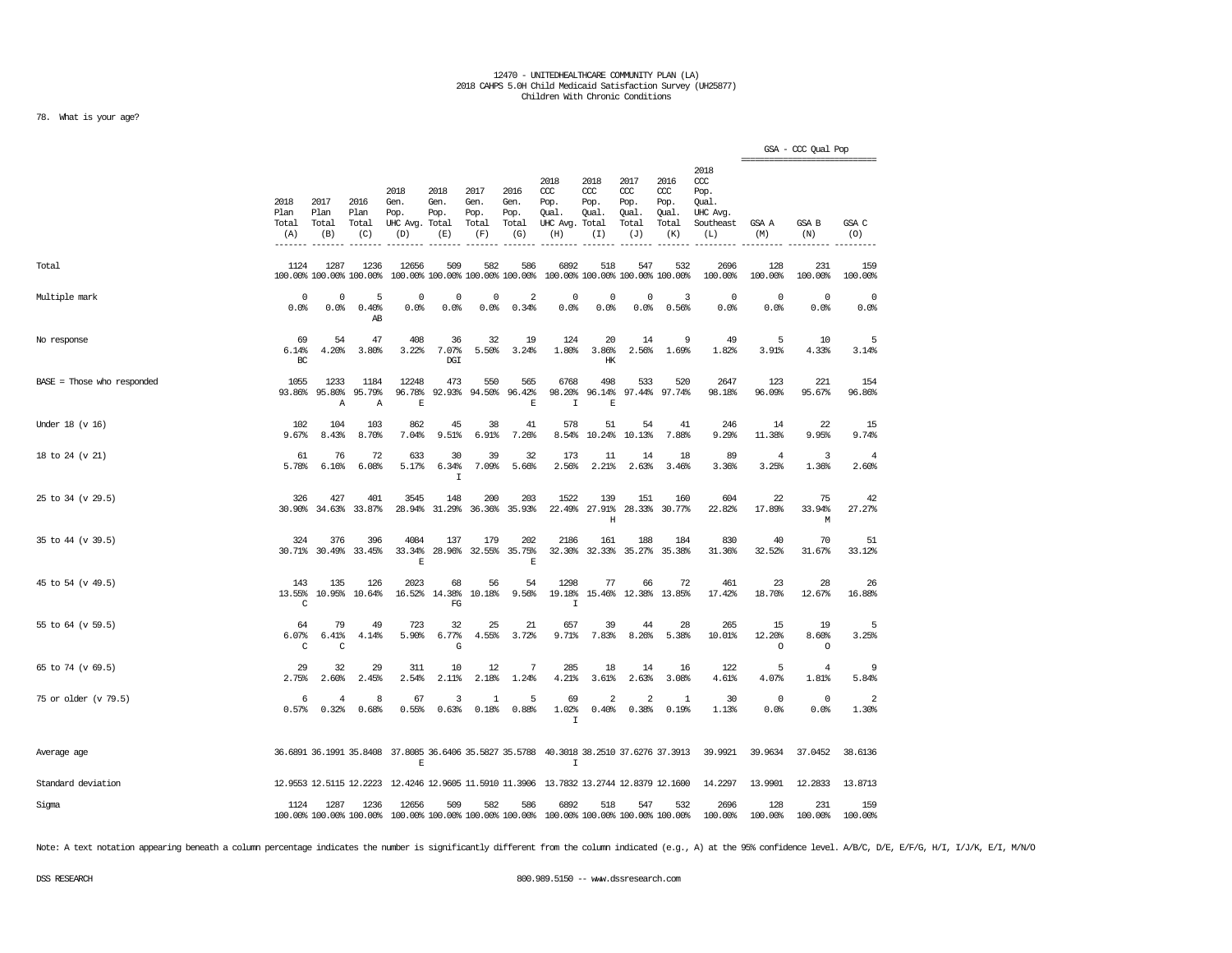### 79. Are you male or female?

|                              |                              |                                 |                              |                                               |                             |                                      |                                        |                                                                         |                                              |                                              |                                              |                                                              |                    | GSA - CCC Qual Pop<br>,,,,,,,,,,,,,,,,,,,,,,,,,,,,,, |                    |
|------------------------------|------------------------------|---------------------------------|------------------------------|-----------------------------------------------|-----------------------------|--------------------------------------|----------------------------------------|-------------------------------------------------------------------------|----------------------------------------------|----------------------------------------------|----------------------------------------------|--------------------------------------------------------------|--------------------|------------------------------------------------------|--------------------|
|                              | 2018<br>Plan<br>Total<br>(A) | 2017<br>Plan<br>Total<br>(B)    | 2016<br>Plan<br>Total<br>(C) | 2018<br>Gen.<br>Pop.<br>UHC Avg. Total<br>(D) | 2018<br>Gen.<br>Pop.<br>(E) | 2017<br>Gen.<br>Pop.<br>Total<br>(F) | 2016<br>Gen.<br>Pop.<br>Total<br>(G)   | 2018<br>CCC<br>Pop.<br>Qual.<br>UHC Avg.<br>(H)                         | 2018<br>CCC<br>Pop.<br>Oual.<br>Total<br>(I) | 2017<br>ccc<br>Pop.<br>Oual.<br>Total<br>(J) | 2016<br>ccc<br>Pop.<br>Oual.<br>Total<br>(K) | 2018<br>ccc<br>Pop.<br>Oual.<br>UHC Avg.<br>Southeast<br>(L) | GSA A<br>(M)       | GSA B<br>(N)                                         | GSA C<br>(O)       |
| Total                        | 1124                         | 1287<br>100.00% 100.00% 100.00% | 1236                         | 12656                                         | 509                         | 582                                  | 586<br>100.00% 100.00% 100.00% 100.00% | 6892<br>100.00% 100.00% 100.00% 100.00%                                 | 518                                          | 547                                          | 532                                          | 2696<br>100.00%                                              | 128<br>100.00%     | 231<br>100.00%                                       | 159<br>100.00%     |
| Multiple mark                | $^{\circ}$<br>0.0%           | 0<br>0.0%                       | -1<br>0.08%                  | $^{\circ}$<br>0.0%                            | $^{\circ}$<br>0.0%          | 0<br>0.0%                            | 1<br>0.17%                             | 0<br>0.0%                                                               | $^{\circ}$<br>0.0%                           | $\mathbf 0$<br>0.0%                          | $\overline{1}$<br>0.19%                      | $\Omega$<br>0.0%                                             | $^{\circ}$<br>0.0% | 0<br>0.0%                                            | $^{\circ}$<br>0.0% |
| No response                  | 63<br>5.60%<br>В             | 44<br>3.42%                     | 48<br>3.88%                  | 392<br>3.10%                                  | 29<br>5.70%<br>DI           | 25<br>4.30%                          | 21<br>3.58%                            | 116<br>1.68%                                                            | 13<br>2.51%                                  | 11<br>2.01%                                  | 1.32%                                        | 39<br>1.45%                                                  | 5<br>3.91%         | 5<br>2.16%                                           | 3<br>1.89%         |
| $BASE = Those who responded$ | 1061<br>94.40%               | 1243<br>96.58%<br>Α             | 1187<br>96.04%               | 12264<br>96.90%<br>E                          | 480<br>94.30%               | 557                                  | 564<br>95.70% 96.25%                   | 6776<br>98.32%                                                          | 505<br>E                                     | 536<br>97.49% 97.99% 98.50%                  | 524                                          | 2657<br>98.55%                                               | 123<br>96.09%      | 226<br>97.84%                                        | 156<br>98.11%      |
| Male                         | 89<br>8.39%                  | 104<br>8.37%                    | 80<br>6.74%                  | 1638<br>13.36%<br>E                           | 43<br>8.96%                 | 52<br>9.34%                          | 45<br>7.98%                            | 678<br>10.01%<br>I                                                      | 37<br>7.33%                                  | 38<br>7.09%                                  | 35<br>6.68%                                  | 254<br>9.56%                                                 | 12<br>9.76%        | 13<br>5.75%                                          | 12<br>7.69%        |
| Female                       | 972                          | 1139<br>91.61% 91.63%           | 1107<br>93.26%               | 10626                                         | 437<br>86.64% 91.04%<br>D   | 505                                  | 519<br>90.66% 92.02%                   | 6098                                                                    | 468<br>89.99% 92.67% 92.91% 93.32%<br>Η      | 498                                          | 489                                          | 2403<br>90.44%                                               | 111<br>90.24%      | 213<br>94.25%                                        | 144<br>92.31%      |
| Sigma                        | 1124                         | 1287<br>100.00% 100.00% 100.00% | 1236                         | 12656                                         | 509                         | 582                                  | 586                                    | 6892<br>100.00% 100.00% 100.00% 100.00% 100.00% 100.00% 100.00% 100.00% | 518                                          | 547                                          | 532                                          | 2696<br>100.00%                                              | 128<br>100.00%     | 231<br>100.00%                                       | 159<br>100.00%     |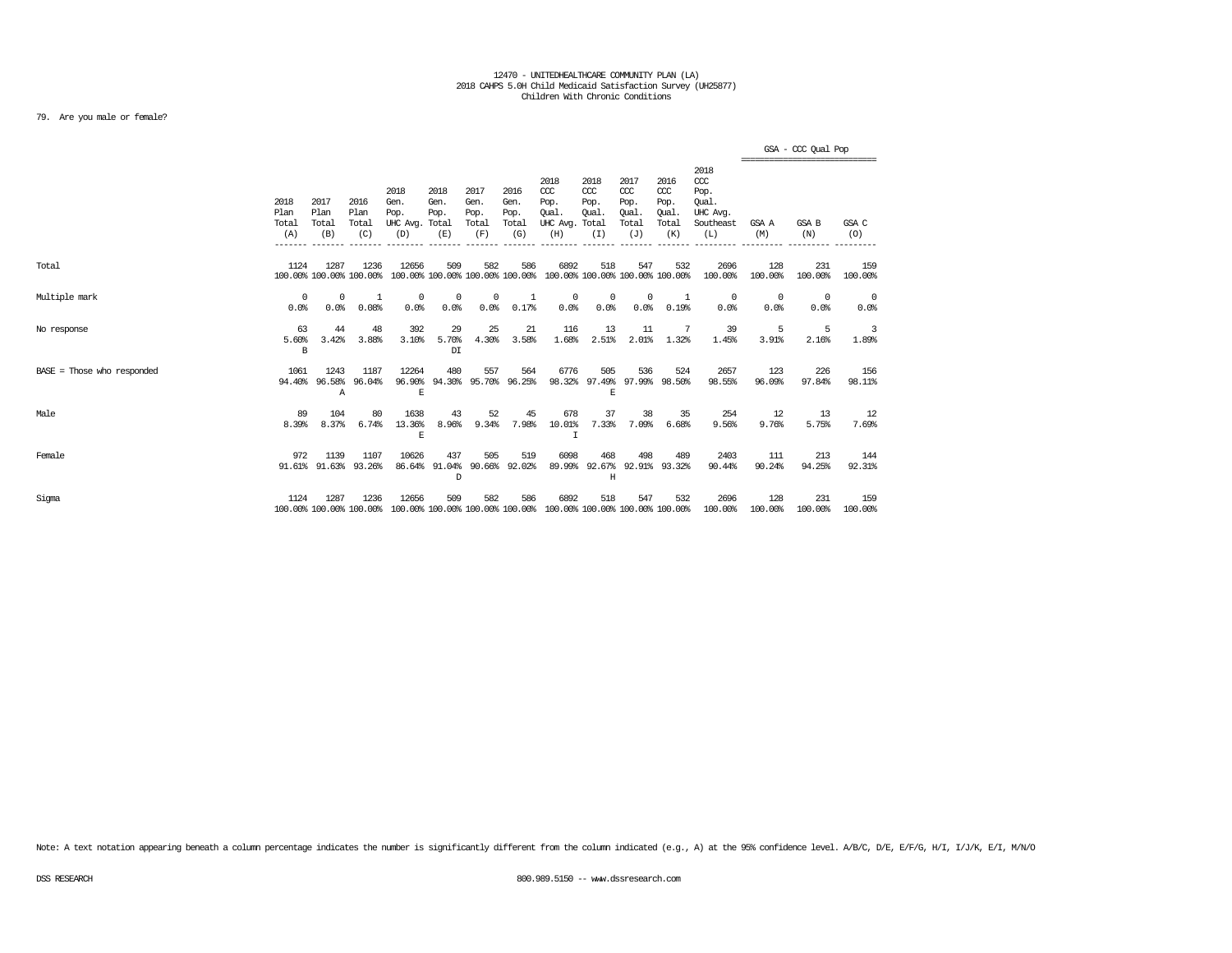### 80. What is the highest grade or level of school that you have completed?

|                                        |                              |                              |                                 |                                               |                                         |                                      |                                      |                                                                         |                                               |                                                   |                                                   |                                                                   | =================== | GSA - CCC Qual Pop |                |
|----------------------------------------|------------------------------|------------------------------|---------------------------------|-----------------------------------------------|-----------------------------------------|--------------------------------------|--------------------------------------|-------------------------------------------------------------------------|-----------------------------------------------|---------------------------------------------------|---------------------------------------------------|-------------------------------------------------------------------|---------------------|--------------------|----------------|
|                                        | 2018<br>Plan<br>Total<br>(A) | 2017<br>Plan<br>Total<br>(B) | 2016<br>Plan<br>Total<br>(C)    | 2018<br>Gen.<br>Pop.<br>UHC Avg. Total<br>(D) | 2018<br>Gen.<br>Pop.<br>(E)             | 2017<br>Gen.<br>Pop.<br>Total<br>(F) | 2016<br>Gen.<br>Pop.<br>Total<br>(G) | 2018<br>CCC<br>Pop.<br>Qual.<br>UHC Avg.<br>(H)                         | 2018<br>$CC$<br>Pop.<br>Qual.<br>Total<br>(I) | 2017<br>$\alpha$<br>Pop.<br>Qual.<br>Total<br>(J) | 2016<br>$\alpha$<br>Pop.<br>Qual.<br>Total<br>(K) | 2018<br>$\alpha$<br>Pop.<br>Oual.<br>UHC Avg.<br>Southeast<br>(L) | GSA A<br>(M)        | GSA B<br>(N)       | GSA C<br>(O)   |
| Total                                  | 1124                         | 1287                         | 1236<br>100.00% 100.00% 100.00% | 12656                                         | 509<br>100.00% 100.00% 100.00% 100.00%  | 582                                  | 586                                  | 6892                                                                    | 518<br>100.00% 100.00% 100.00% 100.00%        | 547                                               | 532                                               | 2696<br>100.00%                                                   | 128<br>100.00%      | 231<br>100.00%     | 159<br>100.00% |
| No response                            | 73<br>6.49%                  | 73<br>5.67%                  | 61<br>4.94%                     | 605<br>4.78%                                  | 36<br>7.07%<br><b>DGI</b>               | 35<br>6.01%                          | 25<br>4.27%                          | 173<br>2.51%                                                            | 17<br>3.28%                                   | 19<br>3.47%                                       | 11<br>2.07%                                       | 59<br>2.19%                                                       | 6<br>4.69%          | 8<br>3.46%         | 3<br>1.89%     |
| BASE = Those who responded             | 1051<br>93.51%               | 1214<br>94.33%               | 1175<br>95.06%                  | 12051<br>95.22%<br>F.                         | 473<br>92.93%                           | 547<br>93.99%                        | 561<br>95.73%<br>E                   | 6719<br>97.49%                                                          | 501<br>96.72%<br>E                            | 528                                               | 521<br>96.53% 97.93%                              | 2637<br>97.81%                                                    | 122<br>95.31%       | 223<br>96.54%      | 156<br>98.11%  |
| High school or less (NET)              | 540<br>51.38%                | 645<br>53.13%                | 617<br>52.51%                   | 6198<br>51.43%                                | 259<br>54.76%<br>$\mathbbm{1}$          | 282<br>51.55%                        | 291<br>51.87%                        | 3047<br>45.35%                                                          | 222<br>44.31%                                 | 266<br>50.38%                                     | 270<br>51.82%<br>I                                | 1182<br>44.82%                                                    | 47<br>38.52%        | 107<br>47.98%      | 68<br>43.59%   |
| 8th grade or less                      | 58<br>5.52%<br>C             | 77<br>6.34%<br>C             | 41<br>3.49%                     | 880<br>7.30%                                  | 27<br>5.71%                             | 35<br>6.40%<br>G                     | 19<br>3.39%                          | 319<br>4.75%                                                            | 23<br>4.59%                                   | 22<br>4.17%                                       | 19<br>3.65%                                       | 111<br>4.21%                                                      | 9<br>7.38%          | 6<br>2.69%         | 8<br>5.13%     |
| Some high school, but did not graduate | 120<br>11.42%                | 163<br>13.43%                | 156<br>13.28%                   | 1356<br>11.25%                                | 51<br>10.78%                            | 69<br>12.61%                         | 67<br>11.94%                         | 677<br>10.08%                                                           | 49<br>9.78%                                   | 69<br>13.07%                                      | 71<br>13.63%                                      | 246<br>9.33%                                                      | 9<br>7.38%          | 26<br>11.66%       | 14<br>8.97%    |
| High school graduate or GED            | 362<br>34.44%                | 405<br>33.36%                | 420<br>35.74%                   | 3962<br>32.88%                                | 181<br>38.27%<br>$\mathbb{D}\mathbb{I}$ | 178<br>32.54%                        | 205<br>36.54%                        | 2051<br>30.53%                                                          | 150<br>29.94%                                 | 175<br>33.14%                                     | 180<br>34.55%                                     | 825<br>31.29%                                                     | 29<br>23.77%        | 75<br>33.63%<br>М  | 46<br>29.49%   |
| Some college or more (NET)             | 511<br>48.62%                | 569<br>46.87%                | 558<br>47.49%                   | 5853<br>48.57%                                | 214<br>45.24%                           | 265<br>48.45%                        | 270<br>48.13%                        | 3672<br>54.65%                                                          | 279<br>55.69%<br>KE                           | 262<br>49.62%                                     | 251<br>48.18%                                     | 1455<br>55.18%                                                    | 75<br>61.48%        | 116<br>52.02%      | 88<br>56.41%   |
| Some college or 2-year degree          | 385<br>36.63%                | 414<br>34.10%                | 416<br>35.40%                   | 3863<br>32.06%                                | 155<br>32.77%                           | 183<br>33.46%                        | 202<br>36.01%                        | 2559<br>38.09%                                                          | 211<br>42.12%<br>E                            | 197                                               | 192<br>37.31% 36.85%                              | 1074<br>40.73%                                                    | 55<br>45.08%        | 84<br>37.67%       | 72<br>46.15%   |
| 4-year college graduate                | 88<br>8.37%                  | 92<br>7.58%                  | 84<br>7.15%                     | 1260<br>10.46%                                | 38<br>8.03%                             | 49<br>8.96%                          | 41<br>7.31%                          | 675<br>10.05%                                                           | 46<br>9.18%                                   | 38<br>7.20%                                       | 39<br>7.49%                                       | 230<br>8.72%                                                      | 11<br>9.02%         | 25<br>11.21%       | 10<br>6.41%    |
| More than 4-year college degree        | 38<br>3.62%                  | 63<br>5.19%                  | 58<br>4.94%                     | 730<br>6.06%                                  | 21<br>4.44%                             | 33<br>6.03%                          | 27<br>4.81%                          | 438<br>6.52%<br>$\mathbf I$                                             | 22<br>4.39%                                   | 27<br>5.11%                                       | 20<br>3.84%                                       | 151<br>5.73%                                                      | 9<br>7.38%          | 7<br>3.14%         | 6<br>3.85%     |
| Sigma                                  | 1124                         | 1287                         | 1236<br>100.00% 100.00% 100.00% | 12656                                         | 509                                     | 582                                  | 586                                  | 6892<br>100.00% 100.00% 100.00% 100.00% 100.00% 100.00% 100.00% 100.00% | 518                                           | 547                                               | 532                                               | 2696<br>100.00%                                                   | 128<br>100.00%      | 231<br>100.00%     | 159<br>100.00% |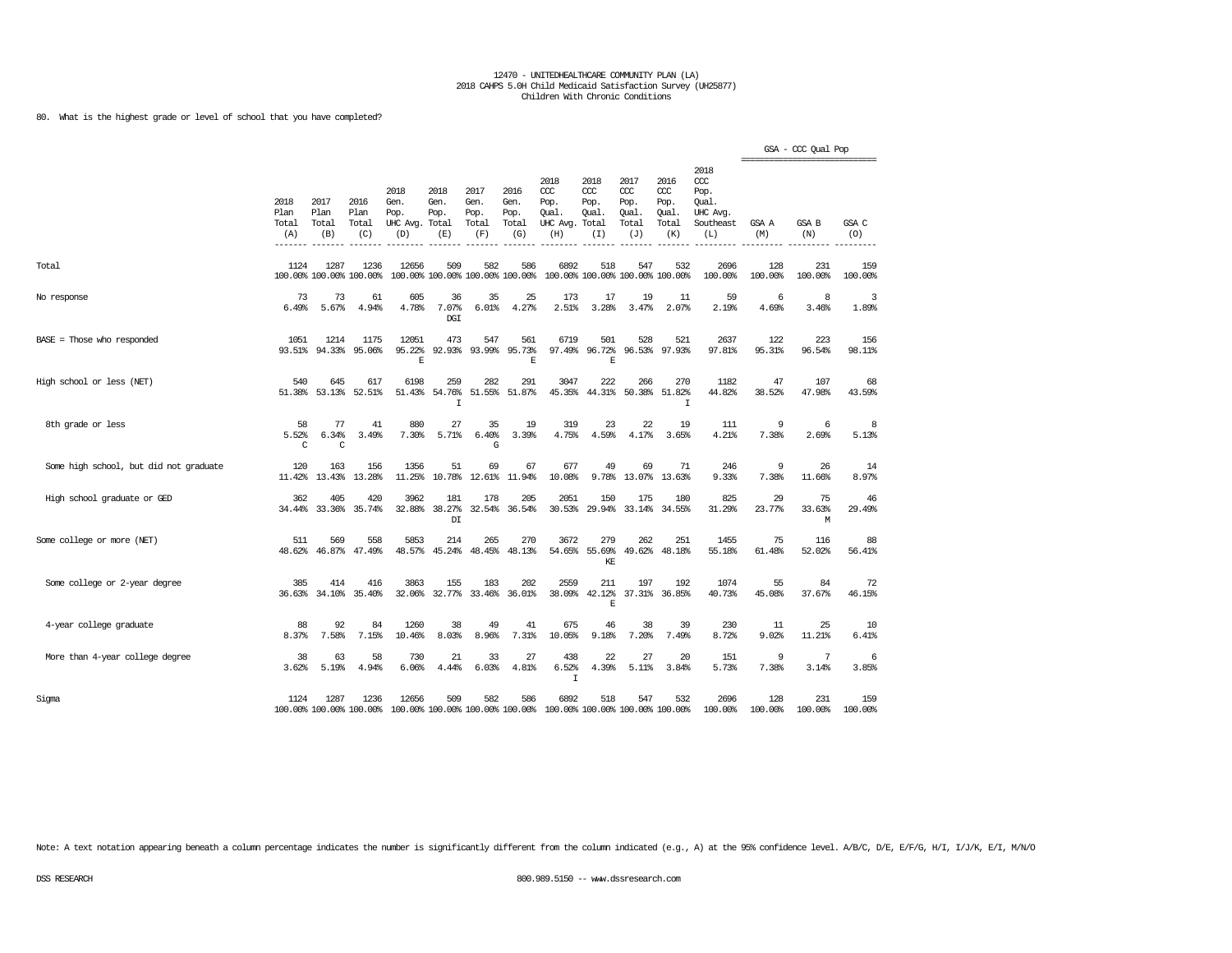### 81. How are you related to the child?

|                            |                                        |                                |                                 |                                               |                                        |                                      |                                      |                                                                         |                                     |                                              |                                              |                                                              |                     | GSA - CCC Qual Pop<br>=============================== |                    |
|----------------------------|----------------------------------------|--------------------------------|---------------------------------|-----------------------------------------------|----------------------------------------|--------------------------------------|--------------------------------------|-------------------------------------------------------------------------|-------------------------------------|----------------------------------------------|----------------------------------------------|--------------------------------------------------------------|---------------------|-------------------------------------------------------|--------------------|
|                            | 2018<br>Plan<br>Total<br>(A)<br>------ | 2017<br>Plan<br>Total<br>(B)   | 2016<br>Plan<br>Total<br>(C)    | 2018<br>Gen.<br>Pop.<br>UHC Avg. Total<br>(D) | 2018<br>Gen.<br>Pop.<br>(E)            | 2017<br>Gen.<br>Pop.<br>Total<br>(F) | 2016<br>Gen.<br>Pop.<br>Total<br>(G) | 2018<br>CCC<br>Pop.<br>Oual.<br>UHC Avg. Total<br>(H)                   | 2018<br>CCC<br>Pop.<br>Oual.<br>(I) | 2017<br>ccc<br>Pop.<br>Oual.<br>Total<br>(J) | 2016<br>ccc<br>Pop.<br>Oual.<br>Total<br>(K) | 2018<br>ccc<br>Pop.<br>Oual.<br>UHC Avg.<br>Southeast<br>(L) | GSA A<br>(M)        | <b>GSA B</b><br>(N)                                   | GSA C<br>(O)       |
| Total                      | 1124                                   | 1287                           | 1236<br>100.00% 100.00% 100.00% | 12656                                         | 509<br>100.00% 100.00% 100.00% 100.00% | 582                                  | 586                                  | 6892                                                                    | 518                                 | 547<br>100.00% 100.00% 100.00% 100.00%       | 532                                          | 2696<br>100.00%                                              | 128<br>100.00%      | 231<br>100.00%                                        | 159<br>100.00%     |
| Multiple mark              | $\Omega$<br>0.0%                       | $\Omega$<br>0.0%               | 17<br>1.38%<br>AB               | 0<br>0.0%                                     | $\Omega$<br>0.0%                       | $^{\circ}$<br>0.0%                   | 12<br>2.05%<br>EF                    | 0<br>0.0%                                                               | $\Omega$<br>0.0%                    | $^{\circ}$<br>0.0%                           | 11<br>2.07%<br>IJ                            | $\mathbf 0$<br>0.0%                                          | $^{\circ}$<br>0.0%  | $\mathbf 0$<br>0.0%                                   | $^{\circ}$<br>0.0% |
| No response                | 84<br>7.47%<br>BC                      | 68<br>5.28%                    | 50<br>4.05%                     | 596<br>4.71%                                  | 40<br>7.86%<br>DG                      | 36<br>6.19%<br>G                     | 19<br>3.24%                          | 354<br>5.14%                                                            | 30<br>5.79%<br>K                    | 25<br>4.57%<br>K                             | 9<br>1.69%                                   | 137<br>5.08%                                                 | 11<br>8.59%         | 11<br>4.76%                                           | 8<br>5.03%         |
| BASE = Those who responded | 1040<br>92.53%                         | 1219<br>94.72%<br>$\mathbb{A}$ | 1169<br>94.58%<br>Α             | 12060<br>95.29%<br>$\mathbf E$                | 469<br>92.14%                          | 546<br>93.81%                        | 555<br>94.71%                        | 6538<br>94.86%                                                          | 488<br>94.21%                       | 522<br>95.43%                                | 512<br>96.24%                                | 2559<br>94.92%                                               | 117<br>91.41%       | 220<br>95.24%                                         | 151<br>94.97%      |
| Mother or father           | 933<br>89.71%                          | 1095<br>89.83%                 | 1058<br>90.50%                  | 11065<br>91.75%                               | 420<br>89.55%                          | 497<br>91.03%                        | 514<br>92.61%                        | 5601<br>85.67%                                                          | 422<br>86.48%                       | 461<br>88.31%                                | 453<br>88.48%                                | 2160<br>84.41%                                               | 102<br>87.18%       | 197<br>89.55%<br>$\circ$                              | 123<br>81.46%      |
| Grandparent                | 68<br>6.54%                            | 92<br>7.55%                    | 82<br>7.01%                     | 659<br>5.46%                                  | 32<br>6.82%                            | 40<br>7.33%                          | 29<br>5.23%                          | 598<br>9.15%                                                            | 38<br>7.79%                         | 49<br>9.39%                                  | 44<br>8.59%                                  | 271<br>10.59%                                                | 8<br>6.84%          | 15<br>6.82%                                           | 15<br>9.93%        |
| Other (NET)                | 39<br>3.75%                            | 32<br>2.63%                    | 29<br>2.48%                     | 336<br>2.79%                                  | 17<br>3.62%                            | 9<br>1.65%                           | 12<br>2.16%                          | 339<br>5.19%                                                            | 28<br>5.74%<br>JК                   | 12<br>2.30%                                  | 15<br>2.93%                                  | 128<br>5.00%                                                 | 7<br>5.98%          | 8<br>3.64%                                            | 13<br>8.61%        |
| Aunt or uncle              | 10<br>0.96%                            | 5<br>0.41%                     | 6<br>0.51%                      | 94<br>0.78%                                   | 6<br>1.28%<br>F                        | 1<br>0.18%                           | 3<br>0.54%                           | 78<br>1.19%                                                             | 6<br>1.23%<br>$\mathbf{J}$          | $\mathbf 0$<br>0.0%                          | 1<br>0.20%                                   | 35<br>1.37%                                                  | 2<br>1.71%          | 2<br>0.91%                                            | 2<br>1.32%         |
| Older brother or sister    | $\overline{2}$<br>0.19%                | 1<br>0.08%                     | 1<br>0.09%                      | 28<br>0.23%                                   | 1<br>0.21%                             | $^{\circ}$<br>0.0%                   | 0<br>0.0%                            | 12<br>0.18%                                                             | 1<br>0.20%                          | $\mathbf 0$<br>0.0%                          | 0<br>0.0%                                    | 7<br>0.27%                                                   | $^{\circ}$<br>0.0%  | 1<br>0.45%                                            | 0<br>0.0%          |
| Other relative             | $\overline{2}$<br>0.19%                | $\overline{2}$<br>0.16%        | 6<br>0.51%                      | 15<br>0.12%                                   | $\overline{\mathbf{2}}$<br>0.43%       | 1<br>0.18%                           | 3<br>0.54%                           | 13<br>0.20%                                                             | 2<br>0.41%                          | $\mathbf{1}$<br>0.19%                        | 3<br>0.59%                                   | 5<br>0.20%                                                   | $^{\circ}$<br>0.0%  | $\overline{0}$<br>0.0%                                | 2<br>1.32%         |
| Legal guardian             | 24<br>2.31%                            | 20<br>1.64%                    | 15<br>1.28%                     | 155<br>1.29%                                  | 8<br>1.71%                             | 5<br>0.92%                           | 5<br>0.90%                           | 185<br>2.83%                                                            | 18<br>3.69%                         | 10<br>1.92%                                  | 11<br>2.15%                                  | 79<br>3.09%                                                  | 5<br>4.27%          | 5<br>2.27%                                            | 8<br>5.30%         |
| Someone else               | $\mathbf{1}$<br>0.10%                  | $\overline{4}$<br>0.33%        | 1<br>0.09%                      | 44<br>0.36%<br>$\mathbf E$                    | $\Omega$<br>0.0%                       | $\overline{2}$<br>0.37%              | 1<br>0.18%                           | 51<br>0.78%<br>$\mathbf I$                                              | $\mathbf{1}$<br>0.20%               | $\mathbf{1}$<br>0.19%                        | $\overline{0}$<br>0.0%                       | 2<br>0.08%                                                   | $\mathbf 0$<br>0.0% | $\overline{0}$<br>0.0%                                | 1<br>0.66%         |
| Sigma                      | 1124                                   | 1287                           | 1236<br>100.00% 100.00% 100.00% | 12656                                         | 509                                    | 582                                  | 586                                  | 6892<br>100.00% 100.00% 100.00% 100.00% 100.00% 100.00% 100.00% 100.00% | 518                                 | 547                                          | 532                                          | 2696<br>100.00%                                              | 128<br>100.00%      | 231<br>100.00%                                        | 159<br>100.00%     |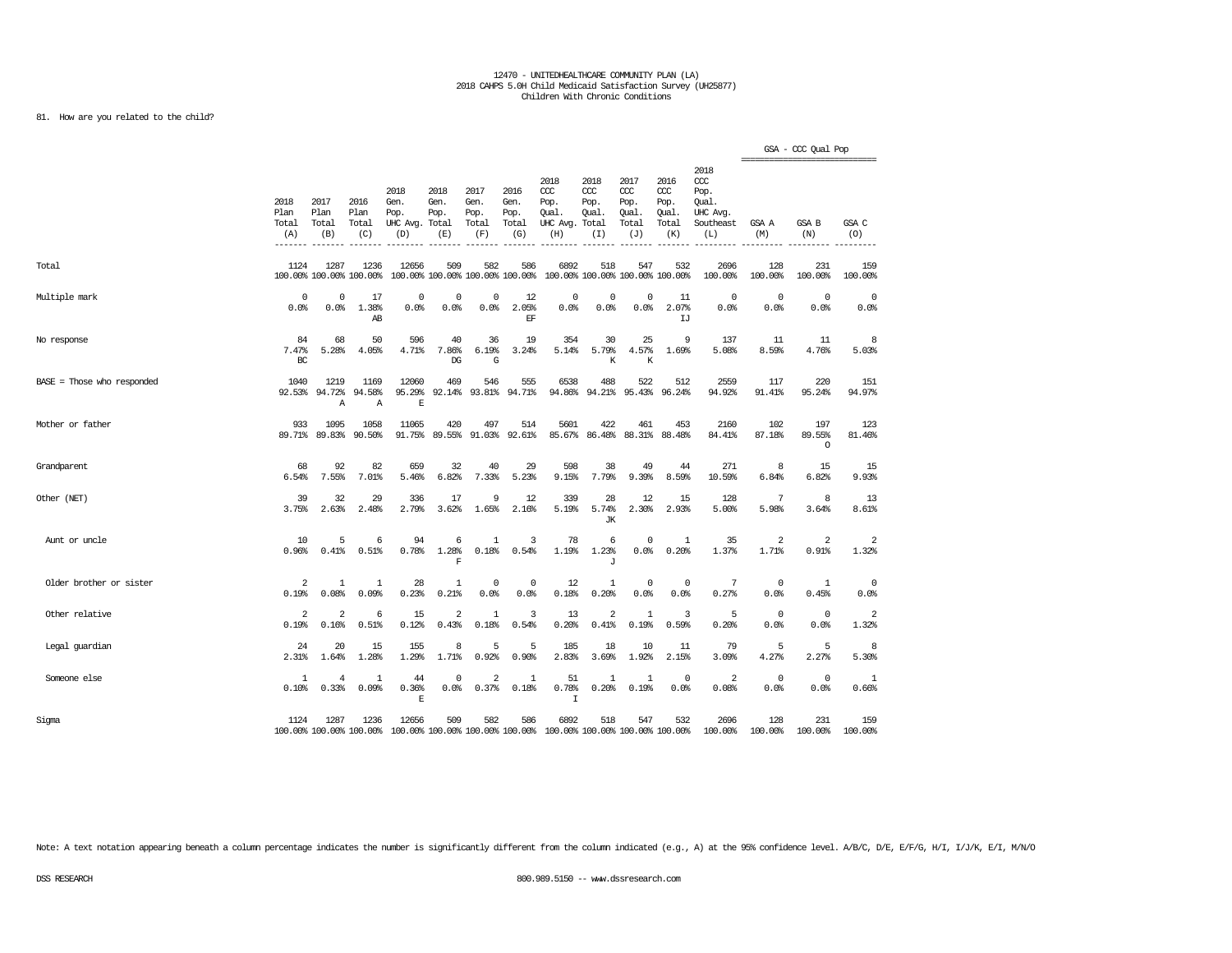82. Did someone help you complete this survey?

|                            |                              |                              |                                 |                                                                                          |                             |                                      |                                      |                                                                         |                                              |                                                   |                                                   |                                                                   | ================================ | GSA - CCC Qual Pop      |                    |
|----------------------------|------------------------------|------------------------------|---------------------------------|------------------------------------------------------------------------------------------|-----------------------------|--------------------------------------|--------------------------------------|-------------------------------------------------------------------------|----------------------------------------------|---------------------------------------------------|---------------------------------------------------|-------------------------------------------------------------------|----------------------------------|-------------------------|--------------------|
|                            | 2018<br>Plan<br>Total<br>(A) | 2017<br>Plan<br>Total<br>(B) | 2016<br>Plan<br>Total<br>(C)    | 2018<br>Gen.<br>Pop.<br>UHC Avg. Total<br>(D)                                            | 2018<br>Gen.<br>Pop.<br>(E) | 2017<br>Gen.<br>Pop.<br>Total<br>(F) | 2016<br>Gen.<br>Pop.<br>Total<br>(G) | 2018<br>CCC<br>Pop.<br>Oual.<br>UHC Avg.<br>(H)                         | 2018<br>ccc<br>Pop.<br>Oual.<br>Total<br>(I) | 2017<br>$\alpha$<br>Pop.<br>Oual.<br>Total<br>(J) | 2016<br>$\alpha$<br>Pop.<br>Oual.<br>Total<br>(K) | 2018<br>$\alpha$<br>Pop.<br>Oual.<br>UHC Avg.<br>Southeast<br>(L) | GSA A<br>(M)                     | GSA B<br>(N)            | GSA C<br>(O)       |
| Total                      | 1124                         | 1287                         | 1236<br>100.00% 100.00% 100.00% | 12656                                                                                    | 509                         | 582                                  | 586                                  | 6892<br>100.00% 100.00% 100.00% 100.00% 100.00% 100.00% 100.00% 100.00% | 518                                          | 547                                               | 532                                               | 2696<br>100.00%                                                   | 128<br>100.00%                   | 231<br>100.00%          | 159<br>100.00%     |
| Multiple mark              | $^{\circ}$<br>0.0%           | $^{\circ}$<br>0.0%           | $^{\circ}$<br>0.0%              | $^{\circ}$<br>0.0%                                                                       | $\Omega$<br>0.0%            | $^{\circ}$<br>0.0%                   | 0<br>0.0%                            | $^{\circ}$<br>0.0%                                                      | 0<br>0.0%                                    | $\Omega$<br>0.0%                                  | $^{\circ}$<br>0.0%                                | $^{\circ}$<br>0.0%                                                | $\overline{0}$<br>0.0%           | $^{\circ}$<br>0.0%      | $^{\circ}$<br>0.0% |
| No response                | 11<br>0.98%                  | 10<br>0.78%                  | 8<br>0.65%                      | 169<br>1.34%                                                                             | $\overline{4}$<br>0.79%     | 4<br>0.69%                           | 2<br>0.34%                           | 62<br>0.90%                                                             | 9<br>1.74%<br>К                              | 5<br>0.91%                                        | -2<br>0.38%                                       | 21<br>0.78%                                                       | -1<br>0.78%                      | -6<br>2.60%             | 2<br>1.26%         |
| Appropriately skipped      | 608<br>54.09%<br>B           | 642<br>49.88%                | 693<br>56.07%<br>B              | 5331<br>42.12%                                                                           | 280<br>55.01%<br>DI         | 293<br>50.34%                        | 345<br>58.87%<br>$\mathbf F$         | 2553<br>37.04%                                                          | 241<br>Η                                     | 250                                               | 284<br>46.53% 45.70% 53.38%<br>LJ                 | 1063<br>39.43%                                                    | 55<br>42.97%                     | 109<br>47.19%           | 77<br>48.43%       |
| BASE = Those who responded | 505<br>44.93%                | 635<br>49.34%<br>AC          | 535<br>43.28%                   | 7156<br>56.54%<br>$\mathbb E$                                                            | 225<br>44.20%               | 285<br>48.97%<br>G                   | 239<br>40.78%                        | 4277<br>62.06%<br>$\mathbf I$                                           | 268<br>$\mathbf E$                           | 292<br>$\rm K$                                    | 246<br>51.74% 53.38% 46.24%                       | 1612<br>59.79%                                                    | 72<br>56.25%                     | 116<br>50.22%           | 80<br>50.31%       |
| Yes                        | 16<br>3.17%                  | 32<br>5.04%                  | 17<br>3.18%                     | 338<br>4.72%                                                                             | 10<br>4.44%                 | 14<br>4.91%                          | 8<br>3.35%                           | 161<br>3.76%                                                            | 7<br>2.61%                                   | 6<br>2.05%                                        | -6<br>2.44%                                       | 69<br>4.28%                                                       | 1<br>1.39%                       | $\overline{4}$<br>3.45% | 2<br>2.50%         |
| $_{\mathrm{No}}$           | 489<br>96.83%                | 603<br>94.96%                | 518<br>96.82%                   | 6818<br>95.28%                                                                           | 215<br>95.56%               | 271<br>95.09%                        | 231<br>96.65%                        | 4116<br>96.24%                                                          | 261                                          | 286                                               | 240<br>97.39% 97.95% 97.56%                       | 1543<br>95.72%                                                    | 71<br>98.61%                     | 112<br>96.55%           | 78<br>97.50%       |
| Sigma                      | 1124                         | 1287                         | 1236                            | 12656<br>100.00% 100.00% 100.00% 100.00% 100.00% 100.00% 100.00% 100.00% 100.00% 100.00% | 509                         | 582                                  | 586                                  | 6892                                                                    | 518                                          | 547                                               | 532                                               | 2696<br>100.00%                                                   | 128<br>100.00%                   | 231<br>100.00%          | 159<br>100.00%     |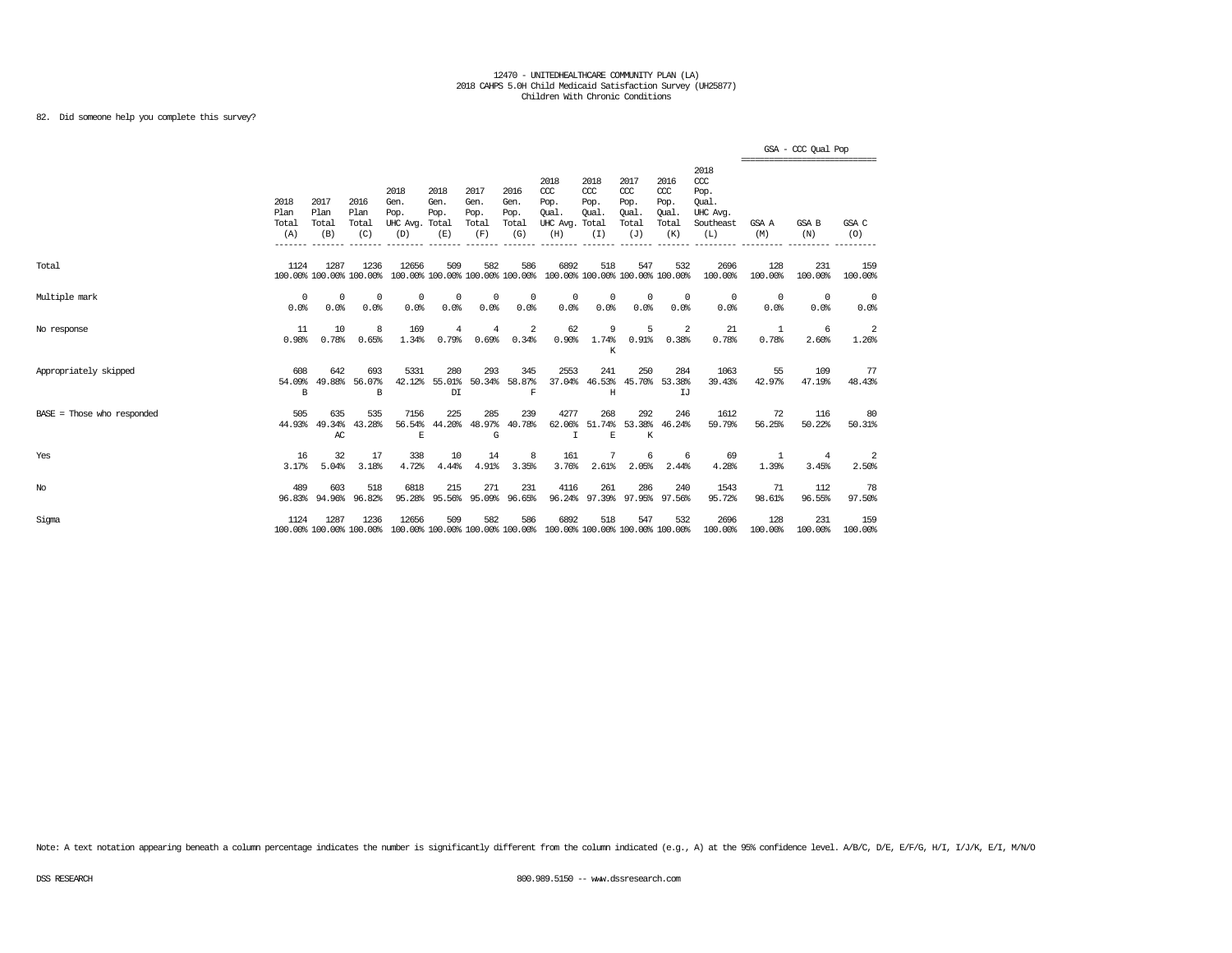### 83. How did that person help you?

|                                           |                              |                              |                                        |                                                                                                  |                                            |                                      |                                      |                                                                         |                                               |                                                   |                                                   |                                                                   |                           | GSA - CCC Qual Pop<br>================================ |                  |
|-------------------------------------------|------------------------------|------------------------------|----------------------------------------|--------------------------------------------------------------------------------------------------|--------------------------------------------|--------------------------------------|--------------------------------------|-------------------------------------------------------------------------|-----------------------------------------------|---------------------------------------------------|---------------------------------------------------|-------------------------------------------------------------------|---------------------------|--------------------------------------------------------|------------------|
|                                           | 2018<br>Plan<br>Total<br>(A) | 2017<br>Plan<br>Total<br>(B) | 2016<br>Plan<br>Total<br>(C)           | 2018<br>Gen.<br>Pop.<br>UHC Avg. Total<br>(D)                                                    | 2018<br>Gen.<br>Pop.<br>(E)                | 2017<br>Gen.<br>Pop.<br>Total<br>(F) | 2016<br>Gen.<br>Pop.<br>Total<br>(G) | 2018<br>CCC<br>Pop.<br>Oual.<br>UHC Avg.<br>(H)                         | 2018<br>$CC$<br>Pop.<br>Oual.<br>Total<br>(I) | 2017<br>$\alpha$<br>Pop.<br>Oual.<br>Total<br>(J) | 2016<br>$\alpha$<br>Pop.<br>Oual.<br>Total<br>(K) | 2018<br>$\alpha$<br>Pop.<br>Oual.<br>UHC Avg.<br>Southeast<br>(L) | GSA A<br>(M)              | <b>GSA B</b><br>(N)                                    | GSA C<br>(O)     |
| Total                                     | 1124                         | 1287                         | 1236<br>100.00% 100.00% 100.00%        | 12656                                                                                            | 509                                        | 582                                  | 586                                  | 6892<br>100.00% 100.00% 100.00% 100.00% 100.00% 100.00% 100.00% 100.00% | 518                                           | 547                                               | 532                                               | 2696<br>100.00%                                                   | 128<br>100.00%            | 231<br>100.00%                                         | 159<br>100.00%   |
| No response                               | 11<br>0.98%                  | 10<br>0.78%                  | 9<br>0.73%                             | 179<br>1.41%                                                                                     | $\overline{4}$<br>0.79%                    | 4<br>0.69%                           | $\overline{\mathbf{c}}$<br>0.34%     | 64<br>0.93%                                                             | 9<br>1.74%<br>K                               | 5<br>0.91%                                        | 2<br>0.38%                                        | 22<br>0.82%                                                       | -1<br>0.78%               | 6<br>2.60%                                             | 2<br>1.26%       |
| Appropriately skipped                     | 1097<br>97.60%               | 1245<br>96.74%               | 1211<br>97.98%                         | 12149<br>95.99%                                                                                  | 495<br>97.25%                              | 564                                  | 576<br>96.91% 98.29%                 | 6669<br>96.76%                                                          | 502                                           | 536<br>96.91% 97.99% 98.50%                       | 524                                               | 2606<br>96.66%                                                    | 126<br>98.44%             | 221<br>95.67%                                          | 155<br>97.48%    |
| $BASE = Those who responded$              | 16<br>1.42%                  | 32<br>2.49%<br>C             | 16<br>1.29%                            | 328<br>2.59%                                                                                     | 10<br>1.96%                                | 14<br>2.41%                          | 8<br>1.37%                           | 159<br>2.31%                                                            | 7<br>1.35%                                    | 6<br>1.10%                                        | 6<br>1.13%                                        | 68<br>2.52%                                                       | -1<br>0.78%               | 4<br>1.73%                                             | 2<br>1.26%       |
| Read the questions to me                  | 7                            | 16<br>43.75% 50.00%          | 8<br>50.00%                            | 149<br>45.43%                                                                                    | 4<br>40.00%                                | 7                                    | 3<br>50.00% 37.50%                   | 74<br>46.54%                                                            | 2<br>28.57% 50.00% 83.33%                     | 3                                                 | 5                                                 | 31<br>45.59%                                                      | $\Omega$<br>0.0%          | -1.<br>25.00%                                          | -1.<br>50.00%    |
| Wrote down the answers I gave             | $\overline{4}$<br>25,00%     | $\mathbf{1}$                 | $\overline{2}$<br>3.13% 12.50%         | 79                                                                                               | 3<br>24.09% 30.00%                         | $^{\circ}$<br>0.0%                   | $^{\circ}$<br>0.0%                   | 52                                                                      | 1<br>32.70% 14.29%                            | $\Omega$                                          | $\overline{1}$<br>0.0%16.67%                      | 25<br>36.76%                                                      | $\overline{0}$<br>0.0%    | $^{\circ}$<br>0.0%                                     | 1<br>50.00%      |
| Answered the questions for me             | 3                            | 12                           | 3<br>18.75% 37.50% 18.75%              | 43                                                                                               | 2<br>13.11% 20.00% 35.71% 12.50%           | 5                                    | 1                                    | 34                                                                      | 3<br>21.38% 42.86% 33.33% 33.33%              | 2                                                 | 2                                                 | 13<br>19.12%                                                      | $\overline{0}$<br>0.0%    | 2<br>50.00%                                            | 1<br>50.00%      |
| Translated the questions into my language | 4                            | 10                           | 6<br>25.00% 31.25% 37.50%              | 162                                                                                              | 3<br>49.39% 30.00% 21.43% 37.50%           |                                      | 3                                    | 43                                                                      | 27.04% 14.29% 33.33%                          | 2                                                 | $\Omega$<br>0.0%                                  | 23<br>33.82%                                                      | $\overline{1}$<br>100.00% | $\Omega$<br>0.0%                                       | $\Omega$<br>0.0% |
| Helped in some other way                  | 3                            | 4                            | $\overline{2}$<br>18.75% 12.50% 12.50% | 30                                                                                               | $\mathbf{1}$<br>9.15% 10.00% 14.29% 25.00% | 2                                    | 2                                    | 23<br>14.47%                                                            | 2                                             | 1<br>28.57% 16.67%                                | $\mathbf{0}$<br>0.0%                              | 7<br>10.29%                                                       | $^{\circ}$<br>0.0%        | 1<br>25.00%                                            | 1<br>50.00%      |
| Sigma                                     | 1129                         | 1298                         | 1241                                   | 12791<br>100.44% 100.85% 100.40% 101.07% 100.59% 100.52% 100.17% 100.97% 100.39% 100.37% 100.38% | 512                                        | 585                                  | 587                                  | 6959                                                                    | 520                                           | 549                                               | 534                                               | 2727<br>101.15%                                                   | 128<br>100.00%            | 231<br>100.00%                                         | 161<br>101.26%   |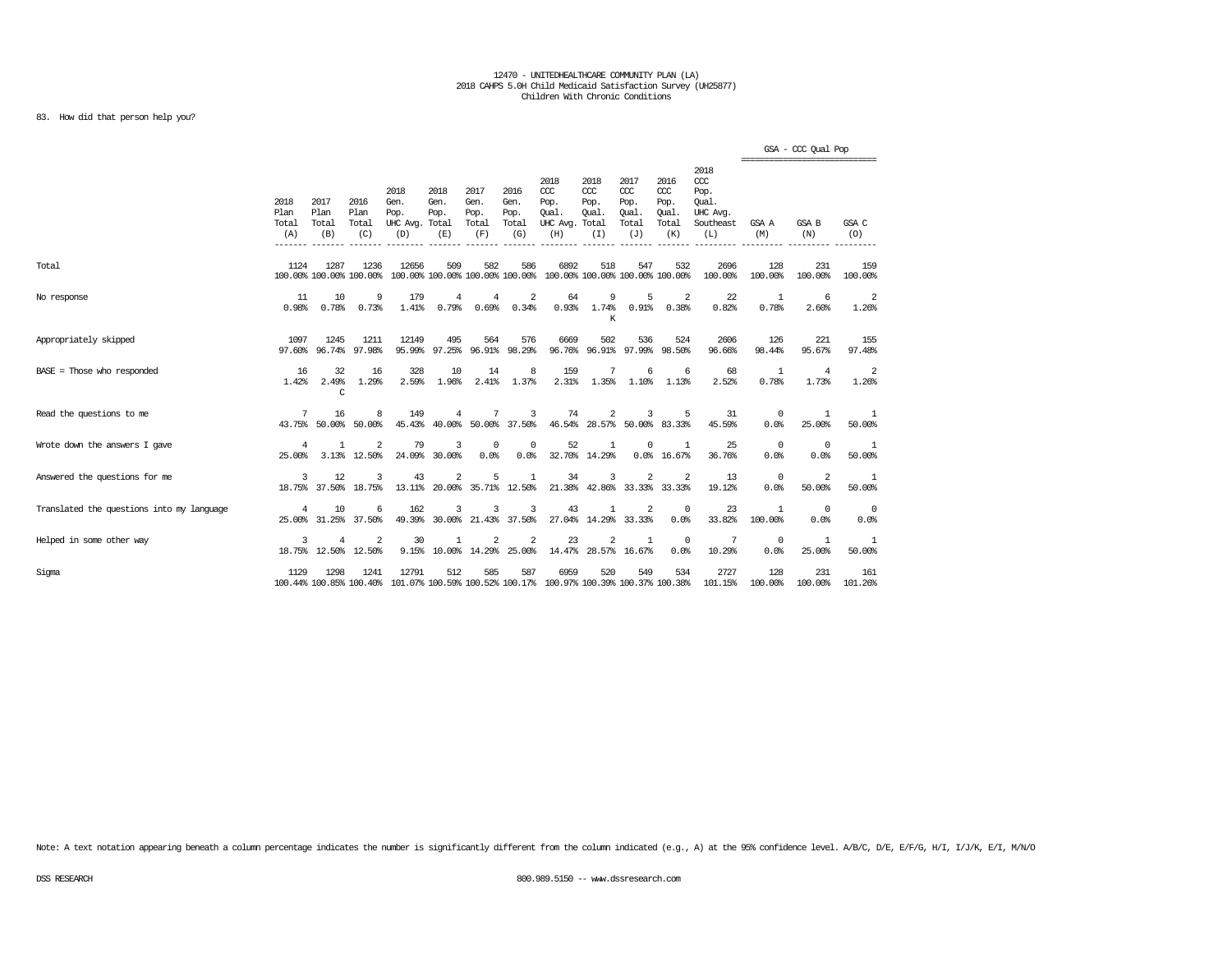84. In the last 6 months, if it was not easy to get the care, tests, or treatment you thought your child needed, what was the main reason for the difficulty?

|                                                                                         |                                             |                              |                                      |                                         |                                      |                                        |                                      |                                                       |                                      |                                                   |                                                   |                                                                   | -----------------------------    | GSA - CCC Qual Pop  |                              |
|-----------------------------------------------------------------------------------------|---------------------------------------------|------------------------------|--------------------------------------|-----------------------------------------|--------------------------------------|----------------------------------------|--------------------------------------|-------------------------------------------------------|--------------------------------------|---------------------------------------------------|---------------------------------------------------|-------------------------------------------------------------------|----------------------------------|---------------------|------------------------------|
|                                                                                         | 2018<br>Plan<br>Total<br>(A)<br>$- - - - -$ | 2017<br>Plan<br>Total<br>(B) | 2016<br>Plan<br>Total<br>(C)         | 2018<br>Gen.<br>Pop.<br>UHC Avg.<br>(D) | 2018<br>Gen.<br>Pop.<br>Total<br>(E) | 2017<br>Gen.<br>Pop.<br>Total<br>(F)   | 2016<br>Gen.<br>Pop.<br>Total<br>(G) | 2018<br>CCC<br>Pop.<br>Oual.<br>UHC Avg. Total<br>(H) | 2018<br>$CC$<br>Pop.<br>Oual.<br>(T) | 2017<br>$\alpha$<br>Pop.<br>Oual.<br>Total<br>(J) | 2016<br>$\alpha$<br>Pop.<br>Oual.<br>Total<br>(K) | 2018<br>$\alpha$<br>Pop.<br>Oual.<br>UHC Avg.<br>Southeast<br>(L) | GSA A<br>(M)                     | GSA B<br>(N)        | GSA C<br>(O)                 |
| Total                                                                                   | 1124                                        | 1287                         | 1236<br>100.00% 100.00% 100.00%      | 12602                                   | 509                                  | 582<br>100.00% 100.00% 100.00% 100.00% | 586                                  | 6840                                                  | 518<br>100.00% 100.00%               | 547                                               | 532<br>100.00% 100.00%                            | 2696<br>100.00%                                                   | 128<br>100.00%                   | 231<br>100.00%      | 159<br>100.00%               |
| Multiple mark                                                                           | 0<br>0.0%                                   | 0<br>0.0%                    | 9<br>0.73%<br>$\mathbb{A}\mathbb{B}$ | 0<br>0.0%                               | 0<br>0.0%                            | $\mathbf 0$<br>0.0%                    | $\overline{2}$<br>0.34%              | 0<br>0.0%                                             | 0<br>0.0%                            | 0<br>0.0%                                         | 8<br>1.50%<br>IJ                                  | $\mathbf 0$<br>0.0%                                               | $\circ$<br>0.0%                  | $\mathbf 0$<br>0.0% | 0<br>0.0%                    |
| No response                                                                             | 314<br>27.94%                               | 475<br>36.91%<br>Α           | 413<br>33.41%<br>Α                   | 3459<br>27.45%                          | 142<br>27.90%                        | 206<br>35.40%<br>F                     | 208<br>35.49%<br>$\mathbf E$         | 1967<br>28.76%<br>$\mathbbm{1}$                       | 125<br>24.13%                        | 191<br>34.92%<br>$\mathbbm{I}$                    | 167<br>31.39%<br>I                                | 745<br>27.63%                                                     | 37<br>28.91%                     | 51<br>22.08%        | 37<br>23.27%                 |
| I did not try to get any care, tests, or treatment<br>for my child in the last 6 months | 484<br>43.06%<br>C                          | 505<br>39.24%                | 479<br>38.75%                        | 5876<br>46.63%                          | 226<br>44.40%                        | 250<br>42.96%                          | 232<br>39.59%                        | 2574<br>37.63%                                        | 211<br>40.73%<br>JК                  | 187<br>34.19%                                     | 179<br>33.65%                                     | 1136<br>42.14%                                                    | 52<br>40.63%                     | 103<br>44.59%       | 56<br>35.22%                 |
| $BASE = Those who responded$                                                            | 326<br>29.00%<br>$\, {\bf B}$               | 307<br>23.85%                | 335<br>27.10%                        | 3267<br>25.92%                          | 141<br>27,70%<br>$\mathbf F$         | 126<br>21.65%                          | 144<br>24.57%                        | 2299<br>33.61%                                        | 182<br>35.14%<br>E                   | 169<br>30.90%                                     | 178<br>33.46%                                     | 815<br>30.23%                                                     | 39<br>30.47%                     | 77<br>33.33%        | 66<br>41.51%                 |
| I had to wait too long for the health plan to give<br>the OK                            | 38<br>11.66%                                | 40<br>13.03%                 | 48<br>14.33%                         | 456<br>13.96%                           | 19<br>13.48%                         | 17<br>13.49%                           | 18<br>12.50%                         | 347<br>15.09%                                         | 20<br>10.99%                         | 23<br>13.61%                                      | 30<br>16.85%                                      | 111<br>13.62%                                                     | 6<br>15.38%                      | 5<br>6.49%          | 9<br>13.64%                  |
| I did not know where to go to get a physician for<br>care, lab work, or an x-ray (NET)  | 10<br>3.07%                                 | 12<br>3.91%                  | 18<br>5.37%                          | 130<br>3.98%                            | $\overline{4}$<br>2.84%              | $\overline{4}$<br>3.17%                | 8<br>5.56%                           | 82<br>3.57%                                           | 7<br>3.85%                           | 7<br>4.14%                                        | 10<br>5.62%                                       | 33<br>4.05%                                                       | $\circ$<br>0.0%                  | 3<br>3.90%          | 4<br>6.06%<br>М              |
| I did not know where to go to get a physician<br>for care                               | 0<br>0.0%                                   | 11<br>3.58%<br>Α             | 17<br>5.07%<br>Α                     | $^{\circ}$<br>0.0%                      | 0<br>0.0%                            | 3<br>2.38%                             | 7<br>4.86%<br>E                      | 0<br>0.0%                                             | 0<br>0.0%                            | 7<br>4.14%<br>I                                   | 10<br>5.62%<br>I                                  | $\Omega$<br>0.0%                                                  | $^{\circ}$<br>0.0%               | 0<br>0.0%           | 0<br>0.0%                    |
| I did not know where to go to get lab work done                                         | 0<br>0.0                                    | $\mathbf{1}$<br>0.33%        | 1<br>0.30%                           | 0<br>0.0%                               | 0<br>0.0%                            | $\mathbf{1}$<br>0.79%                  | 1<br>0.69%                           | 0<br>0.0%                                             | $\mathbf 0$<br>0.0%                  | 0<br>0.0%                                         | $\mathbf 0$<br>0.0%                               | $\mathbf 0$<br>0.0%                                               | $\mathbf 0$<br>0.0%              | $\mathbf 0$<br>0.0% | $\Omega$<br>0.0%             |
| I could not find a doctor, lab, or x-ray facility<br>in my child's network              | 19<br>5.83%                                 | 12<br>3.91%                  | 23<br>6.87%                          | 200<br>6.12%                            | 9<br>6.38%                           | 4<br>3.17%                             | 9<br>6.25%                           | 191<br>8.31%                                          | 14<br>7.69%                          | 6<br>3.55%                                        | 13<br>7.30%                                       | 74<br>9.08%                                                       | $\overline{\mathbf{c}}$<br>5.13% | 8<br>10.39%         | 4<br>6.06%                   |
| I could not find a doctor, lab, or x-ray facility<br>that was easy to get to (NET)      | 15<br>4.60%                                 | 19<br>6.19%                  | 24<br>7.16%                          | 137<br>4.19%                            | 5<br>3.55%                           | 5<br>3.97%                             | 7<br>4.86%                           | 87<br>3.78%                                           | 7<br>3.85%                           | 16<br>9.47%<br>I                                  | 11<br>6.18%                                       | 33<br>4.05%                                                       | $\circ$<br>0.0%                  | 3<br>3.90%          | $\overline{4}$<br>6.06%<br>М |
| I could not find a doctor who was easy to get to                                        | 0<br>0.0%                                   | 16<br>5.21%<br>Α             | 22<br>6.57%<br>Α                     | $\mathbf 0$<br>0.0%                     | 0<br>0.0%                            | 3<br>2.38%                             | 7<br>4.86%<br>$\mathbf E$            | $\mathbf 0$<br>0.0%                                   | $\mathbf 0$<br>0.0%                  | 14<br>8.28%<br>I                                  | 10<br>5.62%<br>I                                  | $\mathbf 0$<br>0.0%                                               | $\mathbf{0}$<br>0.0%             | 0<br>0.0%           | $\mathbb O$<br>0.0%          |
| I could not find a lab or x-ray facility that<br>was easy to get to                     | $\Omega$<br>0.0%                            | 3<br>0.98%                   | 2<br>0.60%                           | $\mathbf 0$<br>0.0%                     | $^{\circ}$<br>0.0%                   | $\overline{2}$<br>1.59%                | $^{\circ}$<br>0.0%                   | $\mathbf 0$<br>0.0%                                   | $\mathbf 0$<br>0.0%                  | $\mathfrak{D}$<br>1.18%                           | $\mathbf{1}$<br>0.56%                             | $\mathbf 0$<br>0.0%                                               | $\mathbf 0$<br>0.0%              | $\mathbf 0$<br>0.0% | $^{\circ}$<br>0.0%           |
| I had to wait too long to get an appointment                                            | 68<br>20.86%                                | 76<br>24.76%                 | 73<br>21.79%                         | 890<br>27.24%<br>$\mathbf{E}% _{0}$     | 24<br>17.02%                         | 32<br>25.40%                           | 40<br>27.78%<br>$\mathbf{E}% _{0}$   | 635<br>27.62%                                         | 45<br>24.73%                         | 44<br>26.04%                                      | 38<br>21.35%                                      | 201<br>24.66%                                                     | 12<br>30.77%                     | 21<br>27.27%        | 12<br>18.18%                 |
| I could not find someone who spoke my language                                          | 0<br>0.0%                                   | 12<br>3.91%<br>A             | 5<br>1.49%<br>A                      | $^{\circ}$<br>0.0%                      | $^{\circ}$<br>0.0%                   | 6<br>4.76%<br>F.                       | $\overline{2}$<br>1.39%              | 0<br>0.0%                                             | 0<br>0.0%                            | $\mathbf 0$<br>0.0%                               | $\mathbf 0$<br>0.0%                               | $\mathbf 0$<br>0.0%                                               | $^{\circ}$<br>0.0%               | $\mathbf 0$<br>0.0% | $^{\circ}$<br>0.0%           |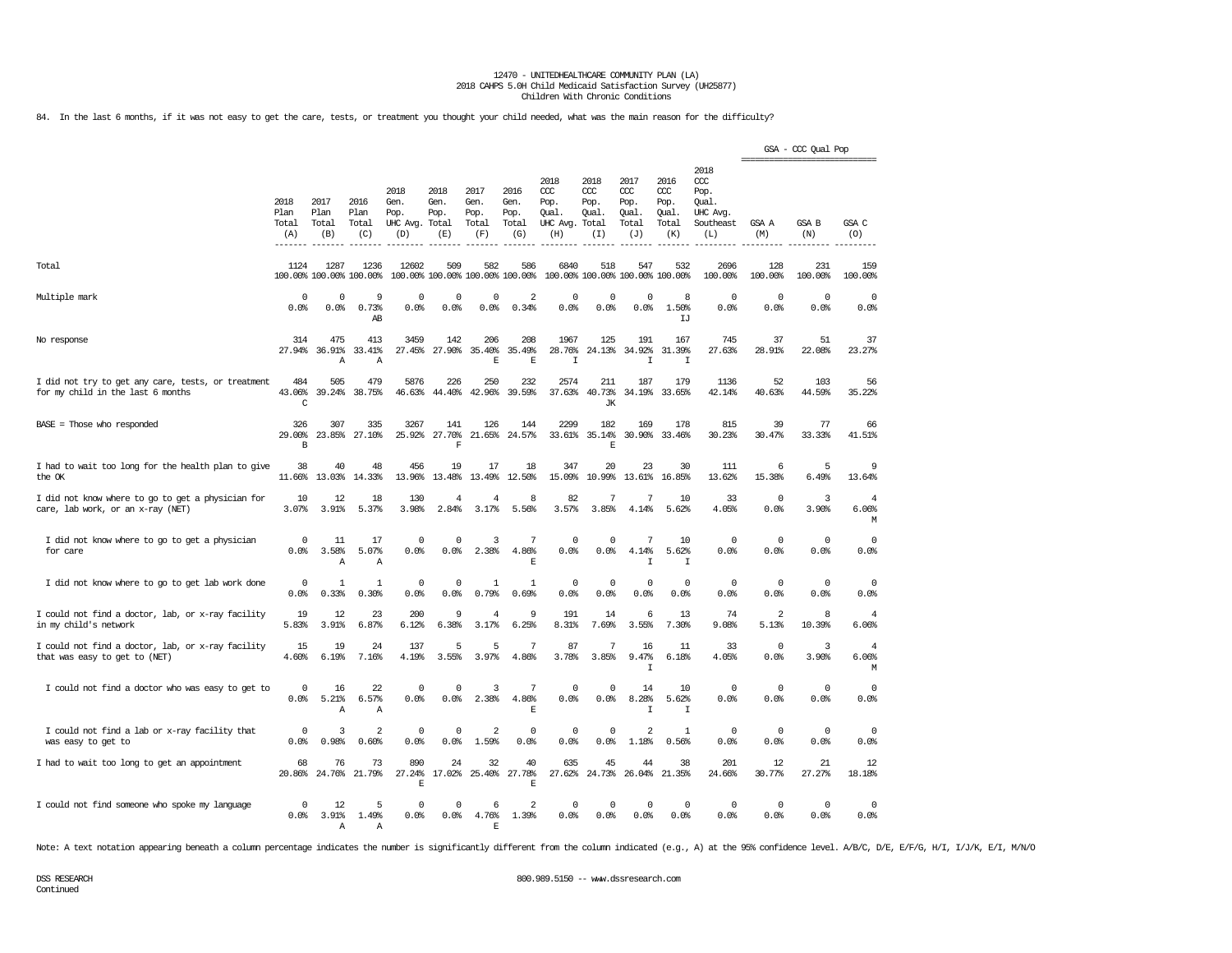84. In the last 6 months, if it was not easy to get the care, tests, or treatment you thought your child needed, what was the main reason for the difficulty?

|                        |                              |                                                |                                          |                                                            |                                        |                                                |                                                 |                                                                    |                                                |                                                               |                                                              |                                                                                       | -------------------------------- | GSA - CCC Qual Pop          |                            |
|------------------------|------------------------------|------------------------------------------------|------------------------------------------|------------------------------------------------------------|----------------------------------------|------------------------------------------------|-------------------------------------------------|--------------------------------------------------------------------|------------------------------------------------|---------------------------------------------------------------|--------------------------------------------------------------|---------------------------------------------------------------------------------------|----------------------------------|-----------------------------|----------------------------|
|                        | 2018<br>Plan<br>Total<br>(A) | 2017<br>Plan<br>Total<br>(B)<br>________ _____ | 2016<br>Plan<br>Total<br>(C)<br>-------- | 2018<br>Gen.<br>Pop.<br>UHC Avg. Total<br>(D)<br>_________ | 2018<br>Gen.<br>Pop.<br>(E)<br>------- | 2017<br>Gen.<br>Pop.<br>Total<br>(F<br>_______ | 2016<br>Gen.<br>Pop.<br>Total<br>(G)<br>_______ | 2018<br>CCC<br>Pop.<br>Qual.<br>UHC Avg. Total<br>(H)<br>_________ | 2018<br>CCC<br>Pop.<br>Qual.<br>L.<br>________ | 2017<br>$\alpha$<br>Pop.<br>Qual.<br>Total<br>(J)<br>-------- | 2016<br>$\alpha$<br>Pop.<br>Oual<br>Total<br>(K)<br>-------- | 2018<br>ccc<br>Pop.<br>Oual.<br>UHC Avg.<br>Southeast<br>$(\mathbb{L})$<br>__________ | GSA A<br>(M)<br>-----------      | GSA B<br>(N)<br>----------- | GSA C<br>(0)<br>---------- |
| Other, personal reason | 176<br>53.99%<br>BC          | 136<br>44.30%                                  | 144<br>42.99%                            | 1454<br>44.51%                                             | 80<br>56.74%<br>$_{DG}$                | 58<br>46.03%                                   | 60<br>41.67%                                    | 957<br>41.63%                                                      | 89<br>48.90%                                   | 73<br>43.20%                                                  | 76<br>42.70%                                                 | 363<br>44.54%                                                                         | 19<br>48.72%                     | 37<br>48.05%                | 33<br>50.00%               |
| Sigma                  | 1124                         | 1287<br>100.00% 100.00% 100.00%                | 1236                                     | 12602                                                      | 509                                    | 582<br>100.00% 100.00% 100.00% 100.00%         | 586                                             | 6840                                                               | 518<br>100.00% 100.00% 100.00% 100.00%         | 547                                                           | 532                                                          | 2696<br>100.00%                                                                       | 128<br>100.00%                   | 231<br>100.00%              | 159<br>100.00%             |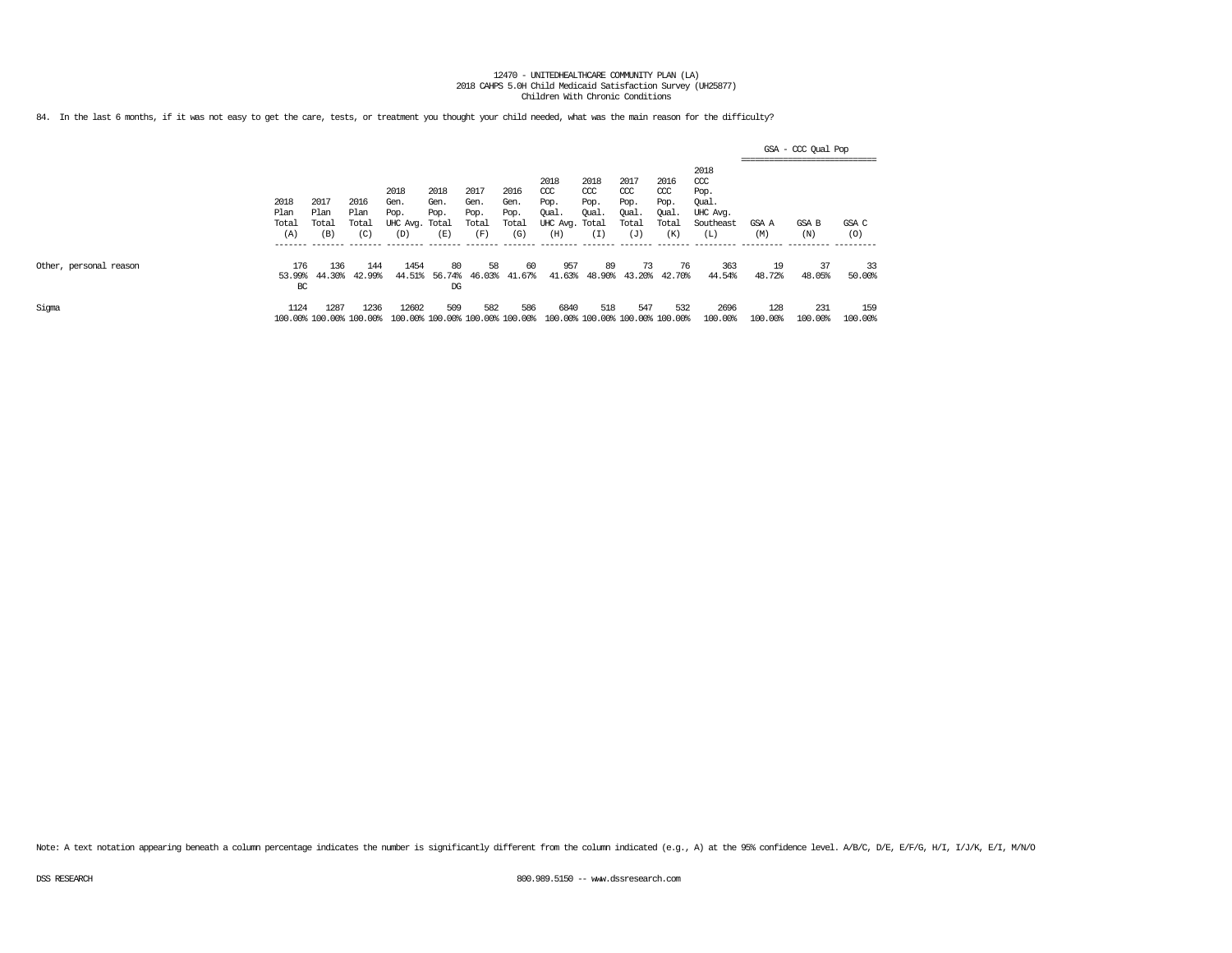85. In the last 6 months, when you called a doctor's office or clinic after hours, how often did you get the help you wanted for your child?

|                                                 |                              |                                 |                                 |                                          |                                        |                                      |                                      |                                                |                                               |                                             |                                              |                                                              | =============================== | GSA - CCC Qual Pop |                         |
|-------------------------------------------------|------------------------------|---------------------------------|---------------------------------|------------------------------------------|----------------------------------------|--------------------------------------|--------------------------------------|------------------------------------------------|-----------------------------------------------|---------------------------------------------|----------------------------------------------|--------------------------------------------------------------|---------------------------------|--------------------|-------------------------|
|                                                 | 2018<br>Plan<br>Total<br>(A) | 2017<br>Plan<br>Total<br>(B)    | 2016<br>Plan<br>Total<br>(C)    | 2018<br>Gen.<br>Pop.<br>UHC Avg.<br>(D)  | 2018<br>Gen.<br>Pop.<br>Total<br>(E)   | 2017<br>Gen.<br>Pop.<br>Total<br>(F) | 2016<br>Gen.<br>Pop.<br>Total<br>(G) | 2018<br>ccc<br>Pop.<br>Oual<br>UHC Avg.<br>(H) | 2018<br>$CC$<br>Pop.<br>Oual.<br>Total<br>(I) | 2017<br>ccc<br>Pop.<br>Qual<br>Total<br>(J) | 2016<br>ccc<br>Pop.<br>Oual.<br>Total<br>(K) | 2018<br>ccc<br>Pop.<br>Qual.<br>UHC Avg.<br>Southeast<br>(L) | GSA A<br>(M)                    | GSA B<br>(N)       | GSA C<br>(O)            |
| Total                                           | 1124                         | 1287<br>100.00% 100.00% 100.00% | 1236                            | 12602                                    | 509<br>100.00% 100.00% 100.00% 100.00% | 582                                  | 586                                  | 6840                                           | 518                                           | 547<br>100.00% 100.00% 100.00% 100.00%      | 532                                          | 2696<br>100.00%                                              | 128<br>100.00%                  | 231<br>100.00%     | 159<br>100.00%          |
| Multiple mark                                   | 0<br>0.0%                    | 0<br>0.0%                       | $\mathbf 0$<br>0.0%             | $\mathsf{O}\xspace$<br>0.0%              | 0<br>0.0%                              | $\mathbb O$<br>0.0%                  | 0<br>0.0%                            | $\mathbf 0$<br>0.0%                            | $\mathbf 0$<br>0.0%                           | $\mathbb O$<br>0.0%                         | $\mathbf 0$<br>0.0%                          | $\circ$<br>0.0%                                              | 0<br>0.0%                       | $\circ$<br>0.0%    | $\mathbf 0$<br>0.0%     |
| No response                                     | 86<br>7.65%<br>B             | 72<br>5.59%                     | 81<br>6.55%                     | 691<br>5.48%                             | 43<br>8.45%<br>$\mathbb{D}\mathbb{I}$  | 38<br>6.53%                          | 35<br>5.97%                          | 209<br>3.06%                                   | 18<br>3.47%                                   | 14<br>2.56%                                 | 23<br>4.32%                                  | 69<br>2.56%                                                  | 8<br>6.25%                      | 6<br>2.60%         | $\overline{4}$<br>2.52% |
| I did not call after hours in the last 6 months | 437<br>38.88%<br>BC          | 7<br>0.54%                      | 6<br>0.49%                      | 5495<br>43.60%                           | 203<br>39.88%<br>FG                    | $\overline{2}$<br>0.34%              | 3<br>0.51%                           | 3126<br>45.70%<br>$\mathbf I$                  | 203<br>39.19%<br><b>JK</b>                    | 3<br>0.55%                                  | $\overline{2}$<br>0.38%                      | 1278<br>47.40%                                               | 53<br>41.41%                    | 89<br>38.53%       | 61<br>38.36%            |
| Appropriately skipped                           | $\Omega$<br>0.0%             | 1078<br>83.76%<br>Α             | 1047<br>84.71%<br>Α             | 0<br>0.0%                                | 0<br>0.0%                              | 477<br>81.96%<br>$\mathbf E$         | 506<br>86.35%<br>$\operatorname{EF}$ | $\mathbf 0$<br>0.0%                            | 0<br>0.0                                      | 470<br>85.92%<br>$\mathsf{T}$               | 456<br>85.71%<br>I                           | 0<br>0.0%                                                    | $\Omega$<br>0.0%                | $\circ$<br>0.0%    | $\mathbf 0$<br>0.0%     |
| $BASE = Those who responded$                    | 601<br>53.47%<br>BC          | 130<br>10.10%                   | 102<br>8.25%                    | 6416<br>50.91%                           | 263<br>51.67%<br>FG                    | 65<br>11.17%<br>G                    | 42<br>7.17%                          | 3505<br>51.24%                                 | 297<br>57.34%<br>HJK                          | 60<br>10.97%                                | 51<br>9.59%                                  | 1349<br>50.04%                                               | 67<br>52.34%                    | 136<br>58.87%      | 94<br>59.12%            |
| Never                                           | 83<br>13.81%<br>B            | 10<br>7.69%                     | 10<br>9.80%                     | 860<br>13.40%                            | 35<br>13.31%                           | 5<br>7.69%                           | 5<br>11.90%                          | 403<br>11.50%                                  | 48<br>16.16%<br>HJ                            | 3<br>5.00%                                  | 5<br>9.80%                                   | 156<br>11.56%                                                | 11<br>16.42%                    | 22<br>16.18%       | 15<br>15.96%            |
| Sometimes                                       | 71<br>11.81%                 | 9<br>6.92%                      | 12<br>11.76%                    | 820<br>12.78%                            | 35<br>13.31%                           | 5<br>7.69%                           | 6<br>14.29%                          | 388<br>11.07%                                  | 33<br>11.11%                                  | 6<br>10.00%                                 | 5<br>9.80%                                   | 146<br>10.82%                                                | 7<br>10.45%                     | 17<br>12.50%       | 9<br>9.57%              |
| Bottom Two Box (%Never + %Sometimes)            | 154<br>25.62%<br>B           | 19<br>14.62%                    | 22<br>21.57%                    | 1680<br>26.18%                           | 70<br>26.62%<br>F                      | 10<br>15.38%                         | 11<br>26.19%                         | 791                                            | 81<br>22.57% 27.27%<br>$\mathbf{J}$           | 9                                           | 10<br>15.00% 19.61%                          | 302<br>22.39%                                                | 18<br>26.87%                    | 39<br>28.68%       | 24<br>25.53%            |
| Usually                                         | 98<br>16.31%                 | 25<br>19.23%                    | 13<br>12.75%                    | 1294<br>20.17%<br>E                      | 39<br>14.83%                           | 12<br>18.46%                         | 4<br>9.52%                           | 750<br>21.40%                                  | 54<br>18.18%                                  | 13<br>21.67%                                | 7<br>13.73%                                  | 249<br>18.46%                                                | 10<br>14.93%                    | 26<br>19.12%       | 18<br>19.15%            |
| Always                                          | 349<br>58.07%                | 86<br>66.15%                    | 67<br>65.69%                    | 3442<br>53.65%                           | 154<br>58.56%                          | 43<br>66.15%                         | 27<br>64.29%                         | 1964<br>56.03%                                 | 162<br>54.55%                                 | 38<br>63.33%                                | 34<br>66.67%                                 | 798<br>59.15%                                                | 39<br>58.21%                    | 71<br>52.21%       | 52<br>55.32%            |
| Top Two Box (%Always + %Usually)                | 447<br>74.38%                | 111<br>85.38%<br>Α              | 80<br>78.43%                    | 4736<br>73.82%                           | 193<br>73.38%                          | 55<br>84.62%<br>E                    | 31<br>73.81%                         | 2714<br>77.43%                                 | 216<br>72.73%                                 | 51<br>85.00%<br>I                           | 41<br>80.39%                                 | 1047<br>77.61%                                               | 49<br>73.13%                    | 97<br>71.32%       | 70<br>74.47%            |
| 4-point composite mean                          |                              | 3.1864 3.4385<br>Α              | 3.3431                          | 3.1406                                   |                                        |                                      | 3.1863 3.4308 3.2619                 |                                                |                                               | 3.2197 3.1111 3.4333<br>$\mathsf{T}$        | 3.3725                                       | 3.2520                                                       | 3.1493                          | 3.0735             | 3.1383                  |
| Sigma                                           | 1124                         | 1287                            | 1236<br>100.00% 100.00% 100.00% | 12602<br>100.00% 100.00% 100.00% 100.00% | 509                                    | 582                                  | 586                                  | 6840                                           | 518                                           | 547<br>100.00% 100.00% 100.00% 100.00%      | 532                                          | 2696<br>100.00%                                              | 128<br>100.00%                  | 231<br>100.00%     | 159<br>100.00%          |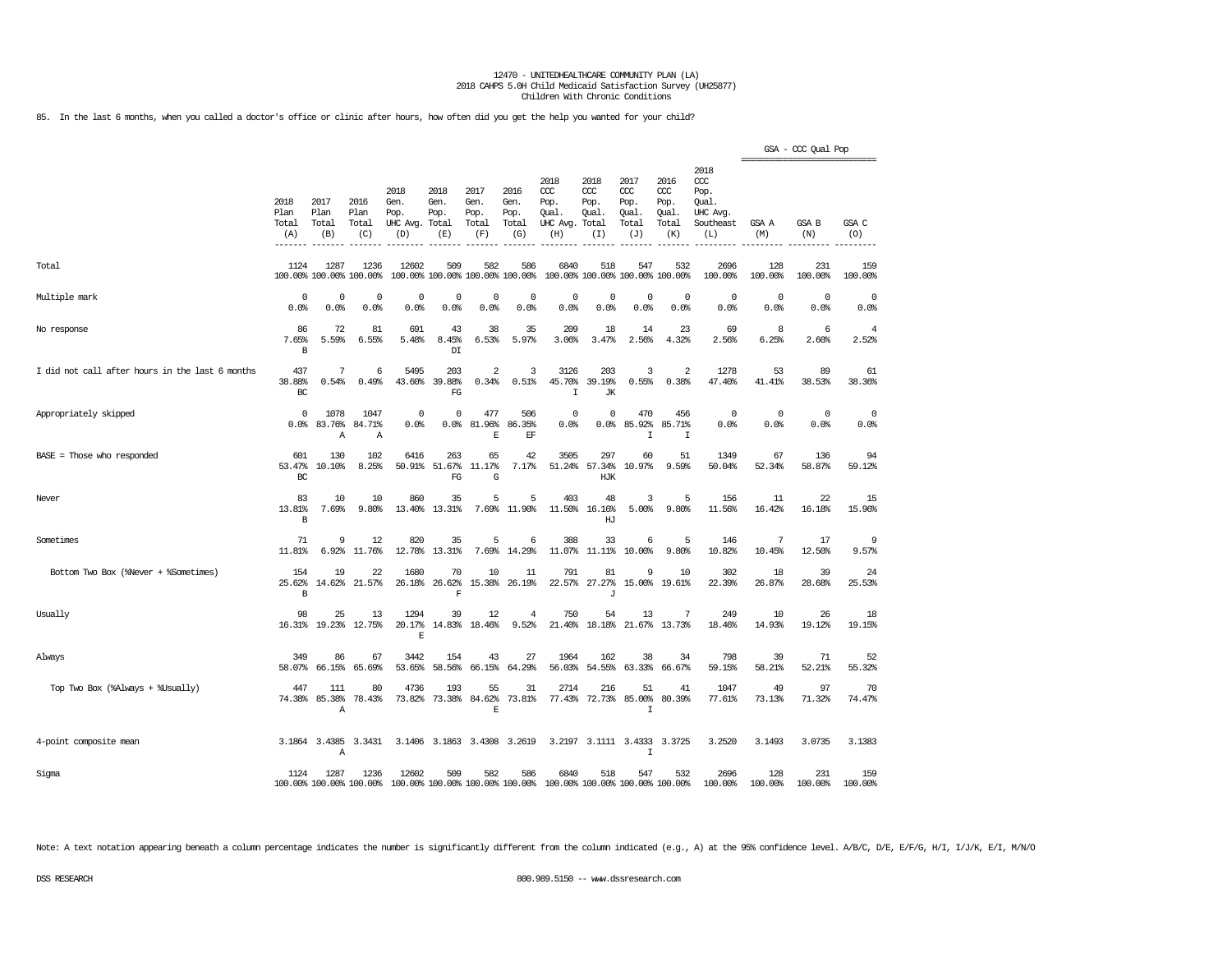86. In the last 6 months, how often was it hard to find a personal doctor for your child who speaks your language?

|                                      |                                       |                                 |                                  |                                               |                                        |                                      |                                      |                                                                         |                                     |                                              |                                                   |                                                              | ------------------------------ | GSA - CCC Qual Pop      |                    |
|--------------------------------------|---------------------------------------|---------------------------------|----------------------------------|-----------------------------------------------|----------------------------------------|--------------------------------------|--------------------------------------|-------------------------------------------------------------------------|-------------------------------------|----------------------------------------------|---------------------------------------------------|--------------------------------------------------------------|--------------------------------|-------------------------|--------------------|
|                                      | 2018<br>Plan<br>Total<br>(A)<br>----- | 2017<br>Plan<br>Total<br>(B)    | 2016<br>Plan<br>Total<br>(C)     | 2018<br>Gen.<br>Pop.<br>UHC Avg. Total<br>(D) | 2018<br>Gen.<br>Pop.<br>(E)            | 2017<br>Gen.<br>Pop.<br>Total<br>(F) | 2016<br>Gen.<br>Pop.<br>Total<br>(G) | 2018<br>CCC<br>Pop.<br>Qual.<br>UHC Avg. Total<br>(H)                   | 2018<br>ccc<br>Pop.<br>Qual.<br>(I) | 2017<br>ccc<br>Pop.<br>Qual.<br>Total<br>(J) | 2016<br>$\alpha$<br>Pop.<br>Qual.<br>Total<br>(K) | 2018<br>ccc<br>Pop.<br>Oual.<br>UHC Avg.<br>Southeast<br>(L) | GSA A<br>(M)                   | GSA B<br>(N)            | GSA C<br>(O)       |
| Total                                | 1124                                  | 1287<br>100.00% 100.00% 100.00% | 1236                             | 12602                                         | 509<br>100.00% 100.00% 100.00% 100.00% | 582                                  | 586                                  | 6840                                                                    | 518                                 | 547<br>100.00% 100.00% 100.00% 100.00%       | 532                                               | 2696<br>100.00%                                              | 128<br>100.00%                 | 231<br>100.00%          | 159<br>100.00%     |
| Multiple mark                        | $\Omega$<br>0.0%                      | $\Omega$<br>0.0%                | $\mathbf{1}$<br>0.08%            | 0<br>0.0%                                     | $\mathbf 0$<br>0.0%                    | $\mathbf 0$<br>0.0%                  | $\mathbf{1}$<br>0.17%                | $^{\circ}$<br>0.0%                                                      | $\mathbf 0$<br>0.0%                 | $\mathbf 0$<br>0.0%                          | $\mathbf 0$<br>0.0%                               | $^{\circ}$<br>0.0%                                           | $^{\circ}$<br>0.0%             | $\circ$<br>0.0%         | $^{\circ}$<br>0.0% |
| No response                          | 111<br>9.88%<br>BC                    | 80<br>6.22%                     | 81<br>6.55%                      | 888<br>7.05%                                  | 54<br>10.61%<br>DGI                    | 44<br>7.56%                          | 36<br>6.14%                          | 275<br>4.02%                                                            | 29<br>5.60%<br>J                    | 16<br>2.93%                                  | 18<br>3.38%                                       | 94<br>3.49%                                                  | 11<br>8.59%                    | 11<br>4.76%             | 7<br>4.40%         |
| $BASE = Those who responded$         | 1013<br>90.12%                        | 1207<br>93.78%<br>Α             | 1154<br>93.37%<br>$\overline{A}$ | 11714<br>92.95%<br>$\mathbf E$                | 455<br>89.39%                          | 538<br>92.44%                        | 549<br>93.69%<br>$\mathbb E$         | 6565<br>95.98%                                                          | 489<br>94.40%<br>$\mathbf E$        | 531<br>97.07%<br>T                           | 514<br>96.62%                                     | 2602<br>96.51%                                               | 117<br>91.41%                  | 220<br>95.24%           | 152<br>95.60%      |
| Never                                | 780<br>77.00%                         | 1048<br>86.83%<br>Α             | 1035<br>89.69%<br>AB             | 8836<br>75.43%                                | 344<br>75.60%                          | 467<br>86.80%<br>E                   | 485<br>88.34%<br>E                   | 5322<br>81.07%                                                          | 395<br>80.78%                       | 465<br>87.57%<br>T                           | 467<br>90.86%<br>$\mathbbm{I}$                    | 2155<br>82.82%                                               | 98<br>83.76%                   | 181<br>82.27%           | 116<br>76.32%      |
| Sometimes                            | 36<br>3.55%<br>$\mathcal{C}$          | 47<br>3.89%<br>$\mathcal{C}$    | 24<br>2.08%                      | 832<br>7.10%<br>E                             | 11<br>2.42%                            | 24<br>4.46%                          | 14<br>2.55%                          | 263<br>4.01%                                                            | 16<br>3.27%                         | 16<br>3.01%                                  | 11<br>2.14%                                       | 69<br>2.65%                                                  | $\overline{4}$<br>3.42%        | 4<br>1.82%              | 8<br>5.26%         |
| Bottom Two Box (%Never + %Sometimes) | 816<br>80.55%                         | 1095<br>90.72%<br>Α             | 1059<br>91.77%<br>Α              | 9668<br>82.53%<br>E                           | 355<br>78.02%                          | 491<br>91.26%<br>E                   | 499<br>90.89%<br>E                   | 5585<br>85.07%                                                          | 411<br>84.05%<br>E                  | 481<br>90.58%<br>I                           | 478<br>93.00%<br>I                                | 2224<br>85.47%                                               | 102<br>87.18%                  | 185<br>84.09%           | 124<br>81.58%      |
| Usually                              | 17<br>1.68%                           | 19<br>1.57%                     | 19<br>1.65%                      | 427<br>3.65%<br>E                             | 8<br>1.76%                             | 8<br>1.49%                           | 11<br>2.00%                          | 181<br>2.76%<br>$\mathbf I$                                             | 3<br>0.61%                          | 6<br>1.13%                                   | 6<br>1.17%                                        | 61<br>2.34%                                                  | $\overline{0}$<br>0.0%         | $\overline{a}$<br>0.91% | 1<br>0.66%         |
| Always                               | 180<br>17.77%<br>BC                   | 93<br>7.71%                     | 76<br>6.59%                      | 1619<br>13.82%                                | 92<br>20.22%<br><b>DFG</b>             | 39<br>7.25%                          | 39<br>7.10%                          | 799<br>12.17%                                                           | 75<br>15.34%<br>JК                  | 44<br>8.29%                                  | 30<br>5.84%                                       | 317<br>12.18%                                                | 15<br>12.82%                   | 33<br>15.00%            | 27<br>17.76%       |
| Top Two Box (%Always + %Usually)     | 197<br>19.45%<br>BC                   | 112<br>9.28%                    | 95<br>8.23%                      | 2046<br>17.47%                                | 100<br>21.98%<br>DFGI                  | 47<br>8.74%                          | 50<br>9.11%                          | 980<br>14.93%                                                           | 78<br>15.95%<br>JК                  | 50<br>9.42%                                  | 36<br>7.00%                                       | 378<br>14.53%                                                | 15<br>12.82%                   | 35<br>15.91%            | 28<br>18.42%       |
| 4-point composite mean               | 1.6022<br>BC                          |                                 | 1.3016 1.2513                    | 1.5586                                        | 1.6659<br>FGI                          | 1.2918                               | 1.2787                               | 1.4603                                                                  | 1.5051<br>JК                        |                                              | 1.3013 1.2198                                     | 1.4389                                                       | 1.4188                         | 1.4864                  | 1.5987             |
| Sigma                                | 1124                                  | 1287                            | 1236<br>100.00% 100.00% 100.00%  | 12602                                         | 509                                    | 582                                  | 586                                  | 6840<br>100.00% 100.00% 100.00% 100.00% 100.00% 100.00% 100.00% 100.00% | 518                                 | 547                                          | 532                                               | 2696<br>100.00%                                              | 128<br>100.00%                 | 231<br>100.00%          | 159<br>100.00%     |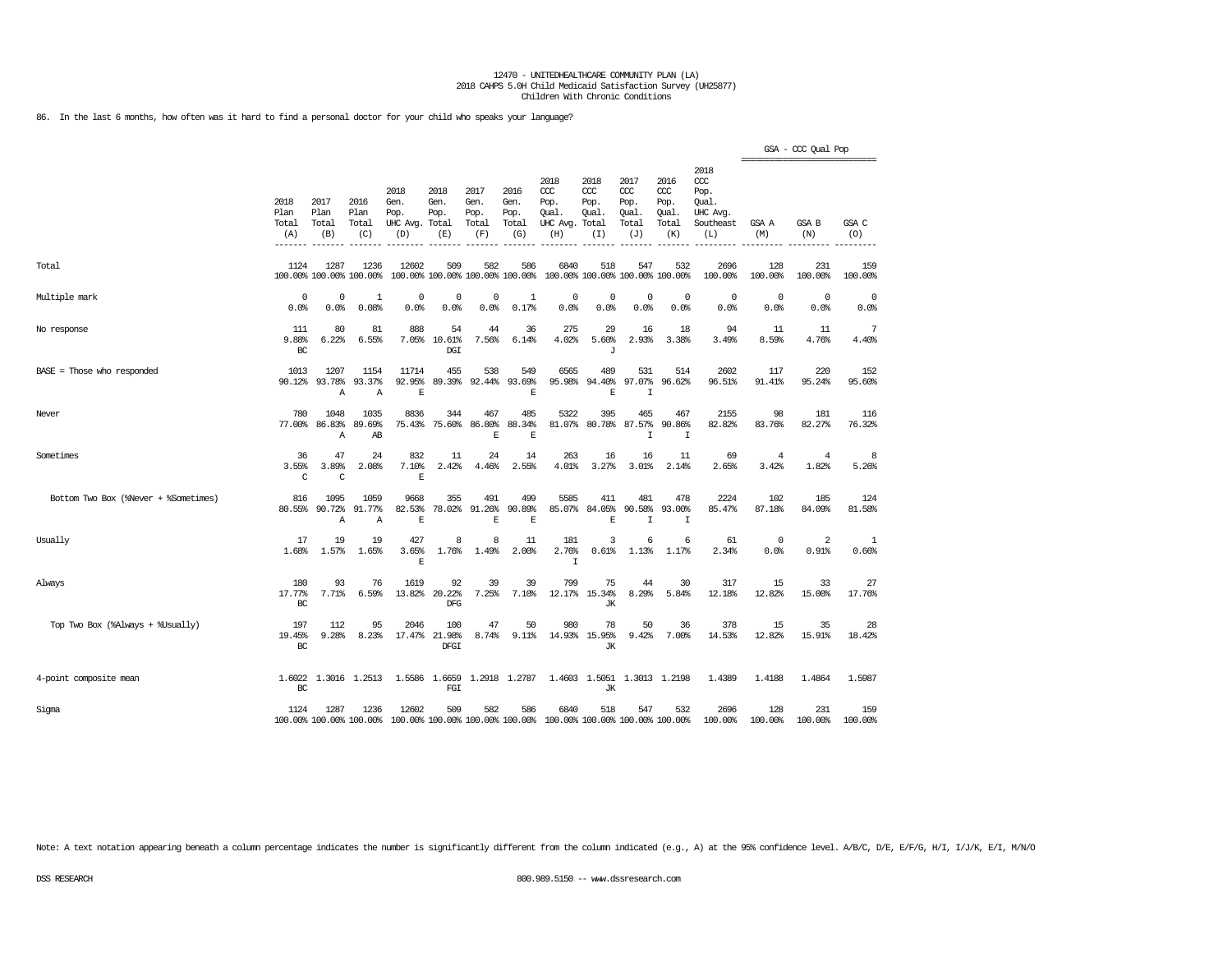87. In the last 6 months, how often was it hard to find a personal doctor for your child who understands your culture?

|                                      |                              |                              |                                 |                                               |                                        |                                      |                                      |                                                 |                                              |                                              |                                              |                                                              | =============================== | GSA - CCC Qual Pop      |                    |
|--------------------------------------|------------------------------|------------------------------|---------------------------------|-----------------------------------------------|----------------------------------------|--------------------------------------|--------------------------------------|-------------------------------------------------|----------------------------------------------|----------------------------------------------|----------------------------------------------|--------------------------------------------------------------|---------------------------------|-------------------------|--------------------|
|                                      | 2018<br>Plan<br>Total<br>(A) | 2017<br>Plan<br>Total<br>(B) | 2016<br>Plan<br>Total<br>(C)    | 2018<br>Gen.<br>Pop.<br>UHC Avg. Total<br>(D) | 2018<br>Gen.<br>Pop.<br>(E)            | 2017<br>Gen.<br>Pop.<br>Total<br>(F) | 2016<br>Gen.<br>Pop.<br>Total<br>(G) | 2018<br>ccc<br>Pop.<br>Qual.<br>UHC Avg.<br>(H) | 2018<br>CCC<br>Pop.<br>Qual.<br>Total<br>(I) | 2017<br>ccc<br>Pop.<br>Qual.<br>Total<br>(J) | 2016<br>ccc<br>Pop.<br>Qual.<br>Total<br>(K) | 2018<br>ccc<br>Pop.<br>Oual.<br>UHC Avg.<br>Southeast<br>(L) | GSA A<br>(M)                    | <b>GSA B</b><br>(N)     | GSA C<br>(O)       |
| Total                                | 1124                         | 1287                         | 1236<br>100.00% 100.00% 100.00% | 12602                                         | 509<br>100.00% 100.00% 100.00% 100.00% | 582                                  | 586                                  | 6840                                            | 518                                          | 547<br>100.00% 100.00% 100.00% 100.00%       | 532                                          | 2696<br>100.00%                                              | 128<br>100.00%                  | 231<br>100.00%          | 159<br>100.00%     |
| Multiple mark                        | $^{\circ}$<br>0.0%           | $\Omega$<br>0.0%             | 1<br>0.08%                      | $\Omega$<br>0.0%                              | 0<br>0.0%                              | 0<br>0.0%                            | 0<br>0.0%                            | $^{\circ}$<br>0.0%                              | $^{\circ}$<br>0.0%                           | $\Omega$<br>0.0%                             | $\Omega$<br>0.0%                             | $\circ$<br>0.0%                                              | 0<br>0.0%                       | $\circ$<br>0.0%         | $^{\circ}$<br>0.0% |
| No response                          | 115<br>10.23%<br>BC          | 86<br>6.68%                  | 81<br>6.55%                     | 901<br>7.15%                                  | 58<br>11.39%<br>DFGI                   | 45<br>7.73%                          | 37<br>6.31%                          | 289<br>4.23%                                    | 32<br>6.18%<br>J                             | 19<br>3.47%                                  | 20<br>3.76%                                  | 109<br>4.04%                                                 | 13<br>10.16%<br>$\circ$         | 13<br>5.63%             | 6<br>3.77%         |
| $BASE = Those who responded$         | 1009<br>89.77%               | 1201<br>93.32%<br>Α          | 1154<br>93.37%<br>Α             | 11701<br>92.85%<br>E                          | 451<br>88.61%                          | 537<br>92.27%<br>E                   | 549<br>93.69%<br>E                   | 6551<br>95.77%                                  | 486<br>93.82%<br>E                           | 528<br>96.53%<br>$\mathbf I$                 | 512<br>96.24%                                | 2587<br>95.96%                                               | 115<br>89.84%                   | 218<br>94.37%           | 153<br>96.23%<br>М |
| Never                                | 762<br>75.52%                | 1037<br>86.34%<br>A          | 1019<br>88.30%<br>Α             | 8933<br>76.34%                                | 338<br>74.94%                          | 453<br>84.36%<br>$\mathbf E$         | 475<br>86.52%<br>$\mathbb E$         | 5324<br>81.27%                                  | 385<br>79.22%                                | 464<br>87.88%<br>I                           | 457<br>89.26%<br>$\mathbf I$                 | 2140<br>82.72%                                               | 89<br>77.39%                    | 179<br>82.11%           | 117<br>76.47%      |
| Sometimes                            | 41<br>4.06%<br>C             | 38<br>3.16%                  | 26<br>2.25%                     | 877<br>7.50%<br>E                             | 14<br>3.10%                            | 18<br>3.35%                          | 15<br>2.73%                          | 304<br>4.64%                                    | 15<br>3.09%                                  | 13<br>2.46%                                  | 15<br>2.93%                                  | 85<br>3.29%                                                  | 6<br>5.22%                      | $\overline{4}$<br>1.83% | 5<br>3.27%         |
| Bottom Two Box (%Never + %Sometimes) | 803<br>79.58%                | 1075<br>89.51%<br>Α          | 1045<br>90.55%<br>Α             | 9810<br>83.84%<br>E                           | 352<br>78.05%                          | 471<br>87.71%<br>$\mathbf E$         | 490<br>89.25%<br>E                   | 5628<br>85.91%<br>$\mathbf I$                   | 400<br>82.30%                                | 477<br>90.34%<br>I                           | 472<br>92.19%<br>I                           | 2225<br>86.01%                                               | 95<br>82.61%                    | 183<br>83.94%           | 122<br>79.74%      |
| Usually                              | 28<br>2.78%                  | 25<br>2.08%                  | 32<br>2.77%                     | 532<br>4.55%                                  | 15<br>3.33%                            | 11<br>2.05%                          | 19<br>3.46%                          | 224<br>3.42%<br>$\mathbf I$                     | 9<br>1.85%                                   | 8<br>1.52%                                   | 8<br>1.56%                                   | 78<br>3.02%                                                  | 2<br>1.74%                      | 3<br>1.38%              | 4<br>2.61%         |
| Always                               | 178<br>17.64%<br>BC          | 101<br>8.41%                 | 77<br>6.67%                     | 1359<br>11.61%                                | 84<br>18.63%<br>DFG                    | 55<br>10.24%                         | 40<br>7.29%                          | 699<br>10.67%                                   | 77<br>15.84%<br>HJK                          | 43<br>8.14%                                  | 32<br>6.25%                                  | 284<br>10.98%                                                | 18<br>15.65%                    | 32<br>14.68%            | 27<br>17.65%       |
| Top Two Box (%Always + %Usually)     | 206<br>20.42%<br>BC          | 126<br>10.49%                | 109<br>9.45%                    | 1891<br>16.16%                                | 99<br>21.95%<br><b>DFG</b>             | 66                                   | 59<br>12.29% 10.75%                  | 923                                             | 86<br>14.09% 17.70%<br>HJK                   | 51<br>9.66%                                  | 40<br>7.81%                                  | 362<br>13.99%                                                | 20<br>17.39%                    | 35<br>16.06%            | 31<br>20.26%       |
| 4-point composite mean               | 1.6254<br>BC                 | 1.3256                       | 1.2782                          |                                               | 1.5143 1.6563<br>$_{\rm DFG}$          |                                      | 1.3818 1.3151                        |                                                 | 1.4349 1.5432<br>HJK                         |                                              | 1.2992 1.2480                                | 1.4225                                                       | 1.5565                          | 1.4862                  | 1.6144             |
| Sigma                                | 1124                         | 1287                         | 1236<br>100.00% 100.00% 100.00% | 12602                                         | 509<br>100.00% 100.00% 100.00% 100.00% | 582                                  | 586                                  | 6840                                            | 518                                          | 547<br>100.00% 100.00% 100.00% 100.00%       | 532                                          | 2696<br>100.00%                                              | 128<br>100.00%                  | 231<br>100.00%          | 159<br>100.00%     |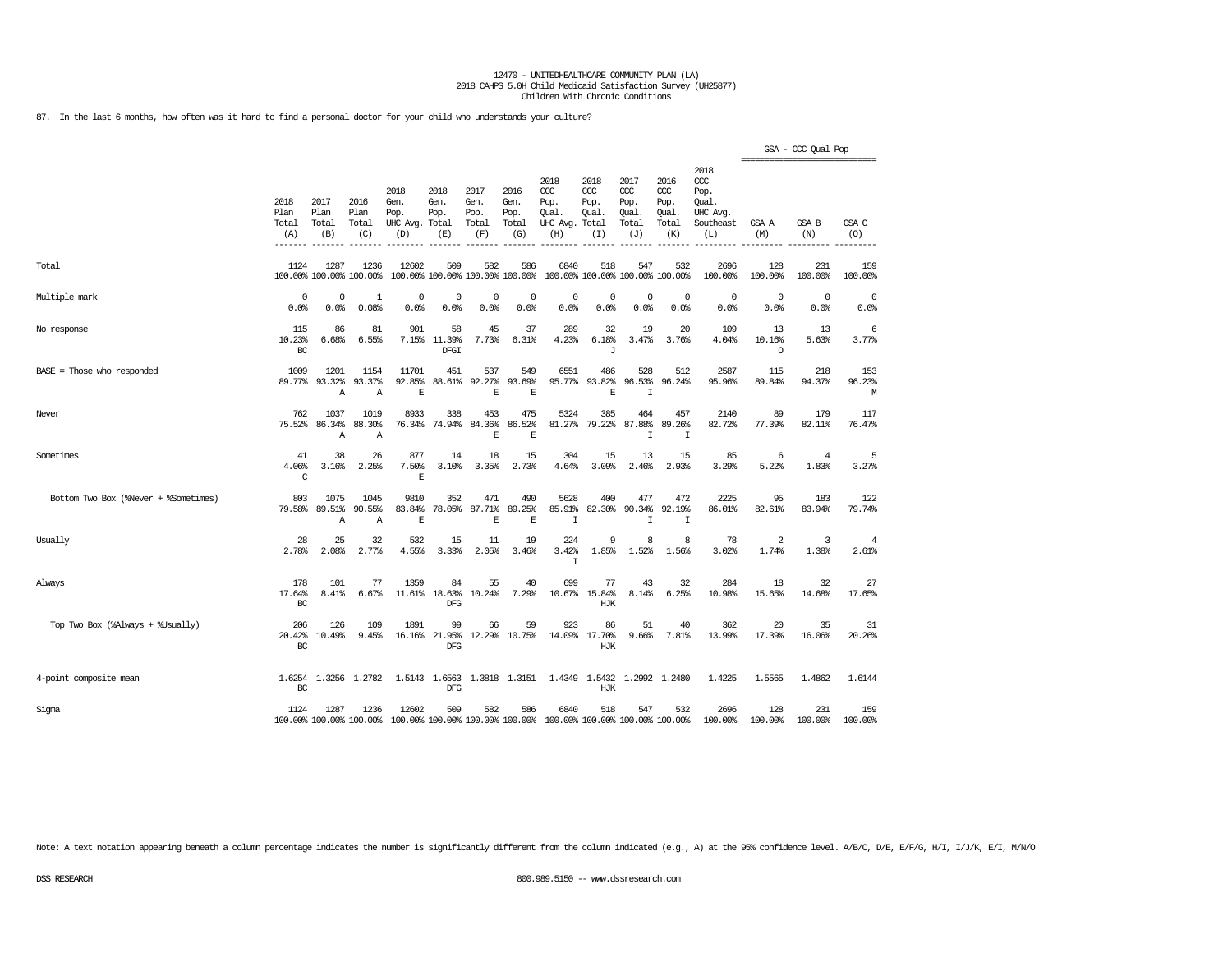88. In the last 6 months, if the health plan website was not useful in finding a doctor or hospital for your child, what was the problem?

|                                                          |                              |                                  |                                 |                                               |                                        |                                      |                                      |                                                                         |                                              |                                              |                                              |                                                                   | ======================= | GSA - CCC Qual Pop      |                     |
|----------------------------------------------------------|------------------------------|----------------------------------|---------------------------------|-----------------------------------------------|----------------------------------------|--------------------------------------|--------------------------------------|-------------------------------------------------------------------------|----------------------------------------------|----------------------------------------------|----------------------------------------------|-------------------------------------------------------------------|-------------------------|-------------------------|---------------------|
|                                                          | 2018<br>Plan<br>Total<br>(A) | 2017<br>Plan<br>Total<br>(B)     | 2016<br>Plan<br>Total<br>(C)    | 2018<br>Gen.<br>Pop.<br>UHC Avg. Total<br>(D) | 2018<br>Gen.<br>Pop.<br>(E)            | 2017<br>Gen.<br>Pop.<br>Total<br>(F) | 2016<br>Gen.<br>Pop.<br>Total<br>(G) | 2018<br>ccc<br>Pop.<br>Qual.<br>UHC Avg.<br>(H)                         | 2018<br>CCC<br>Pop.<br>Oual.<br>Total<br>(I) | 2017<br>ccc<br>Pop.<br>Oual.<br>Total<br>(J) | 2016<br>ccc<br>Pop.<br>Oual.<br>Total<br>(K) | 2018<br>$\alpha$<br>Pop.<br>Oual.<br>UHC Avg.<br>Southeast<br>(L) | GSA A<br>(M)            | GSA B<br>(N)            | GSA C<br>(O)        |
| Total                                                    | 1124                         | 1287                             | 1236<br>100.00% 100.00% 100.00% | 12301                                         | 509<br>100.00% 100.00% 100.00% 100.00% | 582                                  | 586                                  | 6494                                                                    | 518                                          | 547<br>100.00% 100.00% 100.00% 100.00%       | 532                                          | 2696<br>100.00%                                                   | 128<br>100.00%          | 231<br>100.00%          | 159<br>100.00%      |
| No response                                              | 158<br>14.06%<br>BC          | 79<br>6.14%                      | 94<br>7.61%                     | 1876                                          | 75<br>15.25% 14.73%<br>FGI             | 42<br>7.22%                          | 41<br>7.00%                          | 644<br>9.92%                                                            | 52<br>10.04%<br><b>JK</b>                    | 19<br>3.47%                                  | 28<br>5.26%                                  | 200<br>7.42%                                                      | 19<br>14.84%<br>N       | 17<br>7.36%             | 16<br>10.06%        |
| I did not use the site                                   | 504<br>44.84%<br>BC          | $\overline{2}$<br>0.16%          | $^{\circ}$<br>0.0%              | 6502<br>52.86%<br>$\overline{E}$              | 220<br>43.22%<br>FG                    | 1<br>0.17%                           | $\Omega$<br>0.0%                     | 3805<br>58.59%<br>$\mathbf I$                                           | 263<br>50.77%<br><b>JKE</b>                  | $\mathbf{1}$<br>0.18%                        | $\Omega$<br>0.0%                             | 1552<br>57.57%                                                    | 69<br>53.91%            | 121<br>52.38%           | 73<br>45.91%        |
| Appropriately skipped                                    | $\mathbf 0$<br>0.0%          | 1135<br>88.19%<br>Α              | 1072<br>86.73%<br>Α             | $\mathbf 0$<br>0.0%                           | $\mathbf 0$<br>0.0%                    | 505<br>86.77%<br>E                   | 515<br>87.88%<br>E                   | $\overline{0}$<br>0.0%                                                  | $\Omega$<br>0.0%                             | 487<br>89.03%<br>I                           | 467<br>87.78%<br>I                           | $\mathbf 0$<br>0.0%                                               | $^{\circ}$<br>0.0%      | $\circ$<br>0.0%         | $\mathbf 0$<br>0.0% |
| $BASE = Those who responded$                             | 462<br>41.10%<br>BC          | 71<br>5.52%                      | 70<br>5.66%                     | 3923<br>31.89%                                | 214<br>42.04%<br><b>DFG</b>            | 34<br>5.84%                          | 30<br>5.12%                          | 2045<br>31.49%                                                          | 203<br>39.19%<br>HJK                         | 40<br>7.31%                                  | 37<br>6.95%                                  | 944<br>35.01%                                                     | 40<br>31.25%            | 93<br>40.26%            | 70<br>44.03%<br>M   |
| The print was too small                                  | 17<br>3.68%                  | $\overline{\mathbf{c}}$<br>2.82% | 5<br>7.14%                      | 242<br>6.17%<br>E                             | 7<br>3.27%                             | 2<br>5.88%                           | 3<br>10.00%                          | 113<br>5.53%                                                            | 8<br>3.94%<br>J                              | $\Omega$<br>0.0%                             | 1<br>2.70%                                   | 36<br>3.81%                                                       | 2<br>5.00%              | 1<br>1.08%              | 5<br>7.14%          |
| The information was hard to understand                   | 26<br>5.63%                  | 6<br>8.45%                       | 8<br>11.43%                     | 404<br>10.30%<br>$\mathbf E$                  | 11<br>5.14%                            | $\overline{2}$                       | 4<br>5.88% 13.33%                    | 147<br>7.19%                                                            | 9<br>4.43%                                   | 5<br>12.50%                                  | 3<br>8.11%                                   | 47<br>4.98%                                                       | 3<br>7.50%              | 3<br>3.23%              | 3<br>4.29%          |
| It was hard to find the information I was looking<br>for | 58<br>12.55%                 | 19<br>26.76%<br>Α                | 14<br>20.00%                    | 647<br>16.49%<br>E                            | 23<br>10.75%                           | 8<br>23.53%                          | 6<br>20.00%                          | 321<br>15.70%                                                           | 28<br>13.79%                                 | 14<br>35,00%<br>T                            | 9<br>24.32%                                  | 126<br>13.35%                                                     | 2<br>5.00%              | 12<br>12.90%            | 14<br>20.00%<br>M   |
| The information was wrong                                | 33<br>7.14%                  | 8<br>11.27%                      | 9<br>12.86%                     | 255<br>6.50%                                  | 12<br>5.61%                            | $\overline{2}$<br>5.88%              | 3<br>10.00%                          | 135<br>6.60%                                                            | 18<br>8.87%                                  | 6<br>15.00%                                  | 7<br>18.92%                                  | 66<br>6.99%                                                       | 4<br>10.00%             | 9<br>9.68%              | 5<br>7.14%          |
| It was not in my language                                | $\Omega$<br>0.0%             | 5<br>7.04%<br>Α                  | $\overline{3}$<br>4.29%         | $\Omega$<br>0.0%                              | 0<br>0.0%                              | 5<br>14.71%<br>$\mathbf E$           | $\mathbf{1}$<br>3.33%                | $\overline{0}$<br>0.0%                                                  | $\Omega$<br>0.0%                             | $\mathbf{1}$<br>2.50%                        | $\Omega$<br>0.0%                             | $^{\circ}$<br>0.0%                                                | $\Omega$<br>0.0%        | $\mathbf 0$<br>0.0%     | $^{\circ}$<br>0.0%  |
| I did not have a problem                                 | 342<br>74.03%<br>B           | 42<br>59.15%                     | 47<br>67.14%                    | 2767<br>70.53%                                | 166<br>77.57%<br>DF                    | 20<br>58.82%                         | 20<br>66.67%                         | 1468<br>71.78%                                                          | 145<br>71.43%                                | 23<br>57.50%                                 | 24<br>64.86%                                 | 706<br>74.79%                                                     | 30<br>75.00%            | 72<br>77.42%<br>$\circ$ | 43<br>61.43%        |
| Sigma                                                    | 1138                         | 1298                             | 1252<br>101.25% 100.85% 101.29% | 12693                                         | 514                                    | 587                                  | 593                                  | 6633<br>103.19% 100.98% 100.86% 101.19% 102.14% 100.97% 101.65% 101.32% | 523                                          | 556                                          | 539                                          | 2733<br>101.37%                                                   | 129<br>100.78%          | 235<br>101.73%          | 159<br>100.00%      |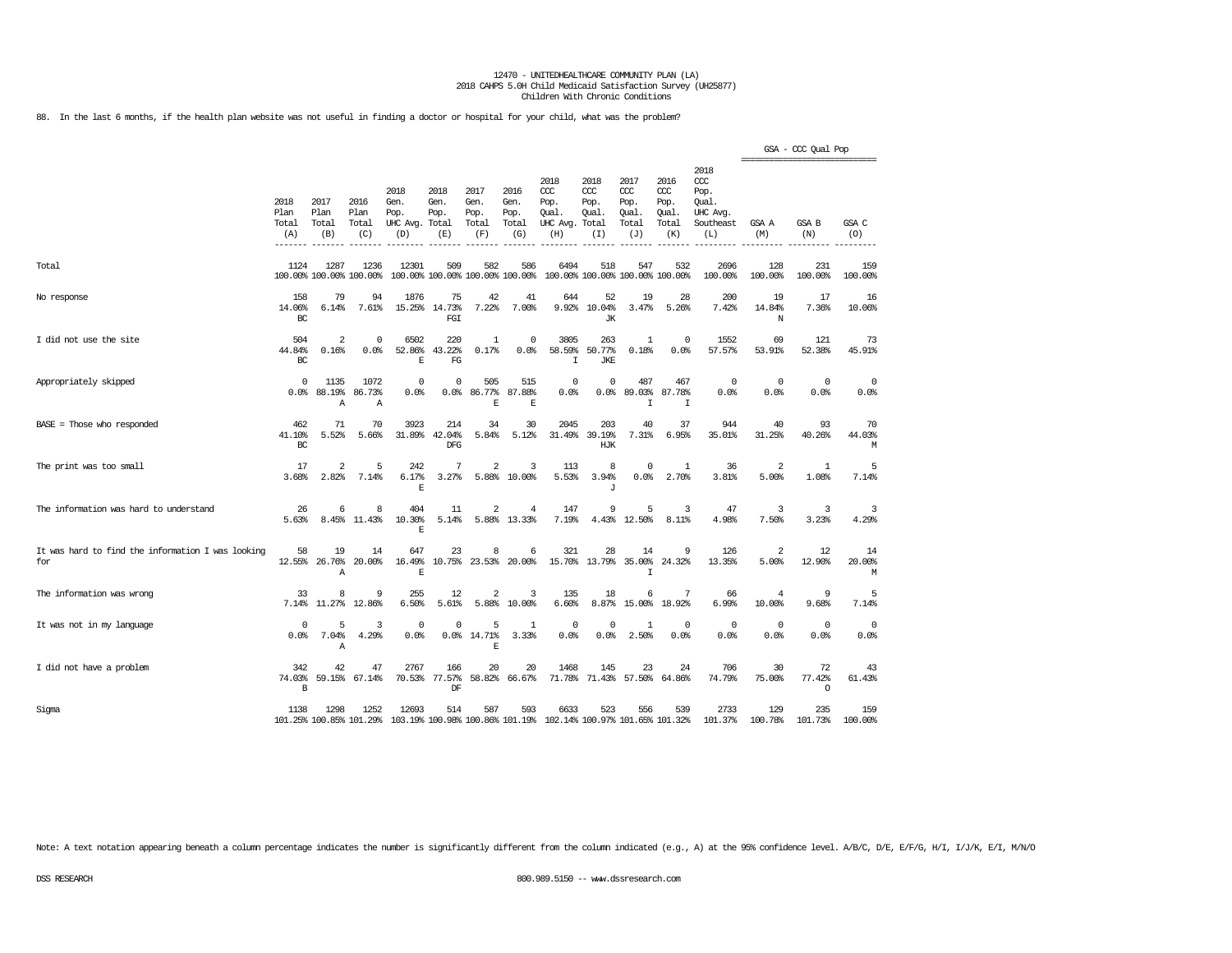89. In the last 6 months, if you called customer service regarding mental health or substance abuse services for your child, how often was the staff helpful and provided the help you needed?

|                                                                                                                     |                              |                              |                                 |                                                                 |                                      |                                      |                                      |                                                 |                                              |                                                   |                                                   |                                                              | ------------------------------- | GSA - CCC Qual Pop      |                |
|---------------------------------------------------------------------------------------------------------------------|------------------------------|------------------------------|---------------------------------|-----------------------------------------------------------------|--------------------------------------|--------------------------------------|--------------------------------------|-------------------------------------------------|----------------------------------------------|---------------------------------------------------|---------------------------------------------------|--------------------------------------------------------------|---------------------------------|-------------------------|----------------|
|                                                                                                                     | 2018<br>Plan<br>Total<br>(A) | 2017<br>Plan<br>Total<br>(B) | 2016<br>Plan<br>Total<br>(C)    | 2018<br>Gen.<br>Pop.<br>UHC Avg.<br>(D)                         | 2018<br>Gen.<br>Pop.<br>Total<br>(E) | 2017<br>Gen.<br>Pop.<br>Total<br>(F) | 2016<br>Gen.<br>Pop.<br>Total<br>(G) | 2018<br>ccc<br>Pop.<br>Qual.<br>UHC Avg.<br>(H) | 2018<br>CCC<br>Pop.<br>Qual.<br>Total<br>(T) | 2017<br>$\alpha$<br>Pop.<br>Qual.<br>Total<br>(J) | 2016<br>$\alpha$<br>Pop.<br>Qual.<br>Total<br>(K) | 2018<br>ccc<br>Pop.<br>Oual.<br>UHC Avg.<br>Southeast<br>(L) | GSA A<br>(M)                    | GSA B<br>(N)            | GSA C<br>(O)   |
| Total                                                                                                               | 1124                         | 1287                         | 1236<br>100.00% 100.00% 100.00% | 9528<br>100.00% 100.00% 100.00% 100.00%                         | 509                                  | 582                                  | 586                                  | 5296                                            | 518<br>100.00% 100.00% 100.00% 100.00%       | 547                                               | 532                                               | 2696<br>100.00%                                              | 128<br>100.00%                  | 231<br>100.00%          | 159<br>100.00% |
| Multiple mark                                                                                                       | 0<br>0.0%                    | 0<br>0.0%                    | 5<br>0.40%<br>AB                | $\Omega$<br>0.0%                                                | $\Omega$<br>0.0%                     | $\mathbf 0$<br>0.0%                  | 2<br>0.34%                           | 0<br>0.0%                                       | $^{\circ}$<br>0.0%                           | 0<br>0.0%                                         | $\overline{4}$<br>0.75%<br>LJ                     | $\Omega$<br>0.0%                                             | 0<br>0.0%                       | $\mathbf 0$<br>0.0%     | 0<br>0.0%      |
| No response                                                                                                         | 124<br>11.03%<br>BC          | 102<br>7.93%                 | 94<br>7.61%                     | 713<br>7.48%                                                    | 61<br>11.98%<br>DGI                  | 56<br>9.62%                          | 46<br>7.85%                          | 263<br>4.97%                                    | 38<br>7.34%<br>HJ                            | 24<br>4.39%                                       | 27<br>5.08%                                       | 125<br>4.64%                                                 | 14<br>10.94%                    | 15<br>6.49%             | 9<br>5.66%     |
| I did not call customer service for my child's<br>mental health or substance abuse services in the<br>last 6 months | 671<br>59.70%<br>В           | 706<br>54.86%                | 713<br>57.69%                   | 6622<br>69.50%<br>E                                             | 300<br>58.94%                        | 315<br>54.12%                        | 351<br>59.90%<br>$\mathbf F$         | 3846<br>72.62%<br>$\mathbf I$                   | 331<br>63.90%<br>$\rm K$                     | 321<br>58.68%                                     | 308<br>57.89%                                     | 1979<br>73.41%                                               | 81<br>63.28%                    | 153<br>66.23%           | 97<br>61.01%   |
| $BASE = Those who responded$                                                                                        | 329<br>29.27%                | 479<br>37.22%<br>Α           | 424<br>34.30%<br>Α              | 2193<br>23.02%                                                  | 148<br>29.08%<br>D                   | 211<br>36.25%<br>E                   | 187<br>31.91%                        | 1187<br>22.41%                                  | 149<br>28.76%<br>Η                           | 202<br>36.93%<br>I                                | 193<br>36.28%<br>I                                | 592<br>21.96%                                                | 33<br>25.78%                    | 63<br>27.27%            | 53<br>33.33%   |
| Never                                                                                                               | 116<br>35.26%                | 218<br>45.51%<br>Α           | 195<br>45.99%<br>$\mathbb{A}$   | 862<br>39.31%                                                   | 47<br>31.76%                         | 98<br>46.45%<br>E                    | 93<br>49.73%<br>F.                   | 344<br>28.98%                                   | 46<br>30.87%                                 | 78<br>38.61%                                      | 77<br>39.90%                                      | 173<br>29.22%                                                | 10<br>30.30%                    | 25<br>39.68%<br>$\circ$ | 11<br>20.75%   |
| Sometimes                                                                                                           | 21<br>6.38%                  | 37<br>7.72%                  | 26<br>6.13%                     | 198<br>9.03%<br>E                                               | 5<br>3.38%                           | 15<br>7.11%                          | 8<br>4.28%                           | 104<br>8.76%                                    | 14<br>9.40%<br>E                             | 18<br>8.91%                                       | 11<br>5.70%                                       | 45<br>7.60%                                                  | 3<br>9.09%                      | 3<br>4.76%              | 8<br>15.09%    |
| Bottom Two Box (%Never + %Sometimes)                                                                                | 137<br>41.64%                | 255<br>53.24%<br>Α           | 221<br>52.12%<br>Α              | 1060<br>48.34%<br>E                                             | 52<br>35.14%                         | 113<br>53.55%<br>$\mathbf E$         | 101<br>54.01%<br>$\mathbb E$         | 448<br>37.74%                                   | 60<br>40.27%                                 | 96<br>47.52%                                      | 88<br>45.60%                                      | 218<br>36.82%                                                | 13<br>39.39%                    | 28<br>44.44%            | 19<br>35.85%   |
| Usually                                                                                                             | 38<br>11.55%<br>$\mathsf C$  | 49<br>10.23%                 | 30<br>7.08%                     | 264<br>12.04%                                                   | 20<br>13.51%                         | 22<br>10.43%                         | 14<br>7.49%                          | 170<br>14.32%                                   | 17                                           | 24<br>11.41% 11.88%                               | 15<br>7.77%                                       | 71<br>11.99%                                                 | 3<br>9.09%                      | 7<br>11.11%             | 7<br>13.21%    |
| Always                                                                                                              | 154<br>46.81%<br>В           | 175<br>36.53%                | 173<br>40.80%                   | 869<br>39.63%                                                   | 76<br>51.35%<br><b>DFG</b>           | 76<br>36.02%                         | 72<br>38.50%                         | 569<br>47.94%                                   | 72<br>48.32%                                 | 82<br>40.59%                                      | 90<br>46.63%                                      | 303<br>51.18%                                                | 17<br>51.52%                    | 28<br>44.44%            | 27<br>50.94%   |
| Top Two Box (%Always + %Usually)                                                                                    | 192<br>58.36%<br>BC          | 224<br>46.76%                | 203<br>47.88%                   | 1133<br>51.66%                                                  | 96<br>64.86%<br>DFG                  | 98<br>46.45%                         | 86<br>45.99%                         | 739<br>62.26%                                   | 89<br>59.73%                                 | 106<br>52.48%                                     | 105<br>54.40%                                     | 374<br>63.18%                                                | 20<br>60.61%                    | 35<br>55.56%            | 34<br>64.15%   |
| 4-point composite mean                                                                                              | 2.6991<br>$_{\rm BC}$        | 2.3779                       | 2.4269                          | 2.5198                                                          | 2.8446<br><b>DFG</b>                 |                                      | 2.3602 2.3476                        |                                                 | 2.8121 2.7718 2.5446 2.6114                  |                                                   |                                                   | 2.8514                                                       | 2.8182                          | 2.6032                  | 2.9434         |
| Sigma                                                                                                               | 1124                         | 1287                         | 1236                            | 9528<br>100.00% 100.00% 100.00% 100.00% 100.00% 100.00% 100.00% | 509                                  | 582                                  | 586                                  | 5296<br>100.00% 100.00% 100.00% 100.00%         | 518                                          | 547                                               | 532                                               | 2696<br>100.00%                                              | 128<br>100.00%                  | 231<br>100.00%          | 159<br>100.00% |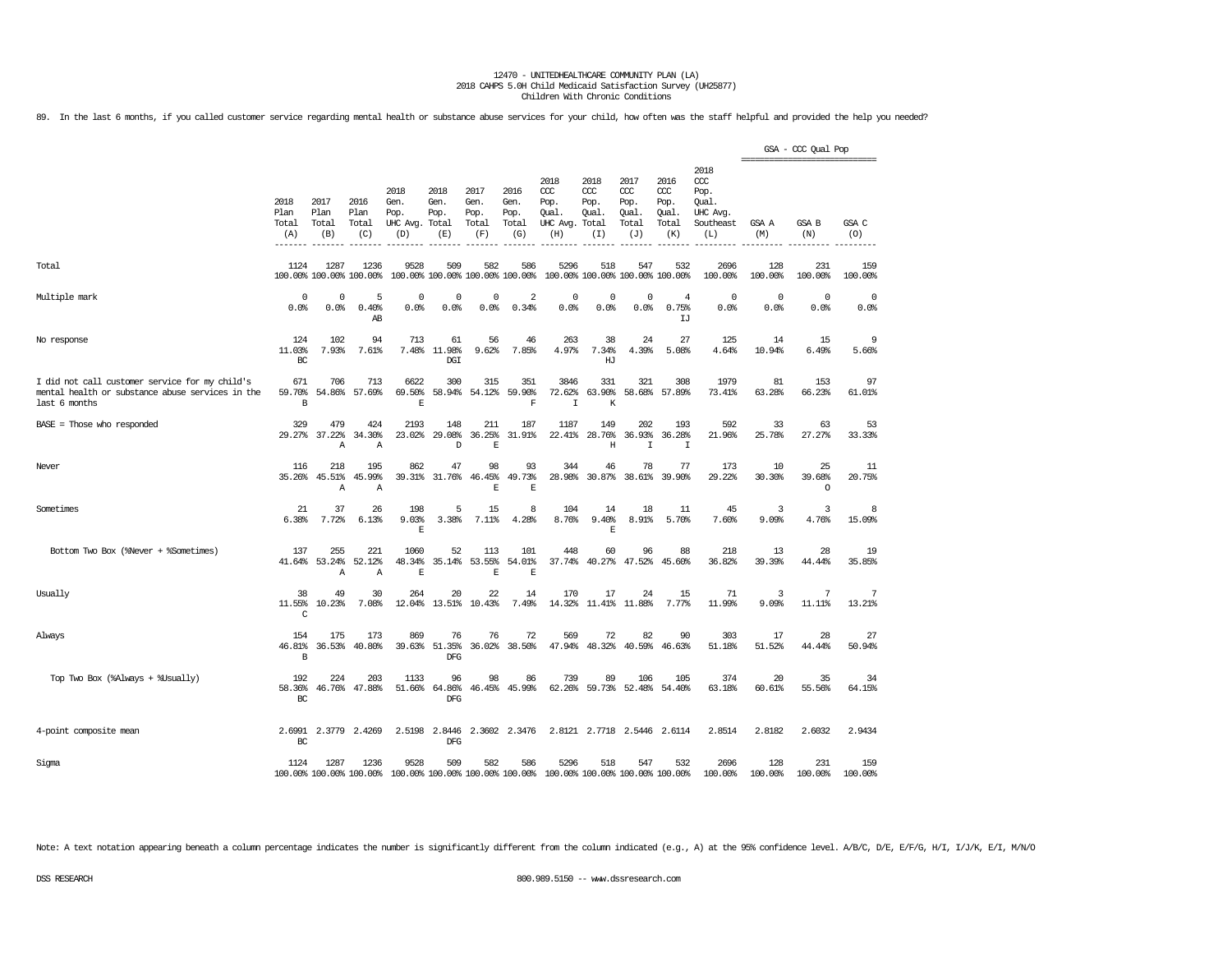90. Using any number from 0 to 10, where 0 is the worst mental health or substance abuse services possible and 10 is the best mental health or substance abuse services possible, what number would you use to rate all your c or substance abuse services in the last 6 months?

|                                                                                            |                              |                               |                                 |                                               |                                  |                                      |                                        |                                                       |                                     |                                                   |                                                   |                                                              | =============================== | GSA - CCC Qual Pop       |                         |
|--------------------------------------------------------------------------------------------|------------------------------|-------------------------------|---------------------------------|-----------------------------------------------|----------------------------------|--------------------------------------|----------------------------------------|-------------------------------------------------------|-------------------------------------|---------------------------------------------------|---------------------------------------------------|--------------------------------------------------------------|---------------------------------|--------------------------|-------------------------|
|                                                                                            | 2018<br>Plan<br>Total<br>(A) | 2017<br>Plan<br>Total<br>(B)  | 2016<br>Plan<br>Total<br>(C)    | 2018<br>Gen.<br>Pop.<br>UHC Avg. Total<br>(D) | 2018<br>Gen.<br>Pop.<br>(E)      | 2017<br>Gen.<br>Pop.<br>Total<br>(F) | 2016<br>Gen.<br>Pop.<br>Total<br>(G)   | 2018<br>ccc<br>Pop.<br>Oual.<br>UHC Avg. Total<br>(H) | 2018<br>CCC<br>Pop.<br>Oual.<br>(I) | 2017<br>$\alpha$<br>Pop.<br>Qual.<br>Total<br>(J) | 2016<br>$\alpha$<br>Pop.<br>Qual.<br>Total<br>(K) | 2018<br>ccc<br>Pop.<br>Oual.<br>UHC Avq.<br>Southeast<br>(L) | GSA A<br>(M)                    | GSA B<br>(N)             | GSA C<br>(O)            |
| Total                                                                                      | 1124                         | 1287                          | 1236<br>100.00% 100.00% 100.00% | 9528                                          | 509                              | 582                                  | 586<br>100.00% 100.00% 100.00% 100.00% | 5296                                                  | 518                                 | 547<br>100.00% 100.00% 100.00% 100.00%            | 532                                               | 2696<br>100.00%                                              | 128<br>100.00%                  | 231<br>100.00%           | 159<br>100.00%          |
| Multiple mark                                                                              | $^{\circ}$<br>0.0%           | $^{\circ}$<br>0.0%            | 6<br>0.49%<br>AB                | $\Omega$<br>0.0%                              | 0<br>0.0%                        | 0<br>0.0%                            | 1<br>0.17%                             | $^{\circ}$<br>0.0%                                    | $\Omega$<br>0.0%                    | $\mathbf 0$<br>0.0%                               | 3<br>0.56%                                        | $\Omega$<br>0.0%                                             | $\Omega$<br>0.0%                | $\Omega$<br>0.0%         | $^{\circ}$<br>0.0%      |
| No response                                                                                | 144<br>12.81%                | 147<br>11.42%                 | 142<br>11.49%                   | 1007<br>10.57%                                | 72<br>14.15%<br>DI               | 76<br>13.06%                         | 74<br>12.63%                           | 379<br>7.16%                                          | 42<br>8.11%                         | 41<br>7.50%                                       | 43<br>8.08%                                       | 188<br>6.97%                                                 | 16<br>12.50%                    | 14<br>6.06%              | 12<br>7.55%             |
| My child did not receive mental health or<br>substance abuse services in the last 6 months | 608<br>54.09%<br>B           | 625<br>48.56%                 | 626<br>50.65%                   | 6324<br>66.37%<br>$\mathbf E$                 | 282<br>55.40%<br>I               | 305<br>52.41%                        | 309<br>52.73%                          | 2775<br>52.40%                                        | 251<br>48.46%<br>J                  | 222<br>40.59%                                     | 230<br>43.23%                                     | 1547<br>57.38%                                               | 59<br>46.09%                    | 124<br>53.68%<br>$\circ$ | 68<br>42.77%            |
| BASE = Those who responded                                                                 | 372<br>33.10%                | 515<br>40.02%<br>$\mathbb{A}$ | 462<br>37.38%<br>Α              | 2197<br>23.06%                                | 155<br>30.45%<br>D               | 201<br>34.54%                        | 202<br>34.47%                          | 2142<br>40.45%                                        | 225<br>43.44%<br>E                  | 284<br>51.92%<br>$\mathbb{I}$                     | 256<br>48.12%                                     | 961<br>35.65%                                                | 53<br>41.41%                    | 93<br>40.26%             | 79<br>49.69%            |
| 10 - Best mental health or substance abuse<br>services possible                            | 181<br>48.66%                | 293<br>56.89%<br>Α            | 260<br>56.28%<br>Α              | 1054<br>47.97%                                | 83<br>53.55%                     | 124<br>61.69%                        | 108<br>53.47%                          | 862<br>40.24%                                         | 99<br>44.00%                        | 133<br>46.83%                                     | 135<br>52.73%                                     | 422<br>43.91%                                                | 22<br>41.51%                    | 44<br>47.31%             | 33<br>41.77%            |
| $9 -$                                                                                      | 32<br>8.60%                  | 55<br>10.68%                  | 48<br>10.39%                    | 273<br>12.43%                                 | 14<br>9.03%                      | 22<br>10.95%                         | 17<br>8.42%                            | 276<br>12.89%                                         | 21<br>9.33%                         | 40<br>14.08%                                      | 30<br>11.72%                                      | 110<br>11.45%                                                | 10<br>18.87%<br>$\circ$         | 7<br>7.53%               | $\overline{4}$<br>5.06% |
| Top Two Box                                                                                | 213<br>57.26%                | 348<br>67.57%<br>Α            | 308<br>66.67%<br>Α              | 1327<br>60.40%                                | 97<br>62.58%                     | 146<br>72.64%<br>EG                  | 125<br>61.88%                          | 1138<br>53.13%                                        | 120<br>53.33%                       | 173<br>60.92%                                     | 165<br>64.45%<br>$\mathbf I$                      | 532<br>55.36%                                                | 32<br>60.38%                    | 51<br>54.84%             | 37<br>46.84%            |
| $8 -$                                                                                      | 45<br>12.10%                 | 53<br>10.29%                  | 46<br>9.96%                     | 255<br>11.61%                                 | 15<br>9.68%                      | 15<br>7.46%                          | 19<br>9.41%                            | 324<br>15.13%                                         | 26<br>11.56%                        | 30<br>10.56%                                      | 28<br>10.94%                                      | 126<br>13.11%                                                | 7<br>13.21%                     | 8<br>8.60%               | 11<br>13.92%            |
| Top Three Box                                                                              | 258<br>69.35%                | 401<br>77.86%<br>A            | 354<br>76.62%<br>$\overline{A}$ | 1582<br>72.01%                                | 112<br>72.26%                    | 161<br>80.10%<br>G                   | 144<br>71.29%                          | 1462<br>68.25%                                        | 146<br>64.89%                       | 203<br>71.48%                                     | 193<br>75.39%<br>$\mathbf I$                      | 658<br>68.47%                                                | 39<br>73.58%                    | 59<br>63.44%             | 48<br>60.76%            |
| $7 -$                                                                                      | 24<br>6.45%                  | 26<br>5.05%                   | 27<br>5.84%                     | 164<br>7.46%                                  | 11<br>7.10%                      | 9<br>4.48%                           | 17<br>8.42%                            | 212<br>9.90%                                          | 21<br>9.33%                         | 18<br>6.34%                                       | 15<br>5.86%                                       | 75<br>7.80%                                                  | 5<br>9.43%                      | 11<br>11.83%             | 5<br>6.33%              |
| 6 -                                                                                        | 14<br>3.76%                  | 24<br>4.66%<br>C              | 8<br>1.73%                      | 76<br>3.46%                                   | 3<br>1.94%                       | 6<br>2.99%                           | 3<br>1.49%                             | 104<br>4.86%                                          | 12<br>5.33%                         | 19<br>6.69%<br>K                                  | 6<br>2.34%                                        | 44<br>4.58%                                                  | 3<br>5.66%                      | 2<br>2.15%               | 7<br>8.86%              |
| $5 -$                                                                                      | 15<br>4.03%                  | 23<br>4.47%                   | 22<br>4.76%                     | 115<br>5.23%                                  | 7<br>4.52%                       | 8<br>3.98%                           | 6<br>2.97%                             | 115<br>5.37%                                          | 10<br>4.44%                         | 16<br>5.63%                                       | 13<br>5.08%                                       | 46<br>4.79%                                                  | 2<br>3.77%                      | 3<br>3.23%               | 5<br>6.33%              |
| $4 -$                                                                                      | 11<br>2.96%                  | 12<br>2.33%                   | 5<br>1.08%                      | 29<br>1.32%                                   | $\overline{\mathbf{c}}$<br>1.29% | 6<br>2.99%                           | $\overline{2}$<br>0.99%                | 51<br>2.38%                                           | 8<br>3.56%                          | 10<br>3.52%                                       | $\overline{4}$<br>1.56%                           | 27<br>2.81%                                                  | $\mathbf{1}$<br>1.89%           | $\mathbf{1}$<br>1.08%    | 6<br>7.59%<br>N         |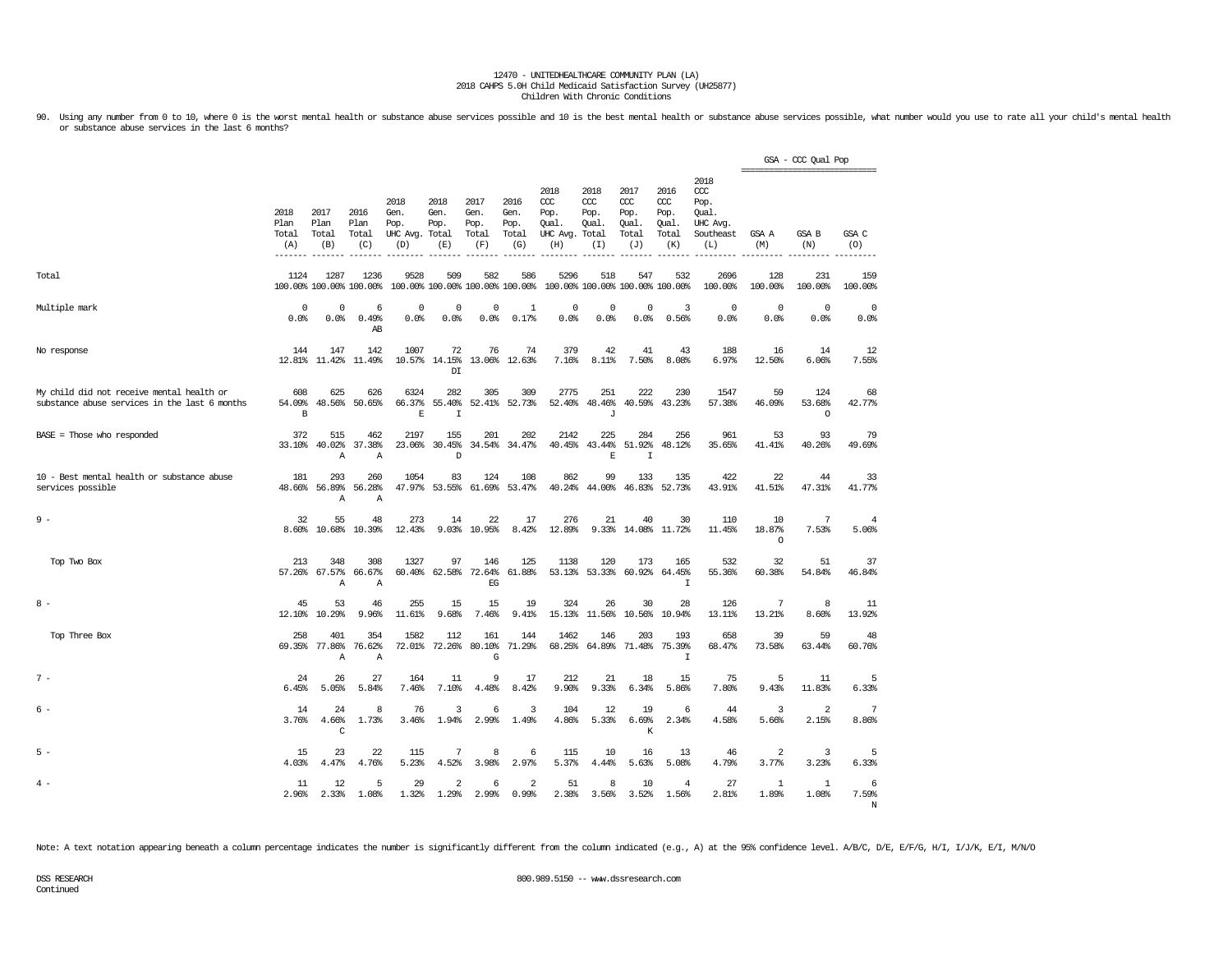90. Using any number from 0 to 10, where 0 is the worst mental health or substance abuse services possible and 10 is the best mental health or substance abuse services possible, what number would you use to rate all your c or substance abuse services in the last 6 months?

|                                                                 |                              |                                      |                              |                                               |                                    |                                      |                                      |                                                                                         |                                        |                                                 |                                              |                                                                   |                        | GSA - CCC Qual Pop<br>------------------------------ |                         |
|-----------------------------------------------------------------|------------------------------|--------------------------------------|------------------------------|-----------------------------------------------|------------------------------------|--------------------------------------|--------------------------------------|-----------------------------------------------------------------------------------------|----------------------------------------|-------------------------------------------------|----------------------------------------------|-------------------------------------------------------------------|------------------------|------------------------------------------------------|-------------------------|
|                                                                 | 2018<br>Plan<br>Total<br>(A) | 2017<br>Plan<br>Total<br>(B)         | 2016<br>Plan<br>Total<br>(C) | 2018<br>Gen.<br>Pop.<br>UHC Avg. Total<br>(D) | 2018<br>Gen.<br>Pop.<br>(E)        | 2017<br>Gen.<br>Pop.<br>Total<br>(F) | 2016<br>Gen.<br>Pop.<br>Total<br>(G) | 2018<br>CCC<br>Pop.<br>Oual.<br>UHC Avg. Total<br>(H)                                   | 2018<br>CCC<br>Pop.<br>Oual.<br>(I)    | 2017<br>$\csc$<br>Pop.<br>Oual.<br>Total<br>(J) | 2016<br>ccc<br>Pop.<br>Qual.<br>Total<br>(K) | 2018<br>$\alpha$<br>Pop.<br>Oual.<br>UHC Avq.<br>Southeast<br>(L) | GSA A<br>(M)           | GSA B<br>(N)                                         | GSA C<br>(O)            |
| $3 -$                                                           | 6<br>1.61%                   | 4<br>0.78%                           | 5<br>1.08%                   | 25<br>1.14%                                   | 1<br>0.65%                         | 2<br>1.00%                           | 5<br>2.48%                           | 46<br>2.15%                                                                             | 5<br>2.22%                             | 3<br>1.06%                                      | 5<br>1.95%                                   | 22<br>2.29%                                                       | 0<br>0.0%              | 3<br>3.23%                                           | $\overline{2}$<br>2.53% |
| $2 -$                                                           | 2<br>0.54%                   | 7<br>1.36%                           | 5<br>1.08%                   | 17<br>0.77%<br>E                              | $^{\circ}$<br>0.0%                 | 3<br>1.49%                           | 4<br>1.98%<br>$\,$ E                 | 27<br>1.26%                                                                             | 1<br>0.44%                             | 6                                               | 4<br>2.11% 1.56%                             | 12<br>1.25%                                                       | $\overline{0}$<br>0.0% | 1<br>1.08%                                           | 0<br>0.0%               |
| $1 -$                                                           | 3<br>0.81%                   | 2<br>0.39%                           | 5<br>1.08%                   | 15<br>0.68%                                   | 1<br>0.65%                         | 0<br>0.0%                            | 3<br>1.49%                           | 24<br>1.12%                                                                             | 2<br>0.89%                             | 2<br>0.70%                                      | -2<br>0.78%                                  | 12<br>1.25%                                                       | 1<br>1.89%             | 1<br>1.08%                                           | 0<br>0.0%               |
| 0 - Worst mental health or substance abuse<br>services possible | 39<br>10.48%<br>B            | 16<br>3.11%                          | 31<br>6.71%<br>B             | 174                                           | 18<br>7.92% 11.61%<br>$\mathbf F$  | 6<br>2.99%                           | 18<br>8.91%<br>$\mathbf F$           | 101<br>4.72%                                                                            | 20<br>8.89%<br>HJ                      | 7<br>2.46%                                      | 14<br>5.47%                                  | 65<br>6.76%                                                       | 2<br>3.77%             | 12<br>12.90%<br>М                                    | 6<br>7.59%              |
| $0-7$ (NET)                                                     | 114<br>30.65%<br>BC          | 114                                  | 108<br>22.14% 23.38%         | 615                                           | 43<br>27.99% 27.74%                | 40                                   | 58<br>19.90% 28.71%<br>$\mathbf F$   | 680                                                                                     | 79<br>31.75% 35.11% 28.52% 24.61%<br>К | 81                                              | 63                                           | 303<br>31.53%                                                     | 14<br>26.42%           | 34<br>36.56%                                         | 31<br>39.24%            |
| Bottom Three Box                                                | 44<br>11.83%<br>B            | 25<br>4.85%                          | 41<br>8.87%<br>B             | 206                                           | 19<br>9.38% 12.26%<br>$\mathbf F$  | 9                                    | 25<br>4.48% 12.38%<br>$\mathbf F$    | 152                                                                                     | 23<br>7.10% 10.22%<br>J                | 15                                              | 20<br>5.28% 7.81%                            | 89<br>9.26%                                                       | 3<br>5.66%             | 14<br>15.05%                                         | 6<br>7.59%              |
| Bottom Two Box                                                  | 42<br>11.29%<br>B.           | 18<br>3.50%                          | 36<br>7.79%<br>B.            | 189                                           | 19<br>8.60% 12.26%<br>$\mathbf{F}$ | 6                                    | 21<br>2.99% 10.40%<br>$\mathbf{F}$   | 125                                                                                     | 22<br>5.84% 9.78%<br>$\cdot$ T         | 9                                               | 16<br>$3.17%$ 6.25%                          | 77<br>8.01%                                                       | 3<br>5.66%             | 13<br>13.98%                                         | 6<br>7.59%              |
| Average rating                                                  |                              | 7.6720 8.4777 8.2186<br>$\mathbb{A}$ | $\mathbb{A}$                 |                                               | 7.9454 7.8581 8.6219 7.8515        | EG                                   |                                      |                                                                                         | 7.8427 7.5867 8.1444 8.1680            | $\mathbb{I}$                                    | $\mathbb{I}$                                 | 7.7492                                                            | 8.1887                 | 7.3871                                               | 7.4177                  |
| Standard deviation                                              |                              | 3.2676 2.4552 2.9192                 |                              |                                               | 2.9836 3.2990 2.4263 3.2454        |                                      |                                      |                                                                                         | 2.7255 3.1302                          |                                                 | 2.5183 2.8269                                | 2.9853                                                            | 2.4729                 | 3.4982                                               | 3.0131                  |
| Sigma                                                           | 1124                         | 1287                                 | 1236                         | 9528                                          | 509                                | 582                                  | 586                                  | 5296<br>100.00% 100.00% 100.00% 100.00% 100.00% 100.00% 100.00% 100.00% 100.00% 100.00% | 518                                    | 547                                             | 532                                          | 2696<br>100.00%                                                   | 128<br>100.00%         | 231<br>100.00%                                       | 159<br>100.00%          |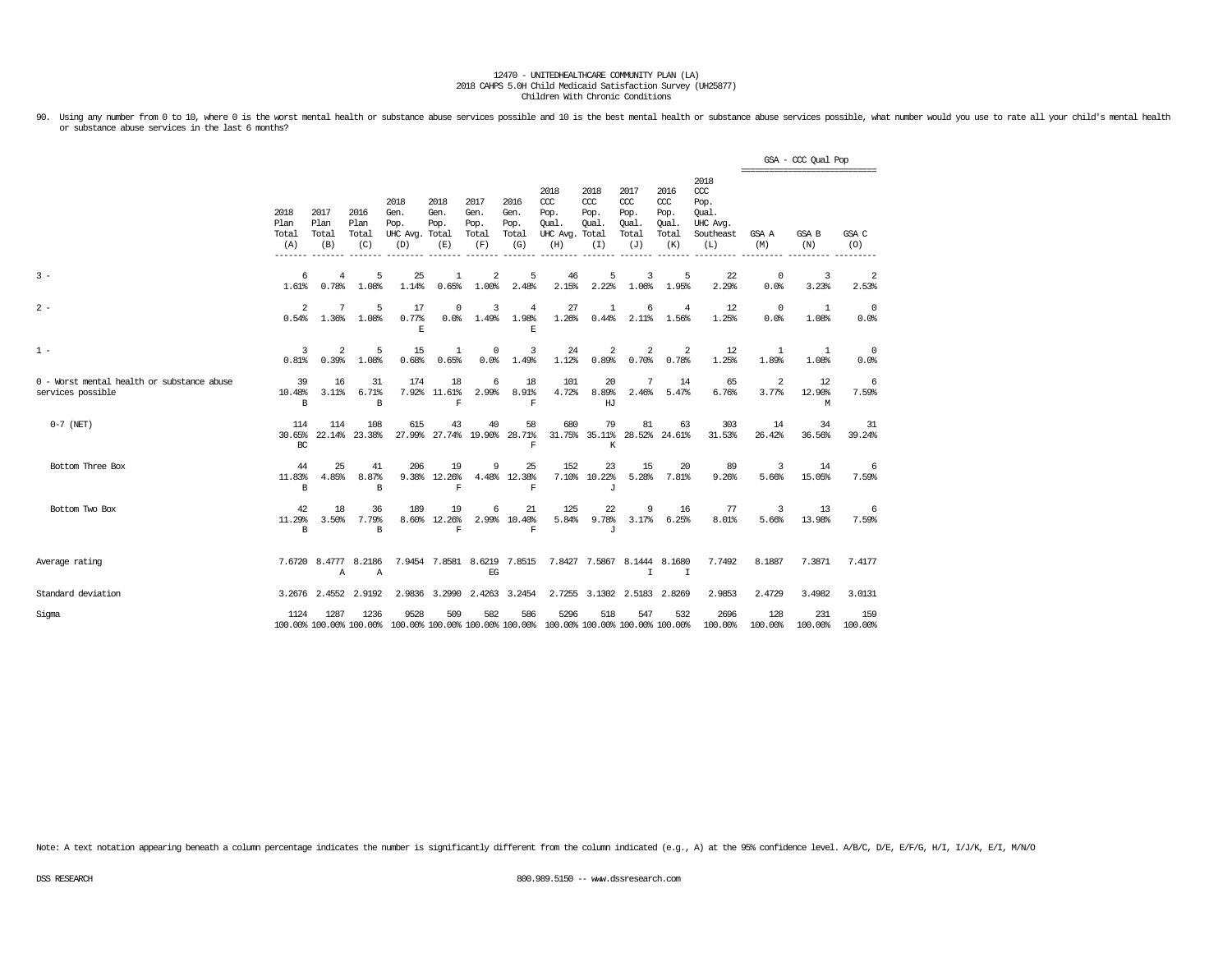91. In the last 6 months, if your child needed to see a mental health or substance abuse specialist how often was it easy to get an appointment as soon as your child needed?

|                                                                                            |                              |                              |                              |                                         |                                      |                                      |                                      |                                                       |                                    |                                              |                                              |                                                              |                         | GSA - CCC Qual Pop<br>------------------------------ |               |
|--------------------------------------------------------------------------------------------|------------------------------|------------------------------|------------------------------|-----------------------------------------|--------------------------------------|--------------------------------------|--------------------------------------|-------------------------------------------------------|------------------------------------|----------------------------------------------|----------------------------------------------|--------------------------------------------------------------|-------------------------|------------------------------------------------------|---------------|
|                                                                                            | 2018<br>Plan<br>Total<br>(A) | 2017<br>Plan<br>Total<br>(B) | 2016<br>Plan<br>Total<br>(C) | 2018<br>Gen.<br>Pop.<br>UHC Avg.<br>(D) | 2018<br>Gen.<br>Pop.<br>Total<br>(E) | 2017<br>Gen.<br>Pop.<br>Total<br>(F) | 2016<br>Gen.<br>Pop.<br>Total<br>(G) | 2018<br>ccc<br>Pop.<br>Qual.<br>UHC Avg. Total<br>(H) | 2018<br>CCC<br>Pop.<br>Qual<br>(I) | 2017<br>ccc<br>Pop.<br>Qual.<br>Total<br>(J) | 2016<br>ccc<br>Pop.<br>Qual.<br>Total<br>(K) | 2018<br>ccc<br>Pop.<br>Qual.<br>UHC Avg.<br>Southeast<br>(L) | GSA A<br>(M)            | GSA B<br>(N)                                         | GSA C<br>(O)  |
| Total                                                                                      | 372                          | 190<br>100.00% 100.00%       | $\Omega$<br>0.0%             | 2710                                    | 155<br>100.00% 100.00% 100.00%       | 66                                   | $\Omega$<br>0.0%                     | 2142                                                  | 225<br>100.00% 100.00% 100.00%     | 141                                          | $\Omega$<br>0.0%                             | 961<br>100.00%                                               | 53<br>100.00%           | 93<br>100.00%                                        | 79<br>100.00% |
| No response                                                                                | 14<br>3.76%<br>B             | $\overline{2}$<br>1.05%      | 0<br>0.0%                    | 414<br>15.28%<br>E                      | 6<br>3.87%                           | 1<br>1.52%                           | $\mathbf 0$<br>0.0%                  | 57<br>2.66%                                           | 8<br>3.56%                         | 2<br>1.42%                                   | $^{\circ}$<br>0.0%                           | 24<br>2.50%                                                  | 1<br>1.89%              | 3<br>3.23%                                           | 4<br>5.06%    |
| My child did not see a mental health or substance<br>abuse specialist in the last 6 months | 55<br>14.78%<br>B            | 7<br>3.68%                   | $\Omega$<br>0.0%             | 571<br>21.07%<br>$\mathbf E$            | 22<br>14.19%<br>$\mathbf F$          | 3<br>4.55%                           | $\Omega$<br>0.0%                     | 196<br>9.15%                                          | 22<br>9.78%<br>J                   | 3<br>2.13%                                   | $\Omega$<br>0.0%                             | 101<br>10.51%                                                | 5<br>9.43%              | 11<br>11.83%                                         | 6<br>7.59%    |
| BASE = Those who responded                                                                 | 303<br>81.45%                | 181<br>95.26%<br>Α           | 0<br>0.0%                    | 1725<br>63.65%                          | 127<br>81.94%<br>D                   | 62<br>93.94%<br>$\mathbf E$          | $\mathbf 0$<br>0.0%                  | 1889<br>88.19%                                        | 195<br>86.67%                      | 136<br>96.45%<br>$\mathbf I$                 | $\overline{0}$<br>0.0%                       | 836<br>86.99%                                                | 47<br>88.68%            | 79<br>84.95%                                         | 69<br>87.34%  |
| Never                                                                                      | 67<br>22.11%<br>B            | 22<br>12.15%                 | $^{\circ}$<br>0.0%           | 441<br>25.57%                           | 30<br>23.62%                         | 12<br>19.35%                         | $\mathbf 0$<br>0.0%                  | 205<br>10.85%                                         | 37<br>18.97%<br>HJ                 | 11<br>8.09%                                  | $^{\circ}$<br>0.0%                           | 109<br>13.04%                                                | 7<br>14.89%             | 17<br>21.52%                                         | 13<br>18.84%  |
| Sometimes                                                                                  | 31<br>10.23%                 | 24<br>13.26%                 | $\circ$<br>0.0%              | 214<br>12.41%<br>E                      | 7<br>5.51%                           | 11<br>17.74%<br>$\mathbb E$          | $\mathbf 0$<br>0.0%                  | 224<br>11.86%                                         | 20<br>10.26%                       | 17<br>12.50%                                 | $\mathbf 0$<br>0.0%                          | 85<br>10.17%                                                 | $\overline{4}$<br>8.51% | 7<br>8.86%                                           | 9<br>13.04%   |
| Bottom Two Box (%Never + %Sometimes)                                                       | 98<br>32.34%                 | 46<br>25.41%                 | $\Omega$<br>0.0%             | 655<br>37.97%<br>E                      | 37<br>29.13%                         | 23<br>37.10%                         | $\Omega$<br>0.0%                     | 429<br>22.71%                                         | 57<br>29.23%                       | 28<br>20.59%                                 | $^{\circ}$<br>0.0%                           | 194<br>23.21%                                                | 11<br>23.40%            | 24<br>30.38%                                         | 22<br>31.88%  |
| Usually                                                                                    | 49                           | 27<br>16.17% 14.92%          | $\circ$<br>0.0%              | 296<br>17.16%                           | 19<br>14.96%                         | 7<br>11.29%                          | $\mathbf 0$<br>0.0%                  | 429<br>22.71%<br>$\mathsf{T}$                         | 33<br>16.92%                       | 24<br>17.65%                                 | $\overline{0}$<br>0.0%                       | 156<br>18.66%                                                | 7<br>14.89%             | 13<br>16.46%                                         | 13<br>18.84%  |
| Always                                                                                     | 156                          | 108<br>51.49% 59.67%         | $\mathbf 0$<br>0.0%          | 774<br>44.87%                           | 71<br>55.91%<br>D                    | 32<br>51.61%                         | $\mathbf 0$<br>0.0%                  | 1031<br>54.58%                                        | 105<br>53.85%                      | 84<br>61.76%                                 | $\mathbf 0$<br>0.0%                          | 486<br>58.13%                                                | 29<br>61.70%            | 42<br>53.16%                                         | 34<br>49.28%  |
| Top Two Box (%Always + %Usually)                                                           | 205<br>67.66%                | 135<br>74.59%                | 0<br>0.0%                    | 1070<br>62.03%                          | 90<br>70.87%<br>D                    | 39<br>62.90%                         | $\mathbf 0$<br>0.0%                  | 1460<br>77.29%                                        | 138<br>70.77%                      | 108<br>79.41%                                | $\mathbf 0$<br>0.0%                          | 642<br>76.79%                                                | 36<br>76.60%            | 55<br>69.62%                                         | 47<br>68.12%  |
| 4-point composite mean                                                                     |                              | 2.9703 3.2210<br>Α           | 0                            |                                         | 2.8133 3.0315                        | 2.9516                               | 0                                    | 3.2102                                                | 3.0564                             | 3.3309<br>$\mathbf I$                        | $\Omega$                                     | 3.2189                                                       | 3.2340                  | 3.0127                                               | 2.9855        |
| Sigma                                                                                      | 372                          | 190<br>100.00% 100.00%       | 0<br>0.0%                    | 2710<br>100.00% 100.00% 100.00%         | 155                                  | 66                                   | $\mathsf 0$                          | 2142<br>0.0% 100.00% 100.00% 100.00%                  | 225                                | 141                                          | $\mathbf 0$<br>0.0%                          | 961<br>100.00%                                               | 53<br>100.00%           | 93<br>100.00%                                        | 79<br>100.00% |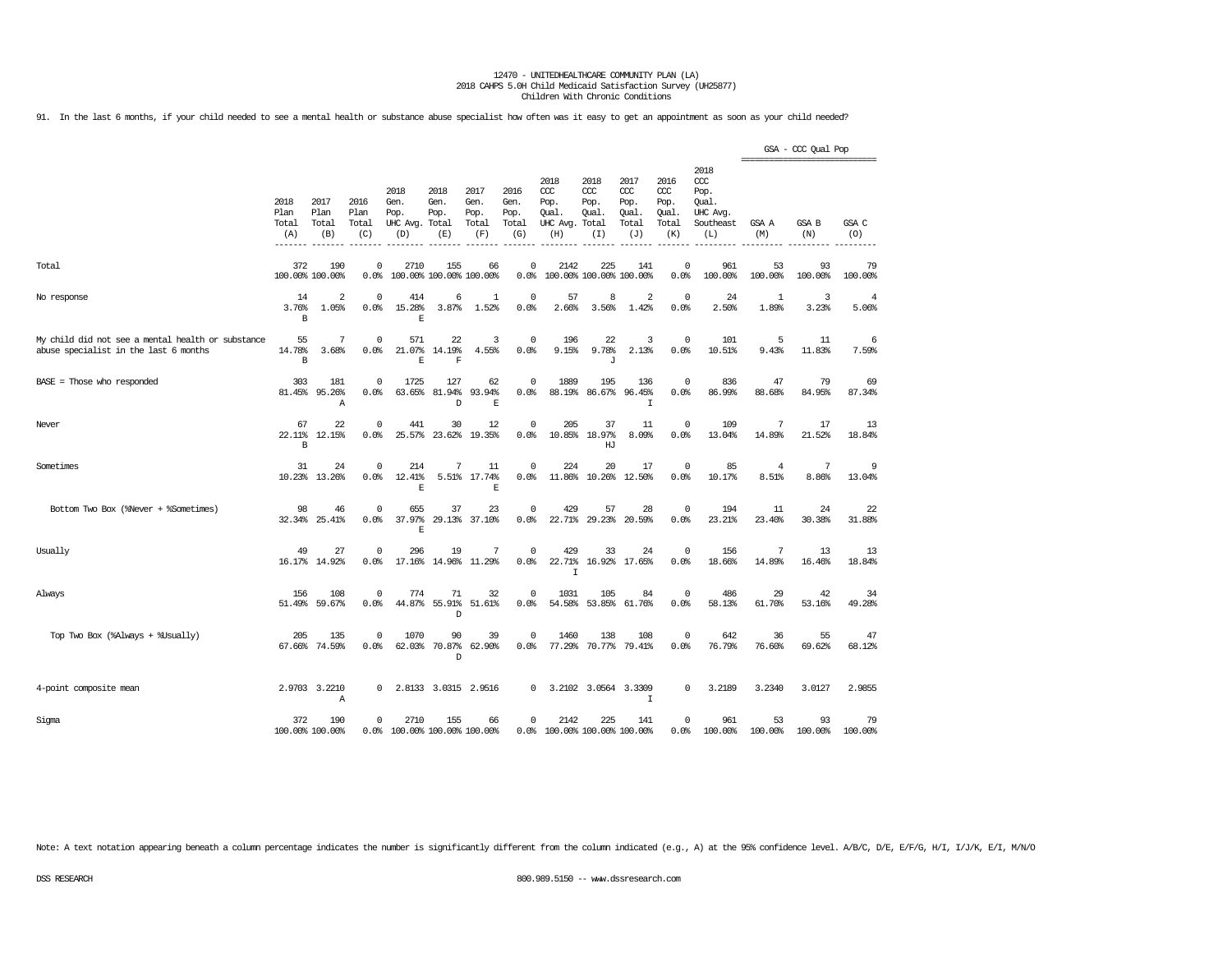92. In the last 6 months, if your child needed to see a mental health or substance abuse specialist, how often were these providers helpful to your child?

|                                                                                            |                              |                              |                              |                                         |                                      |                                      |                                      |                                                 |                                              |                                                   |                                              |                                                                   | ================================ | GSA - CCC Qual Pop |                         |
|--------------------------------------------------------------------------------------------|------------------------------|------------------------------|------------------------------|-----------------------------------------|--------------------------------------|--------------------------------------|--------------------------------------|-------------------------------------------------|----------------------------------------------|---------------------------------------------------|----------------------------------------------|-------------------------------------------------------------------|----------------------------------|--------------------|-------------------------|
|                                                                                            | 2018<br>Plan<br>Total<br>(A) | 2017<br>Plan<br>Total<br>(B) | 2016<br>Plan<br>Total<br>(C) | 2018<br>Gen.<br>Pop.<br>UHC Avg.<br>(D) | 2018<br>Gen.<br>Pop.<br>Total<br>(E) | 2017<br>Gen.<br>Pop.<br>Total<br>(F) | 2016<br>Gen.<br>Pop.<br>Total<br>(G) | 2018<br>CCC<br>Pop.<br>Qual.<br>UHC Avg.<br>(H) | 2018<br>CCC<br>Pop.<br>Qual.<br>Total<br>(I) | 2017<br>$\alpha$<br>Pop.<br>Qual.<br>Total<br>(J) | 2016<br>ccc<br>Pop.<br>Qual.<br>Total<br>(K) | 2018<br>$\alpha$<br>Pop.<br>Qual.<br>UHC Avg.<br>Southeast<br>(L) | GSA A<br>(M)                     | GSA B<br>(N)       | GSA C<br>(0)            |
| Total                                                                                      | 372<br>100.00%               | $\mathbf 0$<br>0.0%          | $\Omega$<br>0.0%             | 2345<br>100.00% 100.00%                 | 155                                  | $\Omega$<br>0.0%                     | 0<br>0.0%                            | 2142                                            | 225<br>100.00% 100.00%                       | $\circ$<br>0.0%                                   | $\Omega$<br>0.0%                             | 961<br>100.00%                                                    | 53<br>100.00%                    | 93<br>100.00%      | 79<br>100.00%           |
| No response                                                                                | 19<br>5.11%                  | $\Omega$<br>0.0%             | $^{\circ}$<br>0.0%           | 393<br>16.76%<br>E                      | 5<br>3.23%                           | $\Omega$<br>0.0%                     | $\Omega$<br>0.0%                     | 66<br>3.08%                                     | 12<br>5.33%                                  | 0<br>0.0%                                         | 0<br>0.0%                                    | 27<br>2.81%                                                       | 3<br>5.66%                       | 5<br>5.38%         | $\overline{4}$<br>5.06% |
| My child did not see a mental health or substance<br>abuse specialist in the last 6 months | 56<br>15.05%                 | $\mathbf 0$<br>0.0%          | 0<br>0.0%                    | 326<br>13.90%                           | 23<br>14.84%                         | 0<br>0.0%                            | 0<br>0.0%                            | 195<br>9.10%                                    | 25<br>11.11%                                 | 0<br>0.0%                                         | $\circ$<br>0.0%                              | 106<br>11.03%                                                     | 4<br>7.55%                       | 12<br>12.90%       | 9<br>11.39%             |
| BASE = Those who responded                                                                 | 297<br>79.84%                | $\mathbf 0$<br>0.0%          | 0<br>0.0%                    | 1626<br>69.34%                          | 127<br>81.94%<br>D                   | 0<br>0.0%                            | $\mathbf 0$<br>0.0%                  | 1881<br>87.82%                                  | 188<br>83.56%                                | $\mathbb O$<br>0.0%                               | $\mathbf 0$<br>0.0%                          | 828<br>86.16%                                                     | 46<br>86.79%                     | 76<br>81.72%       | 66<br>83.54%            |
| Never                                                                                      | 63<br>21.21%                 | 0<br>0.0%                    | 0<br>0.0%                    | 375<br>23.06%                           | 29<br>22.83%                         | 0<br>0.0%                            | 0<br>0.0%                            | 151<br>8.03%                                    | 28<br>14.89%<br>H                            | $\mathsf 0$<br>0.0%                               | $\mathbf 0$<br>0.0%                          | 89<br>10.75%                                                      | 6<br>13.04%                      | 13<br>17.11%       | 9<br>13.64%             |
| Sometimes                                                                                  | 26<br>8.75%                  | 0<br>0.0%                    | 0<br>0.0%                    | 203<br>12.48%                           | 10<br>7.87%                          | 0<br>0.0%                            | 0<br>0.0%                            | 243<br>12.92%                                   | 20<br>10.64%                                 | 0<br>0.0%                                         | $\mathbf 0$<br>0.0%                          | 92<br>11.11%                                                      | 4<br>8.70%                       | 8<br>10.53%        | 8<br>12.12%             |
| Bottom Two Box (%Never + %Sometimes)                                                       | 89<br>29.97%                 | 0<br>0.0%                    | $^{\circ}$<br>0.0%           | 578<br>35.55%                           | 39<br>30.71%                         | 0<br>0.0%                            | $\mathbf 0$<br>0.0%                  | 394<br>20.95%                                   | 48<br>25.53%                                 | $\circ$<br>0.0%                                   | $\circ$<br>0.0%                              | 181<br>21.86%                                                     | 10<br>21.74%                     | 21<br>27.63%       | 17<br>25.76%            |
| Usually                                                                                    | 46<br>15.49%                 | 0<br>0.0%                    | $^{\circ}$<br>0.0%           | 272<br>16.73%                           | 19<br>14.96%                         | 0<br>0.0%                            | $\mathbf 0$<br>0.0%                  | 379<br>20.15%                                   | 28<br>14.89%                                 | $\mathbb O$<br>0.0%                               | $\overline{0}$<br>0.0%                       | 144<br>17.39%                                                     | 7<br>15.22%                      | 14<br>18.42%       | 7<br>10.61%             |
| Always                                                                                     | 162<br>54.55%                | $\mathbf 0$<br>0.0%          | $\mathbf 0$<br>0.0%          | 776<br>47.72%                           | 69<br>54.33%                         | 0<br>0.0%                            | $\mathbf 0$<br>0.0%                  | 1108<br>58.90%                                  | 112<br>59.57%                                | $\mathbb O$<br>0.0%                               | $\circ$<br>0.0%                              | 503<br>60.75%                                                     | 29<br>63.04%                     | 41<br>53.95%       | 42<br>63.64%            |
| Top Two Box (%Always + %Usually)                                                           | 208<br>70.03%                | $\mathbf 0$<br>0.0%          | $\mathbf 0$<br>0.0%          | 1048<br>64.45%                          | 88<br>69.29%                         | $\mathbf 0$<br>0.0%                  | $\mathbf 0$<br>0.0%                  | 1487<br>79.05%                                  | 140<br>74.47%                                | $\circ$<br>0.0%                                   | $\overline{0}$<br>0.0%                       | 647<br>78.14%                                                     | 36<br>78.26%                     | 55<br>72.37%       | 49<br>74.24%            |
| 4-point composite mean                                                                     | 3.0337                       | 0                            | 0                            |                                         | 2.8911 3.0079                        | 0                                    | 0                                    | 3.2993                                          | 3.1915                                       | $\mathsf 0$                                       | $\Omega$                                     | 3.2814                                                            | 3.2826                           | 3.0921             | 3.2424                  |
| Sigma                                                                                      | 372<br>100.00%               | 0<br>0.0%                    | $\Omega$<br>0.0%             | 2345<br>100.00% 100.00%                 | 155                                  | $\Omega$<br>0.0%                     | 0<br>0.0%                            | 2142<br>100.00% 100.00%                         | 225                                          | 0<br>0.0%                                         | $\Omega$<br>0.0%                             | 961<br>100.00%                                                    | 53<br>100.00%                    | 93<br>100.00%      | 79<br>100.00%           |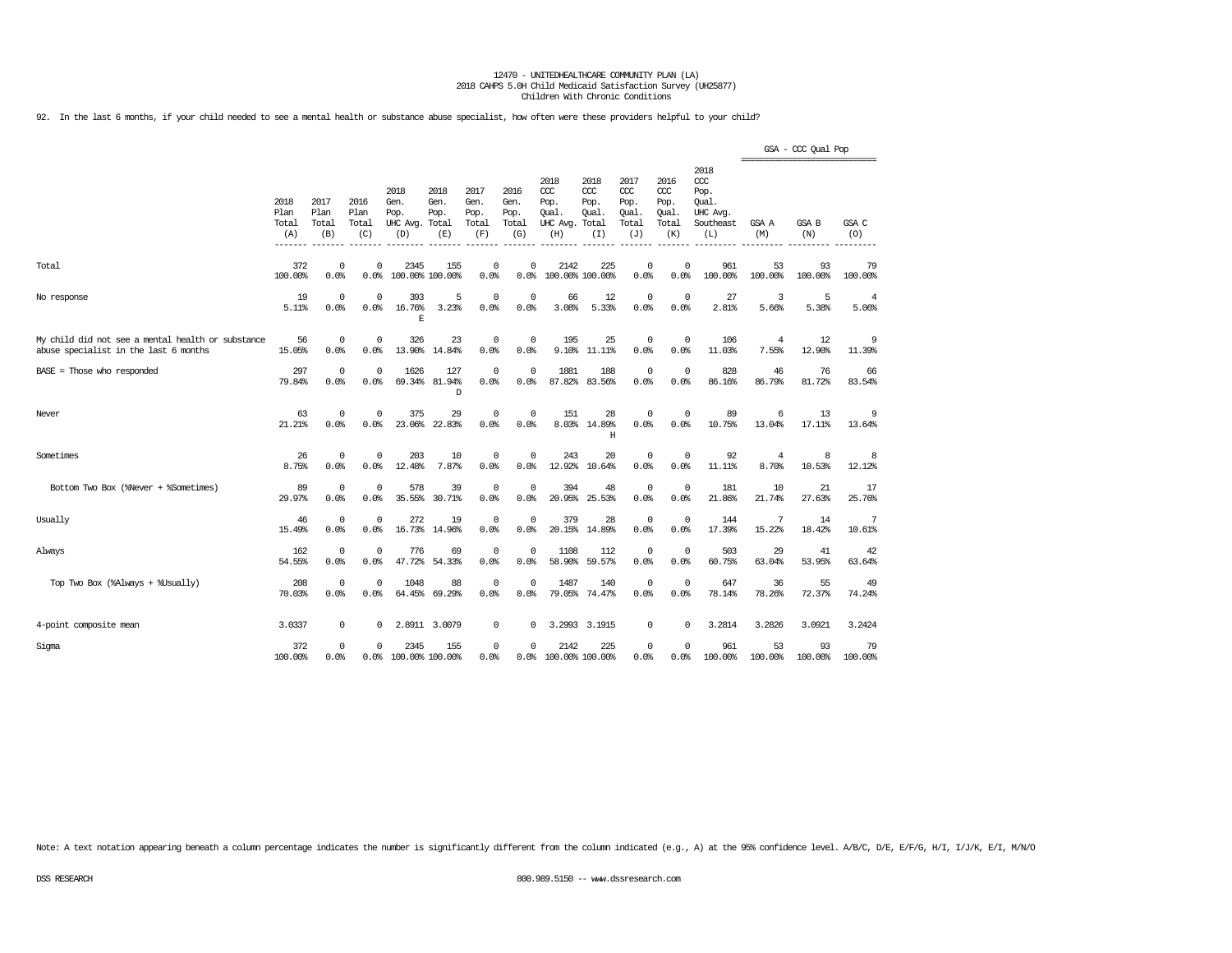93. Using any number from 0 to 10, where 0 is not at all likely and 10 is extremely likely, based on your overall experience with your health plan, how likely are you to recommend this plan to your family or friends?

|                              |                                       |                              |                              |                                               |                               |                                      |                                      |                                                       |                                     |                                              |                                                   |                                                                   | ================================ | GSA - CCC Qual Pop      |                         |
|------------------------------|---------------------------------------|------------------------------|------------------------------|-----------------------------------------------|-------------------------------|--------------------------------------|--------------------------------------|-------------------------------------------------------|-------------------------------------|----------------------------------------------|---------------------------------------------------|-------------------------------------------------------------------|----------------------------------|-------------------------|-------------------------|
|                              | 2018<br>Plan<br>Total<br>(A)<br>----- | 2017<br>Plan<br>Total<br>(B) | 2016<br>Plan<br>Total<br>(C) | 2018<br>Gen.<br>Pop.<br>UHC Avg. Total<br>(D) | 2018<br>Gen.<br>Pop.<br>(E)   | 2017<br>Gen.<br>Pop.<br>Total<br>(F) | 2016<br>Gen.<br>Pop.<br>Total<br>(G) | 2018<br>ccc<br>Pop.<br>Qual.<br>UHC Avg. Total<br>(H) | 2018<br>ccc<br>Pop.<br>Qual.<br>(I) | 2017<br>ccc<br>Pop.<br>Qual.<br>Total<br>(J) | 2016<br>$\alpha$<br>Pop.<br>Oual.<br>Total<br>(K) | 2018<br>$\alpha$<br>Pop.<br>Qual.<br>UHC Avg.<br>Southeast<br>(L) | GSA A<br>(M)                     | GSA B<br>(N)            | GSA C<br>(O)            |
| Total                        | 1124<br>100.00%                       | $^{\circ}$<br>0.0%           | 0<br>0.0%                    | 10541<br>100.00% 100.00%                      | 509                           | $^{\circ}$<br>0.0%                   | 0<br>0.0%                            | 6280<br>100.00% 100.00%                               | 518                                 | 0<br>0.0%                                    | 0<br>0.0%                                         | 2696<br>100.00%                                                   | 128<br>100.00%                   | 231<br>100.00%          | 159<br>100.00%          |
| No response                  | 133<br>11.83%                         | $^{\circ}$<br>0.0%           | $^{\circ}$<br>0.0%           | 789                                           | 66<br>7.49% 12.97%<br>DI      | $\overline{0}$<br>0.0%               | 0<br>0.0%                            | 360<br>5.73%                                          | 46<br>8.88%<br>$\rm H$              | $\mathbf{0}$<br>0.0%                         | $\mathbf 0$<br>0.0%                               | 163<br>6.05%                                                      | 15<br>11.72%                     | 16<br>6.93%             | 15<br>9.43%             |
| $BASE = Those who responded$ | 991<br>88.17%                         | $\mathbf 0$<br>0.0%          | $\Omega$<br>0.0%             | 9752<br>92.51%<br>$\mathbf E$                 | 443<br>87.03%                 | $\mathbf 0$<br>0.0%                  | $\mathbf 0$<br>0.0%                  | 5920<br>94.27%<br>$\mathbf I$                         | 472<br>91.12%<br>$\mathbf E$        | $\circ$<br>0.0%                              | $\circ$<br>0.0%                                   | 2533<br>93.95%                                                    | 113<br>88.28%                    | 215<br>93.07%           | 144<br>90.57%           |
| 10 - Extremely likely        | 690<br>69.63%                         | $\mathbf 0$<br>0.0%          | $\mathbf 0$<br>0.0%          | 5991<br>61.43%                                | 311<br>70.20%<br>D            | $\mathbf 0$<br>0.0%                  | $\mathbf 0$<br>0.0%                  | 3518<br>59.43%                                        | 316<br>66.95%<br>$\rm H$            | $\mathbf 0$<br>0.0%                          | $\circ$<br>0.0%                                   | 1656<br>65.38%                                                    | 67<br>59.29%                     | 156<br>72.56%<br>М      | 93<br>64.58%            |
| $9 -$                        | 87<br>8.78%                           | $\mathbf 0$<br>0.0%          | $\mathbf 0$<br>0.0%          | 1307<br>13.40%<br>$\mathbf E$                 | 42<br>9.48%                   | $\mathbf 0$<br>0.0%                  | $\mathsf 0$<br>0.0%                  | 742<br>12.53%                                         | 46<br>9.75%                         | $\mathbb O$<br>0.0%                          | $\mathsf 0$<br>0.0%                               | 262<br>10.34%                                                     | 13<br>11.50%                     | 19<br>8.84%             | 14<br>9.72%             |
| Top Two Box                  | 777<br>78.41%                         | $\mathbf 0$<br>0.0%          | $\mathbf 0$<br>0.0%          | 7298<br>74.84%                                | 353<br>79.68%<br>$\mathbb{D}$ | $\overline{0}$<br>0.0%               | $\mathbf 0$<br>0.0%                  | 4260<br>71.96%                                        | 362<br>76.69%<br>H                  | $\mathbf 0$<br>0.0%                          | $\circ$<br>0.0%                                   | 1918<br>75.72%                                                    | 80<br>70.80%                     | 175<br>81.40%<br>M      | 107<br>74.31%           |
| $8 -$                        | 102<br>10.29%                         | $\mathbb O$<br>0.0%          | 0<br>0.0%                    | 1140<br>11.69%                                | 40<br>9.03%                   | $^{\circ}$<br>0.0%                   | $\mathsf 0$<br>0.0%                  | 748<br>12.64%                                         | 51<br>10.81%                        | $\mathbb O$<br>0.0%                          | $\mathbf 0$<br>0.0%                               | 266<br>10.50%                                                     | 15<br>13.27%                     | 21<br>9.77%             | 15<br>10.42%            |
| Top Three Box                | 879<br>88.70%                         | $\mathbf 0$<br>0.0%          | $\mathbf 0$<br>0.0%          | 8438<br>86.53%                                | 393<br>88.71%                 | $\mathbf 0$<br>0.0%                  | $\mathsf 0$<br>0.0%                  | 5008<br>84.59%                                        | 413<br>87.50%                       | $\mathbb O$<br>0.0%                          | $\circ$<br>0.0%                                   | 2184<br>86.22%                                                    | 95<br>84.07%                     | 196<br>91.16%           | 122<br>84.72%           |
| $7 -$                        | 32<br>3.23%                           | $\mathbf 0$<br>0.0%          | $\mathbf 0$<br>0.0%          | 483<br>4.95%<br>$\mathbf E$                   | 10<br>2.26%                   | $\overline{0}$<br>0.0%               | $\mathbf 0$<br>0.0%                  | 317<br>5.35%<br>$\mathbf I$                           | 14<br>2.97%                         | $\mathbf 0$<br>0.0%                          | $\mathbf 0$<br>0.0%                               | 109<br>4.30%                                                      | $\overline{4}$<br>3.54%          | $\overline{4}$<br>1.86% | 6<br>4.17%              |
| $6 -$                        | 15<br>1.51%                           | $\mathbf 0$<br>0.0%          | $\mathbf 0$<br>0.0%          | 218<br>2.24%                                  | 6<br>1.35%                    | $\mathbf 0$<br>0.0%                  | 0<br>0.0%                            | 176<br>2.97%                                          | 10<br>2.12%                         | $\mathbb O$<br>0.0%                          | $\mathbf 0$<br>0.0%                               | 61<br>2.41%                                                       | $\overline{4}$<br>3.54%          | 2<br>0.93%              | $\overline{4}$<br>2.78% |
| $5 -$                        | 31<br>3.13%                           | $\mathbf 0$<br>0.0%          | $\mathbf 0$<br>0.0%          | 351<br>3.60%                                  | 17<br>3.84%                   | $\overline{0}$<br>0.0%               | $\mathbf 0$<br>0.0%                  | 220<br>3.72%                                          | 19<br>4.03%                         | $\mathbf{0}$<br>0.0%                         | $\Omega$<br>0.0%                                  | 83<br>3.28%                                                       | 7<br>6.19%                       | $\overline{4}$<br>1.86% | 8<br>5.56%              |
| $4 -$                        | 3<br>0.30%                            | $^{\circ}$<br>0.0%           | $^{\circ}$<br>0.0%           | 46<br>0.47%<br>$\mathbf E$                    | $^{\circ}$<br>0.0%            | $\overline{0}$<br>0.0%               | $^{\circ}$<br>0.0%                   | 45<br>0.76%<br>$\mathbf I$                            | 1<br>0.21%                          | $\mathbf{0}$<br>0.0%                         | $\mathbf{0}$<br>0.0%                              | 21<br>0.83%                                                       | $\overline{0}$<br>0.0%           | $\Omega$<br>0.0%        | 1<br>0.69%              |
| $3 -$                        | 8<br>0.81%                            | $^{\circ}$<br>0.0%           | $^{\circ}$<br>0.0%           | 30<br>0.31%                                   | 3<br>0.68%                    | $\overline{0}$<br>0.0%               | $\mathbf 0$<br>0.0%                  | 28<br>0.47%                                           | 5<br>1.06%                          | $\mathbf{0}$<br>0.0%                         | $\mathbf 0$<br>0.0%                               | 14<br>0.55%                                                       | $\overline{2}$<br>1.77%          | $\overline{2}$<br>0.93% | 1<br>0.69%              |
| $2 -$                        | 5<br>0.50%                            | $^{\circ}$<br>0.0%           | $^{\circ}$<br>0.0%           | 35<br>0.36%                                   | 1<br>0.23%                    | $\overline{0}$<br>0.0%               | $\mathbf 0$<br>0.0%                  | 28<br>0.47%                                           | $\overline{a}$<br>0.42%             | $\mathbf{0}$<br>0.0%                         | $\Omega$<br>0.0%                                  | 16<br>0.63%                                                       | $\overline{0}$<br>0.0%           | -1<br>0.47%             | 1<br>0.69%              |
| $1 -$                        | $\overline{c}$<br>0.20%               | $\mathbf 0$<br>0.0%          | $\mathbf 0$<br>0.0%          | 37<br>0.38%                                   | $\overline{2}$<br>0.45%       | $\mathbf 0$<br>0.0%                  | $\mathbf 0$<br>0.0%                  | 22<br>0.37%<br>I                                      | $\mathbf 0$<br>0.0%                 | $\circ$<br>0.0%                              | $\circ$<br>0.0%                                   | 7<br>0.28%                                                        | $\circ$<br>0.0%                  | $\mathbf 0$<br>0.0%     | $\overline{0}$<br>0.0%  |

Note: A text notation appearing beneath a column percentage indicates the number is significantly different from the column indicated (e.g., A) at the 95% confidence level. A/B/C, D/E, E/F/G, H/I, I/J/K, E/I, M/N/O

Continued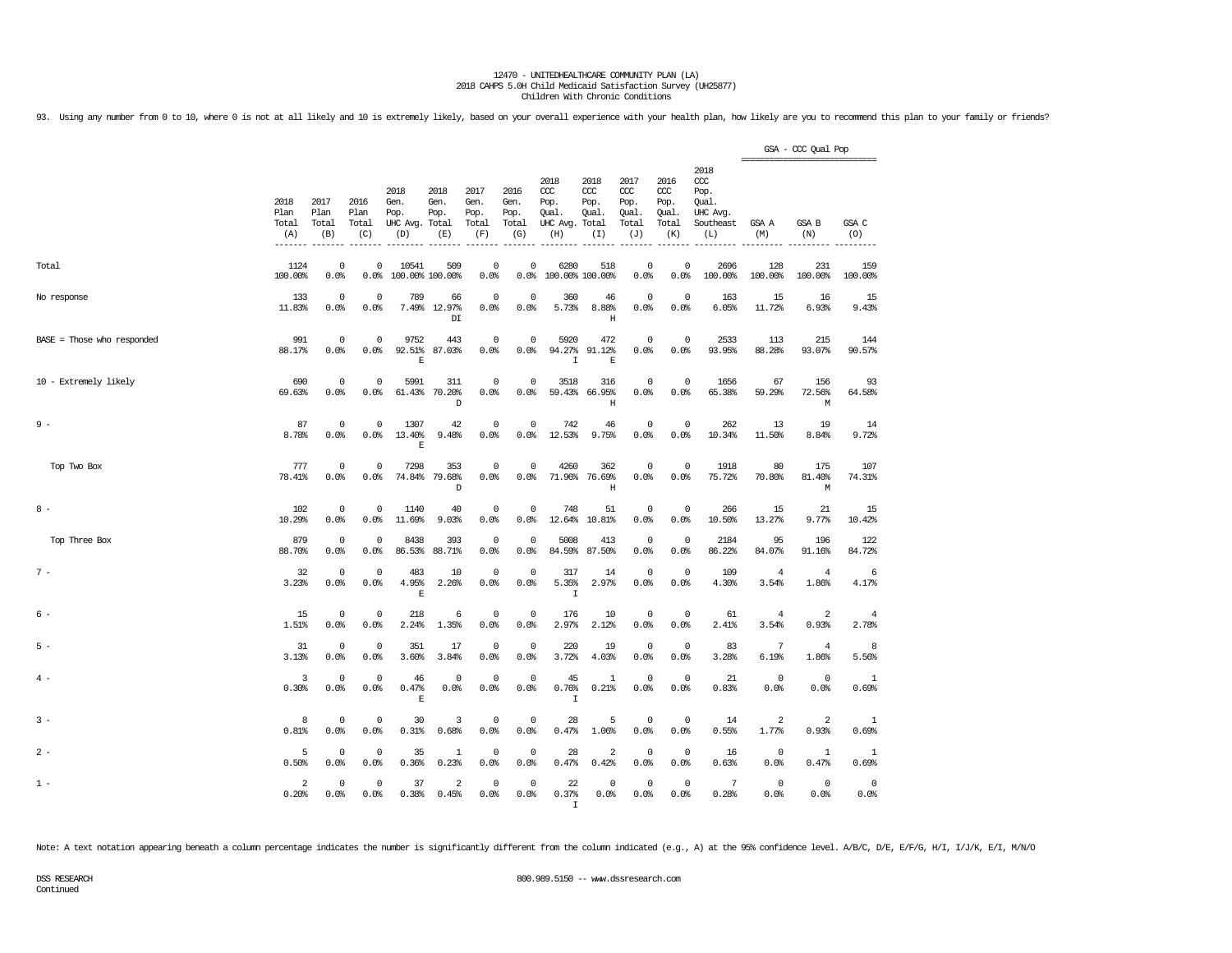93. Using any number from 0 to 10, where 0 is not at all likely and 10 is extremely likely, based on your overall experience with your health plan, how likely are you to recommend this plan to your family or friends?

|                            |                              |                              |                                    |                                               |                             |                                      |                                      |                                                 |                                              |                                              |                                              |                                                                   | ================================ | GSA - CCC Qual Pop   |                |
|----------------------------|------------------------------|------------------------------|------------------------------------|-----------------------------------------------|-----------------------------|--------------------------------------|--------------------------------------|-------------------------------------------------|----------------------------------------------|----------------------------------------------|----------------------------------------------|-------------------------------------------------------------------|----------------------------------|----------------------|----------------|
|                            | 2018<br>Plan<br>Total<br>(A) | 2017<br>Plan<br>Total<br>(B) | 2016<br>Plan<br>Total<br>(C)       | 2018<br>Gen.<br>Pop.<br>UHC Avg. Total<br>(D) | 2018<br>Gen.<br>Pop.<br>(E) | 2017<br>Gen.<br>Pop.<br>Total<br>(F) | 2016<br>Gen.<br>Pop.<br>Total<br>(G) | 2018<br>ccc<br>Pop.<br>Oual.<br>UHC Avg.<br>(H) | 2018<br>CCC<br>Pop.<br>Oual.<br>Total<br>(I) | 2017<br>ccc<br>Pop.<br>Oual.<br>Total<br>(J) | 2016<br>ccc<br>Pop.<br>Oual.<br>Total<br>(K) | 2018<br>$\alpha$<br>Pop.<br>Oual.<br>UHC Avg.<br>Southeast<br>(L) | GSA A<br>(M)                     | GSA B<br>(N)         | GSA C<br>(O)   |
| 0 - Not at all likely      | 16<br>1.61%                  | 0.0%                         | $\mathbf 0$<br>$^{\circ}$<br>0.0%  | 114<br>1.17%                                  | 11<br>2.48%                 | 0<br>0.0%                            | 0<br>0.0%                            | 76<br>1.28%                                     | 8<br>1.69%                                   | $\mathbf{0}$<br>0.0%                         | $\circ$<br>0.0%                              | 38<br>1.50%                                                       | $\mathbf{1}$<br>0.88%            | 6<br>2.79%           | 1<br>0.69%     |
| $0-7$ (NET)                | 112<br>11.30%                | 0.0%                         | $^{\circ}$<br>$^{\circ}$<br>0.0%   | 1314<br>13.47%                                | 50<br>11.29%                | 0<br>0.0%                            | $\mathbf 0$<br>0.0%                  | 912<br>15.41%                                   | 59<br>12.50%                                 | $\mathbf 0$<br>0.0%                          | $^{\circ}$<br>0.0%                           | 349<br>13.78%                                                     | 18<br>15.93%                     | 19<br>8.84%          | 22<br>15.28%   |
| Bottom Three Box           | 23<br>2.32%                  | 0.0%                         | $^{\circ}$<br>$^{\circ}$<br>0.0%   | 186<br>1.91%                                  | 14<br>3.16%                 | $^{\circ}$<br>0.0%                   | $^{\circ}$<br>0.0%                   | 126<br>2.13%                                    | 10<br>2.12%                                  | $\circ$<br>0.0%                              | $^{\circ}$<br>0.0%                           | 61<br>2.41%                                                       | 1<br>0.88%                       | 7<br>3.26%           | 2<br>1.39%     |
| Bottom Two Box             | 18<br>1.82%                  | 0.0%                         | $\mathbf 0$<br>$\mathbf 0$<br>0.0% | 151<br>1.55%                                  | 13<br>2.93%                 | 0<br>0.0%                            | $\mathbb O$<br>0.0%                  | 98<br>1.66%                                     | 8<br>1.69%                                   | $\mathbb O$<br>0.0%                          | $\circ$<br>0.0%                              | 45<br>1.78%                                                       | 1<br>0.88%                       | 6<br>2.79%           | -1<br>0.69%    |
| Promoters (9-10)           | 777<br>78.41%                | 0.0%                         | $\mathbf 0$<br>$\mathbf 0$<br>0.0% | 7298                                          | 353<br>74.84% 79.68%<br>D   | $^{\circ}$<br>0.0%                   | $\Omega$<br>0.0%                     | 4260                                            | 362<br>71.96% 76.69%<br>Η                    | $\mathbb O$<br>0.0%                          | $^{\circ}$<br>0.0%                           | 1918<br>75.72%                                                    | 80<br>70.80%                     | 175<br>81.40%<br>М   | 107<br>74.31%  |
| Passives (7-8)             | 134<br>13.52%                | 0.0%                         | $\mathbf 0$<br>$\Omega$<br>0.0%    | 1623<br>16.64%<br>E                           | 50<br>11.29%                | $^{\circ}$<br>0.0%                   | 0<br>0.0%                            | 1065<br>17.99%<br>T                             | 65<br>13.77%                                 | $\Omega$<br>0.0%                             | $\mathbf 0$<br>0.0%                          | 375<br>14.80%                                                     | 19<br>16.81%                     | 25<br>11.63%         | 21<br>14.58%   |
| Detractor (0-6)            | 80<br>8.07%                  | 0.0%                         | $\mathbf 0$<br>$^{\circ}$<br>0.0%  | 831<br>8.52%                                  | 40<br>9.03%                 | 0<br>0.0%                            | $^{\circ}$<br>0.0%                   | 595<br>10.05%                                   | 45<br>9.53%                                  | $\mathbf 0$<br>0.0%                          | 0<br>0.0%                                    | 240<br>9.47%                                                      | 14<br>12.39%                     | 15<br>6.98%          | 16<br>11.11%   |
| NPS (Promoters-Detractors) | 697<br>70.33%                | 0.0%                         | $\mathbf 0$<br>$\mathbf 0$<br>0.0% | 6467                                          | 313<br>66.31% 70.65%        | $\overline{0}$<br>0.0%               | $\Omega$<br>0.0%                     | 3665                                            | 317<br>61.91% 67.16%<br>H                    | $\mathbb O$<br>0.0%                          | $\Omega$<br>0.0%                             | 1678<br>66.25%                                                    | 66<br>58.41%                     | 160<br>74.42%<br>MO. | 91<br>63.19%   |
| Average rating             | 9.0979                       |                              | 0<br>$^{\circ}$                    |                                               | 8.9846 9.0564               | 0                                    | 0                                    |                                                 | 8.8782 9.0212                                | $^{\circ}$                                   | $\mathbf 0$                                  | 8.9834                                                            | 8.8496                           | 9.1488               | 8.9653         |
| Standard deviation         | 1.8989                       |                              | 0<br>$^{\circ}$                    |                                               | 1.8167 2.0664               | $^{\circ}$                           | $^{\circ}$                           |                                                 | 1.9110 1.9353                                | $^{\circ}$                                   | $\circ$                                      | 1.9441                                                            | 1.8731                           | 2.0199               | 1.8387         |
| Sigma                      | 1124<br>100.00%              | 0.0%                         | $^{\circ}$<br>$\Omega$<br>0.0%     | 10541<br>100.00% 100.00%                      | 509                         | 0<br>0.0%                            | 0                                    | 6280<br>0.0% 100.00% 100.00%                    | 518                                          | $\circ$<br>0.0%                              | $\Omega$<br>0.0%                             | 2696<br>100.00%                                                   | 128<br>100.00%                   | 231<br>100.00%       | 159<br>100.00% |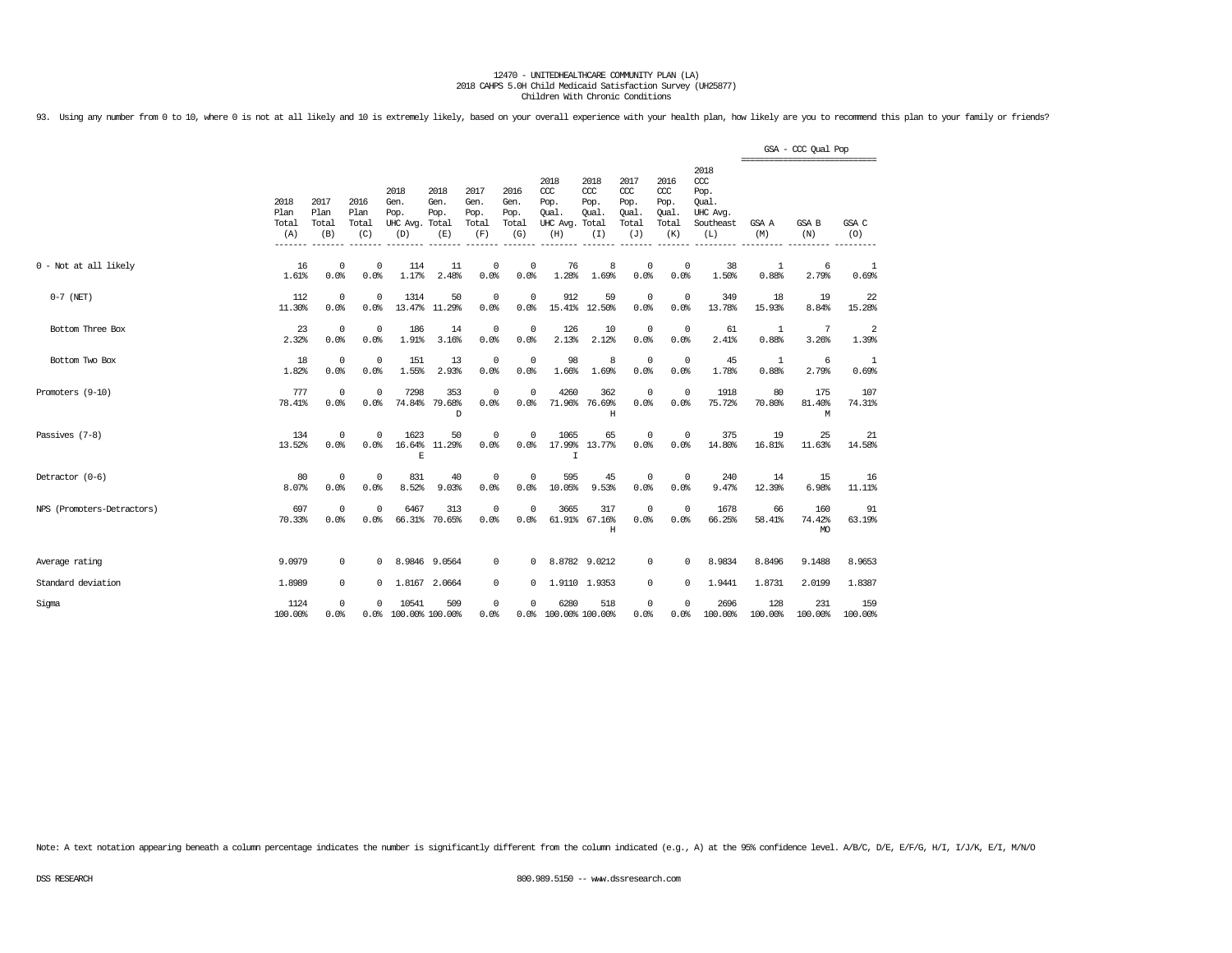### Net Promoter Score

|                            |                              |                              |                              |                                         |                                      |                                      |                                      |                                                  |                                             |                                              |                                                   |                                                                   |              | GSA - CCC Qual Pop                          |               |
|----------------------------|------------------------------|------------------------------|------------------------------|-----------------------------------------|--------------------------------------|--------------------------------------|--------------------------------------|--------------------------------------------------|---------------------------------------------|----------------------------------------------|---------------------------------------------------|-------------------------------------------------------------------|--------------|---------------------------------------------|---------------|
|                            | 2018<br>Plan<br>Total<br>(A) | 2017<br>Plan<br>Total<br>(B) | 2016<br>Plan<br>Total<br>(C) | 2018<br>Gen.<br>Pop.<br>UHC Avg.<br>(D) | 2018<br>Gen.<br>Pop.<br>Total<br>(E) | 2017<br>Gen.<br>Pop.<br>Total<br>(F) | 2016<br>Gen.<br>Pop.<br>Total<br>(G) | 2018<br>$CC$<br>Pop.<br>Qual.<br>UHC Avg.<br>(H) | 2018<br>CCC<br>Pop.<br>Oual<br>Total<br>(I) | 2017<br>ccc<br>Pop.<br>Qual.<br>Total<br>(J) | 2016<br>$\alpha$<br>Pop.<br>Qual.<br>Total<br>(K) | 2018<br>$\alpha$<br>Pop.<br>Qual.<br>UHC Avg.<br>Southeast<br>(L) | GSA A<br>(M) | ===========================<br>GSA B<br>(N) | GSA C<br>(O)  |
| Base                       | 991                          |                              | 0<br>$^{\circ}$              | 9752                                    | 443                                  | 0                                    | $^{\circ}$                           | 5920                                             | 472                                         | 0                                            | $^{\circ}$                                        | 2533                                                              | 113          | 215                                         | 144           |
| Promoters (%9-10)          | 777<br>78.41%                | 0<br>0.0%                    | $^{\circ}$<br>0.0%           | 7298<br>74.84%                          | 353<br>79.68%<br>D                   | $\Omega$<br>0.0%                     | 0<br>0.0%                            | 4260<br>71.96%                                   | 362<br>76.69%<br>Н                          | 0<br>0.0%                                    | $^{\circ}$<br>0.0%                                | 1918<br>75.72%                                                    | 80<br>70.80% | 175<br>81.40%<br>M                          | 107<br>74.31% |
| Passives (%7-8)            | 134<br>13.52%                | $\Omega$<br>0.0%             | $^{\circ}$<br>0.0%           | 1623<br>16.64%<br>E                     | 50<br>11.29%                         | $\Omega$<br>0.0                      | 0<br>0.0%                            | 1065<br>17.99%                                   | 65<br>13.77%                                | 0<br>0.0%                                    | $^{\circ}$<br>0.0%                                | 375<br>14.80%                                                     | 19<br>16.81% | 25<br>11.63%                                | 21<br>14.58%  |
| Detractor (%0-6)           | 80<br>8.07%                  | $\Omega$<br>0.0%             | $^{\circ}$<br>0.0%           | 831<br>8.52%                            | 40<br>9.03%                          | $\Omega$<br>0.0%                     | 0<br>0.0%                            | 595<br>10.05%                                    | 45<br>9.53%                                 | $^{\circ}$<br>0.0%                           | $\overline{0}$<br>0.0%                            | 240<br>9.47%                                                      | 14<br>12.39% | 15<br>6.98%                                 | 16<br>11.11%  |
| NPS (Promoters-Detractors) | 697<br>70.33%                | 0<br>0.0%                    | $^{\circ}$<br>0.0%           | 6467<br>66.31%                          | 313<br>70.65%                        | 0<br>0.0%                            | 0<br>0.0                             | 3665<br>61.91%                                   | 317<br>67.16%<br>Н                          | 0<br>0.0%                                    | $\overline{0}$<br>0.0%                            | 1678<br>66.25%                                                    | 66<br>58.41% | 160<br>74.42%<br>MO                         | 91<br>63.19%  |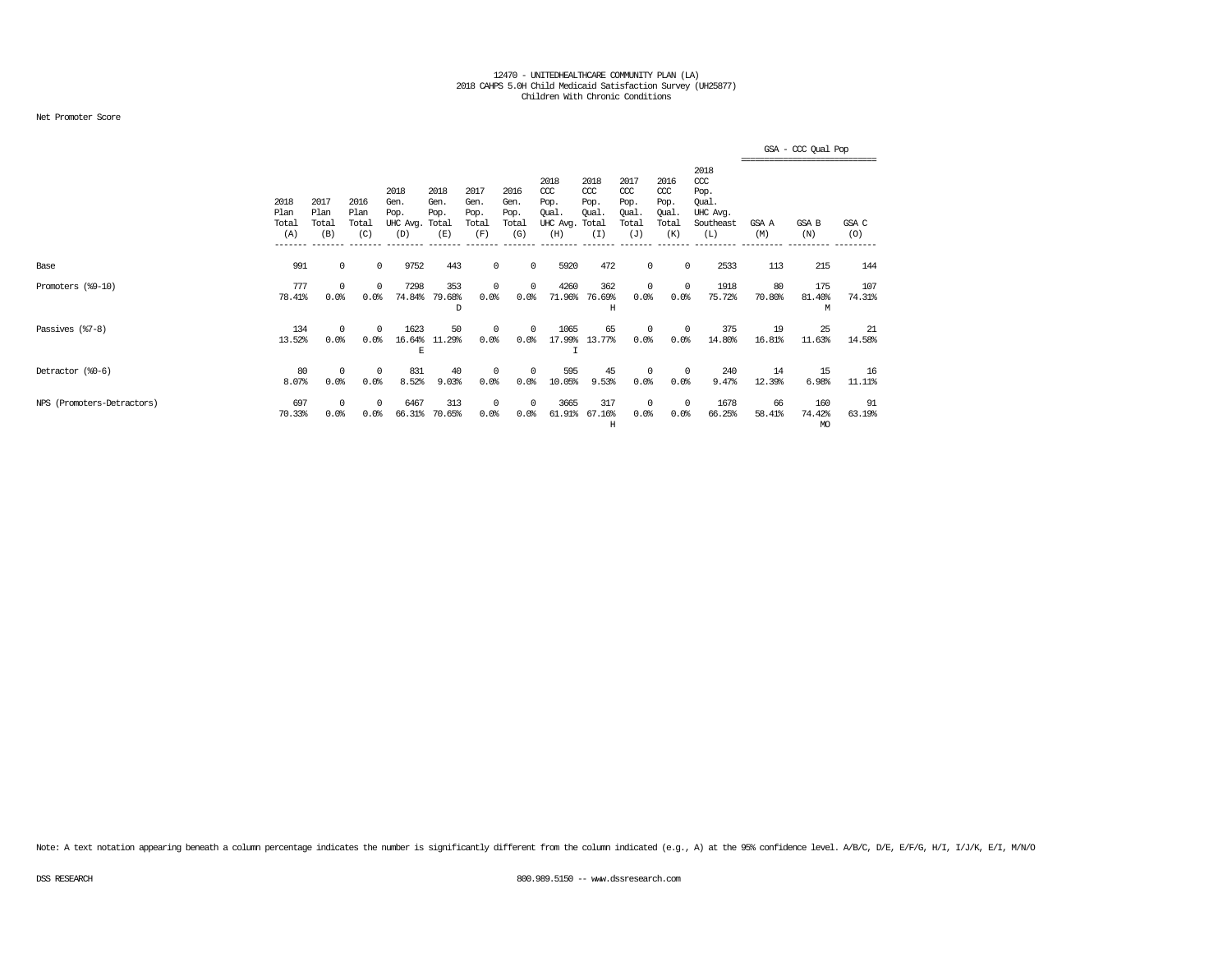### Survey Language

|                            |                              |                                 |                                |                                         |                                        |                                      |                                      |                                                 |                                              |                                                   |                                                   |                                                                   |                | GSA - CCC Qual Pop                     |                    |
|----------------------------|------------------------------|---------------------------------|--------------------------------|-----------------------------------------|----------------------------------------|--------------------------------------|--------------------------------------|-------------------------------------------------|----------------------------------------------|---------------------------------------------------|---------------------------------------------------|-------------------------------------------------------------------|----------------|----------------------------------------|--------------------|
|                            | 2018<br>Plan<br>Total<br>(A) | 2017<br>Plan<br>Total<br>(B)    | 2016<br>Plan<br>Total<br>(C)   | 2018<br>Gen.<br>Pop.<br>UHC Avg.<br>(D) | 2018<br>Gen.<br>Pop.<br>Total<br>(E)   | 2017<br>Gen.<br>Pop.<br>Total<br>(F) | 2016<br>Gen.<br>Pop.<br>Total<br>(G) | 2018<br>CCC<br>Pop.<br>Oual.<br>UHC Avg.<br>(H) | 2018<br>$CC$<br>Pop.<br>Oual<br>Total<br>(I) | 2017<br>$\alpha$<br>Pop.<br>Oual.<br>Total<br>(J) | 2016<br>$\alpha$<br>Pop.<br>Oual.<br>Total<br>(K) | 2018<br>$\alpha$<br>Pop.<br>Qual.<br>UHC Avq.<br>Southeast<br>(L) | GSA A<br>(M)   | ----------------------<br>GSA B<br>(N) | GSA C<br>(O)       |
| Total                      | 1124                         | 1287<br>100.00% 100.00% 100.00% | 1236                           | 12656                                   | 509<br>100.00% 100.00% 100.00% 100.00% | 582                                  | 586                                  | 6892                                            | 518                                          | 547                                               | 532<br>100.00% 100.00% 100.00% 100.00%            | 2696<br>100.00%                                                   | 128<br>100.00% | 231<br>100.00%                         | 159<br>100.00%     |
| No response                | $^{\circ}$<br>0.0%           | $\Omega$<br>0.0%                | $^{\circ}$<br>0.0%             | $^{\circ}$<br>0.0%                      | $^{\circ}$<br>0.0%                     | $\Omega$<br>0.0%                     | $^{\circ}$<br>0.0%                   | 0<br>0.0%                                       | $^{\circ}$<br>0.0%                           | $\mathbf 0$<br>0.0%                               | $\Omega$<br>0.0%                                  | $\Omega$<br>0.0%                                                  | 0<br>0.0%      | 0<br>0.0%                              | $\Omega$<br>0.0%   |
| BASE = Those who responded | 1124                         | 1287<br>100.00% 100.00% 100.00% | 1236                           | 12656                                   | 509<br>100.00% 100.00% 100.00% 100.00% | 582                                  | 586                                  | 6892                                            | 518                                          | 547                                               | 532<br>100.00% 100.00% 100.00% 100.00%            | 2696<br>100.00%                                                   | 128<br>100.00% | 231<br>100.00%                         | 159<br>100.00%     |
| English                    | 1098<br>97.69%<br>B          | 1232<br>95.73%                  | 1211<br>97.98%<br><sub>R</sub> | 10756<br>84.99%                         | 492<br>96.66%<br>D                     | 559<br>96.05%                        | 577<br>98.46%<br>F                   | 6384<br>92.63%                                  | 515<br>99.42%<br>HJE                         | 535<br>97.81%                                     | 528<br>99.25%<br>$\tau$                           | 2644<br>98.07%                                                    | 126<br>98.44%  | 230<br>99.57%                          | 159<br>100.00%     |
| Spanish                    | 26<br>2.31%                  | 55<br>4.27%<br>AC               | 25<br>2.02%                    | 1900<br>15.01%<br>E                     | 17<br>3.34%<br>$\top$                  | 23<br>3.95%<br>G                     | 9<br>1.54%                           | 508<br>7.37%                                    | 3<br>0.58%                                   | 12<br>2.19%<br>IK                                 | 4<br>0.75%                                        | 52<br>1.93%                                                       | 2<br>1.56%     | 1<br>0.43%                             | $^{\circ}$<br>0.0% |
| Sigma                      | 1124                         | 1287<br>100.00% 100.00% 100.00% | 1236                           | 12656                                   | 509<br>100.00% 100.00% 100.00% 100.00% | 582                                  | 586                                  | 6892<br>100.00% 100.00% 100.00% 100.00%         | 518                                          | 547                                               | 532                                               | 2696<br>100.00%                                                   | 128<br>100.00% | 231<br>100.00%                         | 159<br>100.00%     |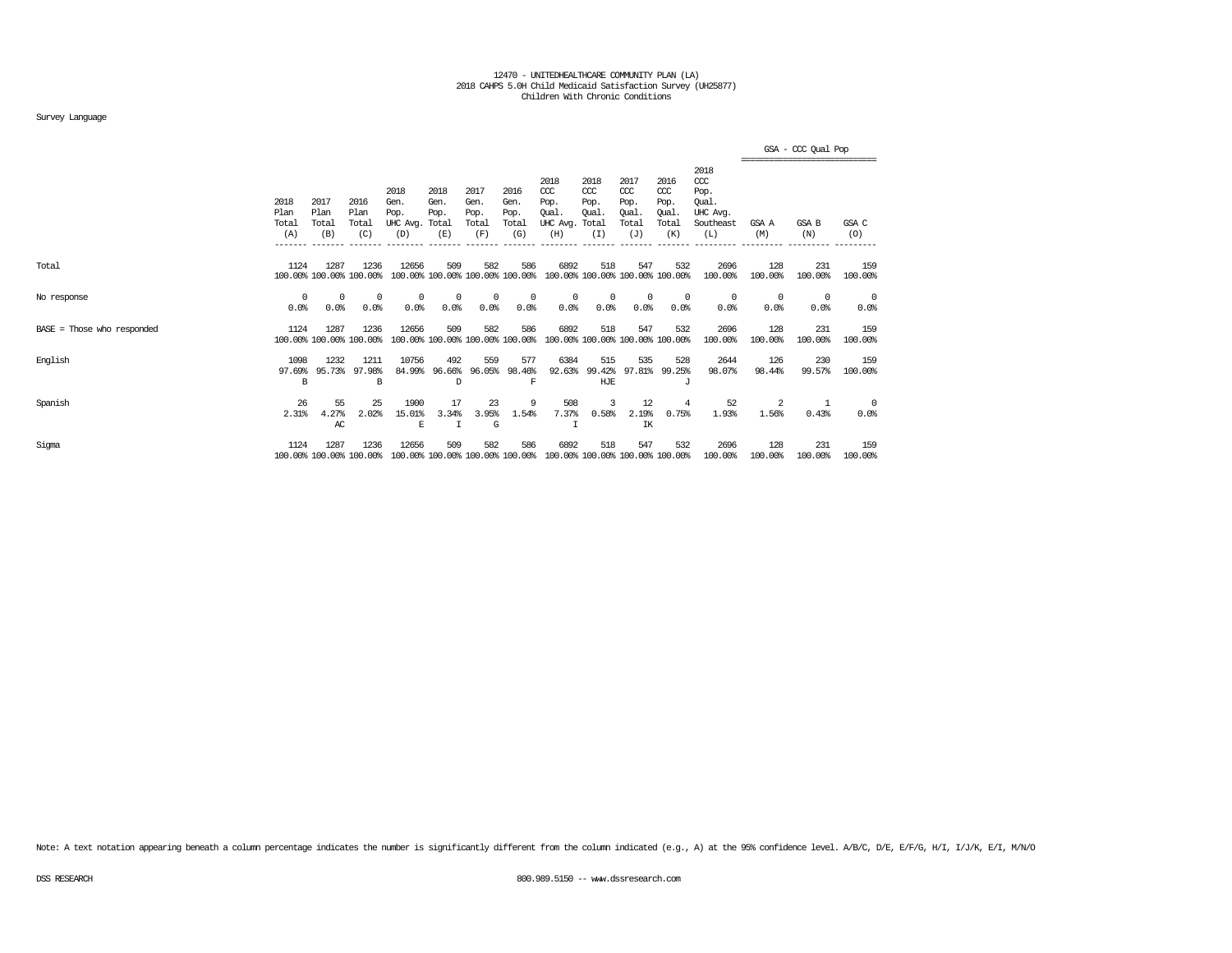### Customer Service Composite Score

|                                         |                              |                              |                              |                                               |                             |                                      |                                      |                                                 |                                               |                                                   |                                              |                                                                   |              | GSA - CCC Qual Pop<br>,,,,,,,,,,,,,,,,,,,,,,,,,,,,,,,,, |              |
|-----------------------------------------|------------------------------|------------------------------|------------------------------|-----------------------------------------------|-----------------------------|--------------------------------------|--------------------------------------|-------------------------------------------------|-----------------------------------------------|---------------------------------------------------|----------------------------------------------|-------------------------------------------------------------------|--------------|---------------------------------------------------------|--------------|
|                                         | 2018<br>Plan<br>Total<br>(A) | 2017<br>Plan<br>Total<br>(B) | 2016<br>Plan<br>Total<br>(C) | 2018<br>Gen.<br>Pop.<br>UHC Avg. Total<br>(D) | 2018<br>Gen.<br>Pop.<br>(E) | 2017<br>Gen.<br>Pop.<br>Total<br>(F) | 2016<br>Gen.<br>Pop.<br>Total<br>(G) | 2018<br>CCC<br>Pop.<br>Qual.<br>UHC Avg.<br>(H) | 2018<br>$CC$<br>Pop.<br>Oual.<br>Total<br>(I) | 2017<br>$\alpha$<br>Pop.<br>Oual.<br>Total<br>(J) | 2016<br>ccc<br>Pop.<br>Oual.<br>Total<br>(K) | 2018<br>$\alpha$<br>Pop.<br>Oual.<br>UHC Avg.<br>Southeast<br>(L) | GSA A<br>(M) | GSA B<br>(N)                                            | GSA C<br>(O) |
| Customer Service Composite Score (BASE) | 269                          | 336                          | 327                          | 3751<br>Е                                     | 118                         | 142                                  | 152                                  | 2185                                            | 143                                           | 154                                               | 146                                          | 747                                                               | 30           | 70                                                      | 43           |
| NEVER/SOMETIMES COMPOSITE               |                              | 9.89% 11.28%                 | 7.38%                        | 10.72%                                        |                             | 10.62% 14.47%                        | 7.62%                                | 9.85%                                           | 9.09%                                         | 9.59%                                             | 6.52%                                        | 10.17%                                                            | 5.00%        | 11.43%                                                  | 8.14%        |
| USUALLY COMPOSITE                       | 12.33%                       | 18.33%<br>Α                  | 16.30%                       | 20.03%<br>E                                   |                             | 12.33% 17.31% 15.56%                 |                                      |                                                 | 18.56% 15.03%                                 |                                                   | 21.13% 17.16%                                | 17.51%                                                            | 18.33%       | 12.14%                                                  | 17.44%       |
| ALWAYS COMPOSITE                        | 77.77%<br>в                  | 70.40%                       | 76.32%                       | 69.25%                                        | D                           | 77.05% 68.22% 76.82%                 |                                      |                                                 | 71.59% 75.87% 69.28% 76.32%                   |                                                   |                                              | 72.32%                                                            | 76.67%       | 76.43%                                                  | 74.42%       |
| CAHPS RATE                              |                              | 90.11% 88.72% 92.62%         |                              | 89.28%                                        | 89.38%                      |                                      | 85.53% 92.38%                        |                                                 | 90.15% 90.91% 90.41% 93.48%                   |                                                   |                                              | 89.83%                                                            | 95.00%       | 88.57%                                                  | 91.86%       |
| <b>AVERAGE</b>                          |                              | 2.6788 2.5912 2.6894         |                              |                                               | 2.5852 2.6643 2.5376 2.6921 |                                      |                                      |                                                 | 2.6173 2.6678 2.5969 2.6980                   |                                                   |                                              | 2.6215                                                            | 2.7167       | 2.6500                                                  | 2.6628       |
| Standard deviation                      |                              | 0.6260 0.6611 0.5763         |                              |                                               | 0.6507 0.6459 0.7164 0.5811 |                                      |                                      |                                                 | 0.6306 0.5919 0.6363 0.5606                   |                                                   |                                              | 0.6377                                                            | 0.4601       | 0.6203                                                  | 0.6066       |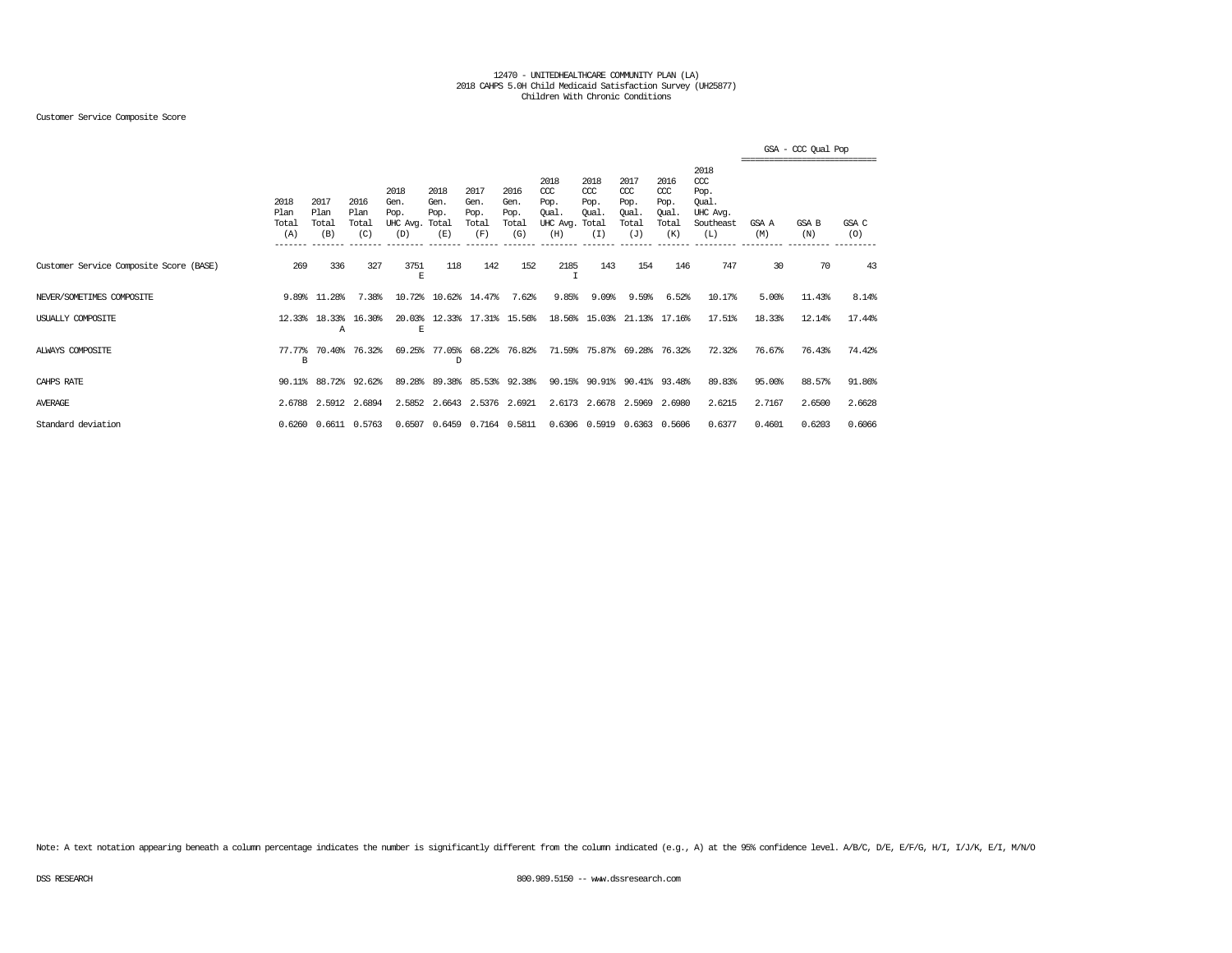### Getting Needed Care Composite Score

|                                            |                                         |                                            |                                         |                                               |                             |                                      |                                      |                                                  |                                              |                                                   |                                                   |                                                                   |              | GSA - CCC Qual Pop |              |
|--------------------------------------------|-----------------------------------------|--------------------------------------------|-----------------------------------------|-----------------------------------------------|-----------------------------|--------------------------------------|--------------------------------------|--------------------------------------------------|----------------------------------------------|---------------------------------------------------|---------------------------------------------------|-------------------------------------------------------------------|--------------|--------------------|--------------|
|                                            | 2018<br>Plan<br>Total<br>(A)<br>_______ | 2017<br>Plan<br>Total<br>(B)<br>$--------$ | 2016<br>Plan<br>Total<br>(C)<br>------- | 2018<br>Gen.<br>Pop.<br>UHC Avg. Total<br>(D) | 2018<br>Gen.<br>Pop.<br>(E) | 2017<br>Gen.<br>Pop.<br>Total<br>(F) | 2016<br>Gen.<br>Pop.<br>Total<br>(G) | 2018<br>$CC$<br>Pop.<br>Oual.<br>UHC Avg.<br>(H) | 2018<br>CCC<br>Pop.<br>Oual.<br>Total<br>(I) | 2017<br>$\alpha$<br>Pop.<br>Oual.<br>Total<br>(J) | 2016<br>$\alpha$<br>Pop.<br>Oual.<br>Total<br>(K) | 2018<br>$\alpha$<br>Pop.<br>Oual.<br>UHC Avg.<br>Southeast<br>(L) | GSA A<br>(M) | GSA B<br>(N)       | GSA C<br>(O) |
| Getting Needed Care Composite Score (BASE) | 947                                     | 1081                                       | 1020                                    | 9627                                          | 415<br>D                    | 484                                  | 475                                  | 6118                                             | 477<br>HЕ                                    | 495                                               | 476                                               | 2445                                                              | 118          | 211                | 148          |
| NEVER/SOMETIMES COMPOSITE                  |                                         | 11.76% 13.21%<br>C                         | 10.10%                                  |                                               | 14.25% 13.62%               |                                      | 12.15% 10.36%                        |                                                  | 11.02% 11.56%                                |                                                   | 12.01% 11.66%                                     | 9.32%                                                             | 14.35%       | 8.82%              | 13.42%       |
| USUALLY COMPOSITE                          |                                         | 17.27% 17.41%                              | 17.19%                                  | E                                             | 22.99% 16.13%               |                                      | 16.82% 16.97%                        | I                                                |                                              | 24.48% 19.16% 19.50% 18.03%                       |                                                   | 20.55%                                                            | 19.19%       | 19.85%             | 17.85%       |
| ALWAYS COMPOSITE                           | 70.97%                                  | 69.38%                                     | 72.71%                                  | 62.76%                                        | 70.25%<br>D                 |                                      | 71.03% 72.67%                        |                                                  | 64.50% 69.27%<br>H                           |                                                   | 68.49% 70.31%                                     | 70.13%                                                            | 66.46%       | 71.32%             | 68.73%       |
| CAHPS RATE                                 |                                         | 88.24% 86.79%                              | 89.90%<br>B                             | 85.75%                                        | 86.38%                      |                                      | 87.85% 89.64%                        | 88.98%                                           | 88.44%                                       |                                                   | 87.99% 88.34%                                     | 90.68%                                                            | 85.65%       | 91.18%             | 86.58%       |
| <b>AVERAGE</b>                             |                                         | 2.5921 2.5617                              | 2.6261                                  |                                               | 2.4851 2.5663 2.5887 2.6231 |                                      |                                      |                                                  |                                              | 2.5348 2.5771 2.5648 2.5864                       |                                                   | 2.6081                                                            | 2.5211       | 2.6250             | 2.5531       |
| Standard deviation                         |                                         | 0.6784 0.7029                              | 0.6546                                  |                                               | 0.7205 0.7019 0.6937 0.6452 |                                      |                                      |                                                  |                                              | 0.6776 0.6822 0.6893 0.6860                       |                                                   | 0.6463                                                            | 0.7215       | 0.6348             | 0.7116       |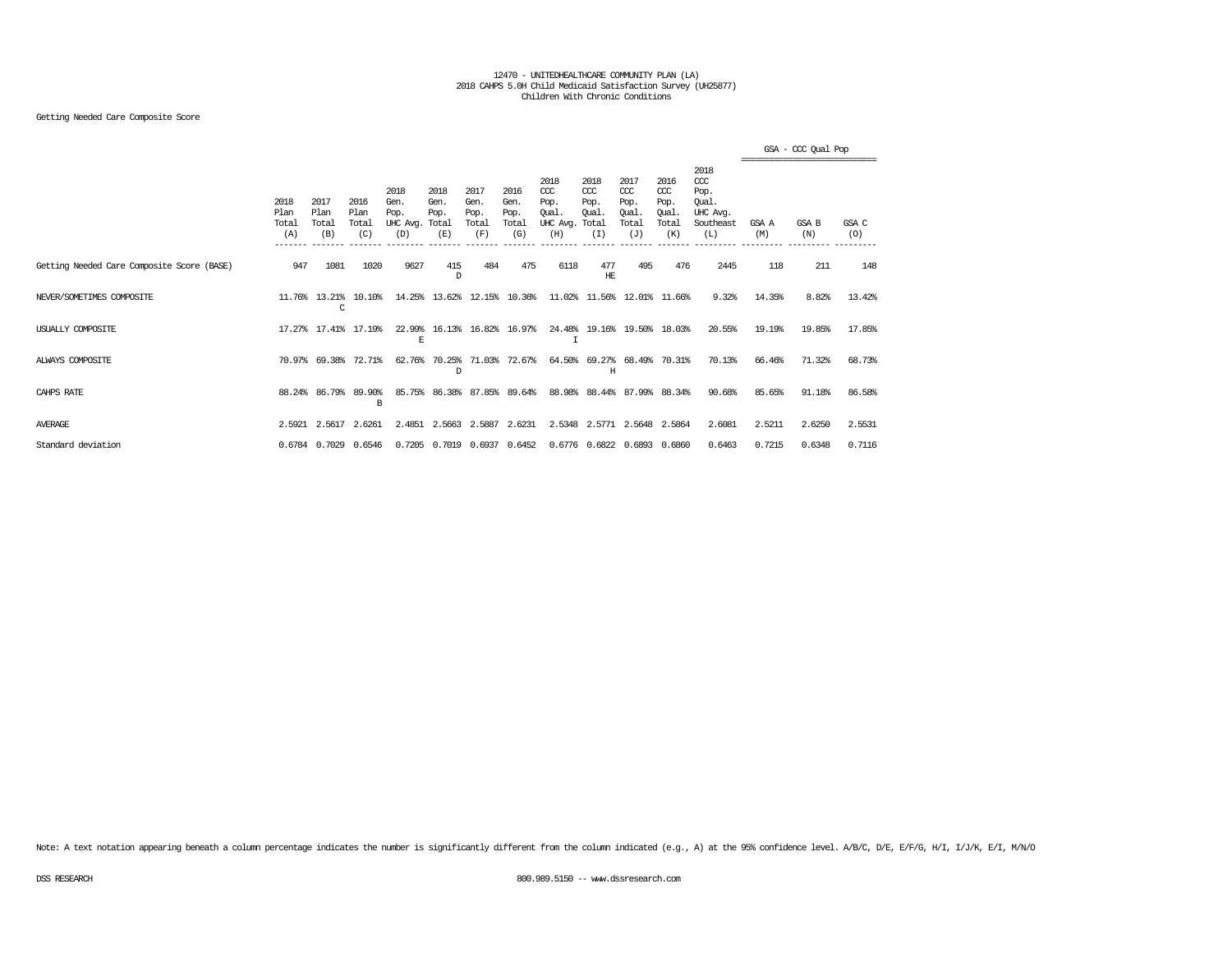### Getting Care Quickly Composite Score

|                                             |                              |                                         |                              |                                               |                             |                                      |                                      |                                                 |                                              |                                                   |                                              |                                                              |              | GSA - CCC Oual Pop |              |
|---------------------------------------------|------------------------------|-----------------------------------------|------------------------------|-----------------------------------------------|-----------------------------|--------------------------------------|--------------------------------------|-------------------------------------------------|----------------------------------------------|---------------------------------------------------|----------------------------------------------|--------------------------------------------------------------|--------------|--------------------|--------------|
|                                             | 2018<br>Plan<br>Total<br>(A) | 2017<br>Plan<br>Total<br>(B)<br>------- | 2016<br>Plan<br>Total<br>(C) | 2018<br>Gen.<br>Pop.<br>UHC Avg. Total<br>(D) | 2018<br>Gen.<br>Pop.<br>(E) | 2017<br>Gen.<br>Pop.<br>Total<br>(F) | 2016<br>Gen.<br>Pop.<br>Total<br>(G) | 2018<br>CCC<br>Pop.<br>Oual.<br>UHC Avg.<br>(H) | 2018<br>CCC<br>Pop.<br>Oual.<br>Total<br>(I) | 2017<br>$\alpha$<br>Pop.<br>Oual.<br>Total<br>(J) | 2016<br>ccc<br>Pop.<br>Oual.<br>Total<br>(K) | 2018<br>ccc<br>Pop.<br>Oual.<br>UHC Avg.<br>Southeast<br>(L) | GSA A<br>(M) | GSA B<br>(N)       | GSA C<br>(O) |
| Getting Care Quickly Composite Score (BASE) | 923                          | 1062                                    | 1021                         | 9612                                          | 401                         | 474                                  | 472                                  | 5911                                            | 456<br>F.                                    | 477                                               | 474                                          | 2346                                                         | 109          | 203                | 144          |
| NEVER/SOMETIMES COMPOSITE                   | 7.00%                        | 8.46%<br>C                              | 5.39%                        | 9.39%<br>E                                    | 5.48%                       | 10.54%<br>EG                         | 5.44%                                | 6.13%                                           | 7.35%                                        | 7.93%                                             | 5.41%                                        | 5.24%                                                        | 5.56%        | 8.07%              | 7.66%        |
| USUALLY COMPOSITE                           |                              | 11.37% 12.44%                           | 10.43%                       |                                               | 15.34% 12.21%               | 11.02%                               | 9.03%                                | I                                               |                                              | 15.68% 11.71% 14.65% 10.15%<br>К                  |                                              | 12.17%                                                       | 11.96%       | 13.43%             | 9.09%        |
| ALWAYS COMPOSITE                            | 81.63%                       | 79.10%                                  | 84.18%<br>B                  | 75.27%                                        | 82.31%<br>D                 |                                      | 78.44% 85.53%<br>$\mathbf F$         |                                                 | 78.19% 80.94%                                |                                                   | 77.42% 84.44%<br>J                           | 82.59%                                                       | 82.48%       | 78.50%             | 83.24%       |
| CAHPS RATE                                  |                              | 93.00% 91.54%                           | 94.61%<br>B                  | 90.61                                         | 94.52%<br>DF                | 89.46%                               | 94.56%<br>$\mathbf F$                |                                                 |                                              | 93.87% 92.65% 92.07% 94.59%                       |                                              | 94.76%                                                       | 94.44%       | 91.93%             | 92.34%       |
| <b>AVERAGE</b>                              | 2.7463                       | 2.7064                                  | 2.7879                       | 2.6587                                        | 2.7684                      | 2.6790                               | 2.8010                               |                                                 | 2.7205 2.7359                                | 2.6949                                            | 2.7903                                       | 2.7735                                                       | 2.7692       | 2.7043             | 2.7558       |
| Standard deviation                          |                              |                                         | 0.5735 0.6096 0.5239         |                                               | 0.6380 0.5359 0.6535 0.5175 |                                      |                                      |                                                 | 0.5648 0.5837                                |                                                   | 0.6031 0.5226                                | 0.5257                                                       | 0.5369       | 0.6070             | 0.5786       |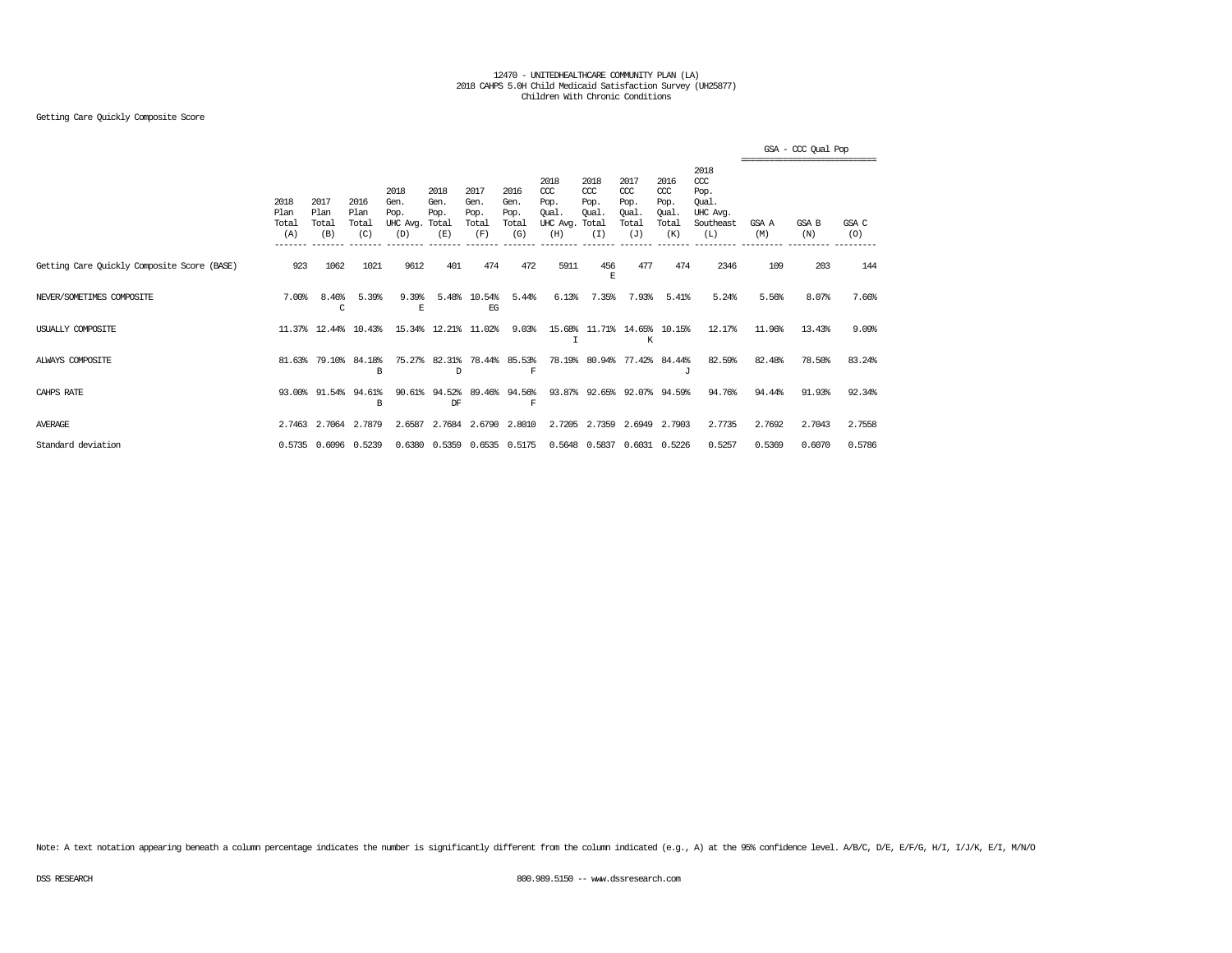### How Well Doctors Communicate Composite Score

|                                                        |                                         |                                         |                              |                                               |                             |                                      |                                      |                                                 |                                               |                                                   |                                                   |                                                                   | --------------------------------- | GSA - CCC Qual Pop |              |
|--------------------------------------------------------|-----------------------------------------|-----------------------------------------|------------------------------|-----------------------------------------------|-----------------------------|--------------------------------------|--------------------------------------|-------------------------------------------------|-----------------------------------------------|---------------------------------------------------|---------------------------------------------------|-------------------------------------------------------------------|-----------------------------------|--------------------|--------------|
|                                                        | 2018<br>Plan<br>Total<br>(A)<br>_______ | 2017<br>Plan<br>Total<br>(B)<br>------- | 2016<br>Plan<br>Total<br>(C) | 2018<br>Gen.<br>Pop.<br>UHC Avg. Total<br>(D) | 2018<br>Gen.<br>Pop.<br>(E) | 2017<br>Gen.<br>Pop.<br>Total<br>(F) | 2016<br>Gen.<br>Pop.<br>Total<br>(G) | 2018<br>CCC<br>Pop.<br>Oual.<br>UHC Avg.<br>(H) | 2018<br>$CC$<br>Pop.<br>Oual.<br>Total<br>(I) | 2017<br>$\alpha$<br>Pop.<br>Oual.<br>Total<br>(J) | 2016<br>$\alpha$<br>Pop.<br>Oual.<br>Total<br>(K) | 2018<br>$\alpha$<br>Pop.<br>Oual.<br>UHC Avg.<br>Southeast<br>(L) | GSA A<br>(M)                      | GSA B<br>(N)       | GSA C<br>(O) |
| How Well Doctors Communicate Composite Score<br>(BASE) | 865                                     | 991                                     | 927                          | 8520                                          | 367<br>D                    | 431                                  | 434                                  | 5446                                            | 438<br>HЕ                                     | 475<br>К                                          | 434                                               | 2198                                                              | 110                               | 193                | 135          |
| NEVER/SOMETIMES COMPOSITE                              | 5.53%                                   | 6.20%                                   | 5.45%                        | 6.24%                                         | 6.84%                       | 6.58%                                | 5.90%                                | 5.21%                                           | 4.59%                                         | 6.24%                                             | 5.43%                                             | 4.71%                                                             | 4.33%                             | 5.98%              | 2.79%        |
| USUALLY COMPOSITE                                      |                                         | 10.67% 10.40%                           | 10.22%                       | 14.10%<br>E                                   | 10.47%                      | 8.79%                                | 9.95%                                |                                                 | 13.04% 11.00% 11.06% 10.92%                   |                                                   |                                                   | 11.29%                                                            | 9.33%                             | 9.75%              | 14.16%       |
| ALWAYS COMPOSITE                                       |                                         | 83.80% 83.40%                           | 84.33%                       |                                               | 79.66% 82.69% 84.64% 84.15% |                                      |                                      |                                                 | 81.74% 84.41% 82.70% 83.65%                   |                                                   |                                                   | 84.00%                                                            | 86.34%                            | 84.26%             | 83.05%       |
| CAHPS RATE                                             |                                         | 94.47% 93.80% 94.55%                    |                              |                                               | 93.76% 93.16% 93.42% 94.10% |                                      |                                      |                                                 | 94.79% 95.41% 93.76% 94.57%                   |                                                   |                                                   | 95.29%                                                            | 95.67%                            | 94.02%             | 97.21%       |
| <b>AVERAGE</b>                                         | 2.7828                                  | 2.7719                                  | 2,7889                       | 2.7343                                        | 2.7585                      | 2.7806                               | 2.7825                               |                                                 | 2.7653 2.7983                                 |                                                   | 2.7646 2.7822                                     | 2.7930                                                            | 2.8202                            | 2.7828             | 2.8025       |
| Standard deviation                                     |                                         | 0.5173 0.5387                           | 0.5125                       |                                               | 0.5516 0.5513 0.5403 0.5218 |                                      |                                      | 0.5239                                          |                                               | 0.4893 0.5442 0.5183                              |                                                   | 0.4996                                                            | 0.4681                            | 0.5241             | 0.4502       |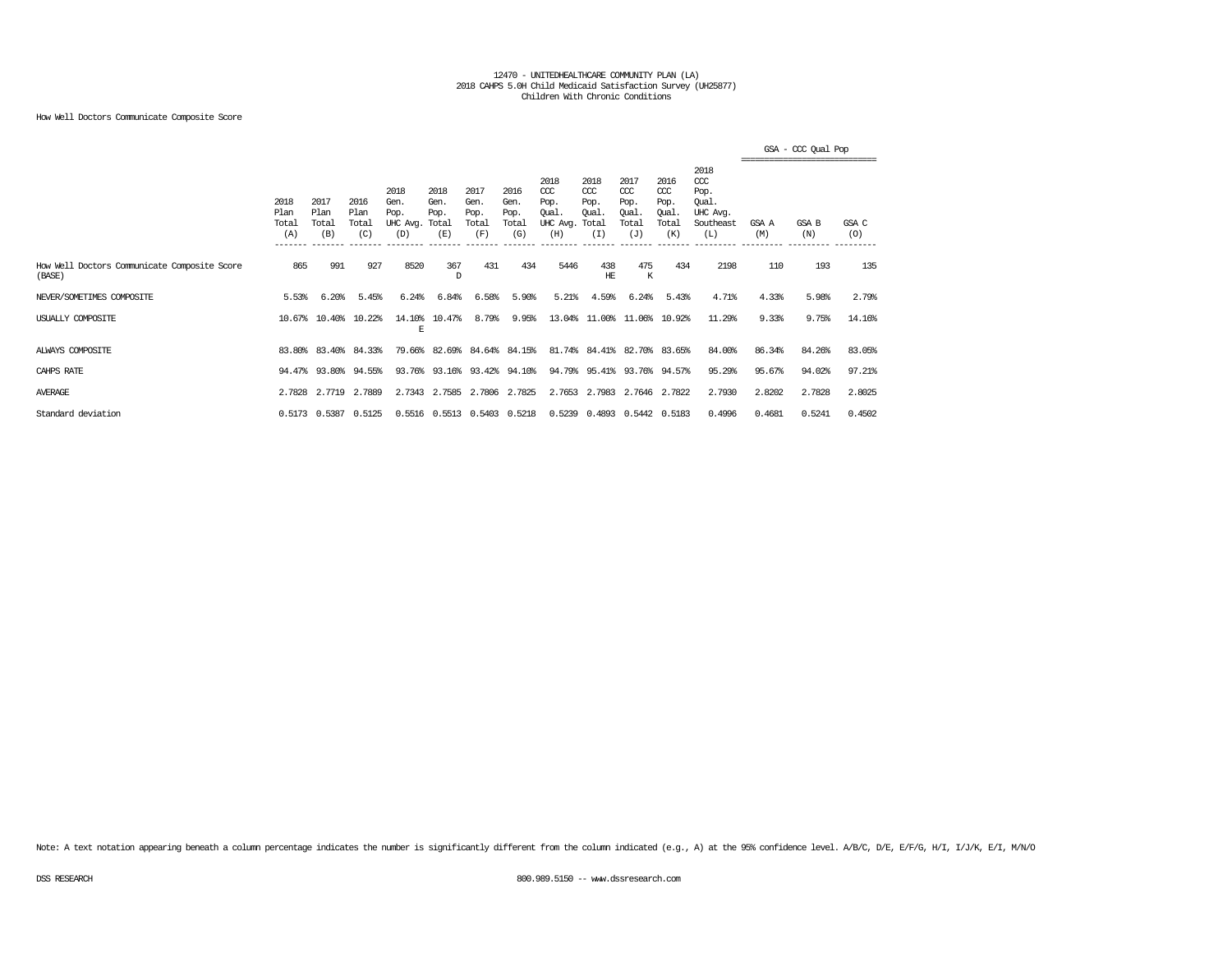### Shared Decision Making Composite Score

|                                               |                                          |                                          |                              |                                               |                             |                                      |                                      |                                                       |                                     |                                              |                                                   |                                                              | GSA - CCC Qual Pop<br>------------------------------- |              |                          |  |  |  |
|-----------------------------------------------|------------------------------------------|------------------------------------------|------------------------------|-----------------------------------------------|-----------------------------|--------------------------------------|--------------------------------------|-------------------------------------------------------|-------------------------------------|----------------------------------------------|---------------------------------------------------|--------------------------------------------------------------|-------------------------------------------------------|--------------|--------------------------|--|--|--|
|                                               | 2018<br>Plan<br>Total<br>(A)<br>-------- | 2017<br>Plan<br>Total<br>(B)<br>________ | 2016<br>Plan<br>Total<br>(C) | 2018<br>Gen.<br>Pop.<br>UHC Avg. Total<br>(D) | 2018<br>Gen.<br>Pop.<br>(E) | 2017<br>Gen.<br>Pop.<br>Total<br>(F) | 2016<br>Gen.<br>Pop.<br>Total<br>(G) | 2018<br>CCC<br>Pop.<br>Qual.<br>UHC Avg. Total<br>(H) | 2018<br>CCC<br>Pop.<br>Qual.<br>(1) | 2017<br>ccc<br>Pop.<br>Qual.<br>Total<br>(J) | 2016<br>$\alpha$<br>Pop.<br>Qual.<br>Total<br>(K) | 2018<br>ccc<br>Pop.<br>Qual.<br>UHC Avg.<br>Southeast<br>(L) | GSA A<br>(M)                                          | GSA B<br>(N) | GSA C<br>(0)<br>-------- |  |  |  |
| Shared Decision Making Composite Score (BASE) | 328                                      | 378                                      | 340                          | 2859                                          | 137<br>D                    | 155                                  | 151                                  | 2784                                                  | 204<br>E                            | 225<br>К                                     | 181                                               | 1106                                                         | 43                                                    | 98           | 63                       |  |  |  |
| YES COMPOSITE                                 | 78.98%                                   | .24%<br>- 81                             | 78.42%                       | 79.14%                                        | 76.03%                      | 79.66%                               | 79.58%                               | 85.42%                                                | 82.86%                              | 84.                                          | 83.62%                                            | 85.09%                                                       | 81.80%                                                | 81.19%       | 86.19%                   |  |  |  |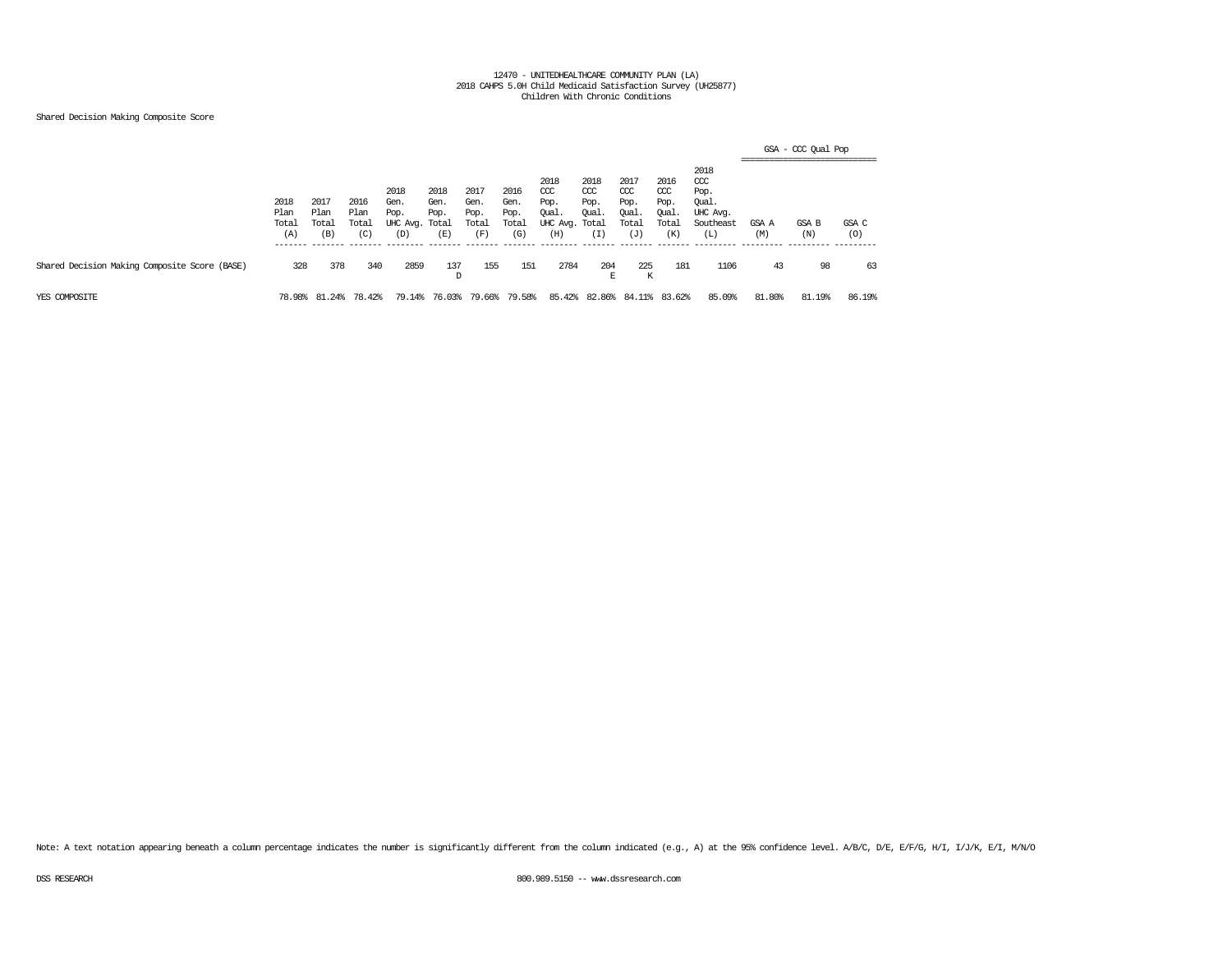### Access to Prescription Medicine Composite Score

|                                                           |                              |                              |                              |                                               |                                  |                                      |                                      |                                                  |                                              |                                              |                                                   |                                                                   |              | GSA - CCC Qual Pop |              |
|-----------------------------------------------------------|------------------------------|------------------------------|------------------------------|-----------------------------------------------|----------------------------------|--------------------------------------|--------------------------------------|--------------------------------------------------|----------------------------------------------|----------------------------------------------|---------------------------------------------------|-------------------------------------------------------------------|--------------|--------------------|--------------|
|                                                           | 2018<br>Plan<br>Total<br>(A) | 2017<br>Plan<br>Total<br>(B) | 2016<br>Plan<br>Total<br>(C) | 2018<br>Gen.<br>Pop.<br>UHC Avg. Total<br>(D) | 2018<br>Gen.<br>Pop.<br>(E)      | 2017<br>Gen.<br>Pop.<br>Total<br>(F) | 2016<br>Gen.<br>Pop.<br>Total<br>(G) | 2018<br>$CC$<br>Pop.<br>Oual.<br>UHC Avg.<br>(H) | 2018<br>CCC<br>Pop.<br>Oual.<br>Total<br>(I) | 2017<br>ccc<br>Pop.<br>Oual.<br>Total<br>(J) | 2016<br>$\alpha$<br>Pop.<br>Oual.<br>Total<br>(K) | 2018<br>$\alpha$<br>Pop.<br>Oual.<br>UHC Avq.<br>Southeast<br>(L) | GSA A<br>(M) | GSA B<br>(N)       | GSA C<br>(0) |
| Access to Prescription Medicine Composite Score<br>(Base) | 766                          | 882                          | 858                          | 3953                                          | 308                              | 362                                  | 368                                  | 5758                                             | 447                                          | 492                                          | 478                                               | 2347                                                              | 105          | 204                | 138          |
| NEVER/SOMETIMES COMPOSITE                                 | 6.40%                        | 9.30%<br>Α                   | 8.16%                        | 6.65%                                         | 5.19%                            | 9.67%<br>EG                          | 5.16%                                | 7.49%                                            | 6.26%                                        | 10.57%                                       | 9.83%<br>T                                        | 5.92%                                                             | 3.81%        | 7.84%              | 5.80%        |
| USUALLY COMPOSITE                                         |                              |                              | 16.71% 15.76% 17.25%         |                                               | 17.43% 14.61% 14.92% 16.58%      |                                      |                                      |                                                  | 20.25% 18.12%                                |                                              | 20.12% 17.36%                                     | 17.98%                                                            | 20.95%       | 16.18%             | 18.84%       |
| ALWAYS COMPOSITE                                          | 76.89%                       | 74.94%                       | 74.59%                       | 75.92%                                        | 80.19%                           |                                      | 75.41% 78.26%                        |                                                  | 72.26% 75.62%<br>J                           |                                              | 69.31% 72.80%                                     | 76.10%                                                            | 75.24%       | 75.98%             | 75.36%       |
| CAHPS RATE                                                | B                            | 93.60% 90.70%                | 91.84%                       |                                               | 93.35% 94.81% 90.33% 94.84%<br>F |                                      | F                                    |                                                  | 92.51% 93.74%<br>JК                          |                                              | 89.43% 90.17%                                     | 94.08%                                                            | 96.19%       | 92.16%             | 94.20%       |
| <b>AVERAGE</b>                                            |                              | 2.7050 2.6565                | 2.6643                       | 2.6926                                        | 2,7500<br>F                      | 2.6575                               | 2.7310                               | 2.6478                                           | 2.6935<br>$\cdot$ T                          | 2.5874                                       | 2.6297                                            | 2.7017                                                            | 2.7143       | 2.6814             | 2.6957       |
| Standard deviation                                        |                              |                              | 0.5796 0.6415 0.6214         |                                               | 0.5882 0.5398 0.6470 0.5476      |                                      |                                      |                                                  |                                              | 0.6147 0.5812 0.6736 0.6556                  |                                                   | 0.5725                                                            | 0.5294       | 0.6115             | 0.5724       |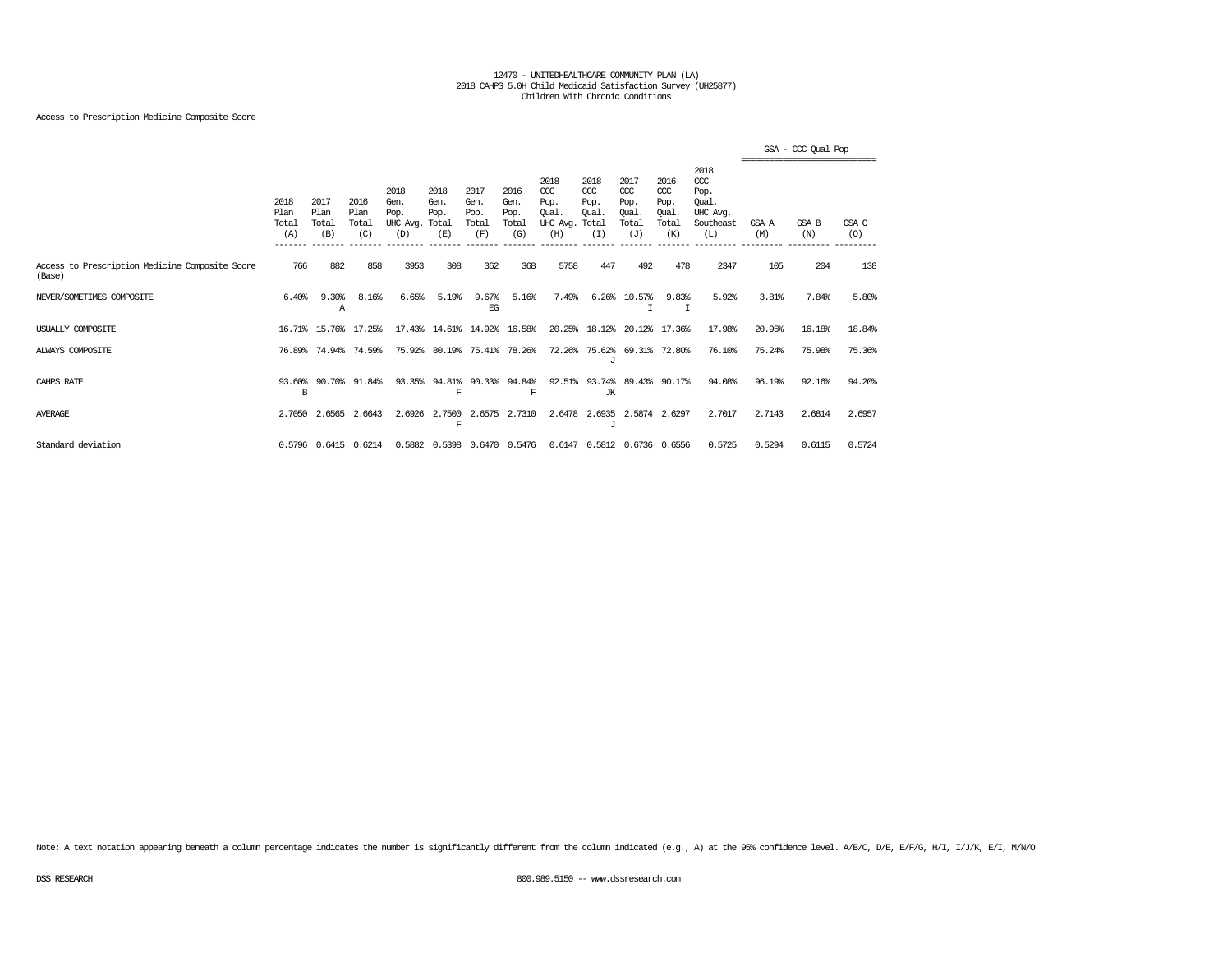### Access to Specialized Services Composite Score

|                                                          |                              |                                         |                              |                                               |                             |                                      |                                      |                                                  |                                                     |                                                   |                                                   |                                                                   |              | GSA - CCC Oual Pop<br>------------------------------ |              |
|----------------------------------------------------------|------------------------------|-----------------------------------------|------------------------------|-----------------------------------------------|-----------------------------|--------------------------------------|--------------------------------------|--------------------------------------------------|-----------------------------------------------------|---------------------------------------------------|---------------------------------------------------|-------------------------------------------------------------------|--------------|------------------------------------------------------|--------------|
|                                                          | 2018<br>Plan<br>Total<br>(A) | 2017<br>Plan<br>Total<br>(B)<br>------- | 2016<br>Plan<br>Total<br>(C) | 2018<br>Gen.<br>Pop.<br>UHC Avg. Total<br>(D) | 2018<br>Gen.<br>Pop.<br>(E) | 2017<br>Gen.<br>Pop.<br>Total<br>(F) | 2016<br>Gen.<br>Pop.<br>Total<br>(G) | 2018<br>$CC$<br>Pop.<br>Qual.<br>UHC Avg.<br>(H) | 2018<br>$CC$<br>Pop.<br><b>Oual</b><br>Total<br>(I) | 2017<br>$\alpha$<br>Pop.<br>Oual.<br>Total<br>(J) | 2016<br>$\alpha$<br>Pop.<br>Oual.<br>Total<br>(K) | 2018<br>$\alpha$<br>Pop.<br>Oual.<br>UHC Avg.<br>Southeast<br>(L) | GSA A<br>(M) | GSA B<br>(N)                                         | GSA C<br>(O) |
| Access to Specialized Services Composite Score<br>(BASE) | 383<br>BC                    | 379                                     | 348                          | 1835                                          | 142<br>DFG.                 | 117                                  | 129                                  | 3892                                             | 287<br>KE                                           | 273                                               | 248                                               | 1334                                                              | 76           | 116                                                  | 95           |
| NEVER/SOMETIMES COMPOSITE                                | 20.78%                       | 25.94%                                  | 29.02%<br>А                  | 21.02%                                        | 18.62%                      | 23.35%                               | 30.08%<br>E                          | 21.93%                                           | 20.26%                                              | 25.21%                                            | 30.64%                                            | 20.77%                                                            | 21.36%       | 19.44%                                               | 20.81%       |
| USUALLY COMPOSITE                                        | 17.19%                       | 16.74%                                  | 15.61%                       |                                               | 17.96% 13.76%               | 19.74%                               | 11.64%                               |                                                  | 21.05% 19.75%                                       | 18.24%                                            | 16.03%                                            | 19.76%                                                            | 24.60%       | 17.01%                                               | 18.47%       |
| ALWAYS COMPOSITE                                         | 62.02%                       | 57.32%                                  | 55.38%                       | 61.02%                                        | 67.62%                      |                                      | 56.90% 58.28%                        | 57.02%                                           | $60.00$ <sup>\$</sup>                               |                                                   | 56.54% 53.33%                                     | 59.47%                                                            | 54.04%       | 63.55%                                               | 60.71%       |
| CAHPS RATE                                               | 79.22%<br>C                  | 74.06%                                  | 70.98%                       | 78.98%                                        | 81.38%<br>G                 |                                      | 76.65% 69.92%                        | 78.07%                                           | 79.74%<br>K                                         |                                                   | 74.79% 69.36%                                     | 79.23%                                                            | 78.64%       | 80.56%                                               | 79.19%       |
| <b>AVERAGE</b>                                           |                              | 2.4124 2.3138                           | 2.2636                       | 2.3999                                        | 2.4899                      |                                      | 2.3355 2.2820                        |                                                  |                                                     | 2.3509 2.3974 2.3133 2.2268                       |                                                   | 2.3870                                                            | 2.3268       | 2.4411                                               | 2.3990       |
| Standard deviation                                       |                              | $0.8102$ 0.8559                         | 0.8796                       |                                               | 0.8124 0.7881               |                                      | 0.8058 0.8907                        |                                                  | 0.8139 0.8027                                       |                                                   | 0.8461 0.8867                                     | 0.8065                                                            | 0.7989       | 0.7873                                               | 0.8088       |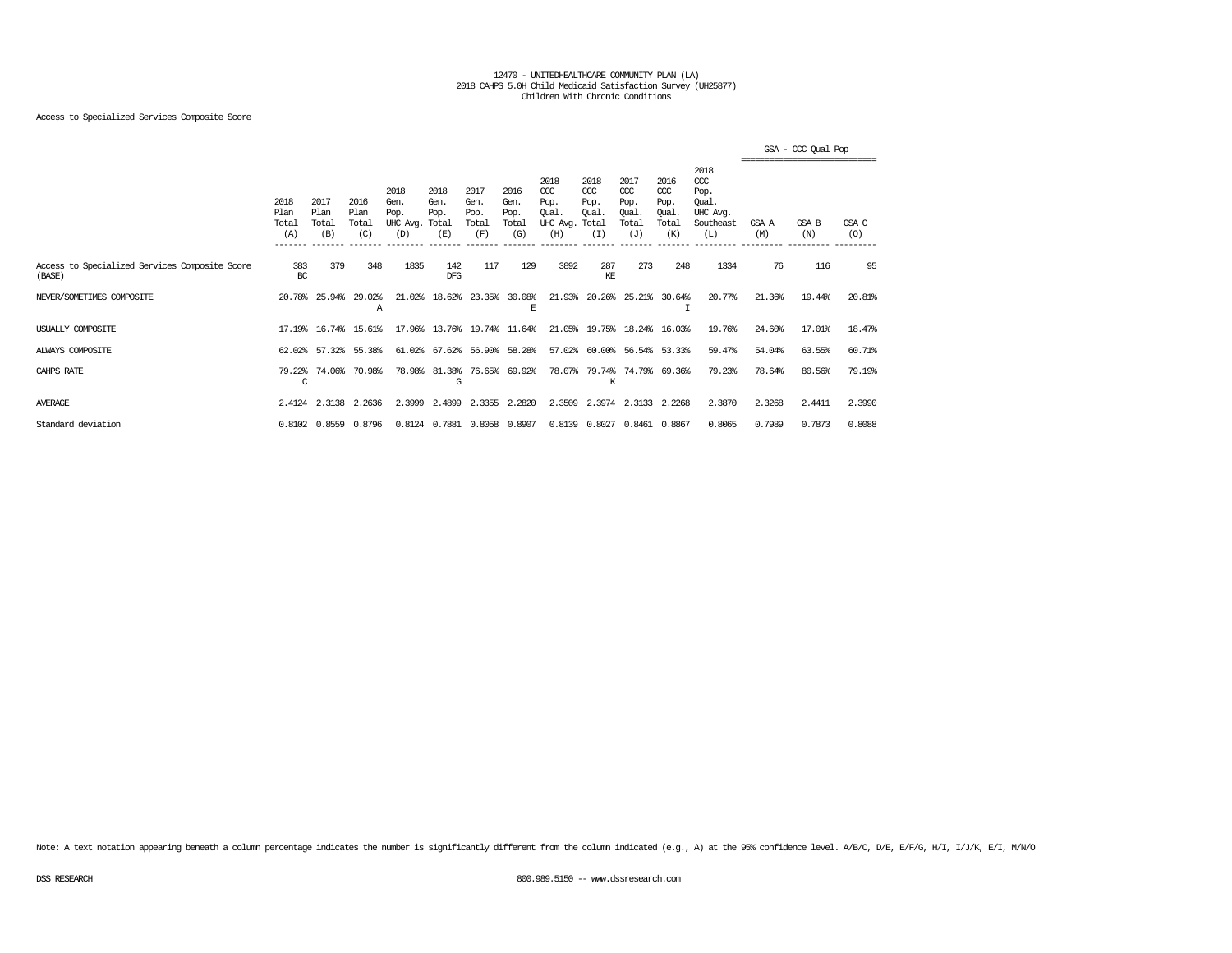Family Centered Care: Personal Doctor Who Knows Child Composite Score

|                                                                                          |                              |                              |                              |                                               |                             |                                      |                                      |                                                       |                                     |                                                   |                                                   |                                                              | ------------------------------- | GSA - CCC Qual Pop |              |
|------------------------------------------------------------------------------------------|------------------------------|------------------------------|------------------------------|-----------------------------------------------|-----------------------------|--------------------------------------|--------------------------------------|-------------------------------------------------------|-------------------------------------|---------------------------------------------------|---------------------------------------------------|--------------------------------------------------------------|---------------------------------|--------------------|--------------|
|                                                                                          | 2018<br>Plan<br>Total<br>(A) | 2017<br>Plan<br>Total<br>(B) | 2016<br>Plan<br>Total<br>(C) | 2018<br>Gen.<br>Pop.<br>UHC Avg. Total<br>(D) | 2018<br>Gen.<br>Pop.<br>(E) | 2017<br>Gen.<br>Pop.<br>Total<br>(F) | 2016<br>Gen.<br>Pop.<br>Total<br>(G) | 2018<br>CCC<br>Pop.<br>Qual.<br>UHC Avg. Total<br>(H) | 2018<br>CCC<br>Pop.<br>Qual.<br>(T) | 2017<br>$\alpha$<br>Pop.<br>Qual.<br>Total<br>(J) | 2016<br>$\alpha$<br>Pop.<br>Qual.<br>Total<br>(K) | 2018<br>ccc<br>Pop.<br>Qual.<br>UHC Avg.<br>Southeast<br>(L) | GSA A<br>(M)                    | GSA B<br>(N)       | GSA C<br>(0) |
| Family Centered Care: Personal Doctor or Nurse Who<br>Knows Child Composite Score (BASE) | 889                          | 1018                         | 964                          | 8707                                          | 379<br>D.                   | 441                                  | 442                                  | 5998                                                  | 456<br>F                            | 496                                               | 465                                               | 2353                                                         | 114                             | 202                | 140          |
| YES COMPOSITE                                                                            | 90.44%                       | 90.98%                       | 89.74%                       | 90.74%                                        | 90.89%<br>$\left( -\right)$ | G                                    | 90.95% 86.05%                        |                                                       |                                     | 91.50% 91.97% 91.91% 90.44%                       |                                                   | 91.99%                                                       | 90.88%                          | 92.36%             | 92.21%       |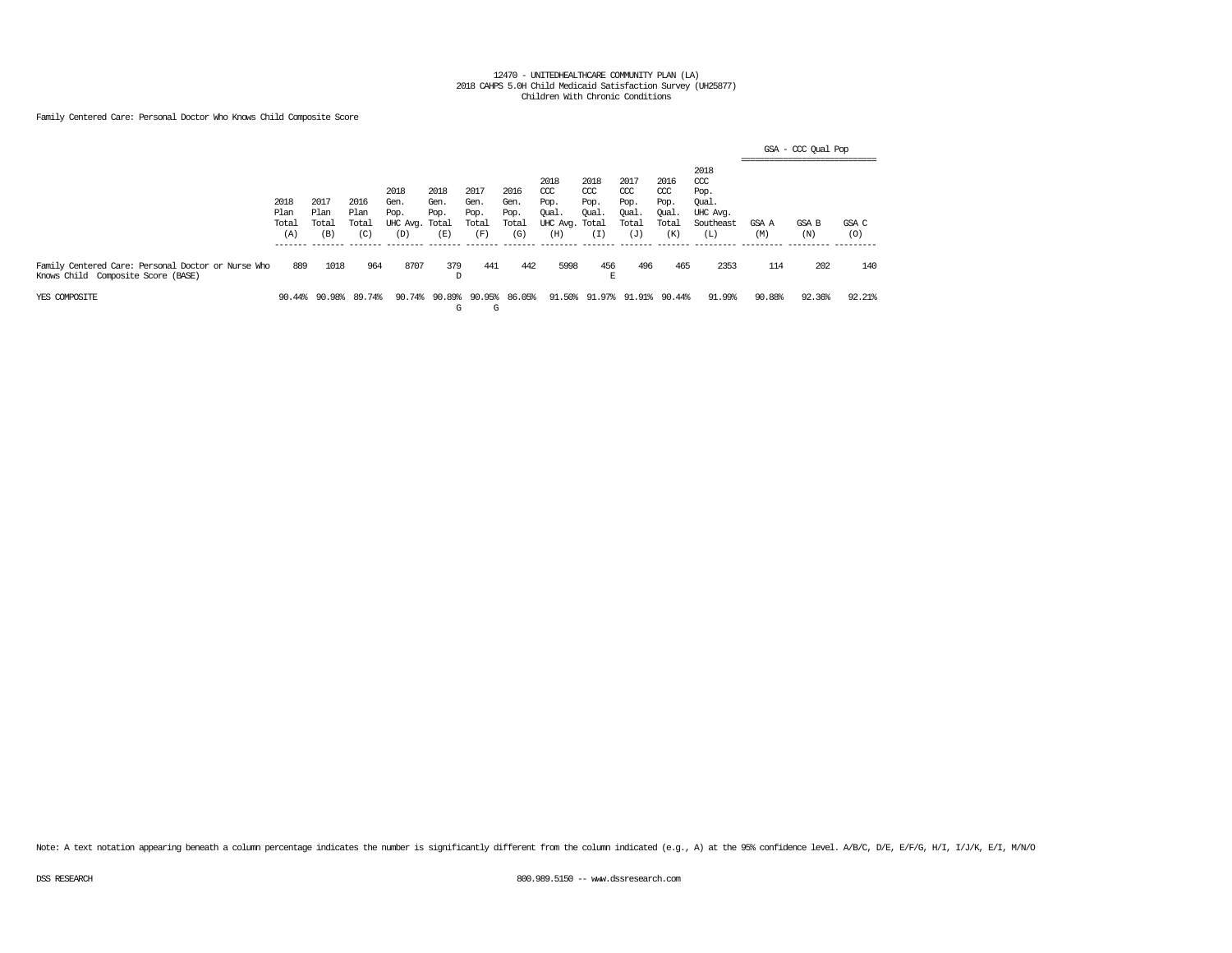### Family Centered Care: Getting Needed Information Composite Score

|                                                                           |                                         |                                         |                              |                                               |                             |                                      |                                      |                                                              |                                              |                                                   |                                                   |                                                                   |                           | GSA - CCC Oual Pop |              |
|---------------------------------------------------------------------------|-----------------------------------------|-----------------------------------------|------------------------------|-----------------------------------------------|-----------------------------|--------------------------------------|--------------------------------------|--------------------------------------------------------------|----------------------------------------------|---------------------------------------------------|---------------------------------------------------|-------------------------------------------------------------------|---------------------------|--------------------|--------------|
|                                                                           | 2018<br>Plan<br>Total<br>(A)<br>_______ | 2017<br>Plan<br>Total<br>(B)<br>------- | 2016<br>Plan<br>Total<br>(C) | 2018<br>Gen.<br>Pop.<br>UHC Avg. Total<br>(D) | 2018<br>Gen.<br>Pop.<br>(E) | 2017<br>Gen.<br>Pop.<br>Total<br>(F) | 2016<br>Gen.<br>Pop.<br>Total<br>(G) | 2018<br>$CC$<br>Pop.<br>Qual.<br>UHC Avg.<br>(H)<br>-------- | 2018<br>CCC<br>Pop.<br>Oual.<br>Total<br>(I) | 2017<br>$\alpha$<br>Pop.<br>Oual.<br>Total<br>(J) | 2016<br>$\alpha$<br>Pop.<br>Oual.<br>Total<br>(K) | 2018<br>$\alpha$<br>Pop.<br>Oual.<br>UHC Avq.<br>Southeast<br>(L) | GSA A<br>(M)<br>_________ | GSA B<br>(N)       | GSA C<br>(O) |
| Family Centered Care: Getting Needed Information<br>Composite Score(Base) | 917                                     | 1054                                    | 983                          | 5607                                          | 403                         | 469                                  | 462                                  | 5833                                                         | 462                                          | 485                                               | 456                                               | 2361                                                              | 113                       | 205                | 144          |
| NEVER/SOMETIMES COMPOSITE                                                 |                                         | 13.20% 11.10%                           | 11.09%                       |                                               | 11.54% 13.90% 11.73% 11.47% |                                      |                                      |                                                              | 8.38% 11.26%                                 | 9.90%                                             | 11.18%                                            | 8.56%                                                             | 5.31%                     | 14.15%<br>М        | 11.81%       |
| USUALLY COMPOSITE                                                         | 12.98%                                  | 12.05%                                  | 11.09%                       |                                               | 16.32% 13.90%               |                                      | 11.09% 10.39%                        |                                                              | 17.09% 14.07%                                |                                                   | 12.78% 11.40%                                     | 14.82%                                                            | 18.58%                    | 11.71%             | 13.89%       |
| ALWAYS COMPOSITE                                                          | 73.83%                                  | 76.85%                                  | 77.82%<br>А                  | 72.14%                                        | 72.21%                      | 77.19%                               | 78.14%<br>E                          | 74.52%                                                       | 74.68%                                       |                                                   | 77.32% 77.41%                                     | 76.62%                                                            | 76.11%                    | 74.15%             | 74.31%       |
| CAHPS RATE                                                                | 86.80%                                  | 88.90%                                  | 88.91%                       | 88.46%                                        | 86.10%                      |                                      | 88.27% 88.53%                        | 91.62%                                                       | 88.74%                                       | 90.10%                                            | 88.82%                                            | 91.44%                                                            | 94.69%<br>N               | 85.85%             | 88.19%       |
| <b>AVERAGE</b>                                                            |                                         | 2.6063 2.6575                           | 2.6673                       |                                               | 2.6060 2.5831               |                                      | 2.6546 2.6667                        |                                                              | 2.6614 2.6342 2.6742 2.6623                  |                                                   |                                                   | 2.6806                                                            | 2.7080                    | 2.6000             | 2.6250       |
| Standard deviation                                                        |                                         | 0.7089 0.6687                           | 0.6662                       |                                               | 0.6852 0.7218 0.6787 0.6721 |                                      |                                      |                                                              | 0.6258 0.6761 0.6462 0.6688                  |                                                   |                                                   | 0.6233                                                            | 0.5594                    | 0.7231             | 0.6859       |